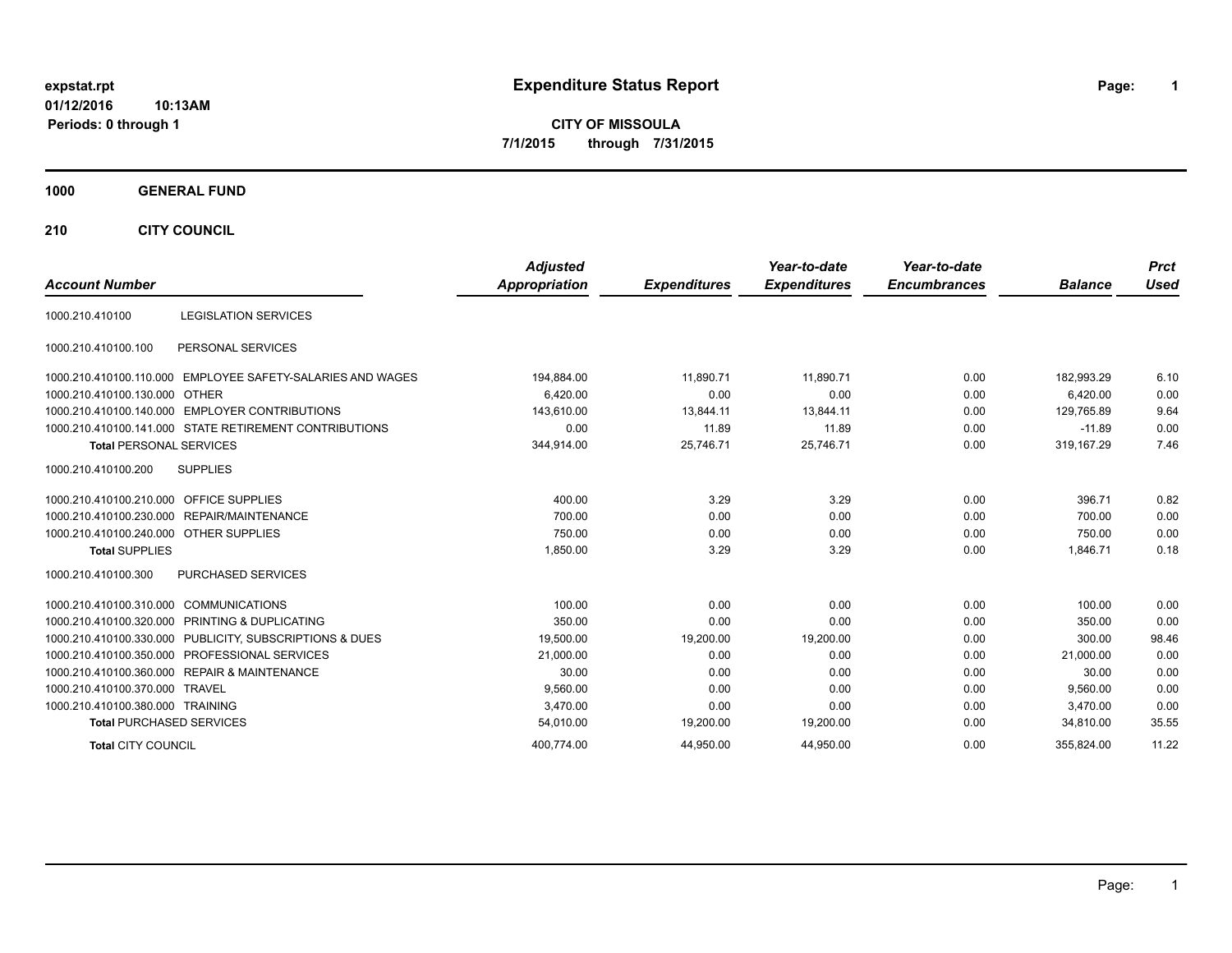**CITY OF MISSOULA 7/1/2015 through 7/31/2015**

**1000 GENERAL FUND**

**220 MAYOR**

| <b>Account Number</b>                   |                                                         | <b>Adjusted</b><br><b>Appropriation</b> | <b>Expenditures</b> | Year-to-date<br><b>Expenditures</b> | Year-to-date<br><b>Encumbrances</b> | <b>Balance</b> | <b>Prct</b><br><b>Used</b> |
|-----------------------------------------|---------------------------------------------------------|-----------------------------------------|---------------------|-------------------------------------|-------------------------------------|----------------|----------------------------|
| 1000.220.410210                         | <b>ADMINISTRATION</b>                                   |                                         |                     |                                     |                                     |                |                            |
| 1000.220.410210.100                     | PERSONAL SERVICES                                       |                                         |                     |                                     |                                     |                |                            |
|                                         | 1000.220.410210.110.000 SALARIES AND WAGES              | 302,628.00                              | 21,210.55           | 21,210.55                           | 0.00                                | 281.417.45     | 7.01                       |
|                                         | 1000.220.410210.120.000 OVERTIME/TERMINATION            | 500.00                                  | 0.00                | 0.00                                | 0.00                                | 500.00         | 0.00                       |
| 1000.220.410210.130.000 OTHER           |                                                         | 6,600.00                                | 0.00                | 0.00                                | 0.00                                | 6,600.00       | 0.00                       |
|                                         | 1000.220.410210.140.000 EMPLOYER CONTRIBUTIONS          | 88,020.00                               | 9,390.77            | 9,390.77                            | 0.00                                | 78,629.23      | 10.67                      |
|                                         | 1000.220.410210.141.000 STATE RETIREMENT CONTRIBUTIONS  | 0.00                                    | 26.52               | 26.52                               | 0.00                                | $-26.52$       | 0.00                       |
| <b>Total PERSONAL SERVICES</b>          |                                                         | 397,748.00                              | 30,627.84           | 30,627.84                           | 0.00                                | 367,120.16     | 7.70                       |
| 1000.220.410210.200                     | <b>SUPPLIES</b>                                         |                                         |                     |                                     |                                     |                |                            |
| 1000.220.410210.210.000 OFFICE SUPPLIES |                                                         | 1,004.00                                | 0.00                | 0.00                                | 0.00                                | 1,004.00       | 0.00                       |
|                                         | 1000.220.410210.220.000 OPERATING SUPPLIES              | 1,120.00                                | 0.00                | 0.00                                | 0.00                                | 1,120.00       | 0.00                       |
|                                         | 1000.220.410210.230.000 REPAIR/MAINTENANCE              | 100.00                                  | 0.00                | 0.00                                | 0.00                                | 100.00         | 0.00                       |
| 1000.220.410210.231.000 GASOLINE        |                                                         | 108.00                                  | 0.00                | 0.00                                | 0.00                                | 108.00         | 0.00                       |
| <b>Total SUPPLIES</b>                   |                                                         | 2,332.00                                | 0.00                | 0.00                                | 0.00                                | 2,332.00       | 0.00                       |
| 1000.220.410210.300                     | PURCHASED SERVICES                                      |                                         |                     |                                     |                                     |                |                            |
| 1000.220.410210.310.000 COMMUNICATIONS  |                                                         | 890.00                                  | 0.00                | 0.00                                | 0.00                                | 890.00         | 0.00                       |
|                                         | 1000.220.410210.320.000 PRINTING & DUPLICATING          | 956.00                                  | 0.00                | 0.00                                | 0.00                                | 956.00         | 0.00                       |
|                                         | 1000.220.410210.330.000 PUBLICITY, SUBSCRIPTIONS & DUES | 8,214.00                                | 0.00                | 0.00                                | 0.00                                | 8,214.00       | 0.00                       |
|                                         | 1000.220.410210.344.000 TELEPHONE SERVICE               | 4,124.00                                | 0.00                | 0.00                                | 0.00                                | 4,124.00       | 0.00                       |
|                                         | 1000.220.410210.350.000 PROFESSIONAL SERVICES           | 2,072.00                                | 0.00                | 0.00                                | 0.00                                | 2,072.00       | 0.00                       |
|                                         | 1000.220.410210.360.000 REPAIR & MAINTENANCE            | 1,405.00                                | 100.00              | 100.00                              | 0.00                                | 1,305.00       | 7.12                       |
| 1000.220.410210.370.000 TRAVEL          |                                                         | 2.008.00                                | 0.00                | 0.00                                | 0.00                                | 2,008.00       | 0.00                       |
| 1000.220.410210.380.000 TRAINING        |                                                         | 1,600.00                                | 0.00                | 0.00                                | 0.00                                | 1,600.00       | 0.00                       |
|                                         | 1000.220.410210.390.000 OTHER PURCHASED SERVICES        | 1,050.00                                | 0.00                | 0.00                                | 0.00                                | 1,050.00       | 0.00                       |
| <b>Total PURCHASED SERVICES</b>         |                                                         | 22,319.00                               | 100.00              | 100.00                              | 0.00                                | 22,219.00      | 0.45                       |
| <b>Total ADMINISTRATION</b>             |                                                         | 422,399.00                              | 30,727.84           | 30,727.84                           | 0.00                                | 391,671.16     | 7.27                       |
| 1000000110000                           | BURLIO BEL ITIOHO                                       |                                         |                     |                                     |                                     |                |                            |

1000.220.410225 PUBLIC RELATIONS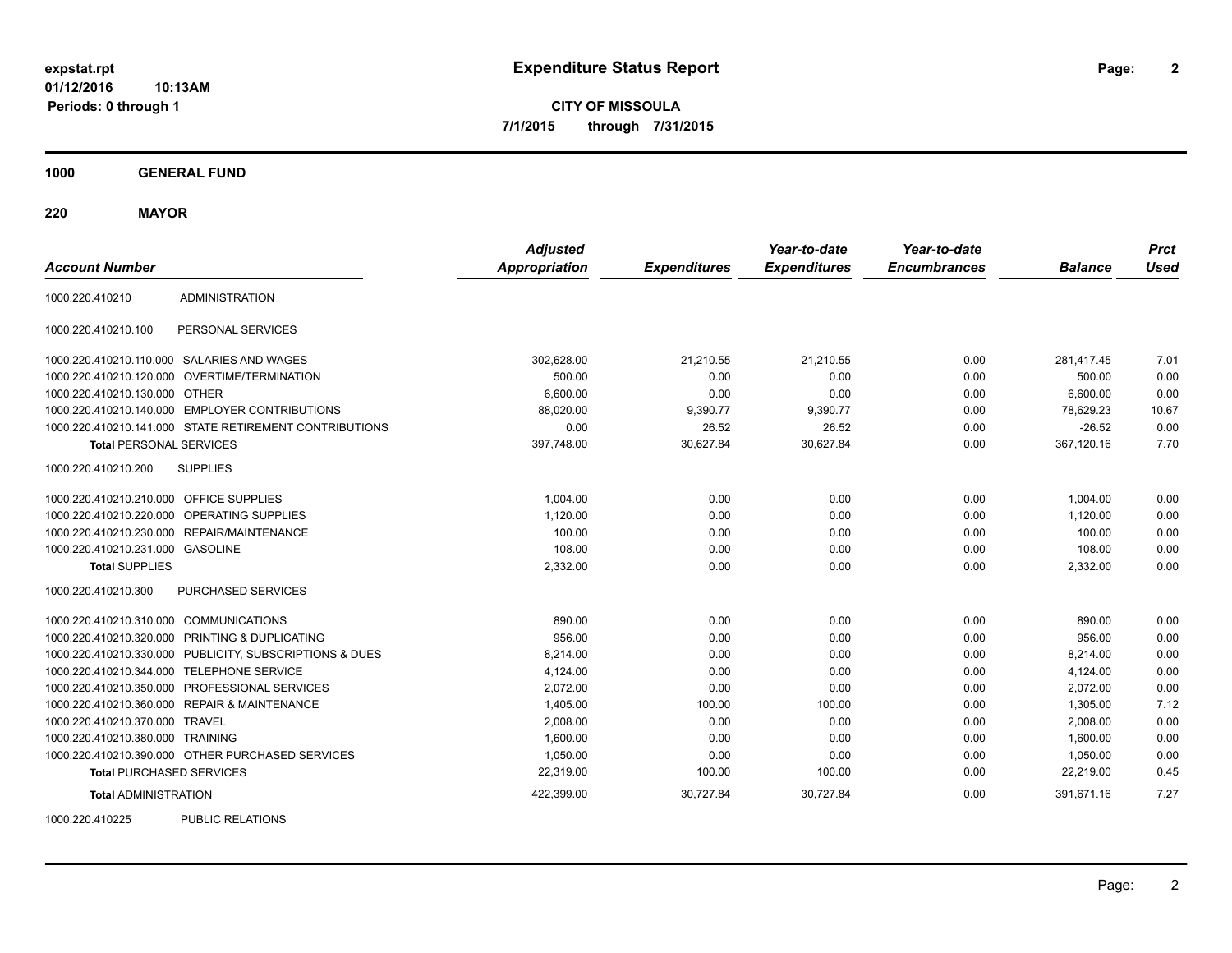**CITY OF MISSOULA 7/1/2015 through 7/31/2015**

**1000 GENERAL FUND**

**220 MAYOR**

| <b>Account Number</b>                                   | <b>Adjusted</b><br><b>Appropriation</b> | <b>Expenditures</b> | Year-to-date<br><b>Expenditures</b> | Year-to-date<br><b>Encumbrances</b> | <b>Balance</b> | <b>Prct</b><br><b>Used</b> |
|---------------------------------------------------------|-----------------------------------------|---------------------|-------------------------------------|-------------------------------------|----------------|----------------------------|
| PERSONAL SERVICES<br>1000.220.410225.100                |                                         |                     |                                     |                                     |                |                            |
| 1000.220.410225.110.000 SALARIES AND WAGES              | 6,176.00                                | 432.88              | 432.88                              | 0.00                                | 5,743.12       | 7.01                       |
| 1000.220.410225.140.000 EMPLOYER CONTRIBUTIONS          | 1.794.00                                | 191.65              | 191.65                              | 0.00                                | 1,602.35       | 10.68                      |
| <b>Total PERSONAL SERVICES</b>                          | 7.970.00                                | 624.53              | 624.53                              | 0.00                                | 7,345.47       | 7.84                       |
| 1000.220.410225.200<br><b>SUPPLIES</b>                  |                                         |                     |                                     |                                     |                |                            |
| 1000.220.410225.240.000 OTHER SUPPLIES                  | 400.00                                  | 0.00                | 0.00                                | 0.00                                | 400.00         | 0.00                       |
| <b>Total SUPPLIES</b>                                   | 400.00                                  | 0.00                | 0.00                                | 0.00                                | 400.00         | 0.00                       |
| 1000.220.410225.300<br>PURCHASED SERVICES               |                                         |                     |                                     |                                     |                |                            |
| 1000.220.410225.330.000 PUBLICITY, SUBSCRIPTIONS & DUES | 1,982.00                                | 290.00              | 290.00                              | 0.00                                | 1,692.00       | 14.63                      |
| 1000.220.410225.390.000 OTHER PURCHASED SERVICES        | 200.00                                  | 0.00                | 0.00                                | 0.00                                | 200.00         | 0.00                       |
| <b>Total PURCHASED SERVICES</b>                         | 2,182.00                                | 290.00              | 290.00                              | 0.00                                | 1,892.00       | 13.29                      |
| <b>Total PUBLIC RELATIONS</b>                           | 10,552.00                               | 914.53              | 914.53                              | 0.00                                | 9.637.47       | 8.67                       |
| 1000.220.410250<br><b>ADMINISTRATION</b>                |                                         |                     |                                     |                                     |                |                            |
| 1000.220.410250.100<br>PERSONAL SERVICES                |                                         |                     |                                     |                                     |                |                            |
| 1000.220.410250.110.000 SALARIES AND WAGES              | 71,663.00                               | 4,872.53            | 4,872.53                            | 0.00                                | 66,790.47      | 6.80                       |
| 1000.220.410250.140.000 EMPLOYER CONTRIBUTIONS          | 21,190.00                               | 2,185.55            | 2,185.55                            | 0.00                                | 19,004.45      | 10.31                      |
| <b>Total PERSONAL SERVICES</b>                          | 92,853.00                               | 7,058.08            | 7,058.08                            | 0.00                                | 85,794.92      | 7.60                       |
| PURCHASED SERVICES<br>1000.220.410250.300               |                                         |                     |                                     |                                     |                |                            |
| 1000.220.410250.320.000 PRINTING & DUPLICATING          | 2,100.00                                | 0.00                | 0.00                                | 0.00                                | 2,100.00       | 0.00                       |
| 1000.220.410250.344.000 TELEPHONE SERVICE               | 1,952.00                                | 0.00                | 0.00                                | 0.00                                | 1,952.00       | 0.00                       |
| 1000.220.410250.350.000 PROFESSIONAL SERVICES           | 1,235.00                                | 0.00                | 0.00                                | 0.00                                | 1,235.00       | 0.00                       |
| 1000.220.410250.380.000 TRAINING                        | 420.00                                  | 0.00                | 0.00                                | 0.00                                | 420.00         | 0.00                       |
| <b>Total PURCHASED SERVICES</b>                         | 5,707.00                                | 0.00                | 0.00                                | 0.00                                | 5,707.00       | 0.00                       |
| <b>Total ADMINISTRATION</b>                             | 98,560.00                               | 7,058.08            | 7,058.08                            | 0.00                                | 91.501.92      | 7.16                       |
| <b>Total MAYOR</b>                                      | 531,511.00                              | 38,700.45           | 38.700.45                           | 0.00                                | 492,810.55     | 7.28                       |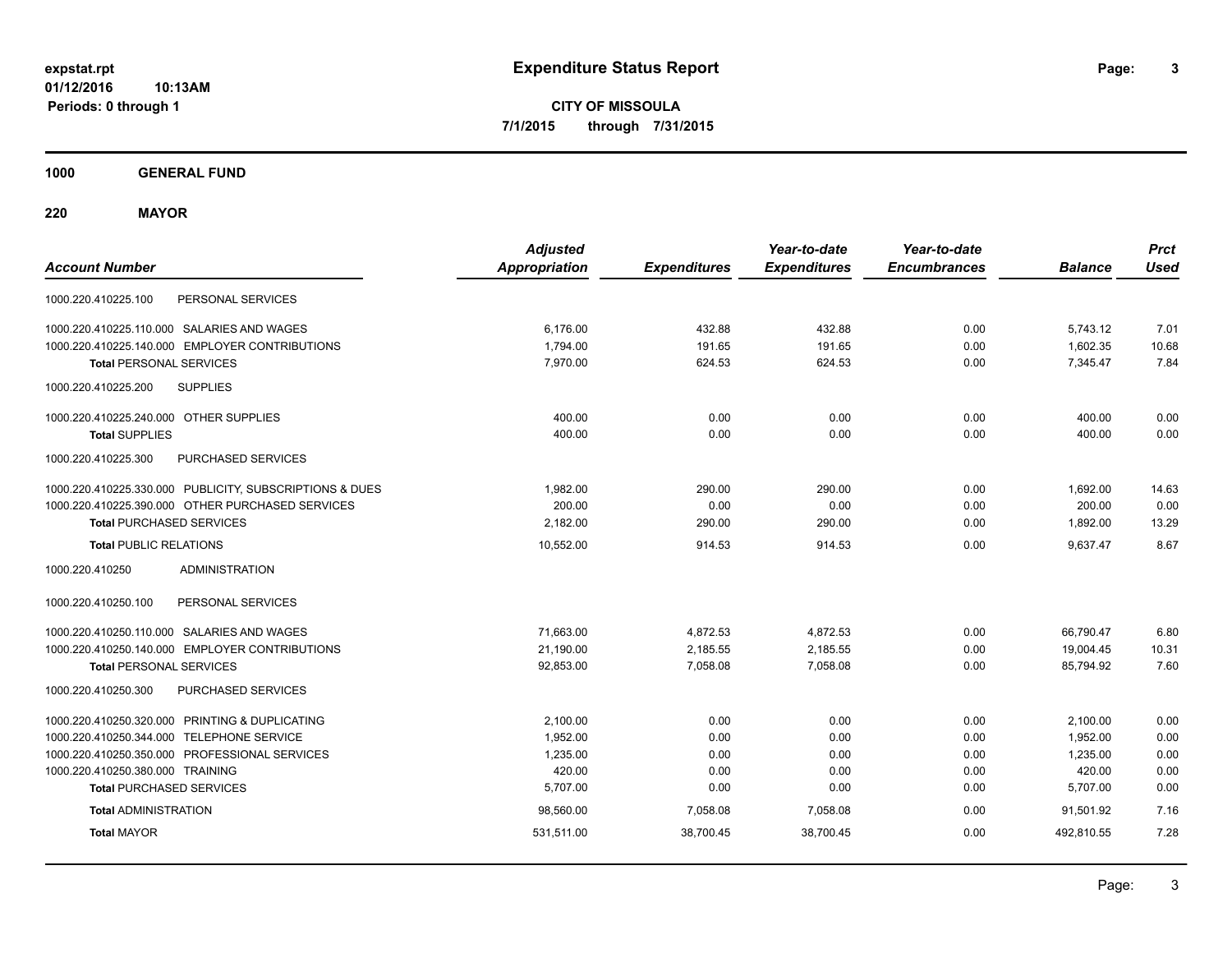**CITY OF MISSOULA 7/1/2015 through 7/31/2015**

**1000 GENERAL FUND**

|                                                         | <b>Adjusted</b>      |                     | Year-to-date        | Year-to-date        |                | <b>Prct</b> |
|---------------------------------------------------------|----------------------|---------------------|---------------------|---------------------|----------------|-------------|
| <b>Account Number</b>                                   | <b>Appropriation</b> | <b>Expenditures</b> | <b>Expenditures</b> | <b>Encumbrances</b> | <b>Balance</b> | <b>Used</b> |
| <b>ADMINISTRATION</b><br>1000.221.410810                |                      |                     |                     |                     |                |             |
| 1000.221.410810.100<br>PERSONAL SERVICES                |                      |                     |                     |                     |                |             |
| 1000.221.410810.110.000 SALARIES AND WAGES              | 89,211.00            | 5,733.22            | 5,733.22            | 0.00                | 83,477.78      | 6.43        |
| 1000.221.410810.140.000 EMPLOYER CONTRIBUTIONS          | 30,750.00            | 2,779.72            | 2.779.72            | 0.00                | 27,970.28      | 9.04        |
| 1000.221.410810.141.000 STATE RETIREMENT CONTRIBUTIONS  | 0.00                 | 13.36               | 13.36               | 0.00                | $-13.36$       | 0.00        |
| <b>Total PERSONAL SERVICES</b>                          | 119,961.00           | 8,526.30            | 8,526.30            | 0.00                | 111,434.70     | 7.11        |
| <b>SUPPLIES</b><br>1000.221.410810.200                  |                      |                     |                     |                     |                |             |
| 1000.221.410810.210.000 OFFICE SUPPLIES                 | 1.000.00             | 0.00                | 0.00                | 0.00                | 1,000.00       | 0.00        |
| <b>Total SUPPLIES</b>                                   | 1,000.00             | 0.00                | 0.00                | 0.00                | 1,000.00       | 0.00        |
| PURCHASED SERVICES<br>1000.221.410810.300               |                      |                     |                     |                     |                |             |
| 1000.221.410810.310.000 COMMUNICATIONS                  | 450.00               | 0.00                | 0.00                | 0.00                | 450.00         | 0.00        |
| 1000.221.410810.320.000 PRINTING & DUPLICATING          | 417.00               | 0.00                | 0.00                | 0.00                | 417.00         | 0.00        |
| 1000.221.410810.330.000 PUBLICITY, SUBSCRIPTIONS & DUES | 750.00               | 0.00                | 0.00                | 0.00                | 750.00         | 0.00        |
| 1000.221.410810.344.000 TELEPHONE SERVICE               | 45.00                | 0.00                | 0.00                | 0.00                | 45.00          | 0.00        |
| 1000.221.410810.360.000 REPAIR & MAINTENANCE            | 1,260.00             | 0.00                | 0.00                | 0.00                | 1,260.00       | 0.00        |
| 1000.221.410810.370.000 TRAVEL                          | 995.00               | 0.00                | 0.00                | 0.00                | 995.00         | 0.00        |
| 1000.221.410810.380.000 TRAINING                        | 1,225.00             | 0.00                | 0.00                | 0.00                | 1,225.00       | 0.00        |
| <b>Total PURCHASED SERVICES</b>                         | 5,142.00             | 0.00                | 0.00                | 0.00                | 5,142.00       | 0.00        |
| <b>Total ADMINISTRATION</b>                             | 126,103.00           | 8,526.30            | 8,526.30            | 0.00                | 117,576.70     | 6.76        |
| 1000.221.410820<br><b>TRAINING</b>                      |                      |                     |                     |                     |                |             |
| 1000.221.410820.100<br>PERSONAL SERVICES                |                      |                     |                     |                     |                |             |
| 1000.221.410820.110.000 SALARIES AND WAGES              | 4,723.00             | 161.04              | 161.04              | 0.00                | 4,561.96       | 3.41        |
| 1000.221.410820.140.000 EMPLOYER CONTRIBUTIONS          | 1,710.00             | 95.27               | 95.27               | 0.00                | 1,614.73       | 5.57        |
| <b>Total PERSONAL SERVICES</b>                          | 6,433.00             | 256.31              | 256.31              | 0.00                | 6,176.69       | 3.98        |
| <b>SUPPLIES</b><br>1000.221.410820.200                  |                      |                     |                     |                     |                |             |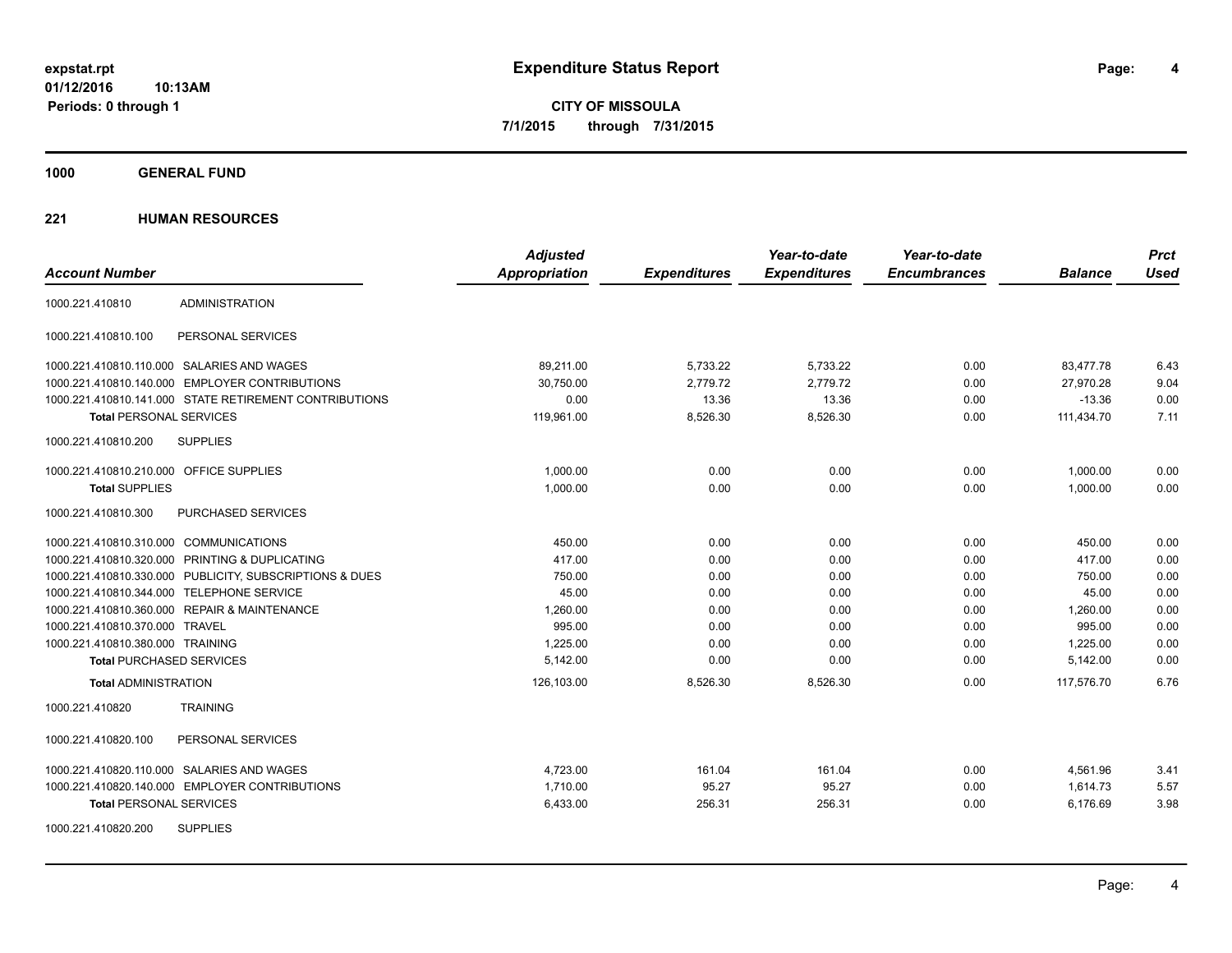**CITY OF MISSOULA 7/1/2015 through 7/31/2015**

## **1000 GENERAL FUND**

|                                                         | <b>Adjusted</b> |                     | Year-to-date        | Year-to-date        |                | <b>Prct</b> |
|---------------------------------------------------------|-----------------|---------------------|---------------------|---------------------|----------------|-------------|
| <b>Account Number</b>                                   | Appropriation   | <b>Expenditures</b> | <b>Expenditures</b> | <b>Encumbrances</b> | <b>Balance</b> | <b>Used</b> |
| 1000.221.410820.210.000 OFFICE SUPPLIES                 | 405.00          | 0.00                | 0.00                | 0.00                | 405.00         | 0.00        |
| <b>Total SUPPLIES</b>                                   | 405.00          | 0.00                | 0.00                | 0.00                | 405.00         | 0.00        |
| 1000.221.410820.300<br><b>PURCHASED SERVICES</b>        |                 |                     |                     |                     |                |             |
| 1000.221.410820.320.000 PRINTING & DUPLICATING          | 500.00          | 55.00               | 55.00               | 0.00                | 445.00         | 11.00       |
| 1000.221.410820.330.000 PUBLICITY, SUBSCRIPTIONS & DUES | 26.00           | 0.00                | 0.00                | 0.00                | 26.00          | 0.00        |
| 1000.221.410820.344.000 TELEPHONE SERVICE               | 34.00           | 0.00                | 0.00                | 0.00                | 34.00          | 0.00        |
| 1000.221.410820.350.000 PROFESSIONAL SERVICES           | 2,000.00        | 0.00                | 0.00                | 0.00                | 2,000.00       | 0.00        |
| 1000.221.410820.360.000 REPAIR & MAINTENANCE            | 1,556.00        | 0.00                | 0.00                | 0.00                | 1,556.00       | 0.00        |
| 1000.221.410820.370.000 TRAVEL                          | 600.00          | 0.00                | 0.00                | 0.00                | 600.00         | 0.00        |
| 1000.221.410820.380.000 TRAINING                        | 1,250.00        | 0.00                | 0.00                | 0.00                | 1,250.00       | 0.00        |
| <b>Total PURCHASED SERVICES</b>                         | 5,966.00        | 55.00               | 55.00               | 0.00                | 5,911.00       | 0.92        |
| <b>Total TRAINING</b>                                   | 12,804.00       | 311.31              | 311.31              | 0.00                | 12,492.69      | 2.43        |
| 1000.221.410840<br><b>LABOR RELATIONS</b>               |                 |                     |                     |                     |                |             |
| 1000.221.410840.100<br>PERSONAL SERVICES                |                 |                     |                     |                     |                |             |
| 1000.221.410840.110.000 SALARIES AND WAGES              | 42,990.00       | 2,759.28            | 2,759.28            | 0.00                | 40,230.72      | 6.42        |
| 1000.221.410840.140.000 EMPLOYER CONTRIBUTIONS          | 17.653.00       | 1.915.50            | 1,915.50            | 0.00                | 15.737.50      | 10.85       |
| <b>Total PERSONAL SERVICES</b>                          | 60,643.00       | 4,674.78            | 4,674.78            | 0.00                | 55,968.22      | 7.71        |
| <b>SUPPLIES</b><br>1000.221.410840.200                  |                 |                     |                     |                     |                |             |
| 1000.221.410840.210.000 OFFICE SUPPLIES                 | 950.00          | 0.00                | 0.00                | 0.00                | 950.00         | 0.00        |
| <b>Total SUPPLIES</b>                                   | 950.00          | 0.00                | 0.00                | 0.00                | 950.00         | 0.00        |
| PURCHASED SERVICES<br>1000.221.410840.300               |                 |                     |                     |                     |                |             |
| 1000.221.410840.320.000 PRINTING & DUPLICATING          | 350.00          | 0.00                | 0.00                | 0.00                | 350.00         | 0.00        |
| 1000.221.410840.330.000 PUBLICITY, SUBSCRIPTIONS & DUES | 450.00          | 0.00                | 0.00                | 0.00                | 450.00         | 0.00        |
| 1000.221.410840.344.000 TELEPHONE SERVICE               | 24.00           | 0.00                | 0.00                | 0.00                | 24.00          | 0.00        |
| 1000.221.410840.360.000 REPAIR & MAINTENANCE            | 526.00          | 0.00                | 0.00                | 0.00                | 526.00         | 0.00        |
|                                                         |                 |                     |                     |                     |                |             |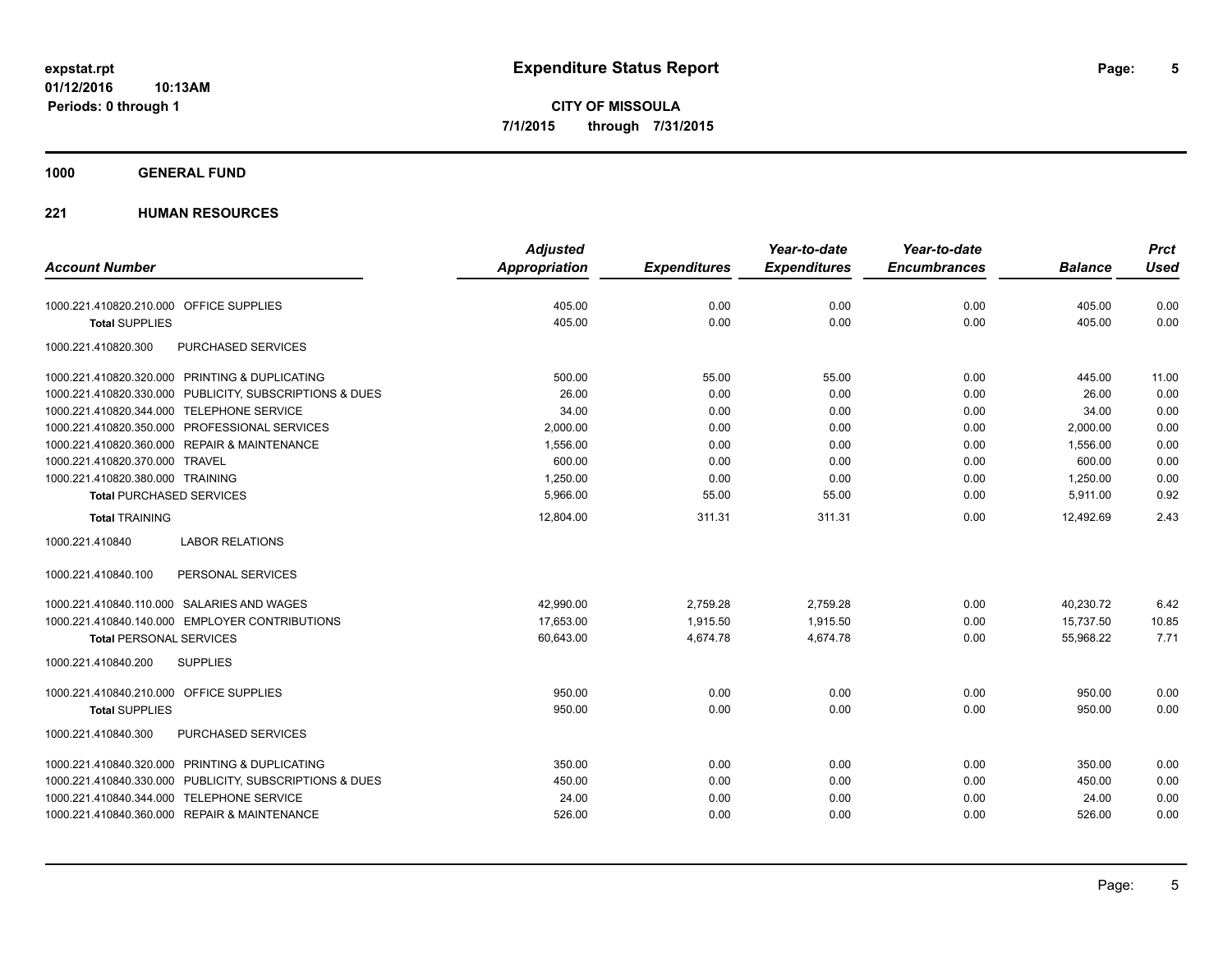**1000 GENERAL FUND**

| <b>Account Number</b>                          | <b>Adjusted</b><br>Appropriation | <b>Expenditures</b> | Year-to-date<br><b>Expenditures</b> | Year-to-date<br><b>Encumbrances</b> | <b>Balance</b> | <b>Prct</b><br><b>Used</b> |
|------------------------------------------------|----------------------------------|---------------------|-------------------------------------|-------------------------------------|----------------|----------------------------|
| 1000.221.410840.370.000 TRAVEL                 | 815.00                           | 0.00                | 0.00                                | 0.00                                | 815.00         | 0.00                       |
| 1000.221.410840.380.000 TRAINING               | 300.00                           | 0.00                | 0.00                                | 0.00                                | 300.00         | 0.00                       |
| <b>Total PURCHASED SERVICES</b>                | 2,465.00                         | 0.00                | 0.00                                | 0.00                                | 2,465.00       | 0.00                       |
| <b>Total LABOR RELATIONS</b>                   | 64,058.00                        | 4,674.78            | 4,674.78                            | 0.00                                | 59,383.22      | 7.30                       |
| EEO COMPLIANCE<br>1000.221.410850              |                                  |                     |                                     |                                     |                |                            |
| 1000.221.410850.100<br>PERSONAL SERVICES       |                                  |                     |                                     |                                     |                |                            |
| 1000.221.410850.110.000 SALARIES AND WAGES     | 35.631.00                        | 2,560.57            | 2,560.57                            | 0.00                                | 33,070.43      | 7.19                       |
| 1000.221.410850.140.000 EMPLOYER CONTRIBUTIONS | 12,125.00                        | 1,208.85            | 1,208.85                            | 0.00                                | 10,916.15      | 9.97                       |
| <b>Total PERSONAL SERVICES</b>                 | 47,756.00                        | 3,769.42            | 3,769.42                            | 0.00                                | 43.986.58      | 7.89                       |
| 1000.221.410850.200<br><b>SUPPLIES</b>         |                                  |                     |                                     |                                     |                |                            |
| <b>Total SUPPLIES</b>                          | 0.00                             | 0.00                | 0.00                                | 0.00                                | 0.00           | 0.00                       |
| 1000.221.410850.300<br>PURCHASED SERVICES      |                                  |                     |                                     |                                     |                |                            |
| 1000.221.410850.350.000 PROFESSIONAL SERVICES  | 9.000.00                         | 0.00                | 0.00                                | 0.00                                | 9,000.00       | 0.00                       |
| <b>Total PURCHASED SERVICES</b>                | 9,000.00                         | 0.00                | 0.00                                | 0.00                                | 9,000.00       | 0.00                       |
| 1000.221.410850.900<br><b>CAPITAL OUTLAY</b>   |                                  |                     |                                     |                                     |                |                            |
| <b>Total CAPITAL OUTLAY</b>                    | 0.00                             | 0.00                | 0.00                                | 0.00                                | 0.00           | 0.00                       |
| <b>Total EEO COMPLIANCE</b>                    | 56,756.00                        | 3,769.42            | 3,769.42                            | 0.00                                | 52,986.58      | 6.64                       |
| <b>EMPLOYEE BENEFITS</b><br>1000.221.410860    |                                  |                     |                                     |                                     |                |                            |
| 1000.221.410860.100<br>PERSONAL SERVICES       |                                  |                     |                                     |                                     |                |                            |
| 1000.221.410860.110.000 SALARIES AND WAGES     | 23,350.00                        | 2,141.76            | 2,141.76                            | 0.00                                | 21,208.24      | 9.17                       |
| 1000.221.410860.140.000 EMPLOYER CONTRIBUTIONS | 7,679.00                         | 961.18              | 961.18                              | 0.00                                | 6,717.82       | 12.52                      |
| <b>Total PERSONAL SERVICES</b>                 | 31,029.00                        | 3,102.94            | 3,102.94                            | 0.00                                | 27,926.06      | 10.00                      |
| <b>SUPPLIES</b><br>1000.221.410860.200         |                                  |                     |                                     |                                     |                |                            |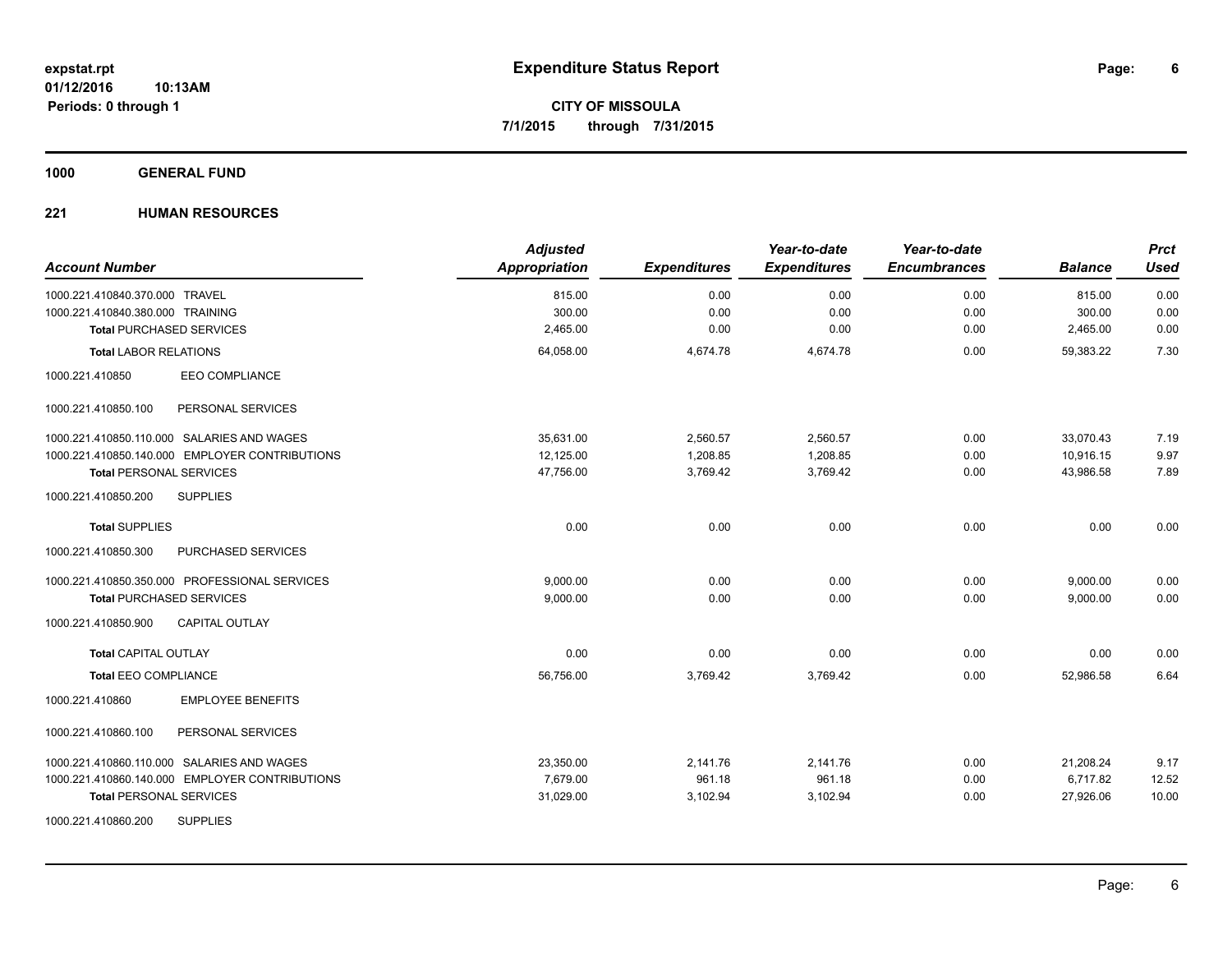## **1000 GENERAL FUND**

|                                                         | <b>Adjusted</b>      |                     | Year-to-date        | Year-to-date        |                | <b>Prct</b> |
|---------------------------------------------------------|----------------------|---------------------|---------------------|---------------------|----------------|-------------|
| <b>Account Number</b>                                   | <b>Appropriation</b> | <b>Expenditures</b> | <b>Expenditures</b> | <b>Encumbrances</b> | <b>Balance</b> | <b>Used</b> |
| 1000.221.410860.210.000 OFFICE SUPPLIES                 | 760.00               | 0.00                | 0.00                | 0.00                | 760.00         | 0.00        |
| <b>Total SUPPLIES</b>                                   | 760.00               | 0.00                | 0.00                | 0.00                | 760.00         | 0.00        |
| PURCHASED SERVICES<br>1000.221.410860.300               |                      |                     |                     |                     |                |             |
| 1000.221.410860.320.000 PRINTING & DUPLICATING          | 365.00               | 0.00                | 0.00                | 0.00                | 365.00         | 0.00        |
| 1000.221.410860.330.000 PUBLICITY, SUBSCRIPTIONS & DUES | 865.00               | 0.00                | 0.00                | 0.00                | 865.00         | 0.00        |
| 1000.221.410860.344.000 TELEPHONE SERVICE               | 87.00                | 0.00                | 0.00                | 0.00                | 87.00          | 0.00        |
| 1000.221.410860.360.000 REPAIR & MAINTENANCE            | 650.00               | 0.00                | 0.00                | 0.00                | 650.00         | 0.00        |
| 1000.221.410860.370.000 TRAVEL                          | 678.00               | 0.00                | 0.00                | 0.00                | 678.00         | 0.00        |
| 1000.221.410860.380.000 TRAINING                        | 275.00               | 0.00                | 0.00                | 0.00                | 275.00         | 0.00        |
| 1000.221.410860.390.000 OTHER PURCHASED SERVICES        | 17,490.00            | 0.00                | 0.00                | 0.00                | 17,490.00      | 0.00        |
| <b>Total PURCHASED SERVICES</b>                         | 20,410.00            | 0.00                | 0.00                | 0.00                | 20,410.00      | 0.00        |
| <b>Total EMPLOYEE BENEFITS</b>                          | 52,199.00            | 3,102.94            | 3,102.94            | 0.00                | 49,096.06      | 5.94        |
| <b>Total HUMAN RESOURCES</b>                            | 311,920.00           | 20,384.75           | 20,384.75           | 0.00                | 291,535.25     | 6.54        |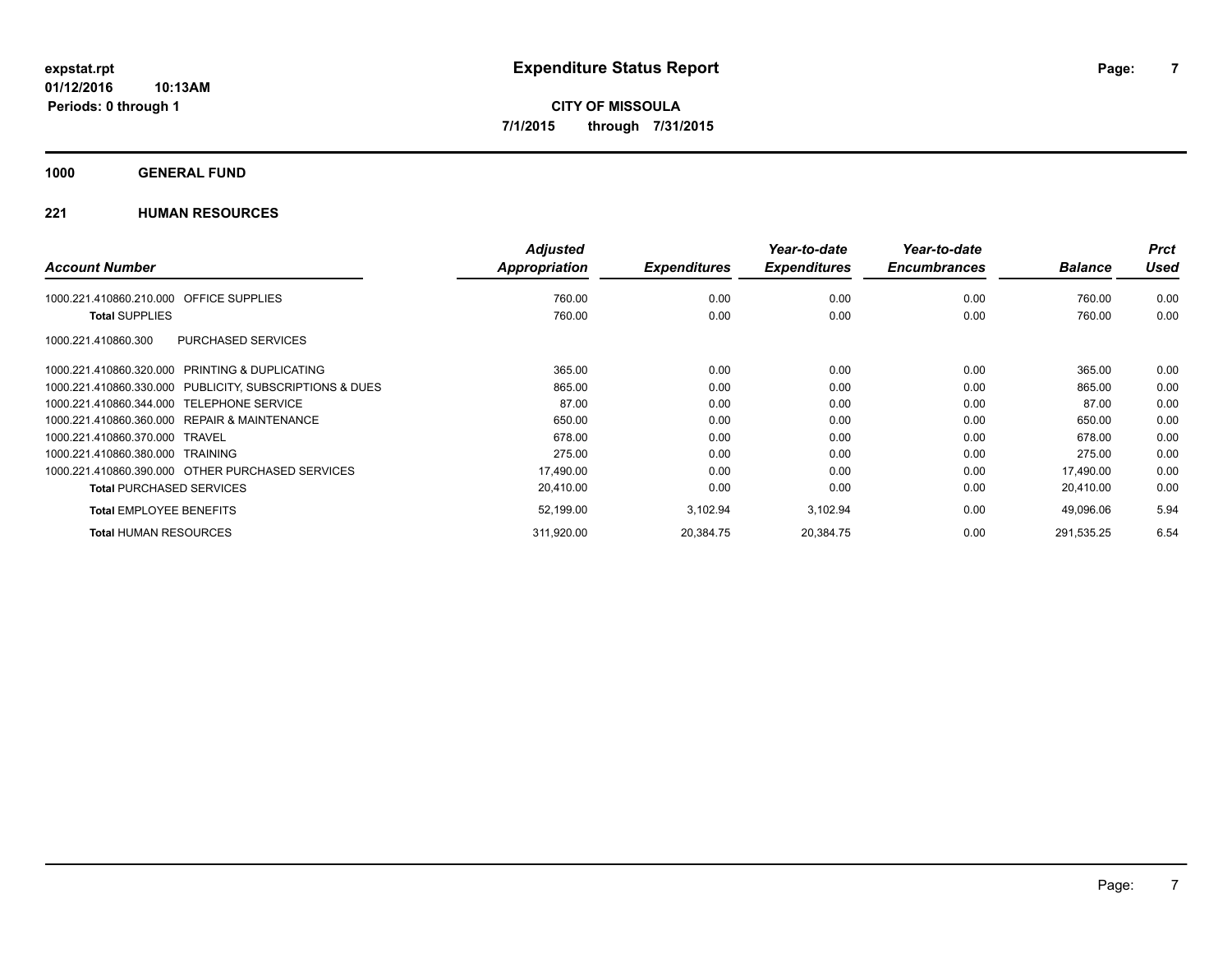**CITY OF MISSOULA 7/1/2015 through 7/31/2015**

**1000 GENERAL FUND**

| <b>Account Number</b>                                                                       | <b>Adjusted</b><br><b>Appropriation</b> | <b>Expenditures</b> | Year-to-date<br><b>Expenditures</b> | Year-to-date<br><b>Encumbrances</b> | <b>Balance</b>   | <b>Prct</b><br><b>Used</b> |
|---------------------------------------------------------------------------------------------|-----------------------------------------|---------------------|-------------------------------------|-------------------------------------|------------------|----------------------------|
| 1000.223.410101<br><b>NC-GRANT CREEK</b>                                                    |                                         |                     |                                     |                                     |                  |                            |
| 1000.223.410101.300<br>PURCHASED SERVICES                                                   |                                         |                     |                                     |                                     |                  |                            |
| 1000.223.410101.310.000 GRANT CREEK NC/COMMUNICATIONS<br><b>Total PURCHASED SERVICES</b>    | 324.00<br>324.00                        | 0.00<br>0.00        | 0.00<br>0.00                        | 0.00<br>0.00                        | 324.00<br>324.00 | 0.00<br>0.00               |
| 1000.223.410101.700<br><b>GRANTS &amp; CONTRIBUTIONS</b>                                    |                                         |                     |                                     |                                     |                  |                            |
| 1000.223.410101.700.000 GRANTS & CONTRIBUTIONS<br><b>Total GRANTS &amp; CONTRIBUTIONS</b>   | 800.00<br>800.00                        | 275.00<br>275.00    | 275.00<br>275.00                    | 0.00<br>0.00                        | 525.00<br>525.00 | 34.38<br>34.38             |
| <b>Total NC-GRANT CREEK</b>                                                                 | 1.124.00                                | 275.00              | 275.00                              | 0.00                                | 849.00           | 24.47                      |
| NC-UPPER RATTLESNAKE<br>1000.223.410102                                                     |                                         |                     |                                     |                                     |                  |                            |
| PURCHASED SERVICES<br>1000.223.410102.300                                                   |                                         |                     |                                     |                                     |                  |                            |
| 1000.223.410102.310.000 UPPER RATTLESNAKE/COMMUNICATIONS<br><b>Total PURCHASED SERVICES</b> | 742.00<br>742.00                        | 0.00<br>0.00        | 0.00<br>0.00                        | 0.00<br>0.00                        | 742.00<br>742.00 | 0.00<br>0.00               |
| <b>GRANTS &amp; CONTRIBUTIONS</b><br>1000.223.410102.700                                    |                                         |                     |                                     |                                     |                  |                            |
| 1000.223.410102.700.000 GRANTS & CONTRIBUTIONS<br><b>Total GRANTS &amp; CONTRIBUTIONS</b>   | 800.00<br>800.00                        | 0.00<br>0.00        | 0.00<br>0.00                        | 0.00<br>0.00                        | 800.00<br>800.00 | 0.00<br>0.00               |
| Total NC-UPPER RATTLESNAKE                                                                  | 1,542.00                                | 0.00                | 0.00                                | 0.00                                | 1,542.00         | 0.00                       |
| 1000.223.410103<br><b>NC-LOWER RATTLESNAKE</b>                                              |                                         |                     |                                     |                                     |                  |                            |
| PURCHASED SERVICES<br>1000.223.410103.300                                                   |                                         |                     |                                     |                                     |                  |                            |
| 1000.223.410103.310.000 COMMUNICATIONS<br>Total PURCHASED SERVICES                          | 407.00<br>407.00                        | 0.00<br>0.00        | 0.00<br>0.00                        | 0.00<br>0.00                        | 407.00<br>407.00 | 0.00<br>0.00               |
| <b>GRANTS &amp; CONTRIBUTIONS</b><br>1000.223.410103.700                                    |                                         |                     |                                     |                                     |                  |                            |
| 1000.223.410103.700.000 GRANTS & CONTRIBUTIONS                                              | 800.00                                  | 0.00                | 0.00                                | 0.00                                | 800.00           | 0.00                       |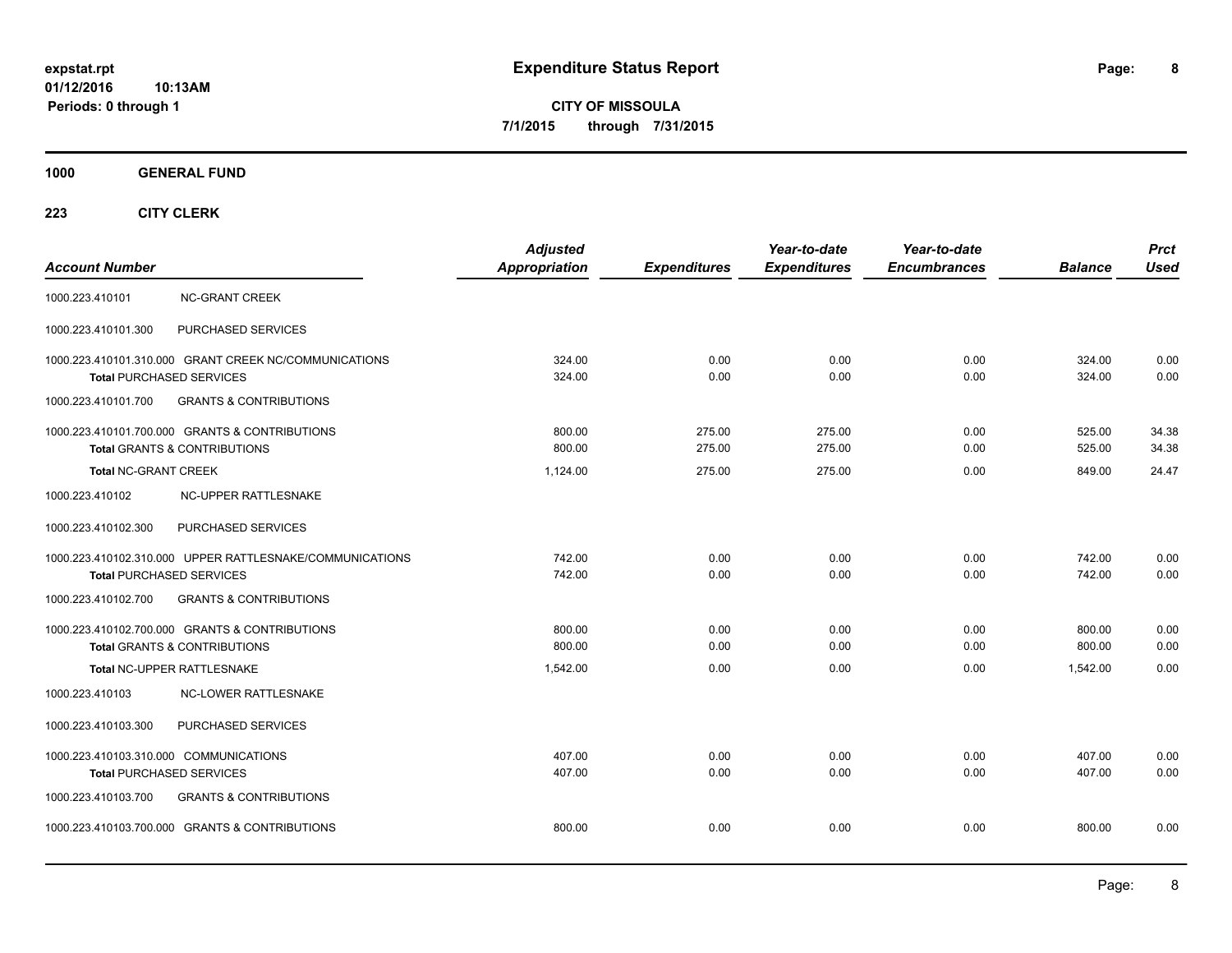**CITY OF MISSOULA 7/1/2015 through 7/31/2015**

**1000 GENERAL FUND**

| <b>Account Number</b>                  |                                                | <b>Adjusted</b><br>Appropriation | <b>Expenditures</b> | Year-to-date<br><b>Expenditures</b> | Year-to-date<br><b>Encumbrances</b> | <b>Balance</b> | <b>Prct</b><br><b>Used</b> |
|----------------------------------------|------------------------------------------------|----------------------------------|---------------------|-------------------------------------|-------------------------------------|----------------|----------------------------|
|                                        | <b>Total GRANTS &amp; CONTRIBUTIONS</b>        | 800.00                           | 0.00                | 0.00                                | 0.00                                | 800.00         | 0.00                       |
|                                        | Total NC-LOWER RATTLESNAKE                     | 1,207.00                         | 0.00                | 0.00                                | 0.00                                | 1,207.00       | 0.00                       |
| 1000.223.410104                        | NC-NORTHSIDE                                   |                                  |                     |                                     |                                     |                |                            |
| 1000.223.410104.300                    | PURCHASED SERVICES                             |                                  |                     |                                     |                                     |                |                            |
| 1000.223.410104.310.000 COMMUNICATIONS |                                                | 618.00                           | 0.00                | 0.00                                | 0.00                                | 618.00         | 0.00                       |
| <b>Total PURCHASED SERVICES</b>        |                                                | 618.00                           | 0.00                | 0.00                                | 0.00                                | 618.00         | 0.00                       |
| 1000.223.410104.700                    | <b>GRANTS &amp; CONTRIBUTIONS</b>              |                                  |                     |                                     |                                     |                |                            |
|                                        | 1000.223.410104.700.000 GRANTS & CONTRIBUTIONS | 800.00                           | 0.00                | 0.00                                | 0.00                                | 800.00         | 0.00                       |
|                                        | <b>Total GRANTS &amp; CONTRIBUTIONS</b>        | 800.00                           | 0.00                | 0.00                                | 0.00                                | 800.00         | 0.00                       |
| Total NC-NORTHSIDE                     |                                                | 1,418.00                         | 0.00                | 0.00                                | 0.00                                | 1,418.00       | 0.00                       |
| 1000.223.410105                        | NC-WESTSIDE                                    |                                  |                     |                                     |                                     |                |                            |
| 1000.223.410105.300                    | PURCHASED SERVICES                             |                                  |                     |                                     |                                     |                |                            |
| 1000.223.410105.310.000 COMMUNICATIONS |                                                | 1.166.00                         | 0.00                | 0.00                                | 0.00                                | 1,166.00       | 0.00                       |
| <b>Total PURCHASED SERVICES</b>        |                                                | 1,166.00                         | 0.00                | 0.00                                | 0.00                                | 1,166.00       | 0.00                       |
| 1000.223.410105.700                    | <b>GRANTS &amp; CONTRIBUTIONS</b>              |                                  |                     |                                     |                                     |                |                            |
|                                        | 1000.223.410105.700.000 GRANTS & CONTRIBUTIONS | 800.00                           | 0.00                | 0.00                                | 0.00                                | 800.00         | 0.00                       |
|                                        | <b>Total GRANTS &amp; CONTRIBUTIONS</b>        | 800.00                           | 0.00                | 0.00                                | 0.00                                | 800.00         | 0.00                       |
| <b>Total NC-WESTSIDE</b>               |                                                | 1,966.00                         | 0.00                | 0.00                                | 0.00                                | 1,966.00       | 0.00                       |
| 1000.223.410106                        | NC-HEART OF MISSOULA                           |                                  |                     |                                     |                                     |                |                            |
| 1000.223.410106.300                    | PURCHASED SERVICES                             |                                  |                     |                                     |                                     |                |                            |
| 1000.223.410106.310.000 COMMUNICATIONS |                                                | 628.00                           | 0.00                | 0.00                                | 0.00                                | 628.00         | 0.00                       |
| <b>Total PURCHASED SERVICES</b>        |                                                | 628.00                           | 0.00                | 0.00                                | 0.00                                | 628.00         | 0.00                       |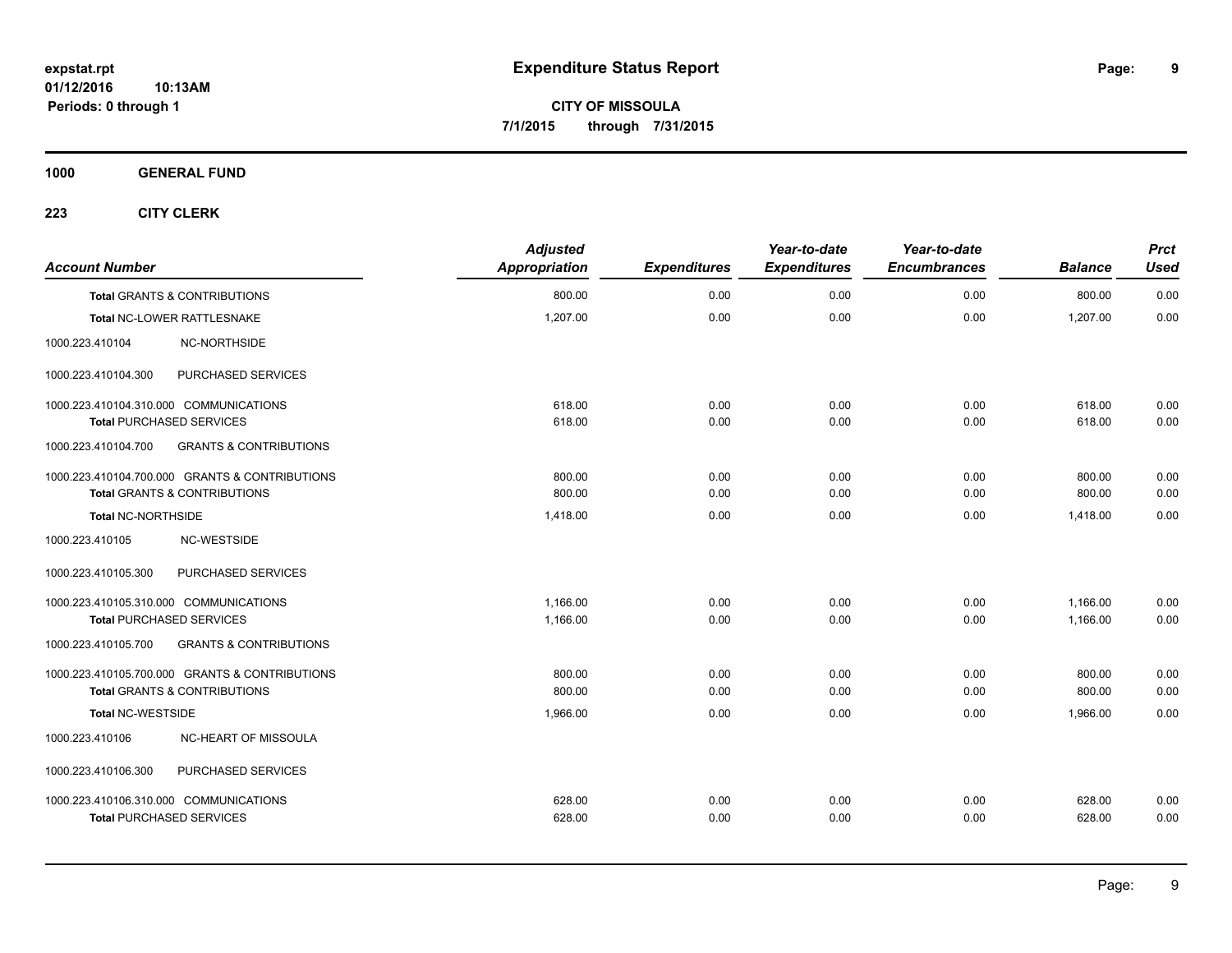**CITY OF MISSOULA 7/1/2015 through 7/31/2015**

**1000 GENERAL FUND**

**223 CITY CLERK**

| <b>Account Number</b>                                                                     | <b>Adjusted</b><br><b>Appropriation</b> | <b>Expenditures</b> | Year-to-date<br><b>Expenditures</b> | Year-to-date<br><b>Encumbrances</b> | <b>Balance</b>       | <b>Prct</b><br><b>Used</b> |
|-------------------------------------------------------------------------------------------|-----------------------------------------|---------------------|-------------------------------------|-------------------------------------|----------------------|----------------------------|
| 1000.223.410106.700<br><b>GRANTS &amp; CONTRIBUTIONS</b>                                  |                                         |                     |                                     |                                     |                      |                            |
| 1000.223.410106.700.000 GRANTS & CONTRIBUTIONS<br><b>Total GRANTS &amp; CONTRIBUTIONS</b> | 800.00<br>800.00                        | 0.00<br>0.00        | 0.00<br>0.00                        | 0.00<br>0.00                        | 800.00<br>800.00     | 0.00<br>0.00               |
| Total NC-HEART OF MISSOULA                                                                | 1,428.00                                | 0.00                | 0.00                                | 0.00                                | 1,428.00             | 0.00                       |
| 1000.223.410107<br>NC-UNIVERSITY DISTRICT                                                 |                                         |                     |                                     |                                     |                      |                            |
| PURCHASED SERVICES<br>1000.223.410107.300                                                 |                                         |                     |                                     |                                     |                      |                            |
| 1000.223.410107.310.000 COMMUNICATIONS<br><b>Total PURCHASED SERVICES</b>                 | 1.658.00<br>1,658.00                    | 0.00<br>0.00        | 0.00<br>0.00                        | 0.00<br>0.00                        | 1.658.00<br>1,658.00 | 0.00<br>0.00               |
| 1000.223.410107.700<br><b>GRANTS &amp; CONTRIBUTIONS</b>                                  |                                         |                     |                                     |                                     |                      |                            |
| 1000.223.410107.700.000 GRANTS & CONTRIBUTIONS<br><b>Total GRANTS &amp; CONTRIBUTIONS</b> | 800.00<br>800.00                        | 0.00<br>0.00        | 0.00<br>0.00                        | 0.00<br>0.00                        | 800.00<br>800.00     | 0.00<br>0.00               |
| Total NC-UNIVERSITY DISTRICT                                                              | 2,458.00                                | 0.00                | 0.00                                | 0.00                                | 2,458.00             | 0.00                       |
| <b>NC-RIVERFRONT</b><br>1000.223.410108                                                   |                                         |                     |                                     |                                     |                      |                            |
| 1000.223.410108.300<br>PURCHASED SERVICES                                                 |                                         |                     |                                     |                                     |                      |                            |
| 1000.223.410108.310.000 COMMUNICATIONS<br><b>Total PURCHASED SERVICES</b>                 | 578.00<br>578.00                        | 0.00<br>0.00        | 0.00<br>0.00                        | 0.00<br>0.00                        | 578.00<br>578.00     | 0.00<br>0.00               |
| <b>GRANTS &amp; CONTRIBUTIONS</b><br>1000.223.410108.700                                  |                                         |                     |                                     |                                     |                      |                            |
| 1000.223.410108.700.000 GRANTS & CONTRIBUTIONS<br><b>Total GRANTS &amp; CONTRIBUTIONS</b> | 800.00<br>800.00                        | 0.00<br>0.00        | 0.00<br>0.00                        | 0.00<br>0.00                        | 800.00<br>800.00     | 0.00<br>0.00               |
| <b>Total NC-RIVERFRONT</b>                                                                | 1.378.00                                | 0.00                | 0.00                                | 0.00                                | 1,378.00             | 0.00                       |
| <b>NC-EMMA DICKENSON &amp; ORCHARD HOMES</b><br>1000.223.410109                           |                                         |                     |                                     |                                     |                      |                            |

1000.223.410109.300 PURCHASED SERVICES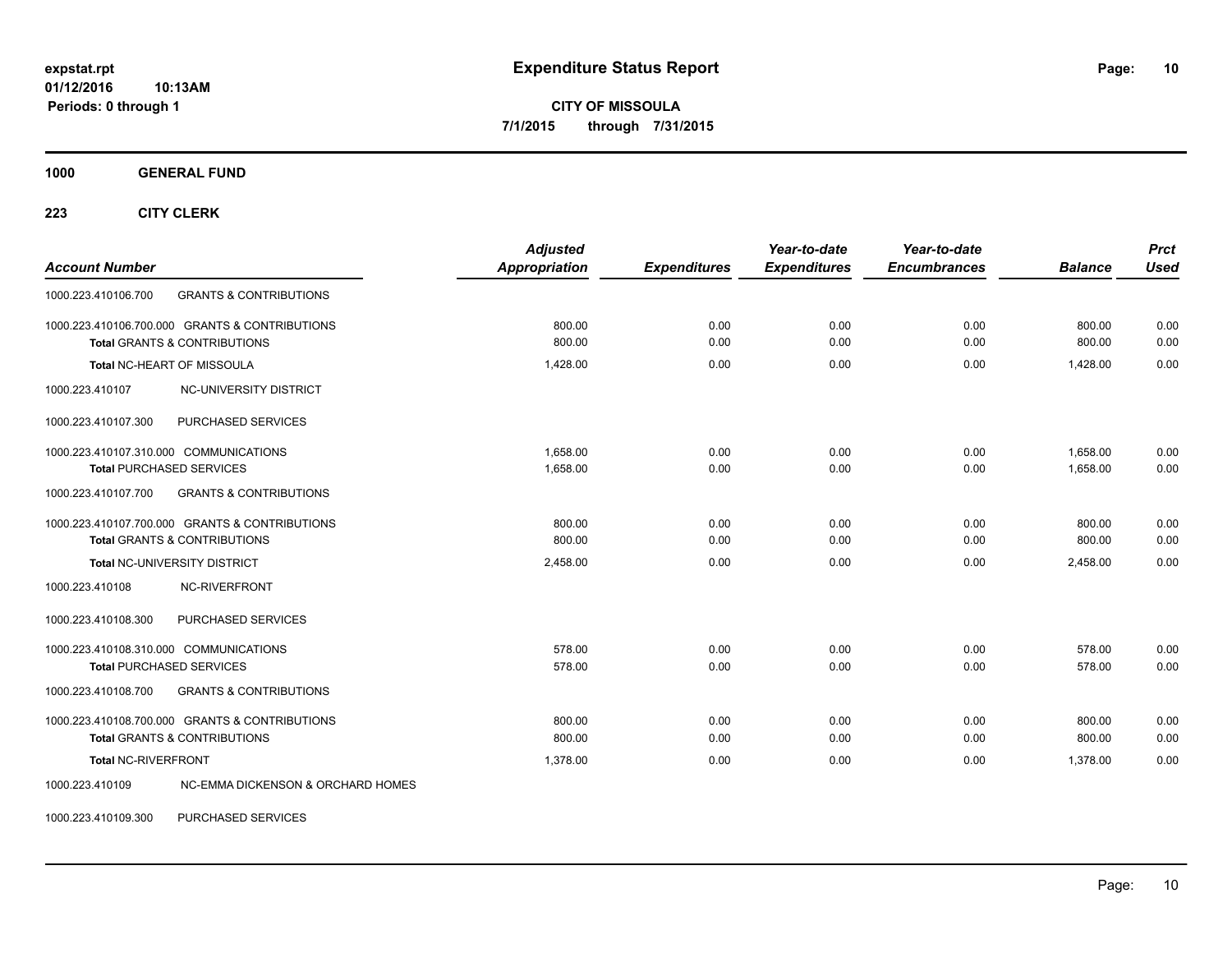**1000 GENERAL FUND**

| <b>Account Number</b>                  |                                                                                           | <b>Adjusted</b><br>Appropriation | <b>Expenditures</b> | Year-to-date<br><b>Expenditures</b> | Year-to-date<br><b>Encumbrances</b> | <b>Balance</b>       | <b>Prct</b><br><b>Used</b> |
|----------------------------------------|-------------------------------------------------------------------------------------------|----------------------------------|---------------------|-------------------------------------|-------------------------------------|----------------------|----------------------------|
|                                        | 1000.223.410109.310.000 COMMUNICATIONS<br><b>Total PURCHASED SERVICES</b>                 | 713.00<br>713.00                 | 0.00<br>0.00        | 0.00<br>0.00                        | 0.00<br>0.00                        | 713.00<br>713.00     | 0.00<br>0.00               |
| 1000.223.410109.700                    | <b>GRANTS &amp; CONTRIBUTIONS</b>                                                         |                                  |                     |                                     |                                     |                      |                            |
|                                        | 1000.223.410109.700.000 GRANTS & CONTRIBUTIONS<br><b>Total GRANTS &amp; CONTRIBUTIONS</b> | 800.00<br>800.00                 | 0.00<br>0.00        | 0.00<br>0.00                        | 0.00<br>0.00                        | 800.00<br>800.00     | 0.00<br>0.00               |
|                                        | <b>Total NC-EMMA DICKENSON &amp; ORCHARD HOMES</b>                                        | 1,513.00                         | 0.00                | 0.00                                | 0.00                                | 1,513.00             | 0.00                       |
| 1000.223.410110                        | <b>NC-FRANKLIN TO FORT</b>                                                                |                                  |                     |                                     |                                     |                      |                            |
| 1000.223.410110.300                    | PURCHASED SERVICES                                                                        |                                  |                     |                                     |                                     |                      |                            |
| 1000.223.410110.310.000 COMMUNICATIONS | <b>Total PURCHASED SERVICES</b>                                                           | 1,710.00<br>1,710.00             | 0.00<br>0.00        | 0.00<br>0.00                        | 0.00<br>0.00                        | 1,710.00<br>1,710.00 | 0.00<br>0.00               |
| 1000.223.410110.700                    | <b>GRANTS &amp; CONTRIBUTIONS</b>                                                         |                                  |                     |                                     |                                     |                      |                            |
|                                        | 1000.223.410110.700.000 GRANTS & CONTRIBUTIONS<br><b>Total GRANTS &amp; CONTRIBUTIONS</b> | 800.00<br>800.00                 | 111.09<br>111.09    | 111.09<br>111.09                    | 0.00<br>0.00                        | 688.91<br>688.91     | 13.89<br>13.89             |
|                                        | <b>Total NC-FRANKLIN TO FORT</b>                                                          | 2,510.00                         | 111.09              | 111.09                              | 0.00                                | 2,398.91             | 4.43                       |
| 1000.223.410111                        | <b>NC-ROSE PARK</b>                                                                       |                                  |                     |                                     |                                     |                      |                            |
| 1000.223.410111.300                    | PURCHASED SERVICES                                                                        |                                  |                     |                                     |                                     |                      |                            |
| 1000.223.410111.310.000 COMMUNICATIONS | <b>Total PURCHASED SERVICES</b>                                                           | 1.066.00<br>1,066.00             | 0.00<br>0.00        | 0.00<br>0.00                        | 0.00<br>0.00                        | 1,066.00<br>1,066.00 | 0.00<br>0.00               |
| 1000.223.410111.700                    | <b>GRANTS &amp; CONTRIBUTIONS</b>                                                         |                                  |                     |                                     |                                     |                      |                            |
|                                        | 1000.223.410111.700.000 GRANTS & CONTRIBUTIONS<br><b>Total GRANTS &amp; CONTRIBUTIONS</b> | 800.00<br>800.00                 | 0.00<br>0.00        | 0.00<br>0.00                        | 0.00<br>0.00                        | 800.00<br>800.00     | 0.00<br>0.00               |
| <b>Total NC-ROSE PARK</b>              |                                                                                           | 1,866.00                         | 0.00                | 0.00                                | 0.00                                | 1.866.00             | 0.00                       |
| 1000.223.410112                        | <b>NC-FARVIEWS &amp; PATTEE CANYON</b>                                                    |                                  |                     |                                     |                                     |                      |                            |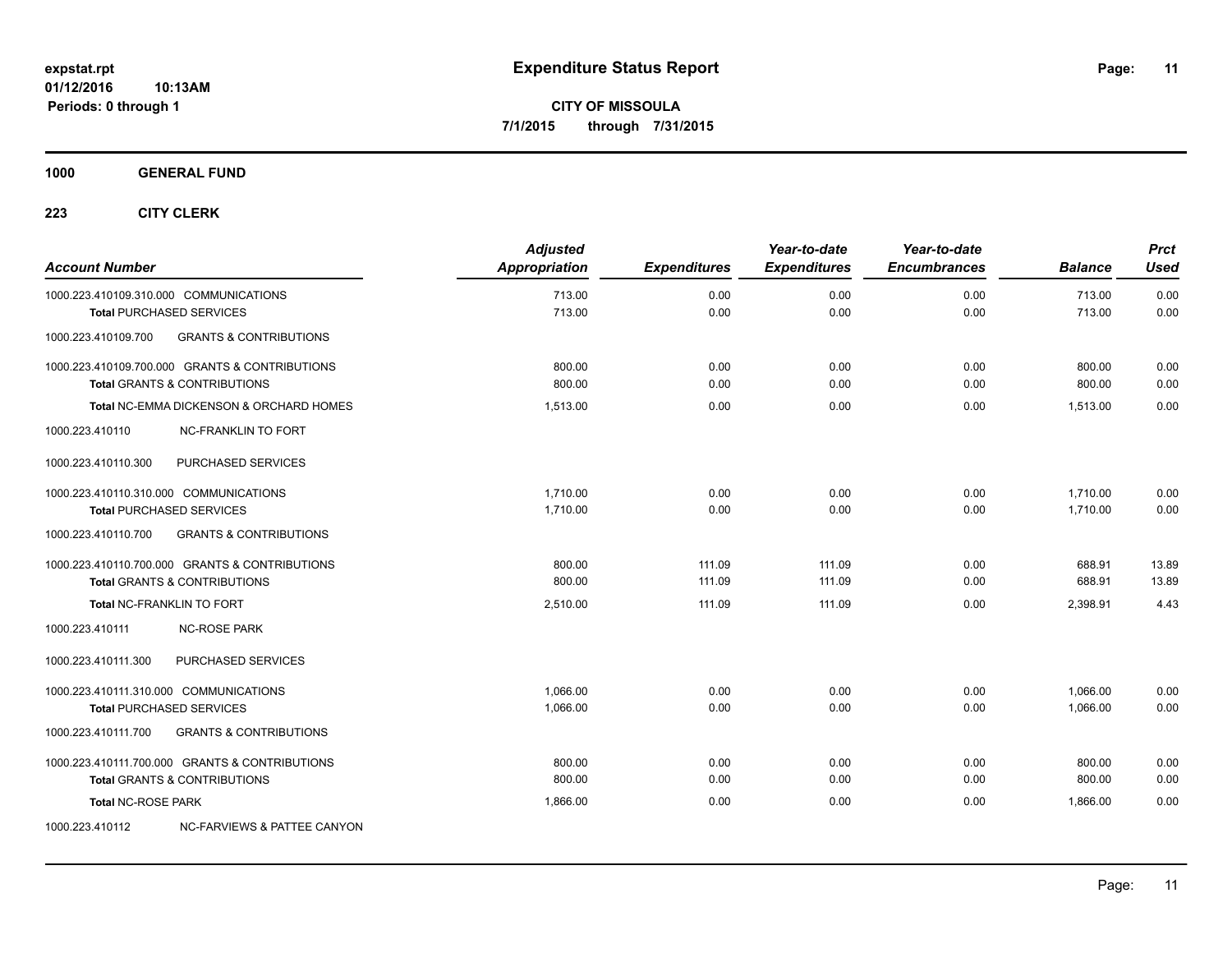**CITY OF MISSOULA 7/1/2015 through 7/31/2015**

## **1000 GENERAL FUND**

|                                                          | <b>Adjusted</b> |                     | Year-to-date        | Year-to-date        |                | <b>Prct</b> |
|----------------------------------------------------------|-----------------|---------------------|---------------------|---------------------|----------------|-------------|
| <b>Account Number</b>                                    | Appropriation   | <b>Expenditures</b> | <b>Expenditures</b> | <b>Encumbrances</b> | <b>Balance</b> | <b>Used</b> |
| PURCHASED SERVICES<br>1000.223.410112.300                |                 |                     |                     |                     |                |             |
| 1000.223.410112.310.000 COMMUNICATIONS                   | 705.00          | 0.00                | 0.00                | 0.00                | 705.00         | 0.00        |
| <b>Total PURCHASED SERVICES</b>                          | 705.00          | 0.00                | 0.00                | 0.00                | 705.00         | 0.00        |
| 1000.223.410112.700<br><b>GRANTS &amp; CONTRIBUTIONS</b> |                 |                     |                     |                     |                |             |
| 1000.223.410112.700.000 GRANTS & CONTRIBUTIONS           | 800.00          | 0.00                | 0.00                | 0.00                | 800.00         | 0.00        |
| <b>Total GRANTS &amp; CONTRIBUTIONS</b>                  | 800.00          | 0.00                | 0.00                | 0.00                | 800.00         | 0.00        |
| Total NC-FARVIEWS & PATTEE CANYON                        | 1,505.00        | 0.00                | 0.00                | 0.00                | 1.505.00       | 0.00        |
| <b>NC-SOUTHGATE &amp; TRIANGLE</b><br>1000.223.410113    |                 |                     |                     |                     |                |             |
| 1000.223.410113.300<br>PURCHASED SERVICES                |                 |                     |                     |                     |                |             |
| 1000.223.410113.310.000 COMMUNICATIONS                   | 616.00          | 0.00                | 0.00                | 0.00                | 616.00         | 0.00        |
| <b>Total PURCHASED SERVICES</b>                          | 616.00          | 0.00                | 0.00                | 0.00                | 616.00         | 0.00        |
| 1000.223.410113.700<br><b>GRANTS &amp; CONTRIBUTIONS</b> |                 |                     |                     |                     |                |             |
| 1000.223.410113.700.000 GRANTS & CONTRIBUTIONS           | 800.00          | 0.00                | 0.00                | 0.00                | 800.00         | 0.00        |
| Total GRANTS & CONTRIBUTIONS                             | 800.00          | 0.00                | 0.00                | 0.00                | 800.00         | 0.00        |
| Total NC-SOUTHGATE & TRIANGLE                            | 1.416.00        | 0.00                | 0.00                | 0.00                | 1.416.00       | 0.00        |
| 1000.223.410114<br><b>NC-LEWIS &amp; CLARK</b>           |                 |                     |                     |                     |                |             |
| PURCHASED SERVICES<br>1000.223.410114.300                |                 |                     |                     |                     |                |             |
| 1000.223.410114.310.000 COMMUNICATIONS                   | 660.00          | 0.00                | 0.00                | 0.00                | 660.00         | 0.00        |
| <b>Total PURCHASED SERVICES</b>                          | 660.00          | 0.00                | 0.00                | 0.00                | 660.00         | 0.00        |
| <b>GRANTS &amp; CONTRIBUTIONS</b><br>1000.223.410114.700 |                 |                     |                     |                     |                |             |
| 1000.223.410114.700.000 GRANTS & CONTRIBUTIONS           | 800.00          | 0.00                | 0.00                | 0.00                | 800.00         | 0.00        |
| <b>Total GRANTS &amp; CONTRIBUTIONS</b>                  | 800.00          | 0.00                | 0.00                | 0.00                | 800.00         | 0.00        |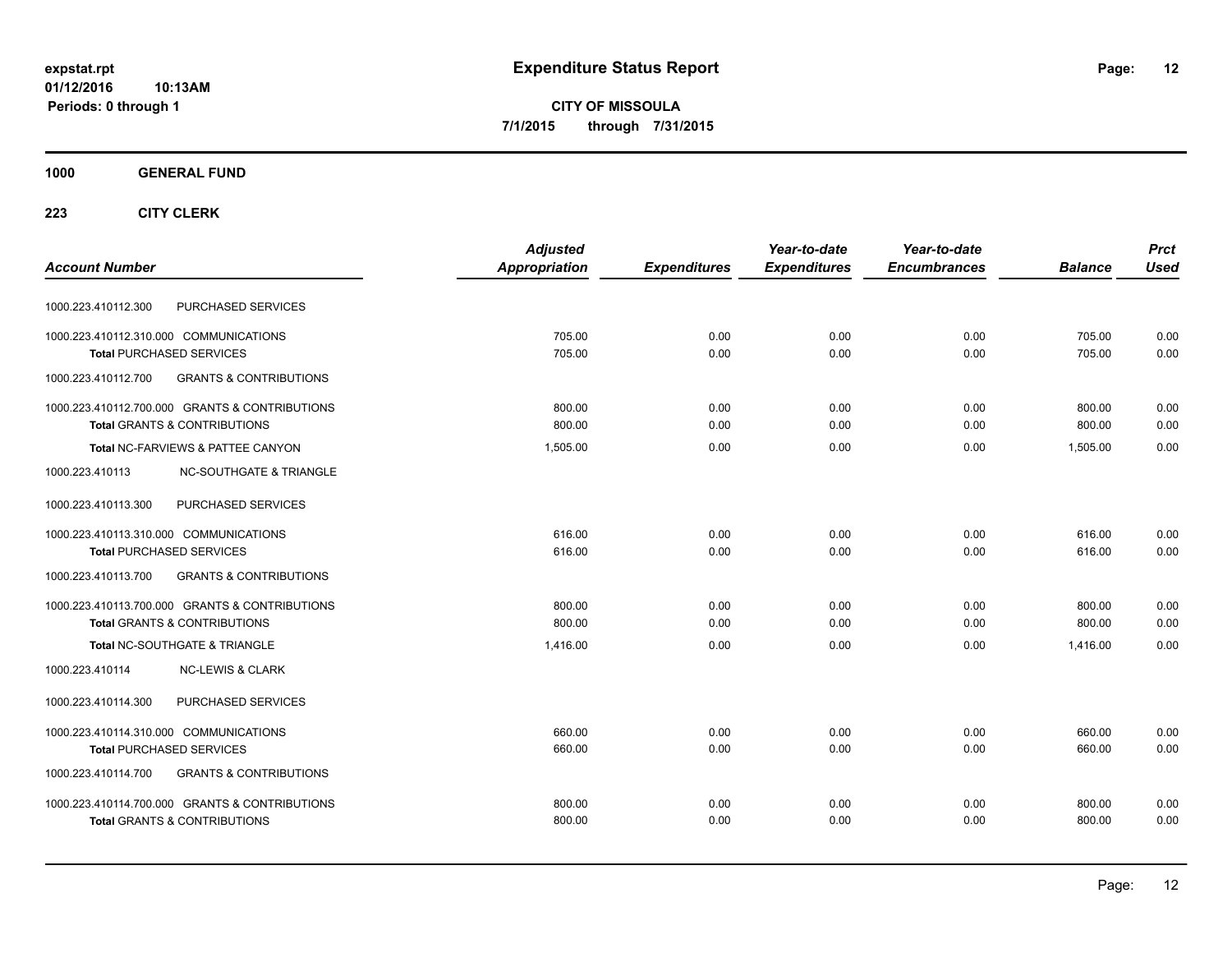**CITY OF MISSOULA 7/1/2015 through 7/31/2015**

**1000 GENERAL FUND**

| <b>Account Number</b>  |                                                | <b>Adjusted</b><br><b>Appropriation</b> | <b>Expenditures</b> | Year-to-date<br><b>Expenditures</b> | Year-to-date<br><b>Encumbrances</b> | <b>Balance</b> | <b>Prct</b><br><b>Used</b> |
|------------------------|------------------------------------------------|-----------------------------------------|---------------------|-------------------------------------|-------------------------------------|----------------|----------------------------|
| Total NC-LEWIS & CLARK |                                                | 1,460.00                                | 0.00                | 0.00                                | 0.00                                | 1,460.00       | 0.00                       |
| 1000.223.410115        | NC-S 39TH                                      |                                         |                     |                                     |                                     |                |                            |
| 1000.223.410115.300    | PURCHASED SERVICES                             |                                         |                     |                                     |                                     |                |                            |
|                        | 1000.223.410115.310.000 COMMUNICATIONS         | 541.00                                  | 0.00                | 0.00                                | 0.00                                | 541.00         | 0.00                       |
|                        | <b>Total PURCHASED SERVICES</b>                | 541.00                                  | 0.00                | 0.00                                | 0.00                                | 541.00         | 0.00                       |
| 1000.223.410115.700    | <b>GRANTS &amp; CONTRIBUTIONS</b>              |                                         |                     |                                     |                                     |                |                            |
|                        | 1000.223.410115.700.000 GRANTS & CONTRIBUTIONS | 800.00                                  | 0.00                | 0.00                                | 0.00                                | 800.00         | 0.00                       |
|                        | <b>Total GRANTS &amp; CONTRIBUTIONS</b>        | 800.00                                  | 0.00                | 0.00                                | 0.00                                | 800.00         | 0.00                       |
| Total NC-S 39TH        |                                                | 1,341.00                                | 0.00                | 0.00                                | 0.00                                | 1.341.00       | 0.00                       |
| 1000.223.410116        | <b>NC-MOOSE CAN GULLY</b>                      |                                         |                     |                                     |                                     |                |                            |
| 1000.223.410116.300    | PURCHASED SERVICES                             |                                         |                     |                                     |                                     |                |                            |
|                        | 1000.223.410116.310.000 COMMUNICATIONS         | 969.00                                  | 0.00                | 0.00                                | 0.00                                | 969.00         | 0.00                       |
|                        | <b>Total PURCHASED SERVICES</b>                | 969.00                                  | 0.00                | 0.00                                | 0.00                                | 969.00         | 0.00                       |
| 1000.223.410116.700    | <b>GRANTS &amp; CONTRIBUTIONS</b>              |                                         |                     |                                     |                                     |                |                            |
|                        | 1000.223.410116.700.000 GRANTS & CONTRIBUTIONS | 800.00                                  | 0.00                | 0.00                                | 0.00                                | 800.00         | 0.00                       |
|                        | <b>Total GRANTS &amp; CONTRIBUTIONS</b>        | 800.00                                  | 0.00                | 0.00                                | 0.00                                | 800.00         | 0.00                       |
|                        | <b>Total NC-MOOSE CAN GULLY</b>                | 1.769.00                                | 0.00                | 0.00                                | 0.00                                | 1.769.00       | 0.00                       |
| 1000.223.410117        | <b>NC-MILLER CREEK</b>                         |                                         |                     |                                     |                                     |                |                            |
| 1000.223.410117.300    | PURCHASED SERVICES                             |                                         |                     |                                     |                                     |                |                            |
|                        | 1000.223.410117.310.000 COMMUNICATIONS         | 694.00                                  | 0.00                | 0.00                                | 0.00                                | 694.00         | 0.00                       |
|                        | <b>Total PURCHASED SERVICES</b>                | 694.00                                  | 0.00                | 0.00                                | 0.00                                | 694.00         | 0.00                       |
| 1000.223.410117.700    | <b>GRANTS &amp; CONTRIBUTIONS</b>              |                                         |                     |                                     |                                     |                |                            |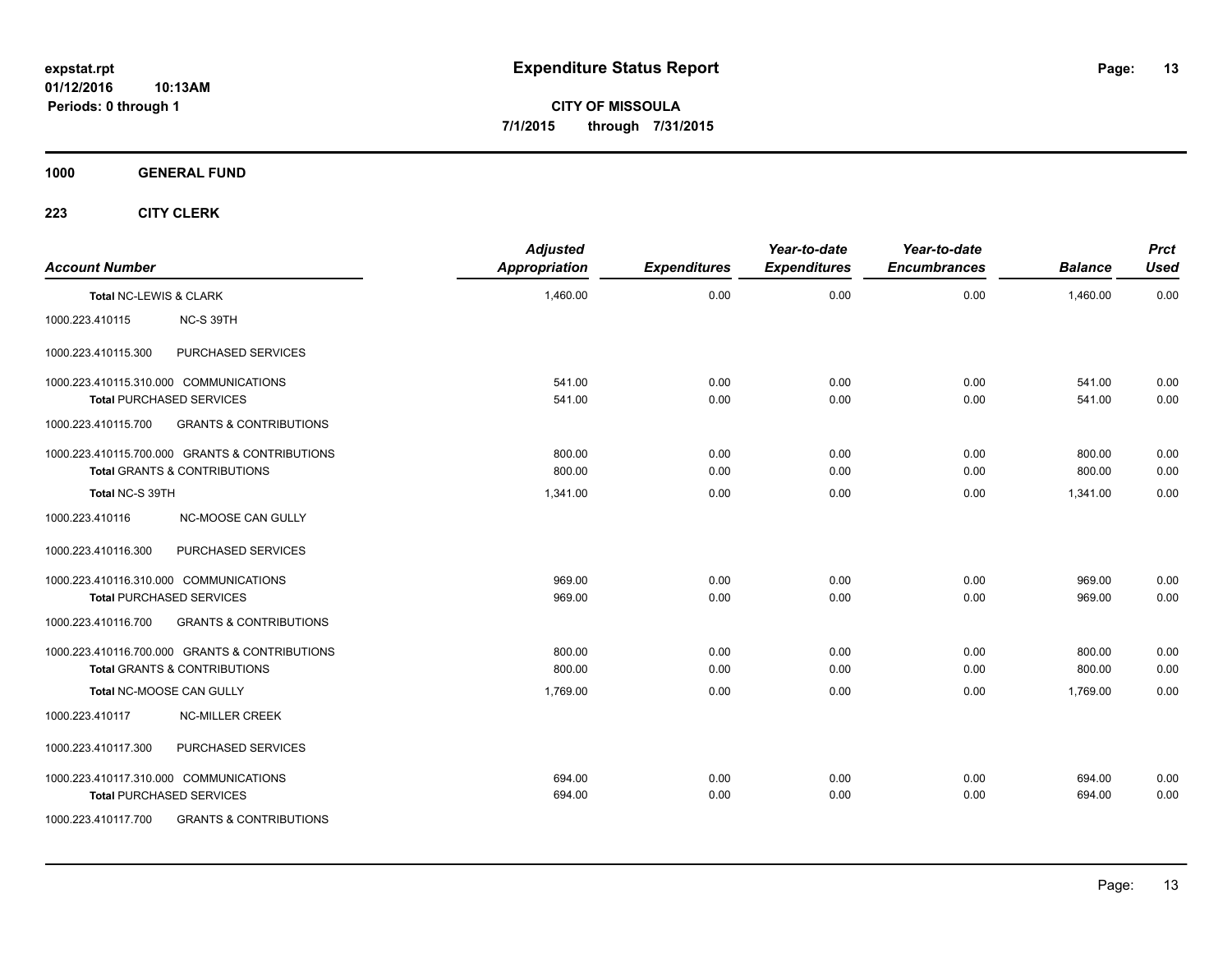**CITY OF MISSOULA 7/1/2015 through 7/31/2015**

**1000 GENERAL FUND**

| <b>Account Number</b>                                      | <b>Adjusted</b><br><b>Appropriation</b> | <b>Expenditures</b> | Year-to-date<br><b>Expenditures</b> | Year-to-date<br><b>Encumbrances</b> | <b>Balance</b> | <b>Prct</b><br><b>Used</b> |
|------------------------------------------------------------|-----------------------------------------|---------------------|-------------------------------------|-------------------------------------|----------------|----------------------------|
| 1000.223.410117.700.000 GRANTS & CONTRIBUTIONS             | 800.00                                  | 0.00                | 0.00                                | 0.00                                | 800.00         | 0.00                       |
| <b>Total GRANTS &amp; CONTRIBUTIONS</b>                    | 800.00                                  | 0.00                | 0.00                                | 0.00                                | 800.00         | 0.00                       |
| <b>Total NC-MILLER CREEK</b>                               | 1,494.00                                | 0.00                | 0.00                                | 0.00                                | 1,494.00       | 0.00                       |
| 1000.223.410118<br>MULLAN ROAD NC                          |                                         |                     |                                     |                                     |                |                            |
| 1000.223.410118.300<br>PURCHASED SERVICES                  |                                         |                     |                                     |                                     |                |                            |
| 1000.223.410118.310.000 COMMUNICATIONS                     | 714.00                                  | 0.00                | 0.00                                | 0.00                                | 714.00         | 0.00                       |
| <b>Total PURCHASED SERVICES</b>                            | 714.00                                  | 0.00                | 0.00                                | 0.00                                | 714.00         | 0.00                       |
| <b>GRANTS &amp; CONTRIBUTIONS</b><br>1000.223.410118.700   |                                         |                     |                                     |                                     |                |                            |
| 1000.223.410118.700.000 GRANTS & CONTRIBUTIONS             | 800.00                                  | 0.00                | 0.00                                | 0.00                                | 800.00         | 0.00                       |
| <b>Total GRANTS &amp; CONTRIBUTIONS</b>                    | 800.00                                  | 0.00                | 0.00                                | 0.00                                | 800.00         | 0.00                       |
| <b>Total MULLAN ROAD NC</b>                                | 1,514.00                                | 0.00                | 0.00                                | 0.00                                | 1,514.00       | 0.00                       |
| EAST MISSOULA NC<br>1000.223.410119                        |                                         |                     |                                     |                                     |                |                            |
| PURCHASED SERVICES<br>1000.223.410119.300                  |                                         |                     |                                     |                                     |                |                            |
| 1000.223.410119.310.000 COMMUNICATIONS                     | 12.00                                   | 0.00                | 0.00                                | 0.00                                | 12.00          | 0.00                       |
| <b>Total PURCHASED SERVICES</b>                            | 12.00                                   | 0.00                | 0.00                                | 0.00                                | 12.00          | 0.00                       |
| 1000.223.410119.700<br><b>GRANTS &amp; CONTRIBUTIONS</b>   |                                         |                     |                                     |                                     |                |                            |
| 1000.223.410119.700.000 EAST MISSOULA NEIGHBORHOOD COUNCIL | 800.00                                  | 0.00                | 0.00                                | 0.00                                | 800.00         | 0.00                       |
| <b>Total GRANTS &amp; CONTRIBUTIONS</b>                    | 800.00                                  | 0.00                | 0.00                                | 0.00                                | 800.00         | 0.00                       |
| Total EAST MISSOULA NC                                     | 812.00                                  | 0.00                | 0.00                                | 0.00                                | 812.00         | 0.00                       |
| 1000.223.410120<br><b>COMMUNITY FORUM/NC LIAISON</b>       |                                         |                     |                                     |                                     |                |                            |
| 1000.223.410120.300<br>PURCHASED SERVICES                  |                                         |                     |                                     |                                     |                |                            |
| 1000.223.410120.320.000 PRINTING & DUPLICATING             | 500.00                                  | 0.00                | 0.00                                | 0.00                                | 500.00         | 0.00                       |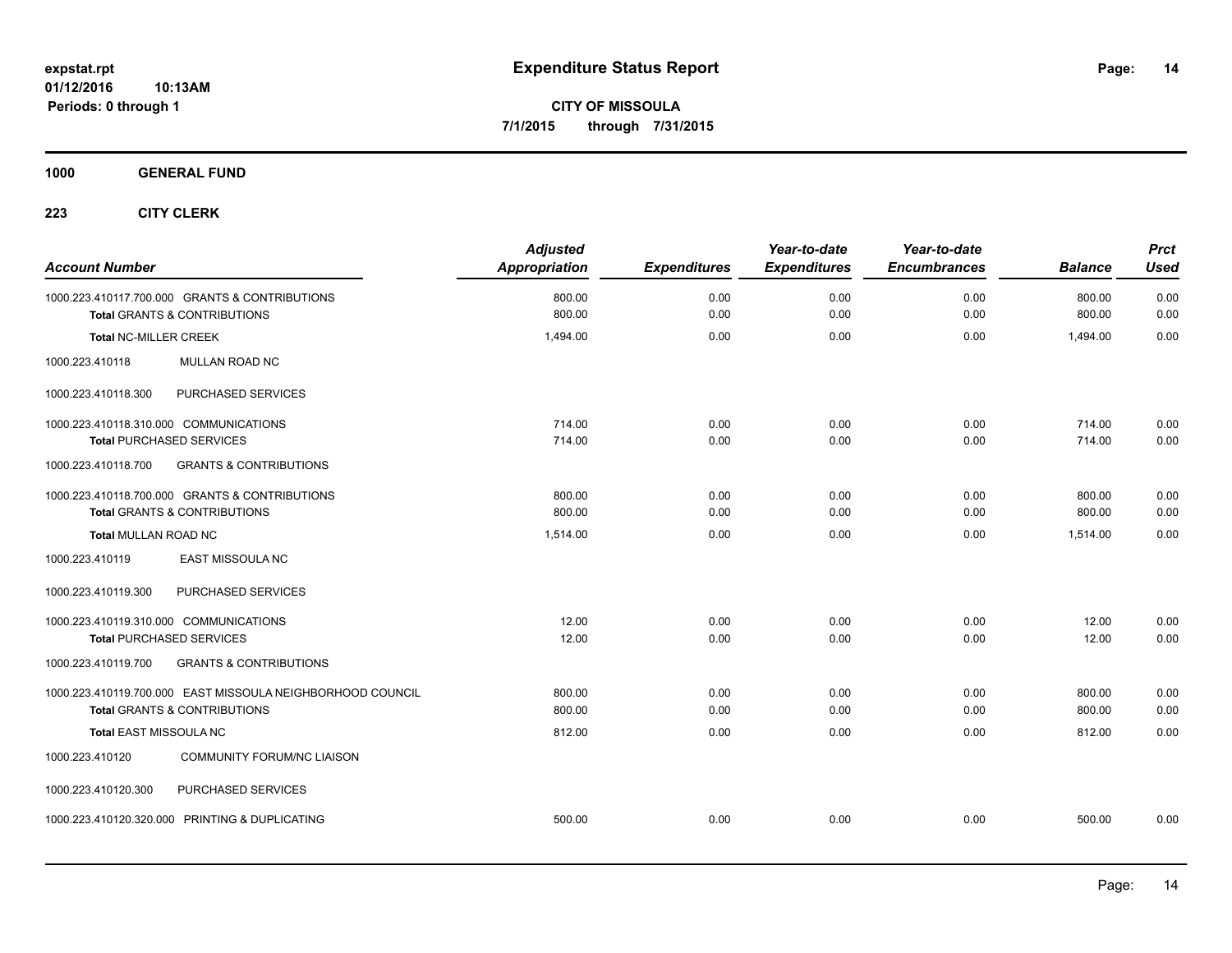**CITY OF MISSOULA 7/1/2015 through 7/31/2015**

## **1000 GENERAL FUND**

| <b>Account Number</b>                  |                                                                                                       | <b>Adjusted</b><br>Appropriation     | <b>Expenditures</b>              | Year-to-date<br><b>Expenditures</b> | Year-to-date<br><b>Encumbrances</b> | <b>Balance</b>                      | <b>Prct</b><br><b>Used</b> |
|----------------------------------------|-------------------------------------------------------------------------------------------------------|--------------------------------------|----------------------------------|-------------------------------------|-------------------------------------|-------------------------------------|----------------------------|
| 1000.223.410120.380.000 TRAINING       | <b>Total PURCHASED SERVICES</b>                                                                       | 1,700.00<br>2,200.00                 | 0.00<br>0.00                     | 0.00<br>0.00                        | 0.00<br>0.00                        | 1,700.00<br>2,200.00                | 0.00<br>0.00               |
| 1000.223.410120.700                    | <b>GRANTS &amp; CONTRIBUTIONS</b>                                                                     |                                      |                                  |                                     |                                     |                                     |                            |
|                                        | <b>Total GRANTS &amp; CONTRIBUTIONS</b>                                                               | 0.00                                 | 0.00                             | 0.00                                | 0.00                                | 0.00                                | 0.00                       |
|                                        | Total COMMUNITY FORUM/NC LIAISON                                                                      | 2,200.00                             | 0.00                             | 0.00                                | 0.00                                | 2,200.00                            | 0.00                       |
| 1000.223.410121                        | NEIGHBORHOOD PROJECT                                                                                  |                                      |                                  |                                     |                                     |                                     |                            |
| 1000.223.410121.700                    | <b>GRANTS &amp; CONTRIBUTIONS</b>                                                                     |                                      |                                  |                                     |                                     |                                     |                            |
|                                        | 1000.223.410121.700.000 NEIGHBORHOOD PROJECT<br><b>Total NEIGHBORHOOD PROJECT</b>                     | 21,000.00<br>21,000.00               | 0.00<br>0.00                     | 0.00<br>0.00                        | 0.00<br>0.00                        | 21,000.00<br>21.000.00              | 0.00<br>0.00               |
| 1000.223.410122                        | ORCHARD HOMES NEIGHBORHOOD COUNCIL                                                                    |                                      |                                  |                                     |                                     |                                     |                            |
| 1000.223.410122.300                    | <b>PURCHASED SERVICES</b>                                                                             |                                      |                                  |                                     |                                     |                                     |                            |
| 1000.223.410122.310.000 COMMUNICATIONS | <b>Total PURCHASED SERVICES</b>                                                                       | 238.00<br>238.00                     | 0.00<br>0.00                     | 0.00<br>0.00                        | 0.00<br>0.00                        | 238.00<br>238.00                    | 0.00<br>0.00               |
| 1000.223.410122.700                    | <b>GRANTS &amp; CONTRIBUTIONS</b>                                                                     |                                      |                                  |                                     |                                     |                                     |                            |
|                                        | 1000.223.410122.700.000 ORCHARD HOMES NEIGHBORHOOD COUNCIL<br><b>Total GRANTS &amp; CONTRIBUTIONS</b> | 800.00<br>800.00                     | 0.00<br>0.00                     | 0.00<br>0.00                        | 0.00<br>0.00                        | 800.00<br>800.00                    | 0.00<br>0.00               |
|                                        | Total ORCHARD HOMES NEIGHBORHOOD COUNCIL                                                              | 1,038.00                             | 0.00                             | 0.00                                | 0.00                                | 1.038.00                            | 0.00                       |
| 1000.223.410125                        | NEIGHBORHOOD OFFICE                                                                                   |                                      |                                  |                                     |                                     |                                     |                            |
| 1000.223.410125.100                    | PERSONAL SERVICES                                                                                     |                                      |                                  |                                     |                                     |                                     |                            |
| <b>Total PERSONAL SERVICES</b>         | 1000.223.410125.110.000 SALARIES AND WAGES<br>1000.223.410125.140.000 EMPLOYER CONTRIBUTIONS          | 75,093.00<br>31,632.00<br>106,725.00 | 5,102.87<br>3,646.20<br>8,749.07 | 5,102.87<br>3,646.20<br>8,749.07    | 0.00<br>0.00<br>0.00                | 69,990.13<br>27,985.80<br>97,975.93 | 6.80<br>11.53<br>8.20      |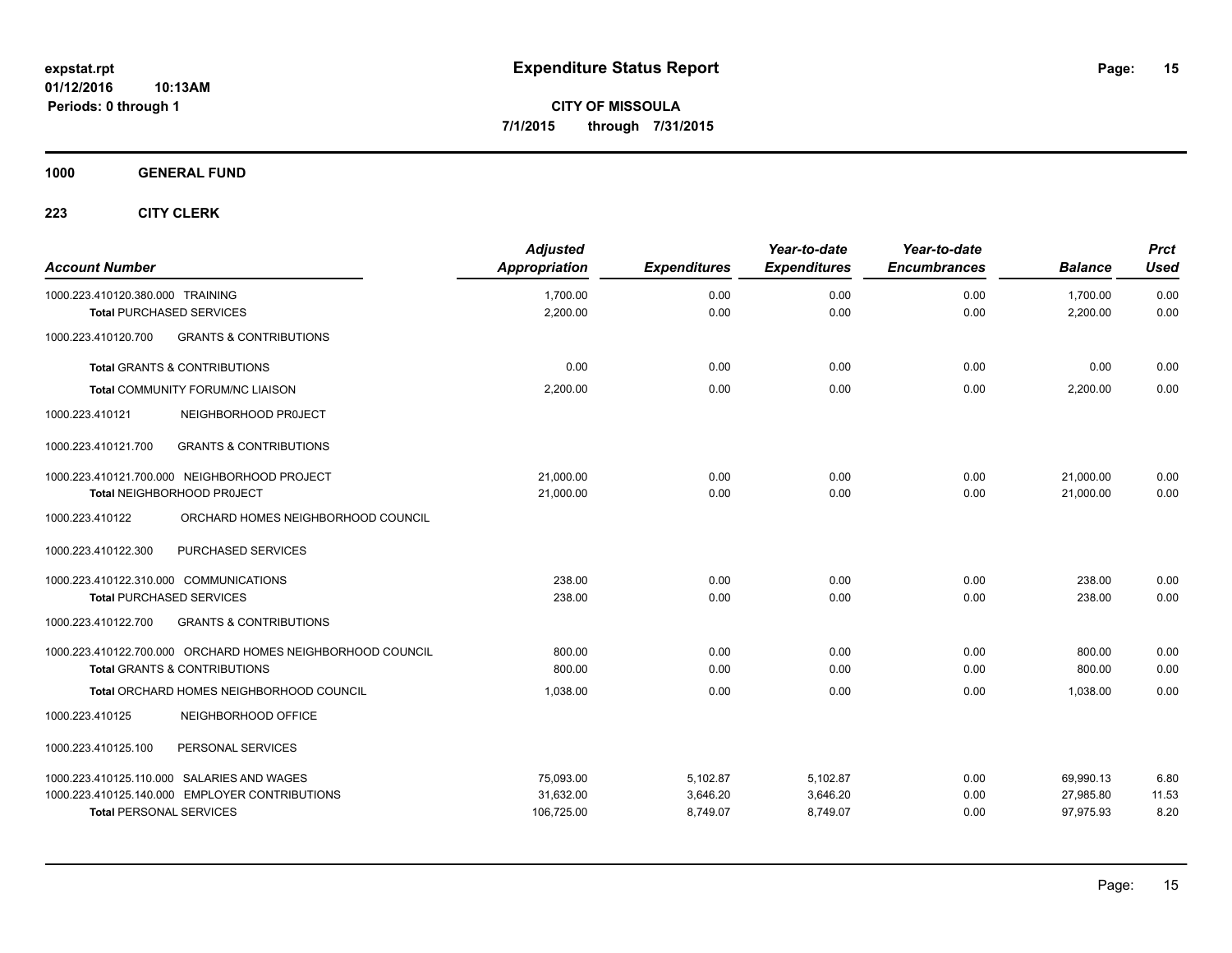**CITY OF MISSOULA 7/1/2015 through 7/31/2015**

#### **1000 GENERAL FUND**

| <b>Account Number</b>                                   | <b>Adjusted</b><br><b>Appropriation</b> | <b>Expenditures</b> | Year-to-date<br><b>Expenditures</b> | Year-to-date<br><b>Encumbrances</b> | <b>Balance</b> | <b>Prct</b><br><b>Used</b> |
|---------------------------------------------------------|-----------------------------------------|---------------------|-------------------------------------|-------------------------------------|----------------|----------------------------|
|                                                         |                                         |                     |                                     |                                     |                |                            |
| <b>SUPPLIES</b><br>1000.223.410125.200                  |                                         |                     |                                     |                                     |                |                            |
| 1000.223.410125.210.000 OFFICE SUPPLIES                 | 200.00                                  | 0.00                | 0.00                                | 0.00                                | 200.00         | 0.00                       |
| 1000.223.410125.220.000 OPERATING SUPPLIES              | 150.00                                  | 0.00                | 0.00                                | 0.00                                | 150.00         | 0.00                       |
| 1000.223.410125.231.000 GASOLINE                        | 100.00                                  | 0.00                | 0.00                                | 0.00                                | 100.00         | 0.00                       |
| 1000.223.410125.240.000 OTHER SUPPLIES                  | 65.00                                   | 0.00                | 0.00                                | 0.00                                | 65.00          | 0.00                       |
| <b>Total SUPPLIES</b>                                   | 515.00                                  | 0.00                | 0.00                                | 0.00                                | 515.00         | 0.00                       |
| <b>PURCHASED SERVICES</b><br>1000.223.410125.300        |                                         |                     |                                     |                                     |                |                            |
| 1000.223.410125.310.000 COMMUNICATIONS                  | 134.00                                  | 0.00                | 0.00                                | 0.00                                | 134.00         | 0.00                       |
| 1000.223.410125.320.000 PRINTING & DUPLICATING          | 100.00                                  | 0.00                | 0.00                                | 0.00                                | 100.00         | 0.00                       |
| 1000.223.410125.330.000 PUBLICITY, SUBSCRIPTIONS & DUES | 200.00                                  | 0.00                | 0.00                                | 0.00                                | 200.00         | 0.00                       |
| 1000.223.410125.344.000 TELEPHONE SERVICE               | 100.00                                  | 0.00                | 0.00                                | 0.00                                | 100.00         | 0.00                       |
| 1000.223.410125.350.000 PROFESSIONAL SERVICES           | 3,000.00                                | 0.00                | 0.00                                | 0.00                                | 3,000.00       | 0.00                       |
| 1000.223.410125.370.000 TRAVEL                          | 1,460.00                                | 0.00                | 0.00                                | 0.00                                | 1,460.00       | 0.00                       |
| 1000.223.410125.380.000 TRAINING                        | 1.550.00                                | 0.00                | 0.00                                | 0.00                                | 1.550.00       | 0.00                       |
| <b>Total PURCHASED SERVICES</b>                         | 6,544.00                                | 0.00                | 0.00                                | 0.00                                | 6,544.00       | 0.00                       |
| <b>CAPITAL OUTLAY</b><br>1000.223.410125.900            |                                         |                     |                                     |                                     |                |                            |
| <b>Total CAPITAL OUTLAY</b>                             | 0.00                                    | 0.00                | 0.00                                | 0.00                                | 0.00           | 0.00                       |
| Total NEIGHBORHOOD OFFICE                               | 113,784.00                              | 8,749.07            | 8,749.07                            | 0.00                                | 105,034.93     | 7.69                       |
| 1000.223.410600<br><b>ELECTIONS</b>                     |                                         |                     |                                     |                                     |                |                            |
| PURCHASED SERVICES<br>1000.223.410600.300               |                                         |                     |                                     |                                     |                |                            |
| 1000.223.410600.350.000 PROFESSIONAL SERVICES           | 42,000.00                               | 0.00                | 0.00                                | 0.00                                | 42,000.00      | 0.00                       |
| <b>Total ELECTIONS</b>                                  | 42,000.00                               | 0.00                | 0.00                                | 0.00                                | 42.000.00      | 0.00                       |
| RECORDS ADMINISTRATION<br>1000.223.410900               |                                         |                     |                                     |                                     |                |                            |
| PERSONAL SERVICES<br>1000.223.410900.100                |                                         |                     |                                     |                                     |                |                            |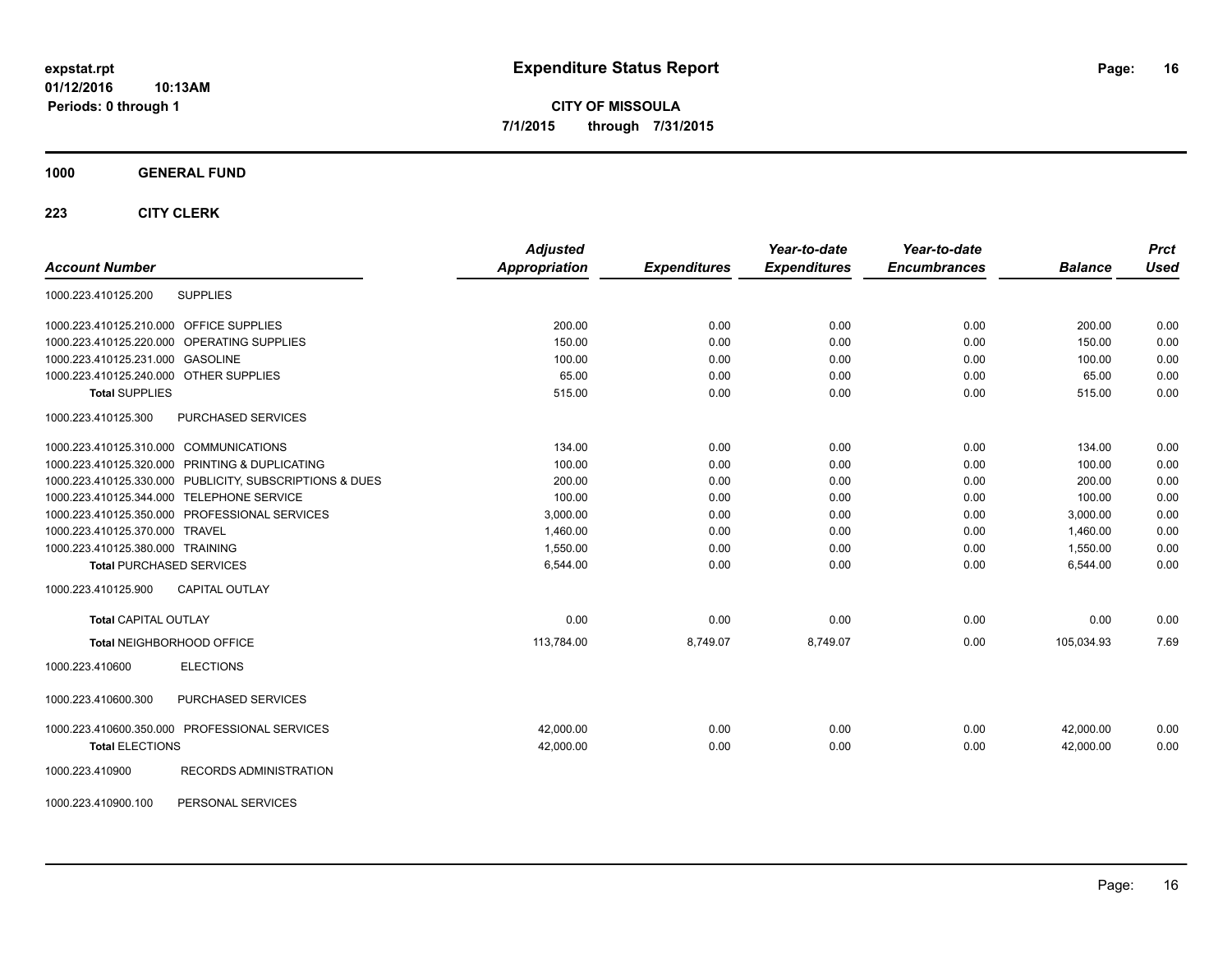**CITY OF MISSOULA 7/1/2015 through 7/31/2015**

**1000 GENERAL FUND**

| <b>Account Number</b>                                   | <b>Adjusted</b><br><b>Appropriation</b> | <b>Expenditures</b> | Year-to-date<br><b>Expenditures</b> | Year-to-date<br><b>Encumbrances</b> | <b>Balance</b> | <b>Prct</b><br><b>Used</b> |
|---------------------------------------------------------|-----------------------------------------|---------------------|-------------------------------------|-------------------------------------|----------------|----------------------------|
| 1000.223.410900.141.000 STATE RETIREMENT CONTRIBUTIONS  | 0.00                                    | 14.73               | 14.73                               | 0.00                                | $-14.73$       | 0.00                       |
| <b>Total RECORDS ADMINISTRATION</b>                     | 0.00                                    | 14.73               | 14.73                               | 0.00                                | $-14.73$       | 0.00                       |
| 1000.223.410910<br><b>ADMINISTRATION</b>                |                                         |                     |                                     |                                     |                |                            |
| 1000.223.410910.100<br>PERSONAL SERVICES                |                                         |                     |                                     |                                     |                |                            |
| 1000.223.410910.110.000 SALARIES AND WAGES              | 141,646.00                              | 9,627.63            | 9,627.63                            | 0.00                                | 132,018.37     | 6.80                       |
| 1000.223.410910.140.000 EMPLOYER CONTRIBUTIONS          | 51,934.00                               | 5,784.13            | 5,784.13                            | 0.00                                | 46,149.87      | 11.14                      |
| <b>Total PERSONAL SERVICES</b>                          | 193,580.00                              | 15,411.76           | 15,411.76                           | 0.00                                | 178,168.24     | 7.96                       |
| 1000.223.410910.200<br><b>SUPPLIES</b>                  |                                         |                     |                                     |                                     |                |                            |
| 1000.223.410910.210.000 OFFICE SUPPLIES                 | 2.500.00                                | 0.00                | 0.00                                | 0.00                                | 2,500.00       | 0.00                       |
| 1000.223.410910.220.000 OPERATING SUPPLIES              | 100.00                                  | 0.00                | 0.00                                | 0.00                                | 100.00         | 0.00                       |
| 1000.223.410910.231.000 GASOLINE                        | 150.00                                  | 0.00                | 0.00                                | 0.00                                | 150.00         | 0.00                       |
| 1000.223.410910.240.000 OTHER SUPPLIES                  | 160.00                                  | 0.00                | 0.00                                | 0.00                                | 160.00         | 0.00                       |
| <b>Total SUPPLIES</b>                                   | 2,910.00                                | 0.00                | 0.00                                | 0.00                                | 2,910.00       | 0.00                       |
| 1000.223.410910.300<br>PURCHASED SERVICES               |                                         |                     |                                     |                                     |                |                            |
| 1000.223.410910.310.000 COMMUNICATIONS                  | 4,445.00                                | 0.00                | 0.00                                | 0.00                                | 4,445.00       | 0.00                       |
| 1000.223.410910.320.000 PRINTING & DUPLICATING          | 100.00                                  | 0.00                | 0.00                                | 0.00                                | 100.00         | 0.00                       |
| 1000.223.410910.330.000 PUBLICITY, SUBSCRIPTIONS & DUES | 1,725.00                                | 0.00                | 0.00                                | 0.00                                | 1,725.00       | 0.00                       |
| 1000.223.410910.344.000 TELEPHONE SERVICE               | 100.00                                  | 0.00                | 0.00                                | 0.00                                | 100.00         | 0.00                       |
| 1000.223.410910.350.000 PROFESSIONAL SERVICES           | 17,300.00                               | 90.00               | 90.00                               | 0.00                                | 17,210.00      | 0.52                       |
| 1000.223.410910.360.000 REPAIR & MAINTENANCE            | 1,100.00                                | 100.00              | 100.00                              | 0.00                                | 1,000.00       | 9.09                       |
| 1000.223.410910.370.000 TRAVEL                          | 3,690.00                                | 0.00                | 0.00                                | 0.00                                | 3,690.00       | 0.00                       |
| 1000.223.410910.380.000 TRAINING                        | 3.070.00                                | 0.00                | 0.00                                | 0.00                                | 3,070.00       | 0.00                       |
| 1000.223.410910.390.000 OTHER PURCHASED SERVICES        | 3,500.00                                | 0.00                | 0.00                                | 0.00                                | 3,500.00       | 0.00                       |
| <b>Total PURCHASED SERVICES</b>                         | 35,030.00                               | 190.00              | 190.00                              | 0.00                                | 34,840.00      | 0.54                       |
| 1000.223.410910.500<br><b>FIXED CHARGES</b>             |                                         |                     |                                     |                                     |                |                            |
| <b>Total FIXED CHARGES</b>                              | 0.00                                    | 0.00                | 0.00                                | 0.00                                | 0.00           | 0.00                       |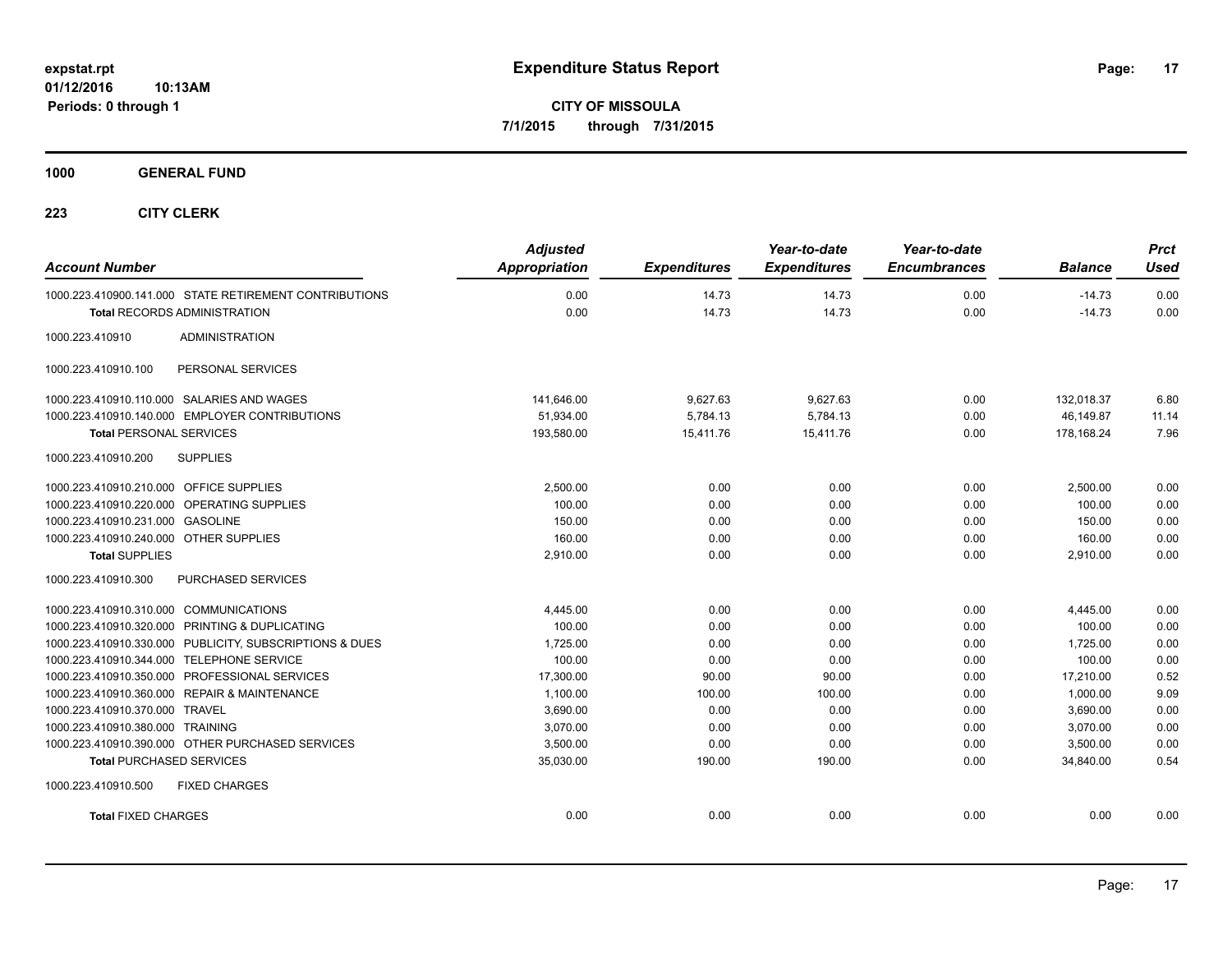**CITY OF MISSOULA 7/1/2015 through 7/31/2015**

**1000 GENERAL FUND**

| <b>Account Number</b>                        | <b>Adjusted</b><br><b>Appropriation</b> | <b>Expenditures</b> | Year-to-date<br><b>Expenditures</b> | Year-to-date<br><b>Encumbrances</b> | <b>Balance</b> | <b>Prct</b><br><b>Used</b> |
|----------------------------------------------|-----------------------------------------|---------------------|-------------------------------------|-------------------------------------|----------------|----------------------------|
| OTHER OBJECTS<br>1000.223.410910.800         |                                         |                     |                                     |                                     |                |                            |
| <b>Total OTHER OBJECTS</b>                   | 0.00                                    | 0.00                | 0.00                                | 0.00                                | 0.00           | 0.00                       |
| 1000.223.410910.900<br><b>CAPITAL OUTLAY</b> |                                         |                     |                                     |                                     |                |                            |
| <b>Total CAPITAL OUTLAY</b>                  | 0.00                                    | 0.00                | 0.00                                | 0.00                                | 0.00           | 0.00                       |
| <b>Total ADMINISTRATION</b>                  | 231,520.00                              | 15,601.76           | 15,601.76                           | 0.00                                | 215,918.24     | 6.74                       |
| <b>Total CITY CLERK</b>                      | 441,263.00                              | 24,751.65           | 24,751.65                           | 0.00                                | 416,511.35     | 5.61                       |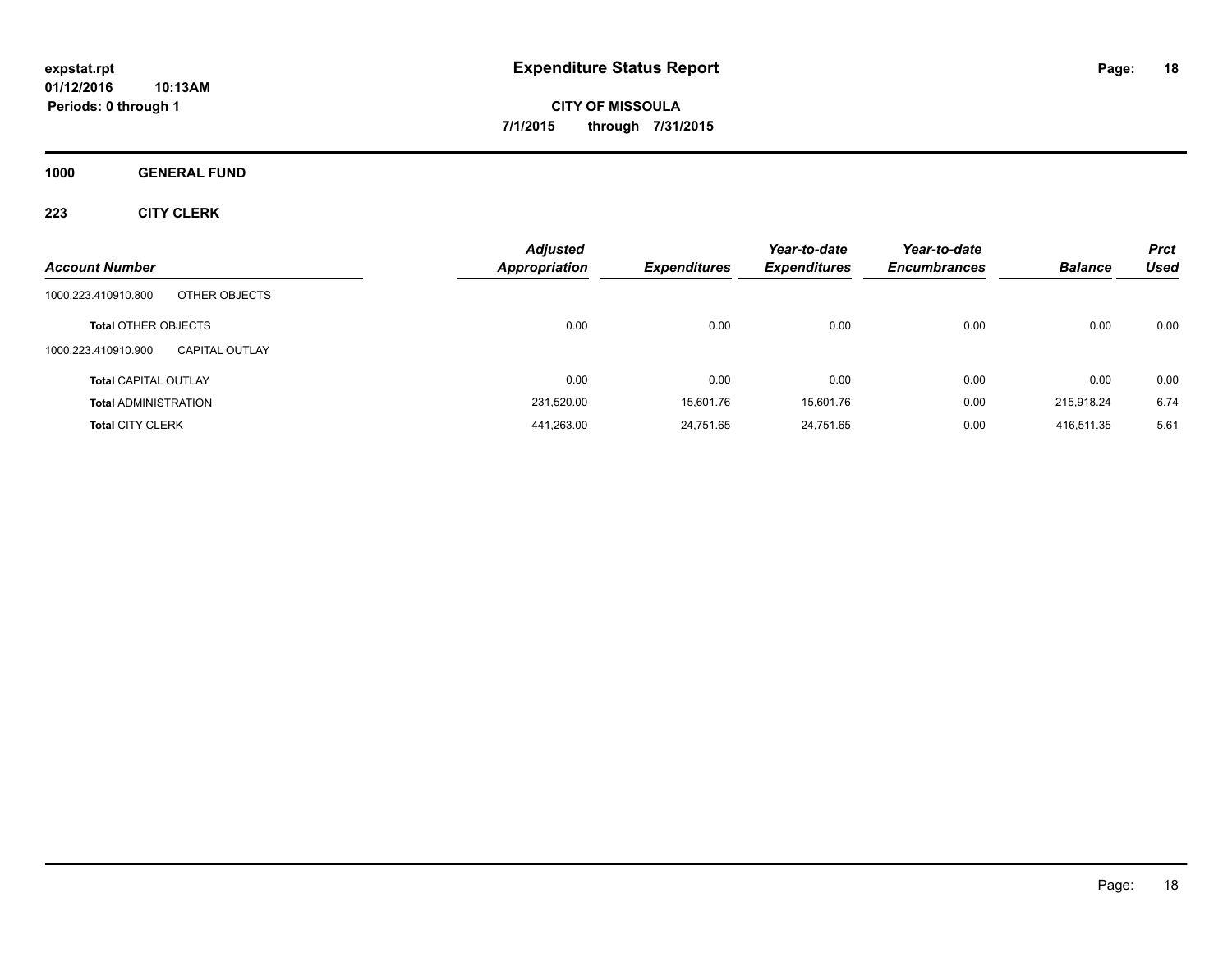**CITY OF MISSOULA 7/1/2015 through 7/31/2015**

**1000 GENERAL FUND**

## **224 INFORMATION SERVICES**

|                                              |                                                        | <b>Adjusted</b>      |                     | Year-to-date        | Year-to-date        |                | <b>Prct</b> |
|----------------------------------------------|--------------------------------------------------------|----------------------|---------------------|---------------------|---------------------|----------------|-------------|
| <b>Account Number</b>                        |                                                        | <b>Appropriation</b> | <b>Expenditures</b> | <b>Expenditures</b> | <b>Encumbrances</b> | <b>Balance</b> | <b>Used</b> |
| 1000.224.410580                              | <b>INFORMATION TECHNOLOGIES</b>                        |                      |                     |                     |                     |                |             |
| 1000.224.410580.100                          | PERSONAL SERVICES                                      |                      |                     |                     |                     |                |             |
| 1000.224.410580.110.000 SALARIES AND WAGES   |                                                        | 335,042.00           | 23,134.76           | 23,134.76           | 0.00                | 311.907.24     | 6.91        |
| 1000.224.410580.130.000 OTHER                |                                                        | 5,400.00             | 0.00                | 0.00                | 0.00                | 5,400.00       | 0.00        |
|                                              | 1000.224.410580.140.000 EMPLOYER CONTRIBUTIONS         | 112.513.00           | 12,285.68           | 12.285.68           | 0.00                | 100.227.32     | 10.92       |
|                                              | 1000.224.410580.141.000 STATE RETIREMENT CONTRIBUTIONS | 0.00                 | 23.13               | 23.13               | 0.00                | $-23.13$       | 0.00        |
| <b>Total PERSONAL SERVICES</b>               |                                                        | 452,955.00           | 35,443.57           | 35,443.57           | 0.00                | 417,511.43     | 7.82        |
| 1000.224.410580.200                          | <b>SUPPLIES</b>                                        |                      |                     |                     |                     |                |             |
| 1000.224.410580.210.000 OFFICE SUPPLIES      |                                                        | 1,200.00             | 0.00                | 0.00                | 0.00                | 1,200.00       | 0.00        |
| 1000.224.410580.220.000 OPERATING SUPPLIES   |                                                        | 10.025.00            | 0.00                | 0.00                | 0.00                | 10.025.00      | 0.00        |
| 1000.224.410580.230.000 REPAIR/MAINTENANCE   |                                                        | 2,000.00             | 0.00                | 0.00                | 0.00                | 2,000.00       | 0.00        |
| 1000.224.410580.231.000 GASOLINE             |                                                        | 250.00               | 0.00                | 0.00                | 0.00                | 250.00         | 0.00        |
| 1000.224.410580.240.000 OTHER SUPPLIES       |                                                        | 1,900.00             | 0.00                | 0.00                | 0.00                | 1,900.00       | 0.00        |
| <b>Total SUPPLIES</b>                        |                                                        | 15,375.00            | 0.00                | 0.00                | 0.00                | 15,375.00      | 0.00        |
| 1000.224.410580.300                          | PURCHASED SERVICES                                     |                      |                     |                     |                     |                |             |
| 1000.224.410580.310.000 COMMUNICATIONS       |                                                        | 100.00               | 0.00                | 0.00                | 0.00                | 100.00         | 0.00        |
|                                              | 1000.224.410580.320.000 PRINTING & DUPLICATING         | 350.00               | 0.00                | 0.00                | 0.00                | 350.00         | 0.00        |
| 1000.224.410580.344.000 TELEPHONE SERVICE    |                                                        | 136,330.00           | 15,349.07           | 15,349.07           | 0.00                | 120,980.93     | 11.26       |
|                                              | 1000.224.410580.350.000 PROFESSIONAL SERVICES          | 4,000.00             | 0.00                | 0.00                | 0.00                | 4.000.00       | 0.00        |
| 1000.224.410580.360.000 REPAIR & MAINTENANCE |                                                        | 241,649.00           | 34,399.18           | 34,399.18           | 0.00                | 207,249.82     | 14.24       |
| 1000.224.410580.370.000 TRAVEL               |                                                        | 6,055.00             | 1,449.79            | 1,449.79            | 0.00                | 4.605.21       | 23.94       |
| 1000.224.410580.380.000 TRAINING             |                                                        | 11,981.00            | 3,399.00            | 3,399.00            | 0.00                | 8,582.00       | 28.37       |
|                                              | 1000.224.410580.390.000 OTHER PURCHASED SERVICES       | 2,150.00             | 0.00                | 0.00                | 0.00                | 2,150.00       | 0.00        |
| <b>Total PURCHASED SERVICES</b>              |                                                        | 402,615.00           | 54,597.04           | 54,597.04           | 0.00                | 348,017.96     | 13.56       |
| 1000.224.410580.500                          | <b>FIXED CHARGES</b>                                   |                      |                     |                     |                     |                |             |
| <b>Total FIXED CHARGES</b>                   |                                                        | 0.00                 | 0.00                | 0.00                | 0.00                | 0.00           | 0.00        |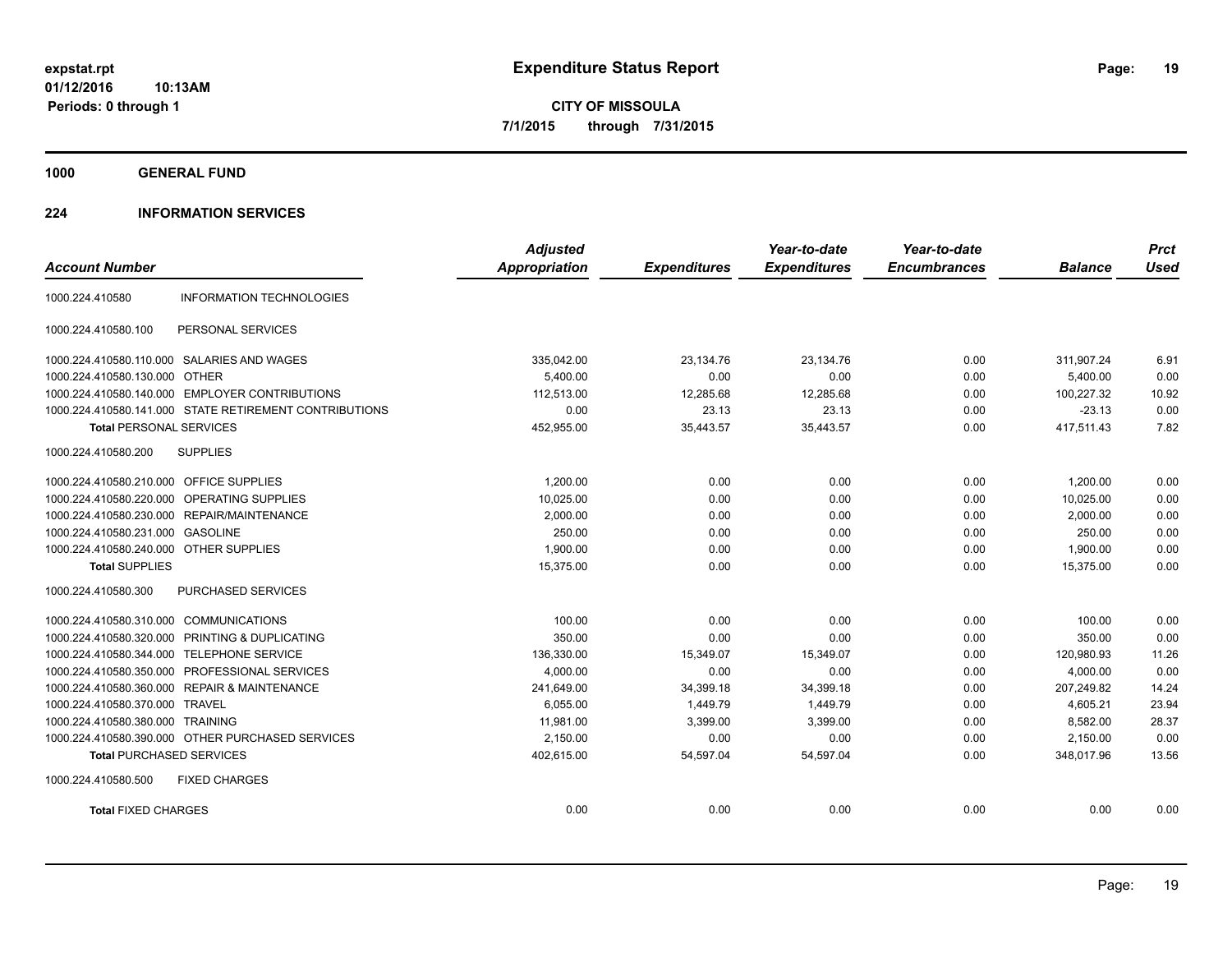**1000 GENERAL FUND**

## **224 INFORMATION SERVICES**

|                                         |                                                    | <b>Adjusted</b>      |                     | Year-to-date        | Year-to-date        |                | <b>Prct</b> |
|-----------------------------------------|----------------------------------------------------|----------------------|---------------------|---------------------|---------------------|----------------|-------------|
| <b>Account Number</b>                   |                                                    | <b>Appropriation</b> | <b>Expenditures</b> | <b>Expenditures</b> | <b>Encumbrances</b> | <b>Balance</b> | <b>Used</b> |
| 1000.224.410580.900                     | <b>CAPITAL OUTLAY</b>                              |                      |                     |                     |                     |                |             |
| <b>Total CAPITAL OUTLAY</b>             |                                                    | 0.00                 | 0.00                | 0.00                | 0.00                | 0.00           | 0.00        |
|                                         | <b>Total INFORMATION TECHNOLOGIES</b>              | 870,945.00           | 90,040.61           | 90,040.61           | 0.00                | 780,904.39     | 10.34       |
| 1000.224.411060                         | GIS                                                |                      |                     |                     |                     |                |             |
| 1000.224.411060.100                     | PERSONAL SERVICES                                  |                      |                     |                     |                     |                |             |
|                                         | 1000.224.411060.110.000 SALARIES AND WAGES         | 101,580.00           | 0.00                | 0.00                | 0.00                | 101,580.00     | 0.00        |
|                                         | 1000.224.411060.140.000 GIS-EMPLOYER CONTRIBUTIONS | 38.073.00            | 0.00                | 0.00                | 0.00                | 38,073.00      | 0.00        |
| <b>Total PERSONAL SERVICES</b>          |                                                    | 139,653.00           | 0.00                | 0.00                | 0.00                | 139,653.00     | 0.00        |
| 1000.224.411060.200                     | <b>SUPPLIES</b>                                    |                      |                     |                     |                     |                |             |
| 1000.224.411060.210.000 OFFICE SUPPLIES |                                                    | 3,000.00             | 0.00                | 0.00                | 0.00                | 3,000.00       | 0.00        |
|                                         | 1000.224.411060.220.000 OPERATING SUPPLIES         | 684.00               | 0.00                | 0.00                | 0.00                | 684.00         | 0.00        |
|                                         | 1000.224.411060.230.000 REPAIR/MAINTENANCE         | 2,140.00             | 0.00                | 0.00                | 0.00                | 2,140.00       | 0.00        |
| 1000.224.411060.231.000 GASOLINE        |                                                    | 500.00               | 0.00                | 0.00                | 0.00                | 500.00         | 0.00        |
| 1000.224.411060.240.000 OTHER SUPPLIES  |                                                    | 1,000.00             | 77.92               | 77.92               | 0.00                | 922.08         | 7.79        |
| <b>Total SUPPLIES</b>                   |                                                    | 7,324.00             | 77.92               | 77.92               | 0.00                | 7,246.08       | 1.06        |
| 1000.224.411060.300                     | PURCHASED SERVICES                                 |                      |                     |                     |                     |                |             |
| 1000.224.411060.310.000 COMMUNICATIONS  |                                                    | 500.00               | 0.00                | 0.00                | 0.00                | 500.00         | 0.00        |
|                                         | 1000.224.411060.344.000 TELEPHONE SERVICE          | 1,370.00             | 0.00                | 0.00                | 0.00                | 1,370.00       | 0.00        |
|                                         | 1000.224.411060.350.000 PROFESSIONAL SERVICES      | 380.00               | 0.00                | 0.00                | 0.00                | 380.00         | 0.00        |
|                                         | 1000.224.411060.360.000 REPAIR & MAINTENANCE       | 172,800.00           | 6,982.15            | 6,982.15            | 0.00                | 165,817.85     | 4.04        |
| 1000.224.411060.370.000 TRAVEL          |                                                    | 1,025.00             | 0.00                | 0.00                | 0.00                | 1,025.00       | 0.00        |
| 1000.224.411060.380.000 TRAINING        |                                                    | 2,425.00             | 0.00                | 0.00                | 0.00                | 2,425.00       | 0.00        |
|                                         | 1000.224.411060.390.000 OTHER PURCHASED SERVICES   | 1,550.00             | 0.00                | 0.00                | 0.00                | 1,550.00       | 0.00        |
| <b>Total PURCHASED SERVICES</b>         |                                                    | 180,050.00           | 6,982.15            | 6,982.15            | 0.00                | 173,067.85     | 3.88        |
| <b>Total GIS</b>                        |                                                    | 327,027.00           | 7,060.07            | 7,060.07            | 0.00                | 319.966.93     | 2.16        |
|                                         | <b>Total INFORMATION SERVICES</b>                  | 1,197,972.00         | 97,100.68           | 97,100.68           | 0.00                | 1,100,871.32   | 8.11        |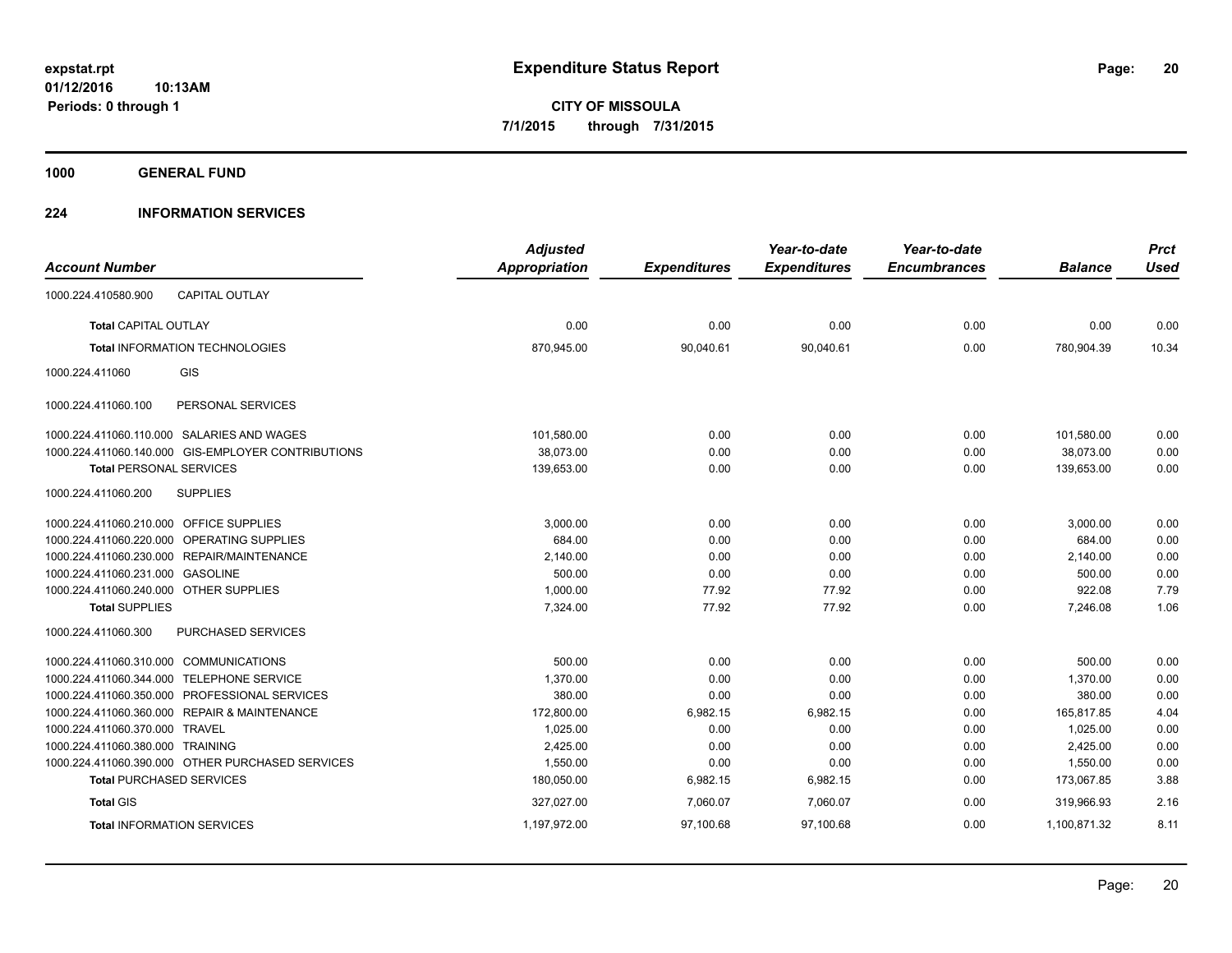**CITY OF MISSOULA 7/1/2015 through 7/31/2015**

**1000 GENERAL FUND**

**230 MUNICIPAL COURT**

| <b>Account Number</b>                                   | <b>Adjusted</b><br>Appropriation | <b>Expenditures</b> | Year-to-date<br><b>Expenditures</b> | Year-to-date<br><b>Encumbrances</b> | <b>Balance</b> | <b>Prct</b><br><b>Used</b> |
|---------------------------------------------------------|----------------------------------|---------------------|-------------------------------------|-------------------------------------|----------------|----------------------------|
| CITY/MUNICIPAL COURT<br>1000.230.410360                 |                                  |                     |                                     |                                     |                |                            |
| 1000.230.410360.100<br>PERSONAL SERVICES                |                                  |                     |                                     |                                     |                |                            |
| 1000.230.410360.110.000 SALARIES AND WAGES              | 787,986.00                       | 49,684.46           | 49,684.46                           | 0.00                                | 738,301.54     | 6.31                       |
| 1000.230.410360.120.000 OVERTIME/TERMINATION            | 5,000.00                         | 246.32              | 246.32                              | 0.00                                | 4,753.68       | 4.93                       |
| 1000.230.410360.140.000 EMPLOYER CONTRIBUTIONS          | 306.300.00                       | 31.978.46           | 31.978.46                           | 0.00                                | 274,321.54     | 10.44                      |
| 1000.230.410360.141.000 STATE RETIREMENT CONTRIBUTIONS  | 0.00                             | 49.68               | 49.68                               | 0.00                                | $-49.68$       | 0.00                       |
| <b>Total PERSONAL SERVICES</b>                          | 1,099,286.00                     | 81.958.92           | 81.958.92                           | 0.00                                | 1.017.327.08   | 7.46                       |
| <b>SUPPLIES</b><br>1000.230.410360.200                  |                                  |                     |                                     |                                     |                |                            |
| 1000.230.410360.210.000 OFFICE SUPPLIES                 | 4,756.00                         | 670.56              | 670.56                              | 0.00                                | 4,085.44       | 14.10                      |
| 1000.230.410360.220.000 OPERATING SUPPLIES              | 4,973.00                         | 0.00                | 0.00                                | 0.00                                | 4,973.00       | 0.00                       |
| 1000.230.410360.240.000 OTHER SUPPLIES                  | 3,540.00                         | 0.00                | 0.00                                | 0.00                                | 3,540.00       | 0.00                       |
| <b>Total SUPPLIES</b>                                   | 13,269.00                        | 670.56              | 670.56                              | 0.00                                | 12,598.44      | 5.05                       |
| 1000.230.410360.300<br>PURCHASED SERVICES               |                                  |                     |                                     |                                     |                |                            |
| 1000.230.410360.310.000 COMMUNICATIONS                  | 11,500.00                        | 0.00                | 0.00                                | 0.00                                | 11,500.00      | 0.00                       |
| 1000.230.410360.320.000 PRINTING & DUPLICATING          | 1.187.00                         | 0.00                | 0.00                                | 0.00                                | 1.187.00       | 0.00                       |
| 1000.230.410360.330.000 PUBLICITY, SUBSCRIPTIONS & DUES | 10,196.00                        | 0.00                | 0.00                                | 0.00                                | 10,196.00      | 0.00                       |
| 1000.230.410360.344.000 TELEPHONE SERVICE               | 1.584.00                         | 0.00                | 0.00                                | 0.00                                | 1.584.00       | 0.00                       |
| 1000.230.410360.350.000 PROFESSIONAL SERVICES           | 217.662.00                       | 0.00                | 0.00                                | 0.00                                | 217,662.00     | 0.00                       |
| 1000.230.410360.350.004 PROFESSIONAL SERVICES           | 0.00                             | 256.58              | 256.58                              | 0.00                                | $-256.58$      | 0.00                       |
| 1000.230.410360.350.005 PROFESSIONAL SERVICES           | 0.00                             | 68.42               | 68.42                               | 0.00                                | $-68.42$       | 0.00                       |
| 1000.230.410360.360.000 REPAIR & MAINTENANCE            | 3,790.00                         | 0.00                | 0.00                                | 0.00                                | 3,790.00       | 0.00                       |
| 1000.230.410360.370.000 TRAVEL                          | 5.174.00                         | 0.00                | 0.00                                | 0.00                                | 5,174.00       | 0.00                       |
| 1000.230.410360.380.000 TRAINING                        | 9,000.00                         | 1,625.00            | 1,625.00                            | 0.00                                | 7,375.00       | 18.06                      |
| 1000.230.410360.390.000 OTHER PURCHASED SERVICES        | 6,262.00                         | 0.00                | 0.00                                | 0.00                                | 6,262.00       | 0.00                       |
| <b>Total PURCHASED SERVICES</b>                         | 266,355.00                       | 1,950.00            | 1,950.00                            | 0.00                                | 264,405.00     | 0.73                       |
| 1000.230.410360.500<br><b>FIXED CHARGES</b>             |                                  |                     |                                     |                                     |                |                            |
| <b>Total FIXED CHARGES</b>                              | 0.00                             | 0.00                | 0.00                                | 0.00                                | 0.00           | 0.00                       |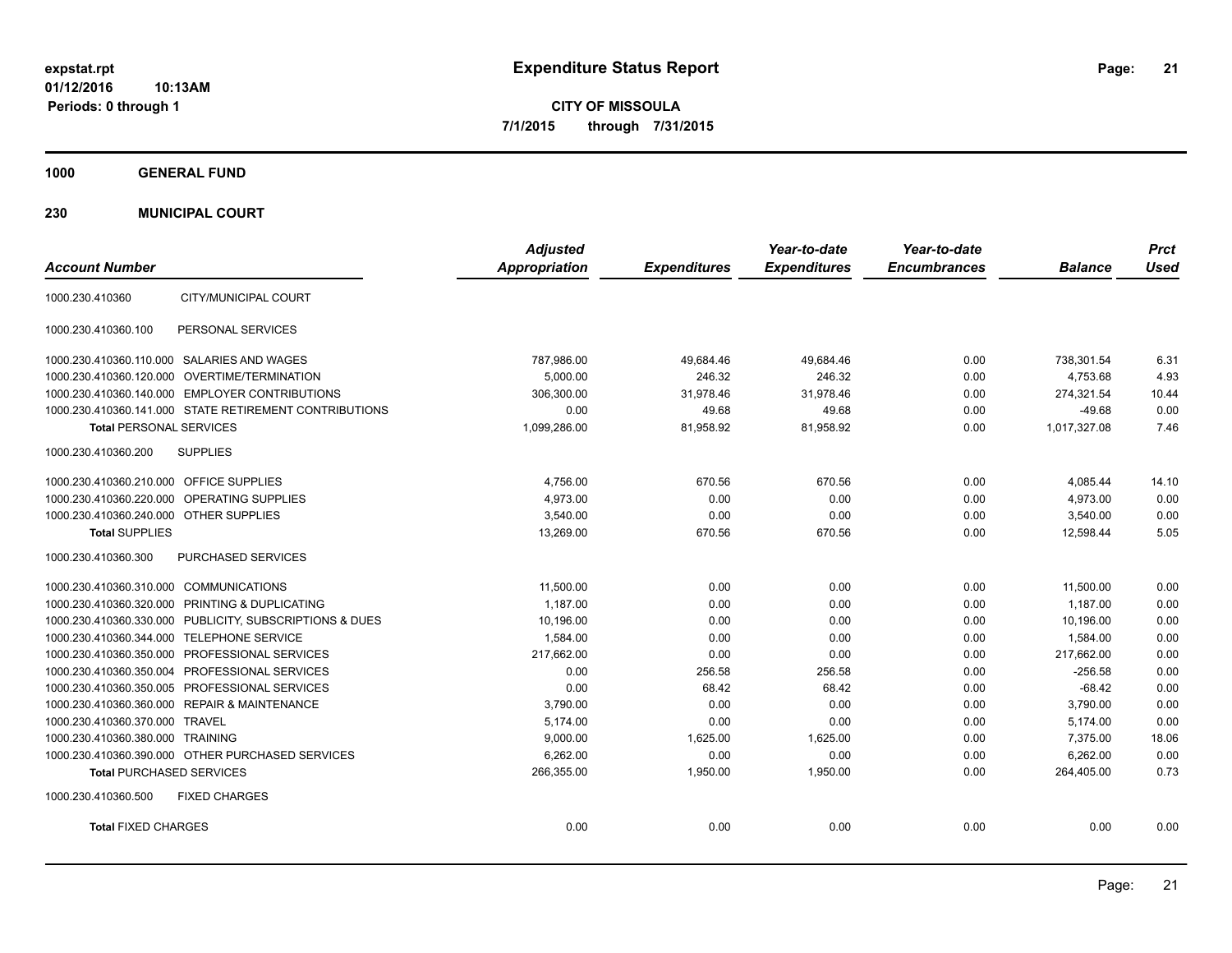**CITY OF MISSOULA 7/1/2015 through 7/31/2015**

**1000 GENERAL FUND**

**230 MUNICIPAL COURT**

|                                                         | <b>Adjusted</b>      |                     | Year-to-date        | Year-to-date        |                | <b>Prct</b> |
|---------------------------------------------------------|----------------------|---------------------|---------------------|---------------------|----------------|-------------|
| <b>Account Number</b>                                   | <b>Appropriation</b> | <b>Expenditures</b> | <b>Expenditures</b> | <b>Encumbrances</b> | <b>Balance</b> | <b>Used</b> |
| 1000.230.410360.900<br><b>CAPITAL OUTLAY</b>            |                      |                     |                     |                     |                |             |
| <b>Total CAPITAL OUTLAY</b>                             | 0.00                 | 0.00                | 0.00                | 0.00                | 0.00           | 0.00        |
| Total CITY/MUNICIPAL COURT                              | 1,378,910.00         | 84,579.48           | 84,579.48           | 0.00                | 1,294,330.52   | 6.13        |
| <b>MCS</b><br>1000.230.411853                           |                      |                     |                     |                     |                |             |
| 1000.230.411853.300<br><b>PURCHASED SERVICES</b>        |                      |                     |                     |                     |                |             |
| MCS-OTHER PURCHASED SERVICES<br>1000.230.411853.390.000 | 68.401.00            | 0.00                | 0.00                | 0.00                | 68.401.00      | 0.00        |
| <b>Total MCS</b>                                        | 68,401.00            | 0.00                | 0.00                | 0.00                | 68.401.00      | 0.00        |
| <b>Total MUNICIPAL COURT</b>                            | 1,447,311.00         | 84,579.48           | 84,579.48           | 0.00                | 1,362,731.52   | 5.84        |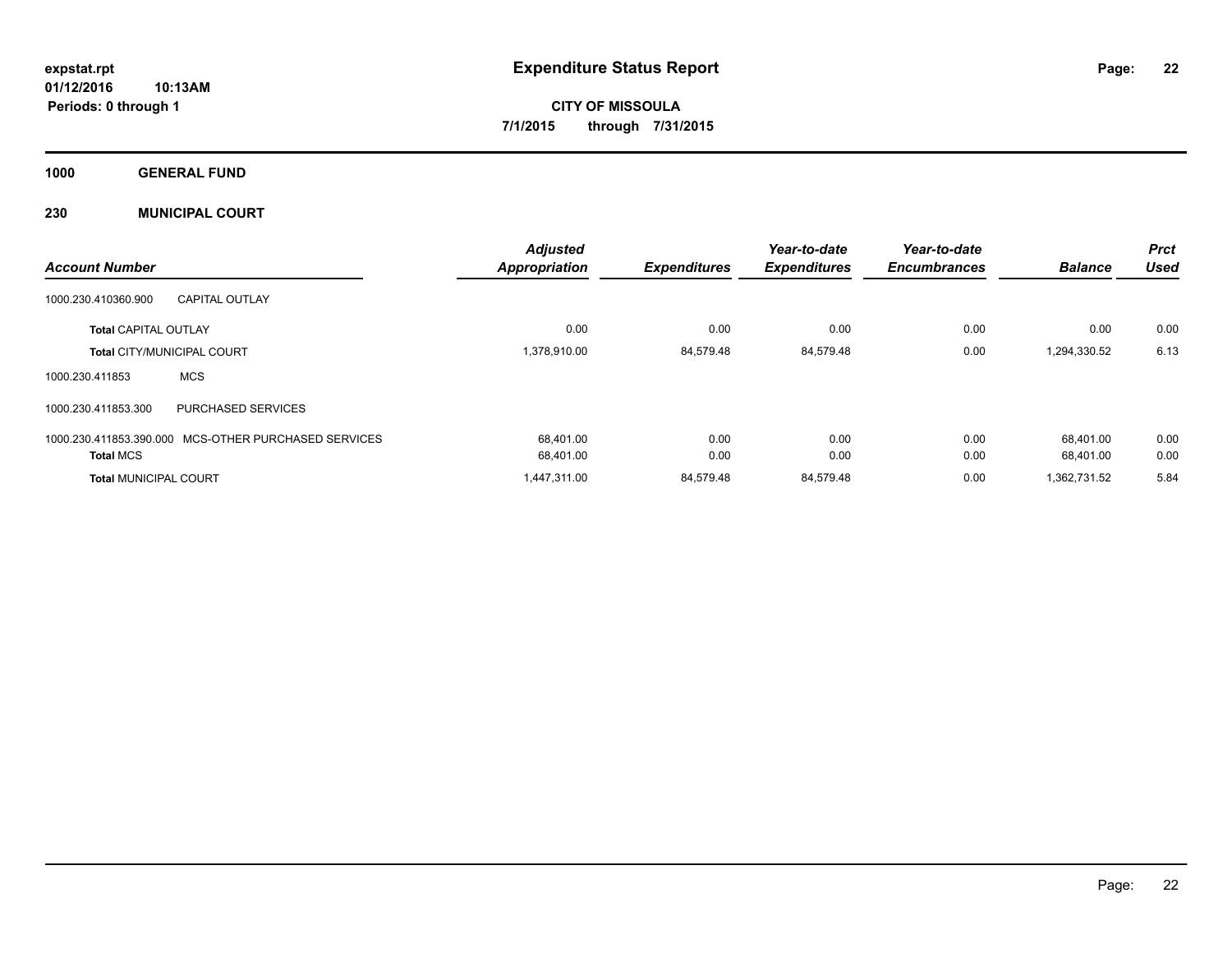**CITY OF MISSOULA 7/1/2015 through 7/31/2015**

**1000 GENERAL FUND**

| <b>Account Number</b>                                | <b>Adjusted</b><br><b>Appropriation</b> | <b>Expenditures</b> | Year-to-date<br><b>Expenditures</b> | Year-to-date<br><b>Encumbrances</b> | <b>Balance</b> | <b>Prct</b><br><b>Used</b> |
|------------------------------------------------------|-----------------------------------------|---------------------|-------------------------------------|-------------------------------------|----------------|----------------------------|
|                                                      |                                         |                     |                                     |                                     |                |                            |
| <b>BUDGETING</b><br>1000.240.410520                  |                                         |                     |                                     |                                     |                |                            |
| PERSONAL SERVICES<br>1000.240.410520.100             |                                         |                     |                                     |                                     |                |                            |
| 1000.240.410520.110.000 SALARIES AND WAGES           | 80,804.00                               | 3,703.98            | 3,703.98                            | 0.00                                | 77,100.02      | 4.58                       |
| 1000.240.410520.140.000 EMPLOYER CONTRIBUTIONS       | 26,628.00                               | 2,033.39            | 2,033.39                            | 0.00                                | 24,594.61      | 7.64                       |
| <b>Total PERSONAL SERVICES</b>                       | 107,432.00                              | 5,737.37            | 5,737.37                            | 0.00                                | 101,694.63     | 5.34                       |
| 1000.240.410520.200<br><b>SUPPLIES</b>               |                                         |                     |                                     |                                     |                |                            |
| 1000.240.410520.210.000 OFFICE SUPPLIES              | 160.00                                  | 0.00                | 0.00                                | 0.00                                | 160.00         | 0.00                       |
| 1000.240.410520.220.000 OPERATING SUPPLIES           | 285.00                                  | 0.00                | 0.00                                | 0.00                                | 285.00         | 0.00                       |
| <b>Total SUPPLIES</b>                                | 445.00                                  | 0.00                | 0.00                                | 0.00                                | 445.00         | 0.00                       |
| 1000.240.410520.300<br><b>PURCHASED SERVICES</b>     |                                         |                     |                                     |                                     |                |                            |
| 1000.240.410520.320.000 PRINTING & DUPLICATING       | 823.00                                  | 0.00                | 0.00                                | 0.00                                | 823.00         | 0.00                       |
| 1000.240.410520.350.000 PROFESSIONAL SERVICES        | 9,289.00                                | 0.00                | 0.00                                | 0.00                                | 9,289.00       | 0.00                       |
| <b>Total PURCHASED SERVICES</b>                      | 10,112.00                               | 0.00                | 0.00                                | 0.00                                | 10,112.00      | 0.00                       |
| <b>Total BUDGETING</b>                               | 117,989.00                              | 5,737.37            | 5,737.37                            | 0.00                                | 112,251.63     | 4.86                       |
| <b>TREASURY</b><br>1000.240.410540                   |                                         |                     |                                     |                                     |                |                            |
| PERSONAL SERVICES<br>1000.240.410540.100             |                                         |                     |                                     |                                     |                |                            |
| 1000.240.410540.110.000 SALARIES AND WAGES           | 203,954.00                              | 9,028.62            | 9,028.62                            | 0.00                                | 194,925.38     | 4.43                       |
| 1000.240.410540.140.000 EMPLOYER CONTRIBUTIONS       | 77,829.00                               | 6,163.39            | 6,163.39                            | 0.00                                | 71,665.61      | 7.92                       |
| <b>Total PERSONAL SERVICES</b>                       | 281,783.00                              | 15,192.01           | 15,192.01                           | 0.00                                | 266,590.99     | 5.39                       |
| 1000.240.410540.200<br><b>SUPPLIES</b>               |                                         |                     |                                     |                                     |                |                            |
| 1000.240.410540.210.000 OFFICE SUPPLIES              | 1,402.00                                | 391.65              | 391.65                              | 0.00                                | 1,010.35       | 27.94                      |
| 1000.240.410540.220.000<br><b>OPERATING SUPPLIES</b> | 303.00                                  | 0.00                | 0.00                                | 0.00                                | 303.00         | 0.00                       |
| <b>Total SUPPLIES</b>                                | 1,705.00                                | 391.65              | 391.65                              | 0.00                                | 1,313.35       | 22.97                      |
| 1000.240.410540.300<br>PURCHASED SERVICES            |                                         |                     |                                     |                                     |                |                            |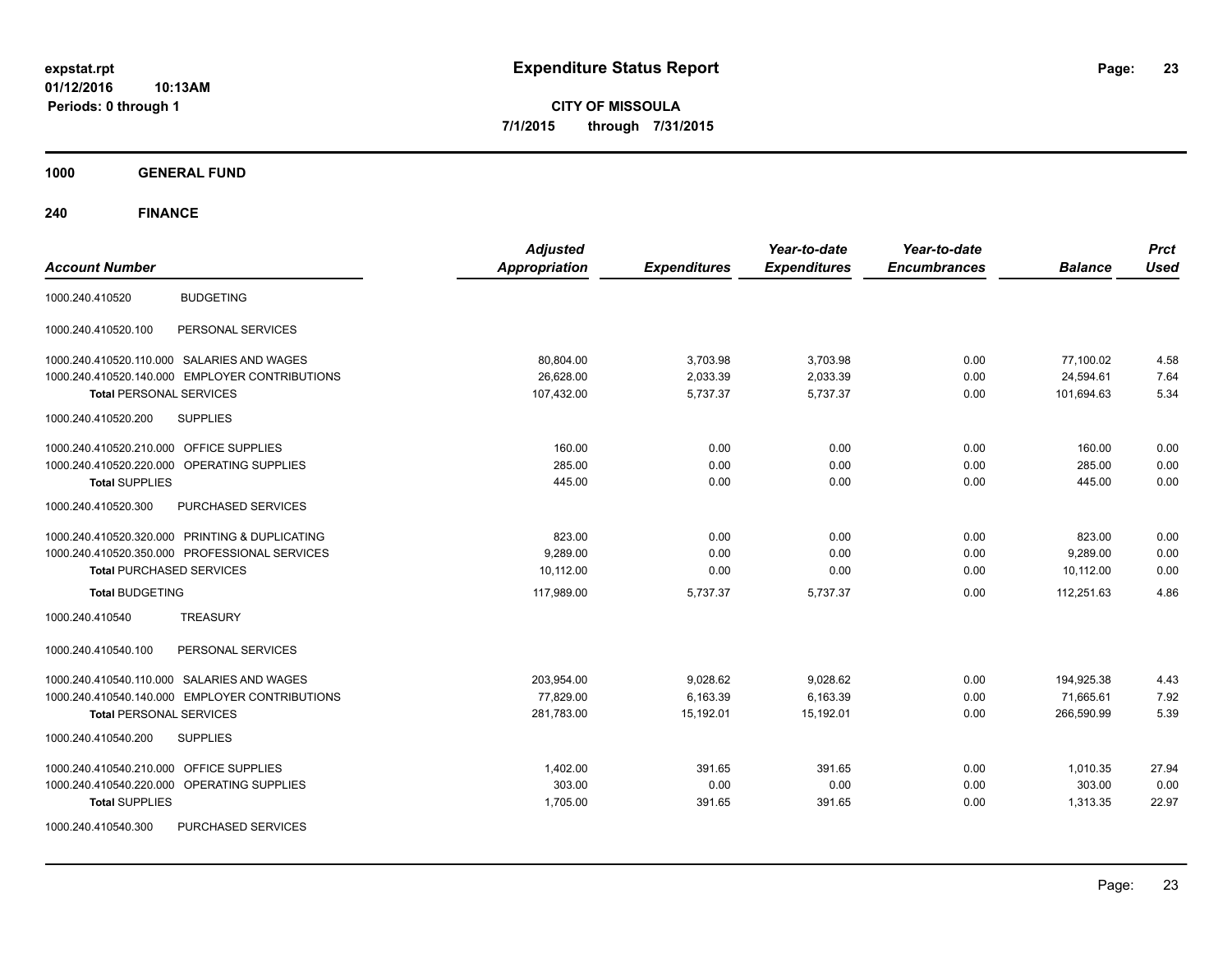**CITY OF MISSOULA 7/1/2015 through 7/31/2015**

**1000 GENERAL FUND**

| <b>Account Number</b>                                   | <b>Adjusted</b><br><b>Appropriation</b> | <b>Expenditures</b> | Year-to-date<br><b>Expenditures</b> | Year-to-date<br><b>Encumbrances</b> | <b>Balance</b> | <b>Prct</b><br><b>Used</b> |
|---------------------------------------------------------|-----------------------------------------|---------------------|-------------------------------------|-------------------------------------|----------------|----------------------------|
|                                                         |                                         |                     |                                     |                                     |                |                            |
| 1000.240.410540.310.000 COMMUNICATIONS                  | 5,518.00                                | 0.00                | 0.00                                | 0.00                                | 5,518.00       | 0.00                       |
| 1000.240.410540.320.000 PRINTING & DUPLICATING          | 448.00                                  | 0.00                | 0.00                                | 0.00                                | 448.00         | 0.00                       |
| 1000.240.410540.330.000 PUBLICITY, SUBSCRIPTIONS & DUES | 10.00                                   | 0.00                | 0.00                                | 0.00                                | 10.00          | 0.00                       |
| 1000.240.410540.344.000 TELEPHONE SERVICE               | 25.00                                   | 0.00                | 0.00                                | 0.00                                | 25.00          | 0.00                       |
| 1000.240.410540.350.000 PROFESSIONAL SERVICES           | 11,911.00                               | 0.00                | 0.00                                | 0.00                                | 11,911.00      | 0.00                       |
| 1000.240.410540.360.000 REPAIR & MAINTENANCE            | 26.00                                   | 0.00                | 0.00                                | 0.00                                | 26.00          | 0.00                       |
| 1000.240.410540.370.000 TRAVEL                          | 4,125.00                                | 0.00                | 0.00                                | 0.00                                | 4,125.00       | 0.00                       |
| 1000.240.410540.380.000 TRAINING                        | 2,000.00                                | 0.00                | 0.00                                | 0.00                                | 2,000.00       | 0.00                       |
| <b>Total PURCHASED SERVICES</b>                         | 24,063.00                               | 0.00                | 0.00                                | 0.00                                | 24.063.00      | 0.00                       |
| 1000.240.410540.500<br><b>FIXED CHARGES</b>             |                                         |                     |                                     |                                     |                |                            |
| 1000.240.410540.500.000 FIXED CHARGES                   | 500.00                                  | 0.00                | 0.00                                | 0.00                                | 500.00         | 0.00                       |
| <b>Total FIXED CHARGES</b>                              | 500.00                                  | 0.00                | 0.00                                | 0.00                                | 500.00         | 0.00                       |
| <b>CAPITAL OUTLAY</b><br>1000.240.410540.900            |                                         |                     |                                     |                                     |                |                            |
| <b>Total CAPITAL OUTLAY</b>                             | 0.00                                    | 0.00                | 0.00                                | 0.00                                | 0.00           | 0.00                       |
| <b>Total TREASURY</b>                                   | 308,051.00                              | 15,583.66           | 15,583.66                           | 0.00                                | 292.467.34     | 5.06                       |
| <b>ACCOUNTING</b><br>1000.240.410550                    |                                         |                     |                                     |                                     |                |                            |
| PERSONAL SERVICES<br>1000.240.410550.100                |                                         |                     |                                     |                                     |                |                            |
| 1000.240.410550.110.000 SALARIES AND WAGES              | 331,668.00                              | 23,416.26           | 23,416.26                           | 0.00                                | 308,251.74     | 7.06                       |
| 1000.240.410550.120.000 OVERTIME/TERMINATION            | 1,000.00                                | 0.00                | 0.00                                | 0.00                                | 1.000.00       | 0.00                       |
| 1000.240.410550.140.000 EMPLOYER CONTRIBUTIONS          | 123,069.00                              | 13,533.92           | 13,533.92                           | 0.00                                | 109,535.08     | 11.00                      |
| 1000.240.410550.141.000 STATE RETIREMENT CONTRIBUTIONS  | 0.00                                    | 39.27               | 39.27                               | 0.00                                | $-39.27$       | 0.00                       |
| <b>Total PERSONAL SERVICES</b>                          | 455,737.00                              | 36,989.45           | 36,989.45                           | 0.00                                | 418,747.55     | 8.12                       |
| 1000.240.410550.200<br><b>SUPPLIES</b>                  |                                         |                     |                                     |                                     |                |                            |
| 1000.240.410550.210.000 OFFICE SUPPLIES                 | 2,274.00                                | 436.62              | 436.62                              | 0.00                                | 1,837.38       | 19.20                      |
| 1000.240.410550.220.000 OPERATING SUPPLIES              | 926.00                                  | 0.00                | 0.00                                | 0.00                                | 926.00         | 0.00                       |
| 1000.240.410550.230.000 REPAIR/MAINTENANCE              | 300.00                                  | 0.00                | 0.00                                | 0.00                                | 300.00         | 0.00                       |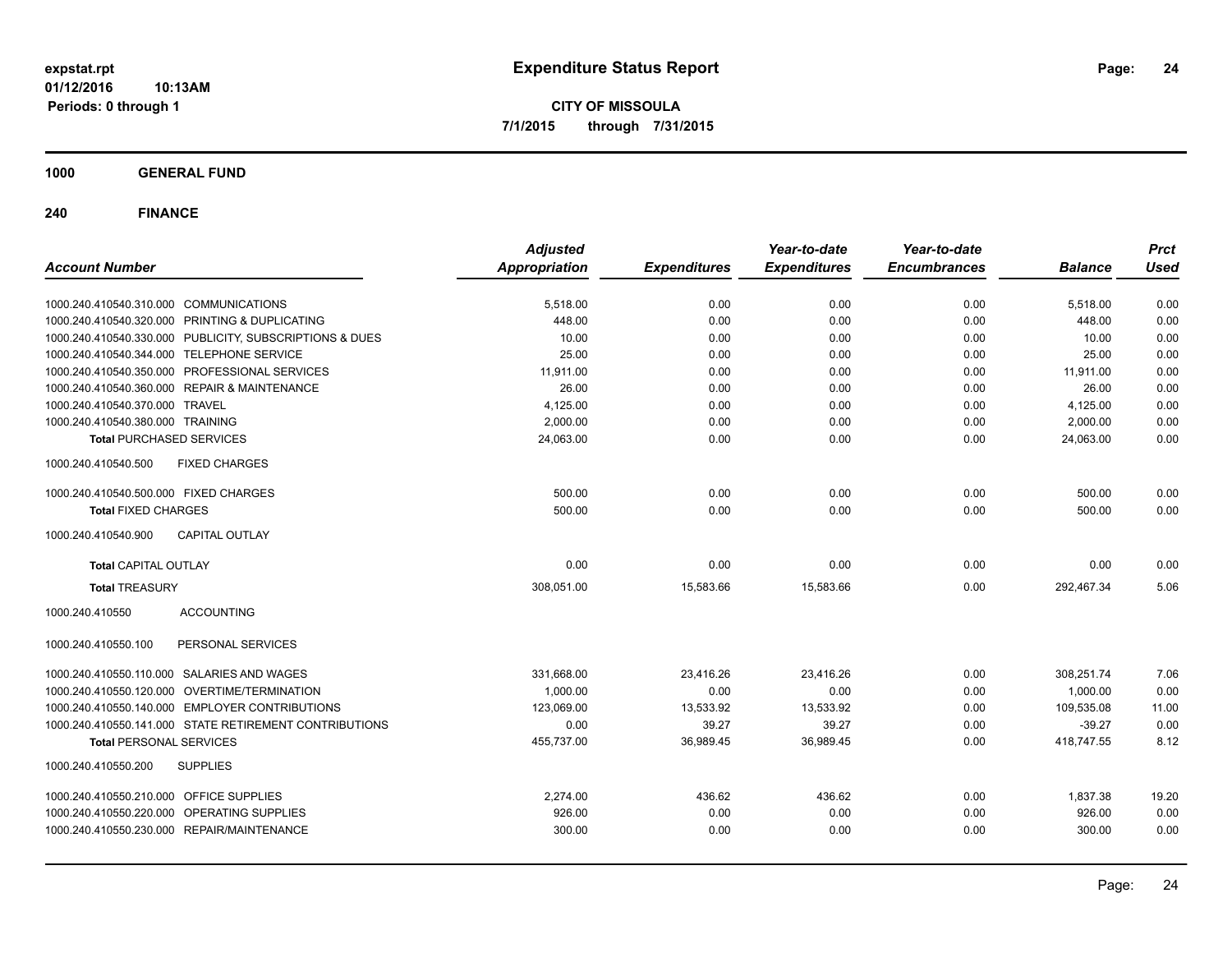**CITY OF MISSOULA 7/1/2015 through 7/31/2015**

**1000 GENERAL FUND**

| <b>Account Number</b>                                   |                            | <b>Adjusted</b><br><b>Appropriation</b> | <b>Expenditures</b> | Year-to-date<br><b>Expenditures</b> | Year-to-date<br><b>Encumbrances</b> | <b>Balance</b> | <b>Prct</b><br><b>Used</b> |
|---------------------------------------------------------|----------------------------|-----------------------------------------|---------------------|-------------------------------------|-------------------------------------|----------------|----------------------------|
| 1000.240.410550.231.000 GASOLINE                        |                            | 91.00                                   | 0.00                | 0.00                                | 0.00                                | 91.00          | 0.00                       |
| 1000.240.410550.240.000 OTHER SUPPLIES                  |                            | 500.00                                  | 0.00                | 0.00                                | 0.00                                | 500.00         | 0.00                       |
| <b>Total SUPPLIES</b>                                   |                            | 4,091.00                                | 436.62              | 436.62                              | 0.00                                | 3,654.38       | 10.67                      |
| 1000.240.410550.300                                     | PURCHASED SERVICES         |                                         |                     |                                     |                                     |                |                            |
| 1000.240.410550.310.000 COMMUNICATIONS                  |                            | 36,270.00                               | 16,434.15           | 16,434.15                           | 0.00                                | 19,835.85      | 45.31                      |
| 1000.240.410550.320.000 PRINTING & DUPLICATING          |                            | 2,014.00                                | 157.50              | 157.50                              | 0.00                                | 1,856.50       | 7.82                       |
| 1000.240.410550.330.000 PUBLICITY, SUBSCRIPTIONS & DUES |                            | 3,400.00                                | 0.00                | 0.00                                | 0.00                                | 3,400.00       | 0.00                       |
| 1000.240.410550.344.000 TELEPHONE SERVICE               |                            | 1,200.00                                | 0.00                | 0.00                                | 0.00                                | 1,200.00       | 0.00                       |
| 1000.240.410550.350.000 PROFESSIONAL SERVICES           |                            | 126,624.00                              | 0.00                | 0.00                                | 0.00                                | 126,624.00     | 0.00                       |
| 1000.240.410550.360.000 REPAIR & MAINTENANCE            |                            | 174.00                                  | 0.00                | 0.00                                | 0.00                                | 174.00         | 0.00                       |
| 1000.240.410550.370.000 TRAVEL                          |                            | 3,520.00                                | 0.00                | 0.00                                | 0.00                                | 3,520.00       | 0.00                       |
| 1000.240.410550.380.000 TRAINING                        |                            | 3,805.00                                | 0.00                | 0.00                                | 0.00                                | 3,805.00       | 0.00                       |
| <b>Total PURCHASED SERVICES</b>                         |                            | 177,007.00                              | 16,591.65           | 16,591.65                           | 0.00                                | 160,415.35     | 9.37                       |
| <b>FIXED CHARGES</b><br>1000.240.410550.500             |                            |                                         |                     |                                     |                                     |                |                            |
| <b>Total FIXED CHARGES</b>                              |                            | 0.00                                    | 0.00                | 0.00                                | 0.00                                | 0.00           | 0.00                       |
| 1000.240.410550.900<br><b>CAPITAL OUTLAY</b>            |                            |                                         |                     |                                     |                                     |                |                            |
| <b>Total CAPITAL OUTLAY</b>                             |                            | 0.00                                    | 0.00                | 0.00                                | 0.00                                | 0.00           | 0.00                       |
| <b>Total ACCOUNTING</b>                                 |                            | 636,835.00                              | 54,017.72           | 54,017.72                           | 0.00                                | 582,817.28     | 8.48                       |
| 1000.240.410552                                         | <b>FINANCIAL REPORTING</b> |                                         |                     |                                     |                                     |                |                            |
| 1000.240.410552.100                                     | PERSONAL SERVICES          |                                         |                     |                                     |                                     |                |                            |
| 1000.240.410552.110.000 SALARIES AND WAGES              |                            | 51,834.00                               | 3,124.83            | 3,124.83                            | 0.00                                | 48,709.17      | 6.03                       |
| 1000.240.410552.140.000 EMPLOYER CONTRIBUTIONS          |                            | 17,082.00                               | 1,506.65            | 1,506.65                            | 0.00                                | 15,575.35      | 8.82                       |
| <b>Total PERSONAL SERVICES</b>                          |                            | 68,916.00                               | 4,631.48            | 4,631.48                            | 0.00                                | 64,284.52      | 6.72                       |
| 1000.240.410552.200<br><b>SUPPLIES</b>                  |                            |                                         |                     |                                     |                                     |                |                            |
| 1000.240.410552.210.000 OFFICE SUPPLIES                 |                            | 129.00                                  | 0.00                | 0.00                                | 0.00                                | 129.00         | 0.00                       |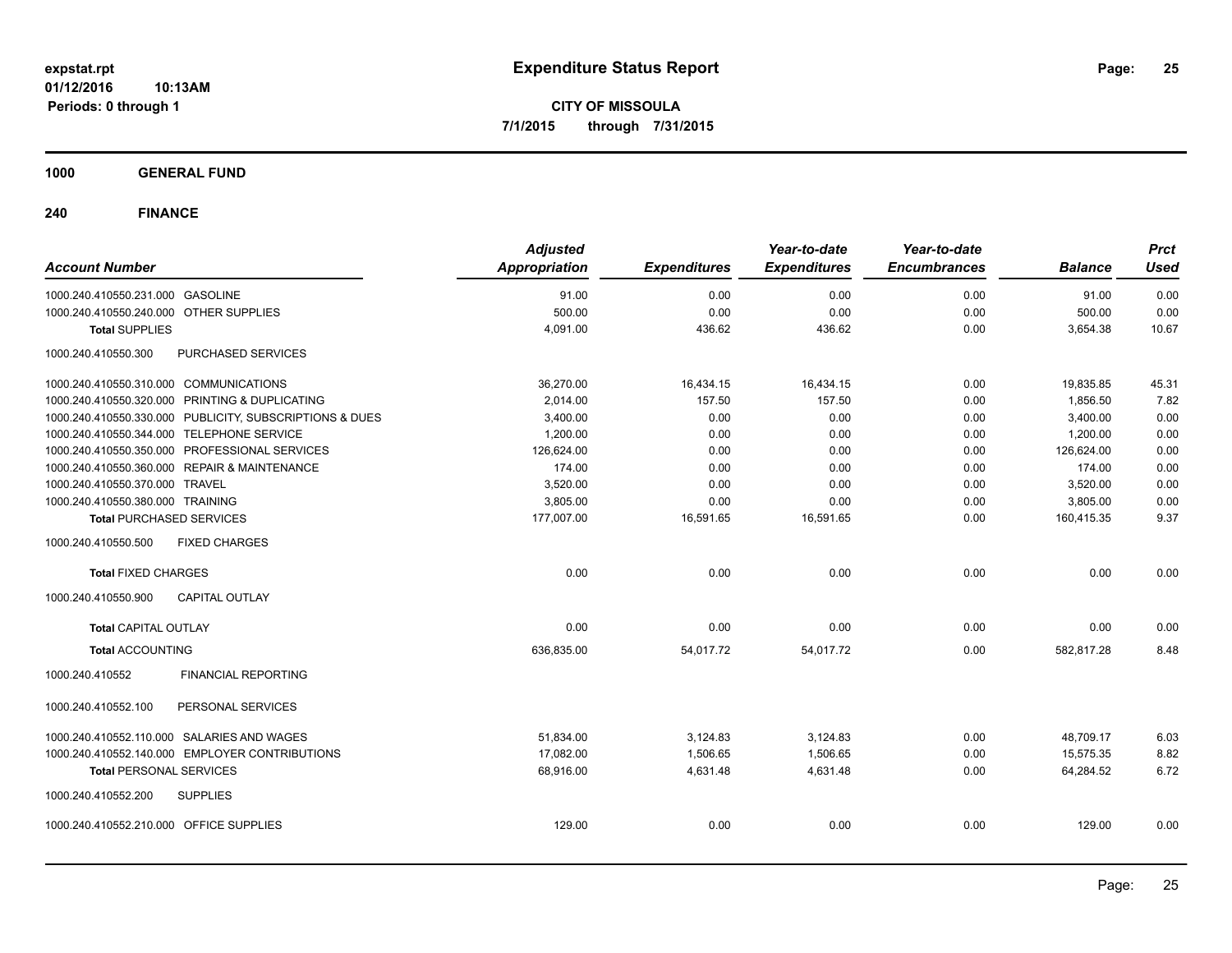**CITY OF MISSOULA 7/1/2015 through 7/31/2015**

**1000 GENERAL FUND**

|                                                |                           | <b>Adjusted</b> |                     | Year-to-date        | Year-to-date        |                | <b>Prct</b> |
|------------------------------------------------|---------------------------|-----------------|---------------------|---------------------|---------------------|----------------|-------------|
| <b>Account Number</b>                          |                           | Appropriation   | <b>Expenditures</b> | <b>Expenditures</b> | <b>Encumbrances</b> | <b>Balance</b> | <b>Used</b> |
| 1000.240.410552.220.000                        | <b>OPERATING SUPPLIES</b> | 390.00          | 0.00                | 0.00                | 0.00                | 390.00         | 0.00        |
| <b>Total SUPPLIES</b>                          |                           | 519.00          | 0.00                | 0.00                | 0.00                | 519.00         | 0.00        |
| 1000.240.410552.300                            | PURCHASED SERVICES        |                 |                     |                     |                     |                |             |
| 1000.240.410552.310.000 COMMUNICATIONS         |                           | 321.00          | 0.00                | 0.00                | 0.00                | 321.00         | 0.00        |
| 1000.240.410552.320.000 PRINTING & DUPLICATING |                           | 2,195.00        | 0.00                | 0.00                | 0.00                | 2,195.00       | 0.00        |
| 1000.240.410552.350.000 PROFESSIONAL SERVICES  |                           | 10,530.00       | 0.00                | 0.00                | 0.00                | 10,530.00      | 0.00        |
| 1000.240.410552.370.000 TRAVEL                 |                           | 600.00          | 0.00                | 0.00                | 0.00                | 600.00         | 0.00        |
| 1000.240.410552.380.000 TRAINING               |                           | 1,525.00        | 0.00                | 0.00                | 0.00                | 1,525.00       | 0.00        |
| <b>Total PURCHASED SERVICES</b>                |                           | 15.171.00       | 0.00                | 0.00                | 0.00                | 15.171.00      | 0.00        |
| 1000.240.410552.900                            | <b>CAPITAL OUTLAY</b>     |                 |                     |                     |                     |                |             |
| <b>Total CAPITAL OUTLAY</b>                    |                           | 0.00            | 0.00                | 0.00                | 0.00                | 0.00           | 0.00        |
| <b>Total FINANCIAL REPORTING</b>               |                           | 84,606.00       | 4,631.48            | 4,631.48            | 0.00                | 79,974.52      | 5.47        |
| 1000.240.410553                                | <b>FINANCIAL SOFTWARE</b> |                 |                     |                     |                     |                |             |
| 1000.240.410553.100                            | PERSONAL SERVICES         |                 |                     |                     |                     |                |             |
| <b>Total FINANCIAL SOFTWARE</b>                |                           | 0.00            | 0.00                | 0.00                | 0.00                | 0.00           | 0.00        |
| <b>Total FINANCE</b>                           |                           | 1,147,481.00    | 79,970.23           | 79,970.23           | 0.00                | 1,067,510.77   | 6.97        |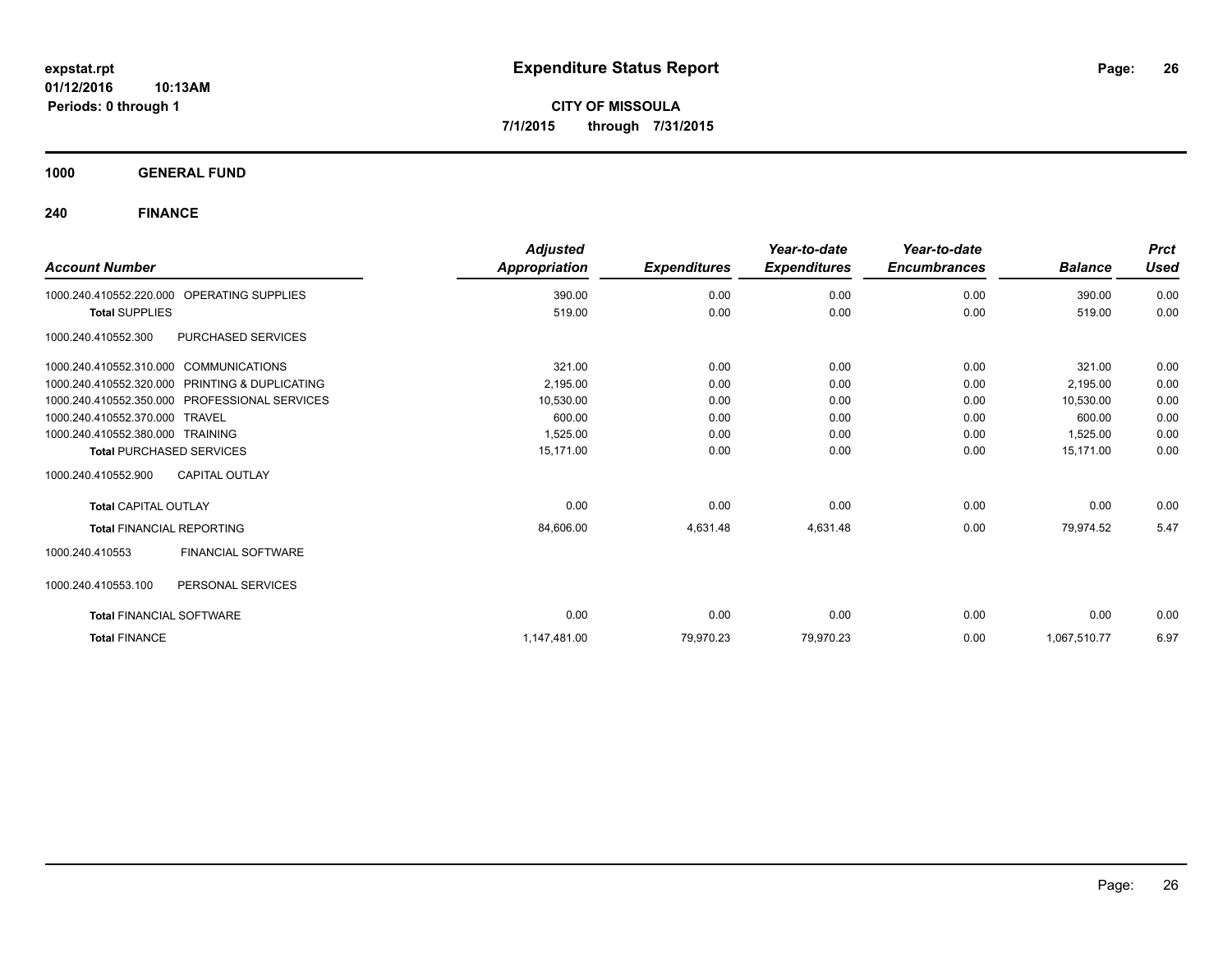**CITY OF MISSOULA 7/1/2015 through 7/31/2015**

**1000 GENERAL FUND**

#### **245 CENTRALIZED SERVICES**

| <b>Account Number</b>                   |                                                         | <b>Adjusted</b><br><b>Appropriation</b> | <b>Expenditures</b> | Year-to-date<br><b>Expenditures</b> | Year-to-date<br><b>Encumbrances</b> | <b>Balance</b> | <b>Prct</b><br><b>Used</b> |
|-----------------------------------------|---------------------------------------------------------|-----------------------------------------|---------------------|-------------------------------------|-------------------------------------|----------------|----------------------------|
| 1000.245.410810                         | <b>ADMINISTRATION</b>                                   |                                         |                     |                                     |                                     |                |                            |
| 1000.245.410810.100                     | PERSONAL SERVICES                                       |                                         |                     |                                     |                                     |                |                            |
| 1000.245.410810.110.000                 | CENTRALIZED SERVICES/SALARIES AND WAGES                 | 121,797.00                              | 8,291.51            | 8,291.51                            | 0.00                                | 113,505.49     | 6.81                       |
|                                         | 1000.245.410810.140.000 EMPLOYER CONTRIBUTIONS          | 32,477.00                               | 2,738.71            | 2,738.71                            | 0.00                                | 29,738.29      | 8.43                       |
|                                         | 1000.245.410810.141.000 STATE RETIREMENT CONTRIBUTIONS  | 0.00                                    | 17.64               | 17.64                               | 0.00                                | $-17.64$       | 0.00                       |
| <b>Total PERSONAL SERVICES</b>          |                                                         | 154,274.00                              | 11,047.86           | 11,047.86                           | 0.00                                | 143,226.14     | 7.16                       |
| 1000.245.410810.200                     | <b>SUPPLIES</b>                                         |                                         |                     |                                     |                                     |                |                            |
| 1000.245.410810.210.000 OFFICE SUPPLIES |                                                         | 500.00                                  | 0.00                | 0.00                                | 0.00                                | 500.00         | 0.00                       |
|                                         | 1000.245.410810.220.000 OPERATING SUPPLIES              | 350.00                                  | 0.00                | 0.00                                | 0.00                                | 350.00         | 0.00                       |
| 1000.245.410810.231.000 GASOLINE        |                                                         | 175.00                                  | 0.00                | 0.00                                | 0.00                                | 175.00         | 0.00                       |
| <b>Total SUPPLIES</b>                   |                                                         | 1,025.00                                | 0.00                | 0.00                                | 0.00                                | 1,025.00       | 0.00                       |
| 1000.245.410810.300                     | <b>PURCHASED SERVICES</b>                               |                                         |                     |                                     |                                     |                |                            |
| 1000.245.410810.310.000 COMMUNICATIONS  |                                                         | 100.00                                  | 0.00                | 0.00                                | 0.00                                | 100.00         | 0.00                       |
|                                         | 1000.245.410810.320.000 PRINTING & DUPLICATING          | 200.00                                  | 0.00                | 0.00                                | 0.00                                | 200.00         | 0.00                       |
|                                         | 1000.245.410810.330.000 PUBLICITY, SUBSCRIPTIONS & DUES | 200.00                                  | 0.00                | 0.00                                | 0.00                                | 200.00         | 0.00                       |
|                                         | 1000.245.410810.344.000 TELEPHONE SERVICE               | 500.00                                  | 0.00                | 0.00                                | 0.00                                | 500.00         | 0.00                       |
| 1000.245.410810.370.000 TRAVEL          |                                                         | 1,000.00                                | 0.00                | 0.00                                | 0.00                                | 1.000.00       | 0.00                       |
| 1000.245.410810.380.000 TRAINING        |                                                         | 1,500.00                                | 0.00                | 0.00                                | 0.00                                | 1,500.00       | 0.00                       |
| <b>Total PURCHASED SERVICES</b>         |                                                         | 3,500.00                                | 0.00                | 0.00                                | 0.00                                | 3,500.00       | 0.00                       |
| 1000.245.410810.700                     | <b>GRANTS &amp; CONTRIBUTIONS</b>                       |                                         |                     |                                     |                                     |                |                            |
|                                         | 1000.245.410810.700.000 GRANTS & CONTRIBUTIONS          | 5.000.00                                | 0.00                | 0.00                                | 0.00                                | 5.000.00       | 0.00                       |
|                                         | <b>Total GRANTS &amp; CONTRIBUTIONS</b>                 | 5,000.00                                | 0.00                | 0.00                                | 0.00                                | 5,000.00       | 0.00                       |
| <b>Total ADMINISTRATION</b>             |                                                         | 163,799.00                              | 11,047.86           | 11,047.86                           | 0.00                                | 152.751.14     | 6.74                       |
| 1000.245.410835                         | *** Title Not Found ***                                 |                                         |                     |                                     |                                     |                |                            |

1000.245.410835.100 PERSONAL SERVICES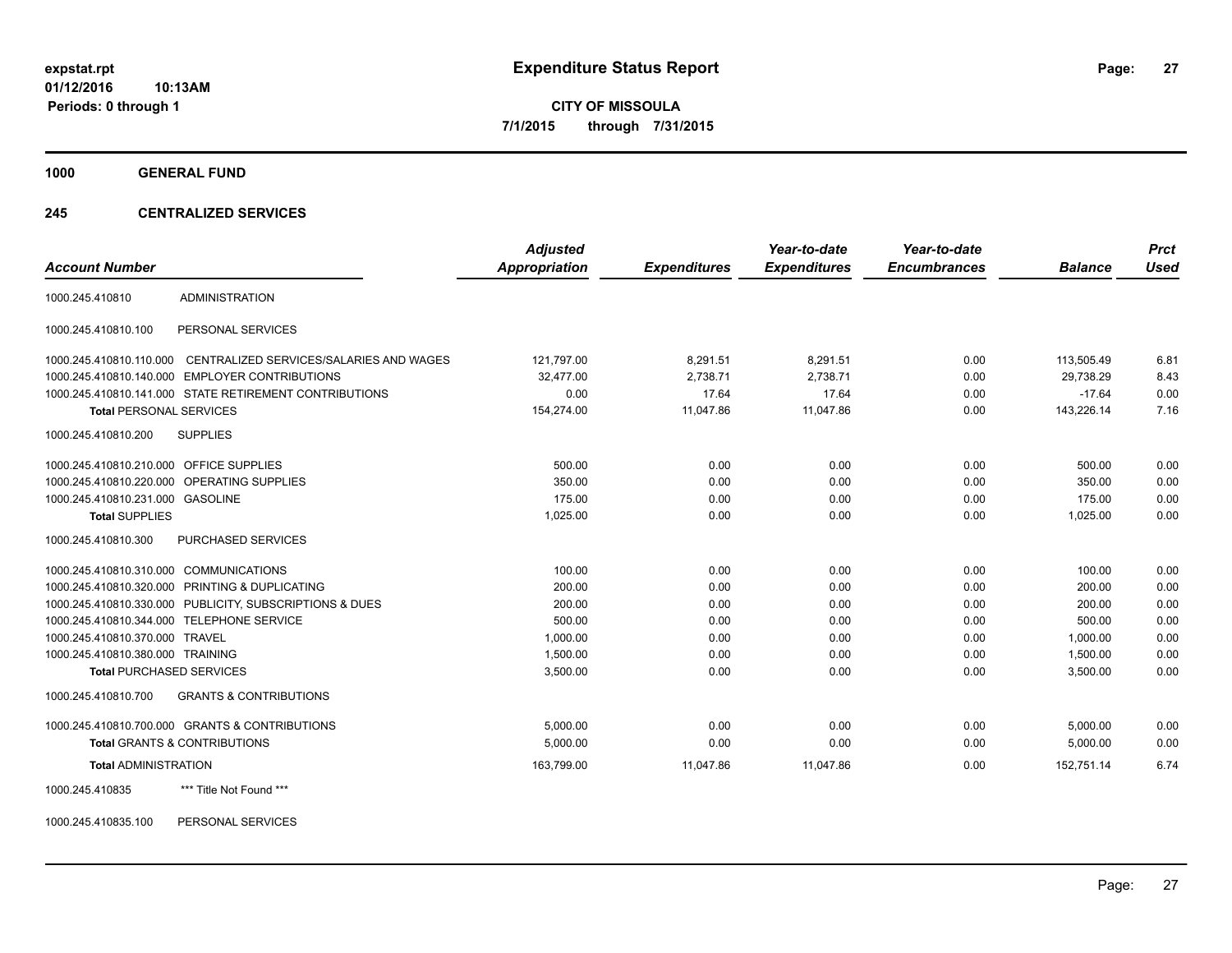**1000 GENERAL FUND**

## **245 CENTRALIZED SERVICES**

| <b>Account Number</b>                                            | <b>Adjusted</b><br><b>Appropriation</b> | <b>Expenditures</b> | Year-to-date<br><b>Expenditures</b> | Year-to-date<br><b>Encumbrances</b> | <b>Balance</b> | <b>Prct</b><br><b>Used</b> |
|------------------------------------------------------------------|-----------------------------------------|---------------------|-------------------------------------|-------------------------------------|----------------|----------------------------|
| 1000.245.410835.110.000 SALARIES AND WAGES                       | 85,866.00                               | 5,840.06            | 5,840.06                            | 0.00                                | 80,025.94      | 6.80                       |
| 1000.245.410835.140.000 EMPLOYER CONTRIBUTIONS                   | 23,564.00                               | 2,544.90            | 2,544.90                            | 0.00                                | 21.019.10      | 10.80                      |
| <b>Total PERSONAL SERVICES</b>                                   | 109,430.00                              | 8,384.96            | 8,384.96                            | 0.00                                | 101,045.04     | 7.66                       |
| <b>SUPPLIES</b><br>1000.245.410835.200                           |                                         |                     |                                     |                                     |                |                            |
| 1000.245.410835.210.000 OFFICE SUPPLIES                          | 200.00                                  | 0.00                | 0.00                                | 0.00                                | 200.00         | 0.00                       |
| 1000.245.410835.220.000 OPERATING SUPPLIES                       | 300.00                                  | 0.00                | 0.00                                | 0.00                                | 300.00         | 0.00                       |
| 1000.245.410835.231.000 GASOLINE                                 | 172.00                                  | 0.00                | 0.00                                | 0.00                                | 172.00         | 0.00                       |
| <b>Total SUPPLIES</b>                                            | 672.00                                  | 0.00                | 0.00                                | 0.00                                | 672.00         | 0.00                       |
| 1000.245.410835.300<br><b>PURCHASED SERVICES</b>                 |                                         |                     |                                     |                                     |                |                            |
| 1000.245.410835.310.000 COMMUNICATIONS                           | 100.00                                  | 0.00                | 0.00                                | 0.00                                | 100.00         | 0.00                       |
| 1000.245.410835.320.000 PRINTING & DUPLICATING                   | 100.00                                  | 0.00                | 0.00                                | 0.00                                | 100.00         | 0.00                       |
| 1000.245.410835.330.000 PUBLICITY, SUBSCRIPTIONS & DUES          | 150.00                                  | 0.00                | 0.00                                | 0.00                                | 150.00         | 0.00                       |
| 1000.245.410835.344.000 TELEPHONE SERVICE                        | 145.00                                  | 0.00                | 0.00                                | 0.00                                | 145.00         | 0.00                       |
| <b>Total PURCHASED SERVICES</b>                                  | 495.00                                  | 0.00                | 0.00                                | 0.00                                | 495.00         | 0.00                       |
| Total *** Title Not Found ***                                    | 110,597.00                              | 8,384.96            | 8,384.96                            | 0.00                                | 102,212.04     | 7.58                       |
| 1000.245.411010<br>*** Title Not Found ***                       |                                         |                     |                                     |                                     |                |                            |
| PERSONAL SERVICES<br>1000.245.411010.100                         |                                         |                     |                                     |                                     |                |                            |
| Total *** Title Not Found ***                                    | 0.00                                    | 0.00                | 0.00                                | 0.00                                | 0.00           | 0.00                       |
| <b>ENERGY CONSERVATION</b><br>1000.245.411231                    |                                         |                     |                                     |                                     |                |                            |
| 1000.245.411231.100<br>PERSONAL SERVICES                         |                                         |                     |                                     |                                     |                |                            |
| ENERGY COORDINATOR/SALARIES AND WAGES<br>1000.245.411231.110.000 | 51,690.00                               | 3,507.58            | 3,507.58                            | 0.00                                | 48,182.42      | 6.79                       |
| 1000.245.411231.140.000 EMPLOYER CONTRIBUTIONS                   | 20,757.00                               | 5,655.32            | 5,655.32                            | 0.00                                | 15.101.68      | 27.25                      |
| <b>Total PERSONAL SERVICES</b>                                   | 72,447.00                               | 9,162.90            | 9,162.90                            | 0.00                                | 63,284.10      | 12.65                      |
| <b>SUPPLIES</b><br>1000.245.411231.200                           |                                         |                     |                                     |                                     |                |                            |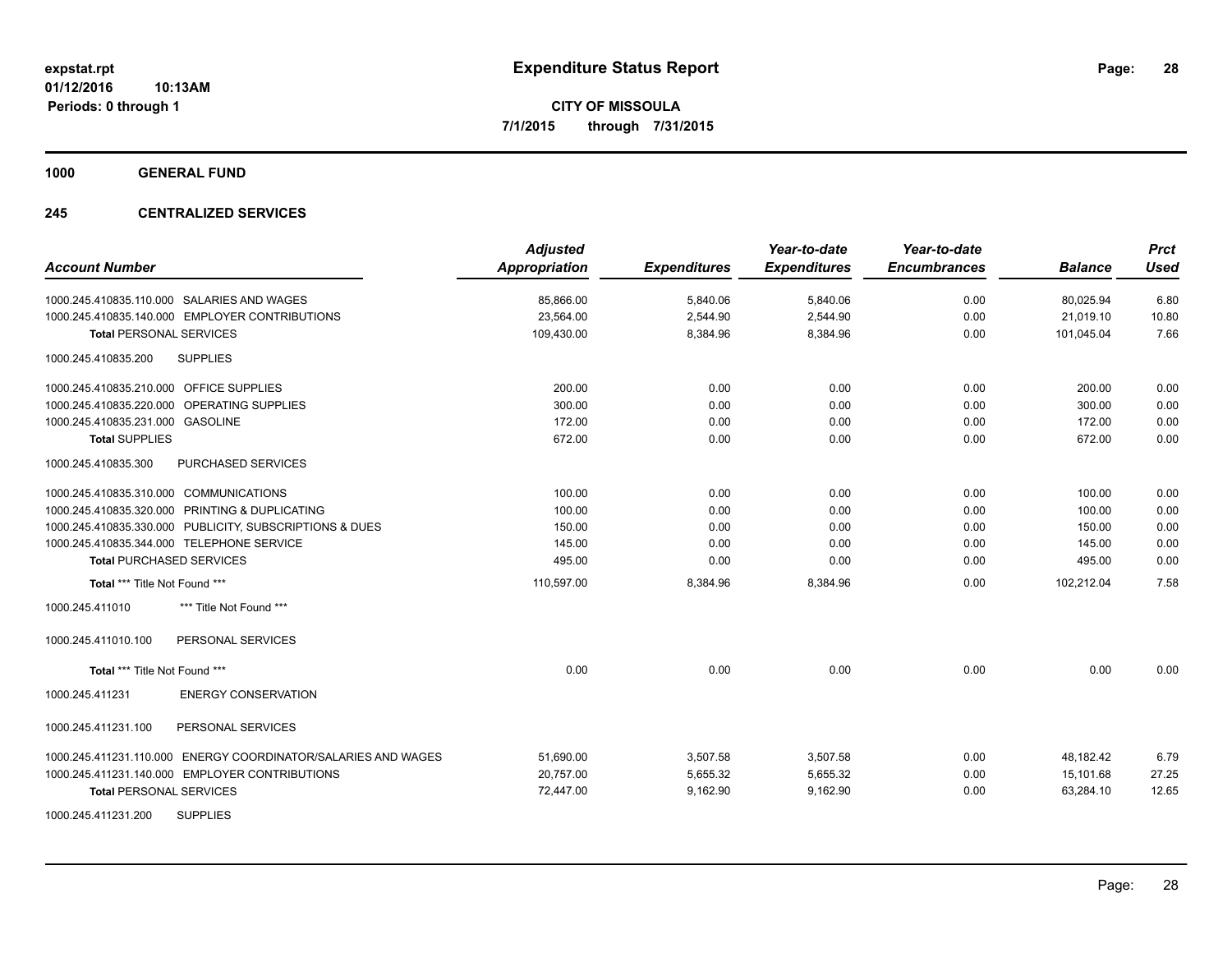**1000 GENERAL FUND**

## **245 CENTRALIZED SERVICES**

|                                                         | <b>Adjusted</b> |                     | Year-to-date        | Year-to-date        |                | <b>Prct</b> |
|---------------------------------------------------------|-----------------|---------------------|---------------------|---------------------|----------------|-------------|
| <b>Account Number</b>                                   | Appropriation   | <b>Expenditures</b> | <b>Expenditures</b> | <b>Encumbrances</b> | <b>Balance</b> | <b>Used</b> |
| 1000.245.411231.210.000<br><b>OFFICE SUPPLIES</b>       | 500.00          | 0.00                | 0.00                | 0.00                | 500.00         | 0.00        |
| 1000.245.411231.220.000 OPERATING SUPPLIES              | 350.00          | 0.00                | 0.00                | 0.00                | 350.00         | 0.00        |
| 1000.245.411231.231.000 GASOLINE                        | 175.00          | 0.00                | 0.00                | 0.00                | 175.00         | 0.00        |
| <b>Total SUPPLIES</b>                                   | 1,025.00        | 0.00                | 0.00                | 0.00                | 1,025.00       | 0.00        |
| <b>PURCHASED SERVICES</b><br>1000.245.411231.300        |                 |                     |                     |                     |                |             |
| 1000.245.411231.310.000 COMMUNICATIONS                  | 200.00          | 0.00                | 0.00                | 0.00                | 200.00         | 0.00        |
| 1000.245.411231.320.000 PRINTING & DUPLICATING          | 250.00          | 0.00                | 0.00                | 0.00                | 250.00         | 0.00        |
| 1000.245.411231.330.000 PUBLICITY, SUBSCRIPTIONS & DUES | 200.00          | 0.00                | 0.00                | 0.00                | 200.00         | 0.00        |
| <b>TELEPHONE SERVICE</b><br>1000.245.411231.344.000     | 200.00          | 0.00                | 0.00                | 0.00                | 200.00         | 0.00        |
| 1000.245.411231.370.000 TRAVEL                          | 1,000.00        | 0.00                | 0.00                | 0.00                | 1,000.00       | 0.00        |
| 1000.245.411231.380.000 TRAINING                        | 1,500.00        | 0.00                | 0.00                | 0.00                | 1,500.00       | 0.00        |
| <b>Total PURCHASED SERVICES</b>                         | 3,350.00        | 0.00                | 0.00                | 0.00                | 3,350.00       | 0.00        |
| <b>Total ENERGY CONSERVATION</b>                        | 76,822.00       | 9,162.90            | 9,162.90            | 0.00                | 67,659.10      | 11.93       |
| <b>Total CENTRALIZED SERVICES</b>                       | 351,218.00      | 28,595.72           | 28,595.72           | 0.00                | 322,622.28     | 8.14        |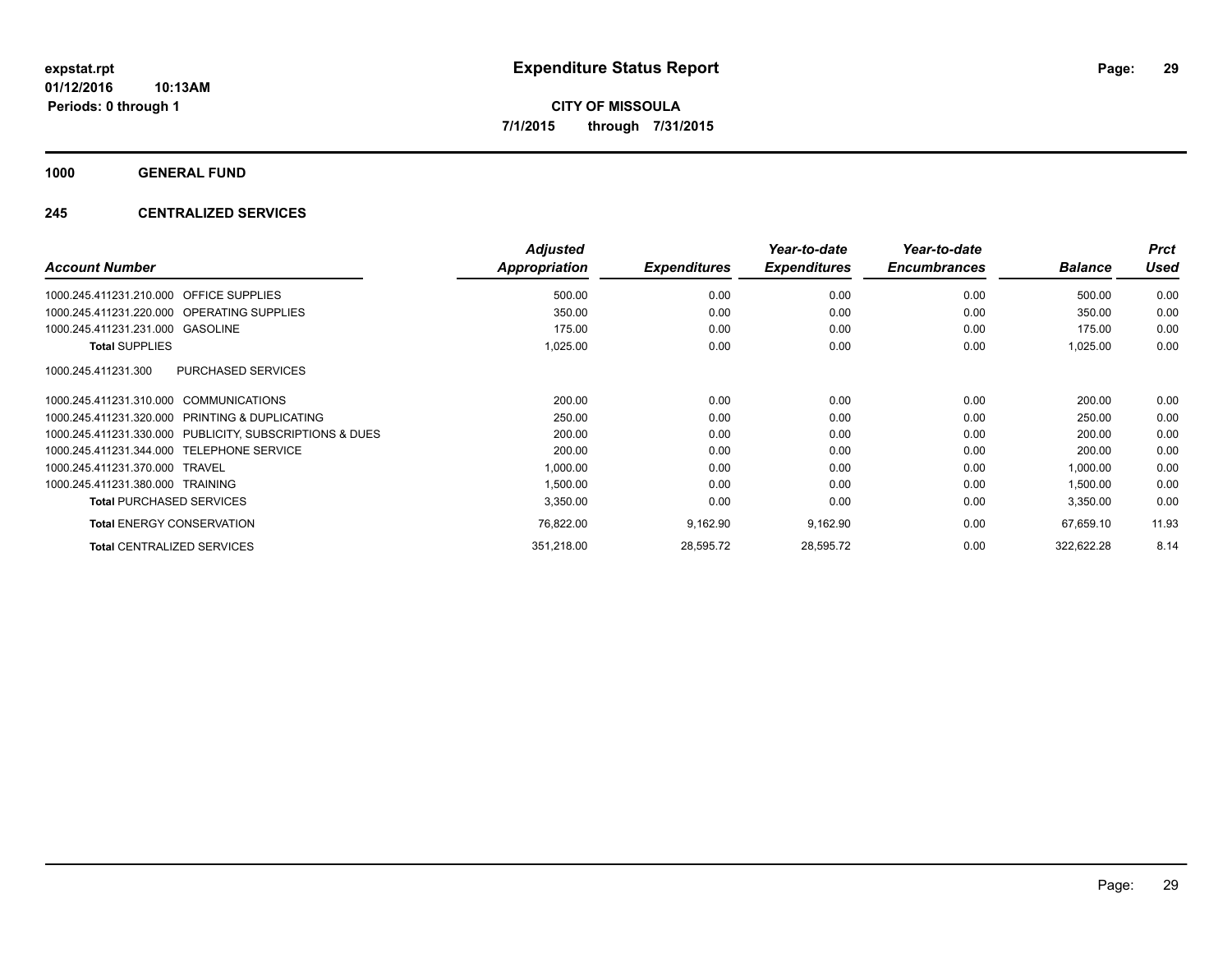**1000 GENERAL FUND**

|                                         |                                                              | <b>Adjusted</b>      |                     | Year-to-date        | Year-to-date        |                | <b>Prct</b> |
|-----------------------------------------|--------------------------------------------------------------|----------------------|---------------------|---------------------|---------------------|----------------|-------------|
| <b>Account Number</b>                   |                                                              | <b>Appropriation</b> | <b>Expenditures</b> | <b>Expenditures</b> | <b>Encumbrances</b> | <b>Balance</b> | <b>Used</b> |
| 1000.250.411000                         | *** Title Not Found ***                                      |                      |                     |                     |                     |                |             |
| 1000.250.411000.700                     | <b>GRANTS &amp; CONTRIBUTIONS</b>                            |                      |                     |                     |                     |                |             |
|                                         | 1000.250.411000.700.000 MISSOULA RAVALI TMA                  | 10,780.00            | 0.00                | 0.00                | 0.00                | 10,780.00      | 0.00        |
| Total *** Title Not Found ***           |                                                              | 10,780.00            | 0.00                | 0.00                | 0.00                | 10,780.00      | 0.00        |
| 1000.250.411010                         | <b>ADMINISTRATION</b>                                        |                      |                     |                     |                     |                |             |
| 1000.250.411010.100                     | PERSONAL SERVICES                                            |                      |                     |                     |                     |                |             |
|                                         | 1000.250.411010.110.000 ADMIN/SALARIES AND WAGES             | 127,657.00           | 13,729.50           | 13,729.50           | 0.00                | 113,927.50     | 10.75       |
|                                         | 1000.250.411010.120.000 ADMIN-OVERTIME/TERMINATION           | 1,155.00             | 0.00                | 0.00                | 0.00                | 1,155.00       | 0.00        |
|                                         | 1000.250.411010.140.000 ADMIN/EMPLOYER CONTRIBUTIONS         | 46,417.00            | 5,316.17            | 5,316.17            | 0.00                | 41,100.83      | 11.45       |
|                                         | 1000.250.411010.141.000 ADMIN-STATE RETIREMENT CONTRIBUTIONS | 0.00                 | 95.08               | 95.08               | 0.00                | $-95.08$       | 0.00        |
| <b>Total PERSONAL SERVICES</b>          |                                                              | 175,229.00           | 19,140.75           | 19,140.75           | 0.00                | 156,088.25     | 10.92       |
| 1000.250.411010.200                     | <b>SUPPLIES</b>                                              |                      |                     |                     |                     |                |             |
| 1000.250.411010.210.000 OFFICE SUPPLIES |                                                              | 7,100.00             | 142.34              | 142.34              | 0.00                | 6,957.66       | 2.00        |
|                                         | 1000.250.411010.220.000 ADMIN-OPERATING SUPPLIES             | 181.00               | 0.00                | 0.00                | 0.00                | 181.00         | 0.00        |
|                                         | 1000.250.411010.230.000 REPAIR/MAINTENANCE                   | 50.00                | 0.00                | 0.00                | 0.00                | 50.00          | 0.00        |
| 1000.250.411010.231.000 GASOLINE        |                                                              | 500.00               | 0.00                | 0.00                | 0.00                | 500.00         | 0.00        |
| 1000.250.411010.240.000 OTHER SUPPLIES  |                                                              | 100.00               | 0.00                | 0.00                | 0.00                | 100.00         | 0.00        |
| <b>Total SUPPLIES</b>                   |                                                              | 7,931.00             | 142.34              | 142.34              | 0.00                | 7,788.66       | 1.79        |
| 1000.250.411010.300                     | <b>PURCHASED SERVICES</b>                                    |                      |                     |                     |                     |                |             |
| 1000.250.411010.310.000 COMMUNICATIONS  |                                                              | 2,000.00             | 0.00                | 0.00                | 0.00                | 2,000.00       | 0.00        |
|                                         | 1000.250.411010.320.000 PRINTING & DUPLICATING               | 1.365.00             | 0.00                | 0.00                | 0.00                | 1.365.00       | 0.00        |
|                                         | 1000.250.411010.330.000 PUBLICITY, SUBSCRIPTIONS & DUES      | 1,370.00             | 0.00                | 0.00                | 0.00                | 1,370.00       | 0.00        |
| 1000.250.411010.344.000                 | TELEPHONE SERVICE                                            | 655.00               | 0.00                | 0.00                | 0.00                | 655.00         | 0.00        |
|                                         | 1000.250.411010.350.000 PROFESSIONAL SERVICES                | 500.00               | 0.00                | 0.00                | 0.00                | 500.00         | 0.00        |
|                                         | 1000.250.411010.360.000 REPAIR & MAINTENANCE                 | 650.00               | 0.00                | 0.00                | 0.00                | 650.00         | 0.00        |
| 1000.250.411010.370.000 TRAVEL          |                                                              | 1,500.00             | 0.00                | 0.00                | 0.00                | 1,500.00       | 0.00        |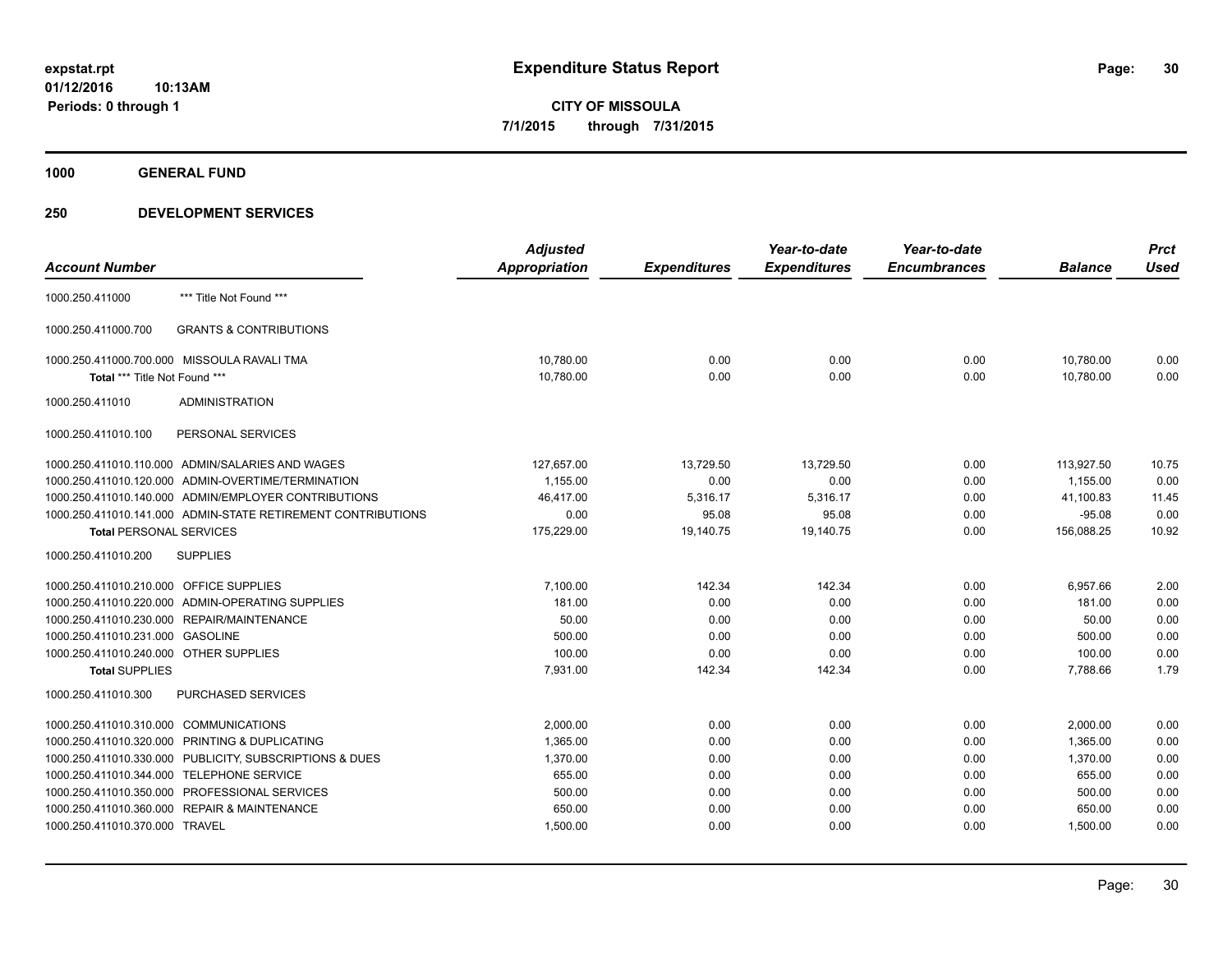**1000 GENERAL FUND**

| <b>Account Number</b>            |                                                                             | <b>Adjusted</b><br><b>Appropriation</b> | <b>Expenditures</b> | Year-to-date<br><b>Expenditures</b> | Year-to-date<br><b>Encumbrances</b> | <b>Balance</b>           | <b>Prct</b><br><b>Used</b> |
|----------------------------------|-----------------------------------------------------------------------------|-----------------------------------------|---------------------|-------------------------------------|-------------------------------------|--------------------------|----------------------------|
| 1000.250.411010.380.000 TRAINING | <b>Total PURCHASED SERVICES</b>                                             | 1,300.00<br>9,340.00                    | 0.00<br>0.00        | 0.00<br>0.00                        | 0.00<br>0.00                        | 1,300.00<br>9,340.00     | 0.00<br>0.00               |
| <b>Total ADMINISTRATION</b>      |                                                                             | 192,500.00                              | 19,283.09           | 19,283.09                           | 0.00                                | 173,216.91               | 10.02                      |
| 1000.250.411030                  | <b>GRANTS &amp; COMMUNITY PROGRAM CONTRIBUTIONS</b>                         |                                         |                     |                                     |                                     |                          |                            |
| 1000.250.411030.100              | PERSONAL SERVICES                                                           |                                         |                     |                                     |                                     |                          |                            |
|                                  | <b>Total PERSONAL SERVICES</b>                                              | 0.00                                    | 0.00                | 0.00                                | 0.00                                | 0.00                     | 0.00                       |
| 1000.250.411030.200              | <b>SUPPLIES</b>                                                             |                                         |                     |                                     |                                     |                          |                            |
| <b>Total SUPPLIES</b>            |                                                                             | 0.00                                    | 0.00                | 0.00                                | 0.00                                | 0.00                     | 0.00                       |
| 1000.250.411030.300              | PURCHASED SERVICES                                                          |                                         |                     |                                     |                                     |                          |                            |
|                                  | 1000.250.411030.390.000 GCP CONTRIBUTION<br><b>Total PURCHASED SERVICES</b> | 165,204.00<br>165,204.00                | 0.00<br>0.00        | 0.00<br>0.00                        | 0.00<br>0.00                        | 165,204.00<br>165,204.00 | 0.00<br>0.00               |
| 1000.250.411030.800              | OTHER OBJECTS                                                               |                                         |                     |                                     |                                     |                          |                            |
| <b>Total OTHER OBJECTS</b>       |                                                                             | 0.00                                    | 0.00                | 0.00                                | 0.00                                | 0.00                     | 0.00                       |
| 1000.250.411030.900              | <b>CAPITAL OUTLAY</b>                                                       |                                         |                     |                                     |                                     |                          |                            |
| <b>Total CAPITAL OUTLAY</b>      |                                                                             | 0.00                                    | 0.00                | 0.00                                | 0.00                                | 0.00                     | 0.00                       |
|                                  | Total GRANTS & COMMUNITY PROGRAM CONTRIBUTIONS                              | 165,204.00                              | 0.00                | 0.00                                | 0.00                                | 165,204.00               | 0.00                       |
| 1000.250.411031                  | PLANNING SUBSIDY                                                            |                                         |                     |                                     |                                     |                          |                            |
| 1000.250.411031.800              | OTHER OBJECTS                                                               |                                         |                     |                                     |                                     |                          |                            |
| <b>Total PLANNING SUBSIDY</b>    | 1000.250.411031.820.000 PLANNING SUBSIDY                                    | 18,900.00<br>18,900.00                  | 0.00<br>0.00        | 0.00<br>0.00                        | 0.00<br>0.00                        | 18,900.00<br>18,900.00   | 0.00<br>0.00               |
| 1000.250.411050                  | DEVELOPMENT & PERMIT REVIEWS                                                |                                         |                     |                                     |                                     |                          |                            |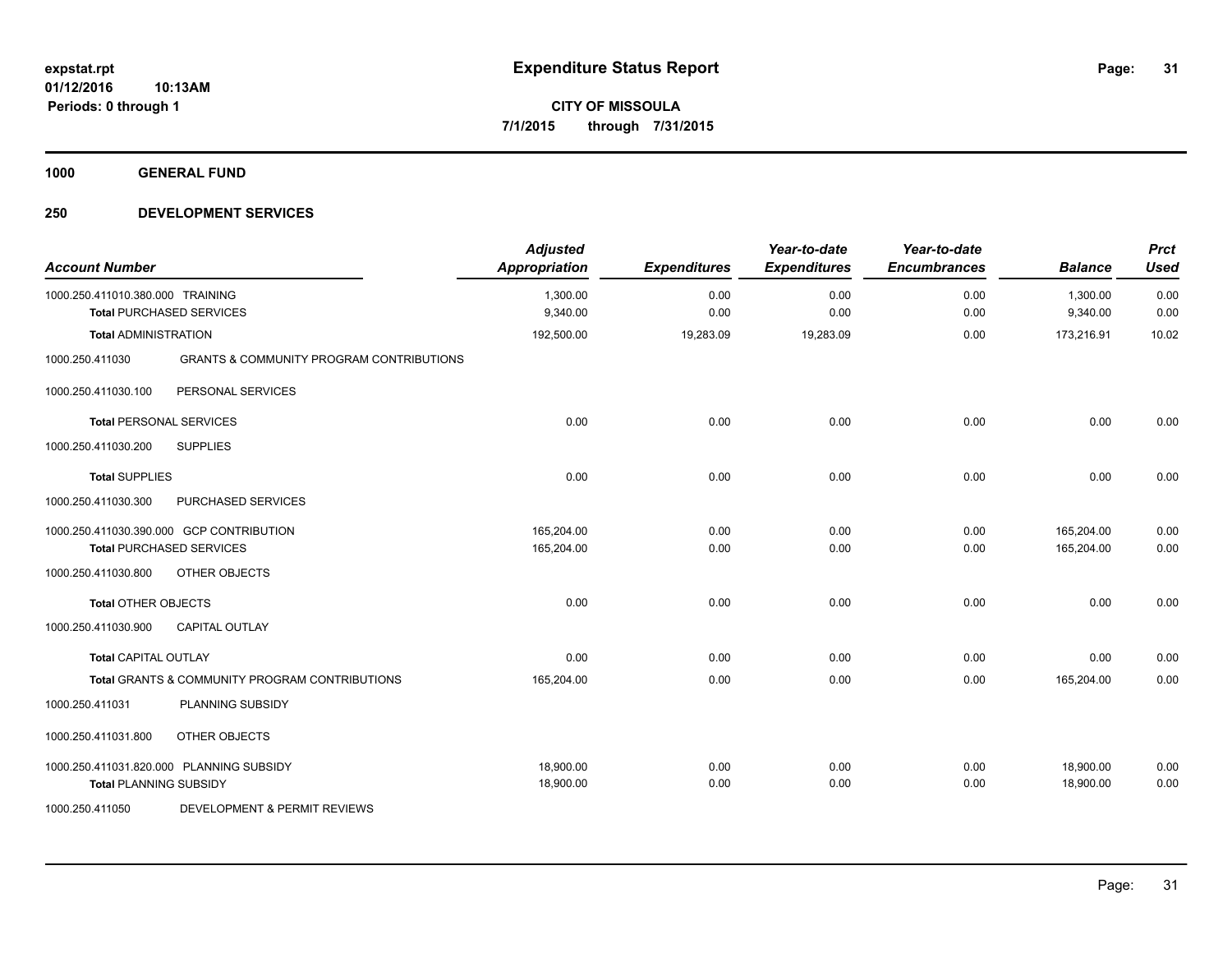**1000 GENERAL FUND**

## **250 DEVELOPMENT SERVICES**

|                                                                | <b>Adjusted</b>      |                     | Year-to-date        | Year-to-date        |                | <b>Prct</b> |
|----------------------------------------------------------------|----------------------|---------------------|---------------------|---------------------|----------------|-------------|
| <b>Account Number</b>                                          | <b>Appropriation</b> | <b>Expenditures</b> | <b>Expenditures</b> | <b>Encumbrances</b> | <b>Balance</b> | <b>Used</b> |
| PERSONAL SERVICES<br>1000.250.411050.100                       |                      |                     |                     |                     |                |             |
| 1000.250.411050.110.000 DEV & PERMIT REVIEW/SALARIES AND WAGES | 479.466.00           | 42.314.08           | 42.314.08           | 0.00                | 437.151.92     | 8.83        |
| 1000.250.411050.120.000 OVERTIME/TERMINATION                   | 684.00               | 0.00                | 0.00                | 0.00                | 684.00         | 0.00        |
| 1000.250.411050.140.000 EMPLOYER CONTRIBUTIONS                 | 154,396.00           | 22,697.41           | 22,697.41           | 0.00                | 131,698.59     | 14.70       |
| <b>Total PERSONAL SERVICES</b>                                 | 634,546.00           | 65,011.49           | 65,011.49           | 0.00                | 569,534.51     | 10.25       |
| 1000.250.411050.200<br><b>SUPPLIES</b>                         |                      |                     |                     |                     |                |             |
| 1000.250.411050.210.000 DEV & PERMIT REVIEW-OFFICE SUPPLIES    | 4,550.00             | 24.43               | 24.43               | 0.00                | 4,525.57       | 0.54        |
| 1000.250.411050.220.000 OPERATING SUPPLIES                     | 600.00               | 0.00                | 0.00                | 0.00                | 600.00         | 0.00        |
| 1000.250.411050.230.000 REPAIR/MAINTENANCE                     | 700.00               | 0.00                | 0.00                | 0.00                | 700.00         | 0.00        |
| 1000.250.411050.231.000 DEV & PERMIT REVIEW-GASOLINE           | 1,800.00             | 0.00                | 0.00                | 0.00                | 1,800.00       | 0.00        |
| 1000.250.411050.240.000 OTHER SUPPLIES                         | 255.00               | 0.00                | 0.00                | 0.00                | 255.00         | 0.00        |
| <b>Total SUPPLIES</b>                                          | 7,905.00             | 24.43               | 24.43               | 0.00                | 7,880.57       | 0.31        |
| <b>PURCHASED SERVICES</b><br>1000.250.411050.300               |                      |                     |                     |                     |                |             |
| 1000.250.411050.310.000 COMMUNICATIONS                         | 5.000.00             | 0.00                | 0.00                | 0.00                | 5.000.00       | 0.00        |
| 1000.250.411050.320.000 PRINTING & DUPLICATING                 | 5,019.00             | 34.95               | 34.95               | 0.00                | 4,984.05       | 0.70        |
| 1000.250.411050.330.000 PUBLICITY, SUBSCRIPTIONS & DUES        | 3,680.00             | 0.00                | 0.00                | 0.00                | 3,680.00       | 0.00        |
| 1000.250.411050.344.000 TELEPHONE SERVICE                      | 3.015.00             | 0.00                | 0.00                | 0.00                | 3.015.00       | 0.00        |
| PROFESSIONAL SERVICES<br>1000.250.411050.350.000               | 24,606.00            | 0.00                | 0.00                | 0.00                | 24,606.00      | 0.00        |
| <b>REPAIR &amp; MAINTENANCE</b><br>1000.250.411050.360.000     | 945.00               | 0.00                | 0.00                | 0.00                | 945.00         | 0.00        |
| 1000.250.411050.370.000 DEV & PERMIT REVIEW-TRAVEL             | 8.373.00             | 469.20              | 469.20              | 0.00                | 7.903.80       | 5.60        |
| 1000.250.411050.380.000 TRAINING                               | 6,589.00             | 0.00                | 0.00                | 0.00                | 6,589.00       | 0.00        |
| <b>Total PURCHASED SERVICES</b>                                | 57,227.00            | 504.15              | 504.15              | 0.00                | 56,722.85      | 0.88        |
| CAPITAL OUTLAY<br>1000.250.411050.900                          |                      |                     |                     |                     |                |             |
| <b>Total CAPITAL OUTLAY</b>                                    | 0.00                 | 0.00                | 0.00                | 0.00                | 0.00           | 0.00        |
| <b>Total DEVELOPMENT &amp; PERMIT REVIEWS</b>                  | 699.678.00           | 65,540.07           | 65,540.07           | 0.00                | 634.137.93     | 9.37        |

1000.250.411055 CODE COMPLIANCE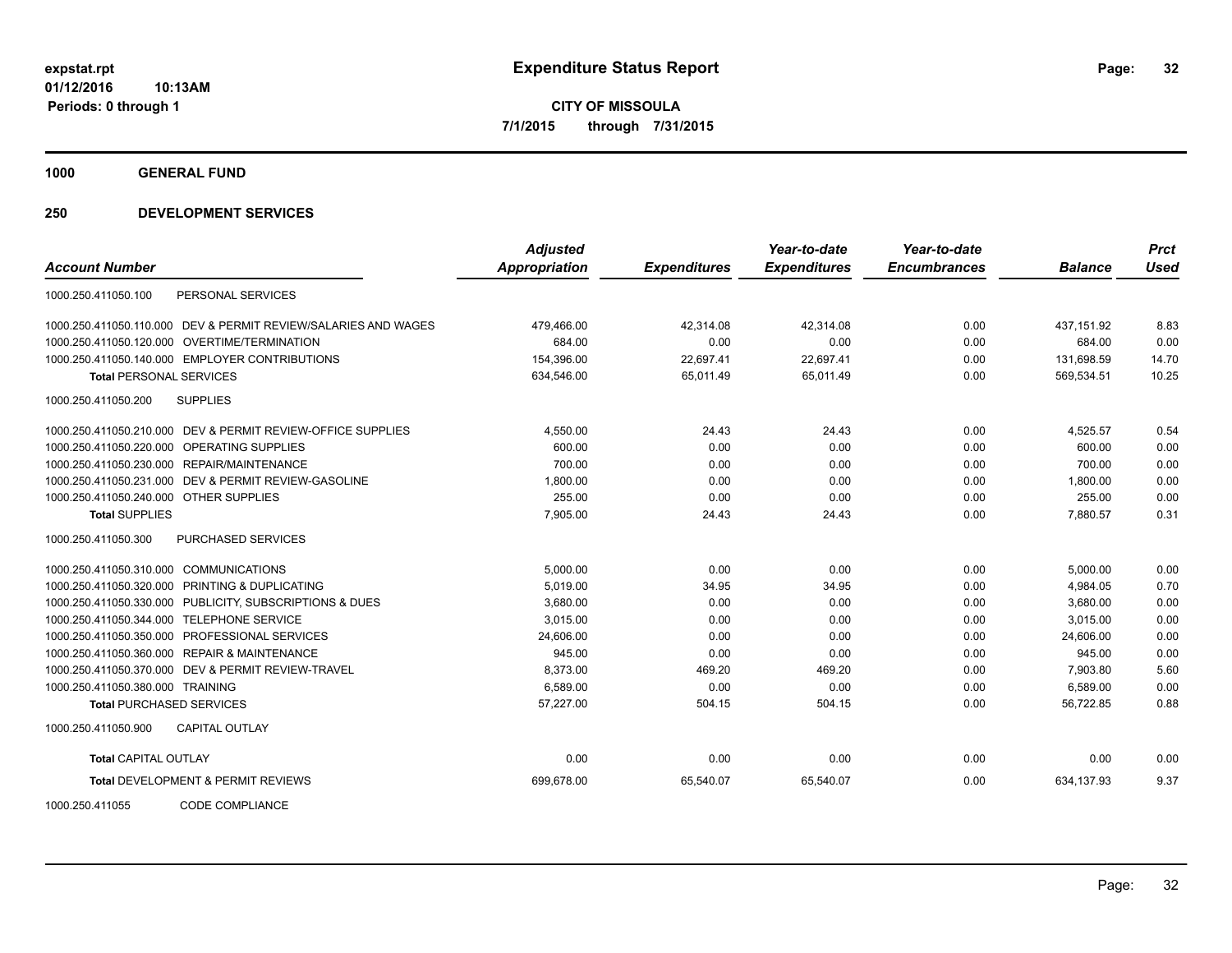**1000 GENERAL FUND**

| <b>Account Number</b>                        |                                                         | <b>Adjusted</b><br><b>Appropriation</b> | <b>Expenditures</b> | Year-to-date<br><b>Expenditures</b> | Year-to-date<br><b>Encumbrances</b> | <b>Balance</b> | <b>Prct</b><br><b>Used</b> |
|----------------------------------------------|---------------------------------------------------------|-----------------------------------------|---------------------|-------------------------------------|-------------------------------------|----------------|----------------------------|
|                                              |                                                         |                                         |                     |                                     |                                     |                |                            |
| 1000.250.411055.100                          | PERSONAL SERVICES                                       |                                         |                     |                                     |                                     |                |                            |
| 1000.250.411055.110.000 SALARIES AND WAGES   |                                                         | 297,580.00                              | 16,214.90           | 16,214.90                           | 0.00                                | 281,365.10     | 5.45                       |
|                                              | 1000.250.411055.140.000 EMPLOYER CONTRIBUTIONS          | 113,997.00                              | 10,187.71           | 10,187.71                           | 0.00                                | 103,809.29     | 8.94                       |
| <b>Total PERSONAL SERVICES</b>               |                                                         | 411,577.00                              | 26,402.61           | 26,402.61                           | 0.00                                | 385,174.39     | 6.41                       |
| 1000.250.411055.200                          | <b>SUPPLIES</b>                                         |                                         |                     |                                     |                                     |                |                            |
| 1000.250.411055.210.000 OFFICE SUPPLIES      |                                                         | 1,096.00                                | 0.00                | 0.00                                | 0.00                                | 1,096.00       | 0.00                       |
| 1000.250.411055.220.000 OPERATING SUPPLIES   |                                                         | 200.00                                  | 0.00                | 0.00                                | 0.00                                | 200.00         | 0.00                       |
| 1000.250.411055.230.000 REPAIR/MAINTENANCE   |                                                         | 1.200.00                                | 0.00                | 0.00                                | 0.00                                | 1.200.00       | 0.00                       |
| 1000.250.411055.231.000 GASOLINE             |                                                         | 6,600.00                                | 0.00                | 0.00                                | 0.00                                | 6,600.00       | 0.00                       |
| 1000.250.411055.240.000 OTHER SUPPLIES       |                                                         | 500.00                                  | 0.00                | 0.00                                | 0.00                                | 500.00         | 0.00                       |
| <b>Total SUPPLIES</b>                        |                                                         | 9,596.00                                | 0.00                | 0.00                                | 0.00                                | 9,596.00       | 0.00                       |
| 1000.250.411055.300                          | PURCHASED SERVICES                                      |                                         |                     |                                     |                                     |                |                            |
| 1000.250.411055.310.000 COMMUNICATIONS       |                                                         | 800.00                                  | 0.00                | 0.00                                | 0.00                                | 800.00         | 0.00                       |
|                                              | 1000.250.411055.320.000 PRINTING & DUPLICATING          | 1,000.00                                | 0.00                | 0.00                                | 0.00                                | 1,000.00       | 0.00                       |
|                                              | 1000.250.411055.330.000 PUBLICITY, SUBSCRIPTIONS & DUES | 600.00                                  | 0.00                | 0.00                                | 0.00                                | 600.00         | 0.00                       |
| 1000.250.411055.344.000 TELEPHONE SERVICE    |                                                         | 3,400.00                                | 0.00                | 0.00                                | 0.00                                | 3,400.00       | 0.00                       |
|                                              | 1000.250.411055.350.000 PROFESSIONAL SERVICES           | 500.00                                  | 0.00                | 0.00                                | 0.00                                | 500.00         | 0.00                       |
| 1000.250.411055.360.000 REPAIR & MAINTENANCE |                                                         | 660.00                                  | 0.00                | 0.00                                | 0.00                                | 660.00         | 0.00                       |
| 1000.250.411055.370.000                      | <b>TRAVEL</b>                                           | 2,000.00                                | 0.00                | 0.00                                | 0.00                                | 2,000.00       | 0.00                       |
| 1000.250.411055.380.000 TRAINING             |                                                         | 2,500.00                                | 0.00                | 0.00                                | 0.00                                | 2,500.00       | 0.00                       |
|                                              | 1000.250.411055.390.000 OTHER PURCHASED SERVICES        | 1,200.00                                | 0.00                | 0.00                                | 0.00                                | 1,200.00       | 0.00                       |
| <b>Total PURCHASED SERVICES</b>              |                                                         | 12,660.00                               | 0.00                | 0.00                                | 0.00                                | 12,660.00      | 0.00                       |
| Total CODE COMPLIANCE                        |                                                         | 433,833.00                              | 26,402.61           | 26,402.61                           | 0.00                                | 407,430.39     | 6.09                       |
| 1000.250.411070                              | <b>TRANSPORTATION</b>                                   |                                         |                     |                                     |                                     |                |                            |
| 1000.250.411070.100                          | PERSONAL SERVICES                                       |                                         |                     |                                     |                                     |                |                            |
| <b>Total PERSONAL SERVICES</b>               |                                                         | 0.00                                    | 0.00                | 0.00                                | 0.00                                | 0.00           | 0.00                       |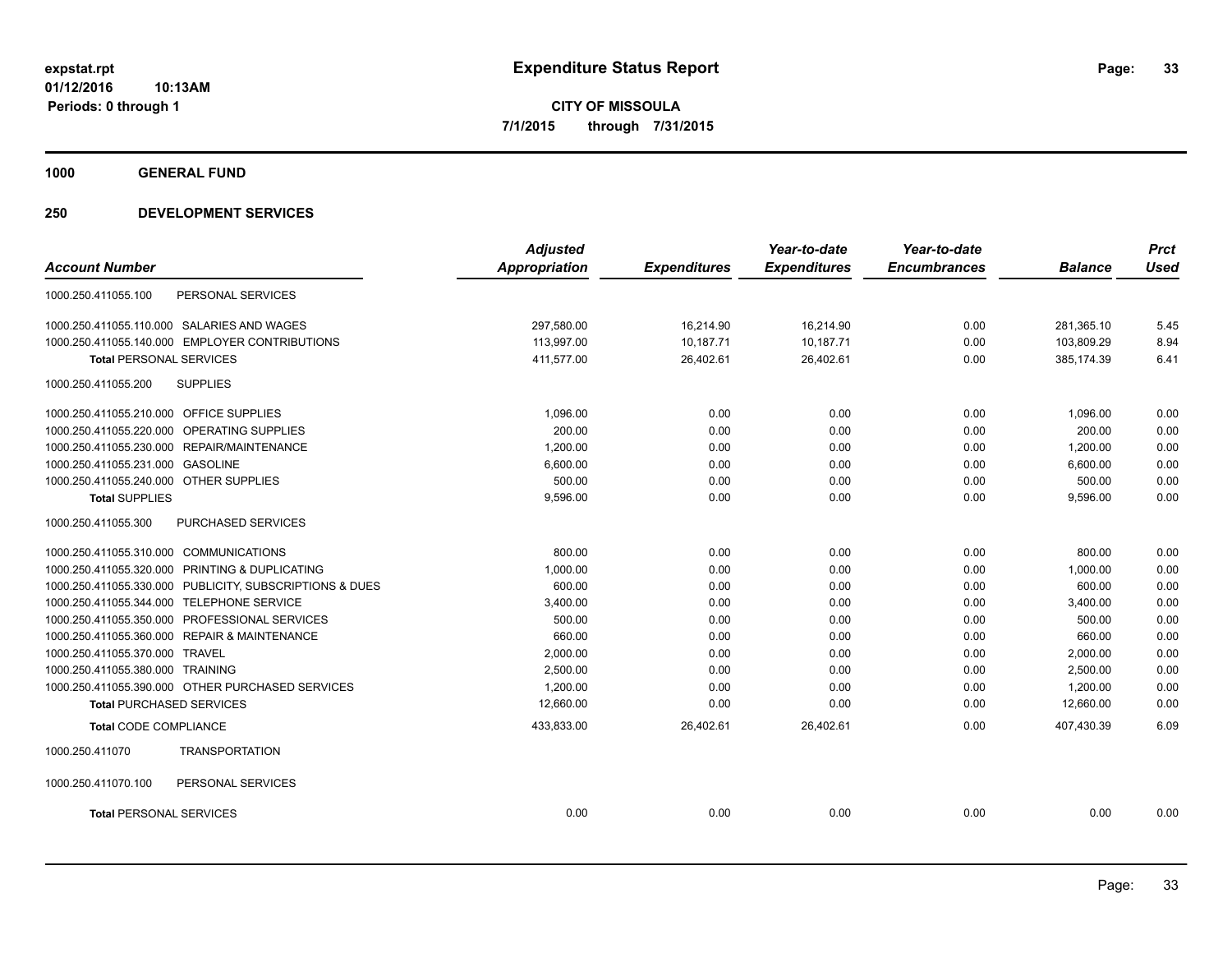**1000 GENERAL FUND**

|                                |                                         | <b>Adjusted</b>      |                     | Year-to-date        | Year-to-date        |                | <b>Prct</b> |
|--------------------------------|-----------------------------------------|----------------------|---------------------|---------------------|---------------------|----------------|-------------|
| <b>Account Number</b>          |                                         | <b>Appropriation</b> | <b>Expenditures</b> | <b>Expenditures</b> | <b>Encumbrances</b> | <b>Balance</b> | <b>Used</b> |
| 1000.250.411070.200            | <b>SUPPLIES</b>                         |                      |                     |                     |                     |                |             |
| <b>Total SUPPLIES</b>          |                                         | 0.00                 | 0.00                | 0.00                | 0.00                | 0.00           | 0.00        |
| 1000.250.411070.300            | PURCHASED SERVICES                      |                      |                     |                     |                     |                |             |
|                                | <b>Total PURCHASED SERVICES</b>         | 0.00                 | 0.00                | 0.00                | 0.00                | 0.00           | 0.00        |
| 1000.250.411070.500            | <b>FIXED CHARGES</b>                    |                      |                     |                     |                     |                |             |
| <b>Total FIXED CHARGES</b>     |                                         | 0.00                 | 0.00                | 0.00                | 0.00                | 0.00           | 0.00        |
| 1000.250.411070.700            | <b>GRANTS &amp; CONTRIBUTIONS</b>       |                      |                     |                     |                     |                |             |
|                                | <b>Total GRANTS &amp; CONTRIBUTIONS</b> | 0.00                 | 0.00                | 0.00                | 0.00                | 0.00           | 0.00        |
| 1000.250.411070.800            | OTHER OBJECTS                           |                      |                     |                     |                     |                |             |
| <b>Total TRANSPORTATION</b>    |                                         | 0.00                 | 0.00                | 0.00                | 0.00                | 0.00           | 0.00        |
| 1000.250.411080                | <b>MIM MDT</b>                          |                      |                     |                     |                     |                |             |
| 1000.250.411080.100            | PERSONAL SERVICES                       |                      |                     |                     |                     |                |             |
| <b>Total PERSONAL SERVICES</b> |                                         | 0.00                 | 0.00                | 0.00                | 0.00                | 0.00           | 0.00        |
| 1000.250.411080.200            | <b>SUPPLIES</b>                         |                      |                     |                     |                     |                |             |
| <b>Total SUPPLIES</b>          |                                         | 0.00                 | 0.00                | 0.00                | 0.00                | 0.00           | 0.00        |
| 1000.250.411080.300            | PURCHASED SERVICES                      |                      |                     |                     |                     |                |             |
|                                | <b>Total PURCHASED SERVICES</b>         | 0.00                 | 0.00                | 0.00                | 0.00                | 0.00           | 0.00        |
| 1000.250.411080.500            | <b>FIXED CHARGES</b>                    |                      |                     |                     |                     |                |             |
| <b>Total FIXED CHARGES</b>     |                                         | 0.00                 | 0.00                | 0.00                | 0.00                | 0.00           | 0.00        |
| 1000.250.411080.700            | <b>GRANTS &amp; CONTRIBUTIONS</b>       |                      |                     |                     |                     |                |             |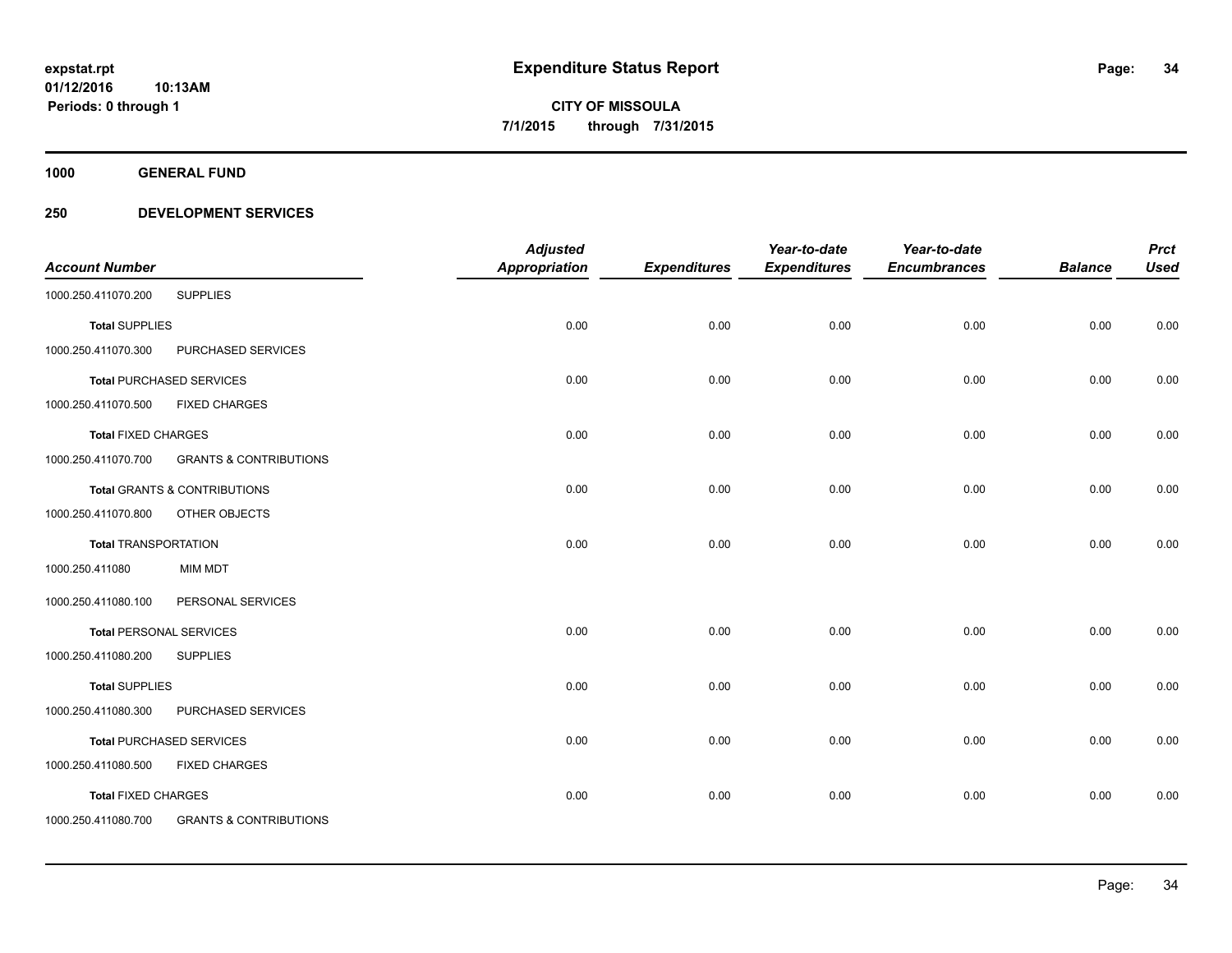**1000 GENERAL FUND**

|                                |                                                  | <b>Adjusted</b>      |                     | Year-to-date        | Year-to-date        |                | <b>Prct</b> |
|--------------------------------|--------------------------------------------------|----------------------|---------------------|---------------------|---------------------|----------------|-------------|
| <b>Account Number</b>          |                                                  | <b>Appropriation</b> | <b>Expenditures</b> | <b>Expenditures</b> | <b>Encumbrances</b> | <b>Balance</b> | <b>Used</b> |
|                                | 1000.250.411080.700.000 MIM AND BIKE PED SUBSIDY | 9,900.00             | 0.00                | 0.00                | 0.00                | 9,900.00       | 0.00        |
|                                | <b>Total GRANTS &amp; CONTRIBUTIONS</b>          | 9,900.00             | 0.00                | 0.00                | 0.00                | 9,900.00       | 0.00        |
| 1000.250.411080.800            | OTHER OBJECTS                                    |                      |                     |                     |                     |                |             |
|                                | 1000.250.411080.820.000 MIM & BIKE PED SUBSIDY   | 82,086.00            | 0.00                | 0.00                | 0.00                | 82,086.00      | 0.00        |
| <b>Total OTHER OBJECTS</b>     |                                                  | 82,086.00            | 0.00                | 0.00                | 0.00                | 82,086.00      | 0.00        |
| <b>Total MIM MDT</b>           |                                                  | 91,986.00            | 0.00                | 0.00                | 0.00                | 91,986.00      | 0.00        |
| 1000.250.411081                | MIM-TRANSIT                                      |                      |                     |                     |                     |                |             |
| 1000.250.411081.100            | PERSONAL SERVICES                                |                      |                     |                     |                     |                |             |
| <b>Total PERSONAL SERVICES</b> |                                                  | 0.00                 | 0.00                | 0.00                | 0.00                | 0.00           | 0.00        |
| 1000.250.411081.200            | <b>SUPPLIES</b>                                  |                      |                     |                     |                     |                |             |
| <b>Total SUPPLIES</b>          |                                                  | 0.00                 | 0.00                | 0.00                | 0.00                | 0.00           | 0.00        |
| 1000.250.411081.300            | PURCHASED SERVICES                               |                      |                     |                     |                     |                |             |
|                                | <b>Total PURCHASED SERVICES</b>                  | 0.00                 | 0.00                | 0.00                | 0.00                | 0.00           | 0.00        |
| 1000.250.411081.500            | <b>FIXED CHARGES</b>                             |                      |                     |                     |                     |                |             |
| <b>Total FIXED CHARGES</b>     |                                                  | 0.00                 | 0.00                | 0.00                | 0.00                | 0.00           | 0.00        |
| 1000.250.411081.700            | <b>GRANTS &amp; CONTRIBUTIONS</b>                |                      |                     |                     |                     |                |             |
|                                | <b>Total GRANTS &amp; CONTRIBUTIONS</b>          | 0.00                 | 0.00                | 0.00                | 0.00                | 0.00           | 0.00        |
| 1000.250.411081.900            | <b>CAPITAL OUTLAY</b>                            |                      |                     |                     |                     |                |             |
| <b>Total MIM-TRANSIT</b>       |                                                  | 0.00                 | 0.00                | 0.00                | 0.00                | 0.00           | 0.00        |
| 1000.250.430255                | <b>BIKE-PED PROGRAM</b>                          |                      |                     |                     |                     |                |             |
| 1000.250.430255.100            | PERSONAL SERVICES                                |                      |                     |                     |                     |                |             |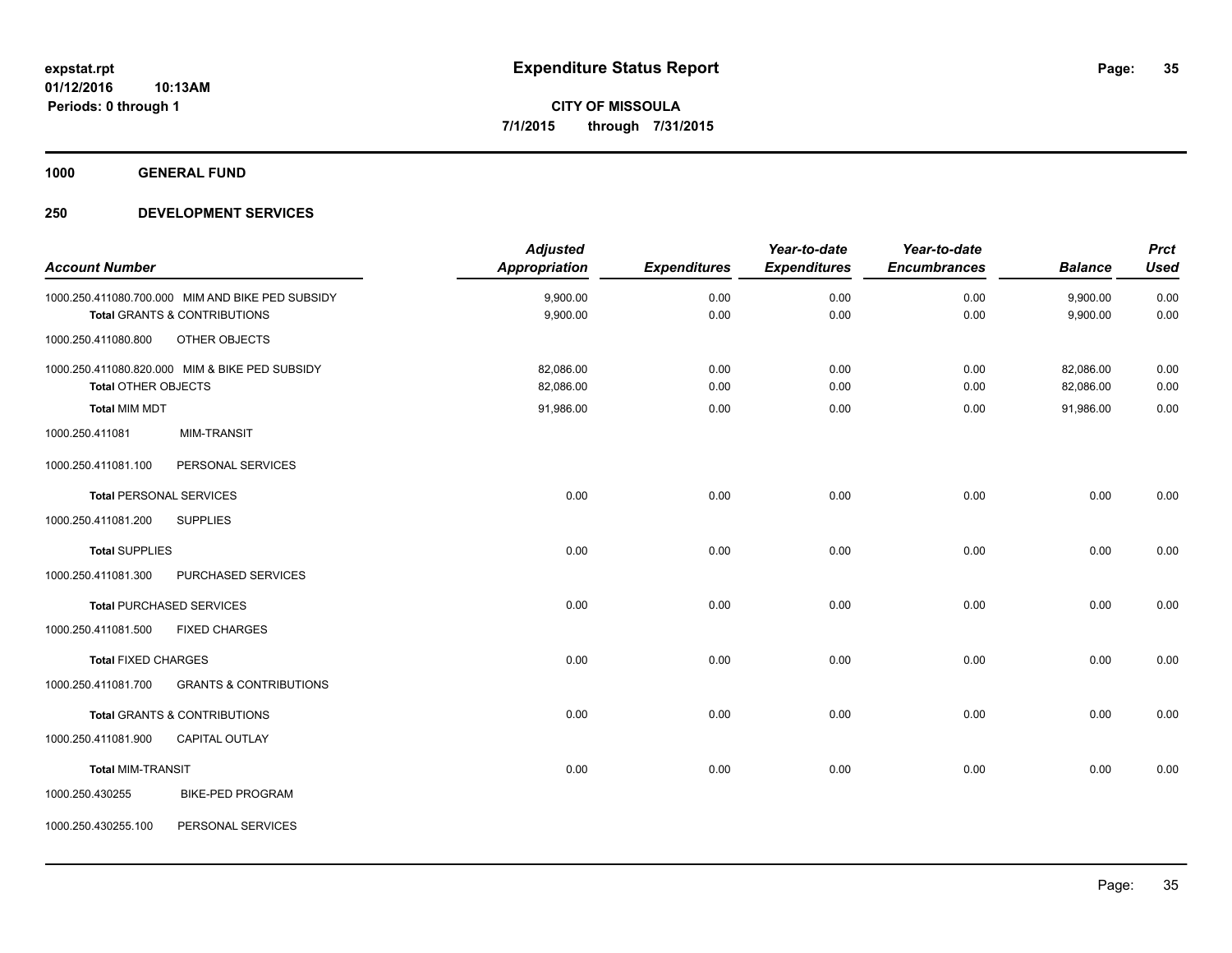**1000 GENERAL FUND**

| <b>Account Number</b>          |                                 | <b>Adjusted</b><br><b>Appropriation</b> | <b>Expenditures</b> | Year-to-date<br><b>Expenditures</b> | Year-to-date<br><b>Encumbrances</b> | <b>Balance</b> | <b>Prct</b><br><b>Used</b> |
|--------------------------------|---------------------------------|-----------------------------------------|---------------------|-------------------------------------|-------------------------------------|----------------|----------------------------|
| <b>Total PERSONAL SERVICES</b> |                                 | 0.00                                    | 0.00                | 0.00                                | 0.00                                | 0.00           | 0.00                       |
| 1000.250.430255.200            | <b>SUPPLIES</b>                 |                                         |                     |                                     |                                     |                |                            |
| Total BIKE-PED PROGRAM         |                                 | 0.00                                    | 0.00                | 0.00                                | 0.00                                | 0.00           | 0.00                       |
| 1000.250.430256                | SAFE ROUTES TO SCHOOLS          |                                         |                     |                                     |                                     |                |                            |
| 1000.250.430256.100            | PERSONAL SERVICES               |                                         |                     |                                     |                                     |                |                            |
|                                | <b>Total PERSONAL SERVICES</b>  | 0.00                                    | 0.00                | 0.00                                | 0.00                                | 0.00           | 0.00                       |
| 1000.250.430256.300            | PURCHASED SERVICES              |                                         |                     |                                     |                                     |                |                            |
|                                | Total SAFE ROUTES TO SCHOOLS    | 0.00                                    | 0.00                | 0.00                                | 0.00                                | 0.00           | 0.00                       |
| 1000.250.430262                | <b>SIDEWALKS</b>                |                                         |                     |                                     |                                     |                |                            |
| 1000.250.430262.300            | PURCHASED SERVICES              |                                         |                     |                                     |                                     |                |                            |
| <b>Total SIDEWALKS</b>         |                                 | 0.00                                    | 0.00                | 0.00                                | 0.00                                | 0.00           | 0.00                       |
| 1000.250.430267                | <b>CMAQ GRANT</b>               |                                         |                     |                                     |                                     |                |                            |
| 1000.250.430267.100            | PERSONAL SERVICES               |                                         |                     |                                     |                                     |                |                            |
|                                | <b>Total PERSONAL SERVICES</b>  | 0.00                                    | 0.00                | 0.00                                | 0.00                                | 0.00           | 0.00                       |
| 1000.250.430267.200            | <b>SUPPLIES</b>                 |                                         |                     |                                     |                                     |                |                            |
| <b>Total SUPPLIES</b>          |                                 | 0.00                                    | 0.00                | 0.00                                | 0.00                                | 0.00           | 0.00                       |
| 1000.250.430267.300            | PURCHASED SERVICES              |                                         |                     |                                     |                                     |                |                            |
|                                | <b>Total PURCHASED SERVICES</b> | 0.00                                    | 0.00                | 0.00                                | 0.00                                | 0.00           | 0.00                       |
| 1000.250.430267.500            | <b>FIXED CHARGES</b>            |                                         |                     |                                     |                                     |                |                            |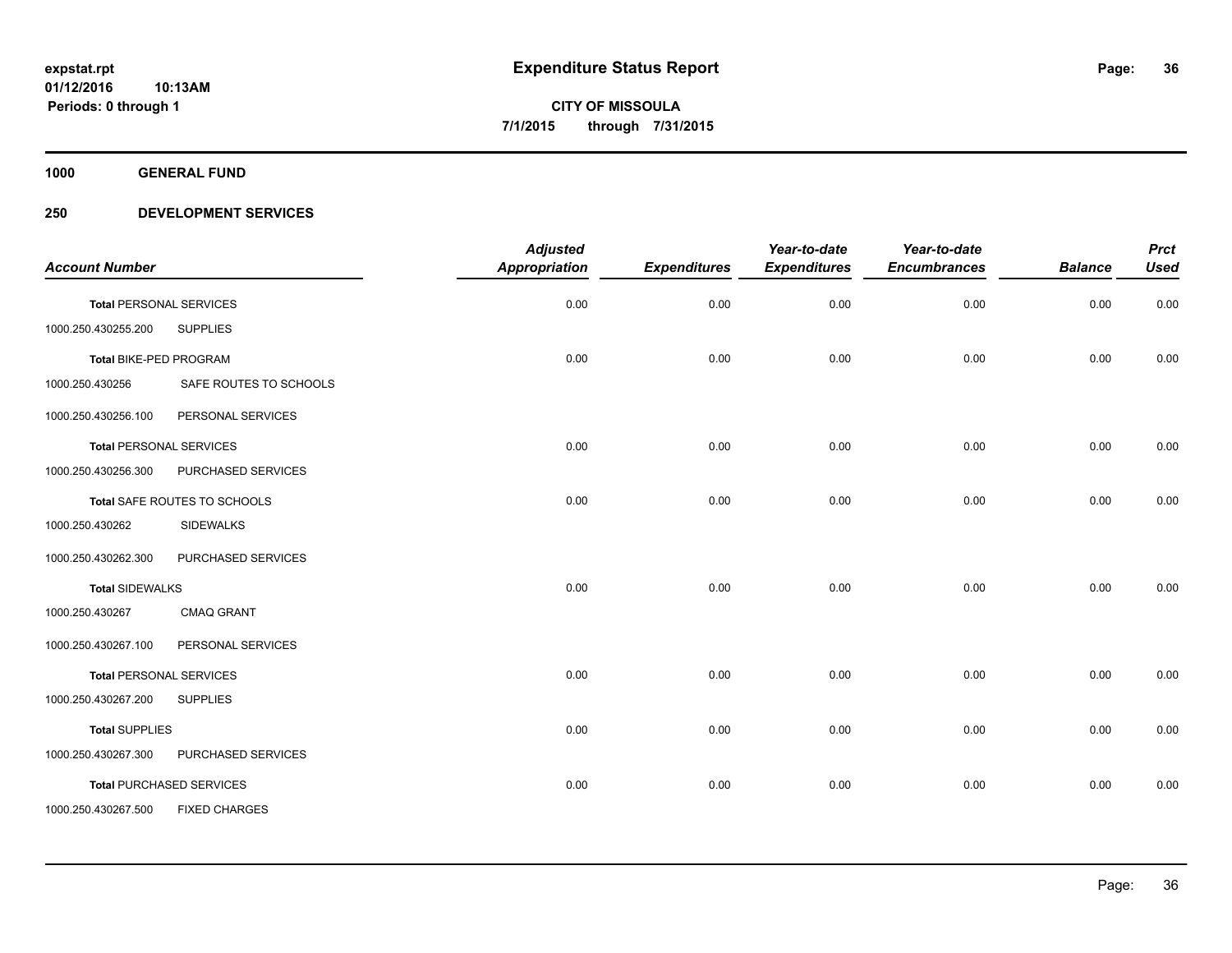**1000 GENERAL FUND**

## **250 DEVELOPMENT SERVICES**

| <b>Account Number</b>                                    | <b>Adjusted</b><br>Appropriation | <b>Expenditures</b> | Year-to-date<br><b>Expenditures</b> | Year-to-date<br><b>Encumbrances</b> | <b>Balance</b> | <b>Prct</b><br><b>Used</b> |
|----------------------------------------------------------|----------------------------------|---------------------|-------------------------------------|-------------------------------------|----------------|----------------------------|
| <b>Total CMAQ GRANT</b>                                  | 0.00                             | 0.00                | 0.00                                | 0.00                                | 0.00           | 0.00                       |
|                                                          |                                  |                     |                                     |                                     |                |                            |
| <b>ENGINEERING</b><br>1000.250.431400                    |                                  |                     |                                     |                                     |                |                            |
| 1000.250.431400.100<br>PERSONAL SERVICES                 |                                  |                     |                                     |                                     |                |                            |
| 1000.250.431400.110.000 ENGINEERING/SALARIES AND WAGES   | 347,931.00                       | 22,825.16           | 22,825.16                           | 0.00                                | 325,105.84     | 6.56                       |
| 1000.250.431400.120.000 OVERTIME/TERMINATION             | 2,437.00                         | 0.00                | 0.00                                | 0.00                                | 2,437.00       | 0.00                       |
| 1000.250.431400.140.000 EMPLOYER CONTRIBUTIONS           | 109,699.00                       | 10,957.77           | 10,957.77                           | 0.00                                | 98.741.23      | 9.99                       |
| <b>Total PERSONAL SERVICES</b>                           | 460,067.00                       | 33,782.93           | 33,782.93                           | 0.00                                | 426,284.07     | 7.34                       |
| 1000.250.431400.200<br><b>SUPPLIES</b>                   |                                  |                     |                                     |                                     |                |                            |
| 1000.250.431400.210.000 ENGINEERING-OFFICE SUPPLIES      | 875.00                           | 0.00                | 0.00                                | 0.00                                | 875.00         | 0.00                       |
| 1000.250.431400.220.000 OPERATING SUPPLIES               | 425.00                           | 0.00                | 0.00                                | 0.00                                | 425.00         | 0.00                       |
| 1000.250.431400.230.000 REPAIR/MAINTENANCE               | 1,050.00                         | 0.00                | 0.00                                | 0.00                                | 1,050.00       | 0.00                       |
| 1000.250.431400.231.000 ENGINEERING-GASOLINE             | 2,000.00                         | 0.00                | 0.00                                | 0.00                                | 2,000.00       | 0.00                       |
| 1000.250.431400.240.000 OTHER SUPPLIES                   | 400.00                           | 0.00                | 0.00                                | 0.00                                | 400.00         | 0.00                       |
| <b>Total SUPPLIES</b>                                    | 4,750.00                         | 0.00                | 0.00                                | 0.00                                | 4,750.00       | 0.00                       |
| 1000.250.431400.300<br>PURCHASED SERVICES                |                                  |                     |                                     |                                     |                |                            |
| 1000.250.431400.310.000 COMMUNICATIONS                   | 2,000.00                         | 0.00                | 0.00                                | 0.00                                | 2,000.00       | 0.00                       |
| 1000.250.431400.320.000 PRINTING & DUPLICATING           | 520.00                           | 34.95               | 34.95                               | 0.00                                | 485.05         | 6.72                       |
| 1000.250.431400.330.000 PUBLICITY, SUBSCRIPTIONS & DUES  | 5,367.00                         | 0.00                | 0.00                                | 0.00                                | 5,367.00       | 0.00                       |
| 1000.250.431400.344.000 TELEPHONE SERVICE                | 1,975.00                         | 0.00                | 0.00                                | 0.00                                | 1,975.00       | 0.00                       |
| 1000.250.431400.350.000 PROFESSIONAL SERVICES            | 63,330.00                        | 0.00                | 0.00                                | 0.00                                | 63,330.00      | 0.00                       |
| 1000.250.431400.360.000 ENGINEERING-REPAIR & MAINTENANCE | 400.00                           | 0.00                | 0.00                                | 0.00                                | 400.00         | 0.00                       |
| 1000.250.431400.370.000 ENGINEERING-TRAVEL               | 1,850.00                         | 0.00                | 0.00                                | 0.00                                | 1,850.00       | 0.00                       |
| 1000.250.431400.380.000 TRAINING                         | 1,850.00                         | 0.00                | 0.00                                | 0.00                                | 1,850.00       | 0.00                       |
| 1000.250.431400.390.000 OTHER PURCHASED SERVICES         | 100.00                           | 0.00                | 0.00                                | 0.00                                | 100.00         | 0.00                       |
| <b>Total PURCHASED SERVICES</b>                          | 77,392.00                        | 34.95               | 34.95                               | 0.00                                | 77,357.05      | 0.05                       |
| 1000.250.431400.900<br><b>CAPITAL OUTLAY</b>             |                                  |                     |                                     |                                     |                |                            |
| <b>Total CAPITAL OUTLAY</b>                              | 0.00                             | 0.00                | 0.00                                | 0.00                                | 0.00           | 0.00                       |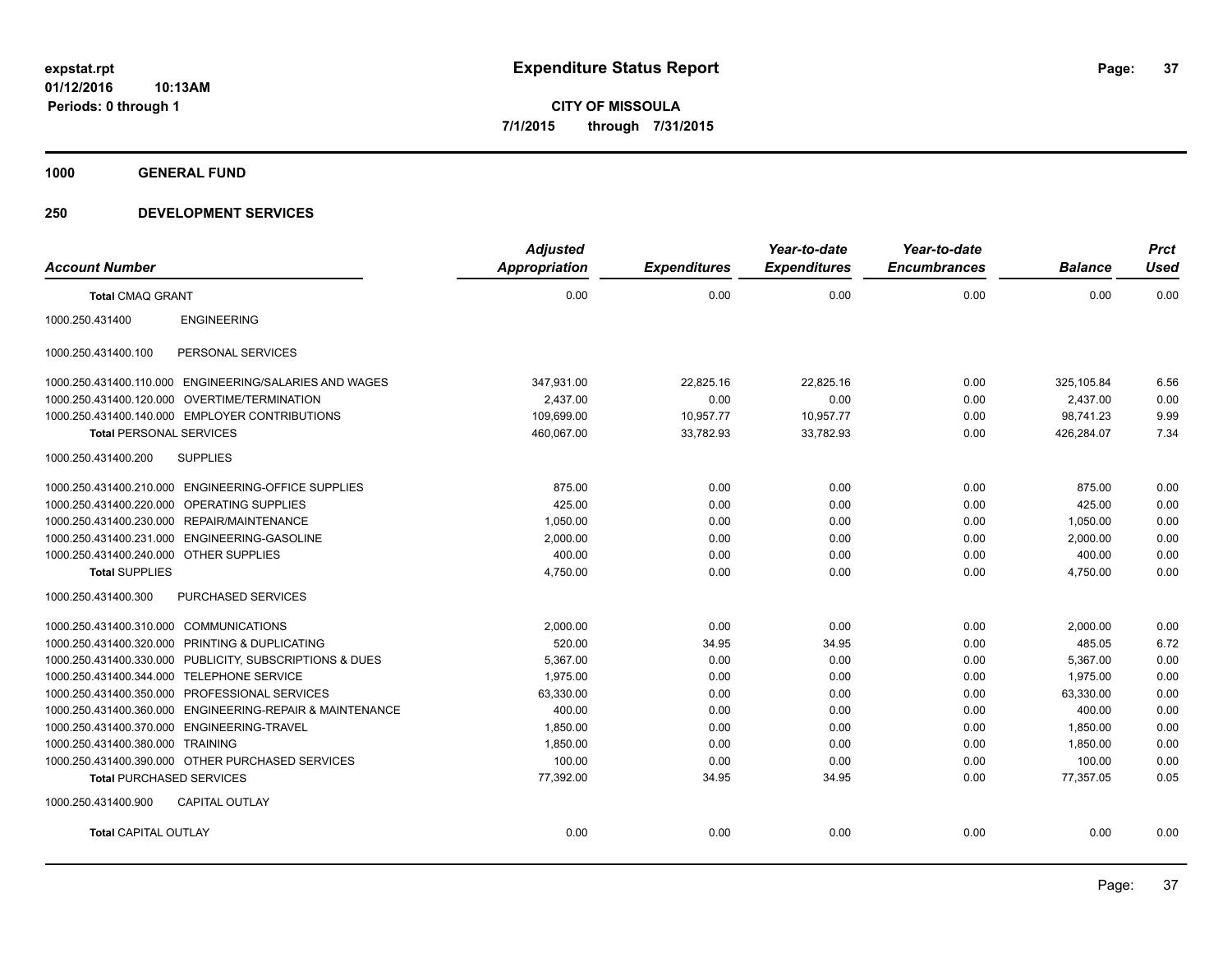**1000 GENERAL FUND**

## **250 DEVELOPMENT SERVICES**

| <b>Account Number</b>          |                                                                                             | <b>Adjusted</b><br>Appropriation | <b>Expenditures</b> | Year-to-date<br><b>Expenditures</b> | Year-to-date<br><b>Encumbrances</b> | <b>Balance</b>         | <b>Prct</b><br><b>Used</b> |
|--------------------------------|---------------------------------------------------------------------------------------------|----------------------------------|---------------------|-------------------------------------|-------------------------------------|------------------------|----------------------------|
| <b>Total ENGINEERING</b>       |                                                                                             | 542,209.00                       | 33,817.88           | 33,817.88                           | 0.00                                | 508,391.12             | 6.24                       |
| 1000.250.460460                | <b>HISTORIC PRESERVATION</b>                                                                |                                  |                     |                                     |                                     |                        |                            |
| 1000.250.460460.800            | OTHER OBJECTS                                                                               |                                  |                     |                                     |                                     |                        |                            |
|                                | 1000.250.460460.820.000 HISTORIC PRESERVATION SUBSIDY<br><b>Total HISTORIC PRESERVATION</b> | 64,834.00<br>64,834.00           | 0.00<br>0.00        | 0.00<br>0.00                        | 0.00<br>0.00                        | 64,834.00<br>64,834.00 | 0.00<br>0.00               |
| 1000.250.510110                | <b>MERCHANT SERVICES</b>                                                                    |                                  |                     |                                     |                                     |                        |                            |
| 1000.250.510110.500            | <b>FIXED CHARGES</b>                                                                        |                                  |                     |                                     |                                     |                        |                            |
| <b>Total MERCHANT SERVICES</b> |                                                                                             | 0.00                             | 0.00                | 0.00                                | 0.00                                | 0.00                   | 0.00                       |
|                                | <b>Total DEVELOPMENT SERVICES</b>                                                           | 2,219,924.00                     | 145.043.65          | 145,043.65                          | 0.00                                | 2,074,880.35           | 6.53                       |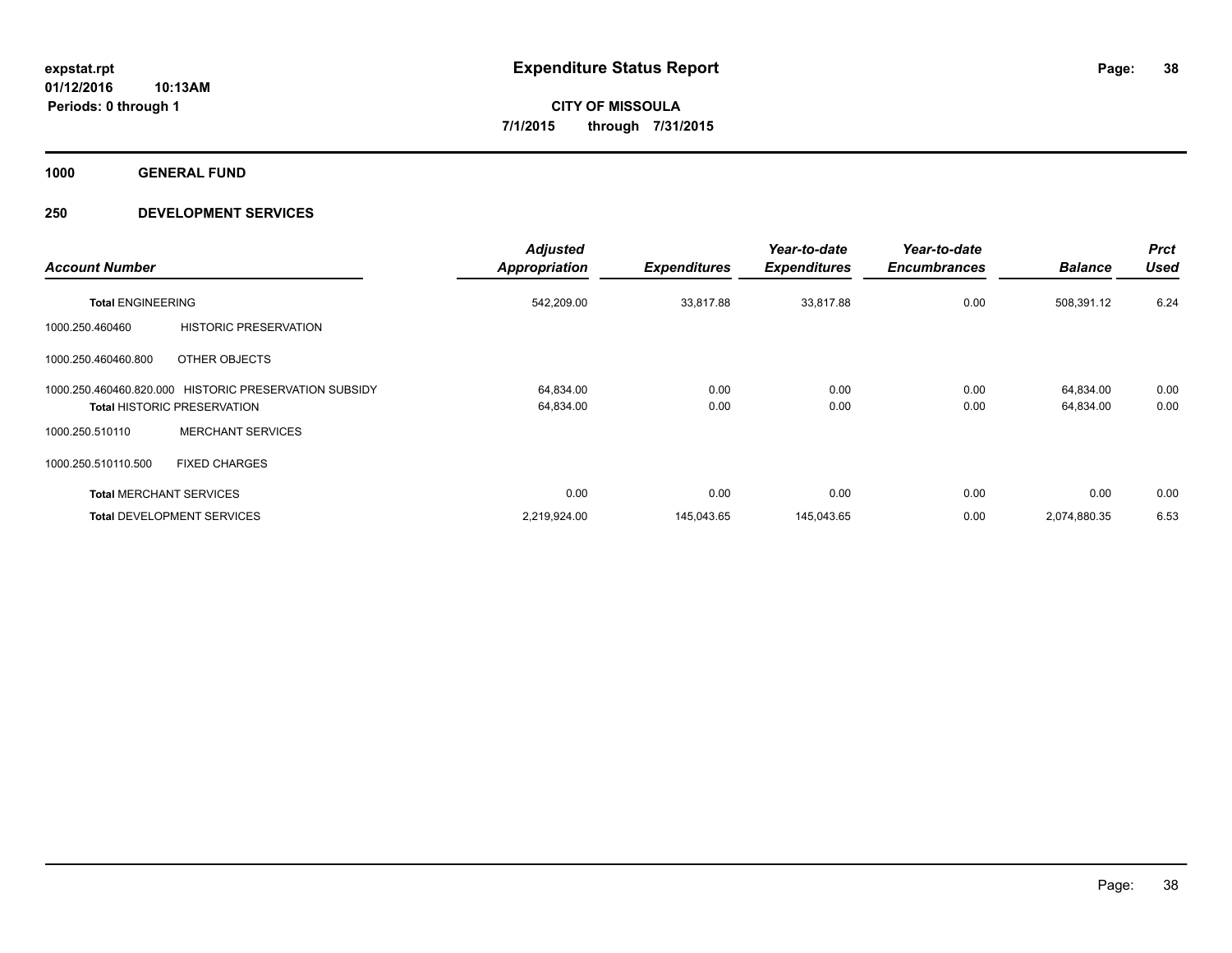**CITY OF MISSOULA 7/1/2015 through 7/31/2015**

**1000 GENERAL FUND**

**260 GIS SERVICES**

| <b>Account Number</b>                                  | <b>Adjusted</b><br><b>Appropriation</b> | <b>Expenditures</b> | Year-to-date<br><b>Expenditures</b> | Year-to-date<br><b>Encumbrances</b> | <b>Balance</b> | <b>Prct</b><br><b>Used</b> |
|--------------------------------------------------------|-----------------------------------------|---------------------|-------------------------------------|-------------------------------------|----------------|----------------------------|
| GIS<br>1000.260.411060                                 |                                         |                     |                                     |                                     |                |                            |
| 1000.260.411060.100<br>PERSONAL SERVICES               |                                         |                     |                                     |                                     |                |                            |
| 1000.260.411060.110.000 SALARIES AND WAGES             | 0.00                                    | 6,902.01            | 6,902.01                            | 0.00                                | $-6,902.01$    | 0.00                       |
| 1000.260.411060.140.000 EMPLOYER CONTRIBUTIONS         | 0.00                                    | 4,086.09            | 4,086.09                            | 0.00                                | $-4,086.09$    | 0.00                       |
| 1000.260.411060.141.000 STATE RETIREMENT CONTRIBUTIONS | 0.00                                    | 6.90                | 6.90                                | 0.00                                | $-6.90$        | 0.00                       |
| <b>Total PERSONAL SERVICES</b>                         | 0.00                                    | 10,995.00           | 10,995.00                           | 0.00                                | $-10,995.00$   | 0.00                       |
| 1000.260.411060.200<br><b>SUPPLIES</b>                 |                                         |                     |                                     |                                     |                |                            |
| <b>Total SUPPLIES</b>                                  | 0.00                                    | 0.00                | 0.00                                | 0.00                                | 0.00           | 0.00                       |
| <b>PURCHASED SERVICES</b><br>1000.260.411060.300       |                                         |                     |                                     |                                     |                |                            |
| <b>Total PURCHASED SERVICES</b>                        | 0.00                                    | 0.00                | 0.00                                | 0.00                                | 0.00           | 0.00                       |
| <b>Total GIS SERVICES</b>                              | 0.00                                    | 10,995.00           | 10,995.00                           | 0.00                                | $-10,995.00$   | 0.00                       |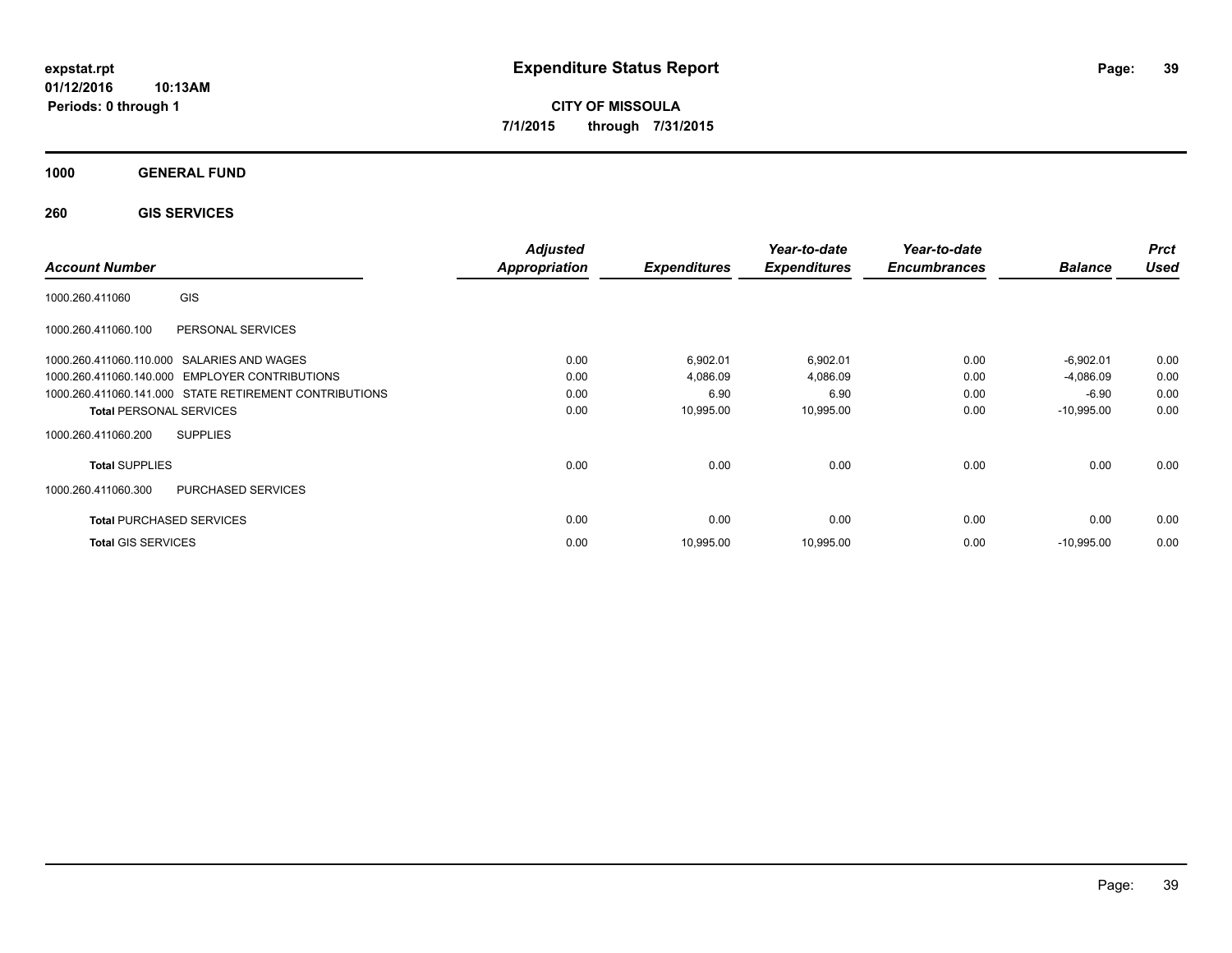**CITY OF MISSOULA 7/1/2015 through 7/31/2015**

**1000 GENERAL FUND**

**270 CITY ATTORNEY**

| <b>Account Number</b>          |                                                                                                                                                        | <b>Adjusted</b><br>Appropriation           | <b>Expenditures</b>            | Year-to-date<br><b>Expenditures</b> | Year-to-date<br><b>Encumbrances</b> | <b>Balance</b>                                 | <b>Prct</b><br><b>Used</b>   |
|--------------------------------|--------------------------------------------------------------------------------------------------------------------------------------------------------|--------------------------------------------|--------------------------------|-------------------------------------|-------------------------------------|------------------------------------------------|------------------------------|
| 1000.270.410360                | ALTERNATIVE DISPUTE RESOLUTION                                                                                                                         |                                            |                                |                                     |                                     |                                                |                              |
| 1000.270.410360.700            | <b>GRANTS &amp; CONTRIBUTIONS</b>                                                                                                                      |                                            |                                |                                     |                                     |                                                |                              |
|                                | 1000.270.410360.700.000 ALTERNATIVE DISPUTE RESOLUTION<br><b>Total ALTERNATIVE DISPUTE RESOLUTION</b>                                                  | 7.200.00<br>7.200.00                       | 0.00<br>0.00                   | 0.00<br>0.00                        | 0.00<br>0.00                        | 7,200.00<br>7.200.00                           | 0.00<br>0.00                 |
| 1000.270.410371                | SEXUAL ASSUALT PREVENTION CAMPAIGN                                                                                                                     |                                            |                                |                                     |                                     |                                                |                              |
| 1000.270.410371.700            | <b>GRANTS &amp; CONTRIBUTIONS</b>                                                                                                                      |                                            |                                |                                     |                                     |                                                |                              |
|                                | 1000.270.410371.700.000 SEXUAL ASSUAL PREVENTION CAMPAIGN<br><b>Total SEXUAL ASSUALT PREVENTION CAMPAIGN</b>                                           | 56,675.00<br>56,675.00                     | 0.00<br>0.00                   | 0.00<br>0.00                        | 0.00<br>0.00                        | 56,675.00<br>56,675.00                         | 0.00<br>0.00                 |
| 1000.270.411115                | <b>VICTIM SERVICES</b>                                                                                                                                 |                                            |                                |                                     |                                     |                                                |                              |
| 1000.270.411115.100            | PERSONAL SERVICES                                                                                                                                      |                                            |                                |                                     |                                     |                                                |                              |
| <b>Total PERSONAL SERVICES</b> | 1000.270.411115.110.000 SALARIES AND WAGES<br>1000.270.411115.140.000 EMPLOYER CONTRIBUTIONS<br>1000.270.411115.141.000 STATE RETIREMENT CONTRIBUTIONS | 17,470.00<br>5.743.00<br>0.00<br>23,213.00 | 0.00<br>0.00<br>62.95<br>62.95 | 0.00<br>0.00<br>62.95<br>62.95      | 0.00<br>0.00<br>0.00<br>0.00        | 17,470.00<br>5.743.00<br>$-62.95$<br>23,150.05 | 0.00<br>0.00<br>0.00<br>0.27 |
| 1000.270.411115.300            | <b>PURCHASED SERVICES</b>                                                                                                                              |                                            |                                |                                     |                                     |                                                |                              |
|                                | 1000.270.411115.350.000 PROFESSIONAL SERVICES<br><b>Total PURCHASED SERVICES</b>                                                                       | 9,665.00<br>9,665.00                       | 0.00<br>0.00                   | 0.00<br>0.00                        | 0.00<br>0.00                        | 9,665.00<br>9,665.00                           | 0.00<br>0.00                 |
| 1000.270.411115.900            | <b>CAPITAL OUTLAY</b>                                                                                                                                  |                                            |                                |                                     |                                     |                                                |                              |
| <b>Total CAPITAL OUTLAY</b>    |                                                                                                                                                        | 0.00                                       | 0.00                           | 0.00                                | 0.00                                | 0.00                                           | 0.00                         |
| <b>Total VICTIM SERVICES</b>   |                                                                                                                                                        | 32,878.00                                  | 62.95                          | 62.95                               | 0.00                                | 32,815.05                                      | 0.19                         |
| 1000.270.411120                | ADMINISTRATION & CIVIL LAW                                                                                                                             |                                            |                                |                                     |                                     |                                                |                              |

1000.270.411120.100 PERSONAL SERVICES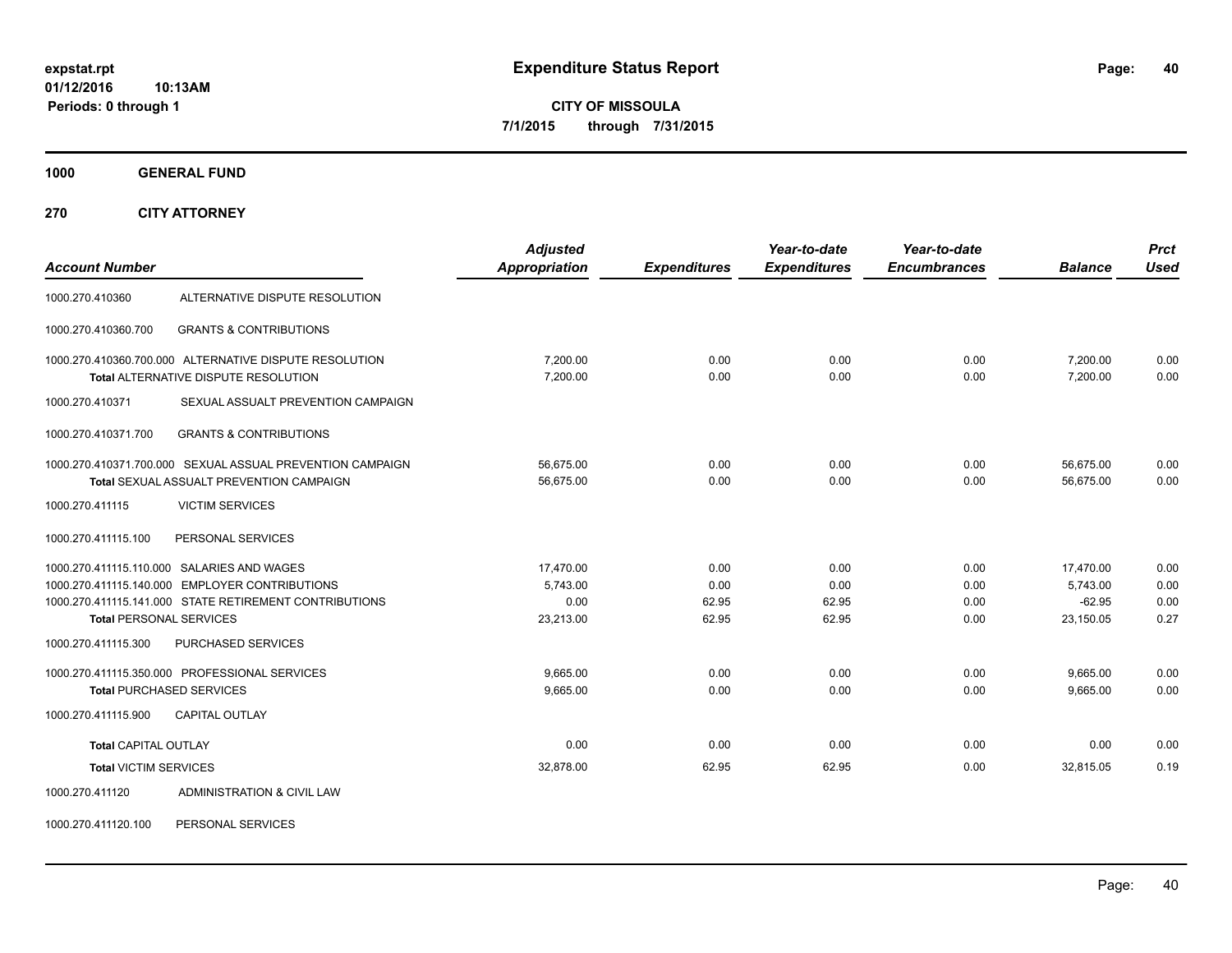**CITY OF MISSOULA 7/1/2015 through 7/31/2015**

**1000 GENERAL FUND**

**270 CITY ATTORNEY**

| <b>Account Number</b>                   |                                                         | <b>Adjusted</b><br>Appropriation | <b>Expenditures</b> | Year-to-date<br><b>Expenditures</b> | Year-to-date<br><b>Encumbrances</b> | <b>Balance</b> | <b>Prct</b><br><b>Used</b> |
|-----------------------------------------|---------------------------------------------------------|----------------------------------|---------------------|-------------------------------------|-------------------------------------|----------------|----------------------------|
|                                         | 1000.270.411120.110.000 SALARIES AND WAGES              | 328,783.00                       | 34,103.02           | 34,103.02                           | 0.00                                | 294,679.98     | 10.37                      |
|                                         | 1000.270.411120.120.000 OVERTIME/TERMINATION            | 2,270.00                         | 0.00                | 0.00                                | 0.00                                | 2,270.00       | 0.00                       |
|                                         | 1000.270.411120.140.000 EMPLOYER CONTRIBUTIONS          | 97,921.00                        | 15,273.88           | 15,273.88                           | 0.00                                | 82,647.12      | 15.60                      |
| <b>Total PERSONAL SERVICES</b>          |                                                         | 428,974.00                       | 49,376.90           | 49,376.90                           | 0.00                                | 379,597.10     | 11.51                      |
| 1000.270.411120.200                     | <b>SUPPLIES</b>                                         |                                  |                     |                                     |                                     |                |                            |
| 1000.270.411120.210.000 OFFICE SUPPLIES |                                                         | 2,709.00                         | 22.08               | 22.08                               | 0.00                                | 2,686.92       | 0.82                       |
|                                         | 1000.270.411120.220.000 OPERATING SUPPLIES              | 550.00                           | 0.00                | 0.00                                | 0.00                                | 550.00         | 0.00                       |
| 1000.270.411120.231.000 GASOLINE        |                                                         | 163.00                           | $-30.83$            | $-30.83$                            | 0.00                                | 193.83         | 18.91                      |
| <b>Total SUPPLIES</b>                   |                                                         | 3,422.00                         | $-8.75$             | $-8.75$                             | 0.00                                | 3,430.75       | 0.00                       |
| 1000.270.411120.300                     | PURCHASED SERVICES                                      |                                  |                     |                                     |                                     |                |                            |
| 1000.270.411120.310.000 COMMUNICATIONS  |                                                         | 500.00                           | 0.00                | 0.00                                | 0.00                                | 500.00         | 0.00                       |
|                                         | 1000.270.411120.320.000 PRINTING & DUPLICATING          | 275.00                           | 0.00                | 0.00                                | 0.00                                | 275.00         | 0.00                       |
|                                         | 1000.270.411120.330.000 PUBLICITY, SUBSCRIPTIONS & DUES | 9,355.00                         | 0.00                | 0.00                                | 0.00                                | 9,355.00       | 0.00                       |
|                                         | 1000.270.411120.344.000 TELEPHONE SERVICE               | 132.00                           | 0.00                | 0.00                                | 0.00                                | 132.00         | 0.00                       |
|                                         | 1000.270.411120.350.000 PROFESSIONAL SERVICES           | 900.00                           | 0.00                | 0.00                                | 0.00                                | 900.00         | 0.00                       |
|                                         | 1000.270.411120.360.000 REPAIR & MAINTENANCE            | 1,258.00                         | 1,721.07            | 1,721.07                            | 0.00                                | $-463.07$      | 136.81                     |
| 1000.270.411120.370.000 TRAVEL          |                                                         | 1,700.00                         | 0.00                | 0.00                                | 0.00                                | 1,700.00       | 0.00                       |
| 1000.270.411120.380.000 TRAINING        |                                                         | 3,511.00                         | 0.00                | 0.00                                | 0.00                                | 3,511.00       | 0.00                       |
|                                         | <b>Total PURCHASED SERVICES</b>                         | 17,631.00                        | 1,721.07            | 1,721.07                            | 0.00                                | 15.909.93      | 9.76                       |
| 1000.270.411120.800                     | <b>OTHER OBJECTS</b>                                    |                                  |                     |                                     |                                     |                |                            |
| <b>Total OTHER OBJECTS</b>              |                                                         | 0.00                             | 0.00                | 0.00                                | 0.00                                | 0.00           | 0.00                       |
| 1000.270.411120.900                     | <b>CAPITAL OUTLAY</b>                                   |                                  |                     |                                     |                                     |                |                            |
| <b>Total CAPITAL OUTLAY</b>             |                                                         | 0.00                             | 0.00                | 0.00                                | 0.00                                | 0.00           | 0.00                       |
|                                         | <b>Total ADMINISTRATION &amp; CIVIL LAW</b>             | 450,027.00                       | 51,089.22           | 51,089.22                           | 0.00                                | 398,937.78     | 11.35                      |
| 1000.270.411125                         | <b>CRIMINAL LAW</b>                                     |                                  |                     |                                     |                                     |                |                            |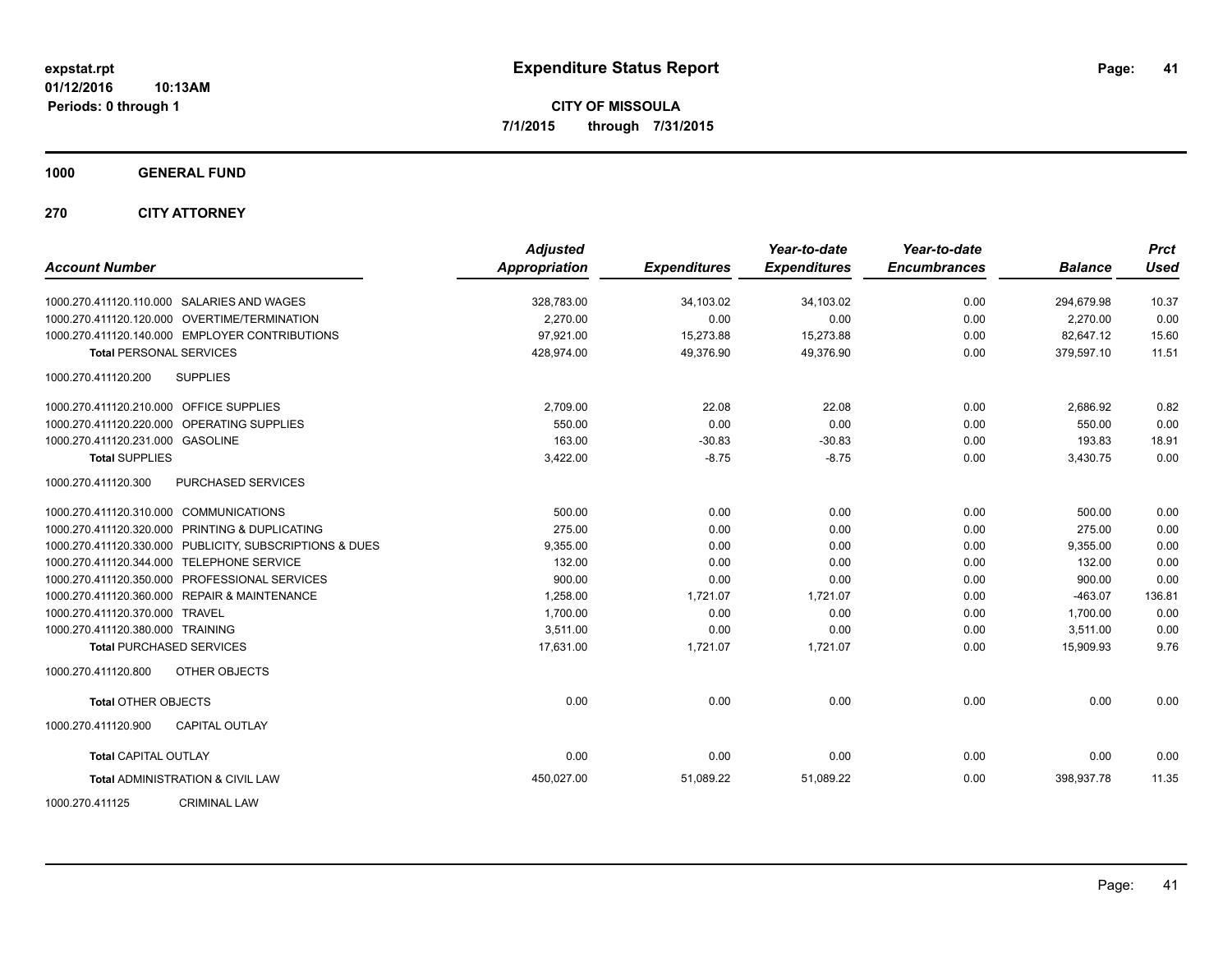**CITY OF MISSOULA 7/1/2015 through 7/31/2015**

**1000 GENERAL FUND**

**270 CITY ATTORNEY**

| <b>Account Number</b>                                   | <b>Adjusted</b><br><b>Appropriation</b> | <b>Expenditures</b> | Year-to-date<br><b>Expenditures</b> | Year-to-date<br><b>Encumbrances</b> | <b>Balance</b> | <b>Prct</b><br><b>Used</b> |
|---------------------------------------------------------|-----------------------------------------|---------------------|-------------------------------------|-------------------------------------|----------------|----------------------------|
| PERSONAL SERVICES<br>1000.270.411125.100                |                                         |                     |                                     |                                     |                |                            |
| 1000.270.411125.110.000 SALARIES AND WAGES              | 609,790.00                              | 28,846.69           | 28,846.69                           | 0.00                                | 580,943.31     | 4.73                       |
| 1000.270.411125.140.000 EMPLOYER CONTRIBUTIONS          | 210,622.00                              | 16,945.24           | 16.945.24                           | 0.00                                | 193.676.76     | 8.05                       |
| <b>Total PERSONAL SERVICES</b>                          | 820,412.00                              | 45,791.93           | 45,791.93                           | 0.00                                | 774,620.07     | 5.58                       |
| <b>SUPPLIES</b><br>1000.270.411125.200                  |                                         |                     |                                     |                                     |                |                            |
| 1000.270.411125.210.000 OFFICE SUPPLIES                 | 2,909.00                                | 159.44              | 159.44                              | 0.00                                | 2,749.56       | 5.48                       |
| 1000.270.411125.220.000 OPERATING SUPPLIES              | 700.00                                  | 0.00                | 0.00                                | 0.00                                | 700.00         | 0.00                       |
| 1000.270.411125.231.000 GASOLINE                        | 100.00                                  | 0.00                | 0.00                                | 0.00                                | 100.00         | 0.00                       |
| <b>Total SUPPLIES</b>                                   | 3,709.00                                | 159.44              | 159.44                              | 0.00                                | 3,549.56       | 4.30                       |
| 1000.270.411125.300<br>PURCHASED SERVICES               |                                         |                     |                                     |                                     |                |                            |
| 1000.270.411125.310.000 COMMUNICATIONS                  | 850.00                                  | 0.00                | 0.00                                | 0.00                                | 850.00         | 0.00                       |
| 1000.270.411125.320.000 PRINTING & DUPLICATING          | 275.00                                  | 0.00                | 0.00                                | 0.00                                | 275.00         | 0.00                       |
| 1000.270.411125.330.000 PUBLICITY, SUBSCRIPTIONS & DUES | 6,645.00                                | 0.00                | 0.00                                | 0.00                                | 6.645.00       | 0.00                       |
| 1000.270.411125.344.000 TELEPHONE SERVICE               | 132.00                                  | 0.00                | 0.00                                | 0.00                                | 132.00         | 0.00                       |
| 1000.270.411125.350.000 PROFESSIONAL SERVICES           | 2,350.00                                | 0.00                | 0.00                                | 0.00                                | 2,350.00       | 0.00                       |
| 1000.270.411125.360.000 REPAIR & MAINTENANCE            | 18,189.00                               | 8,000.00            | 8,000.00                            | 0.00                                | 10,189.00      | 43.98                      |
| 1000.270.411125.370.000 TRAVEL                          | 2,800.00                                | 806.96              | 806.96                              | 0.00                                | 1,993.04       | 28.82                      |
| 1000.270.411125.380.000 TRAINING                        | 4,489.00                                | 0.00                | 0.00                                | 0.00                                | 4,489.00       | 0.00                       |
| <b>Total PURCHASED SERVICES</b>                         | 35,730.00                               | 8,806.96            | 8,806.96                            | 0.00                                | 26,923.04      | 24.65                      |
| <b>FIXED CHARGES</b><br>1000.270.411125.500             |                                         |                     |                                     |                                     |                |                            |
| <b>Total FIXED CHARGES</b>                              | 0.00                                    | 0.00                | 0.00                                | 0.00                                | 0.00           | 0.00                       |
| 1000.270.411125.900<br><b>CAPITAL OUTLAY</b>            |                                         |                     |                                     |                                     |                |                            |
| <b>Total CAPITAL OUTLAY</b>                             | 0.00                                    | 0.00                | 0.00                                | 0.00                                | 0.00           | 0.00                       |
| <b>Total CRIMINAL LAW</b>                               | 859,851.00                              | 54,758.33           | 54,758.33                           | 0.00                                | 805,092.67     | 6.37                       |
| <b>Total CITY ATTORNEY</b>                              | 1,406,631.00                            | 105,910.50          | 105,910.50                          | 0.00                                | 1,300,720.50   | 7.53                       |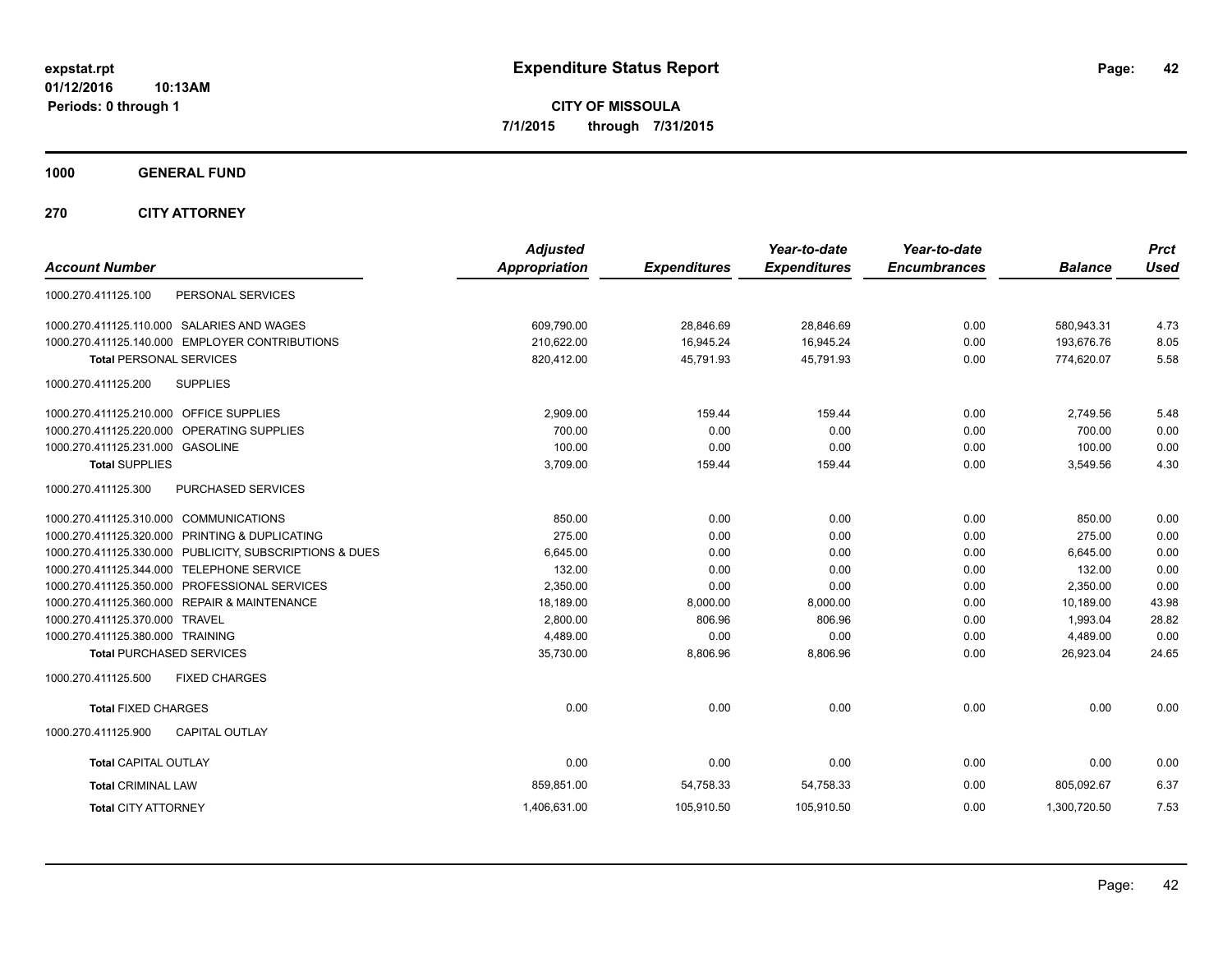**1000 GENERAL FUND**

|                                         |                                                         | <b>Adjusted</b>      |                     | Year-to-date        | Year-to-date        |                | <b>Prct</b> |
|-----------------------------------------|---------------------------------------------------------|----------------------|---------------------|---------------------|---------------------|----------------|-------------|
| <b>Account Number</b>                   |                                                         | <b>Appropriation</b> | <b>Expenditures</b> | <b>Expenditures</b> | <b>Encumbrances</b> | <b>Balance</b> | <b>Used</b> |
| 1000.280.430100                         | PUBLIC WORKS ADMINISTRATION                             |                      |                     |                     |                     |                |             |
| 1000.280.430100.100                     | PERSONAL SERVICES                                       |                      |                     |                     |                     |                |             |
|                                         | 1000.280.430100.110.000 SALARIES AND WAGES              | 125,111.00           | 10,126.88           | 10,126.88           | 0.00                | 114,984.12     | 8.09        |
| 1000.280.430100.120.000                 | OVERTIME/TERMINATION                                    | 291.00               | 0.00                | 0.00                | 0.00                | 291.00         | 0.00        |
|                                         | 1000.280.430100.140.000 EMPLOYER CONTRIBUTIONS          | 32,497.00            | 3,057.32            | 3,057.32            | 0.00                | 29,439.68      | 9.41        |
|                                         | 1000.280.430100.141.000 STATE RETIREMENT CONTRIBUTIONS  | 0.00                 | 36.06               | 36.06               | 0.00                | $-36.06$       | 0.00        |
| <b>Total PERSONAL SERVICES</b>          |                                                         | 157,899.00           | 13,220.26           | 13,220.26           | 0.00                | 144,678.74     | 8.37        |
| 1000.280.430100.200                     | <b>SUPPLIES</b>                                         |                      |                     |                     |                     |                |             |
| 1000.280.430100.210.000 OFFICE SUPPLIES |                                                         | 250.00               | 59.21               | 59.21               | 0.00                | 190.79         | 23.68       |
| 1000.280.430100.230.000                 | REPAIR/MAINTENANCE                                      | 50.00                | 0.00                | 0.00                | 0.00                | 50.00          | 0.00        |
| 1000.280.430100.231.000 GASOLINE        |                                                         | 249.00               | 0.00                | 0.00                | 0.00                | 249.00         | 0.00        |
| <b>Total SUPPLIES</b>                   |                                                         | 549.00               | 59.21               | 59.21               | 0.00                | 489.79         | 10.79       |
| 1000.280.430100.300                     | PURCHASED SERVICES                                      |                      |                     |                     |                     |                |             |
| 1000.280.430100.310.000 COMMUNICATIONS  |                                                         | 500.00               | 0.00                | 0.00                | 0.00                | 500.00         | 0.00        |
|                                         | 1000.280.430100.320.000 PRINTING & DUPLICATING          | 200.00               | 0.00                | 0.00                | 0.00                | 200.00         | 0.00        |
|                                         | 1000.280.430100.330.000 PUBLICITY, SUBSCRIPTIONS & DUES | 920.00               | 0.00                | 0.00                | 0.00                | 920.00         | 0.00        |
|                                         | 1000.280.430100.344.000 TELEPHONE SERVICE               | 733.00               | 0.00                | 0.00                | 0.00                | 733.00         | 0.00        |
|                                         | 1000.280.430100.360.000 REPAIR & MAINTENANCE            | 100.00               | 0.00                | 0.00                | 0.00                | 100.00         | 0.00        |
| 1000.280.430100.370.000 TRAVEL          |                                                         | 700.00               | 0.00                | 0.00                | 0.00                | 700.00         | 0.00        |
| 1000.280.430100.380.000 TRAINING        |                                                         | 800.00               | 0.00                | 0.00                | 0.00                | 800.00         | 0.00        |
| <b>Total PURCHASED SERVICES</b>         |                                                         | 3,953.00             | 0.00                | 0.00                | 0.00                | 3,953.00       | 0.00        |
| 1000.280.430100.500                     | <b>FIXED CHARGES</b>                                    |                      |                     |                     |                     |                |             |
| <b>Total FIXED CHARGES</b>              |                                                         | 0.00                 | 0.00                | 0.00                | 0.00                | 0.00           | 0.00        |
| 1000.280.430100.800                     | OTHER OBJECTS                                           |                      |                     |                     |                     |                |             |
| 1000.280.430100.850.000 SALARY SAVINGS  |                                                         | $-5,411.00$          | 0.00                | 0.00                | 0.00                | $-5,411.00$    | 0.00        |
| <b>Total OTHER OBJECTS</b>              |                                                         | $-5,411.00$          | 0.00                | 0.00                | 0.00                | $-5,411.00$    | 0.00        |
|                                         |                                                         |                      |                     |                     |                     |                |             |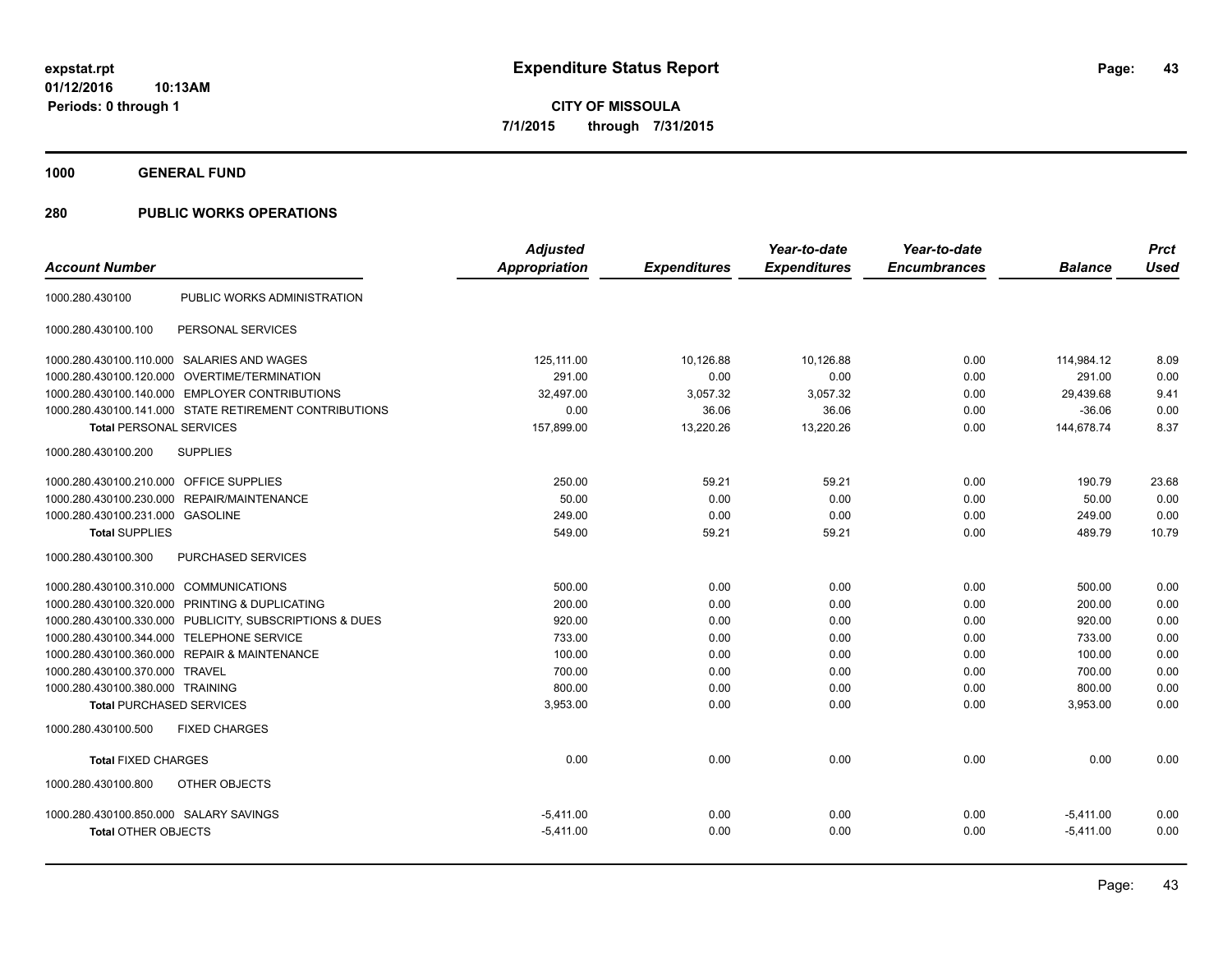**1000 GENERAL FUND**

## **280 PUBLIC WORKS OPERATIONS**

| <b>Account Number</b>                                                                                                                                                                                           | <b>Adjusted</b><br><b>Appropriation</b>              | <b>Expenditures</b>                        | Year-to-date<br><b>Expenditures</b>        | Year-to-date<br><b>Encumbrances</b>  | <b>Balance</b>                                       | <b>Prct</b><br><b>Used</b>           |
|-----------------------------------------------------------------------------------------------------------------------------------------------------------------------------------------------------------------|------------------------------------------------------|--------------------------------------------|--------------------------------------------|--------------------------------------|------------------------------------------------------|--------------------------------------|
| <b>Total PUBLIC WORKS ADMINISTRATION</b>                                                                                                                                                                        | 156,990.00                                           | 13,279.47                                  | 13,279.47                                  | 0.00                                 | 143,710.53                                           | 8.46                                 |
| 1000.280.430250<br><b>REIMBURSABLE SERVICES</b>                                                                                                                                                                 |                                                      |                                            |                                            |                                      |                                                      |                                      |
| <b>SUPPLIES</b><br>1000.280.430250.200                                                                                                                                                                          |                                                      |                                            |                                            |                                      |                                                      |                                      |
| 1000.280.430250.230.000 REPAIR/MAINTENANCE<br><b>Total SUPPLIES</b>                                                                                                                                             | 10,000.00<br>10,000.00                               | 0.00<br>0.00                               | 0.00<br>0.00                               | 0.00<br>0.00                         | 10,000.00<br>10,000.00                               | 0.00<br>0.00                         |
| PURCHASED SERVICES<br>1000.280.430250.300                                                                                                                                                                       |                                                      |                                            |                                            |                                      |                                                      |                                      |
| 1000.280.430250.360.000 REPAIR & MAINTENANCE<br>1000.280.430250.360.300 REPAIR & MAINTENANCE<br><b>Total PURCHASED SERVICES</b>                                                                                 | 10.000.00<br>0.00<br>10,000.00                       | 0.00<br>6,392.61<br>6,392.61               | 0.00<br>6,392.61<br>6,392.61               | 0.00<br>0.00<br>0.00                 | 10,000.00<br>$-6,392.61$<br>3,607.39                 | 0.00<br>0.00<br>63.93                |
| <b>Total REIMBURSABLE SERVICES</b>                                                                                                                                                                              | 20,000.00                                            | 6,392.61                                   | 6,392.61                                   | 0.00                                 | 13.607.39                                            | 31.96                                |
| <b>STREET LIGHTING</b><br>1000.280.430263                                                                                                                                                                       |                                                      |                                            |                                            |                                      |                                                      |                                      |
| 1000.280.430263.100<br>PERSONAL SERVICES                                                                                                                                                                        |                                                      |                                            |                                            |                                      |                                                      |                                      |
| 1000.280.430263.110.000 SALARIES AND WAGES<br>1000.280.430263.120.000 OVERTIME/TERMINATION<br>1000.280.430263.130.000 OTHER<br>1000.280.430263.140.000 EMPLOYER CONTRIBUTIONS<br><b>Total PERSONAL SERVICES</b> | 3.653.00<br>380.00<br>320.00<br>1,982.00<br>6,335.00 | 225.86<br>0.00<br>0.00<br>130.19<br>356.05 | 225.86<br>0.00<br>0.00<br>130.19<br>356.05 | 0.00<br>0.00<br>0.00<br>0.00<br>0.00 | 3,427.14<br>380.00<br>320.00<br>1,851.81<br>5,978.95 | 6.18<br>0.00<br>0.00<br>6.57<br>5.62 |
| 1000.280.430263.300<br>PURCHASED SERVICES                                                                                                                                                                       |                                                      |                                            |                                            |                                      |                                                      |                                      |
| 1000.280.430263.341.000 ELECTRICITY & NATURAL GAS<br><b>Total PURCHASED SERVICES</b><br><b>Total STREET LIGHTING</b>                                                                                            | 118,654.00<br>118,654.00<br>124,989.00               | 0.00<br>0.00<br>356.05                     | 0.00<br>0.00<br>356.05                     | 0.00<br>0.00<br>0.00                 | 118,654.00<br>118,654.00<br>124,632.95               | 0.00<br>0.00<br>0.28                 |
| 1000.280.430264<br><b>TRAFFIC SIGNAL MAINTENANCE</b>                                                                                                                                                            |                                                      |                                            |                                            |                                      |                                                      |                                      |

1000.280.430264.100 PERSONAL SERVICES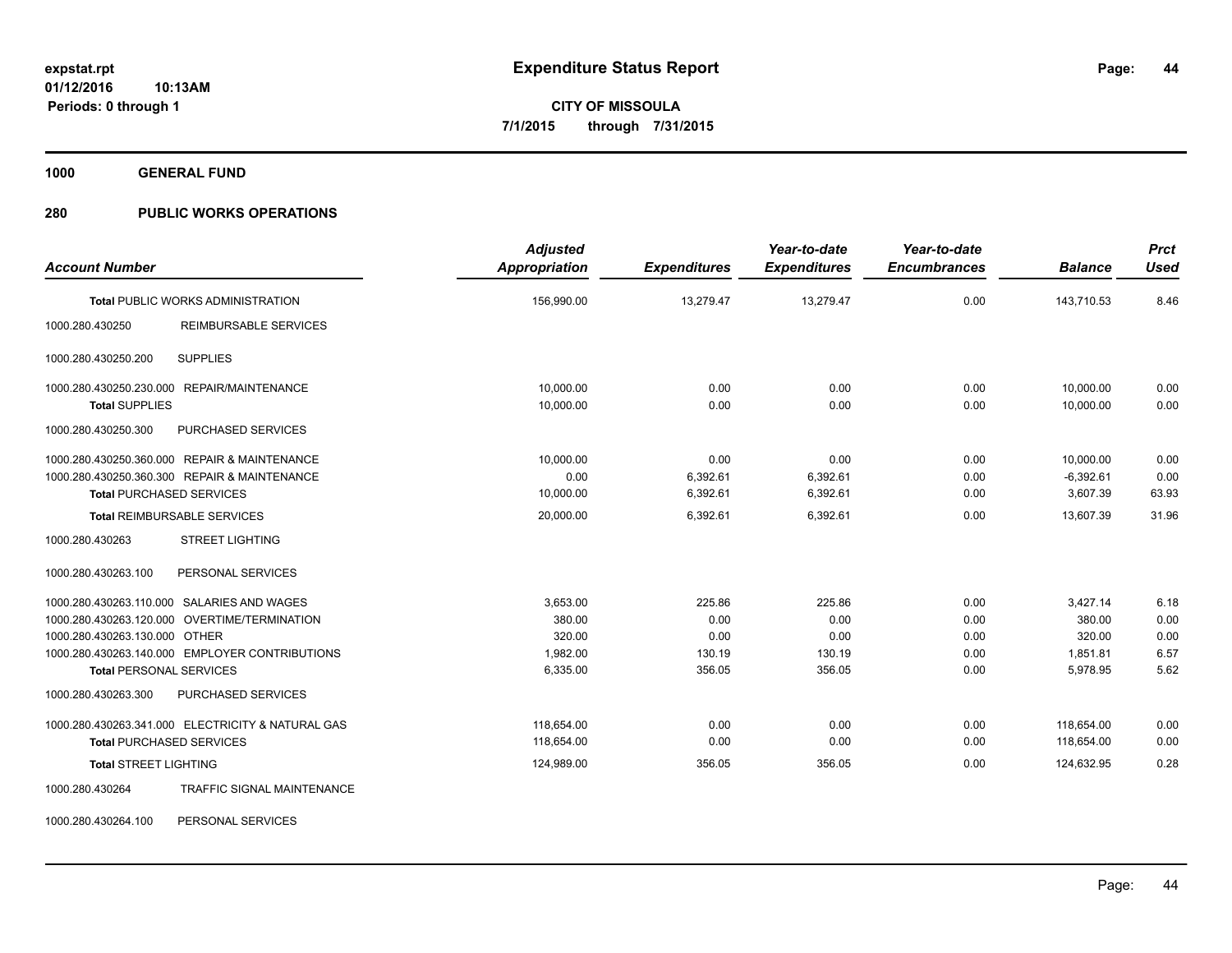**1000 GENERAL FUND**

|                                                   | <b>Adjusted</b>      |                     | Year-to-date        | Year-to-date        |                | <b>Prct</b> |
|---------------------------------------------------|----------------------|---------------------|---------------------|---------------------|----------------|-------------|
| <b>Account Number</b>                             | <b>Appropriation</b> | <b>Expenditures</b> | <b>Expenditures</b> | <b>Encumbrances</b> | <b>Balance</b> | <b>Used</b> |
| 1000.280.430264.110.000 SALARIES AND WAGES        | 82,198.00            | 5,081.88            | 5,081.88            | 0.00                | 77,116.12      | 6.18        |
| 1000.280.430264.120.000 OVERTIME/TERMINATION      | 1,229.00             | 0.00                | 0.00                | 0.00                | 1,229.00       | 0.00        |
| 1000.280.430264.130.000 OTHER                     | 7,200.00             | 0.00                | 0.00                | 0.00                | 7,200.00       | 0.00        |
| 1000.280.430264.140.000 EMPLOYER CONTRIBUTIONS    | 41,939.00            | 2,927.10            | 2,927.10            | 0.00                | 39,011.90      | 6.98        |
| <b>Total PERSONAL SERVICES</b>                    | 132,566.00           | 8,008.98            | 8,008.98            | 0.00                | 124.557.02     | 6.04        |
| <b>SUPPLIES</b><br>1000.280.430264.200            |                      |                     |                     |                     |                |             |
| 1000.280.430264.210.000 OFFICE SUPPLIES           | 350.00               | 109.23              | 109.23              | 0.00                | 240.77         | 31.21       |
| 1000.280.430264.220.000 OPERATING SUPPLIES        | 235.00               | 0.00                | 0.00                | 0.00                | 235.00         | 0.00        |
| 1000.280.430264.230.000 REPAIR/MAINTENANCE        | 1,060.00             | 0.00                | 0.00                | 0.00                | 1,060.00       | 0.00        |
| 1000.280.430264.231.000 GASOLINE                  | 2,799.00             | 0.00                | 0.00                | 0.00                | 2,799.00       | 0.00        |
| 1000.280.430264.240.000 OTHER SUPPLIES            | 9,880.00             | 1,062.00            | 1,062.00            | 0.00                | 8,818.00       | 10.75       |
| <b>Total SUPPLIES</b>                             | 14,324.00            | 1,171.23            | 1,171.23            | 0.00                | 13,152.77      | 8.18        |
| <b>PURCHASED SERVICES</b><br>1000.280.430264.300  |                      |                     |                     |                     |                |             |
| 1000.280.430264.341.000 ELECTRICITY & NATURAL GAS | 14,650.00            | 59.64               | 59.64               | 0.00                | 14,590.36      | 0.41        |
| 1000.280.430264.350.000 PROFESSIONAL SERVICES     | 200.00               | 0.00                | 0.00                | 0.00                | 200.00         | 0.00        |
| 1000.280.430264.360.000 REPAIR & MAINTENANCE      | 1.100.00             | 0.00                | 0.00                | 0.00                | 1,100.00       | 0.00        |
| 1000.280.430264.370.000 TRAVEL                    | 150.00               | 0.00                | 0.00                | 0.00                | 150.00         | 0.00        |
| 1000.280.430264.380.000 TRAINING                  | 450.00               | 0.00                | 0.00                | 0.00                | 450.00         | 0.00        |
| <b>Total PURCHASED SERVICES</b>                   | 16,550.00            | 59.64               | 59.64               | 0.00                | 16,490.36      | 0.36        |
| Total TRAFFIC SIGNAL MAINTENANCE                  | 163,440.00           | 9,239.85            | 9,239.85            | 0.00                | 154,200.15     | 5.65        |
| <b>SIGNING &amp; STRIPING</b><br>1000.280.430265  |                      |                     |                     |                     |                |             |
| 1000.280.430265.100<br>PERSONAL SERVICES          |                      |                     |                     |                     |                |             |
| 1000.280.430265.110.000 SALARIES AND WAGES        | 178,839.00           | 14,639.01           | 14,639.01           | 0.00                | 164,199.99     | 8.19        |
| 1000.280.430265.120.000 OVERTIME/TERMINATION      | 67.00                | 0.00                | 0.00                | 0.00                | 67.00          | 0.00        |
| 1000.280.430265.130.000 OTHER                     | 1,900.00             | 0.00                | 0.00                | 0.00                | 1,900.00       | 0.00        |
| 1000.280.430265.140.000 EMPLOYER CONTRIBUTIONS    | 93,550.00            | 11,780.05           | 11,780.05           | 0.00                | 81,769.95      | 12.59       |
| <b>Total PERSONAL SERVICES</b>                    | 274,356.00           | 26,419.06           | 26,419.06           | 0.00                | 247,936.94     | 9.63        |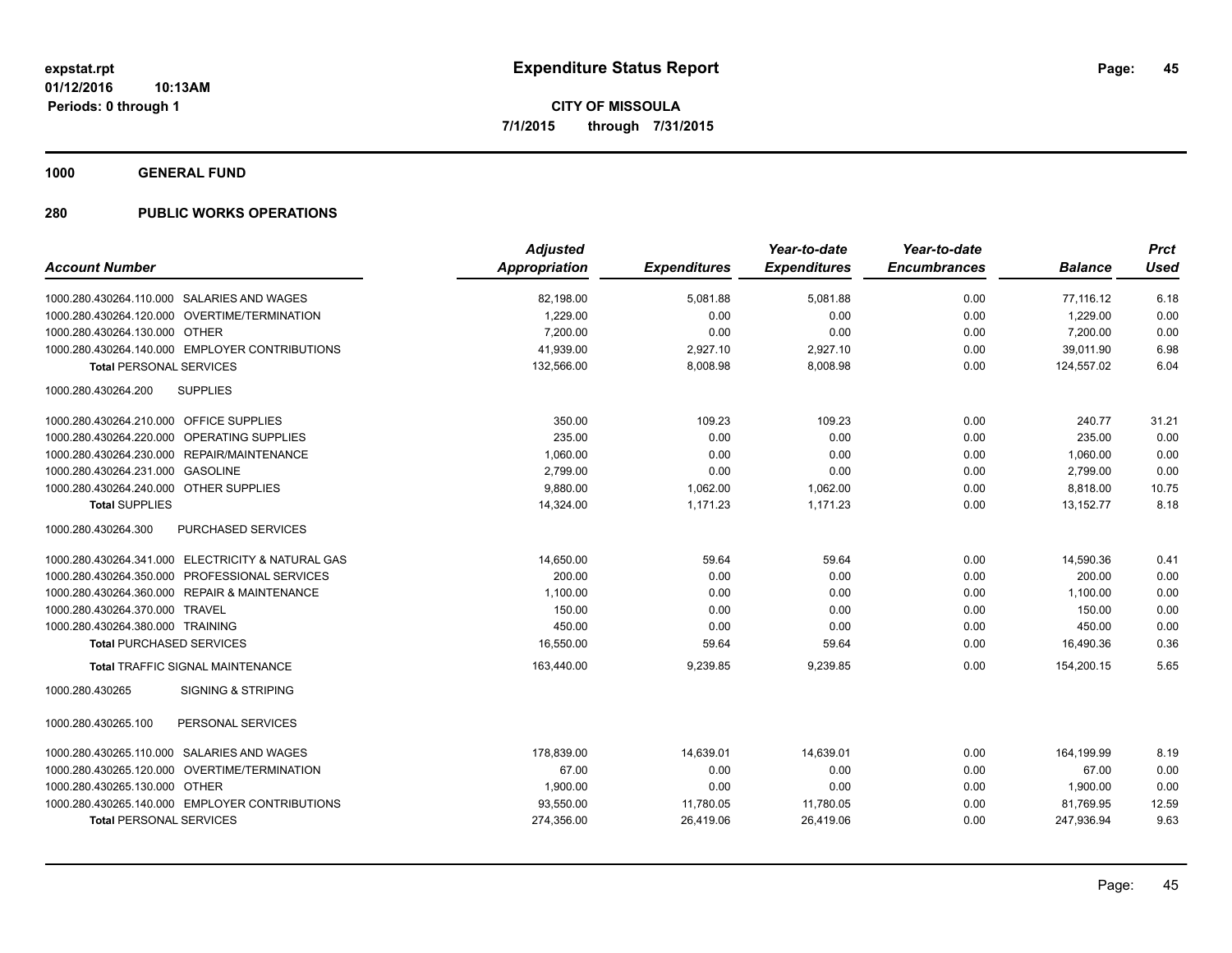**1000 GENERAL FUND**

|                                               | <b>Adjusted</b> |                     | Year-to-date        | Year-to-date        |                | <b>Prct</b> |
|-----------------------------------------------|-----------------|---------------------|---------------------|---------------------|----------------|-------------|
| <b>Account Number</b>                         | Appropriation   | <b>Expenditures</b> | <b>Expenditures</b> | <b>Encumbrances</b> | <b>Balance</b> | <b>Used</b> |
| <b>SUPPLIES</b><br>1000.280.430265.200        |                 |                     |                     |                     |                |             |
| 1000.280.430265.210.000 OFFICE SUPPLIES       | 350.00          | 0.00                | 0.00                | 0.00                | 350.00         | 0.00        |
| 1000.280.430265.220.000 OPERATING SUPPLIES    | 1,700.00        | 34.00               | 34.00               | 0.00                | 1,666.00       | 2.00        |
| 1000.280.430265.230.000 REPAIR/MAINTENANCE    | 40,700.00       | 0.00                | 0.00                | 0.00                | 40,700.00      | 0.00        |
| 1000.280.430265.231.000 GASOLINE              | 3,739.00        | 0.00                | 0.00                | 0.00                | 3,739.00       | 0.00        |
| 1000.280.430265.240.000 OTHER SUPPLIES        | 21,210.00       | 991.99              | 991.99              | 0.00                | 20,218.01      | 4.68        |
| <b>Total SUPPLIES</b>                         | 67,699.00       | 1,025.99            | 1,025.99            | 0.00                | 66,673.01      | 1.52        |
| 1000.280.430265.300<br>PURCHASED SERVICES     |                 |                     |                     |                     |                |             |
| 1000.280.430265.344.000 TELEPHONE SERVICE     | 558.00          | 0.00                | 0.00                | 0.00                | 558.00         | 0.00        |
| 1000.280.430265.345.000 GARBAGE               | 457.00          | 15.60               | 15.60               | 0.00                | 441.40         | 3.41        |
| 1000.280.430265.350.000 PROFESSIONAL SERVICES | 570.00          | 0.00                | 0.00                | 0.00                | 570.00         | 0.00        |
| 1000.280.430265.360.000 REPAIR & MAINTENANCE  | 1,700.00        | 0.00                | 0.00                | 0.00                | 1,700.00       | 0.00        |
| 1000.280.430265.370.000 TRAVEL                | 700.00          | 0.00                | 0.00                | 0.00                | 700.00         | 0.00        |
| 1000.280.430265.380.000 TRAINING              | 950.00          | 0.00                | 0.00                | 0.00                | 950.00         | 0.00        |
| <b>Total PURCHASED SERVICES</b>               | 4,935.00        | 15.60               | 15.60               | 0.00                | 4,919.40       | 0.32        |
| CAPITAL OUTLAY<br>1000.280.430265.900         |                 |                     |                     |                     |                |             |
| Total CAPITAL OUTLAY                          | 0.00            | 0.00                | 0.00                | 0.00                | 0.00           | 0.00        |
| <b>Total SIGNING &amp; STRIPING</b>           | 346,990.00      | 27,460.65           | 27,460.65           | 0.00                | 319,529.35     | 7.91        |
| 1000.280.430267<br><b>CMAQ GRANT</b>          |                 |                     |                     |                     |                |             |
| 1000.280.430267.100<br>PERSONAL SERVICES      |                 |                     |                     |                     |                |             |
| <b>Total CMAQ GRANT</b>                       | 0.00            | 0.00                | 0.00                | 0.00                | 0.00           | 0.00        |
| <b>COMMUNICATIONS</b><br>1000.280.430270      |                 |                     |                     |                     |                |             |
| 1000.280.430270.100<br>PERSONAL SERVICES      |                 |                     |                     |                     |                |             |
| SALARIES AND WAGES<br>1000.280.430270.110.000 | 96,811.00       | 5,985.28            | 5,985.28            | 0.00                | 90,825.72      | 6.18        |
|                                               |                 |                     |                     |                     |                |             |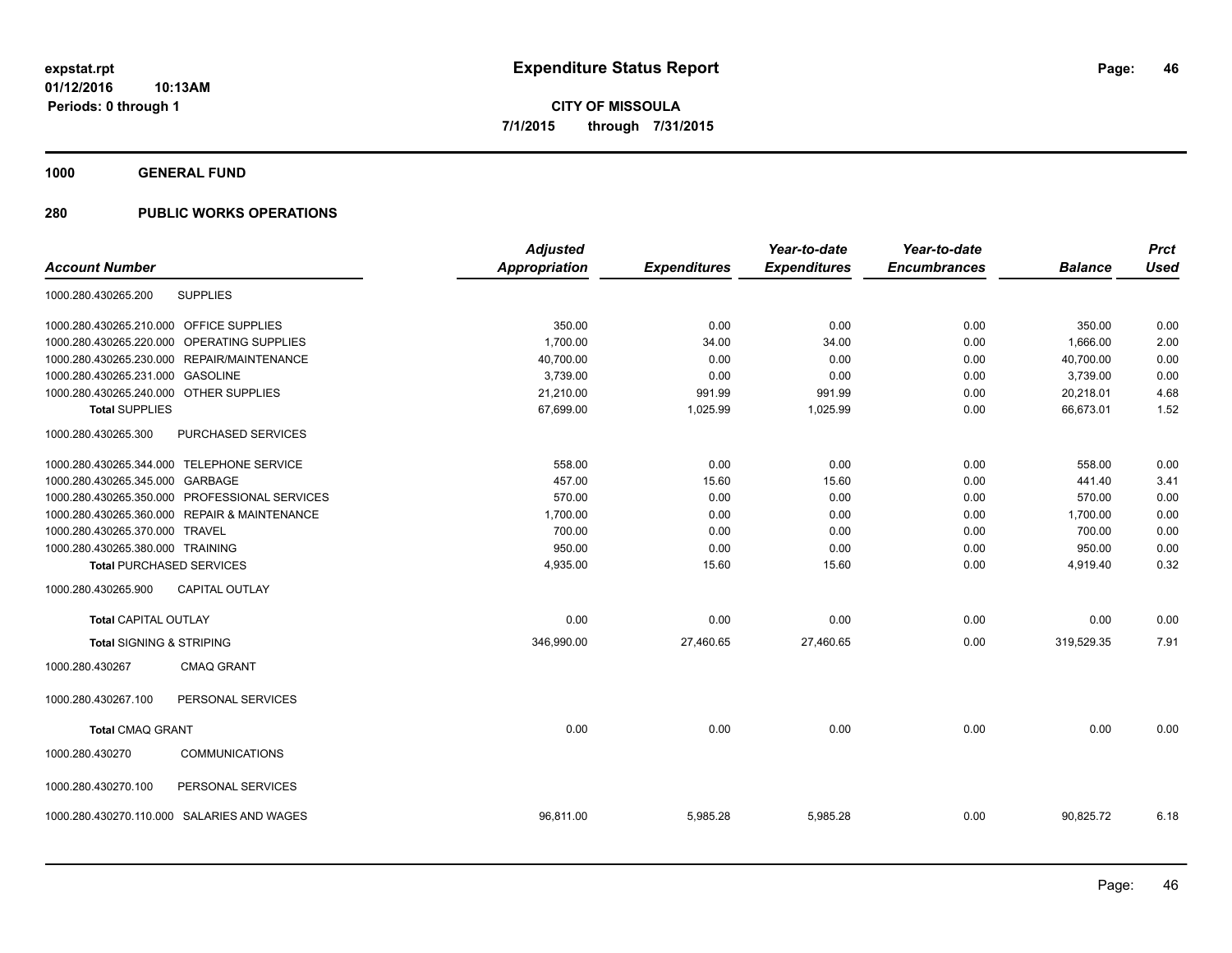**1000 GENERAL FUND**

| <b>Account Number</b>            |                                                         | <b>Adjusted</b><br><b>Appropriation</b> | <b>Expenditures</b> | Year-to-date<br><b>Expenditures</b> | Year-to-date<br><b>Encumbrances</b> | <b>Balance</b> | <b>Prct</b><br><b>Used</b> |
|----------------------------------|---------------------------------------------------------|-----------------------------------------|---------------------|-------------------------------------|-------------------------------------|----------------|----------------------------|
|                                  | 1000.280.430270.120.000 OVERTIME/TERMINATION            | 268.00                                  | 0.00                | 0.00                                | 0.00                                | 268.00         | 0.00                       |
| 1000.280.430270.130.000 OTHER    |                                                         | 8,480.00                                | 0.00                | 0.00                                | 0.00                                | 8,480.00       | 0.00                       |
|                                  | 1000.280.430270.140.000 EMPLOYER CONTRIBUTIONS          | 48,967.00                               | 3,447.54            | 3,447.54                            | 0.00                                | 45,519.46      | 7.04                       |
| <b>Total PERSONAL SERVICES</b>   |                                                         | 154,526.00                              | 9,432.82            | 9,432.82                            | 0.00                                | 145,093.18     | 6.10                       |
| 1000.280.430270.200              | <b>SUPPLIES</b>                                         |                                         |                     |                                     |                                     |                |                            |
|                                  | 1000.280.430270.230.000 REPAIR/MAINTENANCE              | 8,050.00                                | 315.48              | 315.48                              | 0.00                                | 7,734.52       | 3.92                       |
| 1000.280.430270.231.000 GASOLINE |                                                         | 2,493.00                                | 0.00                | 0.00                                | 0.00                                | 2,493.00       | 0.00                       |
| <b>Total SUPPLIES</b>            |                                                         | 10,543.00                               | 315.48              | 315.48                              | 0.00                                | 10.227.52      | 2.99                       |
| 1000.280.430270.300              | PURCHASED SERVICES                                      |                                         |                     |                                     |                                     |                |                            |
|                                  | 1000.280.430270.330.000 PUBLICITY, SUBSCRIPTIONS & DUES | 180.00                                  | 0.00                | 0.00                                | 0.00                                | 180.00         | 0.00                       |
|                                  | 1000.280.430270.341.000 ELECTRICITY & NATURAL GAS       | 2,474.00                                | 0.00                | 0.00                                | 0.00                                | 2,474.00       | 0.00                       |
|                                  | 1000.280.430270.344.000 TELEPHONE SERVICE               | 513.00                                  | 0.00                | 0.00                                | 0.00                                | 513.00         | 0.00                       |
|                                  | 1000.280.430270.350.000 PROFESSIONAL SERVICES           | 100.00                                  | 0.00                | 0.00                                | 0.00                                | 100.00         | 0.00                       |
|                                  | 1000.280.430270.360.000 REPAIR & MAINTENANCE            | 3,000.00                                | 0.00                | 0.00                                | 0.00                                | 3,000.00       | 0.00                       |
|                                  | <b>Total PURCHASED SERVICES</b>                         | 6,267.00                                | 0.00                | 0.00                                | 0.00                                | 6,267.00       | 0.00                       |
| <b>Total COMMUNICATIONS</b>      |                                                         | 171,336.00                              | 9,748.30            | 9,748.30                            | 0.00                                | 161,587.70     | 5.69                       |
| 1000.280.431120                  | <b>WEED PROGRAM</b>                                     |                                         |                     |                                     |                                     |                |                            |
| 1000.280.431120.100              | PERSONAL SERVICES                                       |                                         |                     |                                     |                                     |                |                            |
| <b>Total WEED PROGRAM</b>        |                                                         | 0.00                                    | 0.00                | 0.00                                | 0.00                                | 0.00           | 0.00                       |
| 1000.280.431400                  | <b>ENGINEERING</b>                                      |                                         |                     |                                     |                                     |                |                            |
| 1000.280.431400.100              | PERSONAL SERVICES                                       |                                         |                     |                                     |                                     |                |                            |
| <b>Total PERSONAL SERVICES</b>   |                                                         | 0.00                                    | 0.00                | 0.00                                | 0.00                                | 0.00           | 0.00                       |
| 1000.280.431400.300              | PURCHASED SERVICES                                      |                                         |                     |                                     |                                     |                |                            |
| <b>Total ENGINEERING</b>         |                                                         | 0.00                                    | 0.00                | 0.00                                | 0.00                                | 0.00           | 0.00                       |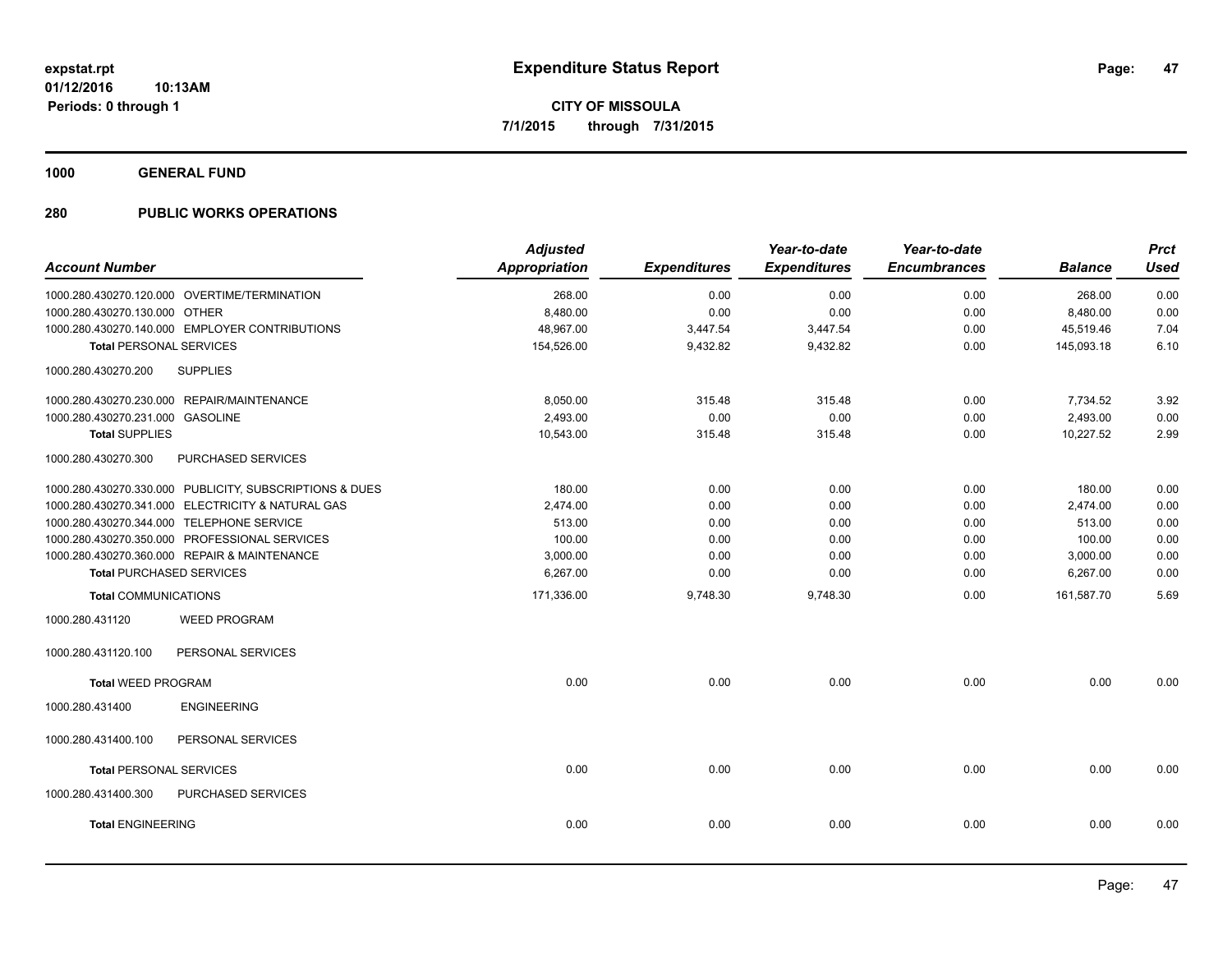**48**

**CITY OF MISSOULA 7/1/2015 through 7/31/2015**

| 1000                  | <b>GENERAL FUND</b>                                       |                 |                     |                     |                     |                |             |
|-----------------------|-----------------------------------------------------------|-----------------|---------------------|---------------------|---------------------|----------------|-------------|
|                       |                                                           |                 |                     |                     |                     |                |             |
|                       | Total PUBLIC WORKS OPERATIONS                             | 983,745.00      | 66,476.93           | 66,476.93           | 0.00                | 917,268.07     | 6.76        |
| 290                   | <b>POLICE</b>                                             |                 |                     |                     |                     |                |             |
|                       |                                                           | <b>Adjusted</b> |                     | Year-to-date        | Year-to-date        |                | <b>Prct</b> |
| <b>Account Number</b> |                                                           | Appropriation   | <b>Expenditures</b> | <b>Expenditures</b> | <b>Encumbrances</b> | <b>Balance</b> | <b>Used</b> |
| 1000.290.420110       | <b>ADMINISTRATION</b>                                     |                 |                     |                     |                     |                |             |
| 1000.290.420110.100   | PERSONAL SERVICES                                         |                 |                     |                     |                     |                |             |
|                       | 1000.290.420110.110.000 SALARIES AND WAGES                | 704,074.00      | 45,127.75           | 45,127.75           | 0.00                | 658,946.25     | 6.41        |
|                       | 1000.290.420110.115.000 SALARIES/HEALTH INSURANCE BENEFIT | 0.00            | 1,140.00            | 1,140.00            | 0.00                | $-1,140.00$    | 0.00        |
|                       | 1000.290.420110.120.000 OVERTIME/TERMINATION              | 8.471.00        | 132.57              | 132.57              | 0.00                | 8.338.43       | 1.56        |
|                       | 1000.290.420110.121.000 OUTSIDE HIRE OVERTIME             | 0.00            | 11,295.70           | 11,295.70           | 0.00                | $-11,295.70$   | 0.00        |
|                       | 1000.290.420110.130.000 OTHER                             | 3,365.00        | 0.00                | 0.00                | 0.00                | 3,365.00       | 0.00        |
|                       | 1000.290.420110.140.000 EMPLOYER CONTRIBUTIONS            | 376,292.00      | 18,378.56           | 18,378.56           | 0.00                | 357,913.44     | 4.88        |
|                       | 1000.290.420110.141.000 STATE RETIREMENT CONTRIBUTIONS    | 0.00            | 7,428.05            | 7,428.05            | 0.00                | $-7,428.05$    | 0.00        |
|                       | <b>Total PERSONAL SERVICES</b>                            | 1,092,202.00    | 83,502.63           | 83,502.63           | 0.00                | 1,008,699.37   | 7.65        |
| 1000.290.420110.200   | <b>SUPPLIES</b>                                           |                 |                     |                     |                     |                |             |
|                       | 1000.290.420110.210.000 OFFICE SUPPLIES                   | 11,650.00       | 56.96               | 56.96               | 0.00                | 11,593.04      | 0.49        |
|                       | 1000.290.420110.220.000 OPERATING SUPPLIES                | 19,550.00       | 34.00               | 34.00               | 0.00                | 19,516.00      | 0.17        |
|                       | 1000.290.420110.230.000 REPAIR/MAINTENANCE                | 900.00          | 303.60              | 303.60              | 0.00                | 596.40         | 33.73       |
|                       | 1000.290.420110.231.000 GASOLINE                          | 3,515.00        | 0.00                | 0.00                | 0.00                | 3,515.00       | 0.00        |
|                       | <b>Total SUPPLIES</b>                                     | 35,615.00       | 394.56              | 394.56              | 0.00                | 35,220.44      | 1.11        |
| 1000.290.420110.300   | PURCHASED SERVICES                                        |                 |                     |                     |                     |                |             |
|                       | 1000.290.420110.310.000 COMMUNICATIONS                    | 4,712.00        | 0.00                | 0.00                | 0.00                | 4,712.00       | 0.00        |
|                       | 1000.290.420110.320.000 PRINTING & DUPLICATING            | 500.00          | 0.00                | 0.00                | 0.00                | 500.00         | 0.00        |
|                       | 1000.290.420110.330.000 PUBLICITY, SUBSCRIPTIONS & DUES   | 12,538.00       | 315.00              | 315.00              | 0.00                | 12,223.00      | 2.51        |
|                       | 1000.290.420110.344.000 TELEPHONE SERVICE                 | 47,693.00       | 0.00                | 0.00                | 0.00                | 47,693.00      | 0.00        |
|                       | 1000.290.420110.350.000 PROFESSIONAL SERVICES             | 7.920.00        | 695.60              | 695.60              | 0.00                | 7.224.40       | 8.78        |
|                       | 1000.290.420110.360.000 REPAIR & MAINTENANCE              | 10.600.00       | 8.215.39            | 8.215.39            | 0.00                | 2.384.61       | 77.50       |

**Total** PURCHASED SERVICES 83,963.00 9,225.99 9,225.99 0.00 74,737.01 10.99

1000.290.420110.500 FIXED CHARGES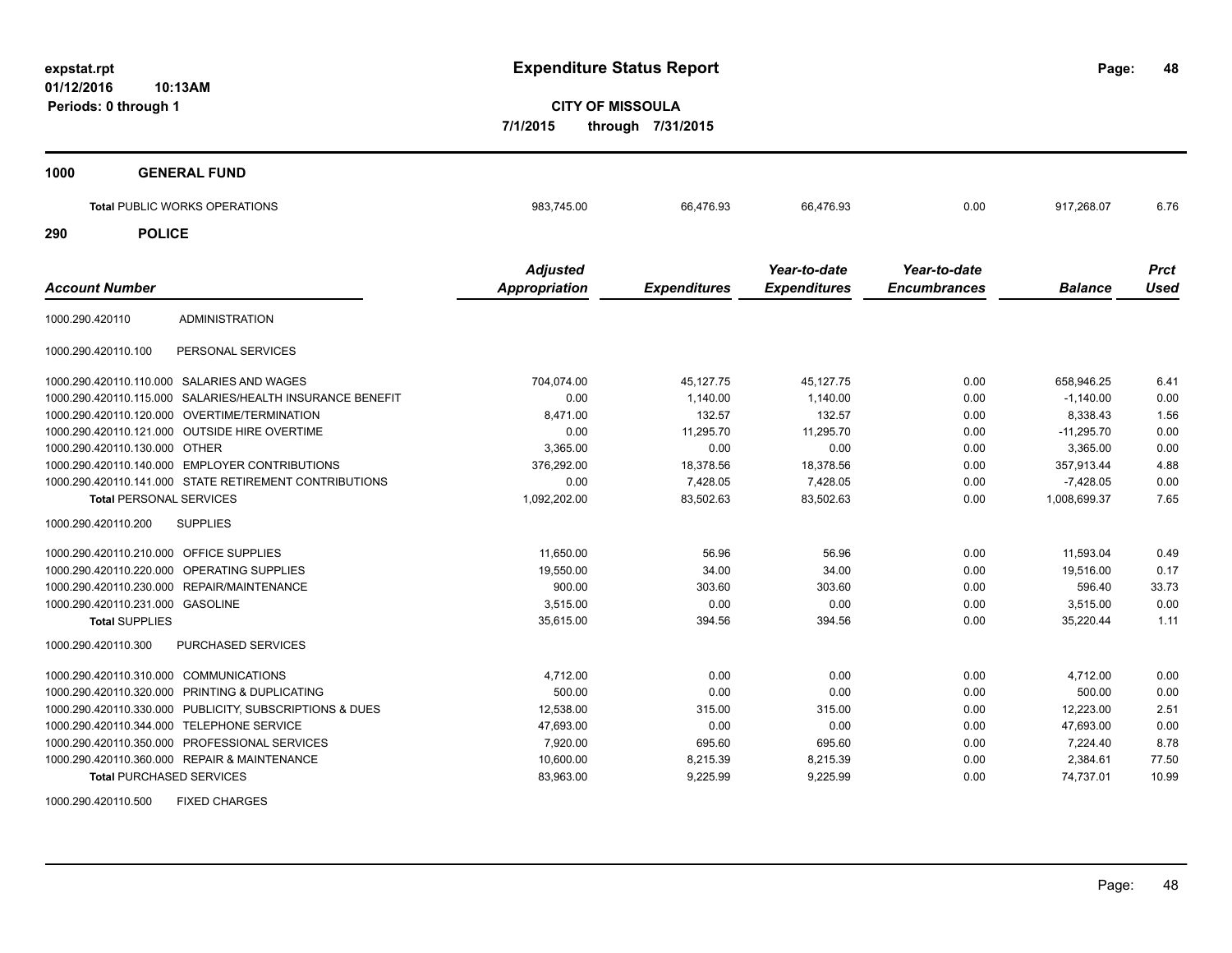**CITY OF MISSOULA 7/1/2015 through 7/31/2015**

**1000 GENERAL FUND**

| <b>Account Number</b>                                     | <b>Adjusted</b><br>Appropriation | <b>Expenditures</b> | Year-to-date<br><b>Expenditures</b> | Year-to-date<br><b>Encumbrances</b> | <b>Balance</b> | <b>Prct</b><br><b>Used</b> |
|-----------------------------------------------------------|----------------------------------|---------------------|-------------------------------------|-------------------------------------|----------------|----------------------------|
| 1000.290.420110.500.000 FIXED CHARGES                     | 90,812.00                        | 12,039.26           | 12,039.26                           | 0.00                                | 78,772.74      | 13.26                      |
| <b>Total FIXED CHARGES</b>                                | 90.812.00                        | 12.039.26           | 12.039.26                           | 0.00                                | 78.772.74      | 13.26                      |
| <b>GRANTS &amp; CONTRIBUTIONS</b><br>1000.290.420110.700  |                                  |                     |                                     |                                     |                |                            |
| 1000.290.420110.700.000 GRANTS & CONTRIBUTIONS            | 4.000.00                         | 0.00                | 0.00                                | 0.00                                | 4,000.00       | 0.00                       |
| <b>Total GRANTS &amp; CONTRIBUTIONS</b>                   | 4,000.00                         | 0.00                | 0.00                                | 0.00                                | 4,000.00       | 0.00                       |
| 1000.290.420110.800<br>OTHER OBJECTS                      |                                  |                     |                                     |                                     |                |                            |
| 1000.290.420110.850.000 SALARY SAVINGS                    | $-79,245.00$                     | 0.00                | 0.00                                | 0.00                                | $-79,245.00$   | 0.00                       |
| <b>Total OTHER OBJECTS</b>                                | $-79,245.00$                     | 0.00                | 0.00                                | 0.00                                | $-79,245.00$   | 0.00                       |
| 1000.290.420110.900<br><b>CAPITAL OUTLAY</b>              |                                  |                     |                                     |                                     |                |                            |
| <b>Total CAPITAL OUTLAY</b>                               | 0.00                             | 0.00                | 0.00                                | 0.00                                | 0.00           | 0.00                       |
| <b>Total ADMINISTRATION</b>                               | 1.227.347.00                     | 105.162.44          | 105.162.44                          | 0.00                                | 1,122,184.56   | 8.57                       |
| 1000.290.420130<br>PERSONNEL TRAINING                     |                                  |                     |                                     |                                     |                |                            |
| PERSONAL SERVICES<br>1000.290.420130.100                  |                                  |                     |                                     |                                     |                |                            |
| 1000.290.420130.110.000 SALARIES AND WAGES                | 61.810.00                        | 4,502.72            | 4.502.72                            | 0.00                                | 57.307.28      | 7.28                       |
| 1000.290.420130.115.000 SALARIES/HEALTH INSURANCE BENEFIT | 0.00                             | 228.00              | 228.00                              | 0.00                                | $-228.00$      | 0.00                       |
| 1000.290.420130.120.000 OVERTIME/TERMINATION              | 1,070.00                         | 0.00                | 0.00                                | 0.00                                | 1,070.00       | 0.00                       |
| 1000.290.420130.130.000 OTHER                             | 673.00                           | 0.00                | 0.00                                | 0.00                                | 673.00         | 0.00                       |
| 1000.290.420130.140.000 EMPLOYER CONTRIBUTIONS            | 34,098.00                        | 1,357.60            | 1,357.60                            | 0.00                                | 32,740.40      | 3.98                       |
| 1000.290.420130.141.000 STATE RETIREMENT CONTRIBUTIONS    | 0.00                             | 1,389.41            | 1,389.41                            | 0.00                                | $-1.389.41$    | 0.00                       |
| <b>Total PERSONAL SERVICES</b>                            | 97,651.00                        | 7,477.73            | 7.477.73                            | 0.00                                | 90.173.27      | 7.66                       |
| <b>SUPPLIES</b><br>1000.290.420130.200                    |                                  |                     |                                     |                                     |                |                            |
| 1000.290.420130.210.000 OFFICE SUPPLIES                   | 200.00                           | 0.00                | 0.00                                | 0.00                                | 200.00         | 0.00                       |
| OPERATING SUPPLIES<br>1000.290.420130.220.000             | 25,020.00                        | 14.99               | 14.99                               | 0.00                                | 25,005.01      | 0.06                       |
| <b>Total SUPPLIES</b>                                     | 25,220.00                        | 14.99               | 14.99                               | 0.00                                | 25,205.01      | 0.06                       |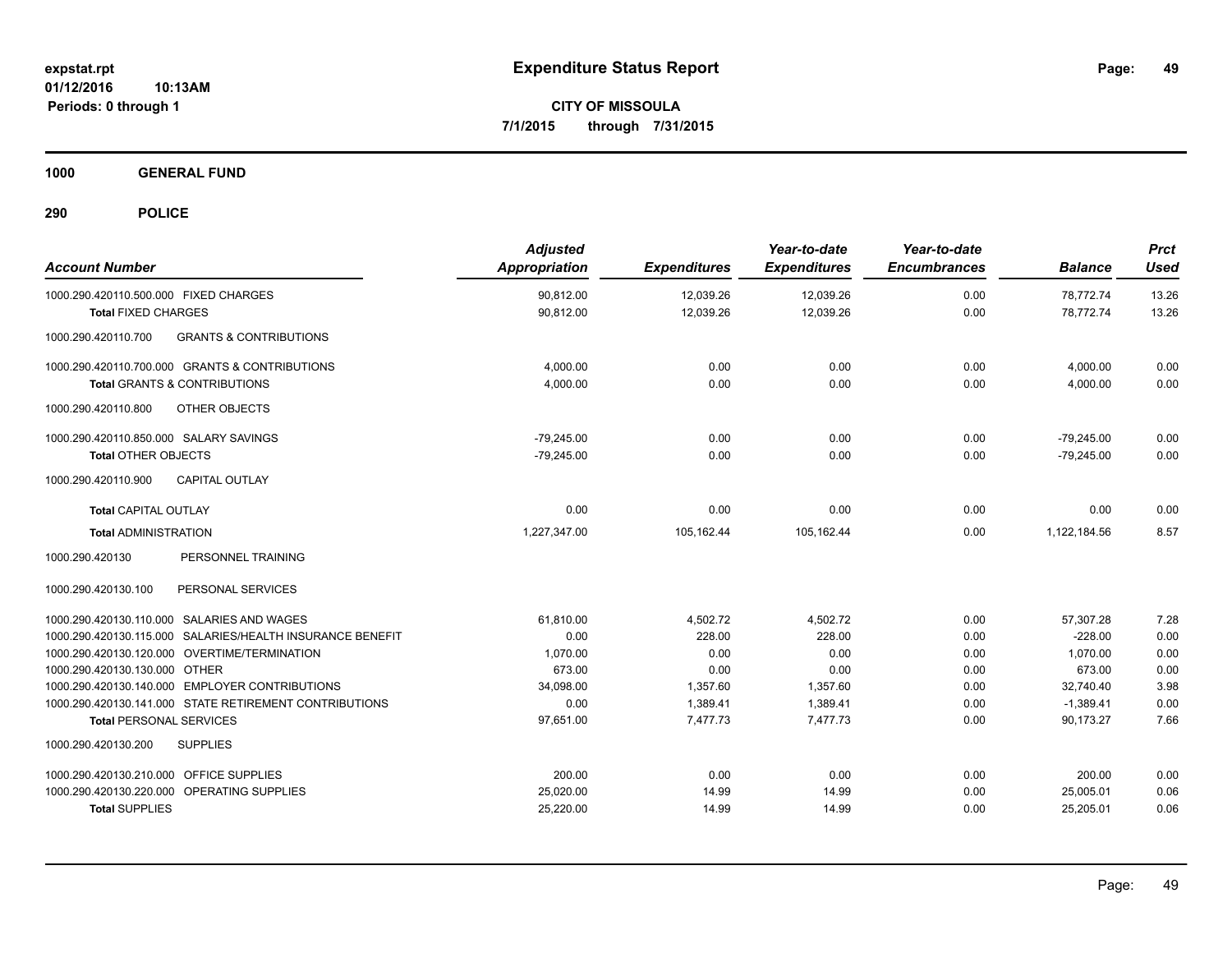**CITY OF MISSOULA 7/1/2015 through 7/31/2015**

**1000 GENERAL FUND**

| <b>Account Number</b>                                     | <b>Adjusted</b><br><b>Appropriation</b> | <b>Expenditures</b> | Year-to-date<br><b>Expenditures</b> | Year-to-date<br><b>Encumbrances</b> | <b>Balance</b> | <b>Prct</b><br><b>Used</b> |
|-----------------------------------------------------------|-----------------------------------------|---------------------|-------------------------------------|-------------------------------------|----------------|----------------------------|
| <b>PURCHASED SERVICES</b><br>1000.290.420130.300          |                                         |                     |                                     |                                     |                |                            |
| 1000.290.420130.320.000 PRINTING & DUPLICATING            | 350.00                                  | 0.00                | 0.00                                | 0.00                                | 350.00         | 0.00                       |
| 1000.290.420130.360.000 REPAIR & MAINTENANCE              | 100.00                                  | 0.00                | 0.00                                | 0.00                                | 100.00         | 0.00                       |
| 1000.290.420130.370.000 TRAVEL                            | 26,000.00                               | 2,690.34            | 2,690.34                            | 0.00                                | 23,309.66      | 10.35                      |
| 1000.290.420130.380.000 TRAINING                          | 31,300.00                               | 1,350.00            | 1,350.00                            | 0.00                                | 29,950.00      | 4.31                       |
| 1000.290.420130.390.000 OTHER PURCHASED SERVICES          | 25,000.00                               | 0.00                | 0.00                                | 0.00                                | 25.000.00      | 0.00                       |
| 1000.290.420130.390.031 MISC TRAINING/TRAVEL EXPENSES     | 0.00                                    | 1,446.81            | 1,446.81                            | 0.00                                | $-1,446.81$    | 0.00                       |
| <b>Total PURCHASED SERVICES</b>                           | 82,750.00                               | 5,487.15            | 5,487.15                            | 0.00                                | 77,262.85      | 6.63                       |
| <b>Total PERSONNEL TRAINING</b>                           | 205,621.00                              | 12,979.87           | 12,979.87                           | 0.00                                | 192,641.13     | 6.31                       |
| 1000.290.420141<br><b>CRIMINAL INVESTIGATION</b>          |                                         |                     |                                     |                                     |                |                            |
| PERSONAL SERVICES<br>1000.290.420141.100                  |                                         |                     |                                     |                                     |                |                            |
| 1000.290.420141.110.000 SALARIES AND WAGES                | 1.460.892.00                            | 82.155.65           | 82.155.65                           | 0.00                                | 1,378,736.35   | 5.62                       |
| 1000.290.420141.115.000 SALARIES/HEALTH INSURANCE BENEFIT | 0.00                                    | 3.648.00            | 3.648.00                            | 0.00                                | $-3.648.00$    | 0.00                       |
| 1000.290.420141.120.000 OVERTIME/TERMINATION              | 46.370.00                               | 2.829.57            | 2.829.57                            | 0.00                                | 43.540.43      | 6.10                       |
| 1000.290.420141.130.000 OTHER                             | 10,096.00                               | 0.00                | 0.00                                | 0.00                                | 10,096.00      | 0.00                       |
| 1000.290.420141.140.000 EMPLOYER CONTRIBUTIONS            | 797,295.00                              | 26,307.56           | 26,307.56                           | 0.00                                | 770,987.44     | 3.30                       |
| 1000.290.420141.141.000 STATE RETIREMENT CONTRIBUTIONS    | 0.00                                    | 22,537.27           | 22,537.27                           | 0.00                                | $-22,537.27$   | 0.00                       |
| <b>Total PERSONAL SERVICES</b>                            | 2,314,653.00                            | 137,478.05          | 137,478.05                          | 0.00                                | 2,177,174.95   | 5.94                       |
| 1000.290.420141.200<br><b>SUPPLIES</b>                    |                                         |                     |                                     |                                     |                |                            |
| 1000.290.420141.210.000 OFFICE SUPPLIES                   | 2.500.00                                | 126.51              | 126.51                              | 0.00                                | 2.373.49       | 5.06                       |
| 1000.290.420141.220.000 OPERATING SUPPLIES                | 3,500.00                                | 11.90               | 11.90                               | 0.00                                | 3,488.10       | 0.34                       |
| 1000.290.420141.230.000 REPAIR/MAINTENANCE                | 3,900.00                                | 0.00                | 0.00                                | 0.00                                | 3,900.00       | 0.00                       |
| 1000.290.420141.231.000 GASOLINE                          | 7,744.00                                | 0.00                | 0.00                                | 0.00                                | 7,744.00       | 0.00                       |
| <b>Total SUPPLIES</b>                                     | 17,644.00                               | 138.41              | 138.41                              | 0.00                                | 17,505.59      | 0.78                       |
| 1000.290.420141.300<br><b>PURCHASED SERVICES</b>          |                                         |                     |                                     |                                     |                |                            |
| 1000.290.420141.310.000 COMMUNICATIONS                    | 200.00                                  | 0.00                | 0.00                                | 0.00                                | 200.00         | 0.00                       |
| 1000.290.420141.320.000 PRINTING & DUPLICATING            | 1,300.00                                | 0.00                | 0.00                                | 0.00                                | 1,300.00       | 0.00                       |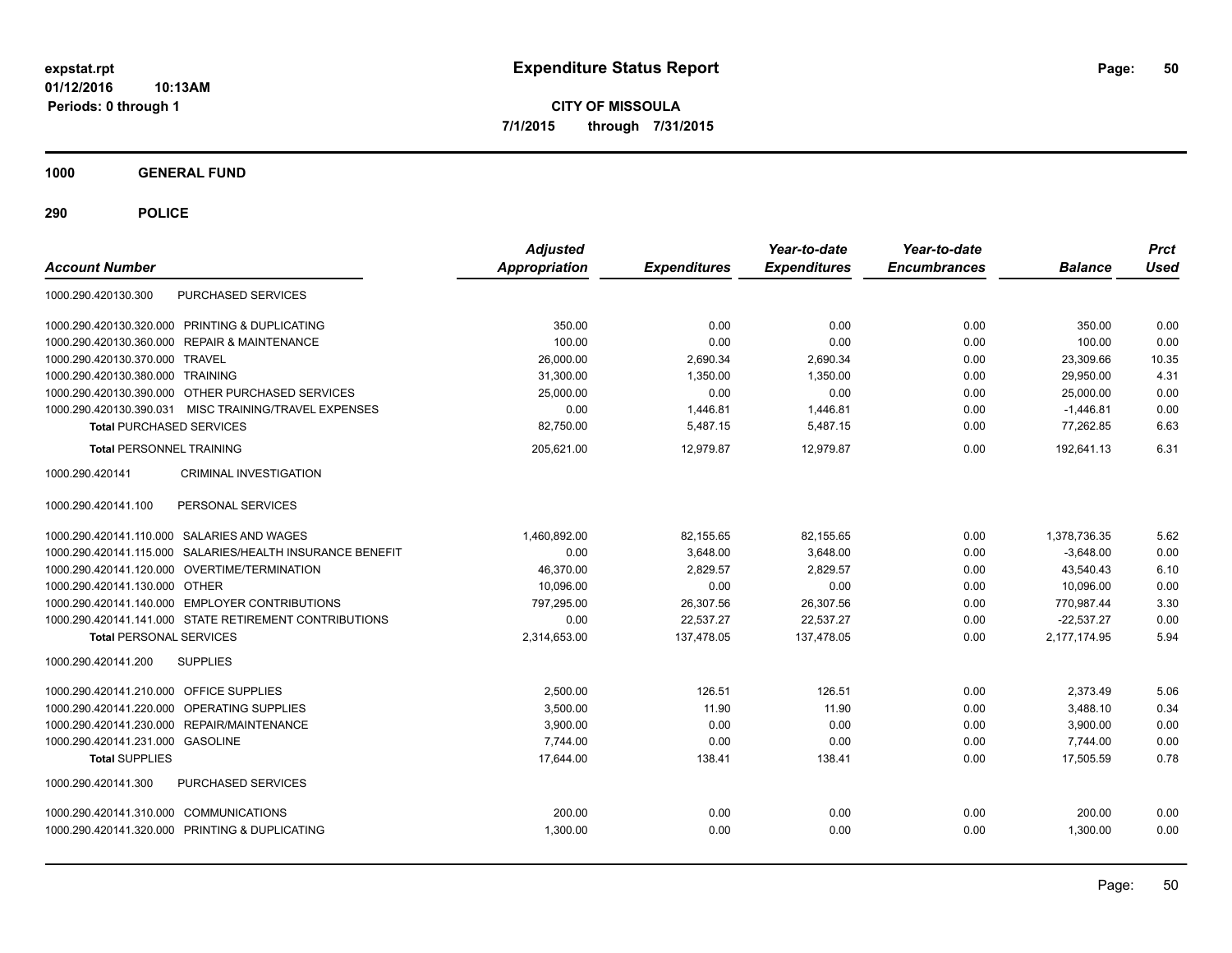**CITY OF MISSOULA 7/1/2015 through 7/31/2015**

**1000 GENERAL FUND**

| <b>Account Number</b>                                     | <b>Adjusted</b><br><b>Appropriation</b> | <b>Expenditures</b> | Year-to-date<br><b>Expenditures</b> | Year-to-date<br><b>Encumbrances</b> | <b>Balance</b> | <b>Prct</b><br><b>Used</b> |
|-----------------------------------------------------------|-----------------------------------------|---------------------|-------------------------------------|-------------------------------------|----------------|----------------------------|
| 1000.290.420141.350.000 PROFESSIONAL SERVICES             | 2,500.00                                | 0.00                | 0.00                                | 0.00                                | 2,500.00       | 0.00                       |
| 1000.290.420141.360.000 REPAIR & MAINTENANCE              | 1,500.00                                | 0.00                | 0.00                                | 0.00                                | 1,500.00       | 0.00                       |
| <b>Total PURCHASED SERVICES</b>                           | 5,500.00                                | 0.00                | 0.00                                | 0.00                                | 5,500.00       | 0.00                       |
| 1000.290.420141.900<br><b>CAPITAL OUTLAY</b>              |                                         |                     |                                     |                                     |                |                            |
| <b>Total CAPITAL OUTLAY</b>                               | 0.00                                    | 0.00                | 0.00                                | 0.00                                | 0.00           | 0.00                       |
| <b>Total CRIMINAL INVESTIGATION</b>                       | 2,337,797.00                            | 137,616.46          | 137,616.46                          | 0.00                                | 2,200,180.54   | 5.89                       |
| <b>NARCOTICS</b><br>1000.290.420142                       |                                         |                     |                                     |                                     |                |                            |
| 1000.290.420142.100<br>PERSONAL SERVICES                  |                                         |                     |                                     |                                     |                |                            |
| 1000.290.420142.110.000 SALARIES AND WAGES                | 151,411.00                              | 14,106.64           | 14,106.64                           | 0.00                                | 137,304.36     | 9.32                       |
| 1000.290.420142.115.000 SALARIES/HEALTH INSURANCE BENEFIT | 0.00                                    | 684.00              | 684.00                              | 0.00                                | $-684.00$      | 0.00                       |
| 1000.290.420142.120.000 OVERTIME/TERMINATION              | 4,637.00                                | 623.08              | 623.08                              | 0.00                                | 4,013.92       | 13.44                      |
| 1000.290.420142.130.000 OTHER                             | 2,019.00                                | 0.00                | 0.00                                | 0.00                                | 2.019.00       | 0.00                       |
| 1000.290.420142.140.000 EMPLOYER CONTRIBUTIONS            | 82,607.00                               | 4,197.20            | 4,197.20                            | 0.00                                | 78,409.80      | 5.08                       |
| 1000.290.420142.141.000 STATE RETIREMENT CONTRIBUTIONS    | 0.00                                    | 4,344.01            | 4,344.01                            | 0.00                                | $-4.344.01$    | 0.00                       |
| <b>Total PERSONAL SERVICES</b>                            | 240,674.00                              | 23,954.93           | 23,954.93                           | 0.00                                | 216,719.07     | 9.95                       |
| 1000.290.420142.200<br><b>SUPPLIES</b>                    |                                         |                     |                                     |                                     |                |                            |
| 1000.290.420142.210.000 OFFICE SUPPLIES                   | 100.00                                  | 0.00                | 0.00                                | 0.00                                | 100.00         | 0.00                       |
| 1000.290.420142.220.000 OPERATING SUPPLIES                | 200.00                                  | 0.00                | 0.00                                | 0.00                                | 200.00         | 0.00                       |
| 1000.290.420142.230.000 REPAIR/MAINTENANCE                | 700.00                                  | 4.90                | 4.90                                | 0.00                                | 695.10         | 0.70                       |
| 1000.290.420142.231.000 GASOLINE                          | 2,675.00                                | 0.00                | 0.00                                | 0.00                                | 2,675.00       | 0.00                       |
| <b>Total SUPPLIES</b>                                     | 3,675.00                                | 4.90                | 4.90                                | 0.00                                | 3,670.10       | 0.13                       |
| PURCHASED SERVICES<br>1000.290.420142.300                 |                                         |                     |                                     |                                     |                |                            |
| 1000.290.420142.320.000 PRINTING & DUPLICATING            | 100.00                                  | 0.00                | 0.00                                | 0.00                                | 100.00         | 0.00                       |
| 1000.290.420142.350.000 PROFESSIONAL SERVICES             | 300.00                                  | 0.00                | 0.00                                | 0.00                                | 300.00         | 0.00                       |
| 1000.290.420142.360.000 REPAIR & MAINTENANCE              | 300.00                                  | 0.00                | 0.00                                | 0.00                                | 300.00         | 0.00                       |
| <b>Total PURCHASED SERVICES</b>                           | 700.00                                  | 0.00                | 0.00                                | 0.00                                | 700.00         | 0.00                       |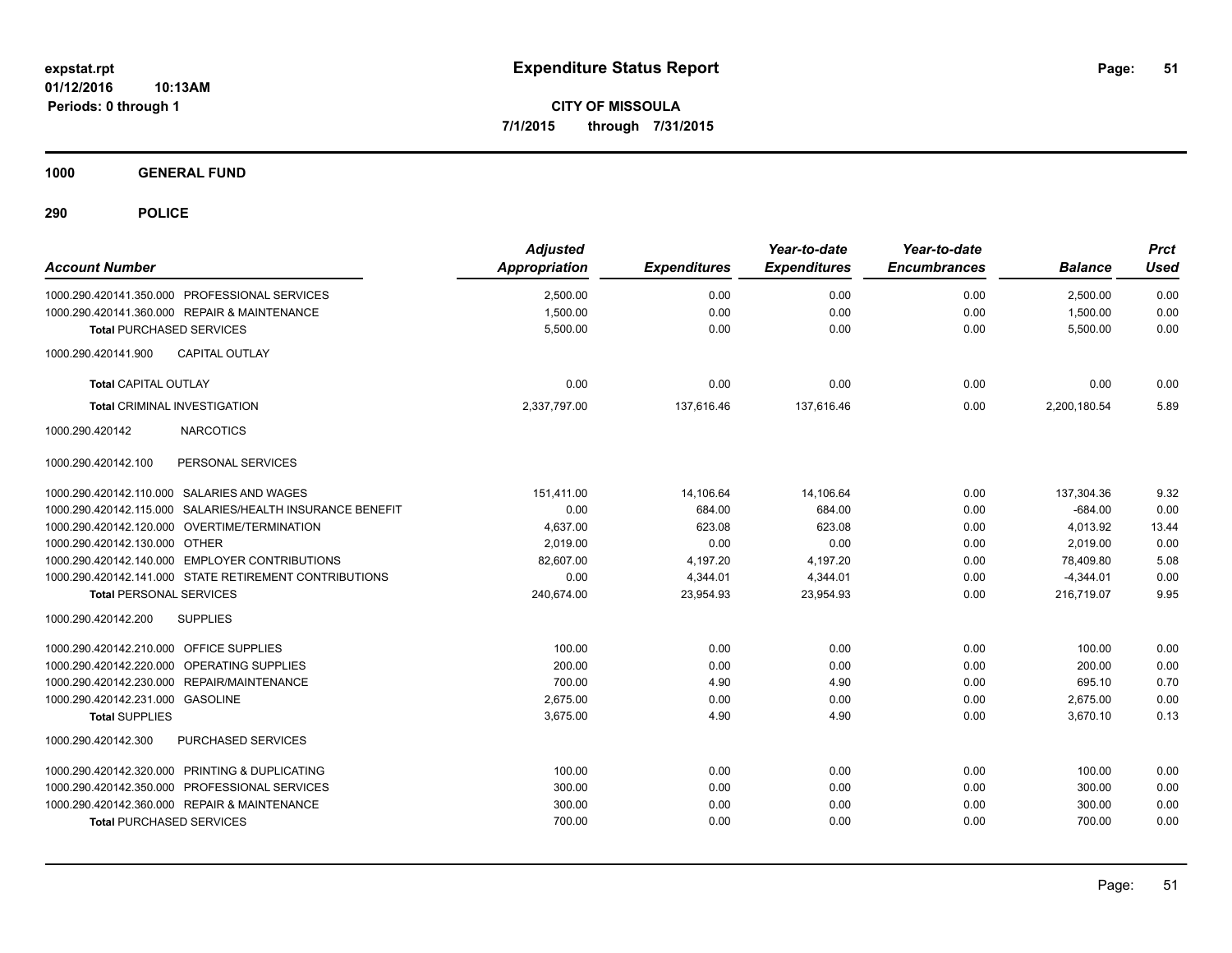**CITY OF MISSOULA 7/1/2015 through 7/31/2015**

**1000 GENERAL FUND**

| <b>Account Number</b>                   |                                                           | <b>Adjusted</b><br><b>Appropriation</b> | <b>Expenditures</b> | Year-to-date<br><b>Expenditures</b> | Year-to-date<br><b>Encumbrances</b> | <b>Balance</b> | <b>Prct</b><br><b>Used</b> |
|-----------------------------------------|-----------------------------------------------------------|-----------------------------------------|---------------------|-------------------------------------|-------------------------------------|----------------|----------------------------|
| <b>Total NARCOTICS</b>                  |                                                           | 245,049.00                              | 23,959.83           | 23,959.83                           | 0.00                                | 221,089.17     | 9.78                       |
| 1000.290.420150                         | <b>TRAFFIC POLICING-UNIFORM</b>                           |                                         |                     |                                     |                                     |                |                            |
| 1000.290.420150.100                     | PERSONAL SERVICES                                         |                                         |                     |                                     |                                     |                |                            |
|                                         | 1000.290.420150.110.000 SALARIES AND WAGES                | 4,527,204.00                            | 249,336.01          | 249,336.01                          | 0.00                                | 4,277,867.99   | 5.51                       |
|                                         | 1000.290.420150.115.000 SALARIES/HEALTH INSURANCE BENEFIT | 0.00                                    | 12,996.00           | 12,996.00                           | 0.00                                | $-12,996.00$   | 0.00                       |
|                                         | 1000.290.420150.120.000 OVERTIME/TERMINATION              | 154,166.00                              | 10,877.05           | 10,877.05                           | 0.00                                | 143,288.95     | 7.06                       |
| 1000.290.420150.122.000 COURT OVERTIME  |                                                           | 0.00                                    | 837.77              | 837.77                              | 0.00                                | $-837.77$      | 0.00                       |
| 1000.290.420150.130.000 OTHER           |                                                           | 44,424.00                               | 0.00                | 0.00                                | 0.00                                | 44,424.00      | 0.00                       |
|                                         | 1000.290.420150.140.000 EMPLOYER CONTRIBUTIONS            | 2,481,639.00                            | 77,202.96           | 77,202.96                           | 0.00                                | 2,404,436.04   | 3.11                       |
|                                         | 1000.290.420150.141.000 STATE RETIREMENT CONTRIBUTIONS    | 0.00                                    | 77,046.91           | 77,046.91                           | 0.00                                | $-77,046.91$   | 0.00                       |
| <b>Total PERSONAL SERVICES</b>          |                                                           | 7,207,433.00                            | 428,296.70          | 428,296.70                          | 0.00                                | 6,779,136.30   | 5.94                       |
| 1000.290.420150.200                     | <b>SUPPLIES</b>                                           |                                         |                     |                                     |                                     |                |                            |
| 1000.290.420150.210.000 OFFICE SUPPLIES |                                                           | 1,444.00                                | 72.64               | 72.64                               | 0.00                                | 1,371.36       | 5.03                       |
|                                         | 1000.290.420150.220.000 OPERATING SUPPLIES                | 9,384.00                                | 359.69              | 359.69                              | 0.00                                | 9,024.31       | 3.83                       |
| 1000.290.420150.230.000                 | <b>REPAIR/MAINTENANCE</b>                                 | 34,284.00                               | 85.84               | 85.84                               | 0.00                                | 34,198.16      | 0.25                       |
| 1000.290.420150.231.000                 | <b>GASOLINE</b>                                           | 141.236.00                              | 0.00                | 0.00                                | 0.00                                | 141.236.00     | 0.00                       |
| <b>Total SUPPLIES</b>                   |                                                           | 186,348.00                              | 518.17              | 518.17                              | 0.00                                | 185,829.83     | 0.28                       |
| 1000.290.420150.300                     | PURCHASED SERVICES                                        |                                         |                     |                                     |                                     |                |                            |
|                                         | 1000.290.420150.320.000 PRINTING & DUPLICATING            | 5,669.00                                | 0.00                | 0.00                                | 0.00                                | 5,669.00       | 0.00                       |
|                                         | 1000.290.420150.350.000 PROFESSIONAL SERVICES             | 4,425.00                                | 0.00                | 0.00                                | 0.00                                | 4,425.00       | 0.00                       |
|                                         | 1000.290.420150.360.000 REPAIR & MAINTENANCE              | 13,630.00                               | 1,512.30            | 1,512.30                            | 0.00                                | 12.117.70      | 11.10                      |
|                                         | <b>Total PURCHASED SERVICES</b>                           | 23,724.00                               | 1,512.30            | 1,512.30                            | 0.00                                | 22,211.70      | 6.37                       |
| 1000.290.420150.900                     | <b>CAPITAL OUTLAY</b>                                     |                                         |                     |                                     |                                     |                |                            |
| <b>Total CAPITAL OUTLAY</b>             |                                                           | 0.00                                    | 0.00                | 0.00                                | 0.00                                | 0.00           | 0.00                       |
|                                         | <b>Total TRAFFIC POLICING-UNIFORM</b>                     | 7,417,505.00                            | 430,327.17          | 430,327.17                          | 0.00                                | 6,987,177.83   | 5.80                       |
| 1000.290.420151                         | <b>ACCIDENT INVESTIGATION</b>                             |                                         |                     |                                     |                                     |                |                            |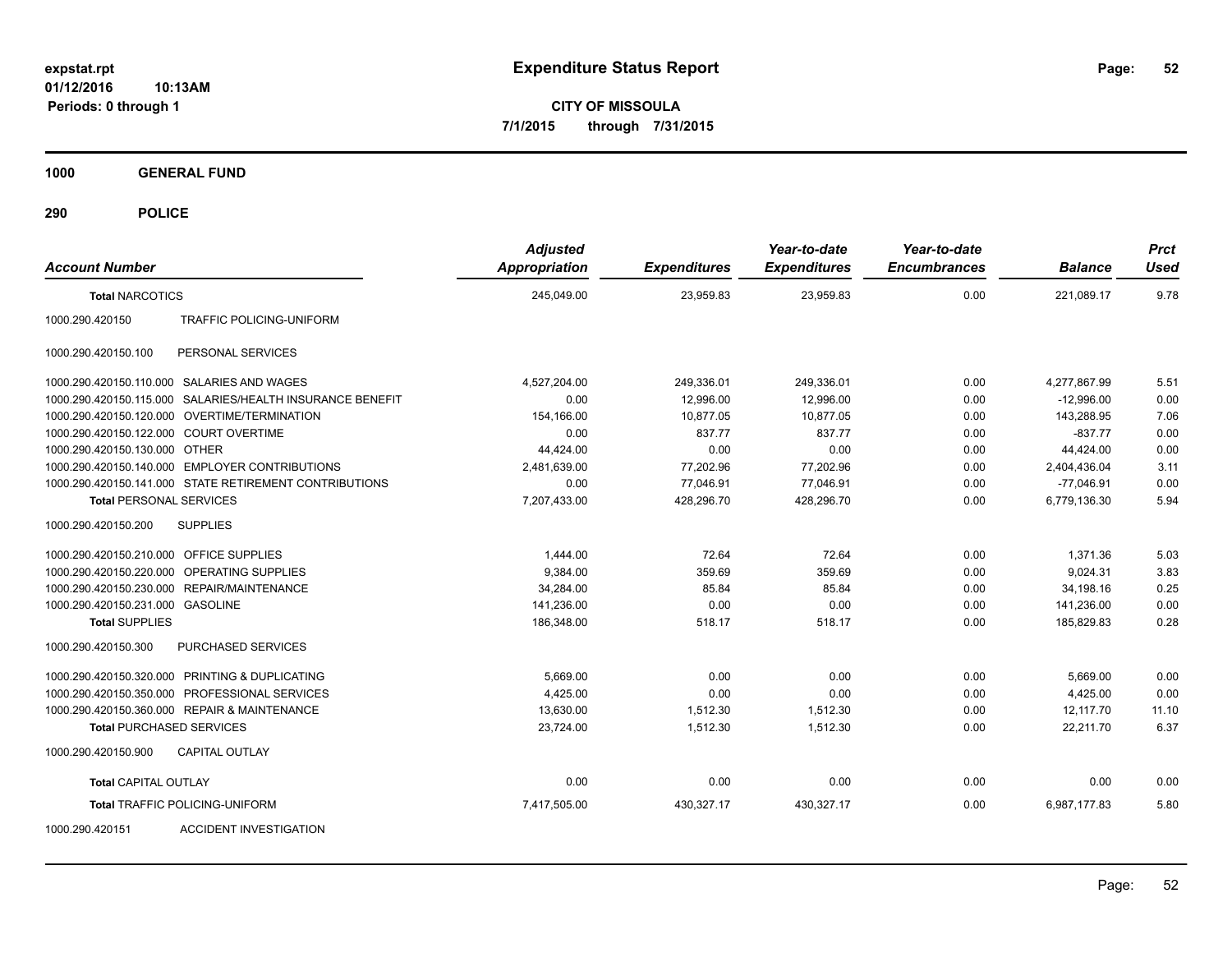**CITY OF MISSOULA 7/1/2015 through 7/31/2015**

**1000 GENERAL FUND**

**290 POLICE**

| <b>Account Number</b>                   |                                                           | <b>Adjusted</b><br><b>Appropriation</b> | <b>Expenditures</b> | Year-to-date<br><b>Expenditures</b> | Year-to-date<br><b>Encumbrances</b> | <b>Balance</b> | <b>Prct</b><br><b>Used</b> |
|-----------------------------------------|-----------------------------------------------------------|-----------------------------------------|---------------------|-------------------------------------|-------------------------------------|----------------|----------------------------|
| 1000.290.420151.100                     | PERSONAL SERVICES                                         |                                         |                     |                                     |                                     |                |                            |
|                                         | 1000.290.420151.110.000 SALARIES AND WAGES                | 458,017.00                              | 35,994.06           | 35,994.06                           | 0.00                                | 422,022.94     | 7.86                       |
|                                         | 1000.290.420151.115.000 SALARIES/HEALTH INSURANCE BENEFIT | 0.00                                    | 1.368.00            | 1.368.00                            | 0.00                                | $-1.368.00$    | 0.00                       |
|                                         | 1000.290.420151.120.000 OVERTIME/TERMINATION              | 13,376.00                               | 877.85              | 877.85                              | 0.00                                | 12,498.15      | 6.56                       |
| 1000.290.420151.130.000 OTHER           |                                                           | 3,365.00                                | 0.00                | 0.00                                | 0.00                                | 3.365.00       | 0.00                       |
|                                         | 1000.290.420151.140.000 EMPLOYER CONTRIBUTIONS            | 242,922.00                              | 13,480.79           | 13,480.79                           | 0.00                                | 229,441.21     | 5.55                       |
|                                         | 1000.290.420151.141.000 STATE RETIREMENT CONTRIBUTIONS    | 0.00                                    | 10.973.24           | 10,973.24                           | 0.00                                | $-10.973.24$   | 0.00                       |
| <b>Total PERSONAL SERVICES</b>          |                                                           | 717,680.00                              | 62,693.94           | 62,693.94                           | 0.00                                | 654,986.06     | 8.74                       |
| 1000.290.420151.200                     | <b>SUPPLIES</b>                                           |                                         |                     |                                     |                                     |                |                            |
| 1000.290.420151.210.000 OFFICE SUPPLIES |                                                           | 200.00                                  | 0.00                | 0.00                                | 0.00                                | 200.00         | 0.00                       |
|                                         | 1000.290.420151.220.000 OPERATING SUPPLIES                | 2.967.00                                | 5.94                | 5.94                                | 0.00                                | 2.961.06       | 0.20                       |
|                                         | 1000.290.420151.230.000 REPAIR/MAINTENANCE                | 4,151.00                                | 20.00               | 20.00                               | 0.00                                | 4,131.00       | 0.48                       |
| 1000.290.420151.231.000 GASOLINE        |                                                           | 13.423.00                               | 0.00                | 0.00                                | 0.00                                | 13.423.00      | 0.00                       |
| <b>Total SUPPLIES</b>                   |                                                           | 20,741.00                               | 25.94               | 25.94                               | 0.00                                | 20,715.06      | 0.13                       |
| 1000.290.420151.300                     | <b>PURCHASED SERVICES</b>                                 |                                         |                     |                                     |                                     |                |                            |
|                                         | 1000.290.420151.320.000 PRINTING & DUPLICATING            | 207.00                                  | 0.00                | 0.00                                | 0.00                                | 207.00         | 0.00                       |
|                                         | 1000.290.420151.350.000 PROFESSIONAL SERVICES             | 300.00                                  | 0.00                | 0.00                                | 0.00                                | 300.00         | 0.00                       |
|                                         | 1000.290.420151.360.000 REPAIR & MAINTENANCE              | 5,615.00                                | 2,871.70            | 2,871.70                            | 0.00                                | 2,743.30       | 51.14                      |
| <b>Total PURCHASED SERVICES</b>         |                                                           | 6,122.00                                | 2,871.70            | 2,871.70                            | 0.00                                | 3,250.30       | 46.91                      |
| 1000.290.420151.900                     | <b>CAPITAL OUTLAY</b>                                     |                                         |                     |                                     |                                     |                |                            |
| <b>Total CAPITAL OUTLAY</b>             |                                                           | 0.00                                    | 0.00                | 0.00                                | 0.00                                | 0.00           | 0.00                       |
|                                         | <b>Total ACCIDENT INVESTIGATION</b>                       | 744,543.00                              | 65,591.58           | 65,591.58                           | 0.00                                | 678,951.42     | 8.81                       |
| 1000.290.420152                         | <b>PLANS UNIT</b>                                         |                                         |                     |                                     |                                     |                |                            |

1000.290.420152.100 PERSONAL SERVICES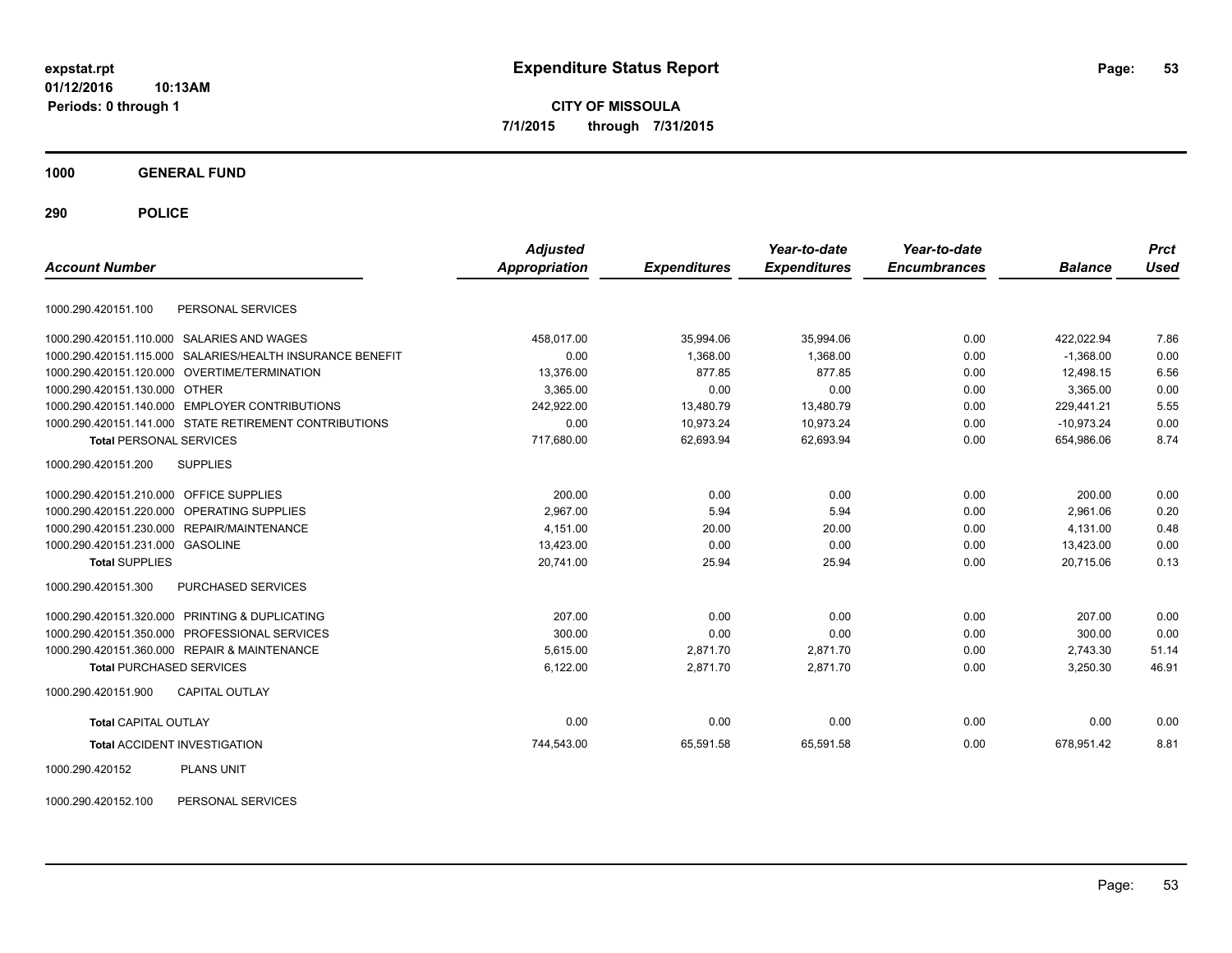**CITY OF MISSOULA 7/1/2015 through 7/31/2015**

**1000 GENERAL FUND**

| <b>Account Number</b>                                     | <b>Adjusted</b><br>Appropriation | <b>Expenditures</b> | Year-to-date<br><b>Expenditures</b> | Year-to-date<br><b>Encumbrances</b> | <b>Balance</b> | <b>Prct</b><br><b>Used</b> |
|-----------------------------------------------------------|----------------------------------|---------------------|-------------------------------------|-------------------------------------|----------------|----------------------------|
| 1000.290.420152.110.000 SALARIES AND WAGES                | 157.302.00                       | 15,286.03           | 15,286.03                           | 0.00                                | 142,015.97     | 9.72                       |
| 1000.290.420152.115.000 SALARIES/HEALTH INSURANCE BENEFIT | 0.00                             | 684.00              | 684.00                              | 0.00                                | $-684.00$      | 0.00                       |
| 1000.290.420152.120.000 OVERTIME/TERMINATION              | 0.00                             | 173.40              | 173.40                              | 0.00                                | $-173.40$      | 0.00                       |
| 1000.290.420152.122.000 COURT OVERTIME                    | 2,675.00                         | 0.00                | 0.00                                | 0.00                                | 2,675.00       | 0.00                       |
| 1000.290.420152.140.000 EMPLOYER CONTRIBUTIONS            | 2.019.00                         | 4,378.06            | 4,378.06                            | 0.00                                | $-2.359.06$    | 216.84                     |
| 1000.290.420152.141.000 STATE RETIREMENT CONTRIBUTIONS    | 85,477.00                        | 4,690.40            | 4,690.40                            | 0.00                                | 80,786.60      | 5.49                       |
| <b>Total PERSONAL SERVICES</b>                            | 247,473.00                       | 25,211.89           | 25,211.89                           | 0.00                                | 222,261.11     | 10.19                      |
| <b>SUPPLIES</b><br>1000.290.420152.200                    |                                  |                     |                                     |                                     |                |                            |
| 1000.290.420152.210.000 OFFICE SUPPLIES                   | 200.00                           | 0.00                | 0.00                                | 0.00                                | 200.00         | 0.00                       |
| 1000.290.420152.220.000 OPERATING SUPPLIES                | 2,000.00                         | 0.00                | 0.00                                | 0.00                                | 2,000.00       | 0.00                       |
| <b>Total SUPPLIES</b>                                     | 2,200.00                         | 0.00                | 0.00                                | 0.00                                | 2,200.00       | 0.00                       |
| <b>PURCHASED SERVICES</b><br>1000.290.420152.300          |                                  |                     |                                     |                                     |                |                            |
| 1000.290.420152.320.000 PRINTING & DUPLICATING            | 200.00                           | 0.00                | 0.00                                | 0.00                                | 200.00         | 0.00                       |
| 1000.290.420152.350.000 PROFESSIONAL SERVICES             | 150.00                           | 0.00                | 0.00                                | 0.00                                | 150.00         | 0.00                       |
| 1000.290.420152.360.000 REPAIR & MAINTENANCE              | 500.00                           | 0.00                | 0.00                                | 0.00                                | 500.00         | 0.00                       |
| <b>Total PURCHASED SERVICES</b>                           | 850.00                           | 0.00                | 0.00                                | 0.00                                | 850.00         | 0.00                       |
| <b>Total PLANS UNIT</b>                                   | 250,523.00                       | 25.211.89           | 25.211.89                           | 0.00                                | 225.311.11     | 10.06                      |
| <b>COMMUNITY RESOURCE</b><br>1000.290.420153              |                                  |                     |                                     |                                     |                |                            |
| 1000.290.420153.100<br>PERSONAL SERVICES                  |                                  |                     |                                     |                                     |                |                            |
| 1000.290.420153.110.000 CRO/SALARIES AND WAGES            | 681.961.00                       | 33.092.97           | 33.092.97                           | 0.00                                | 648.868.03     | 4.85                       |
| 1000.290.420153.115.000 SALARIES/HEALTH INSURANCE BENEFIT | 0.00                             | 1.368.00            | 1.368.00                            | 0.00                                | $-1,368.00$    | 0.00                       |
| 1000.290.420153.120.000 OVERTIME/TERMINATION              | 3.567.00                         | 207.02              | 207.02                              | 0.00                                | 3,359.98       | 5.80                       |
| 1000.290.420153.130.000 OTHER                             | 3,365.00                         | 0.00                | 0.00                                | 0.00                                | 3,365.00       | 0.00                       |
| 1000.290.420153.140.000 EMPLOYER CONTRIBUTIONS            | 365,997.00                       | 12,227.31           | 12,227.31                           | 0.00                                | 353,769.69     | 3.34                       |
| 1000.290.420153.141.000 STATE RETIREMENT CONTRIBUTIONS    | 0.00                             | 10,121.19           | 10,121.19                           | 0.00                                | $-10,121.19$   | 0.00                       |
| <b>Total PERSONAL SERVICES</b>                            | 1,054,890.00                     | 57,016.49           | 57,016.49                           | 0.00                                | 997,873.51     | 5.40                       |
| <b>SUPPLIES</b><br>1000.290.420153.200                    |                                  |                     |                                     |                                     |                |                            |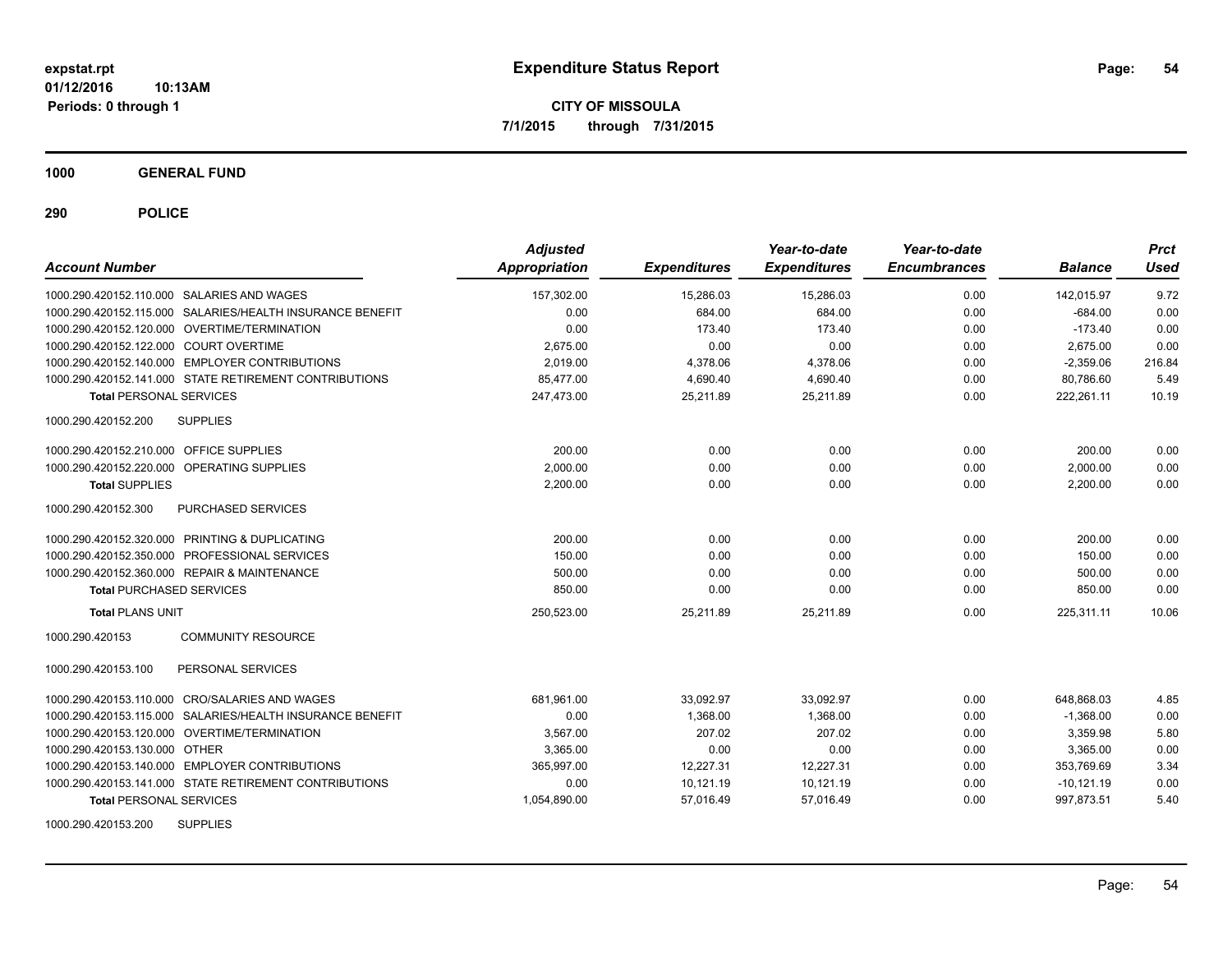**CITY OF MISSOULA 7/1/2015 through 7/31/2015**

**1000 GENERAL FUND**

| <b>Account Number</b>                          |                                                | <b>Adjusted</b><br><b>Appropriation</b> | <b>Expenditures</b> | Year-to-date<br><b>Expenditures</b> | Year-to-date<br><b>Encumbrances</b> | <b>Balance</b> | <b>Prct</b><br><b>Used</b> |
|------------------------------------------------|------------------------------------------------|-----------------------------------------|---------------------|-------------------------------------|-------------------------------------|----------------|----------------------------|
| 1000.290.420153.210.000 OFFICE SUPPLIES        |                                                | 1,340.00                                | 0.00                | 0.00                                | 0.00                                | 1,340.00       | 0.00                       |
| 1000.290.420153.220.000 OPERATING SUPPLIES     |                                                | 3,500.00                                | 0.00                | 0.00                                | 0.00                                | 3,500.00       | 0.00                       |
| 1000.290.420153.230.000 REPAIR/MAINTENANCE     |                                                | 1,100.00                                | 0.00                | 0.00                                | 0.00                                | 1,100.00       | 0.00                       |
| 1000.290.420153.231.000 GASOLINE               |                                                | 3,561.00                                | 0.00                | 0.00                                | 0.00                                | 3,561.00       | 0.00                       |
| <b>Total SUPPLIES</b>                          |                                                | 9,501.00                                | 0.00                | 0.00                                | 0.00                                | 9,501.00       | 0.00                       |
| 1000.290.420153.300                            | <b>PURCHASED SERVICES</b>                      |                                         |                     |                                     |                                     |                |                            |
| 1000.290.420153.320.000 PRINTING & DUPLICATING |                                                | 580.00                                  | 0.00                | 0.00                                | 0.00                                | 580.00         | 0.00                       |
| 1000.290.420153.360.000 REPAIR & MAINTENANCE   |                                                | 500.00                                  | 0.00                | 0.00                                | 0.00                                | 500.00         | 0.00                       |
| <b>Total PURCHASED SERVICES</b>                |                                                | 1,080.00                                | 0.00                | 0.00                                | 0.00                                | 1,080.00       | 0.00                       |
| 1000.290.420153.900                            | <b>CAPITAL OUTLAY</b>                          |                                         |                     |                                     |                                     |                |                            |
| <b>Total CAPITAL OUTLAY</b>                    |                                                | 0.00                                    | 0.00                | 0.00                                | 0.00                                | 0.00           | 0.00                       |
| <b>Total COMMUNITY RESOURCE</b>                |                                                | 1,065,471.00                            | 57,016.49           | 57,016.49                           | 0.00                                | 1,008,454.51   | 5.35                       |
| 1000.290.420154                                | ABANDONED VEHICLE PROGRAM                      |                                         |                     |                                     |                                     |                |                            |
| 1000.290.420154.100                            | PERSONAL SERVICES                              |                                         |                     |                                     |                                     |                |                            |
| 1000.290.420154.110.000 SALARIES AND WAGES     |                                                | 37,276.00                               | 2,506.74            | 2,506.74                            | 0.00                                | 34,769.26      | 6.72                       |
| 1000.290.420154.120.000 OVERTIME/TERMINATION   |                                                | 892.00                                  | 0.00                | 0.00                                | 0.00                                | 892.00         | 0.00                       |
|                                                | 1000.290.420154.140.000 EMPLOYER CONTRIBUTIONS | 15,830.00                               | 1,820.10            | 1,820.10                            | 0.00                                | 14,009.90      | 11.50                      |
| <b>Total PERSONAL SERVICES</b>                 |                                                | 53,998.00                               | 4,326.84            | 4,326.84                            | 0.00                                | 49,671.16      | 8.01                       |
| 1000.290.420154.200                            | <b>SUPPLIES</b>                                |                                         |                     |                                     |                                     |                |                            |
| 1000.290.420154.210.000 OFFICE SUPPLIES        |                                                | 240.00                                  | 0.00                | 0.00                                | 0.00                                | 240.00         | 0.00                       |
| 1000.290.420154.220.000 OPERATING SUPPLIES     |                                                | 400.00                                  | 0.00                | 0.00                                | 0.00                                | 400.00         | 0.00                       |
| <b>Total SUPPLIES</b>                          |                                                | 640.00                                  | 0.00                | 0.00                                | 0.00                                | 640.00         | 0.00                       |
| 1000.290.420154.300                            | PURCHASED SERVICES                             |                                         |                     |                                     |                                     |                |                            |
| 1000.290.420154.310.000 COMMUNICATIONS         |                                                | 2.484.00                                | 0.00                | 0.00                                | 0.00                                | 2,484.00       | 0.00                       |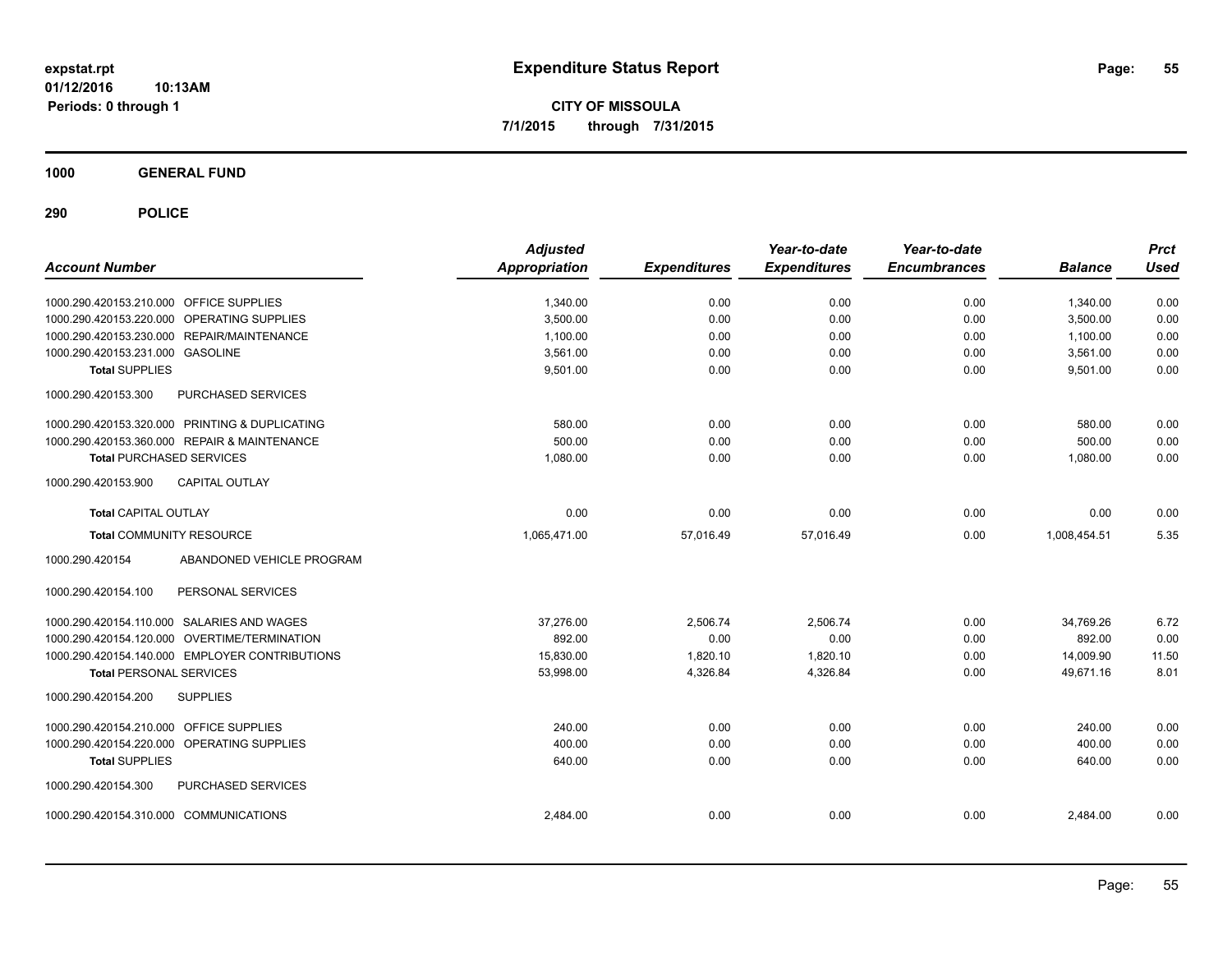**CITY OF MISSOULA 7/1/2015 through 7/31/2015**

**1000 GENERAL FUND**

| <b>Account Number</b>                                   | <b>Adjusted</b><br><b>Appropriation</b> | <b>Expenditures</b> | Year-to-date<br><b>Expenditures</b> | Year-to-date<br><b>Encumbrances</b> | <b>Balance</b> | <b>Prct</b><br><b>Used</b> |
|---------------------------------------------------------|-----------------------------------------|---------------------|-------------------------------------|-------------------------------------|----------------|----------------------------|
| 1000.290.420154.320.000 PRINTING & DUPLICATING          | 768.00                                  | 0.00                | 0.00                                | 0.00                                | 768.00         | 0.00                       |
| 1000.290.420154.330.000 PUBLICITY, SUBSCRIPTIONS & DUES | 2,400.00                                | 0.00                | 0.00                                | 0.00                                | 2,400.00       | 0.00                       |
| 1000.290.420154.350.000 PROFESSIONAL SERVICES           | 12,429.00                               | 0.00                | 0.00                                | 0.00                                | 12,429.00      | 0.00                       |
| 1000.290.420154.350.011 PROFESSIONAL SERVICES           | 0.00                                    | 220.00              | 220.00                              | 0.00                                | $-220.00$      | 0.00                       |
| 1000.290.420154.350.012 PROFESSIONAL SERVICES           | 0.00                                    | 500.00              | 500.00                              | 0.00                                | $-500.00$      | 0.00                       |
| <b>Total PURCHASED SERVICES</b>                         | 18,081.00                               | 720.00              | 720.00                              | 0.00                                | 17,361.00      | 3.98                       |
| <b>Total ABANDONED VEHICLE PROGRAM</b>                  | 72,719.00                               | 5,046.84            | 5,046.84                            | 0.00                                | 67,672.16      | 6.94                       |
| 1000.290.420160<br><b>COMMUNICATIONS</b>                |                                         |                     |                                     |                                     |                |                            |
| PERSONAL SERVICES<br>1000.290.420160.100                |                                         |                     |                                     |                                     |                |                            |
| 1000.290.420160.110.000 SALARIES AND WAGES              | 306,001.00                              | 17,714.29           | 17,714.29                           | 0.00                                | 288,286.71     | 5.79                       |
| 1000.290.420160.120.000 OVERTIME/TERMINATION            | 8,917.00                                | 201.89              | 201.89                              | 0.00                                | 8,715.11       | 2.26                       |
| 1000.290.420160.140.000 EMPLOYER CONTRIBUTIONS          | 118,937.00                              | 10,556.82           | 10,556.82                           | 0.00                                | 108,380.18     | 8.88                       |
| <b>Total PERSONAL SERVICES</b>                          | 433,855.00                              | 28,473.00           | 28,473.00                           | 0.00                                | 405,382.00     | 6.56                       |
| <b>SUPPLIES</b><br>1000.290.420160.200                  |                                         |                     |                                     |                                     |                |                            |
| 1000.290.420160.210.000 OFFICE SUPPLIES                 | 400.00                                  | 0.00                | 0.00                                | 0.00                                | 400.00         | 0.00                       |
| 1000.290.420160.220.000 OPERATING SUPPLIES              | 800.00                                  | 0.00                | 0.00                                | 0.00                                | 800.00         | 0.00                       |
| <b>Total SUPPLIES</b>                                   | 1,200.00                                | 0.00                | 0.00                                | 0.00                                | 1,200.00       | 0.00                       |
| 1000.290.420160.300<br>PURCHASED SERVICES               |                                         |                     |                                     |                                     |                |                            |
| 1000.290.420160.310.000 COMMUNICATIONS                  | 6,700.00                                | 11,772.48           | 11,772.48                           | 0.00                                | $-5,072.48$    | 175.71                     |
| 1000.290.420160.320.000 PRINTING & DUPLICATING          | 150.00                                  | 39.71               | 39.71                               | 0.00                                | 110.29         | 26.47                      |
| <b>Total PURCHASED SERVICES</b>                         | 6,850.00                                | 11,812.19           | 11,812.19                           | 0.00                                | $-4,962.19$    | 172.44                     |
| <b>Total COMMUNICATIONS</b>                             | 441,905.00                              | 40,285.19           | 40,285.19                           | 0.00                                | 401,619.81     | 9.12                       |
| 1000.290.420170<br><b>RECORDS</b>                       |                                         |                     |                                     |                                     |                |                            |
| 1000.290.420170.100<br>PERSONAL SERVICES                |                                         |                     |                                     |                                     |                |                            |
| 1000.290.420170.110.000 SALARIES AND WAGES              | 158,592.00                              | 6,796.73            | 6,796.73                            | 0.00                                | 151,795.27     | 4.29                       |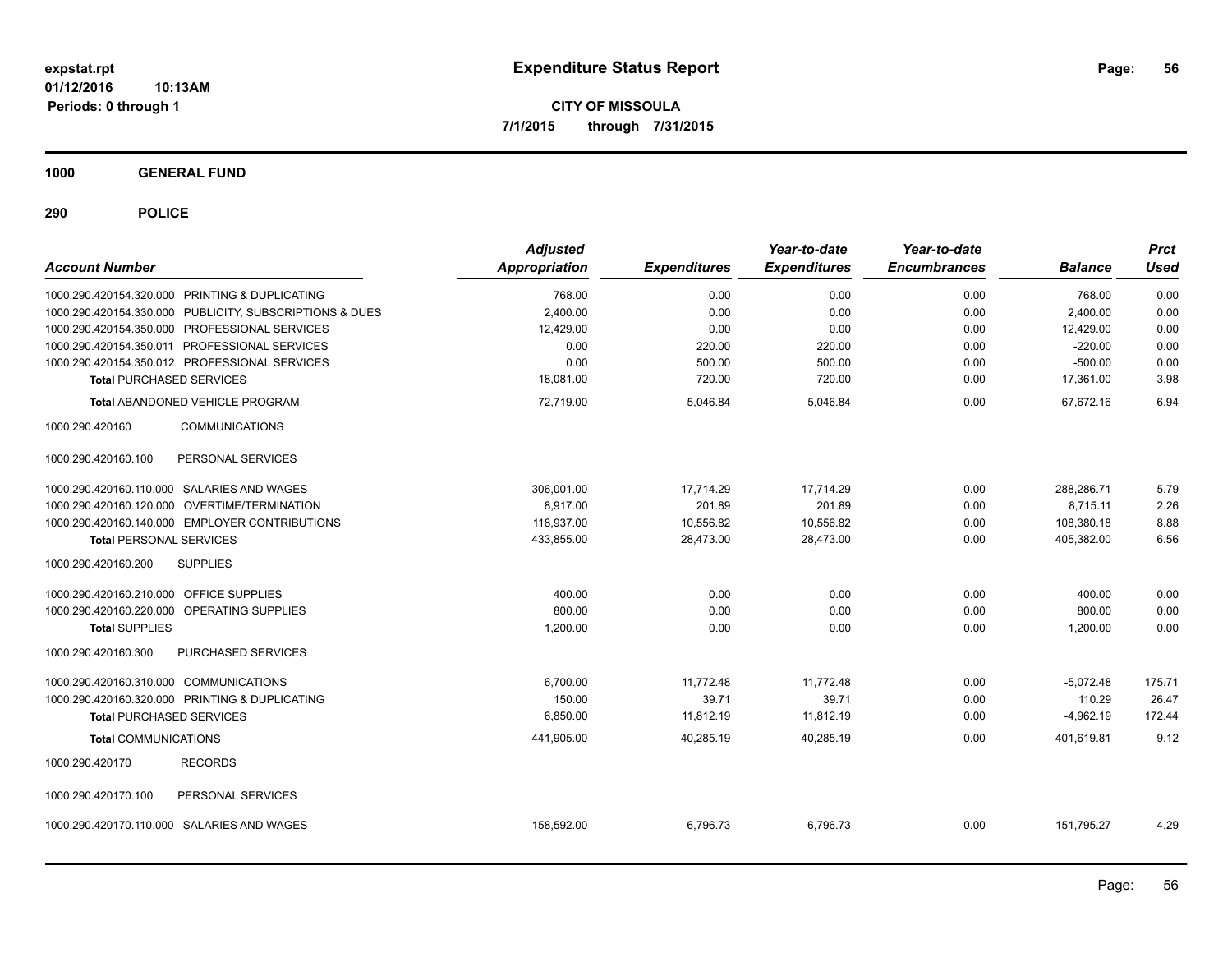**CITY OF MISSOULA 7/1/2015 through 7/31/2015**

**1000 GENERAL FUND**

| <b>Account Number</b>                          | <b>Adjusted</b><br><b>Appropriation</b> | <b>Expenditures</b> | Year-to-date<br><b>Expenditures</b> | Year-to-date<br><b>Encumbrances</b> | <b>Balance</b> | <b>Prct</b><br><b>Used</b> |
|------------------------------------------------|-----------------------------------------|---------------------|-------------------------------------|-------------------------------------|----------------|----------------------------|
| 1000.290.420170.120.000 OVERTIME/TERMINATION   | 713.00                                  | 322.69              | 322.69                              | 0.00                                | 390.31         | 45.26                      |
| 1000.290.420170.140.000 EMPLOYER CONTRIBUTIONS | 64,315.00                               | 5,383.31            | 5,383.31                            | 0.00                                | 58,931.69      | 8.37                       |
| <b>Total PERSONAL SERVICES</b>                 | 223,620.00                              | 12,502.73           | 12,502.73                           | 0.00                                | 211, 117.27    | 5.59                       |
| <b>SUPPLIES</b><br>1000.290.420170.200         |                                         |                     |                                     |                                     |                |                            |
| 1000.290.420170.210.000 OFFICE SUPPLIES        | 800.00                                  | 0.00                | 0.00                                | 0.00                                | 800.00         | 0.00                       |
| 1000.290.420170.220.000 OPERATING SUPPLIES     | 850.00                                  | 29.75               | 29.75                               | 0.00                                | 820.25         | 3.50                       |
| <b>Total SUPPLIES</b>                          | 1,650.00                                | 29.75               | 29.75                               | 0.00                                | 1,620.25       | 1.80                       |
| PURCHASED SERVICES<br>1000.290.420170.300      |                                         |                     |                                     |                                     |                |                            |
| <b>Total PURCHASED SERVICES</b>                | 0.00                                    | 0.00                | 0.00                                | 0.00                                | 0.00           | 0.00                       |
| 1000.290.420170.500<br><b>FIXED CHARGES</b>    |                                         |                     |                                     |                                     |                |                            |
| <b>Total FIXED CHARGES</b>                     | 0.00                                    | 0.00                | 0.00                                | 0.00                                | 0.00           | 0.00                       |
| <b>CAPITAL OUTLAY</b><br>1000.290.420170.900   |                                         |                     |                                     |                                     |                |                            |
| <b>Total CAPITAL OUTLAY</b>                    | 0.00                                    | 0.00                | 0.00                                | 0.00                                | 0.00           | 0.00                       |
| <b>Total RECORDS</b>                           | 225,270.00                              | 12,532.48           | 12,532.48                           | 0.00                                | 212,737.52     | 5.56                       |
| <b>EVIDENCE</b><br>1000.290.420182             |                                         |                     |                                     |                                     |                |                            |
| PERSONAL SERVICES<br>1000.290.420182.100       |                                         |                     |                                     |                                     |                |                            |
| 1000.290.420182.110.000 SALARIES AND WAGES     | 72,905.00                               | 7,748.20            | 7,748.20                            | 0.00                                | 65,156.80      | 10.63                      |
| 1000.290.420182.120.000 OVERTIME/TERMINATION   | 2,229.00                                | 52.94               | 52.94                               | 0.00                                | 2,176.06       | 2.38                       |
| 1000.290.420182.140.000 EMPLOYER CONTRIBUTIONS | 31,402.00                               | 4,736.57            | 4,736.57                            | 0.00                                | 26,665.43      | 15.08                      |
| <b>Total PERSONAL SERVICES</b>                 | 106,536.00                              | 12,537.71           | 12,537.71                           | 0.00                                | 93,998.29      | 11.77                      |
| 1000.290.420182.200<br><b>SUPPLIES</b>         |                                         |                     |                                     |                                     |                |                            |
| 1000.290.420182.210.000 OFFICE SUPPLIES        | 800.00                                  | 0.00                | 0.00                                | 0.00                                | 800.00         | 0.00                       |
| 1000.290.420182.220.000 OPERATING SUPPLIES     | 5,800.00                                | 867.20              | 867.20                              | 0.00                                | 4,932.80       | 14.95                      |
| 1000.290.420182.230.000 REPAIR/MAINTENANCE     | 500.00                                  | 0.00                | 0.00                                | 0.00                                | 500.00         | 0.00                       |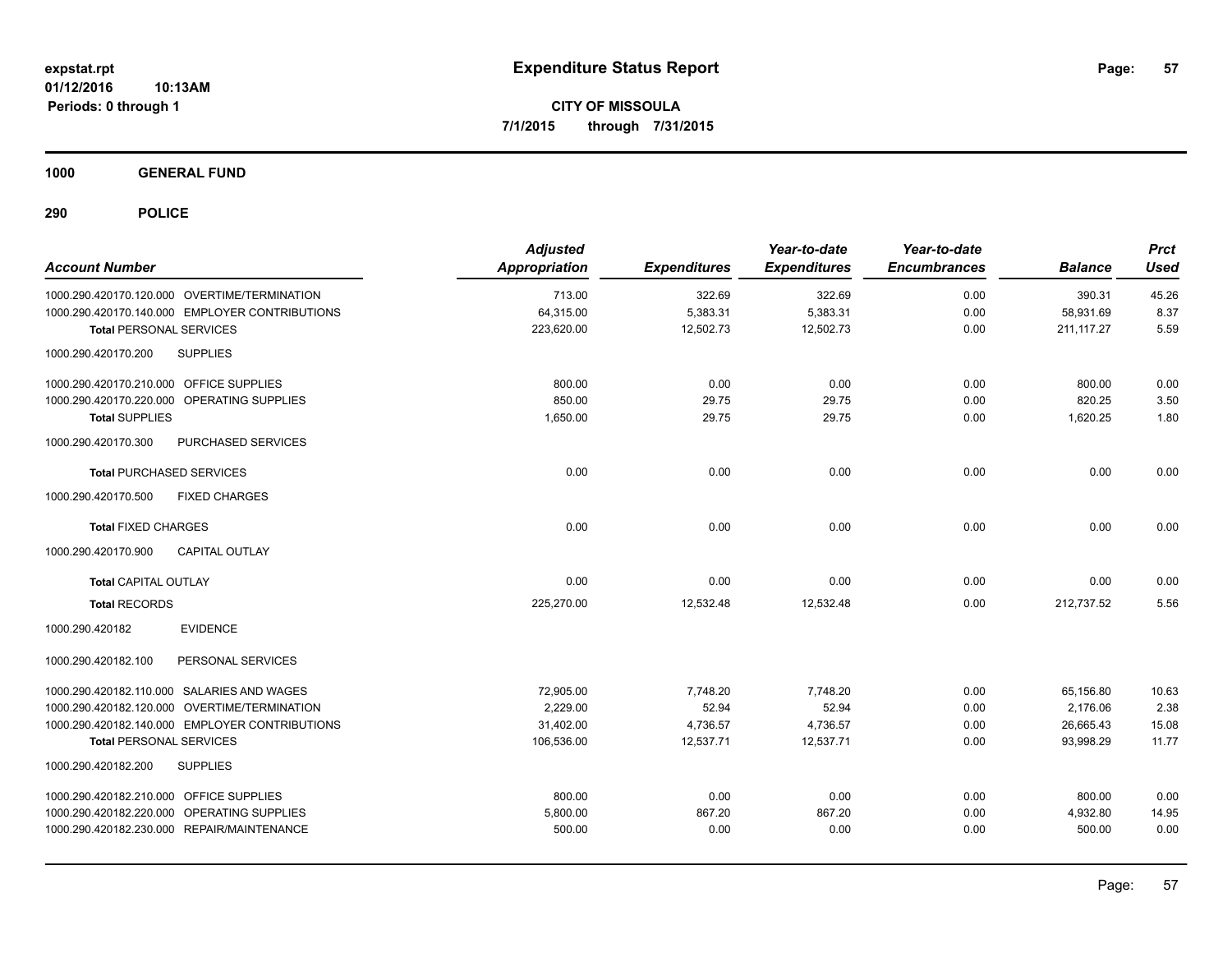**CITY OF MISSOULA 7/1/2015 through 7/31/2015**

**1000 GENERAL FUND**

| <b>Account Number</b>                                | <b>Adjusted</b><br><b>Appropriation</b> | <b>Expenditures</b> | Year-to-date<br><b>Expenditures</b> | Year-to-date<br><b>Encumbrances</b> | <b>Balance</b> | <b>Prct</b><br><b>Used</b> |
|------------------------------------------------------|-----------------------------------------|---------------------|-------------------------------------|-------------------------------------|----------------|----------------------------|
| 1000.290.420182.231.000 GASOLINE                     | 479.00                                  | 0.00                | 0.00                                | 0.00                                | 479.00         | 0.00                       |
| <b>Total SUPPLIES</b>                                | 7,579.00                                | 867.20              | 867.20                              | 0.00                                | 6,711.80       | 11.44                      |
| PURCHASED SERVICES<br>1000.290.420182.300            |                                         |                     |                                     |                                     |                |                            |
| 1000.290.420182.310.000 COMMUNICATIONS               | 300.00                                  | 0.00                | 0.00                                | 0.00                                | 300.00         | 0.00                       |
| 1000.290.420182.320.000 PRINTING & DUPLICATING       | 1,000.00                                | 0.00                | 0.00                                | 0.00                                | 1,000.00       | 0.00                       |
| 1000.290.420182.350.000 PROFESSIONAL SERVICES        | 34,700.00                               | 70.00               | 70.00                               | 0.00                                | 34,630.00      | 0.20                       |
| 1000.290.420182.360.000 REPAIR & MAINTENANCE         | 150.00                                  | 0.00                | 0.00                                | 0.00                                | 150.00         | 0.00                       |
| <b>Total PURCHASED SERVICES</b>                      | 36,150.00                               | 70.00               | 70.00                               | 0.00                                | 36,080.00      | 0.19                       |
| 1000.290.420182.500<br><b>FIXED CHARGES</b>          |                                         |                     |                                     |                                     |                |                            |
| 1000.290.420182.500.000 FIXED CHARGES                | 650.00                                  | 0.00                | 0.00                                | 0.00                                | 650.00         | 0.00                       |
| <b>Total FIXED CHARGES</b>                           | 650.00                                  | 0.00                | 0.00                                | 0.00                                | 650.00         | 0.00                       |
| <b>Total EVIDENCE</b>                                | 150,915.00                              | 13,474.91           | 13,474.91                           | 0.00                                | 137,440.09     | 8.93                       |
| <b>SPECIAL TEAMS</b><br>1000.290.420185              |                                         |                     |                                     |                                     |                |                            |
| 1000.290.420185.100<br>PERSONAL SERVICES             |                                         |                     |                                     |                                     |                |                            |
| <b>Total PERSONAL SERVICES</b>                       | 0.00                                    | 0.00                | 0.00                                | 0.00                                | 0.00           | 0.00                       |
| <b>SUPPLIES</b><br>1000.290.420185.200               |                                         |                     |                                     |                                     |                |                            |
| 1000.290.420185.220.000 OPERATING SUPPLIES           | 6,325.00                                | 0.00                | 0.00                                | 0.00                                | 6,325.00       | 0.00                       |
| <b>REPAIR/MAINTENANCE</b><br>1000.290.420185.230.000 | 200.00                                  | 0.00                | 0.00                                | 0.00                                | 200.00         | 0.00                       |
| 1000.290.420185.231.000 GASOLINE                     | 239.00                                  | 0.00                | 0.00                                | 0.00                                | 239.00         | 0.00                       |
| <b>Total SUPPLIES</b>                                | 6,764.00                                | 0.00                | 0.00                                | 0.00                                | 6,764.00       | 0.00                       |
| 1000.290.420185.300<br>PURCHASED SERVICES            |                                         |                     |                                     |                                     |                |                            |
| 1000.290.420185.350.000 PROFESSIONAL SERVICES        | 175.00                                  | 0.00                | 0.00                                | 0.00                                | 175.00         | 0.00                       |
| 1000.290.420185.360.000 REPAIR & MAINTENANCE         | 350.00                                  | 0.00                | 0.00                                | 0.00                                | 350.00         | 0.00                       |
| <b>Total PURCHASED SERVICES</b>                      | 525.00                                  | 0.00                | 0.00                                | 0.00                                | 525.00         | 0.00                       |
| <b>Total SPECIAL TEAMS</b>                           | 7,289.00                                | 0.00                | 0.00                                | 0.00                                | 7.289.00       | 0.00                       |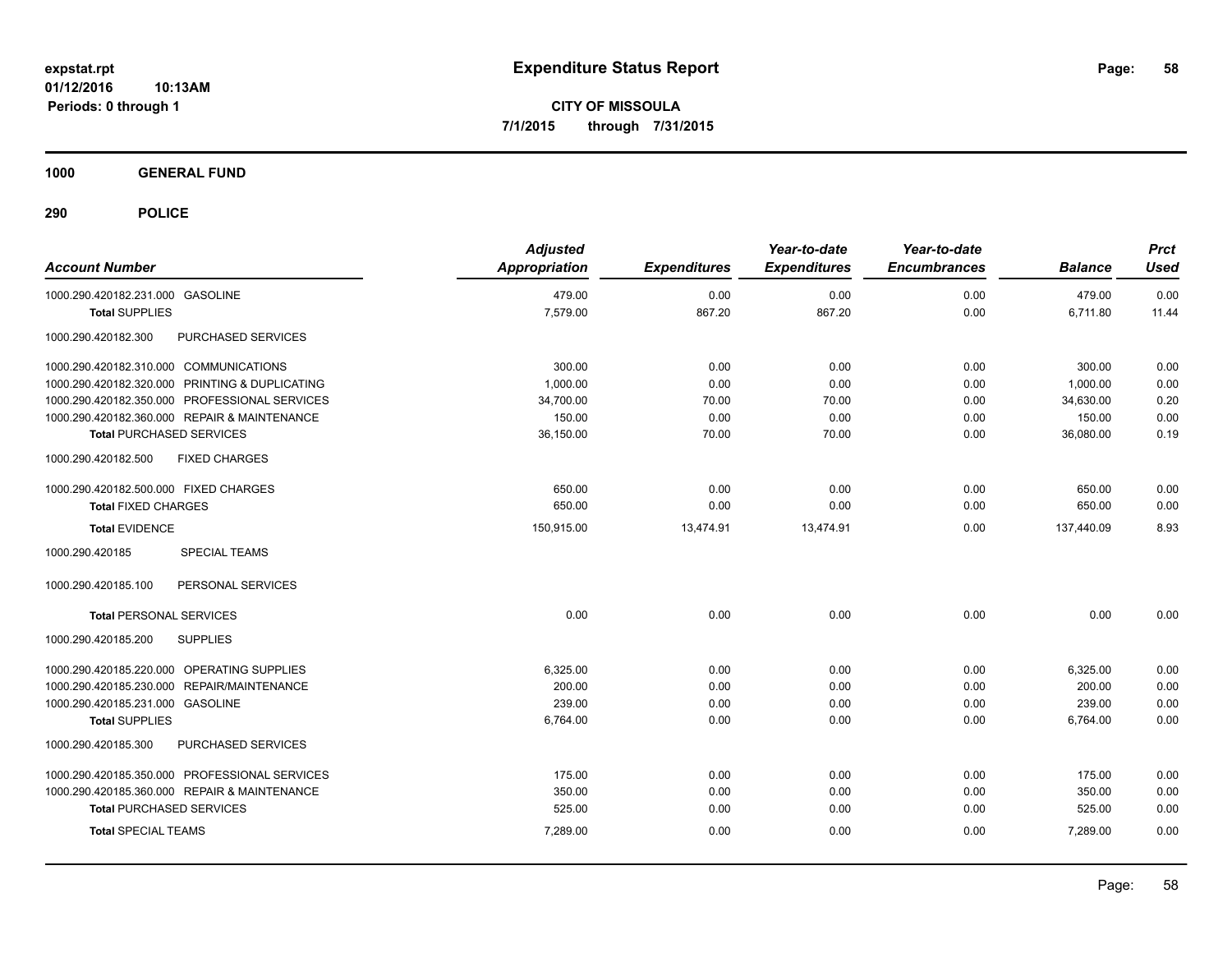**CITY OF MISSOULA 7/1/2015 through 7/31/2015**

**1000 GENERAL FUND**

| <b>Account Number</b>         |                                     | <b>Adjusted</b><br><b>Appropriation</b> | <b>Expenditures</b> | Year-to-date<br><b>Expenditures</b> | Year-to-date<br><b>Encumbrances</b> | <b>Balance</b> | <b>Prct</b><br><b>Used</b> |
|-------------------------------|-------------------------------------|-----------------------------------------|---------------------|-------------------------------------|-------------------------------------|----------------|----------------------------|
| 1000.290.420199               | CONTINGENCY-NEW AWARD FUNDING       |                                         |                     |                                     |                                     |                |                            |
| 1000.290.420199.100           | PERSONAL SERVICES                   |                                         |                     |                                     |                                     |                |                            |
|                               | <b>Total PERSONAL SERVICES</b>      | 0.00                                    | 0.00                | 0.00                                | 0.00                                | 0.00           | 0.00                       |
| 1000.290.420199.200           | <b>SUPPLIES</b>                     |                                         |                     |                                     |                                     |                |                            |
| <b>Total SUPPLIES</b>         |                                     | 0.00                                    | 0.00                | 0.00                                | 0.00                                | 0.00           | 0.00                       |
| 1000.290.420199.300           | PURCHASED SERVICES                  |                                         |                     |                                     |                                     |                |                            |
|                               | <b>Total PURCHASED SERVICES</b>     | 0.00                                    | 0.00                | 0.00                                | 0.00                                | 0.00           | 0.00                       |
| 1000.290.420199.900           | <b>CAPITAL OUTLAY</b>               |                                         |                     |                                     |                                     |                |                            |
|                               | Total CONTINGENCY-NEW AWARD FUNDING | 0.00                                    | 0.00                | 0.00                                | 0.00                                | 0.00           | 0.00                       |
| 1000.290.420256               | *** Title Not Found ***             |                                         |                     |                                     |                                     |                |                            |
| 1000.290.420256.100           | PERSONAL SERVICES                   |                                         |                     |                                     |                                     |                |                            |
| Total *** Title Not Found *** |                                     | 0.00                                    | 0.00                | 0.00                                | 0.00                                | 0.00           | 0.00                       |
| <b>Total POLICE</b>           |                                     | 14,391,954.00                           | 929,205.15          | 929,205.15                          | 0.00                                | 13,462,748.85  | 6.46                       |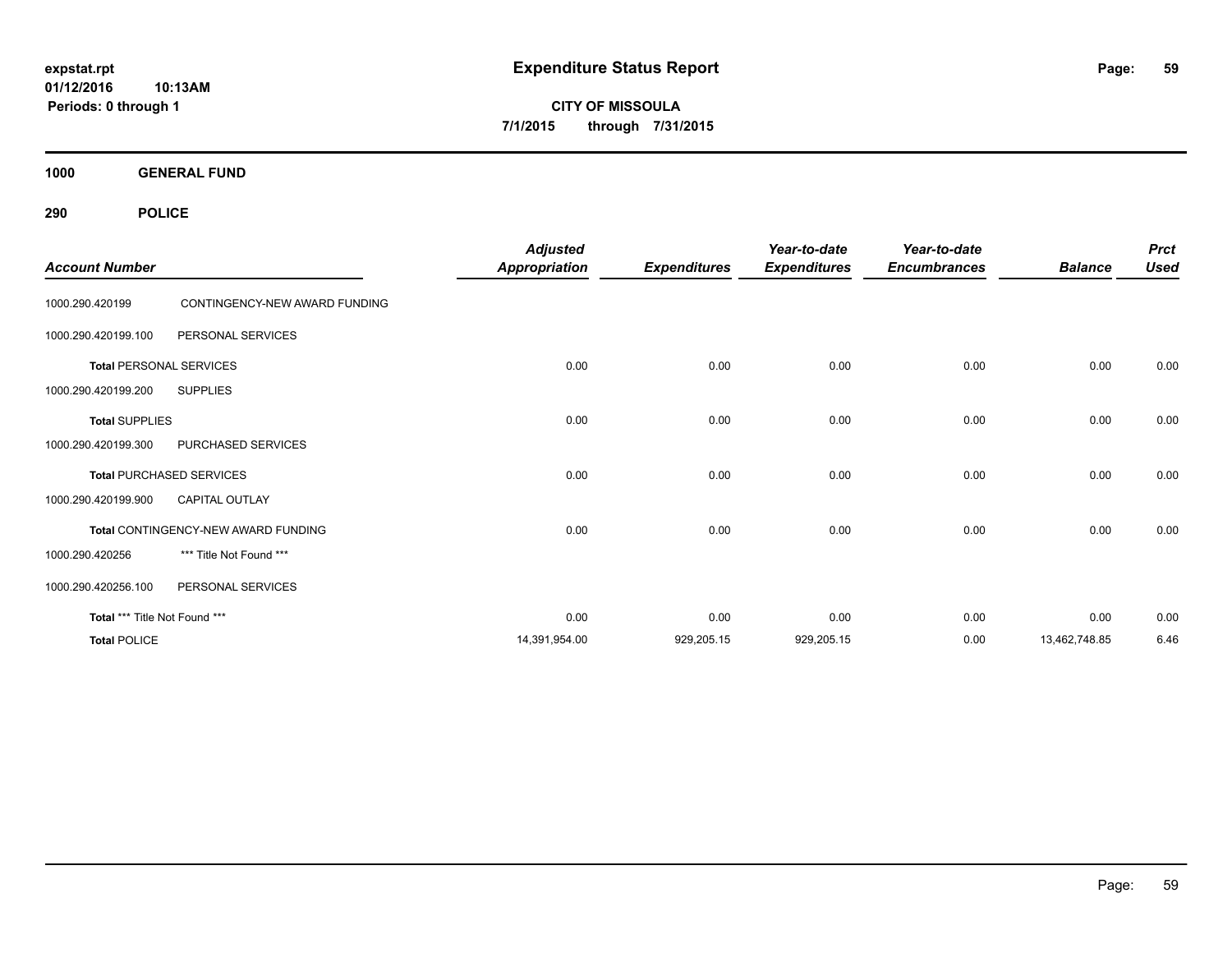**CITY OF MISSOULA 7/1/2015 through 7/31/2015**

**1000 GENERAL FUND**

| <b>Account Number</b>                   |                                                         | <b>Adjusted</b><br><b>Appropriation</b> | <b>Expenditures</b> | Year-to-date<br><b>Expenditures</b> | Year-to-date<br><b>Encumbrances</b> | <b>Balance</b> | <b>Prct</b><br><b>Used</b> |
|-----------------------------------------|---------------------------------------------------------|-----------------------------------------|---------------------|-------------------------------------|-------------------------------------|----------------|----------------------------|
| 1000.300.420410                         | <b>ADMINISTRATION</b>                                   |                                         |                     |                                     |                                     |                |                            |
| 1000.300.420410.100                     | PERSONAL SERVICES                                       |                                         |                     |                                     |                                     |                |                            |
|                                         | 1000.300.420410.110.000 SALARIES AND WAGES              | 441,354.00                              | 28,627.77           | 28,627.77                           | 0.00                                | 412,726.23     | 6.49                       |
| 1000.300.420410.115.000                 | SALARIES/HEALTH INSURANCE BENEFIT                       | 0.00                                    | 684.00              | 684.00                              | 0.00                                | $-684.00$      | 0.00                       |
|                                         | 1000.300.420410.140.000 EMPLOYER CONTRIBUTIONS          | 105,401.00                              | 10,836.81           | 10,836.81                           | 0.00                                | 94.564.19      | 10.28                      |
|                                         | 1000.300.420410.141.000 STATE RETIREMENT CONTRIBUTIONS  | 120,013.00                              | 5,213.93            | 5,213.93                            | 0.00                                | 114,799.07     | 4.34                       |
| <b>Total PERSONAL SERVICES</b>          |                                                         | 666,768.00                              | 45,362.51           | 45,362.51                           | 0.00                                | 621,405.49     | 6.80                       |
| 1000.300.420410.200                     | <b>SUPPLIES</b>                                         |                                         |                     |                                     |                                     |                |                            |
| 1000.300.420410.210.000 OFFICE SUPPLIES |                                                         | 8,471.00                                | 1,016.43            | 1,016.43                            | 0.00                                | 7,454.57       | 12.00                      |
|                                         | 1000.300.420410.220.000 OPERATING SUPPLIES              | 2,822.00                                | 0.00                | 0.00                                | 0.00                                | 2,822.00       | 0.00                       |
|                                         | 1000.300.420410.230.000 REPAIR/MAINTENANCE              | 300.00                                  | 0.00                | 0.00                                | 0.00                                | 300.00         | 0.00                       |
| 1000.300.420410.240.000 OTHER SUPPLIES  |                                                         | 2.848.00                                | 0.00                | 0.00                                | 0.00                                | 2,848.00       | 0.00                       |
| <b>Total SUPPLIES</b>                   |                                                         | 14,441.00                               | 1,016.43            | 1,016.43                            | 0.00                                | 13,424.57      | 7.04                       |
| 1000.300.420410.300                     | <b>PURCHASED SERVICES</b>                               |                                         |                     |                                     |                                     |                |                            |
| 1000.300.420410.310.000                 | <b>COMMUNICATIONS</b>                                   | 577.00                                  | 0.00                | 0.00                                | 0.00                                | 577.00         | 0.00                       |
|                                         | 1000.300.420410.320.000 PRINTING & DUPLICATING          | 240.00                                  | 0.00                | 0.00                                | 0.00                                | 240.00         | 0.00                       |
|                                         | 1000.300.420410.330.000 PUBLICITY, SUBSCRIPTIONS & DUES | 1,238.00                                | 0.00                | 0.00                                | 0.00                                | 1.238.00       | 0.00                       |
|                                         | 1000.300.420410.350.000 PROFESSIONAL SERVICES           | 192.00                                  | 192.00              | 192.00                              | 0.00                                | 0.00           | 100.00                     |
| 1000.300.420410.370.000                 | <b>TRAVEL</b>                                           | 4,240.00                                | 0.00                | 0.00                                | 0.00                                | 4,240.00       | 0.00                       |
| 1000.300.420410.380.000 TRAINING        |                                                         | 1,054.00                                | 0.00                | 0.00                                | 0.00                                | 1,054.00       | 0.00                       |
| <b>Total PURCHASED SERVICES</b>         |                                                         | 7,541.00                                | 192.00              | 192.00                              | 0.00                                | 7,349.00       | 2.55                       |
| 1000.300.420410.700                     | <b>GRANTS &amp; CONTRIBUTIONS</b>                       |                                         |                     |                                     |                                     |                |                            |
|                                         | 1000.300.420410.700.000 GRANTS & CONTRIBUTIONS          | 2,700.00                                | 0.00                | 0.00                                | 0.00                                | 2,700.00       | 0.00                       |
|                                         | <b>Total GRANTS &amp; CONTRIBUTIONS</b>                 | 2,700.00                                | 0.00                | 0.00                                | 0.00                                | 2,700.00       | 0.00                       |
| 1000.300.420410.800                     | OTHER OBJECTS                                           |                                         |                     |                                     |                                     |                |                            |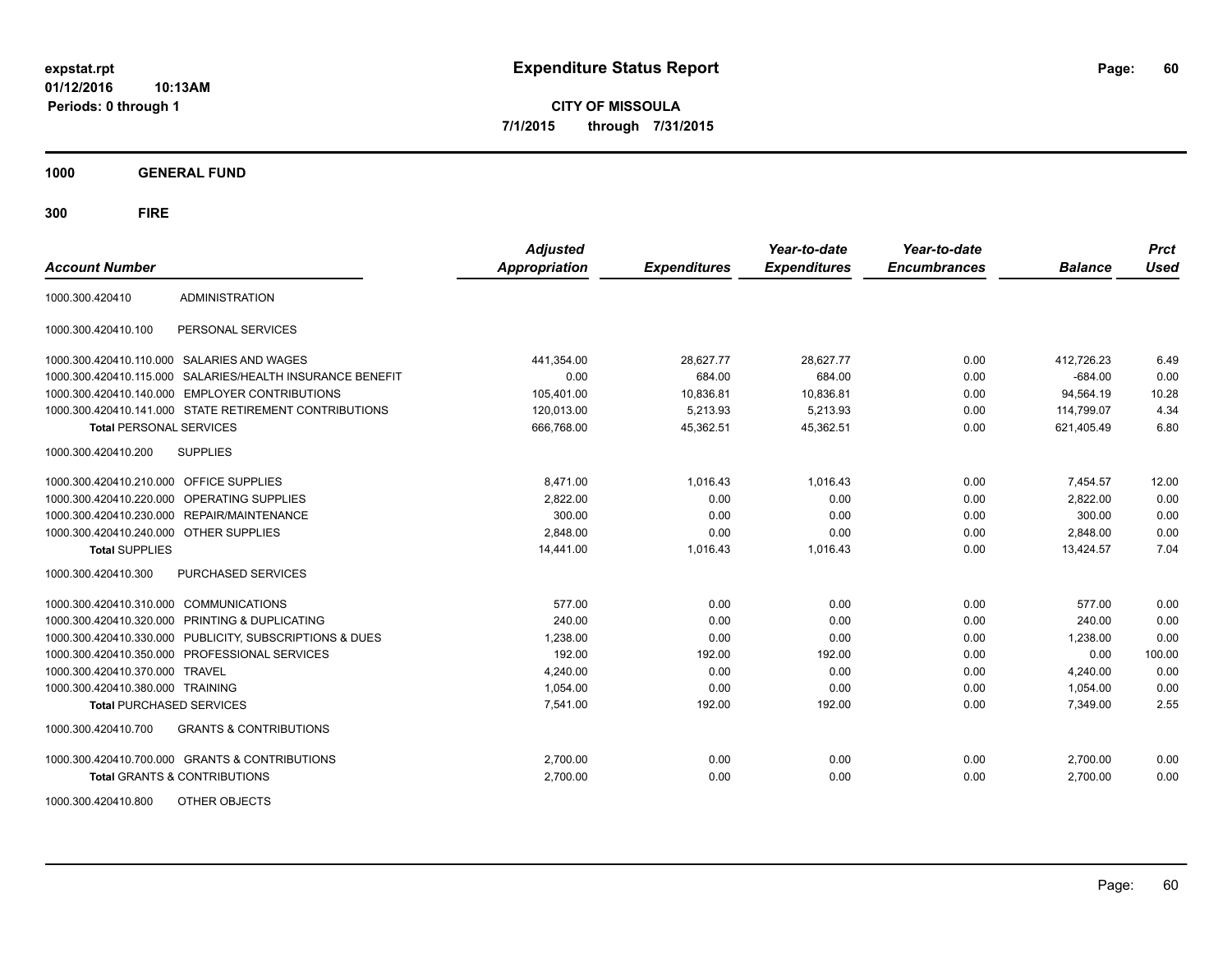**CITY OF MISSOULA 7/1/2015 through 7/31/2015**

**1000 GENERAL FUND**

| <b>Account Number</b>                             | <b>Adjusted</b><br><b>Appropriation</b> | <b>Expenditures</b> | Year-to-date<br><b>Expenditures</b> | Year-to-date<br><b>Encumbrances</b> | <b>Balance</b> | <b>Prct</b><br><b>Used</b> |
|---------------------------------------------------|-----------------------------------------|---------------------|-------------------------------------|-------------------------------------|----------------|----------------------------|
| 1000.300.420410.850.000 SALARY SAVINGS            | $-65,888.00$                            | 0.00                | 0.00                                | 0.00                                | $-65,888.00$   | 0.00                       |
| <b>Total OTHER OBJECTS</b>                        | $-65,888.00$                            | 0.00                | 0.00                                | 0.00                                | $-65,888.00$   | 0.00                       |
| <b>Total ADMINISTRATION</b>                       | 625,562.00                              | 46,570.94           | 46,570.94                           | 0.00                                | 578,991.06     | 7.44                       |
| <b>FACILITY</b><br>1000.300.420420                |                                         |                     |                                     |                                     |                |                            |
| 1000.300.420420.100<br>PERSONAL SERVICES          |                                         |                     |                                     |                                     |                |                            |
| <b>Total PERSONAL SERVICES</b>                    | 0.00                                    | 0.00                | 0.00                                | 0.00                                | 0.00           | 0.00                       |
| <b>SUPPLIES</b><br>1000.300.420420.200            |                                         |                     |                                     |                                     |                |                            |
| 1000.300.420420.210.000 OFFICE SUPPLIES           | 7.245.00                                | 0.00                | 0.00                                | 0.00                                | 7,245.00       | 0.00                       |
| 1000.300.420420.220.000 OPERATING SUPPLIES        | 6.448.00                                | 0.00                | 0.00                                | 0.00                                | 6.448.00       | 0.00                       |
| 1000.300.420420.230.000 REPAIR/MAINTENANCE        | 14,000.00                               | $-5.38$             | $-5.38$                             | 0.00                                | 14,005.38      | 0.04                       |
| <b>Total SUPPLIES</b>                             | 27,693.00                               | $-5.38$             | $-5.38$                             | 0.00                                | 27,698.38      | 0.00                       |
| 1000.300.420420.300<br>PURCHASED SERVICES         |                                         |                     |                                     |                                     |                |                            |
| 1000.300.420420.340.000 SEWER                     | 1,394.00                                | 551.58              | 551.58                              | 0.00                                | 842.42         | 39.57                      |
| 1000.300.420420.341.000 ELECTRICITY & NATURAL GAS | 66,891.00                               | 0.00                | 0.00                                | 0.00                                | 66,891.00      | 0.00                       |
| 1000.300.420420.343.000 WATER CHARGES             | 14,677.00                               | 0.00                | 0.00                                | 0.00                                | 14,677.00      | 0.00                       |
| 1000.300.420420.344.000 TELEPHONE SERVICE         | 20,484.00                               | 0.00                | 0.00                                | 0.00                                | 20,484.00      | 0.00                       |
| 1000.300.420420.345.000 GARBAGE                   | 5,462.00                                | 441.35              | 441.35                              | 0.00                                | 5,020.65       | 8.08                       |
| 1000.300.420420.360.000 REPAIR & MAINTENANCE      | 25,258.00                               | 126.33              | 126.33                              | 0.00                                | 25,131.67      | 0.50                       |
| <b>Total PURCHASED SERVICES</b>                   | 134,166.00                              | 1,119.26            | 1,119.26                            | 0.00                                | 133,046.74     | 0.83                       |
| <b>FIXED CHARGES</b><br>1000.300.420420.500       |                                         |                     |                                     |                                     |                |                            |
| 1000.300.420420.530.000 PROPANE TANK RENTAL       | 226.00                                  | 0.00                | 0.00                                | 0.00                                | 226.00         | 0.00                       |
| <b>Total FIXED CHARGES</b>                        | 226.00                                  | 0.00                | 0.00                                | 0.00                                | 226.00         | 0.00                       |
| <b>Total FACILITY</b>                             | 162,085.00                              | 1,113.88            | 1,113.88                            | 0.00                                | 160,971.12     | 0.69                       |
| 1000.300.420430<br>PERSONNEL TRAINING             |                                         |                     |                                     |                                     |                |                            |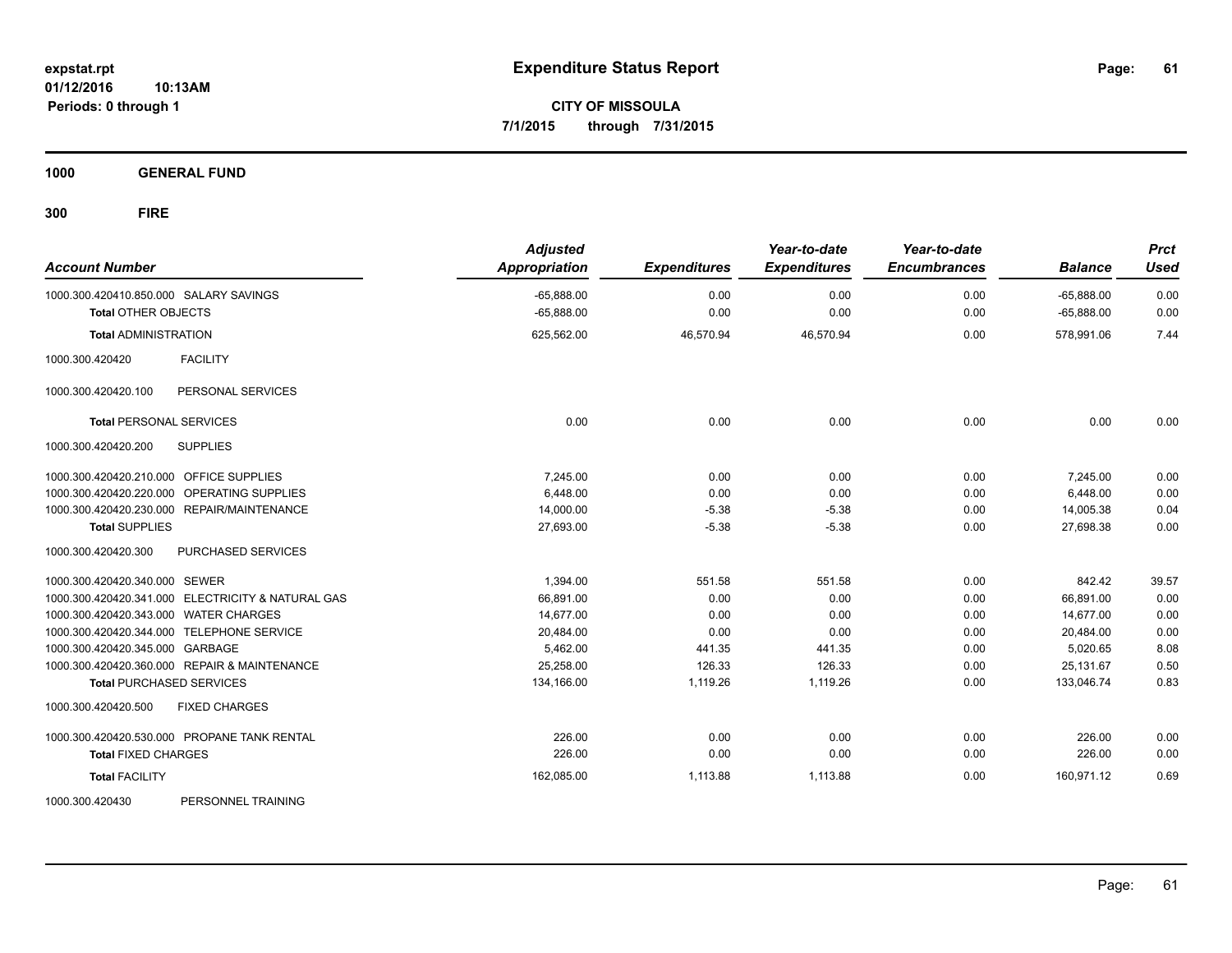**CITY OF MISSOULA 7/1/2015 through 7/31/2015**

**1000 GENERAL FUND**

| <b>Account Number</b>                                        | <b>Adjusted</b><br>Appropriation | <b>Expenditures</b> | Year-to-date<br><b>Expenditures</b> | Year-to-date<br><b>Encumbrances</b> | <b>Balance</b> | <b>Prct</b><br><b>Used</b> |
|--------------------------------------------------------------|----------------------------------|---------------------|-------------------------------------|-------------------------------------|----------------|----------------------------|
| PERSONAL SERVICES<br>1000.300.420430.100                     |                                  |                     |                                     |                                     |                |                            |
| 1000.300.420430.110.000 SALARIES AND WAGES                   | 85,034.00                        | 5,810.71            | 5,810.71                            | 0.00                                | 79,223.29      | 6.83                       |
| SALARIES/HEALTH INSURANCE BENEFIT<br>1000.300.420430.115.000 | 6,840.00                         | 285.00              | 285.00                              | 0.00                                | 6,555.00       | 4.17                       |
| 1000.300.420430.120.000 OVERTIME/TERMINATION                 | 2,223.00                         | 0.00                | 0.00                                | 0.00                                | 2,223.00       | 0.00                       |
| 1000.300.420430.140.000 EMPLOYER CONTRIBUTIONS               | 29,960.00                        | 1,539.54            | 1,539.54                            | 0.00                                | 28,420.46      | 5.14                       |
| 1000.300.420430.141.000 STATE RETIREMENT CONTRIBUTIONS       | 20.870.00                        | 1,984.38            | 1.984.38                            | 0.00                                | 18,885.62      | 9.51                       |
| <b>Total PERSONAL SERVICES</b>                               | 144,927.00                       | 9.619.63            | 9.619.63                            | 0.00                                | 135.307.37     | 6.64                       |
| 1000.300.420430.200<br><b>SUPPLIES</b>                       |                                  |                     |                                     |                                     |                |                            |
| 1000.300.420430.210.000 OFFICE SUPPLIES                      | 96.00                            | 0.00                | 0.00                                | 0.00                                | 96.00          | 0.00                       |
| 1000.300.420430.220.000 OPERATING SUPPLIES                   | 3,701.00                         | 0.00                | 0.00                                | 0.00                                | 3,701.00       | 0.00                       |
| 1000.300.420430.230.000 REPAIR/MAINTENANCE                   | 320.00                           | 239.92              | 239.92                              | 0.00                                | 80.08          | 74.98                      |
| <b>Total SUPPLIES</b>                                        | 4,117.00                         | 239.92              | 239.92                              | 0.00                                | 3,877.08       | 5.83                       |
| PURCHASED SERVICES<br>1000.300.420430.300                    |                                  |                     |                                     |                                     |                |                            |
| 1000.300.420430.320.000 PRINTING & DUPLICATING               | 192.00                           | 0.00                | 0.00                                | 0.00                                | 192.00         | 0.00                       |
| 1000.300.420430.330.000 PUBLICITY, SUBSCRIPTIONS & DUES      | 322.00                           | 0.00                | 0.00                                | 0.00                                | 322.00         | 0.00                       |
| 1000.300.420430.370.000 TRAVEL                               | 1,148.00                         | 0.00                | 0.00                                | 0.00                                | 1,148.00       | 0.00                       |
| 1000.300.420430.380.000 TRAINING                             | 480.00                           | 0.00                | 0.00                                | 0.00                                | 480.00         | 0.00                       |
| <b>Total PURCHASED SERVICES</b>                              | 2,142.00                         | 0.00                | 0.00                                | 0.00                                | 2,142.00       | 0.00                       |
| <b>Total PERSONNEL TRAINING</b>                              | 151,186.00                       | 9,859.55            | 9,859.55                            | 0.00                                | 141,326.45     | 6.52                       |
| 1000.300.420440<br><b>FIRE PREVENTION</b>                    |                                  |                     |                                     |                                     |                |                            |
| 1000.300.420440.100<br>PERSONAL SERVICES                     |                                  |                     |                                     |                                     |                |                            |
| 1000.300.420440.110.000 SALARIES AND WAGES                   | 393.104.00                       | 26.771.79           | 26.771.79                           | 0.00                                | 366.332.21     | 6.81                       |
| SALARIES/HEALTH INSURANCE BENEFIT<br>1000.300.420440.115.000 | 34,200.00                        | 1,425.00            | 1,425.00                            | 0.00                                | 32.775.00      | 4.17                       |
| 1000.300.420440.120.000 OVERTIME/TERMINATION                 | 9,590.00                         | 1,124.56            | 1,124.56                            | 0.00                                | 8,465.44       | 11.73                      |
| 1000.300.420440.140.000 EMPLOYER CONTRIBUTIONS               | 139,344.00                       | 7,197.04            | 7,197.04                            | 0.00                                | 132,146.96     | 5.16                       |
| 1000.300.420440.141.000 STATE RETIREMENT CONTRIBUTIONS       | 97,889.00                        | 9,171.88            | 9,171.88                            | 0.00                                | 88,717.12      | 9.37                       |
| <b>Total PERSONAL SERVICES</b>                               | 674,127.00                       | 45,690.27           | 45,690.27                           | 0.00                                | 628,436.73     | 6.78                       |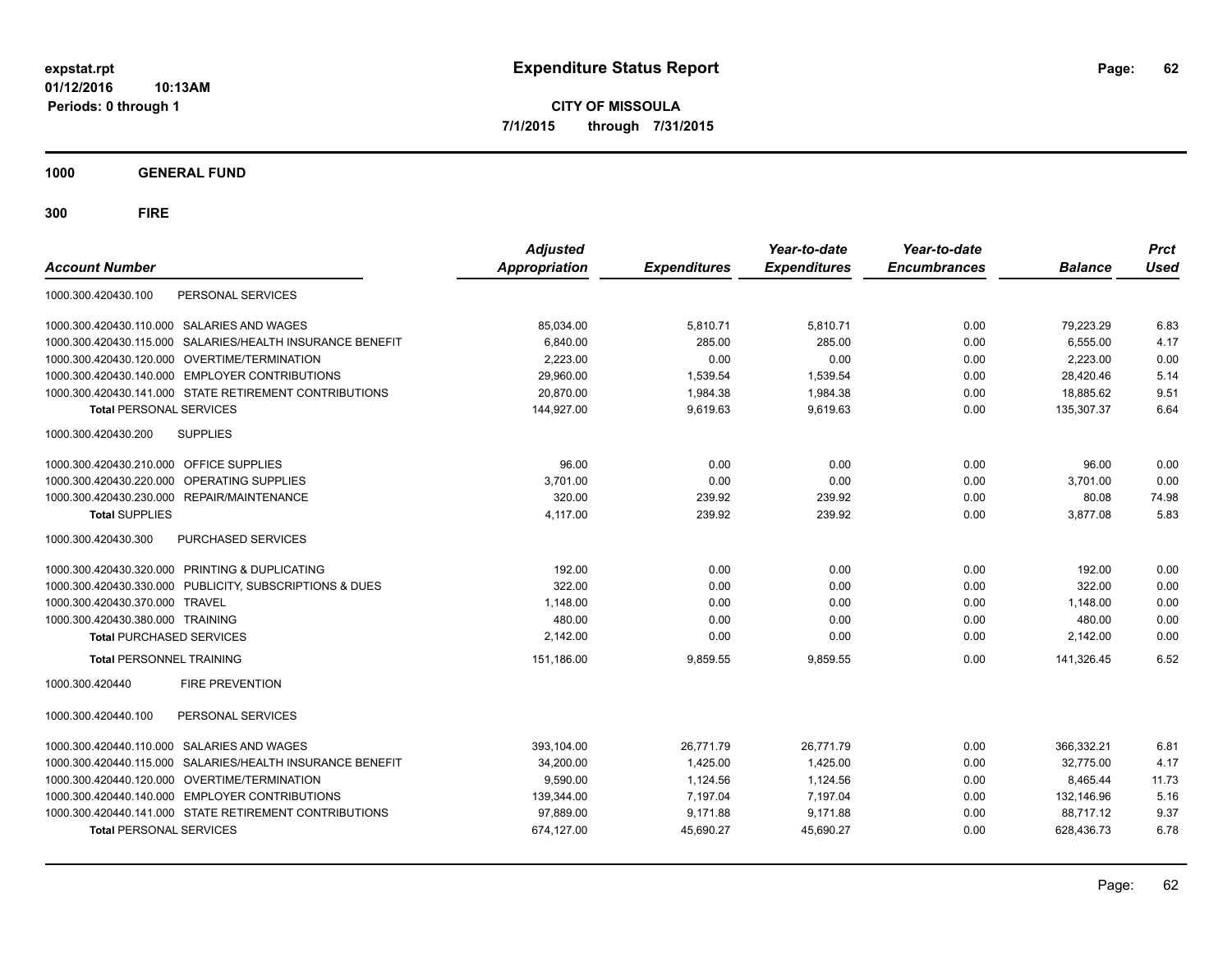**CITY OF MISSOULA 7/1/2015 through 7/31/2015**

**1000 GENERAL FUND**

| <b>Account Number</b>                   |                                                         | <b>Adjusted</b><br>Appropriation | <b>Expenditures</b> | Year-to-date<br><b>Expenditures</b> | Year-to-date<br><b>Encumbrances</b> | <b>Balance</b> | <b>Prct</b><br><b>Used</b> |
|-----------------------------------------|---------------------------------------------------------|----------------------------------|---------------------|-------------------------------------|-------------------------------------|----------------|----------------------------|
|                                         |                                                         |                                  |                     |                                     |                                     |                |                            |
| 1000.300.420440.200                     | <b>SUPPLIES</b>                                         |                                  |                     |                                     |                                     |                |                            |
| 1000.300.420440.210.000 OFFICE SUPPLIES |                                                         | 144.00                           | 0.00                | 0.00                                | 0.00                                | 144.00         | 0.00                       |
| 1000.300.420440.220.000                 | OPERATING SUPPLIES                                      | 4,956.00                         | 6.98                | 6.98                                | 0.00                                | 4,949.02       | 0.14                       |
|                                         | 1000.300.420440.230.000 REPAIR/MAINTENANCE              | 1,540.00                         | 0.00                | 0.00                                | 0.00                                | 1,540.00       | 0.00                       |
| <b>Total SUPPLIES</b>                   |                                                         | 6,640.00                         | 6.98                | 6.98                                | 0.00                                | 6,633.02       | 0.11                       |
| 1000.300.420440.300                     | PURCHASED SERVICES                                      |                                  |                     |                                     |                                     |                |                            |
|                                         | 1000.300.420440.320.000 PRINTING & DUPLICATING          | 192.00                           | 0.00                | 0.00                                | 0.00                                | 192.00         | 0.00                       |
|                                         | 1000.300.420440.330.000 PUBLICITY, SUBSCRIPTIONS & DUES | 3,916.00                         | 0.00                | 0.00                                | 0.00                                | 3,916.00       | 0.00                       |
| 1000.300.420440.370.000 TRAVEL          |                                                         | 5,448.00                         | 0.00                | 0.00                                | 0.00                                | 5,448.00       | 0.00                       |
| 1000.300.420440.380.000 TRAINING        |                                                         | 2,506.00                         | 0.00                | 0.00                                | 0.00                                | 2,506.00       | 0.00                       |
| <b>Total PURCHASED SERVICES</b>         |                                                         | 12,062.00                        | 0.00                | 0.00                                | 0.00                                | 12,062.00      | 0.00                       |
| <b>Total FIRE PREVENTION</b>            |                                                         | 692,829.00                       | 45,697.25           | 45,697.25                           | 0.00                                | 647, 131.75    | 6.60                       |
| 1000.300.420450                         | <b>FIRE GRANTS</b>                                      |                                  |                     |                                     |                                     |                |                            |
| 1000.300.420450.300                     | PURCHASED SERVICES                                      |                                  |                     |                                     |                                     |                |                            |
| <b>Total FIRE GRANTS</b>                |                                                         | 0.00                             | 0.00                | 0.00                                | 0.00                                | 0.00           | 0.00                       |
| 1000.300.420455                         | <b>EMS</b>                                              |                                  |                     |                                     |                                     |                |                            |
| 1000.300.420455.100                     | PERSONAL SERVICES                                       |                                  |                     |                                     |                                     |                |                            |
| 1000.300.420455.110.000                 | <b>SALARIES AND WAGES</b>                               | 55,243.00                        | 5,611.07            | 5,611.07                            | 0.00                                | 49,631.93      | 10.16                      |
| 1000.300.420455.115.000                 | SALARIES/HEALTH INSURANCE BENEFIT                       | 6,840.00                         | 285.00              | 285.00                              | 0.00                                | 6,555.00       | 4.17                       |
|                                         | 1000.300.420455.120.000 OVERTIME/TERMINATION            | 2,158.00                         | 0.00                | 0.00                                | 0.00                                | 2,158.00       | 0.00                       |
|                                         | 1000.300.420455.140.000 EMPLOYER CONTRIBUTIONS          | 20,245.00                        | 1,461.35            | 1,461.35                            | 0.00                                | 18,783.65      | 7.22                       |
|                                         | 1000.300.420455.141.000 STATE RETIREMENT CONTRIBUTIONS  | 14,869.00                        | 1,918.76            | 1,918.76                            | 0.00                                | 12,950.24      | 12.90                      |
| <b>Total PERSONAL SERVICES</b>          |                                                         | 99,355.00                        | 9,276.18            | 9,276.18                            | 0.00                                | 90,078.82      | 9.34                       |
| 1000.300.420455.200                     | <b>SUPPLIES</b>                                         |                                  |                     |                                     |                                     |                |                            |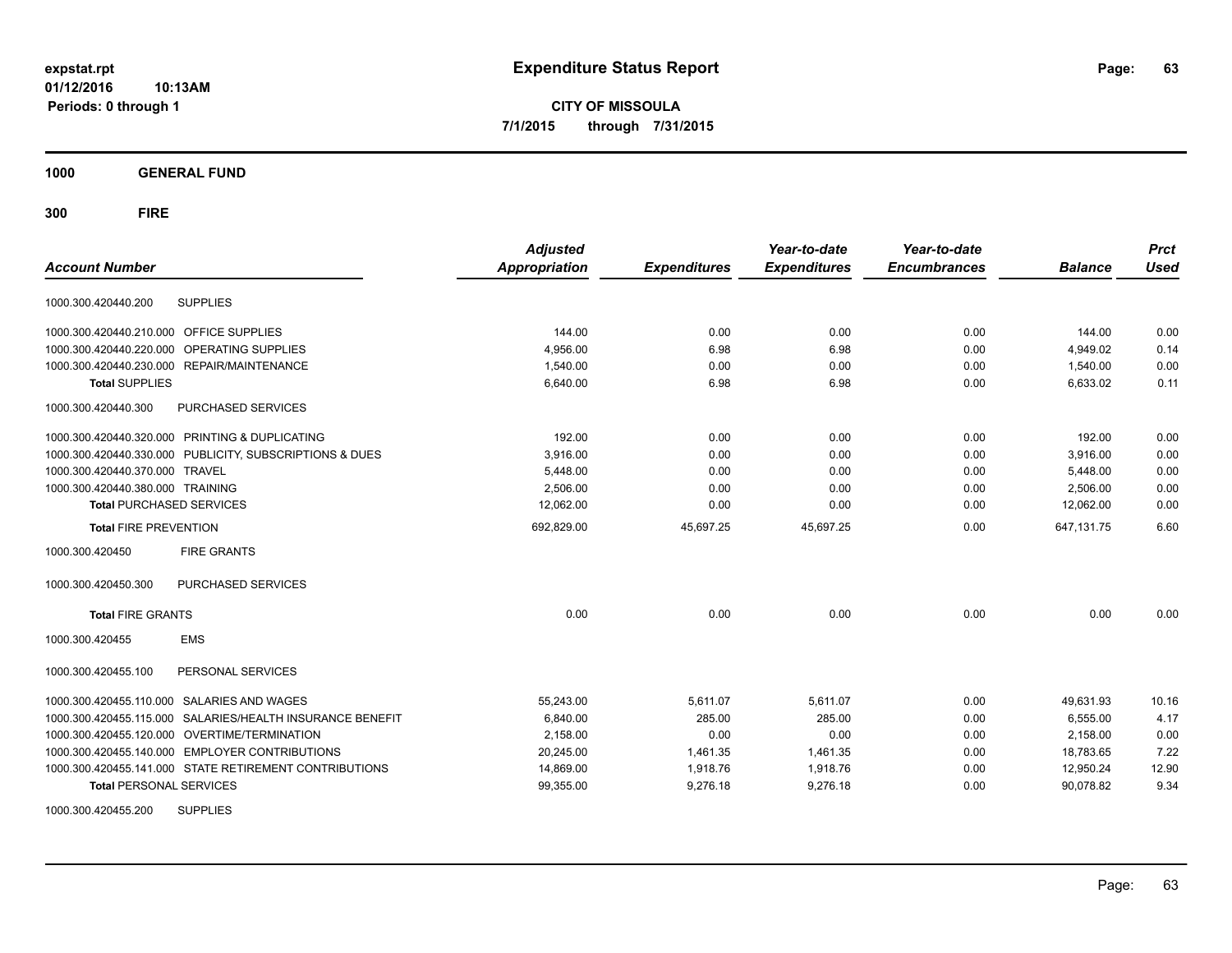**CITY OF MISSOULA 7/1/2015 through 7/31/2015**

**1000 GENERAL FUND**

| <b>Account Number</b>                                     | <b>Adjusted</b><br><b>Appropriation</b> | <b>Expenditures</b> | Year-to-date<br><b>Expenditures</b> | Year-to-date<br><b>Encumbrances</b> | <b>Balance</b> | <b>Prct</b><br><b>Used</b> |
|-----------------------------------------------------------|-----------------------------------------|---------------------|-------------------------------------|-------------------------------------|----------------|----------------------------|
| 1000.300.420455.220.000 OPERATING SUPPLIES                | 18.581.00                               | 3.855.93            | 3.855.93                            | 0.00                                | 14,725.07      | 20.75                      |
| 1000.300.420455.230.000 REPAIR/MAINTENANCE                | 320.00                                  | 0.00                | 0.00                                | 0.00                                | 320.00         | 0.00                       |
| <b>Total SUPPLIES</b>                                     | 18.901.00                               | 3.855.93            | 3.855.93                            | 0.00                                | 15.045.07      | 20.40                      |
| 1000.300.420455.300<br>PURCHASED SERVICES                 |                                         |                     |                                     |                                     |                |                            |
| 1000.300.420455.330.000 PUBLICITY, SUBSCRIPTIONS & DUES   | 3,984.00                                | 0.00                | 0.00                                | 0.00                                | 3,984.00       | 0.00                       |
| 1000.300.420455.350.000 PROFESSIONAL SERVICES             | 5,000.00                                | 0.00                | 0.00                                | 0.00                                | 5,000.00       | 0.00                       |
| 1000.300.420455.360.000 REPAIR & MAINTENANCE              | 4,500.00                                | 0.00                | 0.00                                | 0.00                                | 4,500.00       | 0.00                       |
| 1000.300.420455.370.000 TRAVEL                            | 1.023.00                                | 0.00                | 0.00                                | 0.00                                | 1,023.00       | 0.00                       |
| 1000.300.420455.380.000 TRAINING                          | 1,920.00                                | 0.00                | 0.00                                | 0.00                                | 1,920.00       | 0.00                       |
| 1000.300.420455.390.000 OTHER PURCHASED SERVICES          | 10,080.00                               | 0.00                | 0.00                                | 0.00                                | 10,080.00      | 0.00                       |
| <b>Total PURCHASED SERVICES</b>                           | 26,507.00                               | 0.00                | 0.00                                | 0.00                                | 26,507.00      | 0.00                       |
| <b>Total EMS</b>                                          | 144,763.00                              | 13,132.11           | 13.132.11                           | 0.00                                | 131.630.89     | 9.07                       |
| <b>OPERATIONS</b><br>1000.300.420460                      |                                         |                     |                                     |                                     |                |                            |
| 1000.300.420460.100<br>PERSONAL SERVICES                  |                                         |                     |                                     |                                     |                |                            |
| 1000.300.420460.110.000 SALARIES AND WAGES                | 5,463,100.00                            | 362,547.69          | 362,547.69                          | 0.00                                | 5,100,552.31   | 6.64                       |
| 1000.300.420460.115.000 SALARIES/HEALTH INSURANCE BENEFIT | 547,200.00                              | 21,660.00           | 21,660.00                           | 0.00                                | 525,540.00     | 3.96                       |
| 1000.300.420460.120.000 OVERTIME/TERMINATION              | 302,147.00                              | 55,522.51           | 55,522.51                           | 0.00                                | 246,624.49     | 18.38                      |
| 1000.300.420460.130.000 OTHER                             | 81,324.00                               | 0.00                | 0.00                                | 0.00                                | 81,324.00      | 0.00                       |
| 1000.300.420460.140.000 EMPLOYER CONTRIBUTIONS            | 1,920,696.00                            | 112,640.16          | 112,640.16                          | 0.00                                | 1,808,055.84   | 5.86                       |
| 1000.300.420460.141.000 STATE RETIREMENT CONTRIBUTIONS    | 1,398,725.00                            | 124,820.97          | 124,820.97                          | 0.00                                | 1,273,904.03   | 8.92                       |
| <b>Total PERSONAL SERVICES</b>                            | 9,713,192.00                            | 677,191.33          | 677,191.33                          | 0.00                                | 9,036,000.67   | 6.97                       |
| 1000.300.420460.200<br><b>SUPPLIES</b>                    |                                         |                     |                                     |                                     |                |                            |
| 1000.300.420460.220.000 OPERATING SUPPLIES                | 76.236.00                               | 2.882.51            | 2.882.51                            | 0.00                                | 73.353.49      | 3.78                       |
| 1000.300.420460.230.000<br><b>REPAIR/MAINTENANCE</b>      | 41,420.00                               | 2,795.87            | 2,795.87                            | 0.00                                | 38,624.13      | 6.75                       |
| 1000.300.420460.231.000 GASOLINE                          | 61,827.00                               | 130.35              | 130.35                              | 0.00                                | 61,696.65      | 0.21                       |
| <b>Total SUPPLIES</b>                                     | 179,483.00                              | 5,808.73            | 5,808.73                            | 0.00                                | 173,674.27     | 3.24                       |
| PURCHASED SERVICES<br>1000.300.420460.300                 |                                         |                     |                                     |                                     |                |                            |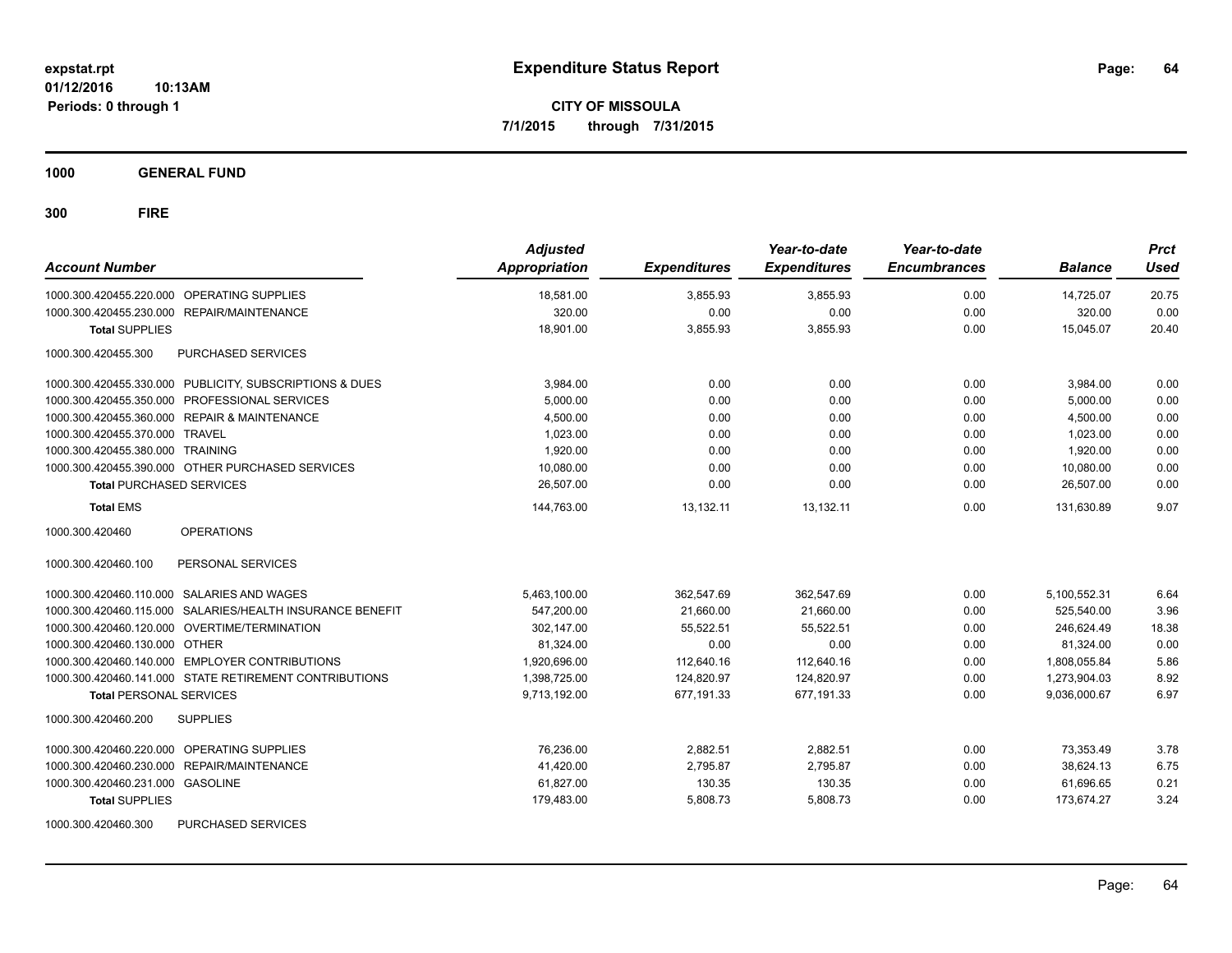**CITY OF MISSOULA 7/1/2015 through 7/31/2015**

**1000 GENERAL FUND**

| <b>Account Number</b>                   |                                                           | <b>Adjusted</b><br>Appropriation | <b>Expenditures</b> | Year-to-date<br><b>Expenditures</b> | Year-to-date<br><b>Encumbrances</b> | <b>Balance</b> | <b>Prct</b><br><b>Used</b> |
|-----------------------------------------|-----------------------------------------------------------|----------------------------------|---------------------|-------------------------------------|-------------------------------------|----------------|----------------------------|
|                                         | 1000.300.420460.320.000 PRINTING & DUPLICATING            | 864.00                           | 0.00                | 0.00                                | 0.00                                | 864.00         | 0.00                       |
|                                         | 1000.300.420460.330.000 PUBLICITY, SUBSCRIPTIONS & DUES   | 312.00                           | 0.00                | 0.00                                | 0.00                                | 312.00         | 0.00                       |
|                                         | 1000.300.420460.350.000 PROFESSIONAL SERVICES             | 19,080.00                        | 0.00                | 0.00                                | 0.00                                | 19,080.00      | 0.00                       |
|                                         | 1000.300.420460.360.000 REPAIR & MAINTENANCE              | 22,225.00                        | 1,502.10            | 1,502.10                            | 0.00                                | 20,722.90      | 6.76                       |
| 1000.300.420460.370.000 TRAVEL          |                                                           | 6,158.00                         | 0.00                | 0.00                                | 0.00                                | 6.158.00       | 0.00                       |
| 1000.300.420460.380.000 TRAINING        |                                                           | 5,956.00                         | 25.00               | 25.00                               | 0.00                                | 5,931.00       | 0.42                       |
|                                         | 1000.300.420460.390.000 OTHER PURCHASED SERVICES          | 1,500.00                         | 0.00                | 0.00                                | 0.00                                | 1,500.00       | 0.00                       |
| <b>Total PURCHASED SERVICES</b>         |                                                           | 56,095.00                        | 1,527.10            | 1,527.10                            | 0.00                                | 54,567.90      | 2.72                       |
| 1000.300.420460.900                     | <b>CAPITAL OUTLAY</b>                                     |                                  |                     |                                     |                                     |                |                            |
| <b>Total CAPITAL OUTLAY</b>             |                                                           | 0.00                             | 0.00                | 0.00                                | 0.00                                | 0.00           | 0.00                       |
| <b>Total OPERATIONS</b>                 |                                                           | 9,948,770.00                     | 684,527.16          | 684,527.16                          | 0.00                                | 9,264,242.84   | 6.88                       |
| 1000.300.420490                         | <b>MAINTENANCE</b>                                        |                                  |                     |                                     |                                     |                |                            |
| 1000.300.420490.100                     | PERSONAL SERVICES                                         |                                  |                     |                                     |                                     |                |                            |
|                                         | 1000.300.420490.110.000 SALARIES AND WAGES                | 143,974.00                       | 10,708.10           | 10,708.10                           | 0.00                                | 133,265.90     | 7.44                       |
|                                         | 1000.300.420490.115.000 SALARIES/HEALTH INSURANCE BENEFIT | 13,680.00                        | 570.00              | 570.00                              | 0.00                                | 13,110.00      | 4.17                       |
|                                         | 1000.300.420490.120.000 OVERTIME/TERMINATION              | 4,426.00                         | 1,182.36            | 1,182.36                            | 0.00                                | 3,243.64       | 26.71                      |
|                                         | 1000.300.420490.140.000 EMPLOYER CONTRIBUTIONS            | 51,411.00                        | 3,015.20            | 3,015.20                            | 0.00                                | 48,395.80      | 5.86                       |
|                                         | 1000.300.420490.141.000 STATE RETIREMENT CONTRIBUTIONS    | 36,483.00                        | 3,519.85            | 3,519.85                            | 0.00                                | 32,963.15      | 9.65                       |
| <b>Total PERSONAL SERVICES</b>          |                                                           | 249,974.00                       | 18,995.51           | 18,995.51                           | 0.00                                | 230,978.49     | 7.60                       |
| 1000.300.420490.200                     | <b>SUPPLIES</b>                                           |                                  |                     |                                     |                                     |                |                            |
| 1000.300.420490.210.000 OFFICE SUPPLIES |                                                           | 48.00                            | 0.00                | 0.00                                | 0.00                                | 48.00          | 0.00                       |
|                                         | 1000.300.420490.230.000 REPAIR/MAINTENANCE                | 3,600.00                         | 1,487.69            | 1.487.69                            | 0.00                                | 2.112.31       | 41.32                      |
| <b>Total SUPPLIES</b>                   |                                                           | 3,648.00                         | 1,487.69            | 1,487.69                            | 0.00                                | 2,160.31       | 40.78                      |
| 1000.300.420490.300                     | PURCHASED SERVICES                                        |                                  |                     |                                     |                                     |                |                            |
|                                         | 1000.300.420490.330.000 PUBLICITY, SUBSCRIPTIONS & DUES   | 91.00                            | 0.00                | 0.00                                | 0.00                                | 91.00          | 0.00                       |
| 1000.300.420490.370.000 TRAVEL          |                                                           | 2,000.00                         | 0.00                | 0.00                                | 0.00                                | 2,000.00       | 0.00                       |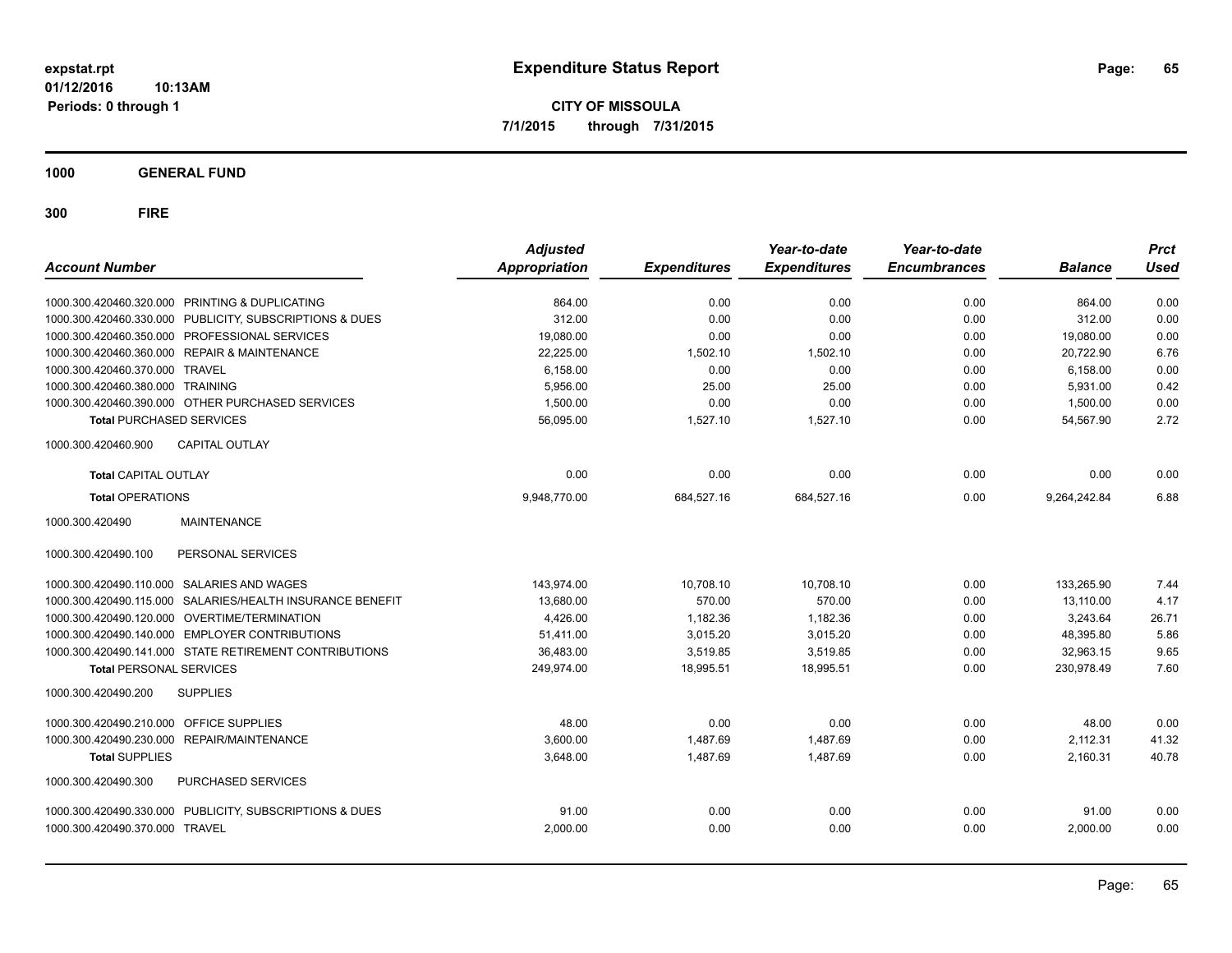**CITY OF MISSOULA 7/1/2015 through 7/31/2015**

**1000 GENERAL FUND**

| <b>Account Number</b>                                               | <b>Adjusted</b><br>Appropriation | <b>Expenditures</b> | Year-to-date<br><b>Expenditures</b> | Year-to-date<br><b>Encumbrances</b> | <b>Balance</b>       | <b>Prct</b><br>Used |
|---------------------------------------------------------------------|----------------------------------|---------------------|-------------------------------------|-------------------------------------|----------------------|---------------------|
| 1000.300.420490.380.000 TRAINING<br><b>Total PURCHASED SERVICES</b> | 1.500.00<br>3,591.00             | 0.00<br>0.00        | 0.00<br>0.00                        | 0.00<br>0.00                        | 1.500.00<br>3,591.00 | 0.00<br>0.00        |
| <b>Total MAINTENANCE</b>                                            | 257,213.00                       | 20.483.20           | 20.483.20                           | 0.00                                | 236.729.80           | 7.96                |
| <b>Total FIRE</b>                                                   | 11,982,408.00                    | 821,384.09          | 821,384.09                          | 0.00                                | 11.161.023.91        | 6.85                |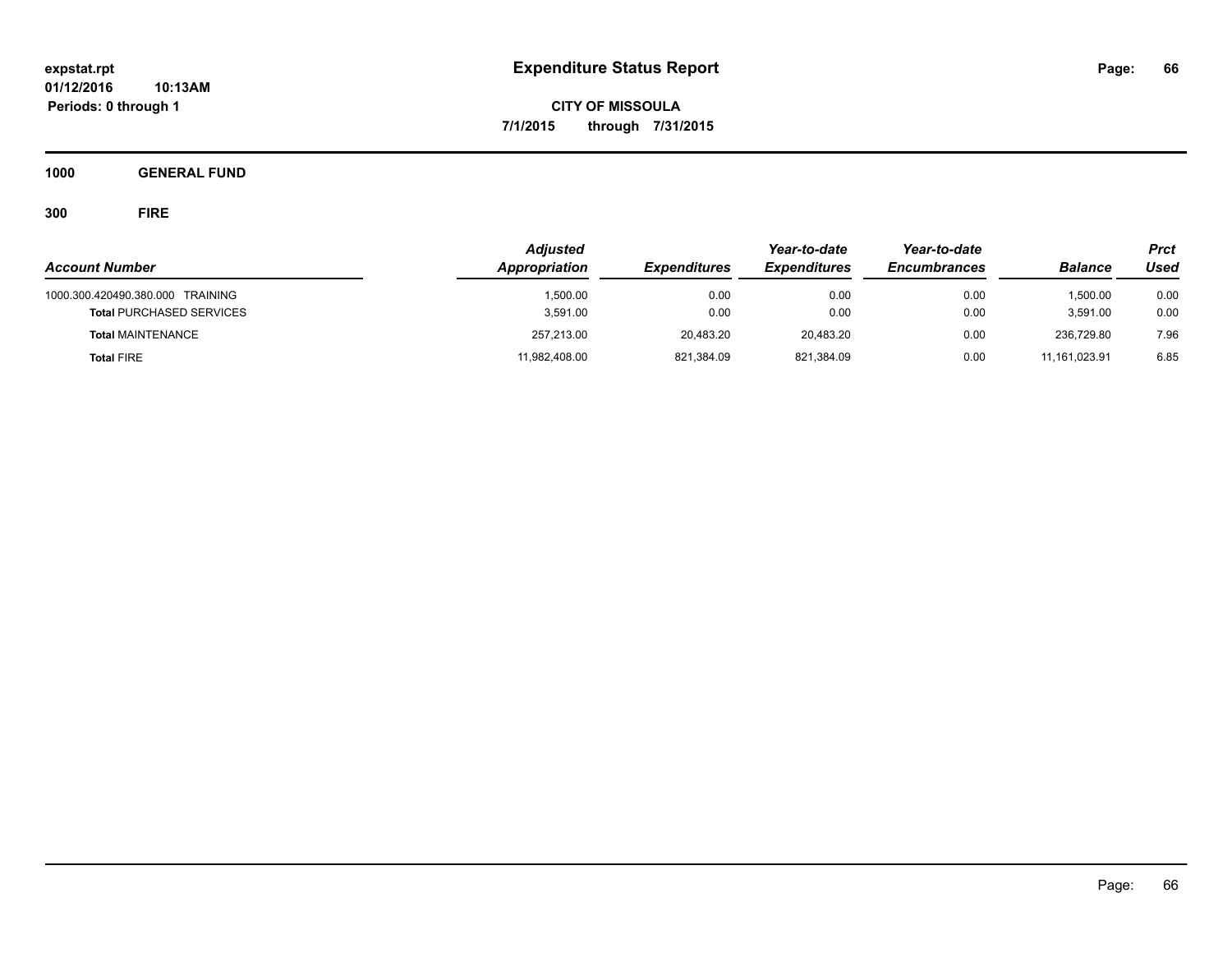**CITY OF MISSOULA 7/1/2015 through 7/31/2015**

**1000 GENERAL FUND**

|                                         |                                                         | <b>Adjusted</b>      |                     | Year-to-date        | Year-to-date        |                | <b>Prct</b> |
|-----------------------------------------|---------------------------------------------------------|----------------------|---------------------|---------------------|---------------------|----------------|-------------|
| <b>Account Number</b>                   |                                                         | <b>Appropriation</b> | <b>Expenditures</b> | <b>Expenditures</b> | <b>Encumbrances</b> | <b>Balance</b> | <b>Used</b> |
| 1000.320.430210                         | <b>ADMINISTRATION</b>                                   |                      |                     |                     |                     |                |             |
| 1000.320.430210.100                     | PERSONAL SERVICES                                       |                      |                     |                     |                     |                |             |
|                                         | 1000.320.430210.110.000 SALARIES AND WAGES              | 101.300.00           | 7.322.37            | 7.322.37            | 0.00                | 93.977.63      | 7.23        |
| 1000.320.430210.120.000                 | <b>OVERTIME/TERMINATION</b>                             | 0.00                 | 18.69               | 18.69               | 0.00                | $-18.69$       | 0.00        |
|                                         | 1000.320.430210.140.000 EMPLOYER CONTRIBUTIONS          | 54,286.00            | 5,620.67            | 5,620.67            | 0.00                | 48,665.33      | 10.35       |
|                                         | 1000.320.430210.141.000 STATE RETIREMENT CONTRIBUTIONS  | 0.00                 | 98.82               | 98.82               | 0.00                | $-98.82$       | 0.00        |
| <b>Total PERSONAL SERVICES</b>          |                                                         | 155,586.00           | 13,060.55           | 13,060.55           | 0.00                | 142,525.45     | 8.39        |
| 1000.320.430210.200                     | <b>SUPPLIES</b>                                         |                      |                     |                     |                     |                |             |
| 1000.320.430210.210.000 OFFICE SUPPLIES |                                                         | 1,600.00             | 0.00                | 0.00                | 0.00                | 1,600.00       | 0.00        |
|                                         | 1000.320.430210.220.000 OPERATING SUPPLIES              | 8,440.00             | 297.49              | 297.49              | 0.00                | 8,142.51       | 3.52        |
| <b>Total SUPPLIES</b>                   |                                                         | 10,040.00            | 297.49              | 297.49              | 0.00                | 9,742.51       | 2.96        |
| 1000.320.430210.300                     | PURCHASED SERVICES                                      |                      |                     |                     |                     |                |             |
|                                         | 1000.320.430210.320.000 PRINTING & DUPLICATING          | 7,000.00             | 0.00                | 0.00                | 0.00                | 7,000.00       | 0.00        |
|                                         | 1000.320.430210.330.000 PUBLICITY, SUBSCRIPTIONS & DUES | 3,000.00             | 0.00                | 0.00                | 0.00                | 3,000.00       | 0.00        |
| 1000.320.430210.370.000 TRAVEL          |                                                         | 2,300.00             | 0.00                | 0.00                | 0.00                | 2,300.00       | 0.00        |
| 1000.320.430210.380.000 TRAINING        |                                                         | 1,500.00             | 0.00                | 0.00                | 0.00                | 1,500.00       | 0.00        |
| <b>Total PURCHASED SERVICES</b>         |                                                         | 13,800.00            | 0.00                | 0.00                | 0.00                | 13,800.00      | 0.00        |
| 1000.320.430210.900                     | <b>CAPITAL OUTLAY</b>                                   |                      |                     |                     |                     |                |             |
| <b>Total CAPITAL OUTLAY</b>             |                                                         | 0.00                 | 0.00                | 0.00                | 0.00                | 0.00           | 0.00        |
| <b>Total ADMINISTRATION</b>             |                                                         | 179,426.00           | 13,358.04           | 13,358.04           | 0.00                | 166,067.96     | 7.44        |
| 1000.320.430220                         | <b>FACILITY</b>                                         |                      |                     |                     |                     |                |             |
| 1000.320.430220.100                     | PERSONAL SERVICES                                       |                      |                     |                     |                     |                |             |
|                                         | 1000.320.430220.110.000 SALARIES AND WAGES              | 46.647.00            | 3,369.89            | 3,369.89            | 0.00                | 43.277.11      | 7.22        |
|                                         | 1000.320.430220.120.000 OVERTIME/TERMINATION            | 0.00                 | 8.60                | 8.60                | 0.00                | $-8.60$        | 0.00        |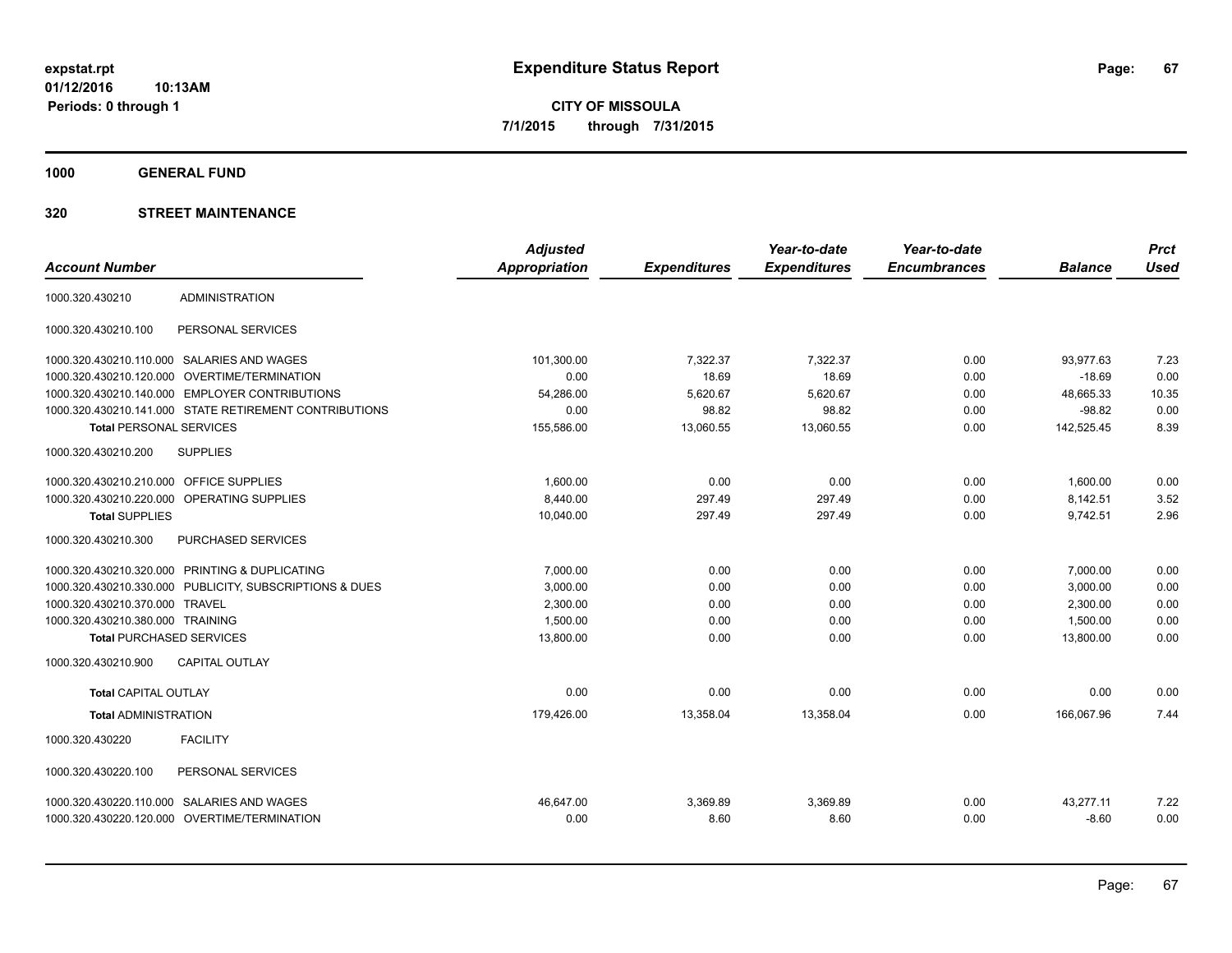**1000 GENERAL FUND**

| <b>Account Number</b>                                                            | <b>Adjusted</b><br><b>Appropriation</b> | <b>Expenditures</b>  | Year-to-date<br><b>Expenditures</b> | Year-to-date<br><b>Encumbrances</b> | <b>Balance</b>         | <b>Prct</b><br><b>Used</b> |
|----------------------------------------------------------------------------------|-----------------------------------------|----------------------|-------------------------------------|-------------------------------------|------------------------|----------------------------|
| 1000.320.430220.140.000 EMPLOYER CONTRIBUTIONS<br><b>Total PERSONAL SERVICES</b> | 24,998.00<br>71,645.00                  | 2,586.76<br>5,965.25 | 2,586.76<br>5,965.25                | 0.00<br>0.00                        | 22,411.24<br>65,679.75 | 10.35<br>8.33              |
| <b>SUPPLIES</b><br>1000.320.430220.200                                           |                                         |                      |                                     |                                     |                        |                            |
| 1000.320.430220.220.000 OPERATING SUPPLIES                                       | 8,000.00                                | 149.12               | 149.12                              | 0.00                                | 7,850.88               | 1.86                       |
| <b>Total SUPPLIES</b>                                                            | 8,000.00                                | 149.12               | 149.12                              | 0.00                                | 7,850.88               | 1.86                       |
| 1000.320.430220.300<br><b>PURCHASED SERVICES</b>                                 |                                         |                      |                                     |                                     |                        |                            |
| 1000.320.430220.343.000 WATER CHARGES                                            | 7,000.00                                | 0.00                 | 0.00                                | 0.00                                | 7,000.00               | 0.00                       |
| 1000.320.430220.344.000 TELEPHONE SERVICE                                        | 1.822.00                                | 0.00                 | 0.00                                | 0.00                                | 1,822.00               | 0.00                       |
| 1000.320.430220.350.000 PROFESSIONAL SERVICES                                    | 1,650.00                                | 0.00                 | 0.00                                | 0.00                                | 1,650.00               | 0.00                       |
| <b>Total PURCHASED SERVICES</b>                                                  | 10,472.00                               | 0.00                 | 0.00                                | 0.00                                | 10,472.00              | 0.00                       |
| 1000.320.430220.500<br><b>FIXED CHARGES</b>                                      |                                         |                      |                                     |                                     |                        |                            |
| 1000.320.430220.500.000 FIXED CHARGES                                            | 9,000.00                                | 0.00                 | 0.00                                | 0.00                                | 9,000.00               | 0.00                       |
| <b>Total FIXED CHARGES</b>                                                       | 9,000.00                                | 0.00                 | 0.00                                | 0.00                                | 9,000.00               | 0.00                       |
| <b>Total FACILITY</b>                                                            | 99,117.00                               | 6,114.37             | 6,114.37                            | 0.00                                | 93,002.63              | 6.17                       |
| <b>STREET RESTORATION</b><br>1000.320.430230                                     |                                         |                      |                                     |                                     |                        |                            |
| 1000.320.430230.100<br>PERSONAL SERVICES                                         |                                         |                      |                                     |                                     |                        |                            |
| 1000.320.430230.110.000 SALARIES AND WAGES                                       | 303,251.00                              | 22,146.01            | 22,146.01                           | 0.00                                | 281,104.99             | 7.30                       |
| 1000.320.430230.120.000 OVERTIME/TERMINATION                                     | 3,000.00                                | 56.53                | 56.53                               | 0.00                                | 2,943.47               | 1.88                       |
| 1000.320.430230.140.000 EMPLOYER CONTRIBUTIONS                                   | 164,119.00                              | 16,997.71            | 16,997.71                           | 0.00                                | 147, 121.29            | 10.36                      |
| <b>Total PERSONAL SERVICES</b>                                                   | 470,370.00                              | 39,200.25            | 39.200.25                           | 0.00                                | 431.169.75             | 8.33                       |
| 1000.320.430230.200<br><b>SUPPLIES</b>                                           |                                         |                      |                                     |                                     |                        |                            |
| 1000.320.430230.220.000 OPERATING SUPPLIES                                       | 1,599.00                                | 0.00                 | 0.00                                | 0.00                                | 1,599.00               | 0.00                       |
| 1000.320.430230.230.000 REPAIR/MAINTENANCE                                       | 25,009.00                               | 0.00                 | 0.00                                | 0.00                                | 25,009.00              | 0.00                       |
| 1000.320.430230.231.000 GASOLINE                                                 | 74,487.00                               | 0.00                 | 0.00                                | 0.00                                | 74,487.00              | 0.00                       |
| <b>Total SUPPLIES</b>                                                            | 101,095.00                              | 0.00                 | 0.00                                | 0.00                                | 101,095.00             | 0.00                       |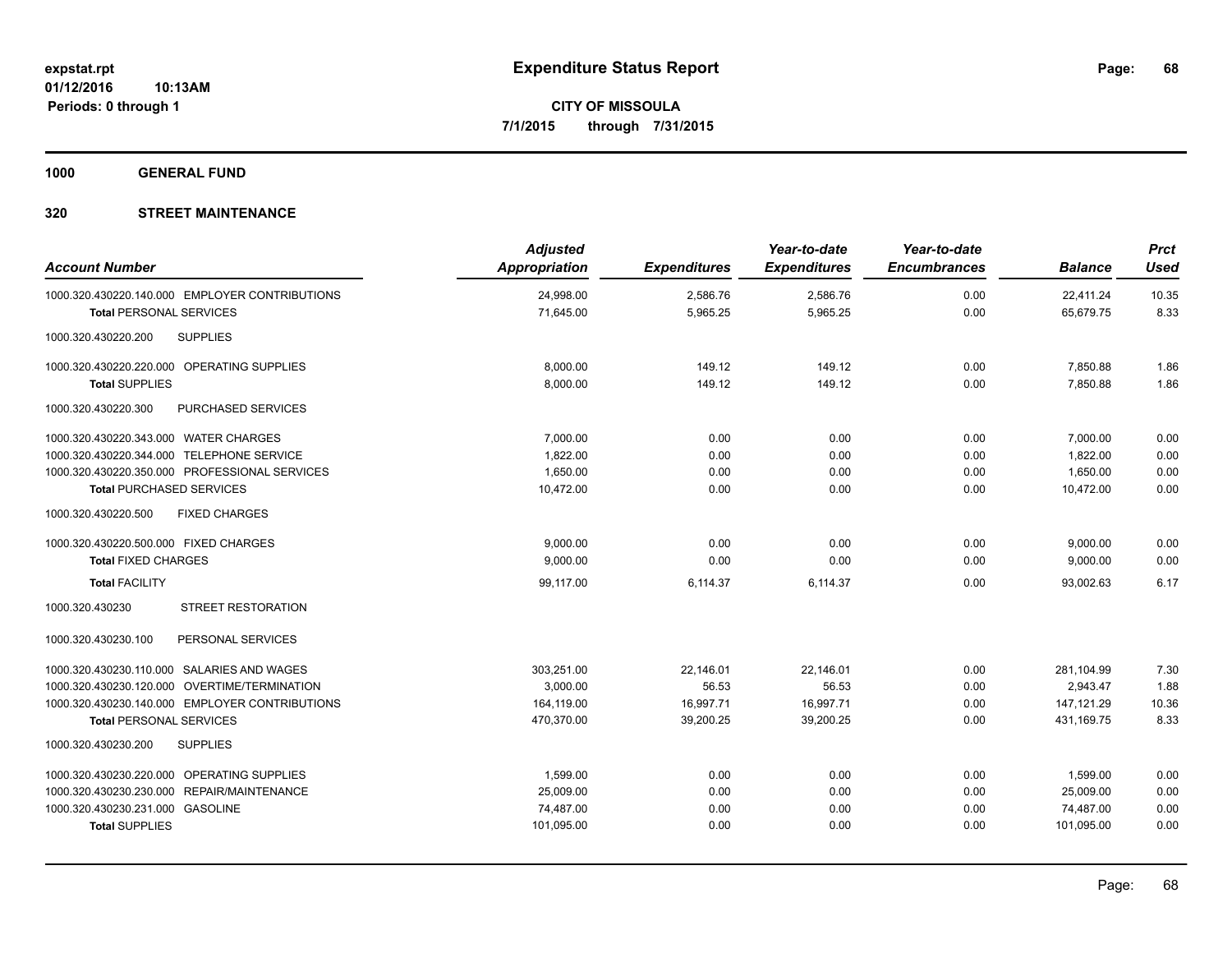**1000 GENERAL FUND**

| <b>Adjusted</b>      |                     | Year-to-date        | Year-to-date        |                | <b>Prct</b> |
|----------------------|---------------------|---------------------|---------------------|----------------|-------------|
| <b>Appropriation</b> | <b>Expenditures</b> | <b>Expenditures</b> | <b>Encumbrances</b> | <b>Balance</b> | <b>Used</b> |
|                      |                     |                     |                     |                |             |
| 5,200.00             | 0.00                | 0.00                | 0.00                | 5,200.00       | 0.00        |
| 1,000.00             | 0.00                | 0.00                | 0.00                | 1,000.00       | 0.00        |
| 2,000.00             | 608.80              | 608.80              | 0.00                | 1,391.20       | 30.44       |
| 8,200.00             | 608.80              | 608.80              | 0.00                | 7,591.20       | 7.42        |
|                      |                     |                     |                     |                |             |
| 17,598.00            | 0.00                | 0.00                | 0.00                | 17,598.00      | 0.00        |
| 17,598.00            | 0.00                | 0.00                | 0.00                | 17,598.00      | 0.00        |
|                      |                     |                     |                     |                |             |
| 5.500.00             | 0.00                | 0.00                | 0.00                | 5,500.00       | 0.00        |
| 5,500.00             | 0.00                | 0.00                | 0.00                | 5,500.00       | 0.00        |
|                      |                     |                     |                     |                |             |
| 0.00                 | 0.00                | 0.00                | 0.00                | 0.00           | 0.00        |
| 602,763.00           | 39,809.05           | 39,809.05           | 0.00                | 562,953.95     | 6.60        |
|                      |                     |                     |                     |                |             |
|                      |                     |                     |                     |                |             |
| 410,458.00           | 30,061.83           | 30,061.83           | 0.00                | 380,396.17     | 7.32        |
| 2,100.00             | 76.73               | 76.73               | 0.00                | 2,023.27       | 3.65        |
| 3,000.00             | 0.00                | 0.00                | 0.00                | 3,000.00       | 0.00        |
| 222,697.00           | 23,032.27           | 23,032.27           | 0.00                | 199,664.73     | 10.34       |
| 638,255.00           | 53,170.83           | 53,170.83           | 0.00                | 585,084.17     | 8.33        |
|                      |                     |                     |                     |                |             |
| 1,599.00             | 0.00                | 0.00                | 0.00                | 1,599.00       | 0.00        |
| 19,455.00            | 0.00                | 0.00                | 0.00                | 19,455.00      | 0.00        |
|                      |                     |                     |                     |                |             |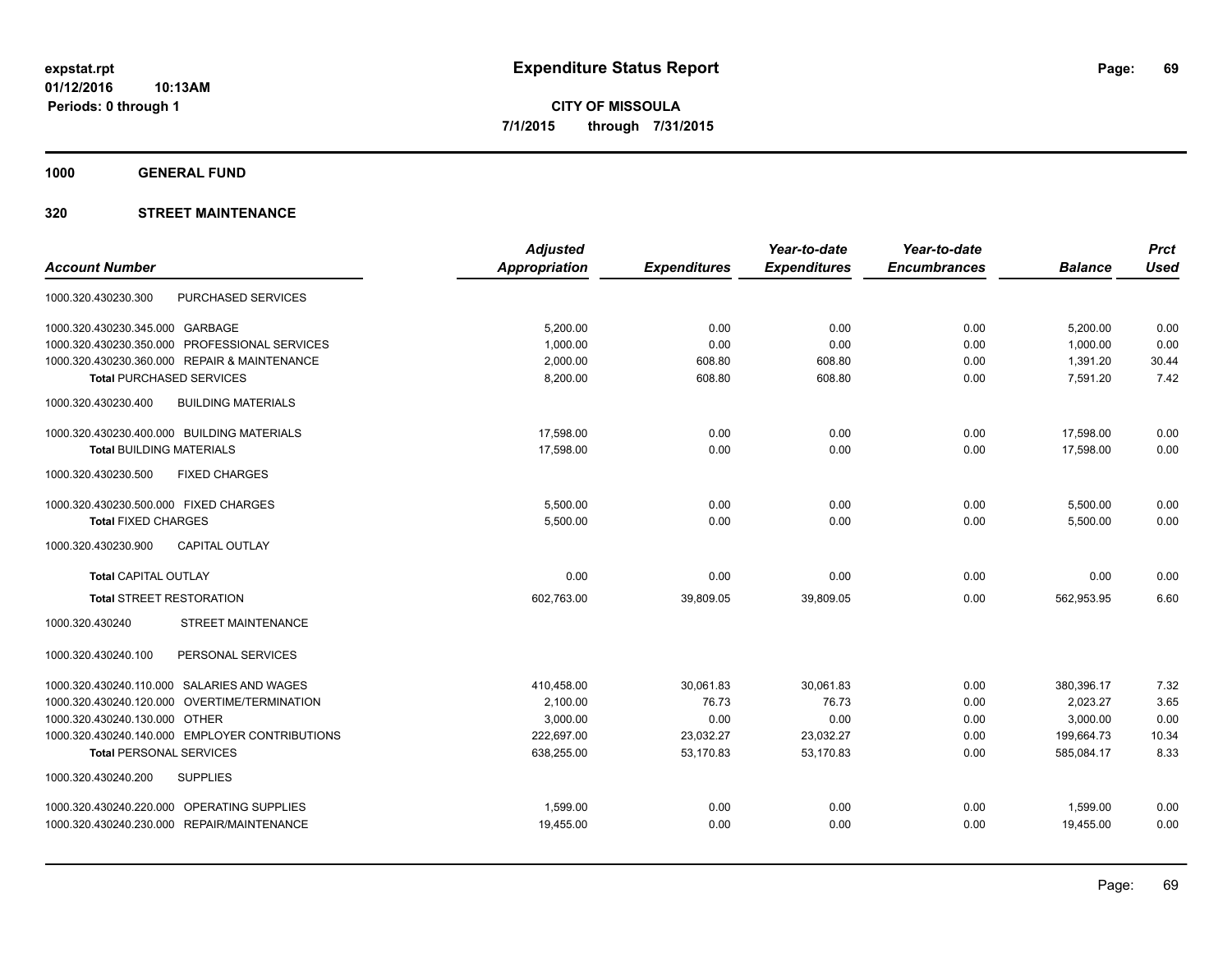**1000 GENERAL FUND**

| <b>Account Number</b>                            | <b>Adjusted</b><br>Appropriation | <b>Expenditures</b> | Year-to-date<br><b>Expenditures</b> | Year-to-date<br><b>Encumbrances</b> | <b>Balance</b> | <b>Prct</b><br><b>Used</b> |
|--------------------------------------------------|----------------------------------|---------------------|-------------------------------------|-------------------------------------|----------------|----------------------------|
| 1000.320.430240.231.000 GASOLINE                 | 14,133.00                        | 81.52               | 81.52                               | 0.00                                | 14.051.48      | 0.58                       |
| <b>Total SUPPLIES</b>                            | 35,187.00                        | 81.52               | 81.52                               | 0.00                                | 35,105.48      | 0.23                       |
| PURCHASED SERVICES<br>1000.320.430240.300        |                                  |                     |                                     |                                     |                |                            |
| 1000.320.430240.345.000 GARBAGE                  | 2,080.00                         | 0.00                | 0.00                                | 0.00                                | 2,080.00       | 0.00                       |
| 1000.320.430240.350.000 PROFESSIONAL SERVICES    | 2,000.00                         | 0.00                | 0.00                                | 0.00                                | 2,000.00       | 0.00                       |
| <b>Total PURCHASED SERVICES</b>                  | 4,080.00                         | 0.00                | 0.00                                | 0.00                                | 4,080.00       | 0.00                       |
| <b>BUILDING MATERIALS</b><br>1000.320.430240.400 |                                  |                     |                                     |                                     |                |                            |
| 1000.320.430240.400.000 BUILDING MATERIALS       | 28,687.00                        | 0.00                | 0.00                                | 0.00                                | 28,687.00      | 0.00                       |
| <b>Total BUILDING MATERIALS</b>                  | 28,687.00                        | 0.00                | 0.00                                | 0.00                                | 28,687.00      | 0.00                       |
| <b>FIXED CHARGES</b><br>1000.320.430240.500      |                                  |                     |                                     |                                     |                |                            |
| 1000.320.430240.500.000 FIXED CHARGES            | 5,000.00                         | 0.00                | 0.00                                | 0.00                                | 5,000.00       | 0.00                       |
| <b>Total FIXED CHARGES</b>                       | 5,000.00                         | 0.00                | 0.00                                | 0.00                                | 5,000.00       | 0.00                       |
| <b>CAPITAL OUTLAY</b><br>1000.320.430240.900     |                                  |                     |                                     |                                     |                |                            |
| <b>Total CAPITAL OUTLAY</b>                      | 0.00                             | 0.00                | 0.00                                | 0.00                                | 0.00           | 0.00                       |
| <b>Total STREET MAINTENANCE</b>                  | 711,209.00                       | 53,252.35           | 53,252.35                           | 0.00                                | 657,956.65     | 7.49                       |
| ICE & SNOW REMOVAL<br>1000.320.430251            |                                  |                     |                                     |                                     |                |                            |
| PERSONAL SERVICES<br>1000.320.430251.100         |                                  |                     |                                     |                                     |                |                            |
| 1000.320.430251.110.000 SALARIES AND WAGES       | 137,340.00                       | 10,297.40           | 10,297.40                           | 0.00                                | 127,042.60     | 7.50                       |
| 1000.320.430251.120.000 OVERTIME/TERMINATION     | 4.950.00                         | 26.27               | 26.27                               | 0.00                                | 4,923.73       | 0.53                       |
| 1000.320.430251.140.000 EMPLOYER CONTRIBUTIONS   | 76,253.00                        | 7,902.75            | 7,902.75                            | 0.00                                | 68,350.25      | 10.36                      |
| <b>Total PERSONAL SERVICES</b>                   | 218,543.00                       | 18,226.42           | 18,226.42                           | 0.00                                | 200,316.58     | 8.34                       |
| <b>SUPPLIES</b><br>1000.320.430251.200           |                                  |                     |                                     |                                     |                |                            |
| 1000.320.430251.220.000 OPERATING SUPPLIES       | 148,548.00                       | 0.00                | 0.00                                | 0.00                                | 148,548.00     | 0.00                       |
| 1000.320.430251.230.000 REPAIR/MAINTENANCE       | 14,316.00                        | 0.00                | 0.00                                | 0.00                                | 14,316.00      | 0.00                       |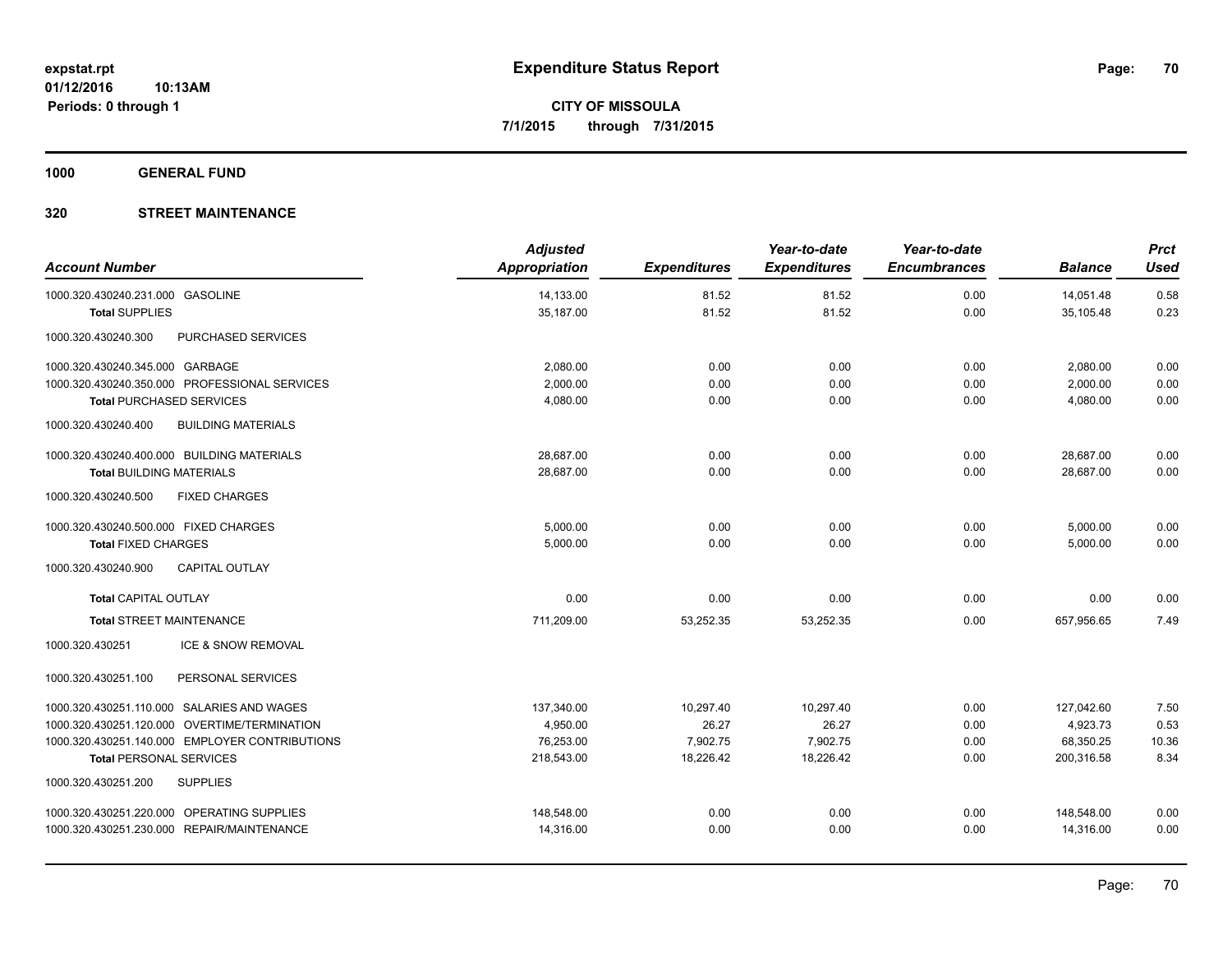**1000 GENERAL FUND**

## **320 STREET MAINTENANCE**

| <b>Account Number</b>                            | <b>Adjusted</b><br><b>Appropriation</b> | <b>Expenditures</b> | Year-to-date<br><b>Expenditures</b> | Year-to-date<br><b>Encumbrances</b> | <b>Balance</b> | <b>Prct</b><br><b>Used</b> |
|--------------------------------------------------|-----------------------------------------|---------------------|-------------------------------------|-------------------------------------|----------------|----------------------------|
| 1000.320.430251.231.000 GASOLINE                 | 86,170.00                               | 0.00                | 0.00                                | 0.00                                | 86,170.00      | 0.00                       |
| <b>Total SUPPLIES</b>                            | 249,034.00                              | 0.00                | 0.00                                | 0.00                                | 249,034.00     | 0.00                       |
| 1000.320.430251.300<br><b>PURCHASED SERVICES</b> |                                         |                     |                                     |                                     |                |                            |
| 1000.320.430251.360.000 REPAIR & MAINTENANCE     | 5,000.00                                | 0.00                | 0.00                                | 0.00                                | 5,000.00       | 0.00                       |
| <b>Total PURCHASED SERVICES</b>                  | 5,000.00                                | 0.00                | 0.00                                | 0.00                                | 5,000.00       | 0.00                       |
| 1000.320.430251.500<br><b>FIXED CHARGES</b>      |                                         |                     |                                     |                                     |                |                            |
| 1000.320.430251.500.000 FIXED CHARGES            | 2,000.00                                | 0.00                | 0.00                                | 0.00                                | 2,000.00       | 0.00                       |
| <b>Total FIXED CHARGES</b>                       | 2,000.00                                | 0.00                | 0.00                                | 0.00                                | 2.000.00       | 0.00                       |
| CAPITAL OUTLAY<br>1000.320.430251.900            |                                         |                     |                                     |                                     |                |                            |
| <b>Total CAPITAL OUTLAY</b>                      | 0.00                                    | 0.00                | 0.00                                | 0.00                                | 0.00           | 0.00                       |
| Total ICE & SNOW REMOVAL                         | 474,577.00                              | 18,226.42           | 18,226.42                           | 0.00                                | 456,350.58     | 3.84                       |
| 1000.320.430252<br><b>STREET CLEANING</b>        |                                         |                     |                                     |                                     |                |                            |
| PERSONAL SERVICES<br>1000.320.430252.100         |                                         |                     |                                     |                                     |                |                            |
| 1000.320.430252.110.000 SALARIES AND WAGES       | 346,341.00                              | 25,624.04           | 25,624.04                           | 0.00                                | 320,716.96     | 7.40                       |
| 1000.320.430252.120.000 OVERTIME/TERMINATION     | 4.950.00                                | 65.41               | 65.41                               | 0.00                                | 4,884.59       | 1.32                       |
| 1000.320.430252.130.000 OTHER                    | 3,000.00                                | 0.00                | 0.00                                | 0.00                                | 3,000.00       | 0.00                       |
| 1000.320.430252.140.000 EMPLOYER CONTRIBUTIONS   | 189,864.00                              | 18,898.92           | 18,898.92                           | 0.00                                | 170,965.08     | 9.95                       |
| <b>Total PERSONAL SERVICES</b>                   | 544,155.00                              | 44,588.37           | 44,588.37                           | 0.00                                | 499,566.63     | 8.19                       |
| <b>SUPPLIES</b><br>1000.320.430252.200           |                                         |                     |                                     |                                     |                |                            |
| 1000.320.430252.220.000 OPERATING SUPPLIES       | 2,132.00                                | 0.00                | 0.00                                | 0.00                                | 2,132.00       | 0.00                       |
| 1000.320.430252.230.000 REPAIR/MAINTENANCE       | 25,435.00                               | 0.00                | 0.00                                | 0.00                                | 25,435.00      | 0.00                       |
| 1000.320.430252.231.000 GASOLINE                 | 43,814.00                               | 0.00                | 0.00                                | 0.00                                | 43,814.00      | 0.00                       |
| <b>Total SUPPLIES</b>                            | 71,381.00                               | 0.00                | 0.00                                | 0.00                                | 71,381.00      | 0.00                       |
| <b>PUBOULOFB OFBUGES</b>                         |                                         |                     |                                     |                                     |                |                            |

1000.320.430252.300 PURCHASED SERVICES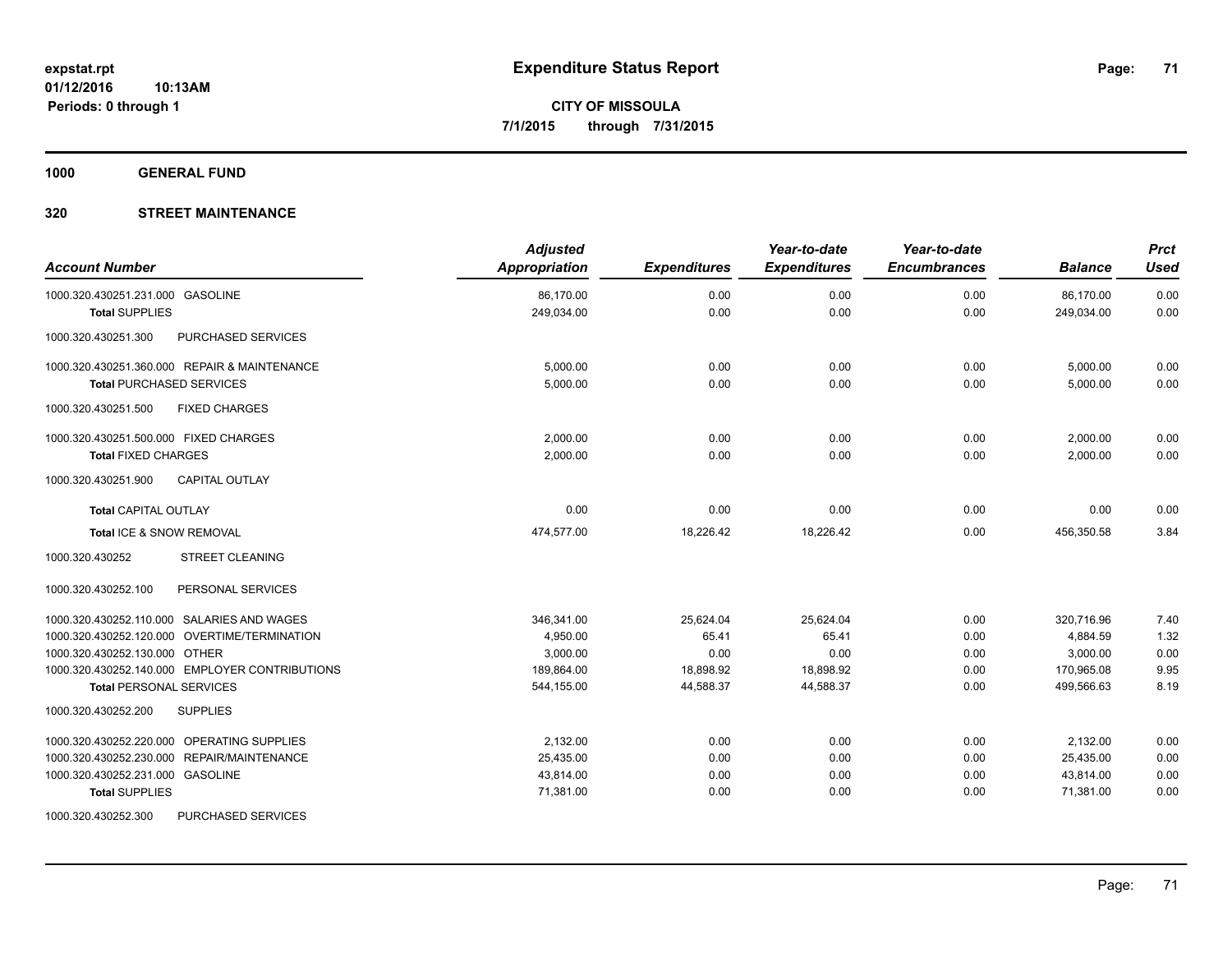**1000 GENERAL FUND**

| <b>Account Number</b>                                | <b>Adjusted</b><br><b>Appropriation</b> | <b>Expenditures</b> | Year-to-date<br><b>Expenditures</b> | Year-to-date<br><b>Encumbrances</b> | <b>Balance</b> | <b>Prct</b><br><b>Used</b> |
|------------------------------------------------------|-----------------------------------------|---------------------|-------------------------------------|-------------------------------------|----------------|----------------------------|
| 1000.320.430252.350.000 PROFESSIONAL SERVICES        | 500.00                                  | 0.00                | 0.00                                | 0.00                                | 500.00         | 0.00                       |
| 1000.320.430252.360.000 REPAIR & MAINTENANCE         | 14,000.00                               | 0.00                | 0.00                                | 0.00                                | 14,000.00      | 0.00                       |
| <b>Total PURCHASED SERVICES</b>                      | 14,500.00                               | 0.00                | 0.00                                | 0.00                                | 14,500.00      | 0.00                       |
| 1000.320.430252.400<br><b>BUILDING MATERIALS</b>     |                                         |                     |                                     |                                     |                |                            |
| <b>Total BUILDING MATERIALS</b>                      | 0.00                                    | 0.00                | 0.00                                | 0.00                                | 0.00           | 0.00                       |
| <b>FIXED CHARGES</b><br>1000.320.430252.500          |                                         |                     |                                     |                                     |                |                            |
| 1000.320.430252.500.000 FIXED CHARGES                | 9,000.00                                | 0.00                | 0.00                                | 0.00                                | 9,000.00       | 0.00                       |
| <b>Total FIXED CHARGES</b>                           | 9,000.00                                | 0.00                | 0.00                                | 0.00                                | 9,000.00       | 0.00                       |
| <b>Total STREET CLEANING</b>                         | 639,036.00                              | 44,588.37           | 44,588.37                           | 0.00                                | 594,447.63     | 6.98                       |
| 1000.320.430270<br><b>COMMUNICATIONS MAINTENANCE</b> |                                         |                     |                                     |                                     |                |                            |
| 1000.320.430270.100<br>PERSONAL SERVICES             |                                         |                     |                                     |                                     |                |                            |
| <b>Total PERSONAL SERVICES</b>                       | 0.00                                    | 0.00                | 0.00                                | 0.00                                | 0.00           | 0.00                       |
| <b>SUPPLIES</b><br>1000.320.430270.200               |                                         |                     |                                     |                                     |                |                            |
| <b>Total SUPPLIES</b>                                | 0.00                                    | 0.00                | 0.00                                | 0.00                                | 0.00           | 0.00                       |
| <b>CAPITAL OUTLAY</b><br>1000.320.430270.900         |                                         |                     |                                     |                                     |                |                            |
| 1000.320.430270.930.000 IMPROVEMENTS                 | 197,705.00                              | 0.00                | 0.00                                | 0.00                                | 197,705.00     | 0.00                       |
| <b>Total COMMUNICATIONS MAINTENANCE</b>              | 197,705.00                              | 0.00                | 0.00                                | 0.00                                | 197.705.00     | 0.00                       |
| <b>DEBT SERVICE</b><br>1000.320.490504               |                                         |                     |                                     |                                     |                |                            |
| <b>DEBT SERVICE</b><br>1000.320.490504.600           |                                         |                     |                                     |                                     |                |                            |
| <b>Total DEBT SERVICE</b>                            | 0.00                                    | 0.00                | 0.00                                | 0.00                                | 0.00           | 0.00                       |
| <b>Total STREET MAINTENANCE</b>                      | 2,903,833.00                            | 175,348.60          | 175,348.60                          | 0.00                                | 2,728,484.40   | 6.04                       |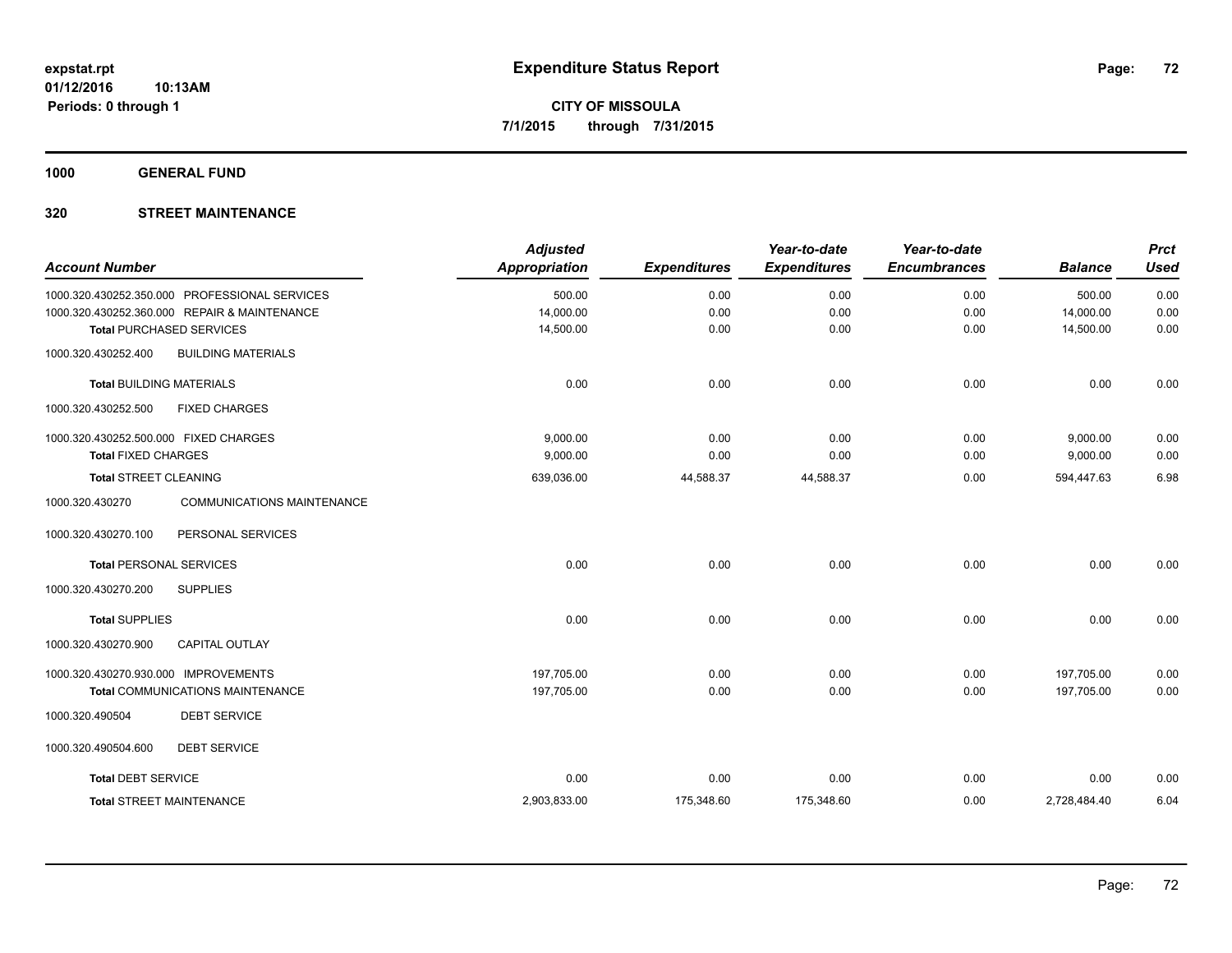**1000 GENERAL FUND**

| <b>Account Number</b>                  |                                                   | <b>Adjusted</b><br><b>Appropriation</b> | <b>Expenditures</b> | Year-to-date<br><b>Expenditures</b> | Year-to-date<br><b>Encumbrances</b> | <b>Balance</b> | <b>Prct</b><br><b>Used</b> |
|----------------------------------------|---------------------------------------------------|-----------------------------------------|---------------------|-------------------------------------|-------------------------------------|----------------|----------------------------|
| 1000.321.411231                        | <b>ENERGY CONSERVATION</b>                        |                                         |                     |                                     |                                     |                |                            |
| 1000.321.411231.100                    | PERSONAL SERVICES                                 |                                         |                     |                                     |                                     |                |                            |
| <b>Total PERSONAL SERVICES</b>         |                                                   | 0.00                                    | 0.00                | 0.00                                | 0.00                                | 0.00           | 0.00                       |
| 1000.321.411231.200                    | <b>SUPPLIES</b>                                   |                                         |                     |                                     |                                     |                |                            |
| <b>Total SUPPLIES</b>                  |                                                   | 0.00                                    | 0.00                | 0.00                                | 0.00                                | 0.00           | 0.00                       |
| 1000.321.411231.300                    | <b>PURCHASED SERVICES</b>                         |                                         |                     |                                     |                                     |                |                            |
|                                        | <b>Total ENERGY CONSERVATION</b>                  | 0.00                                    | 0.00                | 0.00                                | 0.00                                | 0.00           | 0.00                       |
| 1000.321.411810                        | <b>FACILITY MAINTENANCE</b>                       |                                         |                     |                                     |                                     |                |                            |
| 1000.321.411810.100                    | PERSONAL SERVICES                                 |                                         |                     |                                     |                                     |                |                            |
|                                        | 1000.321.411810.110.000 SALARIES AND WAGES        | 47,882.00                               | 2,856.49            | 2,856.49                            | 0.00                                | 45,025.51      | 5.97                       |
|                                        | 1000.321.411810.140.000 EMPLOYER CONTRIBUTIONS    | 19,906.00                               | 1,726.23            | 1,726.23                            | 0.00                                | 18,179.77      | 8.67                       |
| <b>Total PERSONAL SERVICES</b>         |                                                   | 67,788.00                               | 4,582.72            | 4,582.72                            | 0.00                                | 63,205.28      | 6.76                       |
| 1000.321.411810.200                    | <b>SUPPLIES</b>                                   |                                         |                     |                                     |                                     |                |                            |
|                                        | 1000.321.411810.220.000 OPERATING SUPPLIES        | 450.00                                  | 0.00                | 0.00                                | 0.00                                | 450.00         | 0.00                       |
| 1000.321.411810.231.000 GASOLINE       |                                                   | 198.00                                  | 0.00                | 0.00                                | 0.00                                | 198.00         | 0.00                       |
| 1000.321.411810.240.000 OTHER SUPPLIES |                                                   | 6,070.00                                | 0.00                | 0.00                                | 0.00                                | 6,070.00       | 0.00                       |
| <b>Total SUPPLIES</b>                  |                                                   | 6,718.00                                | 0.00                | 0.00                                | 0.00                                | 6,718.00       | 0.00                       |
| 1000.321.411810.300                    | PURCHASED SERVICES                                |                                         |                     |                                     |                                     |                |                            |
| 1000.321.411810.340.000 SEWER          |                                                   | 748.00                                  | 0.00                | 0.00                                | 0.00                                | 748.00         | 0.00                       |
|                                        | 1000.321.411810.341.000 ELECTRICITY & NATURAL GAS | 25,420.00                               | 0.00                | 0.00                                | 0.00                                | 25,420.00      | 0.00                       |
| 1000.321.411810.343.000 WATER CHARGES  |                                                   | 957.00                                  | 0.00                | 0.00                                | 0.00                                | 957.00         | 0.00                       |
|                                        | 1000.321.411810.360.000 REPAIR & MAINTENANCE      | 10,020.00                               | 0.00                | 0.00                                | 0.00                                | 10,020.00      | 0.00                       |
| 1000.321.411810.370.000 TRAVEL         |                                                   | 150.00                                  | 0.00                | 0.00                                | 0.00                                | 150.00         | 0.00                       |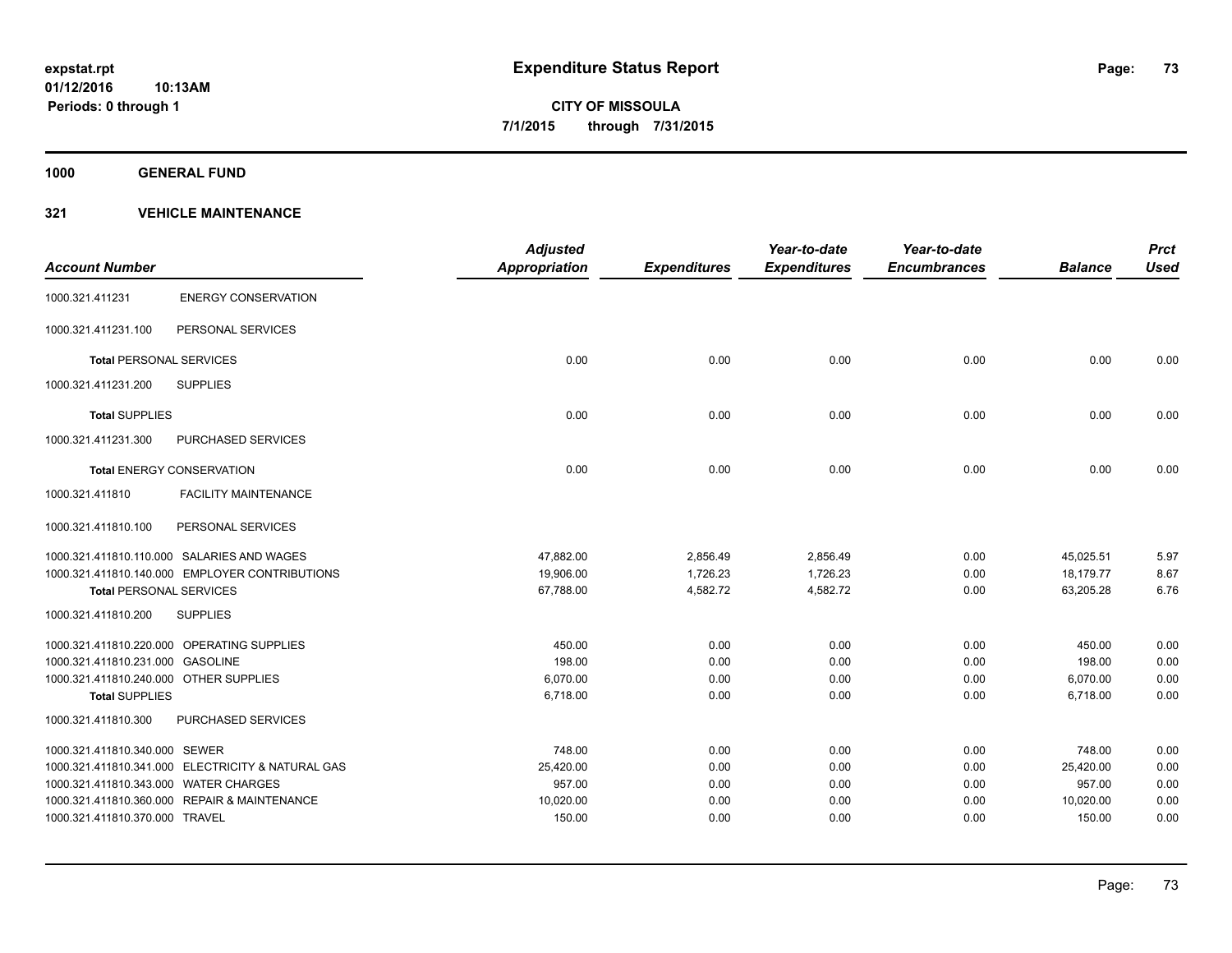**1000 GENERAL FUND**

| <b>Account Number</b>                                                                        | <b>Adjusted</b><br><b>Appropriation</b> | <b>Expenditures</b>  | Year-to-date<br><b>Expenditures</b> | Year-to-date<br><b>Encumbrances</b> | <b>Balance</b>         | <b>Prct</b><br><b>Used</b> |
|----------------------------------------------------------------------------------------------|-----------------------------------------|----------------------|-------------------------------------|-------------------------------------|------------------------|----------------------------|
| <b>Total PURCHASED SERVICES</b>                                                              | 37,295.00                               | 0.00                 | 0.00                                | 0.00                                | 37,295.00              | 0.00                       |
| <b>CAPITAL OUTLAY</b><br>1000.321.411810.900                                                 |                                         |                      |                                     |                                     |                        |                            |
| <b>Total CAPITAL OUTLAY</b>                                                                  | 0.00                                    | 0.00                 | 0.00                                | 0.00                                | 0.00                   | 0.00                       |
| <b>Total FACILITY MAINTENANCE</b>                                                            | 111,801.00                              | 4,582.72             | 4,582.72                            | 0.00                                | 107,218.28             | 4.10                       |
| 1000.321.430220<br><b>CITY HALL UTILITIES</b>                                                |                                         |                      |                                     |                                     |                        |                            |
| 1000.321.430220.200<br><b>SUPPLIES</b>                                                       |                                         |                      |                                     |                                     |                        |                            |
| 1000.321.430220.240.000 CITY HALL UTILITIES/OTHER SUPPLIES                                   | 2,340.00                                | 0.00                 | 0.00                                | 0.00                                | 2,340.00               | 0.00                       |
| <b>Total SUPPLIES</b>                                                                        | 2,340.00                                | 0.00                 | 0.00                                | 0.00                                | 2,340.00               | 0.00                       |
| 1000.321.430220.300<br><b>PURCHASED SERVICES</b>                                             |                                         |                      |                                     |                                     |                        |                            |
| 1000.321.430220.340.000 CITY HALL/SEWER                                                      | 1.233.00                                | 519.71               | 519.71                              | 0.00                                | 713.29                 | 42.15                      |
| 1000.321.430220.341.000 CITYHALL/ELECTRICITY & NATURAL GAS                                   | 78,950.00                               | 0.00                 | 0.00                                | 0.00                                | 78,950.00              | 0.00                       |
| 1000.321.430220.343.000 CITYHALL/WATER CHARGES                                               | 7,677.00                                | 0.00                 | 0.00                                | 0.00                                | 7,677.00               | 0.00                       |
| 1000.321.430220.344.000 CITYHALL/TELEPHONE SERVICE                                           | 637.00                                  | 0.00                 | 0.00                                | 0.00                                | 637.00                 | 0.00                       |
| 1000.321.430220.345.000 CITY HALL/GARBAGE                                                    | 6,375.00                                | 439.24               | 439.24                              | 0.00                                | 5,935.76               | 6.89                       |
| 1000.321.430220.350.000 PROFESSIONAL SERVICES                                                | 1,720.00                                | 0.00                 | 0.00                                | 0.00                                | 1,720.00               | 0.00                       |
| 1000.321.430220.360.000 CITY HALL/REPAIR & MAINTENANCE                                       | 170,086.00                              | 0.00                 | 0.00                                | 0.00                                | 170,086.00             | 0.00                       |
| <b>Total PURCHASED SERVICES</b>                                                              | 266,678.00                              | 958.95               | 958.95                              | 0.00                                | 265,719.05             | 0.36                       |
| 1000.321.430220.900<br><b>CAPITAL OUTLAY</b>                                                 |                                         |                      |                                     |                                     |                        |                            |
| <b>Total CAPITAL OUTLAY</b>                                                                  | 0.00                                    | 0.00                 | 0.00                                | 0.00                                | 0.00                   | 0.00                       |
| <b>Total CITY HALL UTILITIES</b>                                                             | 269,018.00                              | 958.95               | 958.95                              | 0.00                                | 268,059.05             | 0.36                       |
| <b>ADMINISTRATION</b><br>1000.321.431310                                                     |                                         |                      |                                     |                                     |                        |                            |
| PERSONAL SERVICES<br>1000.321.431310.100                                                     |                                         |                      |                                     |                                     |                        |                            |
| 1000.321.431310.110.000 SALARIES AND WAGES<br>1000.321.431310.140.000 EMPLOYER CONTRIBUTIONS | 87,284.00<br>33,881.00                  | 6,529.04<br>3,946.16 | 6,529.04<br>3,946.16                | 0.00<br>0.00                        | 80,754.96<br>29,934.84 | 7.48<br>11.65              |
|                                                                                              |                                         |                      |                                     |                                     |                        |                            |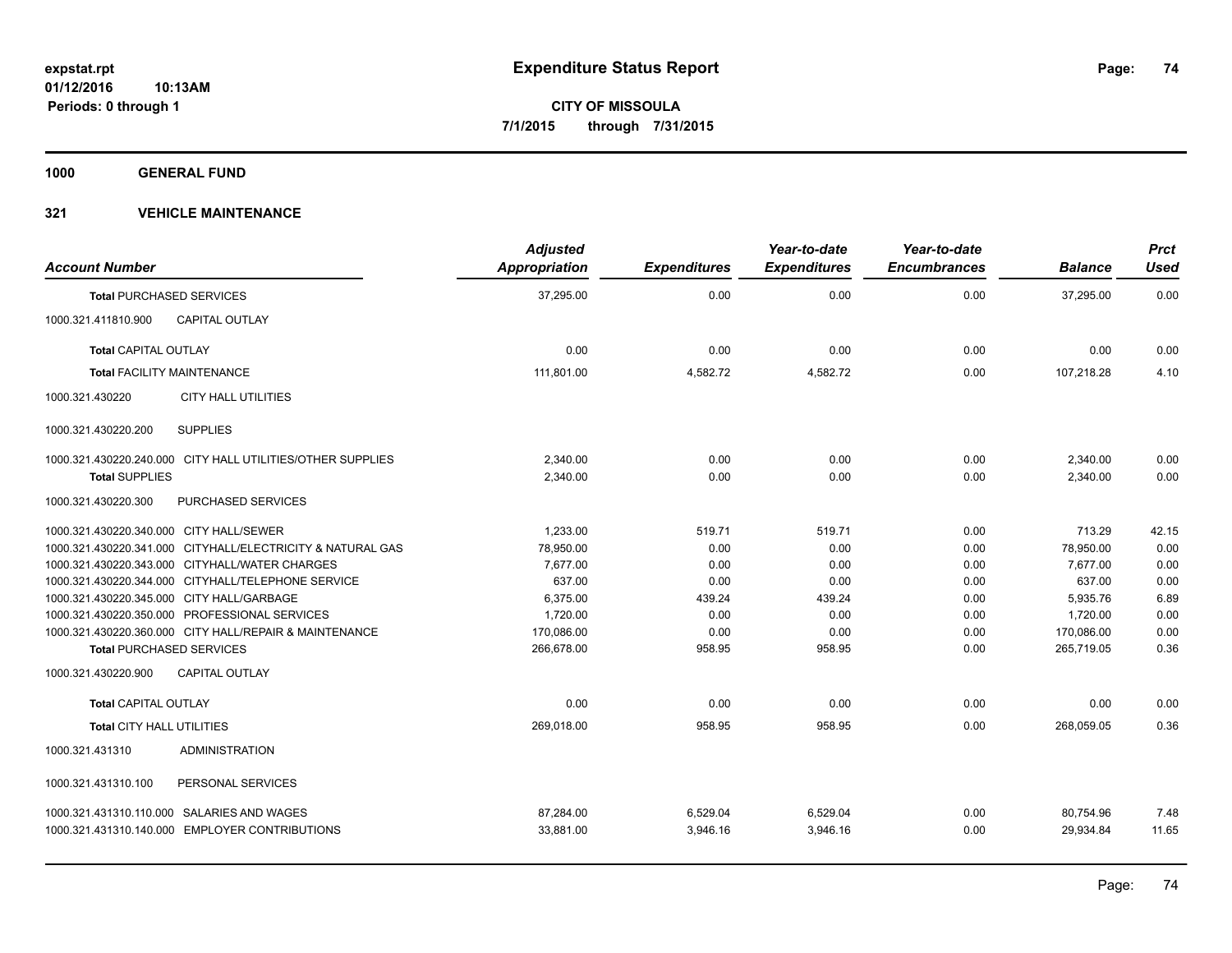**1000 GENERAL FUND**

|                                                         | <b>Adjusted</b> |                     | Year-to-date        | Year-to-date        |                | <b>Prct</b> |
|---------------------------------------------------------|-----------------|---------------------|---------------------|---------------------|----------------|-------------|
| <b>Account Number</b>                                   | Appropriation   | <b>Expenditures</b> | <b>Expenditures</b> | <b>Encumbrances</b> | <b>Balance</b> | <b>Used</b> |
| <b>Total PERSONAL SERVICES</b>                          | 121,165.00      | 10,475.20           | 10,475.20           | 0.00                | 110,689.80     | 8.65        |
| <b>SUPPLIES</b><br>1000.321.431310.200                  |                 |                     |                     |                     |                |             |
| 1000.321.431310.210.000 OFFICE SUPPLIES                 | 1,000.00        | 0.00                | 0.00                | 0.00                | 1,000.00       | 0.00        |
| 1000.321.431310.220.000 OPERATING SUPPLIES              | 150.00          | 0.00                | 0.00                | 0.00                | 150.00         | 0.00        |
| <b>Total SUPPLIES</b>                                   | 1,150.00        | 0.00                | 0.00                | 0.00                | 1,150.00       | 0.00        |
| 1000.321.431310.300<br>PURCHASED SERVICES               |                 |                     |                     |                     |                |             |
| 1000.321.431310.310.000 COMMUNICATIONS                  | 150.00          | 0.00                | 0.00                | 0.00                | 150.00         | 0.00        |
| 1000.321.431310.320.000 PRINTING & DUPLICATING          | 100.00          | 0.00                | 0.00                | 0.00                | 100.00         | 0.00        |
| 1000.321.431310.330.000 PUBLICITY, SUBSCRIPTIONS & DUES | 230.00          | 0.00                | 0.00                | 0.00                | 230.00         | 0.00        |
| <b>Total PURCHASED SERVICES</b>                         | 480.00          | 0.00                | 0.00                | 0.00                | 480.00         | 0.00        |
| OTHER OBJECTS<br>1000.321.431310.800                    |                 |                     |                     |                     |                |             |
| <b>Total OTHER OBJECTS</b>                              | 0.00            | 0.00                | 0.00                | 0.00                | 0.00           | 0.00        |
| <b>Total ADMINISTRATION</b>                             | 122,795.00      | 10,475.20           | 10,475.20           | 0.00                | 112,319.80     | 8.53        |
| 1000.321.431330<br><b>EQUIPMENT MAINTENANCE</b>         |                 |                     |                     |                     |                |             |
| PERSONAL SERVICES<br>1000.321.431330.100                |                 |                     |                     |                     |                |             |
| 1000.321.431330.110.000 SALARIES AND WAGES              | 399,968.00      | 31,420.88           | 31,420.88           | 0.00                | 368,547.12     | 7.86        |
| 1000.321.431330.120.000 OVERTIME/TERMINATION            | 2.000.00        | 0.00                | 0.00                | 0.00                | 2.000.00       | 0.00        |
| 1000.321.431330.130.000 OTHER                           | 81,744.00       | 0.00                | 0.00                | 0.00                | 81,744.00      | 0.00        |
| 1000.321.431330.140.000 EMPLOYER CONTRIBUTIONS          | 191,565.00      | 18,989.81           | 18,989.81           | 0.00                | 172,575.19     | 9.91        |
| 1000.321.431330.141.000 STATE RETIREMENT CONTRIBUTIONS  | 0.00            | 40.81               | 40.81               | 0.00                | $-40.81$       | 0.00        |
| <b>Total PERSONAL SERVICES</b>                          | 675,277.00      | 50,451.50           | 50,451.50           | 0.00                | 624,825.50     | 7.47        |
| 1000.321.431330.200<br><b>SUPPLIES</b>                  |                 |                     |                     |                     |                |             |
| 1000.321.431330.220.000 OPERATING SUPPLIES              | 17,600.00       | 158.93              | 158.93              | 0.00                | 17,441.07      | 0.90        |
| 1000.321.431330.230.000 REPAIR/MAINTENANCE              | 37,355.00       | 975.96              | 975.96              | 0.00                | 36,379.04      | 2.61        |
| 1000.321.431330.231.000 GASOLINE                        | 4,615.00        | 0.00                | 0.00                | 0.00                | 4,615.00       | 0.00        |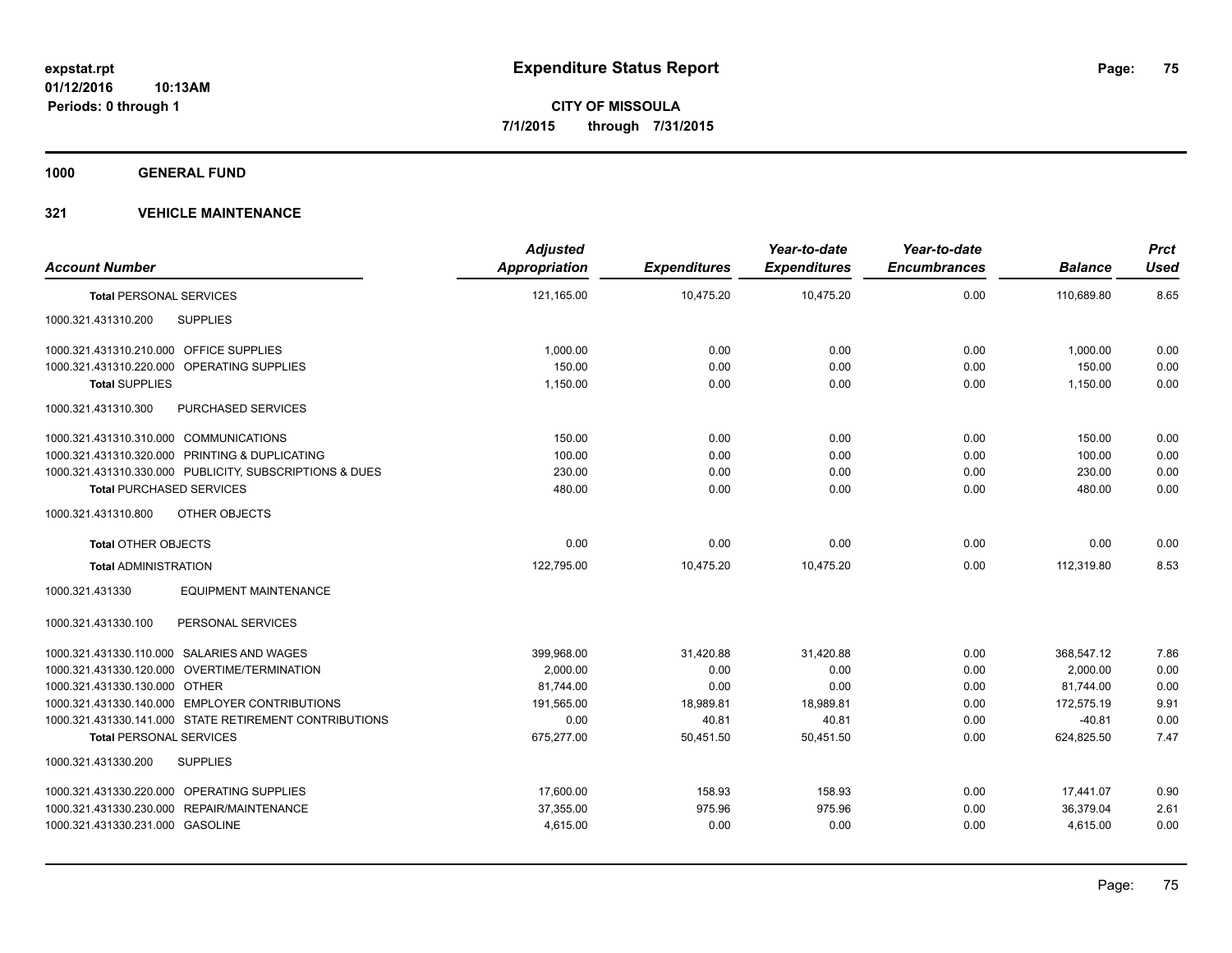**1000 GENERAL FUND**

| <b>Account Number</b>                             | <b>Adjusted</b><br>Appropriation | <b>Expenditures</b> | Year-to-date<br><b>Expenditures</b> | Year-to-date<br><b>Encumbrances</b> | <b>Balance</b> | <b>Prct</b><br><b>Used</b> |
|---------------------------------------------------|----------------------------------|---------------------|-------------------------------------|-------------------------------------|----------------|----------------------------|
| 1000.321.431330.240.000 OTHER SUPPLIES            | 2,600.00                         | 0.00                | 0.00                                | 0.00                                | 2,600.00       | 0.00                       |
| <b>Total SUPPLIES</b>                             | 62,170.00                        | 1,134.89            | 1,134.89                            | 0.00                                | 61,035.11      | 1.83                       |
| 1000.321.431330.300<br>PURCHASED SERVICES         |                                  |                     |                                     |                                     |                |                            |
| 1000.321.431330.320.000 PRINTING & DUPLICATING    | 250.00                           | 0.00                | 0.00                                | 0.00                                | 250.00         | 0.00                       |
| 1000.321.431330.350.000 PROFESSIONAL SERVICES     | 7,480.00                         | 0.00                | 0.00                                | 0.00                                | 7,480.00       | 0.00                       |
| 1000.321.431330.360.000 REPAIR & MAINTENANCE      | 15,735.00                        | 254.74              | 254.74                              | 0.00                                | 15,480.26      | 1.62                       |
| 1000.321.431330.370.000 TRAVEL                    | 900.00                           | 0.00                | 0.00                                | 0.00                                | 900.00         | 0.00                       |
| 1000.321.431330.380.000 TRAINING                  | 850.00                           | 0.00                | 0.00                                | 0.00                                | 850.00         | 0.00                       |
| <b>Total PURCHASED SERVICES</b>                   | 25,215.00                        | 254.74              | 254.74                              | 0.00                                | 24,960.26      | 1.01                       |
| 1000.321.431330.900<br><b>CAPITAL OUTLAY</b>      |                                  |                     |                                     |                                     |                |                            |
| <b>Total CAPITAL OUTLAY</b>                       | 0.00                             | 0.00                | 0.00                                | 0.00                                | 0.00           | 0.00                       |
| <b>Total EQUIPMENT MAINTENANCE</b>                | 762,662.00                       | 51,841.13           | 51,841.13                           | 0.00                                | 710,820.87     | 6.80                       |
| 1000.321.431350<br><b>VEHICLE FACILITY</b>        |                                  |                     |                                     |                                     |                |                            |
| <b>SUPPLIES</b><br>1000.321.431350.200            |                                  |                     |                                     |                                     |                |                            |
| 1000.321.431350.220.000 OPERATING SUPPLIES        | 10,151.00                        | 0.00                | 0.00                                | 0.00                                | 10,151.00      | 0.00                       |
| <b>Total SUPPLIES</b>                             | 10,151.00                        | 0.00                | 0.00                                | 0.00                                | 10,151.00      | 0.00                       |
| 1000.321.431350.300<br>PURCHASED SERVICES         |                                  |                     |                                     |                                     |                |                            |
| 1000.321.431350.340.000 SEWER                     | 748.00                           | 154.50              | 154.50                              | 0.00                                | 593.50         | 20.66                      |
| 1000.321.431350.341.000 ELECTRICITY & NATURAL GAS | 96,573.00                        | 0.00                | 0.00                                | 0.00                                | 96,573.00      | 0.00                       |
| 1000.321.431350.343.000 WATER CHARGES             | 3,722.00                         | 0.00                | 0.00                                | 0.00                                | 3,722.00       | 0.00                       |
| 1000.321.431350.344.000 TELEPHONE SERVICE         | 1,952.00                         | 0.00                | 0.00                                | 0.00                                | 1,952.00       | 0.00                       |
| 1000.321.431350.345.000 GARBAGE                   | 4,068.00                         | 181.80              | 181.80                              | 0.00                                | 3,886.20       | 4.47                       |
| 1000.321.431350.350.000 PROFESSIONAL SERVICES     | 5,195.00                         | 0.00                | 0.00                                | 0.00                                | 5,195.00       | 0.00                       |
| 1000.321.431350.360.000 REPAIR & MAINTENANCE      | 36,160.00                        | 0.00                | 0.00                                | 0.00                                | 36,160.00      | 0.00                       |
| <b>Total PURCHASED SERVICES</b>                   | 148,418.00                       | 336.30              | 336.30                              | 0.00                                | 148,081.70     | 0.23                       |
| <b>CAPITAL OUTLAY</b><br>1000.321.431350.900      |                                  |                     |                                     |                                     |                |                            |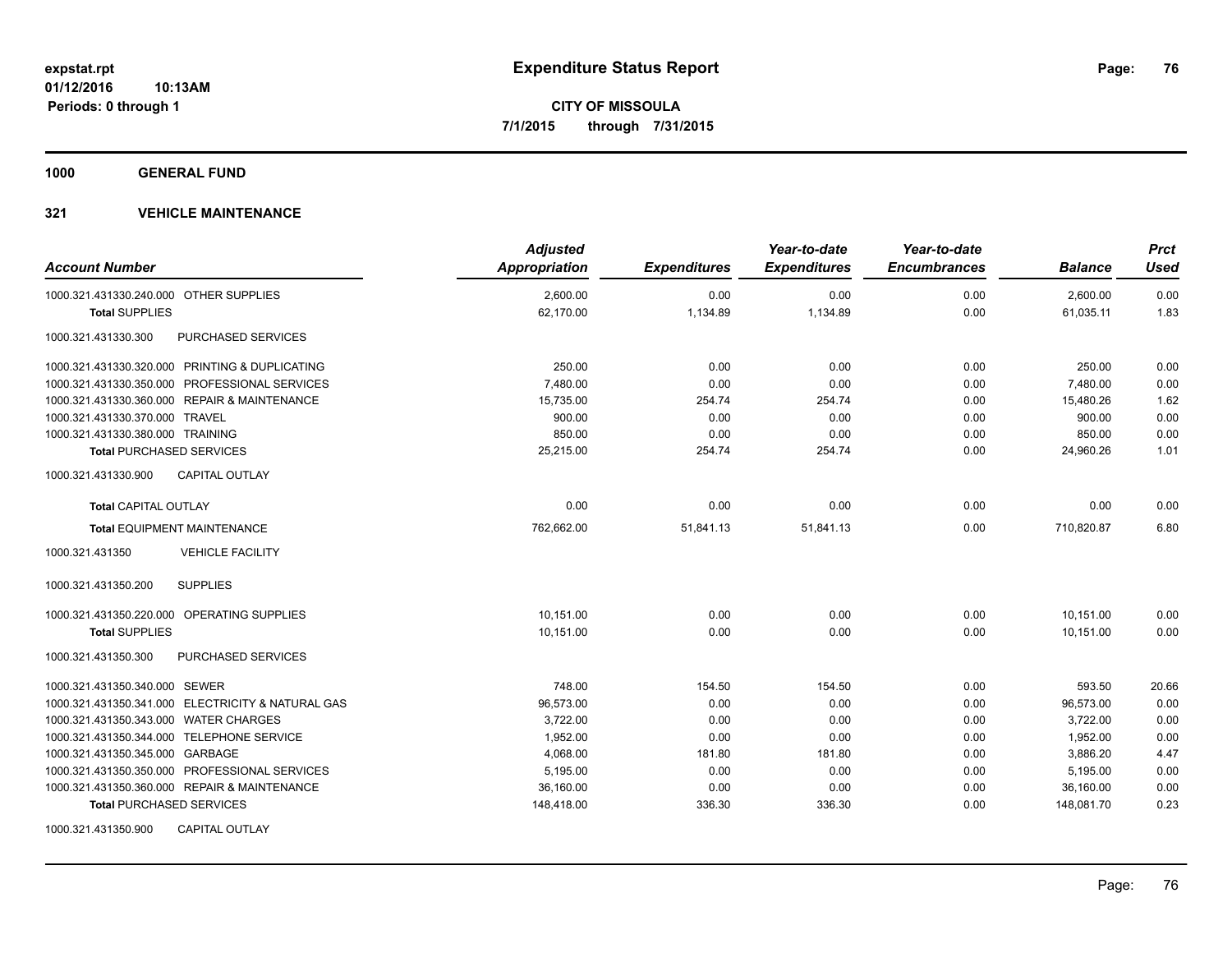**1000 GENERAL FUND**

|                                                         | <b>Adjusted</b>      |                     | Year-to-date        | Year-to-date        |                | <b>Prct</b> |
|---------------------------------------------------------|----------------------|---------------------|---------------------|---------------------|----------------|-------------|
| <b>Account Number</b>                                   | <b>Appropriation</b> | <b>Expenditures</b> | <b>Expenditures</b> | <b>Encumbrances</b> | <b>Balance</b> | <b>Used</b> |
| <b>Total CAPITAL OUTLAY</b>                             | 0.00                 | 0.00                | 0.00                | 0.00                | 0.00           | 0.00        |
| <b>Total VEHICLE FACILITY</b>                           | 158,569.00           | 336.30              | 336.30              | 0.00                | 158,232.70     | 0.21        |
| <b>ART MUSEUM</b><br>1000.321.460452                    |                      |                     |                     |                     |                |             |
| <b>SUPPLIES</b><br>1000.321.460452.200                  |                      |                     |                     |                     |                |             |
| <b>Total SUPPLIES</b>                                   | 0.00                 | 0.00                | 0.00                | 0.00                | 0.00           | 0.00        |
| 1000.321.460452.300<br><b>PURCHASED SERVICES</b>        |                      |                     |                     |                     |                |             |
| 1000.321.460452.360.000 ART MUSEUM-REPAIR & MAINTENANCE | 44,526.00            | 0.00                | 0.00                | 0.00                | 44,526.00      | 0.00        |
| <b>Total ART MUSEUM</b>                                 | 44,526.00            | 0.00                | 0.00                | 0.00                | 44,526.00      | 0.00        |
| <b>Total VEHICLE MAINTENANCE</b>                        | 1,469,371.00         | 68,194.30           | 68,194.30           | 0.00                | 1,401,176.70   | 4.64        |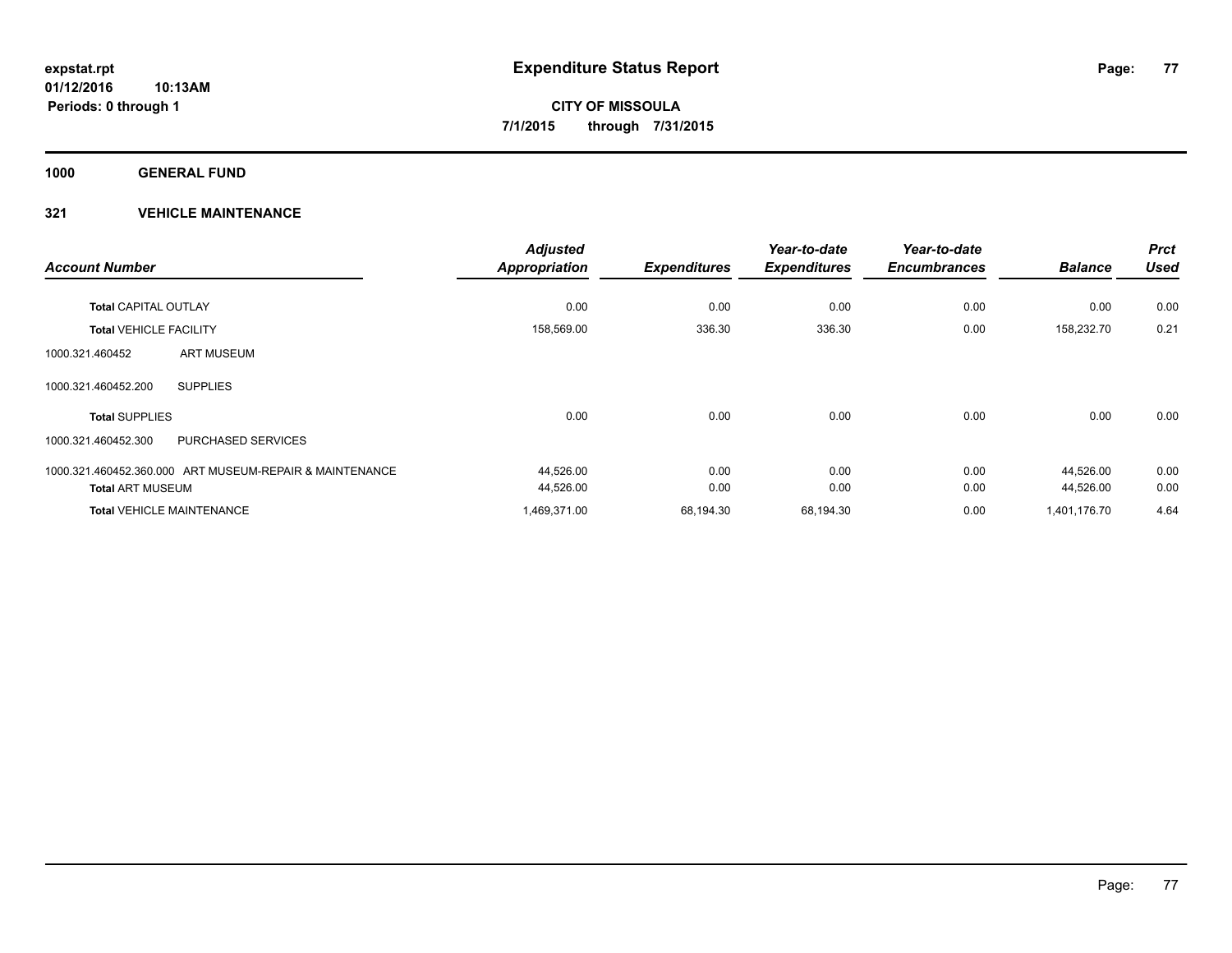**CITY OF MISSOULA 7/1/2015 through 7/31/2015**

**1000 GENERAL FUND**

| <b>Account Number</b>                   |                                                         | <b>Adjusted</b><br>Appropriation | <b>Expenditures</b> | Year-to-date<br><b>Expenditures</b> | Year-to-date<br><b>Encumbrances</b> | <b>Balance</b> | <b>Prct</b><br><b>Used</b> |
|-----------------------------------------|---------------------------------------------------------|----------------------------------|---------------------|-------------------------------------|-------------------------------------|----------------|----------------------------|
| 1000.340.430910                         | <b>ADMINISTRATION</b>                                   |                                  |                     |                                     |                                     |                |                            |
| 1000.340.430910.100                     | PERSONAL SERVICES                                       |                                  |                     |                                     |                                     |                |                            |
|                                         | 1000.340.430910.110.000 SALARIES AND WAGES              | 88,025.00                        | 5,292.92            | 5,292.92                            | 0.00                                | 82,732.08      | 6.01                       |
| 1000.340.430910.120.000                 | <b>OVERTIME/TERMINATION</b>                             | 5.000.00                         | 28.09               | 28.09                               | 0.00                                | 4.971.91       | 0.56                       |
|                                         | 1000.340.430910.140.000 EMPLOYER CONTRIBUTIONS          | 35.158.00                        | 3.096.65            | 3.096.65                            | 0.00                                | 32.061.35      | 8.81                       |
|                                         | 1000.340.430910.141.000 STATE RETIREMENT CONTRIBUTIONS  | 0.00                             | 26.16               | 26.16                               | 0.00                                | $-26.16$       | 0.00                       |
| <b>Total PERSONAL SERVICES</b>          |                                                         | 128,183.00                       | 8,443.82            | 8,443.82                            | 0.00                                | 119,739.18     | 6.59                       |
| 1000.340.430910.200                     | <b>SUPPLIES</b>                                         |                                  |                     |                                     |                                     |                |                            |
| 1000.340.430910.210.000 OFFICE SUPPLIES |                                                         | 2.770.00                         | 0.00                | 0.00                                | 0.00                                | 2.770.00       | 0.00                       |
| <b>Total SUPPLIES</b>                   |                                                         | 2,770.00                         | 0.00                | 0.00                                | 0.00                                | 2.770.00       | 0.00                       |
| 1000.340.430910.300                     | PURCHASED SERVICES                                      |                                  |                     |                                     |                                     |                |                            |
| 1000.340.430910.310.000 COMMUNICATIONS  |                                                         | 1,933.00                         | 10.59               | 10.59                               | 0.00                                | 1,922.41       | 0.55                       |
|                                         | 1000.340.430910.320.000 PRINTING & DUPLICATING          | 775.00                           | 0.00                | 0.00                                | 0.00                                | 775.00         | 0.00                       |
|                                         | 1000.340.430910.330.000 PUBLICITY, SUBSCRIPTIONS & DUES | 813.00                           | 0.00                | 0.00                                | 0.00                                | 813.00         | 0.00                       |
|                                         | 1000.340.430910.344.000 TELEPHONE SERVICE               | 2,100.00                         | 0.00                | 0.00                                | 0.00                                | 2,100.00       | 0.00                       |
|                                         | 1000.340.430910.350.000 PROFESSIONAL SERVICES           | 600.00                           | 0.00                | 0.00                                | 0.00                                | 600.00         | 0.00                       |
|                                         | 1000.340.430910.360.000 REPAIR & MAINTENANCE            | 600.00                           | 0.00                | 0.00                                | 0.00                                | 600.00         | 0.00                       |
| 1000.340.430910.370.000 TRAVEL          |                                                         | 500.00                           | 0.00                | 0.00                                | 0.00                                | 500.00         | 0.00                       |
| 1000.340.430910.380.000 TRAINING        |                                                         | 1,006.00                         | 0.00                | 0.00                                | 0.00                                | 1,006.00       | 0.00                       |
| <b>Total PURCHASED SERVICES</b>         |                                                         | 8,327.00                         | 10.59               | 10.59                               | 0.00                                | 8,316.41       | 0.13                       |
| 1000.340.430910.800                     | OTHER OBJECTS                                           |                                  |                     |                                     |                                     |                |                            |
| 1000.340.430910.850.000 SALARY SAVINGS  |                                                         | $-3.479.00$                      | 0.00                | 0.00                                | 0.00                                | $-3,479.00$    | 0.00                       |
| <b>Total OTHER OBJECTS</b>              |                                                         | $-3,479.00$                      | 0.00                | 0.00                                | 0.00                                | $-3,479.00$    | 0.00                       |
| 1000.340.430910.900                     | <b>CAPITAL OUTLAY</b>                                   |                                  |                     |                                     |                                     |                |                            |
| <b>Total CAPITAL OUTLAY</b>             |                                                         | 0.00                             | 0.00                | 0.00                                | 0.00                                | 0.00           | 0.00                       |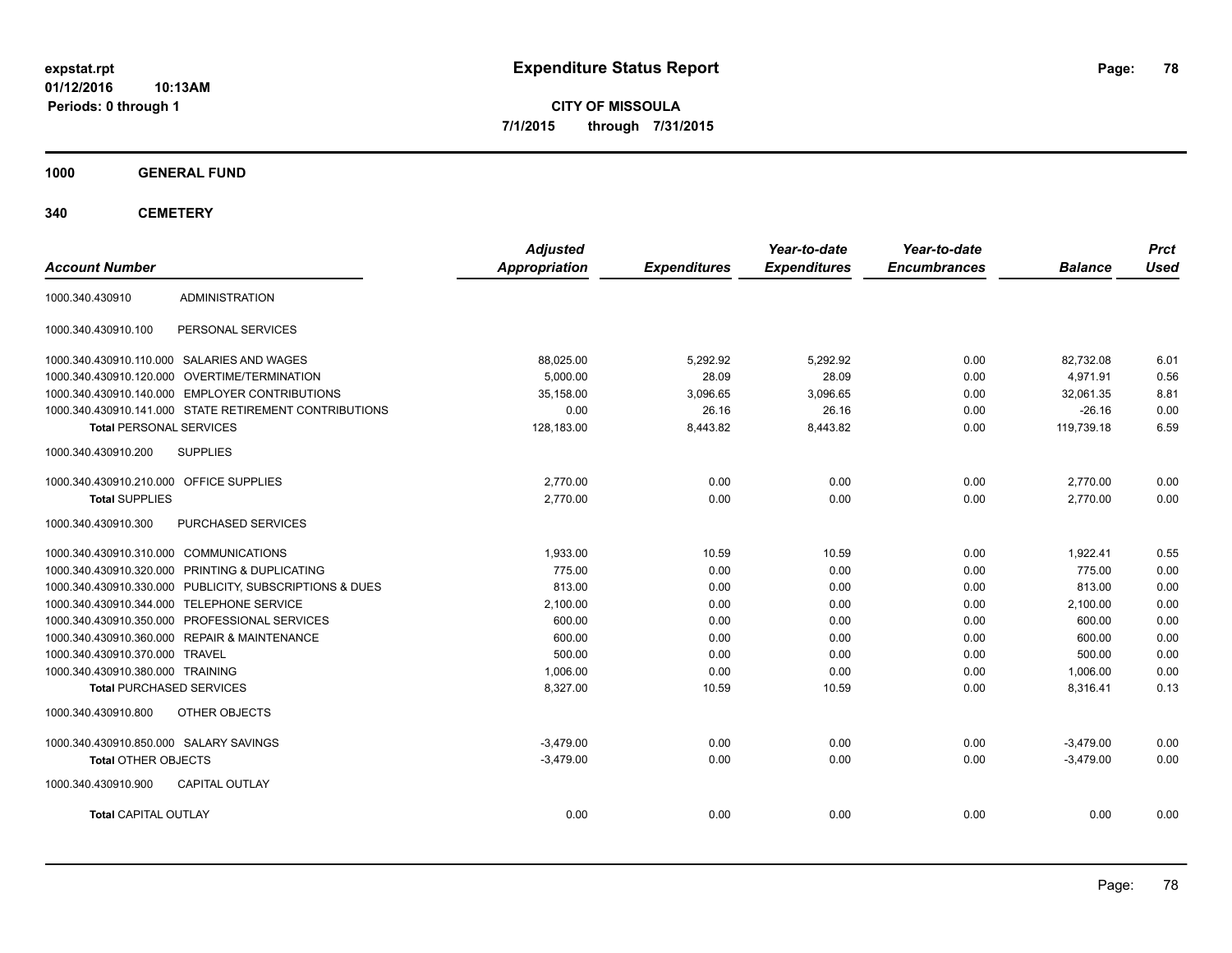**CITY OF MISSOULA 7/1/2015 through 7/31/2015**

**1000 GENERAL FUND**

| <b>Account Number</b>                             | <b>Adjusted</b><br><b>Appropriation</b> | <b>Expenditures</b> | Year-to-date<br><b>Expenditures</b> | Year-to-date<br><b>Encumbrances</b> | <b>Balance</b> | <b>Prct</b><br><b>Used</b> |
|---------------------------------------------------|-----------------------------------------|---------------------|-------------------------------------|-------------------------------------|----------------|----------------------------|
| <b>Total ADMINISTRATION</b>                       | 135,801.00                              | 8,454.41            | 8,454.41                            | 0.00                                | 127,346.59     | 6.23                       |
| <b>FACILITIES</b><br>1000.340.430920              |                                         |                     |                                     |                                     |                |                            |
| PERSONAL SERVICES<br>1000.340.430920.100          |                                         |                     |                                     |                                     |                |                            |
| 1000.340.430920.110.000 SALARIES AND WAGES        | 6.501.00                                | 708.07              | 708.07                              | 0.00                                | 5,792.93       | 10.89                      |
| 1000.340.430920.120.000 OVERTIME/TERMINATION      | 0.00                                    | 32.41               | 32.41                               | 0.00                                | $-32.41$       | 0.00                       |
| 1000.340.430920.140.000 EMPLOYER CONTRIBUTIONS    | 2,928.00                                | 472.84              | 472.84                              | 0.00                                | 2,455.16       | 16.15                      |
| <b>Total PERSONAL SERVICES</b>                    | 9,429.00                                | 1,213.32            | 1,213.32                            | 0.00                                | 8,215.68       | 12.87                      |
| <b>SUPPLIES</b><br>1000.340.430920.200            |                                         |                     |                                     |                                     |                |                            |
| 1000.340.430920.220.000 OPERATING SUPPLIES        | 2,050.00                                | 0.00                | 0.00                                | 0.00                                | 2,050.00       | 0.00                       |
| 1000.340.430920.230.000 REPAIR/MAINTENANCE        | 500.00                                  | 0.00                | 0.00                                | 0.00                                | 500.00         | 0.00                       |
| <b>Total SUPPLIES</b>                             | 2,550.00                                | 0.00                | 0.00                                | 0.00                                | 2,550.00       | 0.00                       |
| 1000.340.430920.300<br>PURCHASED SERVICES         |                                         |                     |                                     |                                     |                |                            |
| 1000.340.430920.341.000 ELECTRICITY & NATURAL GAS | 10,208.00                               | 0.00                | 0.00                                | 0.00                                | 10,208.00      | 0.00                       |
| 1000.340.430920.343.000 WATER CHARGES             | 1.082.00                                | 0.00                | 0.00                                | 0.00                                | 1,082.00       | 0.00                       |
| 1000.340.430920.345.000 GARBAGE                   | 780.00                                  | 78.80               | 78.80                               | 0.00                                | 701.20         | 10.10                      |
| 1000.340.430920.350.000 PROFESSIONAL SERVICES     | 400.00                                  | 0.00                | 0.00                                | 0.00                                | 400.00         | 0.00                       |
| 1000.340.430920.360.000 REPAIR & MAINTENANCE      | 2,145.00                                | 0.00                | 0.00                                | 0.00                                | 2,145.00       | 0.00                       |
| <b>Total PURCHASED SERVICES</b>                   | 14,615.00                               | 78.80               | 78.80                               | 0.00                                | 14,536.20      | 0.54                       |
| 1000.340.430920.400<br><b>BUILDING MATERIALS</b>  |                                         |                     |                                     |                                     |                |                            |
| <b>Total BUILDING MATERIALS</b>                   | 0.00                                    | 0.00                | 0.00                                | 0.00                                | 0.00           | 0.00                       |
| 1000.340.430920.900<br>CAPITAL OUTLAY             |                                         |                     |                                     |                                     |                |                            |
| <b>Total CAPITAL OUTLAY</b>                       | 0.00                                    | 0.00                | 0.00                                | 0.00                                | 0.00           | 0.00                       |
| <b>Total FACILITIES</b>                           | 26,594.00                               | 1,292.12            | 1,292.12                            | 0.00                                | 25,301.88      | 4.86                       |
| <b>GROUNDS MAINTENANCE</b><br>1000.340.430930     |                                         |                     |                                     |                                     |                |                            |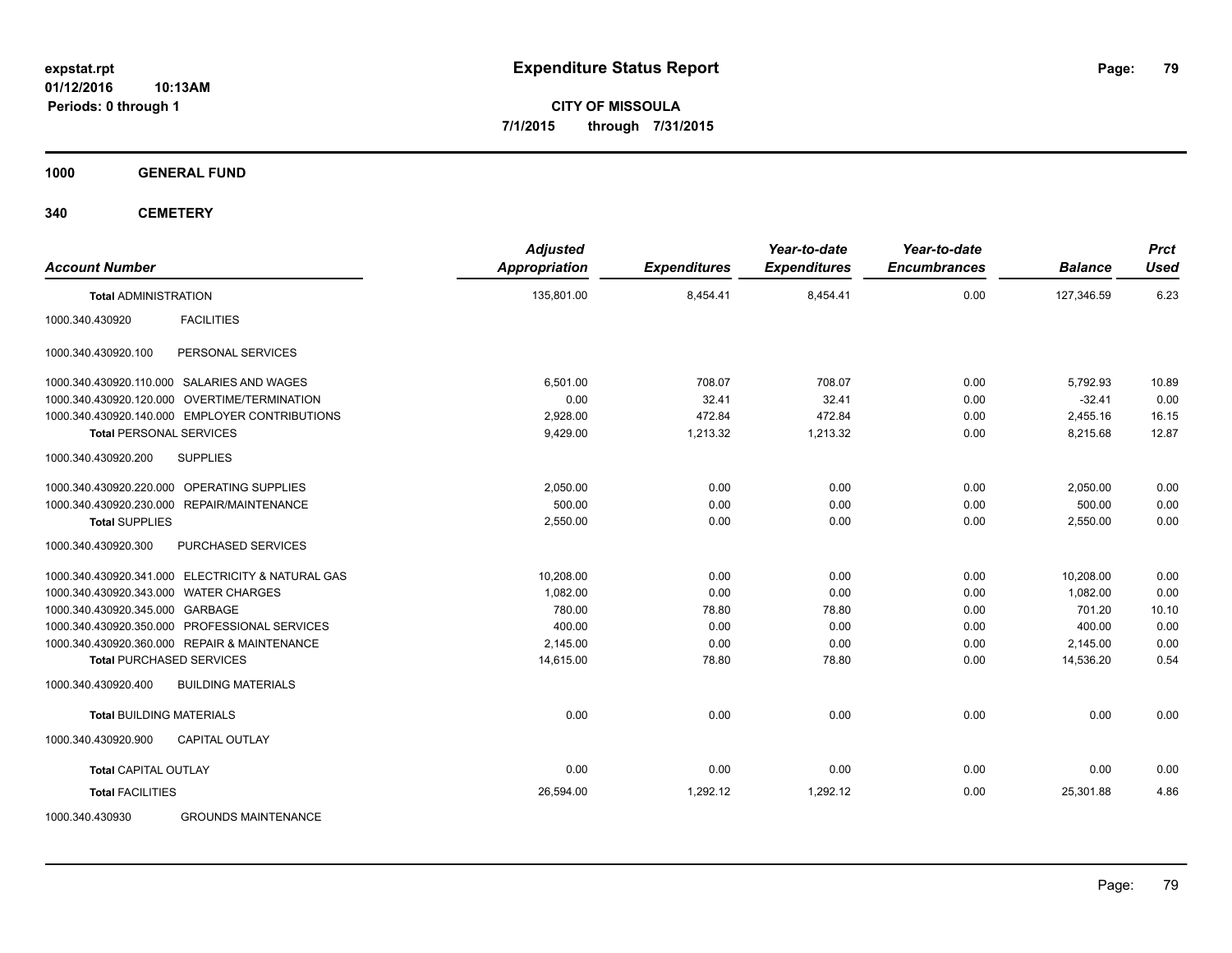**CITY OF MISSOULA 7/1/2015 through 7/31/2015**

**1000 GENERAL FUND**

| <b>Account Number</b>                             | <b>Adjusted</b><br><b>Appropriation</b> | <b>Expenditures</b> | Year-to-date<br><b>Expenditures</b> | Year-to-date<br><b>Encumbrances</b> | <b>Balance</b> | <b>Prct</b><br><b>Used</b> |
|---------------------------------------------------|-----------------------------------------|---------------------|-------------------------------------|-------------------------------------|----------------|----------------------------|
| 1000.340.430930.100<br>PERSONAL SERVICES          |                                         |                     |                                     |                                     |                |                            |
| 1000.340.430930.110.000 SALARIES AND WAGES        | 190.438.00                              | 14,409.15           | 14,409.15                           | 0.00                                | 176.028.85     | 7.57                       |
| 1000.340.430930.120.000 OVERTIME/TERMINATION      | 0.00                                    | 273.99              | 273.99                              | 0.00                                | $-273.99$      | 0.00                       |
| 1000.340.430930.140.000 EMPLOYER CONTRIBUTIONS    | 88,887.00                               | 10,336.74           | 10,336.74                           | 0.00                                | 78,550.26      | 11.63                      |
| <b>Total PERSONAL SERVICES</b>                    | 279,325.00                              | 25,019.88           | 25,019.88                           | 0.00                                | 254,305.12     | 8.96                       |
| 1000.340.430930.200<br><b>SUPPLIES</b>            |                                         |                     |                                     |                                     |                |                            |
| 1000.340.430930.220.000 OPERATING SUPPLIES        | 32.252.00                               | 1.628.56            | 1,628.56                            | 0.00                                | 30.623.44      | 5.05                       |
| 1000.340.430930.230.000 REPAIR/MAINTENANCE        | 19,620.00                               | 2,708.17            | 2,708.17                            | 0.00                                | 16,911.83      | 13.80                      |
| 1000.340.430930.231.000 GASOLINE                  | 14,398.00                               | 0.00                | 0.00                                | 0.00                                | 14,398.00      | 0.00                       |
| <b>Total SUPPLIES</b>                             | 66,270.00                               | 4,336.73            | 4,336.73                            | 0.00                                | 61,933.27      | 6.54                       |
| 1000.340.430930.300<br>PURCHASED SERVICES         |                                         |                     |                                     |                                     |                |                            |
| 1000.340.430930.341.000 ELECTRICITY & NATURAL GAS | 7.657.00                                | 0.00                | 0.00                                | 0.00                                | 7.657.00       | 0.00                       |
| 1000.340.430930.344.000 TELEPHONE SERVICE         | 300.00                                  | 0.00                | 0.00                                | 0.00                                | 300.00         | 0.00                       |
| 1000.340.430930.345.000 GARBAGE                   | 290.00                                  | 0.00                | 0.00                                | 0.00                                | 290.00         | 0.00                       |
| 1000.340.430930.360.000 REPAIR & MAINTENANCE      | 955.00                                  | 475.00              | 475.00                              | 0.00                                | 480.00         | 49.74                      |
| 1000.340.430930.390.000 OTHER PURCHASED SERVICES  | 3.342.00                                | 176.25              | 176.25                              | 0.00                                | 3.165.75       | 5.27                       |
| <b>Total PURCHASED SERVICES</b>                   | 12.544.00                               | 651.25              | 651.25                              | 0.00                                | 11,892.75      | 5.19                       |
| 1000.340.430930.400<br><b>BUILDING MATERIALS</b>  |                                         |                     |                                     |                                     |                |                            |
| <b>Total BUILDING MATERIALS</b>                   | 0.00                                    | 0.00                | 0.00                                | 0.00                                | 0.00           | 0.00                       |
| 1000.340.430930.500<br><b>FIXED CHARGES</b>       |                                         |                     |                                     |                                     |                |                            |
| 1000.340.430930.530.000 EQUIPMENT RENTAL          | 500.00                                  | 0.00                | 0.00                                | 0.00                                | 500.00         | 0.00                       |
| <b>Total FIXED CHARGES</b>                        | 500.00                                  | 0.00                | 0.00                                | 0.00                                | 500.00         | 0.00                       |
| 1000.340.430930.900<br><b>CAPITAL OUTLAY</b>      |                                         |                     |                                     |                                     |                |                            |
| <b>Total CAPITAL OUTLAY</b>                       | 0.00                                    | 0.00                | 0.00                                | 0.00                                | 0.00           | 0.00                       |
| <b>Total GROUNDS MAINTENANCE</b>                  | 358,639.00                              | 30,007.86           | 30,007.86                           | 0.00                                | 328,631.14     | 8.37                       |
|                                                   |                                         |                     |                                     |                                     |                |                            |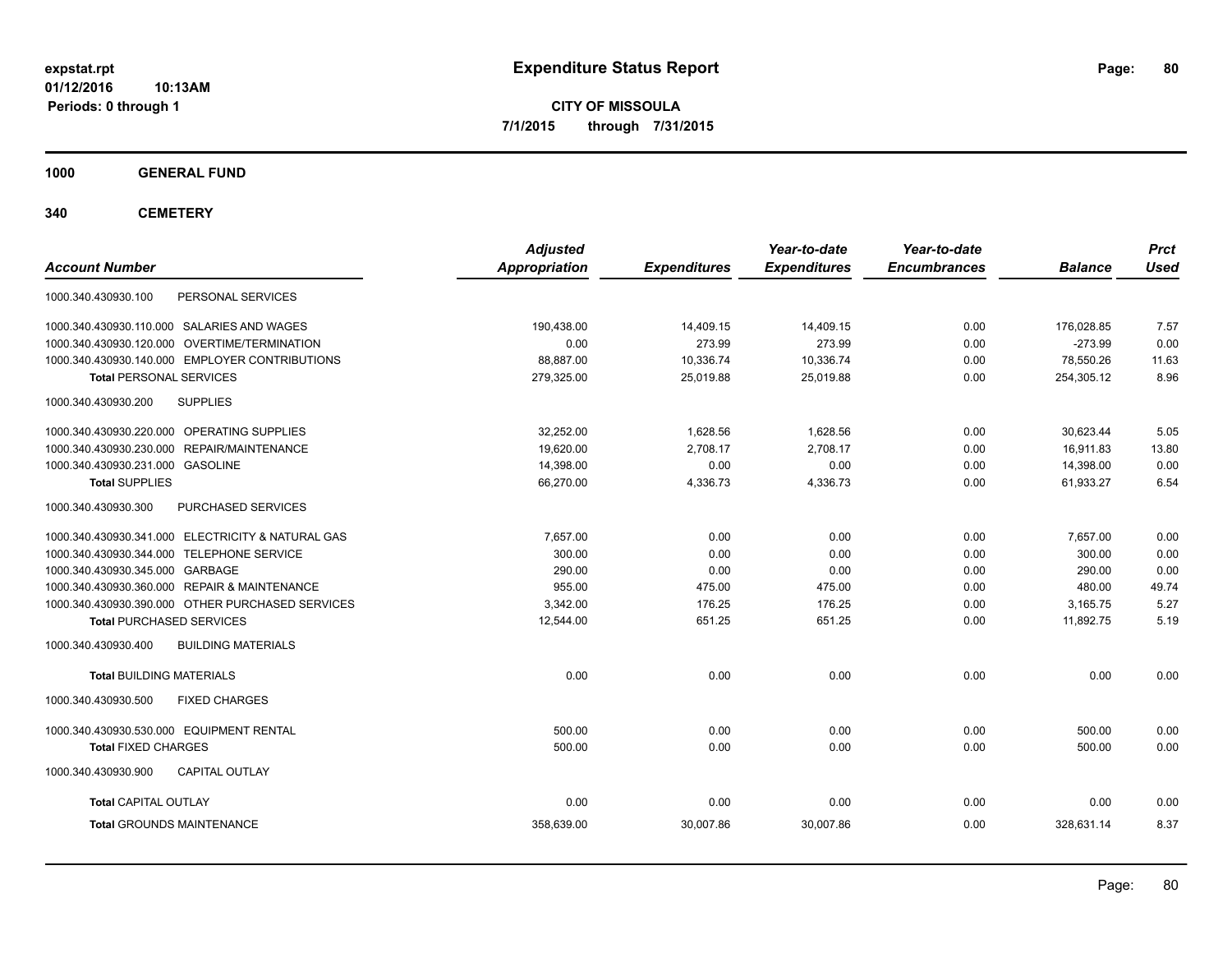**CITY OF MISSOULA 7/1/2015 through 7/31/2015**

**1000 GENERAL FUND**

| <b>Account Number</b>               |                                                | <b>Adjusted</b><br><b>Appropriation</b> | <b>Expenditures</b> | Year-to-date<br><b>Expenditures</b> | Year-to-date<br><b>Encumbrances</b> | <b>Balance</b> | <b>Prct</b><br><b>Used</b> |
|-------------------------------------|------------------------------------------------|-----------------------------------------|---------------------|-------------------------------------|-------------------------------------|----------------|----------------------------|
| 1000.340.430940                     | <b>BURIALS</b>                                 |                                         |                     |                                     |                                     |                |                            |
| 1000.340.430940.100                 | PERSONAL SERVICES                              |                                         |                     |                                     |                                     |                |                            |
|                                     | 1000.340.430940.110.000 SALARIES AND WAGES     | 71,067.00                               | 5,746.88            | 5,746.88                            | 0.00                                | 65,320.12      | 8.09                       |
|                                     | 1000.340.430940.120.000 OVERTIME/TERMINATION   | 0.00                                    | 161.93              | 161.93                              | 0.00                                | $-161.93$      | 0.00                       |
|                                     | 1000.340.430940.140.000 EMPLOYER CONTRIBUTIONS | 31,825.00                               | 3,892.66            | 3,892.66                            | 0.00                                | 27,932.34      | 12.23                      |
| <b>Total PERSONAL SERVICES</b>      |                                                | 102,892.00                              | 9,801.47            | 9,801.47                            | 0.00                                | 93,090.53      | 9.53                       |
| 1000.340.430940.200                 | <b>SUPPLIES</b>                                |                                         |                     |                                     |                                     |                |                            |
|                                     | 1000.340.430940.220.000 OPERATING SUPPLIES     | 1,500.00                                | 0.00                | 0.00                                | 0.00                                | 1,500.00       | 0.00                       |
| <b>Total SUPPLIES</b>               |                                                | 1,500.00                                | 0.00                | 0.00                                | 0.00                                | 1,500.00       | 0.00                       |
| 1000.340.430940.300                 | PURCHASED SERVICES                             |                                         |                     |                                     |                                     |                |                            |
|                                     | <b>Total PURCHASED SERVICES</b>                | 0.00                                    | 0.00                | 0.00                                | 0.00                                | 0.00           | 0.00                       |
| 1000.340.430940.400                 | <b>BUILDING MATERIALS</b>                      |                                         |                     |                                     |                                     |                |                            |
| <b>Total BUILDING MATERIALS</b>     |                                                | 0.00                                    | 0.00                | 0.00                                | 0.00                                | 0.00           | 0.00                       |
| 1000.340.430940.800                 | <b>OTHER OBJECTS</b>                           |                                         |                     |                                     |                                     |                |                            |
| 1000.340.430940.845.000 CONTINGENCY |                                                | 8,185.00                                | 0.00                | 0.00                                | 0.00                                | 8,185.00       | 0.00                       |
| <b>Total OTHER OBJECTS</b>          |                                                | 8,185.00                                | 0.00                | 0.00                                | 0.00                                | 8,185.00       | 0.00                       |
| 1000.340.430940.900                 | <b>CAPITAL OUTLAY</b>                          |                                         |                     |                                     |                                     |                |                            |
| <b>Total CAPITAL OUTLAY</b>         |                                                | 0.00                                    | 0.00                | 0.00                                | 0.00                                | 0.00           | 0.00                       |
| <b>Total BURIALS</b>                |                                                | 112,577.00                              | 9,801.47            | 9,801.47                            | 0.00                                | 102.775.53     | 8.71                       |
| <b>Total CEMETERY</b>               |                                                | 633,611.00                              | 49,555.86           | 49,555.86                           | 0.00                                | 584,055.14     | 7.82                       |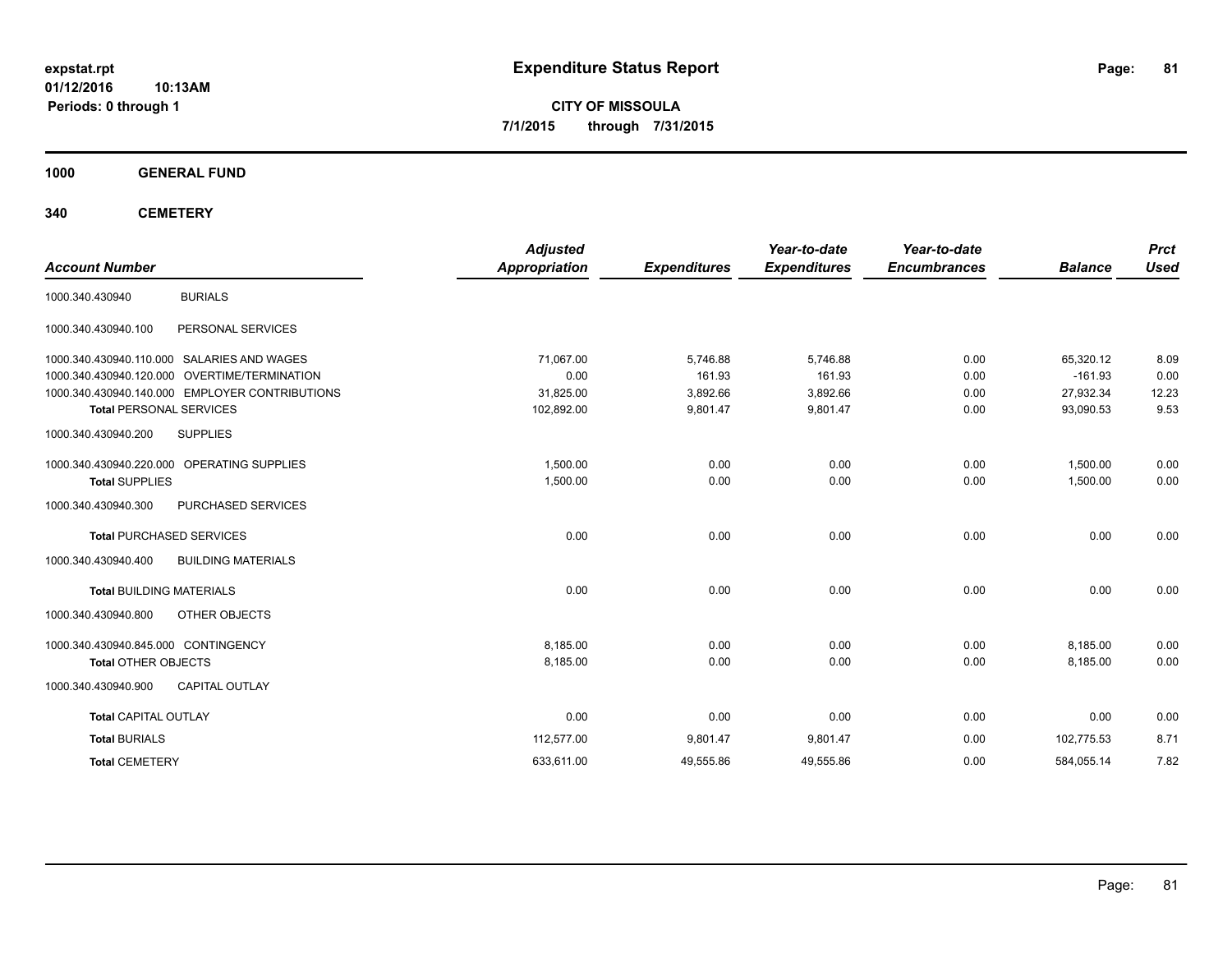**CITY OF MISSOULA 7/1/2015 through 7/31/2015**

**1000 GENERAL FUND**

#### **370 PARKS & RECREATION**

| <b>Account Number</b>            |                                                        | <b>Adjusted</b><br>Appropriation | <b>Expenditures</b> | Year-to-date<br><b>Expenditures</b> | Year-to-date<br><b>Encumbrances</b> | <b>Balance</b> | <b>Prct</b><br><b>Used</b> |
|----------------------------------|--------------------------------------------------------|----------------------------------|---------------------|-------------------------------------|-------------------------------------|----------------|----------------------------|
| 1000.370.460410                  | PARKS & RECREATION ADMINISTRATION                      |                                  |                     |                                     |                                     |                |                            |
| 1000.370.460410.100              | PERSONAL SERVICES                                      |                                  |                     |                                     |                                     |                |                            |
| 1000.370.460410.110.000          | <b>SALARIES AND WAGES</b>                              | 263,389.00                       | 17.230.99           | 17,230.99                           | 0.00                                | 246.158.01     | 6.54                       |
| 1000.370.460410.120.000          | <b>OVERTIME/TERMINATION</b>                            | 700.00                           | 0.00                | 0.00                                | 0.00                                | 700.00         | 0.00                       |
| 1000.370.460410.140.000          | <b>EMPLOYER CONTRIBUTIONS</b>                          | 85,672.00                        | 8,626.26            | 8,626.26                            | 0.00                                | 77,045.74      | 10.07                      |
|                                  | 1000.370.460410.141.000 STATE RETIREMENT CONTRIBUTIONS | 0.00                             | 184.78              | 184.78                              | 0.00                                | $-184.78$      | 0.00                       |
| <b>Total PERSONAL SERVICES</b>   |                                                        | 349,761.00                       | 26,042.03           | 26,042.03                           | 0.00                                | 323,718.97     | 7.45                       |
| 1000.370.460410.200              | <b>SUPPLIES</b>                                        |                                  |                     |                                     |                                     |                |                            |
| 1000.370.460410.210.000          | <b>OFFICE SUPPLIES</b>                                 | 2,095.00                         | 172.86              | 172.86                              | 0.00                                | 1,922.14       | 8.25                       |
| 1000.370.460410.220.000          | <b>OPERATING SUPPLIES</b>                              | 1,500.00                         | 0.00                | 0.00                                | 0.00                                | 1,500.00       | 0.00                       |
| <b>Total SUPPLIES</b>            |                                                        | 3,595.00                         | 172.86              | 172.86                              | 0.00                                | 3,422.14       | 4.81                       |
| 1000.370.460410.300              | PURCHASED SERVICES                                     |                                  |                     |                                     |                                     |                |                            |
| 1000.370.460410.310.000          | <b>COMMUNICATIONS</b>                                  | 3,463.00                         | 0.00                | 0.00                                | 0.00                                | 3,463.00       | 0.00                       |
| 1000.370.460410.320.000          | PRINTING & DUPLICATING                                 | 900.00                           | 0.00                | 0.00                                | 0.00                                | 900.00         | 0.00                       |
| 1000.370.460410.330.000          | PUBLICITY, SUBSCRIPTIONS & DUES                        | 550.00                           | 168.03              | 168.03                              | 0.00                                | 381.97         | 30.55                      |
|                                  | 1000.370.460410.341.000 ELECTRICITY & NATURAL GAS      | 15,225.00                        | 0.00                | 0.00                                | 0.00                                | 15,225.00      | 0.00                       |
| 1000.370.460410.343.000          | <b>WATER CHARGES</b>                                   | 3.396.00                         | 0.00                | 0.00                                | 0.00                                | 3.396.00       | 0.00                       |
| 1000.370.460410.344.000          | <b>TELEPHONE SERVICE</b>                               | 1,319.00                         | 0.00                | 0.00                                | 0.00                                | 1,319.00       | 0.00                       |
| 1000.370.460410.350.000          | PROFESSIONAL SERVICES                                  | 15,980.00                        | 0.00                | 0.00                                | 0.00                                | 15,980.00      | 0.00                       |
| 1000.370.460410.360.000          | <b>REPAIR &amp; MAINTENANCE</b>                        | 4,867.00                         | 0.00                | 0.00                                | 0.00                                | 4,867.00       | 0.00                       |
| 1000.370.460410.370.000          | <b>TRAVEL</b>                                          | 350.00                           | 0.00                | 0.00                                | 0.00                                | 350.00         | 0.00                       |
| 1000.370.460410.380.000 TRAINING |                                                        | 800.00                           | 485.00              | 485.00                              | 0.00                                | 315.00         | 60.63                      |
| <b>Total PURCHASED SERVICES</b>  |                                                        | 46,850.00                        | 653.03              | 653.03                              | 0.00                                | 46,196.97      | 1.39                       |
|                                  | <b>Total PARKS &amp; RECREATION ADMINISTRATION</b>     | 400.206.00                       | 26.867.92           | 26,867.92                           | 0.00                                | 373,338.08     | 6.71                       |

1000.370.460411 NMT ADMIN

1000.370.460411.100 PERSONAL SERVICES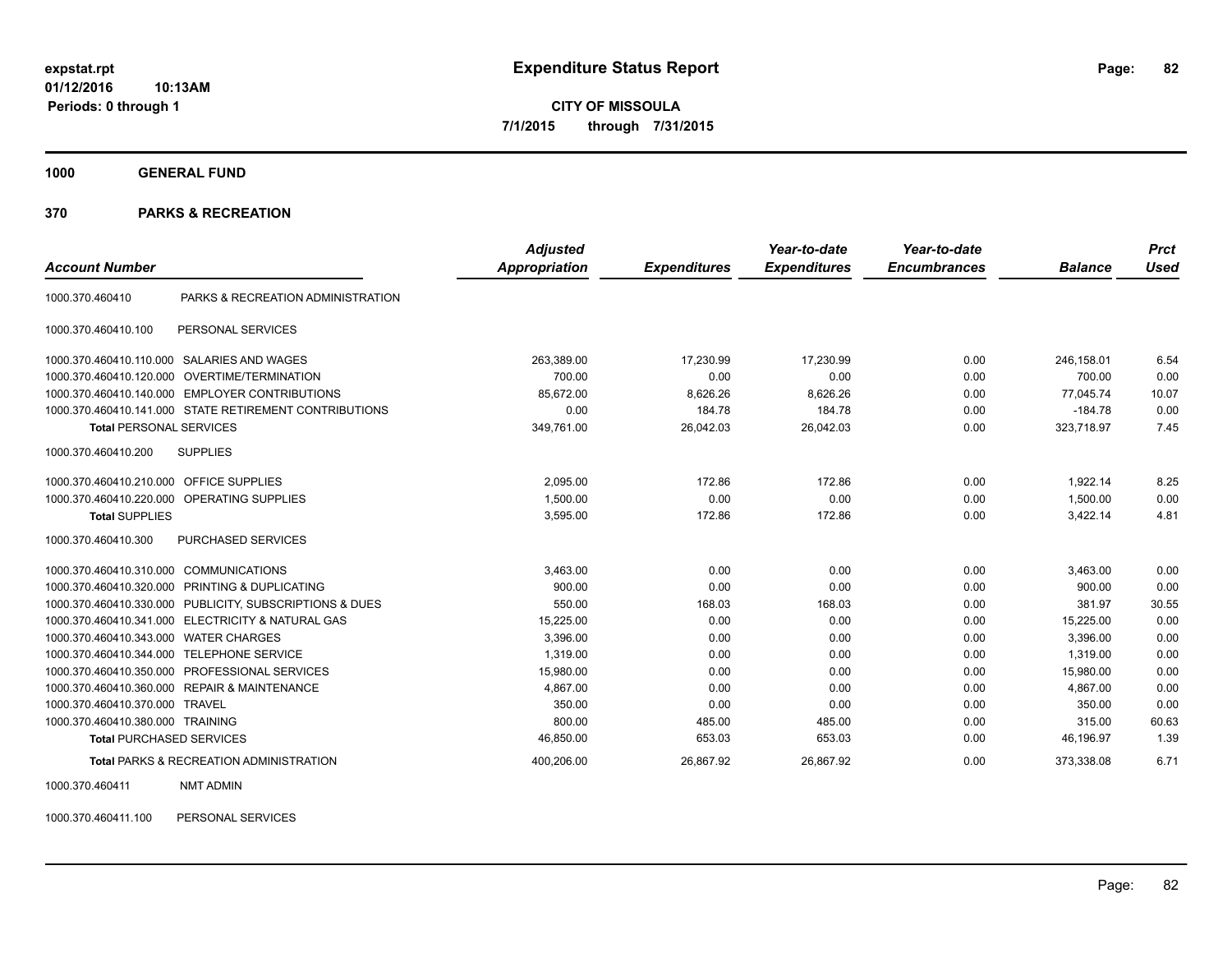**1000 GENERAL FUND**

|                                           |                                                         | <b>Adjusted</b>      |                     | Year-to-date        | Year-to-date        |                | <b>Prct</b> |
|-------------------------------------------|---------------------------------------------------------|----------------------|---------------------|---------------------|---------------------|----------------|-------------|
| <b>Account Number</b>                     |                                                         | <b>Appropriation</b> | <b>Expenditures</b> | <b>Expenditures</b> | <b>Encumbrances</b> | <b>Balance</b> | <b>Used</b> |
|                                           | 1000.370.460411.110.000 SALARIES AND WAGES              | 50,368.00            | 3,426.96            | 3,426.96            | 0.00                | 46,941.04      | 6.80        |
|                                           | 1000.370.460411.140.000 EMPLOYER CONTRIBUTIONS          | 17,627.00            | 1,943.42            | 1,943.42            | 0.00                | 15,683.58      | 11.03       |
| <b>Total PERSONAL SERVICES</b>            |                                                         | 67,995.00            | 5,370.38            | 5,370.38            | 0.00                | 62,624.62      | 7.90        |
| 1000.370.460411.200                       | <b>SUPPLIES</b>                                         |                      |                     |                     |                     |                |             |
| 1000.370.460411.210.000 OFFICE SUPPLIES   |                                                         | 300.00               | 12.84               | 12.84               | 0.00                | 287.16         | 4.28        |
|                                           | 1000.370.460411.220.000 OPERATING SUPPLIES              | 400.00               | 0.00                | 0.00                | 0.00                | 400.00         | 0.00        |
| <b>Total SUPPLIES</b>                     |                                                         | 700.00               | 12.84               | 12.84               | 0.00                | 687.16         | 1.83        |
| 1000.370.460411.300                       | PURCHASED SERVICES                                      |                      |                     |                     |                     |                |             |
| 1000.370.460411.310.000 COMMUNICATIONS    |                                                         | 150.00               | 0.00                | 0.00                | 0.00                | 150.00         | 0.00        |
|                                           | 1000.370.460411.320.000 PRINTING & DUPLICATING          | 350.00               | 0.00                | 0.00                | 0.00                | 350.00         | 0.00        |
|                                           | 1000.370.460411.330.000 PUBLICITY, SUBSCRIPTIONS & DUES | 1,150.00             | 0.00                | 0.00                | 0.00                | 1,150.00       | 0.00        |
| 1000.370.460411.344.000 TELEPHONE SERVICE |                                                         | 795.00               | 0.00                | 0.00                | 0.00                | 795.00         | 0.00        |
|                                           | 1000.370.460411.350.000 PROFESSIONAL SERVICES           | 1,436.00             | 0.00                | 0.00                | 0.00                | 1,436.00       | 0.00        |
|                                           | 1000.370.460411.360.000 REPAIR & MAINTENANCE            | 1.346.00             | 0.00                | 0.00                | 0.00                | 1.346.00       | 0.00        |
| 1000.370.460411.370.000 TRAVEL            |                                                         | 300.00               | 0.00                | 0.00                | 0.00                | 300.00         | 0.00        |
| 1000.370.460411.380.000 TRAINING          |                                                         | 200.00               | 0.00                | 0.00                | 0.00                | 200.00         | 0.00        |
|                                           | 1000.370.460411.390.000 OTHER PURCHASED SERVICES        | 7.497.00             | 0.00                | 0.00                | 0.00                | 7,497.00       | 0.00        |
| <b>Total PURCHASED SERVICES</b>           |                                                         | 13,224.00            | 0.00                | 0.00                | 0.00                | 13,224.00      | 0.00        |
| <b>Total NMT ADMIN</b>                    |                                                         | 81,919.00            | 5,383.22            | 5,383.22            | 0.00                | 76,535.78      | 6.57        |
| 1000.370.460413                           | <b>PARKS PROJECTS</b>                                   |                      |                     |                     |                     |                |             |
| 1000.370.460413.100                       | PERSONAL SERVICES                                       |                      |                     |                     |                     |                |             |
|                                           | 1000.370.460413.110.000 SALARIES AND WAGES              | 56,680.00            | 3,852.19            | 3,852.19            | 0.00                | 52,827.81      | 6.80        |
|                                           | 1000.370.460413.140.000 EMPLOYER CONTRIBUTIONS          | 18,683.00            | 2,006.83            | 2,006.83            | 0.00                | 16,676.17      | 10.74       |
| <b>Total PERSONAL SERVICES</b>            |                                                         | 75,363.00            | 5,859.02            | 5,859.02            | 0.00                | 69,503.98      | 7.77        |
| 1000.370.460413.200                       | <b>SUPPLIES</b>                                         |                      |                     |                     |                     |                |             |
| 1000.370.460413.210.000 OFFICE SUPPLIES   |                                                         | 100.00               | 0.00                | 0.00                | 0.00                | 100.00         | 0.00        |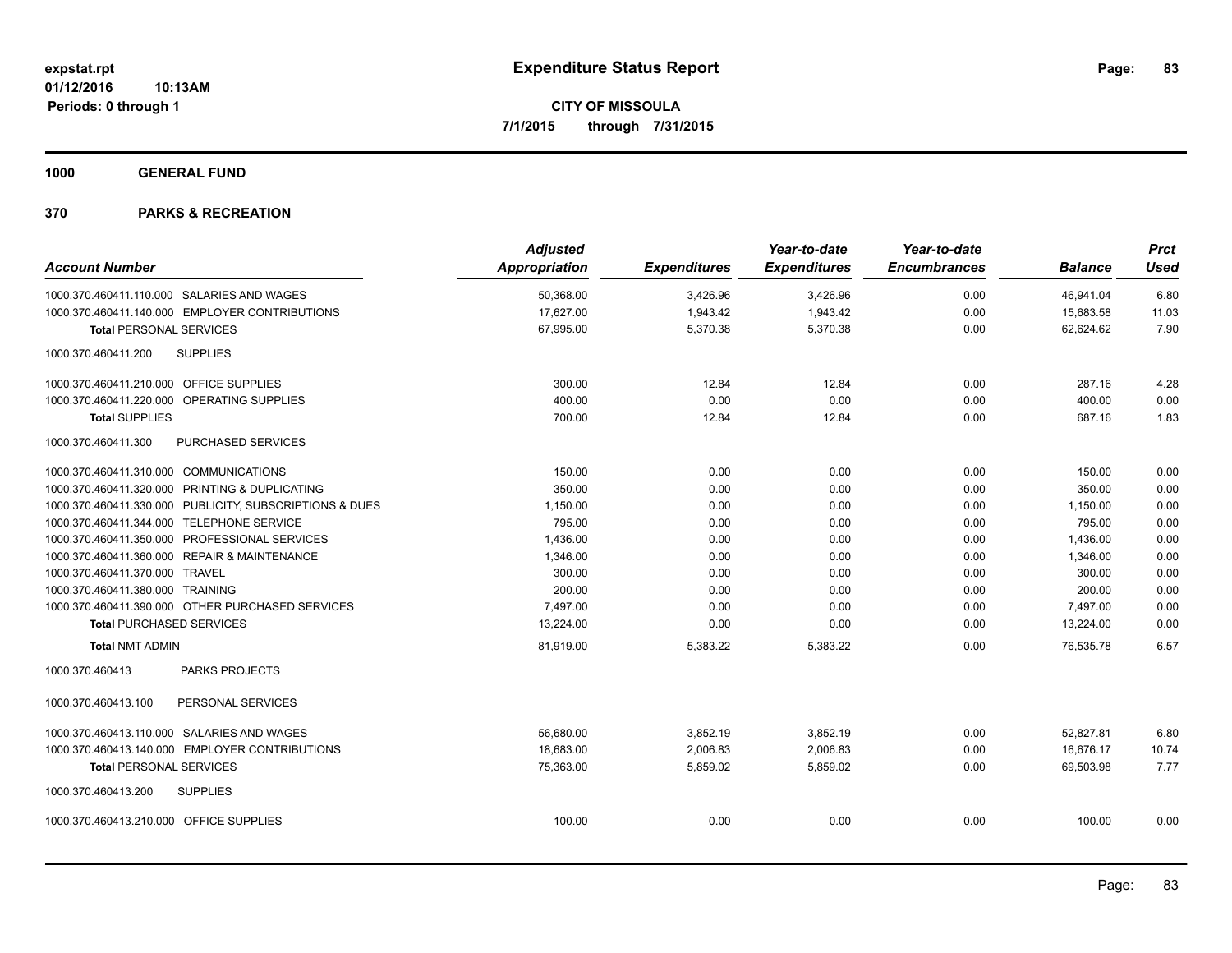**1000 GENERAL FUND**

|                                                         | <b>Adjusted</b>      |                     | Year-to-date        | Year-to-date        |                | <b>Prct</b> |
|---------------------------------------------------------|----------------------|---------------------|---------------------|---------------------|----------------|-------------|
| <b>Account Number</b>                                   | <b>Appropriation</b> | <b>Expenditures</b> | <b>Expenditures</b> | <b>Encumbrances</b> | <b>Balance</b> | <b>Used</b> |
| 1000.370.460413.220.000 OPERATING SUPPLIES              | 550.00               | 0.00                | 0.00                | 0.00                | 550.00         | 0.00        |
| <b>Total SUPPLIES</b>                                   | 650.00               | 0.00                | 0.00                | 0.00                | 650.00         | 0.00        |
| PURCHASED SERVICES<br>1000.370.460413.300               |                      |                     |                     |                     |                |             |
| 1000.370.460413.320.000 PRINTING & DUPLICATING          | 150.00               | 0.00                | 0.00                | 0.00                | 150.00         | 0.00        |
| 1000.370.460413.344.000 TELEPHONE SERVICE               | 700.00               | 0.00                | 0.00                | 0.00                | 700.00         | 0.00        |
| 1000.370.460413.350.000 PROFESSIONAL SERVICES           | 150.00               | 150.00              | 150.00              | 0.00                | 0.00           | 100.00      |
| 1000.370.460413.360.000 REPAIR & MAINTENANCE            | 1,000.00             | 0.00                | 0.00                | 0.00                | 1,000.00       | 0.00        |
| 1000.370.460413.370.000 TRAVEL                          | 300.00               | 0.00                | 0.00                | 0.00                | 300.00         | 0.00        |
| 1000.370.460413.380.000 TRAINING                        | 200.00               | 0.00                | 0.00                | 0.00                | 200.00         | 0.00        |
| 1000.370.460413.390.000 OTHER PURCHASED SERVICES        | 137.00               | 0.00                | 0.00                | 0.00                | 137.00         | 0.00        |
| <b>Total PURCHASED SERVICES</b>                         | 2,637.00             | 150.00              | 150.00              | 0.00                | 2,487.00       | 5.69        |
| <b>Total PARKS PROJECTS</b>                             | 78,650.00            | 6,009.02            | 6,009.02            | 0.00                | 72.640.98      | 7.64        |
| OPEN SPACE<br>1000.370.460431                           |                      |                     |                     |                     |                |             |
| 1000.370.460431.100<br>PERSONAL SERVICES                |                      |                     |                     |                     |                |             |
| 1000.370.460431.110.000 SALARIES AND WAGES              | 57,280.00            | 3,897.66            | 3,897.66            | 0.00                | 53,382.34      | 6.80        |
| 1000.370.460431.140.000 EMPLOYER CONTRIBUTIONS          | 18,783.00            | 1,998.76            | 1,998.76            | 0.00                | 16,784.24      | 10.64       |
| <b>Total PERSONAL SERVICES</b>                          | 76,063.00            | 5,896.42            | 5,896.42            | 0.00                | 70,166.58      | 7.75        |
| <b>SUPPLIES</b><br>1000.370.460431.200                  |                      |                     |                     |                     |                |             |
| 1000.370.460431.210.000 OFFICE SUPPLIES                 | 200.00               | 9.10                | 9.10                | 0.00                | 190.90         | 4.55        |
| 1000.370.460431.220.000 OPERATING SUPPLIES              | 300.00               | 0.00                | 0.00                | 0.00                | 300.00         | 0.00        |
| <b>Total SUPPLIES</b>                                   | 500.00               | 9.10                | 9.10                | 0.00                | 490.90         | 1.82        |
| PURCHASED SERVICES<br>1000.370.460431.300               |                      |                     |                     |                     |                |             |
| 1000.370.460431.320.000 PRINTING & DUPLICATING          | 300.00               | 0.00                | 0.00                | 0.00                | 300.00         | 0.00        |
| 1000.370.460431.330.000 PUBLICITY, SUBSCRIPTIONS & DUES | 400.00               | 0.00                | 0.00                | 0.00                | 400.00         | 0.00        |
| 1000.370.460431.344.000 TELEPHONE SERVICE               | 425.00               | 0.00                | 0.00                | 0.00                | 425.00         | 0.00        |
| 1000.370.460431.350.000 PROFESSIONAL SERVICES           | 200.00               | 0.00                | 0.00                | 0.00                | 200.00         | 0.00        |
|                                                         |                      |                     |                     |                     |                |             |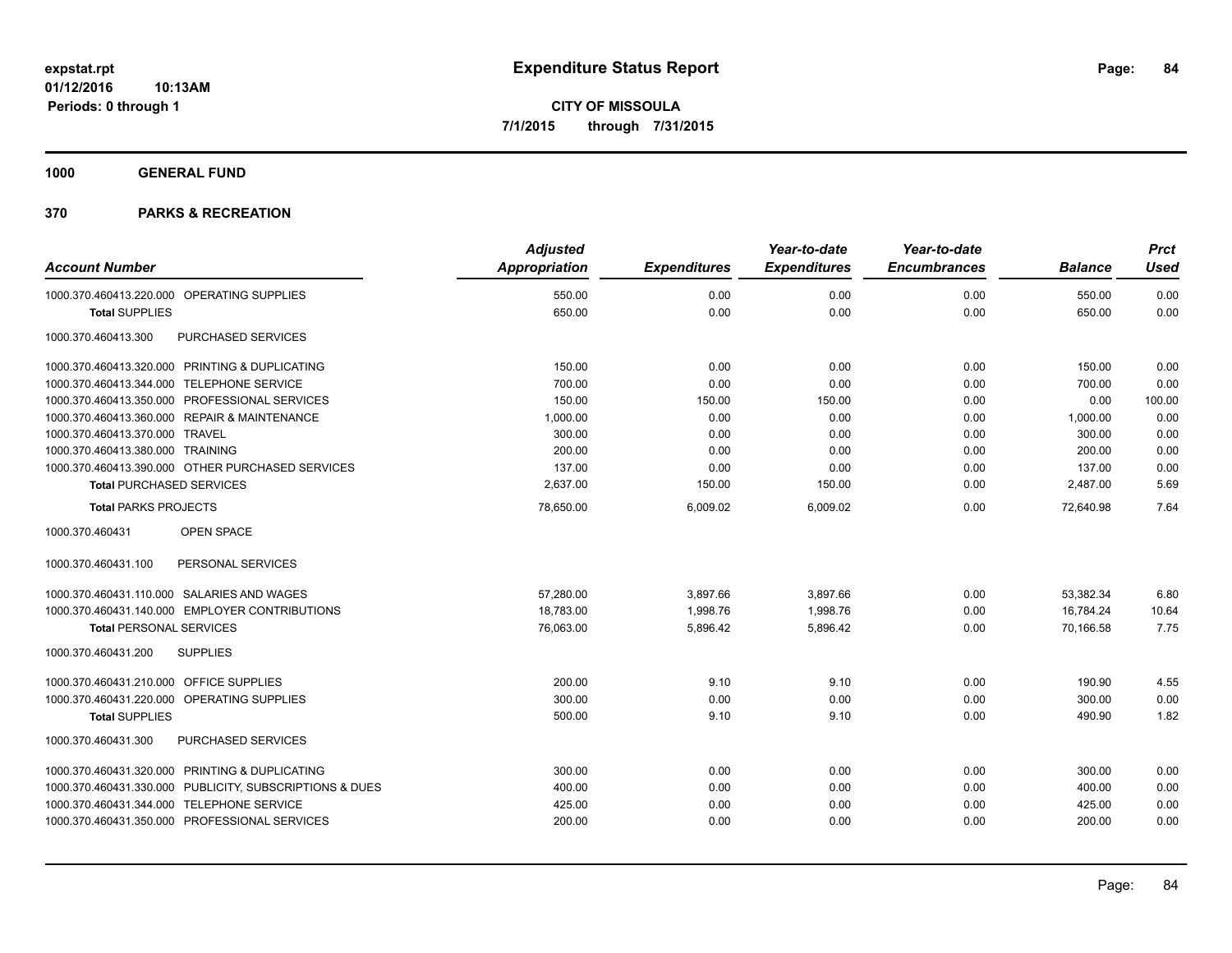**1000 GENERAL FUND**

|                                                         | <b>Adjusted</b> |                     | Year-to-date        | Year-to-date        |                | <b>Prct</b> |
|---------------------------------------------------------|-----------------|---------------------|---------------------|---------------------|----------------|-------------|
| <b>Account Number</b>                                   | Appropriation   | <b>Expenditures</b> | <b>Expenditures</b> | <b>Encumbrances</b> | <b>Balance</b> | <b>Used</b> |
| 1000.370.460431.370.000 TRAVEL                          | 300.00          | 0.00                | 0.00                | 0.00                | 300.00         | 0.00        |
| 1000.370.460431.380.000 TRAINING                        | 200.00          | 0.00                | 0.00                | 0.00                | 200.00         | 0.00        |
| <b>Total PURCHASED SERVICES</b>                         | 1,825.00        | 0.00                | 0.00                | 0.00                | 1,825.00       | 0.00        |
| <b>Total OPEN SPACE</b>                                 | 78,388.00       | 5,905.52            | 5,905.52            | 0.00                | 72,482.48      | 7.53        |
| 1000.370.460432<br>PARK ADMIN                           |                 |                     |                     |                     |                |             |
| PERSONAL SERVICES<br>1000.370.460432.100                |                 |                     |                     |                     |                |             |
| 1000.370.460432.110.000 SALARIES AND WAGES              | 95,064.00       | 4,615.81            | 4,615.81            | 0.00                | 90,448.19      | 4.86        |
| 1000.370.460432.130.000 OTHER                           | 7.880.00        | 0.00                | 0.00                | 0.00                | 7.880.00       | 0.00        |
| 1000.370.460432.140.000 EMPLOYER CONTRIBUTIONS          | 46,113.00       | 4,293.07            | 4,293.07            | 0.00                | 41,819.93      | 9.31        |
| <b>Total PERSONAL SERVICES</b>                          | 149,057.00      | 8,908.88            | 8,908.88            | 0.00                | 140,148.12     | 5.98        |
| <b>SUPPLIES</b><br>1000.370.460432.200                  |                 |                     |                     |                     |                |             |
| 1000.370.460432.210.000 OFFICE SUPPLIES                 | 1.520.00        | 0.00                | 0.00                | 0.00                | 1,520.00       | 0.00        |
| 1000.370.460432.220.000 OPERATING SUPPLIES              | 6,650.00        | 0.00                | 0.00                | 0.00                | 6,650.00       | 0.00        |
| <b>Total SUPPLIES</b>                                   | 8,170.00        | 0.00                | 0.00                | 0.00                | 8,170.00       | 0.00        |
| 1000.370.460432.300<br><b>PURCHASED SERVICES</b>        |                 |                     |                     |                     |                |             |
| 1000.370.460432.310.000 COMMUNICATIONS                  | 100.00          | 0.00                | 0.00                | 0.00                | 100.00         | 0.00        |
| 1000.370.460432.320.000 PRINTING & DUPLICATING          | 150.00          | 0.00                | 0.00                | 0.00                | 150.00         | 0.00        |
| 1000.370.460432.330.000 PUBLICITY, SUBSCRIPTIONS & DUES | 500.00          | 0.00                | 0.00                | 0.00                | 500.00         | 0.00        |
| 1000.370.460432.340.000 SEWER                           | 2,154.00        | 983.50              | 983.50              | 0.00                | 1,170.50       | 45.66       |
| 1000.370.460432.344.000 TELEPHONE SERVICE               | 14,429.00       | 0.00                | 0.00                | 0.00                | 14,429.00      | 0.00        |
| 1000.370.460432.350.000 PROFESSIONAL SERVICES           | 20,112.00       | 0.00                | 0.00                | 0.00                | 20,112.00      | 0.00        |
| 1000.370.460432.390.000 OTHER PURCHASED SERVICES        | 2,345.00        | 0.00                | 0.00                | 0.00                | 2,345.00       | 0.00        |
| <b>Total PURCHASED SERVICES</b>                         | 39,790.00       | 983.50              | 983.50              | 0.00                | 38,806.50      | 2.47        |
| <b>CAPITAL OUTLAY</b><br>1000.370.460432.900            |                 |                     |                     |                     |                |             |
| <b>Total CAPITAL OUTLAY</b>                             | 0.00            | 0.00                | 0.00                | 0.00                | 0.00           | 0.00        |
| <b>Total PARK ADMIN</b>                                 | 197,017.00      | 9,892.38            | 9,892.38            | 0.00                | 187, 124.62    | 5.02        |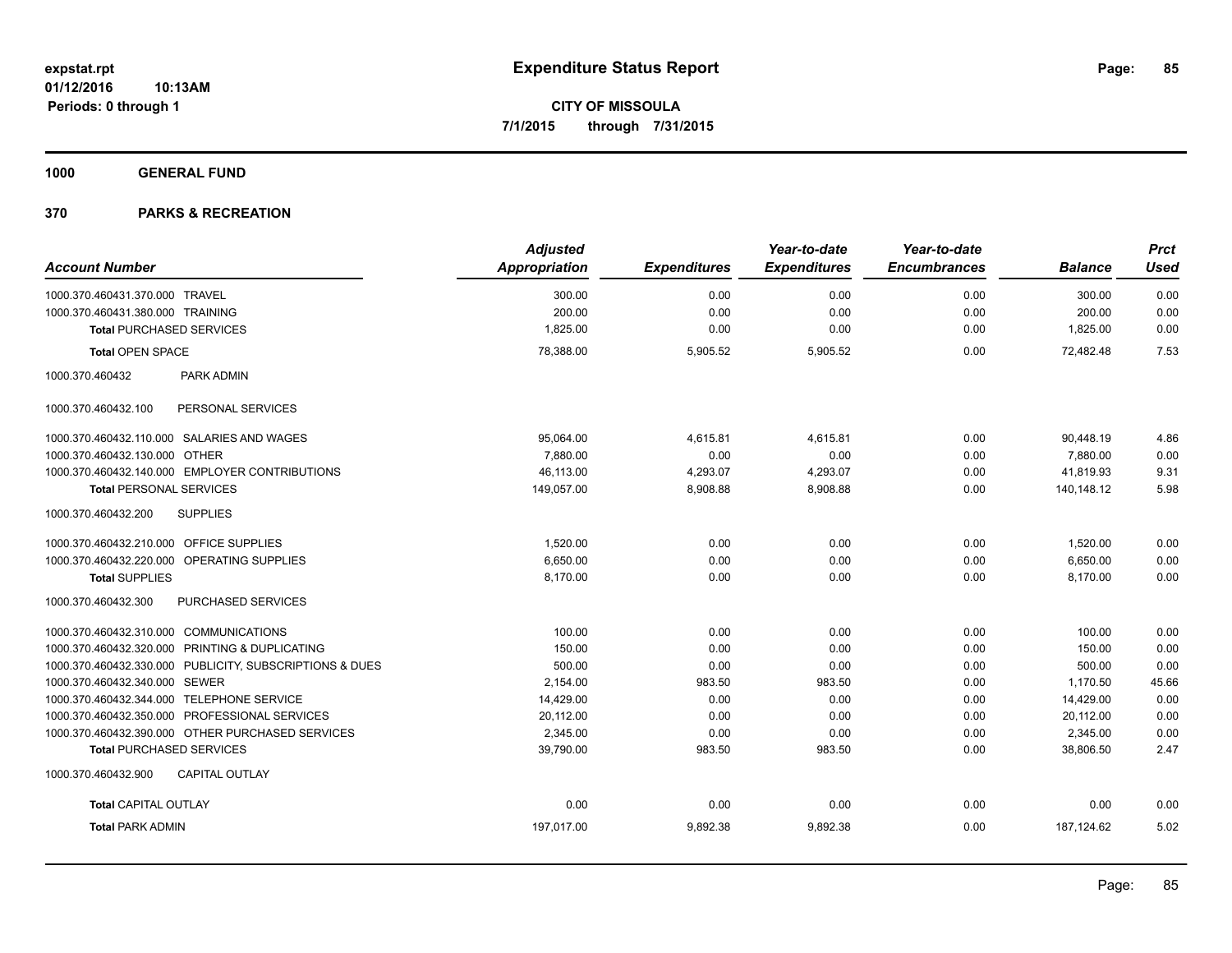**CITY OF MISSOULA 7/1/2015 through 7/31/2015**

**1000 GENERAL FUND**

| <b>Account Number</b>                                   | <b>Adjusted</b><br><b>Appropriation</b> | <b>Expenditures</b> | Year-to-date<br><b>Expenditures</b> | Year-to-date<br><b>Encumbrances</b> | <b>Balance</b> | <b>Prct</b><br><b>Used</b> |
|---------------------------------------------------------|-----------------------------------------|---------------------|-------------------------------------|-------------------------------------|----------------|----------------------------|
| <b>GREENWAYS &amp; HORTICULTURE</b><br>1000.370.460434  |                                         |                     |                                     |                                     |                |                            |
| 1000.370.460434.100<br>PERSONAL SERVICES                |                                         |                     |                                     |                                     |                |                            |
| 1000.370.460434.110.000 SALARIES AND WAGES              | 113,604.00                              | 10,021.99           | 10,021.99                           | 0.00                                | 103,582.01     | 8.82                       |
| <b>OVERTIME/TERMINATION</b><br>1000.370.460434.120.000  | 0.00                                    | 138.89              | 138.89                              | 0.00                                | $-138.89$      | 0.00                       |
| 1000.370.460434.140.000 EMPLOYER CONTRIBUTIONS          | 43,055.00                               | 4,896.44            | 4,896.44                            | 0.00                                | 38,158.56      | 11.37                      |
| <b>Total GREENWAYS &amp; HORTICULTURE</b>               | 156,659.00                              | 15,057.32           | 15,057.32                           | 0.00                                | 141.601.68     | 9.61                       |
| 1000.370.460439<br><b>URBAN FORESTRY</b>                |                                         |                     |                                     |                                     |                |                            |
| PERSONAL SERVICES<br>1000.370.460439.100                |                                         |                     |                                     |                                     |                |                            |
| 1000.370.460439.110.000 SALARIES AND WAGES              | 168,497.00                              | 11.297.47           | 11.297.47                           | 0.00                                | 157,199.53     | 6.70                       |
| 1000.370.460439.120.000<br><b>OVERTIME/TERMINATION</b>  | 1,750.00                                | 0.00                | 0.00                                | 0.00                                | 1,750.00       | 0.00                       |
| 1000.370.460439.140.000 EMPLOYER CONTRIBUTIONS          | 74,123.00                               | 6,479.73            | 6,479.73                            | 0.00                                | 67,643.27      | 8.74                       |
| <b>Total PERSONAL SERVICES</b>                          | 244,370.00                              | 17,777.20           | 17,777.20                           | 0.00                                | 226,592.80     | 7.27                       |
| 1000.370.460439.200<br><b>SUPPLIES</b>                  |                                         |                     |                                     |                                     |                |                            |
| OPERATING SUPPLIES<br>1000.370.460439.220.000           | 2,132.00                                | 0.00                | 0.00                                | 0.00                                | 2,132.00       | 0.00                       |
| 1000.370.460439.230.000 REPAIR/MAINTENANCE              | 581.00                                  | 0.00                | 0.00                                | 0.00                                | 581.00         | 0.00                       |
| <b>Total SUPPLIES</b>                                   | 2,713.00                                | 0.00                | 0.00                                | 0.00                                | 2,713.00       | 0.00                       |
| <b>PURCHASED SERVICES</b><br>1000.370.460439.300        |                                         |                     |                                     |                                     |                |                            |
| 1000.370.460439.310.000 COMMUNICATIONS                  | 145.00                                  | 0.00                | 0.00                                | 0.00                                | 145.00         | 0.00                       |
| 1000.370.460439.320.000 PRINTING & DUPLICATING          | 100.00                                  | 0.00                | 0.00                                | 0.00                                | 100.00         | 0.00                       |
| 1000.370.460439.330.000 PUBLICITY, SUBSCRIPTIONS & DUES | 700.00                                  | 0.00                | 0.00                                | 0.00                                | 700.00         | 0.00                       |
| 1000.370.460439.350.000<br>PROFESSIONAL SERVICES        | 525.00                                  | 0.00                | 0.00                                | 0.00                                | 525.00         | 0.00                       |
| 1000.370.460439.360.000 REPAIR & MAINTENANCE            | 18,642.00                               | 0.00                | 0.00                                | 0.00                                | 18,642.00      | 0.00                       |
| <b>Total PURCHASED SERVICES</b>                         | 20,112.00                               | 0.00                | 0.00                                | 0.00                                | 20,112.00      | 0.00                       |
| <b>Total URBAN FORESTRY</b>                             | 267,195.00                              | 17,777.20           | 17,777.20                           | 0.00                                | 249,417.80     | 6.65                       |
| CITY LIFE GYM LEASE<br>1000.370.460440                  |                                         |                     |                                     |                                     |                |                            |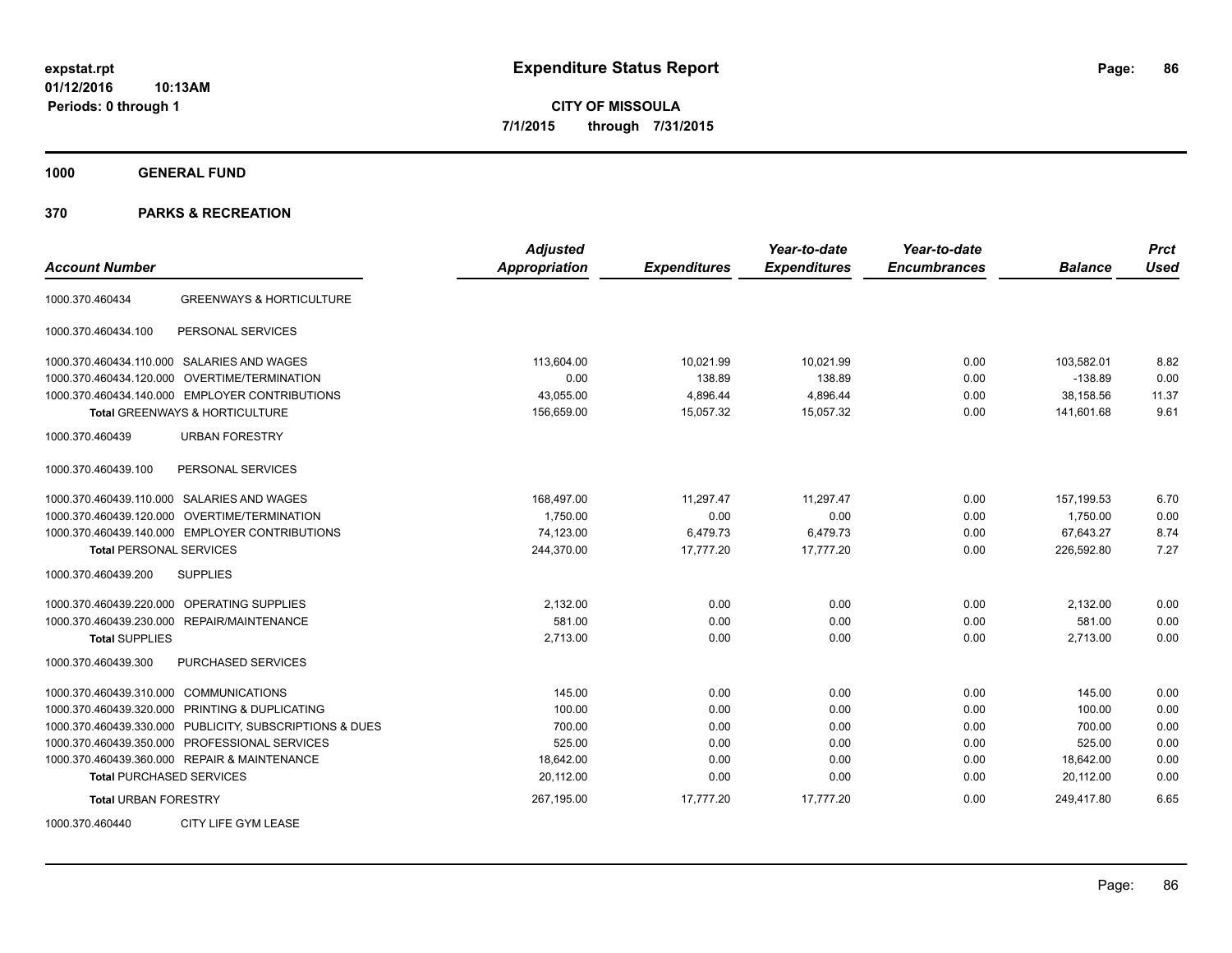**CITY OF MISSOULA 7/1/2015 through 7/31/2015**

# **1000 GENERAL FUND**

| <b>Account Number</b>                   |                                                         | <b>Adjusted</b><br>Appropriation | <b>Expenditures</b> | Year-to-date<br><b>Expenditures</b> | Year-to-date<br><b>Encumbrances</b> | <b>Balance</b> | <b>Prct</b><br><b>Used</b> |
|-----------------------------------------|---------------------------------------------------------|----------------------------------|---------------------|-------------------------------------|-------------------------------------|----------------|----------------------------|
|                                         |                                                         |                                  |                     |                                     |                                     |                |                            |
| 1000.370.460440.200                     | <b>SUPPLIES</b>                                         |                                  |                     |                                     |                                     |                |                            |
| Total CITY LIFE GYM LEASE               |                                                         | 0.00                             | 0.00                | 0.00                                | 0.00                                | 0.00           | 0.00                       |
| 1000.370.460441                         | <b>RECREATION</b>                                       |                                  |                     |                                     |                                     |                |                            |
| 1000.370.460441.100                     | PERSONAL SERVICES                                       |                                  |                     |                                     |                                     |                |                            |
|                                         | 1000.370.460441.110.000 SALARIES AND WAGES              | 133,865.00                       | 9,302.71            | 9,302.71                            | 0.00                                | 124,562.29     | 6.95                       |
|                                         | 1000.370.460441.120.000 OVERTIME/TERMINATION            | 700.00                           | 0.00                | 0.00                                | 0.00                                | 700.00         | 0.00                       |
| 1000.370.460441.130.000 OTHER           |                                                         | 4,880.00                         | 0.00                | 0.00                                | 0.00                                | 4,880.00       | 0.00                       |
|                                         | 1000.370.460441.140.000 EMPLOYER CONTRIBUTIONS          | 55,602.00                        | 5,986.67            | 5,986.67                            | 0.00                                | 49,615.33      | 10.77                      |
| <b>Total PERSONAL SERVICES</b>          |                                                         | 195,047.00                       | 15,289.38           | 15,289.38                           | 0.00                                | 179,757.62     | 7.84                       |
| 1000.370.460441.200                     | <b>SUPPLIES</b>                                         |                                  |                     |                                     |                                     |                |                            |
| 1000.370.460441.210.000 OFFICE SUPPLIES |                                                         | 300.00                           | 0.00                | 0.00                                | 0.00                                | 300.00         | 0.00                       |
| <b>Total SUPPLIES</b>                   |                                                         | 300.00                           | 0.00                | 0.00                                | 0.00                                | 300.00         | 0.00                       |
| 1000.370.460441.300                     | <b>PURCHASED SERVICES</b>                               |                                  |                     |                                     |                                     |                |                            |
|                                         | 1000.370.460441.320.000 PRINTING & DUPLICATING          | 2,150.00                         | 0.00                | 0.00                                | 0.00                                | 2,150.00       | 0.00                       |
|                                         | 1000.370.460441.330.000 PUBLICITY, SUBSCRIPTIONS & DUES | 1,490.00                         | 0.00                | 0.00                                | 0.00                                | 1,490.00       | 0.00                       |
|                                         | 1000.370.460441.344.000 TELEPHONE SERVICE               | 696.00                           | 0.00                | 0.00                                | 0.00                                | 696.00         | 0.00                       |
|                                         | 1000.370.460441.350.000 PROFESSIONAL SERVICES           | 1,360.00                         | 0.00                | 0.00                                | 0.00                                | 1,360.00       | 0.00                       |
|                                         | 1000.370.460441.360.000 REPAIR & MAINTENANCE            | 1,200.00                         | 0.00                | 0.00                                | 0.00                                | 1,200.00       | 0.00                       |
| 1000.370.460441.370.000 TRAVEL          |                                                         | 1,200.00                         | 0.00                | 0.00                                | 0.00                                | 1,200.00       | 0.00                       |
| 1000.370.460441.380.000 TRAINING        |                                                         | 900.00                           | 870.00              | 870.00                              | 0.00                                | 30.00          | 96.67                      |
| <b>Total PURCHASED SERVICES</b>         |                                                         | 8,996.00                         | 870.00              | 870.00                              | 0.00                                | 8,126.00       | 9.67                       |
| 1000.370.460441.800                     | OTHER OBJECTS                                           |                                  |                     |                                     |                                     |                |                            |
|                                         | 1000.370.460441.820.000 TRANSFERS TO OTHER FUNDS        | 10,000.00                        | 0.00                | 0.00                                | 0.00                                | 10,000.00      | 0.00                       |
| <b>Total OTHER OBJECTS</b>              |                                                         | 10,000.00                        | 0.00                | 0.00                                | 0.00                                | 10,000.00      | 0.00                       |
| <b>Total RECREATION</b>                 |                                                         | 214,343.00                       | 16,159.38           | 16,159.38                           | 0.00                                | 198,183.62     | 7.54                       |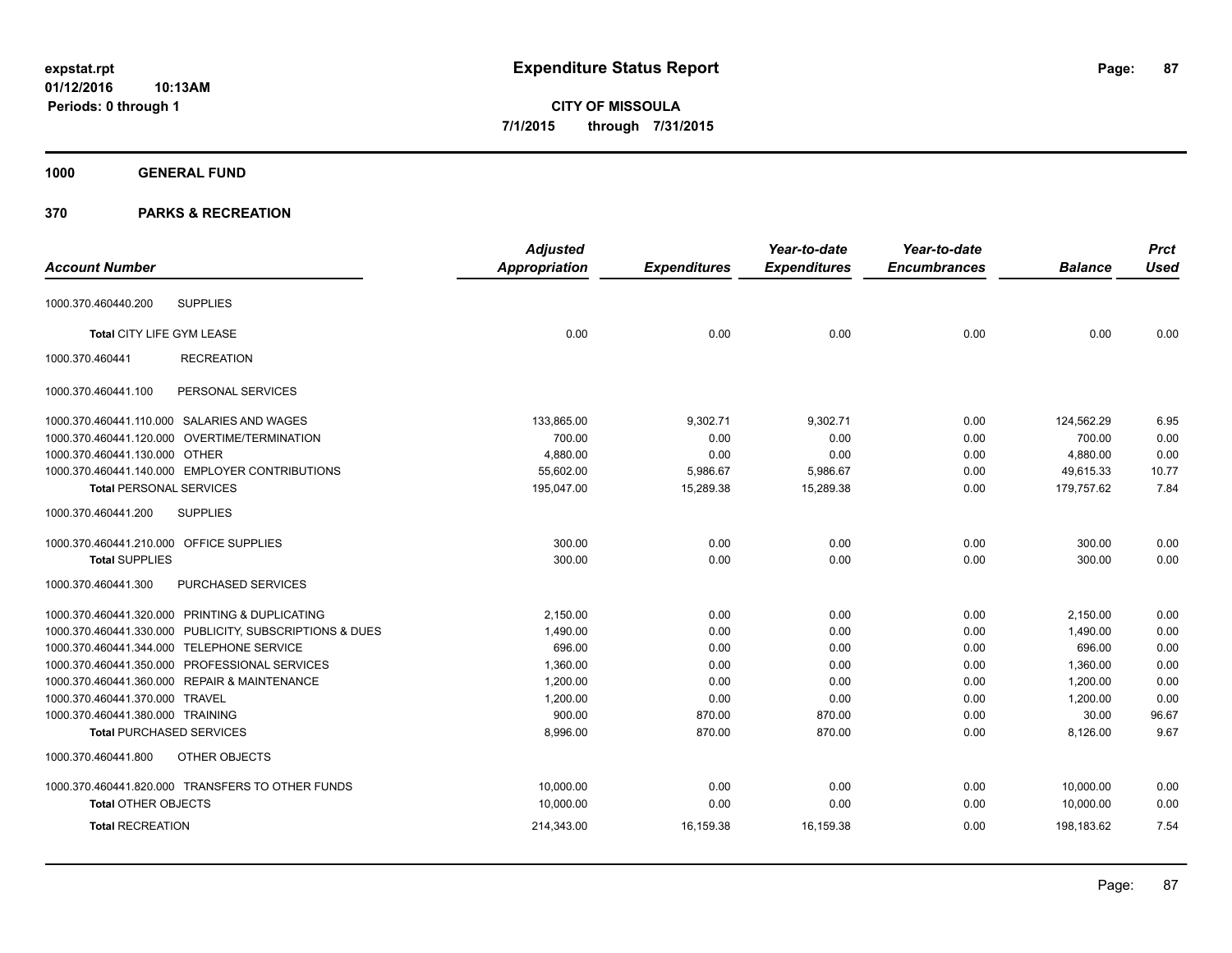**CITY OF MISSOULA 7/1/2015 through 7/31/2015**

**1000 GENERAL FUND**

| <b>Account Number</b>                   |                                                         | <b>Adjusted</b><br><b>Appropriation</b> | <b>Expenditures</b> | Year-to-date<br><b>Expenditures</b> | Year-to-date<br><b>Encumbrances</b> | <b>Balance</b> | <b>Prct</b><br><b>Used</b> |
|-----------------------------------------|---------------------------------------------------------|-----------------------------------------|---------------------|-------------------------------------|-------------------------------------|----------------|----------------------------|
| 1000.370.460470                         | <b>RECREATION MORE</b>                                  |                                         |                     |                                     |                                     |                |                            |
| 1000.370.460470.100                     | PERSONAL SERVICES                                       |                                         |                     |                                     |                                     |                |                            |
|                                         | 1000.370.460470.110.000 SALARIES AND WAGES              | 104.482.00                              | 17,940.07           | 17.940.07                           | 0.00                                | 86,541.93      | 17.17                      |
|                                         | 1000.370.460470.120.000 OVERTIME/TERMINATION            | 0.00                                    | 85.15               | 85.15                               | 0.00                                | $-85.15$       | 0.00                       |
|                                         | 1000.370.460470.140.000 EMPLOYER CONTRIBUTIONS          | 38,290.00                               | 5,806.60            | 5,806.60                            | 0.00                                | 32,483.40      | 15.16                      |
| <b>Total PERSONAL SERVICES</b>          |                                                         | 142,772.00                              | 23,831.82           | 23,831.82                           | 0.00                                | 118,940.18     | 16.69                      |
| 1000.370.460470.200                     | <b>SUPPLIES</b>                                         |                                         |                     |                                     |                                     |                |                            |
| 1000.370.460470.210.000 OFFICE SUPPLIES |                                                         | 100.00                                  | 0.00                | 0.00                                | 0.00                                | 100.00         | 0.00                       |
|                                         | 1000.370.460470.220.000 OPERATING SUPPLIES              | 1,512.00                                | 694.53              | 694.53                              | 0.00                                | 817.47         | 45.93                      |
| <b>Total SUPPLIES</b>                   |                                                         | 1,612.00                                | 694.53              | 694.53                              | 0.00                                | 917.47         | 43.08                      |
| 1000.370.460470.300                     | PURCHASED SERVICES                                      |                                         |                     |                                     |                                     |                |                            |
|                                         | 1000.370.460470.320.000 PRINTING & DUPLICATING          | 1,200.00                                | 0.00                | 0.00                                | 0.00                                | 1.200.00       | 0.00                       |
|                                         | 1000.370.460470.330.000 PUBLICITY, SUBSCRIPTIONS & DUES | 780.00                                  | 0.00                | 0.00                                | 0.00                                | 780.00         | 0.00                       |
|                                         | 1000.370.460470.344.000 TELEPHONE SERVICE               | 428.00                                  | 0.00                | 0.00                                | 0.00                                | 428.00         | 0.00                       |
|                                         | 1000.370.460470.390.000 OTHER PURCHASED SERVICES        | 2,500.00                                | 69.00               | 69.00                               | 0.00                                | 2,431.00       | 2.76                       |
| <b>Total PURCHASED SERVICES</b>         |                                                         | 4,908.00                                | 69.00               | 69.00                               | 0.00                                | 4,839.00       | 1.41                       |
| <b>Total RECREATION MORE</b>            |                                                         | 149,292.00                              | 24,595.35           | 24,595.35                           | 0.00                                | 124,696.65     | 16.47                      |
| 1000.370.460471                         | <b>RECREATION ADULTS</b>                                |                                         |                     |                                     |                                     |                |                            |
| 1000.370.460471.100                     | PERSONAL SERVICES                                       |                                         |                     |                                     |                                     |                |                            |
|                                         | 1000.370.460471.110.000 SALARIES AND WAGES              | 111,162.00                              | 9,617.38            | 9,617.38                            | 0.00                                | 101,544.62     | 8.65                       |
|                                         | 1000.370.460471.140.000 EMPLOYER CONTRIBUTIONS          | 29.479.00                               | 3.080.64            | 3.080.64                            | 0.00                                | 26,398.36      | 10.45                      |
| <b>Total PERSONAL SERVICES</b>          |                                                         | 140,641.00                              | 12,698.02           | 12,698.02                           | 0.00                                | 127,942.98     | 9.03                       |
| 1000.370.460471.200                     | <b>SUPPLIES</b>                                         |                                         |                     |                                     |                                     |                |                            |
| 1000.370.460471.210.000 OFFICE SUPPLIES |                                                         | 600.00                                  | 148.47              | 148.47                              | 0.00                                | 451.53         | 24.75                      |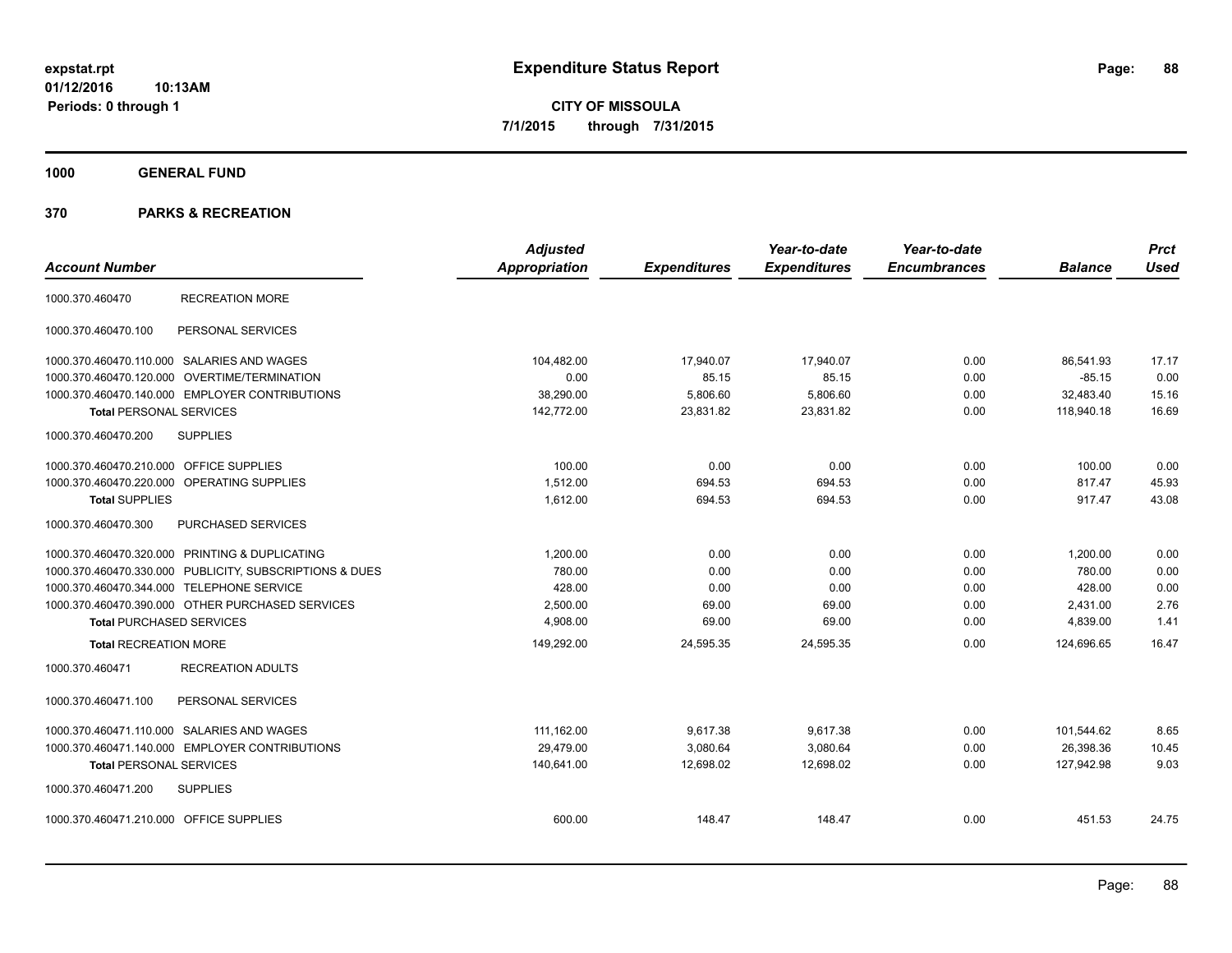**1000 GENERAL FUND**

|                                                         | <b>Adjusted</b> |                     | Year-to-date        | Year-to-date        |                | <b>Prct</b> |
|---------------------------------------------------------|-----------------|---------------------|---------------------|---------------------|----------------|-------------|
| <b>Account Number</b>                                   | Appropriation   | <b>Expenditures</b> | <b>Expenditures</b> | <b>Encumbrances</b> | <b>Balance</b> | Used        |
| 1000.370.460471.210.147 OFFICE SUPPLIES                 | 0.00            | 66.33               | 66.33               | 0.00                | $-66.33$       | 0.00        |
| 1000.370.460471.220.000 OPERATING SUPPLIES              | 6,892.00        | 0.00                | 0.00                | 0.00                | 6,892.00       | 0.00        |
| 1000.370.460471.220.144 OPERATING SUPPLIES              | 0.00            | 603.72              | 603.72              | 0.00                | $-603.72$      | 0.00        |
| 1000.370.460471.220.147 OPERATING SUPPLIES              | 0.00            | 272.78              | 272.78              | 0.00                | $-272.78$      | 0.00        |
| <b>Total SUPPLIES</b>                                   | 7,492.00        | 1,091.30            | 1,091.30            | 0.00                | 6,400.70       | 14.57       |
| PURCHASED SERVICES<br>1000.370.460471.300               |                 |                     |                     |                     |                |             |
| 1000.370.460471.310.000 COMMUNICATIONS                  | 460.00          | 0.00                | 0.00                | 0.00                | 460.00         | 0.00        |
| 1000.370.460471.320.000 PRINTING & DUPLICATING          | 1,800.00        | 0.00                | 0.00                | 0.00                | 1,800.00       | 0.00        |
| 1000.370.460471.320.147 PRINTING & DUPLICATING          | 0.00            | 24.00               | 24.00               | 0.00                | $-24.00$       | 0.00        |
| 1000.370.460471.330.000 PUBLICITY, SUBSCRIPTIONS & DUES | 1,220.00        | 0.00                | 0.00                | 0.00                | 1,220.00       | 0.00        |
| 1000.370.460471.344.000 TELEPHONE SERVICE               | 567.00          | 9.61                | 9.61                | 0.00                | 557.39         | 1.69        |
| 1000.370.460471.390.000 OTHER PURCHASED SERVICES        | 10,000.00       | 0.00                | 0.00                | 0.00                | 10,000.00      | 0.00        |
| <b>Total PURCHASED SERVICES</b>                         | 14,047.00       | 33.61               | 33.61               | 0.00                | 14,013.39      | 0.24        |
| <b>Total RECREATION ADULTS</b>                          | 162,180.00      | 13,822.93           | 13.822.93           | 0.00                | 148.357.07     | 8.52        |
| 1000.370.460472<br><b>RECREATION YOUTH</b>              |                 |                     |                     |                     |                |             |
| 1000.370.460472.100<br>PERSONAL SERVICES                |                 |                     |                     |                     |                |             |
| 1000.370.460472.110.000 SALARIES AND WAGES              | 100,766.00      | 16,979.97           | 16,979.97           | 0.00                | 83,786.03      | 16.85       |
| 1000.370.460472.120.000 OVERTIME/TERMINATION            | 0.00            | 2.59                | 2.59                | 0.00                | $-2.59$        | 0.00        |
| 1000.370.460472.140.000 EMPLOYER CONTRIBUTIONS          | 24,139.00       | 3,883.21            | 3,883.21            | 0.00                | 20,255.79      | 16.09       |
| <b>Total PERSONAL SERVICES</b>                          | 124,905.00      | 20,865.77           | 20,865.77           | 0.00                | 104,039.23     | 16.71       |
| 1000.370.460472.200<br><b>SUPPLIES</b>                  |                 |                     |                     |                     |                |             |
| 1000.370.460472.210.000 OFFICE SUPPLIES                 | 100.00          | 40.70               | 40.70               | 0.00                | 59.30          | 40.70       |
| 1000.370.460472.220.000 OPERATING SUPPLIES              | 16,006.00       | 86.00               | 86.00               | 0.00                | 15,920.00      | 0.54        |
| 1000.370.460472.220.147 OPERATING SUPPLIES              | 0.00            | 10.21               | 10.21               | 0.00                | $-10.21$       | 0.00        |
| 1000.370.460472.220.190 OPERATING SUPPLIES              | 0.00            | 279.55              | 279.55              | 0.00                | $-279.55$      | 0.00        |
| 1000.370.460472.220.193 OPERATING SUPPLIES              | 0.00            | 272.77              | 272.77              | 0.00                | $-272.77$      | 0.00        |
| <b>Total SUPPLIES</b>                                   | 16,106.00       | 689.23              | 689.23              | 0.00                | 15,416.77      | 4.28        |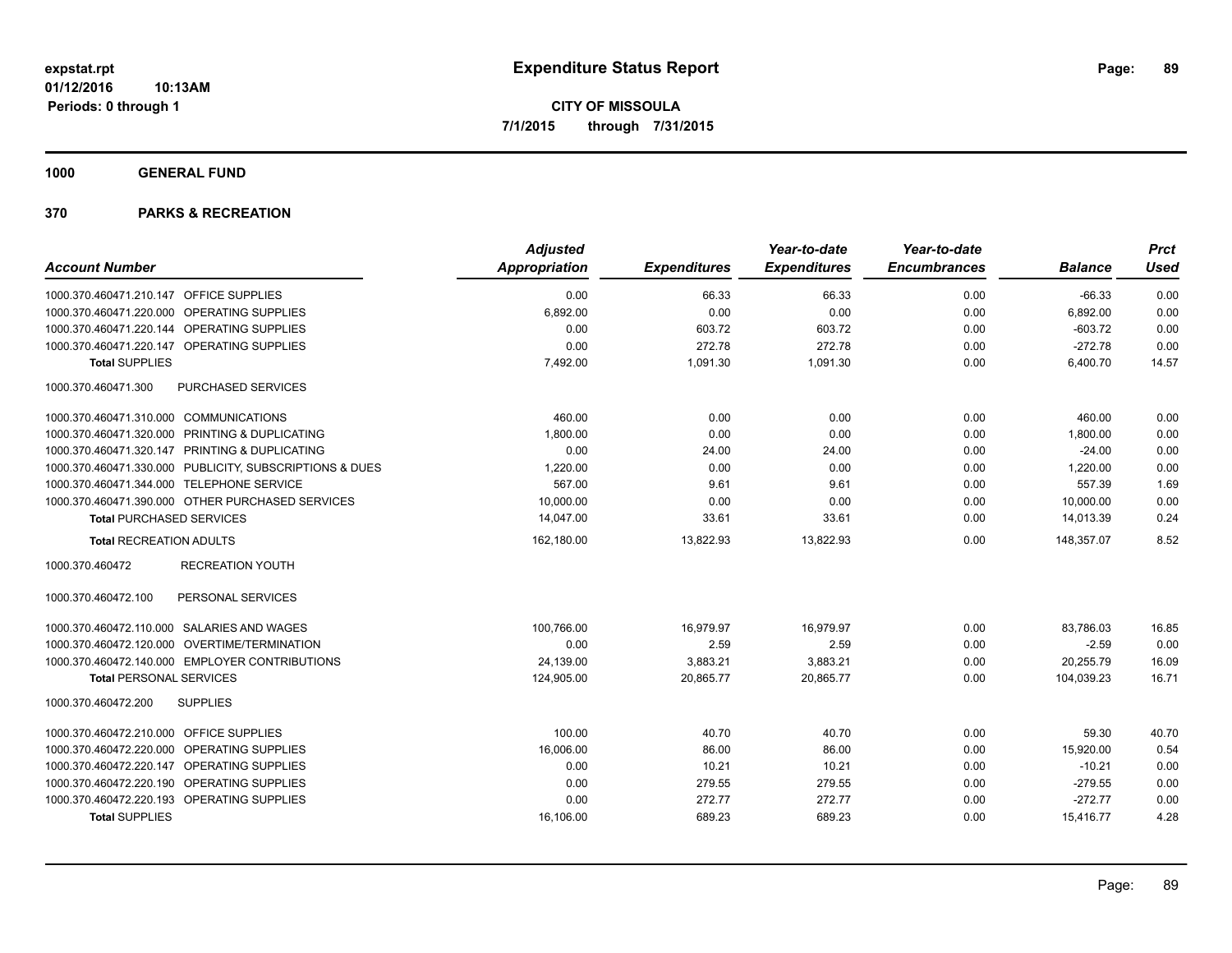**1000 GENERAL FUND**

| <b>Account Number</b>                                   | <b>Adjusted</b><br>Appropriation | <b>Expenditures</b> | Year-to-date<br><b>Expenditures</b> | Year-to-date<br><b>Encumbrances</b> | <b>Balance</b> | <b>Prct</b><br><b>Used</b> |
|---------------------------------------------------------|----------------------------------|---------------------|-------------------------------------|-------------------------------------|----------------|----------------------------|
|                                                         |                                  |                     |                                     |                                     |                |                            |
| PURCHASED SERVICES<br>1000.370.460472.300               |                                  |                     |                                     |                                     |                |                            |
| 1000.370.460472.320.000 PRINTING & DUPLICATING          | 1,300.00                         | 0.00                | 0.00                                | 0.00                                | 1,300.00       | 0.00                       |
| 1000.370.460472.330.000 PUBLICITY, SUBSCRIPTIONS & DUES | 1,500.00                         | 0.00                | 0.00                                | 0.00                                | 1,500.00       | 0.00                       |
| 1000.370.460472.341.000 ELECTRICITY & NATURAL GAS       | 1,225.00                         | 0.00                | 0.00                                | 0.00                                | 1,225.00       | 0.00                       |
| 1000.370.460472.343.000 WATER CHARGES                   | 601.00                           | 0.00                | 0.00                                | 0.00                                | 601.00         | 0.00                       |
| 1000.370.460472.344.000 TELEPHONE SERVICE               | 662.00                           | 0.00                | 0.00                                | 0.00                                | 662.00         | 0.00                       |
| 1000.370.460472.345.000 GARBAGE                         | 450.00                           | 179.98              | 179.98                              | 0.00                                | 270.02         | 40.00                      |
| 1000.370.460472.350.000 PROFESSIONAL SERVICES           | 2.487.00                         | 0.00                | 0.00                                | 0.00                                | 2,487.00       | 0.00                       |
| 1000.370.460472.350.190 PROFESSIONAL SERVICES           | 0.00                             | 95.00               | 95.00                               | 0.00                                | $-95.00$       | 0.00                       |
| 1000.370.460472.390.000 OTHER PURCHASED SERVICES        | 500.00                           | 0.00                | 0.00                                | 0.00                                | 500.00         | 0.00                       |
| <b>Total PURCHASED SERVICES</b>                         | 8,725.00                         | 274.98              | 274.98                              | 0.00                                | 8,450.02       | 3.15                       |
| <b>Total RECREATION YOUTH</b>                           | 149,736.00                       | 21,829.98           | 21,829.98                           | 0.00                                | 127,906.02     | 14.58                      |
| <b>RECREATION SPECIAL EVENTS</b><br>1000.370.460473     |                                  |                     |                                     |                                     |                |                            |
| <b>SUPPLIES</b><br>1000.370.460473.200                  |                                  |                     |                                     |                                     |                |                            |
| 1000.370.460473.220.000 OPERATING SUPPLIES              | 2,328.00                         | 0.00                | 0.00                                | 0.00                                | 2,328.00       | 0.00                       |
| <b>Total SUPPLIES</b>                                   | 2.328.00                         | 0.00                | 0.00                                | 0.00                                | 2,328.00       | 0.00                       |
| 1000.370.460473.300<br>PURCHASED SERVICES               |                                  |                     |                                     |                                     |                |                            |
| <b>Total PURCHASED SERVICES</b>                         | 0.00                             | 0.00                | 0.00                                | 0.00                                | 0.00           | 0.00                       |
| <b>Total RECREATION SPECIAL EVENTS</b>                  | 2.328.00                         | 0.00                | 0.00                                | 0.00                                | 2,328.00       | 0.00                       |
| 1000.370.460474<br><b>SPRAY DECKS</b>                   |                                  |                     |                                     |                                     |                |                            |
| 1000.370.460474.100<br>PERSONAL SERVICES                |                                  |                     |                                     |                                     |                |                            |
| 1000.370.460474.110.000 SALARIES AND WAGES              | 8,216.00                         | 0.00                | 0.00                                | 0.00                                | 8,216.00       | 0.00                       |
| 1000.370.460474.140.000 EMPLOYER CONTRIBUTIONS          | 1.149.00                         | 0.00                | 0.00                                | 0.00                                | 1,149.00       | 0.00                       |
| <b>Total PERSONAL SERVICES</b>                          | 9,365.00                         | 0.00                | 0.00                                | 0.00                                | 9,365.00       | 0.00                       |
| <b>SUPPLIES</b><br>1000.370.460474.200                  |                                  |                     |                                     |                                     |                |                            |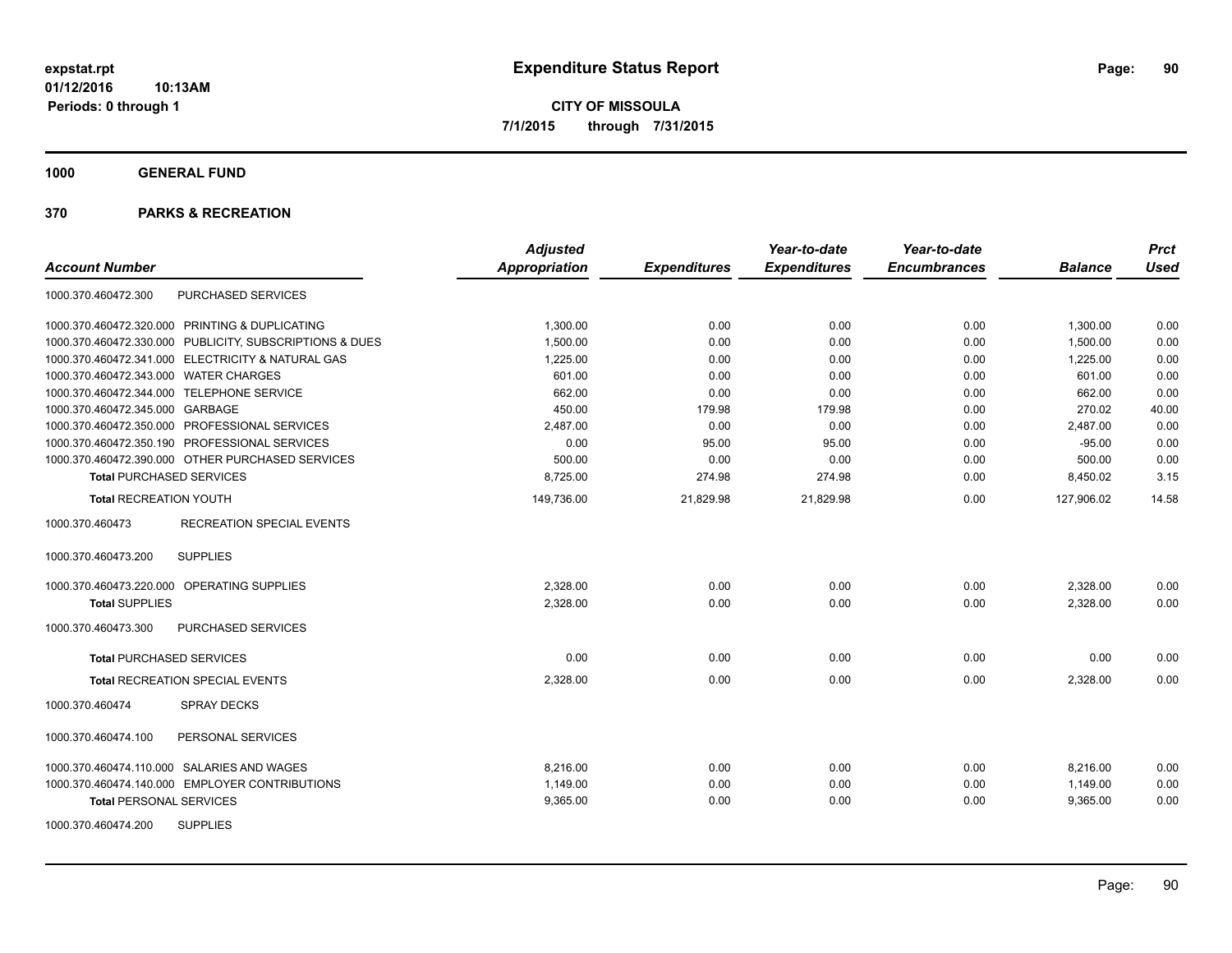**1000 GENERAL FUND**

|                                                         | <b>Adjusted</b> |                     | Year-to-date        | Year-to-date        |                | <b>Prct</b> |
|---------------------------------------------------------|-----------------|---------------------|---------------------|---------------------|----------------|-------------|
| <b>Account Number</b>                                   | Appropriation   | <b>Expenditures</b> | <b>Expenditures</b> | <b>Encumbrances</b> | <b>Balance</b> | <b>Used</b> |
| 1000.370.460474.220.000 OPERATING SUPPLIES              | 1,535.00        | 0.00                | 0.00                | 0.00                | 1,535.00       | 0.00        |
| 1000.370.460474.230.000 REPAIR/MAINTENANCE              | 5,424.00        | 1,010.30            | 1,010.30            | 0.00                | 4,413.70       | 18.63       |
| <b>Total SUPPLIES</b>                                   | 6,959.00        | 1,010.30            | 1,010.30            | 0.00                | 5,948.70       | 14.52       |
| 1000.370.460474.300<br>PURCHASED SERVICES               |                 |                     |                     |                     |                |             |
| 1000.370.460474.330.000 PUBLICITY, SUBSCRIPTIONS & DUES | 750.00          | 0.00                | 0.00                | 0.00                | 750.00         | 0.00        |
| 1000.370.460474.360.000 REPAIR & MAINTENANCE            | 2,050.00        | 0.00                | 0.00                | 0.00                | 2,050.00       | 0.00        |
| <b>Total PURCHASED SERVICES</b>                         | 2,800.00        | 0.00                | 0.00                | 0.00                | 2,800.00       | 0.00        |
| CAPITAL OUTLAY<br>1000.370.460474.900                   |                 |                     |                     |                     |                |             |
| <b>Total CAPITAL OUTLAY</b>                             | 0.00            | 0.00                | 0.00                | 0.00                | 0.00           | 0.00        |
| <b>Total SPRAY DECKS</b>                                | 19,124.00       | 1,010.30            | 1,010.30            | 0.00                | 18,113.70      | 5.28        |
| 1000.370.460476<br>YOUTH DRUG                           |                 |                     |                     |                     |                |             |
| 1000.370.460476.100<br>PERSONAL SERVICES                |                 |                     |                     |                     |                |             |
| 1000.370.460476.110.000 SALARIES AND WAGES              | 9,145.00        | 0.00                | 0.00                | 0.00                | 9,145.00       | 0.00        |
| 1000.370.460476.140.000 EMPLOYER CONTRIBUTIONS          | 1,279.00        | 0.00                | 0.00                | 0.00                | 1,279.00       | 0.00        |
| <b>Total PERSONAL SERVICES</b>                          | 10,424.00       | 0.00                | 0.00                | 0.00                | 10,424.00      | 0.00        |
| 1000.370.460476.200<br><b>SUPPLIES</b>                  |                 |                     |                     |                     |                |             |
| 1000.370.460476.210.000 OFFICE SUPPLIES                 | 150.00          | 0.00                | 0.00                | 0.00                | 150.00         | 0.00        |
| 1000.370.460476.220.000 OPERATING SUPPLIES              | 2.200.00        | 0.00                | 0.00                | 0.00                | 2,200.00       | 0.00        |
| <b>Total SUPPLIES</b>                                   | 2,350.00        | 0.00                | 0.00                | 0.00                | 2,350.00       | 0.00        |
| PURCHASED SERVICES<br>1000.370.460476.300               |                 |                     |                     |                     |                |             |
| 1000.370.460476.320.000 PRINTING & DUPLICATING          | 250.00          | 0.00                | 0.00                | 0.00                | 250.00         | 0.00        |
| 1000.370.460476.330.000 PUBLICITY, SUBSCRIPTIONS & DUES | 100.00          | 0.00                | 0.00                | 0.00                | 100.00         | 0.00        |
| 1000.370.460476.350.000 PROFESSIONAL SERVICES           | 1,200.00        | 0.00                | 0.00                | 0.00                | 1,200.00       | 0.00        |
| <b>Total PURCHASED SERVICES</b>                         | 1,550.00        | 0.00                | 0.00                | 0.00                | 1,550.00       | 0.00        |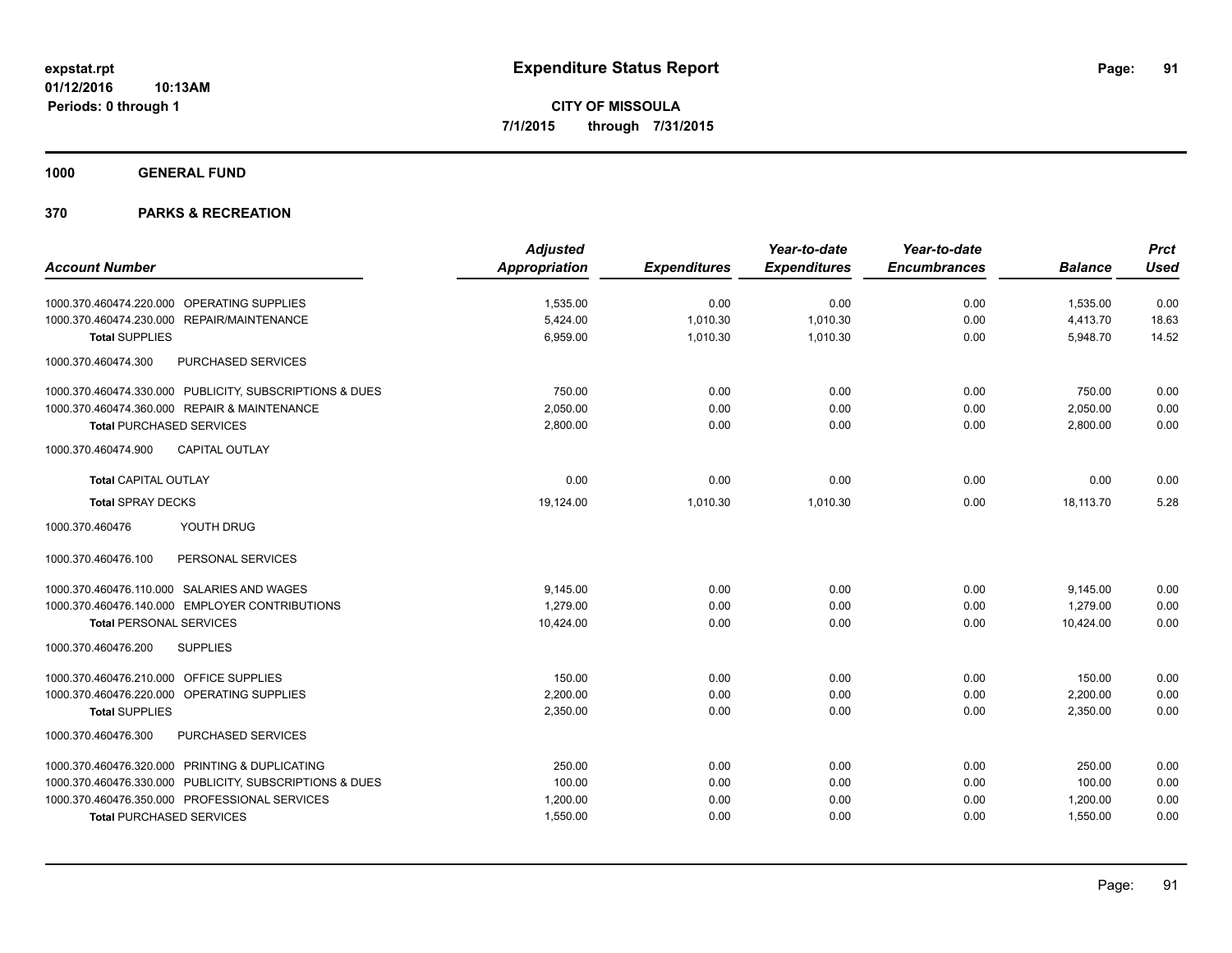**1000 GENERAL FUND**

| <b>Account Number</b>           |                                                  | <b>Adjusted</b><br><b>Appropriation</b> | <b>Expenditures</b> | Year-to-date<br><b>Expenditures</b> | Year-to-date<br><b>Encumbrances</b> | <b>Balance</b> | <b>Prct</b><br><b>Used</b> |
|---------------------------------|--------------------------------------------------|-----------------------------------------|---------------------|-------------------------------------|-------------------------------------|----------------|----------------------------|
| <b>Total YOUTH DRUG</b>         |                                                  | 14,324.00                               | 0.00                | 0.00                                | 0.00                                | 14,324.00      | 0.00                       |
| 1000.370.460477                 | <b>GRILL VAN</b>                                 |                                         |                     |                                     |                                     |                |                            |
| 1000.370.460477.200             | <b>SUPPLIES</b>                                  |                                         |                     |                                     |                                     |                |                            |
|                                 | 1000.370.460477.220.000 OPERATING SUPPLIES       | 12,754.00                               | 231.88              | 231.88                              | 0.00                                | 12,522.12      | 1.82                       |
| 1000.370.460477.230.000         | REPAIR/MAINTENANCE                               | 29,102.00                               | 2,972.64            | 2,972.64                            | 0.00                                | 26,129.36      | 10.21                      |
| <b>Total SUPPLIES</b>           |                                                  | 41,856.00                               | 3,204.52            | 3,204.52                            | 0.00                                | 38,651.48      | 7.66                       |
| 1000.370.460477.300             | PURCHASED SERVICES                               |                                         |                     |                                     |                                     |                |                            |
|                                 | 1000.370.460477.350.000 PROFESSIONAL SERVICES    | 900.00                                  | 0.00                | 0.00                                | 0.00                                | 900.00         | 0.00                       |
|                                 | 1000.370.460477.360.000 REPAIR & MAINTENANCE     | 5,228.00                                | 994.80              | 994.80                              | 0.00                                | 4,233.20       | 19.03                      |
| <b>Total PURCHASED SERVICES</b> |                                                  | 6,128.00                                | 994.80              | 994.80                              | 0.00                                | 5,133.20       | 16.23                      |
| <b>Total GRILL VAN</b>          |                                                  | 47,984.00                               | 4,199.32            | 4,199.32                            | 0.00                                | 43.784.68      | 8.75                       |
| 1000.370.460484                 | <b>CONSERVATION LANDS MGMT</b>                   |                                         |                     |                                     |                                     |                |                            |
| 1000.370.460484.100             | PERSONAL SERVICES                                |                                         |                     |                                     |                                     |                |                            |
|                                 | 1000.370.460484.110.000 SALARIES AND WAGES       | 172,491.00                              | 13,662.62           | 13,662.62                           | 0.00                                | 158.828.38     | 7.92                       |
|                                 | 1000.370.460484.120.000 OVERTIME/TERMINATION     | 1,750.00                                | 100.04              | 100.04                              | 0.00                                | 1,649.96       | 5.72                       |
|                                 | 1000.370.460484.140.000 EMPLOYER CONTRIBUTIONS   | 65,462.00                               | 8,230.09            | 8,230.09                            | 0.00                                | 57,231.91      | 12.57                      |
| <b>Total PERSONAL SERVICES</b>  |                                                  | 239,703.00                              | 21,992.75           | 21,992.75                           | 0.00                                | 217,710.25     | 9.17                       |
| 1000.370.460484.200             | <b>SUPPLIES</b>                                  |                                         |                     |                                     |                                     |                |                            |
| 1000.370.460484.220.000         | OPERATING SUPPLIES                               | 4,837.00                                | 0.00                | 0.00                                | 0.00                                | 4,837.00       | 0.00                       |
| 1000.370.460484.230.000         | <b>REPAIR/MAINTENANCE</b>                        | 10.364.00                               | 0.00                | 0.00                                | 0.00                                | 10,364.00      | 0.00                       |
| <b>Total SUPPLIES</b>           |                                                  | 15,201.00                               | 0.00                | 0.00                                | 0.00                                | 15,201.00      | 0.00                       |
| 1000.370.460484.300             | PURCHASED SERVICES                               |                                         |                     |                                     |                                     |                |                            |
|                                 | 1000.370.460484.350.000 PROFESSIONAL SERVICES    | 3,984.00                                | 0.00                | 0.00                                | 0.00                                | 3,984.00       | 0.00                       |
|                                 | 1000.370.460484.390.000 OTHER PURCHASED SERVICES | 520.00                                  | 0.00                | 0.00                                | 0.00                                | 520.00         | 0.00                       |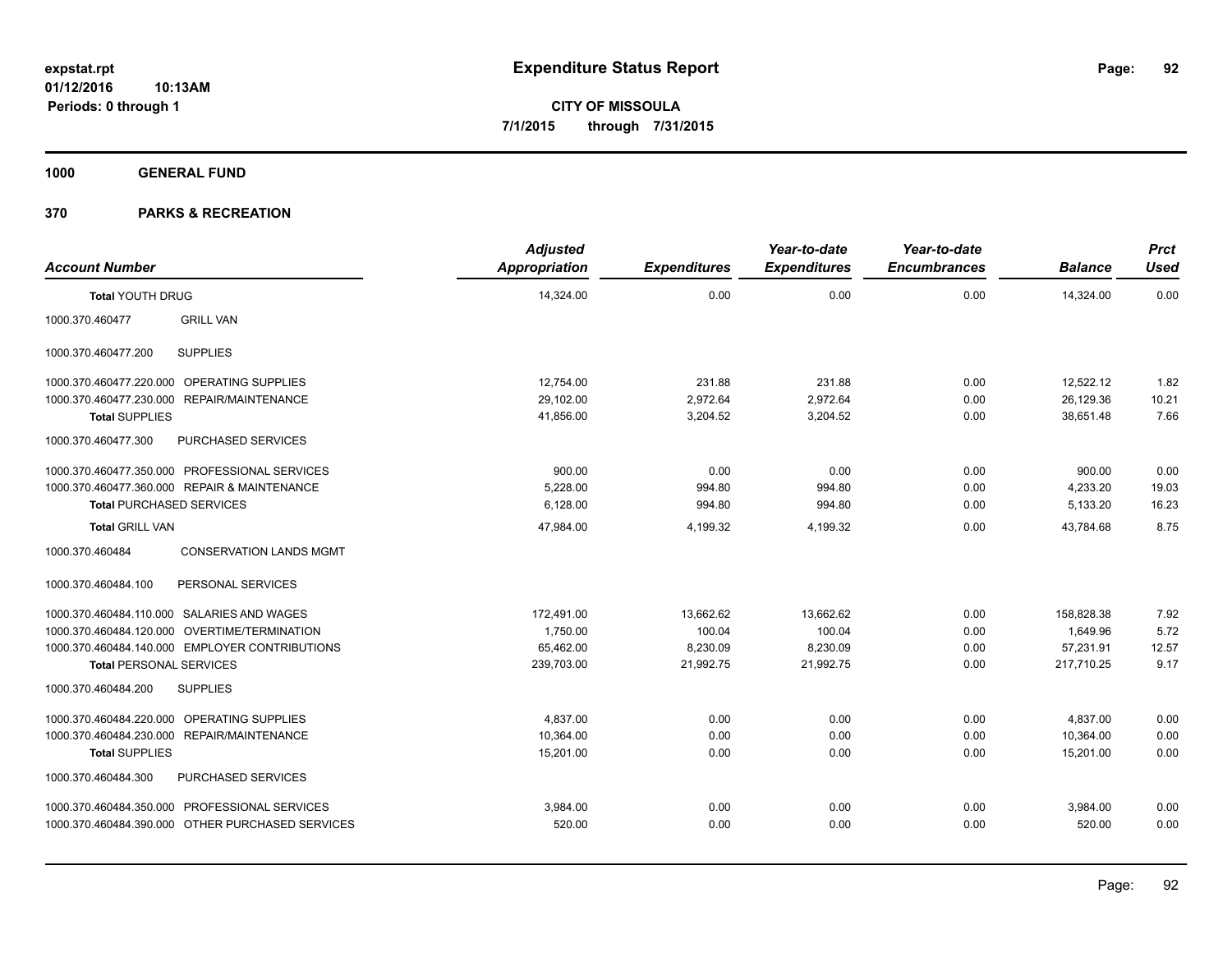**1000 GENERAL FUND**

| <b>Account Number</b>                            | <b>Adjusted</b><br><b>Appropriation</b> | <b>Expenditures</b> | Year-to-date<br><b>Expenditures</b> | Year-to-date<br><b>Encumbrances</b> | <b>Balance</b> | <b>Prct</b><br><b>Used</b> |
|--------------------------------------------------|-----------------------------------------|---------------------|-------------------------------------|-------------------------------------|----------------|----------------------------|
| <b>Total PURCHASED SERVICES</b>                  | 4,504.00                                | 0.00                | 0.00                                | 0.00                                | 4,504.00       | 0.00                       |
| <b>Total CONSERVATION LANDS MGMT</b>             | 259,408.00                              | 21,992.75           | 21,992.75                           | 0.00                                | 237,415.25     | 8.48                       |
| 1000.370.460485<br><b>SAFETY &amp; TRAINING</b>  |                                         |                     |                                     |                                     |                |                            |
| 1000.370.460485.200<br><b>SUPPLIES</b>           |                                         |                     |                                     |                                     |                |                            |
| 1000.370.460485.220.000 OPERATING SUPPLIES       | 5,980.00                                | 20.00               | 20.00                               | 0.00                                | 5,960.00       | 0.33                       |
| <b>Total SUPPLIES</b>                            | 5,980.00                                | 20.00               | 20.00                               | 0.00                                | 5,960.00       | 0.33                       |
| PURCHASED SERVICES<br>1000.370.460485.300        |                                         |                     |                                     |                                     |                |                            |
| 1000.370.460485.310.000 COMMUNICATIONS           | 50.00                                   | 0.00                | 0.00                                | 0.00                                | 50.00          | 0.00                       |
| 1000.370.460485.320.000 PRINTING & DUPLICATING   | 50.00                                   | 0.00                | 0.00                                | 0.00                                | 50.00          | 0.00                       |
| 1000.370.460485.370.000 TRAVEL                   | 3,744.00                                | 0.00                | 0.00                                | 0.00                                | 3,744.00       | 0.00                       |
| 1000.370.460485.380.000 TRAINING                 | 2,936.00                                | 0.00                | 0.00                                | 0.00                                | 2,936.00       | 0.00                       |
| <b>Total PURCHASED SERVICES</b>                  | 6,780.00                                | 0.00                | 0.00                                | 0.00                                | 6,780.00       | 0.00                       |
| <b>Total SAFETY &amp; TRAINING</b>               | 12,760.00                               | 20.00               | 20.00                               | 0.00                                | 12,740.00      | 0.16                       |
| <b>CURRENTS POOL EXPENSES</b><br>1000.370.460490 |                                         |                     |                                     |                                     |                |                            |
| 1000.370.460490.200<br><b>SUPPLIES</b>           |                                         |                     |                                     |                                     |                |                            |
| <b>Total CURRENTS POOL EXPENSES</b>              | 0.00                                    | 0.00                | 0.00                                | 0.00                                | 0.00           | 0.00                       |
| 1000.370.460500<br>PARK MAINTENANCE CONTRACTS    |                                         |                     |                                     |                                     |                |                            |
| <b>SUPPLIES</b><br>1000.370.460500.200           |                                         |                     |                                     |                                     |                |                            |
| 1000.370.460500.220.000 OPERATING SUPPLIES       | 6,540.00                                | 0.00                | 0.00                                | 0.00                                | 6,540.00       | 0.00                       |
| 1000.370.460500.230.000 REPAIR/MAINTENANCE       | 3,939.00                                | 0.00                | 0.00                                | 0.00                                | 3,939.00       | 0.00                       |
| <b>Total SUPPLIES</b>                            | 10,479.00                               | 0.00                | 0.00                                | 0.00                                | 10,479.00      | 0.00                       |
| PURCHASED SERVICES<br>1000.370.460500.300        |                                         |                     |                                     |                                     |                |                            |
| <b>Total PURCHASED SERVICES</b>                  | 0.00                                    | 0.00                | 0.00                                | 0.00                                | 0.00           | 0.00                       |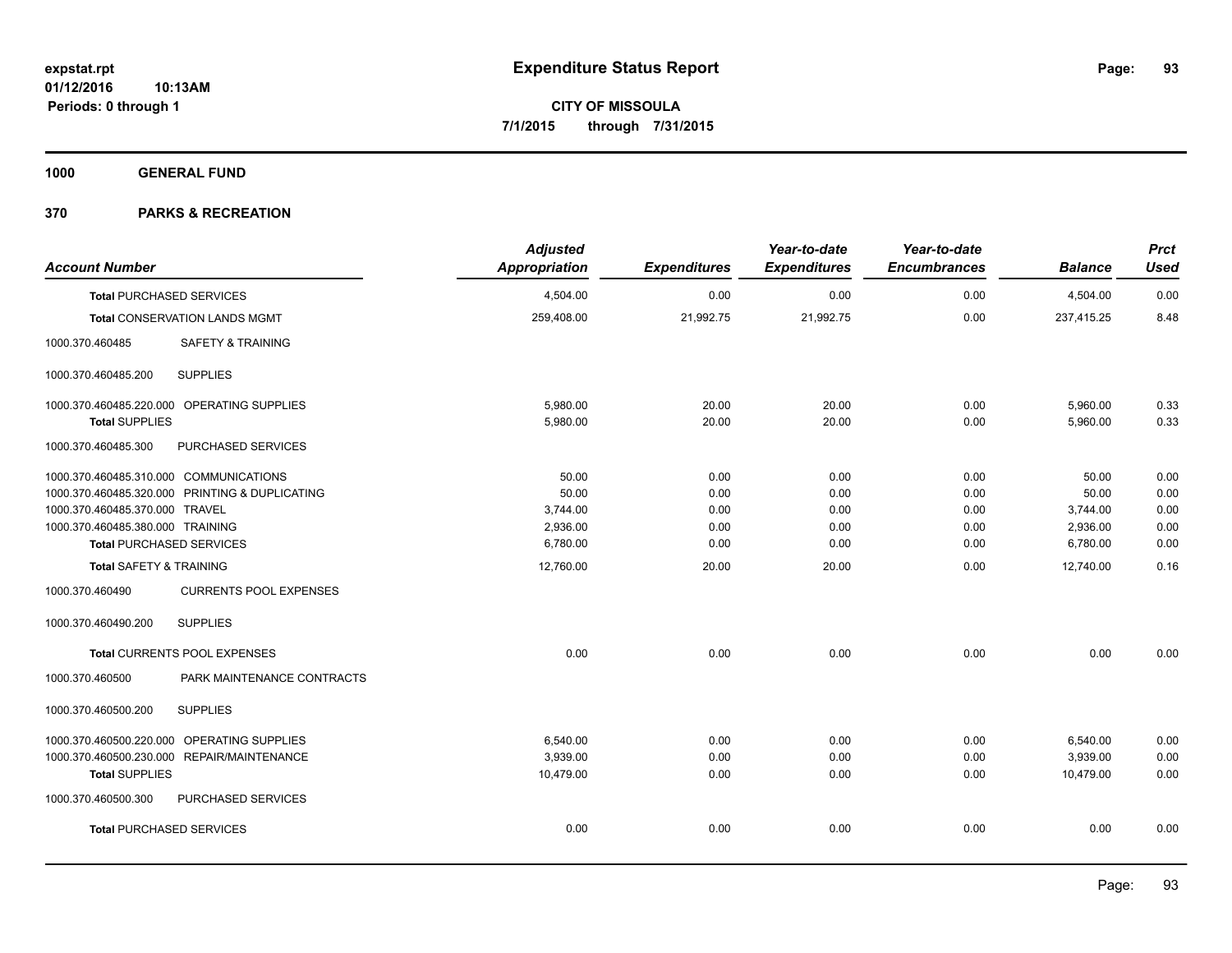**1000 GENERAL FUND**

# **370 PARKS & RECREATION**

| <b>Account Number</b>                 |                                                   | <b>Adjusted</b><br><b>Appropriation</b> | <b>Expenditures</b> | Year-to-date<br><b>Expenditures</b> | Year-to-date<br><b>Encumbrances</b> | <b>Balance</b> | <b>Prct</b><br><b>Used</b> |
|---------------------------------------|---------------------------------------------------|-----------------------------------------|---------------------|-------------------------------------|-------------------------------------|----------------|----------------------------|
|                                       |                                                   | 10,479.00                               | 0.00                | 0.00                                | 0.00                                | 10,479.00      | 0.00                       |
|                                       | <b>Total PARK MAINTENANCE CONTRACTS</b>           |                                         |                     |                                     |                                     |                |                            |
| 1000.370.460501                       | PARK MAINTENANCE ROUTINE                          |                                         |                     |                                     |                                     |                |                            |
| 1000.370.460501.100                   | PERSONAL SERVICES                                 |                                         |                     |                                     |                                     |                |                            |
|                                       | 1000.370.460501.110.000 SALARIES AND WAGES        | 639,476.00                              | 57,785.87           | 57.785.87                           | 0.00                                | 581,690.13     | 9.04                       |
|                                       | 1000.370.460501.120.000 OVERTIME/TERMINATION      | 2,100.00                                | 0.00                | 0.00                                | 0.00                                | 2,100.00       | 0.00                       |
|                                       | 1000.370.460501.140.000 EMPLOYER CONTRIBUTIONS    | 236,261.00                              | 26,951.35           | 26,951.35                           | 0.00                                | 209,309.65     | 11.41                      |
| <b>Total PERSONAL SERVICES</b>        |                                                   | 877,837.00                              | 84,737.22           | 84,737.22                           | 0.00                                | 793,099.78     | 9.65                       |
| 1000.370.460501.200                   | <b>SUPPLIES</b>                                   |                                         |                     |                                     |                                     |                |                            |
|                                       | 1000.370.460501.220.000 OPERATING SUPPLIES        | 1.579.00                                | 0.00                | 0.00                                | 0.00                                | 1.579.00       | 0.00                       |
|                                       | 1000.370.460501.230.000 REPAIR/MAINTENANCE        | 5.275.00                                | 0.00                | 0.00                                | 0.00                                | 5,275.00       | 0.00                       |
| 1000.370.460501.231.000 GASOLINE      |                                                   | 79,836.00                               | 0.00                | 0.00                                | 0.00                                | 79,836.00      | 0.00                       |
| <b>Total SUPPLIES</b>                 |                                                   | 86,690.00                               | 0.00                | 0.00                                | 0.00                                | 86,690.00      | 0.00                       |
| 1000.370.460501.300                   | PURCHASED SERVICES                                |                                         |                     |                                     |                                     |                |                            |
|                                       | 1000.370.460501.341.000 ELECTRICITY & NATURAL GAS | 89,012.00                               | 0.00                | 0.00                                | 0.00                                | 89,012.00      | 0.00                       |
| 1000.370.460501.343.000 WATER CHARGES |                                                   | 152,803.00                              | 0.00                | 0.00                                | 0.00                                | 152,803.00     | 0.00                       |
| 1000.370.460501.345.000 GARBAGE       |                                                   | 27,833.00                               | 3,329.10            | 3,329.10                            | 0.00                                | 24,503.90      | 11.96                      |
|                                       | 1000.370.460501.350.000 PROFESSIONAL SERVICES     | 2,347.00                                | 0.00                | 0.00                                | 0.00                                | 2,347.00       | 0.00                       |
|                                       | 1000.370.460501.360.000 REPAIR & MAINTENANCE      | 3,183.00                                | 0.00                | 0.00                                | 0.00                                | 3.183.00       | 0.00                       |
| <b>Total PURCHASED SERVICES</b>       |                                                   | 275,178.00                              | 3,329.10            | 3,329.10                            | 0.00                                | 271,848.90     | 1.21                       |
| 1000.370.460501.800                   | OTHER OBJECTS                                     |                                         |                     |                                     |                                     |                |                            |
| <b>Total OTHER OBJECTS</b>            |                                                   | 0.00                                    | 0.00                | 0.00                                | 0.00                                | 0.00           | 0.00                       |
|                                       | <b>Total PARK MAINTENANCE ROUTINE</b>             | 1,239,705.00                            | 88,066.32           | 88,066.32                           | 0.00                                | 1,151,638.68   | 7.10                       |
| 1000.370.460502                       | <b>HICKORY FACILITY MAINTENANCE</b>               |                                         |                     |                                     |                                     |                |                            |

1000.370.460502.100 PERSONAL SERVICES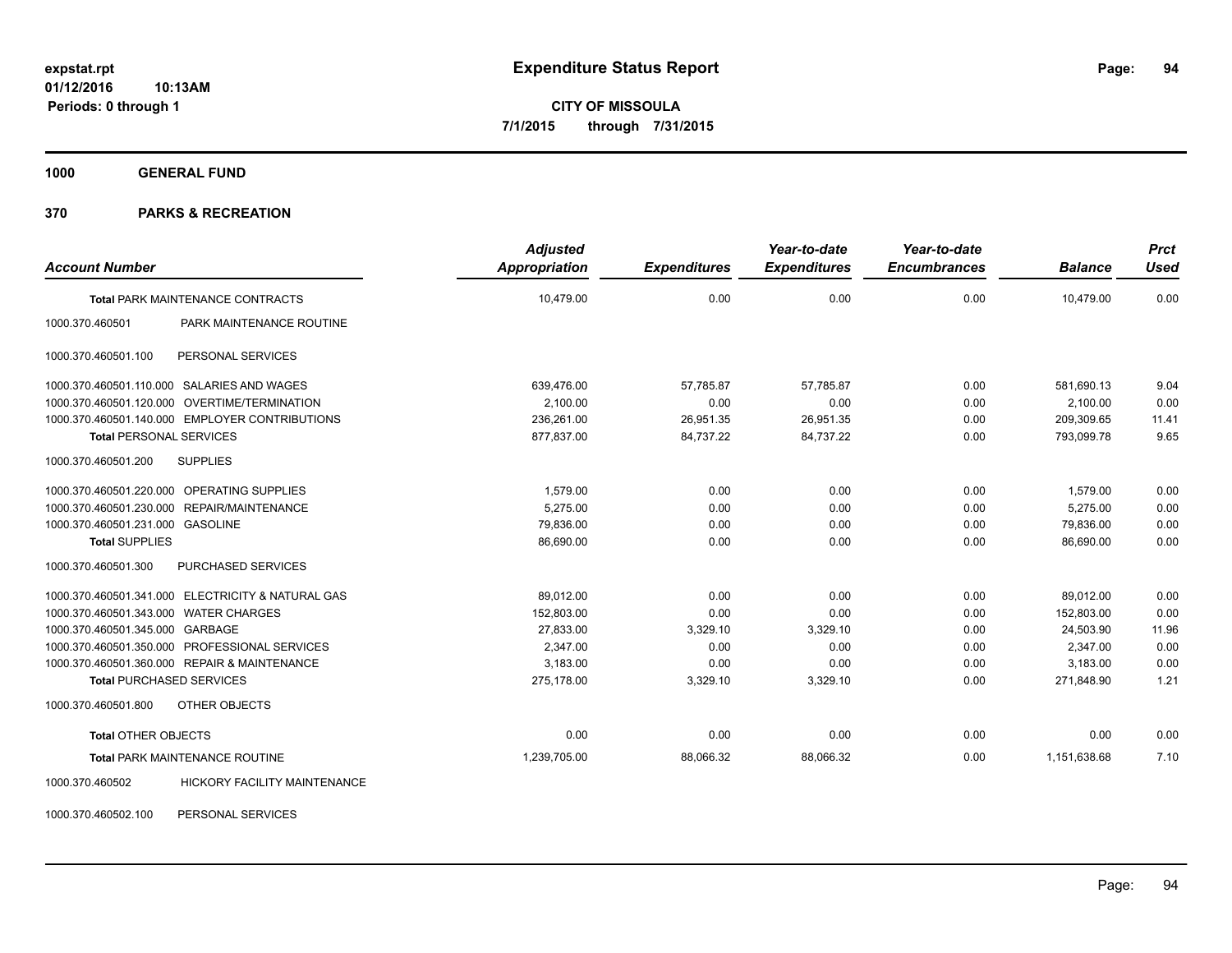**1000 GENERAL FUND**

| <b>Account Number</b>                            | <b>Adjusted</b><br><b>Appropriation</b> | <b>Expenditures</b> | Year-to-date<br><b>Expenditures</b> | Year-to-date<br><b>Encumbrances</b> | <b>Balance</b> | Prct<br><b>Used</b> |
|--------------------------------------------------|-----------------------------------------|---------------------|-------------------------------------|-------------------------------------|----------------|---------------------|
| <b>Total PERSONAL SERVICES</b>                   | 0.00                                    | 0.00                | 0.00                                | 0.00                                | 0.00           | 0.00                |
| <b>SUPPLIES</b><br>1000.370.460502.200           |                                         |                     |                                     |                                     |                |                     |
| 1000.370.460502.220.000 OPERATING SUPPLIES       | 3,200.00                                | 0.00                | 0.00                                | 0.00                                | 3,200.00       | 0.00                |
| 1000.370.460502.230.000 REPAIR/MAINTENANCE       | 1.500.00                                | 0.00                | 0.00                                | 0.00                                | 1,500.00       | 0.00                |
| <b>Total SUPPLIES</b>                            | 4,700.00                                | 0.00                | 0.00                                | 0.00                                | 4,700.00       | 0.00                |
| 1000.370.460502.300<br>PURCHASED SERVICES        |                                         |                     |                                     |                                     |                |                     |
| 1000.370.460502.350.000 PROFESSIONAL SERVICES    | 2,080.00                                | 0.00                | 0.00                                | 0.00                                | 2,080.00       | 0.00                |
| 1000.370.460502.360.000 REPAIR & MAINTENANCE     | 6,000.00                                | 0.00                | 0.00                                | 0.00                                | 6,000.00       | 0.00                |
| <b>Total PURCHASED SERVICES</b>                  | 8,080.00                                | 0.00                | 0.00                                | 0.00                                | 8,080.00       | 0.00                |
| <b>Total HICKORY FACILITY MAINTENANCE</b>        | 12,780.00                               | 0.00                | 0.00                                | 0.00                                | 12,780.00      | 0.00                |
| SPORTS FACILITIES MAINTENANCE<br>1000.370.460503 |                                         |                     |                                     |                                     |                |                     |
| 1000.370.460503.100<br>PERSONAL SERVICES         |                                         |                     |                                     |                                     |                |                     |
| 1000.370.460503.110.000 SALARIES AND WAGES       | 66,067.00                               | 5,147.82            | 5,147.82                            | 0.00                                | 60,919.18      | 7.79                |
| 1000.370.460503.140.000 EMPLOYER CONTRIBUTIONS   | 23,970.00                               | 2,525.41            | 2,525.41                            | 0.00                                | 21,444.59      | 10.54               |
| <b>Total PERSONAL SERVICES</b>                   | 90,037.00                               | 7,673.23            | 7,673.23                            | 0.00                                | 82,363.77      | 8.52                |
| 1000.370.460503.200<br><b>SUPPLIES</b>           |                                         |                     |                                     |                                     |                |                     |
| 1000.370.460503.220.000 OPERATING SUPPLIES       | 10.211.00                               | 9,956.00            | 9,956.00                            | 0.00                                | 255.00         | 97.50               |
| 1000.370.460503.230.000 REPAIR/MAINTENANCE       | 12,464.00                               | 492.00              | 492.00                              | 0.00                                | 11,972.00      | 3.95                |
| <b>Total SUPPLIES</b>                            | 22,675.00                               | 10,448.00           | 10,448.00                           | 0.00                                | 12,227.00      | 46.08               |
| 1000.370.460503.300<br>PURCHASED SERVICES        |                                         |                     |                                     |                                     |                |                     |
| <b>Total PURCHASED SERVICES</b>                  | 0.00                                    | 0.00                | 0.00                                | 0.00                                | 0.00           | 0.00                |
| Total SPORTS FACILITIES MAINTENANCE              | 112,712.00                              | 18,121.23           | 18,121.23                           | 0.00                                | 94,590.77      | 16.08               |
| 1000.370.460504<br>PARK SPECIAL DISTRICTS        |                                         |                     |                                     |                                     |                |                     |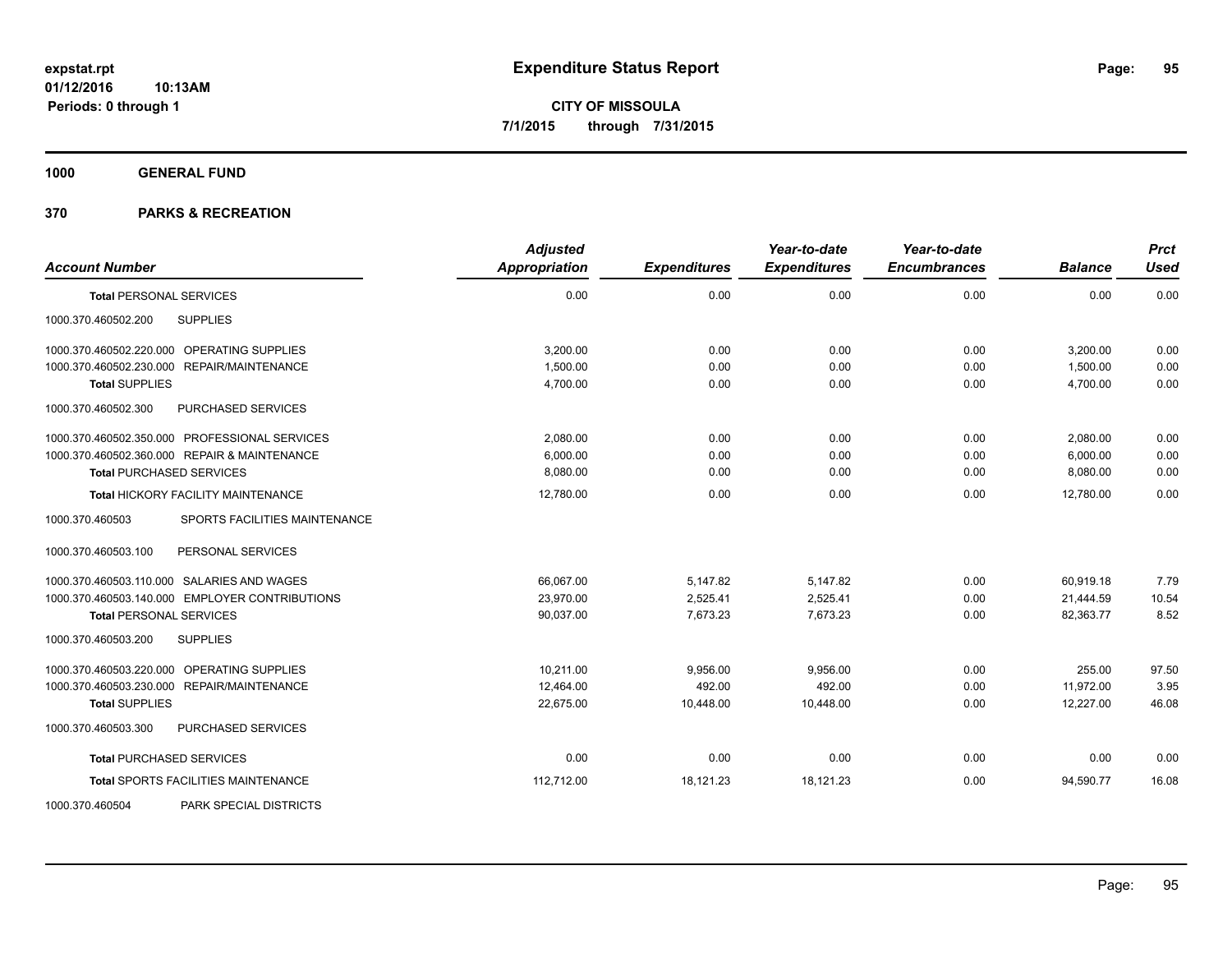**Periods: 0 through 1**

**CITY OF MISSOULA 7/1/2015 through 7/31/2015**

**1000 GENERAL FUND**

| <b>Account Number</b>                     | <b>Adjusted</b><br><b>Appropriation</b> | <b>Expenditures</b> | Year-to-date<br><b>Expenditures</b> | Year-to-date<br><b>Encumbrances</b> | <b>Balance</b> | <b>Prct</b><br><b>Used</b> |
|-------------------------------------------|-----------------------------------------|---------------------|-------------------------------------|-------------------------------------|----------------|----------------------------|
| 1000.370.460504.100<br>PERSONAL SERVICES  |                                         |                     |                                     |                                     |                |                            |
| <b>Total PERSONAL SERVICES</b>            | 0.00                                    | 0.00                | 0.00                                | 0.00                                | 0.00           | 0.00                       |
| 1000.370.460504.200<br><b>SUPPLIES</b>    |                                         |                     |                                     |                                     |                |                            |
| <b>Total SUPPLIES</b>                     | 0.00                                    | 0.00                | 0.00                                | 0.00                                | 0.00           | 0.00                       |
| PURCHASED SERVICES<br>1000.370.460504.300 |                                         |                     |                                     |                                     |                |                            |
| <b>Total PARK SPECIAL DISTRICTS</b>       | 0.00                                    | 0.00                | 0.00                                | 0.00                                | 0.00           | 0.00                       |
| <b>Total PARKS &amp; RECREATION</b>       | 3,667,189.00                            | 296.710.14          | 296.710.14                          | 0.00                                | 3.370.478.86   | 8.09                       |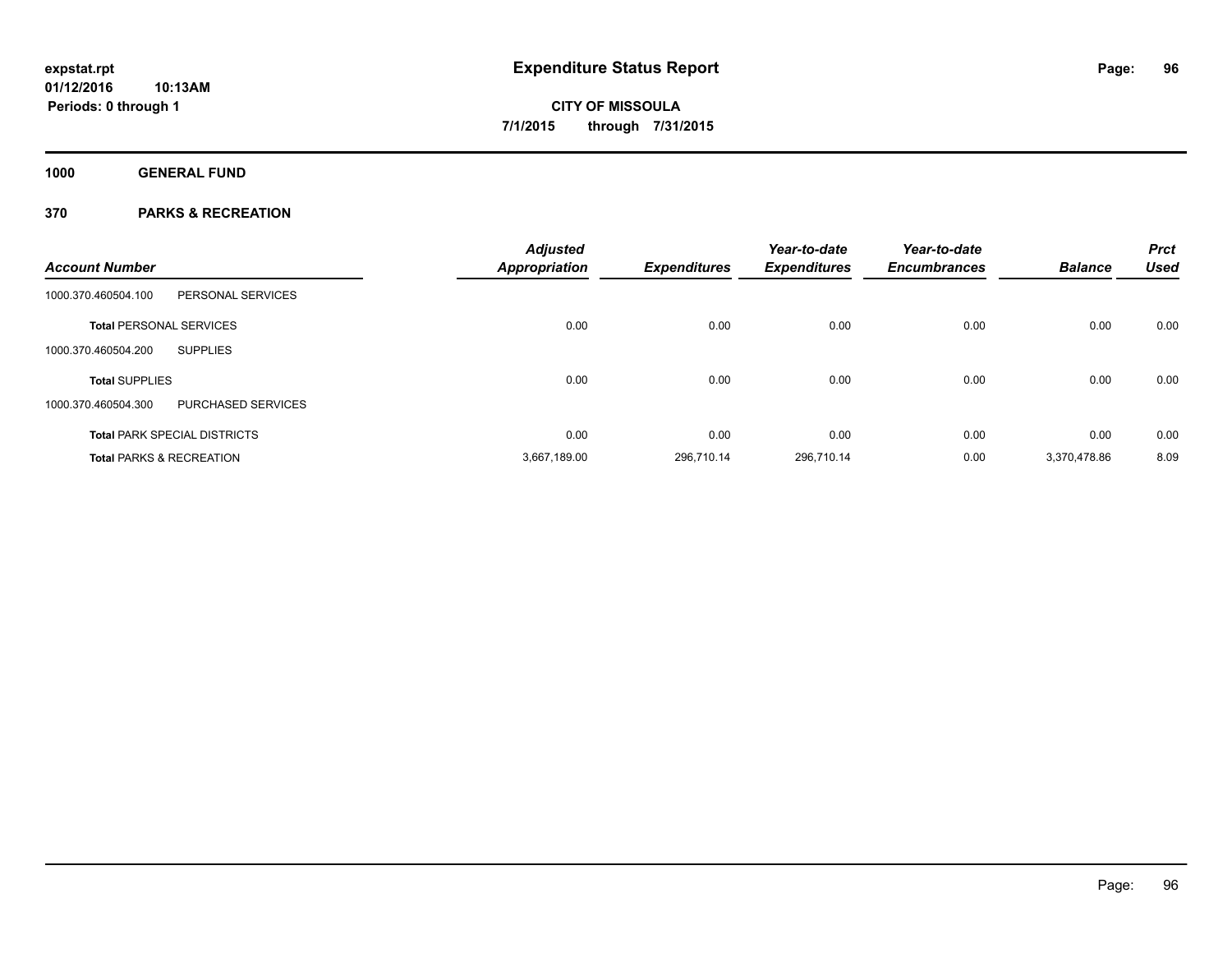**1000 GENERAL FUND**

| <b>Account Number</b>          |                                                                                           | <b>Adjusted</b><br>Appropriation | <b>Expenditures</b>    | Year-to-date<br><b>Expenditures</b> | Year-to-date<br><b>Encumbrances</b> | <b>Balance</b>               | <b>Prct</b><br><b>Used</b> |
|--------------------------------|-------------------------------------------------------------------------------------------|----------------------------------|------------------------|-------------------------------------|-------------------------------------|------------------------------|----------------------------|
| 1000.390.410000                | <b>GENERAL GOVERNMENT</b>                                                                 |                                  |                        |                                     |                                     |                              |                            |
| 1000.390.410000.200            | <b>SUPPLIES</b>                                                                           |                                  |                        |                                     |                                     |                              |                            |
|                                | <b>Total GENERAL GOVERNMENT</b>                                                           | 0.00                             | 0.00                   | 0.00                                | 0.00                                | 0.00                         | 0.00                       |
| 1000.390.410123                | LEGISLATIVE PROGRAM                                                                       |                                  |                        |                                     |                                     |                              |                            |
| 1000.390.410123.300            | PURCHASED SERVICES                                                                        |                                  |                        |                                     |                                     |                              |                            |
|                                | <b>Total LEGISLATIVE PROGRAM</b>                                                          | 0.00                             | 0.00                   | 0.00                                | 0.00                                | 0.00                         | 0.00                       |
| 1000.390.410230                | WORK COMP CONSULTANT                                                                      |                                  |                        |                                     |                                     |                              |                            |
| 1000.390.410230.100            | PERSONAL SERVICES                                                                         |                                  |                        |                                     |                                     |                              |                            |
| <b>Total PERSONAL SERVICES</b> |                                                                                           | 0.00                             | 0.00                   | 0.00                                | 0.00                                | 0.00                         | 0.00                       |
| 1000.390.410230.300            | PURCHASED SERVICES                                                                        |                                  |                        |                                     |                                     |                              |                            |
|                                | Total WORK COMP CONSULTANT                                                                | 0.00                             | 0.00                   | 0.00                                | 0.00                                | 0.00                         | 0.00                       |
| 1000.390.410360                | COMMUNITY DISPUTE RESOLUTION                                                              |                                  |                        |                                     |                                     |                              |                            |
| 1000.390.410360.700            | <b>GRANTS &amp; CONTRIBUTIONS</b>                                                         |                                  |                        |                                     |                                     |                              |                            |
|                                | Total COMMUNITY DISPUTE RESOLUTION                                                        | 0.00                             | 0.00                   | 0.00                                | 0.00                                | 0.00                         | 0.00                       |
| 1000.390.410371                | SEXUAL ASSUALT PREVENTION CAMPAIGN                                                        |                                  |                        |                                     |                                     |                              |                            |
| 1000.390.410371.300            | PURCHASED SERVICES                                                                        |                                  |                        |                                     |                                     |                              |                            |
|                                | 1000.390.410371.350.000 PROFESSIONAL SERVICES<br>Total SEXUAL ASSUALT PREVENTION CAMPAIGN | 0.00<br>0.00                     | 10,806.77<br>10,806.77 | 10,806.77<br>10,806.77              | 0.00<br>0.00                        | $-10,806.77$<br>$-10,806.77$ | 0.00<br>0.00               |
| 1000.390.410550                | <b>ACCOUNTING</b>                                                                         |                                  |                        |                                     |                                     |                              |                            |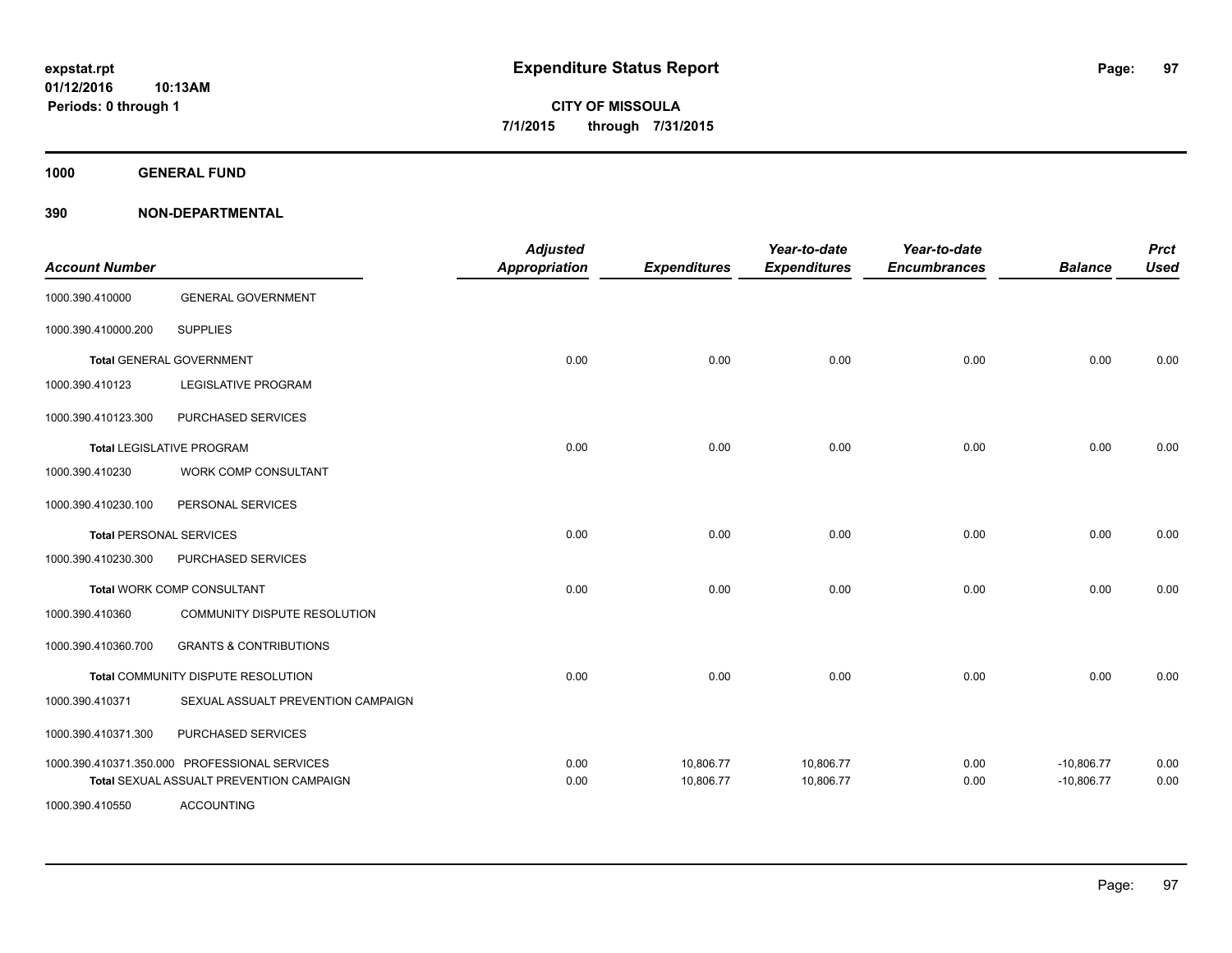**1000 GENERAL FUND**

|                                            |                                                    | <b>Adjusted</b> |                     | Year-to-date        | Year-to-date        |                | <b>Prct</b> |
|--------------------------------------------|----------------------------------------------------|-----------------|---------------------|---------------------|---------------------|----------------|-------------|
| <b>Account Number</b>                      |                                                    | Appropriation   | <b>Expenditures</b> | <b>Expenditures</b> | <b>Encumbrances</b> | <b>Balance</b> | <b>Used</b> |
| 1000.390.410550.500                        | <b>FIXED CHARGES</b>                               |                 |                     |                     |                     |                |             |
| 1000.390.410550.500.000 FIXED CHARGES-MISC |                                                    | 0.00            | $-16,049.36$        | $-16,049.36$        | 0.00                | 16,049.36      | 0.00        |
| <b>Total ACCOUNTING</b>                    |                                                    | 0.00            | $-16,049.36$        | $-16,049.36$        | 0.00                | 16,049.36      | 0.00        |
| 1000.390.410551                            | RESERVE FOR SALARY INCREASES                       |                 |                     |                     |                     |                |             |
| 1000.390.410551.100                        | PERSONAL SERVICES                                  |                 |                     |                     |                     |                |             |
| 1000.390.410551.110.000 SALARY RESERVE     |                                                    | 337,171.00      | 0.00                | 0.00                | 0.00                | 337,171.00     | 0.00        |
| 1000.390.410551.130.000 OTHER              |                                                    | 12,000.00       | 0.00                | 0.00                | 0.00                | 12,000.00      | 0.00        |
|                                            | 1000.390.410551.140.000 EMPLOYER CONTRIBUTIONS     | $-104,213.00$   | $-2.75$             | $-2.75$             | 0.00                | $-104,210.25$  | 0.00        |
|                                            | Total RESERVE FOR SALARY INCREASES                 | 244,958.00      | $-2.75$             | $-2.75$             | 0.00                | 244,960.75     | 0.00        |
| 1000.390.411000                            | <b>MRTMA</b>                                       |                 |                     |                     |                     |                |             |
| 1000.390.411000.700                        | <b>GRANTS &amp; CONTRIBUTIONS</b>                  |                 |                     |                     |                     |                |             |
| <b>Total MRTMA</b>                         |                                                    | 0.00            | 0.00                | 0.00                | 0.00                | 0.00           | 0.00        |
| 1000.390.411030                            | <b>PLANNING</b>                                    |                 |                     |                     |                     |                |             |
| 1000.390.411030.300                        | PURCHASED SERVICES                                 |                 |                     |                     |                     |                |             |
| <b>Total PLANNING</b>                      |                                                    | 0.00            | 0.00                | 0.00                | 0.00                | 0.00           | 0.00        |
| 1000.390.411031                            | PLANNING SUBSIDY                                   |                 |                     |                     |                     |                |             |
| 1000.390.411031.800                        | OTHER OBJECTS                                      |                 |                     |                     |                     |                |             |
| <b>Total PLANNING SUBSIDY</b>              |                                                    | 0.00            | 0.00                | 0.00                | 0.00                | 0.00           | 0.00        |
| 1000.390.411071                            | MOUNTAIN LINE SUBSIDY                              |                 |                     |                     |                     |                |             |
| 1000.390.411071.700                        | <b>GRANTS &amp; CONTRIBUTIONS</b>                  |                 |                     |                     |                     |                |             |
|                                            | 1000.390.411071.700.000 MOUNTAIN LINE FARE SUBSIDY | 100,000.00      | 0.00                | 0.00                | 0.00                | 100,000.00     | 0.00        |
|                                            |                                                    |                 |                     |                     |                     |                |             |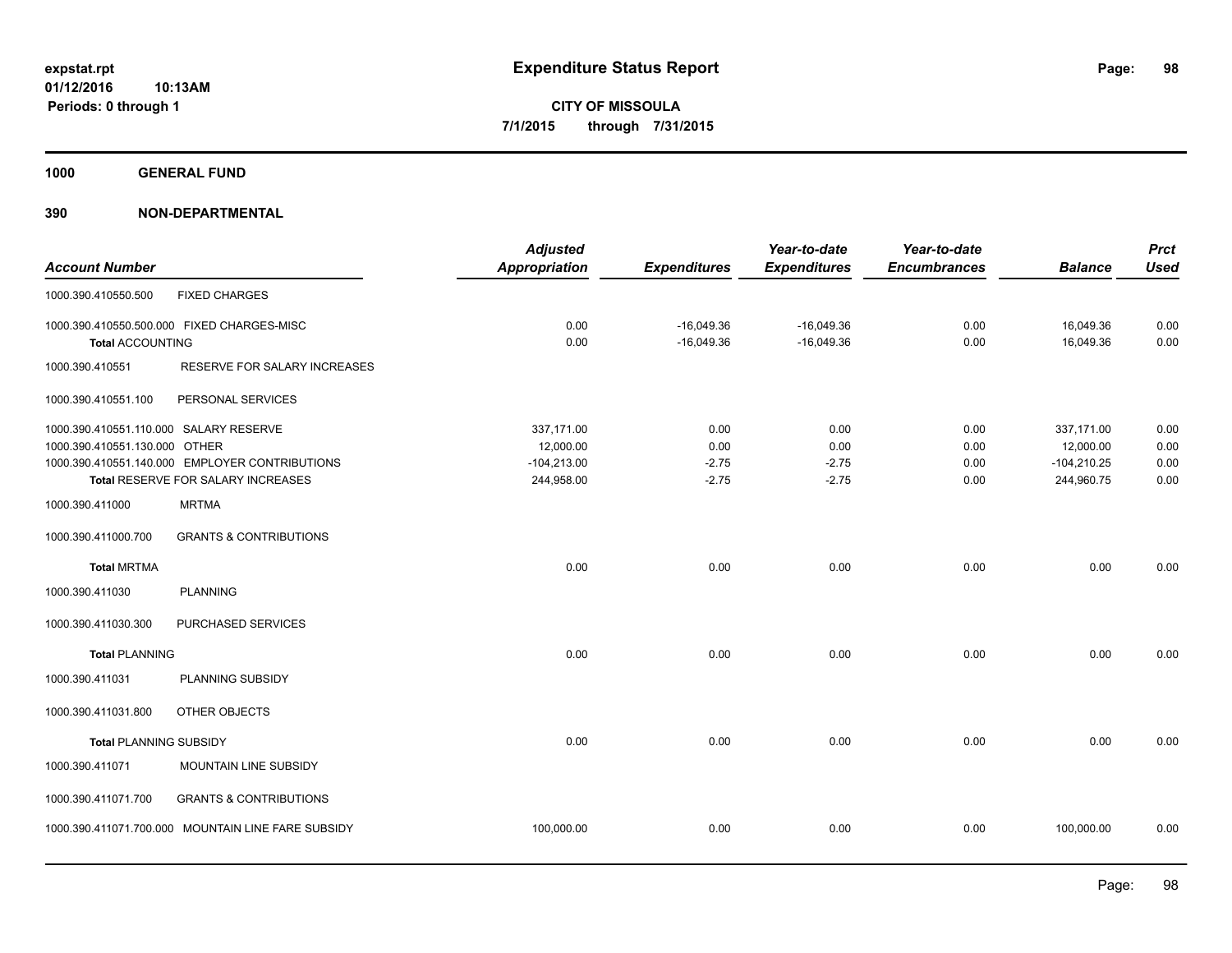**1000 GENERAL FUND**

| <b>Account Number</b>          |                                              | <b>Adjusted</b><br><b>Appropriation</b> | <b>Expenditures</b> | Year-to-date<br><b>Expenditures</b> | Year-to-date<br><b>Encumbrances</b> | <b>Balance</b> | <b>Prct</b><br><b>Used</b> |
|--------------------------------|----------------------------------------------|-----------------------------------------|---------------------|-------------------------------------|-------------------------------------|----------------|----------------------------|
|                                | Total MOUNTAIN LINE SUBSIDY                  | 100,000.00                              | 0.00                | 0.00                                | 0.00                                | 100,000.00     | 0.00                       |
| 1000.390.411080                | MIM MDT                                      |                                         |                     |                                     |                                     |                |                            |
| 1000.390.411080.700            | <b>GRANTS &amp; CONTRIBUTIONS</b>            |                                         |                     |                                     |                                     |                |                            |
|                                | <b>Total GRANTS &amp; CONTRIBUTIONS</b>      | 0.00                                    | 0.00                | 0.00                                | 0.00                                | 0.00           | 0.00                       |
| 1000.390.411080.800            | OTHER OBJECTS                                |                                         |                     |                                     |                                     |                |                            |
| <b>Total MIM MDT</b>           |                                              | 0.00                                    | 0.00                | 0.00                                | 0.00                                | 0.00           | 0.00                       |
| 1000.390.411240                | CITY HALL POLICE RESTROOMS                   |                                         |                     |                                     |                                     |                |                            |
| 1000.390.411240.400            | <b>BUILDING MATERIALS</b>                    |                                         |                     |                                     |                                     |                |                            |
|                                | Total CITY HALL POLICE RESTROOMS             | 0.00                                    | 0.00                | 0.00                                | 0.00                                | 0.00           | 0.00                       |
| 1000.390.411802                | <b>VOLUNTEER MISSOULA</b>                    |                                         |                     |                                     |                                     |                |                            |
| 1000.390.411802.700            | <b>GRANTS &amp; CONTRIBUTIONS</b>            |                                         |                     |                                     |                                     |                |                            |
|                                | 1000.390.411802.700.000 VOLUNTEER MISSOULA   | 10.000.00                               | 0.00                | 0.00                                | 0.00                                | 10,000.00      | 0.00                       |
|                                | Total VOLUNTEER MISSOULA                     | 10,000.00                               | 0.00                | 0.00                                | 0.00                                | 10,000.00      | 0.00                       |
| 1000.390.411810                | <b>TERMINATION PAY</b>                       |                                         |                     |                                     |                                     |                |                            |
| 1000.390.411810.100            | PERSONAL SERVICES                            |                                         |                     |                                     |                                     |                |                            |
|                                | 1000.390.411810.120.000 OVERTIME/TERMINATION | 25,000.00                               | 0.00                | 0.00                                | 0.00                                | 25,000.00      | 0.00                       |
| <b>Total PERSONAL SERVICES</b> |                                              | 25,000.00                               | 0.00                | 0.00                                | 0.00                                | 25,000.00      | 0.00                       |
| 1000.390.411810.300            | PURCHASED SERVICES                           |                                         |                     |                                     |                                     |                |                            |
|                                | <b>Total PURCHASED SERVICES</b>              | 0.00                                    | 0.00                | 0.00                                | 0.00                                | 0.00           | 0.00                       |
| <b>Total TERMINATION PAY</b>   |                                              | 25,000.00                               | 0.00                | 0.00                                | 0.00                                | 25,000.00      | 0.00                       |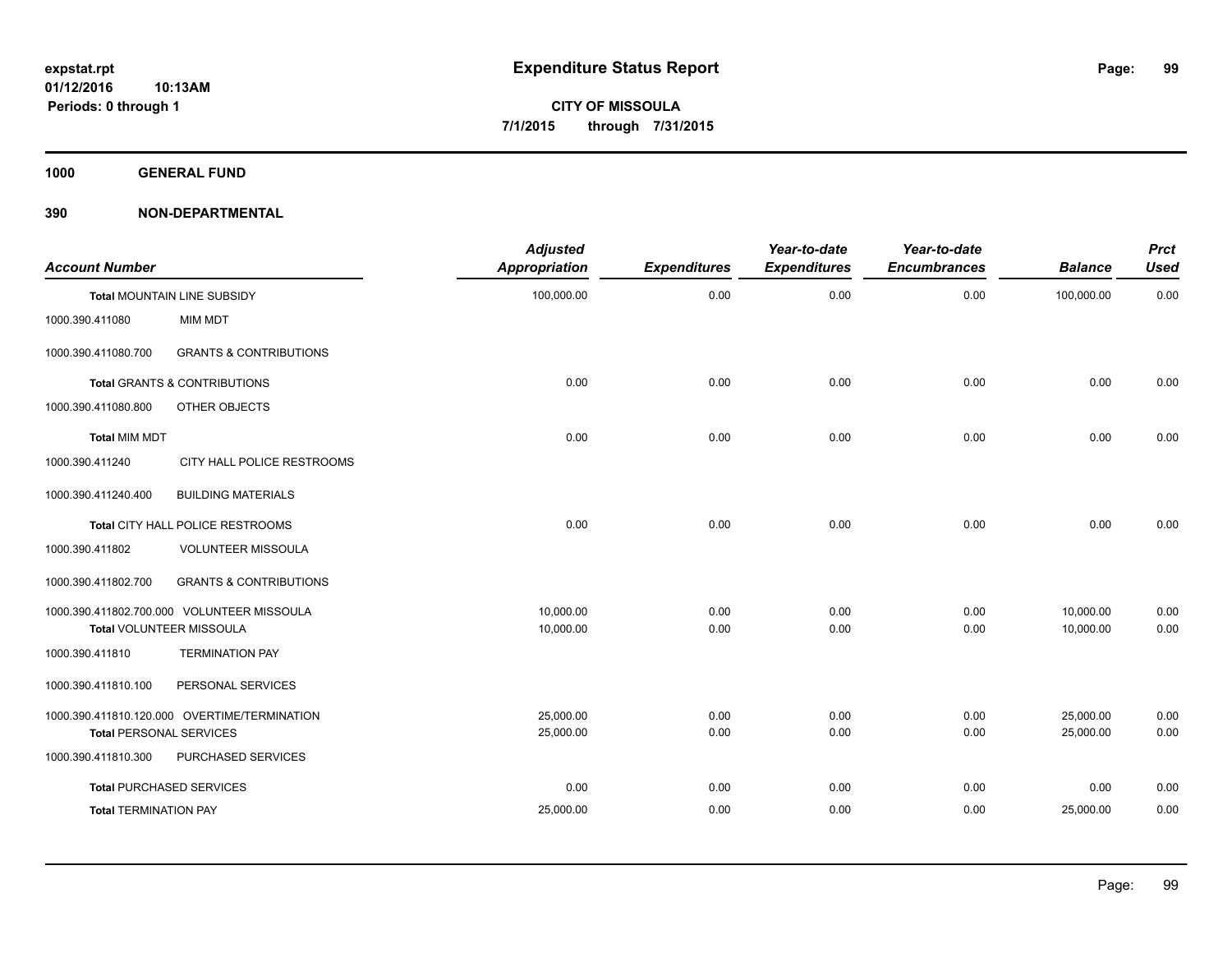**1000 GENERAL FUND**

|                                        |                                                                                  | <b>Adjusted</b>          |                          | Year-to-date             | Year-to-date        |                        | <b>Prct</b>      |
|----------------------------------------|----------------------------------------------------------------------------------|--------------------------|--------------------------|--------------------------|---------------------|------------------------|------------------|
| <b>Account Number</b>                  |                                                                                  | Appropriation            | <b>Expenditures</b>      | <b>Expenditures</b>      | <b>Encumbrances</b> | <b>Balance</b>         | <b>Used</b>      |
| 1000.390.411850                        | ECONOMIC DEVELOPMENT                                                             |                          |                          |                          |                     |                        |                  |
| 1000.390.411850.300                    | PURCHASED SERVICES                                                               |                          |                          |                          |                     |                        |                  |
|                                        | <b>Total PURCHASED SERVICES</b>                                                  | 0.00                     | 0.00                     | 0.00                     | 0.00                | 0.00                   | 0.00             |
| 1000.390.411850.700                    | <b>GRANTS &amp; CONTRIBUTIONS</b>                                                |                          |                          |                          |                     |                        |                  |
|                                        | 1000.390.411850.700.000 ECONOMIC PARTNERSHIP<br>Total ECONOMIC DEVELOPMENT       | 100,000.00<br>100,000.00 | 100,000.00<br>100,000.00 | 100,000.00<br>100,000.00 | 0.00<br>0.00        | 0.00<br>0.00           | 100.00<br>100.00 |
| 1000.390.411853                        | <b>MCS</b>                                                                       |                          |                          |                          |                     |                        |                  |
| 1000.390.411853.300                    | PURCHASED SERVICES                                                               |                          |                          |                          |                     |                        |                  |
| <b>Total MCS</b>                       |                                                                                  | 0.00                     | 0.00                     | 0.00                     | 0.00                | 0.00                   | 0.00             |
| 1000.390.411854                        | NEIGHBORHOOD AMBASSADOR                                                          |                          |                          |                          |                     |                        |                  |
| 1000.390.411854.700                    | <b>GRANTS &amp; CONTRIBUTIONS</b>                                                |                          |                          |                          |                     |                        |                  |
|                                        | 1000.390.411854.700.000 NEIGHBORHOOD AMBASSADOR<br>Total NEIGHBORHOOD AMBASSADOR | 10.000.00<br>10,000.00   | 0.00<br>0.00             | 0.00<br>0.00             | 0.00<br>0.00        | 10.000.00<br>10,000.00 | 0.00<br>0.00     |
|                                        |                                                                                  |                          |                          |                          |                     |                        |                  |
| 1000.390.411860                        | SPECIAL IMPROVEMENT ASSESSMENTS                                                  |                          |                          |                          |                     |                        |                  |
| 1000.390.411860.500                    | <b>FIXED CHARGES</b>                                                             |                          |                          |                          |                     |                        |                  |
|                                        | 1000.390.411860.500.000 SID ASSESSMENTS-FIXED CHARGES                            | 116,000.00               | 0.00                     | 0.00                     | 0.00                | 116,000.00             | 0.00             |
|                                        | <b>Total SPECIAL IMPROVEMENT ASSESSMENTS</b>                                     | 116,000.00               | 0.00                     | 0.00                     | 0.00                | 116,000.00             | 0.00             |
| 1000.390.420183                        | CELL PHONE EDUCATION CAMPAIGN                                                    |                          |                          |                          |                     |                        |                  |
| 1000.390.420183.200                    | <b>SUPPLIES</b>                                                                  |                          |                          |                          |                     |                        |                  |
| 1000.390.420183.240.000 OTHER SUPPLIES |                                                                                  | 37,625.00                | 0.00                     | 0.00                     | 0.00                | 37,625.00              | 0.00             |
|                                        | Total CELL PHONE EDUCATION CAMPAIGN                                              | 37,625.00                | 0.00                     | 0.00                     | 0.00                | 37,625.00              | 0.00             |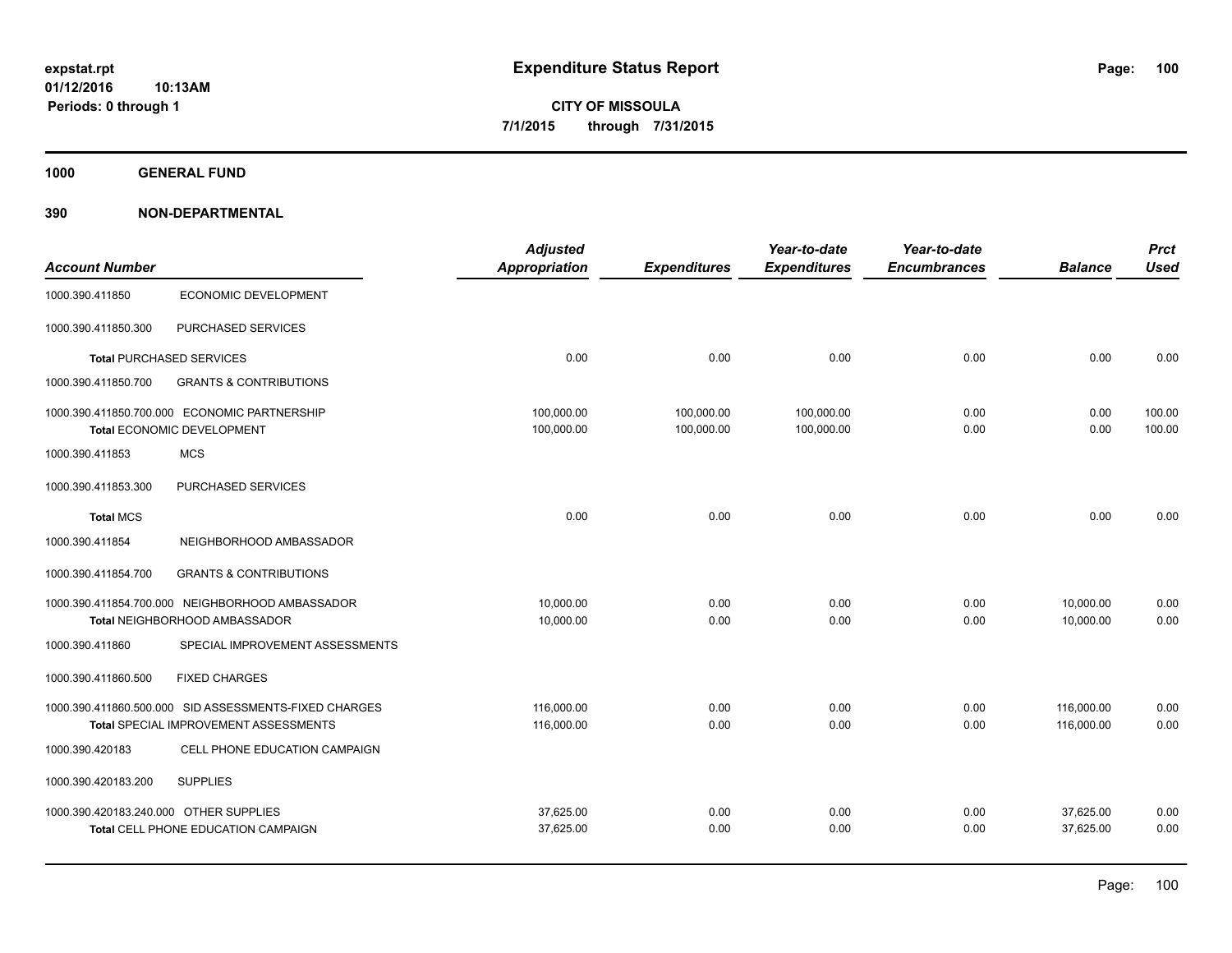**CITY OF MISSOULA 7/1/2015 through 7/31/2015**

**1000 GENERAL FUND**

| <b>Account Number</b>         |                                                                                               | <b>Adjusted</b><br><b>Appropriation</b> | <b>Expenditures</b> | Year-to-date<br><b>Expenditures</b> | Year-to-date<br><b>Encumbrances</b> | <b>Balance</b>               | <b>Prct</b><br><b>Used</b> |
|-------------------------------|-----------------------------------------------------------------------------------------------|-----------------------------------------|---------------------|-------------------------------------|-------------------------------------|------------------------------|----------------------------|
| 1000.390.420500               | PROTECTIVE INSPECTIONS                                                                        |                                         |                     |                                     |                                     |                              |                            |
| 1000.390.420500.500           | <b>FIXED CHARGES</b>                                                                          |                                         |                     |                                     |                                     |                              |                            |
|                               | 1000.390.420500.500.000 BLDG DEPT REIMB FOR GENERAL FUND TIME<br>Total PROTECTIVE INSPECTIONS | 5,000.00<br>5,000.00                    | 0.00<br>0.00        | 0.00<br>0.00                        | 0.00<br>0.00                        | 5,000.00<br>5,000.00         | 0.00<br>0.00               |
| 1000.390.430255               | <b>BIKE-PED PROGRAM</b>                                                                       |                                         |                     |                                     |                                     |                              |                            |
| 1000.390.430255.800           | OTHER OBJECTS                                                                                 |                                         |                     |                                     |                                     |                              |                            |
| <b>Total BIKE-PED PROGRAM</b> |                                                                                               | 0.00                                    | 0.00                | 0.00                                | 0.00                                | 0.00                         | 0.00                       |
| 1000.390.440190               | HEALTH DEPT CONTRIBUTIONS                                                                     |                                         |                     |                                     |                                     |                              |                            |
| 1000.390.440190.700           | <b>GRANTS &amp; CONTRIBUTIONS</b>                                                             |                                         |                     |                                     |                                     |                              |                            |
|                               | 1000.390.440190.700.000 HEALTH DEPT CONTRIBUTIONS<br>Total HEALTH DEPT CONTRIBUTIONS          | 1,355,693.00<br>1,355,693.00            | 0.00<br>0.00        | 0.00<br>0.00                        | 0.00<br>0.00                        | 1,355,693.00<br>1,355,693.00 | 0.00<br>0.00               |
| 1000.390.440191               | PARTNERSHIP HEALTH                                                                            |                                         |                     |                                     |                                     |                              |                            |
| 1000.390.440191.700           | <b>GRANTS &amp; CONTRIBUTIONS</b>                                                             |                                         |                     |                                     |                                     |                              |                            |
|                               | 1000.390.440191.700.000 PARTNERSHIP HEALTH - CONTRIBUTIONS<br><b>Total PARTNERSHIP HEALTH</b> | 42,532.00<br>42,532.00                  | 0.00<br>0.00        | 0.00<br>0.00                        | 0.00<br>0.00                        | 42,532.00<br>42,532.00       | 0.00<br>0.00               |
| 1000.390.440600               | ANIMAL CONTROL SERVICES                                                                       |                                         |                     |                                     |                                     |                              |                            |
| 1000.390.440600.700           | <b>GRANTS &amp; CONTRIBUTIONS</b>                                                             |                                         |                     |                                     |                                     |                              |                            |
|                               | 1000.390.440600.700.000 ANIMAL CONTROL TRANSFER<br><b>Total ANIMAL CONTROL SERVICES</b>       | 308,720.00<br>308,720.00                | 0.00<br>0.00        | 0.00<br>0.00                        | 0.00<br>0.00                        | 308,720.00<br>308,720.00     | 0.00<br>0.00               |
| 1000.390.440700               | PEST MANAGEMENT CONTROL                                                                       |                                         |                     |                                     |                                     |                              |                            |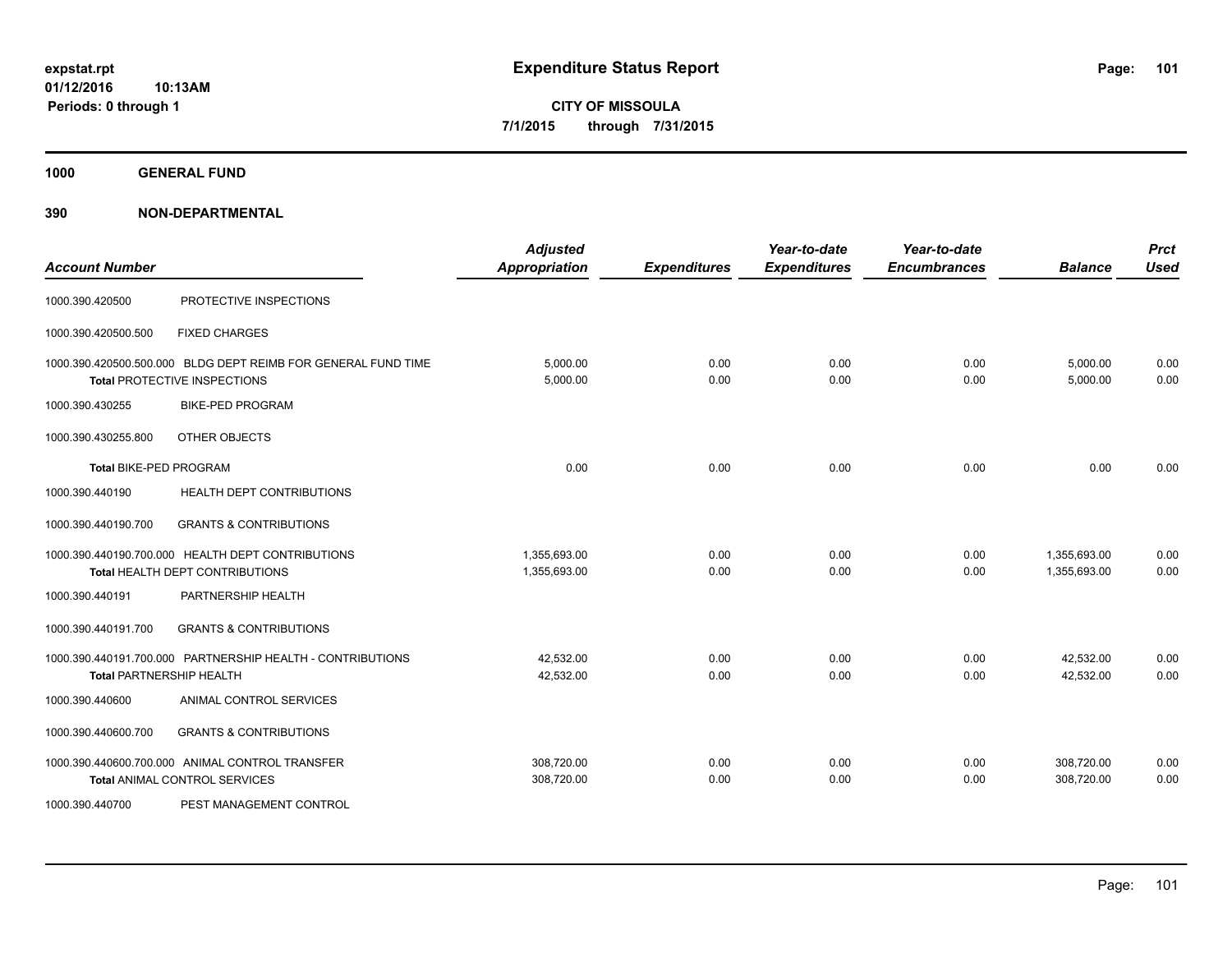**Periods: 0 through 1**

**CITY OF MISSOULA 7/1/2015 through 7/31/2015**

**1000 GENERAL FUND**

| <b>Account Number</b>           |                                                                                                        | <b>Adjusted</b><br><b>Appropriation</b> | <b>Expenditures</b> | Year-to-date<br><b>Expenditures</b> | Year-to-date<br><b>Encumbrances</b> | <b>Balance</b>           | <b>Prct</b><br><b>Used</b> |
|---------------------------------|--------------------------------------------------------------------------------------------------------|-----------------------------------------|---------------------|-------------------------------------|-------------------------------------|--------------------------|----------------------------|
| 1000.390.440700.700             | <b>GRANTS &amp; CONTRIBUTIONS</b>                                                                      |                                         |                     |                                     |                                     |                          |                            |
|                                 | Total PEST MANAGEMENT CONTROL                                                                          | 0.00                                    | 0.00                | 0.00                                | 0.00                                | 0.00                     | 0.00                       |
| 1000.390.450000                 | <b>AGING SERVICES</b>                                                                                  |                                         |                     |                                     |                                     |                          |                            |
| 1000.390.450000.700             | <b>GRANTS &amp; CONTRIBUTIONS</b>                                                                      |                                         |                     |                                     |                                     |                          |                            |
| <b>Total AGING SERVICES</b>     | 1000.390.450000.700.000 AGING SERVICES - GRANTS & CONTRIBUTIONS                                        | 175,000.00<br>175,000.00                | 0.00<br>0.00        | 0.00<br>0.00                        | 0.00<br>0.00                        | 175,000.00<br>175,000.00 | 0.00<br>0.00               |
| 1000.390.450131                 | <b>GENERAL ASSISTANCE</b>                                                                              |                                         |                     |                                     |                                     |                          |                            |
| 1000.390.450131.700             | <b>GRANTS &amp; CONTRIBUTIONS</b>                                                                      |                                         |                     |                                     |                                     |                          |                            |
| <b>Total GENERAL ASSISTANCE</b> | 1000.390.450131.700.000 10 YR PLAN TO END HOMELESSNESS                                                 | 35,000.00<br>35,000.00                  | 0.00<br>0.00        | 0.00<br>0.00                        | 0.00<br>0.00                        | 35,000.00<br>35,000.00   | 0.00<br>0.00               |
| 1000.390.460300                 | OTHER COMMUNITY EVENTS                                                                                 |                                         |                     |                                     |                                     |                          |                            |
| 1000.390.460300.700             | <b>GRANTS &amp; CONTRIBUTIONS</b>                                                                      |                                         |                     |                                     |                                     |                          |                            |
|                                 | 1000.390.460300.700.000 CULTURAL COUNCIL-GRANTS & CONTRIBUTIONS<br><b>Total OTHER COMMUNITY EVENTS</b> | 72,500.00<br>72,500.00                  | 0.00<br>0.00        | 0.00<br>0.00                        | 0.00<br>0.00                        | 72,500.00<br>72,500.00   | 0.00<br>0.00               |
| 1000.390.460433                 | <b>AQUATICS SUBSIDY</b>                                                                                |                                         |                     |                                     |                                     |                          |                            |
| 1000.390.460433.800             | OTHER OBJECTS                                                                                          |                                         |                     |                                     |                                     |                          |                            |
| <b>Total AQUATICS SUBSIDY</b>   | 1000.390.460433.820.000 AQUATICS SUBSIDY/TRANS TO OTHER FUNDS                                          | 203,000.00<br>203,000.00                | 0.00<br>0.00        | 0.00<br>0.00                        | 0.00<br>0.00                        | 203,000.00<br>203,000.00 | 0.00<br>0.00               |
| 1000.390.460451                 | <b>CITY BAND</b>                                                                                       |                                         |                     |                                     |                                     |                          |                            |
| 1000.390.460451.700             | <b>GRANTS &amp; CONTRIBUTIONS</b>                                                                      |                                         |                     |                                     |                                     |                          |                            |
|                                 | 1000.390.460451.700.000 CITY BAND-GRANTS & CONTRIBUTIONS                                               | 5,880.00                                | 0.00                | 0.00                                | 0.00                                | 5,880.00                 | 0.00                       |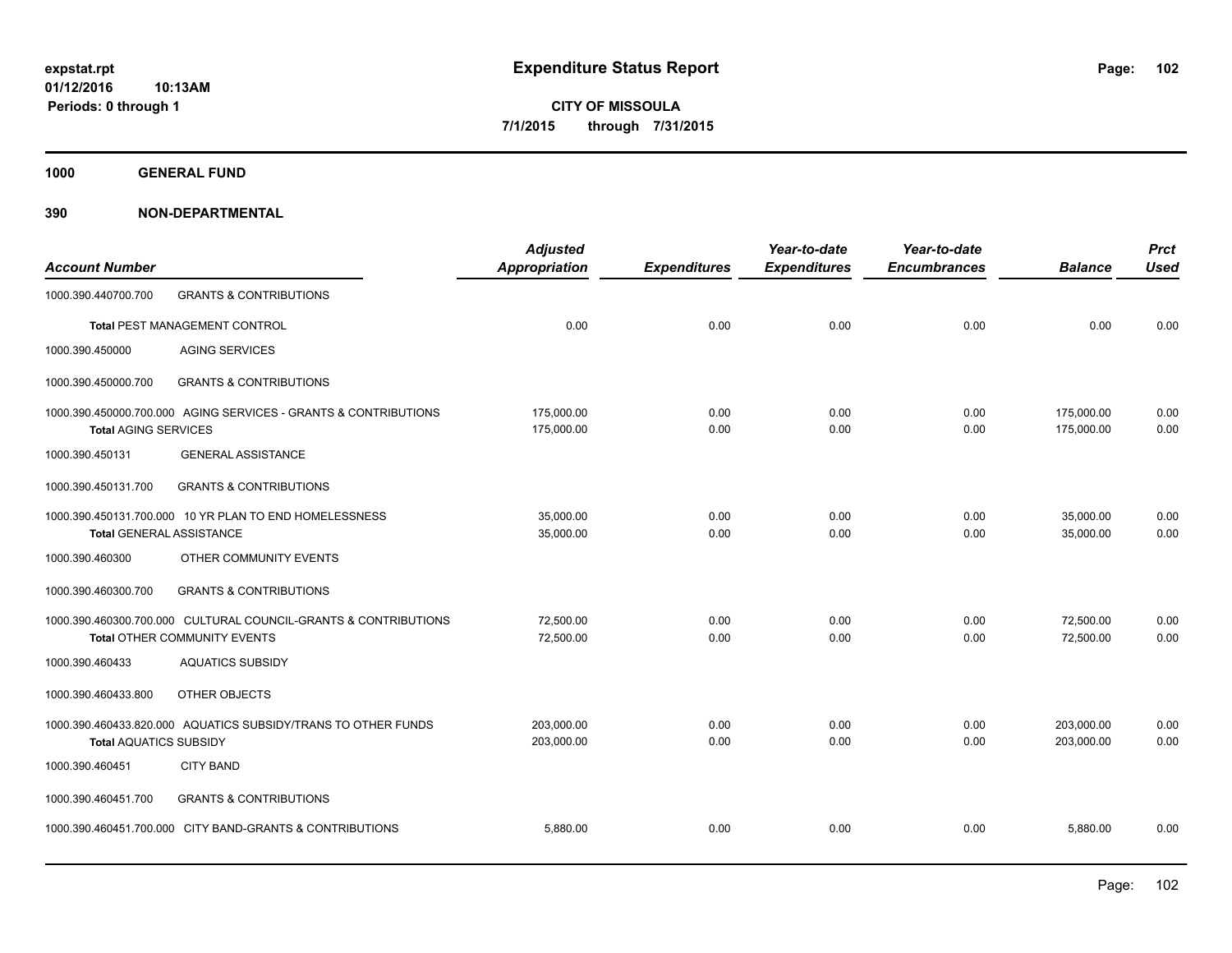**1000 GENERAL FUND**

| <b>Account Number</b>     |                                                                                        | <b>Adjusted</b><br>Appropriation | <b>Expenditures</b> | Year-to-date<br><b>Expenditures</b> | Year-to-date<br><b>Encumbrances</b> | <b>Balance</b>         | <b>Prct</b><br><b>Used</b> |
|---------------------------|----------------------------------------------------------------------------------------|----------------------------------|---------------------|-------------------------------------|-------------------------------------|------------------------|----------------------------|
| <b>Total CITY BAND</b>    |                                                                                        | 5,880.00                         | 0.00                | 0.00                                | 0.00                                | 5,880.00               | 0.00                       |
| 1000.390.460452           | <b>ART MUSEUM</b>                                                                      |                                  |                     |                                     |                                     |                        |                            |
| 1000.390.460452.700       | <b>GRANTS &amp; CONTRIBUTIONS</b>                                                      |                                  |                     |                                     |                                     |                        |                            |
| <b>Total ART MUSEUM</b>   |                                                                                        | 0.00                             | 0.00                | 0.00                                | 0.00                                | 0.00                   | 0.00                       |
| 1000.390.460453           | INTL CHORAL FESTIVAL                                                                   |                                  |                     |                                     |                                     |                        |                            |
| 1000.390.460453.700       | <b>GRANTS &amp; CONTRIBUTIONS</b>                                                      |                                  |                     |                                     |                                     |                        |                            |
|                           | 1000.390.460453.700.000 INT'L CHORAL FESTIVAL<br>Total INTL CHORAL FESTIVAL            | 12.000.00<br>12,000.00           | 0.00<br>0.00        | 0.00<br>0.00                        | 0.00<br>0.00                        | 12.000.00<br>12,000.00 | 0.00<br>0.00               |
| 1000.390.460455           | <b>MUSIC RIGHTS</b>                                                                    |                                  |                     |                                     |                                     |                        |                            |
| 1000.390.460455.500       | <b>FIXED CHARGES</b>                                                                   |                                  |                     |                                     |                                     |                        |                            |
| <b>Total MUSIC RIGHTS</b> | 1000.390.460455.500.000 MUSIC RIGHTS/MUSICAL VENUES                                    | 1,300.00<br>1,300.00             | 673.50<br>673.50    | 673.50<br>673.50                    | 0.00<br>0.00                        | 626.50<br>626.50       | 51.81<br>51.81             |
| 1000.390.460460           | <b>HISTORIC PRESERVATION</b>                                                           |                                  |                     |                                     |                                     |                        |                            |
| 1000.390.460460.800       | OTHER OBJECTS                                                                          |                                  |                     |                                     |                                     |                        |                            |
|                           | <b>Total HISTORIC PRESERVATION</b>                                                     | 0.00                             | 0.00                | 0.00                                | 0.00                                | 0.00                   | 0.00                       |
| 1000.390.470324           | BIG SKY TRUST FUND SUPPORT                                                             |                                  |                     |                                     |                                     |                        |                            |
| 1000.390.470324.700       | <b>GRANTS &amp; CONTRIBUTIONS</b>                                                      |                                  |                     |                                     |                                     |                        |                            |
|                           | 1000.390.470324.700.000 BIG SKY TRUST FUND SUPPORT<br>Total BIG SKY TRUST FUND SUPPORT | 30,000.00<br>30,000.00           | 0.00<br>0.00        | 0.00<br>0.00                        | 0.00<br>0.00                        | 30,000.00<br>30.000.00 | 0.00<br>0.00               |
| 1000.390.480400           | REC/GREEN TAG PROGRAM                                                                  |                                  |                     |                                     |                                     |                        |                            |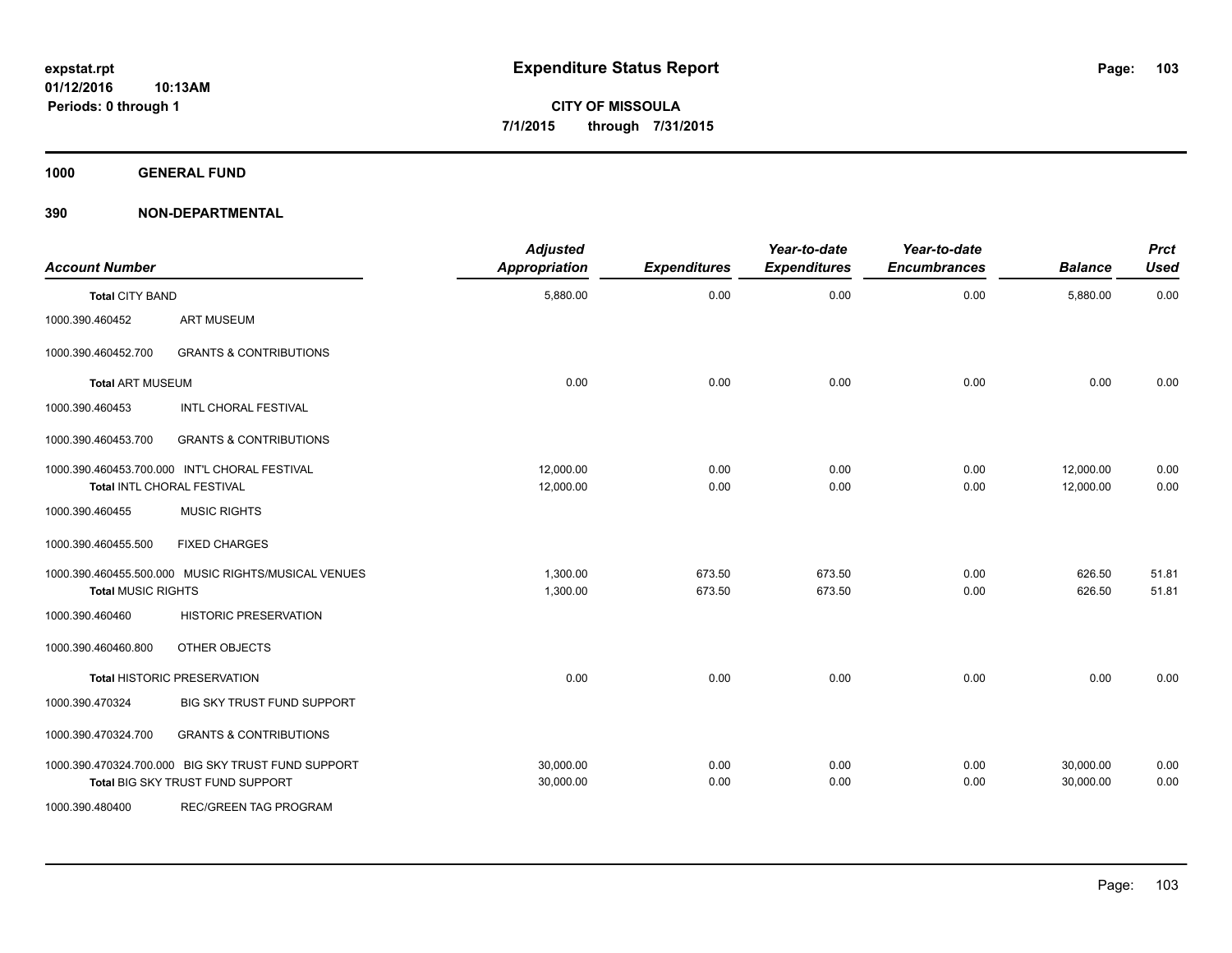**1000 GENERAL FUND**

| <b>Account Number</b>                                      | <b>Adjusted</b><br><b>Appropriation</b> | <b>Expenditures</b> | Year-to-date<br><b>Expenditures</b> | Year-to-date<br><b>Encumbrances</b> | <b>Balance</b> | <b>Prct</b><br><b>Used</b> |
|------------------------------------------------------------|-----------------------------------------|---------------------|-------------------------------------|-------------------------------------|----------------|----------------------------|
| PURCHASED SERVICES<br>1000.390.480400.300                  |                                         |                     |                                     |                                     |                |                            |
| <b>Total REC/GREEN TAG PROGRAM</b>                         | 0.00                                    | 0.00                | 0.00                                | 0.00                                | 0.00           | 0.00                       |
| OPERATING EQUIPMENT DEBT SERVICE<br>1000.390.490504        |                                         |                     |                                     |                                     |                |                            |
| 1000.390.490504.600<br><b>DEBT SERVICE</b>                 |                                         |                     |                                     |                                     |                |                            |
| 1000.390.490504.610.000 OPERATING EQUIP DEBT SVS-PRINCIPAL | 425,005.00                              | 0.00                | 0.00                                | 0.00                                | 425,005.00     | 0.00                       |
| 1000.390.490504.620.000 OPERATING EQUIP DEBT SVS-INTEREST  | 9,143.00                                | 0.00                | 0.00                                | 0.00                                | 9,143.00       | 0.00                       |
| Total OPERATING EQUIPMENT DEBT SERVICE                     | 434,148.00                              | 0.00                | 0.00                                | 0.00                                | 434,148.00     | 0.00                       |
| ACCELA LOAN DEBT SERVICE<br>1000.390.490505                |                                         |                     |                                     |                                     |                |                            |
| <b>DEBT SERVICE</b><br>1000.390.490505.600                 |                                         |                     |                                     |                                     |                |                            |
| 1000.390.490505.610.000 ACCELA/PRINCIPAL                   | 91,322.00                               | 45,443.02           | 45,443.02                           | 0.00                                | 45,878.98      | 49.76                      |
| 1000.390.490505.620.000 INTEREST / SERVICE FEES            | 9,104.00                                | 4,769.99            | 4,769.99                            | 0.00                                | 4,334.01       | 52.39                      |
| <b>Total ACCELA LOAN DEBT SERVICE</b>                      | 100,426.00                              | 50,213.01           | 50,213.01                           | 0.00                                | 50,212.99      | 50.00                      |
| 1000.390.510000<br><b>MISCELLANEOUS</b>                    |                                         |                     |                                     |                                     |                |                            |
| 1000.390.510000.800<br>OTHER OBJECTS                       |                                         |                     |                                     |                                     |                |                            |
| <b>Total MISCELLANEOUS</b>                                 | 0.00                                    | 0.00                | 0.00                                | 0.00                                | 0.00           | 0.00                       |
| <b>MERCHANT SERVICES</b><br>1000.390.510110                |                                         |                     |                                     |                                     |                |                            |
| 1000.390.510110.500<br><b>FIXED CHARGES</b>                |                                         |                     |                                     |                                     |                |                            |
| 1000.390.510110.550.000 MERCHANT SERVICE FEES              | 29,700.00                               | 0.00                | 0.00                                | 0.00                                | 29,700.00      | 0.00                       |
| <b>Total MERCHANT SERVICES</b>                             | 29,700.00                               | 0.00                | 0.00                                | 0.00                                | 29,700.00      | 0.00                       |
| 1000.390.510250<br><b>REIMBURSABLE LOSSES</b>              |                                         |                     |                                     |                                     |                |                            |
| <b>SUPPLIES</b><br>1000.390.510250.200                     |                                         |                     |                                     |                                     |                |                            |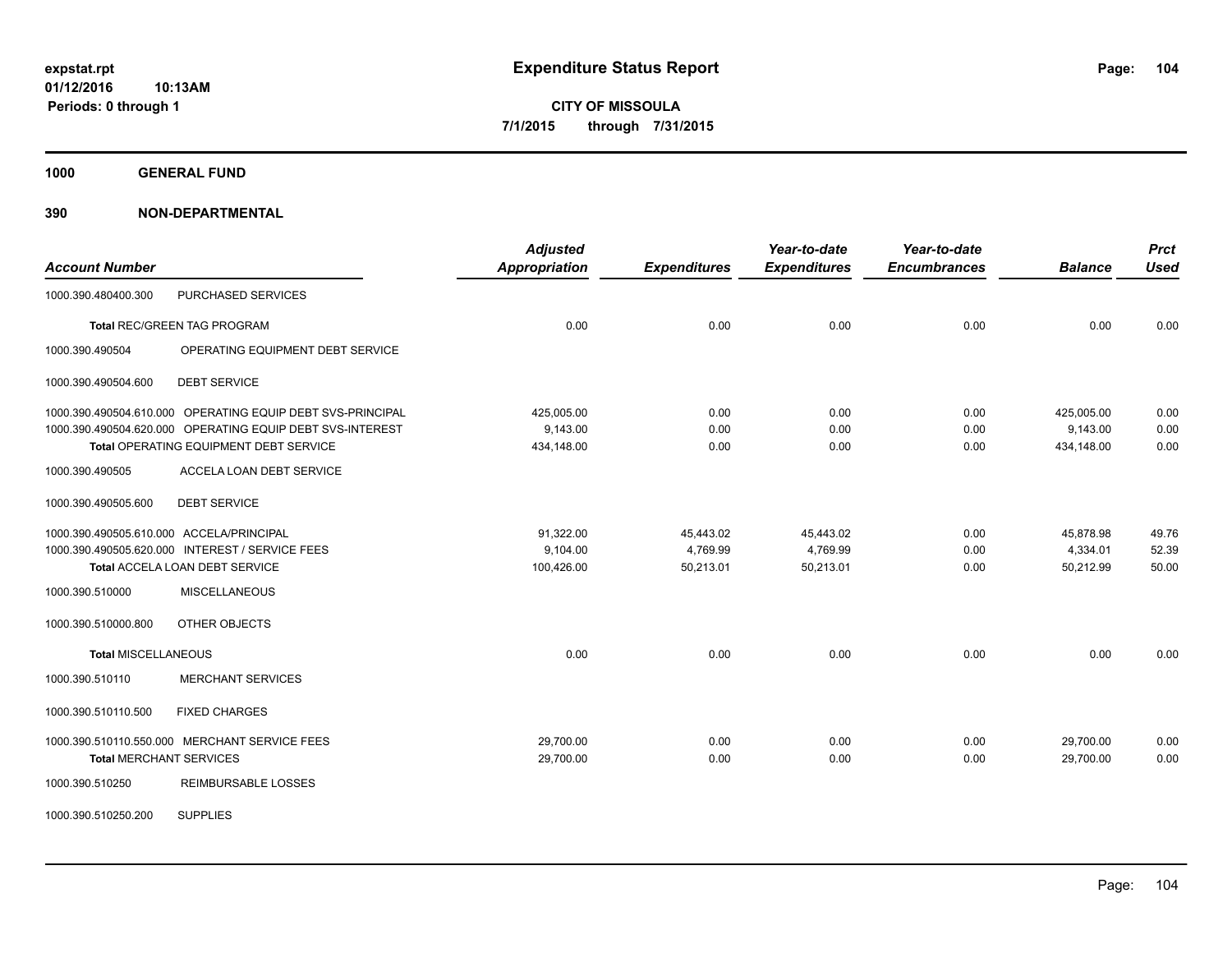**1000 GENERAL FUND**

| <b>Account Number</b>               |                                                                 | <b>Adjusted</b><br><b>Appropriation</b> | <b>Expenditures</b> | Year-to-date<br><b>Expenditures</b> | Year-to-date<br><b>Encumbrances</b> | <b>Balance</b>         | <b>Prct</b><br><b>Used</b> |
|-------------------------------------|-----------------------------------------------------------------|-----------------------------------------|---------------------|-------------------------------------|-------------------------------------|------------------------|----------------------------|
| <b>Total SUPPLIES</b>               | 1000.390.510250.230.000 REIMBURSEABLE LOSSES-REPAIR/MAINTENANCE | 50,000.00<br>50,000.00                  | 0.00<br>0.00        | 0.00<br>0.00                        | 0.00<br>0.00                        | 50,000.00<br>50,000.00 | 0.00<br>0.00               |
| 1000.390.510250.300                 | PURCHASED SERVICES                                              |                                         |                     |                                     |                                     |                        |                            |
|                                     | <b>Total PURCHASED SERVICES</b>                                 | 0.00                                    | 0.00                | 0.00                                | 0.00                                | 0.00                   | 0.00                       |
|                                     | <b>Total REIMBURSABLE LOSSES</b>                                | 50,000.00                               | 0.00                | 0.00                                | 0.00                                | 50,000.00              | 0.00                       |
| 1000.390.510300                     | CONTINGENCY                                                     |                                         |                     |                                     |                                     |                        |                            |
| 1000.390.510300.800                 | OTHER OBJECTS                                                   |                                         |                     |                                     |                                     |                        |                            |
| 1000.390.510300.845.000 CONTINGENCY |                                                                 | 79,363.00                               | 0.00                | 0.00                                | 0.00                                | 79,363.00              | 0.00                       |
| <b>Total CONTINGENCY</b>            |                                                                 | 79,363.00                               | 0.00                | 0.00                                | 0.00                                | 79,363.00              | 0.00                       |
| 1000.390.510301                     | <b>EMERGENCY RESPONSE OVERTIME</b>                              |                                         |                     |                                     |                                     |                        |                            |
| 1000.390.510301.800                 | OTHER OBJECTS                                                   |                                         |                     |                                     |                                     |                        |                            |
|                                     | 1000.390.510301.845.000 EMERGENCY RESPONSE                      | 50,000.00                               | 0.00                | 0.00                                | 0.00                                | 50,000.00              | 0.00                       |
|                                     | Total EMERGENCY RESPONSE OVERTIME                               | 50,000.00                               | 0.00                | 0.00                                | 0.00                                | 50,000.00              | 0.00                       |
| 1000.390.510303                     | <b>VEHICLE TRANSFERS</b>                                        |                                         |                     |                                     |                                     |                        |                            |
| 1000.390.510303.900                 | <b>CAPITAL OUTLAY</b>                                           |                                         |                     |                                     |                                     |                        |                            |
| <b>Total VEHICLE TRANSFERS</b>      |                                                                 | 0.00                                    | 0.00                | 0.00                                | 0.00                                | 0.00                   | 0.00                       |
| 1000.390.510304                     | RESERVE-INSURANCE PREMIUM SAVINGS                               |                                         |                     |                                     |                                     |                        |                            |
| 1000.390.510304.500                 | <b>FIXED CHARGES</b>                                            |                                         |                     |                                     |                                     |                        |                            |
|                                     | Total RESERVE-INSURANCE PREMIUM SAVINGS                         | 0.00                                    | 0.00                | 0.00                                | 0.00                                | 0.00                   | 0.00                       |
| 1000.390.510305                     | <b>BASELINE CUTS/CONTINGENCY</b>                                |                                         |                     |                                     |                                     |                        |                            |
| 1000.390.510305.200                 | <b>SUPPLIES</b>                                                 |                                         |                     |                                     |                                     |                        |                            |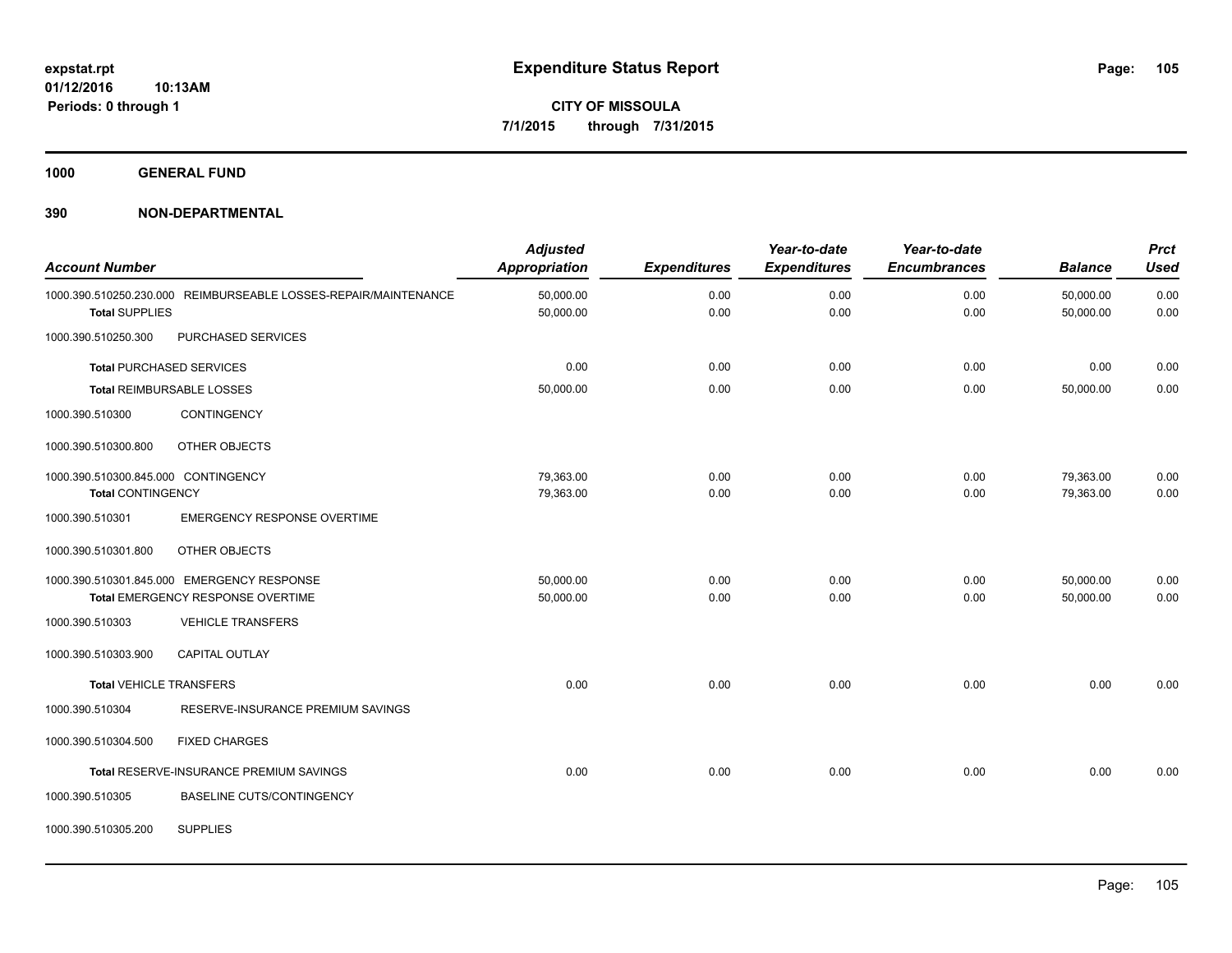**CITY OF MISSOULA 7/1/2015 through 7/31/2015**

**1000 GENERAL FUND**

|                                                                                                  | <b>Adjusted</b>          |                     | Year-to-date        | Year-to-date        |                          | <b>Prct</b>  |
|--------------------------------------------------------------------------------------------------|--------------------------|---------------------|---------------------|---------------------|--------------------------|--------------|
| <b>Account Number</b>                                                                            | <b>Appropriation</b>     | <b>Expenditures</b> | <b>Expenditures</b> | <b>Encumbrances</b> | <b>Balance</b>           | <b>Used</b>  |
| <b>Total SUPPLIES</b>                                                                            | 0.00                     | 0.00                | 0.00                | 0.00                | 0.00                     | 0.00         |
| PURCHASED SERVICES<br>1000.390.510305.300                                                        |                          |                     |                     |                     |                          |              |
| <b>Total PURCHASED SERVICES</b>                                                                  | 0.00                     | 0.00                | 0.00                | 0.00                | 0.00                     | 0.00         |
| OTHER OBJECTS<br>1000.390.510305.800                                                             |                          |                     |                     |                     |                          |              |
| Total BASELINE CUTS/CONTINGENCY                                                                  | 0.00                     | 0.00                | 0.00                | 0.00                | 0.00                     | 0.00         |
| 1000.390.510330<br><b>COMPREHENSIVE LIABILITY INSURANCE</b>                                      |                          |                     |                     |                     |                          |              |
| <b>FIXED CHARGES</b><br>1000.390.510330.500                                                      |                          |                     |                     |                     |                          |              |
| 1000.390.510330.500.000 COMPREHENSIVE INSURANCE-FIXED<br>Total COMPREHENSIVE LIABILITY INSURANCE | 907,563.00<br>907,563.00 | 0.00<br>0.00        | 0.00<br>0.00        | 0.00<br>0.00        | 907,563.00<br>907,563.00 | 0.00<br>0.00 |
| 1000.390.521000<br>INTERFUND OPERATING TRANSFERS                                                 |                          |                     |                     |                     |                          |              |
| OTHER OBJECTS<br>1000.390.521000.800                                                             |                          |                     |                     |                     |                          |              |
| 1000.390.521000.820.000 TRANSFERS TO OTHER FUNDS                                                 | 6.000.00                 | 0.00                | 0.00                | 0.00                | 6,000.00                 | 0.00         |
| Total INTERFUND OPERATING TRANSFERS                                                              | 6,000.00                 | 0.00                | 0.00                | 0.00                | 6,000.00                 | 0.00         |
| 1000.390.521001<br><b>TRANSFER TO CIP</b>                                                        |                          |                     |                     |                     |                          |              |
| OTHER OBJECTS<br>1000.390.521001.800                                                             |                          |                     |                     |                     |                          |              |
| 1000.390.521001.820.000 TRANSFERS TO CIP                                                         | 1,084,565.00             | 0.00                | 0.00                | 0.00                | 1,084,565.00             | 0.00         |
| Total TRANSFER TO CIP                                                                            | 1,084,565.00             | 0.00                | 0.00                | 0.00                | 1,084,565.00             | 0.00         |
| HEALTH INSURANCE TRANSFER<br>1000.390.521006                                                     |                          |                     |                     |                     |                          |              |
| OTHER OBJECTS<br>1000.390.521006.800                                                             |                          |                     |                     |                     |                          |              |
| 1000.390.521006.820.000 HEALTH INSURANCE TRANSFER                                                | 442,000.00               | 12,403.53           | 12,403.53           | 0.00                | 429,596.47               | 2.81         |
| Total HEALTH INSURANCE TRANSFER                                                                  | 442,000.00               | 12,403.53           | 12,403.53           | 0.00                | 429,596.47               | 2.81         |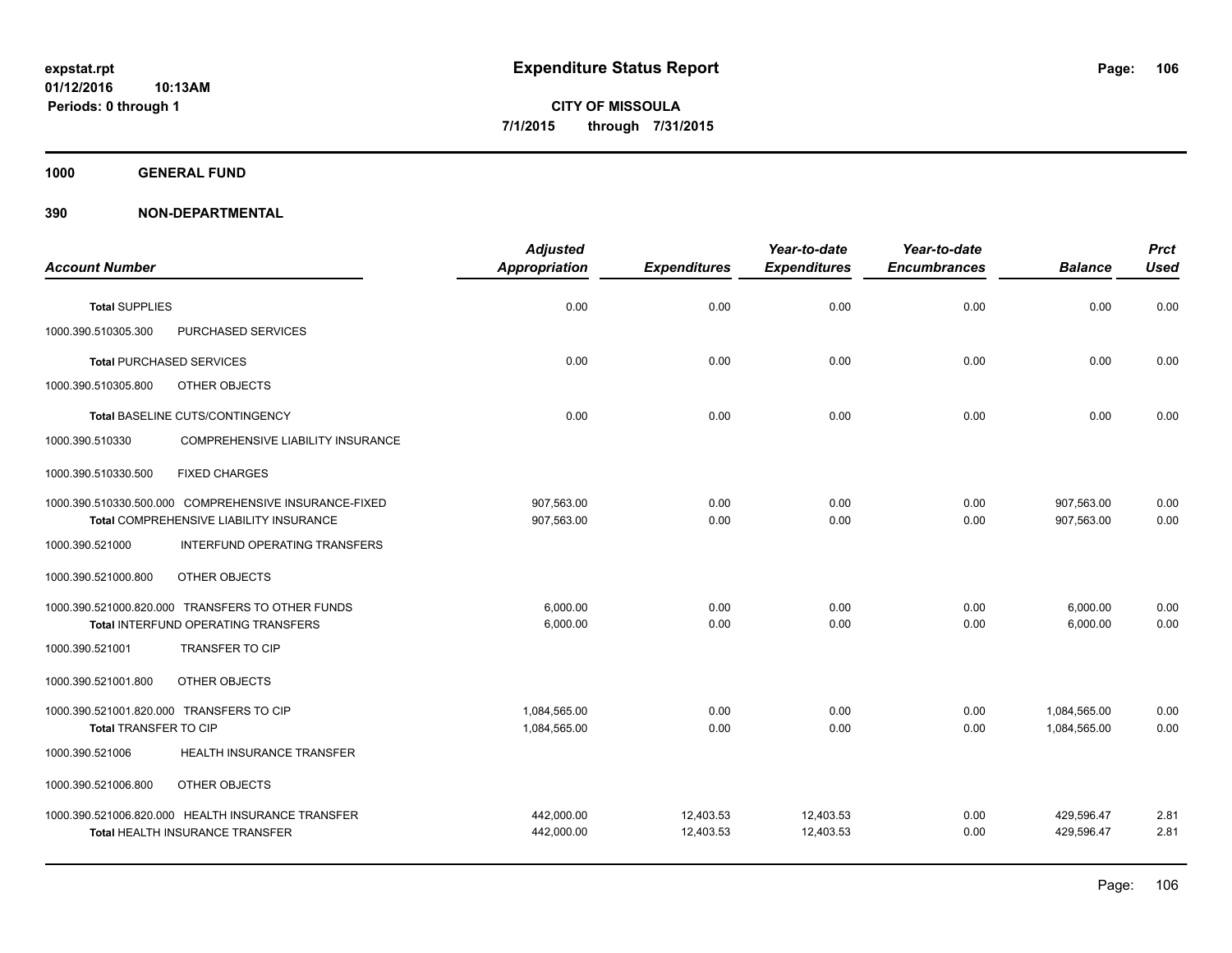**1000 GENERAL FUND**

| <b>Account Number</b>     | <b>Adjusted</b><br><b>Appropriation</b> | <b>Expenditures</b> | Year-to-date<br><i><b>Expenditures</b></i> | Year-to-date<br><b>Encumbrances</b> | <b>Balance</b> | Prct<br>Used |
|---------------------------|-----------------------------------------|---------------------|--------------------------------------------|-------------------------------------|----------------|--------------|
| Total NON-DEPARTMENTAL    | 6,073,973.00                            | 158.044.70          | 158.044.70                                 | 0.00                                | 5,915,928.30   | 2.60         |
| <b>Total GENERAL FUND</b> | 51,562,089.00                           | 3,245,901.88        | 3,245,901.88                               | 0.00                                | 48,316,187.12  | 6.30         |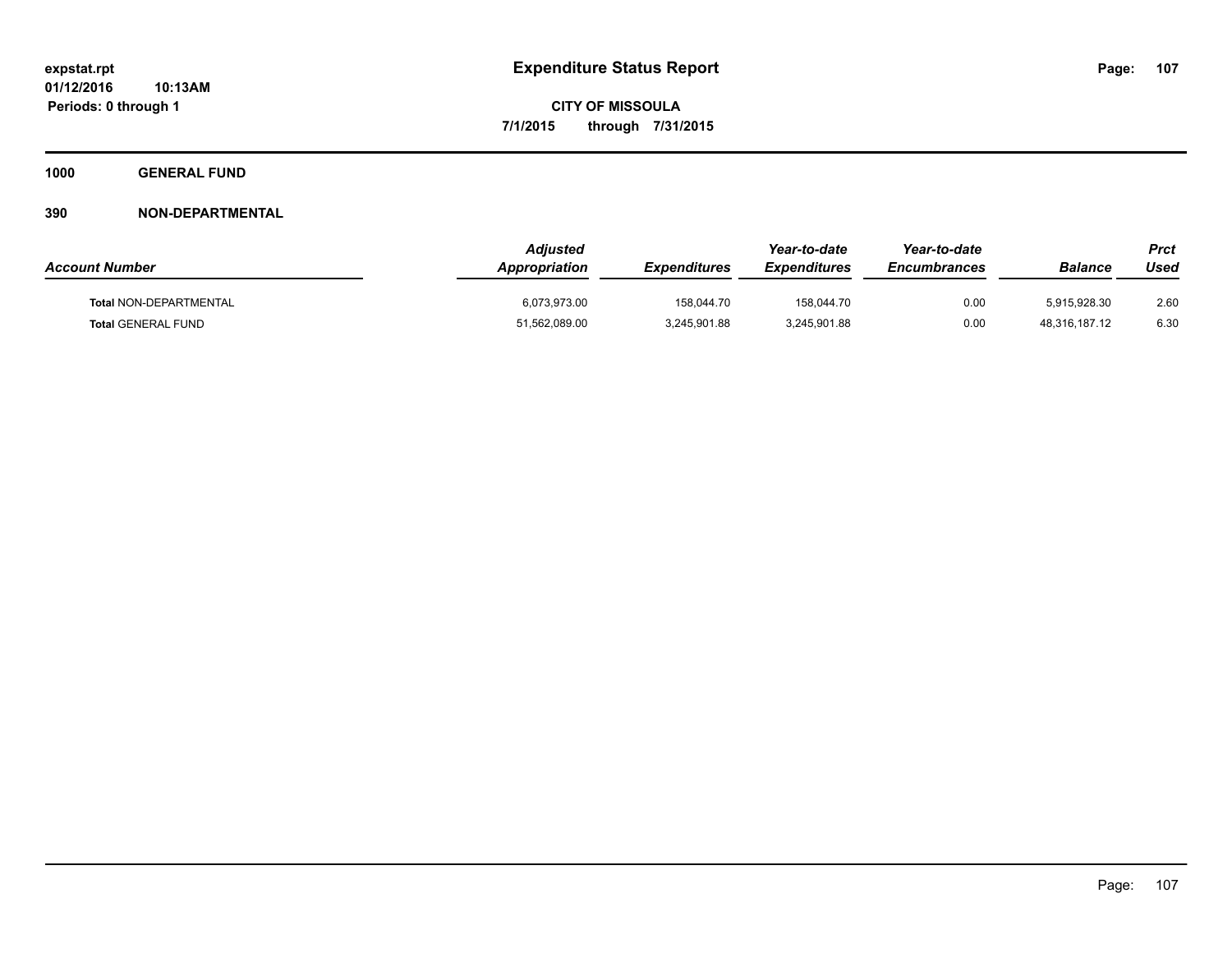## **1211 PARK ACQUISITION & DEVELOPMENT**

|                                               |                                                  | <b>Adjusted</b>      |                     | Year-to-date        | Year-to-date        |                | <b>Prct</b> |
|-----------------------------------------------|--------------------------------------------------|----------------------|---------------------|---------------------|---------------------|----------------|-------------|
| <b>Account Number</b>                         |                                                  | <b>Appropriation</b> | <b>Expenditures</b> | <b>Expenditures</b> | <b>Encumbrances</b> | <b>Balance</b> | <b>Used</b> |
| 1211.370.460433                               | *** Title Not Found ***                          |                      |                     |                     |                     |                |             |
| 1211.370.460433.200                           | <b>SUPPLIES</b>                                  |                      |                     |                     |                     |                |             |
| <b>Total SUPPLIES</b>                         |                                                  | 0.00                 | 0.00                | 0.00                | 0.00                | 0.00           | 0.00        |
| 1211.370.460433.300                           | PURCHASED SERVICES                               |                      |                     |                     |                     |                |             |
| Total *** Title Not Found ***                 |                                                  | 0.00                 | 0.00                | 0.00                | 0.00                | 0.00           | 0.00        |
| 1211.370.460510                               | PARK ACQUISITION & DEV                           |                      |                     |                     |                     |                |             |
| 1211.370.460510.200                           | <b>SUPPLIES</b>                                  |                      |                     |                     |                     |                |             |
| 1211.370.460510.220.000 OPERATING SUPPLIES    |                                                  | 10,000.00            | 0.00                | 0.00                | 0.00                | 10,000.00      | 0.00        |
| <b>Total SUPPLIES</b>                         |                                                  | 10,000.00            | 0.00                | 0.00                | 0.00                | 10,000.00      | 0.00        |
| 1211.370.460510.300                           | PURCHASED SERVICES                               |                      |                     |                     |                     |                |             |
| 1211.370.460510.350.000 PROFESSIONAL SERVICES |                                                  | 25,000.00            | 0.00                | 0.00                | 0.00                | 25,000.00      | 0.00        |
|                                               | 1211.370.460510.390.000 OTHER PURCHASED SERVICES | 10,000.00            | 0.00                | 0.00                | 0.00                | 10,000.00      | 0.00        |
| <b>Total PURCHASED SERVICES</b>               |                                                  | 35,000.00            | 0.00                | 0.00                | 0.00                | 35,000.00      | 0.00        |
| 1211.370.460510.800                           | OTHER OBJECTS                                    |                      |                     |                     |                     |                |             |
| <b>Total OTHER OBJECTS</b>                    |                                                  | 0.00                 | 0.00                | 0.00                | 0.00                | 0.00           | 0.00        |
| 1211.370.460510.900                           | CAPITAL OUTLAY                                   |                      |                     |                     |                     |                |             |
| 1211.370.460510.930.000 IMPROVEMENTS          |                                                  | 168,578.00           | 0.00                | 0.00                | 0.00                | 168,578.00     | 0.00        |
| <b>Total CAPITAL OUTLAY</b>                   |                                                  | 168,578.00           | 0.00                | 0.00                | 0.00                | 168,578.00     | 0.00        |
| Total PARK ACQUISITION & DEV                  |                                                  | 213,578.00           | 0.00                | 0.00                | 0.00                | 213,578.00     | 0.00        |
| 1211.370.460511                               | PARK ENTERPRISE                                  |                      |                     |                     |                     |                |             |
| 1211.370.460511.900                           | <b>CAPITAL OUTLAY</b>                            |                      |                     |                     |                     |                |             |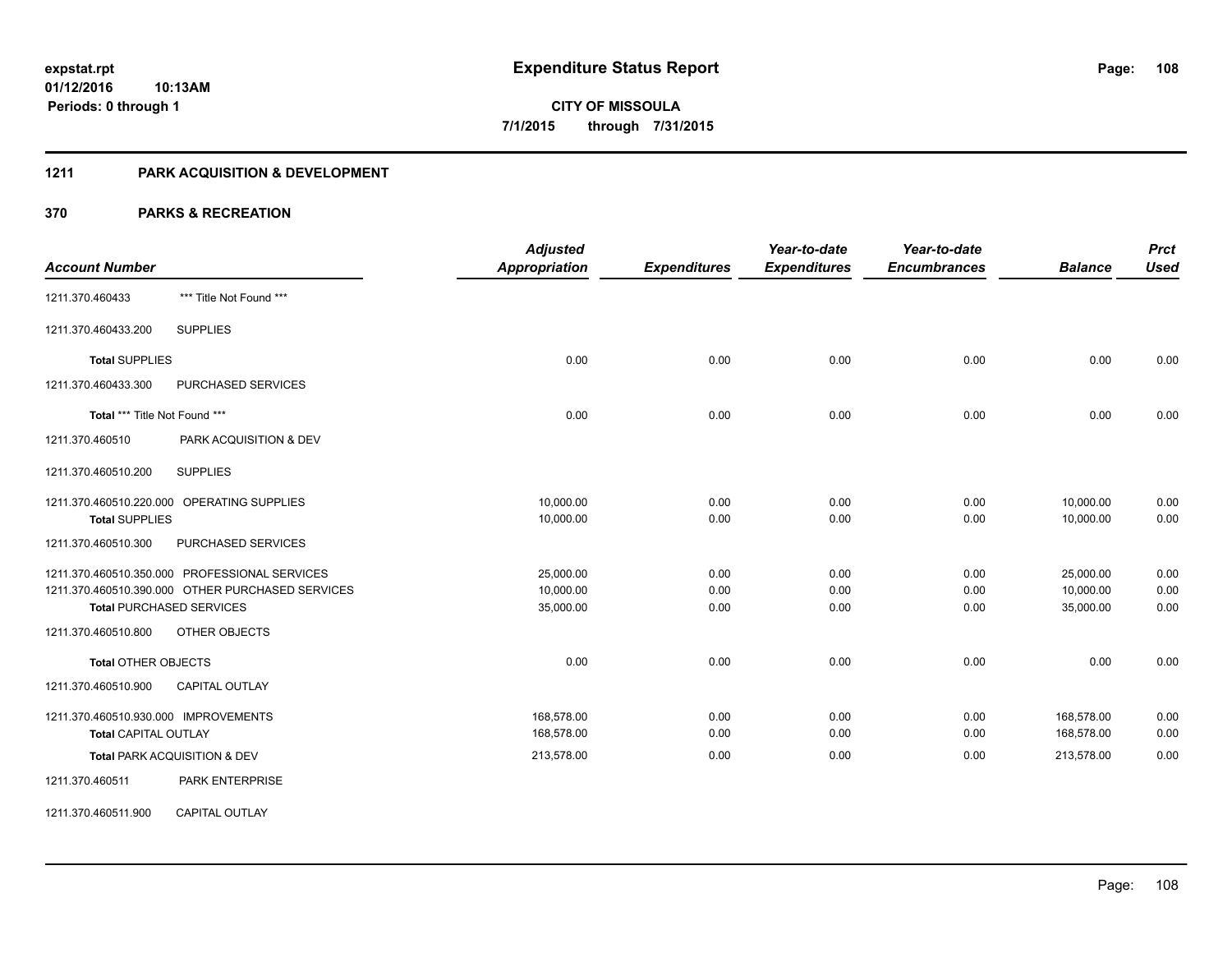#### **1211 PARK ACQUISITION & DEVELOPMENT**

| <b>Account Number</b>        |                                                 | <b>Adjusted</b><br><b>Appropriation</b> | <b>Expenditures</b> | Year-to-date<br><b>Expenditures</b> | Year-to-date<br><b>Encumbrances</b> | <b>Balance</b> | <b>Prct</b><br>Used |
|------------------------------|-------------------------------------------------|-----------------------------------------|---------------------|-------------------------------------|-------------------------------------|----------------|---------------------|
| <b>Total PARK ENTERPRISE</b> |                                                 | 0.00                                    | 0.00                | 0.00                                | 0.00                                | 0.00           | 0.00                |
| 1211.370.510110              | <b>MERCHANT SERVICES</b>                        |                                         |                     |                                     |                                     |                |                     |
| 1211.370.510110.500          | <b>FIXED CHARGES</b>                            |                                         |                     |                                     |                                     |                |                     |
|                              | <b>Total MERCHANT SERVICES</b>                  | 0.00                                    | 0.00                | 0.00                                | 0.00                                | 0.00           | 0.00                |
|                              | <b>Total PARK ACQUISITION &amp; DEVELOPMENT</b> | 213.578.00                              | 0.00                | 0.00                                | 0.00                                | 213.578.00     | 0.00                |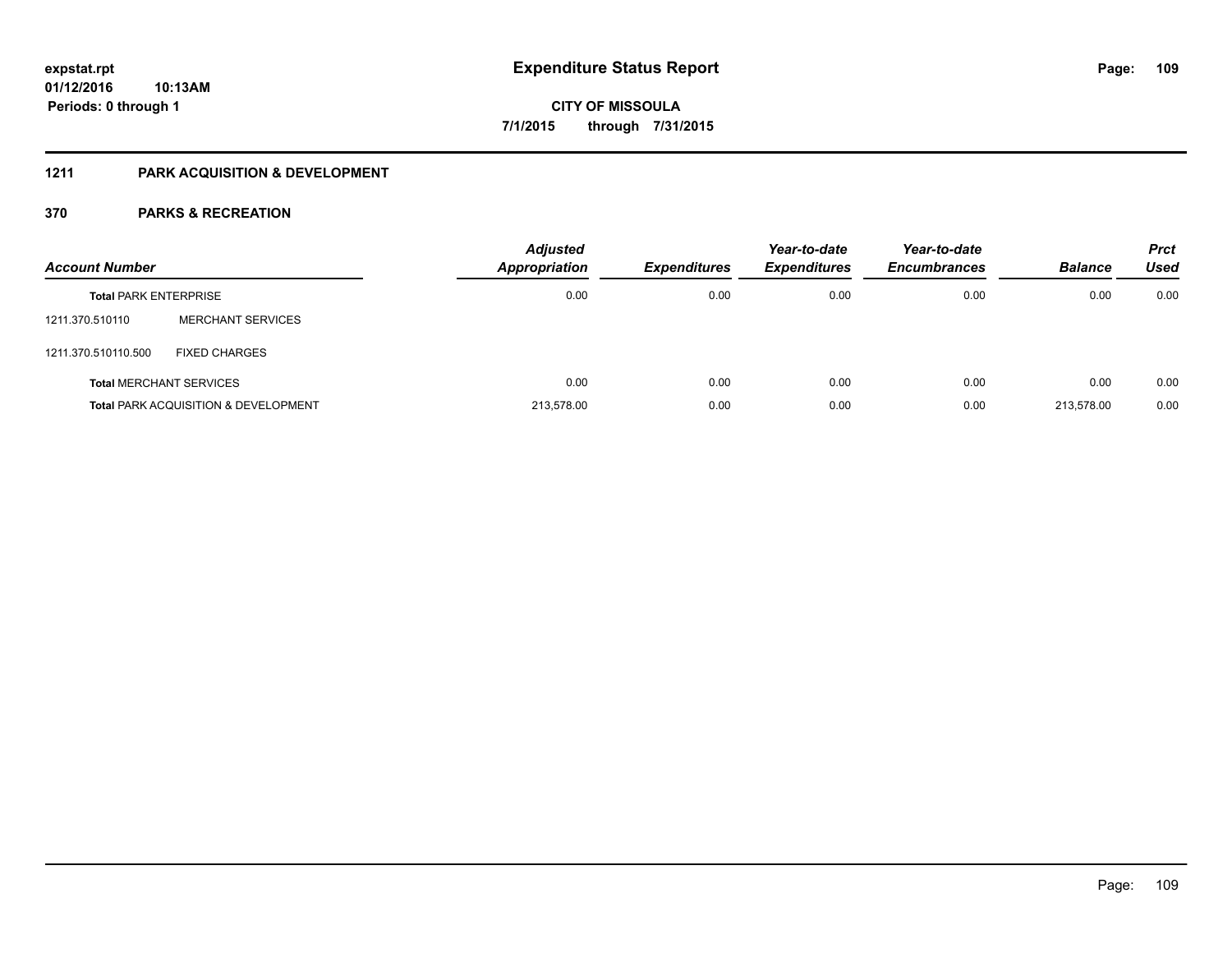#### **1212 PARK ENTERPRISE FUND**

|                         |                                            | <b>Adjusted</b>        |                     | Year-to-date        | Year-to-date        |                        | <b>Prct</b>  |
|-------------------------|--------------------------------------------|------------------------|---------------------|---------------------|---------------------|------------------------|--------------|
| <b>Account Number</b>   |                                            | <b>Appropriation</b>   | <b>Expenditures</b> | <b>Expenditures</b> | <b>Encumbrances</b> | <b>Balance</b>         | <b>Used</b>  |
| 1212.370.460433         | SILVER SUMMIT PICNIC AREA                  |                        |                     |                     |                     |                        |              |
| 1212.370.460433.200     | <b>SUPPLIES</b>                            |                        |                     |                     |                     |                        |              |
| <b>Total SUPPLIES</b>   |                                            | 0.00                   | 0.00                | 0.00                | 0.00                | 0.00                   | 0.00         |
| 1212.370.460433.300     | PURCHASED SERVICES                         |                        |                     |                     |                     |                        |              |
|                         | Total SILVER SUMMIT PICNIC AREA            | 0.00                   | 0.00                | 0.00                | 0.00                | 0.00                   | 0.00         |
| 1212.370.460443         | <b>TRAINING</b>                            |                        |                     |                     |                     |                        |              |
| 1212.370.460443.200     | <b>SUPPLIES</b>                            |                        |                     |                     |                     |                        |              |
| <b>Total TRAINING</b>   |                                            | 0.00                   | 0.00                | 0.00                | 0.00                | 0.00                   | 0.00         |
| 1212.370.460510         | PARK ACQUISITION & DEV                     |                        |                     |                     |                     |                        |              |
| 1212.370.460510.200     | <b>SUPPLIES</b>                            |                        |                     |                     |                     |                        |              |
| <b>Total SUPPLIES</b>   |                                            | 0.00                   | 0.00                | 0.00                | 0.00                | 0.00                   | 0.00         |
| 1212.370.460510.300     | PURCHASED SERVICES                         |                        |                     |                     |                     |                        |              |
|                         | Total PARK ACQUISITION & DEV               | 0.00                   | 0.00                | 0.00                | 0.00                | 0.00                   | 0.00         |
| 1212.370.460511         | PARK ENTERPRISE                            |                        |                     |                     |                     |                        |              |
| 1212.370.460511.200     | <b>SUPPLIES</b>                            |                        |                     |                     |                     |                        |              |
|                         | 1212.370.460511.220.000 OPERATING SUPPLIES | 20,000.00              | 0.00                | 0.00                | 0.00                | 20,000.00              | 0.00         |
| <b>Total SUPPLIES</b>   | 1212.370.460511.220.300 OPERATING SUPPLIES | 15,000.00<br>35,000.00 | 0.00<br>0.00        | 0.00<br>0.00        | 0.00<br>0.00        | 15,000.00<br>35,000.00 | 0.00<br>0.00 |
| 1212.370.460511.300     | PURCHASED SERVICES                         |                        |                     |                     |                     |                        |              |
| 1212.370.460511.350.000 | PROFESSIONAL SERVICES                      | 10,000.00              | 0.00                | 0.00                | 0.00                | 10,000.00              | 0.00         |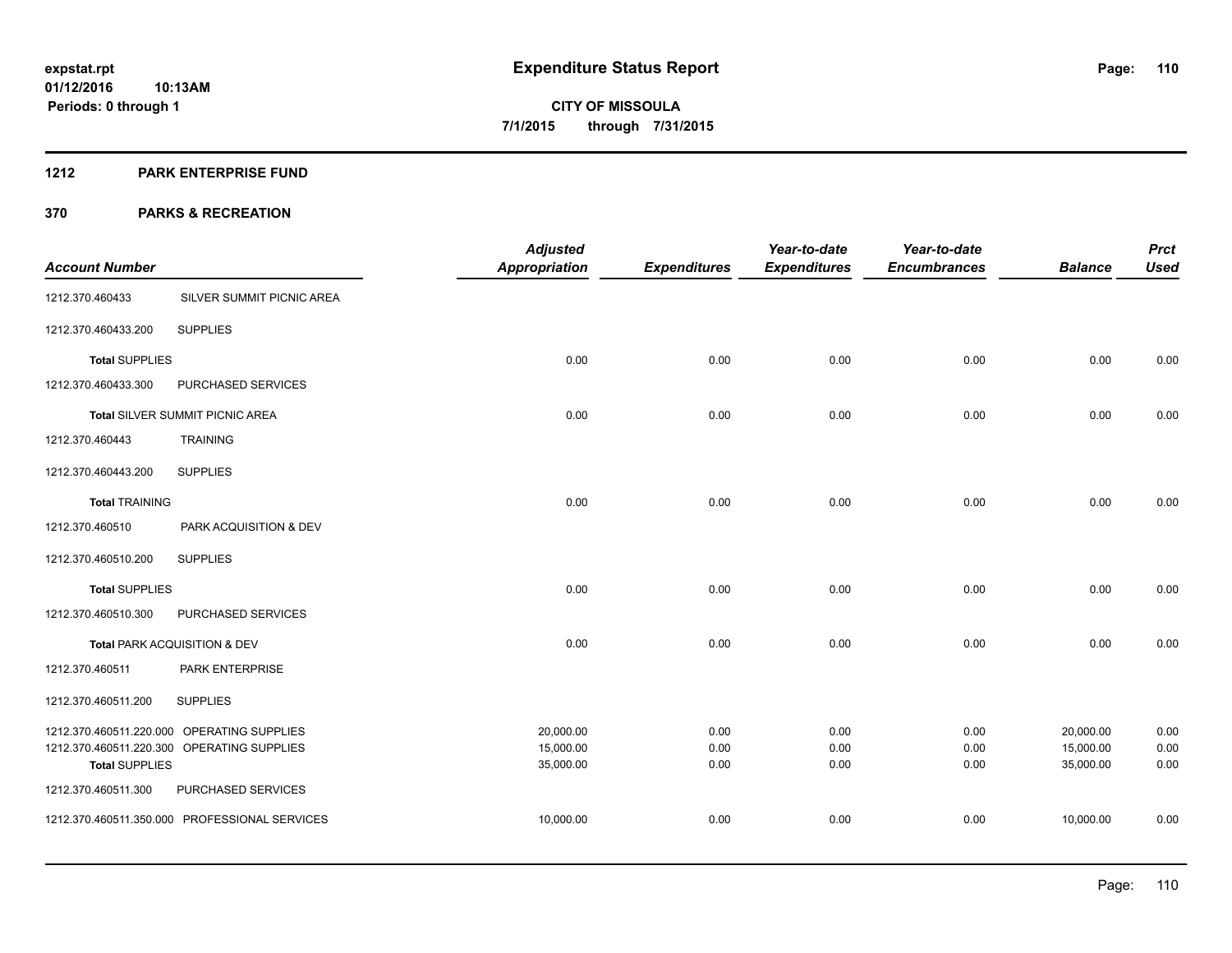#### **1212 PARK ENTERPRISE FUND**

| <b>Account Number</b>                            | <b>Adjusted</b><br><b>Appropriation</b> | <b>Expenditures</b> | Year-to-date<br><b>Expenditures</b> | Year-to-date<br><b>Encumbrances</b> | <b>Balance</b> | <b>Prct</b><br><b>Used</b> |
|--------------------------------------------------|-----------------------------------------|---------------------|-------------------------------------|-------------------------------------|----------------|----------------------------|
| 1212.370.460511.390.000 OTHER PURCHASED SERVICES | 20,000.00                               | 0.00                | 0.00                                | 0.00                                | 20,000.00      | 0.00                       |
| <b>Total PURCHASED SERVICES</b>                  | 30,000.00                               | 0.00                | 0.00                                | 0.00                                | 30,000.00      | 0.00                       |
| OTHER OBJECTS<br>1212.370.460511.800             |                                         |                     |                                     |                                     |                |                            |
| <b>Total OTHER OBJECTS</b>                       | 0.00                                    | 0.00                | 0.00                                | 0.00                                | 0.00           | 0.00                       |
| <b>CAPITAL OUTLAY</b><br>1212.370.460511.900     |                                         |                     |                                     |                                     |                |                            |
| <b>IMPROVEMENTS</b><br>1212.370.460511.930.000   | 180,150.00                              | 0.00                | 0.00                                | 0.00                                | 180,150.00     | 0.00                       |
| 1212.370.460511.940.000 MACHINERY & EQUIPMENT    | 30,000.00                               | 0.00                | 0.00                                | 0.00                                | 30,000.00      | 0.00                       |
| <b>Total CAPITAL OUTLAY</b>                      | 210,150.00                              | 0.00                | 0.00                                | 0.00                                | 210,150.00     | 0.00                       |
| <b>Total PARK ENTERPRISE</b>                     | 275,150.00                              | 0.00                | 0.00                                | 0.00                                | 275,150.00     | 0.00                       |
| <b>MERCHANT SERVICES</b><br>1212.370.510110      |                                         |                     |                                     |                                     |                |                            |
| 1212.370.510110.500<br><b>FIXED CHARGES</b>      |                                         |                     |                                     |                                     |                |                            |
| <b>Total MERCHANT SERVICES</b>                   | 0.00                                    | 0.00                | 0.00                                | 0.00                                | 0.00           | 0.00                       |
| <b>Total PARK ENTERPRISE FUND</b>                | 275,150.00                              | 0.00                | 0.00                                | 0.00                                | 275,150.00     | 0.00                       |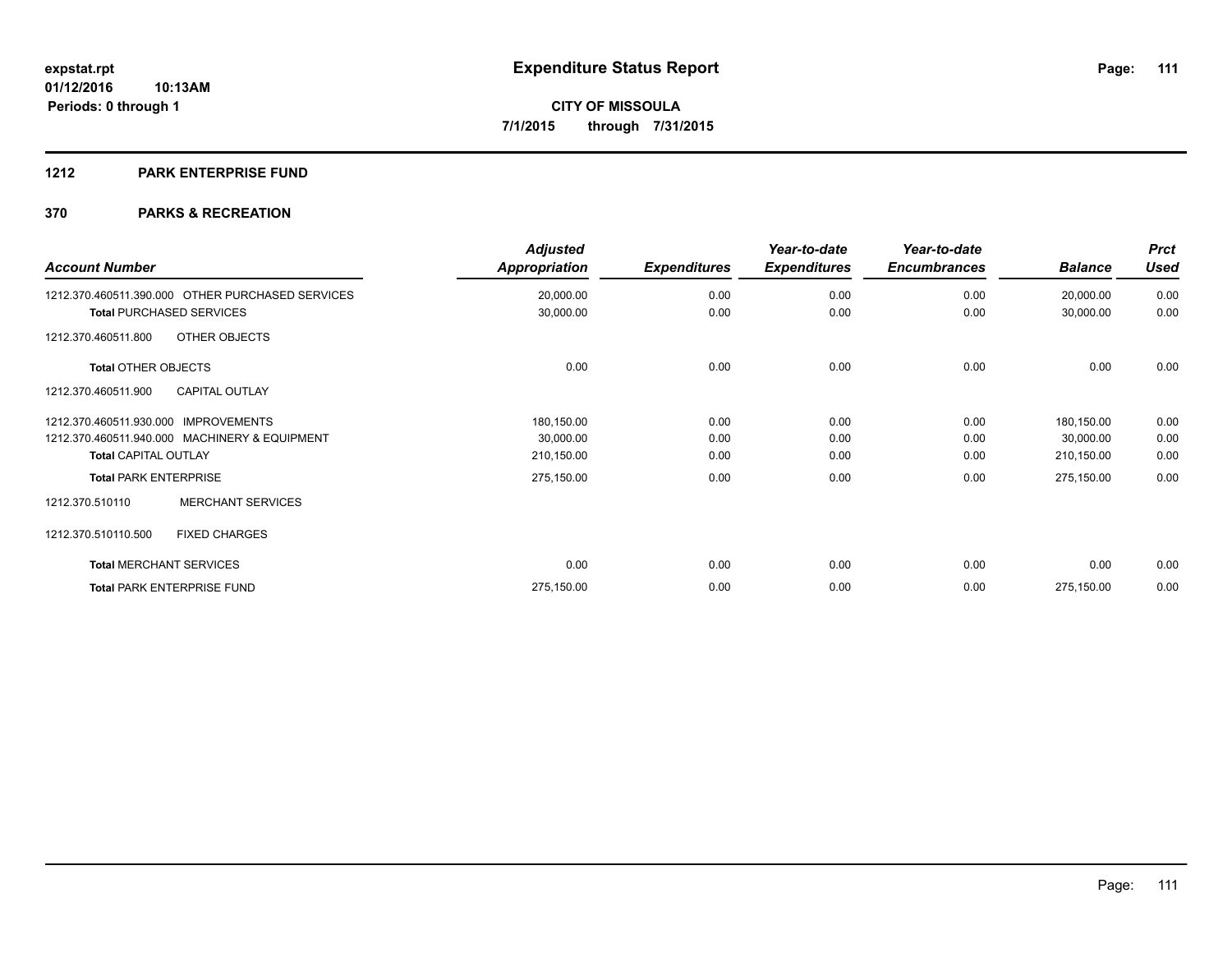### **1216 PARKS & REC TRAILS, DEV**

| <b>Account Number</b>          |                                                        | <b>Adjusted</b><br><b>Appropriation</b> | <b>Expenditures</b> | Year-to-date<br><b>Expenditures</b> | Year-to-date<br><b>Encumbrances</b> | <b>Balance</b> | <b>Prct</b><br><b>Used</b> |
|--------------------------------|--------------------------------------------------------|-----------------------------------------|---------------------|-------------------------------------|-------------------------------------|----------------|----------------------------|
| 1216.370.460403                | PARK DEVELOPMENT & EXPANSION                           |                                         |                     |                                     |                                     |                |                            |
| 1216.370.460403.900            | <b>CAPITAL OUTLAY</b>                                  |                                         |                     |                                     |                                     |                |                            |
|                                | Total PARK DEVELOPMENT & EXPANSION                     | 0.00                                    | 0.00                | 0.00                                | 0.00                                | 0.00           | 0.00                       |
| 1216.370.460433                | TRAILHEAD MAPS FOR WAYFINDING                          |                                         |                     |                                     |                                     |                |                            |
| 1216.370.460433.100            | PERSONAL SERVICES                                      |                                         |                     |                                     |                                     |                |                            |
| <b>Total PERSONAL SERVICES</b> |                                                        | 0.00                                    | 0.00                | 0.00                                | 0.00                                | 0.00           | 0.00                       |
| 1216.370.460433.200            | <b>SUPPLIES</b>                                        |                                         |                     |                                     |                                     |                |                            |
| <b>Total SUPPLIES</b>          |                                                        | 0.00                                    | 0.00                | 0.00                                | 0.00                                | 0.00           | 0.00                       |
| 1216.370.460433.300            | PURCHASED SERVICES                                     |                                         |                     |                                     |                                     |                |                            |
|                                | Total TRAILHEAD MAPS FOR WAYFINDING                    | 0.00                                    | 0.00                | 0.00                                | 0.00                                | 0.00           | 0.00                       |
| 1216.370.460434                | <b>GREENWAYS &amp; HORTICULTURE</b>                    |                                         |                     |                                     |                                     |                |                            |
| 1216.370.460434.200            | <b>SUPPLIES</b>                                        |                                         |                     |                                     |                                     |                |                            |
|                                | 1216.370.460434.220.000 OPERATING SUPPLIES             | 7,000.00                                | 0.00                | 0.00                                | 0.00                                | 7,000.00       | 0.00                       |
| <b>Total SUPPLIES</b>          |                                                        | 7,000.00                                | 0.00                | 0.00                                | 0.00                                | 7,000.00       | 0.00                       |
| 1216.370.460434.300            | PURCHASED SERVICES                                     |                                         |                     |                                     |                                     |                |                            |
|                                | 1216.370.460434.350.000 RECREATION TRAIL PROGRAM GRANT | 18,000.00                               | 0.00                | 0.00                                | 0.00                                | 18,000.00      | 0.00                       |
|                                | <b>Total PURCHASED SERVICES</b>                        | 18,000.00                               | 0.00                | 0.00                                | 0.00                                | 18,000.00      | 0.00                       |
| 1216.370.460434.800            | OTHER OBJECTS                                          |                                         |                     |                                     |                                     |                |                            |
| <b>Total OTHER OBJECTS</b>     |                                                        | 0.00                                    | 0.00                | 0.00                                | 0.00                                | 0.00           | 0.00                       |
| 1216.370.460434.900            | <b>CAPITAL OUTLAY</b>                                  |                                         |                     |                                     |                                     |                |                            |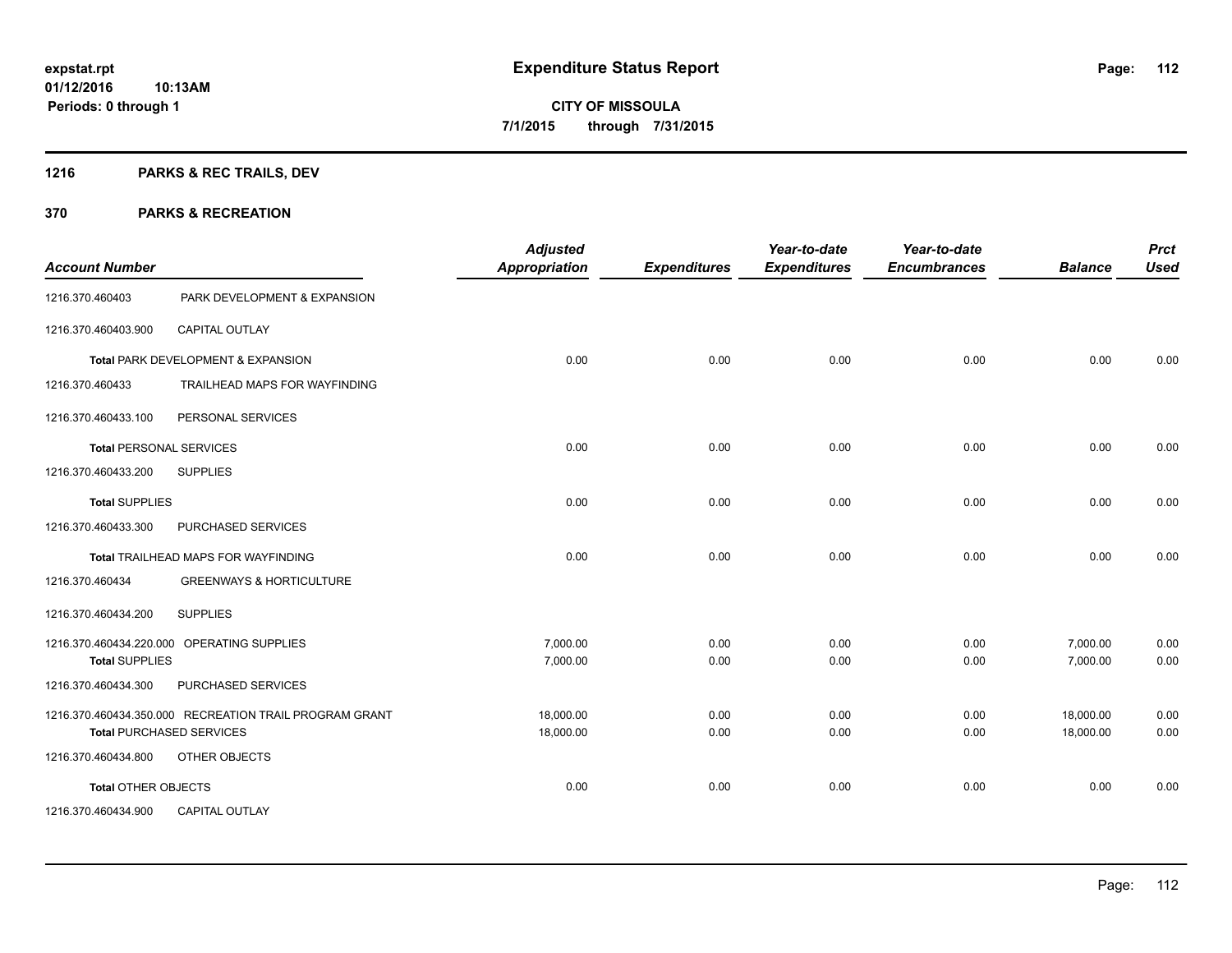### **1216 PARKS & REC TRAILS, DEV**

| <b>Account Number</b>          |                                                         | <b>Adjusted</b><br>Appropriation | <b>Expenditures</b> | Year-to-date<br><b>Expenditures</b> | Year-to-date<br><b>Encumbrances</b> | <b>Balance</b>         | <b>Prct</b><br><b>Used</b> |
|--------------------------------|---------------------------------------------------------|----------------------------------|---------------------|-------------------------------------|-------------------------------------|------------------------|----------------------------|
| <b>Total CAPITAL OUTLAY</b>    | 1216.370.460434.930.000 RECREATION TRAILS PROGRAM GRANT | 65,000.00<br>65,000.00           | 0.00<br>0.00        | 0.00<br>0.00                        | 0.00<br>0.00                        | 65,000.00<br>65,000.00 | 0.00<br>0.00               |
|                                | Total GREENWAYS & HORTICULTURE                          | 90,000.00                        | 0.00                | 0.00                                | 0.00                                | 90,000.00              | 0.00                       |
| 1216.370.460437                | TREE INVENTORY DNRC GRANT                               |                                  |                     |                                     |                                     |                        |                            |
| 1216.370.460437.100            | PERSONAL SERVICES                                       |                                  |                     |                                     |                                     |                        |                            |
| <b>Total PERSONAL SERVICES</b> |                                                         | 0.00                             | 0.00                | 0.00                                | 0.00                                | 0.00                   | 0.00                       |
| 1216.370.460437.200            | <b>SUPPLIES</b>                                         |                                  |                     |                                     |                                     |                        |                            |
|                                | Total TREE INVENTORY DNRC GRANT                         | 0.00                             | 0.00                | 0.00                                | 0.00                                | 0.00                   | 0.00                       |
| 1216.370.460438                | MCCORMICK PARK SITE PLAN                                |                                  |                     |                                     |                                     |                        |                            |
| 1216.370.460438.200            | <b>SUPPLIES</b>                                         |                                  |                     |                                     |                                     |                        |                            |
| <b>Total SUPPLIES</b>          |                                                         | 0.00                             | 0.00                | 0.00                                | 0.00                                | 0.00                   | 0.00                       |
| 1216.370.460438.300            | PURCHASED SERVICES                                      |                                  |                     |                                     |                                     |                        |                            |
|                                | Total MCCORMICK PARK SITE PLAN                          | 0.00                             | 0.00                | 0.00                                | 0.00                                | 0.00                   | 0.00                       |
| 1216.370.460443                | <b>TRAINING</b>                                         |                                  |                     |                                     |                                     |                        |                            |
| 1216.370.460443.200            | <b>SUPPLIES</b>                                         |                                  |                     |                                     |                                     |                        |                            |
| <b>Total SUPPLIES</b>          |                                                         | 0.00                             | 0.00                | 0.00                                | 0.00                                | 0.00                   | 0.00                       |
| 1216.370.460443.300            | PURCHASED SERVICES                                      |                                  |                     |                                     |                                     |                        |                            |
| <b>Total TRAINING</b>          |                                                         | 0.00                             | 0.00                | 0.00                                | 0.00                                | 0.00                   | 0.00                       |
| 1216.370.460444                | <b>PLAYGROUNDS</b>                                      |                                  |                     |                                     |                                     |                        |                            |
| 1216.370.460444.300            | PURCHASED SERVICES                                      |                                  |                     |                                     |                                     |                        |                            |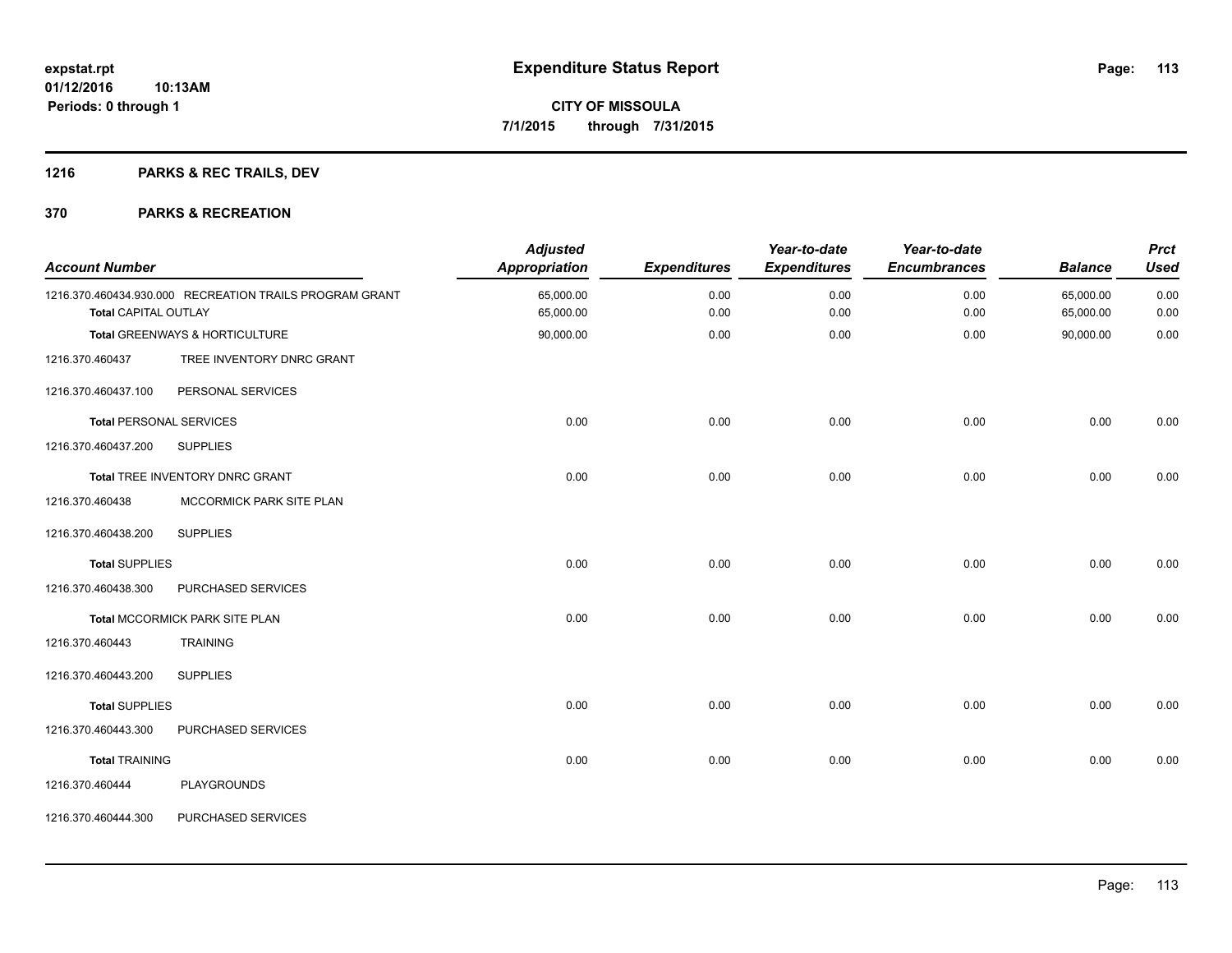### **1216 PARKS & REC TRAILS, DEV**

| <b>Account Number</b>        |                                                      | <b>Adjusted</b><br>Appropriation | <b>Expenditures</b> | Year-to-date<br><b>Expenditures</b> | Year-to-date<br><b>Encumbrances</b> | <b>Balance</b> | <b>Prct</b><br><b>Used</b> |
|------------------------------|------------------------------------------------------|----------------------------------|---------------------|-------------------------------------|-------------------------------------|----------------|----------------------------|
|                              | <b>Total PURCHASED SERVICES</b>                      | 0.00                             | 0.00                | 0.00                                | 0.00                                | 0.00           | 0.00                       |
|                              |                                                      |                                  |                     |                                     |                                     |                |                            |
| 1216.370.460444.900          | <b>CAPITAL OUTLAY</b>                                |                                  |                     |                                     |                                     |                |                            |
| <b>Total PLAYGROUNDS</b>     |                                                      | 0.00                             | 0.00                | 0.00                                | 0.00                                | 0.00           | 0.00                       |
| 1216.370.460470              | <b>RECREATION MORE</b>                               |                                  |                     |                                     |                                     |                |                            |
| 1216.370.460470.200          | <b>SUPPLIES</b>                                      |                                  |                     |                                     |                                     |                |                            |
|                              | 1216.370.460470.220.000 MORE/OPERATING SUPPLIES      | 5.000.00                         | 6.685.12            | 6.685.12                            | 0.00                                | $-1,685.12$    | 133.70                     |
|                              | 1216.370.460470.230.000 MORE/REPAI & MAINTENANCE     | 5.000.00                         | 0.00                | 0.00                                | 0.00                                | 5,000.00       | 0.00                       |
| <b>Total SUPPLIES</b>        |                                                      | 10,000.00                        | 6,685.12            | 6,685.12                            | 0.00                                | 3,314.88       | 66.85                      |
| 1216.370.460470.300          | PURCHASED SERVICES                                   |                                  |                     |                                     |                                     |                |                            |
|                              | 1216.370.460470.350.000 MORE/PROFESSIONAL SERVICES   | 10,000.00                        | 0.00                | 0.00                                | 0.00                                | 10,000.00      | 0.00                       |
|                              | 1216.370.460470.390.000 OTHER PURCHASED SERVICES     | 10,000.00                        | 0.00                | 0.00                                | 0.00                                | 10,000.00      | 0.00                       |
|                              | <b>Total PURCHASED SERVICES</b>                      | 20,000.00                        | 0.00                | 0.00                                | 0.00                                | 20,000.00      | 0.00                       |
| 1216.370.460470.900          | <b>CAPITAL OUTLAY</b>                                |                                  |                     |                                     |                                     |                |                            |
| <b>Total CAPITAL OUTLAY</b>  |                                                      | 0.00                             | 0.00                | 0.00                                | 0.00                                | 0.00           | 0.00                       |
| <b>Total RECREATION MORE</b> |                                                      | 30,000.00                        | 6,685.12            | 6,685.12                            | 0.00                                | 23,314.88      | 22.28                      |
| 1216.370.460471              | <b>RECREATION ADULTS</b>                             |                                  |                     |                                     |                                     |                |                            |
| 1216.370.460471.200          | <b>SUPPLIES</b>                                      |                                  |                     |                                     |                                     |                |                            |
|                              | 1216.370.460471.220.000 REC ADULT/OPERATING SUPPLIES | 5,000.00                         | 0.00                | 0.00                                | 0.00                                | 5,000.00       | 0.00                       |
| <b>Total SUPPLIES</b>        |                                                      | 5,000.00                         | 0.00                | 0.00                                | 0.00                                | 5,000.00       | 0.00                       |
| 1216.370.460471.300          | <b>PURCHASED SERVICES</b>                            |                                  |                     |                                     |                                     |                |                            |
|                              | <b>Total PURCHASED SERVICES</b>                      | 0.00                             | 0.00                | 0.00                                | 0.00                                | 0.00           | 0.00                       |
| 1216.370.460471.800          | OTHER OBJECTS                                        |                                  |                     |                                     |                                     |                |                            |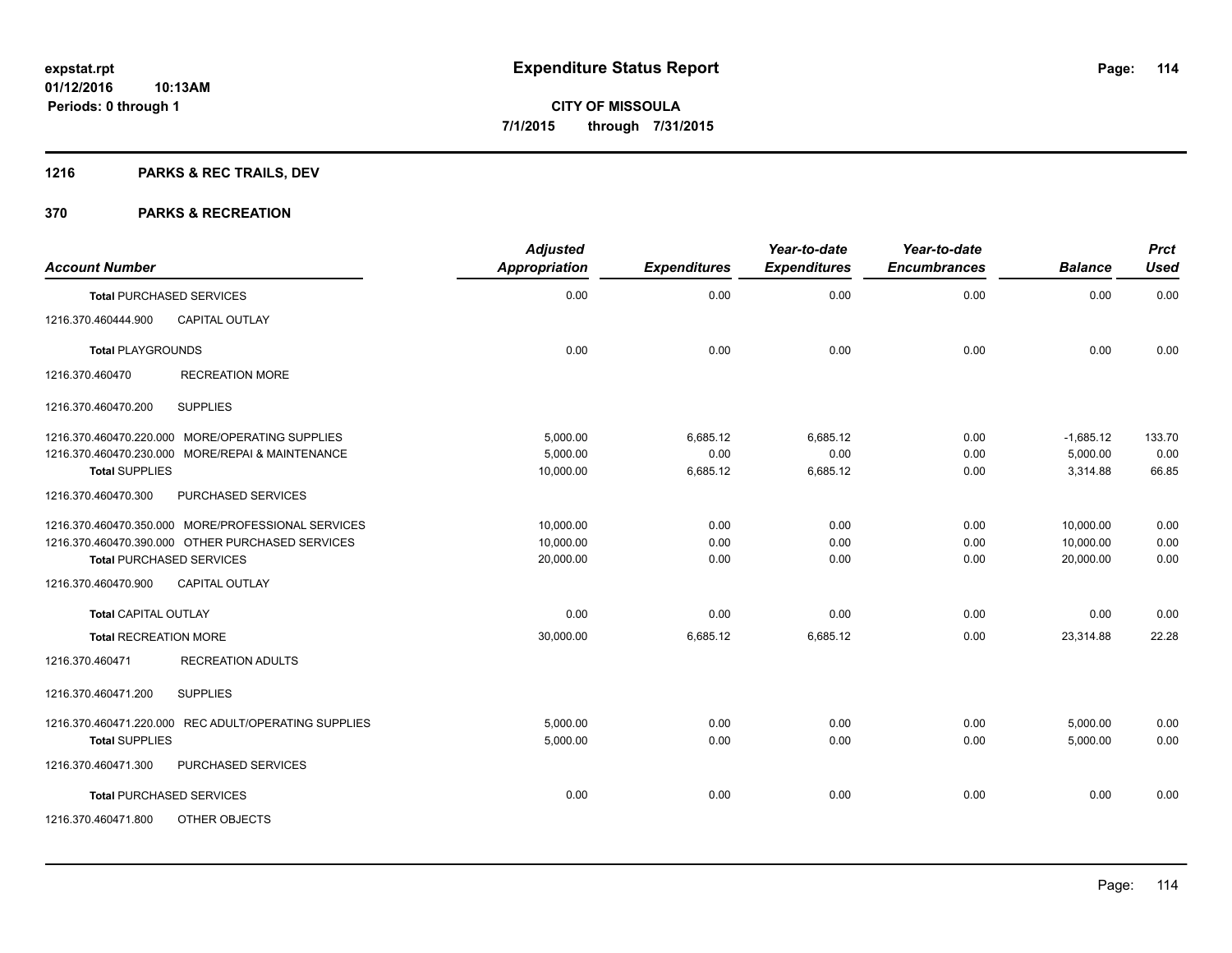### **1216 PARKS & REC TRAILS, DEV**

#### **370 PARKS & RECREATION**

| <b>Account Number</b>          |                                                      | <b>Adjusted</b><br>Appropriation | <b>Expenditures</b> | Year-to-date<br><b>Expenditures</b> | Year-to-date<br><b>Encumbrances</b> | <b>Balance</b>         | <b>Prct</b><br><b>Used</b> |
|--------------------------------|------------------------------------------------------|----------------------------------|---------------------|-------------------------------------|-------------------------------------|------------------------|----------------------------|
| <b>Total OTHER OBJECTS</b>     | 1216.370.460471.820.000 TRANSFERS TO OTHER FUNDS     | 20,000.00<br>20,000.00           | 0.00<br>0.00        | 0.00<br>0.00                        | 0.00<br>0.00                        | 20,000.00<br>20.000.00 | 0.00<br>0.00               |
| 1216.370.460471.900            | <b>CAPITAL OUTLAY</b>                                |                                  |                     |                                     |                                     |                        |                            |
| <b>Total CAPITAL OUTLAY</b>    |                                                      | 0.00                             | 0.00                | 0.00                                | 0.00                                | 0.00                   | 0.00                       |
| <b>Total RECREATION ADULTS</b> |                                                      | 25,000.00                        | 0.00                | 0.00                                | 0.00                                | 25,000.00              | 0.00                       |
| 1216.370.460472                | <b>RECREATION YOUTH</b>                              |                                  |                     |                                     |                                     |                        |                            |
| 1216.370.460472.200            | <b>SUPPLIES</b>                                      |                                  |                     |                                     |                                     |                        |                            |
|                                | 1216.370.460472.220.000 REC YOUTH/OPERATING SUPPLIES | 5,000.00                         | 0.00                | 0.00                                | 0.00                                | 5,000.00               | 0.00                       |
| <b>Total SUPPLIES</b>          |                                                      | 5,000.00                         | 0.00                | 0.00                                | 0.00                                | 5,000.00               | 0.00                       |
| 1216.370.460472.300            | PURCHASED SERVICES                                   |                                  |                     |                                     |                                     |                        |                            |
|                                | <b>Total PURCHASED SERVICES</b>                      | 0.00                             | 0.00                | 0.00                                | 0.00                                | 0.00                   | 0.00                       |
| 1216.370.460472.700            | <b>GRANTS &amp; CONTRIBUTIONS</b>                    |                                  |                     |                                     |                                     |                        |                            |
|                                | <b>Total GRANTS &amp; CONTRIBUTIONS</b>              | 0.00                             | 0.00                | 0.00                                | 0.00                                | 0.00                   | 0.00                       |
| 1216.370.460472.800            | OTHER OBJECTS                                        |                                  |                     |                                     |                                     |                        |                            |
|                                | 1216.370.460472.820.000 TRANSFERS TO OTHER FUNDS     | 30.000.00                        | 0.00                | 0.00                                | 0.00                                | 30,000.00              | 0.00                       |
| <b>Total OTHER OBJECTS</b>     |                                                      | 30,000.00                        | 0.00                | 0.00                                | 0.00                                | 30,000.00              | 0.00                       |
| 1216.370.460472.900            | <b>CAPITAL OUTLAY</b>                                |                                  |                     |                                     |                                     |                        |                            |
| <b>Total CAPITAL OUTLAY</b>    |                                                      | 0.00                             | 0.00                | 0.00                                | 0.00                                | 0.00                   | 0.00                       |
| <b>Total RECREATION YOUTH</b>  |                                                      | 35,000.00                        | 0.00                | 0.00                                | 0.00                                | 35,000.00              | 0.00                       |
| 1216.370.460506                | <b>CARAS PARK</b>                                    |                                  |                     |                                     |                                     |                        |                            |

1216.370.460506.200 SUPPLIES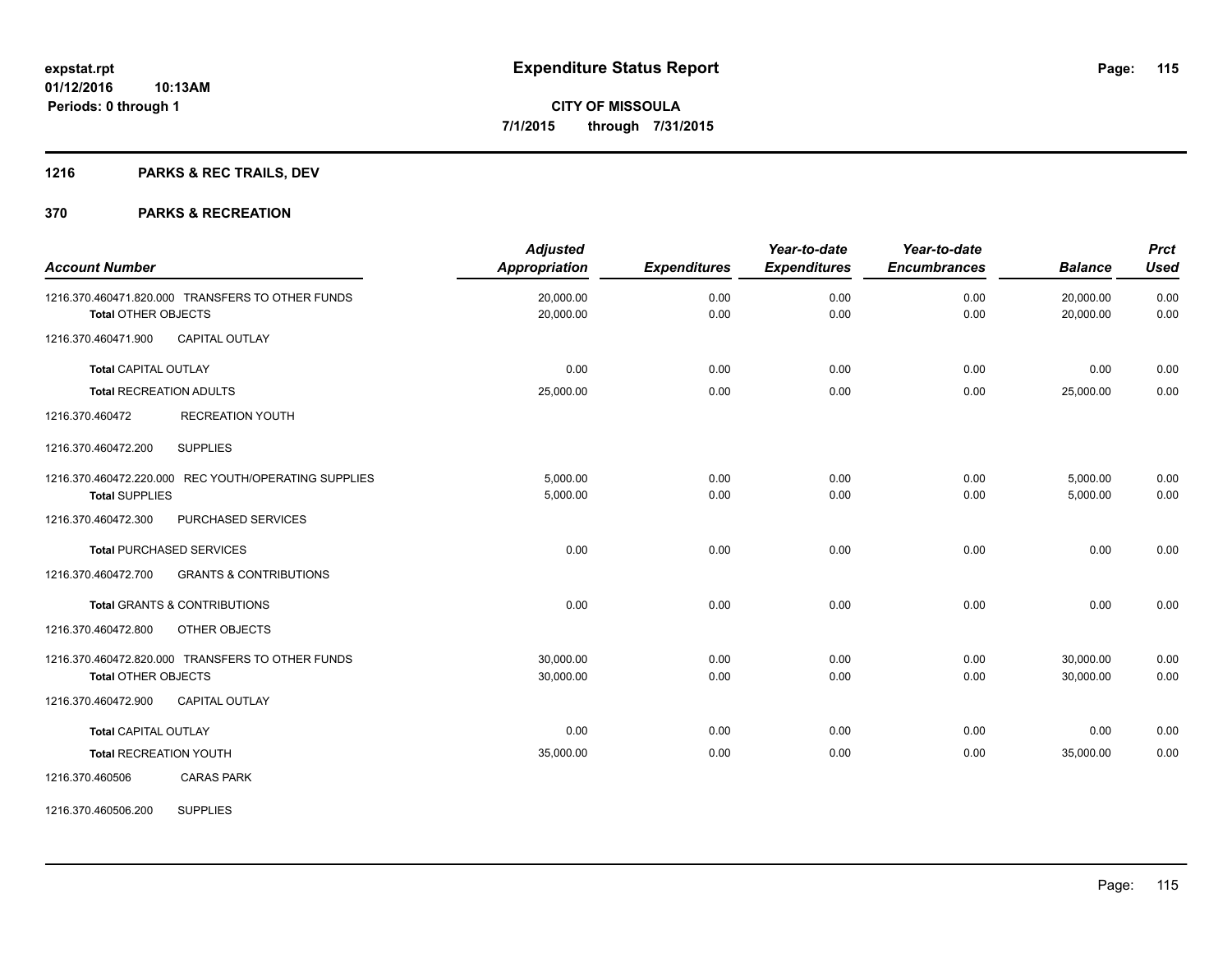### **1216 PARKS & REC TRAILS, DEV**

| <b>Account Number</b>                  |                                                              | <b>Adjusted</b><br><b>Appropriation</b> | <b>Expenditures</b> | Year-to-date<br><b>Expenditures</b> | Year-to-date<br><b>Encumbrances</b> | <b>Balance</b> | <b>Prct</b><br><b>Used</b> |
|----------------------------------------|--------------------------------------------------------------|-----------------------------------------|---------------------|-------------------------------------|-------------------------------------|----------------|----------------------------|
| <b>Total SUPPLIES</b>                  |                                                              | 0.00                                    | 0.00                | 0.00                                | 0.00                                | 0.00           | 0.00                       |
| 1216.370.460506.300                    | PURCHASED SERVICES                                           |                                         |                     |                                     |                                     |                |                            |
| <b>Total PURCHASED SERVICES</b>        |                                                              | 0.00                                    | 0.00                | 0.00                                | 0.00                                | 0.00           | 0.00                       |
| 1216.370.460506.900                    | <b>CAPITAL OUTLAY</b>                                        |                                         |                     |                                     |                                     |                |                            |
| <b>Total CARAS PARK</b>                |                                                              | 0.00                                    | 0.00                | 0.00                                | 0.00                                | 0.00           | 0.00                       |
| 1216.370.460507                        | <b>COMMUNITY TRAILS</b>                                      |                                         |                     |                                     |                                     |                |                            |
| 1216.370.460507.200                    | <b>SUPPLIES</b>                                              |                                         |                     |                                     |                                     |                |                            |
|                                        | 1216.370.460507.220.000 COMM TRAILS/OPERATING SUPPLIES       | 5,000.00                                | 0.00                | 0.00                                | 0.00                                | 5,000.00       | 0.00                       |
|                                        | 1216.370.460507.230.000 COMM TRAILS/REPAIR/MAINTENANCE       | 5,000.00                                | 0.00                | 0.00                                | 0.00                                | 5,000.00       | 0.00                       |
| 1216.370.460507.240.000 OTHER SUPPLIES |                                                              | 1,100.00                                | 0.00                | 0.00                                | 0.00                                | 1,100.00       | 0.00                       |
| <b>Total SUPPLIES</b>                  |                                                              | 11,100.00                               | 0.00                | 0.00                                | 0.00                                | 11,100.00      | 0.00                       |
| 1216.370.460507.300                    | PURCHASED SERVICES                                           |                                         |                     |                                     |                                     |                |                            |
|                                        | 1216.370.460507.350.000 COMM TRAILS/PROFESSIONAL SERVICES    | 10,000.00                               | 0.00                | 0.00                                | 0.00                                | 10,000.00      | 0.00                       |
|                                        | 1216.370.460507.360.000 COMM TRAILS/REPAIR & MAINTENANCE     | 10,000.00                               | 0.00                | 0.00                                | 0.00                                | 10,000.00      | 0.00                       |
|                                        | 1216.370.460507.390.000 COMM TRAILS/OTHER PURCHASED SERVICES | 40,000.00                               | 0.00                | 0.00                                | 0.00                                | 40.000.00      | 0.00                       |
| <b>Total PURCHASED SERVICES</b>        |                                                              | 60,000.00                               | 0.00                | 0.00                                | 0.00                                | 60,000.00      | 0.00                       |
| 1216.370.460507.900                    | <b>CAPITAL OUTLAY</b>                                        |                                         |                     |                                     |                                     |                |                            |
|                                        | 1216.370.460507.930.000 COMM TRAILS/IMPROVEMENTS             | 50,000.00                               | 0.00                | 0.00                                | 0.00                                | 50,000.00      | 0.00                       |
| <b>Total CAPITAL OUTLAY</b>            |                                                              | 50,000.00                               | 0.00                | 0.00                                | 0.00                                | 50,000.00      | 0.00                       |
| <b>Total COMMUNITY TRAILS</b>          |                                                              | 121,100.00                              | 0.00                | 0.00                                | 0.00                                | 121,100.00     | 0.00                       |
| 1216.370.460508                        | <b>KIWANIS PARK</b>                                          |                                         |                     |                                     |                                     |                |                            |
| 1216.370.460508.900                    | <b>CAPITAL OUTLAY</b>                                        |                                         |                     |                                     |                                     |                |                            |
|                                        | 1216.370.460508.930.000 KIWANIS PARK IMPROVEMENTS            | 158,650.00                              | 0.00                | 0.00                                | 0.00                                | 158,650.00     | 0.00                       |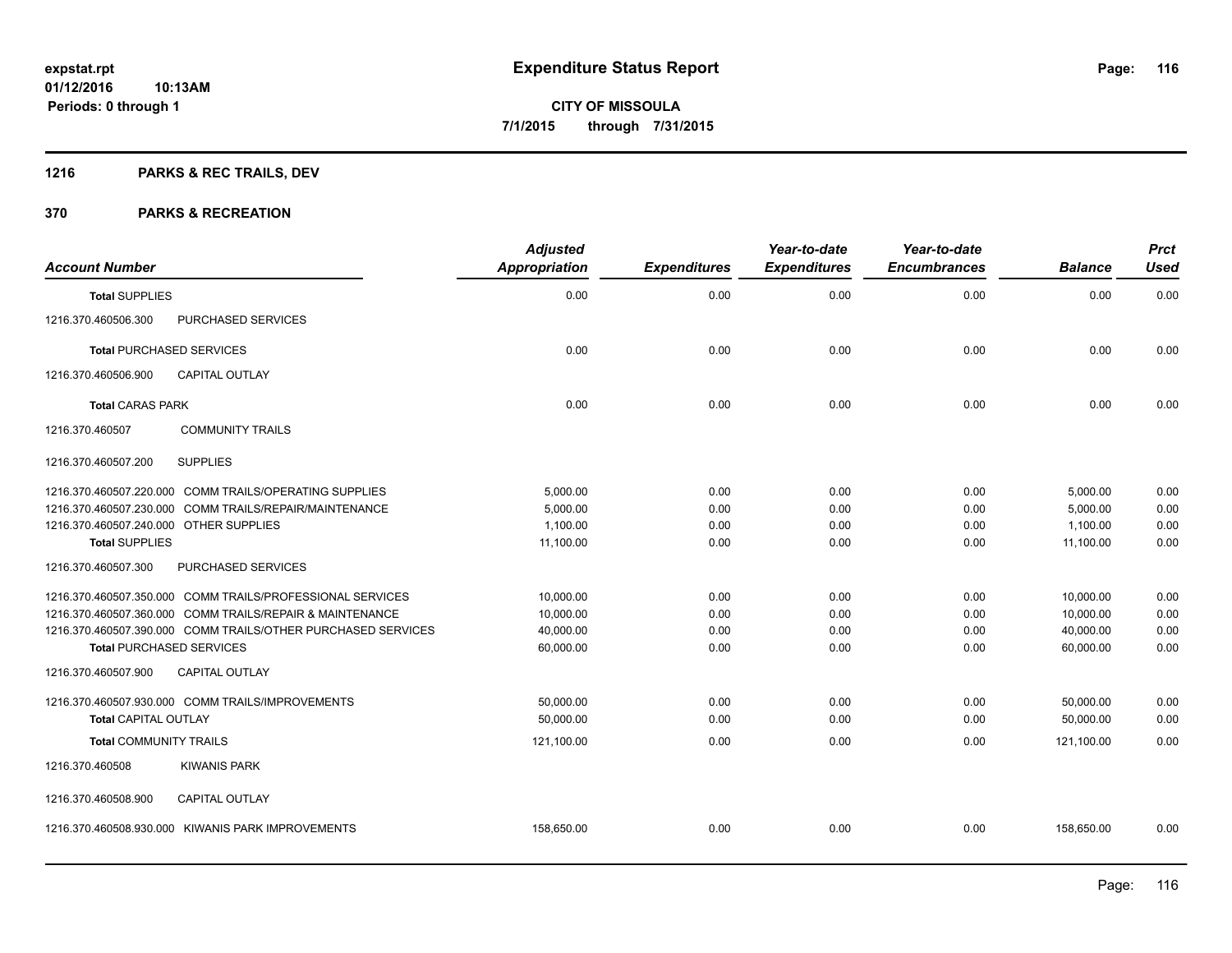### **1216 PARKS & REC TRAILS, DEV**

| <b>Account Number</b>        |                                                                                                                  | <b>Adjusted</b><br><b>Appropriation</b> | <b>Expenditures</b>  | Year-to-date<br><b>Expenditures</b> | Year-to-date<br><b>Encumbrances</b> | <b>Balance</b>                        | <b>Prct</b><br><b>Used</b> |
|------------------------------|------------------------------------------------------------------------------------------------------------------|-----------------------------------------|----------------------|-------------------------------------|-------------------------------------|---------------------------------------|----------------------------|
| <b>Total KIWANIS PARK</b>    |                                                                                                                  | 158,650.00                              | 0.00                 | 0.00                                | 0.00                                | 158,650.00                            | 0.00                       |
| 1216.370.460509              | <b>KIM WILLIAMS TRAIL</b>                                                                                        |                                         |                      |                                     |                                     |                                       |                            |
| 1216.370.460509.900          | <b>CAPITAL OUTLAY</b>                                                                                            |                                         |                      |                                     |                                     |                                       |                            |
| Total KIM WILLIAMS TRAIL     | 1216.370.460509.930.000 KIM WILLIAMS/IMPROVEMENTS                                                                | 36,170.00<br>36,170.00                  | 0.00<br>0.00         | 0.00<br>0.00                        | 0.00<br>0.00                        | 36,170.00<br>36,170.00                | 0.00<br>0.00               |
| 1216.370.460511              | PARK ENTERPRISE                                                                                                  |                                         |                      |                                     |                                     |                                       |                            |
| 1216.370.460511.200          | <b>SUPPLIES</b>                                                                                                  |                                         |                      |                                     |                                     |                                       |                            |
| <b>Total SUPPLIES</b>        |                                                                                                                  | 0.00                                    | 0.00                 | 0.00                                | 0.00                                | 0.00                                  | 0.00                       |
| 1216.370.460511.300          | PURCHASED SERVICES                                                                                               |                                         |                      |                                     |                                     |                                       |                            |
| <b>Total PARK ENTERPRISE</b> |                                                                                                                  | 0.00                                    | 0.00                 | 0.00                                | 0.00                                | 0.00                                  | 0.00                       |
| 1216.370.460512              | PARK MEMORIALS                                                                                                   |                                         |                      |                                     |                                     |                                       |                            |
| 1216.370.460512.200          | <b>SUPPLIES</b>                                                                                                  |                                         |                      |                                     |                                     |                                       |                            |
| <b>Total SUPPLIES</b>        |                                                                                                                  | 0.00                                    | 0.00                 | 0.00                                | 0.00                                | 0.00                                  | 0.00                       |
| 1216.370.460512.300          | PURCHASED SERVICES                                                                                               |                                         |                      |                                     |                                     |                                       |                            |
|                              | <b>Total PURCHASED SERVICES</b>                                                                                  | 0.00                                    | 0.00                 | 0.00                                | 0.00                                | 0.00                                  | 0.00                       |
| 1216.370.460512.800          | OTHER OBJECTS                                                                                                    |                                         |                      |                                     |                                     |                                       |                            |
| Total OTHER OBJECTS          |                                                                                                                  | 0.00                                    | 0.00                 | 0.00                                | 0.00                                | 0.00                                  | 0.00                       |
| 1216.370.460512.900          | CAPITAL OUTLAY                                                                                                   |                                         |                      |                                     |                                     |                                       |                            |
| <b>Total PARK MEMORIALS</b>  | 1216.370.460512.920.000 PARK MEMORIALS/BUILDINGS<br>1216.370.460512.940.000 PARK MEMORIALS-MACHINERY & EQUIPMENT | 100,000.00<br>50,000.00<br>150,000.00   | 0.00<br>0.00<br>0.00 | 0.00<br>0.00<br>0.00                | 0.00<br>0.00<br>0.00                | 100,000.00<br>50,000.00<br>150,000.00 | 0.00<br>0.00<br>0.00       |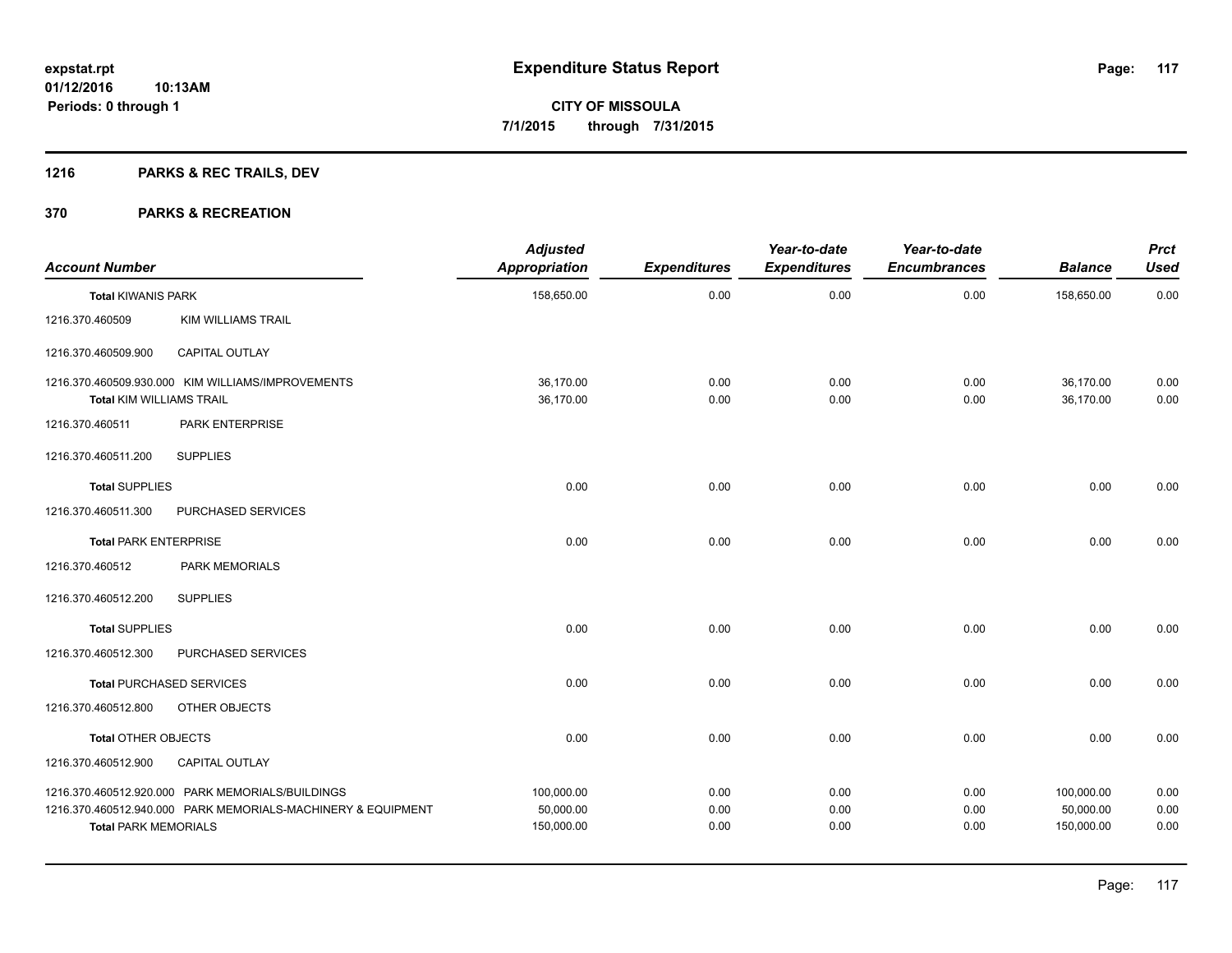### **1216 PARKS & REC TRAILS, DEV**

| <b>Account Number</b>                                                                                                                                                | <b>Adjusted</b><br><b>Appropriation</b> | <b>Expenditures</b>   | Year-to-date<br><b>Expenditures</b> | Year-to-date<br><b>Encumbrances</b> | <b>Balance</b>                     | <b>Prct</b><br><b>Used</b> |
|----------------------------------------------------------------------------------------------------------------------------------------------------------------------|-----------------------------------------|-----------------------|-------------------------------------|-------------------------------------|------------------------------------|----------------------------|
| RECREATIONAL DONATIONS SPEC EVENTS<br>1216.370.460513                                                                                                                |                                         |                       |                                     |                                     |                                    |                            |
| <b>SUPPLIES</b><br>1216.370.460513.200                                                                                                                               |                                         |                       |                                     |                                     |                                    |                            |
| 1216.370.460513.220.000 REC DONATIONS/OPERATING SUPPLIES                                                                                                             | 20,000.00                               | 400.00                | 400.00                              | 0.00                                | 19,600.00                          | 2.00                       |
| 1216.370.460513.230.000 REC DONATIONS-REPAIR/MAINTENANCE<br><b>Total SUPPLIES</b>                                                                                    | 5,000.00<br>25,000.00                   | 0.00<br>400.00        | 0.00<br>400.00                      | 0.00<br>0.00                        | 5,000.00<br>24,600.00              | 0.00<br>1.60               |
| <b>PURCHASED SERVICES</b><br>1216.370.460513.300                                                                                                                     |                                         |                       |                                     |                                     |                                    |                            |
| 1216.370.460513.350.000 REC DONATIONS/PROFESSIONAL SERVICES<br>1216.370.460513.390.000 REC DONATIONS/OTHER PURCHASED SERVICES<br><b>Total PURCHASED SERVICES</b>     | 5,000.00<br>40,000.00<br>45,000.00      | 0.00<br>0.00<br>0.00  | 0.00<br>0.00<br>0.00                | 0.00<br>0.00<br>0.00                | 5,000.00<br>40,000.00<br>45,000.00 | 0.00<br>0.00<br>0.00       |
| 1216.370.460513.800<br>OTHER OBJECTS                                                                                                                                 |                                         |                       |                                     |                                     |                                    |                            |
| <b>Total OTHER OBJECTS</b>                                                                                                                                           | 0.00                                    | 0.00                  | 0.00                                | 0.00                                | 0.00                               | 0.00                       |
| 1216.370.460513.900<br><b>CAPITAL OUTLAY</b>                                                                                                                         |                                         |                       |                                     |                                     |                                    |                            |
| <b>Total CAPITAL OUTLAY</b>                                                                                                                                          | 0.00                                    | 0.00                  | 0.00                                | 0.00                                | 0.00                               | 0.00                       |
| <b>Total RECREATIONAL DONATIONS SPEC EVENTS</b>                                                                                                                      | 70.000.00                               | 400.00                | 400.00                              | 0.00                                | 69.600.00                          | 0.57                       |
| 1216.370.460514<br><b>URBAN FORESTRY</b>                                                                                                                             |                                         |                       |                                     |                                     |                                    |                            |
| PERSONAL SERVICES<br>1216.370.460514.100                                                                                                                             |                                         |                       |                                     |                                     |                                    |                            |
| <b>Total PERSONAL SERVICES</b>                                                                                                                                       | 0.00                                    | 0.00                  | 0.00                                | 0.00                                | 0.00                               | 0.00                       |
| 1216.370.460514.200<br><b>SUPPLIES</b>                                                                                                                               |                                         |                       |                                     |                                     |                                    |                            |
| 1216.370.460514.220.000 URBAN FORESTRY/OPERATING SUPPLIES<br>1216.370.460514.220.192 OPERATING SUPPLIES<br>1216.370.460514.230.000 URBAN FORESTRY-REPAIR/MAINTENANCE | 10,000.00<br>0.00<br>5,000.00           | 0.00<br>40.00<br>0.00 | 0.00<br>40.00<br>0.00               | 0.00<br>0.00<br>0.00                | 10,000.00<br>$-40.00$<br>5,000.00  | 0.00<br>0.00<br>0.00       |
| <b>Total SUPPLIES</b>                                                                                                                                                | 15,000.00                               | 40.00                 | 40.00                               | 0.00                                | 14,960.00                          | 0.27                       |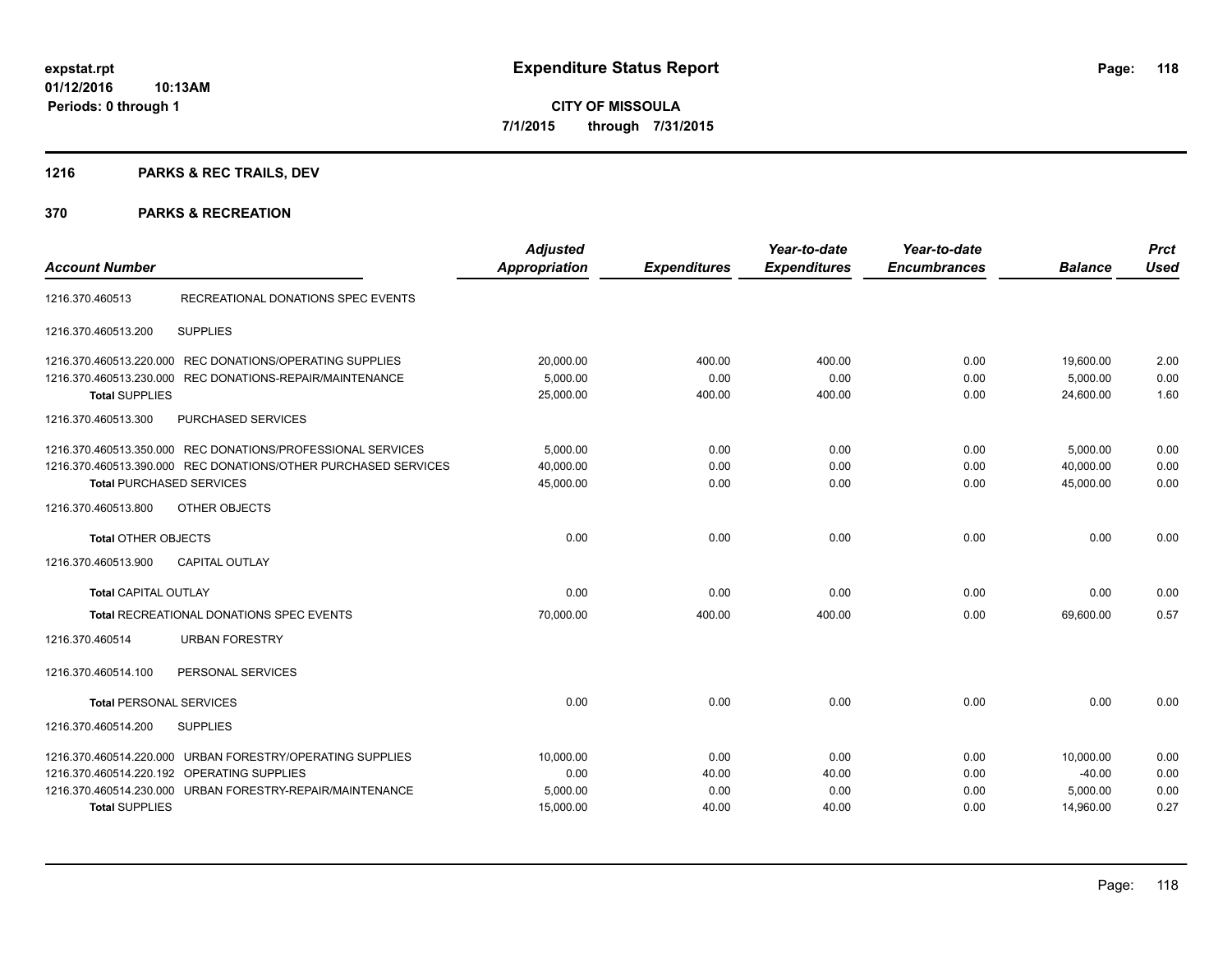### **1216 PARKS & REC TRAILS, DEV**

|                                      |                                                              | <b>Adjusted</b>      |                     | Year-to-date        | Year-to-date        |                | <b>Prct</b> |
|--------------------------------------|--------------------------------------------------------------|----------------------|---------------------|---------------------|---------------------|----------------|-------------|
| <b>Account Number</b>                |                                                              | <b>Appropriation</b> | <b>Expenditures</b> | <b>Expenditures</b> | <b>Encumbrances</b> | <b>Balance</b> | <b>Used</b> |
| 1216.370.460514.300                  | PURCHASED SERVICES                                           |                      |                     |                     |                     |                |             |
|                                      | 1216.370.460514.350.000 URBAN FORESTRY/PROFESSIONAL SERVICES | 20,000.00            | 0.00                | 0.00                | 0.00                | 20,000.00      | 0.00        |
|                                      | 1216.370.460514.350.085 FOREST HEALTH GRANT                  | 59,000.00            | 0.00                | 0.00                | 0.00                | 59,000.00      | 0.00        |
|                                      | <b>Total PURCHASED SERVICES</b>                              | 79,000.00            | 0.00                | 0.00                | 0.00                | 79,000.00      | 0.00        |
| 1216.370.460514.900                  | <b>CAPITAL OUTLAY</b>                                        |                      |                     |                     |                     |                |             |
| 1216.370.460514.930.000 IMPROVEMENTS |                                                              | 20,000.00            | 0.00                | 0.00                | 0.00                | 20,000.00      | 0.00        |
| <b>Total CAPITAL OUTLAY</b>          |                                                              | 20,000.00            | 0.00                | 0.00                | 0.00                | 20,000.00      | 0.00        |
| <b>Total URBAN FORESTRY</b>          |                                                              | 114,000.00           | 40.00               | 40.00               | 0.00                | 113,960.00     | 0.04        |
| 1216.370.460516                      | PARK REVOLVING                                               |                      |                     |                     |                     |                |             |
| 1216.370.460516.800                  | OTHER OBJECTS                                                |                      |                     |                     |                     |                |             |
| 1216.370.460516.845.000 CONTINGENCY  |                                                              | 25,000.00            | 0.00                | 0.00                | 0.00                | 25,000.00      | 0.00        |
| <b>Total PARK REVOLVING</b>          |                                                              | 25,000.00            | 0.00                | 0.00                | 0.00                | 25,000.00      | 0.00        |
| 1216.370.460517                      | OPEN SPACE PURCHASE & DONATIONS                              |                      |                     |                     |                     |                |             |
| 1216.370.460517.200                  | <b>SUPPLIES</b>                                              |                      |                     |                     |                     |                |             |
| <b>Total SUPPLIES</b>                |                                                              | 0.00                 | 0.00                | 0.00                | 0.00                | 0.00           | 0.00        |
| 1216.370.460517.300                  | PURCHASED SERVICES                                           |                      |                     |                     |                     |                |             |
|                                      | 1216.370.460517.390.000 OTHER PURCHASED SERVICES             | 10,000.00            | 0.00                | 0.00                | 0.00                | 10,000.00      | 0.00        |
|                                      | <b>Total PURCHASED SERVICES</b>                              | 10,000.00            | 0.00                | 0.00                | 0.00                | 10,000.00      | 0.00        |
| 1216.370.460517.900                  | <b>CAPITAL OUTLAY</b>                                        |                      |                     |                     |                     |                |             |
| <b>Total CAPITAL OUTLAY</b>          |                                                              | 0.00                 | 0.00                | 0.00                | 0.00                | 0.00           | 0.00        |
|                                      | Total OPEN SPACE PURCHASE & DONATIONS                        | 10,000.00            | 0.00                | 0.00                | 0.00                | 10,000.00      | 0.00        |
| 1216.370.460518                      | SILVERS LAGOON                                               |                      |                     |                     |                     |                |             |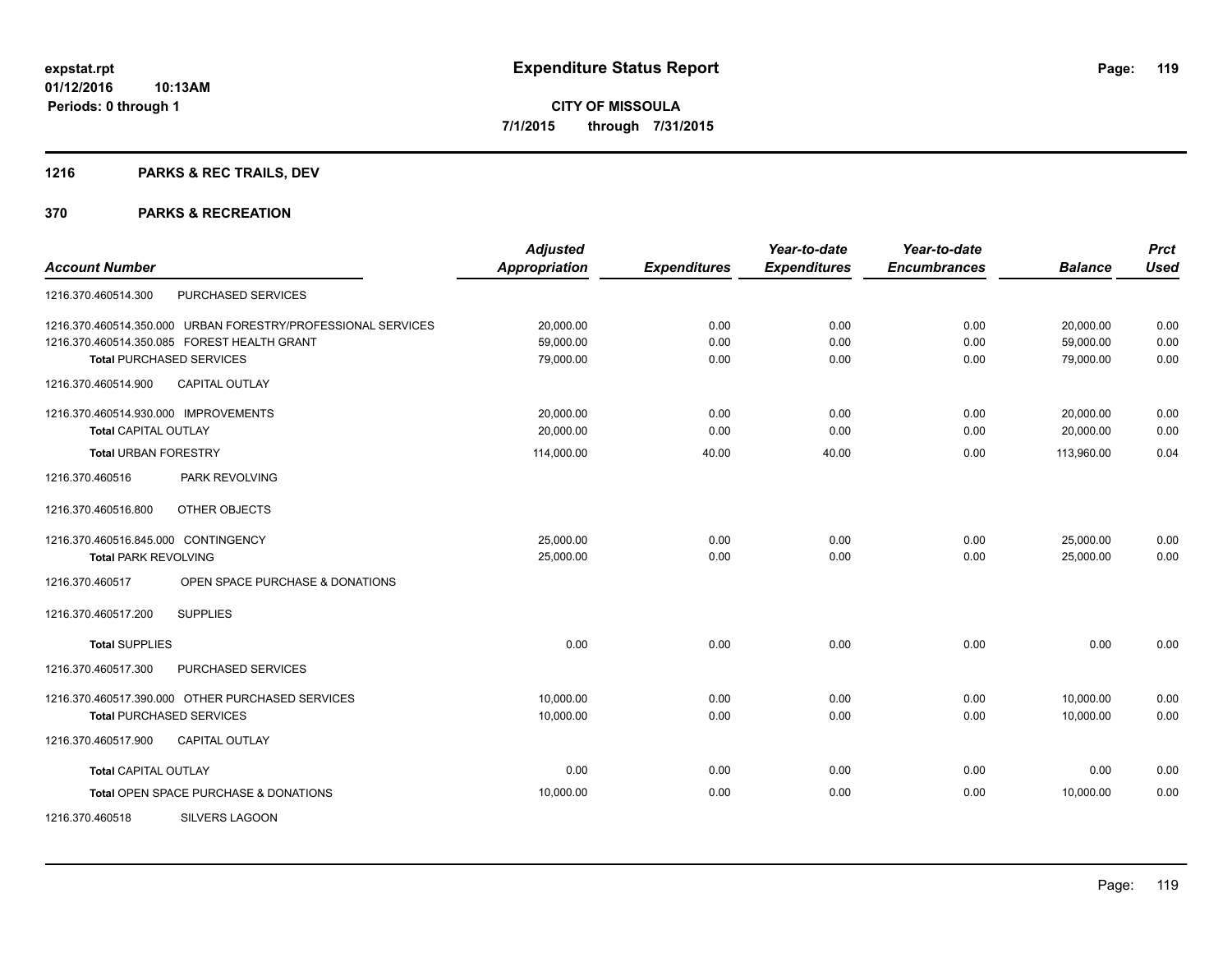### **1216 PARKS & REC TRAILS, DEV**

|                               |                                                 | <b>Adjusted</b>      |                     | Year-to-date        | Year-to-date        |                | <b>Prct</b> |
|-------------------------------|-------------------------------------------------|----------------------|---------------------|---------------------|---------------------|----------------|-------------|
| <b>Account Number</b>         |                                                 | <b>Appropriation</b> | <b>Expenditures</b> | <b>Expenditures</b> | <b>Encumbrances</b> | <b>Balance</b> | <b>Used</b> |
| 1216.370.460518.900           | <b>CAPITAL OUTLAY</b>                           |                      |                     |                     |                     |                |             |
| <b>Total SILVERS LAGOON</b>   |                                                 | 0.00                 | 0.00                | 0.00                | 0.00                | 0.00           | 0.00        |
| 1216.370.460519               | <b>AQUATICS CAPITAL</b>                         |                      |                     |                     |                     |                |             |
| 1216.370.460519.200           | <b>SUPPLIES</b>                                 |                      |                     |                     |                     |                |             |
| <b>Total SUPPLIES</b>         |                                                 | 0.00                 | 0.00                | 0.00                | 0.00                | 0.00           | 0.00        |
| 1216.370.460519.300           | PURCHASED SERVICES                              |                      |                     |                     |                     |                |             |
|                               | <b>Total PURCHASED SERVICES</b>                 | 0.00                 | 0.00                | 0.00                | 0.00                | 0.00           | 0.00        |
| 1216.370.460519.900           | <b>CAPITAL OUTLAY</b>                           |                      |                     |                     |                     |                |             |
| <b>Total AQUATICS CAPITAL</b> |                                                 | 0.00                 | 0.00                | 0.00                | 0.00                | 0.00           | 0.00        |
| 1216.370.460520               | *** Title Not Found ***                         |                      |                     |                     |                     |                |             |
| 1216.370.460520.200           | <b>SUPPLIES</b>                                 |                      |                     |                     |                     |                |             |
| <b>Total SUPPLIES</b>         |                                                 | 0.00                 | 0.00                | 0.00                | 0.00                | 0.00           | 0.00        |
| 1216.370.460520.300           | PURCHASED SERVICES                              |                      |                     |                     |                     |                |             |
|                               | <b>Total PURCHASED SERVICES</b>                 | 0.00                 | 0.00                | 0.00                | 0.00                | 0.00           | 0.00        |
| 1216.370.460520.900           | CAPITAL OUTLAY                                  |                      |                     |                     |                     |                |             |
| Total *** Title Not Found *** |                                                 | 0.00                 | 0.00                | 0.00                | 0.00                | 0.00           | 0.00        |
| 1216.370.460521               | CONSERVATION LANDS DONATIONS                    |                      |                     |                     |                     |                |             |
| 1216.370.460521.100           | PERSONAL SERVICES                               |                      |                     |                     |                     |                |             |
|                               | 1216.370.460521.110.000 CONSV LANDS MGMT GRANTS | 11,291.00            | 0.00                | 0.00                | 0.00                | 11,291.00      | 0.00        |
|                               | 1216.370.460521.110.106 SALARIES AND WAGES      | 0.00                 | 2,558.51            | 2,558.51            | 0.00                | $-2,558.51$    | 0.00        |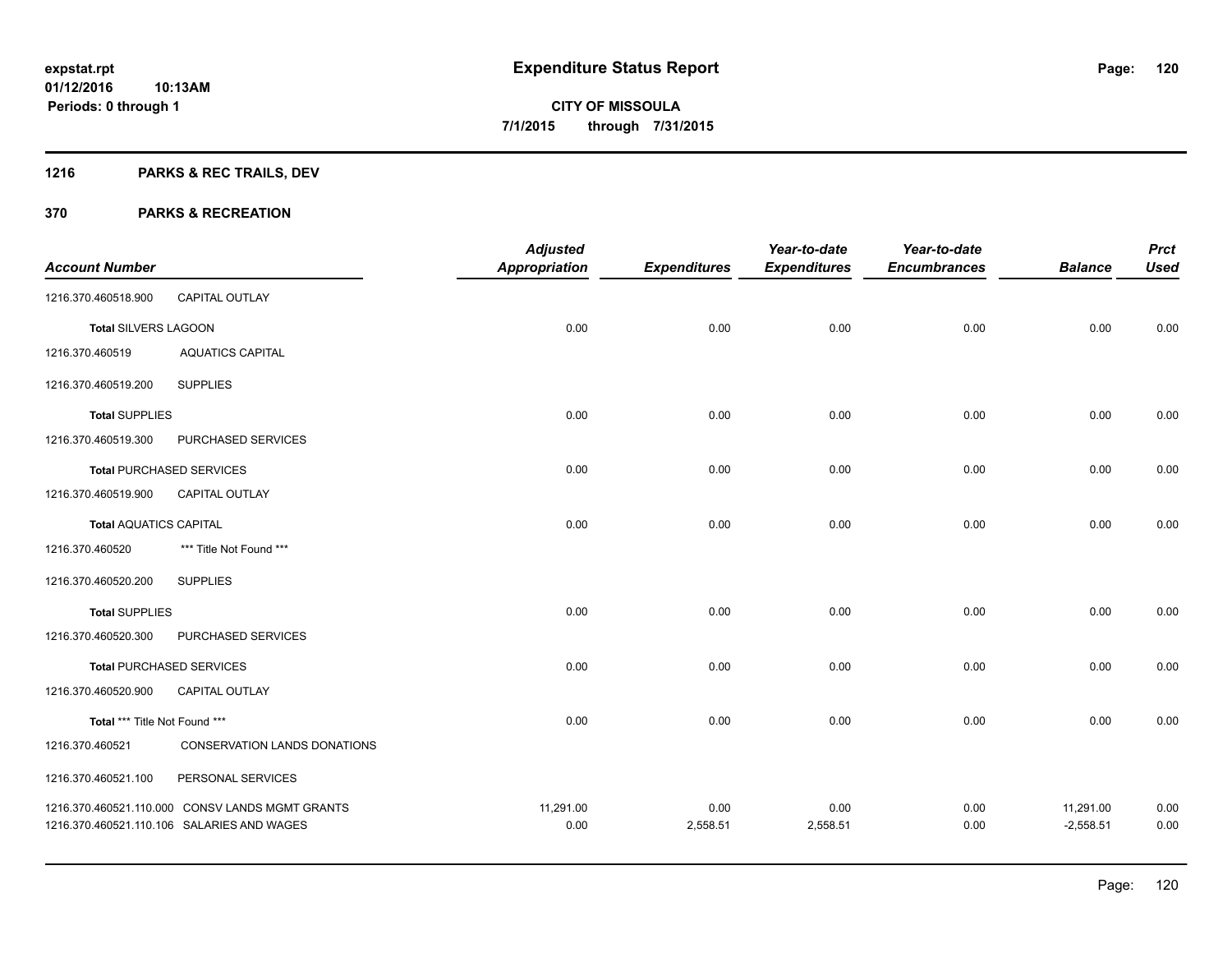### **1216 PARKS & REC TRAILS, DEV**

| <b>Account Number</b>                                           | <b>Adjusted</b><br><b>Appropriation</b> | <b>Expenditures</b> | Year-to-date<br><b>Expenditures</b> | Year-to-date<br><b>Encumbrances</b> | <b>Balance</b> | <b>Prct</b><br><b>Used</b> |
|-----------------------------------------------------------------|-----------------------------------------|---------------------|-------------------------------------|-------------------------------------|----------------|----------------------------|
| 1216.370.460521.140.000 CONSERVATION LAND MGMT GRANT/EMP CONTRI | 1,909.00                                | 492.34              | 492.34                              | 0.00                                | 1.416.66       | 25.79                      |
| 1216.370.460521.141.000 STATE RETIREMENT CONTRIBUTIONS          | 0.00                                    | 2.56                | 2.56                                | 0.00                                | $-2.56$        | 0.00                       |
| <b>Total PERSONAL SERVICES</b>                                  | 13,200.00                               | 3,053.41            | 3,053.41                            | 0.00                                | 10,146.59      | 23.13                      |
| <b>SUPPLIES</b><br>1216.370.460521.200                          |                                         |                     |                                     |                                     |                |                            |
| 1216.370.460521.220.000 CONSVERVATION LANDS GRANT/OPER SUPPLIES | 10,000.00                               | 0.00                | 0.00                                | 0.00                                | 10,000.00      | 0.00                       |
| 1216.370.460521.230.000 CONSERVATION LANDS MGMT GRANT           | 5,000.00                                | 0.00                | 0.00                                | 0.00                                | 5,000.00       | 0.00                       |
| <b>Total SUPPLIES</b>                                           | 15,000.00                               | 0.00                | 0.00                                | 0.00                                | 15,000.00      | 0.00                       |
| PURCHASED SERVICES<br>1216.370.460521.300                       |                                         |                     |                                     |                                     |                |                            |
| 1216.370.460521.350.000 CONSERVATION LANDS                      | 9,700.00                                | 0.00                | 0.00                                | 0.00                                | 9,700.00       | 0.00                       |
| 1216.370.460521.350.086 PROFESSIONAL SERVICES~WEED PROGRAM      | 15,000.00                               | 0.00                | 0.00                                | 0.00                                | 15,000.00      | 0.00                       |
| 1216.370.460521.370.000 TRAVEL                                  | 150.00                                  | 0.00                | 0.00                                | 0.00                                | 150.00         | 0.00                       |
| 1216.370.460521.380.000 TRAINING                                | 150.00                                  | 0.00                | 0.00                                | 0.00                                | 150.00         | 0.00                       |
| <b>Total PURCHASED SERVICES</b>                                 | 25,000.00                               | 0.00                | 0.00                                | 0.00                                | 25,000.00      | 0.00                       |
| 1216.370.460521.900<br><b>CAPITAL OUTLAY</b>                    |                                         |                     |                                     |                                     |                |                            |
| 1216.370.460521.930.000 IMPROVEMENTS                            | 6,800.00                                | 0.00                | 0.00                                | 0.00                                | 6,800.00       | 0.00                       |
| <b>Total CAPITAL OUTLAY</b>                                     | 6,800.00                                | 0.00                | 0.00                                | 0.00                                | 6,800.00       | 0.00                       |
| Total CONSERVATION LANDS DONATIONS                              | 60,000.00                               | 3,053.41            | 3,053.41                            | 0.00                                | 56,946.59      | 5.09                       |
| 1216.370.460522<br>CONVERSATION LAND DONATIONS                  |                                         |                     |                                     |                                     |                |                            |
| 1216.370.460522.200<br><b>SUPPLIES</b>                          |                                         |                     |                                     |                                     |                |                            |
| 1216.370.460522.230.000 REPAIR/MAINTENANCE                      | 10,000.00                               | 0.00                | 0.00                                | 0.00                                | 10,000.00      | 0.00                       |
| <b>Total SUPPLIES</b>                                           | 10,000.00                               | 0.00                | 0.00                                | 0.00                                | 10,000.00      | 0.00                       |
| CAPITAL OUTLAY<br>1216.370.460522.900                           |                                         |                     |                                     |                                     |                |                            |
| 1216.370.460522.930.000 IMPROVEMENTS                            | 10,000.00                               | 0.00                | 0.00                                | 0.00                                | 10,000.00      | 0.00                       |
| <b>Total CAPITAL OUTLAY</b>                                     | 10,000.00                               | 0.00                | 0.00                                | 0.00                                | 10.000.00      | 0.00                       |
| <b>Total CONVERSATION LAND DONATIONS</b>                        | 20,000.00                               | 0.00                | 0.00                                | 0.00                                | 20.000.00      | 0.00                       |
|                                                                 |                                         |                     |                                     |                                     |                |                            |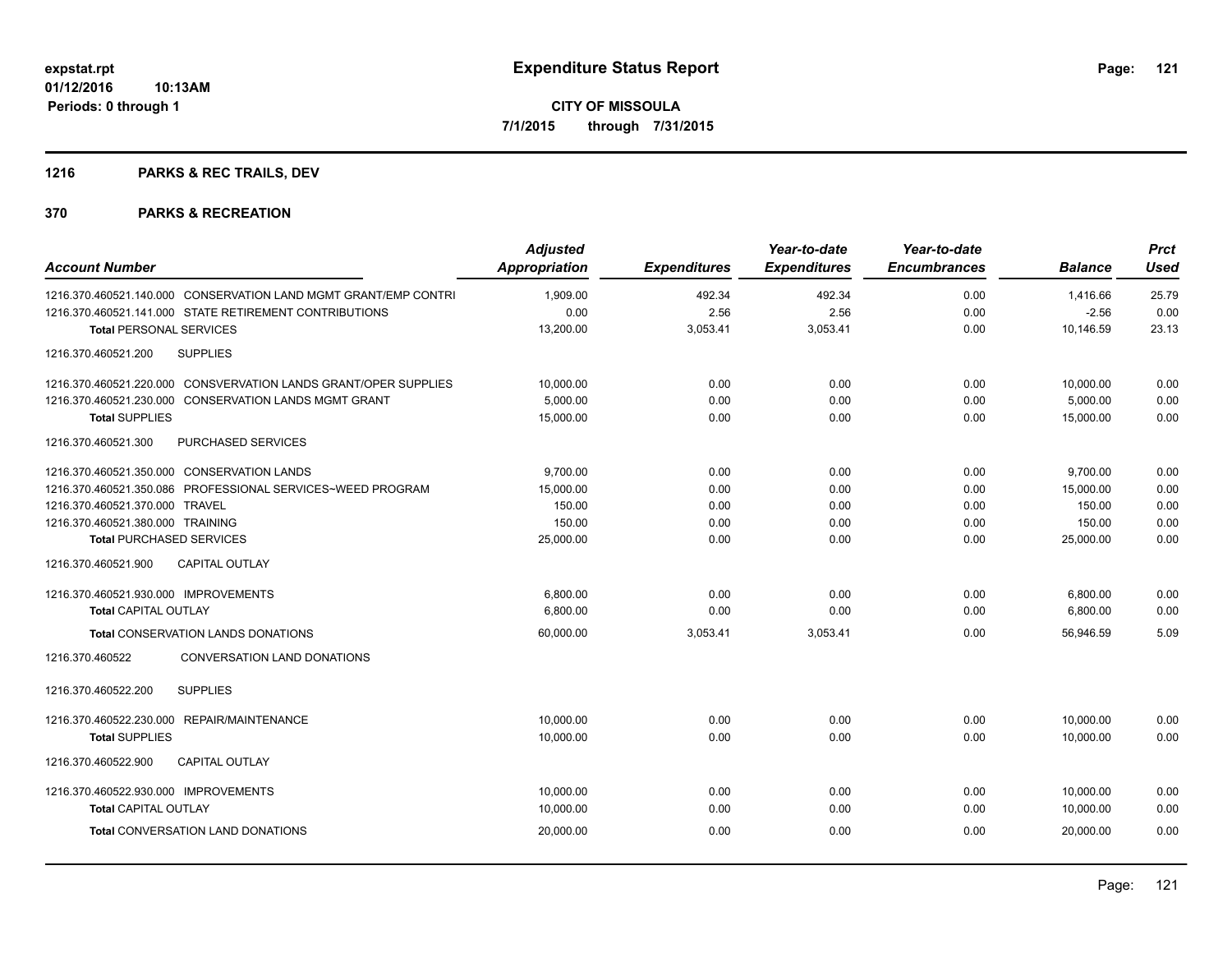### **1216 PARKS & REC TRAILS, DEV**

|                               |                                 | <b>Adjusted</b>      |                     | Year-to-date        | Year-to-date        |                | <b>Prct</b> |
|-------------------------------|---------------------------------|----------------------|---------------------|---------------------|---------------------|----------------|-------------|
| <b>Account Number</b>         |                                 | <b>Appropriation</b> | <b>Expenditures</b> | <b>Expenditures</b> | <b>Encumbrances</b> | <b>Balance</b> | <b>Used</b> |
| 1216.370.460523               | *** Title Not Found ***         |                      |                     |                     |                     |                |             |
| 1216.370.460523.100           | PERSONAL SERVICES               |                      |                     |                     |                     |                |             |
|                               | <b>Total PERSONAL SERVICES</b>  | 0.00                 | 0.00                | 0.00                | 0.00                | 0.00           | 0.00        |
| 1216.370.460523.300           | PURCHASED SERVICES              |                      |                     |                     |                     |                |             |
|                               | <b>Total PURCHASED SERVICES</b> | 0.00                 | 0.00                | 0.00                | 0.00                | 0.00           | 0.00        |
| 1216.370.460523.900           | <b>CAPITAL OUTLAY</b>           |                      |                     |                     |                     |                |             |
| Total *** Title Not Found *** |                                 | 0.00                 | 0.00                | 0.00                | 0.00                | 0.00           | 0.00        |
| 1216.370.460524               | *** Title Not Found ***         |                      |                     |                     |                     |                |             |
| 1216.370.460524.100           | PERSONAL SERVICES               |                      |                     |                     |                     |                |             |
|                               | <b>Total PERSONAL SERVICES</b>  | 0.00                 | 0.00                | 0.00                | 0.00                | 0.00           | 0.00        |
| 1216.370.460524.200           | <b>SUPPLIES</b>                 |                      |                     |                     |                     |                |             |
| <b>Total SUPPLIES</b>         |                                 | 0.00                 | 0.00                | 0.00                | 0.00                | 0.00           | 0.00        |
| 1216.370.460524.300           | PURCHASED SERVICES              |                      |                     |                     |                     |                |             |
| Total *** Title Not Found *** |                                 | 0.00                 | 0.00                | 0.00                | 0.00                | 0.00           | 0.00        |
| 1216.370.510110               | <b>MERCHANT SERVICES</b>        |                      |                     |                     |                     |                |             |
| 1216.370.510110.500           | <b>FIXED CHARGES</b>            |                      |                     |                     |                     |                |             |
|                               | <b>Total MERCHANT SERVICES</b>  | 0.00                 | 0.00                | 0.00                | 0.00                | 0.00           | 0.00        |
|                               | Total PARKS & REC TRAILS, DEV   | 944,920.00           | 10,178.53           | 10,178.53           | 0.00                | 934,741.47     | 1.08        |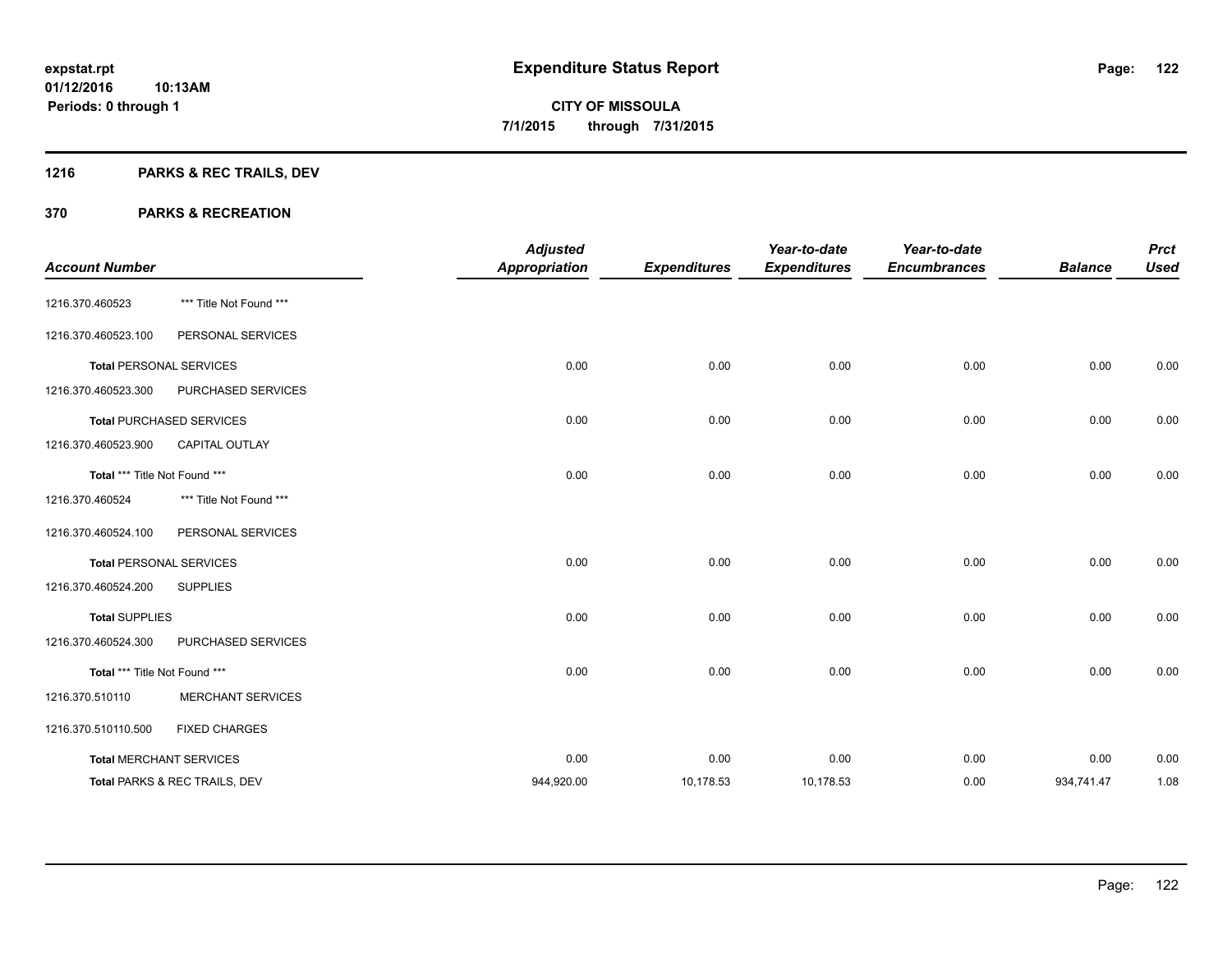#### **1217 PARKS CITY LIFE GYM LEASE**

|                                                         | <b>Adjusted</b>      |                     | Year-to-date        | Year-to-date        |                | <b>Prct</b> |
|---------------------------------------------------------|----------------------|---------------------|---------------------|---------------------|----------------|-------------|
| <b>Account Number</b>                                   | <b>Appropriation</b> | <b>Expenditures</b> | <b>Expenditures</b> | <b>Encumbrances</b> | <b>Balance</b> | <b>Used</b> |
| CITY LIFE GYM LEASE<br>1217.370.460440                  |                      |                     |                     |                     |                |             |
| 1217.370.460440.100<br>PERSONAL SERVICES                |                      |                     |                     |                     |                |             |
| 1217.370.460440.110.000 SALARIES AND WAGES              | 12,000.00            | 0.00                | 0.00                | 0.00                | 12,000.00      | 0.00        |
| <b>Total PERSONAL SERVICES</b>                          | 12,000.00            | 0.00                | 0.00                | 0.00                | 12,000.00      | 0.00        |
| 1217.370.460440.200<br><b>SUPPLIES</b>                  |                      |                     |                     |                     |                |             |
| 1217.370.460440.220.000 OPERATING SUPPLIES              | 2,500.00             | 0.00                | 0.00                | 0.00                | 2,500.00       | 0.00        |
| 1217.370.460440.230.000 REPAIR/MAINTENANCE              | 2,500.00             | 0.00                | 0.00                | 0.00                | 2,500.00       | 0.00        |
| <b>Total SUPPLIES</b>                                   | 5,000.00             | 0.00                | 0.00                | 0.00                | 5,000.00       | 0.00        |
| 1217.370.460440.300<br>PURCHASED SERVICES               |                      |                     |                     |                     |                |             |
| 1217.370.460440.320.000 PRINTING & DUPLICATING          | 1.000.00             | 0.00                | 0.00                | 0.00                | 1,000.00       | 0.00        |
| 1217.370.460440.330.000 PUBLICITY, SUBSCRIPTIONS & DUES | 1,000.00             | 0.00                | 0.00                | 0.00                | 1,000.00       | 0.00        |
| <b>Total PURCHASED SERVICES</b>                         | 2,000.00             | 0.00                | 0.00                | 0.00                | 2,000.00       | 0.00        |
| 1217.370.460440.500<br><b>FIXED CHARGES</b>             |                      |                     |                     |                     |                |             |
| 1217.370.460440.500.000 LEASE/FIXED CHARGES             | 24.000.00            | 4,000.00            | 4,000.00            | 0.00                | 20,000.00      | 16.67       |
| <b>Total FIXED CHARGES</b>                              | 24,000.00            | 4,000.00            | 4,000.00            | 0.00                | 20,000.00      | 16.67       |
| Total CITY LIFE GYM LEASE                               | 43,000.00            | 4,000.00            | 4,000.00            | 0.00                | 39,000.00      | 9.30        |
| 1217.370.460471<br><b>RECREATION ADULTS</b>             |                      |                     |                     |                     |                |             |
| <b>SUPPLIES</b><br>1217.370.460471.200                  |                      |                     |                     |                     |                |             |
| <b>Total RECREATION ADULTS</b>                          | 0.00                 | 0.00                | 0.00                | 0.00                | 0.00           | 0.00        |
| 1217.370.510110<br><b>MERCHANT SERVICES</b>             |                      |                     |                     |                     |                |             |
| 1217.370.510110.500<br><b>FIXED CHARGES</b>             |                      |                     |                     |                     |                |             |
| <b>Total MERCHANT SERVICES</b>                          | 0.00                 | 0.00                | 0.00                | 0.00                | 0.00           | 0.00        |
|                                                         |                      |                     |                     |                     |                |             |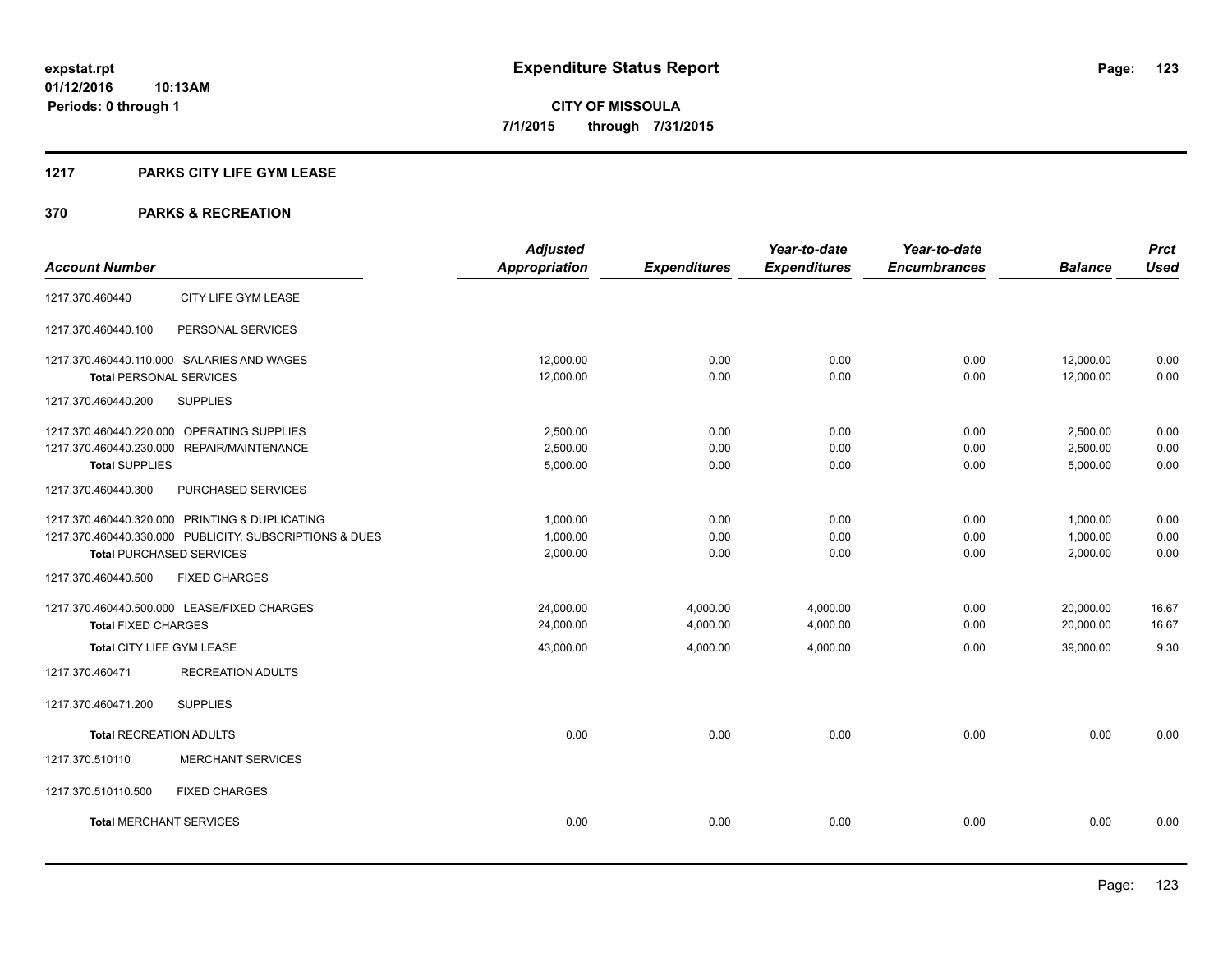**01/12/2016**

# **10:13AM**

**Periods: 0 through 1**

**124**

# **CITY OF MISSOULA 7/1/2015 through 7/31/2015**

|      | Total PARKS CITY LIFE GYM LEASE | 43,000.00 | 4,000.00 | 4,000.00 | 0.00 | 39,000.00 | 9.30 |
|------|---------------------------------|-----------|----------|----------|------|-----------|------|
| 1218 | ALL ABILITIES PLAYGROUND        |           |          |          |      |           |      |
|      |                                 |           |          |          |      |           |      |

| <b>Account Number</b>                                                            | <b>Adjusted</b><br><b>Appropriation</b> | <b>Expenditures</b> | Year-to-date<br><b>Expenditures</b> | Year-to-date<br><b>Encumbrances</b> | <b>Balance</b>           | <b>Prct</b><br><b>Used</b> |
|----------------------------------------------------------------------------------|-----------------------------------------|---------------------|-------------------------------------|-------------------------------------|--------------------------|----------------------------|
| <b>PLAYGROUNDS</b><br>1218.370.460444                                            |                                         |                     |                                     |                                     |                          |                            |
| PURCHASED SERVICES<br>1218.370.460444.300                                        |                                         |                     |                                     |                                     |                          |                            |
| 1218.370.460444.350.000 PROFESSIONAL SERVICES<br><b>Total PURCHASED SERVICES</b> | 50,000.00<br>50,000.00                  | 438.10<br>438.10    | 438.10<br>438.10                    | 0.00<br>0.00                        | 49,561.90<br>49,561.90   | 0.88<br>0.88               |
| <b>CAPITAL OUTLAY</b><br>1218.370.460444.900                                     |                                         |                     |                                     |                                     |                          |                            |
| 1218.370.460444.930.000 IMPROVEMENTS<br><b>Total CAPITAL OUTLAY</b>              | 478,000.00<br>478,000.00                | 0.00<br>0.00        | 0.00<br>0.00                        | 0.00<br>0.00                        | 478,000.00<br>478,000.00 | 0.00<br>0.00               |
| <b>Total PLAYGROUNDS</b>                                                         | 528,000.00                              | 438.10              | 438.10                              | 0.00                                | 527,561.90               | 0.08                       |
| <b>MERCHANT SERVICES</b><br>1218.370.510110                                      |                                         |                     |                                     |                                     |                          |                            |
| <b>FIXED CHARGES</b><br>1218.370.510110.500                                      |                                         |                     |                                     |                                     |                          |                            |
| <b>Total MERCHANT SERVICES</b>                                                   | 0.00                                    | 0.00                | 0.00                                | 0.00                                | 0.00                     | 0.00                       |
| Total ALL ABILITIES PLAYGROUND                                                   | 528,000.00                              | 438.10              | 438.10                              | 0.00                                | 527,561.90               | 0.08                       |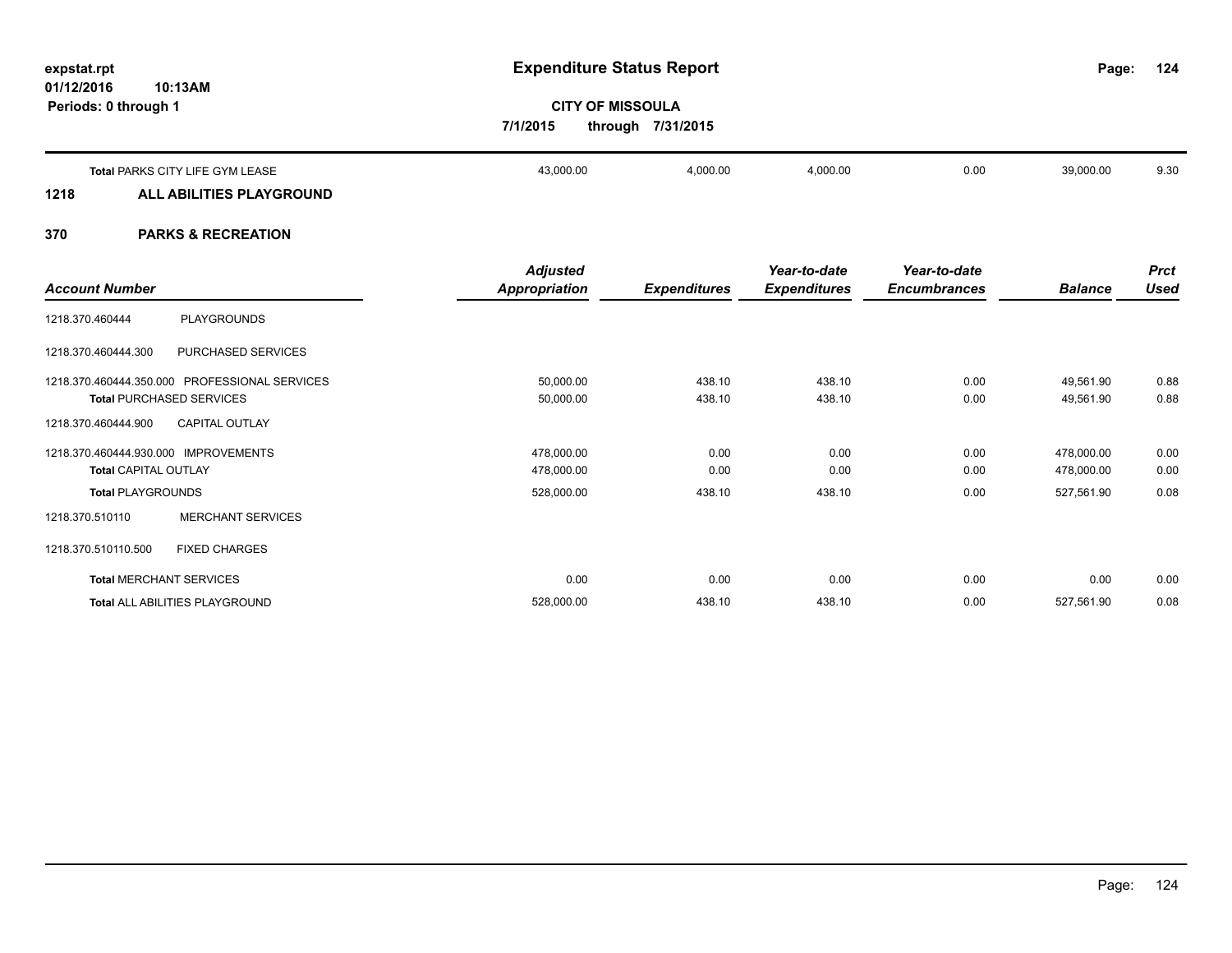#### **1219 FY14 PARK & TRAIL BOND**

| <b>Account Number</b>    |                                 | <b>Adjusted</b><br><b>Appropriation</b> | <b>Expenditures</b> | Year-to-date<br><b>Expenditures</b> | Year-to-date<br><b>Encumbrances</b> | <b>Balance</b> | <b>Prct</b><br><b>Used</b> |
|--------------------------|---------------------------------|-----------------------------------------|---------------------|-------------------------------------|-------------------------------------|----------------|----------------------------|
| 1219.370.460401          | FORT MSLA REGIONAL PARK         |                                         |                     |                                     |                                     |                |                            |
| 1219.370.460401.200      | <b>SUPPLIES</b>                 |                                         |                     |                                     |                                     |                |                            |
| <b>Total SUPPLIES</b>    |                                 | 0.00                                    | 0.00                | 0.00                                | 0.00                                | 0.00           | 0.00                       |
| 1219.370.460401.300      | PURCHASED SERVICES              |                                         |                     |                                     |                                     |                |                            |
|                          | <b>Total PURCHASED SERVICES</b> | 0.00                                    | 0.00                | 0.00                                | 0.00                                | 0.00           | 0.00                       |
| 1219.370.460401.900      | CAPITAL OUTLAY                  |                                         |                     |                                     |                                     |                |                            |
|                          | Total FORT MSLA REGIONAL PARK   | 0.00                                    | 0.00                | 0.00                                | 0.00                                | 0.00           | 0.00                       |
| 1219.370.460444          | PLAYGROUNDS                     |                                         |                     |                                     |                                     |                |                            |
| 1219.370.460444.300      | PURCHASED SERVICES              |                                         |                     |                                     |                                     |                |                            |
|                          | <b>Total PURCHASED SERVICES</b> | 0.00                                    | 0.00                | 0.00                                | 0.00                                | 0.00           | 0.00                       |
| 1219.370.460444.900      | <b>CAPITAL OUTLAY</b>           |                                         |                     |                                     |                                     |                |                            |
| <b>Total PLAYGROUNDS</b> |                                 | 0.00                                    | 0.00                | 0.00                                | 0.00                                | 0.00           | 0.00                       |
| 1219.370.510110          | <b>MERCHANT SERVICES</b>        |                                         |                     |                                     |                                     |                |                            |
| 1219.370.510110.500      | <b>FIXED CHARGES</b>            |                                         |                     |                                     |                                     |                |                            |
|                          | Total FY14 PARK & TRAIL BOND    | 0.00                                    | 0.00                | 0.00                                | 0.00                                | 0.00           | 0.00                       |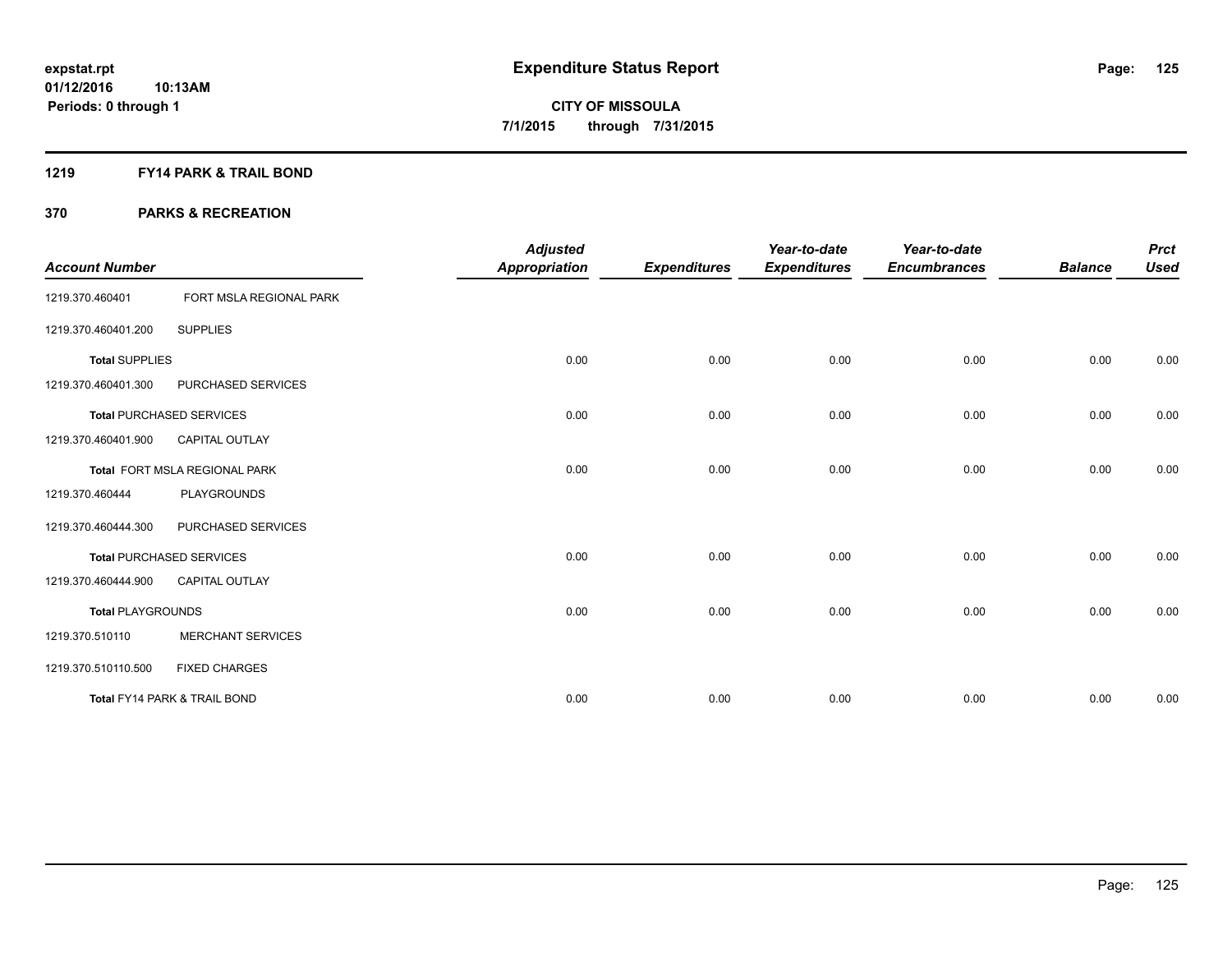**01/12/2016 10:13AM Periods: 0 through 1**

**CITY OF MISSOULA 7/1/2015 through 7/31/2015**

#### **1241 CREMAIN WALL & CEMETERY DONATIONS FUND**

**340 CEMETERY**

| <b>Account Number</b>                                           |                                              | <b>Adjusted</b><br><b>Appropriation</b> | <b>Expenditures</b> | Year-to-date<br><b>Expenditures</b> | Year-to-date<br><b>Encumbrances</b> | <b>Balance</b>       | <b>Prct</b><br><b>Used</b> |
|-----------------------------------------------------------------|----------------------------------------------|-----------------------------------------|---------------------|-------------------------------------|-------------------------------------|----------------------|----------------------------|
| 1241.340.430920                                                 | <b>FACILITIES</b>                            |                                         |                     |                                     |                                     |                      |                            |
| 1241.340.430920.900                                             | <b>CAPITAL OUTLAY</b>                        |                                         |                     |                                     |                                     |                      |                            |
| 1241.340.430920.930.000 IMPROVEMENTS<br><b>Total FACILITIES</b> |                                              | 2,500.00<br>2,500.00                    | 0.00<br>0.00        | 0.00<br>0.00                        | 0.00<br>0.00                        | 2,500.00<br>2,500.00 | 0.00<br>0.00               |
| 1241.340.430921                                                 | <b>CEMETERY MEMORIAL</b>                     |                                         |                     |                                     |                                     |                      |                            |
| 1241.340.430921.900                                             | <b>CAPITAL OUTLAY</b>                        |                                         |                     |                                     |                                     |                      |                            |
| <b>Total CEMETERY MEMORIAL</b>                                  |                                              | 0.00                                    | 0.00                | 0.00                                | 0.00                                | 0.00                 | 0.00                       |
| 1241.340.430930                                                 | <b>GROUNDS MAINTENANCE</b>                   |                                         |                     |                                     |                                     |                      |                            |
| 1241.340.430930.900                                             | <b>CAPITAL OUTLAY</b>                        |                                         |                     |                                     |                                     |                      |                            |
|                                                                 | <b>Total GROUNDS MAINTENANCE</b>             | 0.00                                    | 0.00                | 0.00                                | 0.00                                | 0.00                 | 0.00                       |
| 1241.340.510110                                                 | <b>MERCHANT SERVICES</b>                     |                                         |                     |                                     |                                     |                      |                            |
| 1241.340.510110.500                                             | <b>FIXED CHARGES</b>                         |                                         |                     |                                     |                                     |                      |                            |
| <b>Total MERCHANT SERVICES</b>                                  |                                              | 0.00                                    | 0.00                | 0.00                                | 0.00                                | 0.00                 | 0.00                       |
|                                                                 | Total CREMAIN WALL & CEMETERY DONATIONS FUND | 2,500.00                                | 0.00                | 0.00                                | 0.00                                | 2,500.00             | 0.00                       |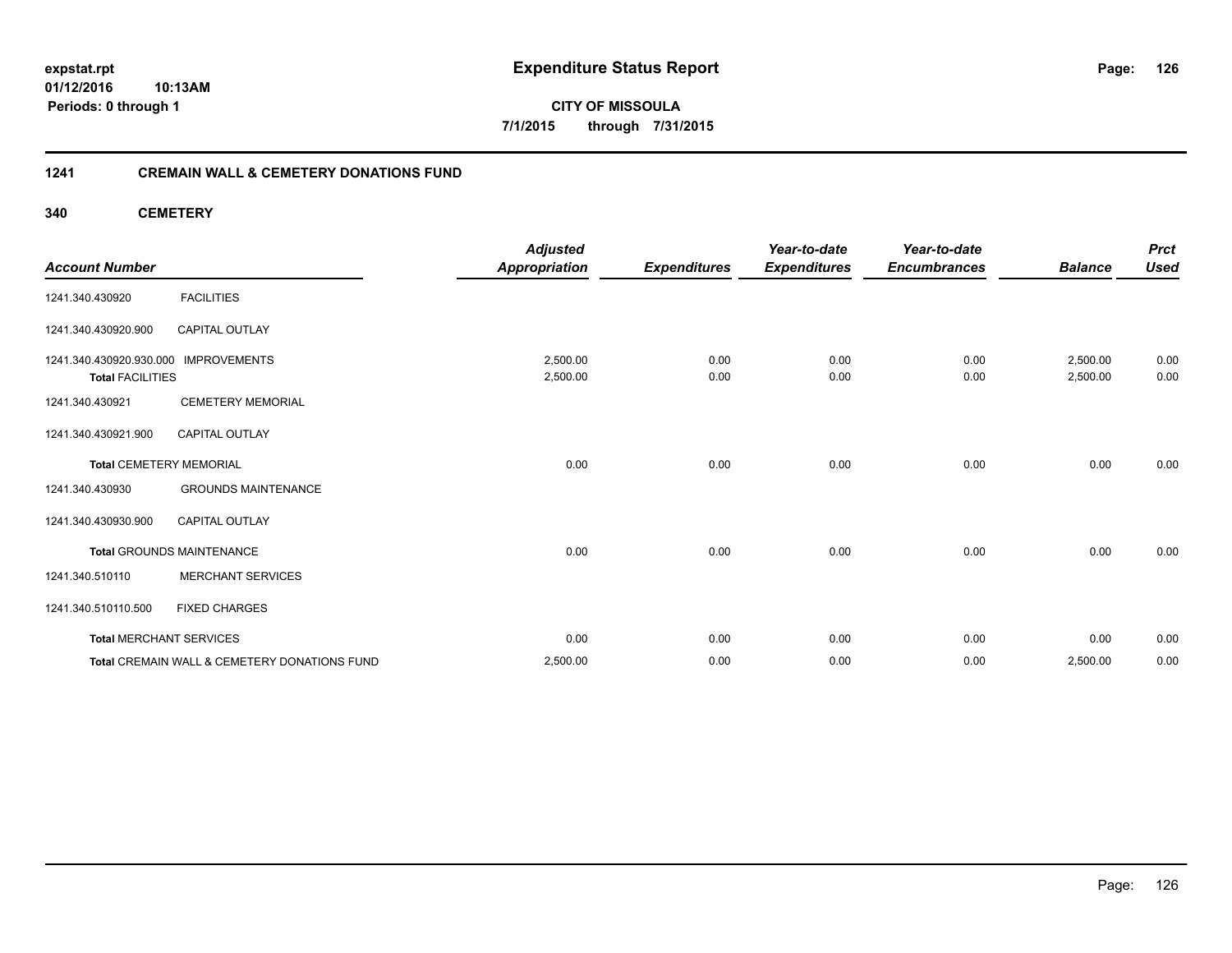#### **1242 CEMETERY CARE FUND**

#### **340 CEMETERY**

|                                     |                                                  | <b>Adjusted</b>      |                     | Year-to-date        | Year-to-date        |                | <b>Prct</b> |
|-------------------------------------|--------------------------------------------------|----------------------|---------------------|---------------------|---------------------|----------------|-------------|
| <b>Account Number</b>               |                                                  | <b>Appropriation</b> | <b>Expenditures</b> | <b>Expenditures</b> | <b>Encumbrances</b> | <b>Balance</b> | <b>Used</b> |
| 1242.340.430920                     | <b>FACILITIES</b>                                |                      |                     |                     |                     |                |             |
| 1242.340.430920.800                 | OTHER OBJECTS                                    |                      |                     |                     |                     |                |             |
|                                     | 1242.340.430920.820.000 TRANSFERS TO OTHER FUNDS | 9,545.00             | 0.00                | 0.00                | 0.00                | 9,545.00       | 0.00        |
| 1242.340.430920.845.000 CONTINGENCY |                                                  | 10,000.00            | 0.00                | 0.00                | 0.00                | 10,000.00      | 0.00        |
| <b>Total OTHER OBJECTS</b>          |                                                  | 19,545.00            | 0.00                | 0.00                | 0.00                | 19,545.00      | 0.00        |
| 1242.340.430920.900                 | <b>CAPITAL OUTLAY</b>                            |                      |                     |                     |                     |                |             |
|                                     | 1242.340.430920.940.000 MACHINERY & EQUIPMENT    | 153,500.00           | 0.00                | 0.00                | 0.00                | 153,500.00     | 0.00        |
| <b>Total CAPITAL OUTLAY</b>         |                                                  | 153,500.00           | 0.00                | 0.00                | 0.00                | 153,500.00     | 0.00        |
| <b>Total FACILITIES</b>             |                                                  | 173,045.00           | 0.00                | 0.00                | 0.00                | 173,045.00     | 0.00        |
| 1242.340.430930                     | <b>GROUNDS MAINTENANCE</b>                       |                      |                     |                     |                     |                |             |
| 1242.340.430930.900                 | <b>CAPITAL OUTLAY</b>                            |                      |                     |                     |                     |                |             |
|                                     | <b>Total GROUNDS MAINTENANCE</b>                 | 0.00                 | 0.00                | 0.00                | 0.00                | 0.00           | 0.00        |
| 1242.340.510110                     | <b>MERCHANT SERVICES</b>                         |                      |                     |                     |                     |                |             |
| 1242.340.510110.500                 | <b>FIXED CHARGES</b>                             |                      |                     |                     |                     |                |             |
|                                     | <b>Total MERCHANT SERVICES</b>                   | 0.00                 | 0.00                | 0.00                | 0.00                | 0.00           | 0.00        |
|                                     | <b>Total CEMETERY CARE FUND</b>                  | 173,045.00           | 0.00                | 0.00                | 0.00                | 173,045.00     | 0.00        |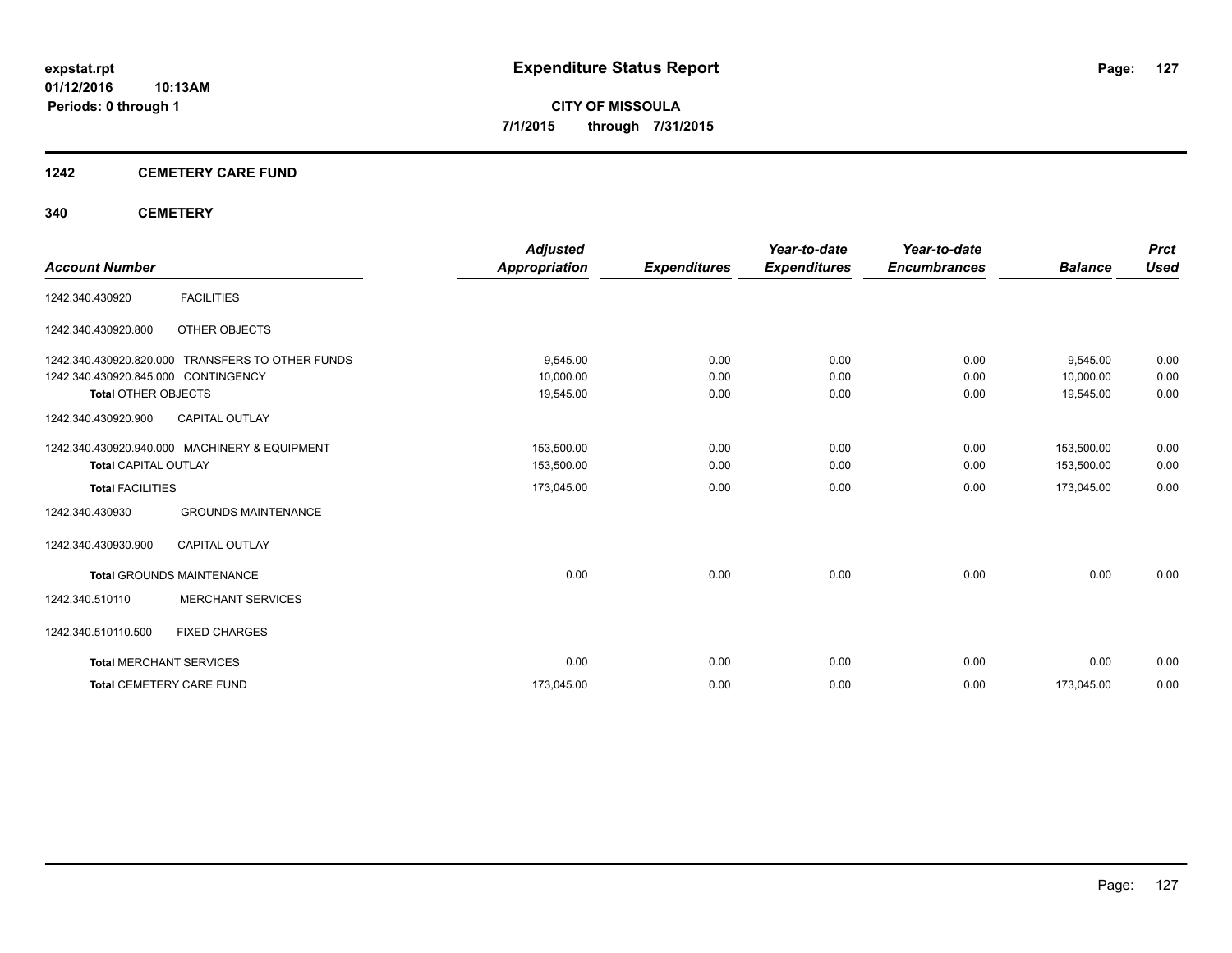#### **1243 CEMETERY MEMORIAL FUND**

#### **340 CEMETERY**

|                                      |                                     | <b>Adjusted</b>      |                     | Year-to-date        | Year-to-date        |                | <b>Prct</b> |
|--------------------------------------|-------------------------------------|----------------------|---------------------|---------------------|---------------------|----------------|-------------|
| <b>Account Number</b>                |                                     | <b>Appropriation</b> | <b>Expenditures</b> | <b>Expenditures</b> | <b>Encumbrances</b> | <b>Balance</b> | <b>Used</b> |
| 1243.340.430921                      | <b>CEMETERY MEMORIAL</b>            |                      |                     |                     |                     |                |             |
| 1243.340.430921.900                  | <b>CAPITAL OUTLAY</b>               |                      |                     |                     |                     |                |             |
|                                      | <b>Total CEMETERY MEMORIAL</b>      | 0.00                 | 0.00                | 0.00                | 0.00                | 0.00           | 0.00        |
| 1243.340.430930                      | <b>GROUNDS MAINTENANCE</b>          |                      |                     |                     |                     |                |             |
| 1243.340.430930.900                  | <b>CAPITAL OUTLAY</b>               |                      |                     |                     |                     |                |             |
| 1243.340.430930.930.000 IMPROVEMENTS |                                     | 500.00               | 0.00                | 0.00                | 0.00                | 500.00         | 0.00        |
|                                      | <b>Total GROUNDS MAINTENANCE</b>    | 500.00               | 0.00                | 0.00                | 0.00                | 500.00         | 0.00        |
| 1243.340.510110                      | <b>MERCHANT SERVICES</b>            |                      |                     |                     |                     |                |             |
| 1243.340.510110.500                  | <b>FIXED CHARGES</b>                |                      |                     |                     |                     |                |             |
|                                      | <b>Total MERCHANT SERVICES</b>      | 0.00                 | 0.00                | 0.00                | 0.00                | 0.00           | 0.00        |
|                                      | <b>Total CEMETERY MEMORIAL FUND</b> | 500.00               | 0.00                | 0.00                | 0.00                | 500.00         | 0.00        |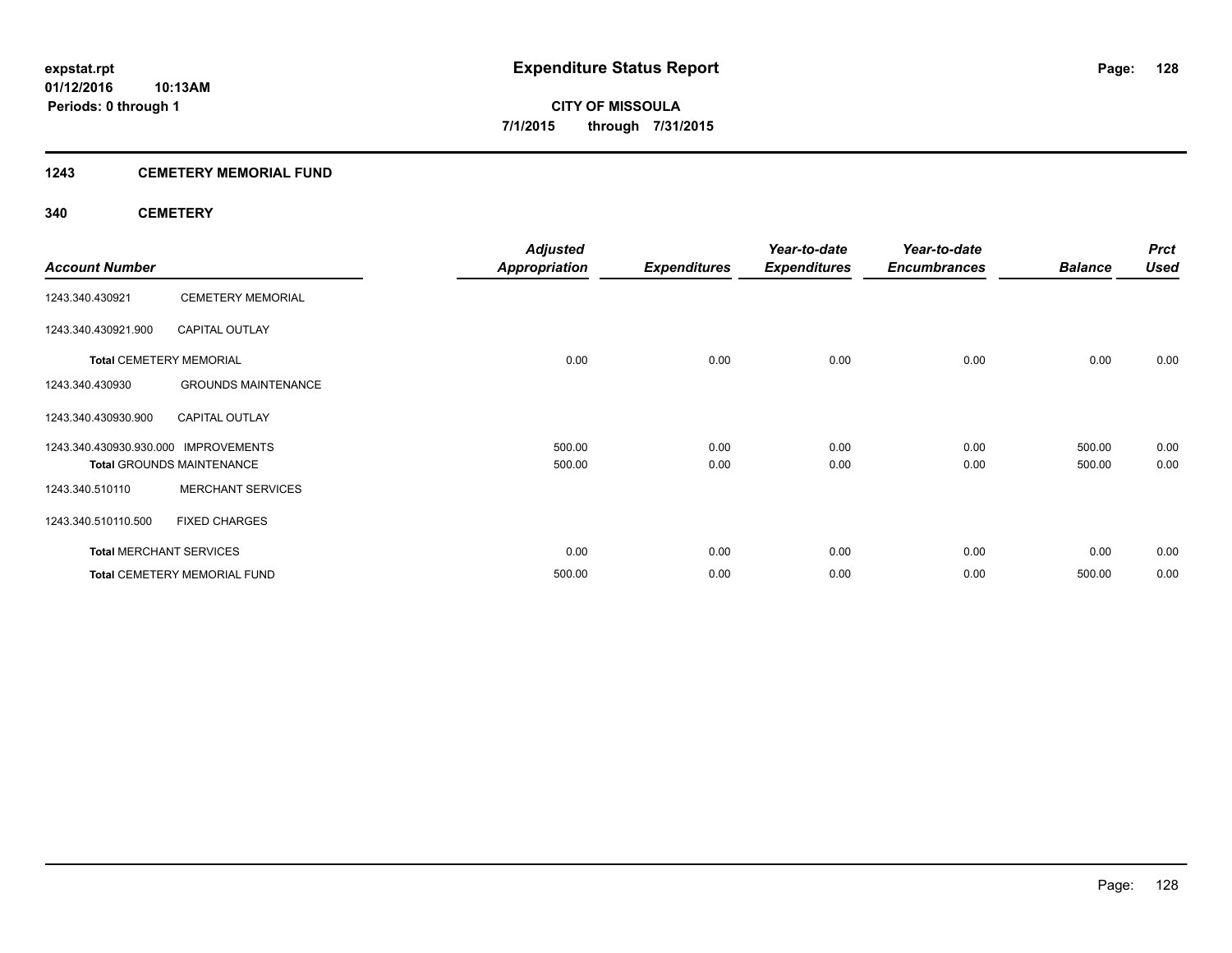#### **1265 TITLE 1 PROJECTS FUND**

### **240 FINANCE**

| <b>Account Number</b>          |                                                                                           | <b>Adjusted</b><br><b>Appropriation</b> | <b>Expenditures</b> | Year-to-date<br><b>Expenditures</b> | Year-to-date<br><b>Encumbrances</b> | <b>Balance</b>           | <b>Prct</b><br><b>Used</b> |
|--------------------------------|-------------------------------------------------------------------------------------------|-----------------------------------------|---------------------|-------------------------------------|-------------------------------------|--------------------------|----------------------------|
| 1265.240.411850                | ECONOMIC DEVELOPMENT                                                                      |                                         |                     |                                     |                                     |                          |                            |
| 1265.240.411850.500            | <b>FIXED CHARGES</b>                                                                      |                                         |                     |                                     |                                     |                          |                            |
| <b>Total FIXED CHARGES</b>     |                                                                                           | 0.00                                    | 0.00                | 0.00                                | 0.00                                | 0.00                     | 0.00                       |
| 1265.240.411850.700            | <b>GRANTS &amp; CONTRIBUTIONS</b>                                                         |                                         |                     |                                     |                                     |                          |                            |
|                                | 1265.240.411850.700.000 GRANTS & CONTRIBUTIONS<br><b>Total GRANTS &amp; CONTRIBUTIONS</b> | 136,000.00<br>136,000.00                | 0.00<br>0.00        | 0.00<br>0.00                        | 0.00<br>0.00                        | 136,000.00<br>136,000.00 | 0.00<br>0.00               |
| 1265.240.411850.800            | OTHER OBJECTS                                                                             |                                         |                     |                                     |                                     |                          |                            |
| Total OTHER OBJECTS            |                                                                                           | 0.00                                    | 0.00                | 0.00                                | 0.00                                | 0.00                     | 0.00                       |
|                                | Total ECONOMIC DEVELOPMENT                                                                |                                         | 0.00                | 0.00                                | 0.00                                | 136,000.00               | 0.00                       |
| 1265.240.440150                | *** Title Not Found ***                                                                   |                                         |                     |                                     |                                     |                          |                            |
| 1265.240.440150.800            | OTHER OBJECTS                                                                             |                                         |                     |                                     |                                     |                          |                            |
| Total *** Title Not Found ***  |                                                                                           | 0.00                                    | 0.00                | 0.00                                | 0.00                                | 0.00                     | 0.00                       |
| 1265.240.470343                | MISSOULA HOUSING CORPORATION                                                              |                                         |                     |                                     |                                     |                          |                            |
| 1265.240.470343.700            | <b>GRANTS &amp; CONTRIBUTIONS</b>                                                         |                                         |                     |                                     |                                     |                          |                            |
|                                | Total MISSOULA HOUSING CORPORATION                                                        | 0.00                                    | 0.00                | 0.00                                | 0.00                                | 0.00                     | 0.00                       |
| 1265.240.510110                | <b>MERCHANT SERVICES</b>                                                                  |                                         |                     |                                     |                                     |                          |                            |
| 1265.240.510110.500            | <b>FIXED CHARGES</b>                                                                      |                                         |                     |                                     |                                     |                          |                            |
| <b>Total MERCHANT SERVICES</b> |                                                                                           | 0.00                                    | 0.00                | 0.00                                | 0.00                                | 0.00                     | 0.00                       |
|                                | Total TITLE 1 PROJECTS FUND                                                               | 136,000.00                              | 0.00                | 0.00                                | 0.00                                | 136,000.00               | 0.00                       |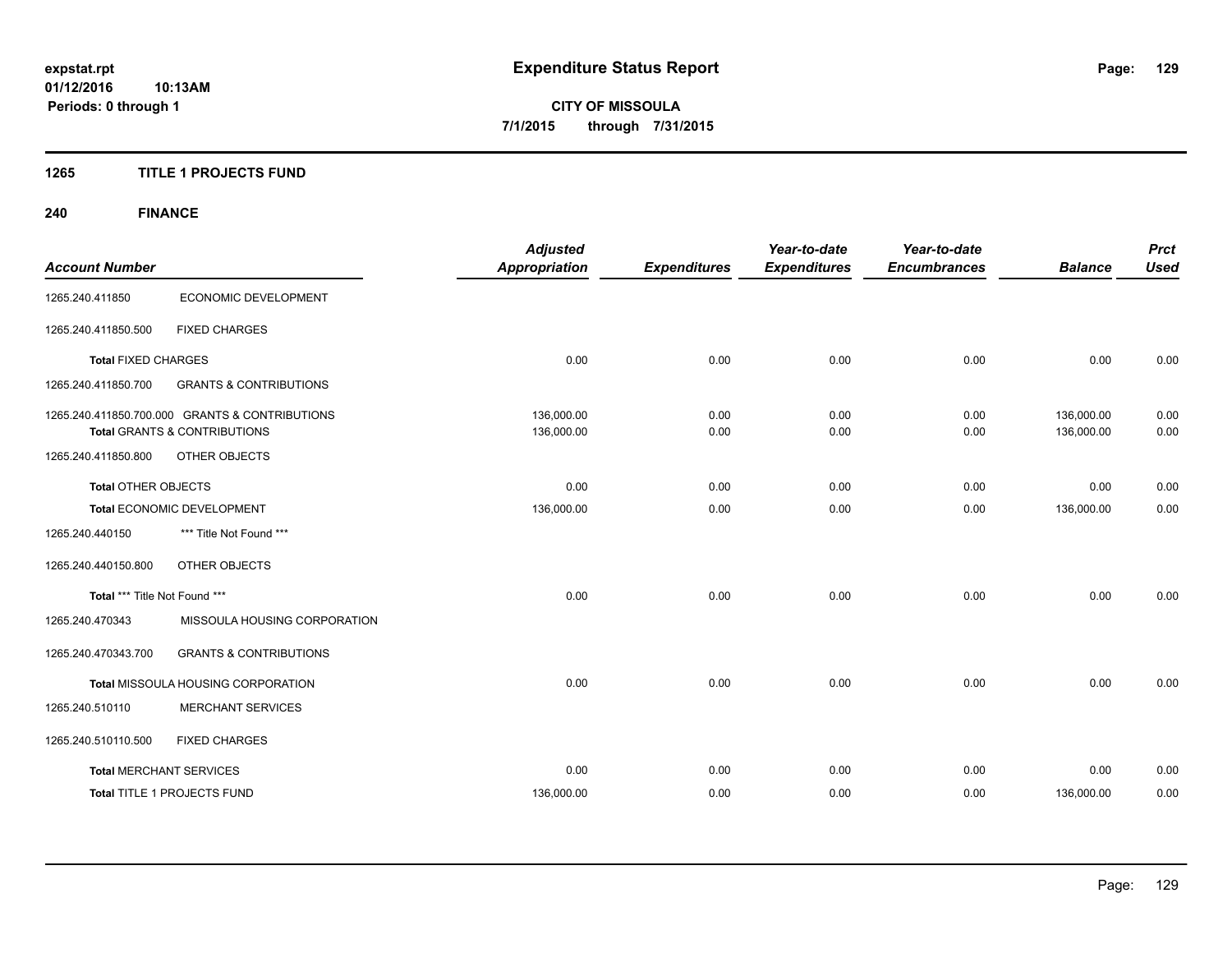**01/12/2016 10:13AM Periods: 0 through 1**

**CITY OF MISSOULA 7/1/2015 through 7/31/2015**

#### **1396 PROGRAM INCOME REVOLVING LOAN PROGRAM**

|                                |                                             | <b>Adjusted</b>      |                     | Year-to-date        | Year-to-date        |                | <b>Prct</b> |
|--------------------------------|---------------------------------------------|----------------------|---------------------|---------------------|---------------------|----------------|-------------|
| <b>Account Number</b>          |                                             | <b>Appropriation</b> | <b>Expenditures</b> | <b>Expenditures</b> | <b>Encumbrances</b> | <b>Balance</b> | <b>Used</b> |
| 1396.390.470200                | <b>HOUSING REHAB</b>                        |                      |                     |                     |                     |                |             |
| 1396.390.470200.700            | <b>GRANTS &amp; CONTRIBUTIONS</b>           |                      |                     |                     |                     |                |             |
| 1396.390.470200.700.000        | <b>RENTAL REHAB GRANTS</b>                  | 38,472.00            | 0.00                | 0.00                | 0.00                | 38,472.00      | 0.00        |
| <b>Total HOUSING REHAB</b>     |                                             | 38,472.00            | 0.00                | 0.00                | 0.00                | 38,472.00      | 0.00        |
| 1396.390.470401                | <b>WORD GRANT</b>                           |                      |                     |                     |                     |                |             |
| 1396.390.470401.300            | PURCHASED SERVICES                          |                      |                     |                     |                     |                |             |
| <b>Total WORD GRANT</b>        |                                             | 0.00                 | 0.00                | 0.00                | 0.00                | 0.00           | 0.00        |
| 1396.390.510110                | <b>MERCHANT SERVICES</b>                    |                      |                     |                     |                     |                |             |
| 1396.390.510110.500            | <b>FIXED CHARGES</b>                        |                      |                     |                     |                     |                |             |
| <b>Total MERCHANT SERVICES</b> |                                             | 0.00                 | 0.00                | 0.00                | 0.00                | 0.00           | 0.00        |
|                                | Total PROGRAM INCOME REVOLVING LOAN PROGRAM | 38,472.00            | 0.00                | 0.00                | 0.00                | 38,472.00      | 0.00        |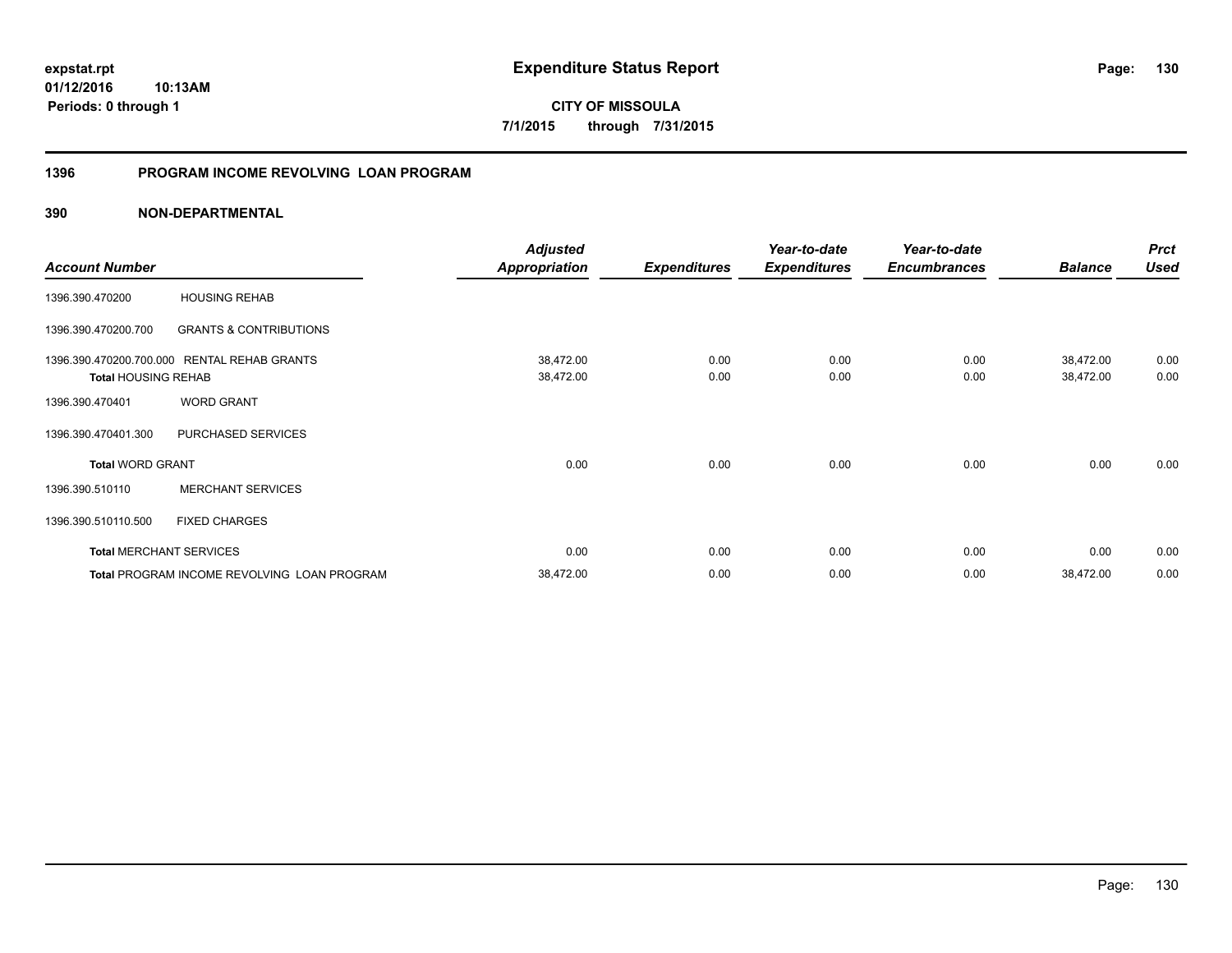#### **1397 STATE HOME PROGRAM INCOME**

| <b>Account Number</b>          |                                                                | <b>Adjusted</b><br><b>Appropriation</b> | <b>Expenditures</b> | Year-to-date<br><b>Expenditures</b> | Year-to-date<br><b>Encumbrances</b> | <b>Balance</b>           | <b>Prct</b><br><b>Used</b> |
|--------------------------------|----------------------------------------------------------------|-----------------------------------------|---------------------|-------------------------------------|-------------------------------------|--------------------------|----------------------------|
| 1397.390.470200                | <b>HOUSING REHAB</b>                                           |                                         |                     |                                     |                                     |                          |                            |
| 1397.390.470200.300            | <b>PURCHASED SERVICES</b>                                      |                                         |                     |                                     |                                     |                          |                            |
| <b>Total HOUSING REHAB</b>     | 1397.390.470200.350.000 STATE HOME PROGRAM INCOME/CONTRACT SVS | 600,000.00<br>600,000.00                | 0.00<br>0.00        | 0.00<br>0.00                        | 0.00<br>0.00                        | 600,000.00<br>600,000.00 | 0.00<br>0.00               |
| 1397.390.510110                | <b>MERCHANT SERVICES</b>                                       |                                         |                     |                                     |                                     |                          |                            |
| 1397.390.510110.500            | <b>FIXED CHARGES</b>                                           |                                         |                     |                                     |                                     |                          |                            |
| <b>Total MERCHANT SERVICES</b> |                                                                | 0.00                                    | 0.00                | 0.00                                | 0.00                                | 0.00                     | 0.00                       |
|                                | <b>Total STATE HOME PROGRAM INCOME</b>                         | 600,000.00                              | 0.00                | 0.00                                | 0.00                                | 600.000.00               | 0.00                       |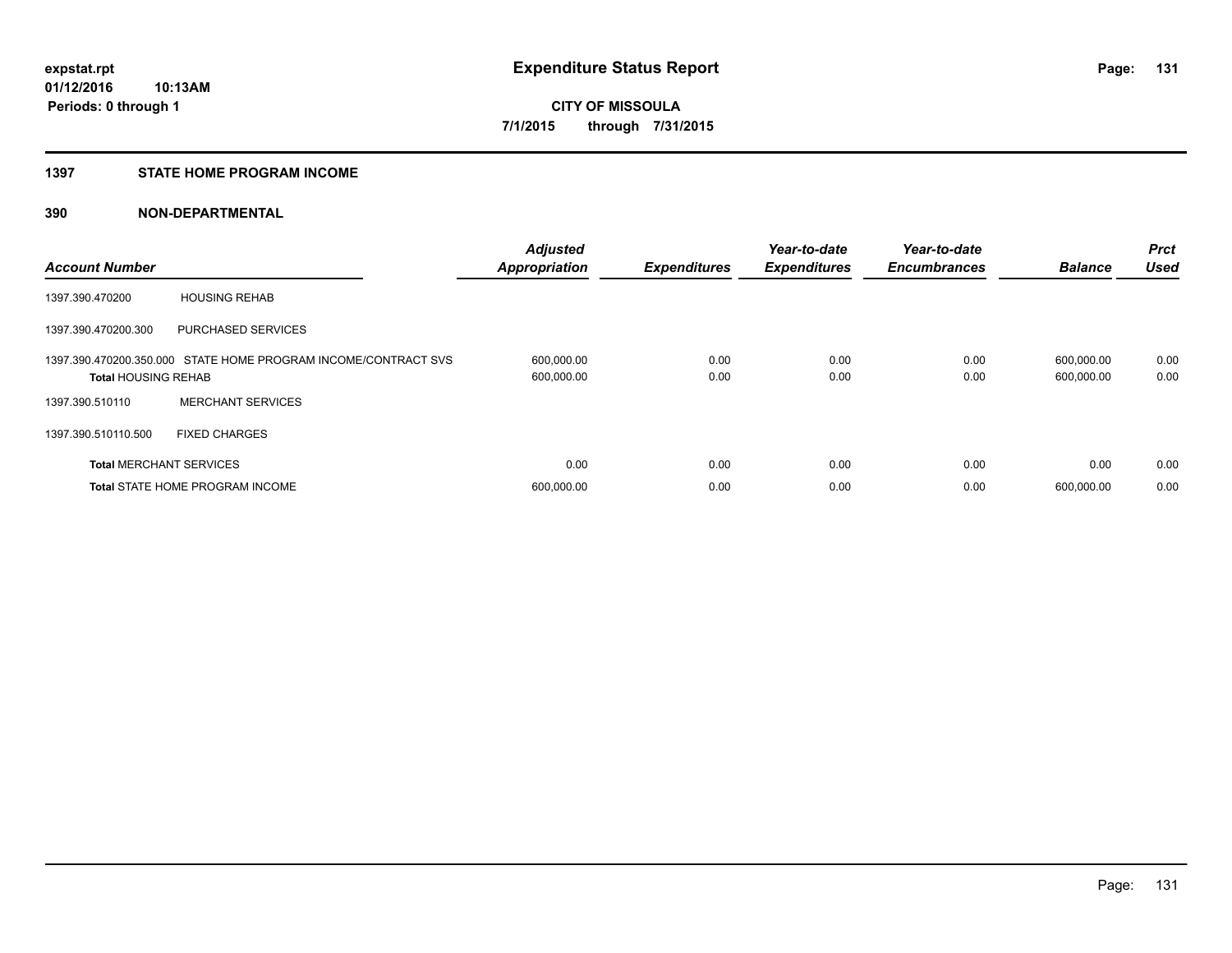**2250 PLANNING FUND**

#### **250 DEVELOPMENT SERVICES**

| <b>Account Number</b>                   |                                                         | <b>Adjusted</b><br>Appropriation | <b>Expenditures</b> | Year-to-date<br><b>Expenditures</b> | Year-to-date<br><b>Encumbrances</b> | <b>Balance</b> | <b>Prct</b><br><b>Used</b> |
|-----------------------------------------|---------------------------------------------------------|----------------------------------|---------------------|-------------------------------------|-------------------------------------|----------------|----------------------------|
|                                         |                                                         |                                  |                     |                                     |                                     |                |                            |
| 2250.250.411030                         | <b>PLANNING</b>                                         |                                  |                     |                                     |                                     |                |                            |
| 2250.250.411030.100                     | PERSONAL SERVICES                                       |                                  |                     |                                     |                                     |                |                            |
|                                         | 2250.250.411030.110.000 SALARIES AND WAGES              | 262,841.00                       | 14,817.59           | 14,817.59                           | 0.00                                | 248,023.41     | 5.64                       |
|                                         | 2250.250.411030.140.000 EMPLOYER CONTRIBUTIONS          | 83,643.00                        | 8,722.84            | 8,722.84                            | 0.00                                | 74,920.16      | 10.43                      |
|                                         | 2250.250.411030.141.000 STATE RETIREMENT CONTRIBUTIONS  | 0.00                             | 14.82               | 14.82                               | 0.00                                | $-14.82$       | 0.00                       |
| <b>Total PERSONAL SERVICES</b>          |                                                         | 346,484.00                       | 23,555.25           | 23,555.25                           | 0.00                                | 322,928.75     | 6.80                       |
| 2250.250.411030.200                     | <b>SUPPLIES</b>                                         |                                  |                     |                                     |                                     |                |                            |
| 2250.250.411030.210.000 OFFICE SUPPLIES |                                                         | 2,550.00                         | 0.00                | 0.00                                | 0.00                                | 2,550.00       | 0.00                       |
|                                         | 2250.250.411030.220.000 OPERATING SUPPLIES              | 900.00                           | 0.00                | 0.00                                | 0.00                                | 900.00         | 0.00                       |
| 2250.250.411030.240.000 OTHER SUPPLIES  |                                                         | 400.00                           | 0.00                | 0.00                                | 0.00                                | 400.00         | 0.00                       |
| <b>Total SUPPLIES</b>                   |                                                         | 3,850.00                         | 0.00                | 0.00                                | 0.00                                | 3,850.00       | 0.00                       |
| 2250.250.411030.300                     | <b>PURCHASED SERVICES</b>                               |                                  |                     |                                     |                                     |                |                            |
| 2250.250.411030.310.000 COMMUNICATIONS  |                                                         | 1,100.00                         | 0.00                | 0.00                                | 0.00                                | 1,100.00       | 0.00                       |
|                                         | 2250.250.411030.320.000 PRINTING & DUPLICATING          | 8,000.00                         | 0.00                | 0.00                                | 0.00                                | 8,000.00       | 0.00                       |
|                                         | 2250.250.411030.330.000 PUBLICITY, SUBSCRIPTIONS & DUES | 4,005.00                         | 0.00                | 0.00                                | 0.00                                | 4,005.00       | 0.00                       |
|                                         | 2250.250.411030.344.000 TELEPHONE SERVICE               | 125.00                           | 0.00                | 0.00                                | 0.00                                | 125.00         | 0.00                       |
|                                         | 2250.250.411030.350.000 PROFESSIONAL SERVICES           | 50,000.00                        | 0.00                | 0.00                                | 0.00                                | 50.000.00      | 0.00                       |
|                                         | 2250.250.411030.360.000 REPAIR & MAINTENANCE            | 1,540.00                         | 0.00                | 0.00                                | 0.00                                | 1,540.00       | 0.00                       |
| 2250.250.411030.370.000 TRAVEL          |                                                         | 5,185.00                         | 0.00                | 0.00                                | 0.00                                | 5,185.00       | 0.00                       |
| 2250.250.411030.380.000 TRAINING        |                                                         | 4,595.00                         | 0.00                | 0.00                                | 0.00                                | 4,595.00       | 0.00                       |
|                                         | 2250.250.411030.390.000 OTHER PURCHASED SERVICES        | 3,750.00                         | 0.00                | 0.00                                | 0.00                                | 3,750.00       | 0.00                       |
| <b>Total PURCHASED SERVICES</b>         |                                                         | 78,300.00                        | 0.00                | 0.00                                | 0.00                                | 78,300.00      | 0.00                       |
| 2250.250.411030.500                     | <b>FIXED CHARGES</b>                                    |                                  |                     |                                     |                                     |                |                            |
| 2250.250.411030.500.000 FIXED CHARGES   |                                                         | 24,000.00                        | 0.00                | 0.00                                | 0.00                                | 24,000.00      | 0.00                       |
| <b>Total FIXED CHARGES</b>              |                                                         | 24,000.00                        | 0.00                | 0.00                                | 0.00                                | 24,000.00      | 0.00                       |
| 2250.250.411030.800                     | OTHER OBJECTS                                           |                                  |                     |                                     |                                     |                |                            |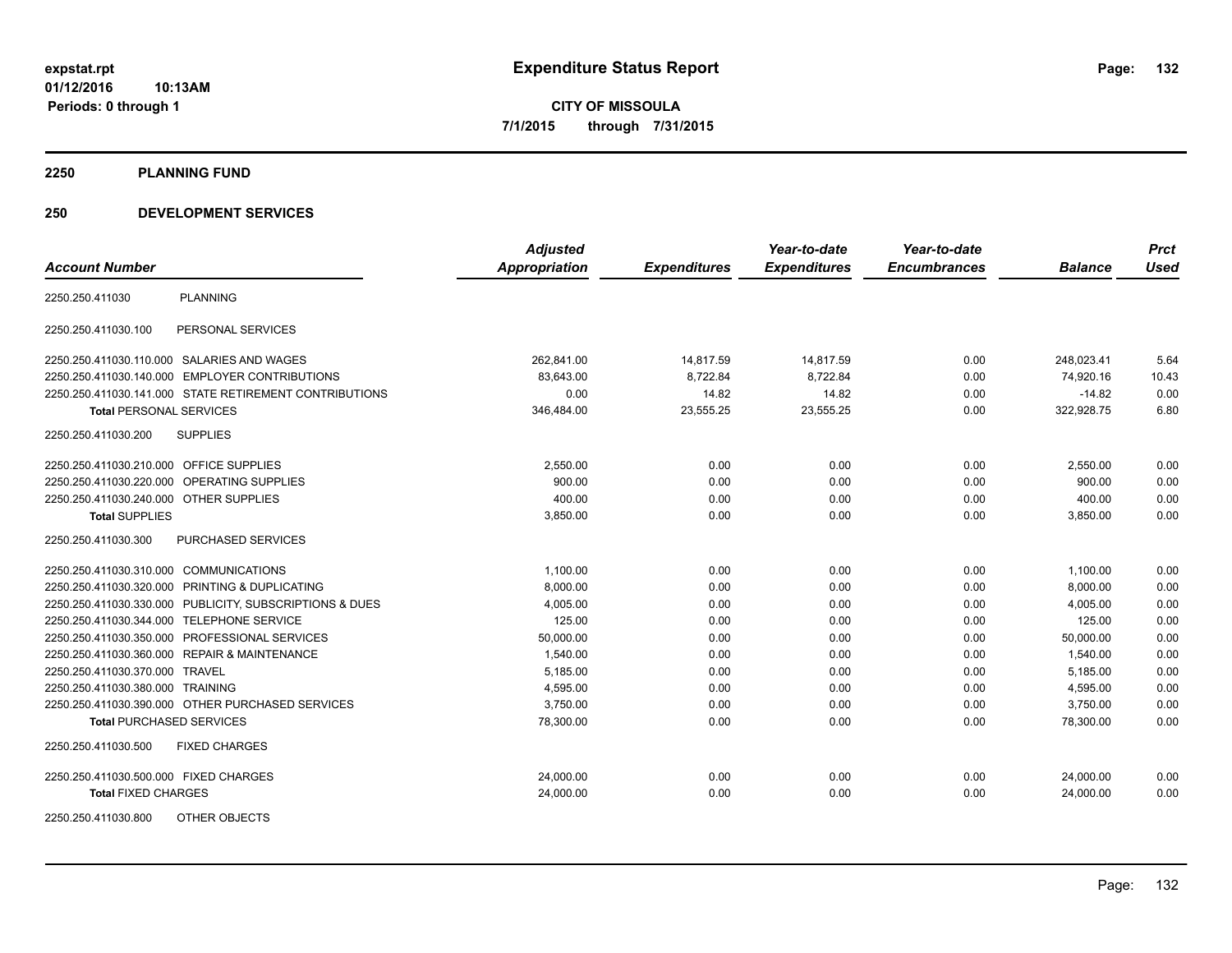**2250 PLANNING FUND**

#### **250 DEVELOPMENT SERVICES**

| <b>Account Number</b>         |                                     | <b>Adjusted</b><br>Appropriation | <b>Expenditures</b> | Year-to-date<br><b>Expenditures</b> | Year-to-date<br><b>Encumbrances</b> | <b>Balance</b> | <b>Prct</b><br><b>Used</b> |
|-------------------------------|-------------------------------------|----------------------------------|---------------------|-------------------------------------|-------------------------------------|----------------|----------------------------|
| <b>Total OTHER OBJECTS</b>    |                                     | 0.00                             | 0.00                | 0.00                                | 0.00                                | 0.00           | 0.00                       |
| <b>Total PLANNING</b>         |                                     | 452,634.00                       | 23,555.25           | 23,555.25                           | 0.00                                | 429,078.75     | 5.20                       |
| 2250.250.411050               | DEVELOPMENT & PERMIT REVIEWS        |                                  |                     |                                     |                                     |                |                            |
| 2250.250.411050.200           | <b>SUPPLIES</b>                     |                                  |                     |                                     |                                     |                |                            |
|                               | Total DEVELOPMENT & PERMIT REVIEWS  | 0.00                             | 0.00                | 0.00                                | 0.00                                | 0.00           | 0.00                       |
| 2250.250.411070               | <b>TRANSPORTATION</b>               |                                  |                     |                                     |                                     |                |                            |
| 2250.250.411070.100           | PERSONAL SERVICES                   |                                  |                     |                                     |                                     |                |                            |
| <b>Total TRANSPORTATION</b>   |                                     | 0.00                             | 0.00                | 0.00                                | 0.00                                | 0.00           | 0.00                       |
| 2250.250.430255               | <b>BIKE-PED PROGRAM</b>             |                                  |                     |                                     |                                     |                |                            |
| 2250.250.430255.300           | PURCHASED SERVICES                  |                                  |                     |                                     |                                     |                |                            |
| <b>Total BIKE-PED PROGRAM</b> |                                     | 0.00                             | 0.00                | 0.00                                | 0.00                                | 0.00           | 0.00                       |
| 2250.250.510110               | <b>MERCHANT SERVICES</b>            |                                  |                     |                                     |                                     |                |                            |
| 2250.250.510110.500           | <b>FIXED CHARGES</b>                |                                  |                     |                                     |                                     |                |                            |
|                               | <b>Total MERCHANT SERVICES</b>      | 0.00                             | 0.00                | 0.00                                | 0.00                                | 0.00           | 0.00                       |
| 2250.250.521000               | INTERFUND OPERATING TRANSFERS       |                                  |                     |                                     |                                     |                |                            |
| 2250.250.521000.800           | OTHER OBJECTS                       |                                  |                     |                                     |                                     |                |                            |
|                               | Total INTERFUND OPERATING TRANSFERS | 0.00                             | 0.00                | 0.00                                | 0.00                                | 0.00           | 0.00                       |
| <b>Total PLANNING FUND</b>    |                                     | 452,634.00                       | 23,555.25           | 23,555.25                           | 0.00                                | 429,078.75     | 5.20                       |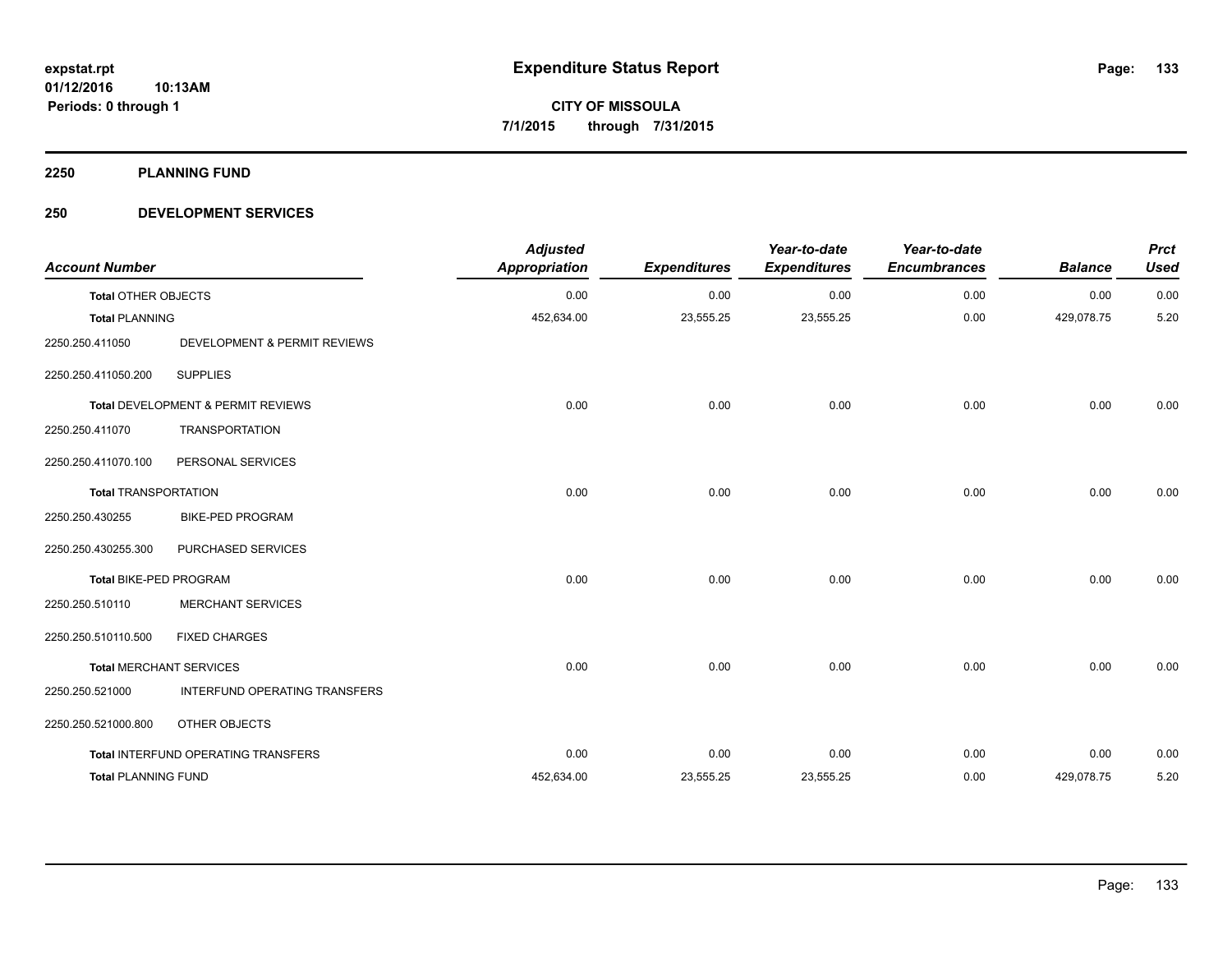#### **2310 PUBLIC SAFETY INFORMATION SYSTEMS**

#### **310 BUILDING INSPECTION**

| <b>Account Number</b>       |                                                | <b>Adjusted</b><br><b>Appropriation</b> | <b>Expenditures</b> | Year-to-date<br><b>Expenditures</b> | Year-to-date<br><b>Encumbrances</b> | <b>Balance</b> | <b>Prct</b><br><b>Used</b> |
|-----------------------------|------------------------------------------------|-----------------------------------------|---------------------|-------------------------------------|-------------------------------------|----------------|----------------------------|
| 2310.310.420510             | ADMINISTRATION                                 |                                         |                     |                                     |                                     |                |                            |
| 2310.310.420510.800         | OTHER OBJECTS                                  |                                         |                     |                                     |                                     |                |                            |
| <b>Total ADMINISTRATION</b> |                                                | 0.00                                    | 0.00                | 0.00                                | 0.00                                | 0.00           | 0.00                       |
| 2310.310.510110             | <b>MERCHANT SERVICES</b>                       |                                         |                     |                                     |                                     |                |                            |
| 2310.310.510110.500         | <b>FIXED CHARGES</b>                           |                                         |                     |                                     |                                     |                |                            |
|                             | <b>Total PUBLIC SAFETY INFORMATION SYSTEMS</b> | 0.00                                    | 0.00                | 0.00                                | 0.00                                | 0.00           | 0.00                       |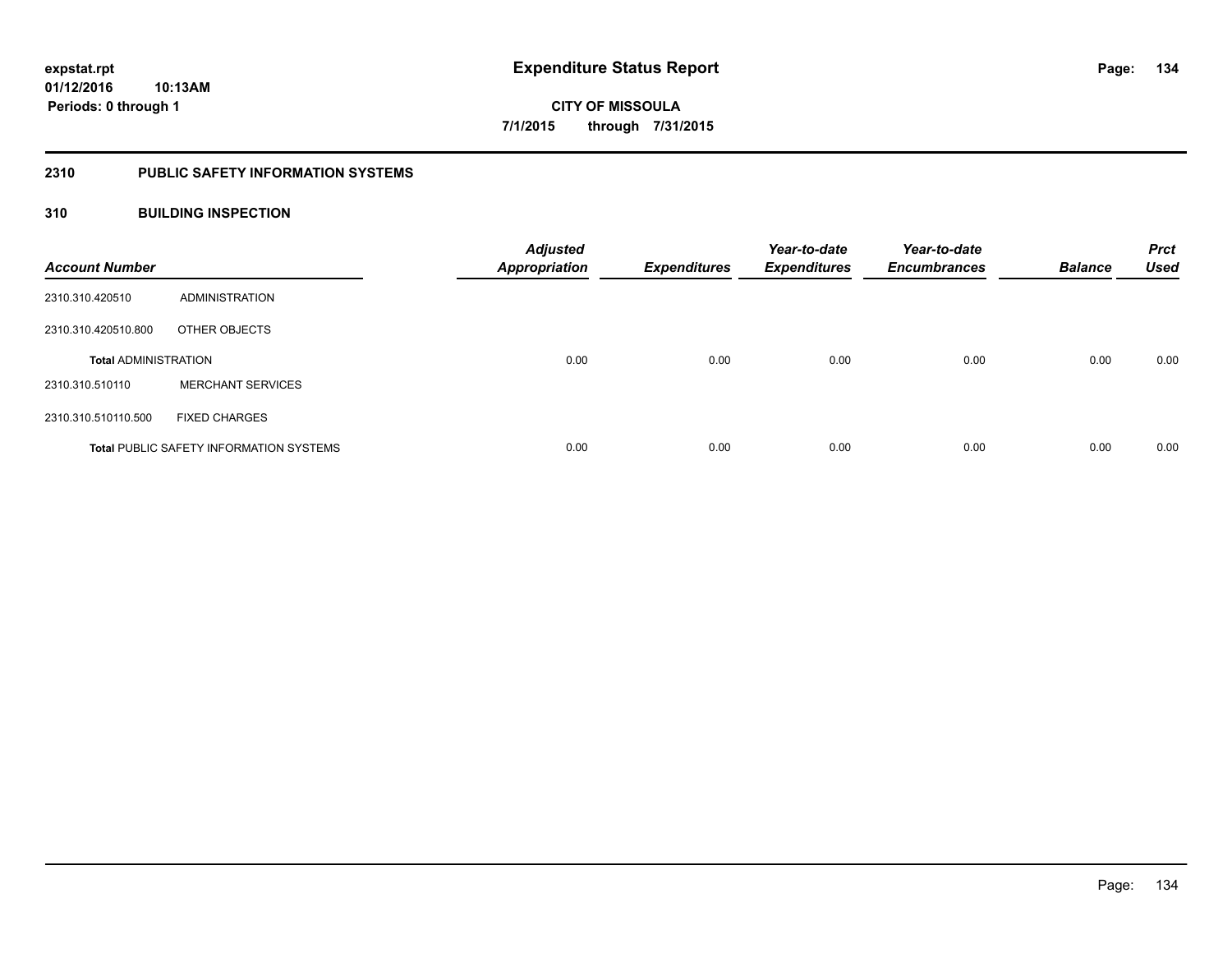#### **2321 IMPACT FEE FUND**

| <b>Account Number</b> |                                                                                                    | <b>Adjusted</b><br><b>Appropriation</b> | <b>Expenditures</b> | Year-to-date<br><b>Expenditures</b> | Year-to-date<br><b>Encumbrances</b> | <b>Balance</b>               | <b>Prct</b><br><b>Used</b> |
|-----------------------|----------------------------------------------------------------------------------------------------|-----------------------------------------|---------------------|-------------------------------------|-------------------------------------|------------------------------|----------------------------|
| 2321.390.411240       | CITY HALL POLICE RESTROOMS                                                                         |                                         |                     |                                     |                                     |                              |                            |
| 2321.390.411240.900   | <b>CAPITAL OUTLAY</b>                                                                              |                                         |                     |                                     |                                     |                              |                            |
|                       | 2321.390.411240.930.000 CITY HALL POLICE RESTROOMS<br><b>Total CITY HALL POLICE RESTROOMS</b>      | 74,500.00<br>74,500.00                  | 0.00<br>0.00        | 0.00<br>0.00                        | 0.00<br>0.00                        | 74,500.00<br>74,500.00       | 0.00<br>0.00               |
| 2321.390.430230       | LOWER MILLER CREEK ROW ACQ                                                                         |                                         |                     |                                     |                                     |                              |                            |
| 2321.390.430230.900   | <b>CAPITAL OUTLAY</b>                                                                              |                                         |                     |                                     |                                     |                              |                            |
|                       | 2321.390.430230.930.000 GRANT CREEK I-90 MPROVEMENTS<br>Total LOWER MILLER CREEK ROW ACQ           | 200,000.00<br>200,000.00                | 0.00<br>0.00        | 0.00<br>0.00                        | 0.00<br>0.00                        | 200,000.00<br>200,000.00     | 0.00<br>0.00               |
| 2321.390.430247       | HILLVIEW WAY STREET IMPROVEMENTS                                                                   |                                         |                     |                                     |                                     |                              |                            |
| 2321.390.430247.900   | <b>CAPITAL OUTLAY</b>                                                                              |                                         |                     |                                     |                                     |                              |                            |
|                       | 2321.390.430247.930.000 HILLVIEW WAY STREET IMPROVEMENTS<br>Total HILLVIEW WAY STREET IMPROVEMENTS | 1,069,122.00<br>1,069,122.00            | 0.00<br>0.00        | 0.00<br>0.00                        | 0.00<br>0.00                        | 1,069,122.00<br>1,069,122.00 | 0.00<br>0.00               |
| 2321.390.430248       | <b>CREGG LN IMPROVEMENTS</b>                                                                       |                                         |                     |                                     |                                     |                              |                            |
| 2321.390.430248.900   | <b>CAPITAL OUTLAY</b>                                                                              |                                         |                     |                                     |                                     |                              |                            |
|                       | <b>Total CREGG LN IMPROVEMENTS</b>                                                                 | 0.00                                    | 0.00                | 0.00                                | 0.00                                | 0.00                         | 0.00                       |
| 2321.390.430249       | OLD US HWY 93 IMPROVEMENTS                                                                         |                                         |                     |                                     |                                     |                              |                            |
| 2321.390.430249.900   | CAPITAL OUTLAY                                                                                     |                                         |                     |                                     |                                     |                              |                            |
|                       | Total OLD US HWY 93 IMPROVEMENTS                                                                   | 0.00                                    | 0.00                | 0.00                                | 0.00                                | 0.00                         | 0.00                       |
| 2321.390.430255       | <b>GRANT CREEK CABLE RAIL</b>                                                                      |                                         |                     |                                     |                                     |                              |                            |
| 2321.390.430255.900   | <b>CAPITAL OUTLAY</b>                                                                              |                                         |                     |                                     |                                     |                              |                            |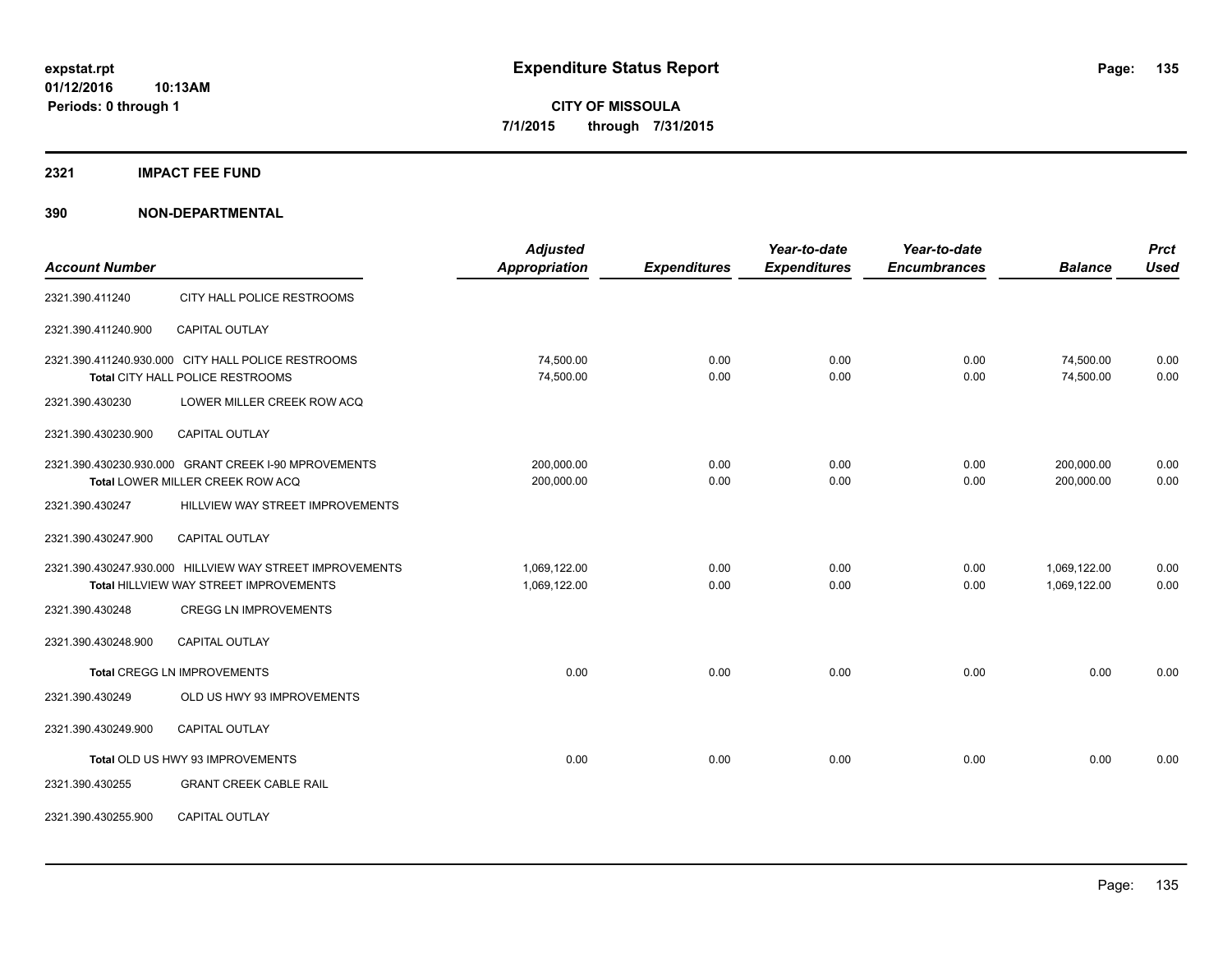#### **2321 IMPACT FEE FUND**

| <b>Account Number</b>         |                                                                                       | <b>Adjusted</b><br><b>Appropriation</b> | <b>Expenditures</b> | Year-to-date<br><b>Expenditures</b> | Year-to-date<br><b>Encumbrances</b> | <b>Balance</b>         | <b>Prct</b><br><b>Used</b> |
|-------------------------------|---------------------------------------------------------------------------------------|-----------------------------------------|---------------------|-------------------------------------|-------------------------------------|------------------------|----------------------------|
|                               | 2321.390.430255.930.000 GRANT CREEK CABLE RAIL<br><b>Total GRANT CREEK CABLE RAIL</b> | 45,000.00<br>45,000.00                  | 0.00<br>0.00        | 0.00<br>0.00                        | 0.00<br>0.00                        | 45,000.00<br>45,000.00 | 0.00<br>0.00               |
| 2321.390.430260               | TRAFFIC & PEDESTRIAN SERVICES                                                         |                                         |                     |                                     |                                     |                        |                            |
| 2321.390.430260.300           | PURCHASED SERVICES                                                                    |                                         |                     |                                     |                                     |                        |                            |
|                               | <b>Total PURCHASED SERVICES</b>                                                       | 0.00                                    | 0.00                | 0.00                                | 0.00                                | 0.00                   | 0.00                       |
| 2321.390.430260.900           | CAPITAL OUTLAY                                                                        |                                         |                     |                                     |                                     |                        |                            |
|                               | Total TRAFFIC & PEDESTRIAN SERVICES                                                   | 0.00                                    | 0.00                | 0.00                                | 0.00                                | 0.00                   | 0.00                       |
| 2321.390.430261               | *** Title Not Found ***                                                               |                                         |                     |                                     |                                     |                        |                            |
| 2321.390.430261.300           | PURCHASED SERVICES                                                                    |                                         |                     |                                     |                                     |                        |                            |
|                               | <b>Total PURCHASED SERVICES</b>                                                       | 0.00                                    | 0.00                | 0.00                                | 0.00                                | 0.00                   | 0.00                       |
| 2321.390.430261.800           | OTHER OBJECTS                                                                         |                                         |                     |                                     |                                     |                        |                            |
| Total OTHER OBJECTS           |                                                                                       | 0.00                                    | 0.00                | 0.00                                | 0.00                                | 0.00                   | 0.00                       |
| 2321.390.430261.900           | CAPITAL OUTLAY                                                                        |                                         |                     |                                     |                                     |                        |                            |
| Total *** Title Not Found *** |                                                                                       | 0.00                                    | 0.00                | 0.00                                | 0.00                                | 0.00                   | 0.00                       |
| 2321.390.430280               | MILLER CR: BRIGGS TO MOCKINGBIRD                                                      |                                         |                     |                                     |                                     |                        |                            |
| 2321.390.430280.900           | CAPITAL OUTLAY                                                                        |                                         |                     |                                     |                                     |                        |                            |
|                               | <b>Total MILLER CR: BRIGGS TO MOCKINGBIRD</b>                                         | 0.00                                    | 0.00                | 0.00                                | 0.00                                | 0.00                   | 0.00                       |
| 2321.390.430281               | SOUTH 3RD STREET PROJECT                                                              |                                         |                     |                                     |                                     |                        |                            |
| 2321.390.430281.300           | PURCHASED SERVICES                                                                    |                                         |                     |                                     |                                     |                        |                            |
|                               | <b>Total PURCHASED SERVICES</b>                                                       | 0.00                                    | 0.00                | 0.00                                | 0.00                                | 0.00                   | 0.00                       |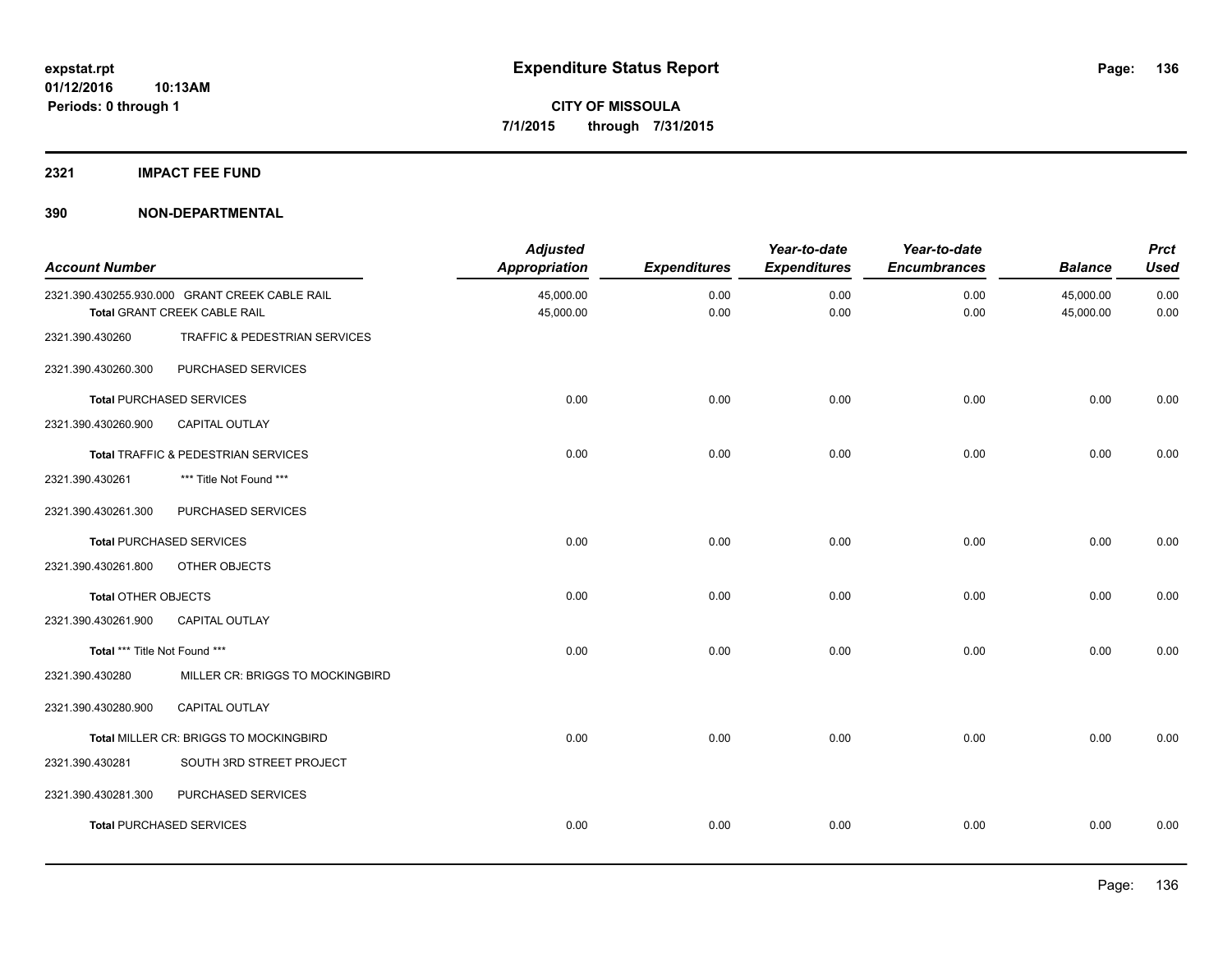#### **2321 IMPACT FEE FUND**

| <b>Account Number</b>          |                                                | <b>Adjusted</b><br><b>Appropriation</b> |                     | Year-to-date        | Year-to-date<br><b>Encumbrances</b> | <b>Balance</b> | <b>Prct</b><br><b>Used</b> |
|--------------------------------|------------------------------------------------|-----------------------------------------|---------------------|---------------------|-------------------------------------|----------------|----------------------------|
|                                |                                                |                                         | <b>Expenditures</b> | <b>Expenditures</b> |                                     |                |                            |
| 2321.390.430281.900            | CAPITAL OUTLAY                                 |                                         |                     |                     |                                     |                |                            |
|                                | 2321.390.430281.930.000 SO 3RD ST/IMPROVEMENTS | 572,000.00                              | 1,516.06            | 1,516.06            | 0.00                                | 570,483.94     | 0.27                       |
|                                | Total SOUTH 3RD STREET PROJECT                 | 572,000.00                              | 1,516.06            | 1,516.06            | 0.00                                | 570,483.94     | 0.27                       |
| 2321.390.460401                | FORT MSLA REGIONAL PARK                        |                                         |                     |                     |                                     |                |                            |
| 2321.390.460401.900            | CAPITAL OUTLAY                                 |                                         |                     |                     |                                     |                |                            |
|                                | Total FORT MSLA REGIONAL PARK                  | 0.00                                    | 0.00                | 0.00                | 0.00                                | 0.00           | 0.00                       |
| 2321.390.460404                | <b>EATON TRAIL</b>                             |                                         |                     |                     |                                     |                |                            |
| 2321.390.460404.100            | PERSONAL SERVICES                              |                                         |                     |                     |                                     |                |                            |
| <b>Total PERSONAL SERVICES</b> |                                                | 0.00                                    | 0.00                | 0.00                | 0.00                                | 0.00           | 0.00                       |
| 2321.390.460404.300            | PURCHASED SERVICES                             |                                         |                     |                     |                                     |                |                            |
|                                | <b>Total PURCHASED SERVICES</b>                | 0.00                                    | 0.00                | 0.00                | 0.00                                | 0.00           | 0.00                       |
| 2321.390.460404.900            | <b>CAPITAL OUTLAY</b>                          |                                         |                     |                     |                                     |                |                            |
| <b>Total EATON TRAIL</b>       |                                                | 0.00                                    | 0.00                | 0.00                | 0.00                                | 0.00           | 0.00                       |
| 2321.390.460406                | WHITE PINE PARK                                |                                         |                     |                     |                                     |                |                            |
| 2321.390.460406.100            | PERSONAL SERVICES                              |                                         |                     |                     |                                     |                |                            |
| <b>Total PERSONAL SERVICES</b> |                                                | 0.00                                    | 0.00                | 0.00                | 0.00                                | 0.00           | 0.00                       |
| 2321.390.460406.300            | PURCHASED SERVICES                             |                                         |                     |                     |                                     |                |                            |
| <b>Total WHITE PINE PARK</b>   |                                                | 0.00                                    | 0.00                | 0.00                | 0.00                                | 0.00           | 0.00                       |
| 2321.390.460408                | CONSERVATION LAND MANAGEMENT PLAN              |                                         |                     |                     |                                     |                |                            |
| 2321.390.460408.900            | CAPITAL OUTLAY                                 |                                         |                     |                     |                                     |                |                            |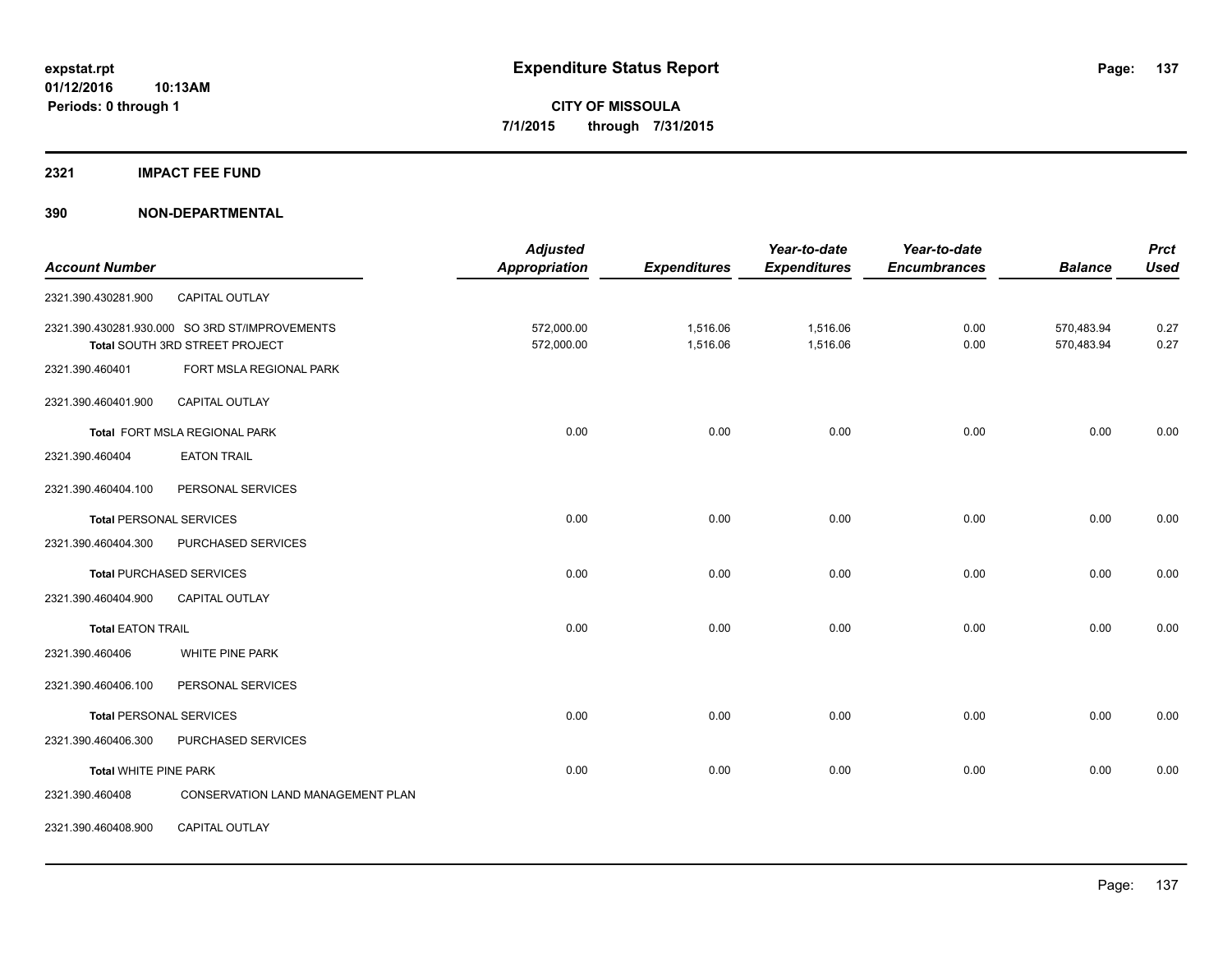**2321 IMPACT FEE FUND**

| <b>Account Number</b>           |                                                                                | <b>Adjusted</b><br><b>Appropriation</b> | <b>Expenditures</b> | Year-to-date<br><b>Expenditures</b> | Year-to-date<br><b>Encumbrances</b> | <b>Balance</b>           | <b>Prct</b><br><b>Used</b> |
|---------------------------------|--------------------------------------------------------------------------------|-----------------------------------------|---------------------|-------------------------------------|-------------------------------------|--------------------------|----------------------------|
|                                 | Total CONSERVATION LAND MANAGEMENT PLAN                                        | 0.00                                    | 0.00                | 0.00                                | 0.00                                | 0.00                     | 0.00                       |
| 2321.390.460409                 | MISSOULA TO LOLO TRAIL                                                         |                                         |                     |                                     |                                     |                          |                            |
| 2321.390.460409.800             | OTHER OBJECTS                                                                  |                                         |                     |                                     |                                     |                          |                            |
| <b>Total OTHER OBJECTS</b>      |                                                                                | 0.00                                    | 0.00                | 0.00                                | 0.00                                | 0.00                     | 0.00                       |
| 2321.390.460409.900             | CAPITAL OUTLAY                                                                 |                                         |                     |                                     |                                     |                          |                            |
|                                 | 2321.390.460409.930.000 MISSOULA TO LOLO TRAIL<br>Total MISSOULA TO LOLO TRAIL | 156,000.00<br>156,000.00                | 0.00<br>0.00        | 0.00<br>0.00                        | 0.00<br>0.00                        | 156,000.00<br>156,000.00 | 0.00<br>0.00               |
| 2321.390.460411                 | MISSOULA TO LOLO TRAIL                                                         |                                         |                     |                                     |                                     |                          |                            |
| 2321.390.460411.900             | CAPITAL OUTLAY                                                                 |                                         |                     |                                     |                                     |                          |                            |
|                                 | Total MISSOULA TO LOLO TRAIL                                                   | 0.00                                    | 0.00                | 0.00                                | 0.00                                | 0.00                     | 0.00                       |
| 2321.390.460412                 | PLEASANT VIEW PARK                                                             |                                         |                     |                                     |                                     |                          |                            |
| 2321.390.460412.900             | CAPITAL OUTLAY                                                                 |                                         |                     |                                     |                                     |                          |                            |
| <b>Total PLEASANT VIEW PARK</b> |                                                                                | 0.00                                    | 0.00                | 0.00                                | 0.00                                | 0.00                     | 0.00                       |
| 2321.390.460444                 | <b>PLAYGROUNDS</b>                                                             |                                         |                     |                                     |                                     |                          |                            |
| 2321.390.460444.900             | <b>CAPITAL OUTLAY</b>                                                          |                                         |                     |                                     |                                     |                          |                            |
| <b>Total PLAYGROUNDS</b>        | 2321.390.460444.930.000 PARK TRAIL BOND PLAYGROUNDS                            | 30,000.00<br>30,000.00                  | 0.00<br>0.00        | 0.00<br>0.00                        | 0.00<br>0.00                        | 30,000.00<br>30,000.00   | 0.00<br>0.00               |
| 2321.390.510000                 | UNALLOCATED IMPACT FEES                                                        |                                         |                     |                                     |                                     |                          |                            |
| 2321.390.510000.800             | OTHER OBJECTS                                                                  |                                         |                     |                                     |                                     |                          |                            |
| <b>Total OTHER OBJECTS</b>      |                                                                                | 0.00                                    | 0.00                | 0.00                                | 0.00                                | 0.00                     | 0.00                       |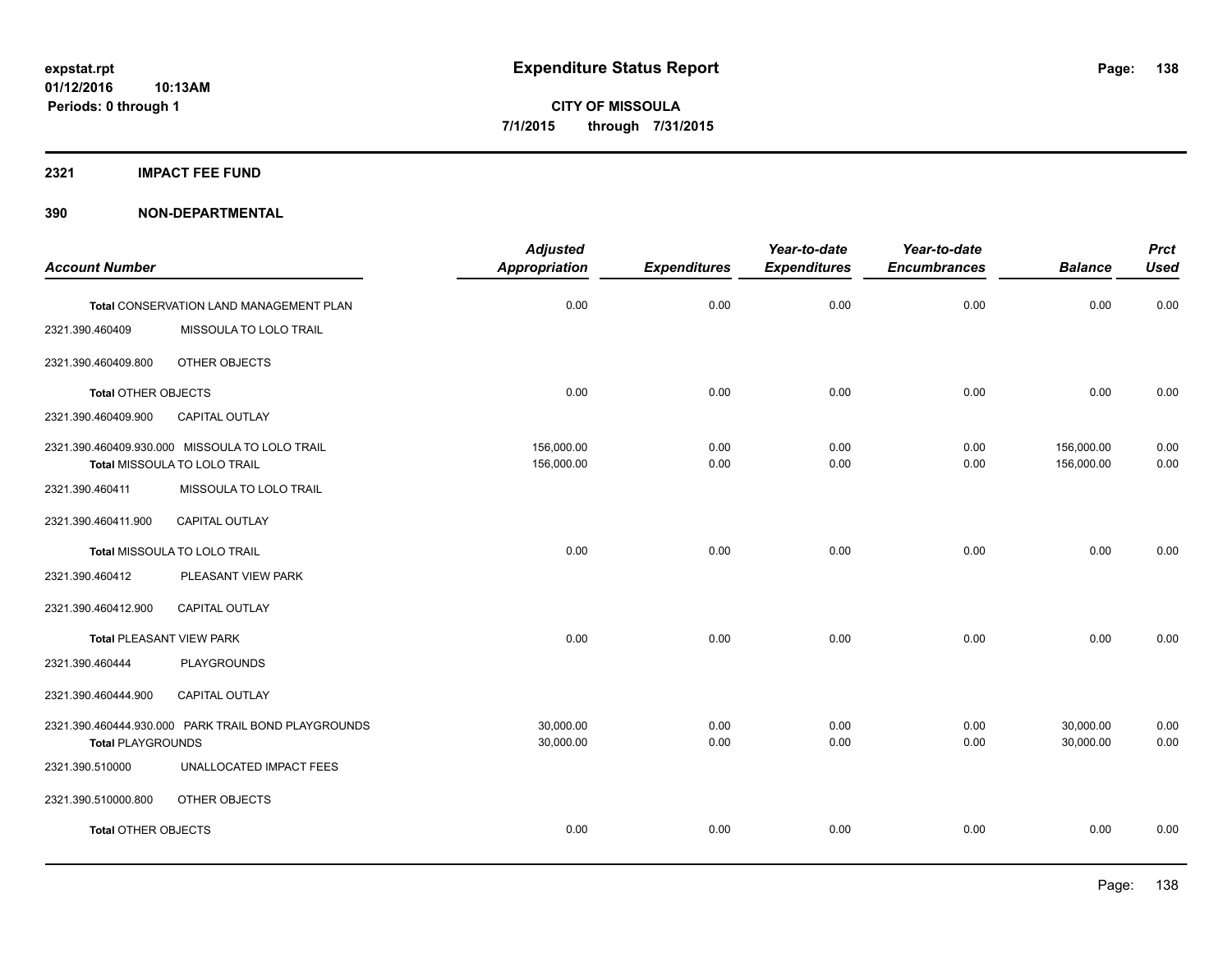#### **2321 IMPACT FEE FUND**

| <b>Account Number</b>                |                                      | <b>Adjusted</b><br>Appropriation | <b>Expenditures</b> | Year-to-date<br><b>Expenditures</b> | Year-to-date<br><b>Encumbrances</b> | <b>Balance</b>           | <b>Prct</b><br><b>Used</b> |
|--------------------------------------|--------------------------------------|----------------------------------|---------------------|-------------------------------------|-------------------------------------|--------------------------|----------------------------|
| 2321.390.510000.900                  | <b>CAPITAL OUTLAY</b>                |                                  |                     |                                     |                                     |                          |                            |
| 2321.390.510000.930.000 IMPROVEMENTS | <b>Total UNALLOCATED IMPACT FEES</b> | 253.378.00<br>253,378.00         | 0.00<br>0.00        | 0.00<br>0.00                        | 0.00<br>0.00                        | 253.378.00<br>253,378.00 | 0.00<br>0.00               |
| 2321.390.510110                      | <b>MERCHANT SERVICES</b>             |                                  |                     |                                     |                                     |                          |                            |
| 2321.390.510110.500                  | <b>FIXED CHARGES</b>                 |                                  |                     |                                     |                                     |                          |                            |
|                                      | <b>Total MERCHANT SERVICES</b>       | 0.00                             | 0.00                | 0.00                                | 0.00                                | 0.00                     | 0.00                       |
| <b>Total IMPACT FEE FUND</b>         |                                      | 2,400,000.00                     | 1.516.06            | 1.516.06                            | 0.00                                | 2,398,483.94             | 0.06                       |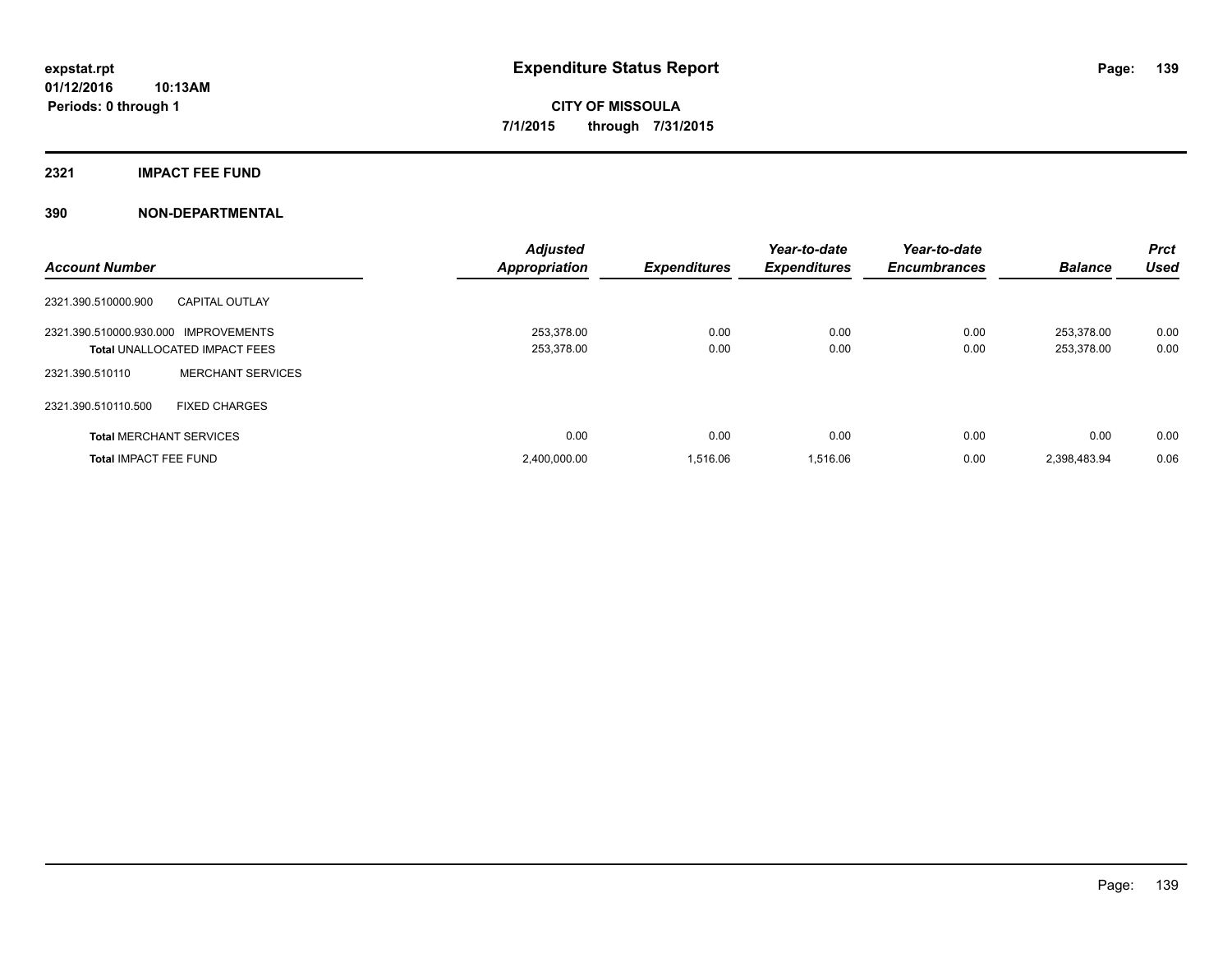**140**

**01/12/2016 10:13AM Periods: 0 through 1**

**CITY OF MISSOULA 7/1/2015 through 7/31/2015**

#### **2322 GEORGE ELMER/CATTLE DR INTERSECTION**

|                             |                                               | <b>Adjusted</b>      |                     | Year-to-date        | Year-to-date        |                | <b>Prct</b> |
|-----------------------------|-----------------------------------------------|----------------------|---------------------|---------------------|---------------------|----------------|-------------|
| <b>Account Number</b>       |                                               | <b>Appropriation</b> | <b>Expenditures</b> | <b>Expenditures</b> | <b>Encumbrances</b> | <b>Balance</b> | <b>Used</b> |
| 2322.390.510100             | SPECIAL ASSESSMENTS                           |                      |                     |                     |                     |                |             |
| 2322.390.510100.300         | PURCHASED SERVICES                            |                      |                     |                     |                     |                |             |
|                             | 2322.390.510100.350.000 PROFESSIONAL SERVICES | 15,000.00            | 0.00                | 0.00                | 0.00                | 15,000.00      | 0.00        |
|                             | <b>Total PURCHASED SERVICES</b>               | 15,000.00            | 0.00                | 0.00                | 0.00                | 15,000.00      | 0.00        |
| 2322.390.510100.800         | OTHER OBJECTS                                 |                      |                     |                     |                     |                |             |
| <b>Total OTHER OBJECTS</b>  |                                               | 0.00                 | 0.00                | 0.00                | 0.00                | 0.00           | 0.00        |
| 2322.390.510100.900         | <b>CAPITAL OUTLAY</b>                         |                      |                     |                     |                     |                |             |
| <b>Total CAPITAL OUTLAY</b> |                                               | 0.00                 | 0.00                | 0.00                | 0.00                | 0.00           | 0.00        |
|                             | <b>Total SPECIAL ASSESSMENTS</b>              | 15,000.00            | 0.00                | 0.00                | 0.00                | 15,000.00      | 0.00        |
| 2322.390.510110             | <b>MERCHANT SERVICES</b>                      |                      |                     |                     |                     |                |             |
| 2322.390.510110.500         | <b>FIXED CHARGES</b>                          |                      |                     |                     |                     |                |             |
|                             | <b>Total MERCHANT SERVICES</b>                | 0.00                 | 0.00                | 0.00                | 0.00                | 0.00           | 0.00        |
|                             | Total GEORGE ELMER/CATTLE DR INTERSECTION     | 15,000.00            | 0.00                | 0.00                | 0.00                | 15,000.00      | 0.00        |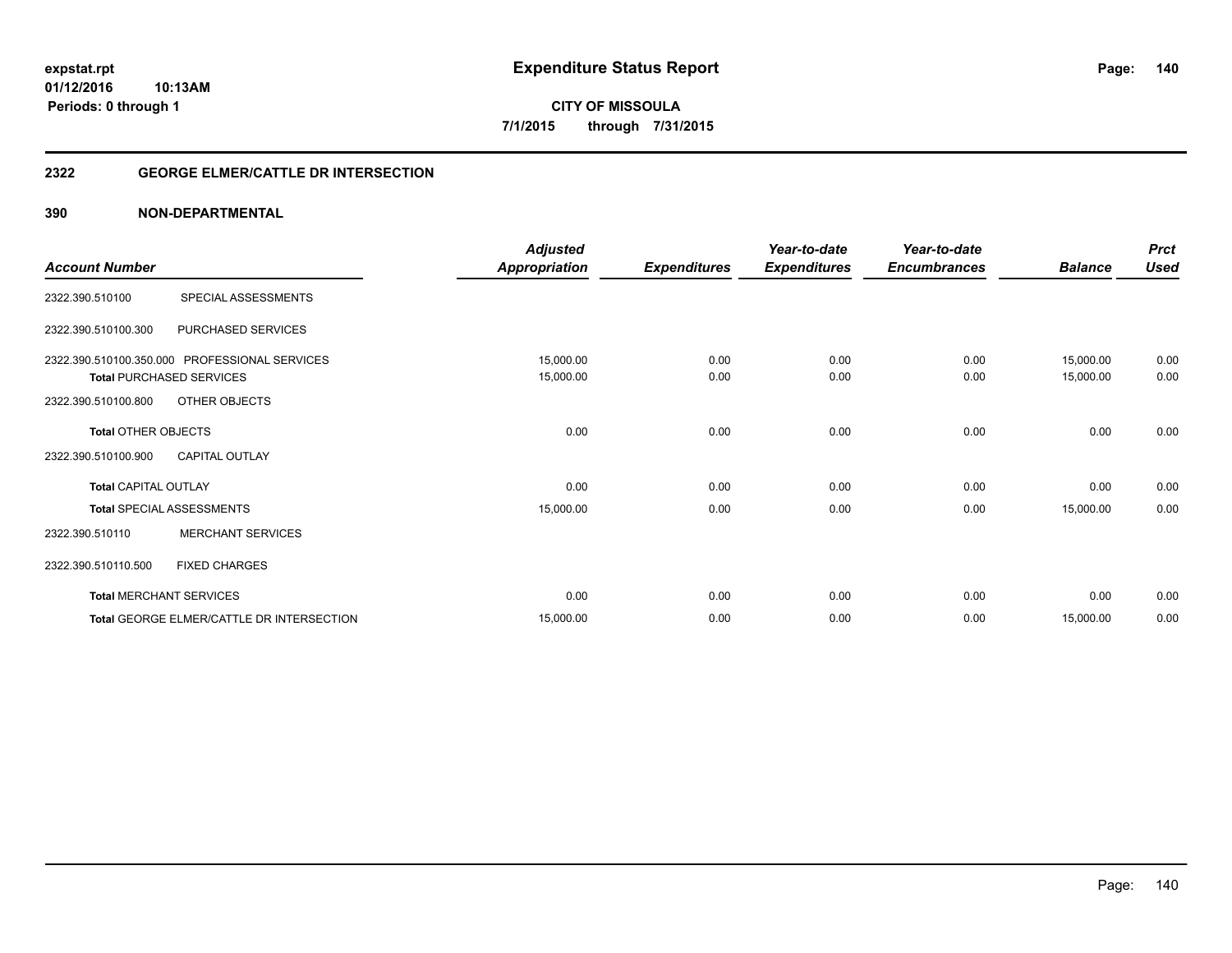**01/12/2016 10:13AM Periods: 0 through 1**

**CITY OF MISSOULA 7/1/2015 through 7/31/2015**

#### **2365 PUBLIC ART FUND**

#### **220 MAYOR**

| <b>Account Number</b>                                                                                                    | <b>Adjusted</b><br>Appropriation | <b>Expenditures</b> | Year-to-date<br><b>Expenditures</b> | Year-to-date<br><b>Encumbrances</b> | <b>Balance</b>       | <b>Prct</b><br><b>Used</b> |
|--------------------------------------------------------------------------------------------------------------------------|----------------------------------|---------------------|-------------------------------------|-------------------------------------|----------------------|----------------------------|
| PUBLIC ART PROJECTS<br>2365.220.460518                                                                                   |                                  |                     |                                     |                                     |                      |                            |
| 2365.220.460518.300<br>PURCHASED SERVICES                                                                                |                                  |                     |                                     |                                     |                      |                            |
| 2365.220.460518.350.000 PROFESSIONAL SERVICES<br><b>Total PURCHASED SERVICES</b><br>2365.220.460518.800<br>OTHER OBJECTS | 7,350.00<br>7,350.00             | 0.00<br>0.00        | 0.00<br>0.00                        | 0.00<br>0.00                        | 7,350.00<br>7,350.00 | 0.00<br>0.00               |
| <b>Total OTHER OBJECTS</b><br><b>CAPITAL OUTLAY</b><br>2365.220.460518.900                                               | 0.00                             | 0.00                | 0.00                                | 0.00                                | 0.00                 | 0.00                       |
| 2365.220.460518.930.000 IMPROVEMENTS<br><b>Total CAPITAL OUTLAY</b>                                                      | 5,615.00<br>5,615.00             | 0.00<br>0.00        | 0.00<br>0.00                        | 0.00<br>0.00                        | 5,615.00<br>5,615.00 | 0.00<br>0.00               |
| <b>Total PUBLIC ART PROJECTS</b>                                                                                         | 12,965.00                        | 0.00                | 0.00                                | 0.00                                | 12,965.00            | 0.00                       |
| <b>MERCHANT SERVICES</b><br>2365.220.510110                                                                              |                                  |                     |                                     |                                     |                      |                            |
| 2365.220.510110.500<br><b>FIXED CHARGES</b>                                                                              |                                  |                     |                                     |                                     |                      |                            |
| <b>Total FIXED CHARGES</b>                                                                                               | 0.00                             | 0.00                | 0.00                                | 0.00                                | 0.00                 | 0.00                       |
| <b>Total MERCHANT SERVICES</b>                                                                                           | 0.00                             | 0.00                | 0.00                                | 0.00                                | 0.00                 | 0.00                       |
| <b>Total PUBLIC ART FUND</b>                                                                                             | 12.965.00                        | 0.00                | 0.00                                | 0.00                                | 12,965.00            | 0.00                       |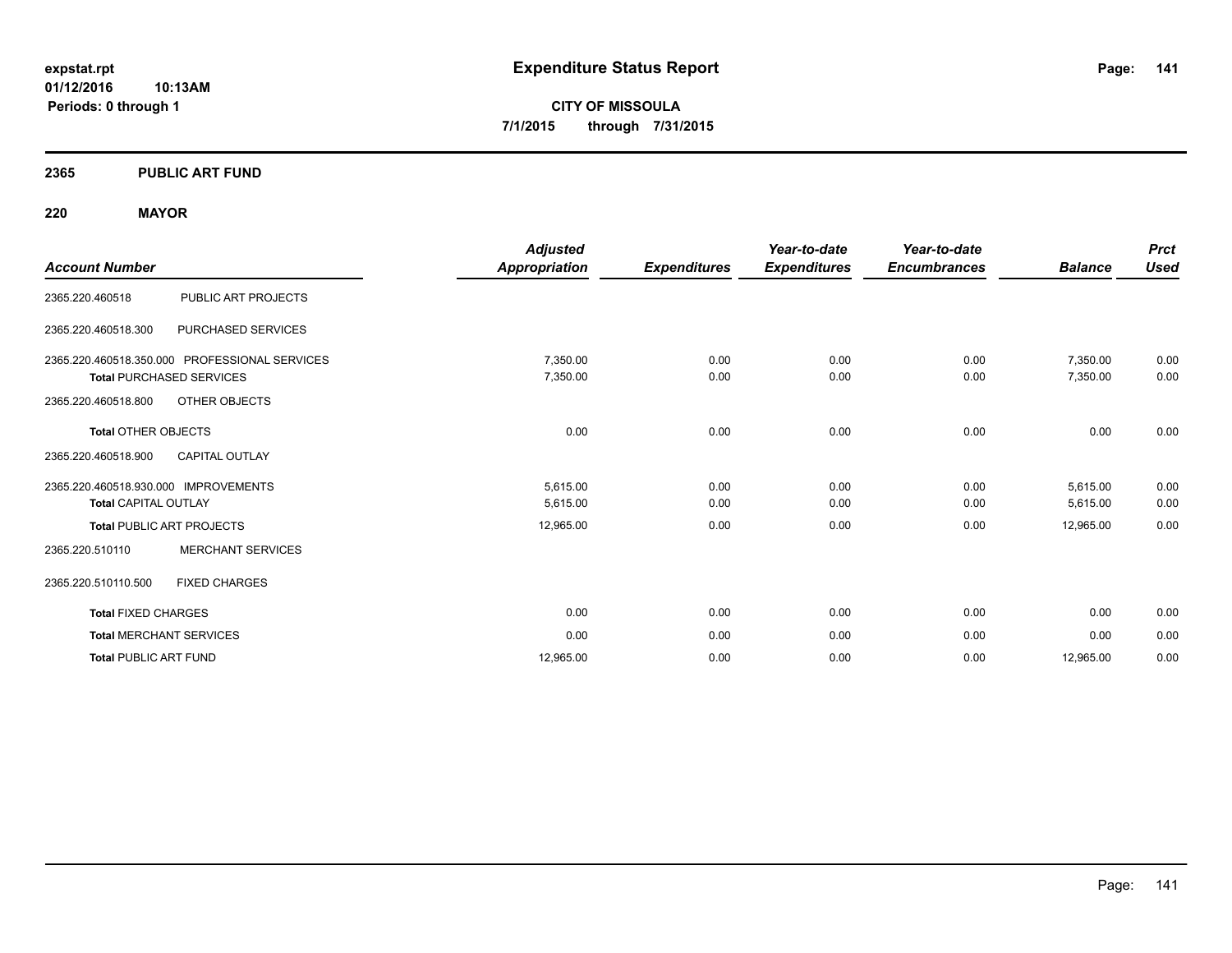#### **2371 EMPLOYEE HEALTH INSURANCE LEVY FUND**

| <b>Account Number</b>          |                                                  | <b>Adjusted</b><br><b>Appropriation</b> | <b>Expenditures</b> | Year-to-date<br><b>Expenditures</b> | Year-to-date<br><b>Encumbrances</b> | <b>Balance</b> | <b>Prct</b><br><b>Used</b> |
|--------------------------------|--------------------------------------------------|-----------------------------------------|---------------------|-------------------------------------|-------------------------------------|----------------|----------------------------|
| 2371.390.510110                | <b>MERCHANT SERVICES</b>                         |                                         |                     |                                     |                                     |                |                            |
| 2371.390.510110.500            | <b>FIXED CHARGES</b>                             |                                         |                     |                                     |                                     |                |                            |
| <b>Total MERCHANT SERVICES</b> |                                                  | 0.00                                    | 0.00                | 0.00                                | 0.00                                | 0.00           | 0.00                       |
| 2371.390.521000                | <b>INTERFUND OPERATING TRANSFERS</b>             |                                         |                     |                                     |                                     |                |                            |
| 2371.390.521000.800            | OTHER OBJECTS                                    |                                         |                     |                                     |                                     |                |                            |
|                                | 2371.390.521000.820.000 TRANSFERS TO OTHER FUNDS | 4,462.00                                | 0.00                | 0.00                                | 0.00                                | 4,462.00       | 0.00                       |
|                                | <b>Total INTERFUND OPERATING TRANSFERS</b>       | 4,462.00                                | 0.00                | 0.00                                | 0.00                                | 4,462.00       | 0.00                       |
|                                | Total EMPLOYEE HEALTH INSURANCE LEVY FUND        | 4,462.00                                | 0.00                | 0.00                                | 0.00                                | 4,462.00       | 0.00                       |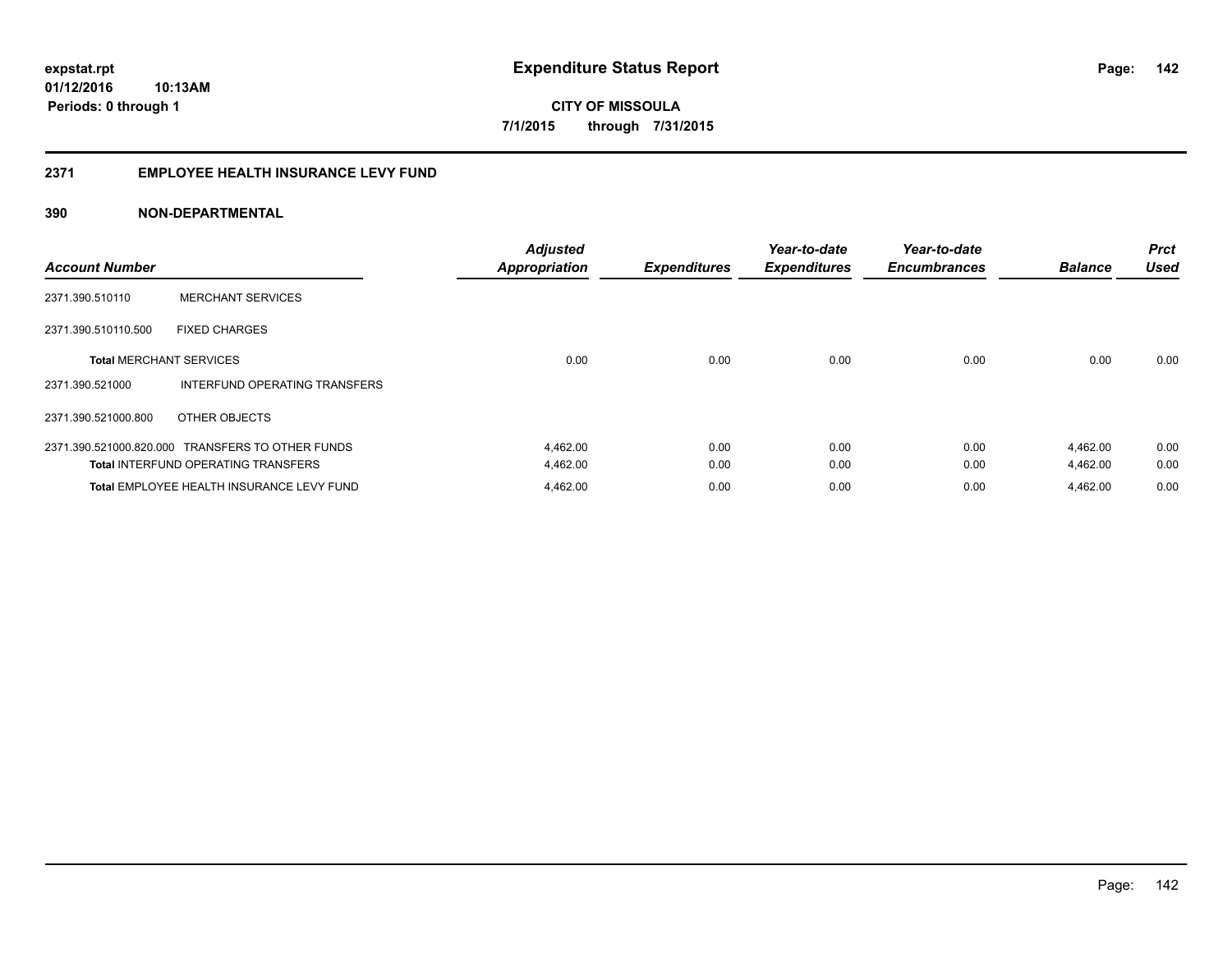#### **2372 PERMISSIVE MEDICAL LEVY**

| <b>Account Number</b>          |                                                  | <b>Adjusted</b><br><b>Appropriation</b> | <b>Expenditures</b> | Year-to-date<br><b>Expenditures</b> | Year-to-date<br><b>Encumbrances</b> | <b>Balance</b> | <b>Prct</b><br><b>Used</b> |
|--------------------------------|--------------------------------------------------|-----------------------------------------|---------------------|-------------------------------------|-------------------------------------|----------------|----------------------------|
| 2372.390.510110                | <b>MERCHANT SERVICES</b>                         |                                         |                     |                                     |                                     |                |                            |
| 2372.390.510110.500            | <b>FIXED CHARGES</b>                             |                                         |                     |                                     |                                     |                |                            |
| <b>Total MERCHANT SERVICES</b> |                                                  | 0.00                                    | 0.00                | 0.00                                | 0.00                                | 0.00           | 0.00                       |
| 2372.390.521000                | INTERFUND OPERATING TRANSFERS                    |                                         |                     |                                     |                                     |                |                            |
| 2372.390.521000.800            | OTHER OBJECTS                                    |                                         |                     |                                     |                                     |                |                            |
|                                | 2372.390.521000.820.000 TRANSFERS TO OTHER FUNDS | 4,405,445.00                            | 0.00                | 0.00                                | 0.00                                | 4,405,445.00   | 0.00                       |
|                                | <b>Total INTERFUND OPERATING TRANSFERS</b>       | 4,405,445.00                            | 0.00                | 0.00                                | 0.00                                | 4,405,445.00   | 0.00                       |
|                                | <b>Total PERMISSIVE MEDICAL LEVY</b>             | 4,405,445.00                            | 0.00                | 0.00                                | 0.00                                | 4.405.445.00   | 0.00                       |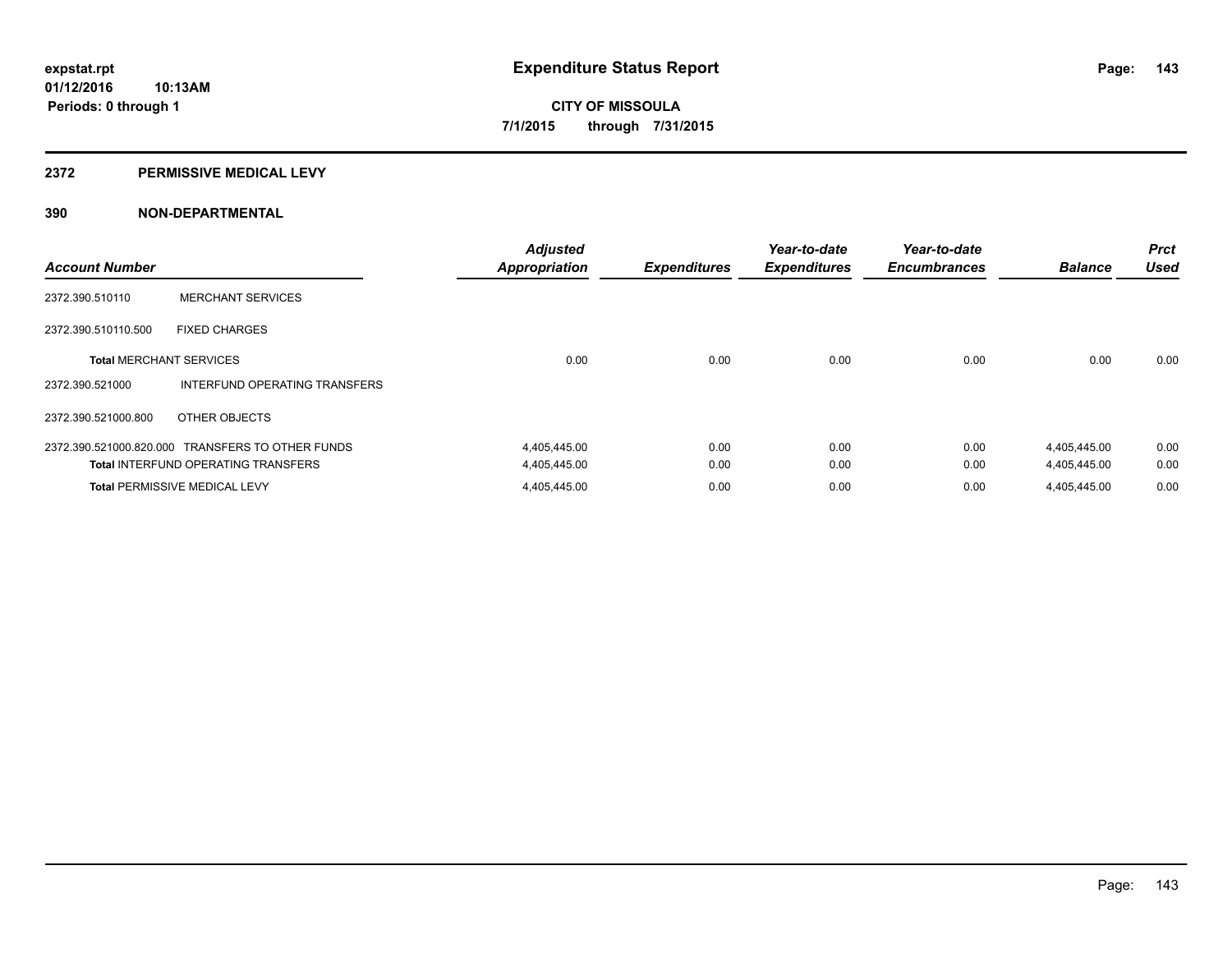**144**

**01/12/2016 10:13AM Periods: 0 through 1**

**CITY OF MISSOULA 7/1/2015 through 7/31/2015**

#### **2389 CABLE TELEVISION FRANCHISE FUND**

| <b>Account Number</b>                         |                                                  | <b>Adjusted</b><br><b>Appropriation</b> | <b>Expenditures</b> | Year-to-date<br><b>Expenditures</b> | Year-to-date<br><b>Encumbrances</b> | <b>Balance</b> | <b>Prct</b><br><b>Used</b> |
|-----------------------------------------------|--------------------------------------------------|-----------------------------------------|---------------------|-------------------------------------|-------------------------------------|----------------|----------------------------|
| 2389.390.411810                               | <b>CABLE TV FRANCHISE</b>                        |                                         |                     |                                     |                                     |                |                            |
|                                               |                                                  |                                         |                     |                                     |                                     |                |                            |
| 2389.390.411810.300                           | PURCHASED SERVICES                               |                                         |                     |                                     |                                     |                |                            |
|                                               | 2389.390.411810.350.000 PROFESSIONAL SERVICES    | 5,000.00                                | 0.00                | 0.00                                | 0.00                                | 5,000.00       | 0.00                       |
| 2389.390.411810.370.000 TRAVEL                |                                                  | 1.000.00                                | 0.00                | 0.00                                | 0.00                                | 1,000.00       | 0.00                       |
| 2389.390.411810.380.000 TRAINING              |                                                  | 1,000.00                                | 0.00                | 0.00                                | 0.00                                | 1,000.00       | 0.00                       |
| <b>Total PURCHASED SERVICES</b>               |                                                  | 7,000.00                                | 0.00                | 0.00                                | 0.00                                | 7,000.00       | 0.00                       |
| 2389.390.411810.700                           | <b>GRANTS &amp; CONTRIBUTIONS</b>                |                                         |                     |                                     |                                     |                |                            |
|                                               | 2389.390.411810.700.000 GRANTS & CONTRIBUTIONS   | 440,000.00                              | 0.00                | 0.00                                | 0.00                                | 440,000.00     | 0.00                       |
|                                               | <b>Total GRANTS &amp; CONTRIBUTIONS</b>          | 440,000.00                              | 0.00                | 0.00                                | 0.00                                | 440,000.00     | 0.00                       |
| 2389.390.411810.800                           | <b>OTHER OBJECTS</b>                             |                                         |                     |                                     |                                     |                |                            |
|                                               | 2389.390.411810.820.000 TRANSFERS TO OTHER FUNDS | 251,433.00                              | 0.00                | 0.00                                | 0.00                                | 251,433.00     | 0.00                       |
| <b>Total OTHER OBJECTS</b>                    |                                                  | 251,433.00                              | 0.00                | 0.00                                | 0.00                                | 251,433.00     | 0.00                       |
| 2389.390.411810.900                           | <b>CAPITAL OUTLAY</b>                            |                                         |                     |                                     |                                     |                |                            |
| 2389.390.411810.940.000 MACHINERY & EQUIPMENT |                                                  | 37,567.00                               | 0.00                | 0.00                                | 0.00                                | 37,567.00      | 0.00                       |
| <b>Total CAPITAL OUTLAY</b>                   |                                                  | 37.567.00                               | 0.00                | 0.00                                | 0.00                                | 37.567.00      | 0.00                       |
| <b>Total CABLE TV FRANCHISE</b>               |                                                  | 736,000.00                              | 0.00                | 0.00                                | 0.00                                | 736,000.00     | 0.00                       |
| 2389.390.510110                               | <b>MERCHANT SERVICES</b>                         |                                         |                     |                                     |                                     |                |                            |
| 2389.390.510110.500                           | <b>FIXED CHARGES</b>                             |                                         |                     |                                     |                                     |                |                            |
| <b>Total MERCHANT SERVICES</b>                |                                                  | 0.00                                    | 0.00                | 0.00                                | 0.00                                | 0.00           | 0.00                       |
| <b>Total CABLE TELEVISION FRANCHISE FUND</b>  |                                                  | 736.000.00                              | 0.00                | 0.00                                | 0.00                                | 736,000.00     | 0.00                       |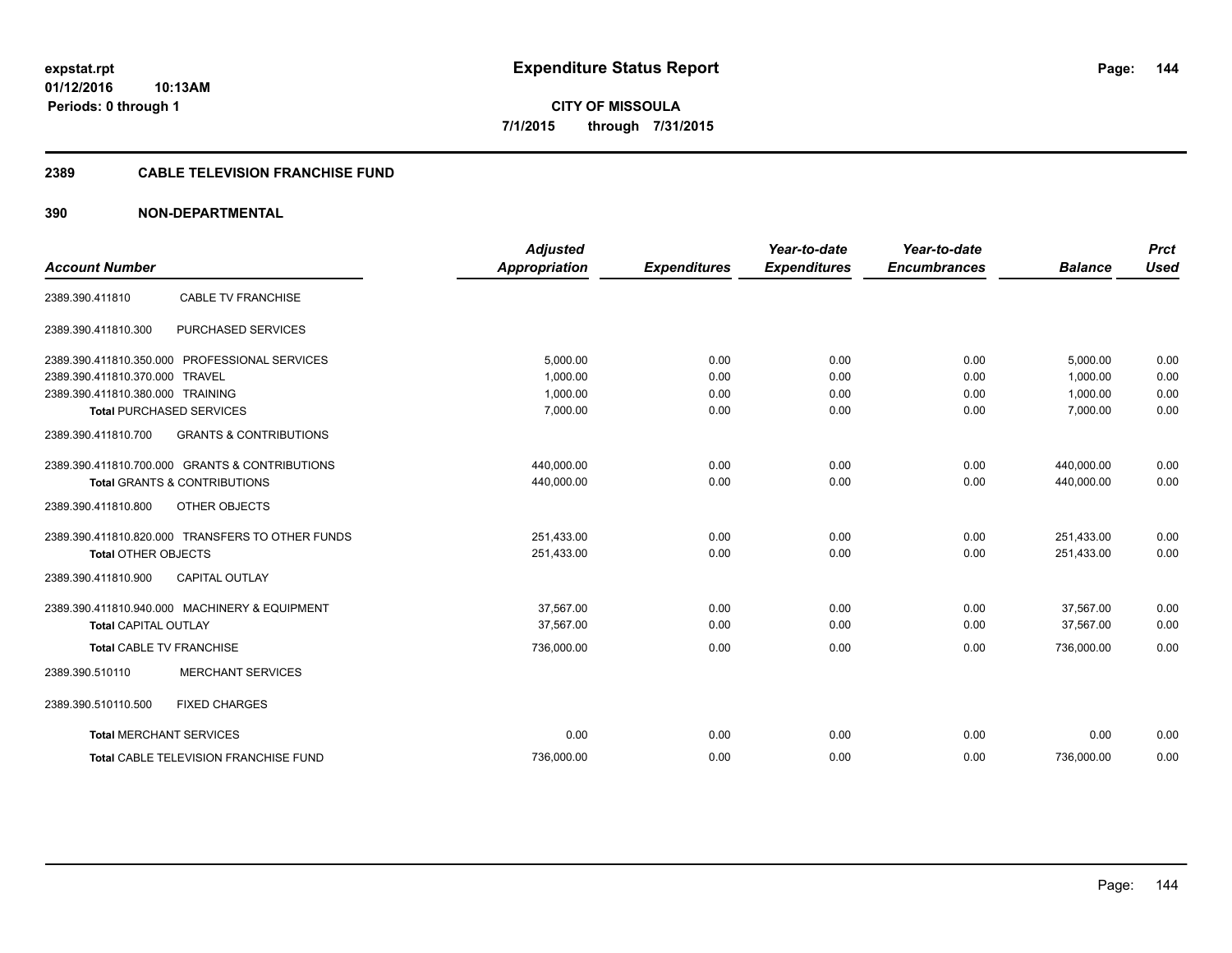**CITY OF MISSOULA 7/1/2015 through 7/31/2015**

# **2390 DRUG FORFEITURE FUND**

| <b>Account Number</b>                  |                                                  | <b>Adjusted</b><br><b>Appropriation</b> | <b>Expenditures</b> | Year-to-date<br><b>Expenditures</b> | Year-to-date<br><b>Encumbrances</b> | <b>Balance</b> | <b>Prct</b><br><b>Used</b> |
|----------------------------------------|--------------------------------------------------|-----------------------------------------|---------------------|-------------------------------------|-------------------------------------|----------------|----------------------------|
|                                        |                                                  |                                         |                     |                                     |                                     |                |                            |
| 2390.290.420142                        | <b>NARCOTICS</b>                                 |                                         |                     |                                     |                                     |                |                            |
| 2390.290.420142.100                    | PERSONAL SERVICES                                |                                         |                     |                                     |                                     |                |                            |
| <b>Total PERSONAL SERVICES</b>         |                                                  | 0.00                                    | 0.00                | 0.00                                | 0.00                                | 0.00           | 0.00                       |
| 2390.290.420142.200                    | <b>SUPPLIES</b>                                  |                                         |                     |                                     |                                     |                |                            |
|                                        | 2390.290.420142.220.000 OPERATING SUPPLIES       | 3.000.00                                | 94.98               | 94.98                               | 0.00                                | 2,905.02       | 3.17                       |
|                                        | 2390.290.420142.230.000 REPAIR/MAINTENANCE       | 3,000.00                                | 0.00                | 0.00                                | 0.00                                | 3.000.00       | 0.00                       |
| 2390.290.420142.231.000 GASOLINE       |                                                  | 500.00                                  | 0.00                | 0.00                                | 0.00                                | 500.00         | 0.00                       |
| <b>Total SUPPLIES</b>                  |                                                  | 6,500.00                                | 94.98               | 94.98                               | 0.00                                | 6,405.02       | 1.46                       |
| 2390.290.420142.300                    | PURCHASED SERVICES                               |                                         |                     |                                     |                                     |                |                            |
| 2390.290.420142.310.000 COMMUNICATIONS |                                                  | 500.00                                  | 0.00                | 0.00                                | 0.00                                | 500.00         | 0.00                       |
|                                        | 2390.290.420142.320.000 PRINTING & DUPLICATING   | 300.00                                  | 0.00                | 0.00                                | 0.00                                | 300.00         | 0.00                       |
|                                        | 2390.290.420142.360.000 REPAIR & MAINTENANCE     | 1,000.00                                | 0.00                | 0.00                                | 0.00                                | 1,000.00       | 0.00                       |
| 2390.290.420142.370.000 TRAVEL         |                                                  | 4,000.00                                | 0.00                | 0.00                                | 0.00                                | 4,000.00       | 0.00                       |
| 2390.290.420142.380.000 TRAINING       |                                                  | 2,000.00                                | 0.00                | 0.00                                | 0.00                                | 2,000.00       | 0.00                       |
|                                        | 2390.290.420142.390.000 OTHER PURCHASED SERVICES | 500.00                                  | 0.00                | 0.00                                | 0.00                                | 500.00         | 0.00                       |
| <b>Total PURCHASED SERVICES</b>        |                                                  | 8,300.00                                | 0.00                | 0.00                                | 0.00                                | 8,300.00       | 0.00                       |
| 2390.290.420142.500                    | <b>FIXED CHARGES</b>                             |                                         |                     |                                     |                                     |                |                            |
| 2390.290.420142.500.000 FIXED CHARGES  |                                                  | 1.000.00                                | 0.00                | 0.00                                | 0.00                                | 1,000.00       | 0.00                       |
| <b>Total FIXED CHARGES</b>             |                                                  | 1,000.00                                | 0.00                | 0.00                                | 0.00                                | 1,000.00       | 0.00                       |
| 2390.290.420142.700                    | <b>GRANTS &amp; CONTRIBUTIONS</b>                |                                         |                     |                                     |                                     |                |                            |
|                                        | <b>Total GRANTS &amp; CONTRIBUTIONS</b>          | 0.00                                    | 0.00                | 0.00                                | 0.00                                | 0.00           | 0.00                       |
| 2390.290.420142.800                    | OTHER OBJECTS                                    |                                         |                     |                                     |                                     |                |                            |
| <b>Total OTHER OBJECTS</b>             |                                                  | 0.00                                    | 0.00                | 0.00                                | 0.00                                | 0.00           | 0.00                       |
| 2390.290.420142.900                    | <b>CAPITAL OUTLAY</b>                            |                                         |                     |                                     |                                     |                |                            |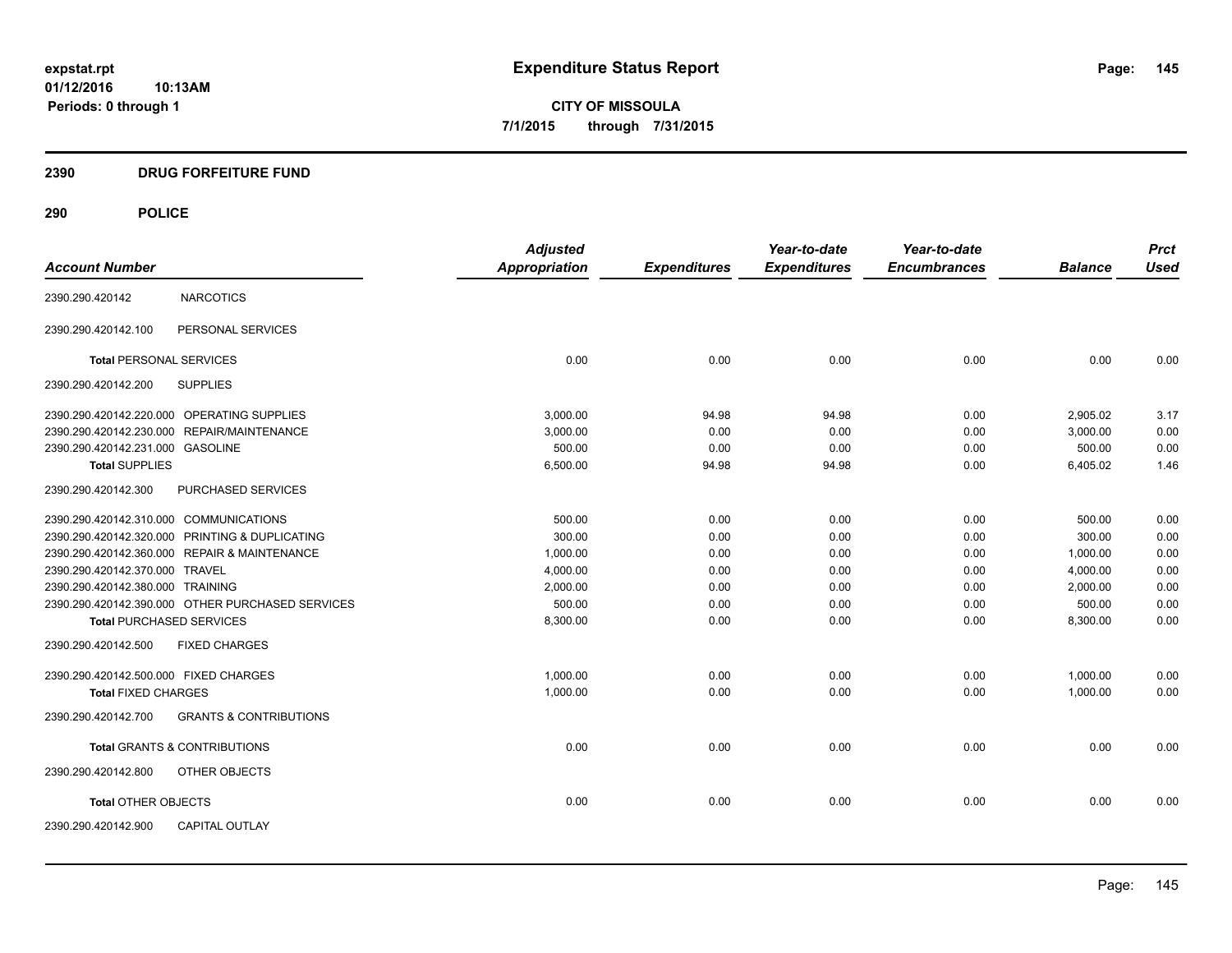# **2390 DRUG FORFEITURE FUND**

| <b>Account Number</b>                         | <b>Adjusted</b><br><b>Appropriation</b> | <b>Expenditures</b> | Year-to-date<br><b>Expenditures</b> | Year-to-date<br><b>Encumbrances</b> | <b>Balance</b> | <b>Prct</b><br><b>Used</b> |
|-----------------------------------------------|-----------------------------------------|---------------------|-------------------------------------|-------------------------------------|----------------|----------------------------|
| 2390.290.420142.940.000 MACHINERY & EQUIPMENT | 12.000.00                               | 0.00                | 0.00                                | 0.00                                | 12.000.00      | 0.00                       |
| <b>Total CAPITAL OUTLAY</b>                   | 12,000.00                               | 0.00                | 0.00                                | 0.00                                | 12,000.00      | 0.00                       |
| <b>Total NARCOTICS</b>                        | 27,800.00                               | 94.98               | 94.98                               | 0.00                                | 27.705.02      | 0.34                       |
| <b>MERCHANT SERVICES</b><br>2390.290.510110   |                                         |                     |                                     |                                     |                |                            |
| 2390.290.510110.500<br><b>FIXED CHARGES</b>   |                                         |                     |                                     |                                     |                |                            |
| <b>Total MERCHANT SERVICES</b>                | 0.00                                    | 0.00                | 0.00                                | 0.00                                | 0.00           | 0.00                       |
| <b>Total DRUG FORFEITURE FUND</b>             | 27,800.00                               | 94.98               | 94.98                               | 0.00                                | 27.705.02      | 0.34                       |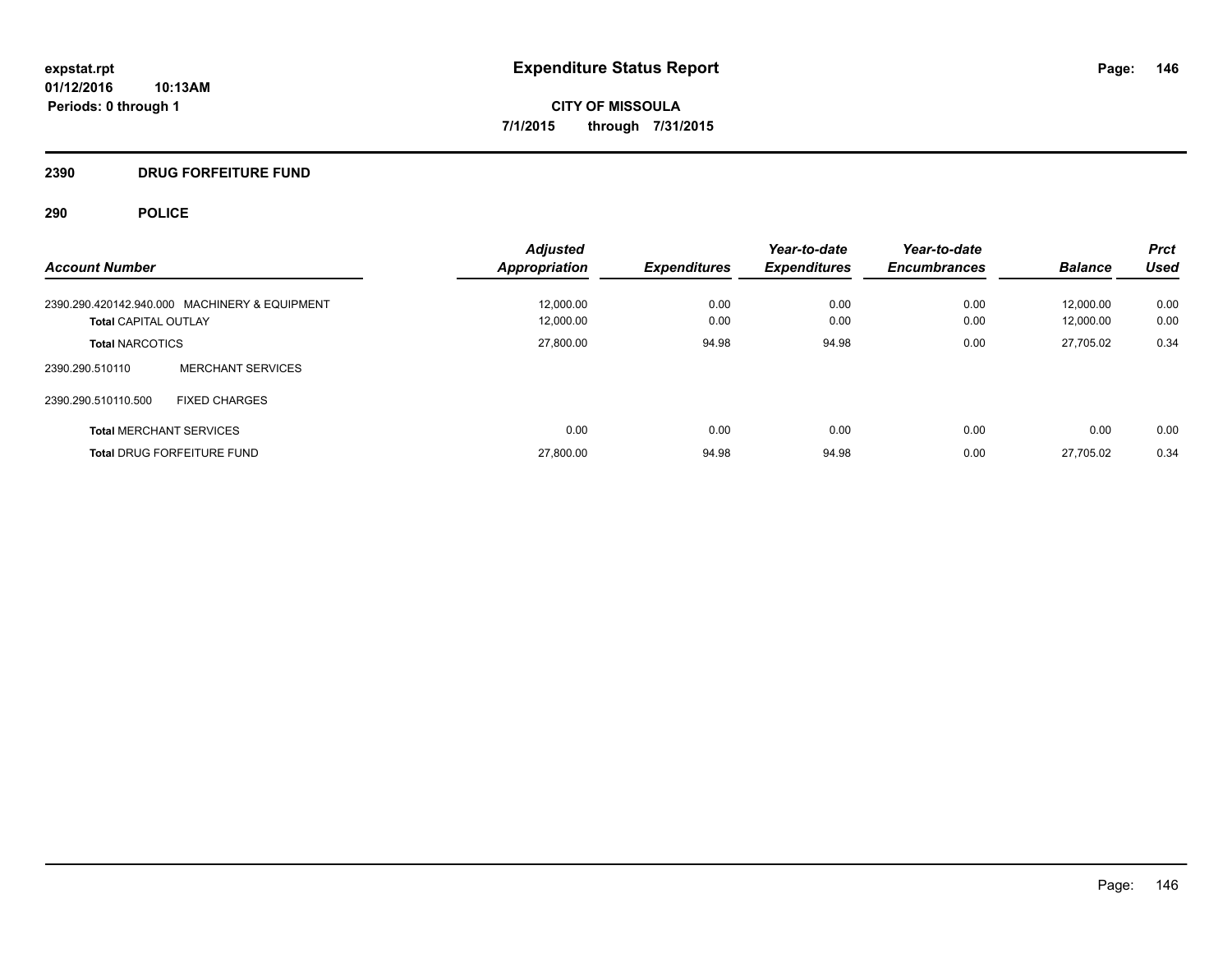#### **2394 BUILDING INSPECTION FUND**

# **310 BUILDING INSPECTION**

| <b>Account Number</b>                                   | <b>Adjusted</b><br><b>Appropriation</b> | <b>Expenditures</b> | Year-to-date<br><b>Expenditures</b> | Year-to-date<br><b>Encumbrances</b> | <b>Balance</b> | <b>Prct</b><br><b>Used</b> |
|---------------------------------------------------------|-----------------------------------------|---------------------|-------------------------------------|-------------------------------------|----------------|----------------------------|
| PROTECTIVE INSPECTIONS<br>2394.310.420500               |                                         |                     |                                     |                                     |                |                            |
| 2394.310.420500.100<br>PERSONAL SERVICES                |                                         |                     |                                     |                                     |                |                            |
| 2394.310.420500.110.000 SALARIES AND WAGES              | 628,525.00                              | 33,748.82           | 33.748.82                           | 0.00                                | 594.776.18     | 5.37                       |
| OVERTIME/TERMINATION<br>2394.310.420500.120.000         | 500.00                                  | 0.00                | 0.00                                | 0.00                                | 500.00         | 0.00                       |
| 2394.310.420500.130.000 OTHER                           | 19,912.00                               | 0.00                | 0.00                                | 0.00                                | 19,912.00      | 0.00                       |
| 2394.310.420500.140.000 EMPLOYER CONTRIBUTIONS          | 214,330.00                              | 18,315.44           | 18,315.44                           | 0.00                                | 196,014.56     | 8.55                       |
| 2394.310.420500.141.000 STATE RETIREMENT CONTRIBUTIONS  | 0.00                                    | 33.75               | 33.75                               | 0.00                                | $-33.75$       | 0.00                       |
| <b>Total PERSONAL SERVICES</b>                          | 863,267.00                              | 52,098.01           | 52,098.01                           | 0.00                                | 811,168.99     | 6.03                       |
| <b>SUPPLIES</b><br>2394.310.420500.200                  |                                         |                     |                                     |                                     |                |                            |
| 2394.310.420500.210.000<br><b>OFFICE SUPPLIES</b>       | 2,200.00                                | 502.72              | 502.72                              | 0.00                                | 1,697.28       | 22.85                      |
| 2394.310.420500.220.000<br><b>OPERATING SUPPLIES</b>    | 5,500.00                                | 0.00                | 0.00                                | 0.00                                | 5,500.00       | 0.00                       |
| 2394.310.420500.230.000 REPAIR/MAINTENANCE              | 3,000.00                                | 0.00                | 0.00                                | 0.00                                | 3.000.00       | 0.00                       |
| 2394.310.420500.231.000 GASOLINE                        | 11,475.00                               | 0.00                | 0.00                                | 0.00                                | 11,475.00      | 0.00                       |
| 2394.310.420500.250.000 SUPPLIES FOR RESALE             | 500.00                                  | 0.00                | 0.00                                | 0.00                                | 500.00         | 0.00                       |
| <b>Total SUPPLIES</b>                                   | 22,675.00                               | 502.72              | 502.72                              | 0.00                                | 22,172.28      | 2.22                       |
| 2394.310.420500.300<br>PURCHASED SERVICES               |                                         |                     |                                     |                                     |                |                            |
| 2394.310.420500.310.000 COMMUNICATIONS                  | 1,000.00                                | 0.00                | 0.00                                | 0.00                                | 1,000.00       | 0.00                       |
| 2394.310.420500.320.000 PRINTING & DUPLICATING          | 7.600.00                                | 0.00                | 0.00                                | 0.00                                | 7.600.00       | 0.00                       |
| 2394.310.420500.330.000 PUBLICITY, SUBSCRIPTIONS & DUES | 2,100.00                                | 0.00                | 0.00                                | 0.00                                | 2,100.00       | 0.00                       |
| 2394.310.420500.344.000<br><b>TELEPHONE SERVICE</b>     | 13,549.00                               | 331.00              | 331.00                              | 0.00                                | 13.218.00      | 2.44                       |
| PROFESSIONAL SERVICES<br>2394.310.420500.350.000        | 14,600.00                               | 0.00                | 0.00                                | 0.00                                | 14,600.00      | 0.00                       |
| 2394.310.420500.360.000 REPAIR & MAINTENANCE            | 33,378.00                               | 0.00                | 0.00                                | 0.00                                | 33,378.00      | 0.00                       |
| 2394.310.420500.370.000 TRAVEL                          | 5,025.00                                | 440.68              | 440.68                              | 0.00                                | 4,584.32       | 8.77                       |
| 2394.310.420500.380.000 TRAINING                        | 6,500.00                                | 1,799.00            | 1,799.00                            | 0.00                                | 4,701.00       | 27.68                      |
| <b>Total PURCHASED SERVICES</b>                         | 83,752.00                               | 2,570.68            | 2,570.68                            | 0.00                                | 81,181.32      | 3.07                       |
| 2394.310.420500.500<br><b>FIXED CHARGES</b>             |                                         |                     |                                     |                                     |                |                            |
| 2394.310.420500.500.000 FIXED CHARGES                   | 310,310.00                              | 0.00                | 0.00                                | 0.00                                | 310,310.00     | 0.00                       |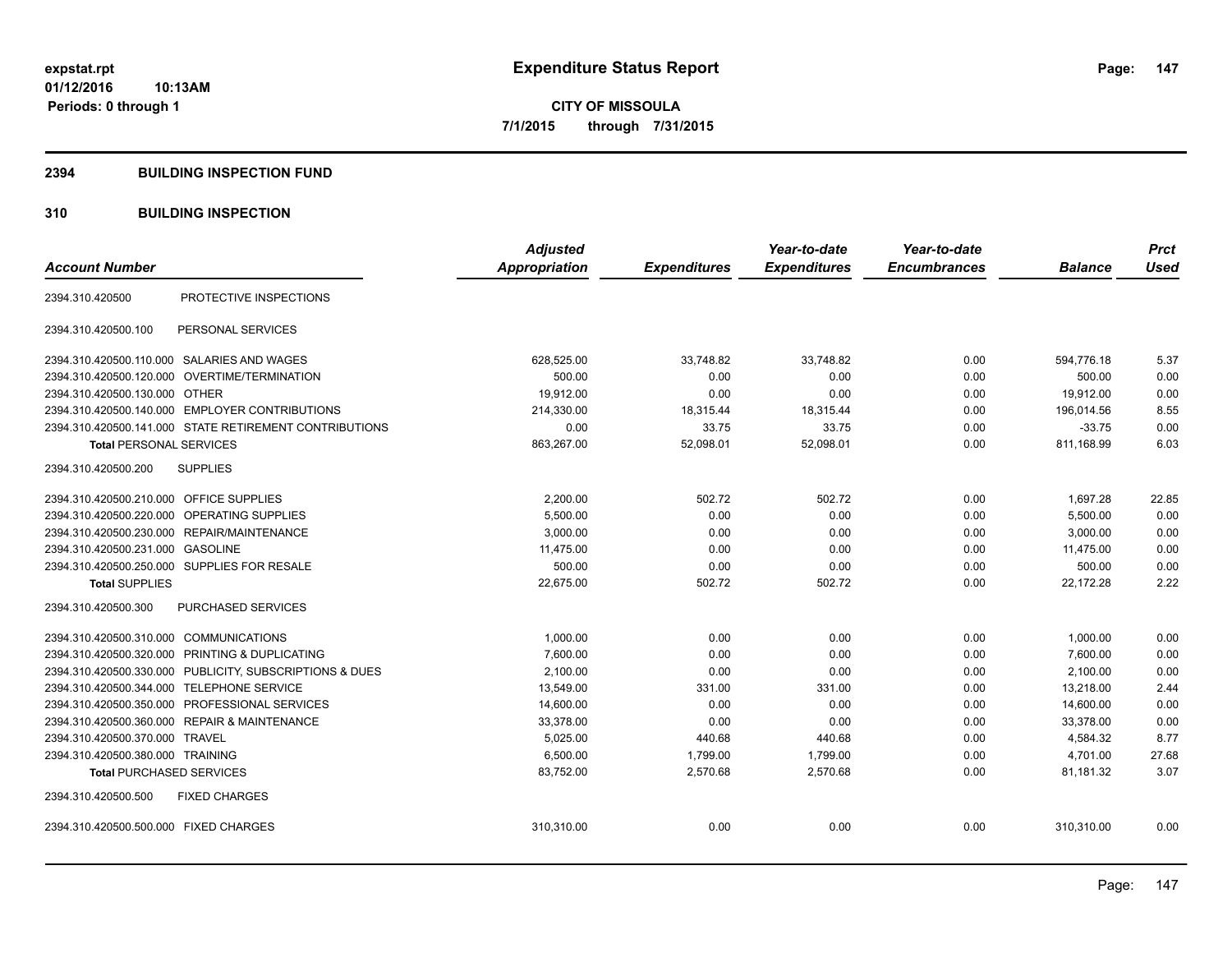#### **2394 BUILDING INSPECTION FUND**

# **310 BUILDING INSPECTION**

| <b>Account Number</b>                         |                          | <b>Adjusted</b><br><b>Appropriation</b> | <b>Expenditures</b> | Year-to-date<br><b>Expenditures</b> | Year-to-date<br><b>Encumbrances</b> | <b>Balance</b> | <b>Prct</b><br><b>Used</b> |
|-----------------------------------------------|--------------------------|-----------------------------------------|---------------------|-------------------------------------|-------------------------------------|----------------|----------------------------|
| <b>Total FIXED CHARGES</b>                    |                          | 310,310.00                              | 0.00                | 0.00                                | 0.00                                | 310,310.00     | 0.00                       |
| 2394.310.420500.600                           | <b>DEBT SERVICE</b>      |                                         |                     |                                     |                                     |                |                            |
| <b>Total DEBT SERVICE</b>                     |                          | 0.00                                    | 0.00                | 0.00                                | 0.00                                | 0.00           | 0.00                       |
| 2394.310.420500.900                           | <b>CAPITAL OUTLAY</b>    |                                         |                     |                                     |                                     |                |                            |
| <b>Total CAPITAL OUTLAY</b>                   |                          | 0.00                                    | 0.00                | 0.00                                | 0.00                                | 0.00           | 0.00                       |
| <b>Total PROTECTIVE INSPECTIONS</b>           |                          | 1,280,004.00                            | 55,171.41           | 55,171.41                           | 0.00                                | 1,224,832.59   | 4.31                       |
| 2394.310.510110                               | <b>MERCHANT SERVICES</b> |                                         |                     |                                     |                                     |                |                            |
| 2394.310.510110.500                           | <b>FIXED CHARGES</b>     |                                         |                     |                                     |                                     |                |                            |
| 2394.310.510110.550.000 MERCHANT SERVICE FEES |                          | 15,400.00                               | 0.00                | 0.00                                | 0.00                                | 15,400.00      | 0.00                       |
| <b>Total MERCHANT SERVICES</b>                |                          | 15,400.00                               | 0.00                | 0.00                                | 0.00                                | 15,400.00      | 0.00                       |
| Total BUILDING INSPECTION FUND                |                          | 1,295,404.00                            | 55,171.41           | 55,171.41                           | 0.00                                | 1,240,232.59   | 4.26                       |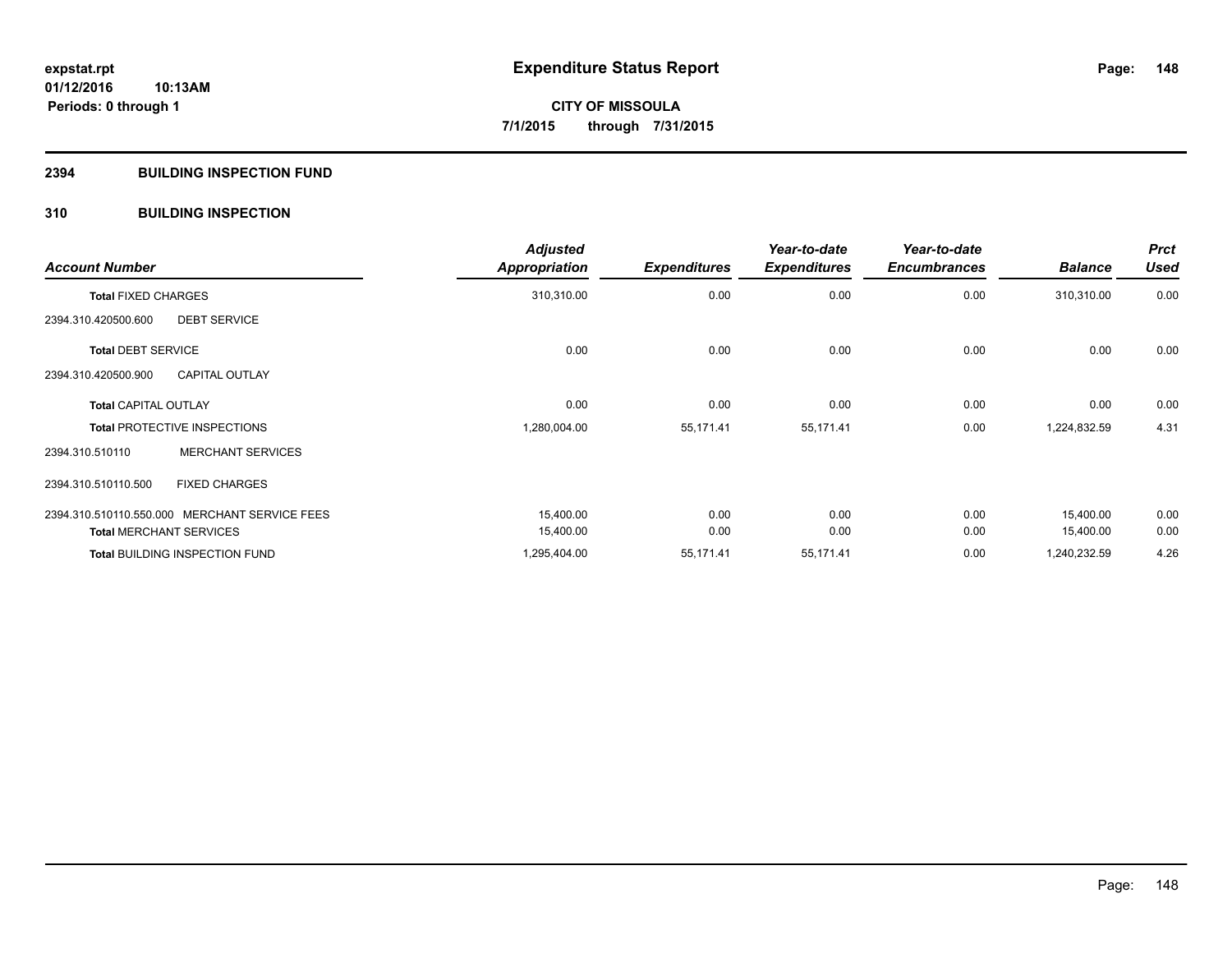**149**

**01/12/2016 10:13AM Periods: 0 through 1**

**CITY OF MISSOULA 7/1/2015 through 7/31/2015**

### **2395 CITY GRANTS & PROGRAM INCOME FUND**

|                             |                                               | <b>Adjusted</b>      |                     | Year-to-date        | Year-to-date        |                | <b>Prct</b> |
|-----------------------------|-----------------------------------------------|----------------------|---------------------|---------------------|---------------------|----------------|-------------|
| <b>Account Number</b>       |                                               | <b>Appropriation</b> | <b>Expenditures</b> | <b>Expenditures</b> | <b>Encumbrances</b> | <b>Balance</b> | <b>Used</b> |
| 2395.390.470200             | <b>HOUSING REHAB</b>                          |                      |                     |                     |                     |                |             |
| 2395.390.470200.700         | <b>GRANTS &amp; CONTRIBUTIONS</b>             |                      |                     |                     |                     |                |             |
|                             | <b>Total GRANTS &amp; CONTRIBUTIONS</b>       | 0.00                 | 0.00                | 0.00                | 0.00                | 0.00           | 0.00        |
| 2395.390.470200.800         | OTHER OBJECTS                                 |                      |                     |                     |                     |                |             |
| <b>Total HOUSING REHAB</b>  |                                               | 0.00                 | 0.00                | 0.00                | 0.00                | 0.00           | 0.00        |
| 2395.390.470210             | <b>ADMINISTRATION</b>                         |                      |                     |                     |                     |                |             |
| 2395.390.470210.300         | PURCHASED SERVICES                            |                      |                     |                     |                     |                |             |
|                             | 2395.390.470210.350.000 PROFESSIONAL SERVICES | 250.00               | 0.00                | 0.00                | 0.00                | 250.00         | 0.00        |
|                             | <b>Total PURCHASED SERVICES</b>               | 250.00               | 0.00                | 0.00                | 0.00                | 250.00         | 0.00        |
| 2395.390.470210.800         | OTHER OBJECTS                                 |                      |                     |                     |                     |                |             |
| <b>Total OTHER OBJECTS</b>  |                                               | 0.00                 | 0.00                | 0.00                | 0.00                | 0.00           | 0.00        |
| <b>Total ADMINISTRATION</b> |                                               | 250.00               | 0.00                | 0.00                | 0.00                | 250.00         | 0.00        |
| 2395.390.470220             | PROPERTY ACQUISITION                          |                      |                     |                     |                     |                |             |
| 2395.390.470220.300         | PURCHASED SERVICES                            |                      |                     |                     |                     |                |             |
|                             | <b>Total PROPERTY ACQUISITION</b>             | 0.00                 | 0.00                | 0.00                | 0.00                | 0.00           | 0.00        |
| 2395.390.470300             | ECONOMIC DEVELOPMENT                          |                      |                     |                     |                     |                |             |
| 2395.390.470300.700         | <b>GRANTS &amp; CONTRIBUTIONS</b>             |                      |                     |                     |                     |                |             |
|                             | Total ECONOMIC DEVELOPMENT                    | 0.00                 | 0.00                | 0.00                | 0.00                | 0.00           | 0.00        |
| 2395.390.510110             | <b>MERCHANT SERVICES</b>                      |                      |                     |                     |                     |                |             |
| 2395.390.510110.500         | <b>FIXED CHARGES</b>                          |                      |                     |                     |                     |                |             |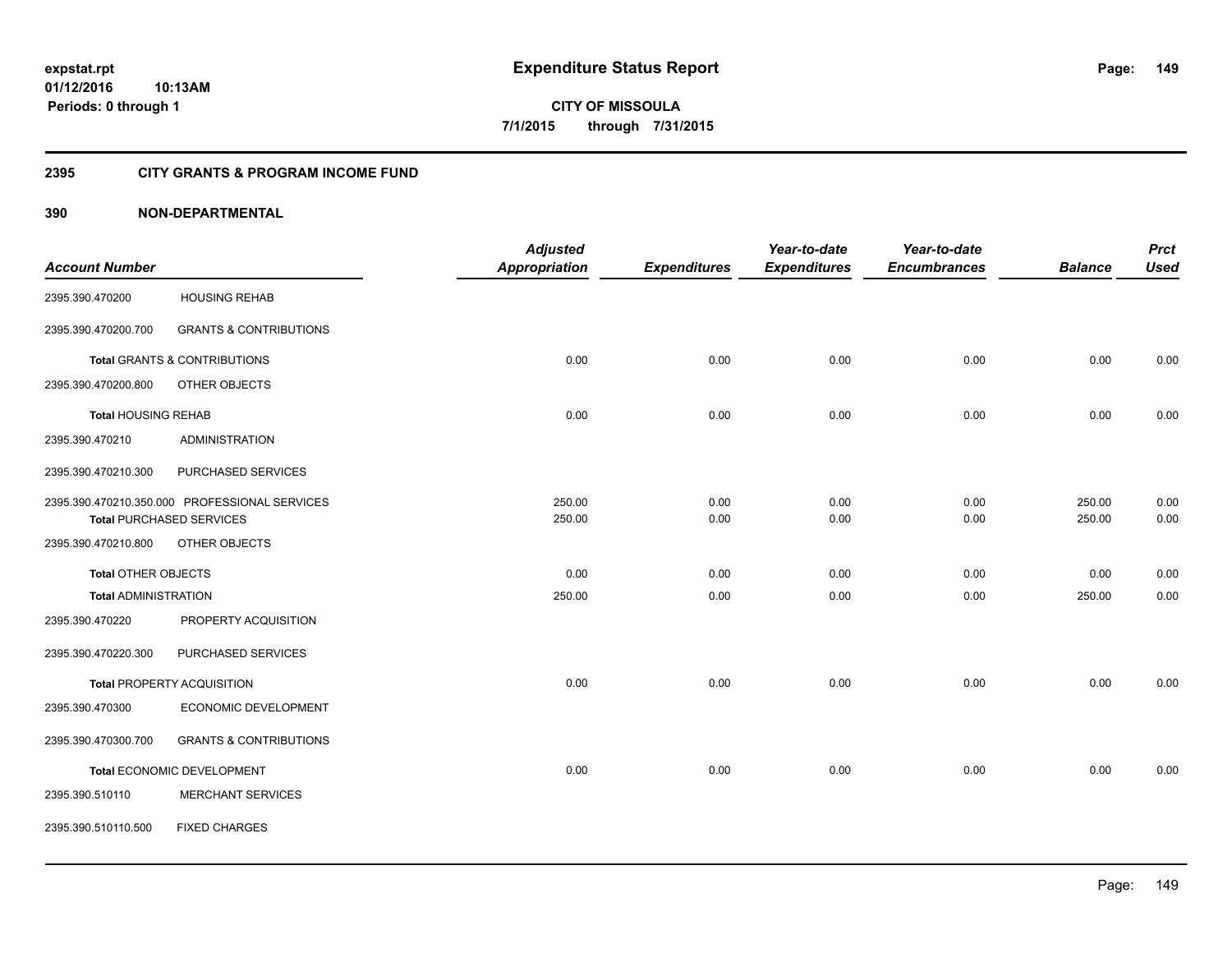**CITY OF MISSOULA 7/1/2015 through 7/31/2015**

# **2395 CITY GRANTS & PROGRAM INCOME FUND**

| <b>Account Number</b>                              | <b>Adjusted</b><br><b>Appropriation</b> | <b>Expenditures</b> | Year-to-date<br><b>Expenditures</b> | Year-to-date<br><b>Encumbrances</b> | Balance | Prct<br>Used |
|----------------------------------------------------|-----------------------------------------|---------------------|-------------------------------------|-------------------------------------|---------|--------------|
| <b>Total MERCHANT SERVICES</b>                     | 0.00                                    | 0.00                | 0.00                                | 0.00                                | 0.00    | 0.00         |
| <b>Total CITY GRANTS &amp; PROGRAM INCOME FUND</b> | 250.00                                  | 0.00                | 0.00                                | 0.00                                | 250.00  | 0.00         |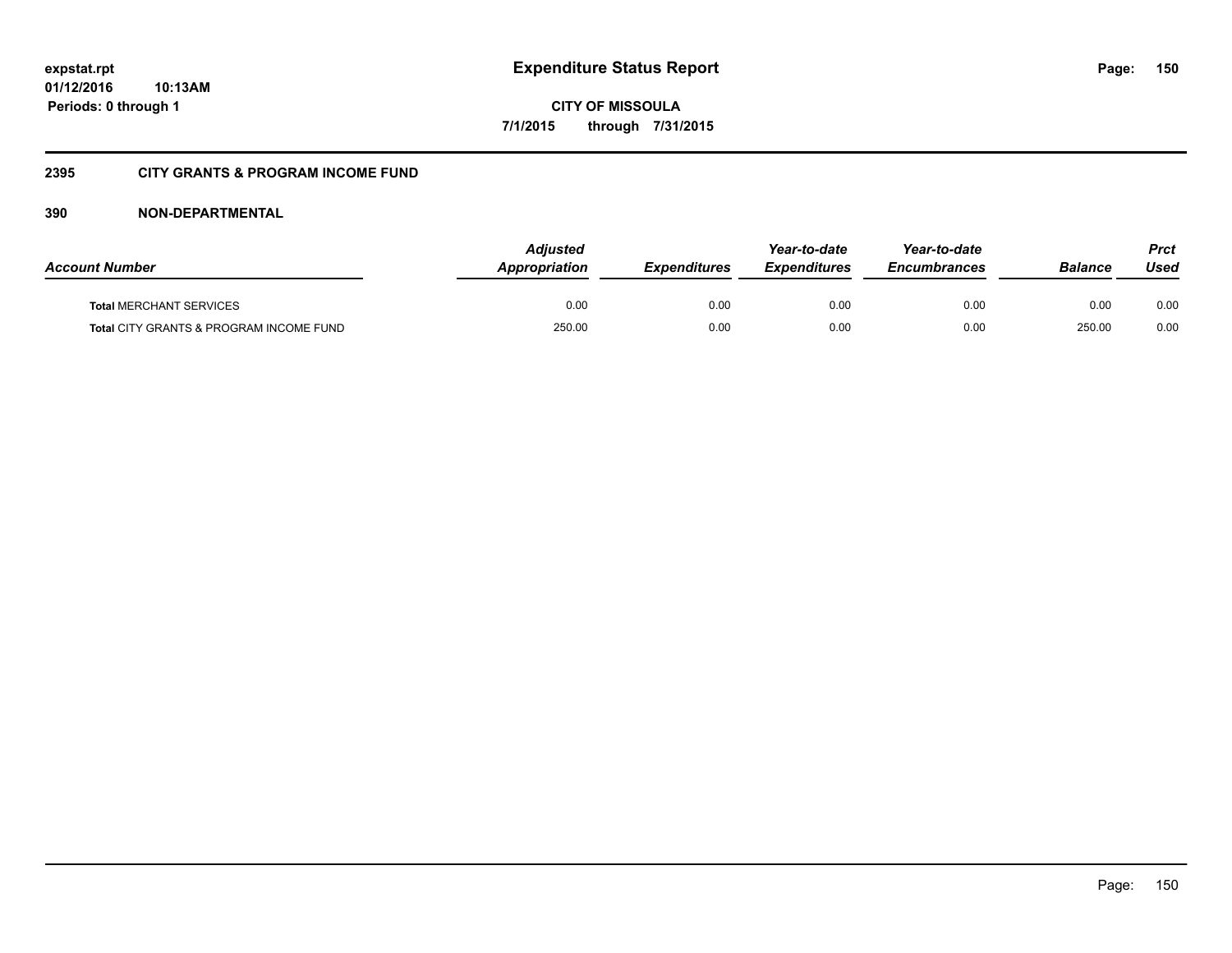**CITY OF MISSOULA 7/1/2015 through 7/31/2015**

# **2396 ENERGY EFFICIENCY REVOLVING LOAN FUND**

| <b>Account Number</b> |                                             | <b>Adjusted</b><br><b>Appropriation</b> | <i><b>Expenditures</b></i> | Year-to-date<br><i><b>Expenditures</b></i> | Year-to-date<br><b>Encumbrances</b> | <b>Balance</b> | <b>Prct</b><br>Used |
|-----------------------|---------------------------------------------|-----------------------------------------|----------------------------|--------------------------------------------|-------------------------------------|----------------|---------------------|
| 2396.390.510001       | EECBG REVOLVING LOAN FUND                   |                                         |                            |                                            |                                     |                |                     |
| 2396.390.510001.700   | <b>GRANTS &amp; CONTRIBUTIONS</b>           |                                         |                            |                                            |                                     |                |                     |
|                       | Total ENERGY EFFICIENCY REVOLVING LOAN FUND | 0.00                                    | 0.00                       | 0.00                                       | 0.00                                | 0.00           | 0.00                |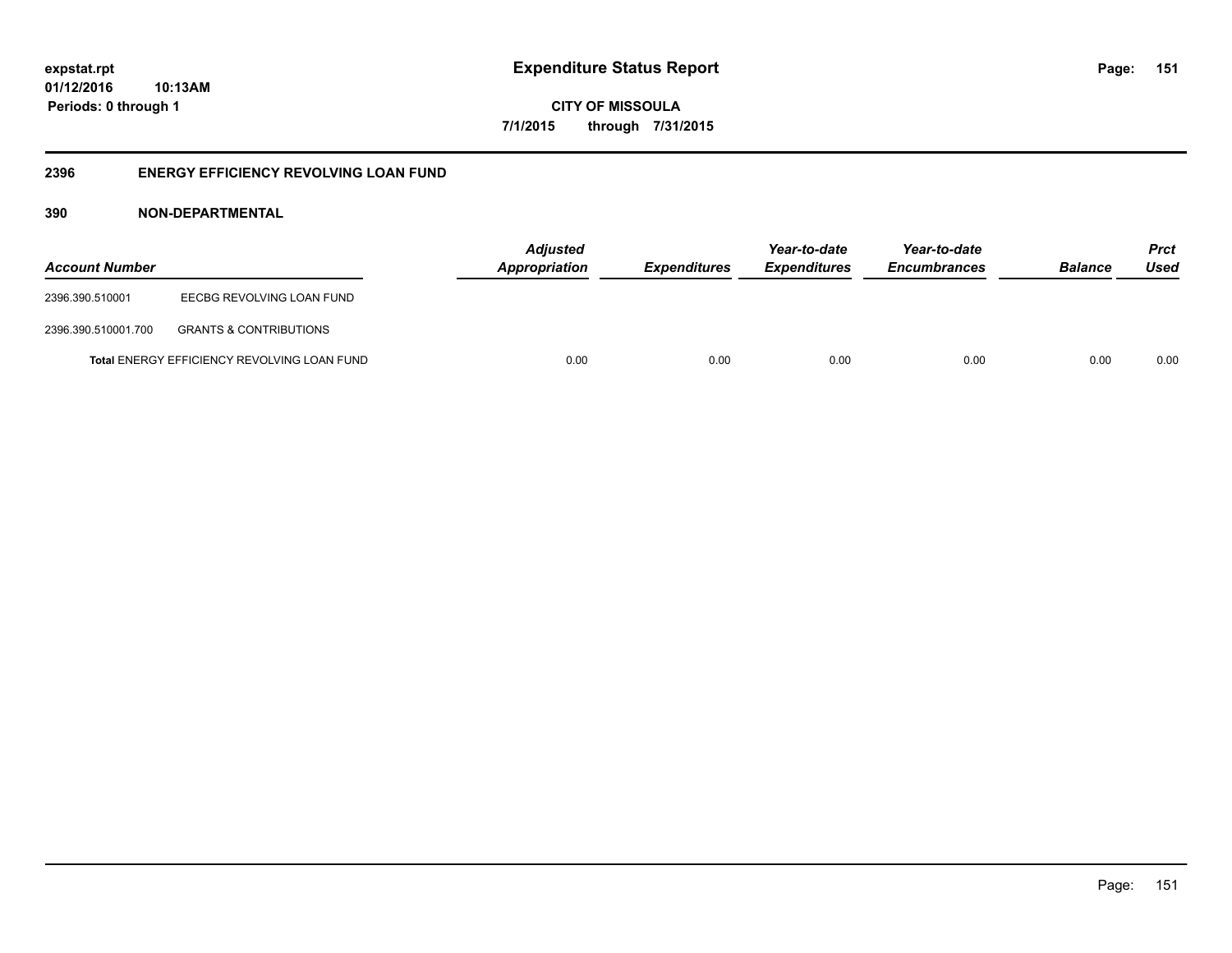**CITY OF MISSOULA 7/1/2015 through 7/31/2015**

# **2399 DANGEROUS BUILDING DEMOLITION & REPAIR F**

# **310 BUILDING INSPECTION**

| <b>Account Number</b>               |                                                           | <b>Adjusted</b><br><b>Appropriation</b> | <b>Expenditures</b> | Year-to-date<br><b>Expenditures</b> | Year-to-date<br><b>Encumbrances</b> | <b>Balance</b> | <b>Prct</b><br><b>Used</b> |
|-------------------------------------|-----------------------------------------------------------|-----------------------------------------|---------------------|-------------------------------------|-------------------------------------|----------------|----------------------------|
| 2399.310.420510                     | ADMINISTRATION                                            |                                         |                     |                                     |                                     |                |                            |
| 2399.310.420510.800                 | OTHER OBJECTS                                             |                                         |                     |                                     |                                     |                |                            |
| 2399.310.420510.845.000 CONTINGENCY |                                                           | 15,000.00                               | 0.00                | 0.00                                | 0.00                                | 15,000.00      | 0.00                       |
| <b>Total ADMINISTRATION</b>         |                                                           | 15,000.00                               | 0.00                | 0.00                                | 0.00                                | 15,000.00      | 0.00                       |
| 2399.310.510110                     | <b>MERCHANT SERVICES</b>                                  |                                         |                     |                                     |                                     |                |                            |
| 2399.310.510110.500                 | <b>FIXED CHARGES</b>                                      |                                         |                     |                                     |                                     |                |                            |
|                                     | <b>Total MERCHANT SERVICES</b>                            | 0.00                                    | 0.00                | 0.00                                | 0.00                                | 0.00           | 0.00                       |
|                                     | <b>Total DANGEROUS BUILDING DEMOLITION &amp; REPAIR F</b> | 15,000.00                               | 0.00                | 0.00                                | 0.00                                | 15,000.00      | 0.00                       |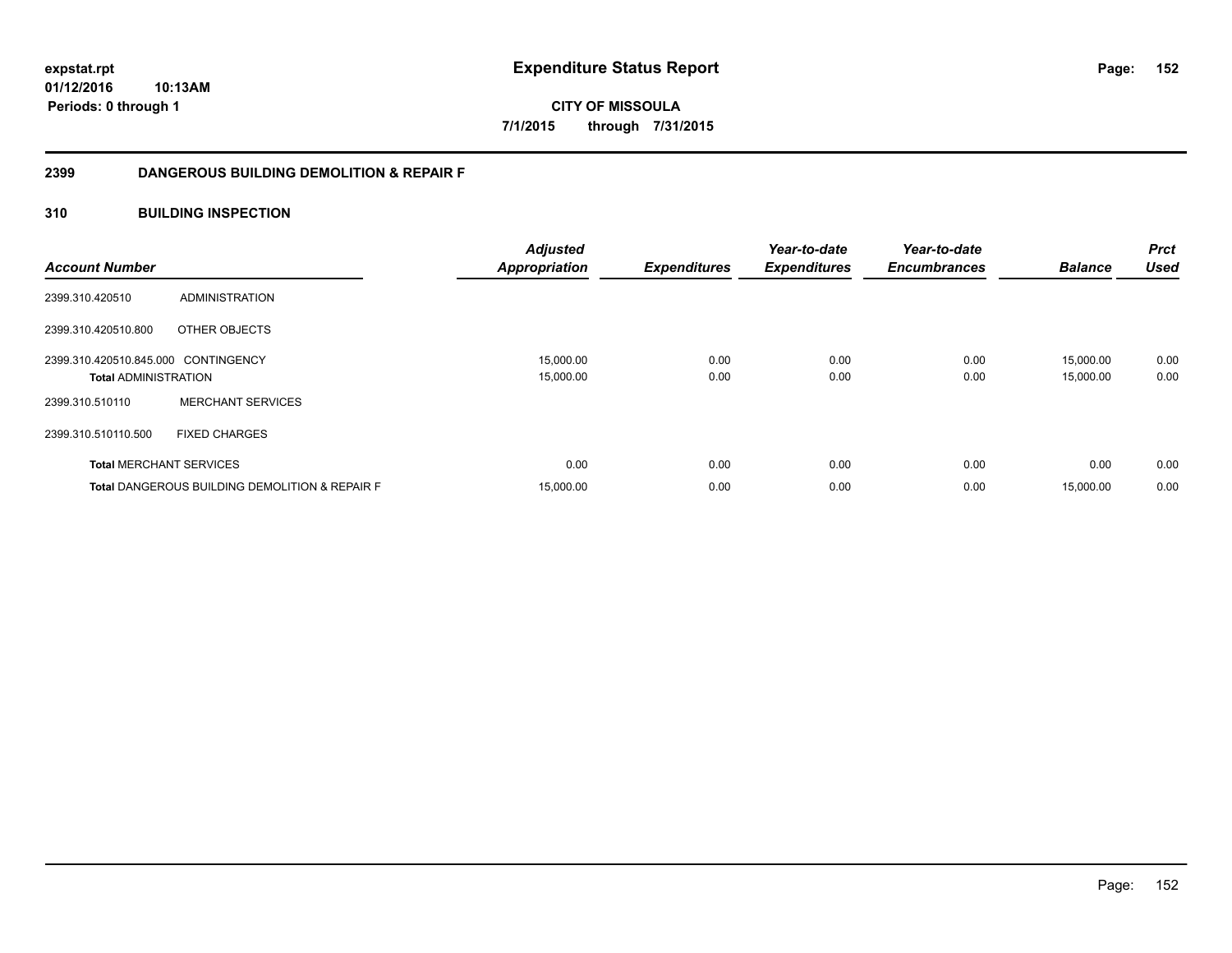**153**

**01/12/2016 10:13AM Periods: 0 through 1**

**CITY OF MISSOULA 7/1/2015 through 7/31/2015**

#### **2400 STREET LIGHTING ASSESSMENTS FUND**

# **280 PUBLIC WORKS OPERATIONS**

| <b>Account Number</b>        |                                                   | <b>Adjusted</b><br><b>Appropriation</b> | <b>Expenditures</b> | Year-to-date<br><b>Expenditures</b> | Year-to-date<br><b>Encumbrances</b> | <b>Balance</b> | <b>Prct</b><br><b>Used</b> |
|------------------------------|---------------------------------------------------|-----------------------------------------|---------------------|-------------------------------------|-------------------------------------|----------------|----------------------------|
| 2400.280.430263              | <b>STREET LIGHTING</b>                            |                                         |                     |                                     |                                     |                |                            |
| 2400.280.430263.300          | PURCHASED SERVICES                                |                                         |                     |                                     |                                     |                |                            |
|                              | 2400.280.430263.341.000 ELECTRICITY & NATURAL GAS | 327,174.00                              | 0.00                | 0.00                                | 0.00                                | 327,174.00     | 0.00                       |
|                              | 2400.280.430263.350.000 PROFESSIONAL SERVICES     | 22,902.00                               | 0.00                | 0.00                                | 0.00                                | 22,902.00      | 0.00                       |
| <b>Total STREET LIGHTING</b> |                                                   | 350,076.00                              | 0.00                | 0.00                                | 0.00                                | 350,076.00     | 0.00                       |
| 2400.280.510110              | <b>MERCHANT SERVICES</b>                          |                                         |                     |                                     |                                     |                |                            |
| 2400.280.510110.500          | <b>FIXED CHARGES</b>                              |                                         |                     |                                     |                                     |                |                            |
| <b>Total FIXED CHARGES</b>   |                                                   | 0.00                                    | 0.00                | 0.00                                | 0.00                                | 0.00           | 0.00                       |
|                              | <b>Total MERCHANT SERVICES</b>                    | 0.00                                    | 0.00                | 0.00                                | 0.00                                | 0.00           | 0.00                       |
|                              | <b>Total STREET LIGHTING ASSESSMENTS FUND</b>     | 350,076.00                              | 0.00                | 0.00                                | 0.00                                | 350.076.00     | 0.00                       |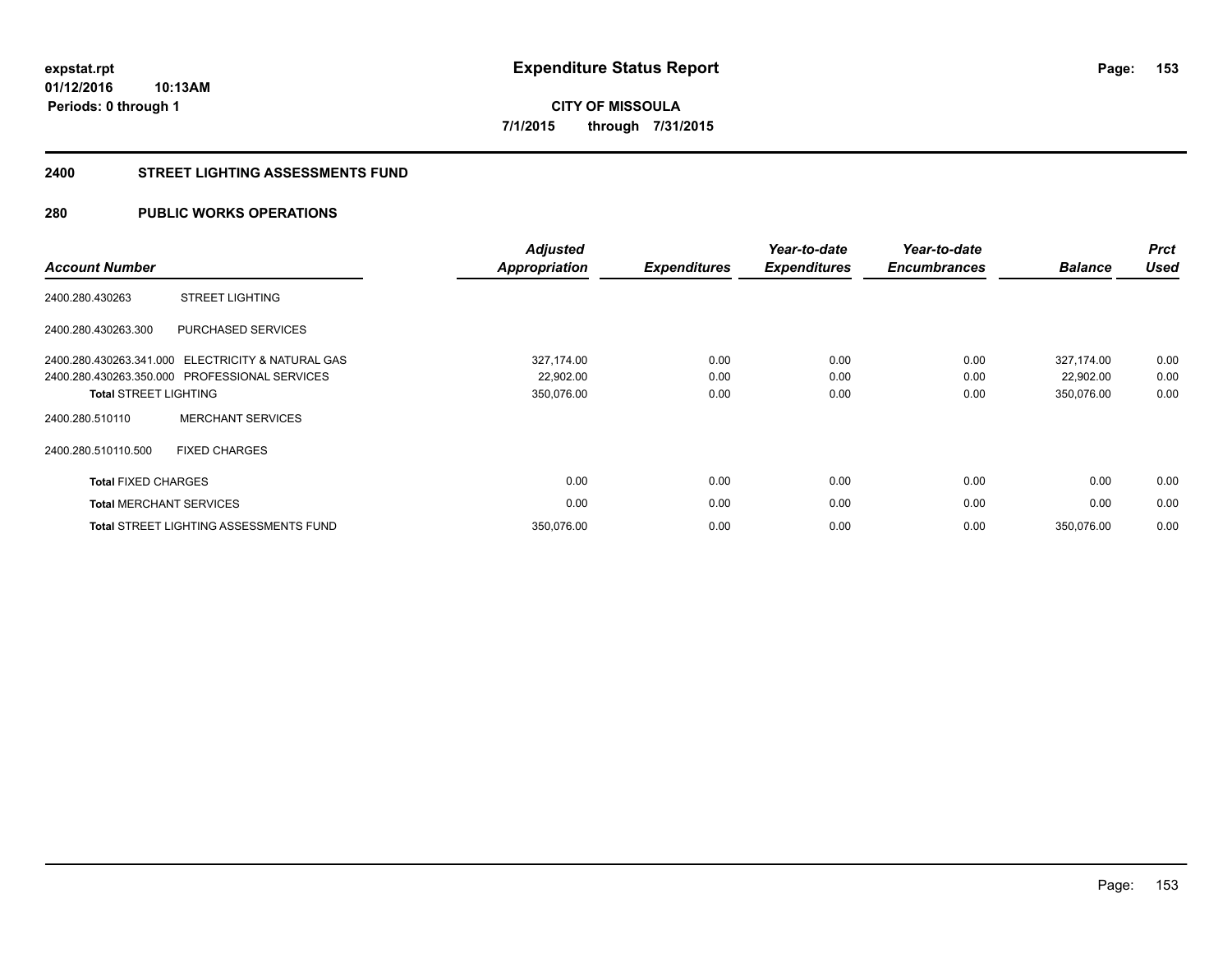**expstat.rpt Expenditure Status Report** 

**01/12/2016 10:13AM Periods: 0 through 1**

# **2500 STREET MAINTENANCE ASSESSMENT FUND**

| <b>Account Number</b>           |                                                  | <b>Adjusted</b><br><b>Appropriation</b> | <b>Expenditures</b> | Year-to-date<br><b>Expenditures</b> | Year-to-date<br><b>Encumbrances</b> | <b>Balance</b> | <b>Prct</b><br><b>Used</b> |
|---------------------------------|--------------------------------------------------|-----------------------------------------|---------------------|-------------------------------------|-------------------------------------|----------------|----------------------------|
| 2500.390.510110                 | <b>MERCHANT SERVICES</b>                         |                                         |                     |                                     |                                     |                |                            |
| 2500.390.510110.500             | <b>FIXED CHARGES</b>                             |                                         |                     |                                     |                                     |                |                            |
| <b>Total MERCHANT SERVICES</b>  |                                                  | 0.00                                    | 0.00                | 0.00                                | 0.00                                | 0.00           | 0.00                       |
| 2500.390.521000                 | INTERFUND OPERATING TRANSFERS                    |                                         |                     |                                     |                                     |                |                            |
| 2500.390.521000.300             | PURCHASED SERVICES                               |                                         |                     |                                     |                                     |                |                            |
| 2500.390.521000.345.000 GARBAGE |                                                  | 32,014.00                               | 2,011.77            | 2,011.77                            | 0.00                                | 30,002.23      | 6.28                       |
|                                 | <b>Total PURCHASED SERVICES</b>                  | 32,014.00                               | 2,011.77            | 2,011.77                            | 0.00                                | 30,002.23      | 6.28                       |
| 2500.390.521000.800             | OTHER OBJECTS                                    |                                         |                     |                                     |                                     |                |                            |
|                                 | 2500.390.521000.820.000 TRANSFERS TO OTHER FUNDS | 27,281.00                               | 0.00                | 0.00                                | 0.00                                | 27,281.00      | 0.00                       |
| <b>Total OTHER OBJECTS</b>      |                                                  | 27,281.00                               | 0.00                | 0.00                                | 0.00                                | 27,281.00      | 0.00                       |
|                                 | <b>Total STREET MAINTENANCE ASSESSMENT FUND</b>  | 59,295.00                               | 2,011.77            | 2,011.77                            | 0.00                                | 57,283.23      | 3.39                       |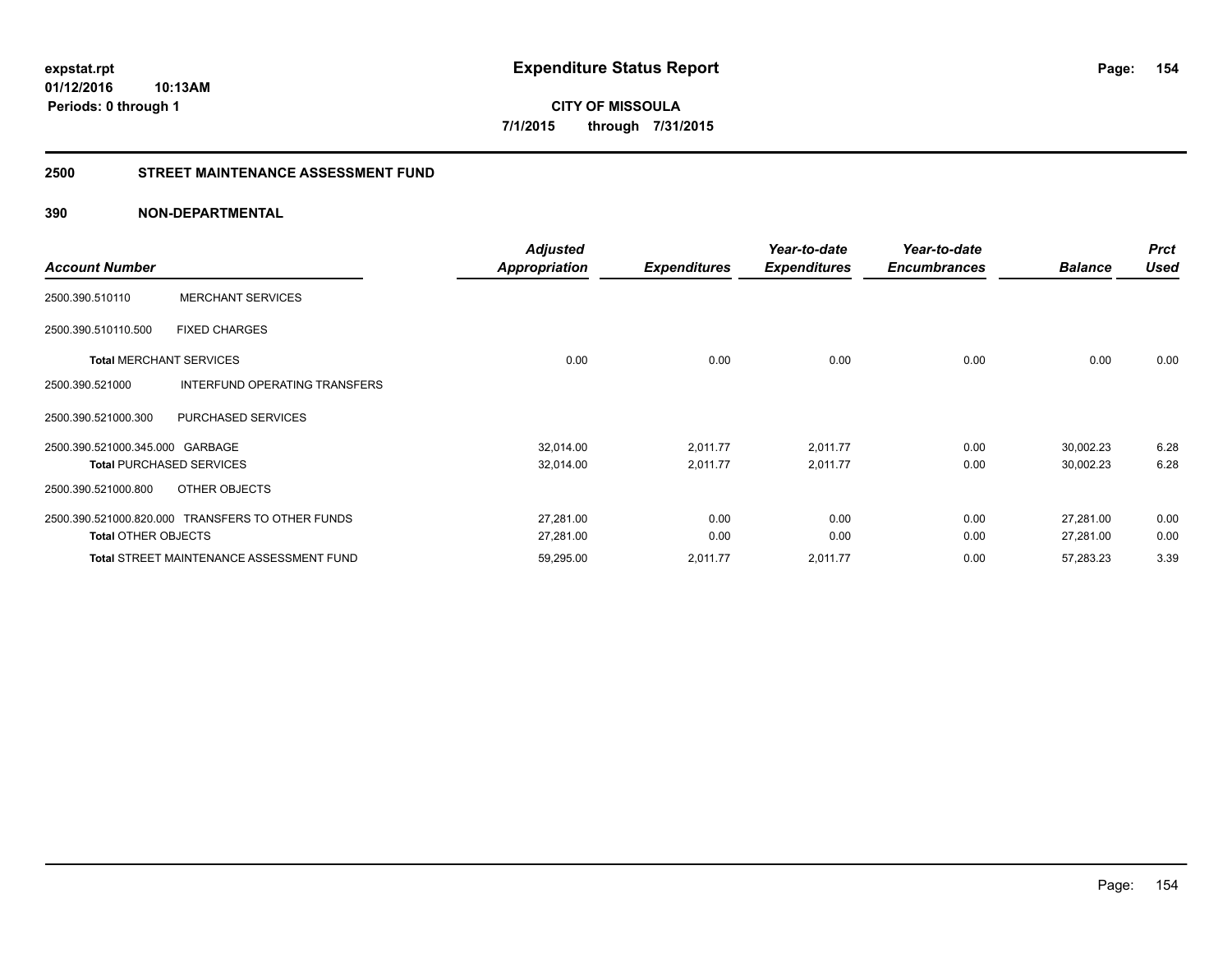**CITY OF MISSOULA 7/1/2015 through 7/31/2015**

# **2510 RUSSELL PARK MAINTENANCE ASSESSMENT FUND**

| <b>Account Number</b> |                                                       | <b>Adjusted</b><br>Appropriation | <b>Expenditures</b> | Year-to-date<br><b>Expenditures</b> | Year-to-date<br><b>Encumbrances</b> | <b>Balance</b> | <b>Prct</b><br><b>Used</b> |
|-----------------------|-------------------------------------------------------|----------------------------------|---------------------|-------------------------------------|-------------------------------------|----------------|----------------------------|
| 2510.370.460430       | <b>PARKS</b>                                          |                                  |                     |                                     |                                     |                |                            |
| 2510.370.460430.800   | OTHER OBJECTS                                         |                                  |                     |                                     |                                     |                |                            |
| <b>Total PARKS</b>    |                                                       | 0.00                             | 0.00                | 0.00                                | 0.00                                | 0.00           | 0.00                       |
| 2510.370.510110       | <b>MERCHANT SERVICES</b>                              |                                  |                     |                                     |                                     |                |                            |
| 2510.370.510110.500   | <b>FIXED CHARGES</b>                                  |                                  |                     |                                     |                                     |                |                            |
|                       | <b>Total MERCHANT SERVICES</b>                        | 0.00                             | 0.00                | 0.00                                | 0.00                                | 0.00           | 0.00                       |
|                       | <b>Total RUSSELL PARK MAINTENANCE ASSESSMENT FUND</b> | 0.00                             | 0.00                | 0.00                                | 0.00                                | 0.00           | 0.00                       |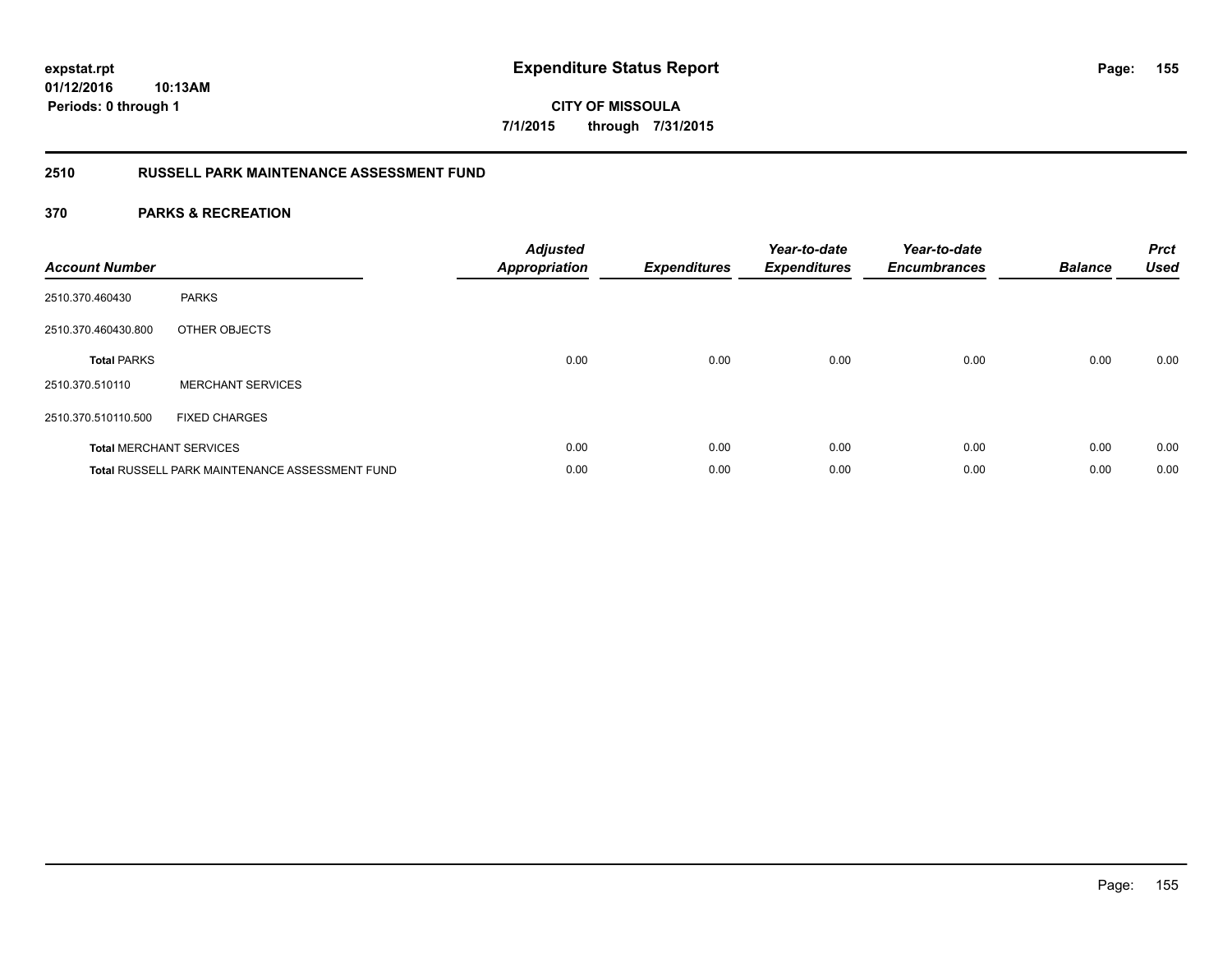**CITY OF MISSOULA 7/1/2015 through 7/31/2015**

# **2511 WILLOWWOOD PARK MAINTENANCE ASSESSMENT F**

| <b>Account Number</b>     |                                                | <b>Adjusted</b><br><b>Appropriation</b> | <b>Expenditures</b> | Year-to-date<br><b>Expenditures</b> | Year-to-date<br><b>Encumbrances</b> | <b>Balance</b> | <b>Prct</b><br><b>Used</b> |
|---------------------------|------------------------------------------------|-----------------------------------------|---------------------|-------------------------------------|-------------------------------------|----------------|----------------------------|
| 2511.370.460430           | <b>PARKS</b>                                   |                                         |                     |                                     |                                     |                |                            |
| 2511.370.460430.600       | <b>DEBT SERVICE</b>                            |                                         |                     |                                     |                                     |                |                            |
| <b>Total DEBT SERVICE</b> |                                                | 0.00                                    | 0.00                | 0.00                                | 0.00                                | 0.00           | 0.00                       |
| 2511.370.460430.800       | OTHER OBJECTS                                  |                                         |                     |                                     |                                     |                |                            |
| <b>Total PARKS</b>        |                                                | 0.00                                    | 0.00                | 0.00                                | 0.00                                | 0.00           | 0.00                       |
| 2511.370.510110           | <b>MERCHANT SERVICES</b>                       |                                         |                     |                                     |                                     |                |                            |
| 2511.370.510110.500       | <b>FIXED CHARGES</b>                           |                                         |                     |                                     |                                     |                |                            |
|                           | Total WILLOWWOOD PARK MAINTENANCE ASSESSMENT F | 0.00                                    | 0.00                | 0.00                                | 0.00                                | 0.00           | 0.00                       |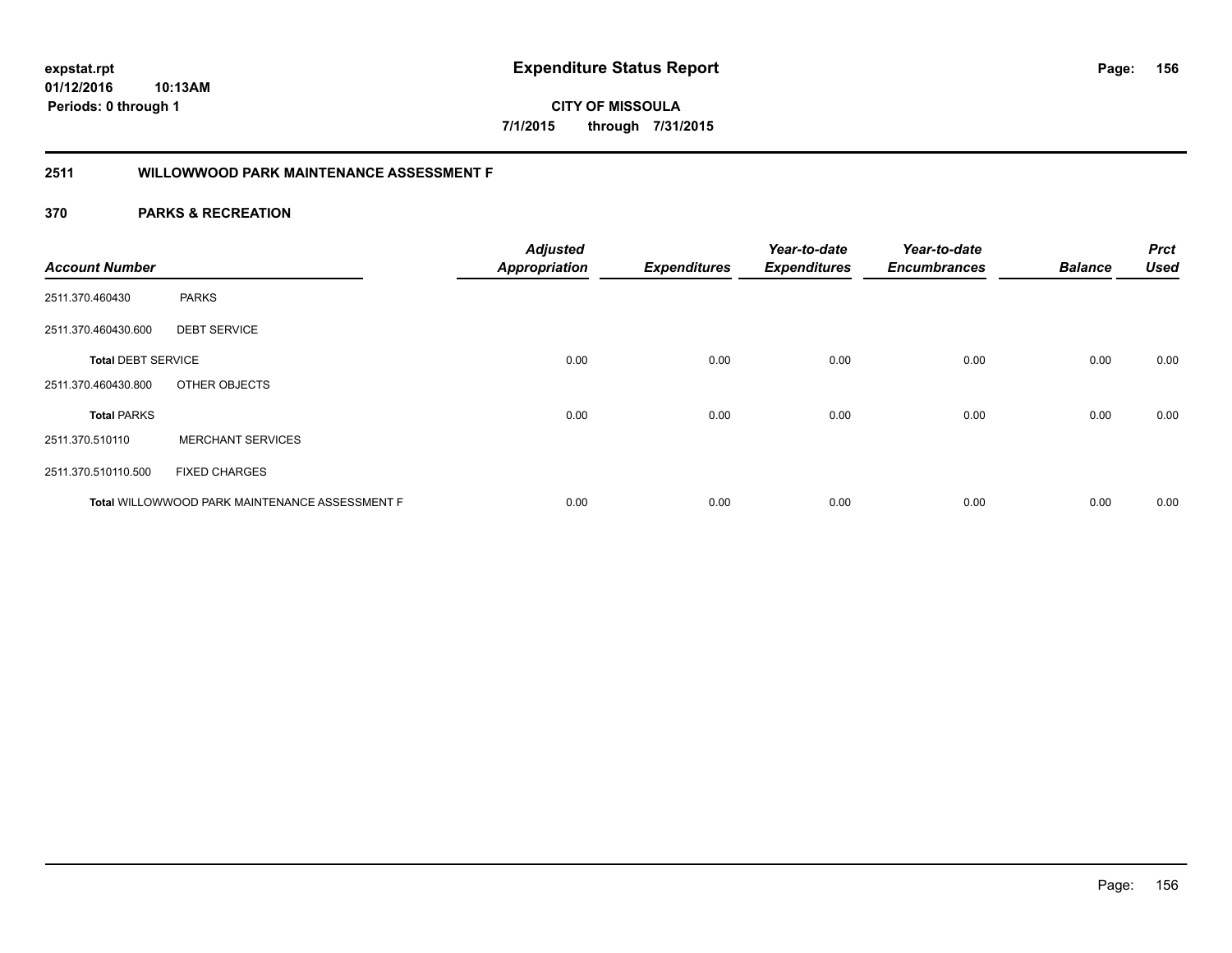#### **2512 ROAD DISTRICT #1**

| <b>Account Number</b>                          | <b>Adjusted</b><br><b>Appropriation</b> | <b>Expenditures</b> | Year-to-date<br><b>Expenditures</b> | Year-to-date<br><b>Encumbrances</b> | <b>Balance</b> | <b>Prct</b><br><b>Used</b> |
|------------------------------------------------|-----------------------------------------|---------------------|-------------------------------------|-------------------------------------|----------------|----------------------------|
|                                                |                                         |                     |                                     |                                     |                |                            |
| PUBLIC WORKS ADMINISTRATION<br>2512.320.430100 |                                         |                     |                                     |                                     |                |                            |
| PERSONAL SERVICES<br>2512.320.430100.100       |                                         |                     |                                     |                                     |                |                            |
| 2512.320.430100.110.000 SALARIES AND WAGES     | 31,353.00                               | 0.00                | 0.00                                | 0.00                                | 31,353.00      | 0.00                       |
| 2512.320.430100.140.000 EMPLOYER CONTRIBUTIONS | 9,855.00                                | 0.00                | 0.00                                | 0.00                                | 9,855.00       | 0.00                       |
| <b>Total PERSONAL SERVICES</b>                 | 41,208.00                               | 0.00                | 0.00                                | 0.00                                | 41,208.00      | 0.00                       |
| 2512.320.430100.200<br><b>SUPPLIES</b>         |                                         |                     |                                     |                                     |                |                            |
| 2512.320.430100.210.000 OFFICE SUPPLIES        | 6,185.00                                | 0.00                | 0.00                                | 0.00                                | 6,185.00       | 0.00                       |
| <b>Total SUPPLIES</b>                          | 6,185.00                                | 0.00                | 0.00                                | 0.00                                | 6,185.00       | 0.00                       |
| 2512.320.430100.300<br>PURCHASED SERVICES      |                                         |                     |                                     |                                     |                |                            |
| 2512.320.430100.350.000 PROFESSIONAL SERVICES  | 19,500.00                               | 0.00                | 0.00                                | 0.00                                | 19,500.00      | 0.00                       |
| 2512.320.430100.370.000 TRAVEL                 | 1,450.00                                | 0.00                | 0.00                                | 0.00                                | 1,450.00       | 0.00                       |
| 2512.320.430100.380.000 TRAINING               | 350.00                                  | 0.00                | 0.00                                | 0.00                                | 350.00         | 0.00                       |
| <b>Total PURCHASED SERVICES</b>                | 21,300.00                               | 0.00                | 0.00                                | 0.00                                | 21,300.00      | 0.00                       |
| 2512.320.430100.800<br>OTHER OBJECTS           |                                         |                     |                                     |                                     |                |                            |
| 2512.320.430100.845.000 CONTINGENCY            | 37.295.00                               | 24,856.33           | 24,856.33                           | 0.00                                | 12,438.67      | 66.65                      |
| <b>Total OTHER OBJECTS</b>                     | 37,295.00                               | 24,856.33           | 24,856.33                           | 0.00                                | 12,438.67      | 66.65                      |
| <b>Total PUBLIC WORKS ADMINISTRATION</b>       | 105,988.00                              | 24,856.33           | 24,856.33                           | 0.00                                | 81,131.67      | 23.45                      |
| <b>FACILITY</b><br>2512.320.430220             |                                         |                     |                                     |                                     |                |                            |
| <b>SUPPLIES</b><br>2512.320.430220.200         |                                         |                     |                                     |                                     |                |                            |
| <b>Total SUPPLIES</b>                          | 0.00                                    | 0.00                | 0.00                                | 0.00                                | 0.00           | 0.00                       |
| PURCHASED SERVICES<br>2512.320.430220.300      |                                         |                     |                                     |                                     |                |                            |
| <b>Total FACILITY</b>                          | 0.00                                    | 0.00                | 0.00                                | 0.00                                | 0.00           | 0.00                       |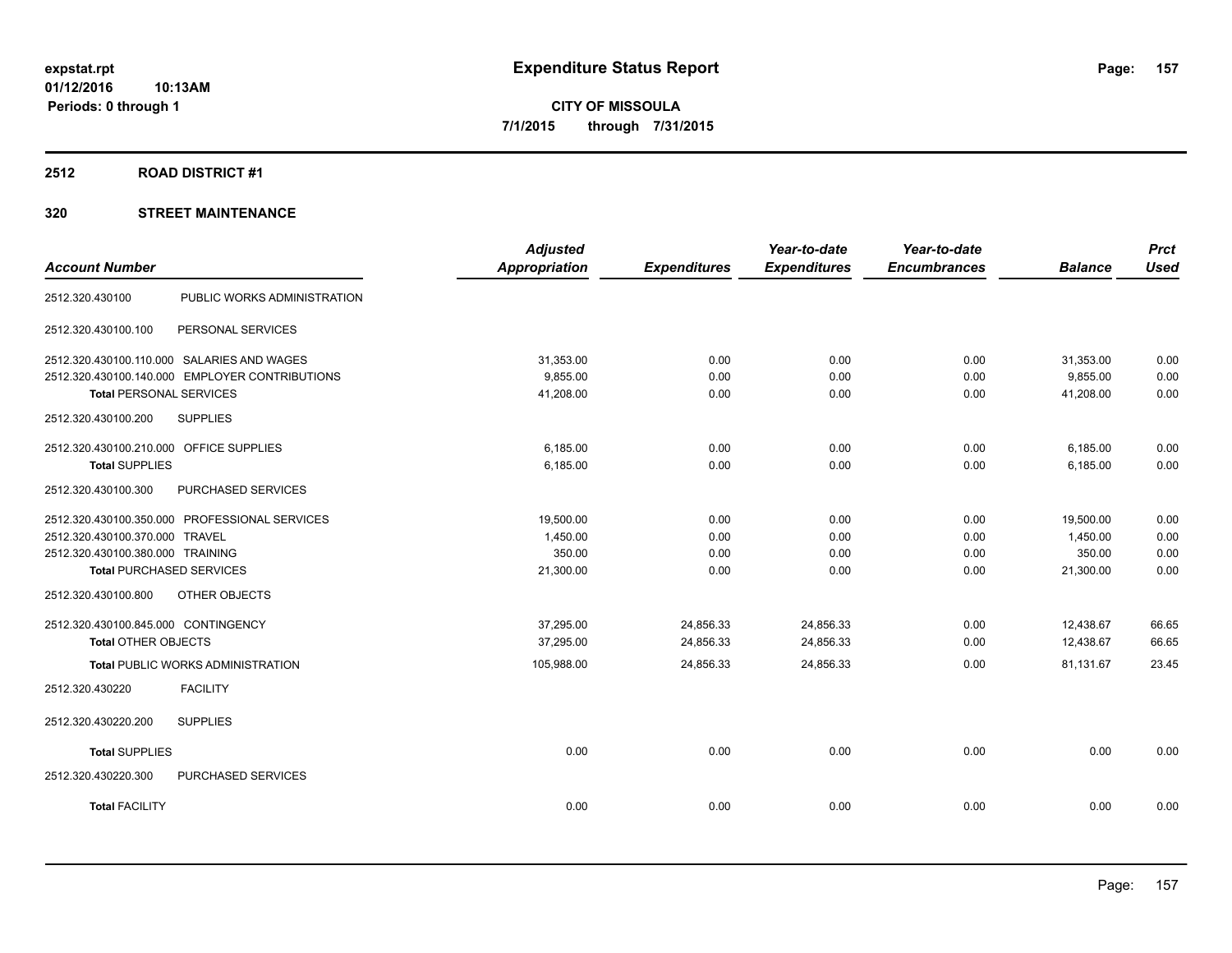### **2512 ROAD DISTRICT #1**

|                                 |                                                           | <b>Adjusted</b> |                     | Year-to-date        | Year-to-date        |                | <b>Prct</b> |
|---------------------------------|-----------------------------------------------------------|-----------------|---------------------|---------------------|---------------------|----------------|-------------|
| <b>Account Number</b>           |                                                           | Appropriation   | <b>Expenditures</b> | <b>Expenditures</b> | <b>Encumbrances</b> | <b>Balance</b> | <b>Used</b> |
| 2512.320.430230                 | STREET RESTORATION                                        |                 |                     |                     |                     |                |             |
| 2512.320.430230.200             | <b>SUPPLIES</b>                                           |                 |                     |                     |                     |                |             |
|                                 | 2512.320.430230.220.000 STREET RESTORATION/OPERATING SUPP | 1,401.00        | 1,722.89            | 1,722.89            | 0.00                | $-321.89$      | 122.98      |
|                                 | 2512.320.430230.230.000 STREET RESTORATION/MAINT & REPAIR | 31,739.00       | 3,894.84            | 3,894.84            | 0.00                | 27,844.16      | 12.27       |
| <b>Total SUPPLIES</b>           |                                                           | 33,140.00       | 5,617.73            | 5,617.73            | 0.00                | 27,522.27      | 16.95       |
| 2512.320.430230.400             | <b>BUILDING MATERIALS</b>                                 |                 |                     |                     |                     |                |             |
|                                 | 2512.320.430230.400.000 BUILDING MATERIALS                | 215,418.00      | 1,850.00            | 1,850.00            | 0.00                | 213,568.00     | 0.86        |
| <b>Total BUILDING MATERIALS</b> |                                                           | 215,418.00      | 1,850.00            | 1,850.00            | 0.00                | 213,568.00     | 0.86        |
| 2512.320.430230.800             | OTHER OBJECTS                                             |                 |                     |                     |                     |                |             |
| <b>Total OTHER OBJECTS</b>      |                                                           | 0.00            | 0.00                | 0.00                | 0.00                | 0.00           | 0.00        |
| 2512.320.430230.900             | CAPITAL OUTLAY                                            |                 |                     |                     |                     |                |             |
| <b>Total CAPITAL OUTLAY</b>     |                                                           | 0.00            | 0.00                | 0.00                | 0.00                | 0.00           | 0.00        |
| <b>Total STREET RESTORATION</b> |                                                           | 248,558.00      | 7,467.73            | 7,467.73            | 0.00                | 241,090.27     | 3.00        |
| 2512.320.430234                 | <b>CURB &amp; GUTTERS</b>                                 |                 |                     |                     |                     |                |             |
| 2512.320.430234.900             | <b>CAPITAL OUTLAY</b>                                     |                 |                     |                     |                     |                |             |
|                                 | 2512.320.430234.930.000 ADA SIDEWALK ASSISTANCE           | 60,000.00       | 0.00                | 0.00                | 0.00                | 60,000.00      | 0.00        |
| <b>Total CURB &amp; GUTTERS</b> |                                                           | 60,000.00       | 0.00                | 0.00                | 0.00                | 60,000.00      | 0.00        |
| 2512.320.430240                 | <b>STREET MAINTENANCE</b>                                 |                 |                     |                     |                     |                |             |
| 2512.320.430240.100             | PERSONAL SERVICES                                         |                 |                     |                     |                     |                |             |
|                                 | 2512.320.430240.110.000 SALARIES AND WAGES                | 50,492.00       | 0.00                | 0.00                | 0.00                | 50,492.00      | 0.00        |
|                                 | 2512.320.430240.140.000 EMPLOYER CONTRIBUTIONS            | 12,556.00       | 0.00                | 0.00                | 0.00                | 12,556.00      | 0.00        |
| <b>Total PERSONAL SERVICES</b>  |                                                           | 63,048.00       | 0.00                | 0.00                | 0.00                | 63,048.00      | 0.00        |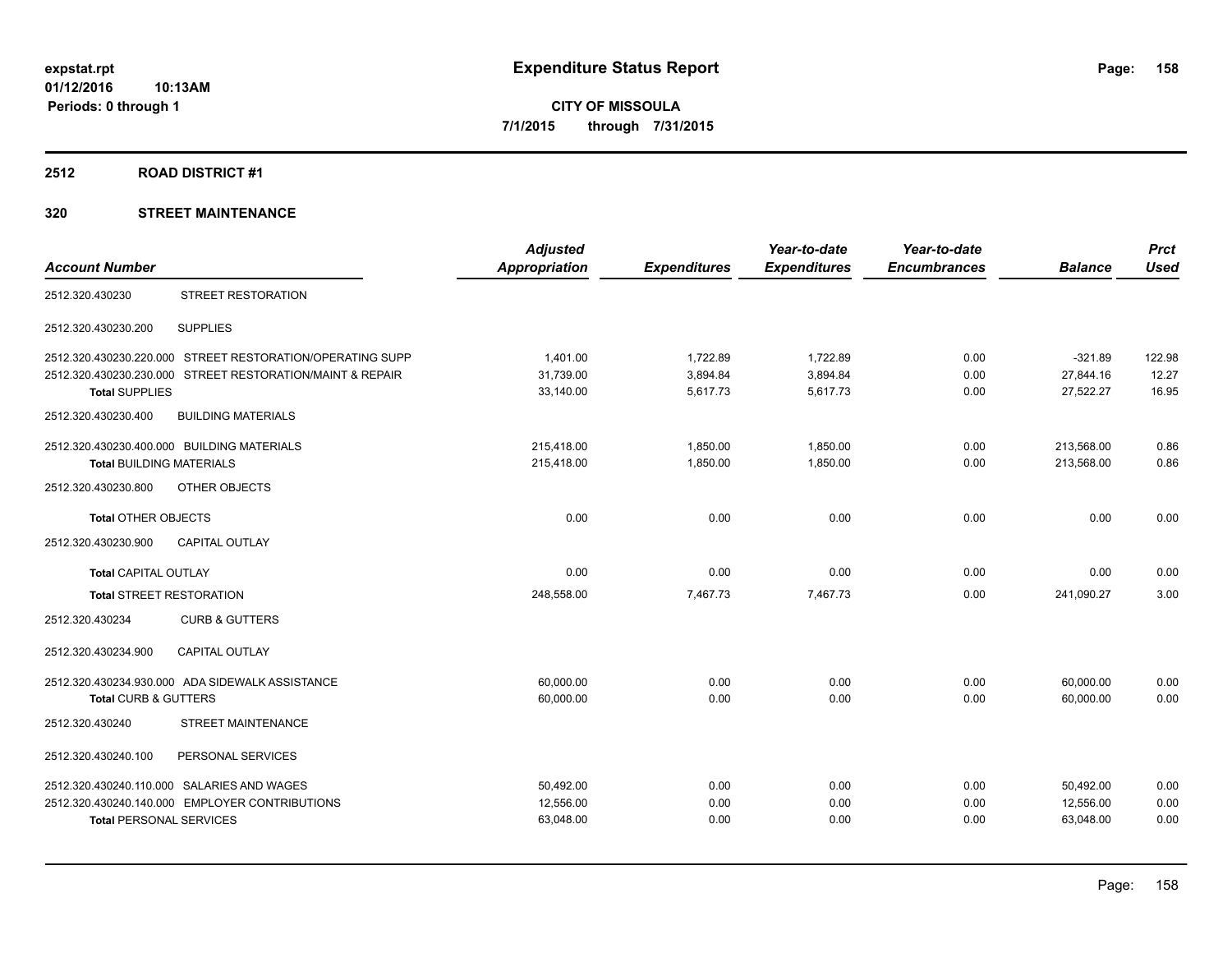#### **2512 ROAD DISTRICT #1**

|                                                      | <b>Adjusted</b> |                     | Year-to-date        | Year-to-date        |                | <b>Prct</b> |
|------------------------------------------------------|-----------------|---------------------|---------------------|---------------------|----------------|-------------|
| <b>Account Number</b>                                | Appropriation   | <b>Expenditures</b> | <b>Expenditures</b> | <b>Encumbrances</b> | <b>Balance</b> | <b>Used</b> |
| 2512.320.430240.200<br><b>SUPPLIES</b>               |                 |                     |                     |                     |                |             |
| 2512.320.430240.220.000 STREET MAINT/OPER SUPPLIES   | 1.401.00        | 0.00                | 0.00                | 0.00                | 1,401.00       | 0.00        |
| 2512.320.430240.230.000 STREET MAINT/REPAIR & MAINT  | 17,045.00       | 2,439.92            | 2,439.92            | 0.00                | 14,605.08      | 14.31       |
| 2512.320.430240.240.000 OTHER SUPPLIES               | 400.00          | 0.00                | 0.00                | 0.00                | 400.00         | 0.00        |
| <b>Total SUPPLIES</b>                                | 18,846.00       | 2,439.92            | 2,439.92            | 0.00                | 16,406.08      | 12.95       |
| 2512.320.430240.400<br><b>BUILDING MATERIALS</b>     |                 |                     |                     |                     |                |             |
| 2512.320.430240.400.000 BUILDING MATERIALS           | 59,783.00       | 5,237.44            | 5,237.44            | 0.00                | 54,545.56      | 8.76        |
| <b>Total BUILDING MATERIALS</b>                      | 59,783.00       | 5,237.44            | 5,237.44            | 0.00                | 54,545.56      | 8.76        |
| <b>Total STREET MAINTENANCE</b>                      | 141,677.00      | 7,677.36            | 7,677.36            | 0.00                | 133,999.64     | 5.42        |
| TRANSFER CENTER IMPROVEMENTS<br>2512.320.430247      |                 |                     |                     |                     |                |             |
| 2512.320.430247.900<br><b>CAPITAL OUTLAY</b>         |                 |                     |                     |                     |                |             |
| <b>Total TRANSFER CENTER IMPROVEMENTS</b>            | 0.00            | 0.00                | 0.00                | 0.00                | 0.00           | 0.00        |
| ICE & SNOW REMOVAL<br>2512.320.430251                |                 |                     |                     |                     |                |             |
| 2512.320.430251.100<br>PERSONAL SERVICES             |                 |                     |                     |                     |                |             |
| 2512.320.430251.110.000 SALARIES AND WAGES           | 10,721.00       | 0.00                | 0.00                | 0.00                | 10,721.00      | 0.00        |
| 2512.320.430251.140.000 EMPLOYER CONTRIBUTIONS       | 3,939.00        | 767.00              | 767.00              | 0.00                | 3,172.00       | 19.47       |
| <b>Total PERSONAL SERVICES</b>                       | 14,660.00       | 767.00              | 767.00              | 0.00                | 13,893.00      | 5.23        |
| 2512.320.430251.200<br><b>SUPPLIES</b>               |                 |                     |                     |                     |                |             |
| 2512.320.430251.220.000 OPERATING SUPPLIES           | 86.343.00       | 0.00                | 0.00                | 0.00                | 86.343.00      | 0.00        |
| 2512.320.430251.230.000 SNOW/ICE CTRL REPAIR & MAINT | 12.544.00       | 0.00                | 0.00                | 0.00                | 12,544.00      | 0.00        |
| <b>Total SUPPLIES</b>                                | 98,887.00       | 0.00                | 0.00                | 0.00                | 98,887.00      | 0.00        |
| Total ICE & SNOW REMOVAL                             | 113,547.00      | 767.00              | 767.00              | 0.00                | 112.780.00     | 0.68        |
| <b>STREET CLEANING</b><br>2512.320.430252            |                 |                     |                     |                     |                |             |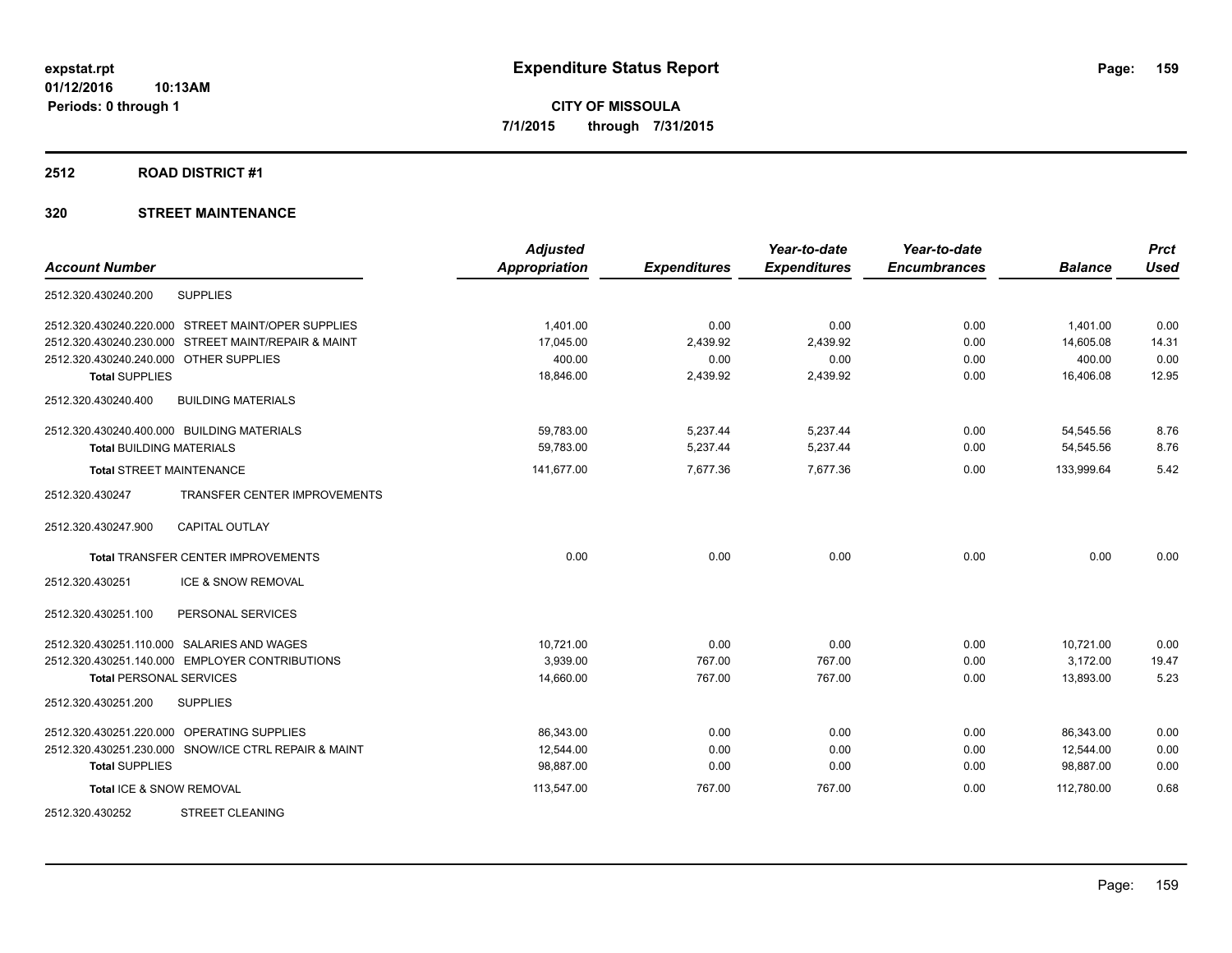#### **2512 ROAD DISTRICT #1**

# **320 STREET MAINTENANCE**

|                                                               | <b>Adjusted</b> |                     | Year-to-date        | Year-to-date        |                | <b>Prct</b> |
|---------------------------------------------------------------|-----------------|---------------------|---------------------|---------------------|----------------|-------------|
| <b>Account Number</b>                                         | Appropriation   | <b>Expenditures</b> | <b>Expenditures</b> | <b>Encumbrances</b> | <b>Balance</b> | <b>Used</b> |
| 2512.320.430252.200<br><b>SUPPLIES</b>                        |                 |                     |                     |                     |                |             |
| 2512.320.430252.220.000 STREET CLEANING/OPERATING SUPPLIES    | 1,869.00        | 0.00                | 0.00                | 0.00                | 1,869.00       | 0.00        |
| 2512.320.430252.230.000 STREET CLEANING/REPAIR & MAINT        | 22,285.00       | 1,422.52            | 1,422.52            | 0.00                | 20,862.48      | 6.38        |
| <b>Total SUPPLIES</b>                                         | 24,154.00       | 1,422.52            | 1,422.52            | 0.00                | 22,731.48      | 5.89        |
| 2512.320.430252.500<br><b>FIXED CHARGES</b>                   |                 |                     |                     |                     |                |             |
| 2512.320.430252.500.000 FIXED CHARGES                         | 10,000.00       | 0.00                | 0.00                | 0.00                | 10,000.00      | 0.00        |
| <b>Total FIXED CHARGES</b>                                    | 10,000.00       | 0.00                | 0.00                | 0.00                | 10,000.00      | 0.00        |
| <b>Total STREET CLEANING</b>                                  | 34,154.00       | 1,422.52            | 1,422.52            | 0.00                | 32,731.48      | 4.17        |
| 2512.320.430262<br><b>SIDEWALKS</b>                           |                 |                     |                     |                     |                |             |
| PURCHASED SERVICES<br>2512.320.430262.300                     |                 |                     |                     |                     |                |             |
| 2512.320.430262.350.000 SIDEWALK & CURB-PROFESSIONAL SERVICES | 20,000.00       | 0.00                | 0.00                | 0.00                | 20,000.00      | 0.00        |
| <b>Total PURCHASED SERVICES</b>                               | 20,000.00       | 0.00                | 0.00                | 0.00                | 20,000.00      | 0.00        |
| <b>CAPITAL OUTLAY</b><br>2512.320.430262.900                  |                 |                     |                     |                     |                |             |
| 2512.320.430262.930.000 SIDEWALK & CURB-MPROVEMENTS           | 408,000.00      | 0.00                | 0.00                | 0.00                | 408,000.00     | 0.00        |
| <b>Total CAPITAL OUTLAY</b>                                   | 408,000.00      | 0.00                | 0.00                | 0.00                | 408,000.00     | 0.00        |
| <b>Total SIDEWALKS</b>                                        | 428,000.00      | 0.00                | 0.00                | 0.00                | 428,000.00     | 0.00        |
| 2512.320.430265<br><b>SIGNING &amp; STRIPING</b>              |                 |                     |                     |                     |                |             |
| 2512.320.430265.200<br><b>SUPPLIES</b>                        |                 |                     |                     |                     |                |             |
| 2512.320.430265.230.000 SIGNING & STRIPING-REPAIR/MAINTENANCE | 8.865.00        | 0.00                | 0.00                | 0.00                | 8.865.00       | 0.00        |
| 2512.320.430265.231.000 SIGNING & STRIPING/GASOLINE           | 1,135.00        | 0.00                | 0.00                | 0.00                | 1,135.00       | 0.00        |
| <b>Total SIGNING &amp; STRIPING</b>                           | 10,000.00       | 0.00                | 0.00                | 0.00                | 10,000.00      | 0.00        |
| 2512.320.430270<br><b>COMMUNICATIONS MAINTENANCE</b>          |                 |                     |                     |                     |                |             |
|                                                               |                 |                     |                     |                     |                |             |

2512.320.430270.100 PERSONAL SERVICES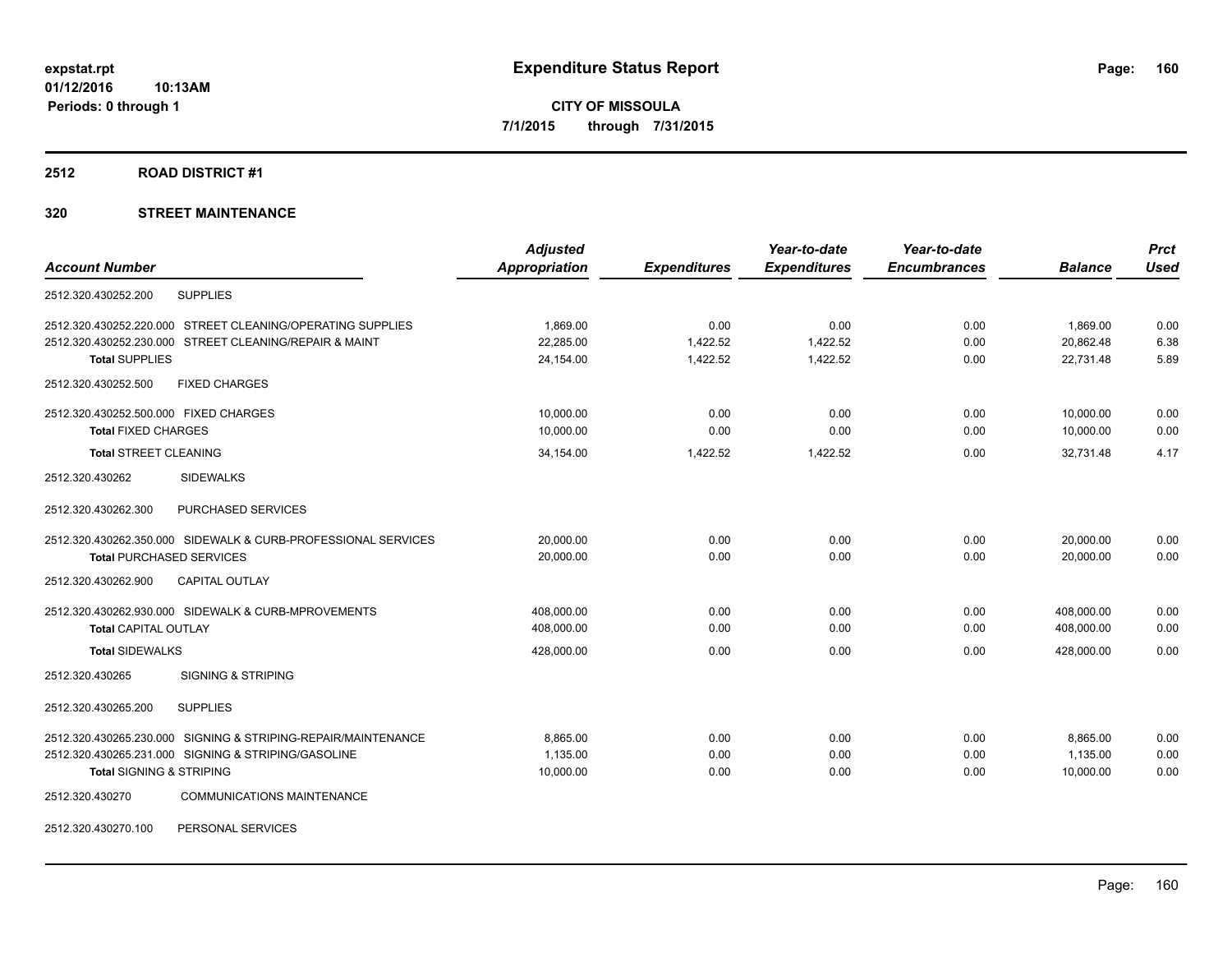# **2512 ROAD DISTRICT #1**

|                                                         | <b>Adjusted</b> |                     | Year-to-date        | Year-to-date        |                | <b>Prct</b> |
|---------------------------------------------------------|-----------------|---------------------|---------------------|---------------------|----------------|-------------|
| <b>Account Number</b>                                   | Appropriation   | <b>Expenditures</b> | <b>Expenditures</b> | <b>Encumbrances</b> | <b>Balance</b> | <b>Used</b> |
| 2512.320.430270.130.000 OTHER                           | 4,176.00        | 0.00                | 0.00                | 0.00                | 4,176.00       | 0.00        |
| <b>Total PERSONAL SERVICES</b>                          | 4,176.00        | 0.00                | 0.00                | 0.00                | 4,176.00       | 0.00        |
| <b>CAPITAL OUTLAY</b><br>2512.320.430270.900            |                 |                     |                     |                     |                |             |
| <b>Total CAPITAL OUTLAY</b>                             | 0.00            | 0.00                | 0.00                | 0.00                | 0.00           | 0.00        |
| <b>Total COMMUNICATIONS MAINTENANCE</b>                 | 4,176.00        | 0.00                | 0.00                | 0.00                | 4,176.00       | 0.00        |
| 2512.320.431200<br><b>FLOOD CONTROL</b>                 |                 |                     |                     |                     |                |             |
| 2512.320.431200.100<br>PERSONAL SERVICES                |                 |                     |                     |                     |                |             |
| 2512.320.431200.110.000 SALARIES AND WAGES              | 22.374.00       | 0.00                | 0.00                | 0.00                | 22,374.00      | 0.00        |
| 2512.320.431200.130.000 OTHER                           | 2.881.00        | 0.00                | 0.00                | 0.00                | 2.881.00       | 0.00        |
| 2512.320.431200.140.000 EMPLOYER CONTRIBUTIONS          | 11,440.00       | 0.00                | 0.00                | 0.00                | 11,440.00      | 0.00        |
| <b>Total PERSONAL SERVICES</b>                          | 36,695.00       | 0.00                | 0.00                | 0.00                | 36,695.00      | 0.00        |
| <b>SUPPLIES</b><br>2512.320.431200.200                  |                 |                     |                     |                     |                |             |
| 2512.320.431200.210.000 OFFICE SUPPLIES                 | 2.318.00        | 0.00                | 0.00                | 0.00                | 2,318.00       | 0.00        |
| <b>Total SUPPLIES</b>                                   | 2.318.00        | 0.00                | 0.00                | 0.00                | 2.318.00       | 0.00        |
| 2512.320.431200.300<br>PURCHASED SERVICES               |                 |                     |                     |                     |                |             |
| 2512.320.431200.310.000 COMMUNICATIONS                  | 1.000.00        | 0.00                | 0.00                | 0.00                | 1,000.00       | 0.00        |
| 2512.320.431200.330.000 PUBLICITY, SUBSCRIPTIONS & DUES | 7,000.00        | 0.00                | 0.00                | 0.00                | 7.000.00       | 0.00        |
| 2512.320.431200.350.000 PROFESSIONAL SERVICES           | 50,000.00       | 0.00                | 0.00                | 0.00                | 50,000.00      | 0.00        |
| <b>Total PURCHASED SERVICES</b>                         | 58,000.00       | 0.00                | 0.00                | 0.00                | 58,000.00      | 0.00        |
| CAPITAL OUTLAY<br>2512.320.431200.900                   |                 |                     |                     |                     |                |             |
| 2512.320.431200.930.000 FLOOD CONTROL MAINT/MPROVEMENTS | 10,000.00       | 0.00                | 0.00                | 0.00                | 10,000.00      | 0.00        |
| <b>Total CAPITAL OUTLAY</b>                             | 10,000.00       | 0.00                | 0.00                | 0.00                | 10,000.00      | 0.00        |
| <b>Total FLOOD CONTROL</b>                              | 107,013.00      | 0.00                | 0.00                | 0.00                | 107,013.00     | 0.00        |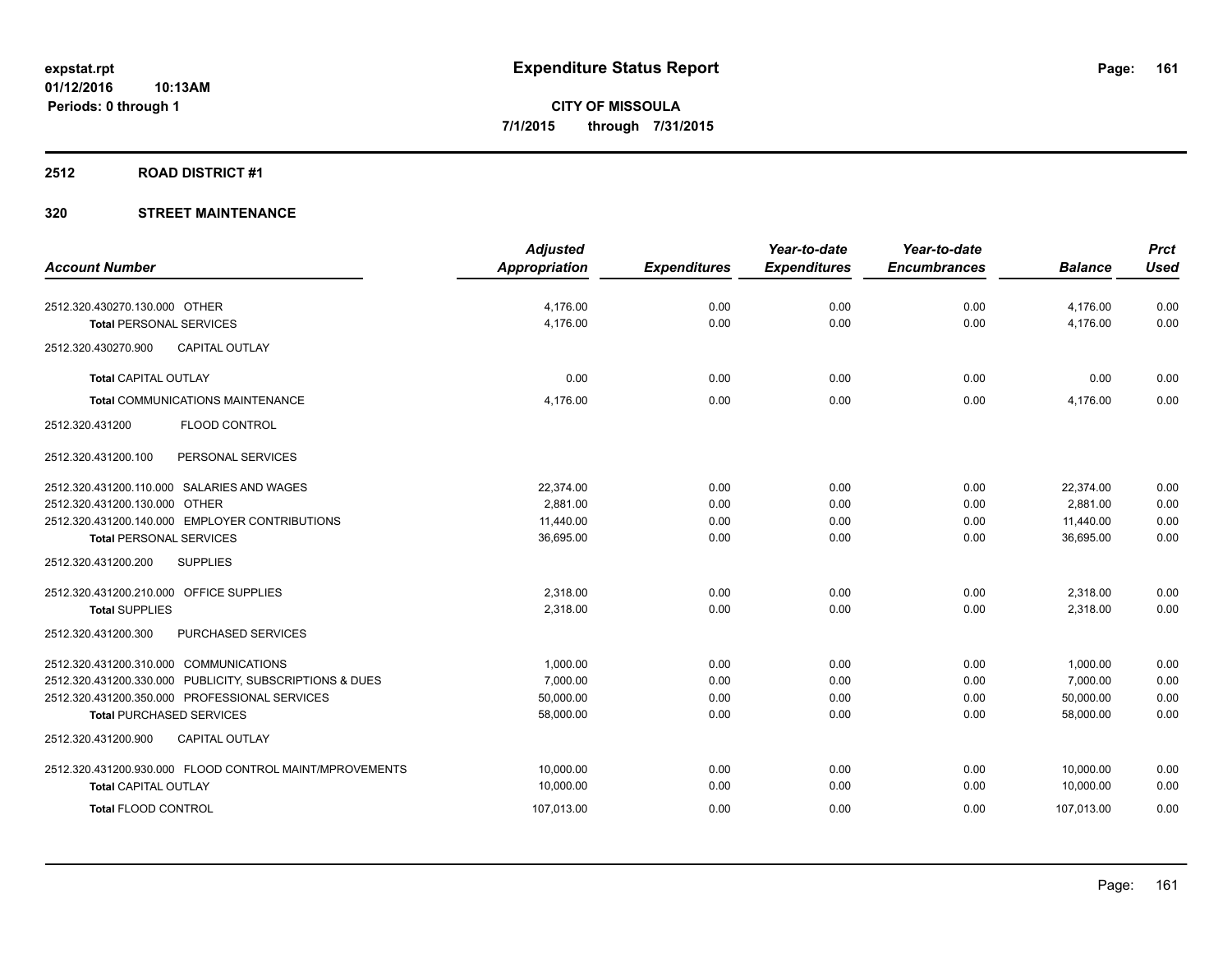# **2512 ROAD DISTRICT #1**

|                                |                                                | <b>Adjusted</b>      |                     | Year-to-date        | Year-to-date        |                | <b>Prct</b> |
|--------------------------------|------------------------------------------------|----------------------|---------------------|---------------------|---------------------|----------------|-------------|
| <b>Account Number</b>          |                                                | <b>Appropriation</b> | <b>Expenditures</b> | <b>Expenditures</b> | <b>Encumbrances</b> | <b>Balance</b> | <b>Used</b> |
| 2512.320.460434                | <b>GREENWAYS &amp; HORTICULTURE</b>            |                      |                     |                     |                     |                |             |
| 2512.320.460434.200            | <b>SUPPLIES</b>                                |                      |                     |                     |                     |                |             |
|                                | 2512.320.460434.230.000 ADOPT A TRAFFIC CIRCLE | 2,500.00             | 0.00                | 0.00                | 0.00                | 2,500.00       | 0.00        |
|                                | <b>Total GREENWAYS &amp; HORTICULTURE</b>      | 2,500.00             | 0.00                | 0.00                | 0.00                | 2,500.00       | 0.00        |
| 2512.320.490504                | <b>DEBT SERVICE</b>                            |                      |                     |                     |                     |                |             |
| 2512.320.490504.600            | <b>DEBT SERVICE</b>                            |                      |                     |                     |                     |                |             |
| 2512.320.490504.610.000        | PRINCIPAL                                      | 418,252.00           | 0.00                | 0.00                | 0.00                | 418,252.00     | 0.00        |
| 2512.320.490504.620.000        | <b>INTEREST / SERVICE FEES</b>                 | 48,753.00            | 0.00                | 0.00                | 0.00                | 48,753.00      | 0.00        |
| <b>Total DEBT SERVICE</b>      |                                                | 467,005.00           | 0.00                | 0.00                | 0.00                | 467,005.00     | 0.00        |
| 2512.320.510110                | <b>MERCHANT SERVICES</b>                       |                      |                     |                     |                     |                |             |
| 2512.320.510110.500            | <b>FIXED CHARGES</b>                           |                      |                     |                     |                     |                |             |
| <b>Total MERCHANT SERVICES</b> |                                                | 0.00                 | 0.00                | 0.00                | 0.00                | 0.00           | 0.00        |
| Total ROAD DISTRICT #1         |                                                | 1,722,618.00         | 42,190.94           | 42,190.94           | 0.00                | 1,680,427.06   | 2.45        |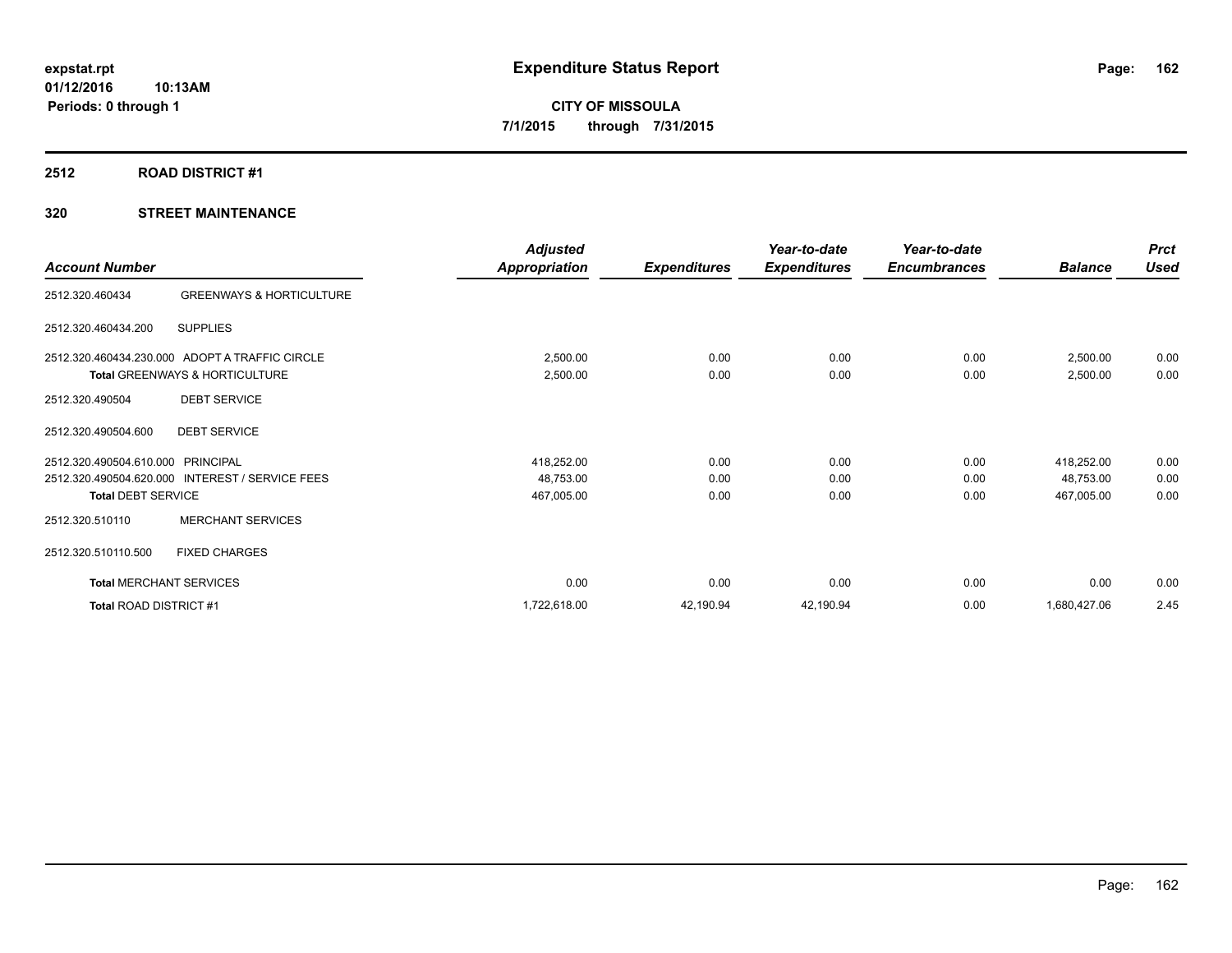# **2513 PARK DISTRICT #1**

|                                                         | <b>Adjusted</b>      |                     | Year-to-date        | Year-to-date        |                | <b>Prct</b> |
|---------------------------------------------------------|----------------------|---------------------|---------------------|---------------------|----------------|-------------|
| <b>Account Number</b>                                   | <b>Appropriation</b> | <b>Expenditures</b> | <b>Expenditures</b> | <b>Encumbrances</b> | <b>Balance</b> | <b>Used</b> |
| RENOVATE REPLACE IMPROV<br>2513.370.460400              |                      |                     |                     |                     |                |             |
| PURCHASED SERVICES<br>2513.370.460400.300               |                      |                     |                     |                     |                |             |
| 2513.370.460400.350.000 RENOVATE REPLACE IMPROVE        | 40,000.00            | 0.00                | 0.00                | 0.00                | 40,000.00      | 0.00        |
| <b>Total PURCHASED SERVICES</b>                         | 40,000.00            | 0.00                | 0.00                | 0.00                | 40,000.00      | 0.00        |
| <b>CAPITAL OUTLAY</b><br>2513.370.460400.900            |                      |                     |                     |                     |                |             |
| 2513.370.460400.930.000 RENOVATE REPLACE IMPROVE        | 30,000.00            | 1,457.00            | 1,457.00            | 0.00                | 28,543.00      | 4.86        |
| Total CAPITAL OUTLAY                                    | 30,000.00            | 1,457.00            | 1,457.00            | 0.00                | 28,543.00      | 4.86        |
| Total RENOVATE REPLACE IMPROV                           | 70,000.00            | 1.457.00            | 1.457.00            | 0.00                | 68.543.00      | 2.08        |
| 2513.370.460432<br>PARK ADMIN                           |                      |                     |                     |                     |                |             |
| PERSONAL SERVICES<br>2513.370.460432.100                |                      |                     |                     |                     |                |             |
| 2513.370.460432.110.000 SALARIES AND WAGES              | 10,200.00            | 0.00                | 0.00                | 0.00                | 10,200.00      | 0.00        |
| 2513.370.460432.140.00 EMPLOYER CONTRIBUTIONS           | 1,909.00             | 0.00                | 0.00                | 0.00                | 1,909.00       | 0.00        |
| 2513.370.460432.141.000 STATE RETIREMENT CONTRIBUTIONS  | 0.00                 | 6.29                | 6.29                | 0.00                | $-6.29$        | 0.00        |
| <b>Total PERSONAL SERVICES</b>                          | 12,109.00            | 6.29                | 6.29                | 0.00                | 12,102.71      | 0.05        |
| <b>SUPPLIES</b><br>2513.370.460432.200                  |                      |                     |                     |                     |                |             |
| 2513.370.460432.220.000 OPERATING SUPPLIES              | 900.00               | 0.00                | 0.00                | 0.00                | 900.00         | 0.00        |
| <b>Total SUPPLIES</b>                                   | 900.00               | 0.00                | 0.00                | 0.00                | 900.00         | 0.00        |
| PURCHASED SERVICES<br>2513.370.460432.300               |                      |                     |                     |                     |                |             |
| 2513.370.460432.330.000 PUBLICITY, SUBSCRIPTIONS & DUES | 2,500.00             | 0.00                | 0.00                | 0.00                | 2,500.00       | 0.00        |
| 2513.370.460432.344.000 TELEPHONE SERVICE               | 360.00               | 0.00                | 0.00                | 0.00                | 360.00         | 0.00        |
| 2513.370.460432.350.000 PROFESSIONAL SERVICES           | 14,000.00            | 809.00              | 809.00              | 0.00                | 13,191.00      | 5.78        |
| 2513.370.460432.360.000 REPAIR & MAINTENANCE            | 3,000.00             | 0.00                | 0.00                | 0.00                | 3,000.00       | 0.00        |
| 2513.370.460432.380.000 TRAINING                        | 200.00               | 0.00                | 0.00                | 0.00                | 200.00         | 0.00        |
| <b>Total PURCHASED SERVICES</b>                         | 20,060.00            | 809.00              | 809.00              | 0.00                | 19,251.00      | 4.03        |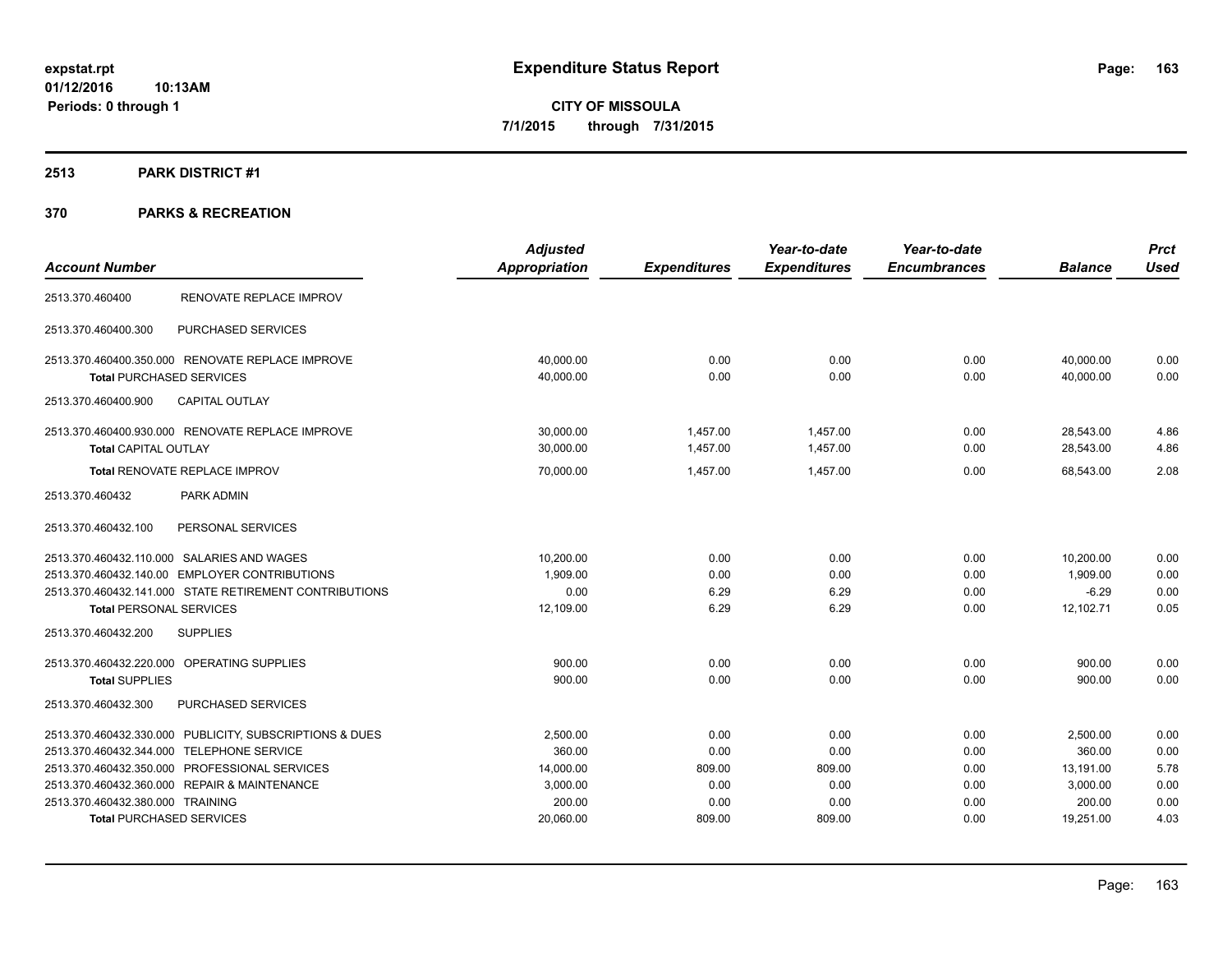#### **2513 PARK DISTRICT #1**

# **370 PARKS & RECREATION**

| <b>Account Number</b>                                         | <b>Adjusted</b><br>Appropriation | <b>Expenditures</b> | Year-to-date<br><b>Expenditures</b> | Year-to-date<br><b>Encumbrances</b> | <b>Balance</b> | <b>Prct</b><br><b>Used</b> |
|---------------------------------------------------------------|----------------------------------|---------------------|-------------------------------------|-------------------------------------|----------------|----------------------------|
|                                                               |                                  |                     |                                     |                                     |                |                            |
| <b>DEBT SERVICE</b><br>2513.370.460432.600                    |                                  |                     |                                     |                                     |                |                            |
| <b>Total DEBT SERVICE</b>                                     | 0.00                             | 0.00                | 0.00                                | 0.00                                | 0.00           | 0.00                       |
| <b>Total PARK ADMIN</b>                                       | 33,069.00                        | 815.29              | 815.29                              | 0.00                                | 32,253.71      | 2.47                       |
| <b>GREENWAYS &amp; HORTICULTURE</b><br>2513.370.460434        |                                  |                     |                                     |                                     |                |                            |
| 2513.370.460434.100<br>PERSONAL SERVICES                      |                                  |                     |                                     |                                     |                |                            |
| <b>GREENWAYS &amp; HORTCULTURE</b><br>2513.370.460434.110.000 | 25,069.00                        | 1,402.29            | 1,402.29                            | 0.00                                | 23,666.71      | 5.59                       |
| 2513.370.460434.140.000 GREENWAYS & HORTICLTURE               | 8,028.00                         | 196.03              | 196.03                              | 0.00                                | 7.831.97       | 2.44                       |
| <b>Total PERSONAL SERVICES</b>                                | 33,097.00                        | 1,598.32            | 1,598.32                            | 0.00                                | 31,498.68      | 4.83                       |
| 2513.370.460434.200<br><b>SUPPLIES</b>                        |                                  |                     |                                     |                                     |                |                            |
| 2513.370.460434.220.000 OPERATING SUPPLIES                    | 3,373.00                         | 484.07              | 484.07                              | 0.00                                | 2,888.93       | 14.35                      |
| REPAIR/MAINTENANCE<br>2513.370.460434.230.000                 | 7,135.00                         | 0.00                | 0.00                                | 0.00                                | 7,135.00       | 0.00                       |
| 2513.370.460434.231.000 GASOLINE                              | 2.000.00                         | 0.00                | 0.00                                | 0.00                                | 2,000.00       | 0.00                       |
| <b>Total SUPPLIES</b>                                         | 12,508.00                        | 484.07              | 484.07                              | 0.00                                | 12,023.93      | 3.87                       |
| PURCHASED SERVICES<br>2513.370.460434.300                     |                                  |                     |                                     |                                     |                |                            |
| 2513.370.460434.341.000 ELECTRICITY & NATURAL GAS             | 310.00                           | 9.27                | 9.27                                | 0.00                                | 300.73         | 2.99                       |
| 2513.370.460434.343.000 WATER CHARGES                         | 310.00                           | 0.00                | 0.00                                | 0.00                                | 310.00         | 0.00                       |
| 2513.370.460434.345.000 GARBAGE                               | 136.00                           | 0.00                | 0.00                                | 0.00                                | 136.00         | 0.00                       |
| 2513.370.460434.350.000 PROFESSIONAL SERVICES                 | 5,000.00                         | 0.00                | 0.00                                | 0.00                                | 5,000.00       | 0.00                       |
| 2513.370.460434.360.000 REPAIR & MAINTENANCE                  | 2,589.00                         | 0.00                | 0.00                                | 0.00                                | 2,589.00       | 0.00                       |
| 2513.370.460434.380.000 TRAINING                              | 95.00                            | 0.00                | 0.00                                | 0.00                                | 95.00          | 0.00                       |
| <b>Total PURCHASED SERVICES</b>                               | 8,440.00                         | 9.27                | 9.27                                | 0.00                                | 8,430.73       | 0.11                       |
| Total GREENWAYS & HORTICULTURE                                | 54,045.00                        | 2,091.66            | 2,091.66                            | 0.00                                | 51,953.34      | 3.87                       |
| 2513.370.460439<br><b>URBAN FORESTRY</b>                      |                                  |                     |                                     |                                     |                |                            |

2513.370.460439.100 PERSONAL SERVICES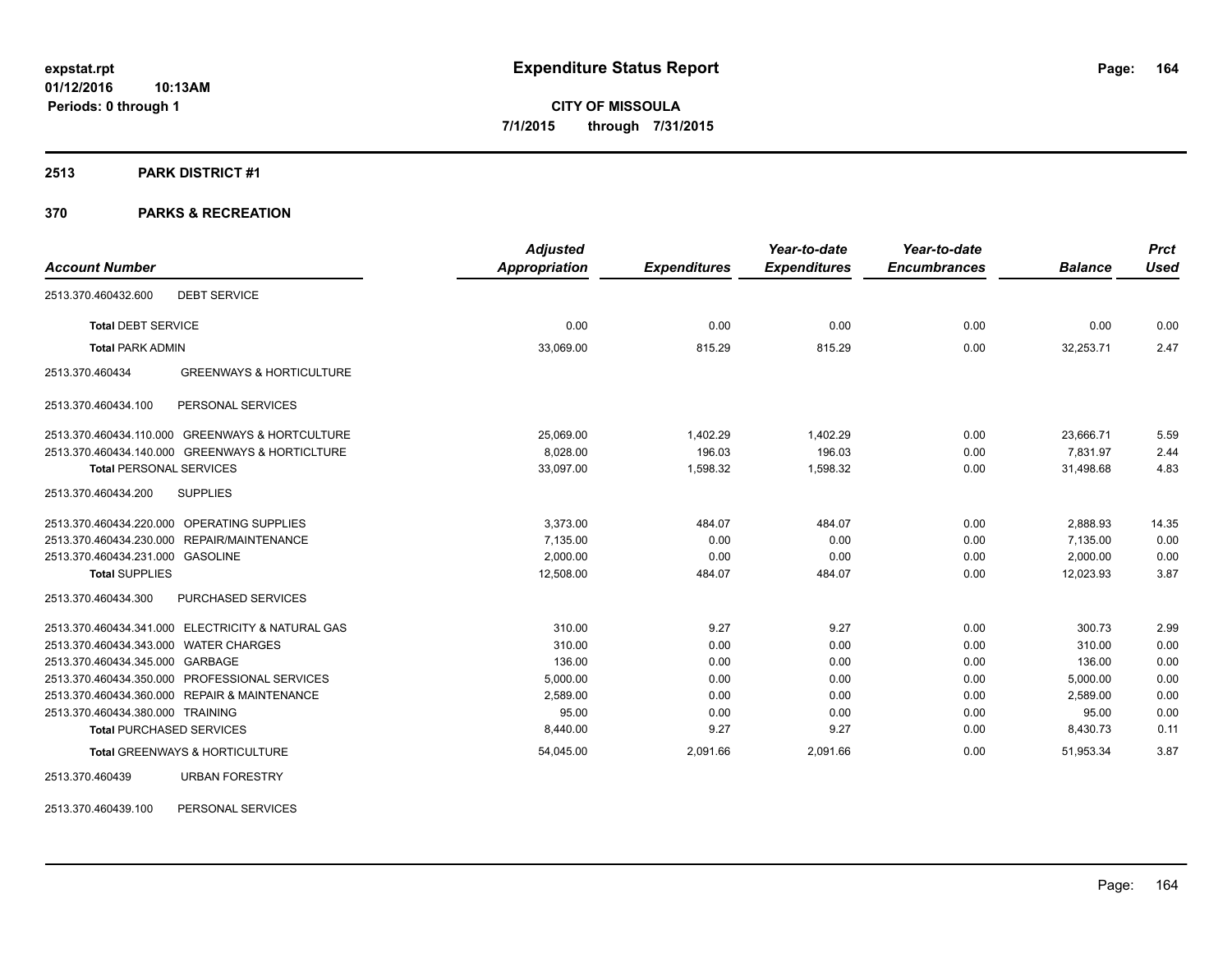# **2513 PARK DISTRICT #1**

| <b>Account Number</b>                                  | <b>Adjusted</b><br><b>Appropriation</b> | <b>Expenditures</b> | Year-to-date<br><b>Expenditures</b> | Year-to-date<br><b>Encumbrances</b> | <b>Balance</b> | <b>Prct</b><br><b>Used</b> |
|--------------------------------------------------------|-----------------------------------------|---------------------|-------------------------------------|-------------------------------------|----------------|----------------------------|
| 2513.370.460439.110.000 SALARIES AND WAGES             | 48,682.00                               | 0.00                | 0.00                                | 0.00                                | 48,682.00      | 0.00                       |
| 2513.370.460439.140.000 EMPLOYER CONTRIBUTIONS         | 22,061.00                               | 0.00                | 0.00                                | 0.00                                | 22,061.00      | 0.00                       |
| <b>Total PERSONAL SERVICES</b>                         | 70,743.00                               | 0.00                | 0.00                                | 0.00                                | 70,743.00      | 0.00                       |
| <b>SUPPLIES</b><br>2513.370.460439.200                 |                                         |                     |                                     |                                     |                |                            |
| 2513.370.460439.220.000 OPERATING SUPPLIES             | 24,352.00                               | 39.99               | 39.99                               | 0.00                                | 24,312.01      | 0.16                       |
| 2513.370.460439.230.000 REPAIR/MAINTENANCE             | 3,952.00                                | 0.00                | 0.00                                | 0.00                                | 3.952.00       | 0.00                       |
| <b>Total SUPPLIES</b>                                  | 28,304.00                               | 39.99               | 39.99                               | 0.00                                | 28,264.01      | 0.14                       |
| PURCHASED SERVICES<br>2513.370.460439.300              |                                         |                     |                                     |                                     |                |                            |
| 2513.370.460439.350.000 PROFESSIONAL SERVICES          | 2,660.00                                | 0.00                | 0.00                                | 0.00                                | 2,660.00       | 0.00                       |
| 2513.370.460439.360.000 REPAIR & MAINTENANCE           | 60,000.00                               | 0.00                | 0.00                                | 0.00                                | 60,000.00      | 0.00                       |
| <b>Total PURCHASED SERVICES</b>                        | 62.660.00                               | 0.00                | 0.00                                | 0.00                                | 62.660.00      | 0.00                       |
| <b>Total URBAN FORESTRY</b>                            | 161,707.00                              | 39.99               | 39.99                               | 0.00                                | 161,667.01     | 0.02                       |
| 2513.370.460470<br><b>RECREATION MORE</b>              |                                         |                     |                                     |                                     |                |                            |
| PERSONAL SERVICES<br>2513.370.460470.100               |                                         |                     |                                     |                                     |                |                            |
| 2513.370.460470.110.000 SALARIES AND WAGES             | 4,124.00                                | 0.00                | 0.00                                | 0.00                                | 4,124.00       | 0.00                       |
| 2513.370.460470.140.000 EMPLOYER CONTRIBUTIONS         | 847.00                                  | 0.00                | 0.00                                | 0.00                                | 847.00         | 0.00                       |
| <b>Total PERSONAL SERVICES</b>                         | 4,971.00                                | 0.00                | 0.00                                | 0.00                                | 4,971.00       | 0.00                       |
| 2513.370.460470.300<br>PURCHASED SERVICES              |                                         |                     |                                     |                                     |                |                            |
| 2513.370.460470.360.000 REPAIR & MAINTENANCE           | 3,000.00                                | 0.00                | 0.00                                | 0.00                                | 3,000.00       | 0.00                       |
| <b>Total PURCHASED SERVICES</b>                        | 3,000.00                                | 0.00                | 0.00                                | 0.00                                | 3,000.00       | 0.00                       |
| <b>Total RECREATION MORE</b>                           | 7,971.00                                | 0.00                | 0.00                                | 0.00                                | 7,971.00       | 0.00                       |
| 2513.370.460474<br><b>SPRAY DECKS</b>                  |                                         |                     |                                     |                                     |                |                            |
| 2513.370.460474.200<br><b>SUPPLIES</b>                 |                                         |                     |                                     |                                     |                |                            |
| 2513.370.460474.230.000 SPRAY DECKS/REPAIR/MAINTENANCE | 1,600.00                                | 0.00                | 0.00                                | 0.00                                | 1,600.00       | 0.00                       |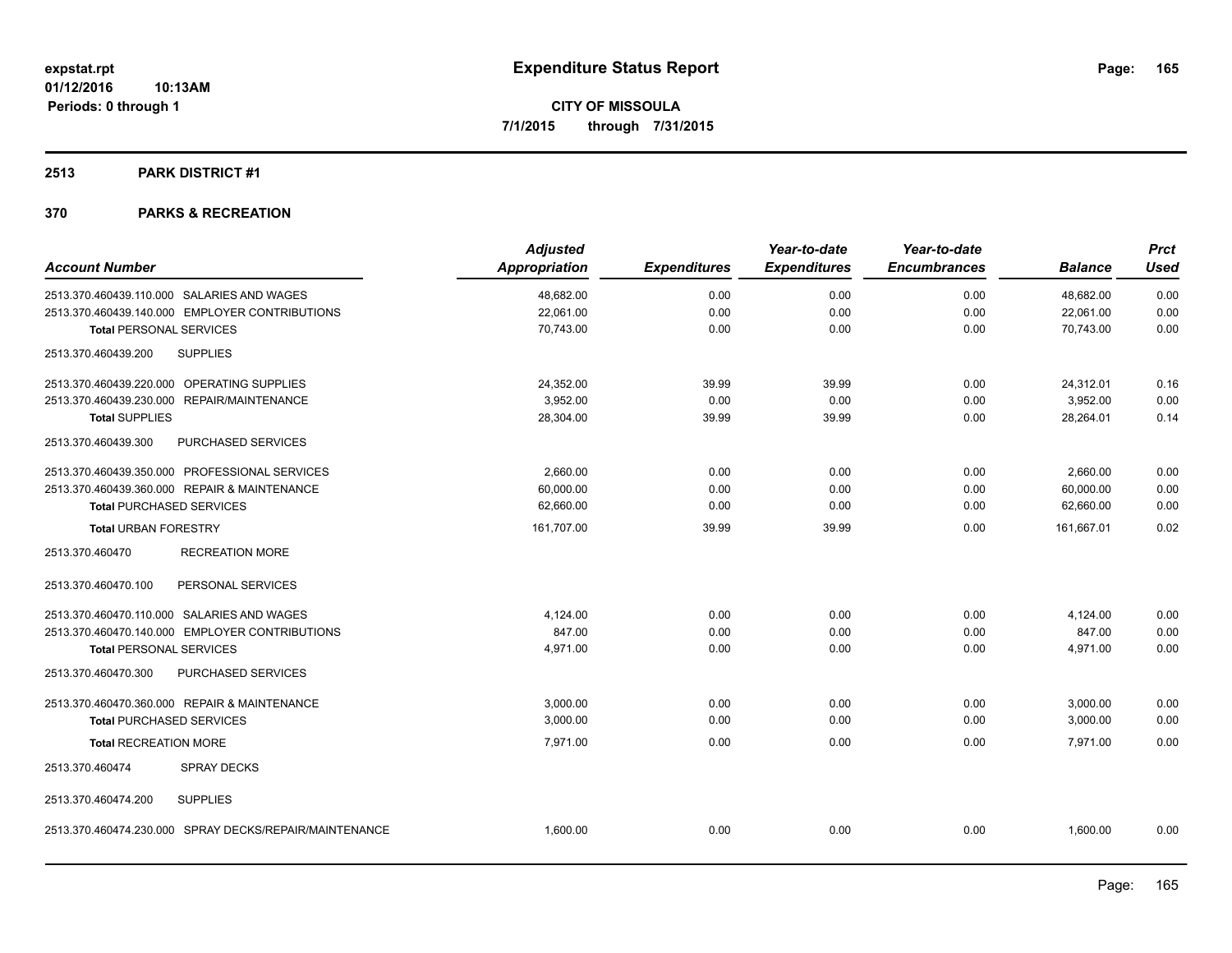# **2513 PARK DISTRICT #1**

| <b>Account Number</b>                        |                                                              | <b>Adjusted</b><br><b>Appropriation</b> | <b>Expenditures</b> | Year-to-date<br><b>Expenditures</b> | Year-to-date<br><b>Encumbrances</b> | <b>Balance</b> | <b>Prct</b><br><b>Used</b> |
|----------------------------------------------|--------------------------------------------------------------|-----------------------------------------|---------------------|-------------------------------------|-------------------------------------|----------------|----------------------------|
| <b>Total SUPPLIES</b>                        |                                                              | 1,600.00                                | 0.00                | 0.00                                | 0.00                                | 1,600.00       | 0.00                       |
| 2513.370.460474.300                          | PURCHASED SERVICES                                           |                                         |                     |                                     |                                     |                |                            |
|                                              | 2513.370.460474.341.000 ELECTRICITY & NATURAL GAS            | 2,100.00                                | 0.00                | 0.00                                | 0.00                                | 2,100.00       | 0.00                       |
| 2513.370.460474.360.000 REPAIR & MAINTENANCE |                                                              | 6,300.00                                | 219.77              | 219.77                              | 0.00                                | 6,080.23       | 3.49                       |
| <b>Total PURCHASED SERVICES</b>              |                                                              | 8,400.00                                | 219.77              | 219.77                              | 0.00                                | 8,180.23       | 2.62                       |
| <b>Total SPRAY DECKS</b>                     |                                                              | 10,000.00                               | 219.77              | 219.77                              | 0.00                                | 9,780.23       | 2.20                       |
| 2513.370.460477                              | <b>GRILL VAN</b>                                             |                                         |                     |                                     |                                     |                |                            |
| 2513.370.460477.200                          | <b>SUPPLIES</b>                                              |                                         |                     |                                     |                                     |                |                            |
| <b>Total SUPPLIES</b>                        |                                                              | 0.00                                    | 0.00                | 0.00                                | 0.00                                | 0.00           | 0.00                       |
| 2513.370.460477.300                          | PURCHASED SERVICES                                           |                                         |                     |                                     |                                     |                |                            |
| <b>Total GRILL VAN</b>                       |                                                              | 0.00                                    | 0.00                | 0.00                                | 0.00                                | 0.00           | 0.00                       |
| 2513.370.460484                              | <b>CONSERVATION LANDS MGMT</b>                               |                                         |                     |                                     |                                     |                |                            |
| 2513.370.460484.100                          | PERSONAL SERVICES                                            |                                         |                     |                                     |                                     |                |                            |
|                                              | 2513.370.460484.110.000 CONSRVTN LAND MGMT/WAGES             | 60,079.00                               | 2,356.29            | 2,356.29                            | 0.00                                | 57,722.71      | 3.92                       |
|                                              | 2513.370.460484.140.000 CONSRVTN LAND MGMT/EMP CONTRIBUTIONS | 31,781.00                               | 1,099.92            | 1,099.92                            | 0.00                                | 30,681.08      | 3.46                       |
| <b>Total PERSONAL SERVICES</b>               |                                                              | 91,860.00                               | 3,456.21            | 3,456.21                            | 0.00                                | 88,403.79      | 3.76                       |
| 2513.370.460484.200                          | <b>SUPPLIES</b>                                              |                                         |                     |                                     |                                     |                |                            |
| 2513.370.460484.220.000 OPERATING SUPPLIES   |                                                              | 1,000.00                                | 39.36               | 39.36                               | 0.00                                | 960.64         | 3.94                       |
| 2513.370.460484.230.000 REPAIR/MAINTENANCE   |                                                              | 3,000.00                                | 166.31              | 166.31                              | 0.00                                | 2,833.69       | 5.54                       |
| <b>Total SUPPLIES</b>                        |                                                              | 4,000.00                                | 205.67              | 205.67                              | 0.00                                | 3,794.33       | 5.14                       |
| 2513.370.460484.300                          | PURCHASED SERVICES                                           |                                         |                     |                                     |                                     |                |                            |
|                                              | 2513.370.460484.350.000 PROFESSIONAL SERVICES                | 39,127.00                               | 3,188.86            | 3,188.86                            | 0.00                                | 35,938.14      | 8.15                       |
| <b>Total PURCHASED SERVICES</b>              |                                                              | 39,127.00                               | 3,188.86            | 3,188.86                            | 0.00                                | 35,938.14      | 8.15                       |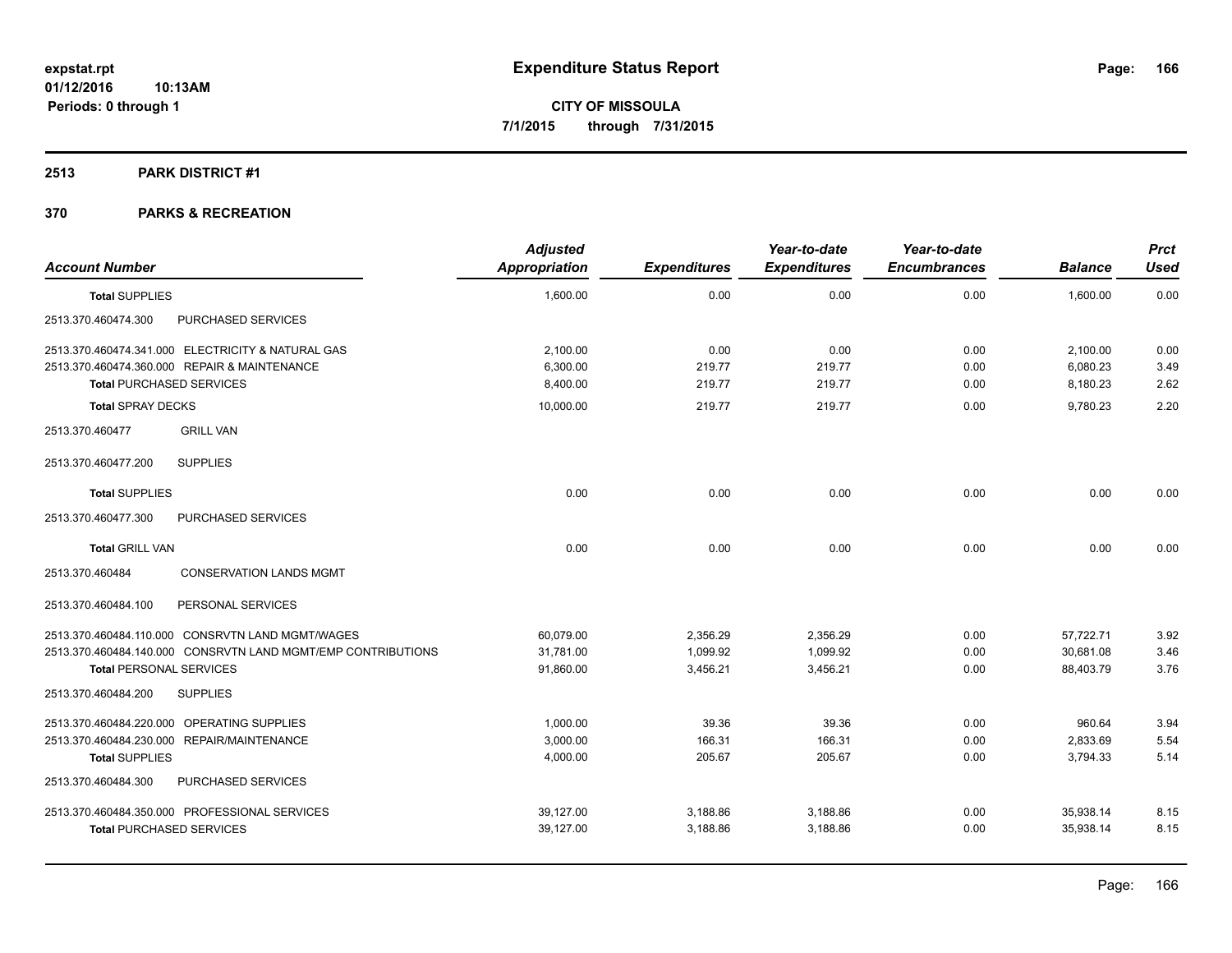**2513 PARK DISTRICT #1**

| <b>Account Number</b>                 |                                                               | <b>Adjusted</b><br><b>Appropriation</b> | <b>Expenditures</b> | Year-to-date<br><b>Expenditures</b> | Year-to-date<br><b>Encumbrances</b> | <b>Balance</b> | <b>Prct</b><br><b>Used</b> |
|---------------------------------------|---------------------------------------------------------------|-----------------------------------------|---------------------|-------------------------------------|-------------------------------------|----------------|----------------------------|
|                                       | <b>Total CONSERVATION LANDS MGMT</b>                          | 134,987.00                              | 6,850.74            | 6,850.74                            | 0.00                                | 128,136.26     | 5.08                       |
| 2513.370.460485                       | <b>SAFETY &amp; TRAINING</b>                                  |                                         |                     |                                     |                                     |                |                            |
| 2513.370.460485.100                   | PERSONAL SERVICES                                             |                                         |                     |                                     |                                     |                |                            |
| <b>Total PERSONAL SERVICES</b>        |                                                               | 0.00                                    | 0.00                | 0.00                                | 0.00                                | 0.00           | 0.00                       |
| 2513.370.460485.300                   | PURCHASED SERVICES                                            |                                         |                     |                                     |                                     |                |                            |
| <b>Total SAFETY &amp; TRAINING</b>    |                                                               | 0.00                                    | 0.00                | 0.00                                | 0.00                                | 0.00           | 0.00                       |
| 2513.370.460501                       | PARK MAINTENANCE ROUTINE                                      |                                         |                     |                                     |                                     |                |                            |
| 2513.370.460501.100                   | PERSONAL SERVICES                                             |                                         |                     |                                     |                                     |                |                            |
|                                       | 2513.370.460501.110.000 PARK MAINT ROUTINE/SALARIES AND WAGES | 9,738.00                                | 2,531.34            | 2,531.34                            | 0.00                                | 7,206.66       | 25.99                      |
|                                       | 2513.370.460501.140.000 PARK MAINT ROUTINE/WAGES              | 2,167.00                                | 466.84              | 466.84                              | 0.00                                | 1,700.16       | 21.54                      |
| <b>Total PERSONAL SERVICES</b>        |                                                               | 11,905.00                               | 2,998.18            | 2,998.18                            | 0.00                                | 8,906.82       | 25.18                      |
| 2513.370.460501.200                   | <b>SUPPLIES</b>                                               |                                         |                     |                                     |                                     |                |                            |
|                                       | 2513.370.460501.220.000 OPERATING SUPPLIES                    | 41,491.00                               | 1,187.59            | 1,187.59                            | 0.00                                | 40,303.41      | 2.86                       |
| 2513.370.460501.230.000               | <b>REPAIR/MAINTENANCE</b>                                     | 77,580.00                               | 4,736.18            | 4,736.18                            | 0.00                                | 72,843.82      | 6.10                       |
| 2513.370.460501.231.000 GASOLINE      |                                                               | 8,144.00                                | 0.00                | 0.00                                | 0.00                                | 8,144.00       | 0.00                       |
| <b>Total SUPPLIES</b>                 |                                                               | 127,215.00                              | 5,923.77            | 5,923.77                            | 0.00                                | 121,291.23     | 4.66                       |
| 2513.370.460501.300                   | PURCHASED SERVICES                                            |                                         |                     |                                     |                                     |                |                            |
|                                       | 2513.370.460501.341.000 ELECTRICITY & NATURAL GAS             | 26,212.00                               | 23.33               | 23.33                               | 0.00                                | 26,188.67      | 0.09                       |
| 2513.370.460501.343.000 WATER CHARGES |                                                               | 7.375.00                                | 0.00                | 0.00                                | 0.00                                | 7,375.00       | 0.00                       |
| 2513.370.460501.345.000 GARBAGE       |                                                               | 2,954.00                                | 161.29              | 161.29                              | 0.00                                | 2,792.71       | 5.46                       |
|                                       | 2513.370.460501.350.000 PROFESSIONAL SERVICES                 | 5,557.00                                | 150.00              | 150.00                              | 0.00                                | 5,407.00       | 2.70                       |
|                                       | 2513.370.460501.360.000 REPAIR & MAINTENANCE                  | 55,751.00                               | 107.00              | 107.00                              | 0.00                                | 55,644.00      | 0.19                       |
| <b>Total PURCHASED SERVICES</b>       |                                                               | 97,849.00                               | 441.62              | 441.62                              | 0.00                                | 97,407.38      | 0.45                       |
|                                       | <b>Total PARK MAINTENANCE ROUTINE</b>                         | 236,969.00                              | 9,363.57            | 9,363.57                            | 0.00                                | 227,605.43     | 3.95                       |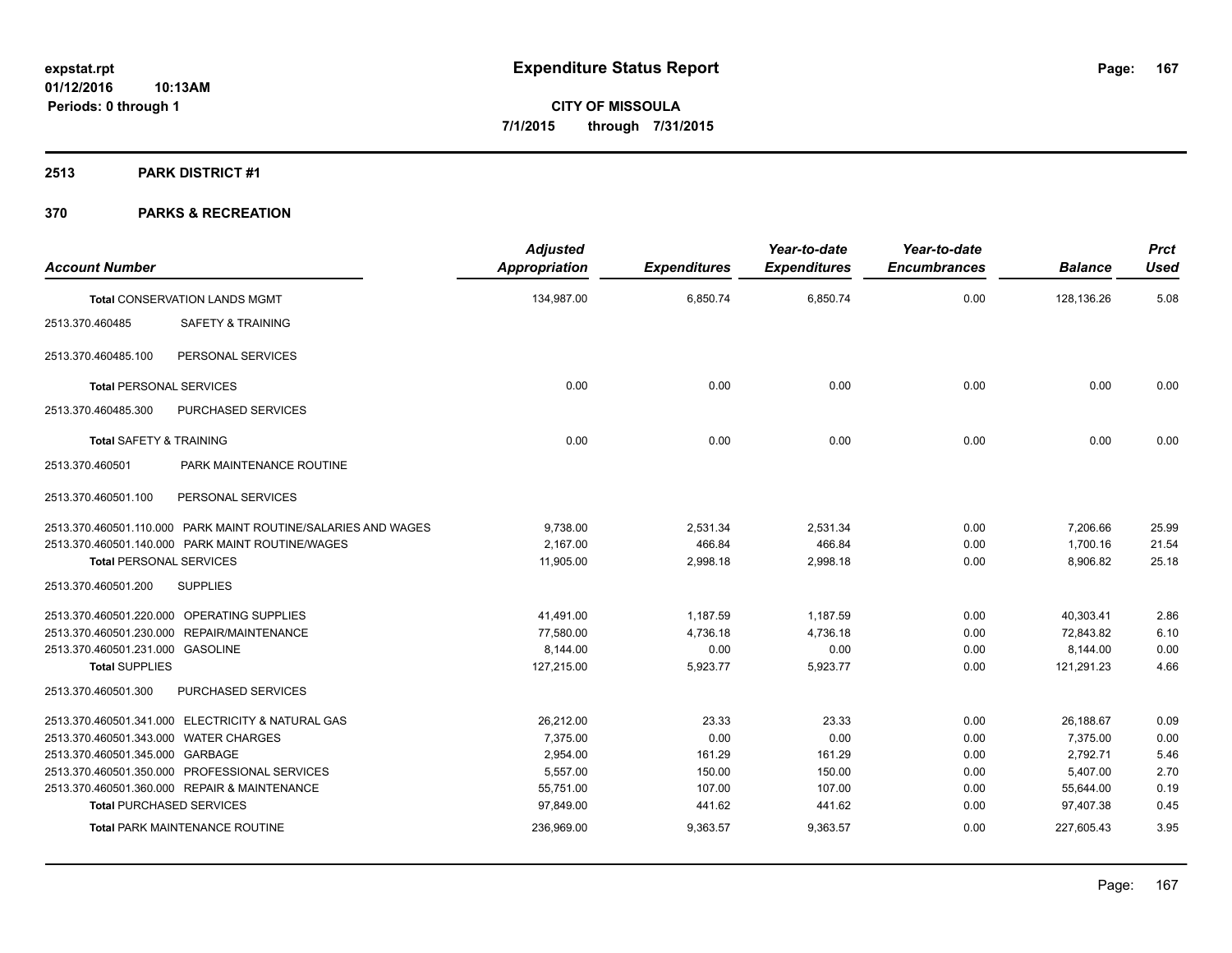**2513 PARK DISTRICT #1**

|                                   |                                      | <b>Adjusted</b>      |                     | Year-to-date        | Year-to-date        |                | <b>Prct</b> |
|-----------------------------------|--------------------------------------|----------------------|---------------------|---------------------|---------------------|----------------|-------------|
| <b>Account Number</b>             |                                      | <b>Appropriation</b> | <b>Expenditures</b> | <b>Expenditures</b> | <b>Encumbrances</b> | <b>Balance</b> | <b>Used</b> |
| 2513.370.460503                   | SPORTS FACILITIES MAINTENANCE        |                      |                     |                     |                     |                |             |
| 2513.370.460503.200               | <b>SUPPLIES</b>                      |                      |                     |                     |                     |                |             |
|                                   | Total SPORTS FACILITIES MAINTENANCE  | 0.00                 | 0.00                | 0.00                | 0.00                | 0.00           | 0.00        |
| 2513.370.460506                   | <b>CARAS PARK IMPROVEMENTS</b>       |                      |                     |                     |                     |                |             |
| 2513.370.460506.900               | <b>CAPITAL OUTLAY</b>                |                      |                     |                     |                     |                |             |
|                                   | <b>Total CARAS PARK IMPROVEMENTS</b> | 0.00                 | 0.00                | 0.00                | 0.00                | 0.00           | 0.00        |
| 2513.370.490504                   | <b>DEBT SERVICE</b>                  |                      |                     |                     |                     |                |             |
| 2513.370.490504.600               | <b>DEBT SERVICE</b>                  |                      |                     |                     |                     |                |             |
| 2513.370.490504.610.000 PRINCIPAL |                                      | 218,119.00           | 0.00                | 0.00                | 0.00                | 218,119.00     | 0.00        |
| 2513.370.490504.620.000           | <b>INTEREST / SERVICE FEES</b>       | 4,413.00             | 0.00                | 0.00                | 0.00                | 4,413.00       | 0.00        |
| <b>Total DEBT SERVICE</b>         |                                      | 222,532.00           | 0.00                | 0.00                | 0.00                | 222,532.00     | 0.00        |
| 2513.370.510110                   | <b>MERCHANT SERVICES</b>             |                      |                     |                     |                     |                |             |
| 2513.370.510110.500               | <b>FIXED CHARGES</b>                 |                      |                     |                     |                     |                |             |
| <b>Total MERCHANT SERVICES</b>    |                                      | 0.00                 | 0.00                | 0.00                | 0.00                | 0.00           | 0.00        |
| Total PARK DISTRICT #1            |                                      | 931,280.00           | 20,838.02           | 20,838.02           | 0.00                | 910,441.98     | 2.24        |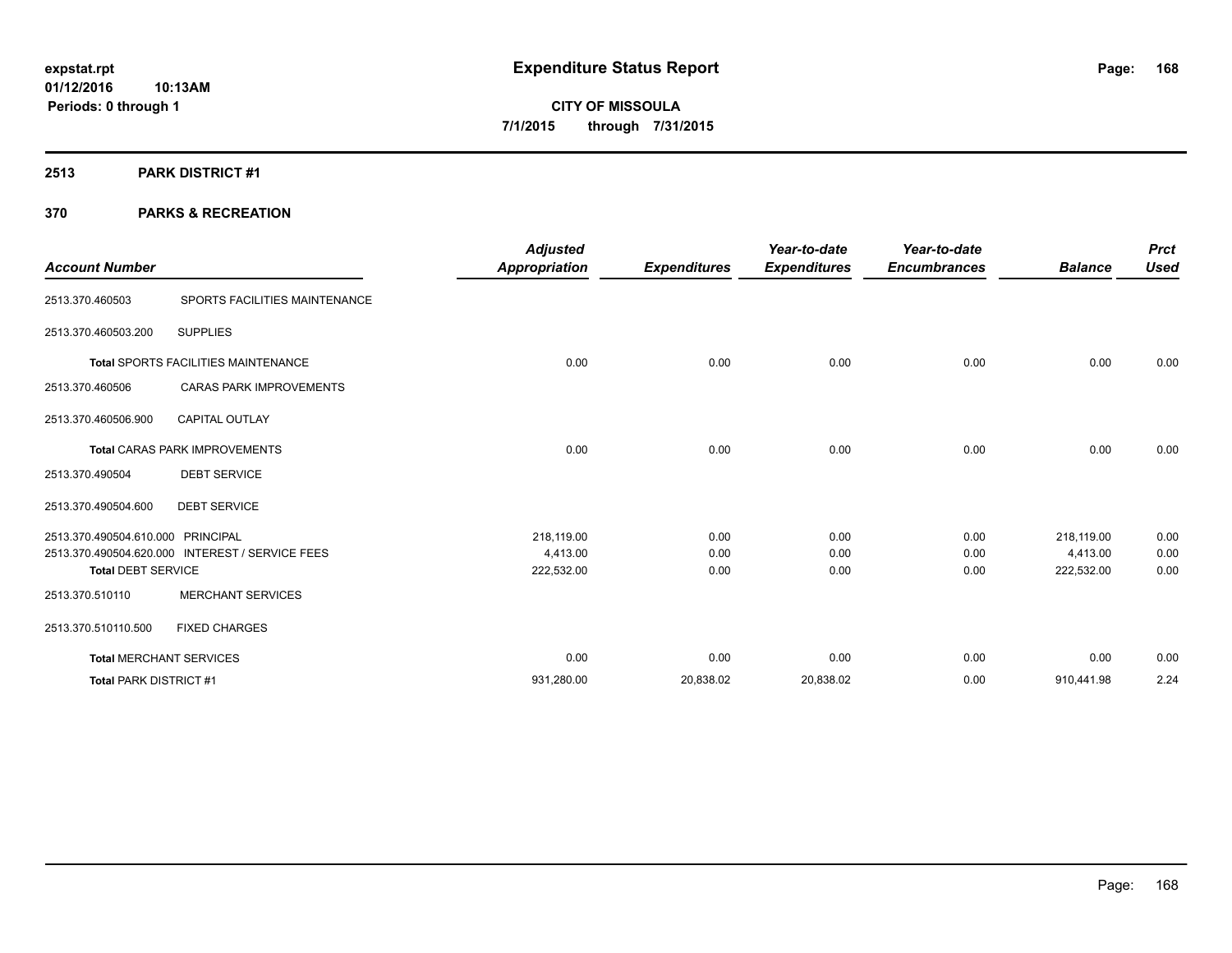# **2514 PUBLIC SAFETY & JUSTICE DISTRICT**

# **297 PUBLIC SAFETY/JUSTICE**

| <b>Account Number</b>      |                                                   | <b>Adjusted</b><br><b>Appropriation</b> | <b>Expenditures</b> | Year-to-date<br><b>Expenditures</b> | Year-to-date<br><b>Encumbrances</b> | <b>Balance</b> | <b>Prct</b><br><b>Used</b> |
|----------------------------|---------------------------------------------------|-----------------------------------------|---------------------|-------------------------------------|-------------------------------------|----------------|----------------------------|
| 2514.297.420000            | <b>PUBLIC SAFETY</b>                              |                                         |                     |                                     |                                     |                |                            |
| 2514.297.420000.300        | PURCHASED SERVICES                                |                                         |                     |                                     |                                     |                |                            |
| <b>Total PUBLIC SAFETY</b> |                                                   | 0.00                                    | 0.00                | 0.00                                | 0.00                                | 0.00           | 0.00                       |
| 2514.297.510110            | <b>MERCHANT SERVICES</b>                          |                                         |                     |                                     |                                     |                |                            |
| 2514.297.510110.500        | <b>FIXED CHARGES</b>                              |                                         |                     |                                     |                                     |                |                            |
|                            | <b>Total PUBLIC SAFETY &amp; JUSTICE DISTRICT</b> | 0.00                                    | 0.00                | 0.00                                | 0.00                                | 0.00           | 0.00                       |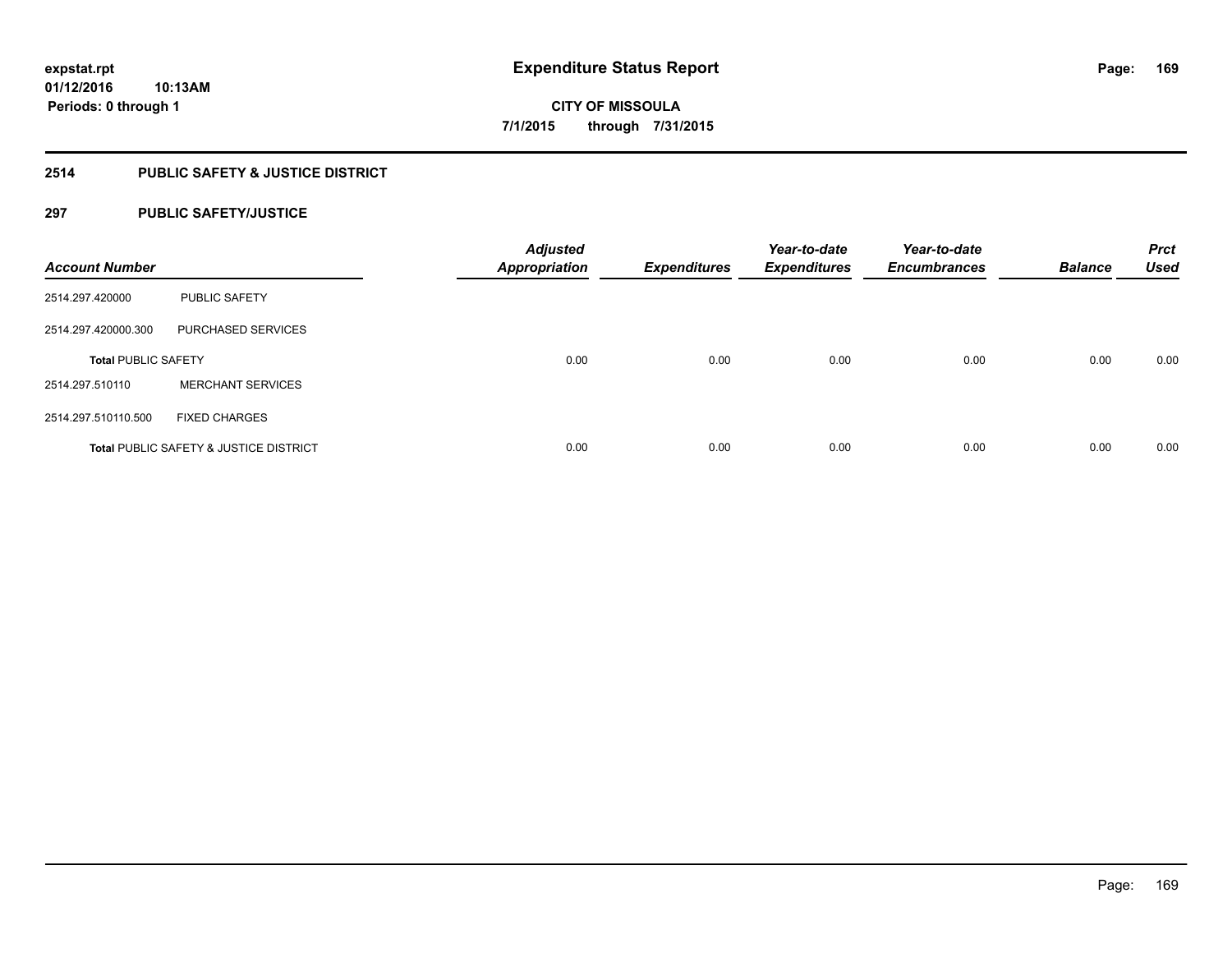### **2820 STATE GAS TAX FUND**

# **280 PUBLIC WORKS OPERATIONS**

| <b>Account Number</b>                                               |                                                  | <b>Adjusted</b><br><b>Appropriation</b> | <b>Expenditures</b>    | Year-to-date<br><b>Expenditures</b> | Year-to-date<br><b>Encumbrances</b> | <b>Balance</b>           | <b>Prct</b><br><b>Used</b> |
|---------------------------------------------------------------------|--------------------------------------------------|-----------------------------------------|------------------------|-------------------------------------|-------------------------------------|--------------------------|----------------------------|
| 2820.280.430230                                                     | <b>STREET RESTORATION</b>                        |                                         |                        |                                     |                                     |                          |                            |
| 2820.280.430230.300                                                 | <b>PURCHASED SERVICES</b>                        |                                         |                        |                                     |                                     |                          |                            |
|                                                                     | <b>Total PURCHASED SERVICES</b>                  | 0.00                                    | 0.00                   | 0.00                                | 0.00                                | 0.00                     | 0.00                       |
| 2820.280.430230.500                                                 | <b>FIXED CHARGES</b>                             |                                         |                        |                                     |                                     |                          |                            |
| <b>Total FIXED CHARGES</b>                                          |                                                  | 0.00                                    | 0.00                   | 0.00                                | 0.00                                | 0.00                     | 0.00                       |
| 2820.280.430230.800                                                 | OTHER OBJECTS                                    |                                         |                        |                                     |                                     |                          |                            |
| <b>Total OTHER OBJECTS</b>                                          | 2820.280.430230.820.000 TRANSFERS TO OTHER FUNDS | 564,000.00<br>564,000.00                | 0.00<br>0.00           | 0.00<br>0.00                        | 0.00<br>0.00                        | 564,000.00<br>564,000.00 | 0.00<br>0.00               |
| 2820.280.430230.900                                                 | <b>CAPITAL OUTLAY</b>                            |                                         |                        |                                     |                                     |                          |                            |
| 2820.280.430230.930.000 IMPROVEMENTS<br><b>Total CAPITAL OUTLAY</b> |                                                  | 373,100.00<br>373,100.00                | 16,940.26<br>16,940.26 | 16,940.26<br>16,940.26              | 0.00<br>0.00                        | 356,159.74<br>356,159.74 | 4.54<br>4.54               |
|                                                                     | <b>Total STREET RESTORATION</b>                  | 937,100.00                              | 16,940.26              | 16,940.26                           | 0.00                                | 920,159.74               | 1.81                       |
| 2820.280.510110                                                     | <b>MERCHANT SERVICES</b>                         |                                         |                        |                                     |                                     |                          |                            |
| 2820.280.510110.500                                                 | <b>FIXED CHARGES</b>                             |                                         |                        |                                     |                                     |                          |                            |
| <b>Total FIXED CHARGES</b>                                          |                                                  | 0.00                                    | 0.00                   | 0.00                                | 0.00                                | 0.00                     | 0.00                       |
| <b>Total MERCHANT SERVICES</b>                                      |                                                  | 0.00                                    | 0.00                   | 0.00                                | 0.00                                | 0.00                     | 0.00                       |
| <b>Total STATE GAS TAX FUND</b>                                     |                                                  | 937,100.00                              | 16,940.26              | 16,940.26                           | 0.00                                | 920,159.74               | 1.81                       |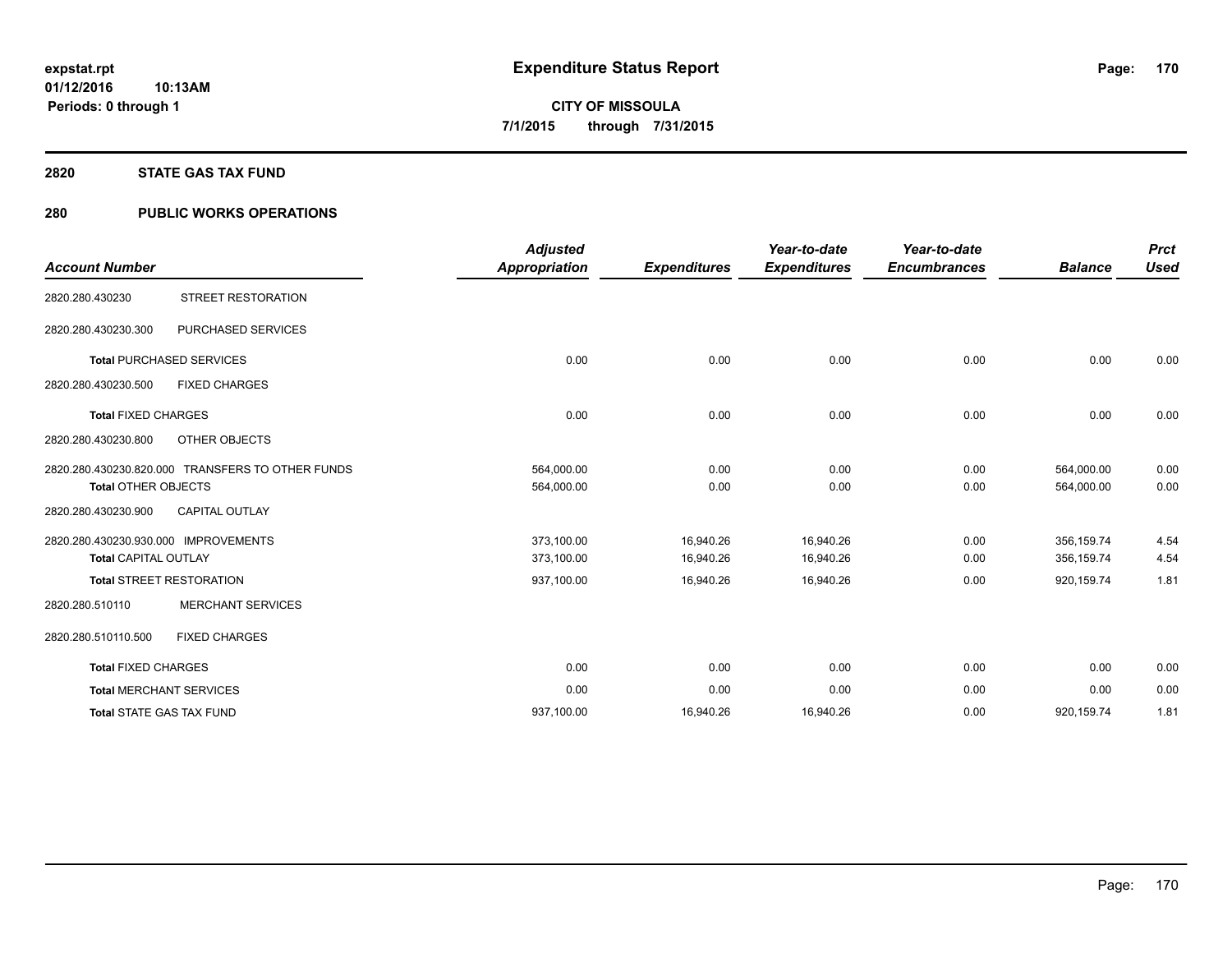### **2917 CRIME VICTIM SURCHARGE**

| <b>Account Number</b> |                                     | Adjusted<br><b>Appropriation</b> | <b>Expenditures</b> | Year-to-date<br><b>Expenditures</b> | Year-to-date<br><b>Encumbrances</b> | <b>Balance</b> | <b>Prct</b><br><b>Used</b> |
|-----------------------|-------------------------------------|----------------------------------|---------------------|-------------------------------------|-------------------------------------|----------------|----------------------------|
| 2917.390.510110       | <b>MERCHANT SERVICES</b>            |                                  |                     |                                     |                                     |                |                            |
| 2917.390.510110.500   | <b>FIXED CHARGES</b>                |                                  |                     |                                     |                                     |                |                            |
|                       | <b>Total CRIME VICTIM SURCHARGE</b> | 0.00                             | 0.00                | 0.00                                | 0.00                                | 0.00           | 0.00                       |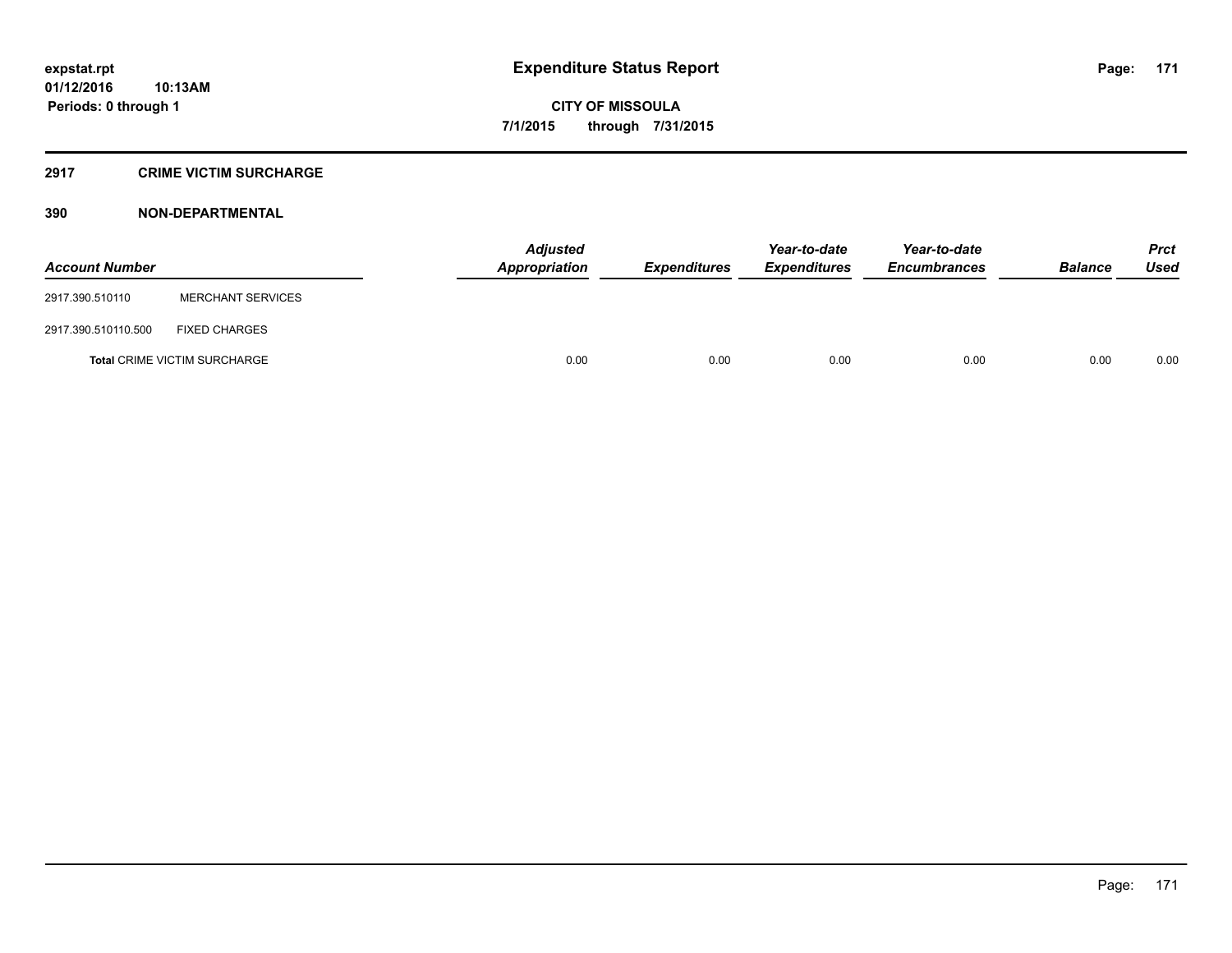**CITY OF MISSOULA 7/1/2015 through 7/31/2015**

# **2918 LAW ENFORCEMENT BLOCK GRANT FUND**

| <b>Account Number</b> |                                   | <b>Adjusted</b><br>Appropriation | <b>Expenditures</b> | Year-to-date<br><b>Expenditures</b> | Year-to-date<br><b>Encumbrances</b> | <b>Balance</b> | <b>Prct</b><br><b>Used</b> |
|-----------------------|-----------------------------------|----------------------------------|---------------------|-------------------------------------|-------------------------------------|----------------|----------------------------|
| 2918.290.420170       | <b>JAG VIII GRANT</b>             |                                  |                     |                                     |                                     |                |                            |
| 2918.290.420170.200   | <b>SUPPLIES</b>                   |                                  |                     |                                     |                                     |                |                            |
| <b>Total SUPPLIES</b> |                                   | 0.00                             | 0.00                | 0.00                                | 0.00                                | 0.00           | 0.00                       |
| 2918.290.420170.300   | PURCHASED SERVICES                |                                  |                     |                                     |                                     |                |                            |
|                       | <b>Total PURCHASED SERVICES</b>   | 0.00                             | 0.00                | 0.00                                | 0.00                                | 0.00           | 0.00                       |
| 2918.290.420170.900   | CAPITAL OUTLAY                    |                                  |                     |                                     |                                     |                |                            |
| Total JAG VIII GRANT  |                                   | 0.00                             | 0.00                | 0.00                                | 0.00                                | 0.00           | 0.00                       |
| 2918.290.420171       | <b>JAG IX GRANT</b>               |                                  |                     |                                     |                                     |                |                            |
| 2918.290.420171.200   | <b>SUPPLIES</b>                   |                                  |                     |                                     |                                     |                |                            |
| <b>Total SUPPLIES</b> |                                   | 0.00                             | 0.00                | 0.00                                | 0.00                                | 0.00           | 0.00                       |
| 2918.290.420171.300   | PURCHASED SERVICES                |                                  |                     |                                     |                                     |                |                            |
|                       | <b>Total PURCHASED SERVICES</b>   | 0.00                             | 0.00                | 0.00                                | 0.00                                | 0.00           | 0.00                       |
| 2918.290.420171.700   | <b>GRANTS &amp; CONTRIBUTIONS</b> |                                  |                     |                                     |                                     |                |                            |
| Total JAG IX GRANT    |                                   | 0.00                             | 0.00                | 0.00                                | 0.00                                | 0.00           | 0.00                       |
| 2918.290.420172       | <b>JAG XII</b>                    |                                  |                     |                                     |                                     |                |                            |
| 2918.290.420172.300   | PURCHASED SERVICES                |                                  |                     |                                     |                                     |                |                            |
|                       | <b>Total PURCHASED SERVICES</b>   | 0.00                             | 0.00                | 0.00                                | 0.00                                | 0.00           | 0.00                       |
| 2918.290.420172.900   | CAPITAL OUTLAY                    |                                  |                     |                                     |                                     |                |                            |
| <b>Total JAG XII</b>  |                                   | 0.00                             | 0.00                | 0.00                                | 0.00                                | 0.00           | 0.00                       |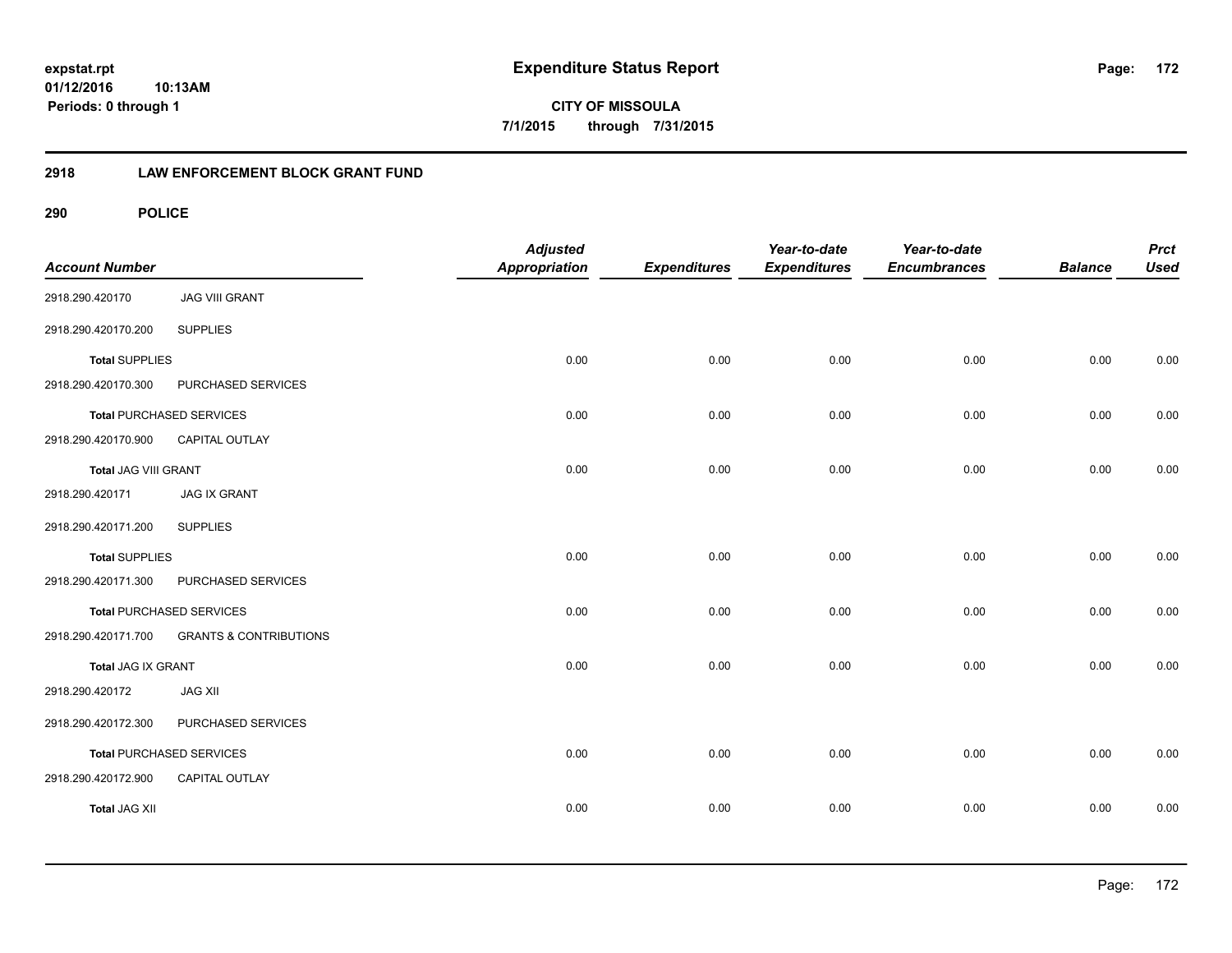**CITY OF MISSOULA 7/1/2015 through 7/31/2015**

# **2918 LAW ENFORCEMENT BLOCK GRANT FUND**

| <b>Account Number</b>       |                                                | <b>Adjusted</b><br>Appropriation | <b>Expenditures</b> | Year-to-date<br><b>Expenditures</b> | Year-to-date<br><b>Encumbrances</b> | <b>Balance</b> | <b>Prct</b><br><b>Used</b> |
|-----------------------------|------------------------------------------------|----------------------------------|---------------------|-------------------------------------|-------------------------------------|----------------|----------------------------|
| 2918.290.420173             | <b>JAG XI</b>                                  |                                  |                     |                                     |                                     |                |                            |
| 2918.290.420173.200         | <b>SUPPLIES</b>                                |                                  |                     |                                     |                                     |                |                            |
| <b>Total SUPPLIES</b>       |                                                | 0.00                             | 0.00                | 0.00                                | 0.00                                | 0.00           | 0.00                       |
| 2918.290.420173.300         | PURCHASED SERVICES                             |                                  |                     |                                     |                                     |                |                            |
|                             | <b>Total PURCHASED SERVICES</b>                | 0.00                             | 0.00                | 0.00                                | 0.00                                | 0.00           | 0.00                       |
| 2918.290.420173.700         | <b>GRANTS &amp; CONTRIBUTIONS</b>              |                                  |                     |                                     |                                     |                |                            |
|                             | 2918.290.420173.700.000 GRANTS & CONTRIBUTIONS | 24,590.00                        | 0.00                | 0.00                                | 0.00                                | 24,590.00      | 0.00                       |
|                             | Total GRANTS & CONTRIBUTIONS                   | 24,590.00                        | 0.00                | 0.00                                | 0.00                                | 24,590.00      | 0.00                       |
| 2918.290.420173.900         | <b>CAPITAL OUTLAY</b>                          |                                  |                     |                                     |                                     |                |                            |
| <b>Total CAPITAL OUTLAY</b> |                                                | 0.00                             | 0.00                | 0.00                                | 0.00                                | 0.00           | 0.00                       |
| <b>Total JAG XI</b>         |                                                | 24,590.00                        | 0.00                | 0.00                                | 0.00                                | 24,590.00      | 0.00                       |
| 2918.290.420174             | <b>JAG V GRANT</b>                             |                                  |                     |                                     |                                     |                |                            |
| 2918.290.420174.200         | <b>SUPPLIES</b>                                |                                  |                     |                                     |                                     |                |                            |
| <b>Total SUPPLIES</b>       |                                                | 0.00                             | 0.00                | 0.00                                | 0.00                                | 0.00           | 0.00                       |
| 2918.290.420174.300         | PURCHASED SERVICES                             |                                  |                     |                                     |                                     |                |                            |
|                             | <b>Total PURCHASED SERVICES</b>                | 0.00                             | 0.00                | 0.00                                | 0.00                                | 0.00           | 0.00                       |
| 2918.290.420174.700         | <b>GRANTS &amp; CONTRIBUTIONS</b>              |                                  |                     |                                     |                                     |                |                            |
|                             | Total GRANTS & CONTRIBUTIONS                   | 0.00                             | 0.00                | 0.00                                | 0.00                                | 0.00           | 0.00                       |
| 2918.290.420174.900         | <b>CAPITAL OUTLAY</b>                          |                                  |                     |                                     |                                     |                |                            |
| Total JAG V GRANT           |                                                | 0.00                             | 0.00                | 0.00                                | 0.00                                | 0.00           | 0.00                       |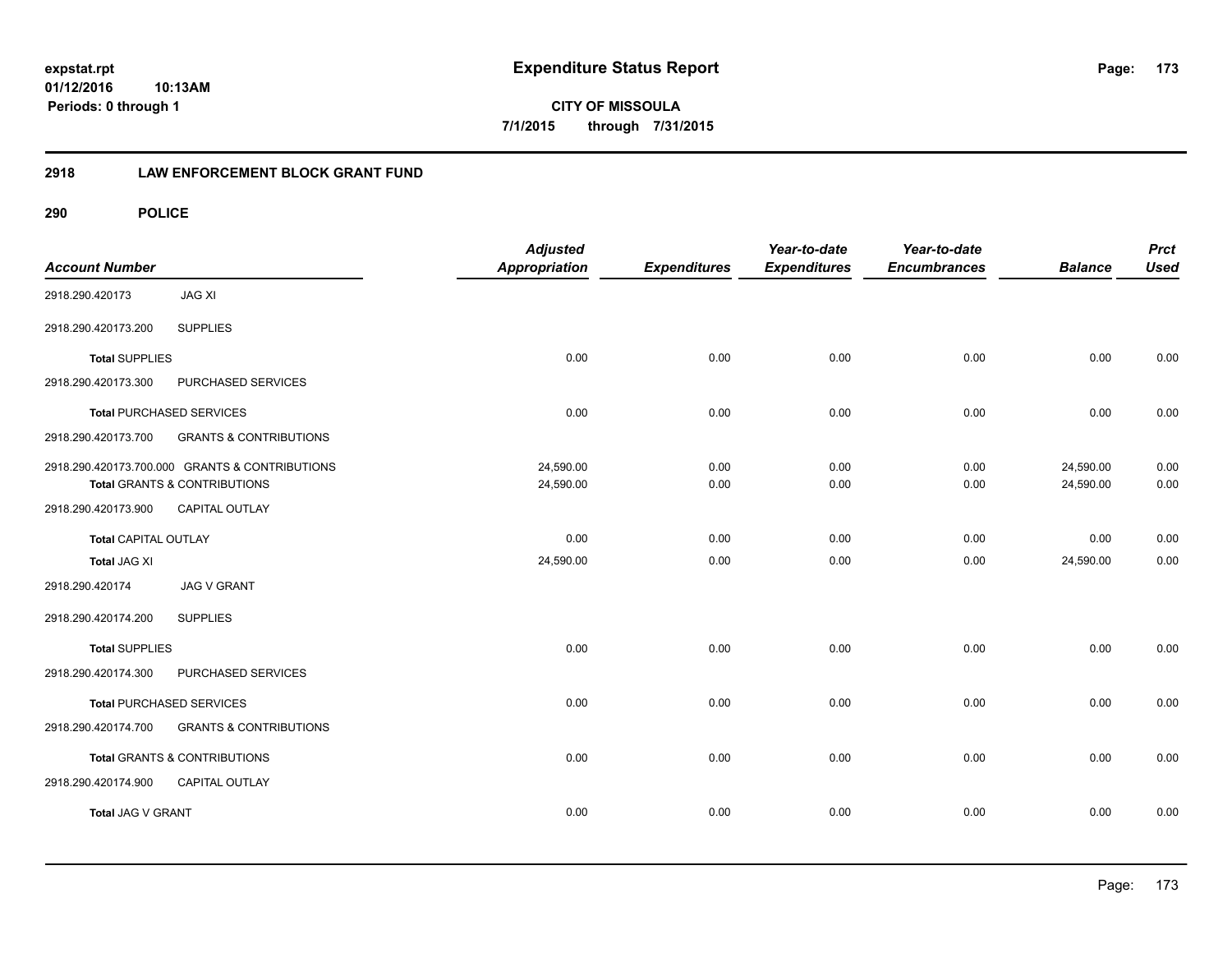**CITY OF MISSOULA 7/1/2015 through 7/31/2015**

# **2918 LAW ENFORCEMENT BLOCK GRANT FUND**

| <b>Account Number</b>          |                                   | <b>Adjusted</b><br>Appropriation | <b>Expenditures</b> | Year-to-date<br><b>Expenditures</b> | Year-to-date<br><b>Encumbrances</b> | <b>Balance</b> | <b>Prct</b><br><b>Used</b> |
|--------------------------------|-----------------------------------|----------------------------------|---------------------|-------------------------------------|-------------------------------------|----------------|----------------------------|
| 2918.290.420175                | <b>JAG X GRANT</b>                |                                  |                     |                                     |                                     |                |                            |
| 2918.290.420175.200            | <b>SUPPLIES</b>                   |                                  |                     |                                     |                                     |                |                            |
| <b>Total SUPPLIES</b>          |                                   | 0.00                             | 0.00                | 0.00                                | 0.00                                | 0.00           | 0.00                       |
| 2918.290.420175.300            | PURCHASED SERVICES                |                                  |                     |                                     |                                     |                |                            |
| Total JAG X GRANT              |                                   | 0.00                             | 0.00                | 0.00                                | 0.00                                | 0.00           | 0.00                       |
| 2918.290.420176                | <b>JAG VII GRANT</b>              |                                  |                     |                                     |                                     |                |                            |
| 2918.290.420176.100            | PERSONAL SERVICES                 |                                  |                     |                                     |                                     |                |                            |
| <b>Total PERSONAL SERVICES</b> |                                   | 0.00                             | 0.00                | 0.00                                | 0.00                                | 0.00           | 0.00                       |
| 2918.290.420176.200            | <b>SUPPLIES</b>                   |                                  |                     |                                     |                                     |                |                            |
| <b>Total SUPPLIES</b>          |                                   | 0.00                             | 0.00                | 0.00                                | 0.00                                | 0.00           | 0.00                       |
| 2918.290.420176.300            | PURCHASED SERVICES                |                                  |                     |                                     |                                     |                |                            |
|                                | Total PURCHASED SERVICES          | 0.00                             | 0.00                | 0.00                                | 0.00                                | 0.00           | 0.00                       |
| 2918.290.420176.700            | <b>GRANTS &amp; CONTRIBUTIONS</b> |                                  |                     |                                     |                                     |                |                            |
|                                | Total GRANTS & CONTRIBUTIONS      | 0.00                             | 0.00                | 0.00                                | 0.00                                | 0.00           | 0.00                       |
| 2918.290.420176.900            | <b>CAPITAL OUTLAY</b>             |                                  |                     |                                     |                                     |                |                            |
| Total JAG VII GRANT            |                                   | 0.00                             | 0.00                | 0.00                                | 0.00                                | 0.00           | 0.00                       |
| 2918.290.420177                | <b>SMART POLICING</b>             |                                  |                     |                                     |                                     |                |                            |
| 2918.290.420177.700            | <b>GRANTS &amp; CONTRIBUTIONS</b> |                                  |                     |                                     |                                     |                |                            |
| <b>Total SMART POLICING</b>    |                                   | 0.00                             | 0.00                | 0.00                                | 0.00                                | 0.00           | 0.00                       |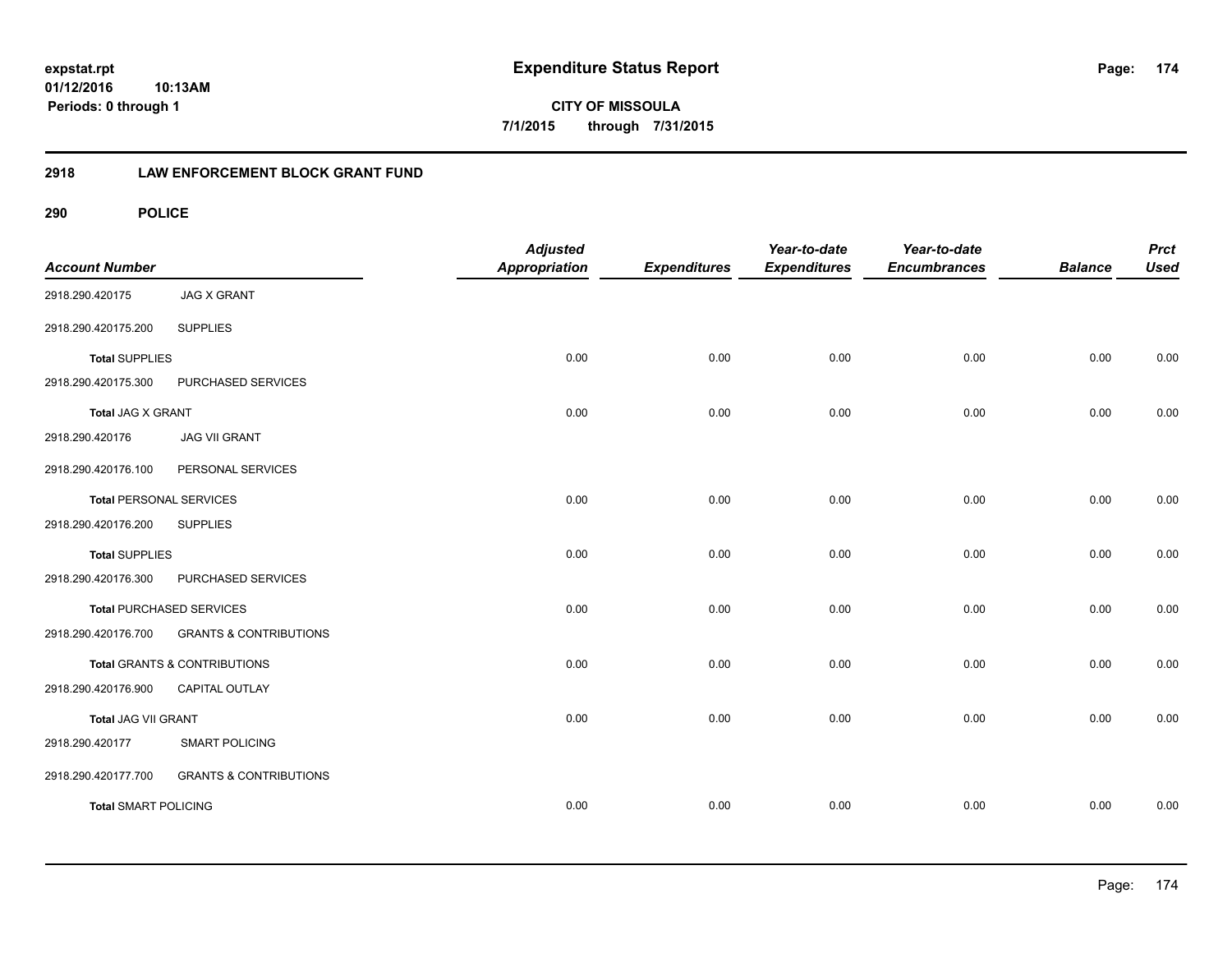**CITY OF MISSOULA 7/1/2015 through 7/31/2015**

# **2918 LAW ENFORCEMENT BLOCK GRANT FUND**

| <b>Account Number</b>           |                                                                  | <b>Adjusted</b><br><b>Appropriation</b> | <b>Expenditures</b> | Year-to-date<br><b>Expenditures</b> | Year-to-date<br><b>Encumbrances</b> | <b>Balance</b> | <b>Prct</b><br><b>Used</b> |
|---------------------------------|------------------------------------------------------------------|-----------------------------------------|---------------------|-------------------------------------|-------------------------------------|----------------|----------------------------|
| 2918.290.420178                 | COPS HIRING FY2011                                               |                                         |                     |                                     |                                     |                |                            |
| 2918.290.420178.100             | PERSONAL SERVICES                                                |                                         |                     |                                     |                                     |                |                            |
| <b>Total PERSONAL SERVICES</b>  |                                                                  | 0.00                                    | 0.00                | 0.00                                | 0.00                                | 0.00           | 0.00                       |
| 2918.290.420178.200             | <b>SUPPLIES</b>                                                  |                                         |                     |                                     |                                     |                |                            |
| <b>Total SUPPLIES</b>           |                                                                  | 0.00                                    | 0.00                | 0.00                                | 0.00                                | 0.00           | 0.00                       |
| 2918.290.420178.300             | PURCHASED SERVICES                                               |                                         |                     |                                     |                                     |                |                            |
| <b>Total PURCHASED SERVICES</b> |                                                                  | 0.00                                    | 0.00                | 0.00                                | 0.00                                | 0.00           | 0.00                       |
| 2918.290.420178.900             | <b>CAPITAL OUTLAY</b>                                            |                                         |                     |                                     |                                     |                |                            |
| Total COPS HIRING FY2011        |                                                                  | 0.00                                    | 0.00                | 0.00                                | 0.00                                | 0.00           | 0.00                       |
| 2918.290.420179                 | FY14 COPS HIRING GRANT                                           |                                         |                     |                                     |                                     |                |                            |
| 2918.290.420179.100             | PERSONAL SERVICES                                                |                                         |                     |                                     |                                     |                |                            |
|                                 | 2918.290.420179.110.000 FY14COPS HIRING GRANT SALARIES AND WAGES | 30,390.00                               | 0.00                | 0.00                                | 0.00                                | 30,390.00      | 0.00                       |
|                                 | 2918.290.420179.140.000 EMPLOYER CONTRIBUTIONS                   | 11,610.00                               | 0.00                | 0.00                                | 0.00                                | 11,610.00      | 0.00                       |
|                                 | Total FY14 COPS HIRING GRANT                                     | 42,000.00                               | 0.00                | 0.00                                | 0.00                                | 42,000.00      | 0.00                       |
| 2918.290.420190                 | LAW ENFORCEMENT BLOCK GRANT                                      |                                         |                     |                                     |                                     |                |                            |
| 2918.290.420190.900             | CAPITAL OUTLAY                                                   |                                         |                     |                                     |                                     |                |                            |
|                                 | Total LAW ENFORCEMENT BLOCK GRANT                                | 0.00                                    | 0.00                | 0.00                                | 0.00                                | 0.00           | 0.00                       |
| 2918.290.510110                 | <b>MERCHANT SERVICES</b>                                         |                                         |                     |                                     |                                     |                |                            |
| 2918.290.510110.500             | <b>FIXED CHARGES</b>                                             |                                         |                     |                                     |                                     |                |                            |
| <b>Total MERCHANT SERVICES</b>  |                                                                  | 0.00                                    | 0.00                | 0.00                                | 0.00                                | 0.00           | 0.00                       |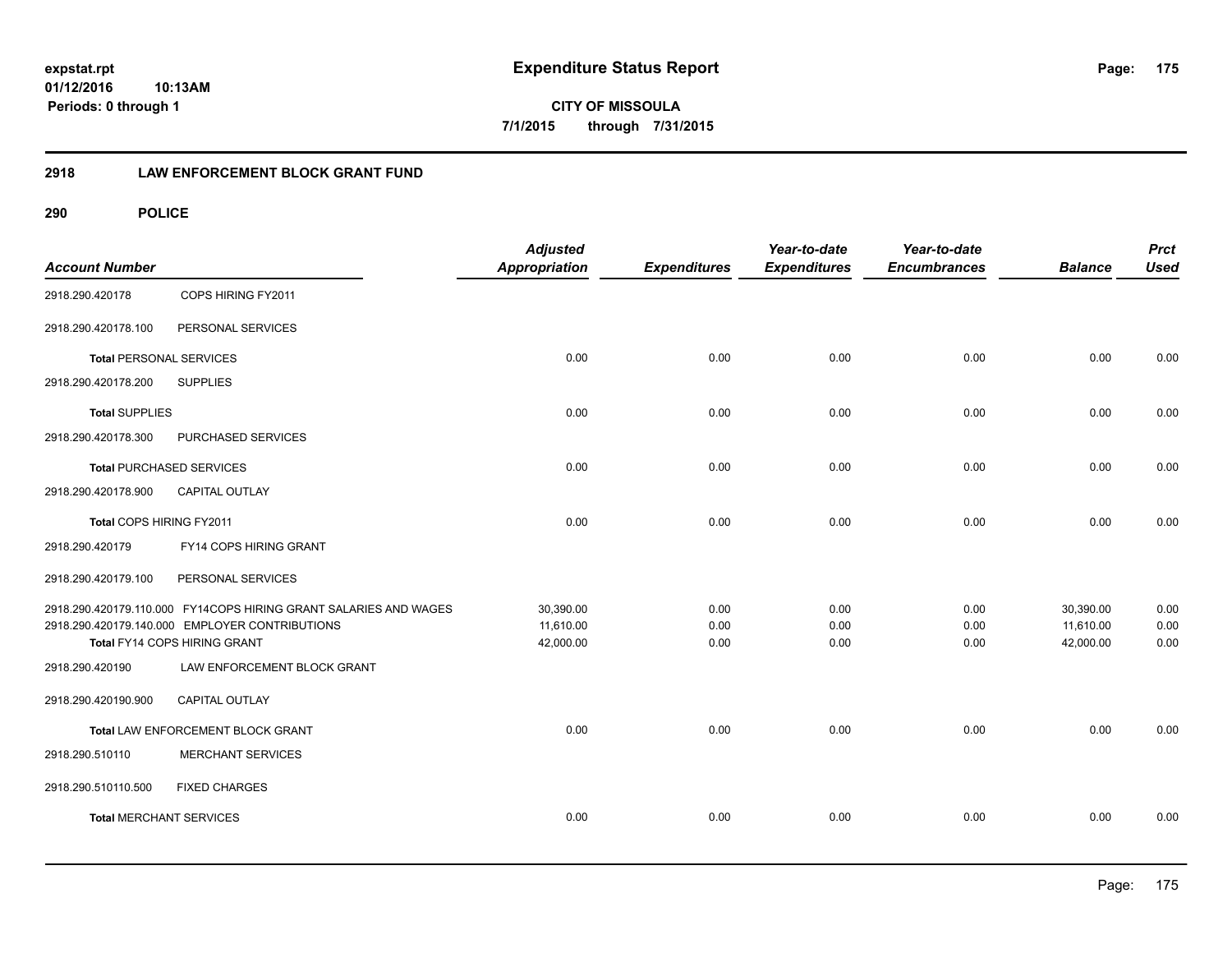**01/12/2016 CITY OF MISSOULA 10:13AM 7/1/2015 through 7/31/2015 Periods: 0 through 1 2918 LAW ENFORCEMENT BLOCK GRANT FUND Total** POLICE 66,590.00 0.00 0.00 0.00 66,590.00 0.00 **390 NON-DEPARTMENTAL** *Prct Year-to-date Encumbrances Year-to-date Expenditures Expenditures Adjusted Account Number Appropriation* 2918.390.420172 JAG XII 2918.390.420172.300 PURCHASED SERVICES

**expstat.rpt Expenditure Status Report** 

|                               |                                        | .                    |                     |                     |                     |                |             |
|-------------------------------|----------------------------------------|----------------------|---------------------|---------------------|---------------------|----------------|-------------|
| <b>Account Number</b>         |                                        | <b>Appropriation</b> | <b>Expenditures</b> | <b>Expenditures</b> | <b>Encumbrances</b> | <b>Balance</b> | <b>Used</b> |
| 2918.390.420172               | <b>JAG XII</b>                         |                      |                     |                     |                     |                |             |
| 2918.390.420172.300           | PURCHASED SERVICES                     |                      |                     |                     |                     |                |             |
| <b>Total JAG XII</b>          |                                        | 0.00                 | 0.00                | 0.00                | 0.00                | 0.00           | 0.00        |
| 2918.390.420191               | <b>COPS TECHNOLOGY</b>                 |                      |                     |                     |                     |                |             |
| 2918.390.420191.500           | <b>FIXED CHARGES</b>                   |                      |                     |                     |                     |                |             |
| Total COPS TECHNOLOGY         |                                        | 0.00                 | 0.00                | 0.00                | 0.00                | 0.00           | 0.00        |
| 2918.390.510110               | <b>MERCHANT SERVICES</b>               |                      |                     |                     |                     |                |             |
| 2918.390.510110.500           | <b>FIXED CHARGES</b>                   |                      |                     |                     |                     |                |             |
| <b>Total NON-DEPARTMENTAL</b> |                                        | 0.00                 | 0.00                | 0.00                | 0.00                | 0.00           | 0.00        |
|                               | Total LAW ENFORCEMENT BLOCK GRANT FUND | 66,590.00            | 0.00                | 0.00                | 0.00                | 66,590.00      | 0.00        |

**176**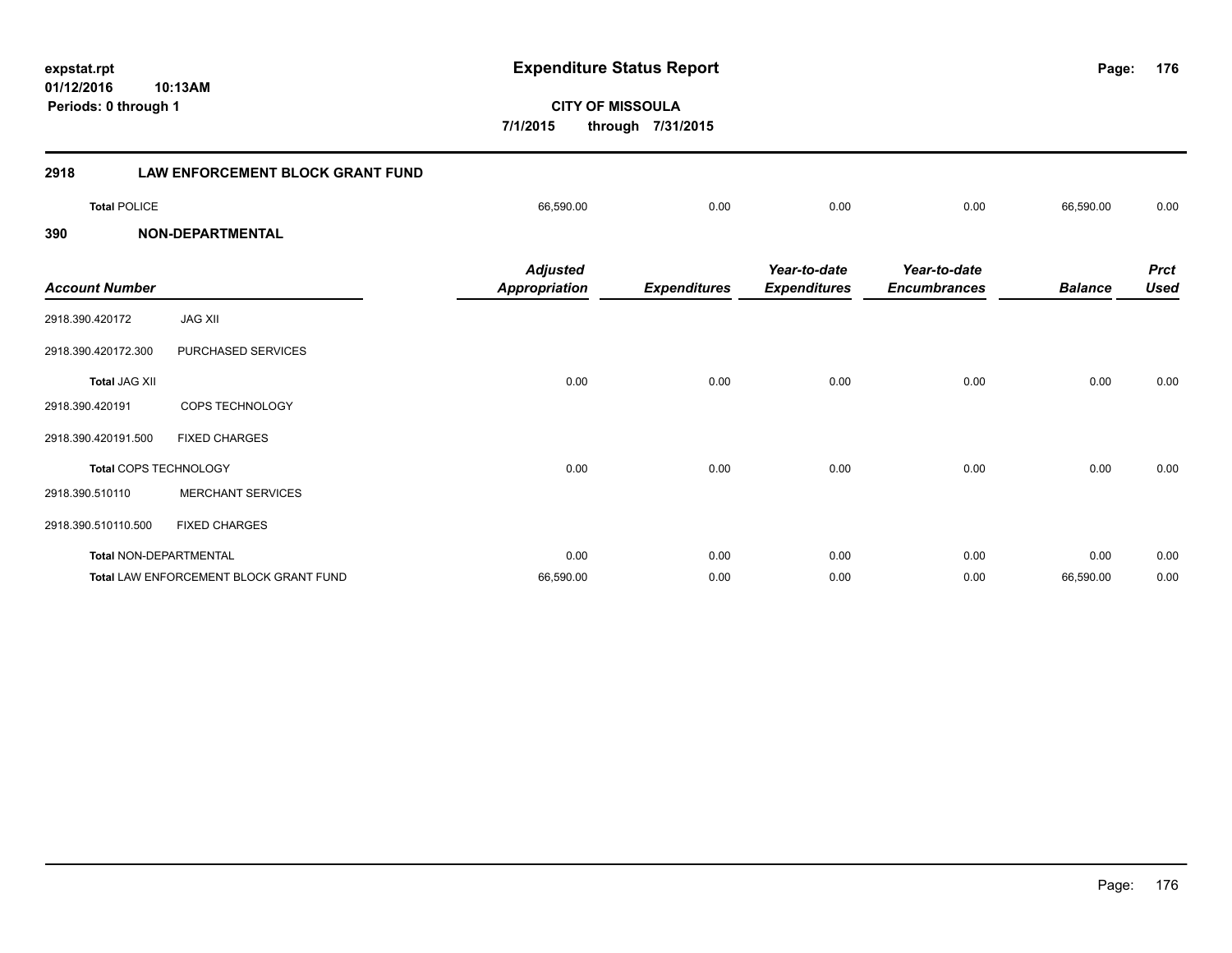**CITY OF MISSOULA 7/1/2015 through 7/31/2015**

**2919 HIDTA FUND**

| <b>Account Number</b>                                    | <b>Adjusted</b><br><b>Appropriation</b> | <b>Expenditures</b> | Year-to-date<br><b>Expenditures</b> | Year-to-date<br><b>Encumbrances</b> | <b>Balance</b> | <b>Prct</b><br><b>Used</b> |
|----------------------------------------------------------|-----------------------------------------|---------------------|-------------------------------------|-------------------------------------|----------------|----------------------------|
| <b>HIDTA STATE FORFEITURES</b><br>2919.290.420142        |                                         |                     |                                     |                                     |                |                            |
| PERSONAL SERVICES<br>2919.290.420142.100                 |                                         |                     |                                     |                                     |                |                            |
| 2919.290.420142.120.000 OVERTIME/TERMINATION             | 15.000.00                               | 0.00                | 0.00                                | 0.00                                | 15,000.00      | 0.00                       |
| 2919.290.420142.140.000 EMPLOYER CONTRIBUTIONS           | 1,350.00                                | 0.00                | 0.00                                | 0.00                                | 1,350.00       | 0.00                       |
| <b>Total PERSONAL SERVICES</b>                           | 16,350.00                               | 0.00                | 0.00                                | 0.00                                | 16.350.00      | 0.00                       |
| 2919.290.420142.200<br><b>SUPPLIES</b>                   |                                         |                     |                                     |                                     |                |                            |
| 2919.290.420142.210.000 OFFICE SUPPLIES                  | 500.00                                  | 0.00                | 0.00                                | 0.00                                | 500.00         | 0.00                       |
| 2919.290.420142.220.000 OPERATING SUPPLIES               | 500.00                                  | 8,207.20            | 8,207.20                            | 0.00                                | $-7,707.20$    | 1,641.44                   |
| <b>Total SUPPLIES</b>                                    | 1.000.00                                | 8,207.20            | 8.207.20                            | 0.00                                | $-7.207.20$    | 820.72                     |
| PURCHASED SERVICES<br>2919.290.420142.300                |                                         |                     |                                     |                                     |                |                            |
| 2919.290.420142.341.000 ELECTRICITY & NATURAL GAS        | 4,600.00                                | 0.00                | 0.00                                | 0.00                                | 4,600.00       | 0.00                       |
| 2919.290.420142.344.000 TELEPHONE SERVICE                | 250.00                                  | 0.00                | 0.00                                | 0.00                                | 250.00         | 0.00                       |
| 2919.290.420142.350.000 PROFESSIONAL SERVICES            | 4,000.00                                | 67.50               | 67.50                               | 0.00                                | 3.932.50       | 1.69                       |
| 2919.290.420142.350.011 TOWING/PROFESSIONAL SERVICES     | 0.00                                    | 25.00               | 25.00                               | 0.00                                | $-25.00$       | 0.00                       |
| 2919.290.420142.360.000 REPAIR & MAINTENANCE             | 1,200.00                                | 0.00                | 0.00                                | 0.00                                | 1,200.00       | 0.00                       |
| 2919.290.420142.370.000 TRAVEL                           | 1,500.00                                | 0.00                | 0.00                                | 0.00                                | 1,500.00       | 0.00                       |
| 2919.290.420142.380.000 TRAINING                         | 1,500.00                                | 0.00                | 0.00                                | 0.00                                | 1.500.00       | 0.00                       |
| 2919.290.420142.390.000 OTHER PURCHASED SERVICES         | 200.00                                  | 0.00                | 0.00                                | 0.00                                | 200.00         | 0.00                       |
| <b>Total PURCHASED SERVICES</b>                          | 13,250.00                               | 92.50               | 92.50                               | 0.00                                | 13,157.50      | 0.70                       |
| 2919.290.420142.500<br><b>FIXED CHARGES</b>              |                                         |                     |                                     |                                     |                |                            |
| 2919.290.420142.500.000 FIXED CHARGES                    | 11,700.00                               | 3,439.74            | 3,439.74                            | 0.00                                | 8,260.26       | 29.40                      |
| <b>Total FIXED CHARGES</b>                               | 11,700.00                               | 3,439.74            | 3,439.74                            | 0.00                                | 8,260.26       | 29.40                      |
| <b>GRANTS &amp; CONTRIBUTIONS</b><br>2919.290.420142.700 |                                         |                     |                                     |                                     |                |                            |
| 2919.290.420142.700.000 HIDTA STATE FORFEITURE           | 100,000.00                              | 183.34              | 183.34                              | 0.00                                | 99,816.66      | 0.18                       |
| <b>Total GRANTS &amp; CONTRIBUTIONS</b>                  | 100,000.00                              | 183.34              | 183.34                              | 0.00                                | 99,816.66      | 0.18                       |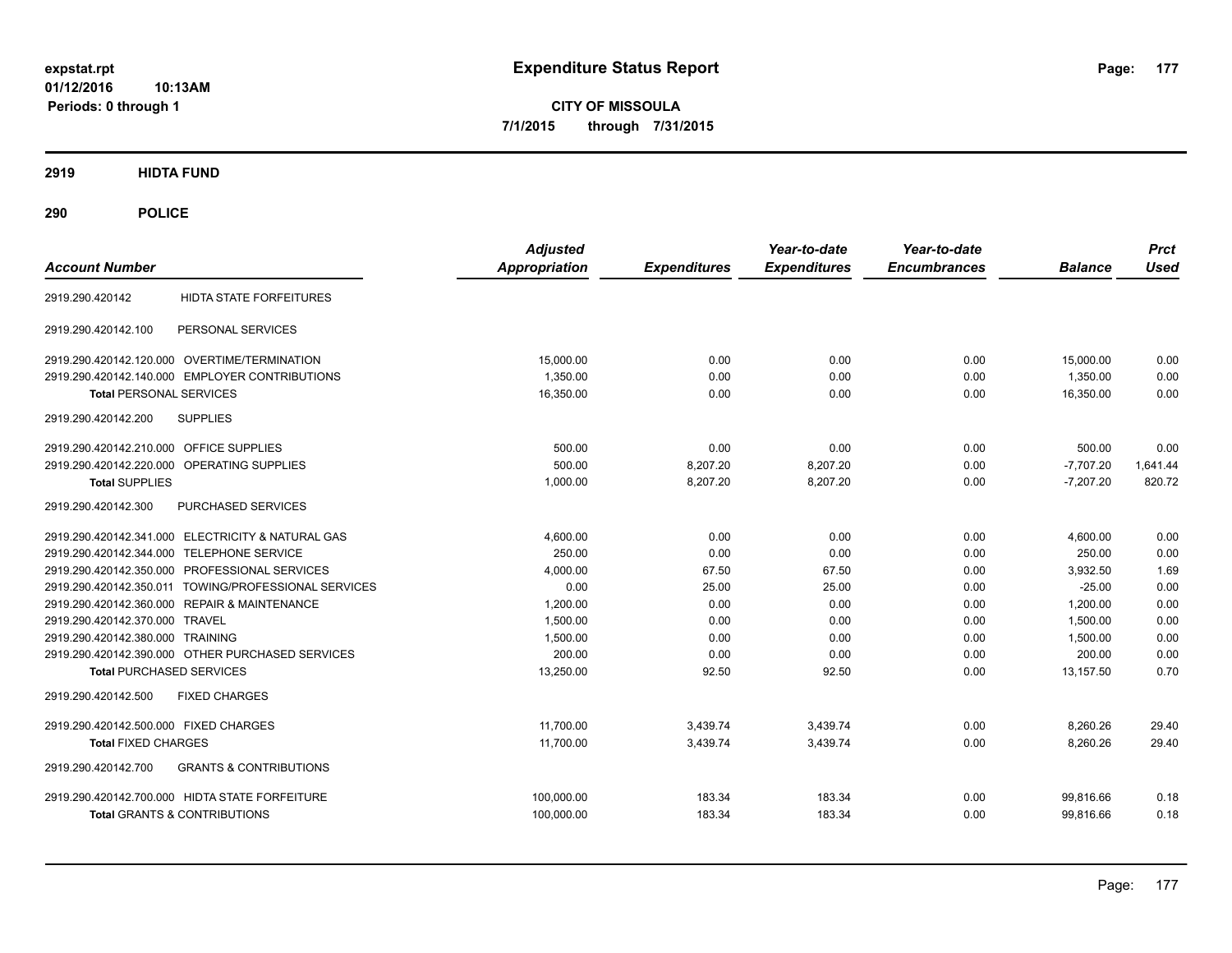**CITY OF MISSOULA 7/1/2015 through 7/31/2015**

**2919 HIDTA FUND**

| <b>Account Number</b>                                            |                                      | <b>Adjusted</b><br><b>Appropriation</b> | <b>Expenditures</b> | Year-to-date<br><b>Expenditures</b> | Year-to-date<br><b>Encumbrances</b> | <b>Balance</b>         | <b>Prct</b><br><b>Used</b> |
|------------------------------------------------------------------|--------------------------------------|-----------------------------------------|---------------------|-------------------------------------|-------------------------------------|------------------------|----------------------------|
| 2919.290.420142.900                                              | <b>CAPITAL OUTLAY</b>                |                                         |                     |                                     |                                     |                        |                            |
| 2919.290.420142.920.000 BUILDINGS<br><b>Total CAPITAL OUTLAY</b> |                                      | 50.000.00<br>50,000.00                  | 0.00<br>0.00        | 0.00<br>0.00                        | 0.00<br>0.00                        | 50.000.00<br>50,000.00 | 0.00<br>0.00               |
|                                                                  | <b>Total HIDTA STATE FORFEITURES</b> | 192,300.00                              | 11,922.78           | 11,922.78                           | 0.00                                | 180,377.22             | 6.20                       |
| 2919.290.510110                                                  | <b>MERCHANT SERVICES</b>             |                                         |                     |                                     |                                     |                        |                            |
| 2919.290.510110.500                                              | <b>FIXED CHARGES</b>                 |                                         |                     |                                     |                                     |                        |                            |
| <b>Total MERCHANT SERVICES</b>                                   |                                      | 0.00                                    | 0.00                | 0.00                                | 0.00                                | 0.00                   | 0.00                       |
| <b>Total HIDTA FUND</b>                                          |                                      | 192,300.00                              | 11.922.78           | 11.922.78                           | 0.00                                | 180.377.22             | 6.20                       |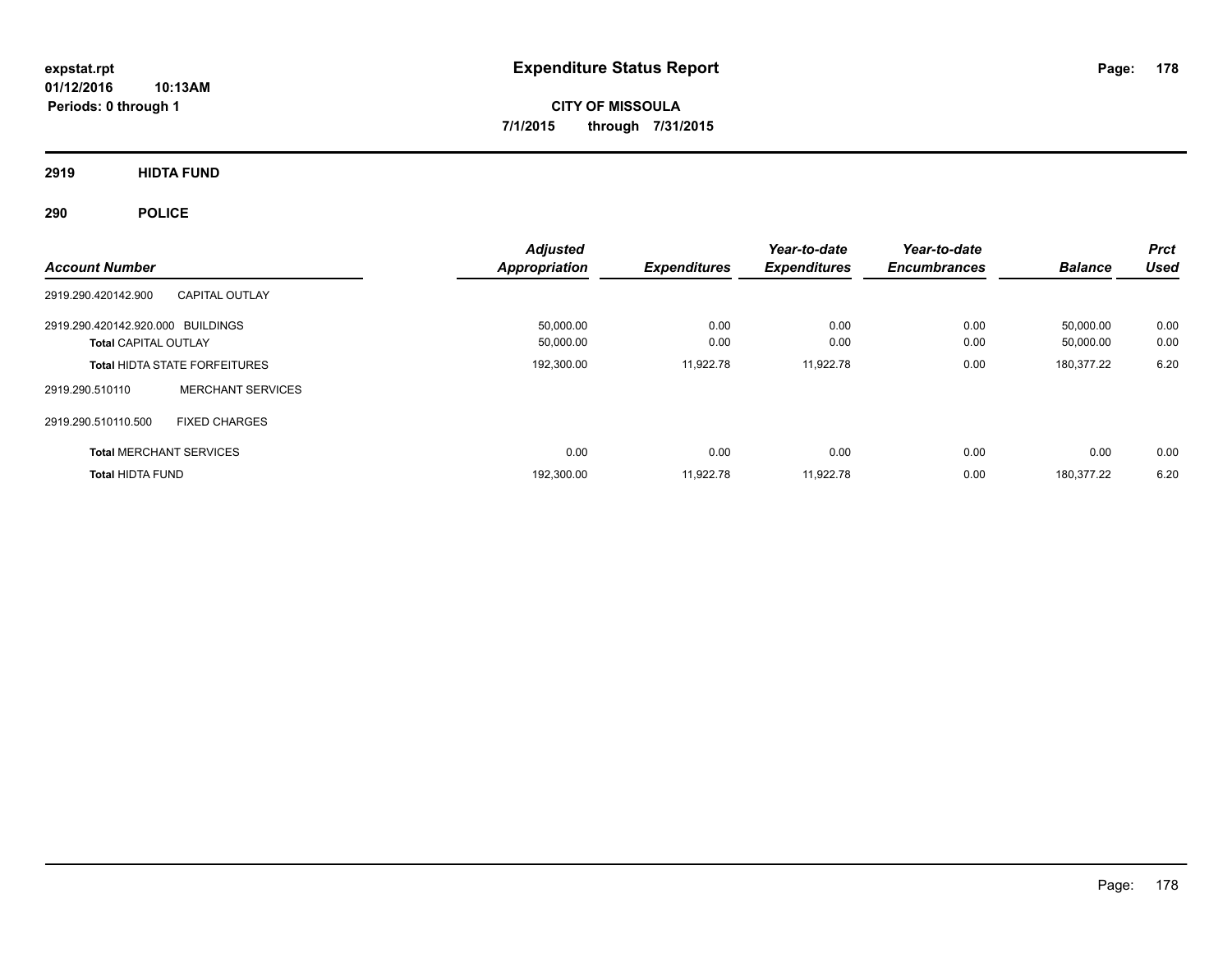# **CITY OF MISSOULA 7/1/2015 through 7/31/2015**

# **2939 CDBG PROGRAM INCOME ACCOUNT**

# **400 ENTITLEMENT GRANTS**

| <b>Account Number</b>          |                                                  | <b>Adjusted</b><br><b>Appropriation</b> | <b>Expenditures</b> | Year-to-date<br><b>Expenditures</b> | Year-to-date<br><b>Encumbrances</b> | <b>Balance</b> | <b>Prct</b><br><b>Used</b> |
|--------------------------------|--------------------------------------------------|-----------------------------------------|---------------------|-------------------------------------|-------------------------------------|----------------|----------------------------|
|                                |                                                  |                                         |                     |                                     |                                     |                |                            |
| 2939.400.470000                | HOUSING & COMMUNITY DEVELOPMENT                  |                                         |                     |                                     |                                     |                |                            |
| 2939.400.470000.300            | PURCHASED SERVICES                               |                                         |                     |                                     |                                     |                |                            |
|                                | 2939.400.470000.350.000 PROFESSIONAL SERVICES    | 14,383.00                               | 0.00                | 0.00                                | 0.00                                | 14,383.00      | 0.00                       |
|                                | <b>Total PURCHASED SERVICES</b>                  | 14,383.00                               | 0.00                | 0.00                                | 0.00                                | 14,383.00      | 0.00                       |
| 2939.400.470000.800            | OTHER OBJECTS                                    |                                         |                     |                                     |                                     |                |                            |
| <b>Total OTHER OBJECTS</b>     |                                                  | 0.00                                    | 0.00                | 0.00                                | 0.00                                | 0.00           | 0.00                       |
|                                | <b>Total HOUSING &amp; COMMUNITY DEVELOPMENT</b> | 14,383.00                               | 0.00                | 0.00                                | 0.00                                | 14,383.00      | 0.00                       |
| 2939.400.510110                | <b>MERCHANT SERVICES</b>                         |                                         |                     |                                     |                                     |                |                            |
| 2939.400.510110.500            | <b>FIXED CHARGES</b>                             |                                         |                     |                                     |                                     |                |                            |
| <b>Total MERCHANT SERVICES</b> |                                                  | 0.00                                    | 0.00                | 0.00                                | 0.00                                | 0.00           | 0.00                       |
|                                | <b>Total CDBG PROGRAM INCOME ACCOUNT</b>         | 14,383.00                               | 0.00                | 0.00                                | 0.00                                | 14,383.00      | 0.00                       |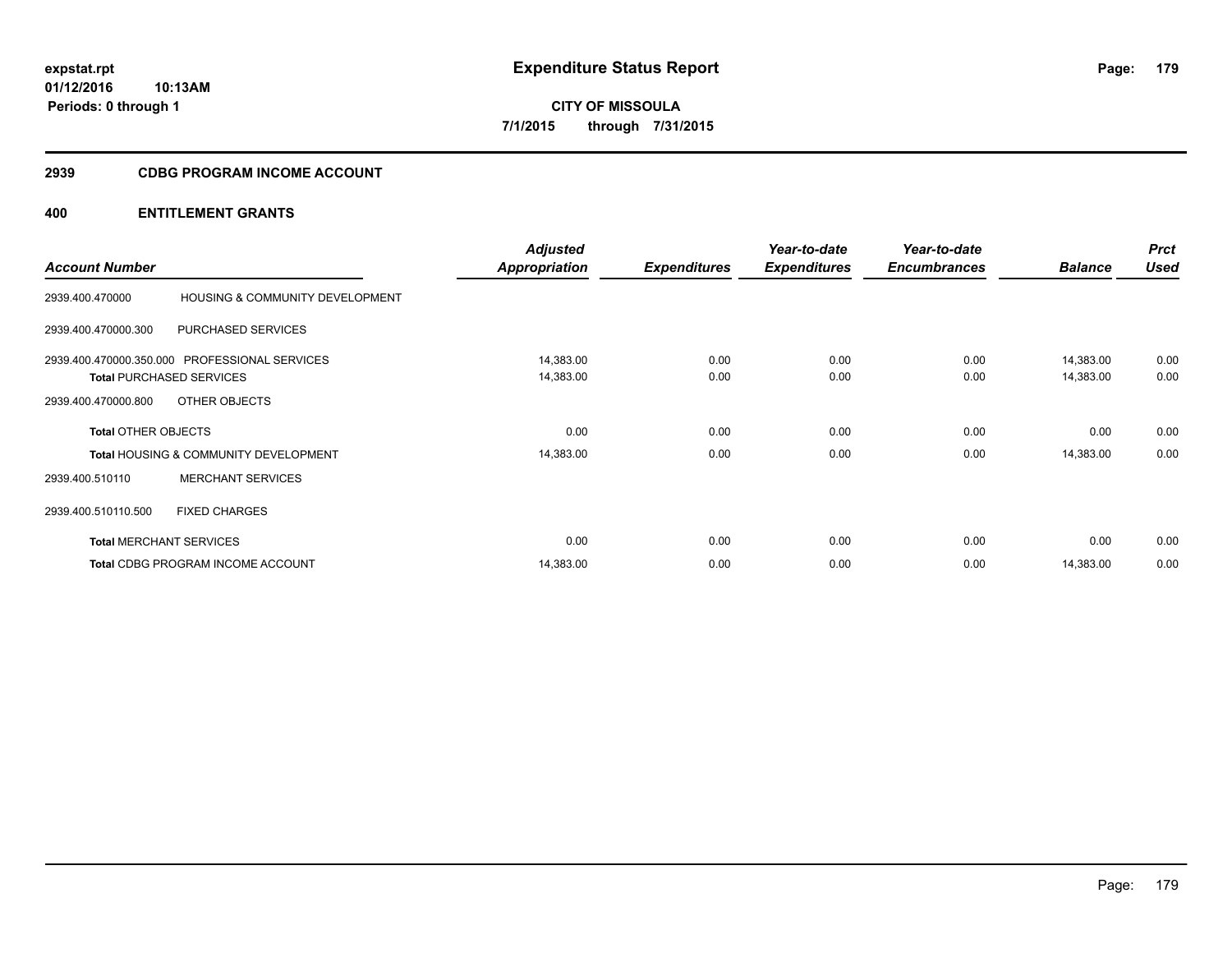**CITY OF MISSOULA 7/1/2015 through 7/31/2015**

**2940 CDBG FUND**

# **400 ENTITLEMENT GRANTS**

| <b>Account Number</b>    |                                                                                             | <b>Adjusted</b><br><b>Appropriation</b> | <b>Expenditures</b> | Year-to-date<br><b>Expenditures</b> | Year-to-date<br><b>Encumbrances</b> | <b>Balance</b>           | <b>Prct</b><br><b>Used</b> |
|--------------------------|---------------------------------------------------------------------------------------------|-----------------------------------------|---------------------|-------------------------------------|-------------------------------------|--------------------------|----------------------------|
| 2940.400.470000          | HOUSING & COMMUNITY DEVELOPMENT                                                             |                                         |                     |                                     |                                     |                          |                            |
| 2940.400.470000.700      | <b>GRANTS &amp; CONTRIBUTIONS</b>                                                           |                                         |                     |                                     |                                     |                          |                            |
|                          | 2940.400.470000.700.000 TBD/GRANTS & CONTRIBUTIONS<br>Total HOUSING & COMMUNITY DEVELOPMENT | 457,664.00<br>457,664.00                | 0.00<br>0.00        | 0.00<br>0.00                        | 0.00<br>0.00                        | 457,664.00<br>457,664.00 | 0.00<br>0.00               |
| 2940.400.470001          | <b>FAIR HOUSING STUDY</b>                                                                   |                                         |                     |                                     |                                     |                          |                            |
| 2940.400.470001.700      | <b>GRANTS &amp; CONTRIBUTIONS</b>                                                           |                                         |                     |                                     |                                     |                          |                            |
| Total FAIR HOUSING STUDY |                                                                                             | 0.00                                    | 0.00                | 0.00                                | 0.00                                | 0.00                     | 0.00                       |
| 2940.400.470291          | <b>YWCA</b>                                                                                 |                                         |                     |                                     |                                     |                          |                            |
| 2940.400.470291.700      | <b>GRANTS &amp; CONTRIBUTIONS</b>                                                           |                                         |                     |                                     |                                     |                          |                            |
| <b>Total YWCA</b>        |                                                                                             | 0.00                                    | 0.00                | 0.00                                | 0.00                                | 0.00                     | 0.00                       |
| 2940.400.470292          | FY12 homeWORD                                                                               |                                         |                     |                                     |                                     |                          |                            |
| 2940.400.470292.700      | <b>GRANTS &amp; CONTRIBUTIONS</b>                                                           |                                         |                     |                                     |                                     |                          |                            |
| Total FY12 homeWORD      |                                                                                             | 0.00                                    | 0.00                | 0.00                                | 0.00                                | 0.00                     | 0.00                       |
| 2940.400.470293          | MISSOULA FOOD BANK                                                                          |                                         |                     |                                     |                                     |                          |                            |
| 2940.400.470293.700      | <b>GRANTS &amp; CONTRIBUTIONS</b>                                                           |                                         |                     |                                     |                                     |                          |                            |
|                          | Total MISSOULA FOOD BANK                                                                    | 0.00                                    | 0.00                | 0.00                                | 0.00                                | 0.00                     | 0.00                       |
| 2940.400.470294          | FY12 WORD                                                                                   |                                         |                     |                                     |                                     |                          |                            |
| 2940.400.470294.700      | <b>GRANTS &amp; CONTRIBUTIONS</b>                                                           |                                         |                     |                                     |                                     |                          |                            |
| Total FY12 WORD          |                                                                                             | 0.00                                    | 0.00                | 0.00                                | 0.00                                | 0.00                     | 0.00                       |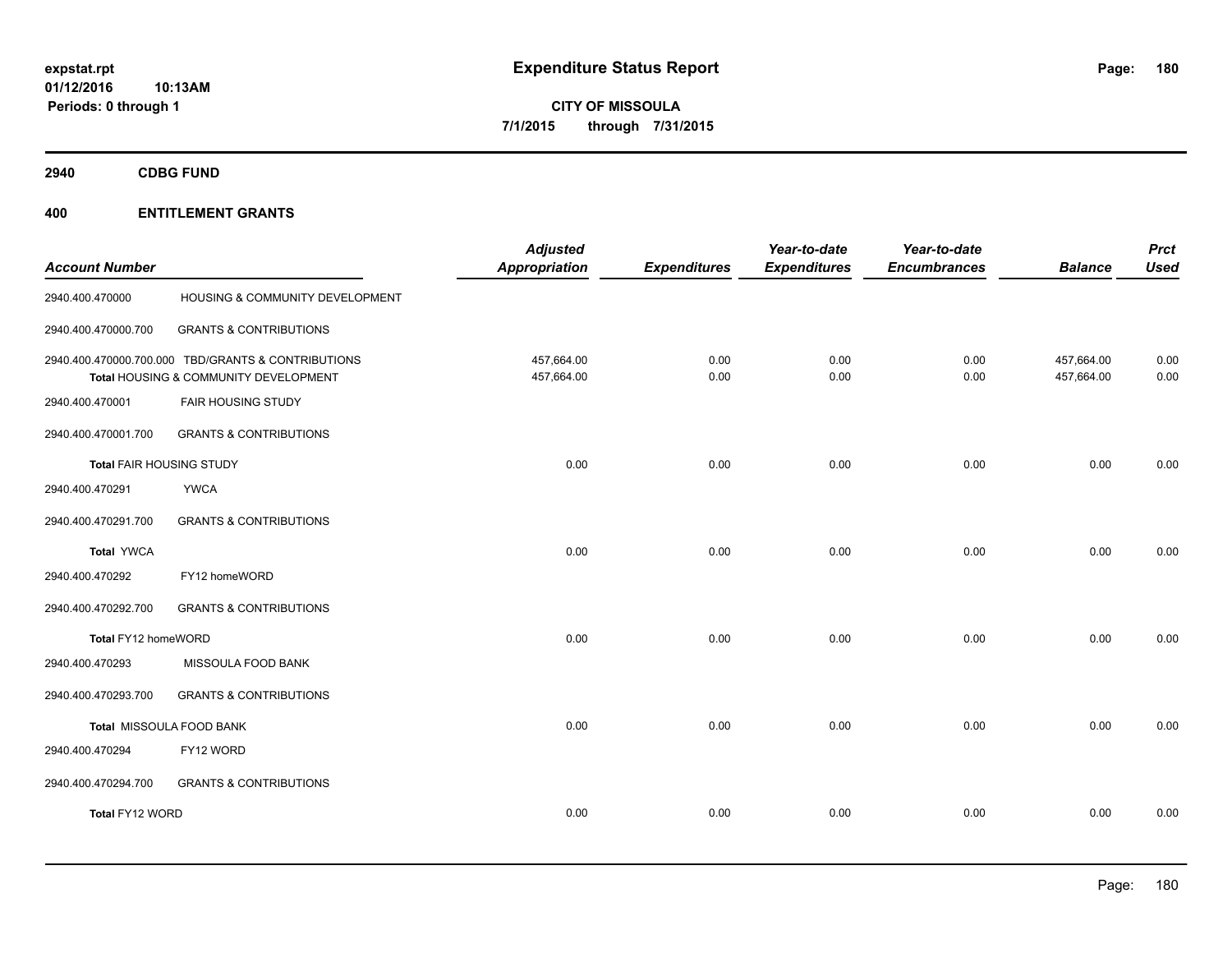**01/12/2016 10:13AM Periods: 0 through 1**

**CITY OF MISSOULA 7/1/2015 through 7/31/2015**

**2940 CDBG FUND**

|                       |                                               | <b>Adjusted</b>      |                     | Year-to-date        | Year-to-date        |                | <b>Prct</b> |
|-----------------------|-----------------------------------------------|----------------------|---------------------|---------------------|---------------------|----------------|-------------|
| <b>Account Number</b> |                                               | <b>Appropriation</b> | <b>Expenditures</b> | <b>Expenditures</b> | <b>Encumbrances</b> | <b>Balance</b> | <b>Used</b> |
| 2940.400.470296       | MISSOULA AGING SERVICES                       |                      |                     |                     |                     |                |             |
| 2940.400.470296.700   | <b>GRANTS &amp; CONTRIBUTIONS</b>             |                      |                     |                     |                     |                |             |
|                       | Total MISSOULA AGING SERVICES                 | 0.00                 | 0.00                | 0.00                | 0.00                | 0.00           | 0.00        |
| 2940.400.470298       | FY12 RAMP                                     |                      |                     |                     |                     |                |             |
| 2940.400.470298.700   | <b>GRANTS &amp; CONTRIBUTIONS</b>             |                      |                     |                     |                     |                |             |
| Total FY12 RAMP       |                                               | 0.00                 | 0.00                | 0.00                | 0.00                | 0.00           | 0.00        |
| 2940.400.470313       | MISSOULA SENIOR CENTER                        |                      |                     |                     |                     |                |             |
| 2940.400.470313.700   | <b>GRANTS &amp; CONTRIBUTIONS</b>             |                      |                     |                     |                     |                |             |
|                       | <b>Total MISSOULA SENIOR CENTER</b>           | 0.00                 | 0.00                | 0.00                | 0.00                | 0.00           | 0.00        |
| 2940.400.470315       | MISSOULA PARKS & REC                          |                      |                     |                     |                     |                |             |
| 2940.400.470315.700   | <b>GRANTS &amp; CONTRIBUTIONS</b>             |                      |                     |                     |                     |                |             |
|                       | Total MISSOULA PARKS & REC                    | 0.00                 | 0.00                | 0.00                | 0.00                | 0.00           | 0.00        |
| 2940.400.470318       | FY12 POVERELLO FACILITY REPAIRS               |                      |                     |                     |                     |                |             |
| 2940.400.470318.700   | <b>GRANTS &amp; CONTRIBUTIONS</b>             |                      |                     |                     |                     |                |             |
|                       | Total FY12 POVERELLO FACILITY REPAIRS         | 0.00                 | 0.00                | 0.00                | 0.00                | 0.00           | 0.00        |
| 2940.400.470335       | <b>GRANT &amp; COMMUNITY PROGRAMS</b>         |                      |                     |                     |                     |                |             |
| 2940.400.470335.300   | PURCHASED SERVICES                            |                      |                     |                     |                     |                |             |
|                       | 2940.400.470335.350.000 PROFESSIONAL SERVICES | 106,591.00           | 0.00                | 0.00                | 0.00                | 106,591.00     | 0.00        |
|                       | Total GRANT & COMMUNITY PROGRAMS              | 106,591.00           | 0.00                | 0.00                | 0.00                | 106,591.00     | 0.00        |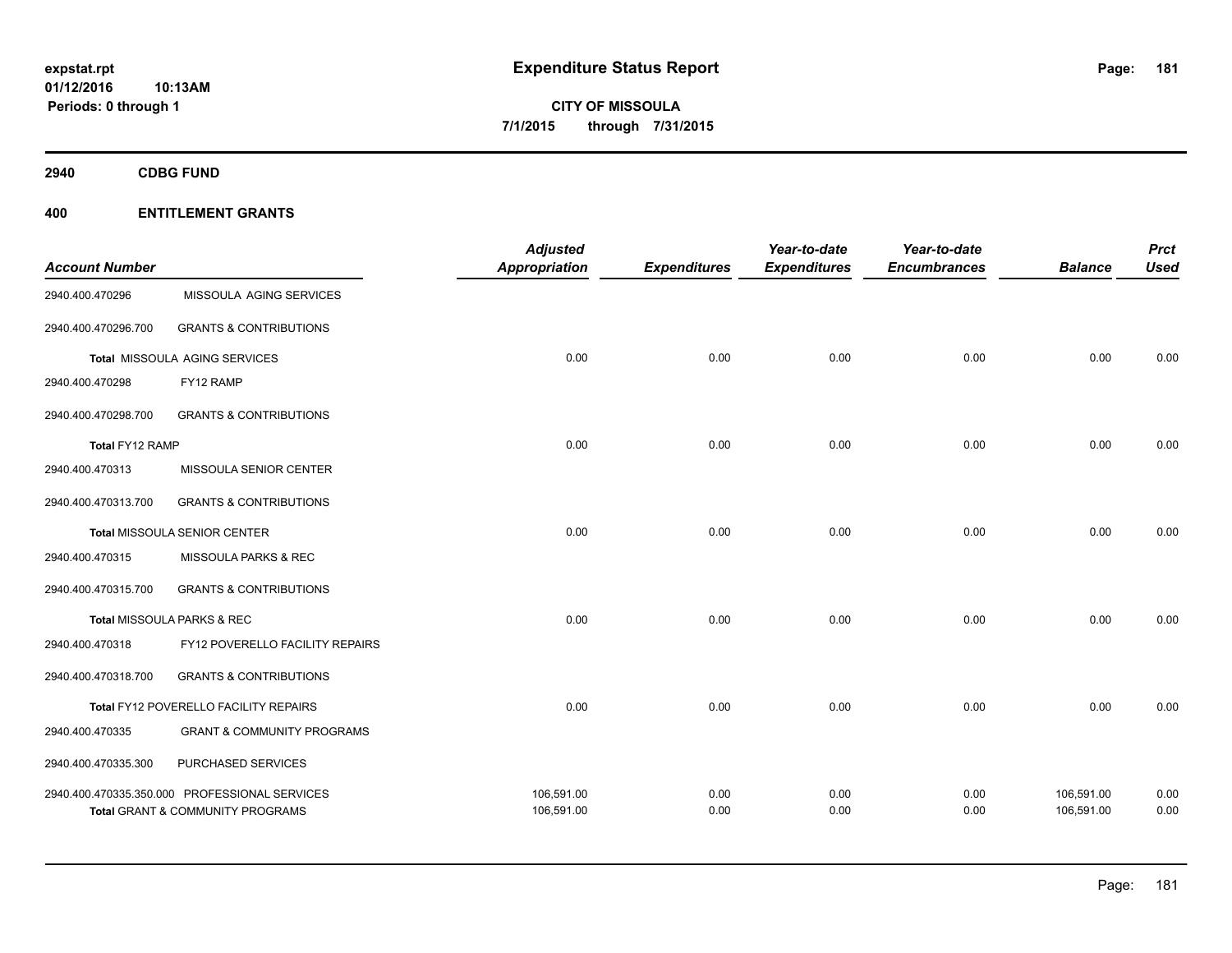**01/12/2016 10:13AM Periods: 0 through 1**

**CITY OF MISSOULA 7/1/2015 through 7/31/2015**

**2940 CDBG FUND**

| <b>Account Number</b> |                                         | <b>Adjusted</b><br><b>Appropriation</b> | <b>Expenditures</b> | Year-to-date<br><b>Expenditures</b> | Year-to-date<br><b>Encumbrances</b> | <b>Balance</b> | <b>Prct</b><br><b>Used</b> |
|-----------------------|-----------------------------------------|-----------------------------------------|---------------------|-------------------------------------|-------------------------------------|----------------|----------------------------|
| 2940.400.470372       | WESTERN MT MENTAL HEALTH CENTER         |                                         |                     |                                     |                                     |                |                            |
| 2940.400.470372.700   | <b>GRANTS &amp; CONTRIBUTIONS</b>       |                                         |                     |                                     |                                     |                |                            |
|                       | Total WESTERN MT MENTAL HEALTH CENTER   | 0.00                                    | 0.00                | 0.00                                | 0.00                                | 0.00           | 0.00                       |
| 2940.400.470397       | FY12 GARDEN CITY HARVEST                |                                         |                     |                                     |                                     |                |                            |
| 2940.400.470397.700   | <b>GRANTS &amp; CONTRIBUTIONS</b>       |                                         |                     |                                     |                                     |                |                            |
|                       | Total FY12 GARDEN CITY HARVEST          | 0.00                                    | 0.00                | 0.00                                | 0.00                                | 0.00           | 0.00                       |
| 2940.400.470403       | FY12 PARKS & RECREATION GRANTS          |                                         |                     |                                     |                                     |                |                            |
| 2940.400.470403.700   | <b>GRANTS &amp; CONTRIBUTIONS</b>       |                                         |                     |                                     |                                     |                |                            |
|                       | Total FY12 PARKS & RECREATION GRANTS    | 0.00                                    | 0.00                | 0.00                                | 0.00                                | 0.00           | 0.00                       |
| 2940.400.470439       | FY16 HOMEWORD SWEETGRASS                |                                         |                     |                                     |                                     |                |                            |
| 2940.400.470439.700   | <b>GRANTS &amp; CONTRIBUTIONS</b>       |                                         |                     |                                     |                                     |                |                            |
|                       | Total FY16 HOMEWORD SWEETGRASS          | 0.00                                    | 0.00                | 0.00                                | 0.00                                | 0.00           | 0.00                       |
| 2940.400.470440       | FY10 DIST XI HRS/RESIDENCES REHAB       |                                         |                     |                                     |                                     |                |                            |
| 2940.400.470440.700   | <b>GRANTS &amp; CONTRIBUTIONS</b>       |                                         |                     |                                     |                                     |                |                            |
|                       | Total FY10 DIST XI HRS/RESIDENCES REHAB | 0.00                                    | 0.00                | 0.00                                | 0.00                                | 0.00           | 0.00                       |
| 2940.400.470520       | FY16 WORD TBRA                          |                                         |                     |                                     |                                     |                |                            |
| 2940.400.470520.700   | <b>GRANTS &amp; CONTRIBUTIONS</b>       |                                         |                     |                                     |                                     |                |                            |
| Total FY16 WORD TBRA  |                                         | 0.00                                    | 0.00                | 0.00                                | 0.00                                | 0.00           | 0.00                       |
| 2940.400.510110       | <b>MERCHANT SERVICES</b>                |                                         |                     |                                     |                                     |                |                            |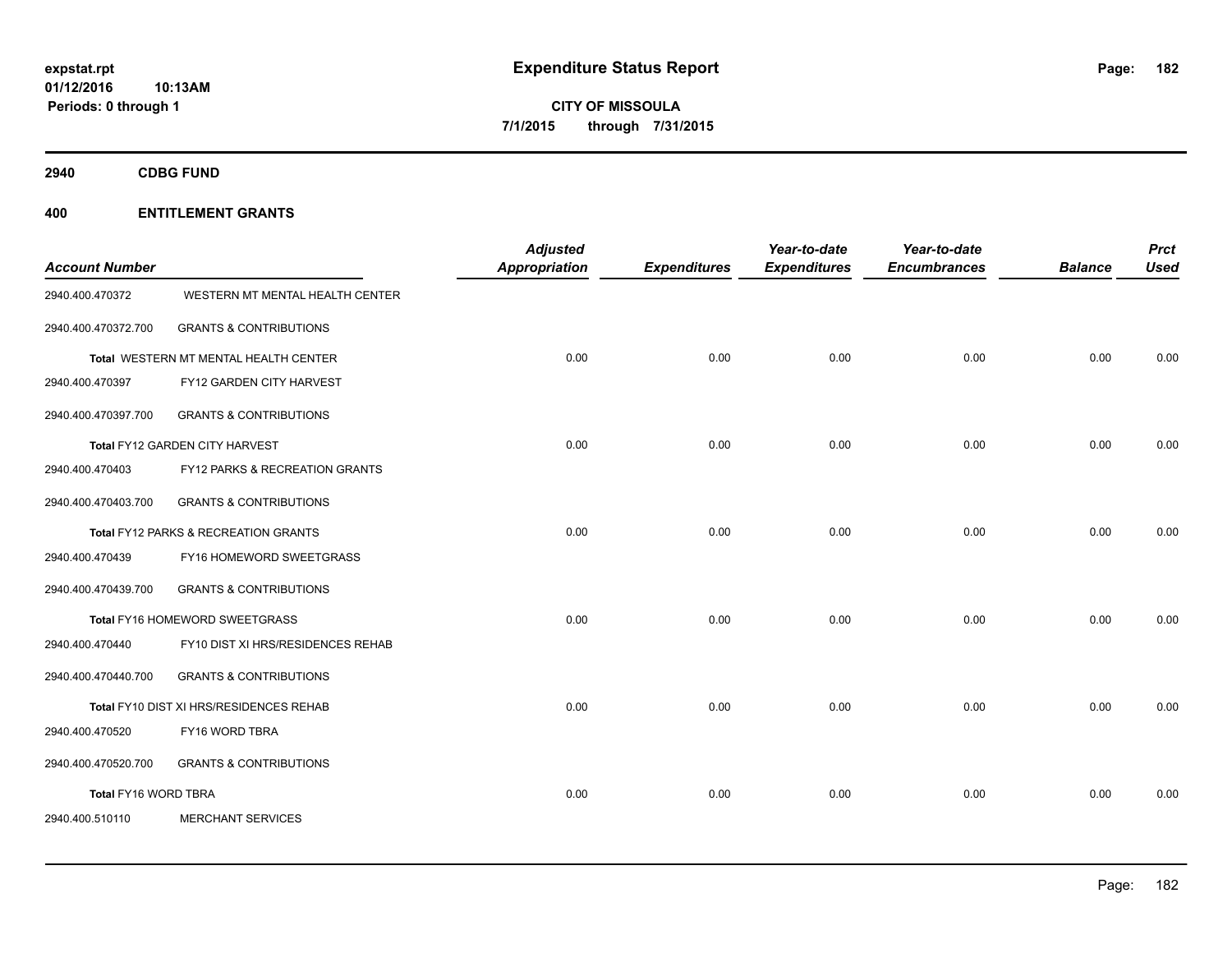**2940 CDBG FUND**

| <b>Account Number</b>          |                                            | <b>Adjusted</b><br><b>Appropriation</b> | <b>Expenditures</b> | Year-to-date<br><b>Expenditures</b> | Year-to-date<br><b>Encumbrances</b> | <b>Balance</b> | <b>Prct</b><br><b>Used</b> |
|--------------------------------|--------------------------------------------|-----------------------------------------|---------------------|-------------------------------------|-------------------------------------|----------------|----------------------------|
| 2940.400.510110.500            | <b>FIXED CHARGES</b>                       |                                         |                     |                                     |                                     |                |                            |
| <b>Total MERCHANT SERVICES</b> |                                            | 0.00                                    | 0.00                | 0.00                                | 0.00                                | 0.00           | 0.00                       |
| 2940.400.521000                | INTERFUND OPERATING TRANSFERS              |                                         |                     |                                     |                                     |                |                            |
| 2940.400.521000.800            | OTHER OBJECTS                              |                                         |                     |                                     |                                     |                |                            |
|                                | <b>Total INTERFUND OPERATING TRANSFERS</b> | 0.00                                    | 0.00                | 0.00                                | 0.00                                | 0.00           | 0.00                       |
| <b>Total CDBG FUND</b>         |                                            | 564.255.00                              | 0.00                | 0.00                                | 0.00                                | 564.255.00     | 0.00                       |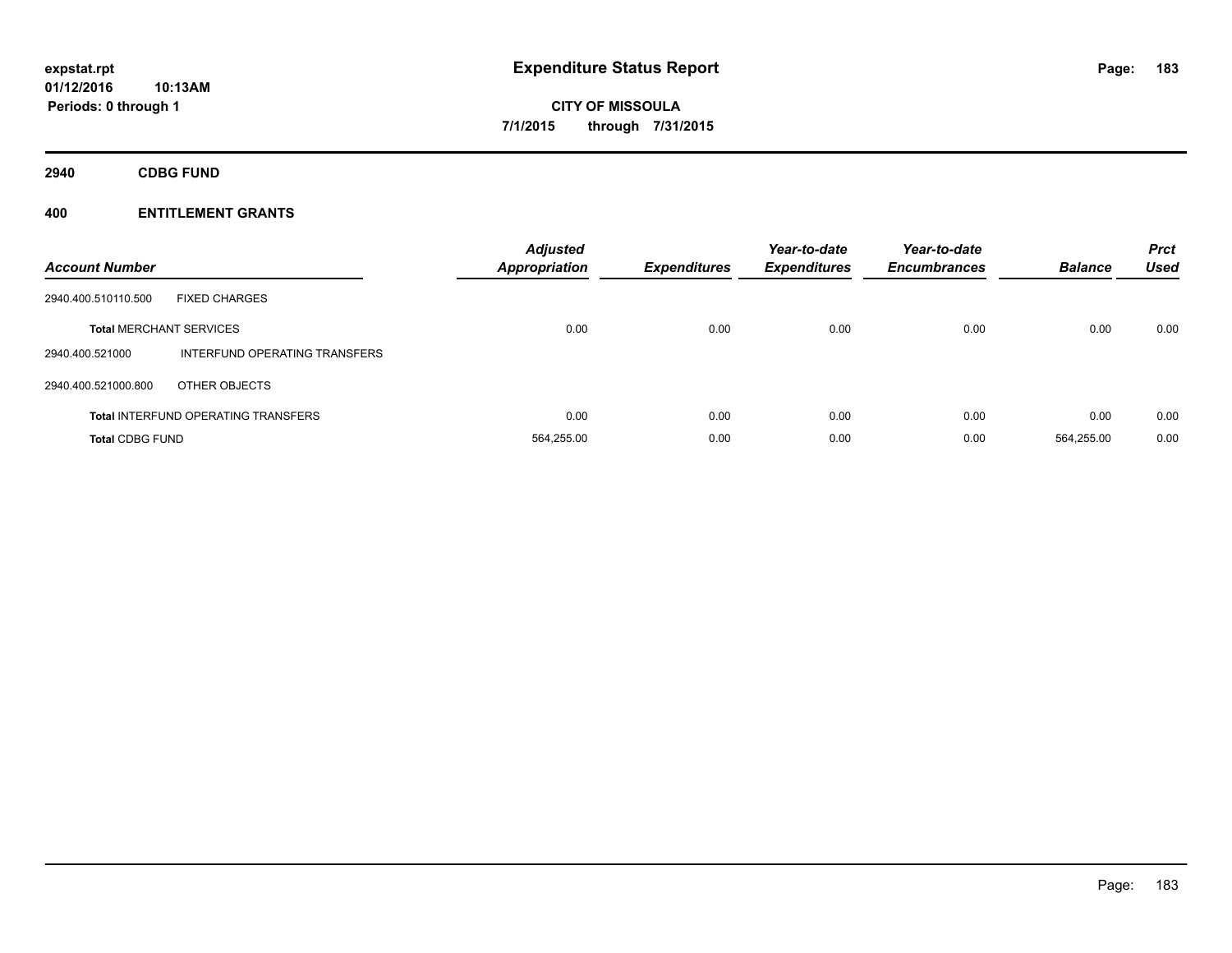**2941 HOME FUND**

| <b>Account Number</b>              |                                       | <b>Adjusted</b><br><b>Appropriation</b> | <b>Expenditures</b> | Year-to-date<br><b>Expenditures</b> | Year-to-date<br><b>Encumbrances</b> | <b>Balance</b> | <b>Prct</b><br><b>Used</b> |
|------------------------------------|---------------------------------------|-----------------------------------------|---------------------|-------------------------------------|-------------------------------------|----------------|----------------------------|
| 2941.400.470327                    | *** Title Not Found ***               |                                         |                     |                                     |                                     |                |                            |
| 2941.400.470327.700                | <b>GRANTS &amp; CONTRIBUTIONS</b>     |                                         |                     |                                     |                                     |                |                            |
| Total *** Title Not Found ***      |                                       | 0.00                                    | 0.00                | 0.00                                | 0.00                                | 0.00           | 0.00                       |
| 2941.400.470335                    | <b>GRANT &amp; COMMUNITY PROGRAMS</b> |                                         |                     |                                     |                                     |                |                            |
| 2941.400.470335.300                | PURCHASED SERVICES                    |                                         |                     |                                     |                                     |                |                            |
| 2941.400.470335.350.000 ADMIN FEES |                                       | 57,921.00                               | $-8,894.33$         | $-8,894.33$                         | 0.00                                | 66,815.33      | 15.36                      |
|                                    | <b>Total PURCHASED SERVICES</b>       | 57,921.00                               | $-8,894.33$         | $-8,894.33$                         | 0.00                                | 66,815.33      | 0.00                       |
| 2941.400.470335.800                | OTHER OBJECTS                         |                                         |                     |                                     |                                     |                |                            |
| <b>Total OTHER OBJECTS</b>         |                                       | 0.00                                    | 0.00                | 0.00                                | 0.00                                | 0.00           | 0.00                       |
|                                    | Total GRANT & COMMUNITY PROGRAMS      | 57,921.00                               | $-8,894.33$         | $-8,894.33$                         | 0.00                                | 66,815.33      | 0.00                       |
| 2941.400.470372                    | WESTERN MT MENTAL HEALTH CENTER       |                                         |                     |                                     |                                     |                |                            |
| 2941.400.470372.700                | <b>GRANTS &amp; CONTRIBUTIONS</b>     |                                         |                     |                                     |                                     |                |                            |
|                                    | Total WESTERN MT MENTAL HEALTH CENTER | 0.00                                    | 0.00                | 0.00                                | 0.00                                | 0.00           | 0.00                       |
| 2941.400.470385                    | FY15 DISTRICT XI HRC TBRA             |                                         |                     |                                     |                                     |                |                            |
| 2941.400.470385.700                | <b>GRANTS &amp; CONTRIBUTIONS</b>     |                                         |                     |                                     |                                     |                |                            |
|                                    | Total FY15 DISTRICT XI HRC TBRA       | 0.00                                    | 0.00                | 0.00                                | 0.00                                | 0.00           | 0.00                       |
| 2941.400.470405                    | HOME PROGRAM INCOME                   |                                         |                     |                                     |                                     |                |                            |
| 2941.400.470405.700                | <b>GRANTS &amp; CONTRIBUTIONS</b>     |                                         |                     |                                     |                                     |                |                            |
|                                    | Total HOME PROGRAM INCOME             | 0.00                                    | 0.00                | 0.00                                | 0.00                                | 0.00           | 0.00                       |
| 2941.400.470407                    | FY12 DIST XI HRC                      |                                         |                     |                                     |                                     |                |                            |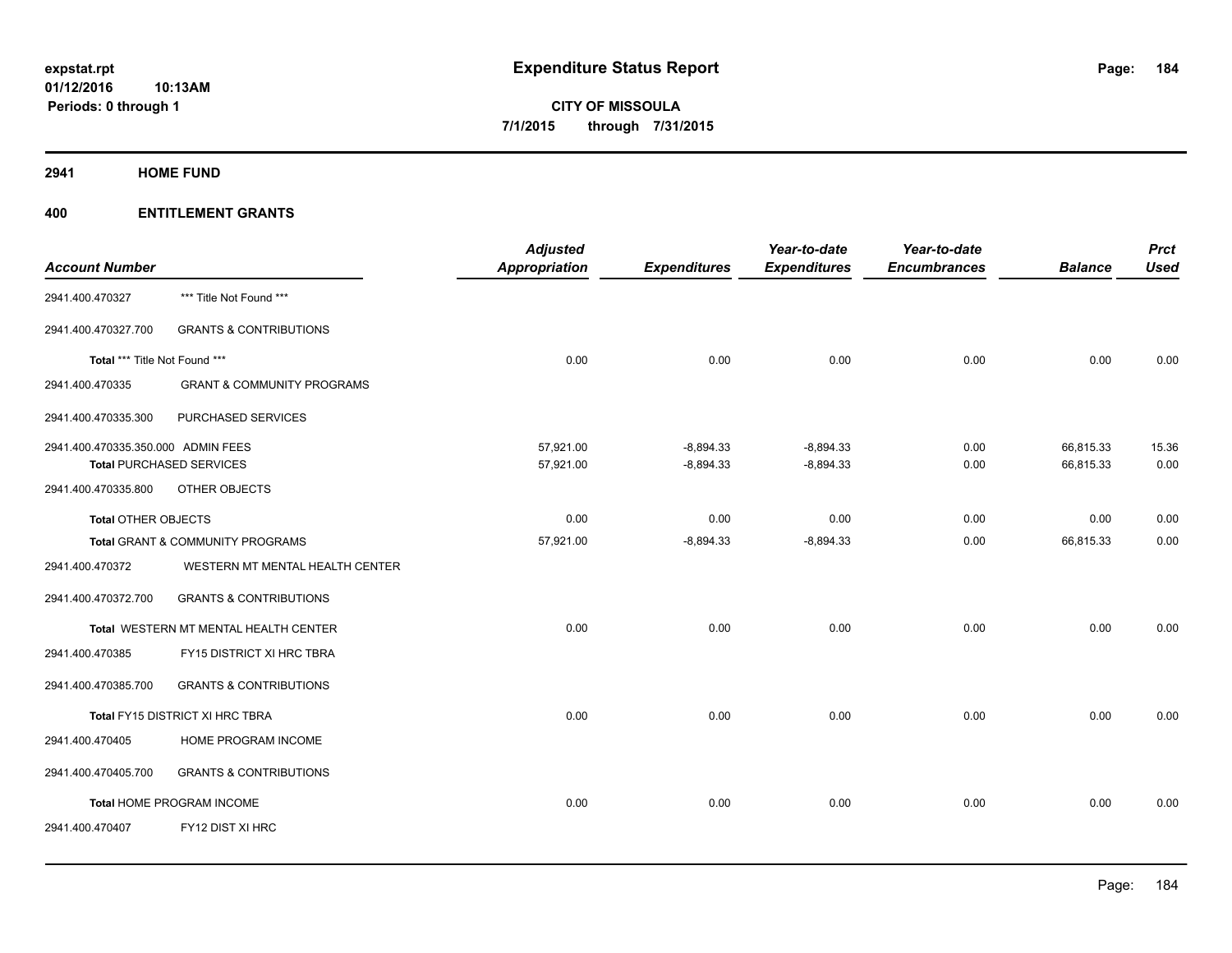**2941 HOME FUND**

| <b>Account Number</b>    |                                                    | <b>Adjusted</b><br><b>Appropriation</b> | <b>Expenditures</b> | Year-to-date<br><b>Expenditures</b> | Year-to-date<br><b>Encumbrances</b> | <b>Balance</b>           | <b>Prct</b><br><b>Used</b> |
|--------------------------|----------------------------------------------------|-----------------------------------------|---------------------|-------------------------------------|-------------------------------------|--------------------------|----------------------------|
| 2941.400.470407.700      | <b>GRANTS &amp; CONTRIBUTIONS</b>                  |                                         |                     |                                     |                                     |                          |                            |
| Total FY12 DIST XI HRC   |                                                    | 0.00                                    | 0.00                | 0.00                                | 0.00                                | 0.00                     | 0.00                       |
| 2941.400.470408          | FY12 homeWORD                                      |                                         |                     |                                     |                                     |                          |                            |
| 2941.400.470408.700      | <b>GRANTS &amp; CONTRIBUTIONS</b>                  |                                         |                     |                                     |                                     |                          |                            |
| Total FY12 homeWORD      |                                                    | 0.00                                    | 0.00                | 0.00                                | 0.00                                | 0.00                     | 0.00                       |
| 2941.400.470410          | FY10-12 DIST XI HRC/1ST TIME HOMEBUYER             |                                         |                     |                                     |                                     |                          |                            |
| 2941.400.470410.700      | <b>GRANTS &amp; CONTRIBUTIONS</b>                  |                                         |                     |                                     |                                     |                          |                            |
|                          | Total FY10-12 DIST XI HRC/1ST TIME HOMEBUYER       | 0.00                                    | 0.00                | 0.00                                | 0.00                                | 0.00                     | 0.00                       |
| 2941.400.470439          | HOMEWORD SWEETGRASS                                |                                         |                     |                                     |                                     |                          |                            |
| 2941.400.470439.700      | <b>GRANTS &amp; CONTRIBUTIONS</b>                  |                                         |                     |                                     |                                     |                          |                            |
|                          | Total HOMEWORD SWEETGRASS                          | 0.00                                    | 0.00                | 0.00                                | 0.00                                | 0.00                     | 0.00                       |
| 2941.400.470500          | <b>HOME GRANTS</b>                                 |                                         |                     |                                     |                                     |                          |                            |
| 2941.400.470500.700      | <b>GRANTS &amp; CONTRIBUTIONS</b>                  |                                         |                     |                                     |                                     |                          |                            |
| <b>Total HOME GRANTS</b> | 2941.400.470500.700.000 TBD-GRANTS & CONTRIBUTIONS | 335,666.00<br>335,666.00                | 0.00<br>0.00        | 0.00<br>0.00                        | 0.00<br>0.00                        | 335,666.00<br>335,666.00 | 0.00<br>0.00               |
| 2941.400.470520          | FY16 WORD TBRA                                     |                                         |                     |                                     |                                     |                          |                            |
| 2941.400.470520.700      | <b>GRANTS &amp; CONTRIBUTIONS</b>                  |                                         |                     |                                     |                                     |                          |                            |
| Total FY16 WORD TBRA     |                                                    | 0.00                                    | 0.00                | 0.00                                | 0.00                                | 0.00                     | 0.00                       |
| 2941.400.510110          | <b>MERCHANT SERVICES</b>                           |                                         |                     |                                     |                                     |                          |                            |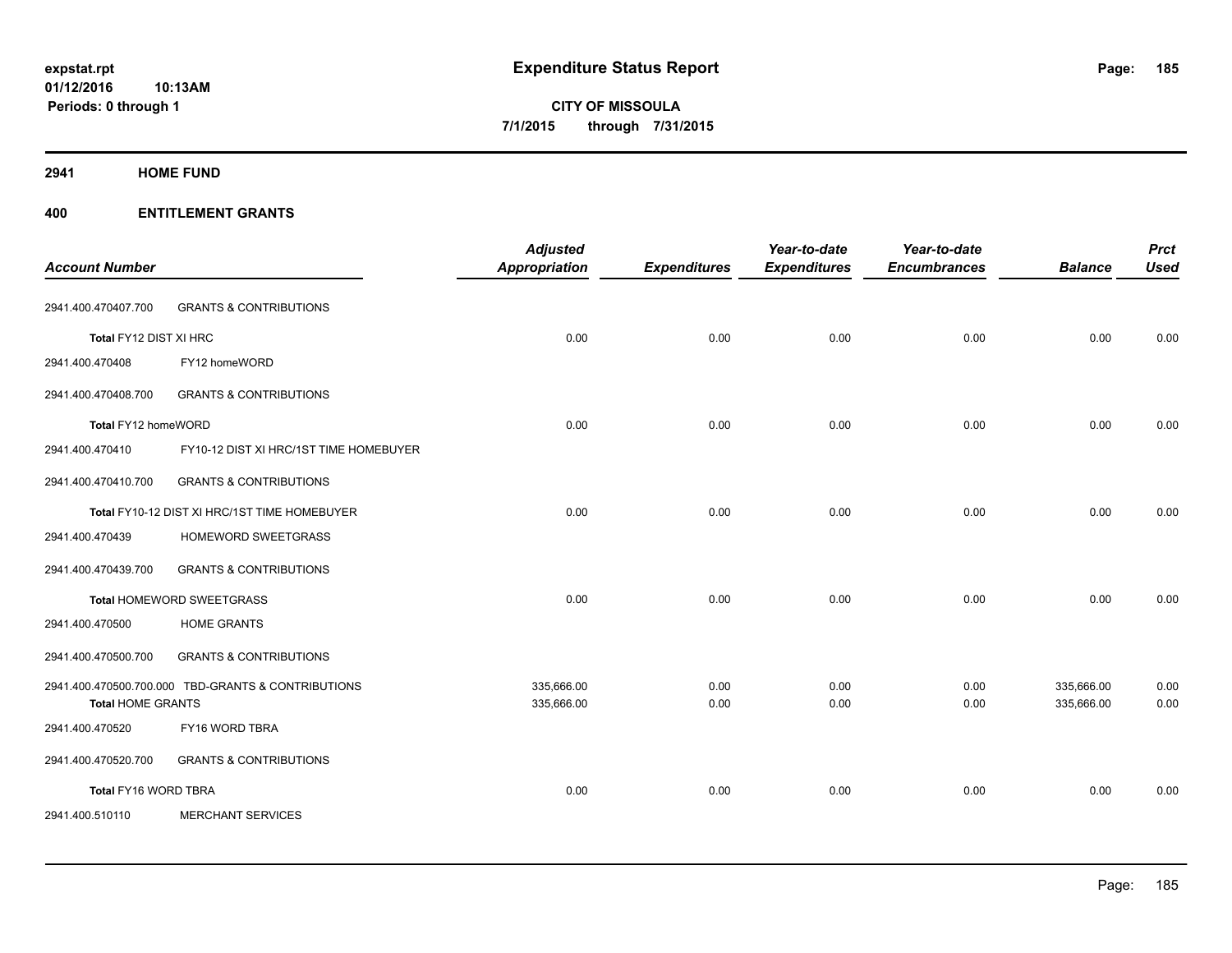**2941 HOME FUND**

| <b>Account Number</b>          |                                            | <b>Adjusted</b><br><b>Appropriation</b> | <b>Expenditures</b> | Year-to-date<br><b>Expenditures</b> | Year-to-date<br><b>Encumbrances</b> | <b>Balance</b> | <b>Prct</b><br><b>Used</b> |
|--------------------------------|--------------------------------------------|-----------------------------------------|---------------------|-------------------------------------|-------------------------------------|----------------|----------------------------|
| 2941.400.510110.500            | <b>FIXED CHARGES</b>                       |                                         |                     |                                     |                                     |                |                            |
| <b>Total MERCHANT SERVICES</b> |                                            | 0.00                                    | 0.00                | 0.00                                | 0.00                                | 0.00           | 0.00                       |
| 2941.400.521000                | INTERFUND OPERATING TRANSFERS              |                                         |                     |                                     |                                     |                |                            |
| 2941.400.521000.800            | OTHER OBJECTS                              |                                         |                     |                                     |                                     |                |                            |
|                                | <b>Total INTERFUND OPERATING TRANSFERS</b> | 0.00                                    | 0.00                | 0.00                                | 0.00                                | 0.00           | 0.00                       |
| <b>Total HOME FUND</b>         |                                            | 393.587.00                              | $-8.894.33$         | $-8.894.33$                         | 0.00                                | 402.481.33     | 0.00                       |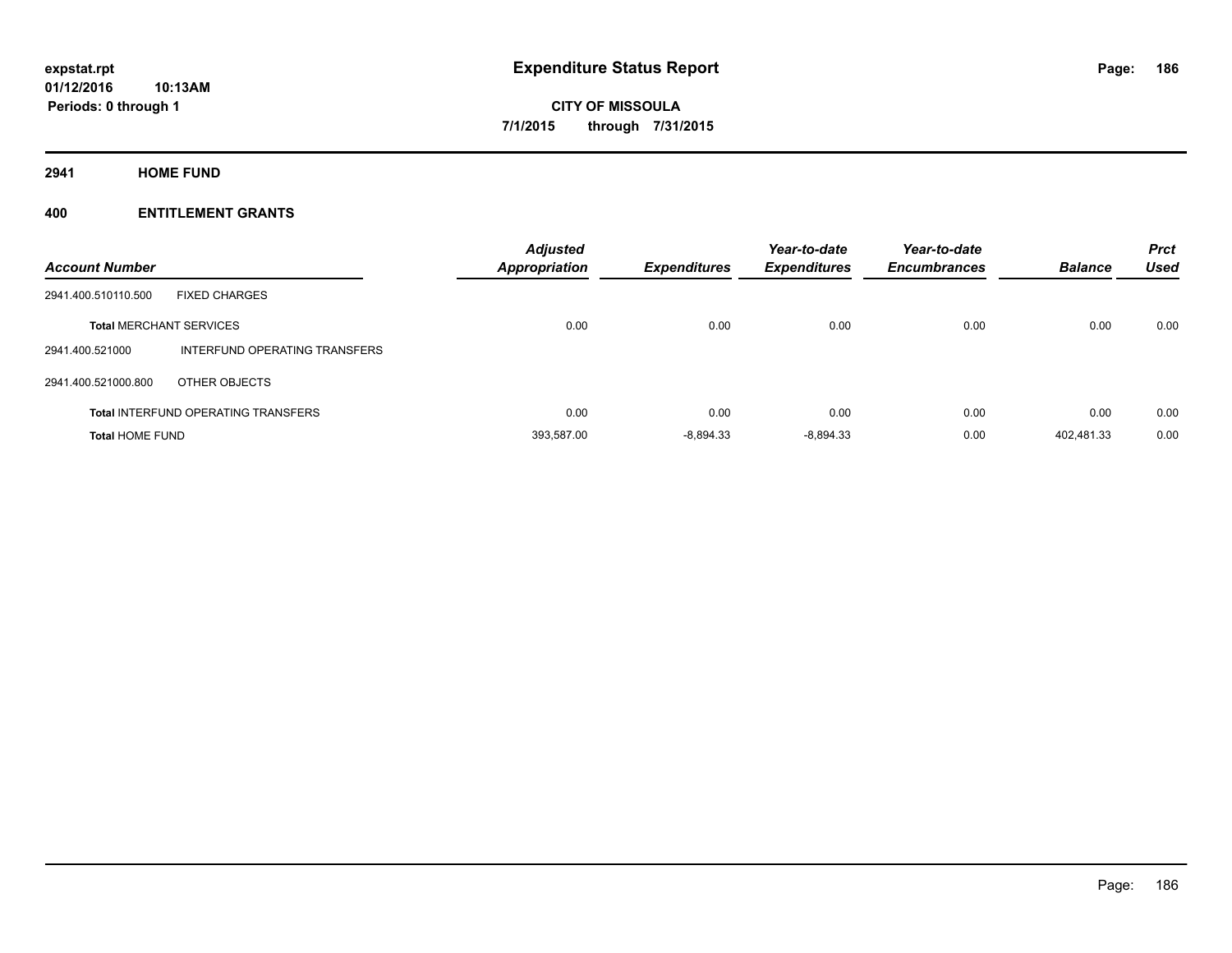**2942 ADDI PROGRAM**

| <b>Account Number</b>              |                                       | <b>Adjusted</b><br><b>Appropriation</b> | <b>Expenditures</b> | Year-to-date<br><b>Expenditures</b> | Year-to-date<br><b>Encumbrances</b> | <b>Balance</b>         | <b>Prct</b><br><b>Used</b> |
|------------------------------------|---------------------------------------|-----------------------------------------|---------------------|-------------------------------------|-------------------------------------|------------------------|----------------------------|
| 2942.400.470335                    | <b>GRANT &amp; COMMUNITY PROGRAMS</b> |                                         |                     |                                     |                                     |                        |                            |
| 2942.400.470335.300                | PURCHASED SERVICES                    |                                         |                     |                                     |                                     |                        |                            |
| 2942.400.470335.350.000 ADMIN FEES | Total GRANT & COMMUNITY PROGRAMS      | 12,846.00<br>12,846.00                  | 0.00<br>0.00        | 0.00<br>0.00                        | 0.00<br>0.00                        | 12,846.00<br>12,846.00 | 0.00<br>0.00               |
| 2942.400.470370                    | PARENTING PLACE                       |                                         |                     |                                     |                                     |                        |                            |
| 2942.400.470370.700                | <b>GRANTS &amp; CONTRIBUTIONS</b>     |                                         |                     |                                     |                                     |                        |                            |
| <b>Total PARENTING PLACE</b>       |                                       | 0.00                                    | 0.00                | 0.00                                | 0.00                                | 0.00                   | 0.00                       |
| 2942.400.510110                    | <b>MERCHANT SERVICES</b>              |                                         |                     |                                     |                                     |                        |                            |
| 2942.400.510110.500                | <b>FIXED CHARGES</b>                  |                                         |                     |                                     |                                     |                        |                            |
|                                    | <b>Total MERCHANT SERVICES</b>        | 0.00                                    | 0.00                | 0.00                                | 0.00                                | 0.00                   | 0.00                       |
| <b>Total ADDI PROGRAM</b>          |                                       | 12,846.00                               | 0.00                | 0.00                                | 0.00                                | 12,846.00              | 0.00                       |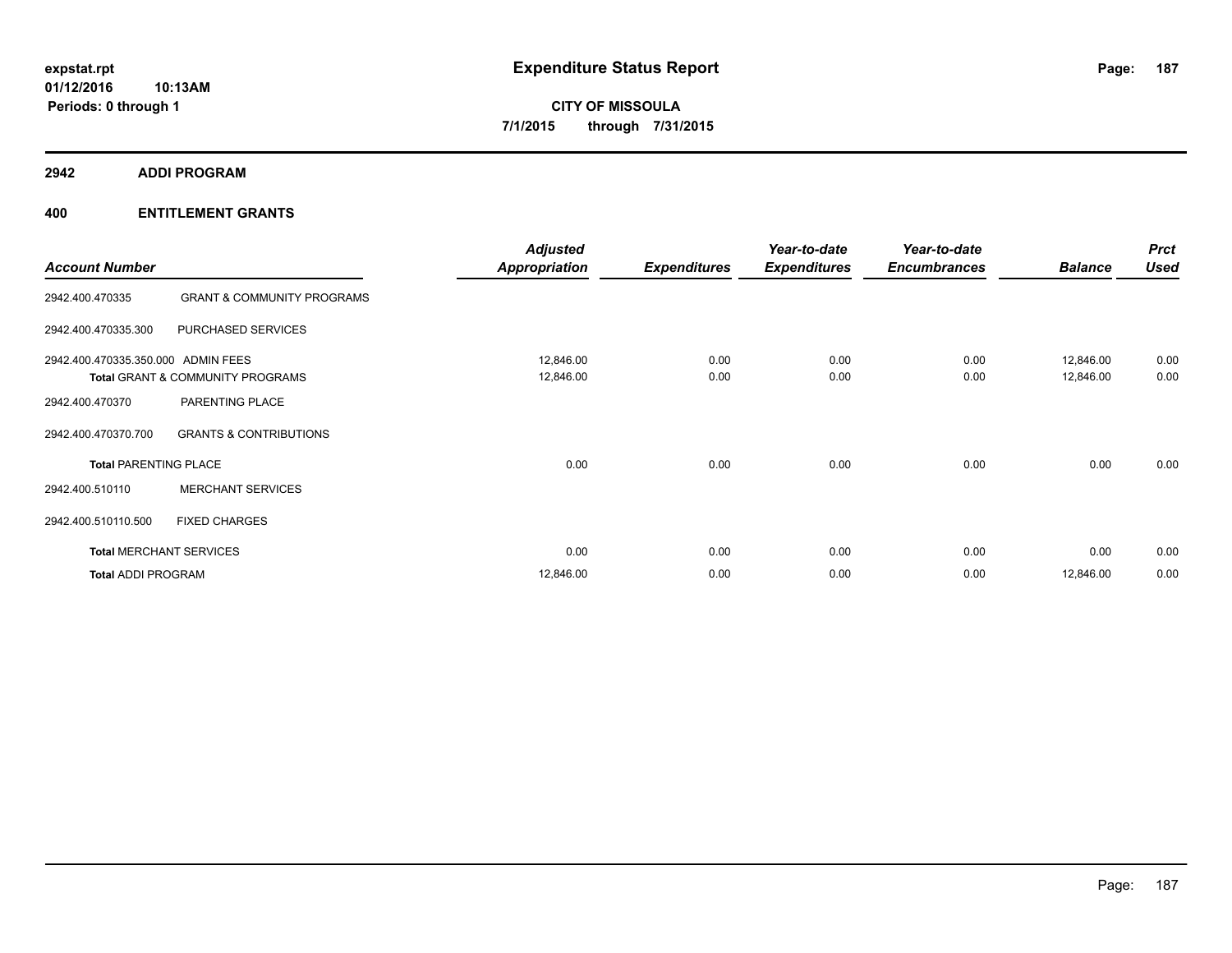# **2943 CITY HOME PROGRAM INCOME**

|                                |                                                                                                                                                                                                                                                                                                                                                            | <b>Adjusted</b>      |                     | Year-to-date        | Year-to-date        |                | <b>Prct</b> |
|--------------------------------|------------------------------------------------------------------------------------------------------------------------------------------------------------------------------------------------------------------------------------------------------------------------------------------------------------------------------------------------------------|----------------------|---------------------|---------------------|---------------------|----------------|-------------|
| <b>Account Number</b>          | *** Title Not Found ***<br>PURCHASED SERVICES<br>2943.400.470405.350.000 PROFESSIONAL SERVICES<br>2943.400.470405.390.000 OTHER PURCHASED SERVICES<br><b>Total PURCHASED SERVICES</b><br><b>GRANTS &amp; CONTRIBUTIONS</b><br><b>Total GRANTS &amp; CONTRIBUTIONS</b><br>Total *** Title Not Found ***<br><b>MERCHANT SERVICES</b><br><b>FIXED CHARGES</b> | <b>Appropriation</b> | <b>Expenditures</b> | <b>Expenditures</b> | <b>Encumbrances</b> | <b>Balance</b> | <b>Used</b> |
| 2943.400.470405                |                                                                                                                                                                                                                                                                                                                                                            |                      |                     |                     |                     |                |             |
| 2943.400.470405.300            |                                                                                                                                                                                                                                                                                                                                                            |                      |                     |                     |                     |                |             |
|                                |                                                                                                                                                                                                                                                                                                                                                            | 31,000.00            | 0.00                | 0.00                | 0.00                | 31,000.00      | 0.00        |
|                                |                                                                                                                                                                                                                                                                                                                                                            | 500.00               | 0.00                | 0.00                | 0.00                | 500.00         | 0.00        |
|                                |                                                                                                                                                                                                                                                                                                                                                            | 31,500.00            | 0.00                | 0.00                | 0.00                | 31,500.00      | 0.00        |
| 2943.400.470405.700            |                                                                                                                                                                                                                                                                                                                                                            |                      |                     |                     |                     |                |             |
|                                |                                                                                                                                                                                                                                                                                                                                                            | 0.00                 | 0.00                | 0.00                | 0.00                | 0.00           | 0.00        |
|                                |                                                                                                                                                                                                                                                                                                                                                            | 31,500.00            | 0.00                | 0.00                | 0.00                | 31,500.00      | 0.00        |
| 2943.400.510110                |                                                                                                                                                                                                                                                                                                                                                            |                      |                     |                     |                     |                |             |
| 2943.400.510110.500            |                                                                                                                                                                                                                                                                                                                                                            |                      |                     |                     |                     |                |             |
| <b>Total MERCHANT SERVICES</b> |                                                                                                                                                                                                                                                                                                                                                            | 0.00                 | 0.00                | 0.00                | 0.00                | 0.00           | 0.00        |
|                                | Total CITY HOME PROGRAM INCOME                                                                                                                                                                                                                                                                                                                             | 31,500.00            | 0.00                | 0.00                | 0.00                | 31,500.00      | 0.00        |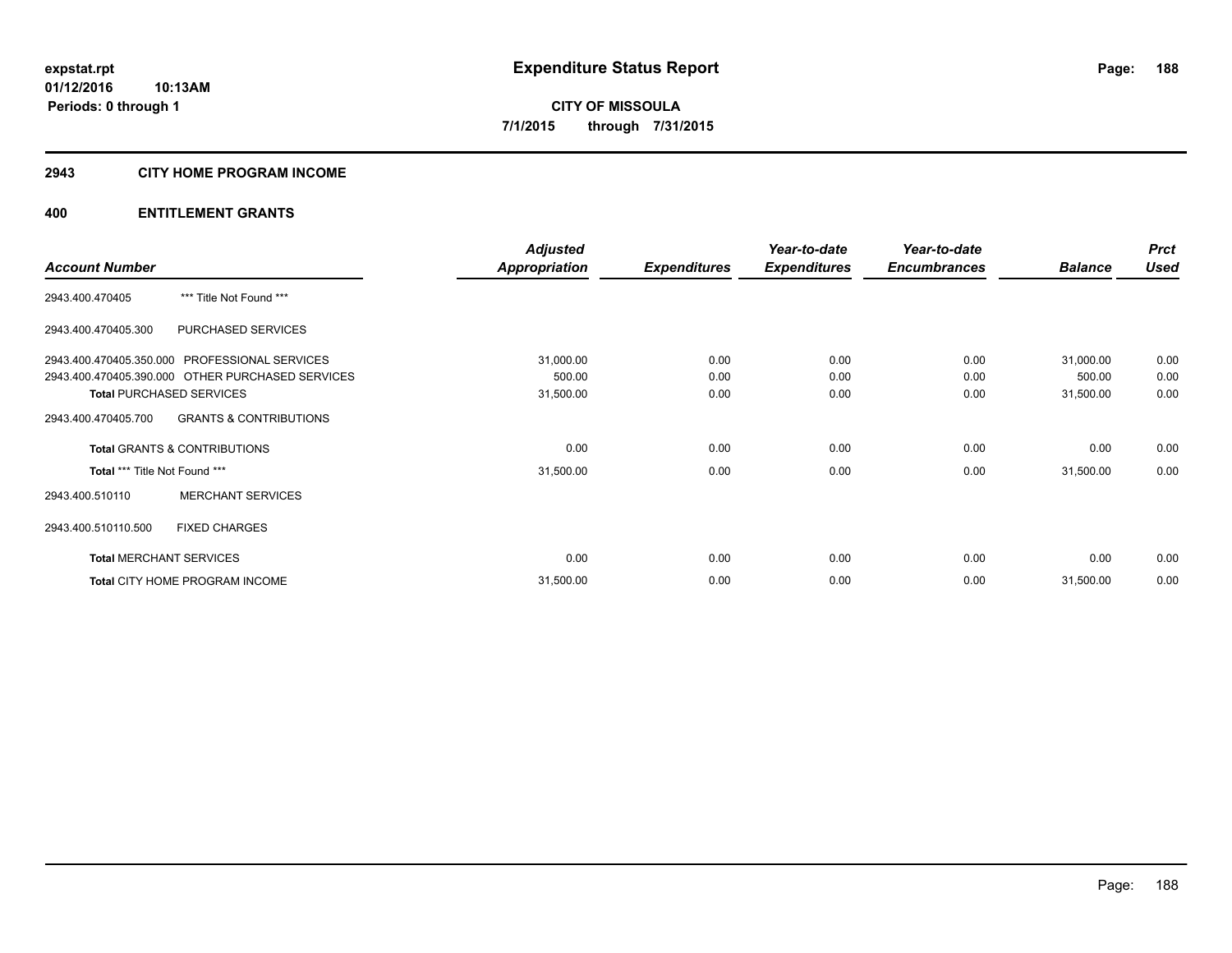**Periods: 0 through 1**

Page: 189

**CITY OF MISSOULA 7/1/2015 through 7/31/2015**

#### **2944 NEIGHBORHOOD STABILIZATION PROGRAM**

# **400 ENTITLEMENT GRANTS**

**10:13AM**

| <b>Account Number</b> |                                   | <b>Adjusted</b><br><b>Appropriation</b> | <b>Expenditures</b> | Year-to-date<br><b>Expenditures</b> | Year-to-date<br><b>Encumbrances</b> | <b>Balance</b> | <b>Prct</b><br><b>Used</b> |
|-----------------------|-----------------------------------|-----------------------------------------|---------------------|-------------------------------------|-------------------------------------|----------------|----------------------------|
| 2944.400.470425       | SILVERTIP APARTMENTS              |                                         |                     |                                     |                                     |                |                            |
| 2944.400.470425.300   | PURCHASED SERVICES                |                                         |                     |                                     |                                     |                |                            |
|                       | <b>Total SILVERTIP APARTMENTS</b> | 0.00                                    | 0.00                | 0.00                                | 0.00                                | 0.00           | 0.00                       |
| 2944.400.510110       | <b>MERCHANT SERVICES</b>          |                                         |                     |                                     |                                     |                |                            |
| 2944.400.510110.500   | <b>FIXED CHARGES</b>              |                                         |                     |                                     |                                     |                |                            |
|                       | <b>Total ENTITLEMENT GRANTS</b>   | 0.00                                    | 0.00                | 0.00                                | 0.00                                | 0.00           | 0.00                       |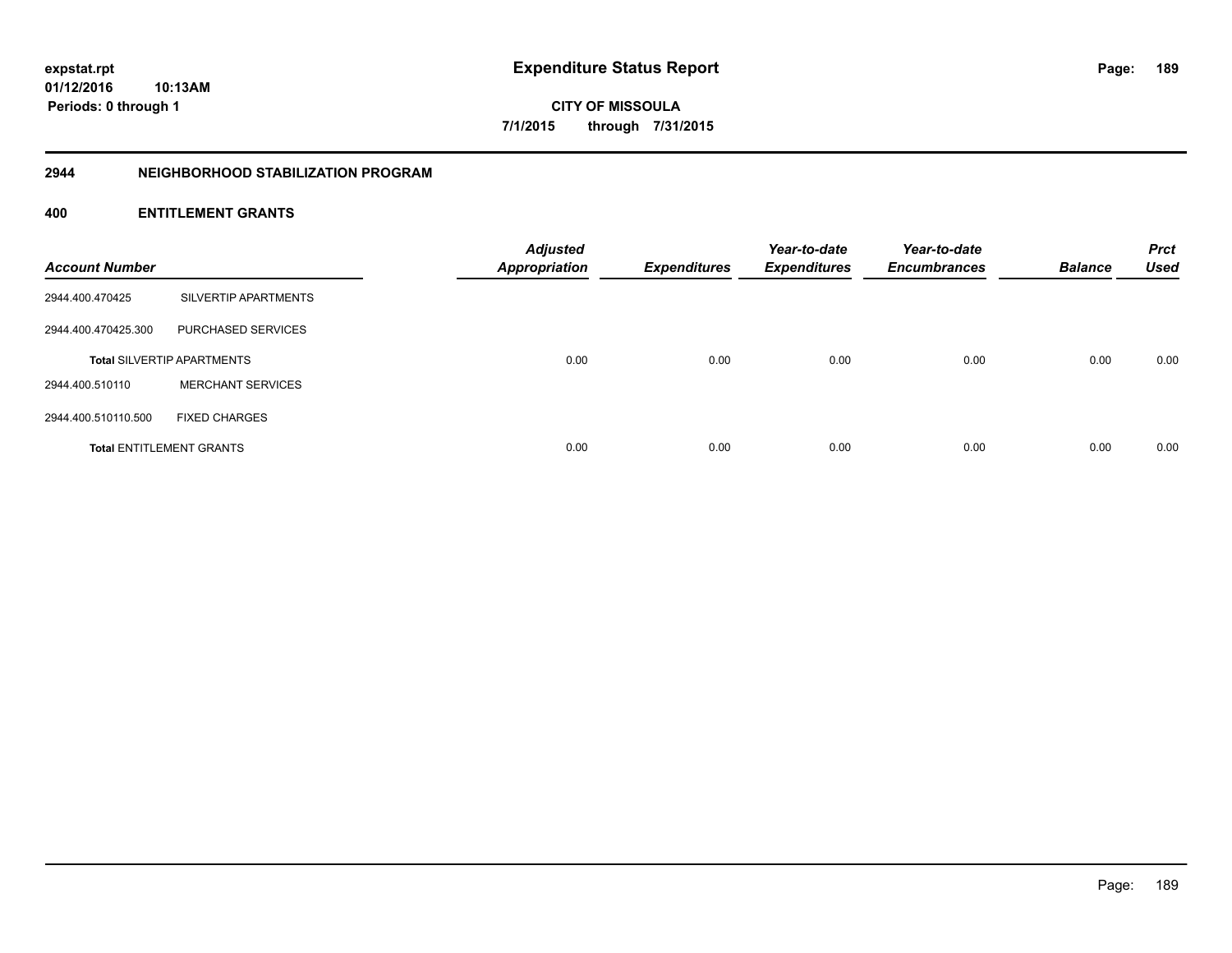**01/12/2016 10:13AM Periods: 0 through 1**

**CITY OF MISSOULA 7/1/2015 through 7/31/2015**

# **2944 NEIGHBORHOOD STABILIZATION PROGRAM**

# **401 MHA/SILVERTIP**

| <b>Account Number</b>         |                          | <b>Adjusted</b><br><b>Appropriation</b> | <b>Expenditures</b> | Year-to-date<br><b>Expenditures</b> | Year-to-date<br><b>Encumbrances</b> | <b>Balance</b> | <b>Prct</b><br><b>Used</b> |
|-------------------------------|--------------------------|-----------------------------------------|---------------------|-------------------------------------|-------------------------------------|----------------|----------------------------|
| 2944.401.470425               | *** Title Not Found ***  |                                         |                     |                                     |                                     |                |                            |
| 2944.401.470425.300           | PURCHASED SERVICES       |                                         |                     |                                     |                                     |                |                            |
| Total *** Title Not Found *** |                          | 0.00                                    | 0.00                | 0.00                                | 0.00                                | 0.00           | 0.00                       |
| 2944.401.510110               | <b>MERCHANT SERVICES</b> |                                         |                     |                                     |                                     |                |                            |
| 2944.401.510110.500           | <b>FIXED CHARGES</b>     |                                         |                     |                                     |                                     |                |                            |
| <b>Total MHA/SILVERTIP</b>    |                          | 0.00                                    | 0.00                | 0.00                                | 0.00                                | 0.00           | 0.00                       |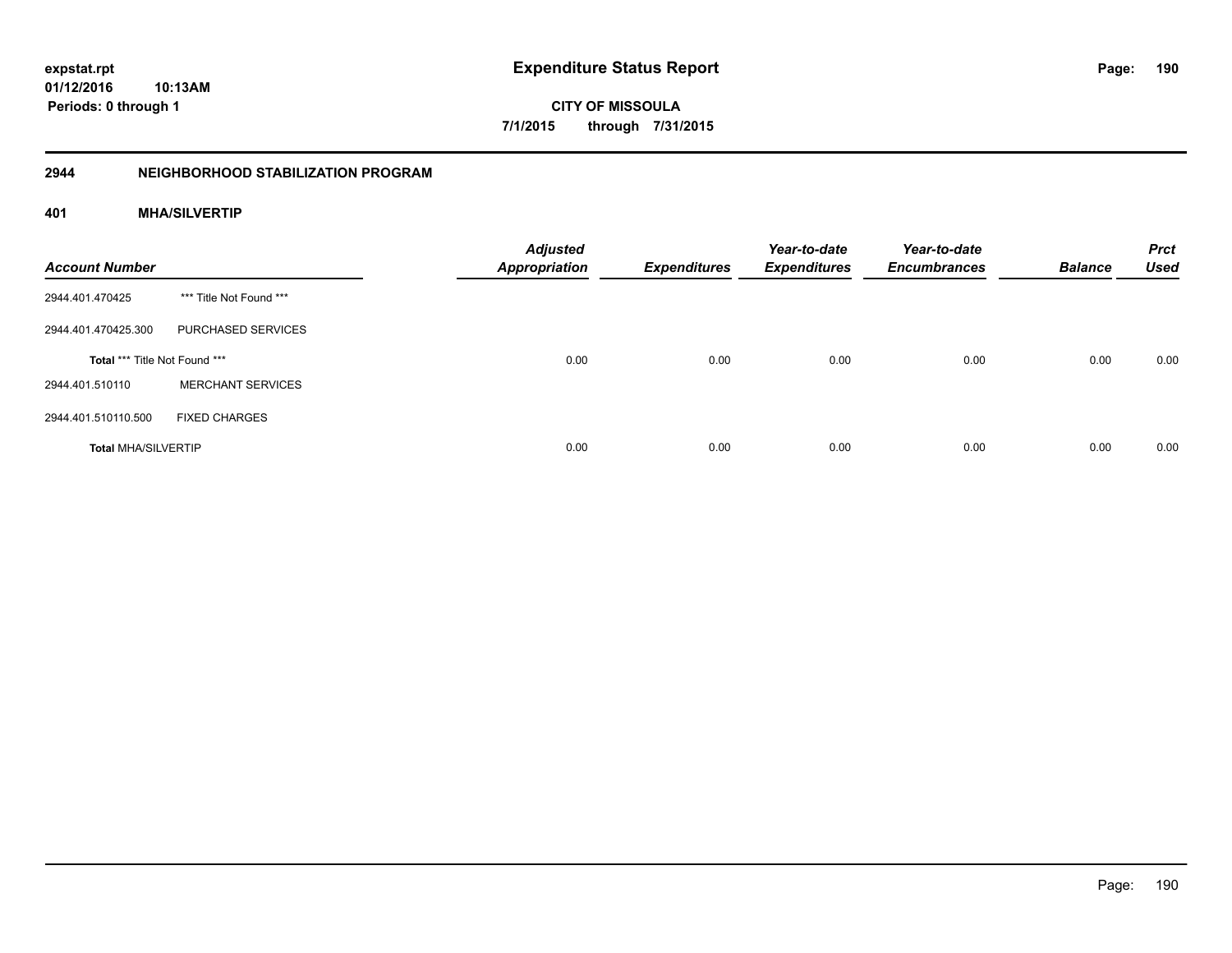**01/12/2016 10:13AM Periods: 0 through 1**

**CITY OF MISSOULA 7/1/2015 through 7/31/2015**

# **2944 NEIGHBORHOOD STABILIZATION PROGRAM**

# **402 HUD/SILVERTIP**

| <b>Account Number</b>                |                                                 | <b>Adjusted</b><br><b>Appropriation</b> | <b>Expenditures</b> | Year-to-date<br><b>Expenditures</b> | Year-to-date<br><b>Encumbrances</b> | <b>Balance</b> | <b>Prct</b><br><b>Used</b> |
|--------------------------------------|-------------------------------------------------|-----------------------------------------|---------------------|-------------------------------------|-------------------------------------|----------------|----------------------------|
| 2944.402.470425                      | *** Title Not Found ***                         |                                         |                     |                                     |                                     |                |                            |
| 2944.402.470425.300                  | PURCHASED SERVICES                              |                                         |                     |                                     |                                     |                |                            |
| <b>Total *** Title Not Found ***</b> |                                                 | 0.00                                    | 0.00                | 0.00                                | 0.00                                | 0.00           | 0.00                       |
| 2944.402.510110                      | <b>MERCHANT SERVICES</b>                        |                                         |                     |                                     |                                     |                |                            |
| 2944.402.510110.500                  | <b>FIXED CHARGES</b>                            |                                         |                     |                                     |                                     |                |                            |
|                                      | <b>Total NEIGHBORHOOD STABILIZATION PROGRAM</b> | 0.00                                    | 0.00                | 0.00                                | 0.00                                | 0.00           | 0.00                       |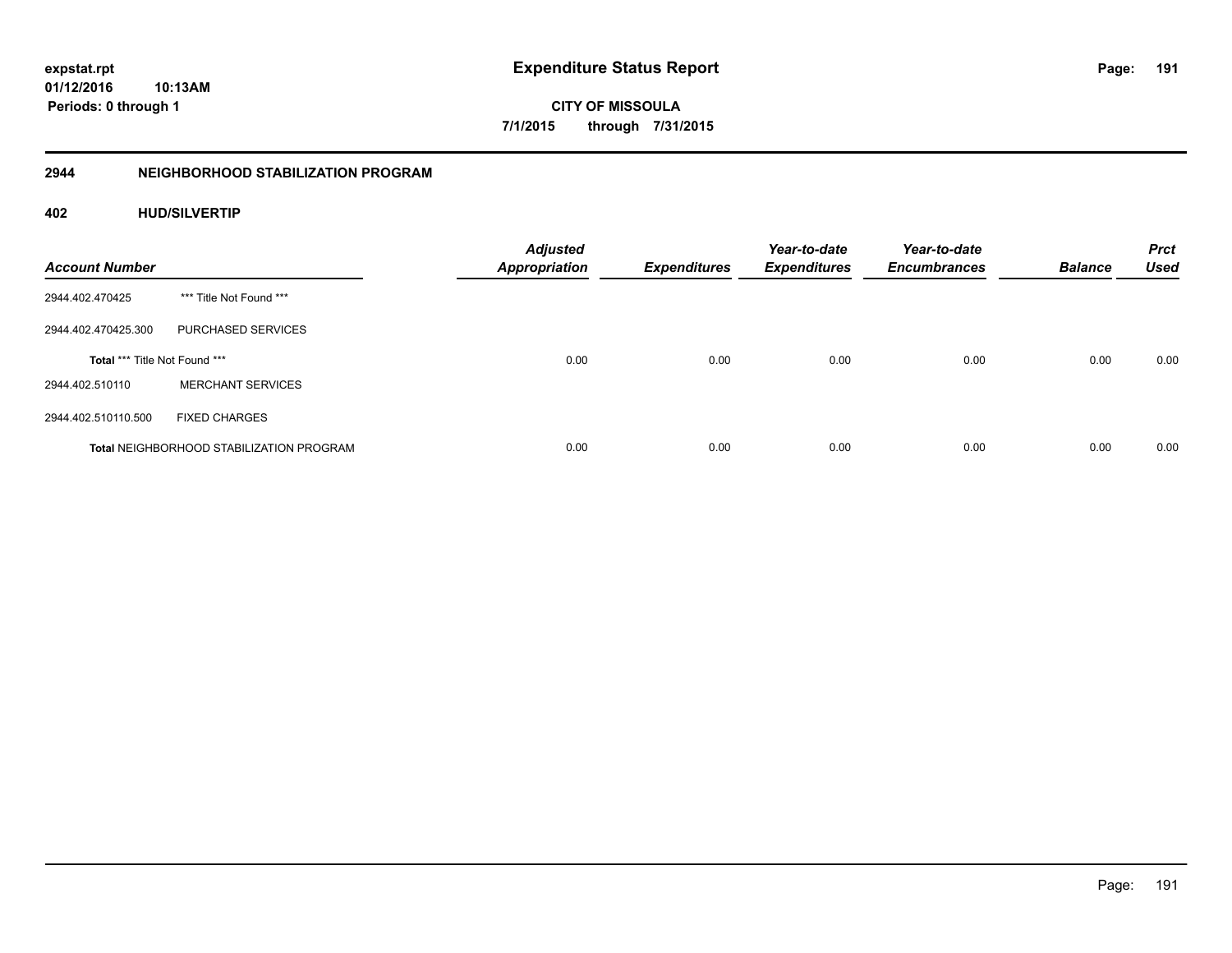#### **2955 TRANSPORTATION**

# **250 DEVELOPMENT SERVICES**

|                                                            | <b>Adjusted</b>      |                     | Year-to-date        | Year-to-date        |                | <b>Prct</b> |
|------------------------------------------------------------|----------------------|---------------------|---------------------|---------------------|----------------|-------------|
| <b>Account Number</b>                                      | <b>Appropriation</b> | <b>Expenditures</b> | <b>Expenditures</b> | <b>Encumbrances</b> | <b>Balance</b> | <b>Used</b> |
| <b>TRANSPORTATION</b><br>2955.250.411070                   |                      |                     |                     |                     |                |             |
| PERSONAL SERVICES<br>2955.250.411070.100                   |                      |                     |                     |                     |                |             |
| 2955.250.411070.110.000 SALARIES AND WAGES                 | 248,182.00           | 16,883.52           | 16,883.52           | 0.00                | 231,298.48     | 6.80        |
| <b>EMPLOYER CONTRIBUTIONS</b><br>2955.250.411070.140.000   | 82.416.00            | 8,992.47            | 8.992.47            | 0.00                | 73,423.53      | 10.91       |
| 2955.250.411070.141.000 STATE RETIREMENT CONTRIBUTIONS     | 0.00                 | 29.04               | 29.04               | 0.00                | $-29.04$       | 0.00        |
| <b>Total PERSONAL SERVICES</b>                             | 330,598.00           | 25,905.03           | 25,905.03           | 0.00                | 304,692.97     | 7.84        |
| <b>SUPPLIES</b><br>2955.250.411070.200                     |                      |                     |                     |                     |                |             |
| 2955.250.411070.210.000<br><b>OFFICE SUPPLIES</b>          | 5,000.00             | 0.00                | 0.00                | 0.00                | 5,000.00       | 0.00        |
| 2955.250.411070.220.000<br><b>OPERATING SUPPLIES</b>       | 1,300.00             | 0.00                | 0.00                | 0.00                | 1,300.00       | 0.00        |
| 2955.250.411070.240.000 OTHER SUPPLIES                     | 360.00               | 0.00                | 0.00                | 0.00                | 360.00         | 0.00        |
| <b>Total SUPPLIES</b>                                      | 6,660.00             | 0.00                | 0.00                | 0.00                | 6,660.00       | 0.00        |
| 2955.250.411070.300<br><b>PURCHASED SERVICES</b>           |                      |                     |                     |                     |                |             |
| 2955.250.411070.310.000<br><b>COMMUNICATIONS</b>           | 500.00               | 0.00                | 0.00                | 0.00                | 500.00         | 0.00        |
| 2955.250.411070.320.000<br>PRINTING & DUPLICATING          | 3,500.00             | 0.00                | 0.00                | 0.00                | 3,500.00       | 0.00        |
| 2955.250.411070.330.000 PUBLICITY, SUBSCRIPTIONS & DUES    | 3,000.00             | 0.00                | 0.00                | 0.00                | 3,000.00       | 0.00        |
| <b>TELEPHONE SERVICE</b><br>2955.250.411070.344.000        | 500.00               | 0.00                | 0.00                | 0.00                | 500.00         | 0.00        |
| 2955.250.411070.350.000 PROFESSIONAL SERVICES              | 150,000.00           | 420.00              | 420.00              | 0.00                | 149,580.00     | 0.28        |
| <b>REPAIR &amp; MAINTENANCE</b><br>2955.250.411070.360.000 | 8,900.00             | 0.00                | 0.00                | 0.00                | 8,900.00       | 0.00        |
| 2955.250.411070.370.000 TRAVEL                             | 9,000.00             | 0.00                | 0.00                | 0.00                | 9,000.00       | 0.00        |
| 2955.250.411070.380.000 TRAINING                           | 5,500.00             | 0.00                | 0.00                | 0.00                | 5,500.00       | 0.00        |
| <b>Total PURCHASED SERVICES</b>                            | 180,900.00           | 420.00              | 420.00              | 0.00                | 180.480.00     | 0.23        |
| 2955.250.411070.500<br><b>FIXED CHARGES</b>                |                      |                     |                     |                     |                |             |
| 2955.250.411070.500.000 FIXED CHARGES                      | 24,000.00            | 0.00                | 0.00                | 0.00                | 24,000.00      | 0.00        |
| <b>Total FIXED CHARGES</b>                                 | 24,000.00            | 0.00                | 0.00                | 0.00                | 24,000.00      | 0.00        |
|                                                            |                      |                     |                     |                     |                |             |

2955.250.411070.700 GRANTS & CONTRIBUTIONS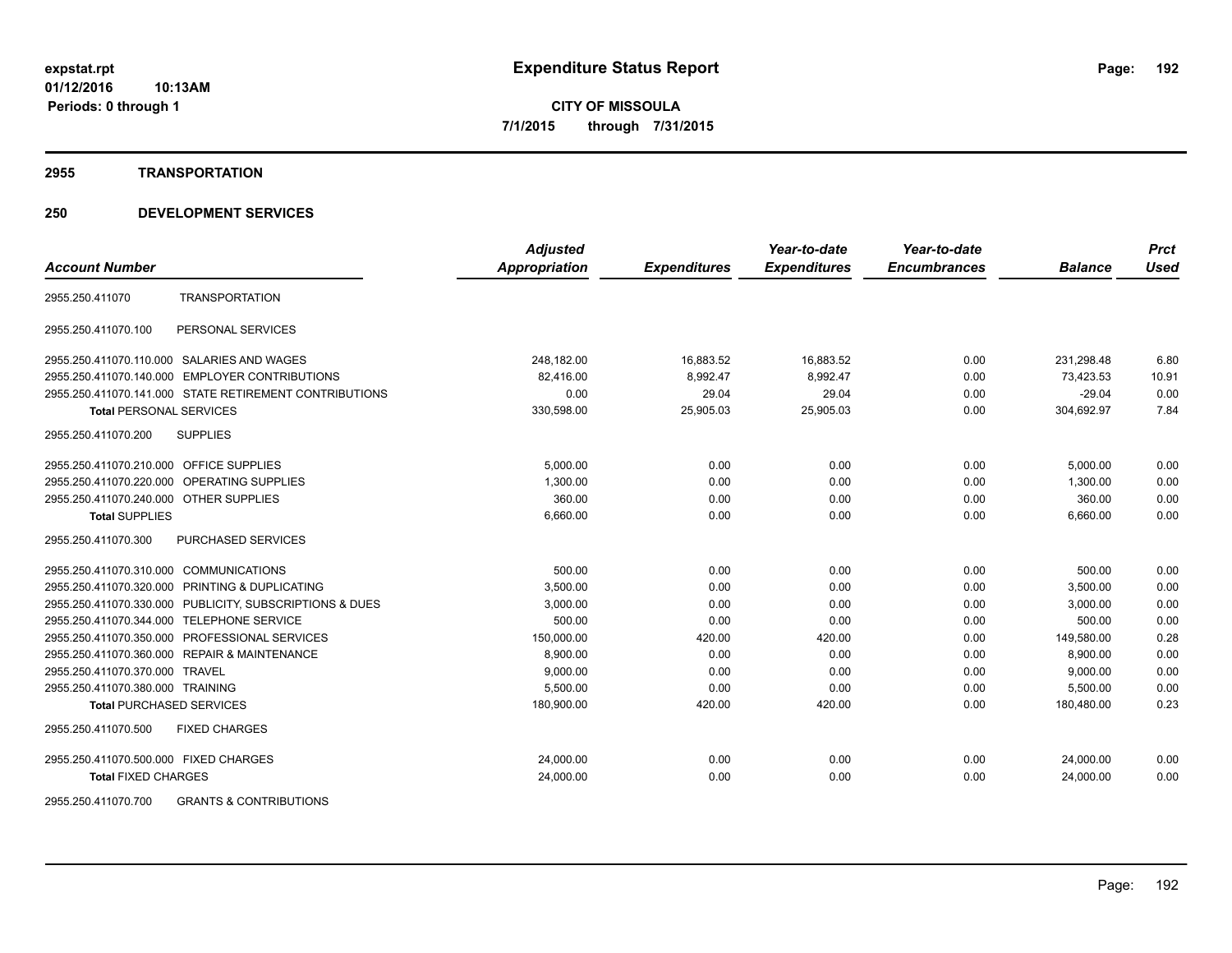#### **2955 TRANSPORTATION**

| <b>Account Number</b>                                   | <b>Adjusted</b><br><b>Appropriation</b> | <b>Expenditures</b> | Year-to-date<br><b>Expenditures</b> | Year-to-date<br><b>Encumbrances</b> | <b>Balance</b> | <b>Prct</b><br><b>Used</b> |
|---------------------------------------------------------|-----------------------------------------|---------------------|-------------------------------------|-------------------------------------|----------------|----------------------------|
| 2955.250.411070.700.000 GRANTS & CONTRIBUTIONS          | 142,802.00                              | 0.00                | 0.00                                | 0.00                                | 142,802.00     | 0.00                       |
| <b>Total GRANTS &amp; CONTRIBUTIONS</b>                 | 142,802.00                              | 0.00                | 0.00                                | 0.00                                | 142,802.00     | 0.00                       |
| OTHER OBJECTS<br>2955.250.411070.800                    |                                         |                     |                                     |                                     |                |                            |
| 2955.250.411070.845.000 CONTINGENCY                     | 127,295.00                              | 0.00                | 0.00                                | 0.00                                | 127,295.00     | 0.00                       |
| <b>Total OTHER OBJECTS</b>                              | 127,295.00                              | 0.00                | 0.00                                | 0.00                                | 127,295.00     | 0.00                       |
| <b>Total TRANSPORTATION</b>                             | 812,255.00                              | 26,325.03           | 26,325.03                           | 0.00                                | 785,929.97     | 3.24                       |
| <b>MIM MDT</b><br>2955.250.411080                       |                                         |                     |                                     |                                     |                |                            |
| 2955.250.411080.100<br>PERSONAL SERVICES                |                                         |                     |                                     |                                     |                |                            |
| 2955.250.411080.110.000 CMAQ/MIM-SALARIES AND WAGES     | 148,499.00                              | 8,814.26            | 8.814.26                            | 0.00                                | 139,684.74     | 5.94                       |
| 2955.250.411080.120.000 OVERTIME/TERMINATION            | 0.00                                    | 6.15                | 6.15                                | 0.00                                | $-6.15$        | 0.00                       |
| 2955.250.411080.140.000 EMPLOYER CONTRIBUTIONS          | 60,292.00                               | 5,016.73            | 5,016.73                            | 0.00                                | 55,275.27      | 8.32                       |
| <b>Total PERSONAL SERVICES</b>                          | 208,791.00                              | 13,837.14           | 13,837.14                           | 0.00                                | 194,953.86     | 6.63                       |
| 2955.250.411080.200<br><b>SUPPLIES</b>                  |                                         |                     |                                     |                                     |                |                            |
| 2955.250.411080.210.000 OFFICE SUPPLIES                 | 770.00                                  | 0.00                | 0.00                                | 0.00                                | 770.00         | 0.00                       |
| 2955.250.411080.220.000 OPERATING SUPPLIES              | 34,157.00                               | 360.00              | 360.00                              | 0.00                                | 33,797.00      | 1.05                       |
| <b>Total SUPPLIES</b>                                   | 34,927.00                               | 360.00              | 360.00                              | 0.00                                | 34,567.00      | 1.03                       |
| 2955.250.411080.300<br><b>PURCHASED SERVICES</b>        |                                         |                     |                                     |                                     |                |                            |
| 2955.250.411080.310.000 COMMUNICATIONS                  | 500.00                                  | 0.00                | 0.00                                | 0.00                                | 500.00         | 0.00                       |
| 2955.250.411080.320.000 PRINTING & DUPLICATING          | 5,130.00                                | 0.00                | 0.00                                | 0.00                                | 5.130.00       | 0.00                       |
| 2955.250.411080.330.000 PUBLICITY, SUBSCRIPTIONS & DUES | 29,100.00                               | 360.00              | 360.00                              | 0.00                                | 28,740.00      | 1.24                       |
| 2955.250.411080.344.000 TELEPHONE SERVICE               | 100.00                                  | 0.00                | 0.00                                | 0.00                                | 100.00         | 0.00                       |
| 2955.250.411080.350.000 PROFESSIONAL SERVICES           | 11,000.00                               | 100.00              | 100.00                              | 0.00                                | 10,900.00      | 0.91                       |
| 2955.250.411080.370.000 TRAVEL                          | 3,000.00                                | 0.00                | 0.00                                | 0.00                                | 3,000.00       | 0.00                       |
| 2955.250.411080.380.000 TRAINING                        | 9,000.00                                | 0.00                | 0.00                                | 0.00                                | 9,000.00       | 0.00                       |
| 2955.250.411080.390.000 OTHER PURCHASED SERVICES        | 19,200.00                               | 1,255.00            | 1,255.00                            | 0.00                                | 17,945.00      | 6.54                       |
| <b>Total PURCHASED SERVICES</b>                         | 77,030.00                               | 1,715.00            | 1,715.00                            | 0.00                                | 75,315.00      | 2.23                       |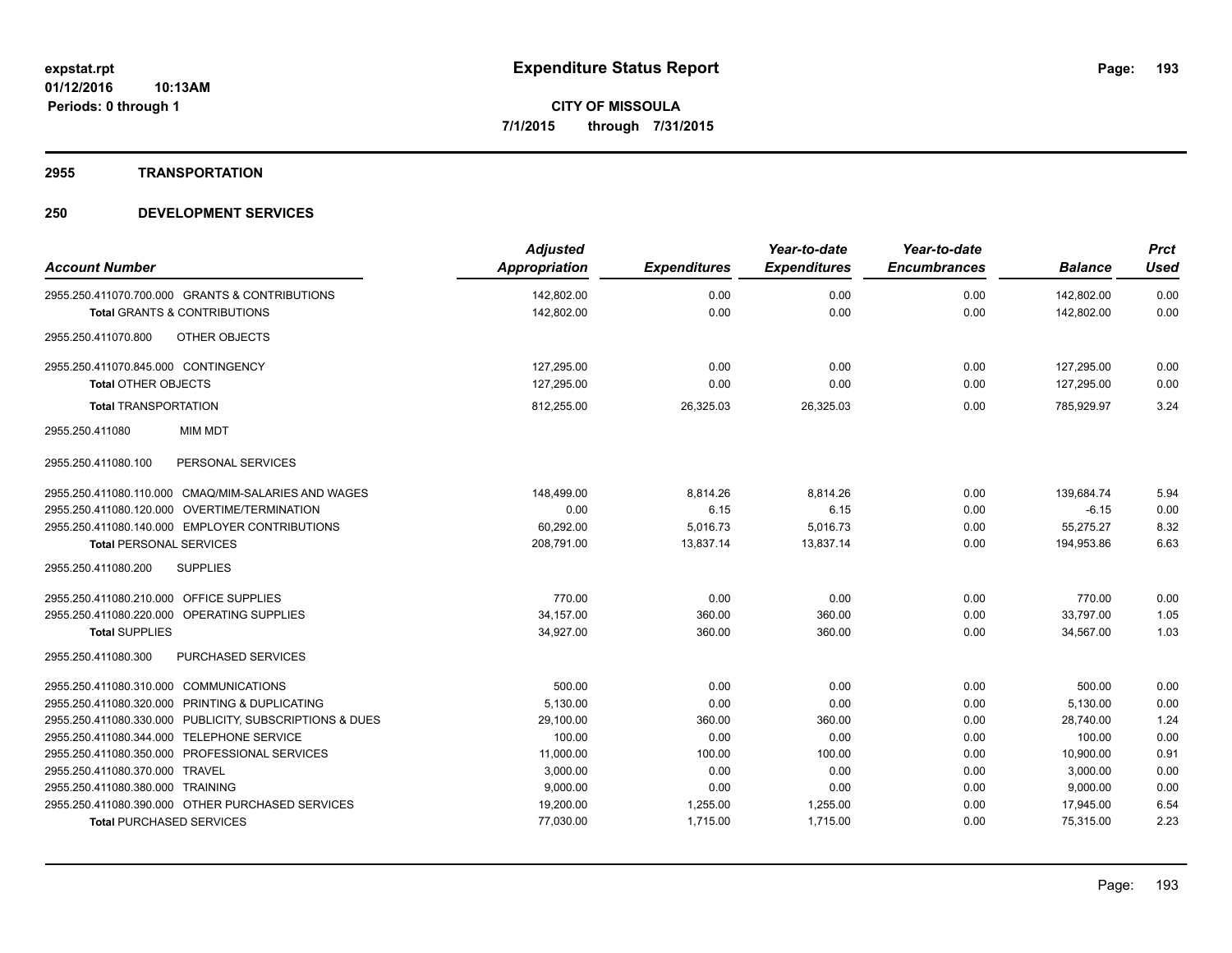**2955 TRANSPORTATION**

|                                                          | <b>Adjusted</b> |                     | Year-to-date        | Year-to-date        |                | <b>Prct</b> |
|----------------------------------------------------------|-----------------|---------------------|---------------------|---------------------|----------------|-------------|
| <b>Account Number</b>                                    | Appropriation   | <b>Expenditures</b> | <b>Expenditures</b> | <b>Encumbrances</b> | <b>Balance</b> | <b>Used</b> |
| 2955.250.411080.500<br><b>FIXED CHARGES</b>              |                 |                     |                     |                     |                |             |
| 2955.250.411080.500.000 FIXED CHARGES                    | 10,000.00       | 0.00                | 0.00                | 0.00                | 10,000.00      | 0.00        |
| <b>Total FIXED CHARGES</b>                               | 10,000.00       | 0.00                | 0.00                | 0.00                | 10,000.00      | 0.00        |
| <b>GRANTS &amp; CONTRIBUTIONS</b><br>2955.250.411080.700 |                 |                     |                     |                     |                |             |
| <b>Total GRANTS &amp; CONTRIBUTIONS</b>                  | 0.00            | 0.00                | 0.00                | 0.00                | 0.00           | 0.00        |
| OTHER OBJECTS<br>2955.250.411080.800                     |                 |                     |                     |                     |                |             |
| <b>Total OTHER OBJECTS</b>                               | 0.00            | 0.00                | 0.00                | 0.00                | 0.00           | 0.00        |
| <b>Total MIM MDT</b>                                     | 330,748.00      | 15,912.14           | 15,912.14           | 0.00                | 314,835.86     | 4.81        |
| 2955.250.430255<br><b>BIKE-PED PROGRAM</b>               |                 |                     |                     |                     |                |             |
| PERSONAL SERVICES<br>2955.250.430255.100                 |                 |                     |                     |                     |                |             |
| 2955.250.430255.110.000 SALARIES AND WAGES               | 48,012.00       | 3,346.16            | 3,346.16            | 0.00                | 44,665.84      | 6.97        |
| 2955.250.430255.140.000 EMPLOYER CONTRIBUTIONS           | 17,429.00       | 1,932.76            | 1,932.76            | 0.00                | 15,496.24      | 11.09       |
| <b>Total PERSONAL SERVICES</b>                           | 65,441.00       | 5,278.92            | 5,278.92            | 0.00                | 60,162.08      | 8.07        |
| 2955.250.430255.200<br><b>SUPPLIES</b>                   |                 |                     |                     |                     |                |             |
| 2955.250.430255.210.000 OFFICE SUPPLIES                  | 1,000.00        | 0.00                | 0.00                | 0.00                | 1,000.00       | 0.00        |
| <b>Total SUPPLIES</b>                                    | 1,000.00        | 0.00                | 0.00                | 0.00                | 1.000.00       | 0.00        |
| 2955.250.430255.300<br>PURCHASED SERVICES                |                 |                     |                     |                     |                |             |
| 2955.250.430255.320.000 PRINTING & DUPLICATING           | 125.00          | 0.00                | 0.00                | 0.00                | 125.00         | 0.00        |
| 2955.250.430255.330.000 PUBLICITY, SUBSCRIPTIONS & DUES  | 395.00          | 0.00                | 0.00                | 0.00                | 395.00         | 0.00        |
| 2955.250.430255.344.000 TELEPHONE SERVICE                | 29.00           | 0.00                | 0.00                | 0.00                | 29.00          | 0.00        |
| 2955.250.430255.350.000 PROFESSIONAL SERVICES            | 4,005.00        | 0.00                | 0.00                | 0.00                | 4,005.00       | 0.00        |
| 2955.250.430255.370.000 TRAVEL                           | 1,200.00        | 0.00                | 0.00                | 0.00                | 1,200.00       | 0.00        |
| 2955.250.430255.380.000 TRAINING                         | 800.00          | 0.00                | 0.00                | 0.00                | 800.00         | 0.00        |
| 2955.250.430255.390.000 OTHER PURCHASED SERVICES         | 4,500.00        | 0.00                | 0.00                | 0.00                | 4,500.00       | 0.00        |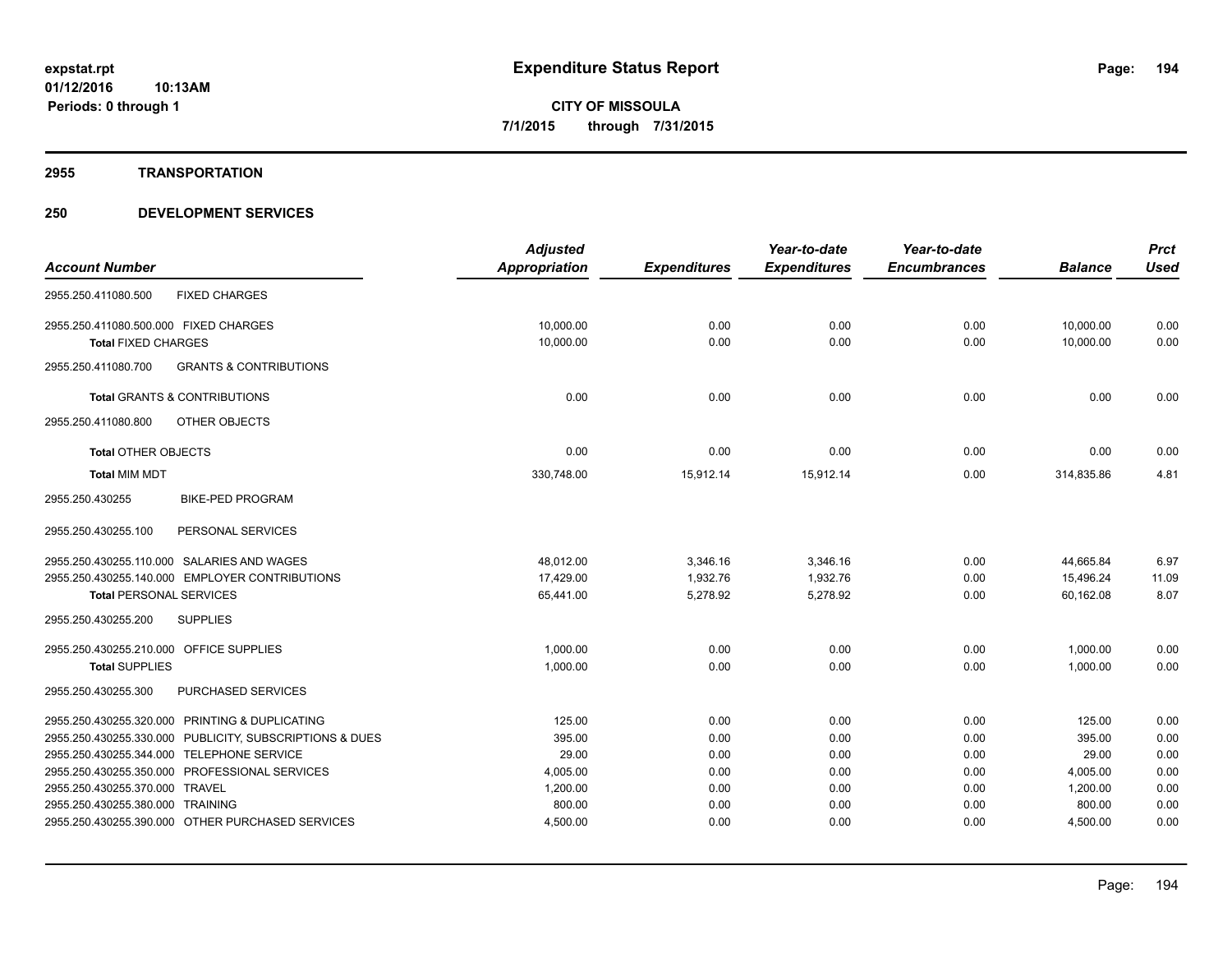#### **2955 TRANSPORTATION**

| <b>Account Number</b>                                               |                                 | <b>Adjusted</b><br><b>Appropriation</b> | <b>Expenditures</b> | Year-to-date<br><b>Expenditures</b> | Year-to-date<br><b>Encumbrances</b> | <b>Balance</b>       | <b>Prct</b><br><b>Used</b> |
|---------------------------------------------------------------------|---------------------------------|-----------------------------------------|---------------------|-------------------------------------|-------------------------------------|----------------------|----------------------------|
|                                                                     | <b>Total PURCHASED SERVICES</b> | 11,054.00                               | 0.00                | 0.00                                | 0.00                                | 11,054.00            | 0.00                       |
| 2955.250.430255.500                                                 | <b>FIXED CHARGES</b>            |                                         |                     |                                     |                                     |                      |                            |
| 2955.250.430255.500.000 FIXED CHARGES<br><b>Total FIXED CHARGES</b> |                                 | 4,592.00<br>4,592.00                    | 0.00<br>0.00        | 0.00<br>0.00                        | 0.00<br>0.00                        | 4,592.00<br>4,592.00 | 0.00<br>0.00               |
| 2955.250.430255.900                                                 | CAPITAL OUTLAY                  |                                         |                     |                                     |                                     |                      |                            |
| <b>Total CAPITAL OUTLAY</b>                                         |                                 | 0.00                                    | 0.00                | 0.00                                | 0.00                                | 0.00                 | 0.00                       |
| Total BIKE-PED PROGRAM                                              |                                 | 82,087.00                               | 5,278.92            | 5,278.92                            | 0.00                                | 76,808.08            | 6.43                       |
| 2955.250.430257                                                     | BICYCLE COMMUTER NETWORK        |                                         |                     |                                     |                                     |                      |                            |
| 2955.250.430257.200                                                 | <b>SUPPLIES</b>                 |                                         |                     |                                     |                                     |                      |                            |
| <b>Total SUPPLIES</b>                                               |                                 | 0.00                                    | 0.00                | 0.00                                | 0.00                                | 0.00                 | 0.00                       |
| 2955.250.430257.900                                                 | CAPITAL OUTLAY                  |                                         |                     |                                     |                                     |                      |                            |
|                                                                     | Total BICYCLE COMMUTER NETWORK  | 0.00                                    | 0.00                | 0.00                                | 0.00                                | 0.00                 | 0.00                       |
| 2955.250.430267                                                     | CMAQ GRANT                      |                                         |                     |                                     |                                     |                      |                            |
| 2955.250.430267.200                                                 | <b>SUPPLIES</b>                 |                                         |                     |                                     |                                     |                      |                            |
| <b>Total CMAQ GRANT</b>                                             |                                 | 0.00                                    | 0.00                | 0.00                                | 0.00                                | 0.00                 | 0.00                       |
| 2955.250.510110                                                     | <b>MERCHANT SERVICES</b>        |                                         |                     |                                     |                                     |                      |                            |
| 2955.250.510110.500                                                 | <b>FIXED CHARGES</b>            |                                         |                     |                                     |                                     |                      |                            |
|                                                                     | <b>Total MERCHANT SERVICES</b>  | 0.00                                    | 0.00                | 0.00                                | 0.00                                | 0.00                 | 0.00                       |
| 2955.250.521000                                                     | INTERFUND OPERATING TRANSFERS   |                                         |                     |                                     |                                     |                      |                            |
| 2955.250.521000.800                                                 | OTHER OBJECTS                   |                                         |                     |                                     |                                     |                      |                            |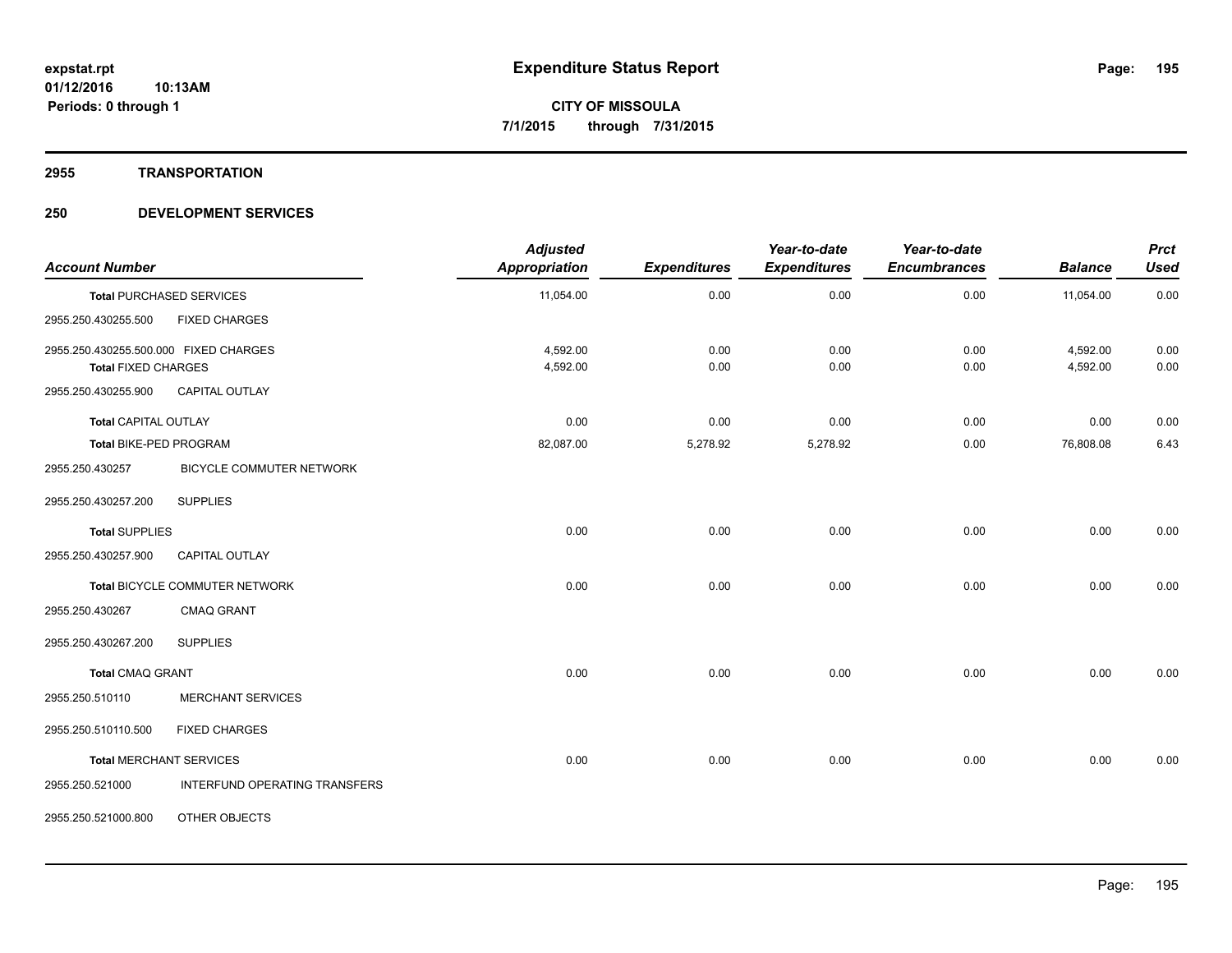#### **2955 TRANSPORTATION**

| <b>Account Number</b>                      | Adjusted<br><b>Appropriation</b> | <b>Expenditures</b> | Year-to-date<br><i><b>Expenditures</b></i> | Year-to-date<br><b>Encumbrances</b> | <b>Balance</b> | Prct<br>Used |
|--------------------------------------------|----------------------------------|---------------------|--------------------------------------------|-------------------------------------|----------------|--------------|
| <b>Total INTERFUND OPERATING TRANSFERS</b> | 0.00                             | 0.00                | 0.00                                       | 0.00                                | 0.00           | 0.00         |
| <b>Total TRANSPORTATION</b>                | 1,225,090.00                     | 47,516.09           | 47,516.09                                  | 0.00                                | 1,177,573.91   | 3.88         |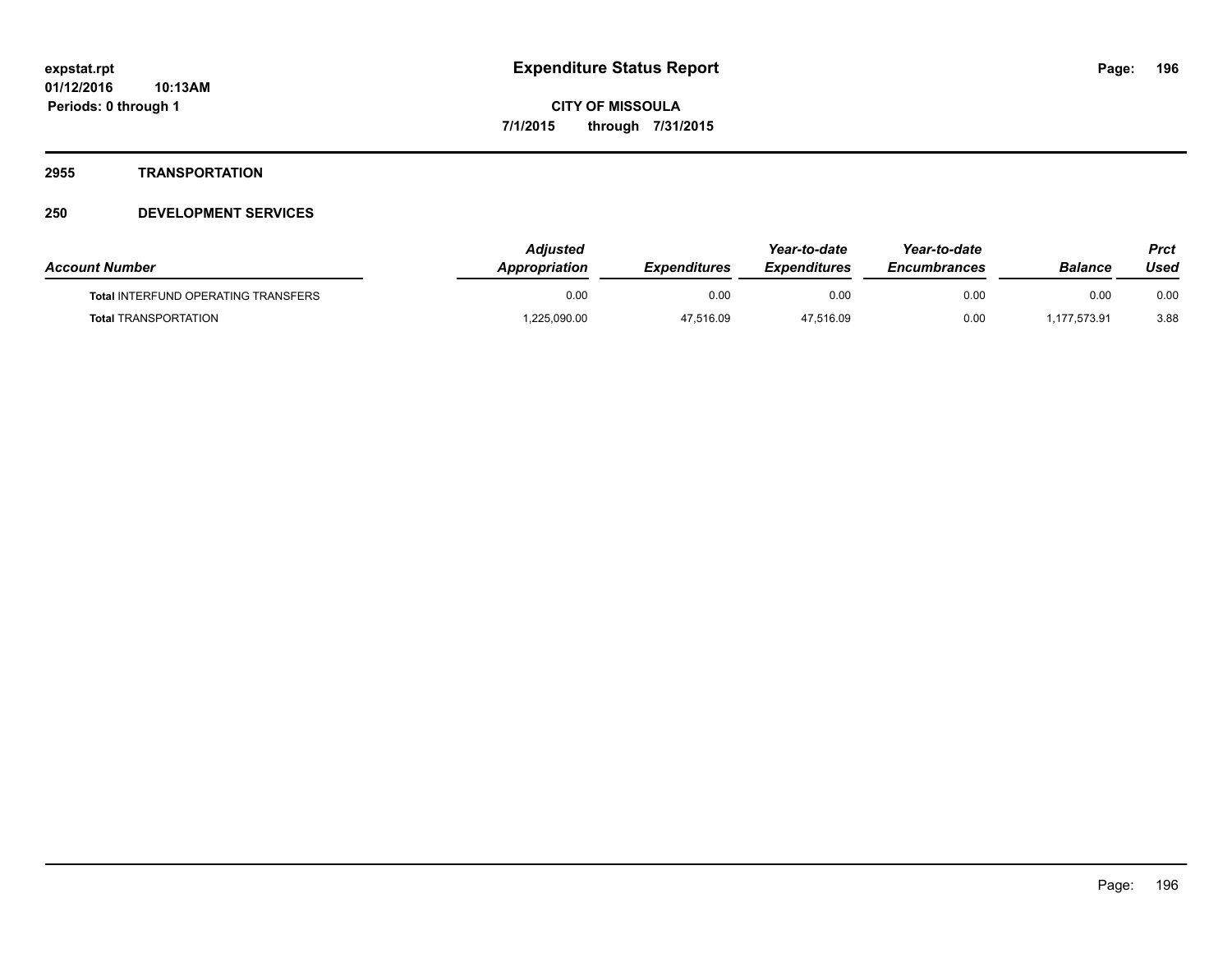#### **2987 FEDERAL TRANSPORTATION FUND**

# **370 PARKS & RECREATION**

| <b>Account Number</b>               |                                                                                              | <b>Adjusted</b><br>Appropriation | <b>Expenditures</b>        | Year-to-date<br><b>Expenditures</b> | Year-to-date<br><b>Encumbrances</b> | <b>Balance</b>                      | <b>Prct</b><br>Used  |
|-------------------------------------|----------------------------------------------------------------------------------------------|----------------------------------|----------------------------|-------------------------------------|-------------------------------------|-------------------------------------|----------------------|
| 2987.370.411121                     | DV ACCOUNTABILITY GRANT                                                                      |                                  |                            |                                     |                                     |                                     |                      |
| 2987.370.411121.100                 | PERSONAL SERVICES                                                                            |                                  |                            |                                     |                                     |                                     |                      |
|                                     | 2987.370.411121.141.000 STATE RETIREMENT CONTRIBUTIONS<br>Total DV ACCOUNTABILITY GRANT      | 0.00<br>0.00                     | 0.48<br>0.48               | 0.48<br>0.48                        | 0.00<br>0.00                        | $-0.48$<br>$-0.48$                  | 0.00<br>0.00         |
| 2987.370.430258                     | *** Title Not Found ***                                                                      |                                  |                            |                                     |                                     |                                     |                      |
| 2987.370.430258.100                 | PERSONAL SERVICES                                                                            |                                  |                            |                                     |                                     |                                     |                      |
| Total *** Title Not Found ***       | 2987.370.430258.110.000 SALARIES AND WAGES<br>2987.370.430258.140.000 EMPLOYER CONTRIBUTIONS | 0.00<br>0.00<br>0.00             | 481.46<br>107.14<br>588.60 | 481.46<br>107.14<br>588.60          | 0.00<br>0.00<br>0.00                | $-481.46$<br>$-107.14$<br>$-588.60$ | 0.00<br>0.00<br>0.00 |
| 2987.370.510110                     | <b>MERCHANT SERVICES</b>                                                                     |                                  |                            |                                     |                                     |                                     |                      |
| 2987.370.510110.500                 | <b>FIXED CHARGES</b>                                                                         |                                  |                            |                                     |                                     |                                     |                      |
| <b>Total MERCHANT SERVICES</b>      |                                                                                              | 0.00                             | 0.00                       | 0.00                                | 0.00                                | 0.00                                | 0.00                 |
| <b>Total PARKS &amp; RECREATION</b> |                                                                                              | 0.00                             | 589.08                     | 589.08                              | 0.00                                | $-589.08$                           | 0.00                 |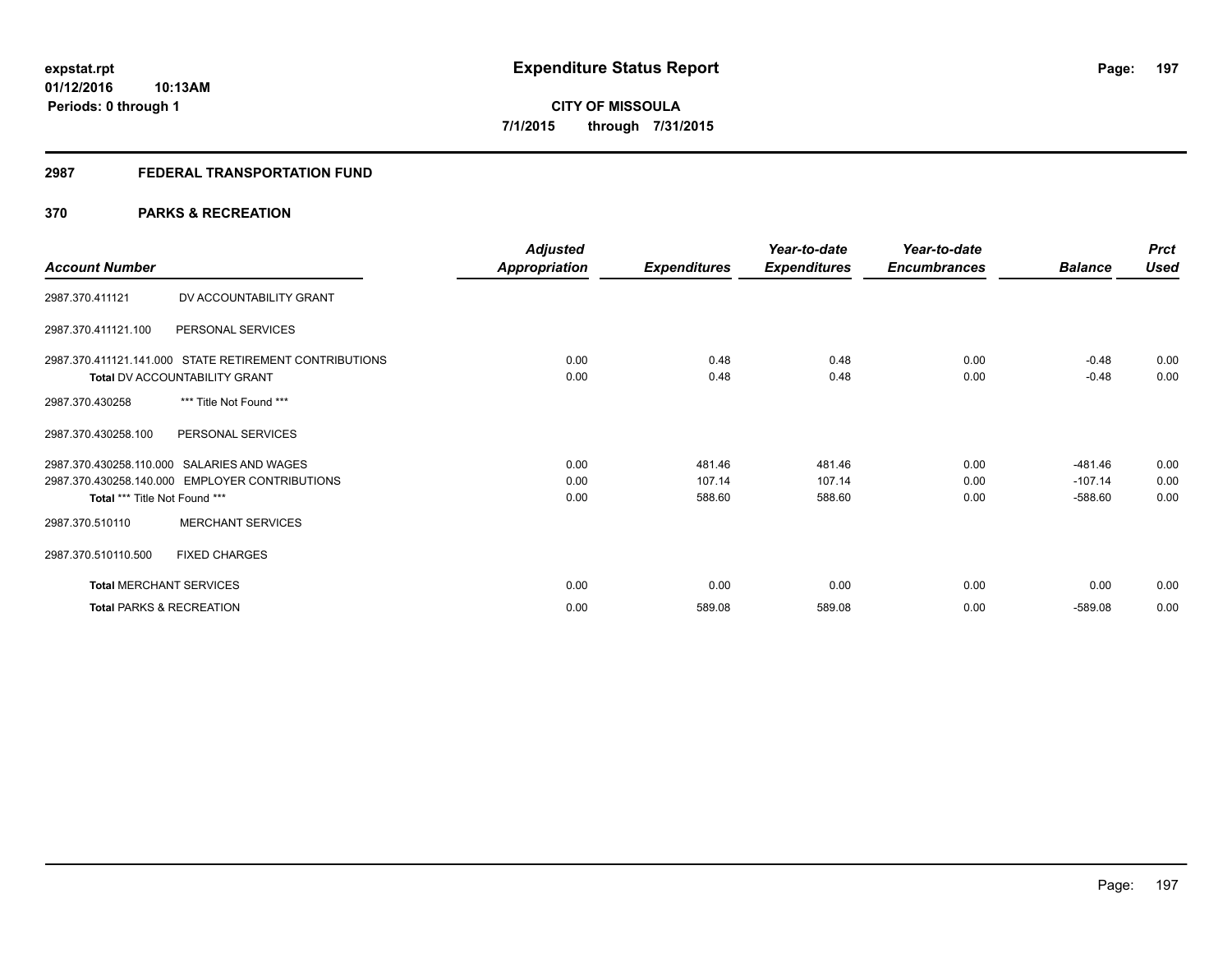# **2987 FEDERAL TRANSPORTATION FUND**

| <b>Account Number</b>          |                                                                                                 | <b>Adjusted</b><br>Appropriation | <b>Expenditures</b>  | Year-to-date<br><b>Expenditures</b> | Year-to-date<br><b>Encumbrances</b> | <b>Balance</b>             | <b>Prct</b><br><b>Used</b> |
|--------------------------------|-------------------------------------------------------------------------------------------------|----------------------------------|----------------------|-------------------------------------|-------------------------------------|----------------------------|----------------------------|
| 2987.390.430233                | *** Title Not Found ***                                                                         |                                  |                      |                                     |                                     |                            |                            |
| 2987.390.430233.900            | CAPITAL OUTLAY                                                                                  |                                  |                      |                                     |                                     |                            |                            |
| Total *** Title Not Found ***  |                                                                                                 | 0.00                             | 0.00                 | 0.00                                | 0.00                                | 0.00                       | 0.00                       |
| 2987.390.430256                | SAFE ROUTES TO SCHOOLS                                                                          |                                  |                      |                                     |                                     |                            |                            |
| 2987.390.430256.900            | <b>CAPITAL OUTLAY</b>                                                                           |                                  |                      |                                     |                                     |                            |                            |
|                                | Total SAFE ROUTES TO SCHOOLS                                                                    | 0.00                             | 0.00                 | 0.00                                | 0.00                                | 0.00                       | 0.00                       |
| 2987.390.430257                | BICYCLE COMMUTER NETWORK                                                                        |                                  |                      |                                     |                                     |                            |                            |
| 2987.390.430257.900            | <b>CAPITAL OUTLAY</b>                                                                           |                                  |                      |                                     |                                     |                            |                            |
|                                | 2987.390.430257.930.000 BICYCLE COMMUTER NETWORK/IMPROVEMENTS<br>Total BICYCLE COMMUTER NETWORK | 386,689.00<br>386,689.00         | 0.00<br>0.00         | 0.00<br>0.00                        | 0.00<br>0.00                        | 386,689.00<br>386,689.00   | 0.00<br>0.00               |
| 2987.390.430258                | <b>GRANT CREEK TRAIL BCN</b>                                                                    |                                  |                      |                                     |                                     |                            |                            |
| 2987.390.430258.100            | PERSONAL SERVICES                                                                               |                                  |                      |                                     |                                     |                            |                            |
| <b>Total PERSONAL SERVICES</b> |                                                                                                 | 0.00                             | 0.00                 | 0.00                                | 0.00                                | 0.00                       | 0.00                       |
| 2987.390.430258.900            | CAPITAL OUTLAY                                                                                  |                                  |                      |                                     |                                     |                            |                            |
|                                | 2987.390.430258.930.000 GRANT CREEK TRAIL BCN<br><b>Total GRANT CREEK TRAIL BCN</b>             | 0.00<br>0.00                     | 1,261.44<br>1,261.44 | 1,261.44<br>1,261.44                | 0.00<br>0.00                        | $-1,261.44$<br>$-1,261.44$ | 0.00<br>0.00               |
| 2987.390.430259                | RTLSNK CR/BRDWAY CROSSING                                                                       |                                  |                      |                                     |                                     |                            |                            |
| 2987.390.430259.900            | <b>CAPITAL OUTLAY</b>                                                                           |                                  |                      |                                     |                                     |                            |                            |
|                                | Total RTLSNK CR/BRDWAY CROSSING                                                                 | 0.00                             | 0.00                 | 0.00                                | 0.00                                | 0.00                       | 0.00                       |
| 2987.390.430262                | MASTER SIDEWALK PLAN                                                                            |                                  |                      |                                     |                                     |                            |                            |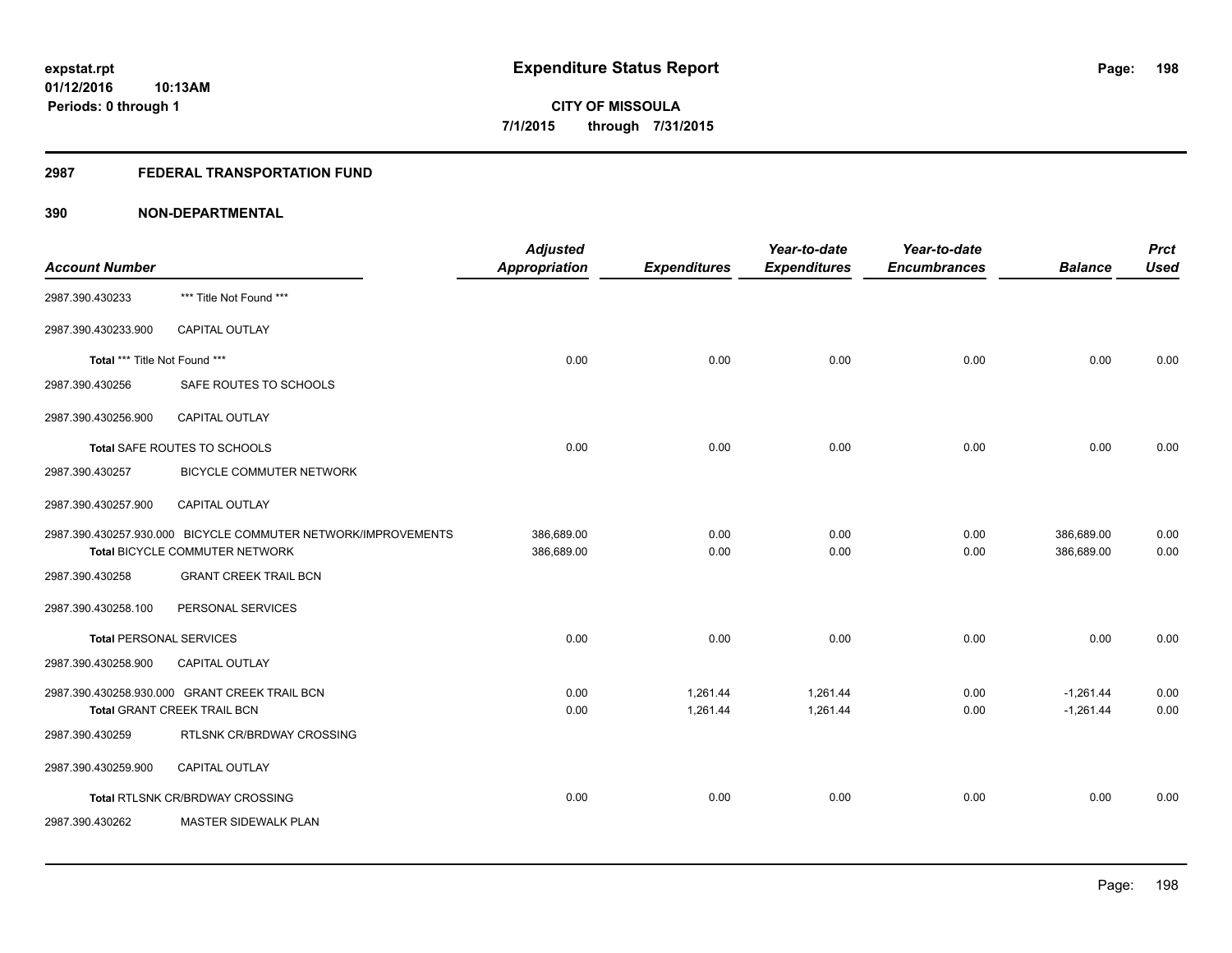#### **2987 FEDERAL TRANSPORTATION FUND**

|                            |                                            | <b>Adjusted</b>      |                     | Year-to-date        | Year-to-date        |                | <b>Prct</b> |
|----------------------------|--------------------------------------------|----------------------|---------------------|---------------------|---------------------|----------------|-------------|
| <b>Account Number</b>      |                                            | <b>Appropriation</b> | <b>Expenditures</b> | <b>Expenditures</b> | <b>Encumbrances</b> | <b>Balance</b> | <b>Used</b> |
| 2987.390.430262.900        | CAPITAL OUTLAY                             |                      |                     |                     |                     |                |             |
|                            | Total MASTER SIDEWALK PLAN                 | 0.00                 | 0.00                | 0.00                | 0.00                | 0.00           | 0.00        |
| 2987.390.430271            | HIGGINS HILL/BECKWITH RECONSTRUCTION       |                      |                     |                     |                     |                |             |
| 2987.390.430271.900        | CAPITAL OUTLAY                             |                      |                     |                     |                     |                |             |
|                            | Total HIGGINS HILL/BECKWITH RECONSTRUCTION | 0.00                 | 0.00                | 0.00                | 0.00                | 0.00           | 0.00        |
| 2987.390.430272            | SIGNALIZATION                              |                      |                     |                     |                     |                |             |
| 2987.390.430272.900        | <b>CAPITAL OUTLAY</b>                      |                      |                     |                     |                     |                |             |
| <b>Total SIGNALIZATION</b> |                                            | 0.00                 | 0.00                | 0.00                | 0.00                | 0.00           | 0.00        |
| 2987.390.430276            | RUSSELL S 3RD IMPROVEMENTS                 |                      |                     |                     |                     |                |             |
| 2987.390.430276.900        | CAPITAL OUTLAY                             |                      |                     |                     |                     |                |             |
|                            | Total RUSSELL S 3RD IMPROVEMENTS           | 0.00                 | 0.00                | 0.00                | 0.00                | 0.00           | 0.00        |
| 2987.390.430278            | LOLO ST-BRIDGE TO DUNCAN S/C               |                      |                     |                     |                     |                |             |
| 2987.390.430278.900        | <b>CAPITAL OUTLAY</b>                      |                      |                     |                     |                     |                |             |
|                            | Total LOLO ST-BRIDGE TO DUNCAN S/C         | 0.00                 | 0.00                | 0.00                | 0.00                | 0.00           | 0.00        |
| 2987.390.430279            | U OF M CROSSWALK PROJECT                   |                      |                     |                     |                     |                |             |
| 2987.390.430279.900        | <b>CAPITAL OUTLAY</b>                      |                      |                     |                     |                     |                |             |
|                            | Total U OF M CROSSWALK PROJECT             | 0.00                 | 0.00                | 0.00                | 0.00                | 0.00           | 0.00        |
| 2987.390.460405            | PLAYFAIR PARK - MINOR IMPROVEMENTS         |                      |                     |                     |                     |                |             |
| 2987.390.460405.900        | CAPITAL OUTLAY                             |                      |                     |                     |                     |                |             |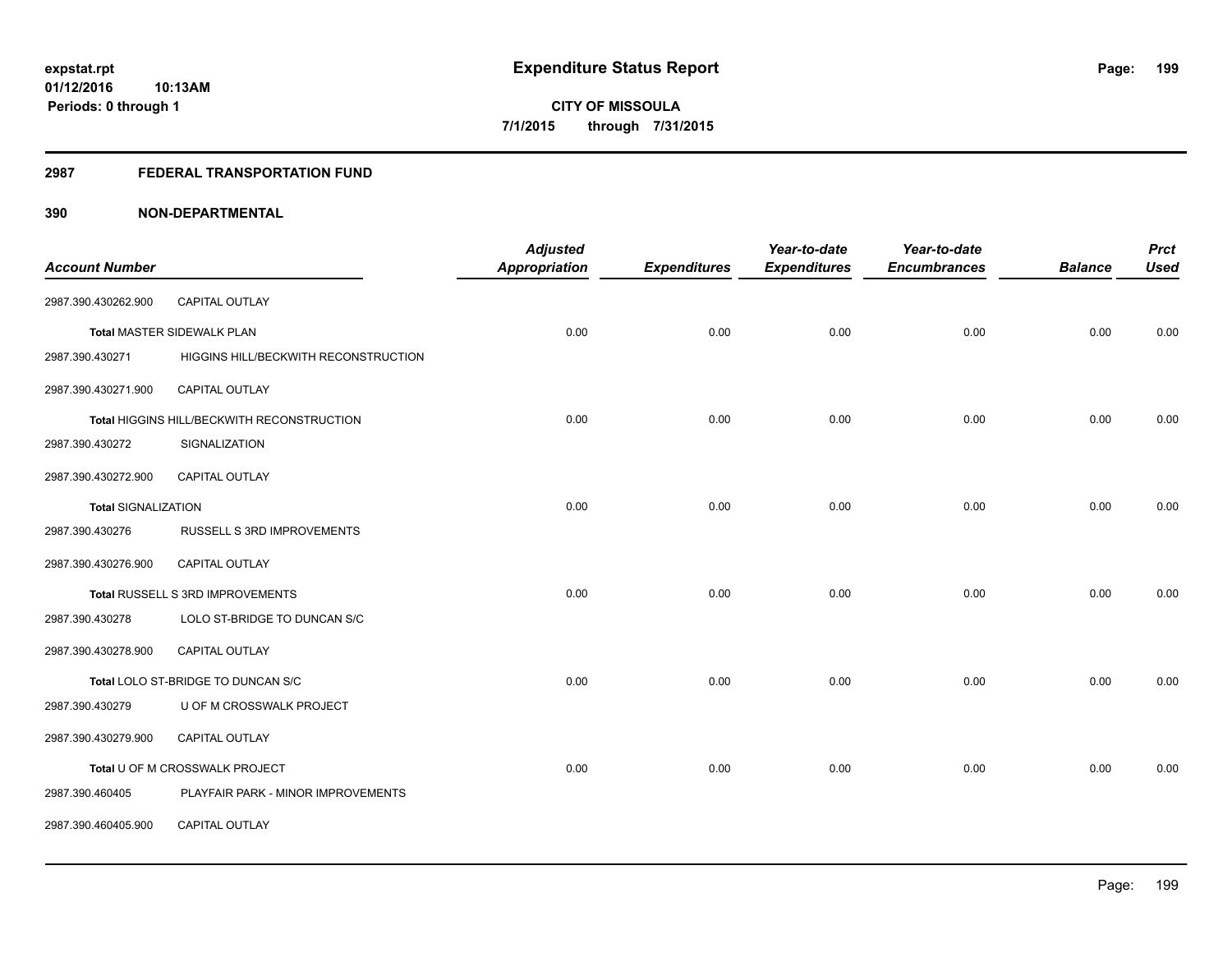# **2987 FEDERAL TRANSPORTATION FUND**

|                                 |                                           | <b>Adjusted</b>      |                     | Year-to-date        | Year-to-date        |                | <b>Prct</b> |
|---------------------------------|-------------------------------------------|----------------------|---------------------|---------------------|---------------------|----------------|-------------|
| <b>Account Number</b>           |                                           | <b>Appropriation</b> | <b>Expenditures</b> | <b>Expenditures</b> | <b>Encumbrances</b> | <b>Balance</b> | <b>Used</b> |
|                                 | Total PLAYFAIR PARK - MINOR IMPROVEMENTS  | 0.00                 | 0.00                | 0.00                | 0.00                | 0.00           | 0.00        |
| 2987.390.460415                 | SOUTH HILLS TRAIL SYSTEM                  |                      |                     |                     |                     |                |             |
| 2987.390.460415.900             | <b>CAPITAL OUTLAY</b>                     |                      |                     |                     |                     |                |             |
|                                 | <b>Total SOUTH HILLS TRAIL SYSTEM</b>     | 0.00                 | 0.00                | 0.00                | 0.00                | 0.00           | 0.00        |
| 2987.390.460435                 | SILVER PARK MILL SITE                     |                      |                     |                     |                     |                |             |
| 2987.390.460435.900             | CAPITAL OUTLAY                            |                      |                     |                     |                     |                |             |
|                                 | Total SILVER PARK MILL SITE               | 0.00                 | 0.00                | 0.00                | 0.00                | 0.00           | 0.00        |
| 2987.390.460509                 | KIM WILLIAMS TRAIL                        |                      |                     |                     |                     |                |             |
| 2987.390.460509.900             | CAPITAL OUTLAY                            |                      |                     |                     |                     |                |             |
|                                 | 2987.390.460509.930.000 KIM WILLIAMS EAST | 375,500.00           | 0.00                | 0.00                | 0.00                | 375,500.00     | 0.00        |
| <b>Total KIM WILLIAMS TRAIL</b> |                                           | 375,500.00           | 0.00                | 0.00                | 0.00                | 375,500.00     | 0.00        |
| 2987.390.510000                 | <b>MISCELLANEOUS</b>                      |                      |                     |                     |                     |                |             |
| 2987.390.510000.800             | OTHER OBJECTS                             |                      |                     |                     |                     |                |             |
| <b>Total MISCELLANEOUS</b>      |                                           | 0.00                 | 0.00                | 0.00                | 0.00                | 0.00           | 0.00        |
| 2987.390.510110                 | <b>MERCHANT SERVICES</b>                  |                      |                     |                     |                     |                |             |
| 2987.390.510110.500             | <b>FIXED CHARGES</b>                      |                      |                     |                     |                     |                |             |
| <b>Total MERCHANT SERVICES</b>  |                                           | 0.00                 | 0.00                | 0.00                | 0.00                | 0.00           | 0.00        |
| Total NON-DEPARTMENTAL          |                                           | 762,189.00           | 1,261.44            | 1,261.44            | 0.00                | 760,927.56     | 0.17        |
|                                 | <b>Total FEDERAL TRANSPORTATION FUND</b>  | 762,189.00           | 1,850.52            | 1,850.52            | 0.00                | 760,338.48     | 0.24        |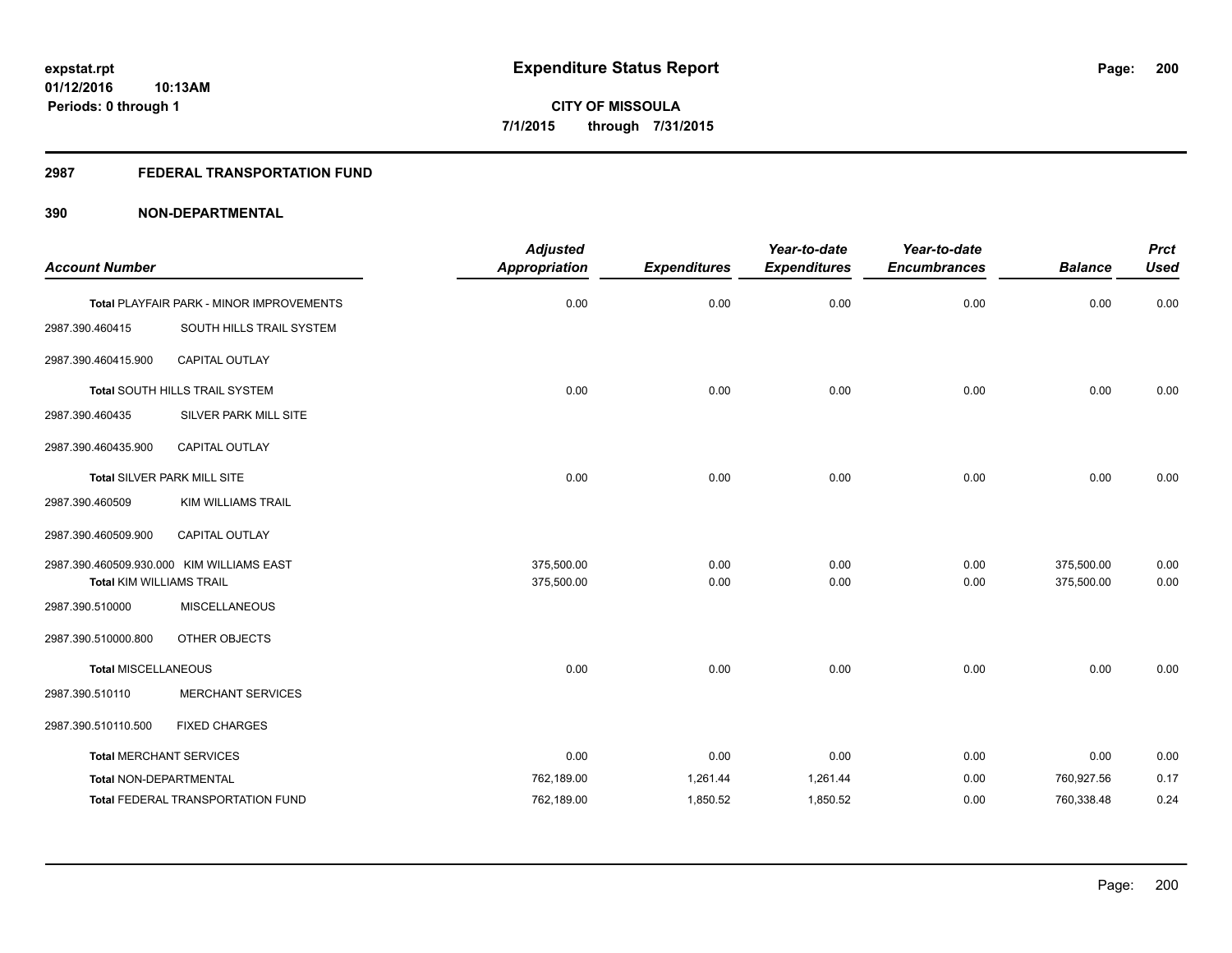#### **2988 GRANTS & DONATIONS FUND**

# **223 CITY CLERK**

| <b>Account Number</b>      |                          | <b>Adjusted</b><br><b>Appropriation</b> | <b>Expenditures</b> | Year-to-date<br><b>Expenditures</b> | Year-to-date<br><b>Encumbrances</b> | <b>Balance</b> | <b>Prct</b><br><b>Used</b> |
|----------------------------|--------------------------|-----------------------------------------|---------------------|-------------------------------------|-------------------------------------|----------------|----------------------------|
| 2988.223.420000            | <b>PUBLIC SAFETY</b>     |                                         |                     |                                     |                                     |                |                            |
| 2988.223.420000.200        | <b>SUPPLIES</b>          |                                         |                     |                                     |                                     |                |                            |
| <b>Total PUBLIC SAFETY</b> |                          | 0.00                                    | 0.00                | 0.00                                | 0.00                                | 0.00           | 0.00                       |
| 2988.223.510110            | <b>MERCHANT SERVICES</b> |                                         |                     |                                     |                                     |                |                            |
| 2988.223.510110.500        | <b>FIXED CHARGES</b>     |                                         |                     |                                     |                                     |                |                            |
| <b>Total CITY CLERK</b>    |                          | 0.00                                    | 0.00                | 0.00                                | 0.00                                | 0.00           | 0.00                       |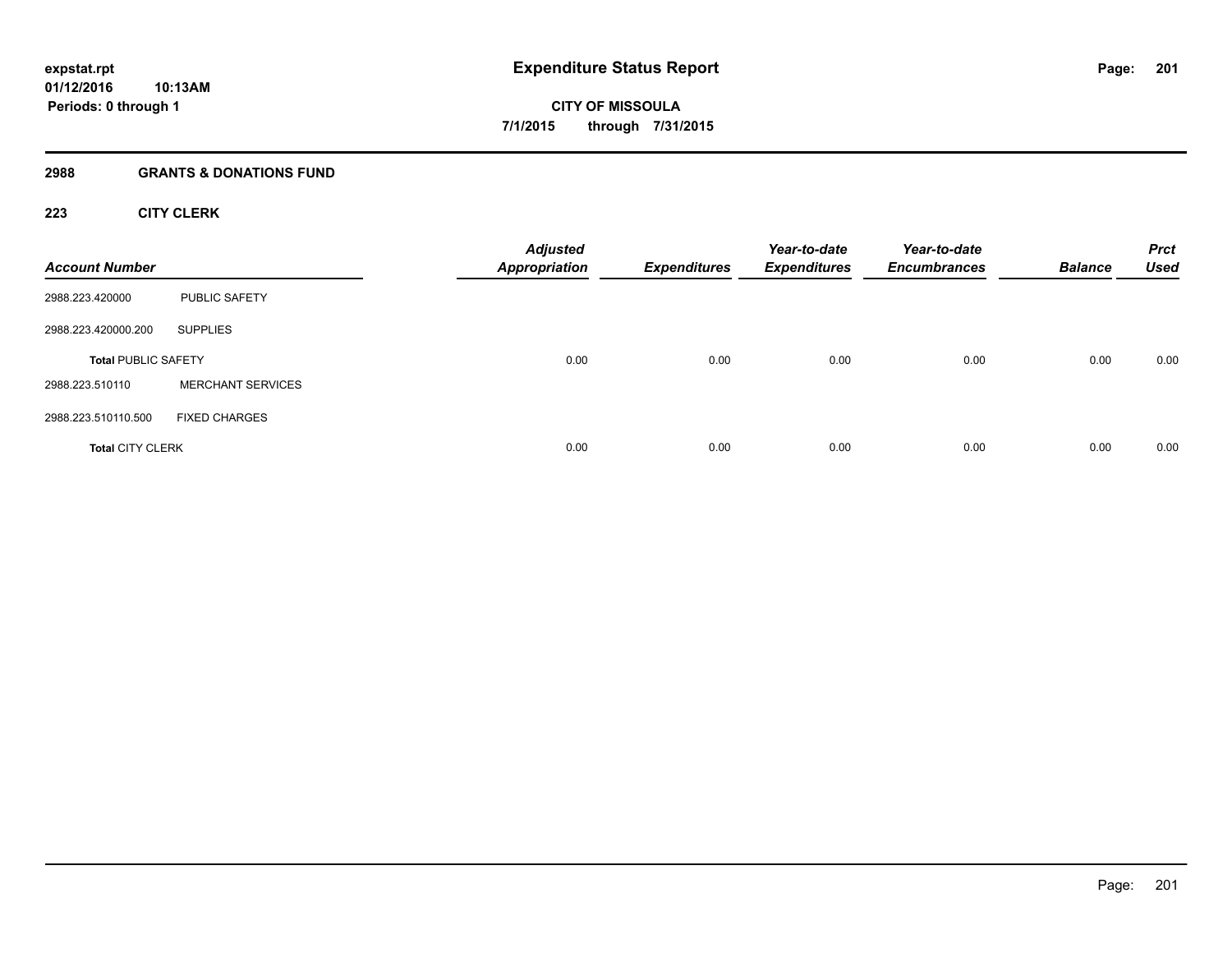#### **2988 GRANTS & DONATIONS FUND**

# **270 CITY ATTORNEY**

|                                |                                                        | <b>Adjusted</b>      |                     | Year-to-date        | Year-to-date        |                | <b>Prct</b> |
|--------------------------------|--------------------------------------------------------|----------------------|---------------------|---------------------|---------------------|----------------|-------------|
| <b>Account Number</b>          |                                                        | <b>Appropriation</b> | <b>Expenditures</b> | <b>Expenditures</b> | <b>Encumbrances</b> | <b>Balance</b> | <b>Used</b> |
| 2988.270.411121                | DV ACCOUNTABILITY GRANT                                |                      |                     |                     |                     |                |             |
| 2988.270.411121.100            | PERSONAL SERVICES                                      |                      |                     |                     |                     |                |             |
|                                | 2988.270.411121.110.000 DV GRANT/SALARIES AND WAGES    | 0.00                 | 2,048.54            | 2,048.54            | 0.00                | $-2,048.54$    | 0.00        |
|                                | 2988.270.411121.140.000 EMPLOYER CONTRIBUTIONS         | 0.00                 | 1,196.31            | 1,196.31            | 0.00                | $-1,196.31$    | 0.00        |
|                                | 2988.270.411121.141.000 STATE RETIREMENT CONTRIBUTIONS | 0.00                 | 2.05                | 2.05                | 0.00                | $-2.05$        | 0.00        |
| <b>Total PERSONAL SERVICES</b> |                                                        | 0.00                 | 3,246.90            | 3,246.90            | 0.00                | $-3,246.90$    | 0.00        |
| 2988.270.411121.300            | PURCHASED SERVICES                                     |                      |                     |                     |                     |                |             |
|                                | <b>Total PURCHASED SERVICES</b>                        | 0.00                 | 0.00                | 0.00                | 0.00                | 0.00           | 0.00        |
|                                | <b>Total DV ACCOUNTABILITY GRANT</b>                   | 0.00                 | 3,246.90            | 3,246.90            | 0.00                | $-3,246.90$    | 0.00        |
| 2988.270.510110                | <b>MERCHANT SERVICES</b>                               |                      |                     |                     |                     |                |             |
| 2988.270.510110.500            | <b>FIXED CHARGES</b>                                   |                      |                     |                     |                     |                |             |
| <b>Total MERCHANT SERVICES</b> |                                                        | 0.00                 | 0.00                | 0.00                | 0.00                | 0.00           | 0.00        |
| <b>Total CITY ATTORNEY</b>     |                                                        | 0.00                 | 3,246.90            | 3,246.90            | 0.00                | $-3,246.90$    | 0.00        |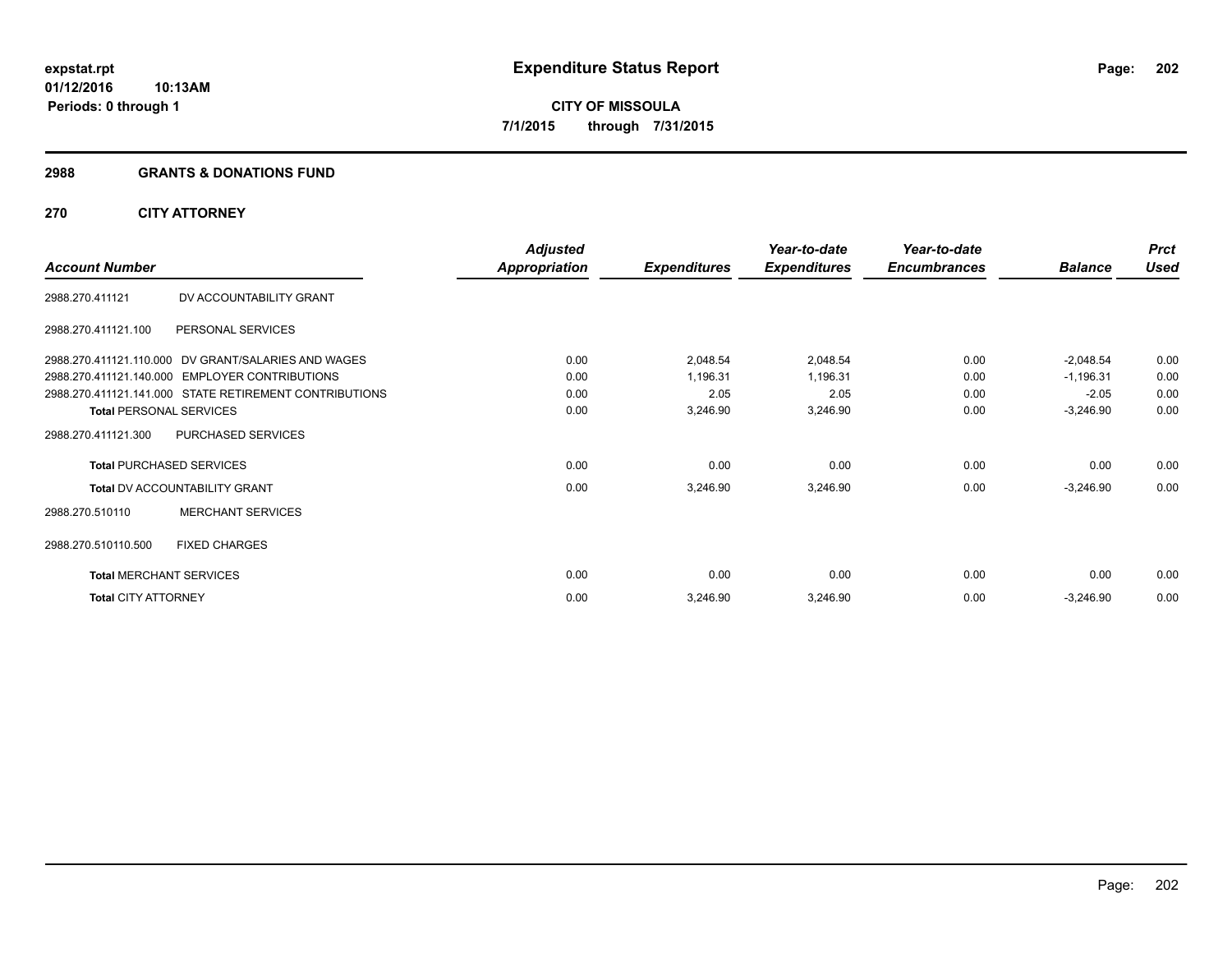# **2988 GRANTS & DONATIONS FUND**

# **290 POLICE**

| <b>Account Number</b> |                                | <b>Adjusted</b><br><b>Appropriation</b> | <b>Expenditures</b> | Year-to-date<br><b>Expenditures</b> | Year-to-date<br><b>Encumbrances</b> | <b>Balance</b> | <b>Prct</b><br><b>Used</b> |
|-----------------------|--------------------------------|-----------------------------------------|---------------------|-------------------------------------|-------------------------------------|----------------|----------------------------|
| 2988.290.420161       | <b>ICAC GOOGLE</b>             |                                         |                     |                                     |                                     |                |                            |
| 2988.290.420161.100   | PERSONAL SERVICES              |                                         |                     |                                     |                                     |                |                            |
|                       | <b>Total PERSONAL SERVICES</b> | 0.00                                    | 0.00                | 0.00                                | 0.00                                | 0.00           | 0.00                       |
| 2988.290.420161.900   | <b>CAPITAL OUTLAY</b>          |                                         |                     |                                     |                                     |                |                            |
| Total ICAC GOOGLE     |                                | 0.00                                    | 0.00                | 0.00                                | 0.00                                | 0.00           | 0.00                       |
| 2988.290.420186       | FY15 HITDA                     |                                         |                     |                                     |                                     |                |                            |
| 2988.290.420186.200   | <b>SUPPLIES</b>                |                                         |                     |                                     |                                     |                |                            |
| <b>Total SUPPLIES</b> |                                | 0.00                                    | 0.00                | 0.00                                | 0.00                                | 0.00           | 0.00                       |
| 2988.290.420186.300   | PURCHASED SERVICES             |                                         |                     |                                     |                                     |                |                            |
| <b>Total POLICE</b>   |                                | 0.00                                    | 0.00                | 0.00                                | 0.00                                | 0.00           | 0.00                       |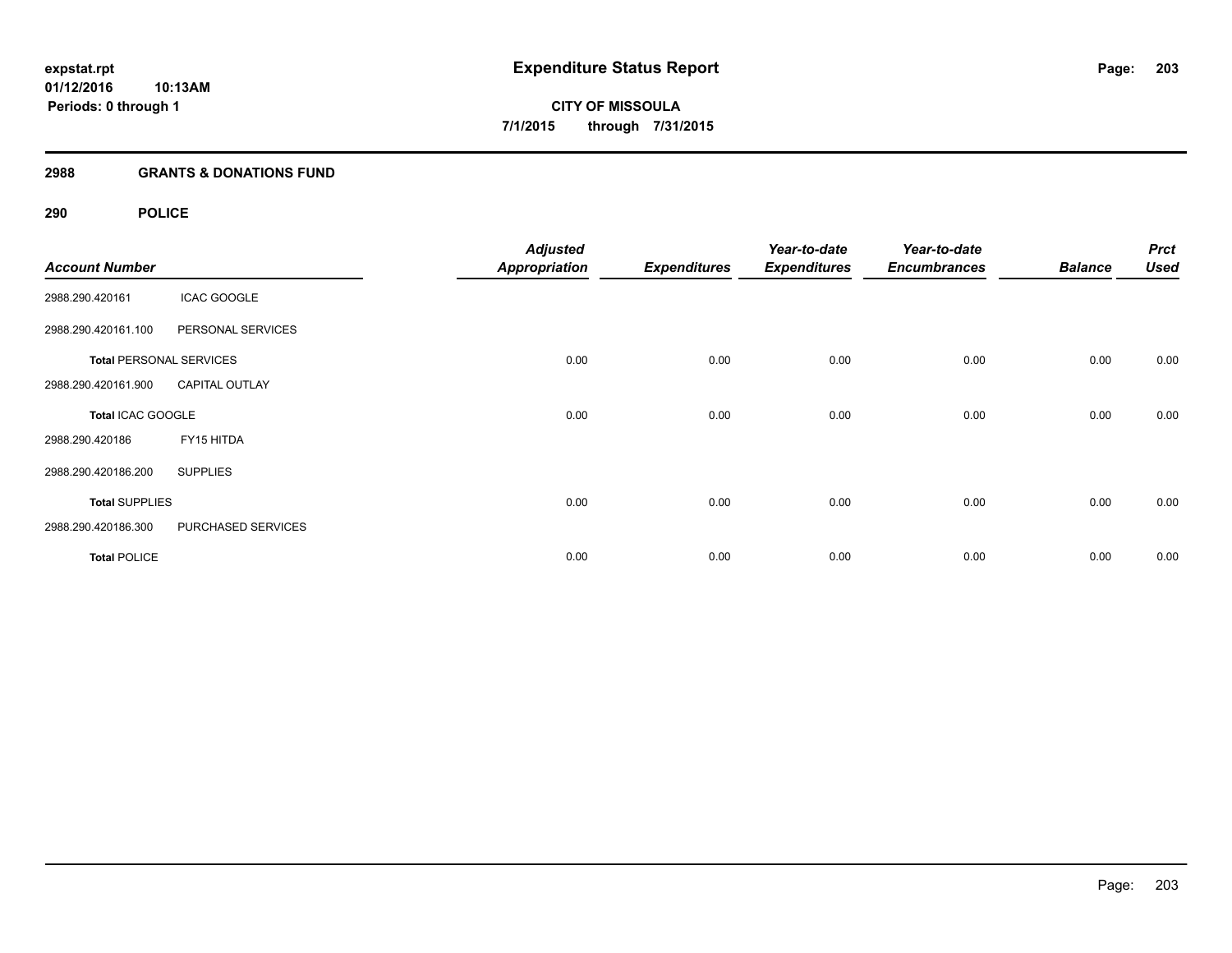**Periods: 0 through 1**

**CITY OF MISSOULA 7/1/2015 through 7/31/2015**

#### **2988 GRANTS & DONATIONS FUND**

**300 FIRE**

| <b>Account Number</b>  |                         | <b>Adjusted</b><br><b>Appropriation</b> | <b>Expenditures</b> | Year-to-date<br><b>Expenditures</b> | Year-to-date<br><b>Encumbrances</b> | <b>Balance</b> | <b>Prct</b><br><b>Used</b> |
|------------------------|-------------------------|-----------------------------------------|---------------------|-------------------------------------|-------------------------------------|----------------|----------------------------|
| 2988.300.420731        | <b>AFG GRANT</b>        |                                         |                     |                                     |                                     |                |                            |
| 2988.300.420731.900    | <b>CAPITAL OUTLAY</b>   |                                         |                     |                                     |                                     |                |                            |
| <b>Total AFG GRANT</b> |                         | 0.00                                    | 0.00                | 0.00                                | 0.00                                | 0.00           | 0.00                       |
| 2988.300.720731        | *** Title Not Found *** |                                         |                     |                                     |                                     |                |                            |
| 2988.300.720731.900    | <b>CAPITAL OUTLAY</b>   |                                         |                     |                                     |                                     |                |                            |
| <b>Total FIRE</b>      |                         | 0.00                                    | 0.00                | 0.00                                | 0.00                                | 0.00           | 0.00                       |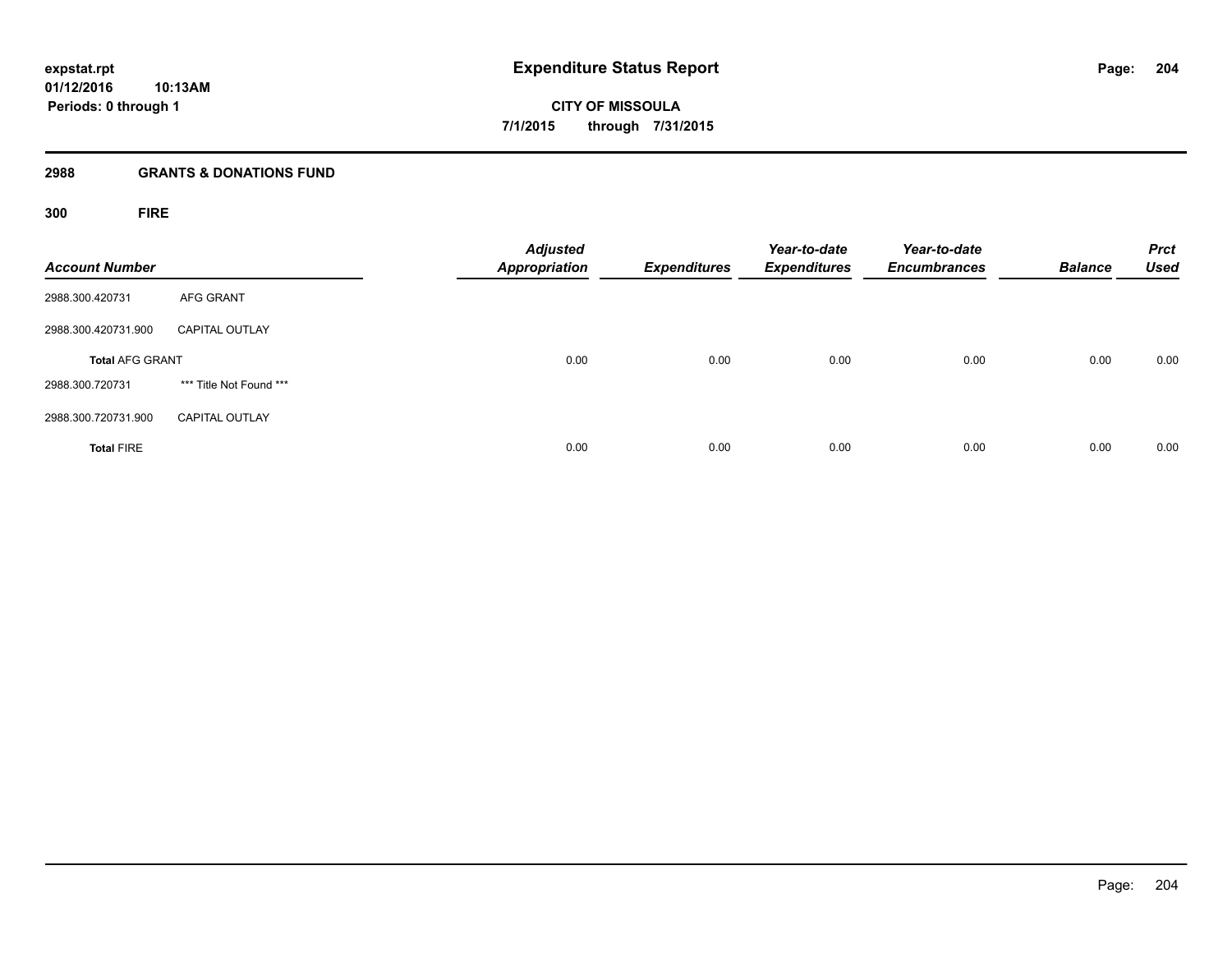#### **2988 GRANTS & DONATIONS FUND**

|                                 |                                                          | <b>Adjusted</b> |                     | Year-to-date        | Year-to-date        |                | <b>Prct</b> |
|---------------------------------|----------------------------------------------------------|-----------------|---------------------|---------------------|---------------------|----------------|-------------|
| <b>Account Number</b>           |                                                          | Appropriation   | <b>Expenditures</b> | <b>Expenditures</b> | <b>Encumbrances</b> | <b>Balance</b> | <b>Used</b> |
| 2988.390.402816                 | *** Title Not Found ***                                  |                 |                     |                     |                     |                |             |
| 2988.390.402816.300             | PURCHASED SERVICES                                       |                 |                     |                     |                     |                |             |
| Total *** Title Not Found ***   |                                                          | 0.00            | 0.00                | 0.00                | 0.00                | 0.00           | 0.00        |
| 2988.390.410105                 | WAPIKIYA HOMEOWNERS ASSN GRANT                           |                 |                     |                     |                     |                |             |
| 2988.390.410105.200             | <b>SUPPLIES</b>                                          |                 |                     |                     |                     |                |             |
|                                 | <b>Total WAPIKIYA HOMEOWNERS ASSN GRANT</b>              | 0.00            | 0.00                | 0.00                | 0.00                | 0.00           | 0.00        |
| 2988.390.420000                 | <b>MISC GRANTS</b>                                       |                 |                     |                     |                     |                |             |
| 2988.390.420000.700             | <b>GRANTS &amp; CONTRIBUTIONS</b>                        |                 |                     |                     |                     |                |             |
|                                 | 2988.390.420000.700.000 GRANTS & CONTRIBUTIONS           | 46,000.00       | 0.00                | 0.00                | 0.00                | 46,000.00      | 0.00        |
|                                 | <b>Total GRANTS &amp; CONTRIBUTIONS</b>                  | 46,000.00       | 0.00                | 0.00                | 0.00                | 46.000.00      | 0.00        |
| 2988.390.420000.800             | OTHER OBJECTS                                            |                 |                     |                     |                     |                |             |
| <b>Total OTHER OBJECTS</b>      |                                                          | 0.00            | 0.00                | 0.00                | 0.00                | 0.00           | 0.00        |
| <b>Total MISC GRANTS</b>        |                                                          | 46,000.00       | 0.00                | 0.00                | 0.00                | 46,000.00      | 0.00        |
| 2988.390.420110                 | COPS TECHNOLOGY GRANT(D0J)                               |                 |                     |                     |                     |                |             |
| 2988.390.420110.900             | <b>CAPITAL OUTLAY</b>                                    |                 |                     |                     |                     |                |             |
|                                 | 2988.390.420110.940.000 COPS TECHNOLOGY GRANT/ EQUIPMENT | 293,592.00      | 0.00                | 0.00                | 0.00                | 293,592.00     | 0.00        |
|                                 | Total COPS TECHNOLOGY GRANT(D0J)                         | 293,592.00      | 0.00                | 0.00                | 0.00                | 293,592.00     | 0.00        |
| 2988.390.420112                 | COPS TECH GRANT X2 \$750,000                             |                 |                     |                     |                     |                |             |
| 2988.390.420112.300             | PURCHASED SERVICES                                       |                 |                     |                     |                     |                |             |
| <b>Total PURCHASED SERVICES</b> |                                                          | 0.00            | 0.00                | 0.00                | 0.00                | 0.00           | 0.00        |
|                                 |                                                          |                 |                     |                     |                     |                |             |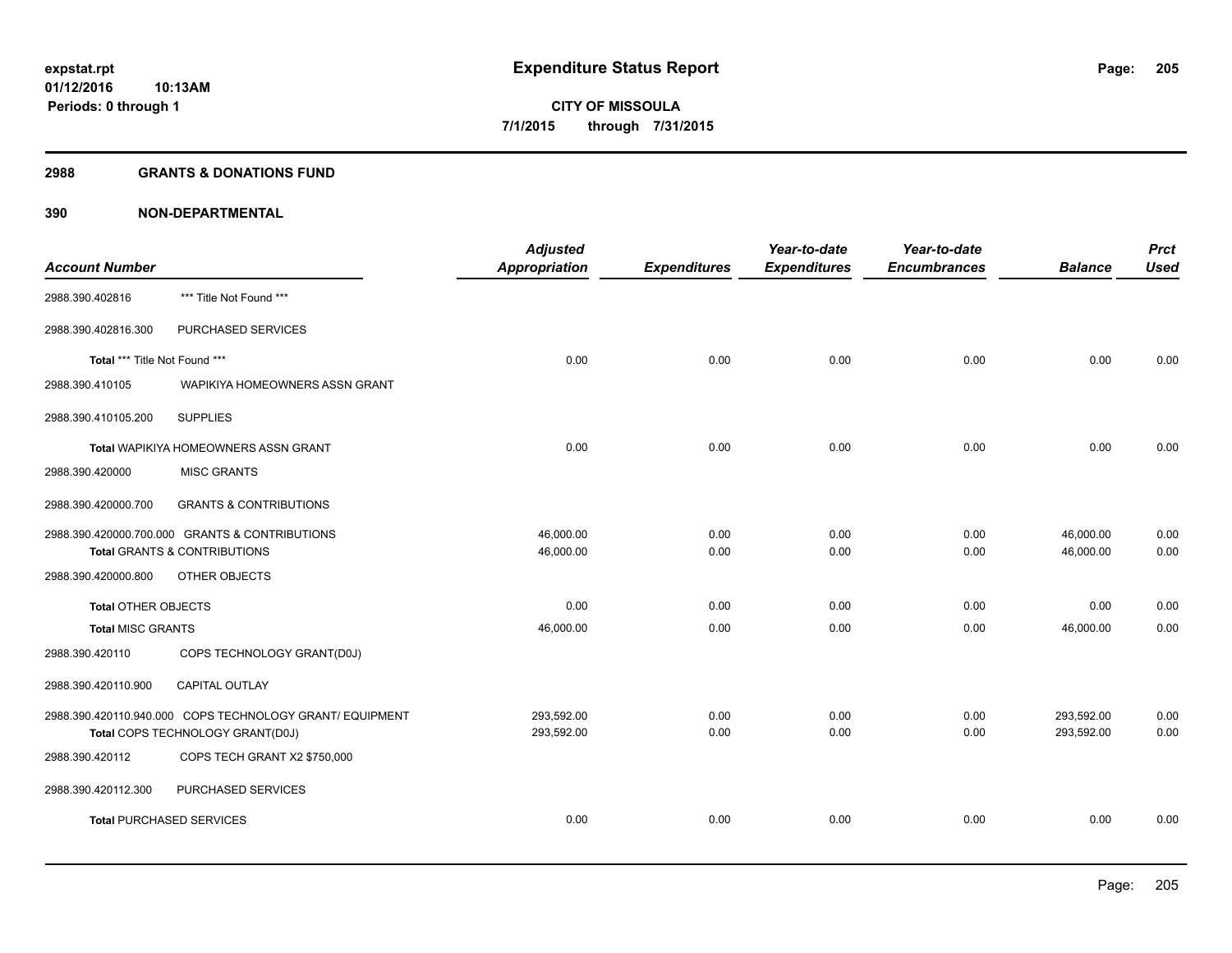#### **2988 GRANTS & DONATIONS FUND**

|                                |                                                                                                    | <b>Adjusted</b>          |                     | Year-to-date        | Year-to-date        |                          | <b>Prct</b>  |
|--------------------------------|----------------------------------------------------------------------------------------------------|--------------------------|---------------------|---------------------|---------------------|--------------------------|--------------|
| <b>Account Number</b>          |                                                                                                    | <b>Appropriation</b>     | <b>Expenditures</b> | <b>Expenditures</b> | <b>Encumbrances</b> | <b>Balance</b>           | <b>Used</b>  |
| 2988.390.420112.800            | OTHER OBJECTS                                                                                      |                          |                     |                     |                     |                          |              |
| <b>Total OTHER OBJECTS</b>     |                                                                                                    | 0.00                     | 0.00                | 0.00                | 0.00                | 0.00                     | 0.00         |
| 2988.390.420112.900            | CAPITAL OUTLAY                                                                                     |                          |                     |                     |                     |                          |              |
|                                | 2988.390.420112.940.000 MACHINERY & EQUIPMENT<br>Total COPS TECH GRANT X2 \$750,000                | 700,000.00<br>700,000.00 | 0.00<br>0.00        | 0.00<br>0.00        | 0.00<br>0.00        | 700,000.00<br>700,000.00 | 0.00<br>0.00 |
| 2988.390.420143                | ANTI-GRAFFITI PROJECT                                                                              |                          |                     |                     |                     |                          |              |
| 2988.390.420143.200            | <b>SUPPLIES</b>                                                                                    |                          |                     |                     |                     |                          |              |
|                                | 2988.390.420143.210.000 OFFICE SUPPLIES - ANTI-GRAFFITI PROJECT<br>Total ANTI-GRAFFITI PROJECT     | 5,000.00<br>5,000.00     | 0.00<br>0.00        | 0.00<br>0.00        | 0.00<br>0.00        | 5,000.00<br>5,000.00     | 0.00<br>0.00 |
| 2988.390.420144                | BIAS CRIME CONTROL CAMPAIGN                                                                        |                          |                     |                     |                     |                          |              |
| 2988.390.420144.300            | PURCHASED SERVICES                                                                                 |                          |                     |                     |                     |                          |              |
|                                | 2988.390.420144.350.000 BIAS CAMPAIGN - PROFESSIONAL SERVICES<br>Total BIAS CRIME CONTROL CAMPAIGN | 10,903.00<br>10,903.00   | 0.00<br>0.00        | 0.00<br>0.00        | 0.00<br>0.00        | 10,903.00<br>10.903.00   | 0.00<br>0.00 |
| 2988.390.420145                | FY10 UNDERAGE DRINKING                                                                             |                          |                     |                     |                     |                          |              |
| 2988.390.420145.100            | PERSONAL SERVICES                                                                                  |                          |                     |                     |                     |                          |              |
| <b>Total PERSONAL SERVICES</b> |                                                                                                    | 0.00                     | 0.00                | 0.00                | 0.00                | 0.00                     | 0.00         |
| 2988.390.420145.200            | <b>SUPPLIES</b>                                                                                    |                          |                     |                     |                     |                          |              |
| <b>Total SUPPLIES</b>          |                                                                                                    | 0.00                     | 0.00                | 0.00                | 0.00                | 0.00                     | 0.00         |
| 2988.390.420145.300            | PURCHASED SERVICES                                                                                 |                          |                     |                     |                     |                          |              |
|                                | Total FY10 UNDERAGE DRINKING                                                                       | 0.00                     | 0.00                | 0.00                | 0.00                | 0.00                     | 0.00         |
| 2988.390.420150                | TRAFFIC POLICING-UNIFORM                                                                           |                          |                     |                     |                     |                          |              |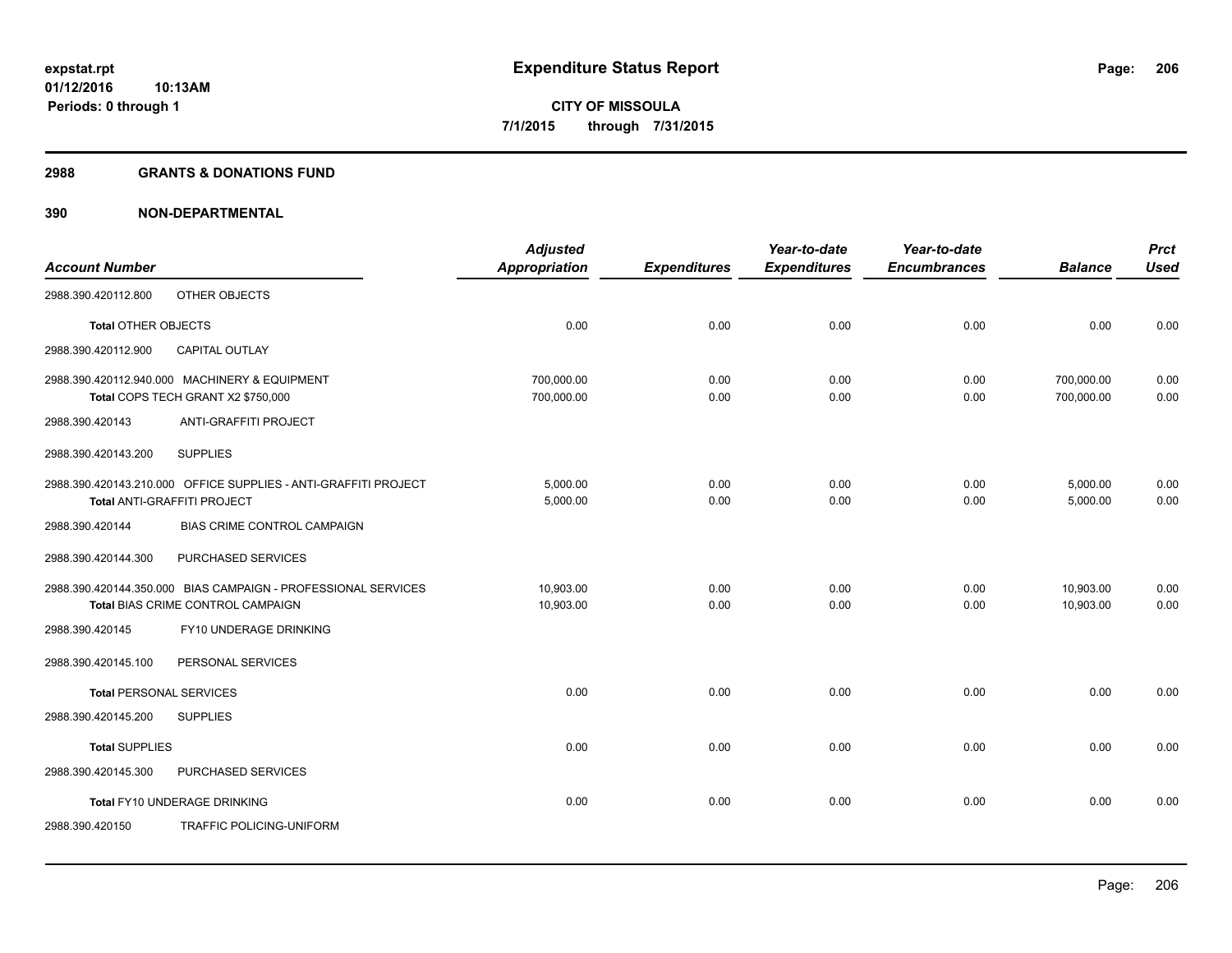#### **2988 GRANTS & DONATIONS FUND**

|                                                                  | <b>Adjusted</b>      |                     | Year-to-date        | Year-to-date        |                | <b>Prct</b> |
|------------------------------------------------------------------|----------------------|---------------------|---------------------|---------------------|----------------|-------------|
| <b>Account Number</b>                                            | <b>Appropriation</b> | <b>Expenditures</b> | <b>Expenditures</b> | <b>Encumbrances</b> | <b>Balance</b> | <b>Used</b> |
|                                                                  |                      |                     |                     |                     |                |             |
| CAPITAL OUTLAY<br>2988.390.420150.900                            |                      |                     |                     |                     |                |             |
| 2988.390.420150.940.000 STATE EQUIPMENT GRANT-STEP               | 10,338.00            | 0.00                | 0.00                | 0.00                | 10,338.00      | 0.00        |
| Total TRAFFIC POLICING-UNIFORM                                   | 10,338.00            | 0.00                | 0.00                | 0.00                | 10,338.00      | 0.00        |
| 2988.390.420160<br>FY09 POLICE ICAC FEDERAL GRANT                |                      |                     |                     |                     |                |             |
| PERSONAL SERVICES<br>2988.390.420160.100                         |                      |                     |                     |                     |                |             |
| 2988.390.420160.120.000 FY09 POLICE ICAC GRANT/OT & /TERMINATION | 15,755.00            | 547.78              | 547.78              | 0.00                | 15,207.22      | 3.48        |
| 2988.390.420160.140.000 FY09 POLICE ICAC GRANT                   | 9,453.00             | 36.56               | 36.56               | 0.00                | 9,416.44       | 0.39        |
| 2988.390.420160.141.000 STATE RETIREMENT CONTRIBUTIONS           | 0.00                 | 1,014.34            | 1,014.34            | 0.00                | $-1,014.34$    | 0.00        |
| <b>Total PERSONAL SERVICES</b>                                   | 25,208.00            | 1,598.68            | 1,598.68            | 0.00                | 23,609.32      | 6.34        |
| <b>SUPPLIES</b><br>2988.390.420160.200                           |                      |                     |                     |                     |                |             |
| <b>Total SUPPLIES</b>                                            | 0.00                 | 0.00                | 0.00                | 0.00                | 0.00           | 0.00        |
| 2988.390.420160.300<br>PURCHASED SERVICES                        |                      |                     |                     |                     |                |             |
| 2988.390.420160.341.000 ELECTRICITY & NATURAL GAS                | 750.00               | 0.00                | 0.00                | 0.00                | 750.00         | 0.00        |
| 2988.390.420160.350.000 FY09 POLICE ICAC GRANT/PROF SVS          | 1,500.00             | 0.00                | 0.00                | 0.00                | 1,500.00       | 0.00        |
| <b>Total PURCHASED SERVICES</b>                                  | 2,250.00             | 0.00                | 0.00                | 0.00                | 2,250.00       | 0.00        |
| 2988.390.420160.400<br><b>BUILDING MATERIALS</b>                 |                      |                     |                     |                     |                |             |
| <b>Total BUILDING MATERIALS</b>                                  | 0.00                 | 0.00                | 0.00                | 0.00                | 0.00           | 0.00        |
| 2988.390.420160.500<br><b>FIXED CHARGES</b>                      |                      |                     |                     |                     |                |             |
| 2988.390.420160.500.000 FY09 POLICE ICAC GRANT/OTHER EXPENSES    | 2.980.00             | 0.00                | 0.00                | 0.00                | 2,980.00       | 0.00        |
| <b>Total FIXED CHARGES</b>                                       | 2,980.00             | 0.00                | 0.00                | 0.00                | 2,980.00       | 0.00        |
| OTHER OBJECTS<br>2988.390.420160.800                             |                      |                     |                     |                     |                |             |
| <b>Total OTHER OBJECTS</b>                                       | 0.00                 | 0.00                | 0.00                | 0.00                | 0.00           | 0.00        |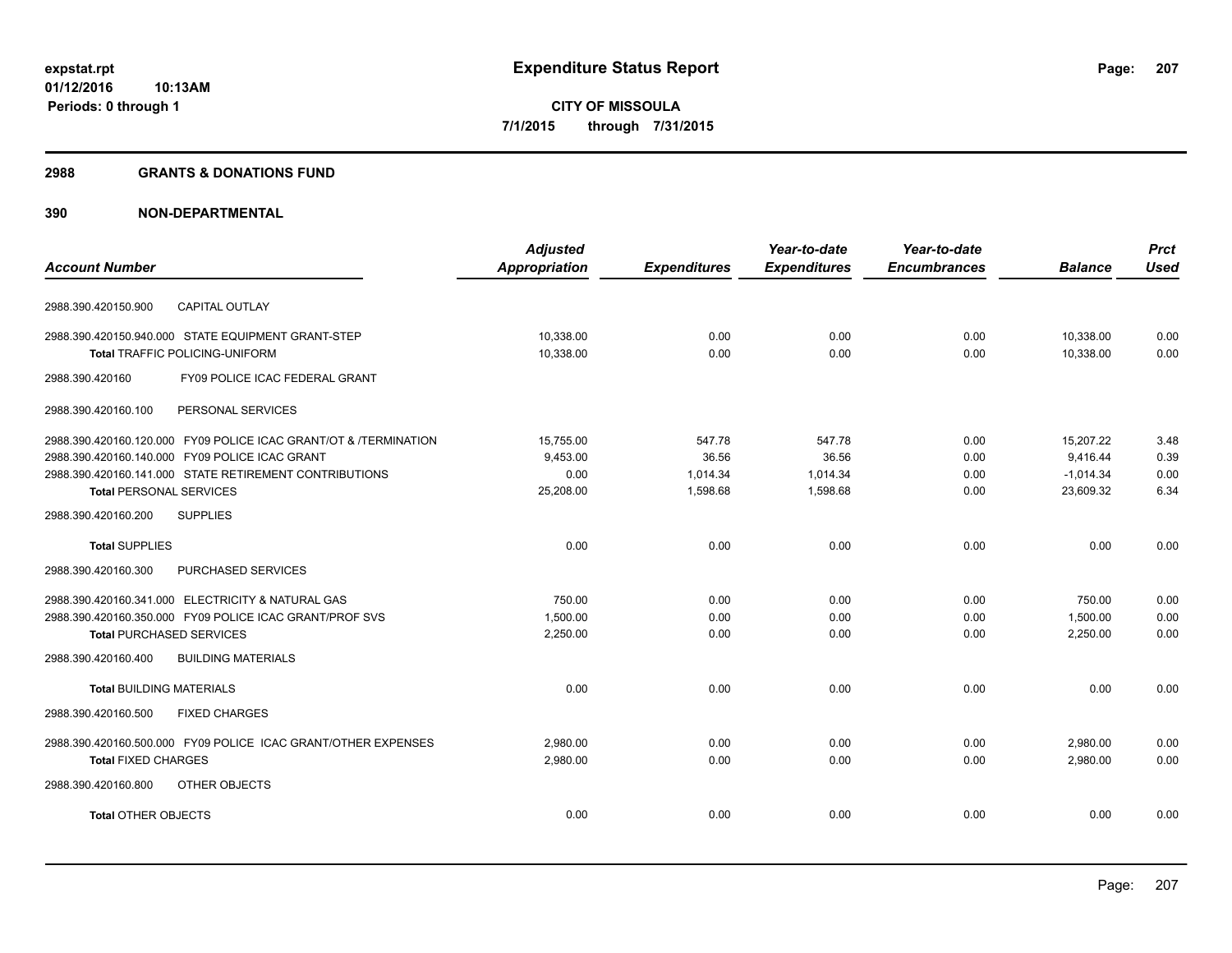#### **2988 GRANTS & DONATIONS FUND**

|                                                                 | <b>Adjusted</b>      |                     | Year-to-date        | Year-to-date        |                | <b>Prct</b> |
|-----------------------------------------------------------------|----------------------|---------------------|---------------------|---------------------|----------------|-------------|
| <b>Account Number</b>                                           | <b>Appropriation</b> | <b>Expenditures</b> | <b>Expenditures</b> | <b>Encumbrances</b> | <b>Balance</b> | <b>Used</b> |
| <b>CAPITAL OUTLAY</b><br>2988.390.420160.900                    |                      |                     |                     |                     |                |             |
| <b>Total CAPITAL OUTLAY</b>                                     | 0.00                 | 0.00                | 0.00                | 0.00                | 0.00           | 0.00        |
| Total FY09 POLICE ICAC FEDERAL GRANT                            | 30,438.00            | 1,598.68            | 1,598.68            | 0.00                | 28,839.32      | 5.25        |
| FY09 POLICE TRAINING SIMULATOR GRANT<br>2988.390.420161         |                      |                     |                     |                     |                |             |
| 2988.390.420161.100<br>PERSONAL SERVICES                        |                      |                     |                     |                     |                |             |
| 2988.390.420161.110.000 ICAC GOOGLE-SALARIES AND WAGES          | 0.00                 | 4,598.49            | 4,598.49            | 0.00                | $-4,598.49$    | 0.00        |
| 2988.390.420161.115.000 SALARIES/HEALTH INSURANCE BENEFIT       | 0.00                 | 228.00              | 228.00              | 0.00                | $-228.00$      | 0.00        |
| 2988.390.420161.140.000 EMPLOYER CONTRIBUTIONS                  | 0.00                 | 1,174.07            | 1,174.07            | 0.00                | $-1,174.07$    | 0.00        |
| <b>Total PERSONAL SERVICES</b>                                  | 0.00                 | 6,000.56            | 6,000.56            | 0.00                | $-6,000.56$    | 0.00        |
| <b>SUPPLIES</b><br>2988.390.420161.200                          |                      |                     |                     |                     |                |             |
| <b>Total SUPPLIES</b>                                           | 0.00                 | 0.00                | 0.00                | 0.00                | 0.00           | 0.00        |
| Total FY09 POLICE TRAINING SIMULATOR GRANT                      | 0.00                 | 6,000.56            | 6,000.56            | 0.00                | $-6.000.56$    | 0.00        |
| <b>BULLETPROOF VEST PROGRAM</b><br>2988.390.420180              |                      |                     |                     |                     |                |             |
| 2988.390.420180.200<br><b>SUPPLIES</b>                          |                      |                     |                     |                     |                |             |
| 2988.390.420180.220.000 OPERATING SUPPLIES-BULLETPROOF VEST GNT | 10,500.00            | 0.00                | 0.00                | 0.00                | 10,500.00      | 0.00        |
| Total BULLETPROOF VEST PROGRAM                                  | 10,500.00            | 0.00                | 0.00                | 0.00                | 10,500.00      | 0.00        |
| FY16 HIDTA<br>2988.390.420181                                   |                      |                     |                     |                     |                |             |
| 2988.390.420181.100<br>PERSONAL SERVICES                        |                      |                     |                     |                     |                |             |
| <b>Total PERSONAL SERVICES</b>                                  | 0.00                 | 0.00                | 0.00                | 0.00                | 0.00           | 0.00        |
| 2988.390.420181.200<br><b>SUPPLIES</b>                          |                      |                     |                     |                     |                |             |
| <b>Total SUPPLIES</b>                                           | 0.00                 | 0.00                | 0.00                | 0.00                | 0.00           | 0.00        |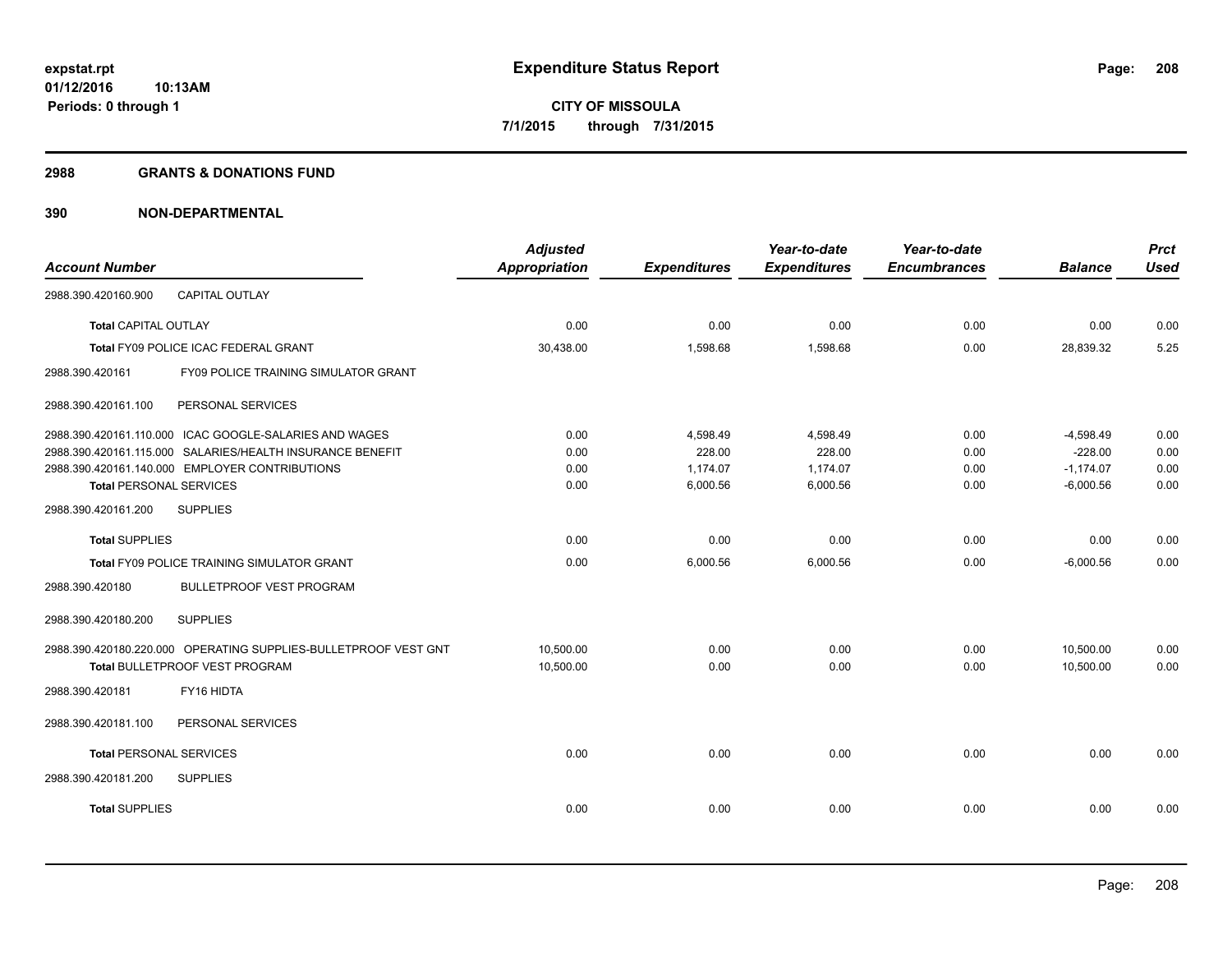#### **2988 GRANTS & DONATIONS FUND**

| <b>Account Number</b>                                                                                                                                   | <b>Adjusted</b><br><b>Appropriation</b> | <b>Expenditures</b>  | Year-to-date<br><b>Expenditures</b> | Year-to-date<br><b>Encumbrances</b> | <b>Balance</b>                 | <b>Prct</b><br><b>Used</b> |
|---------------------------------------------------------------------------------------------------------------------------------------------------------|-----------------------------------------|----------------------|-------------------------------------|-------------------------------------|--------------------------------|----------------------------|
| PURCHASED SERVICES<br>2988.390.420181.300                                                                                                               |                                         |                      |                                     |                                     |                                |                            |
| <b>Total PURCHASED SERVICES</b>                                                                                                                         | 0.00                                    | 0.00                 | 0.00                                | 0.00                                | 0.00                           | 0.00                       |
| <b>FIXED CHARGES</b><br>2988.390.420181.500                                                                                                             |                                         |                      |                                     |                                     |                                |                            |
| <b>Total FIXED CHARGES</b>                                                                                                                              | 0.00                                    | 0.00                 | 0.00                                | 0.00                                | 0.00                           | 0.00                       |
| <b>CAPITAL OUTLAY</b><br>2988.390.420181.900                                                                                                            |                                         |                      |                                     |                                     |                                |                            |
| Total FY16 HIDTA                                                                                                                                        | 0.00                                    | 0.00                 | 0.00                                | 0.00                                | 0.00                           | 0.00                       |
| <b>DUI TASK FORCE GRANT</b><br>2988.390.420184                                                                                                          |                                         |                      |                                     |                                     |                                |                            |
| 2988.390.420184.100<br>PERSONAL SERVICES                                                                                                                |                                         |                      |                                     |                                     |                                |                            |
| 2988.390.420184.120.000 DUI TASK FORCE OVERTIME/TERMINATION<br>2988.390.420184.141.000 STATE RETIREMENT CONTRIBUTIONS<br><b>Total PERSONAL SERVICES</b> | 4,300.00<br>700.00<br>5,000.00          | 0.00<br>0.00<br>0.00 | 0.00<br>0.00<br>0.00                | 0.00<br>0.00<br>0.00                | 4,300.00<br>700.00<br>5,000.00 | 0.00<br>0.00<br>0.00       |
| 2988.390.420184.200<br><b>SUPPLIES</b>                                                                                                                  |                                         |                      |                                     |                                     |                                |                            |
| <b>Total SUPPLIES</b>                                                                                                                                   | 0.00                                    | 0.00                 | 0.00                                | 0.00                                | 0.00                           | 0.00                       |
| <b>Total DUI TASK FORCE GRANT</b>                                                                                                                       | 5,000.00                                | 0.00                 | 0.00                                | 0.00                                | 5,000.00                       | 0.00                       |
| DUI - COPS IN SHOPS<br>2988.390.420185                                                                                                                  |                                         |                      |                                     |                                     |                                |                            |
| 2988.390.420185.100<br>PERSONAL SERVICES                                                                                                                |                                         |                      |                                     |                                     |                                |                            |
| <b>Total PERSONAL SERVICES</b>                                                                                                                          | 0.00                                    | 0.00                 | 0.00                                | 0.00                                | 0.00                           | 0.00                       |
| <b>SUPPLIES</b><br>2988.390.420185.200                                                                                                                  |                                         |                      |                                     |                                     |                                |                            |
| Total DUI - COPS IN SHOPS                                                                                                                               | 0.00                                    | 0.00                 | 0.00                                | 0.00                                | 0.00                           | 0.00                       |
| FY15 HITDA<br>2988.390.420186                                                                                                                           |                                         |                      |                                     |                                     |                                |                            |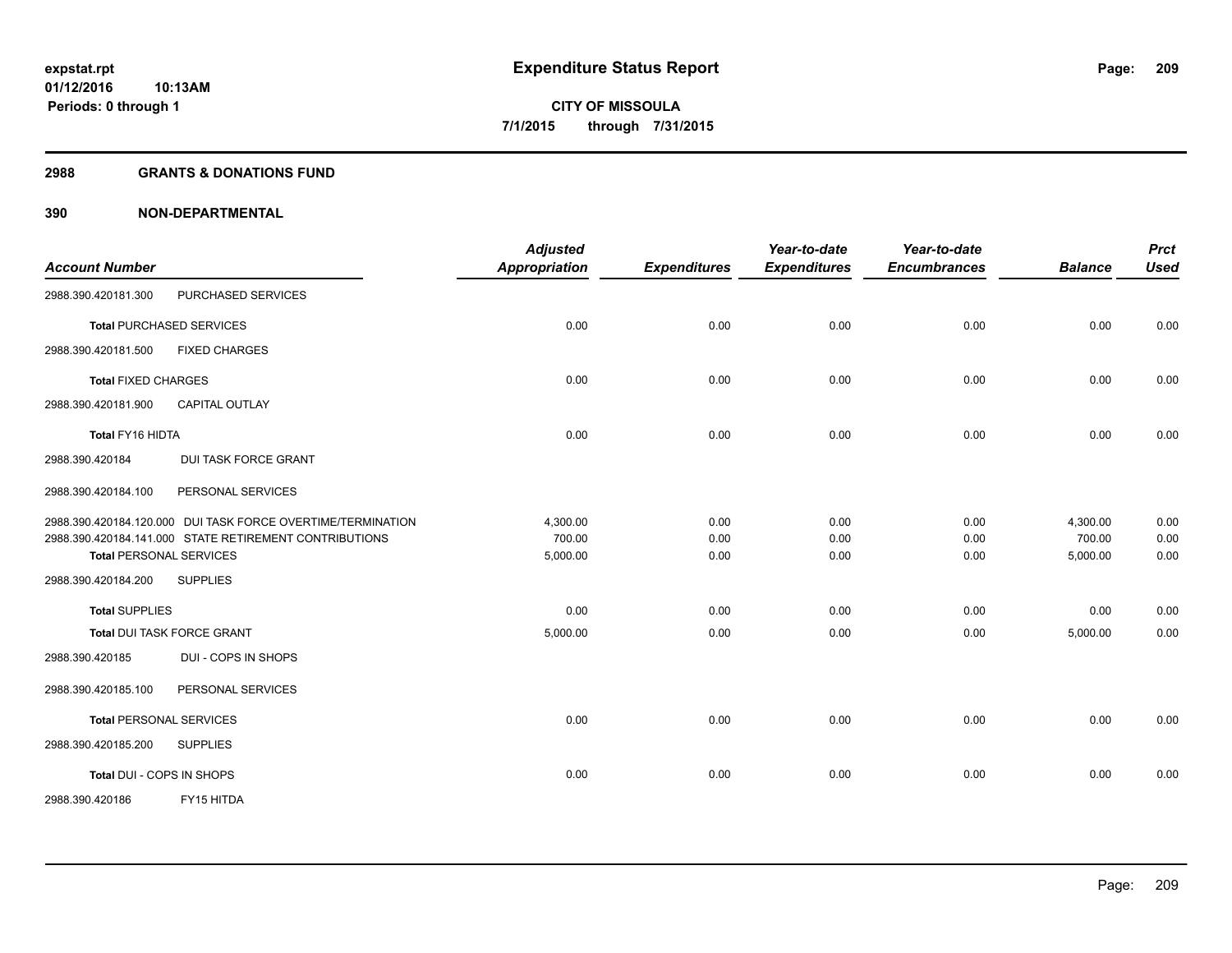#### **2988 GRANTS & DONATIONS FUND**

|                                                              | <b>Adjusted</b>      |                     | Year-to-date        | Year-to-date        |                | <b>Prct</b> |
|--------------------------------------------------------------|----------------------|---------------------|---------------------|---------------------|----------------|-------------|
| <b>Account Number</b>                                        | <b>Appropriation</b> | <b>Expenditures</b> | <b>Expenditures</b> | <b>Encumbrances</b> | <b>Balance</b> | <b>Used</b> |
| PERSONAL SERVICES<br>2988.390.420186.100                     |                      |                     |                     |                     |                |             |
| 2988.390.420186.120.000 FY15 HIDTA/OVERTIME/TERMINATION      | 0.00                 | 1,519.72            | 1,519.72            | 0.00                | $-1,519.72$    | 0.00        |
| 2988.390.420186.140.000 EMPLOYER CONTRIBUTIONS               | 0.00                 | 100.98              | 100.98              | 0.00                | $-100.98$      | 0.00        |
| <b>Total PERSONAL SERVICES</b>                               | 0.00                 | 1,620.70            | 1,620.70            | 0.00                | $-1,620.70$    | 0.00        |
| <b>SUPPLIES</b><br>2988.390.420186.200                       |                      |                     |                     |                     |                |             |
| <b>Total SUPPLIES</b>                                        | 0.00                 | 0.00                | 0.00                | 0.00                | 0.00           | 0.00        |
| 2988.390.420186.300<br>PURCHASED SERVICES                    |                      |                     |                     |                     |                |             |
| 2988.390.420186.344.000 FY15 HIDTA/TELEPHONE SERVICE         | 0.00                 | 228.20              | 228.20              | 0.00                | $-228.20$      | 0.00        |
| 2988.390.420186.350.000 PROFESSIONAL SERVICES                | 0.00                 | 51.00               | 51.00               | 0.00                | $-51.00$       | 0.00        |
| <b>Total PURCHASED SERVICES</b>                              | 0.00                 | 279.20              | 279.20              | 0.00                | $-279.20$      | 0.00        |
| 2988.390.420186.500<br><b>FIXED CHARGES</b>                  |                      |                     |                     |                     |                |             |
| 2988.390.420186.500.000 FIXED CHARGES                        | 0.00                 | 11,077.36           | 11,077.36           | 0.00                | $-11,077.36$   | 0.00        |
| <b>Total FIXED CHARGES</b>                                   | 0.00                 | 11,077.36           | 11,077.36           | 0.00                | $-11,077.36$   | 0.00        |
| Total FY15 HITDA                                             | 0.00                 | 12,977.26           | 12,977.26           | 0.00                | $-12,977.26$   | 0.00        |
| STATE OT SEAT BELT GRANT<br>2988.390.420190                  |                      |                     |                     |                     |                |             |
| 2988.390.420190.100<br>PERSONAL SERVICES                     |                      |                     |                     |                     |                |             |
| 2988.390.420190.120.000 OVERTIME/TERMINATION - MDOT/SEATBELT | 30,000.00            | 663.70              | 663.70              | 0.00                | 29,336.30      | 2.21        |
| 2988.390.420190.140.000 EMPLOYER CONTRIBUTIONS-MDOT/SEATBELT | 30,000.00            | 43.00               | 43.00               | 0.00                | 29,957.00      | 0.14        |
| <b>Total PERSONAL SERVICES</b>                               | 60,000.00            | 706.70              | 706.70              | 0.00                | 59,293.30      | 1.18        |
| 2988.390.420190.200<br><b>SUPPLIES</b>                       |                      |                     |                     |                     |                |             |
| <b>Total SUPPLIES</b>                                        | 0.00                 | 0.00                | 0.00                | 0.00                | 0.00           | 0.00        |
| 2988.390.420190.300<br>PURCHASED SERVICES                    |                      |                     |                     |                     |                |             |
| <b>Total PURCHASED SERVICES</b>                              | 0.00                 | 0.00                | 0.00                | 0.00                | 0.00           | 0.00        |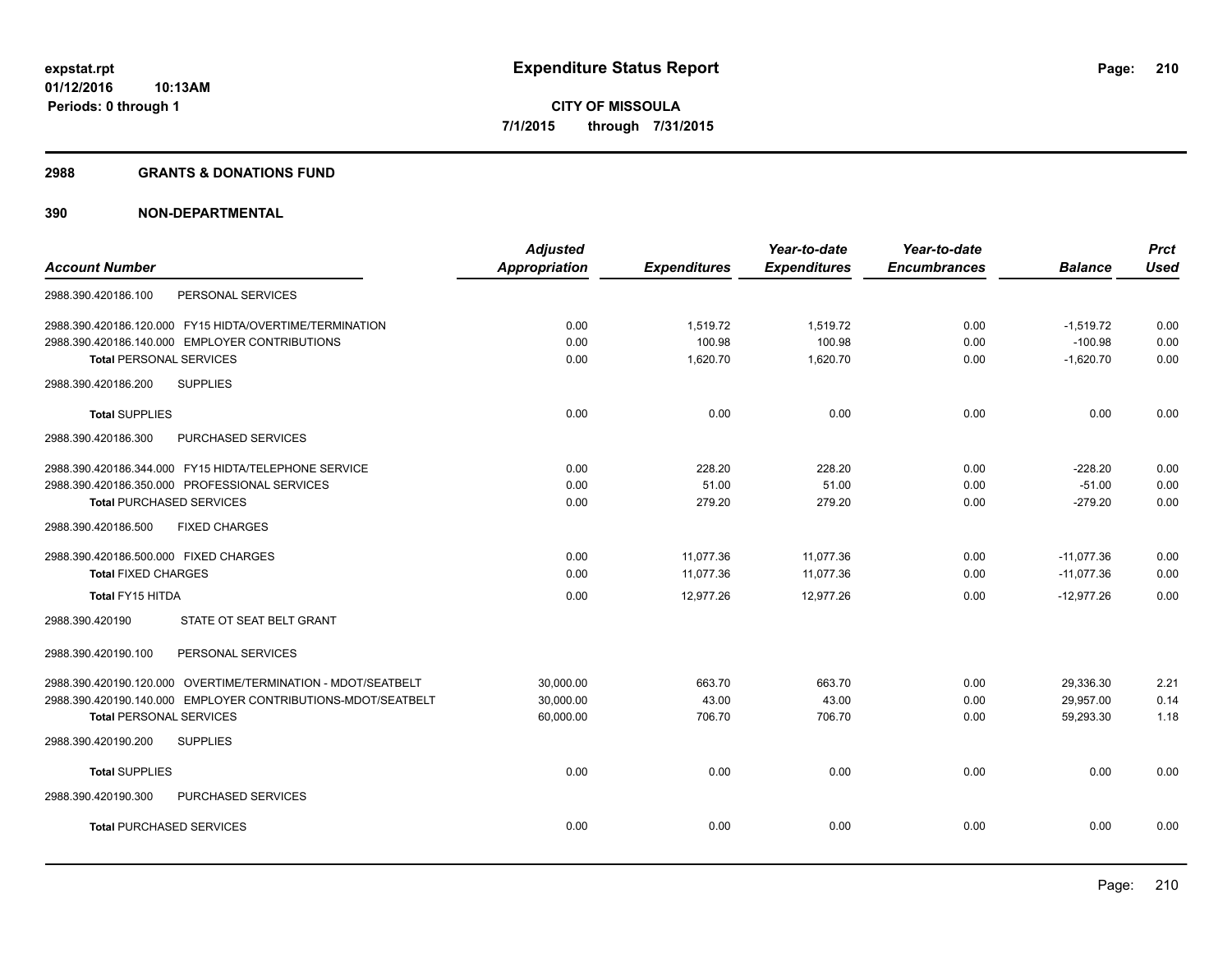#### **2988 GRANTS & DONATIONS FUND**

| <b>Account Number</b>                   |                                                          | <b>Adjusted</b><br><b>Appropriation</b> | <b>Expenditures</b> | Year-to-date<br><b>Expenditures</b> | Year-to-date<br><b>Encumbrances</b> | <b>Balance</b> | <b>Prct</b><br>Used |
|-----------------------------------------|----------------------------------------------------------|-----------------------------------------|---------------------|-------------------------------------|-------------------------------------|----------------|---------------------|
|                                         | Total STATE OT SEAT BELT GRANT                           | 60,000.00                               | 706.70              | 706.70                              | 0.00                                | 59,293.30      | 1.18                |
| 2988.390.420191                         | <b>HIDTA INITIATIVE</b>                                  |                                         |                     |                                     |                                     |                |                     |
| 2988.390.420191.100                     | PERSONAL SERVICES                                        |                                         |                     |                                     |                                     |                |                     |
| <b>Total HIDTA INITIATIVE</b>           |                                                          | 0.00                                    | 0.00                | 0.00                                | 0.00                                | 0.00           | 0.00                |
| 2988.390.420192                         | UNDERAGE DRINKING GRANT                                  |                                         |                     |                                     |                                     |                |                     |
| 2988.390.420192.100                     | PERSONAL SERVICES                                        |                                         |                     |                                     |                                     |                |                     |
|                                         | Total UNDERAGE DRINKING GRANT                            | 0.00                                    | 0.00                | 0.00                                | 0.00                                | 0.00           | 0.00                |
| 2988.390.420193                         | FY13 HIDTA                                               |                                         |                     |                                     |                                     |                |                     |
| 2988.390.420193.100                     | PERSONAL SERVICES                                        |                                         |                     |                                     |                                     |                |                     |
|                                         | 2988.390.420193.120.000 OVERTIME/TERMINATION-FY13 HIDTA  | 25,000.00                               | 0.00                | 0.00                                | 0.00                                | 25,000.00      | 0.00                |
|                                         | 2988.390.420193.140.000 EMPLOYER CONTRIBUTIONS           | 2,250.00                                | 0.00                | 0.00                                | 0.00                                | 2,250.00       | 0.00                |
| <b>Total PERSONAL SERVICES</b>          |                                                          | 27,250.00                               | 0.00                | 0.00                                | 0.00                                | 27,250.00      | 0.00                |
| 2988.390.420193.200                     | <b>SUPPLIES</b>                                          |                                         |                     |                                     |                                     |                |                     |
| 2988.390.420193.210.000 OFFICE SUPPLIES |                                                          | 1,000.00                                | 0.00                | 0.00                                | 0.00                                | 1,000.00       | 0.00                |
|                                         | 2988.390.420193.220.000 OPERATING SUPPLIES               | 29,743.00                               | 0.00                | 0.00                                | 0.00                                | 29,743.00      | 0.00                |
| <b>Total SUPPLIES</b>                   |                                                          | 30,743.00                               | 0.00                | 0.00                                | 0.00                                | 30,743.00      | 0.00                |
| 2988.390.420193.300                     | PURCHASED SERVICES                                       |                                         |                     |                                     |                                     |                |                     |
|                                         | 2988.390.420193.344.000 TELEPHONE SERVICE - FY13 HIDTA   | 1,200.00                                | 0.00                | 0.00                                | 0.00                                | 1,200.00       | 0.00                |
|                                         | 2988.390.420193.350.000 PROFESSIONAL SERVICES-FY13 HIDTA | 47,156.00                               | 0.00                | 0.00                                | 0.00                                | 47,156.00      | 0.00                |
|                                         | 2988.390.420193.360.000 REPAIR & MAINTENANCE             | 1,000.00                                | 0.00                | 0.00                                | 0.00                                | 1,000.00       | 0.00                |
|                                         | 2988.390.420193.370.000 TRAVEL-FY13 HIDTA                | 3,250.00                                | 0.00                | 0.00                                | 0.00                                | 3,250.00       | 0.00                |
|                                         | <b>Total PURCHASED SERVICES</b>                          | 52,606.00                               | 0.00                | 0.00                                | 0.00                                | 52,606.00      | 0.00                |
| 2988.390.420193.500                     | <b>FIXED CHARGES</b>                                     |                                         |                     |                                     |                                     |                |                     |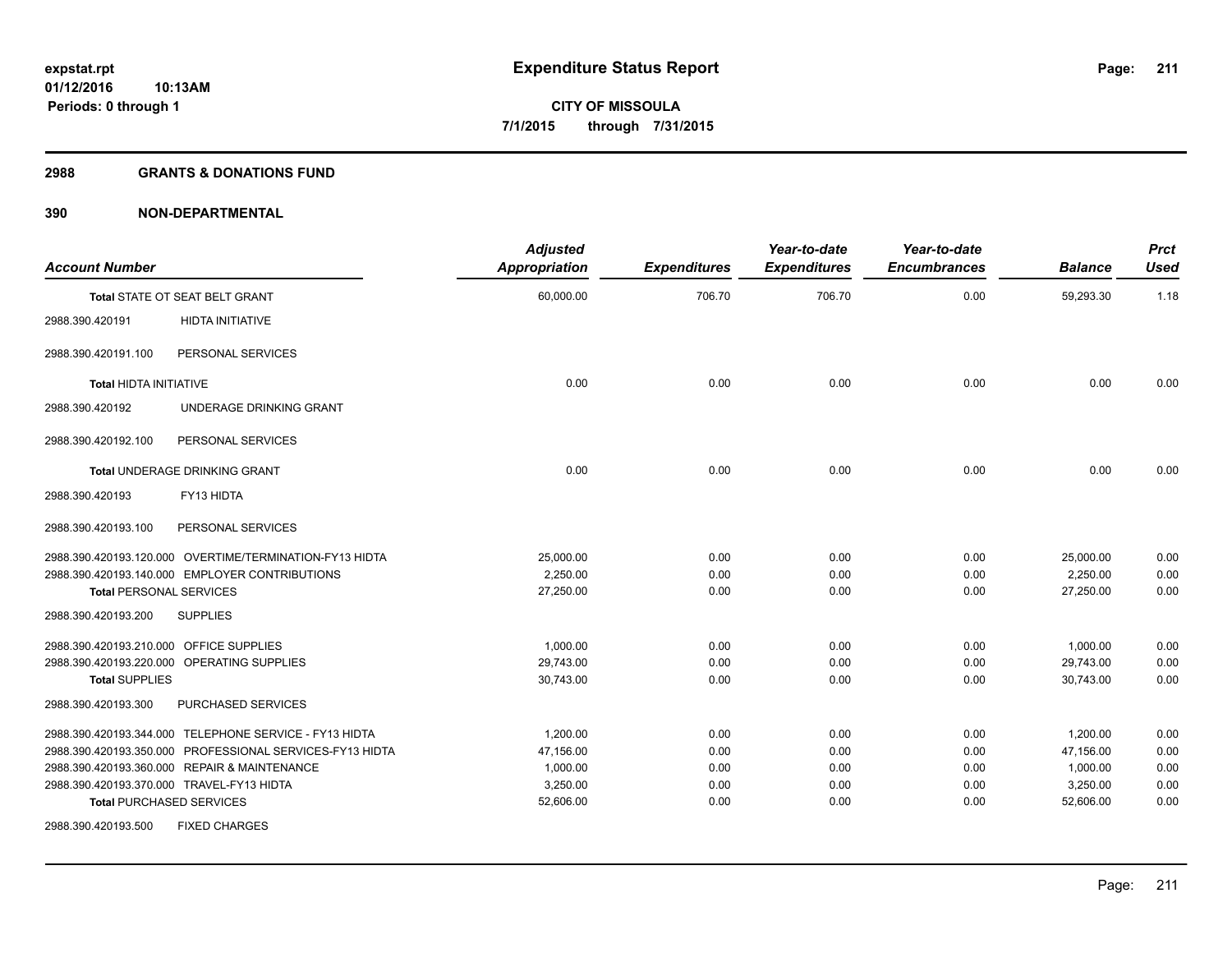#### **2988 GRANTS & DONATIONS FUND**

| <b>Account Number</b>          |                                                  | <b>Adjusted</b><br>Appropriation | <b>Expenditures</b> | Year-to-date<br><b>Expenditures</b> | Year-to-date<br><b>Encumbrances</b> | <b>Balance</b>         | <b>Prct</b><br><b>Used</b> |
|--------------------------------|--------------------------------------------------|----------------------------------|---------------------|-------------------------------------|-------------------------------------|------------------------|----------------------------|
|                                |                                                  |                                  |                     |                                     |                                     |                        |                            |
| <b>Total FIXED CHARGES</b>     | 2988.390.420193.500.000 FIXED CHARGES-FY13 HIDTA | 39,150.00<br>39,150.00           | 0.00<br>0.00        | 0.00<br>0.00                        | 0.00<br>0.00                        | 39,150.00<br>39,150.00 | 0.00<br>0.00               |
| Total FY13 HIDTA               |                                                  | 149,749.00                       | 0.00                | 0.00                                | 0.00                                | 149,749.00             | 0.00                       |
| 2988.390.420194                | UNDERAGE DRINKING GRANT                          |                                  |                     |                                     |                                     |                        |                            |
| 2988.390.420194.100            | PERSONAL SERVICES                                |                                  |                     |                                     |                                     |                        |                            |
| <b>Total PERSONAL SERVICES</b> |                                                  | 0.00                             | 0.00                | 0.00                                | 0.00                                | 0.00                   | 0.00                       |
| 2988.390.420194.200            | <b>SUPPLIES</b>                                  |                                  |                     |                                     |                                     |                        |                            |
| <b>Total SUPPLIES</b>          |                                                  | 0.00                             | 0.00                | 0.00                                | 0.00                                | 0.00                   | 0.00                       |
| 2988.390.420194.300            | PURCHASED SERVICES                               |                                  |                     |                                     |                                     |                        |                            |
|                                | Total UNDERAGE DRINKING GRANT                    | 0.00                             | 0.00                | 0.00                                | 0.00                                | 0.00                   | 0.00                       |
| 2988.390.420195                | FY09 HIDTA                                       |                                  |                     |                                     |                                     |                        |                            |
| 2988.390.420195.100            | PERSONAL SERVICES                                |                                  |                     |                                     |                                     |                        |                            |
| <b>Total PERSONAL SERVICES</b> |                                                  | 0.00                             | 0.00                | 0.00                                | 0.00                                | 0.00                   | 0.00                       |
| 2988.390.420195.200            | <b>SUPPLIES</b>                                  |                                  |                     |                                     |                                     |                        |                            |
| <b>Total SUPPLIES</b>          |                                                  | 0.00                             | 0.00                | 0.00                                | 0.00                                | 0.00                   | 0.00                       |
| 2988.390.420195.300            | PURCHASED SERVICES                               |                                  |                     |                                     |                                     |                        |                            |
|                                | <b>Total PURCHASED SERVICES</b>                  | 0.00                             | 0.00                | 0.00                                | 0.00                                | 0.00                   | 0.00                       |
| 2988.390.420195.500            | <b>FIXED CHARGES</b>                             |                                  |                     |                                     |                                     |                        |                            |
| Total FY09 HIDTA               |                                                  | 0.00                             | 0.00                | 0.00                                | 0.00                                | 0.00                   | 0.00                       |
| 2988.390.420196                | <b>HIDTA 2010</b>                                |                                  |                     |                                     |                                     |                        |                            |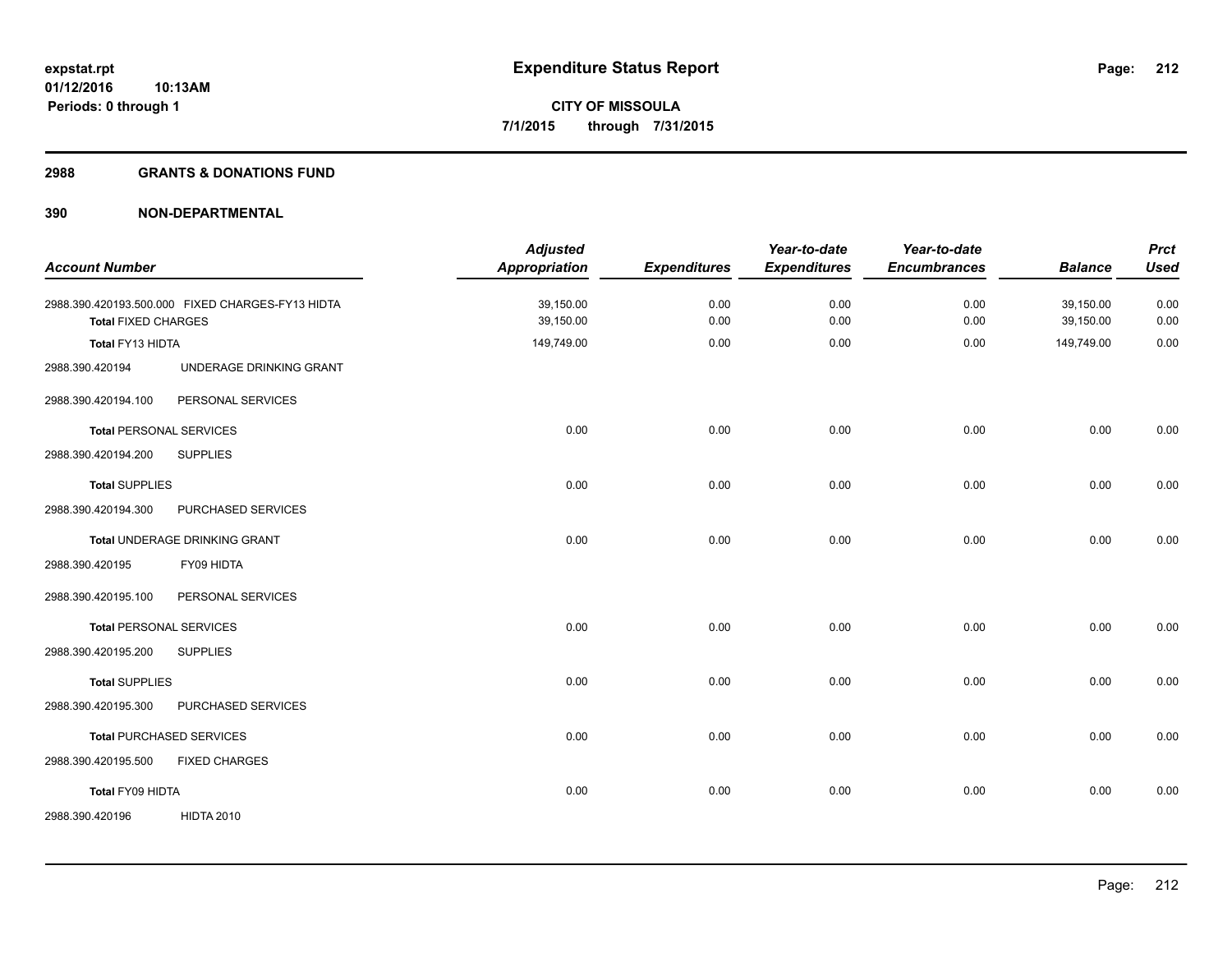#### **2988 GRANTS & DONATIONS FUND**

|                                 |                                                           | <b>Adjusted</b>      |                     | Year-to-date        | Year-to-date        |                | <b>Prct</b> |
|---------------------------------|-----------------------------------------------------------|----------------------|---------------------|---------------------|---------------------|----------------|-------------|
| <b>Account Number</b>           |                                                           | <b>Appropriation</b> | <b>Expenditures</b> | <b>Expenditures</b> | <b>Encumbrances</b> | <b>Balance</b> | <b>Used</b> |
| 2988.390.420196.100             | PERSONAL SERVICES                                         |                      |                     |                     |                     |                |             |
|                                 | 2988.390.420196.120.000 HIDTA 2014-OVERTIME/TERMINATION   | 25.000.00            | 0.00                | 0.00                | 0.00                | 25.000.00      | 0.00        |
|                                 | 2988.390.420196.140.000 HIDTA 2014-EMPLOYER CONTRIBUTIONS | 2.250.00             | 0.00                | 0.00                | 0.00                | 2,250.00       | 0.00        |
| <b>Total PERSONAL SERVICES</b>  |                                                           | 27,250.00            | 0.00                | 0.00                | 0.00                | 27,250.00      | 0.00        |
| 2988.390.420196.200             | <b>SUPPLIES</b>                                           |                      |                     |                     |                     |                |             |
|                                 | 2988.390.420196.210.000 HIDTA 2014 - OFFICE SUPPLIES      | 1.000.00             | 0.00                | 0.00                | 0.00                | 1,000.00       | 0.00        |
|                                 | 2988.390.420196.220.000 HIDTA 2014-OPERATING SUPPLIES     | 29.743.00            | 0.00                | 0.00                | 0.00                | 29.743.00      | 0.00        |
| <b>Total SUPPLIES</b>           |                                                           | 30,743.00            | 0.00                | 0.00                | 0.00                | 30,743.00      | 0.00        |
| 2988.390.420196.300             | PURCHASED SERVICES                                        |                      |                     |                     |                     |                |             |
|                                 | 2988.390.420196.344.000 HIDTA 2014-TELEPHONE SERVICE      | 1,200.00             | 0.00                | 0.00                | 0.00                | 1,200.00       | 0.00        |
|                                 | 2988.390.420196.350.000 HIDTA 2014-PROFESSIONAL SERVICES  | 47,156.00            | 0.00                | 0.00                | 0.00                | 47,156.00      | 0.00        |
|                                 | 2988.390.420196.360.000 HIDTA2014-REPAIR & MAINTENANCE    | 1,000.00             | 0.00                | 0.00                | 0.00                | 1,000.00       | 0.00        |
| 2988.390.420196.370.000 TRAVEL  |                                                           | 3,250.00             | 0.00                | 0.00                | 0.00                | 3,250.00       | 0.00        |
| <b>Total PURCHASED SERVICES</b> |                                                           | 52,606.00            | 0.00                | 0.00                | 0.00                | 52,606.00      | 0.00        |
| 2988.390.420196.500             | <b>FIXED CHARGES</b>                                      |                      |                     |                     |                     |                |             |
|                                 | 2988.390.420196.500.000 HIDTA 2014-FIXED CHARGES          | 39.150.00            | 0.00                | 0.00                | 0.00                | 39.150.00      | 0.00        |
| <b>Total FIXED CHARGES</b>      |                                                           | 39.150.00            | 0.00                | 0.00                | 0.00                | 39.150.00      | 0.00        |
| 2988.390.420196.900             | <b>CAPITAL OUTLAY</b>                                     |                      |                     |                     |                     |                |             |
| <b>Total CAPITAL OUTLAY</b>     |                                                           | 0.00                 | 0.00                | 0.00                | 0.00                | 0.00           | 0.00        |
| Total HIDTA 2010                |                                                           | 149,749.00           | 0.00                | 0.00                | 0.00                | 149,749.00     | 0.00        |
| 2988.390.420197                 | *** Title Not Found ***                                   |                      |                     |                     |                     |                |             |
| 2988.390.420197.100             | PERSONAL SERVICES                                         |                      |                     |                     |                     |                |             |
| Total *** Title Not Found ***   |                                                           | 0.00                 | 0.00                | 0.00                | 0.00                | 0.00           | 0.00        |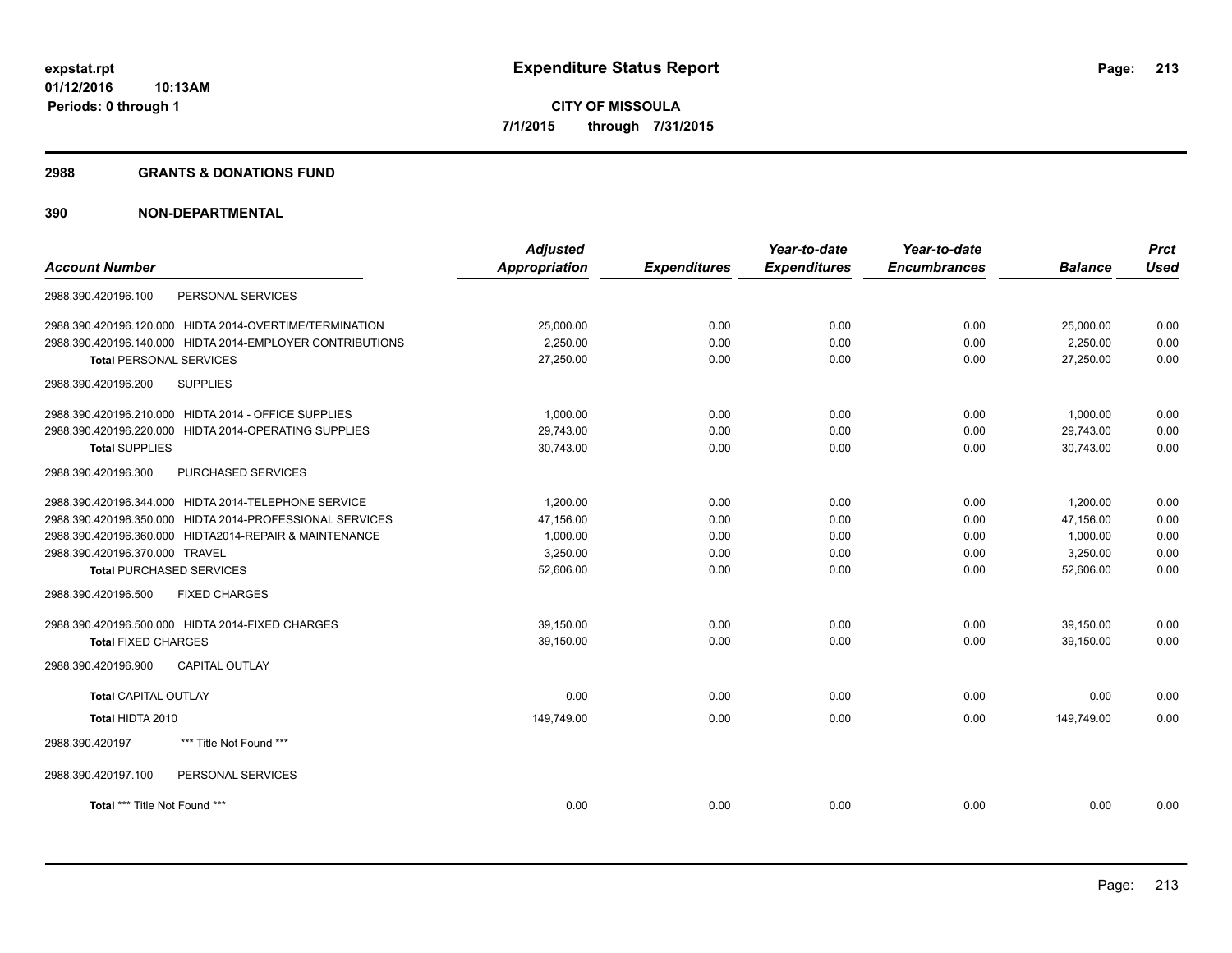#### **2988 GRANTS & DONATIONS FUND**

| <b>Account Number</b>          |                                 | <b>Adjusted</b><br><b>Appropriation</b> | <b>Expenditures</b> | Year-to-date<br><b>Expenditures</b> | Year-to-date<br><b>Encumbrances</b> | <b>Balance</b> | <b>Prct</b><br><b>Used</b> |
|--------------------------------|---------------------------------|-----------------------------------------|---------------------|-------------------------------------|-------------------------------------|----------------|----------------------------|
| 2988.390.420199                | FY11 UNDERAGE DRINKING          |                                         |                     |                                     |                                     |                |                            |
| 2988.390.420199.100            | PERSONAL SERVICES               |                                         |                     |                                     |                                     |                |                            |
| <b>Total PERSONAL SERVICES</b> |                                 | 0.00                                    | 0.00                | 0.00                                | 0.00                                | 0.00           | 0.00                       |
| 2988.390.420199.200            | <b>SUPPLIES</b>                 |                                         |                     |                                     |                                     |                |                            |
| <b>Total SUPPLIES</b>          |                                 | 0.00                                    | 0.00                | 0.00                                | 0.00                                | 0.00           | 0.00                       |
| 2988.390.420199.300            | PURCHASED SERVICES              |                                         |                     |                                     |                                     |                |                            |
|                                | Total FY11 UNDERAGE DRINKING    | 0.00                                    | 0.00                | 0.00                                | 0.00                                | 0.00           | 0.00                       |
| 2988.390.420200                | FY11 HIDTA                      |                                         |                     |                                     |                                     |                |                            |
| 2988.390.420200.100            | PERSONAL SERVICES               |                                         |                     |                                     |                                     |                |                            |
| <b>Total PERSONAL SERVICES</b> |                                 | 0.00                                    | 0.00                | 0.00                                | 0.00                                | 0.00           | 0.00                       |
| 2988.390.420200.200            | <b>SUPPLIES</b>                 |                                         |                     |                                     |                                     |                |                            |
| <b>Total SUPPLIES</b>          |                                 | 0.00                                    | 0.00                | 0.00                                | 0.00                                | 0.00           | 0.00                       |
| 2988.390.420200.300            | PURCHASED SERVICES              |                                         |                     |                                     |                                     |                |                            |
|                                | <b>Total PURCHASED SERVICES</b> | 0.00                                    | 0.00                | 0.00                                | 0.00                                | 0.00           | 0.00                       |
| 2988.390.420200.500            | <b>FIXED CHARGES</b>            |                                         |                     |                                     |                                     |                |                            |
| Total FY11 HIDTA               |                                 | 0.00                                    | 0.00                | 0.00                                | 0.00                                | 0.00           | 0.00                       |
| 2988.390.420260                | *** Title Not Found ***         |                                         |                     |                                     |                                     |                |                            |
| 2988.390.420260.300            | PURCHASED SERVICES              |                                         |                     |                                     |                                     |                |                            |
| Total *** Title Not Found ***  |                                 | 0.00                                    | 0.00                | 0.00                                | 0.00                                | 0.00           | 0.00                       |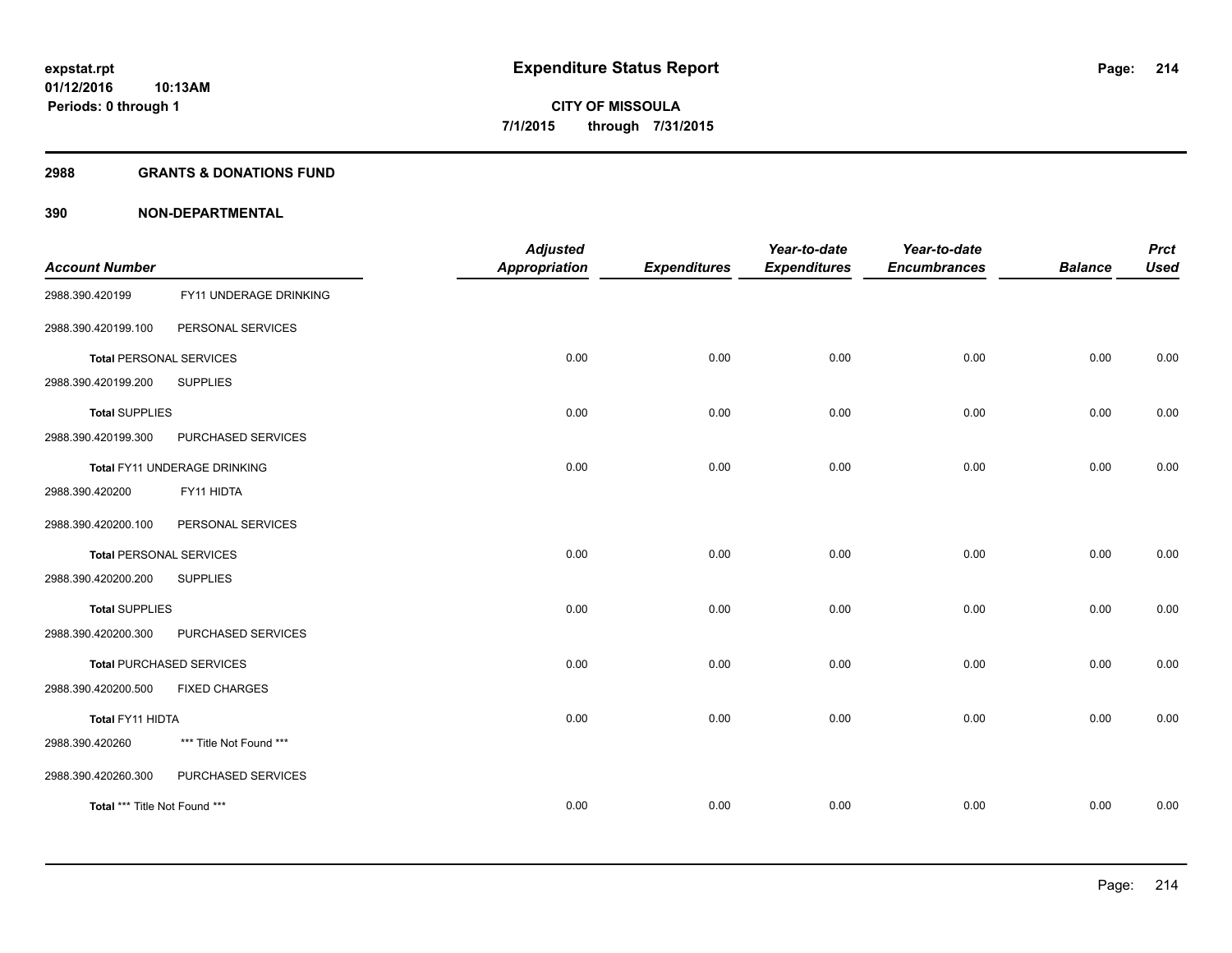#### **2988 GRANTS & DONATIONS FUND**

|                                                        |                                                                                                                                           | <b>Adjusted</b>                |                      | Year-to-date         | Year-to-date         |                                | <b>Prct</b>          |
|--------------------------------------------------------|-------------------------------------------------------------------------------------------------------------------------------------------|--------------------------------|----------------------|----------------------|----------------------|--------------------------------|----------------------|
| <b>Account Number</b>                                  |                                                                                                                                           | <b>Appropriation</b>           | <b>Expenditures</b>  | <b>Expenditures</b>  | <b>Encumbrances</b>  | <b>Balance</b>                 | <b>Used</b>          |
| 2988.390.420432                                        | <b>FIRE EXPLORERS</b>                                                                                                                     |                                |                      |                      |                      |                                |                      |
| 2988.390.420432.700                                    | <b>GRANTS &amp; CONTRIBUTIONS</b>                                                                                                         |                                |                      |                      |                      |                                |                      |
| <b>Total FIRE EXPLORERS</b>                            | 2988.390.420432.700.000 FIRE EXPLORERS/GRANTS & CONTRIBUTIONS                                                                             | 1.650.00<br>1,650.00           | 0.00<br>0.00         | 0.00<br>0.00         | 0.00<br>0.00         | 1,650.00<br>1,650.00           | 0.00<br>0.00         |
| 2988.390.420433                                        | <b>COMBAT CHALLENGE</b>                                                                                                                   |                                |                      |                      |                      |                                |                      |
| 2988.390.420433.200                                    | <b>SUPPLIES</b>                                                                                                                           |                                |                      |                      |                      |                                |                      |
| <b>Total SUPPLIES</b>                                  | 2988.390.420433.210.000 COMBAT CHALLENGE SUPPLIES                                                                                         | 838.00<br>838.00               | 0.00<br>0.00         | 0.00<br>0.00         | 0.00<br>0.00         | 838.00<br>838.00               | 0.00<br>0.00         |
| 2988.390.420433.300                                    | PURCHASED SERVICES                                                                                                                        |                                |                      |                      |                      |                                |                      |
| <b>Total PURCHASED SERVICES</b><br>2988.390.420433.700 | 2988.390.420433.370.000 COMBAT CHALLENGE TRAVEL<br>2988.390.420433.380.000 COMBAT CHALLENGE TRAINING<br><b>GRANTS &amp; CONTRIBUTIONS</b> | 2.696.00<br>558.00<br>3,254.00 | 0.00<br>0.00<br>0.00 | 0.00<br>0.00<br>0.00 | 0.00<br>0.00<br>0.00 | 2,696.00<br>558.00<br>3,254.00 | 0.00<br>0.00<br>0.00 |
|                                                        | <b>Total GRANTS &amp; CONTRIBUTIONS</b>                                                                                                   | 0.00                           | 0.00                 | 0.00                 | 0.00                 | 0.00                           | 0.00                 |
| <b>Total COMBAT CHALLENGE</b>                          |                                                                                                                                           | 4,092.00                       | 0.00                 | 0.00                 | 0.00                 | 4,092.00                       | 0.00                 |
| 2988.390.420434                                        | <b>THERMAL IMAGERS</b>                                                                                                                    |                                |                      |                      |                      |                                |                      |
| 2988.390.420434.900                                    | <b>CAPITAL OUTLAY</b>                                                                                                                     |                                |                      |                      |                      |                                |                      |
| <b>Total THERMAL IMAGERS</b>                           |                                                                                                                                           | 0.00                           | 0.00                 | 0.00                 | 0.00                 | 0.00                           | 0.00                 |
| 2988.390.430100                                        | <b>GREEN BLOCKS PILOT PROJECT</b>                                                                                                         |                                |                      |                      |                      |                                |                      |
| 2988.390.430100.300                                    | PURCHASED SERVICES                                                                                                                        |                                |                      |                      |                      |                                |                      |
| <b>Total PURCHASED SERVICES</b>                        |                                                                                                                                           | 0.00                           | 0.00                 | 0.00                 | 0.00                 | 0.00                           | 0.00                 |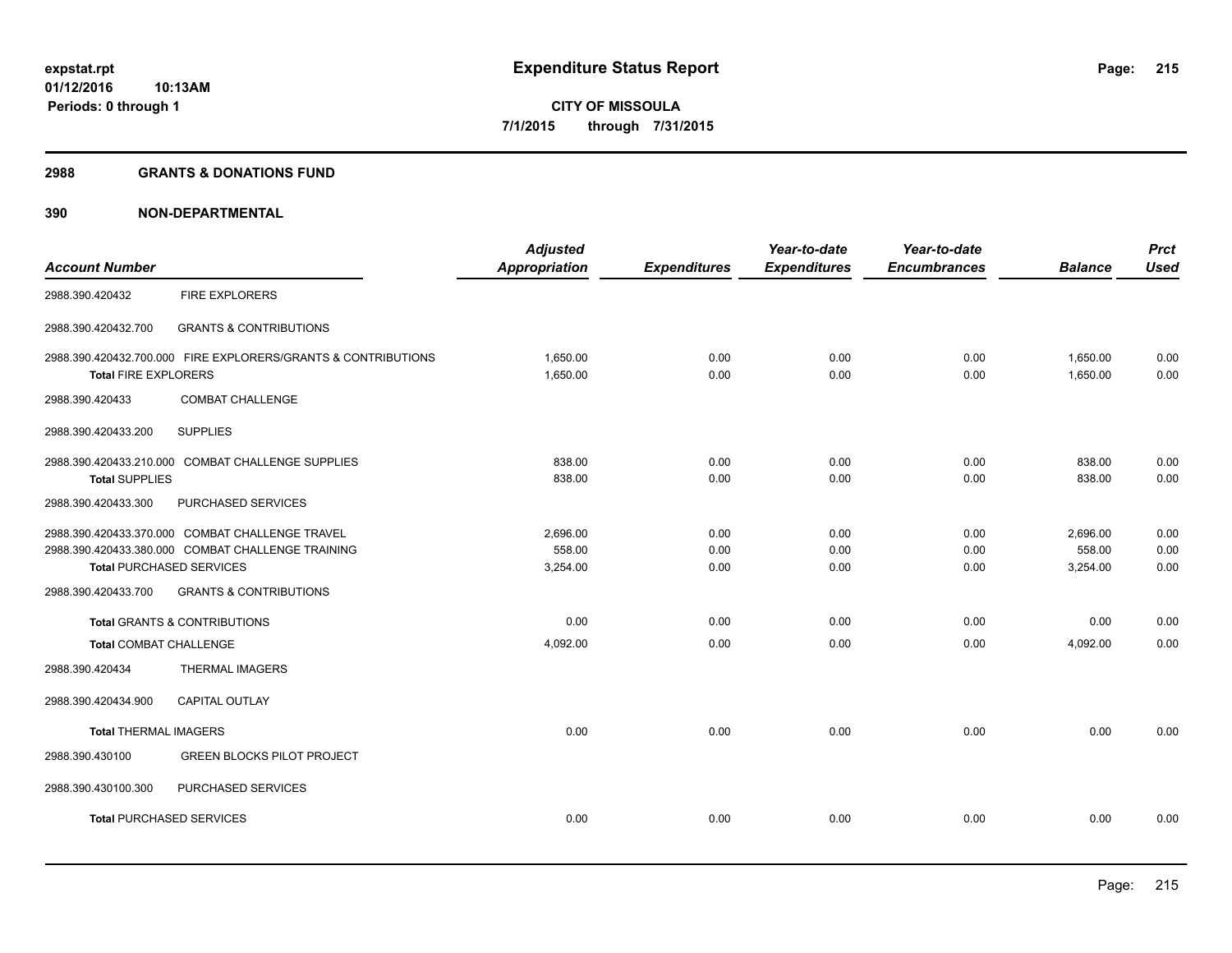#### **2988 GRANTS & DONATIONS FUND**

| <b>Account Number</b>                |                                   | <b>Adjusted</b><br><b>Appropriation</b> | <b>Expenditures</b> | Year-to-date<br><b>Expenditures</b> | Year-to-date<br><b>Encumbrances</b> | <b>Balance</b> | <b>Prct</b><br><b>Used</b> |
|--------------------------------------|-----------------------------------|-----------------------------------------|---------------------|-------------------------------------|-------------------------------------|----------------|----------------------------|
| 2988.390.430100.700                  | <b>GRANTS &amp; CONTRIBUTIONS</b> |                                         |                     |                                     |                                     |                |                            |
|                                      | Total GREEN BLOCKS PILOT PROJECT  | 0.00                                    | 0.00                | 0.00                                | 0.00                                | 0.00           | 0.00                       |
| 2988.390.430230                      | STREET RESTORATION                |                                         |                     |                                     |                                     |                |                            |
| 2988.390.430230.900                  | <b>CAPITAL OUTLAY</b>             |                                         |                     |                                     |                                     |                |                            |
| 2988.390.430230.930.000 IMPROVEMENTS |                                   | 24,822.00                               | 0.00                | 0.00                                | 0.00                                | 24,822.00      | 0.00                       |
|                                      | <b>Total STREET RESTORATION</b>   | 24,822.00                               | 0.00                | 0.00                                | 0.00                                | 24,822.00      | 0.00                       |
| 2988.390.430243                      | SCHILLING ST FOOT BRIDGE          |                                         |                     |                                     |                                     |                |                            |
| 2988.390.430243.200                  | <b>SUPPLIES</b>                   |                                         |                     |                                     |                                     |                |                            |
|                                      | Total SCHILLING ST FOOT BRIDGE    | 0.00                                    | 0.00                | 0.00                                | 0.00                                | 0.00           | 0.00                       |
| 2988.390.430264                      | PEDESTRIAN SAFETY                 |                                         |                     |                                     |                                     |                |                            |
| 2988.390.430264.900                  | CAPITAL OUTLAY                    |                                         |                     |                                     |                                     |                |                            |
| Total PEDESTRIAN SAFETY              |                                   | 0.00                                    | 0.00                | 0.00                                | 0.00                                | 0.00           | 0.00                       |
| 2988.390.430300                      | <b>EECBG</b>                      |                                         |                     |                                     |                                     |                |                            |
| 2988.390.430300.300                  | PURCHASED SERVICES                |                                         |                     |                                     |                                     |                |                            |
| <b>Total EECBG</b>                   |                                   | 0.00                                    | 0.00                | 0.00                                | 0.00                                | 0.00           | 0.00                       |
| 2988.390.431400                      | <b>ENGINEERING</b>                |                                         |                     |                                     |                                     |                |                            |
| 2988.390.431400.300                  | PURCHASED SERVICES                |                                         |                     |                                     |                                     |                |                            |
| <b>Total ENGINEERING</b>             |                                   | 0.00                                    | 0.00                | 0.00                                | 0.00                                | 0.00           | 0.00                       |
| 2988.390.460416                      | PARKS GPS TRACKING GRANT(ARRA)    |                                         |                     |                                     |                                     |                |                            |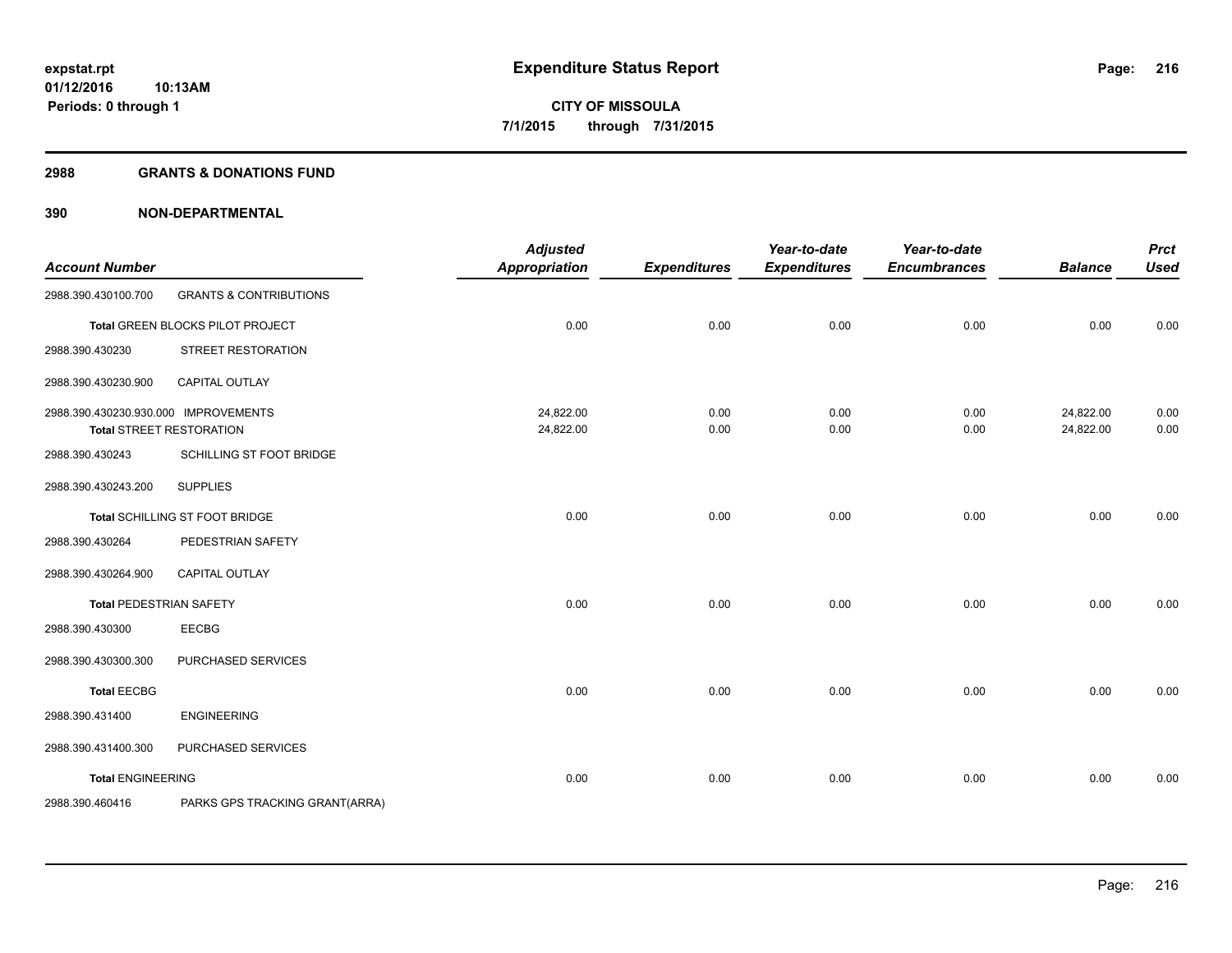### **2988 GRANTS & DONATIONS FUND**

|                            |                                                 | <b>Adjusted</b>      |                     | Year-to-date        | Year-to-date        |                | <b>Prct</b> |
|----------------------------|-------------------------------------------------|----------------------|---------------------|---------------------|---------------------|----------------|-------------|
| <b>Account Number</b>      |                                                 | <b>Appropriation</b> | <b>Expenditures</b> | <b>Expenditures</b> | <b>Encumbrances</b> | <b>Balance</b> | <b>Used</b> |
| 2988.390.460416.300        | PURCHASED SERVICES                              |                      |                     |                     |                     |                |             |
|                            | Total PARKS GPS TRACKING GRANT(ARRA)            | 0.00                 | 0.00                | 0.00                | 0.00                | 0.00           | 0.00        |
| 2988.390.470402            | <b>BROWNFIELD CLEANUP</b>                       |                      |                     |                     |                     |                |             |
| 2988.390.470402.700        | <b>GRANTS &amp; CONTRIBUTIONS</b>               |                      |                     |                     |                     |                |             |
|                            | Total BROWNFIELD CLEANUP                        | 0.00                 | 0.00                | 0.00                | 0.00                | 0.00           | 0.00        |
| 2988.390.470404            | <b>BROWNFIELDS CLEANUP RLF</b>                  |                      |                     |                     |                     |                |             |
| 2988.390.470404.300        | PURCHASED SERVICES                              |                      |                     |                     |                     |                |             |
|                            | <b>Total PURCHASED SERVICES</b>                 | 0.00                 | 0.00                | 0.00                | 0.00                | 0.00           | 0.00        |
| 2988.390.470404.700        | <b>GRANTS &amp; CONTRIBUTIONS</b>               |                      |                     |                     |                     |                |             |
|                            | 2988.390.470404.700.000 BROWNSFIELD RLF CLEANUP | 587,106.00           | 0.00                | 0.00                | 0.00                | 587,106.00     | 0.00        |
|                            | <b>Total GRANTS &amp; CONTRIBUTIONS</b>         | 587,106.00           | 0.00                | 0.00                | 0.00                | 587,106.00     | 0.00        |
| 2988.390.470404.800        | OTHER OBJECTS                                   |                      |                     |                     |                     |                |             |
| <b>Total OTHER OBJECTS</b> |                                                 | 0.00                 | 0.00                | 0.00                | 0.00                | 0.00           | 0.00        |
|                            | Total BROWNFIELDS CLEANUP RLF                   | 587,106.00           | 0.00                | 0.00                | 0.00                | 587,106.00     | 0.00        |
| 2988.390.470405            | BROWNFIELD AREA-WIDE PLANNING GRANT             |                      |                     |                     |                     |                |             |
| 2988.390.470405.700        | <b>GRANTS &amp; CONTRIBUTIONS</b>               |                      |                     |                     |                     |                |             |
|                            | <b>Total GRANTS &amp; CONTRIBUTIONS</b>         | 0.00                 | 0.00                | 0.00                | 0.00                | 0.00           | 0.00        |
| 2988.390.470405.800        | OTHER OBJECTS                                   |                      |                     |                     |                     |                |             |
|                            | Total BROWNFIELD AREA-WIDE PLANNING GRANT       | 0.00                 | 0.00                | 0.00                | 0.00                | 0.00           | 0.00        |
| 2988.390.480002            | <b>DEPT OF AG INTERN</b>                        |                      |                     |                     |                     |                |             |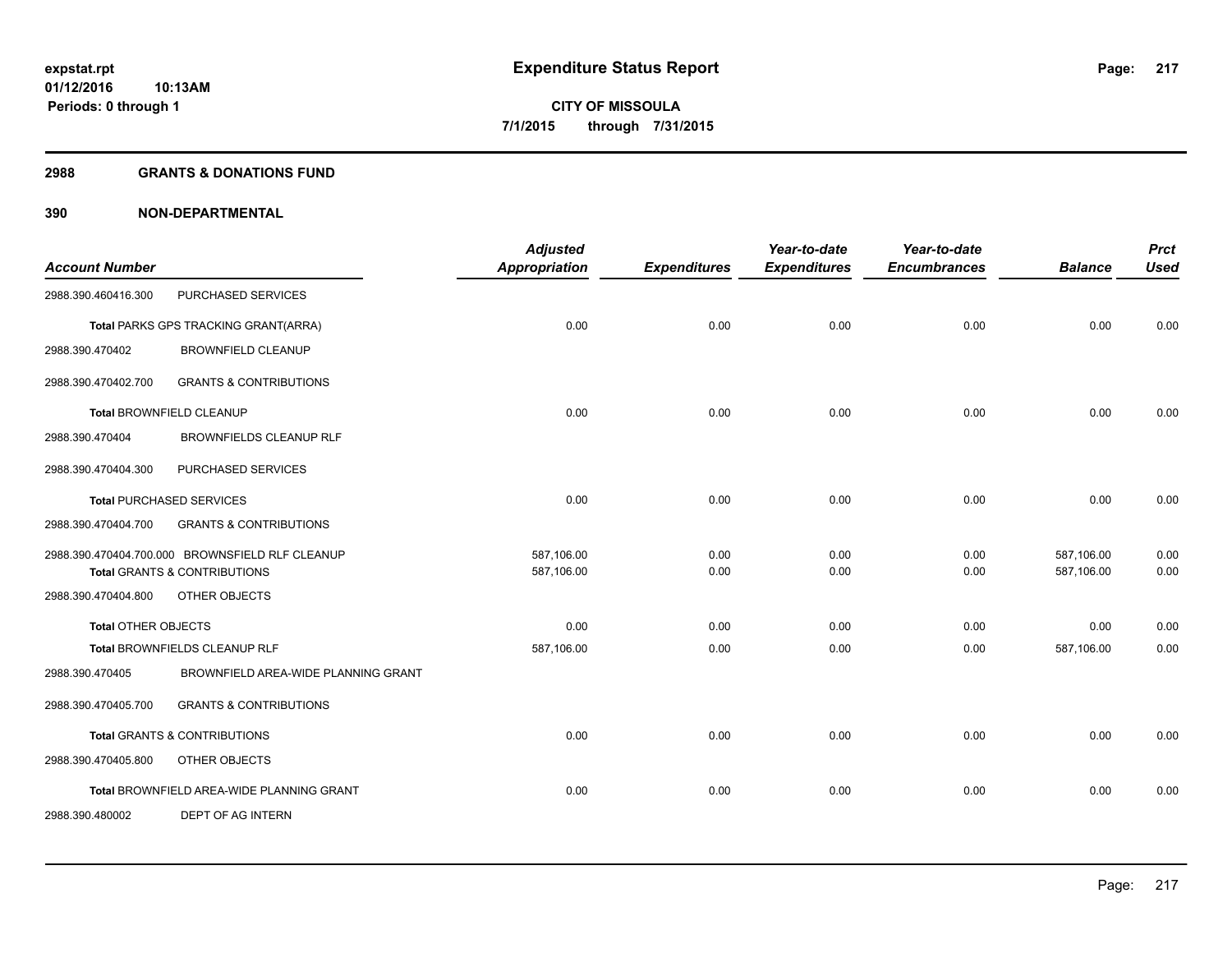### **2988 GRANTS & DONATIONS FUND**

| <b>Account Number</b>          |                                | <b>Adjusted</b><br>Appropriation | <b>Expenditures</b> | Year-to-date<br><b>Expenditures</b> | Year-to-date<br><b>Encumbrances</b> | <b>Balance</b> | <b>Prct</b><br><b>Used</b> |
|--------------------------------|--------------------------------|----------------------------------|---------------------|-------------------------------------|-------------------------------------|----------------|----------------------------|
| 2988.390.480002.100            | PERSONAL SERVICES              |                                  |                     |                                     |                                     |                |                            |
| <b>Total DEPT OF AG INTERN</b> |                                | 0.00                             | 0.00                | 0.00                                | 0.00                                | 0.00           | 0.00                       |
| 2988.390.510110                | <b>MERCHANT SERVICES</b>       |                                  |                     |                                     |                                     |                |                            |
| 2988.390.510110.500            | <b>FIXED CHARGES</b>           |                                  |                     |                                     |                                     |                |                            |
|                                | <b>Total MERCHANT SERVICES</b> | 0.00                             | 0.00                | 0.00                                | 0.00                                | 0.00           | 0.00                       |
| <b>Total NON-DEPARTMENTAL</b>  |                                | 2,088,939.00                     | 21.283.20           | 21,283.20                           | 0.00                                | 2.067.655.80   | 1.02                       |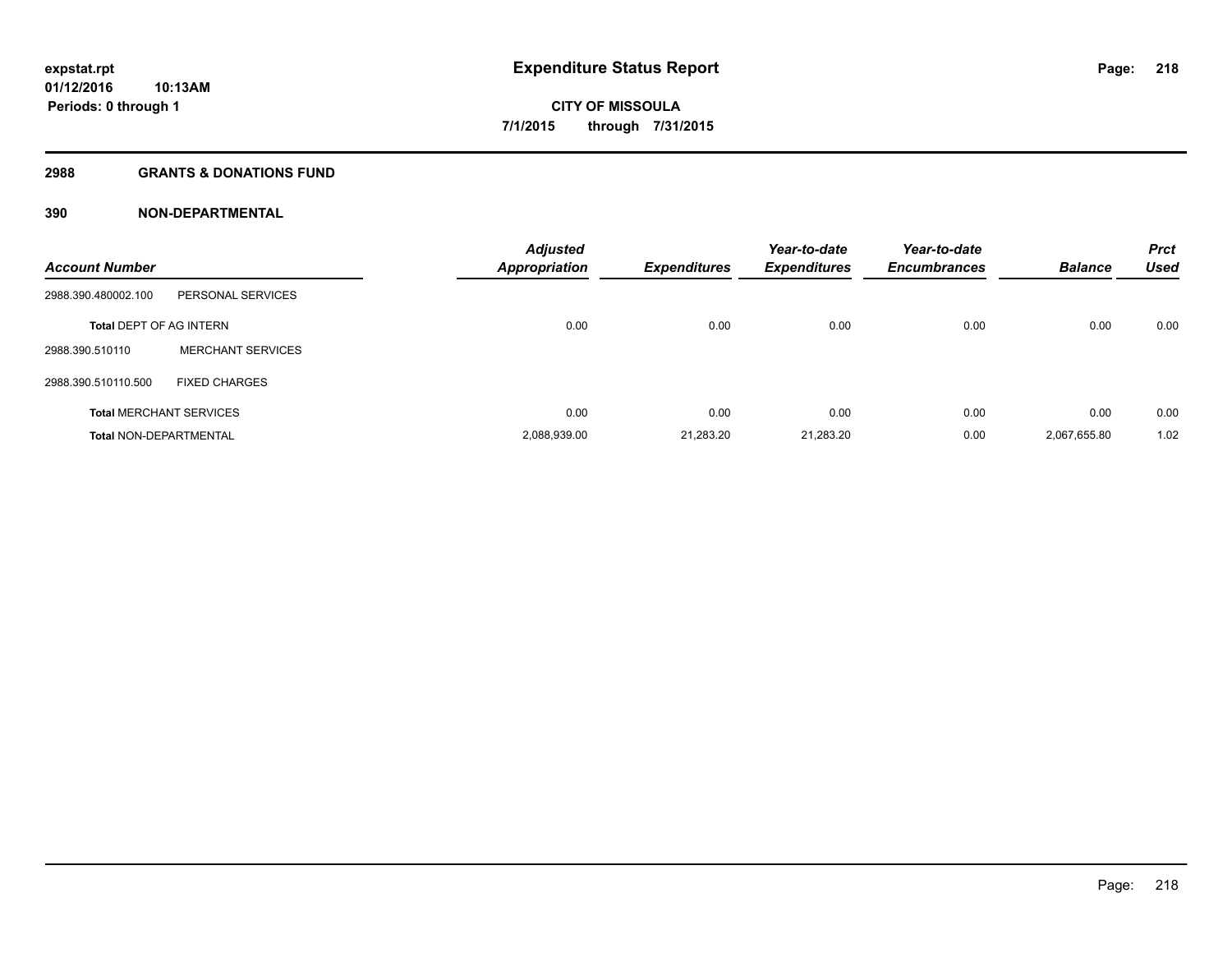### **2988 GRANTS & DONATIONS FUND**

## **400 ENTITLEMENT GRANTS**

| <b>Account Number</b>      |                                                    | <b>Adjusted</b><br><b>Appropriation</b> | <b>Expenditures</b> | Year-to-date<br><b>Expenditures</b> | Year-to-date<br><b>Encumbrances</b> | <b>Balance</b> | <b>Prct</b><br><b>Used</b> |
|----------------------------|----------------------------------------------------|-----------------------------------------|---------------------|-------------------------------------|-------------------------------------|----------------|----------------------------|
| 2988.400.470320            | <b>GOOMZEE INC BSTF GRANT</b>                      |                                         |                     |                                     |                                     |                |                            |
| 2988.400.470320.700        | <b>GRANTS &amp; CONTRIBUTIONS</b>                  |                                         |                     |                                     |                                     |                |                            |
|                            | Total GOOMZEE INC BSTF GRANT                       | 0.00                                    | 0.00                | 0.00                                | 0.00                                | 0.00           | 0.00                       |
| 2988.400.470321            | ADVANCED TECHNOLOGY GROUP/ BSTF GRANT              |                                         |                     |                                     |                                     |                |                            |
| 2988.400.470321.700        | <b>GRANTS &amp; CONTRIBUTIONS</b>                  |                                         |                     |                                     |                                     |                |                            |
|                            | <b>Total ADVANCED TECHNOLOGY GROUP/ BSTF GRANT</b> | 0.00                                    | 0.00                | 0.00                                | 0.00                                | 0.00           | 0.00                       |
| 2988.400.470322            | <b>RIVERTOP RENEWABLES/BSTFG</b>                   |                                         |                     |                                     |                                     |                |                            |
| 2988.400.470322.700        | <b>GRANTS &amp; CONTRIBUTIONS</b>                  |                                         |                     |                                     |                                     |                |                            |
|                            | Total RIVERTOP RENEWABLES/BSTFG                    | 0.00                                    | 0.00                | 0.00                                | 0.00                                | 0.00           | 0.00                       |
| 2988.400.470323            | <b>TERRA ECHOS/BSTFG</b>                           |                                         |                     |                                     |                                     |                |                            |
| 2988.400.470323.700        | <b>GRANTS &amp; CONTRIBUTIONS</b>                  |                                         |                     |                                     |                                     |                |                            |
|                            | <b>Total TERRA ECHOS/BSTFG</b>                     | 0.00                                    | 0.00                | 0.00                                | 0.00                                | 0.00           | 0.00                       |
| 2988.400.510110            | <b>MERCHANT SERVICES</b>                           |                                         |                     |                                     |                                     |                |                            |
| 2988.400.510110.500        | <b>FIXED CHARGES</b>                               |                                         |                     |                                     |                                     |                |                            |
| <b>Total FIXED CHARGES</b> |                                                    | 0.00                                    | 0.00                | 0.00                                | 0.00                                | 0.00           | 0.00                       |
|                            | <b>Total ENTITLEMENT GRANTS</b>                    | 0.00                                    | 0.00                | 0.00                                | 0.00                                | 0.00           | 0.00                       |
|                            | Total GRANTS & DONATIONS FUND                      | 2,088,939.00                            | 24,530.10           | 24,530.10                           | 0.00                                | 2,064,408.90   | 1.17                       |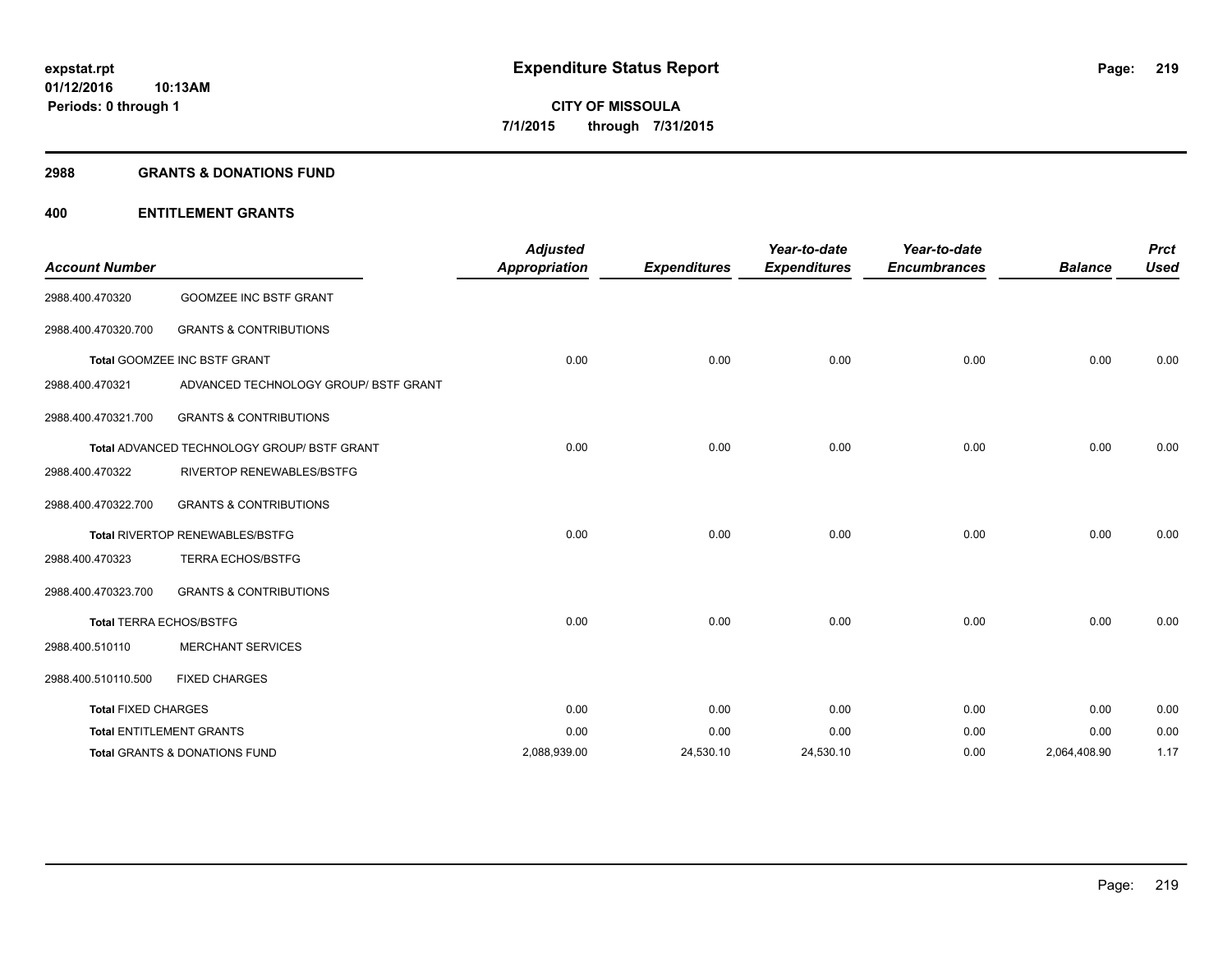**3000 SID REVOLVING FUND**

| <b>Account Number</b>           |                                                  | <b>Adjusted</b><br><b>Appropriation</b> | <b>Expenditures</b> | Year-to-date<br><b>Expenditures</b> | Year-to-date<br><b>Encumbrances</b> | <b>Balance</b> | <b>Prct</b><br><b>Used</b> |
|---------------------------------|--------------------------------------------------|-----------------------------------------|---------------------|-------------------------------------|-------------------------------------|----------------|----------------------------|
| 3000.390.510110                 | <b>MERCHANT SERVICES</b>                         |                                         |                     |                                     |                                     |                |                            |
| 3000.390.510110.500             | <b>FIXED CHARGES</b>                             |                                         |                     |                                     |                                     |                |                            |
| <b>Total MERCHANT SERVICES</b>  |                                                  | 0.00                                    | 0.00                | 0.00                                | 0.00                                | 0.00           | 0.00                       |
| 3000.390.521000                 | INTERFUND OPERATING TRANSFERS                    |                                         |                     |                                     |                                     |                |                            |
| 3000.390.521000.800             | OTHER OBJECTS                                    |                                         |                     |                                     |                                     |                |                            |
|                                 | 3000.390.521000.820.000 TRANSFERS TO OTHER FUNDS | 100,000.00                              | 0.00                | 0.00                                | 0.00                                | 100,000.00     | 0.00                       |
|                                 | <b>Total INTERFUND OPERATING TRANSFERS</b>       | 100,000.00                              | 0.00                | 0.00                                | 0.00                                | 100,000.00     | 0.00                       |
| <b>Total SID REVOLVING FUND</b> |                                                  | 100,000.00                              | 0.00                | 0.00                                | 0.00                                | 100.000.00     | 0.00                       |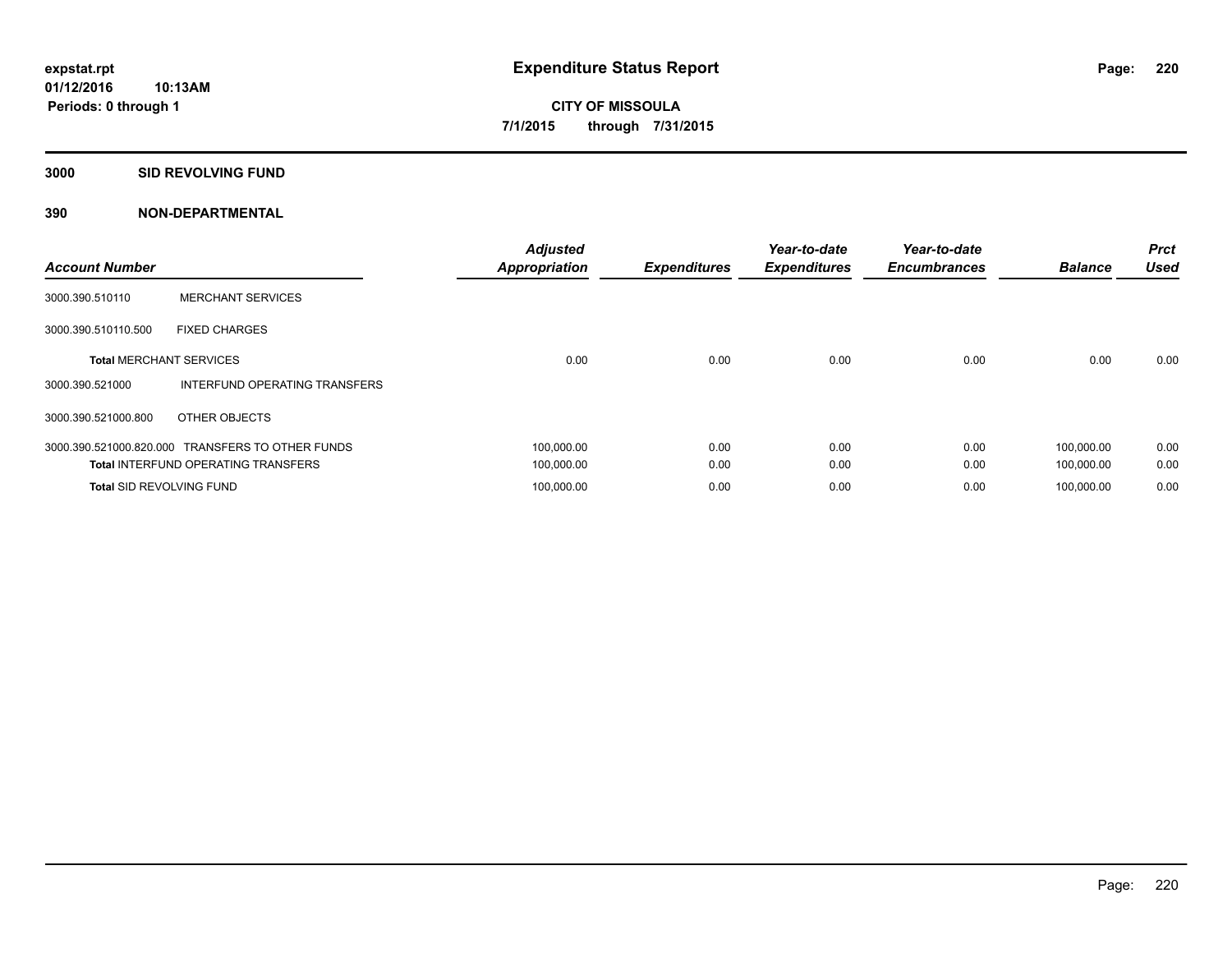**CITY OF MISSOULA 7/1/2015 through 7/31/2015**

**3005 SID REBATES**

| <b>Account Number</b>    |                          | <b>Adjusted</b><br>Appropriation | <b>Expenditures</b> | Year-to-date<br><b>Expenditures</b> | Year-to-date<br><b>Encumbrances</b> | <b>Balance</b> | <b>Prct</b><br>Used |
|--------------------------|--------------------------|----------------------------------|---------------------|-------------------------------------|-------------------------------------|----------------|---------------------|
| 3005.390.510110          | <b>MERCHANT SERVICES</b> |                                  |                     |                                     |                                     |                |                     |
| 3005.390.510110.500      | <b>FIXED CHARGES</b>     |                                  |                     |                                     |                                     |                |                     |
| <b>Total SID REBATES</b> |                          | 0.00                             | 0.00                | 0.00                                | 0.00                                | 0.00           | 0.00                |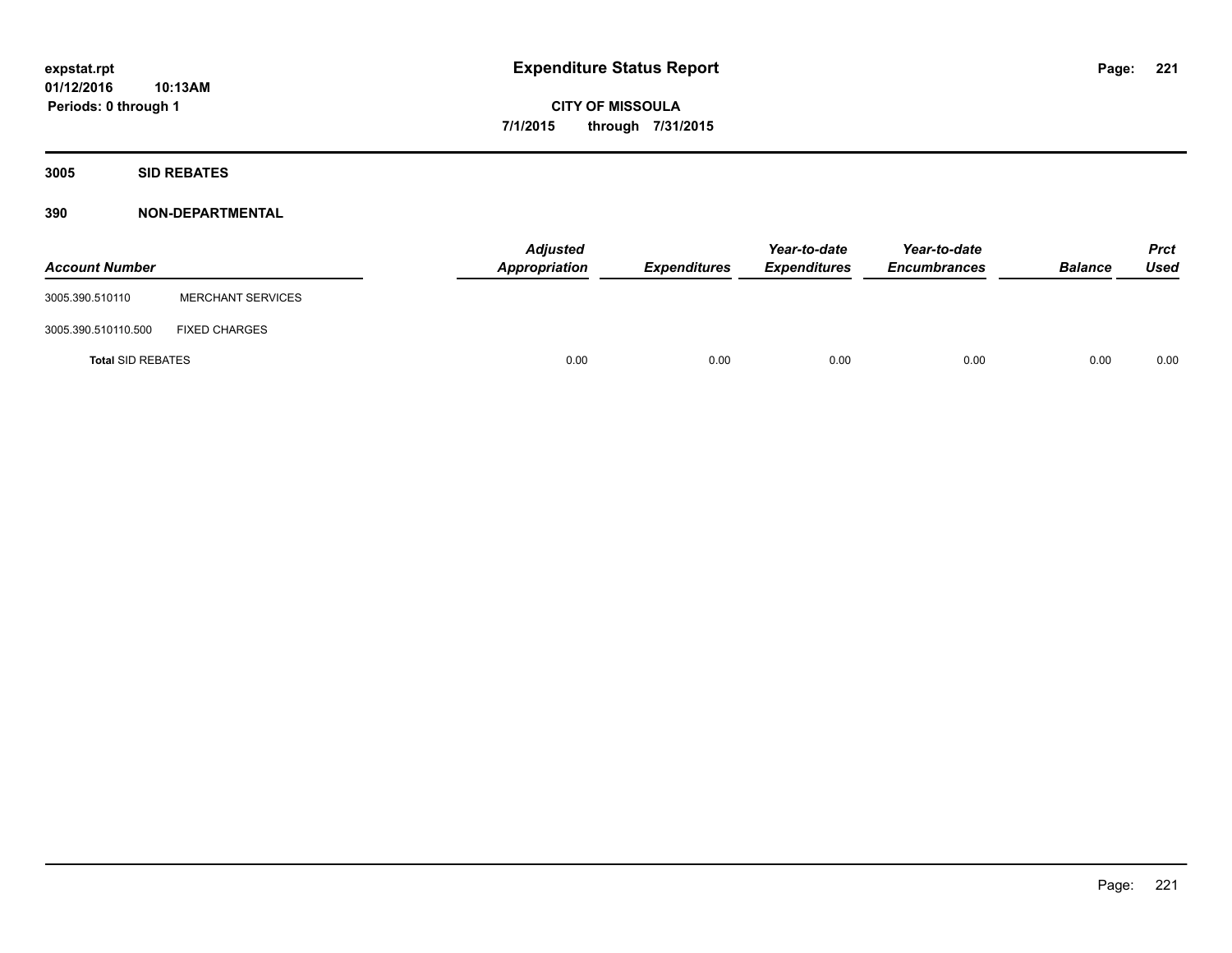**CITY OF MISSOULA 7/1/2015 through 7/31/2015**

## **3065 1998 PUBLIC SAFETY G O BONDS FUND**

**000 \*\*\* Title Not Found \*\*\***

| <b>Account Number</b>         |                         | <b>Adjusted</b><br>Appropriation | <b>Expenditures</b> | Year-to-date<br><b>Expenditures</b> | Year-to-date<br><b>Encumbrances</b> | <b>Balance</b> | <b>Prct</b><br>Used |
|-------------------------------|-------------------------|----------------------------------|---------------------|-------------------------------------|-------------------------------------|----------------|---------------------|
| 3065.000.520100               | *** Title Not Found *** |                                  |                     |                                     |                                     |                |                     |
| 3065.000.520100.800           | OTHER OBJECTS           |                                  |                     |                                     |                                     |                |                     |
| Total *** Title Not Found *** |                         | 0.00                             | 0.00                | 0.00                                | 0.00                                | 0.00           | 0.00                |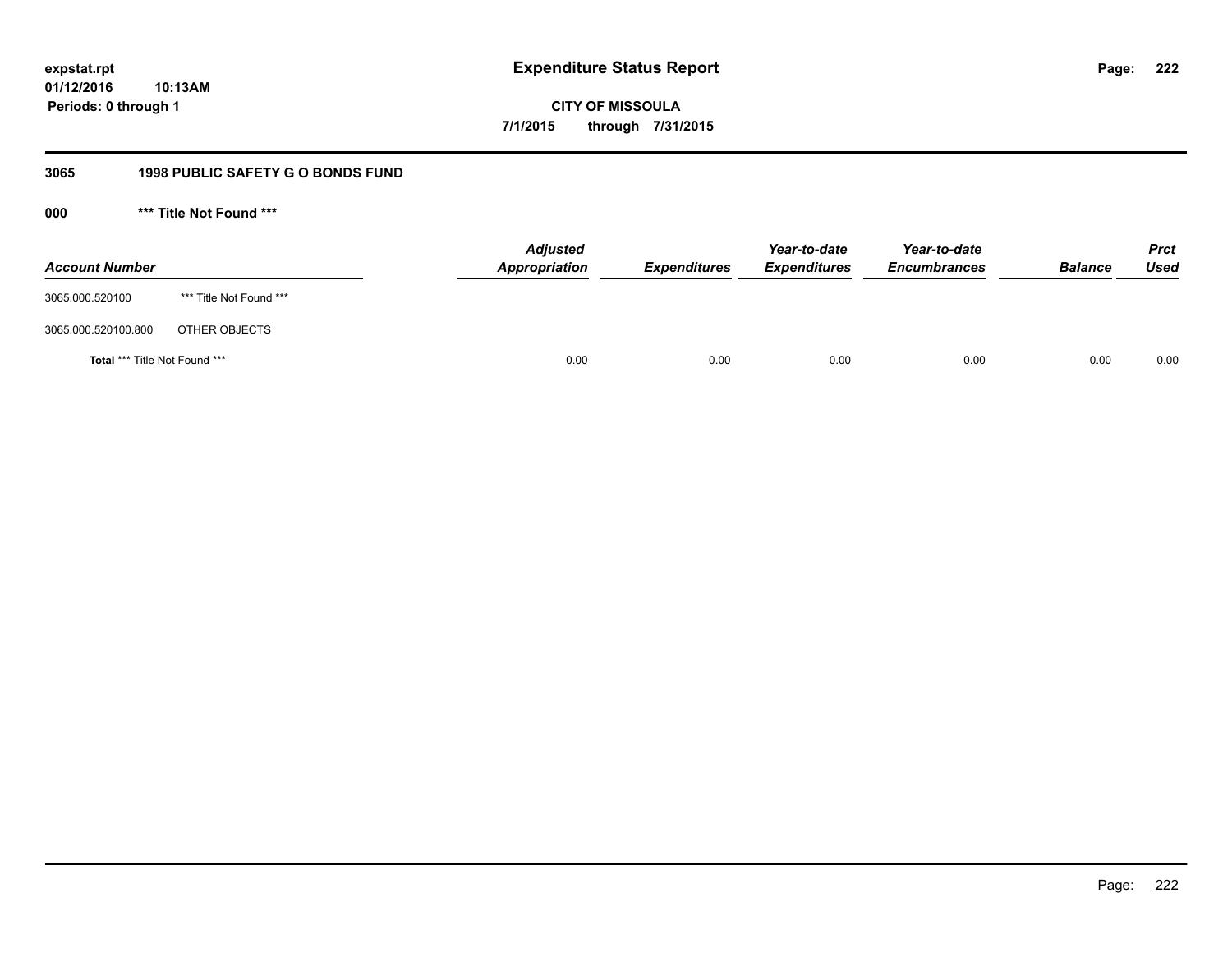**CITY OF MISSOULA 7/1/2015 through 7/31/2015**

## **3065 1998 PUBLIC SAFETY G O BONDS FUND**

| <b>Account Number</b> |                                         | <b>Adjusted</b><br><b>Appropriation</b> | <b>Expenditures</b> | Year-to-date<br><b>Expenditures</b> | Year-to-date<br><b>Encumbrances</b> | <b>Balance</b> | <b>Prct</b><br><b>Used</b> |
|-----------------------|-----------------------------------------|-----------------------------------------|---------------------|-------------------------------------|-------------------------------------|----------------|----------------------------|
| 3065.390.510110       | <b>MERCHANT SERVICES</b>                |                                         |                     |                                     |                                     |                |                            |
| 3065.390.510110.500   | <b>FIXED CHARGES</b>                    |                                         |                     |                                     |                                     |                |                            |
|                       | <b>Total MERCHANT SERVICES</b>          | 0.00                                    | 0.00                | 0.00                                | 0.00                                | 0.00           | 0.00                       |
|                       | Total 1998 PUBLIC SAFETY G O BONDS FUND | 0.00                                    | 0.00                | 0.00                                | 0.00                                | 0.00           | 0.00                       |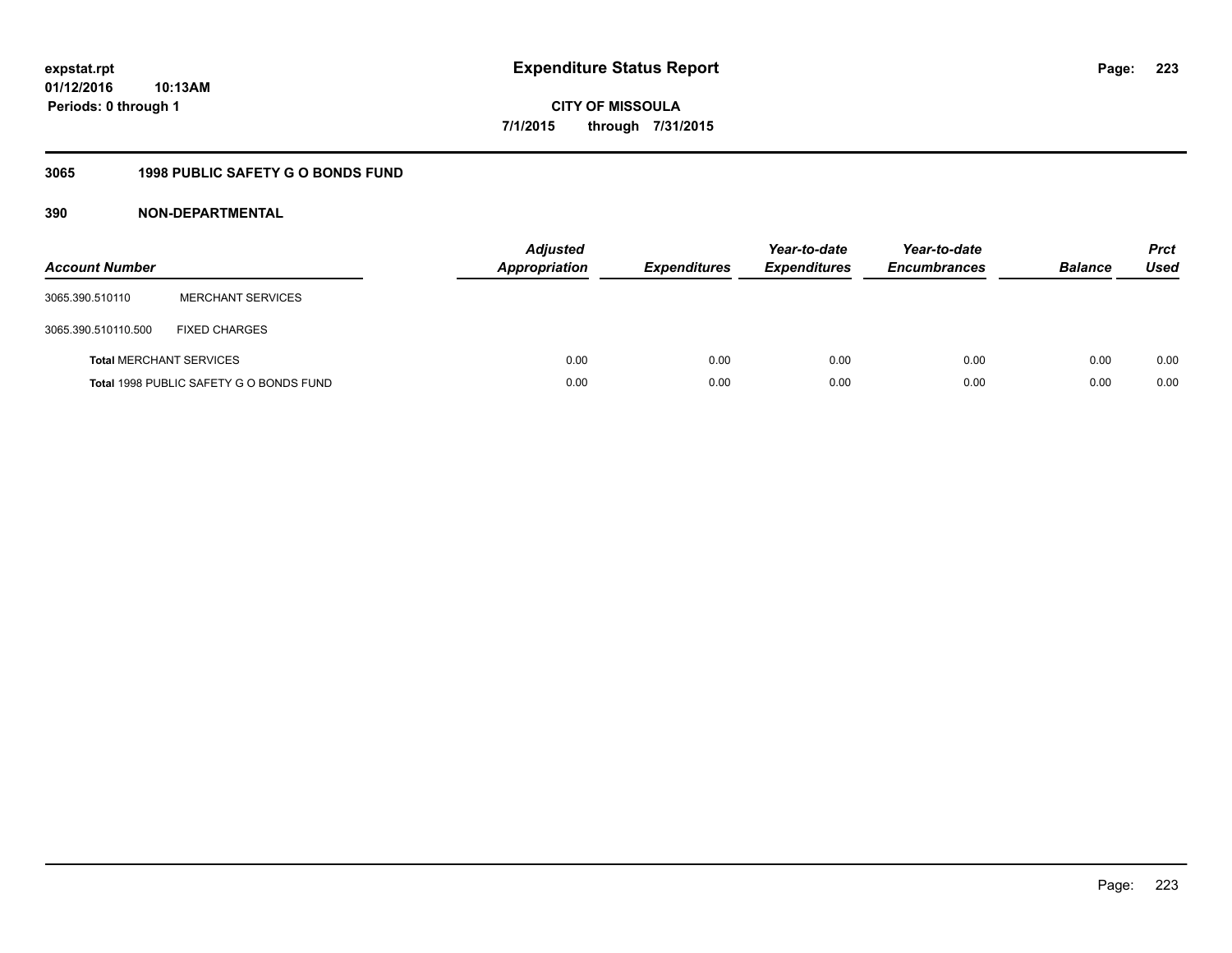## **3070 1996 OPEN SPACE GO BONDS**

| <b>Account Number</b>          |                                | <b>Adjusted</b><br><b>Appropriation</b> | <b>Expenditures</b> | Year-to-date<br><b>Expenditures</b> | Year-to-date<br><b>Encumbrances</b> | <b>Balance</b> | <b>Prct</b><br><b>Used</b> |
|--------------------------------|--------------------------------|-----------------------------------------|---------------------|-------------------------------------|-------------------------------------|----------------|----------------------------|
| 3070.390.490100                | <b>GO BONDS</b>                |                                         |                     |                                     |                                     |                |                            |
| 3070.390.490100.800            | OTHER OBJECTS                  |                                         |                     |                                     |                                     |                |                            |
| <b>Total GO BONDS</b>          |                                | 0.00                                    | 0.00                | 0.00                                | 0.00                                | 0.00           | 0.00                       |
| 3070.390.510110                | <b>MERCHANT SERVICES</b>       |                                         |                     |                                     |                                     |                |                            |
| 3070.390.510110.500            | <b>FIXED CHARGES</b>           |                                         |                     |                                     |                                     |                |                            |
| <b>Total MERCHANT SERVICES</b> |                                | 0.00                                    | 0.00                | 0.00                                | 0.00                                | 0.00           | 0.00                       |
|                                | Total 1996 OPEN SPACE GO BONDS | 0.00                                    | 0.00                | 0.00                                | 0.00                                | 0.00           | 0.00                       |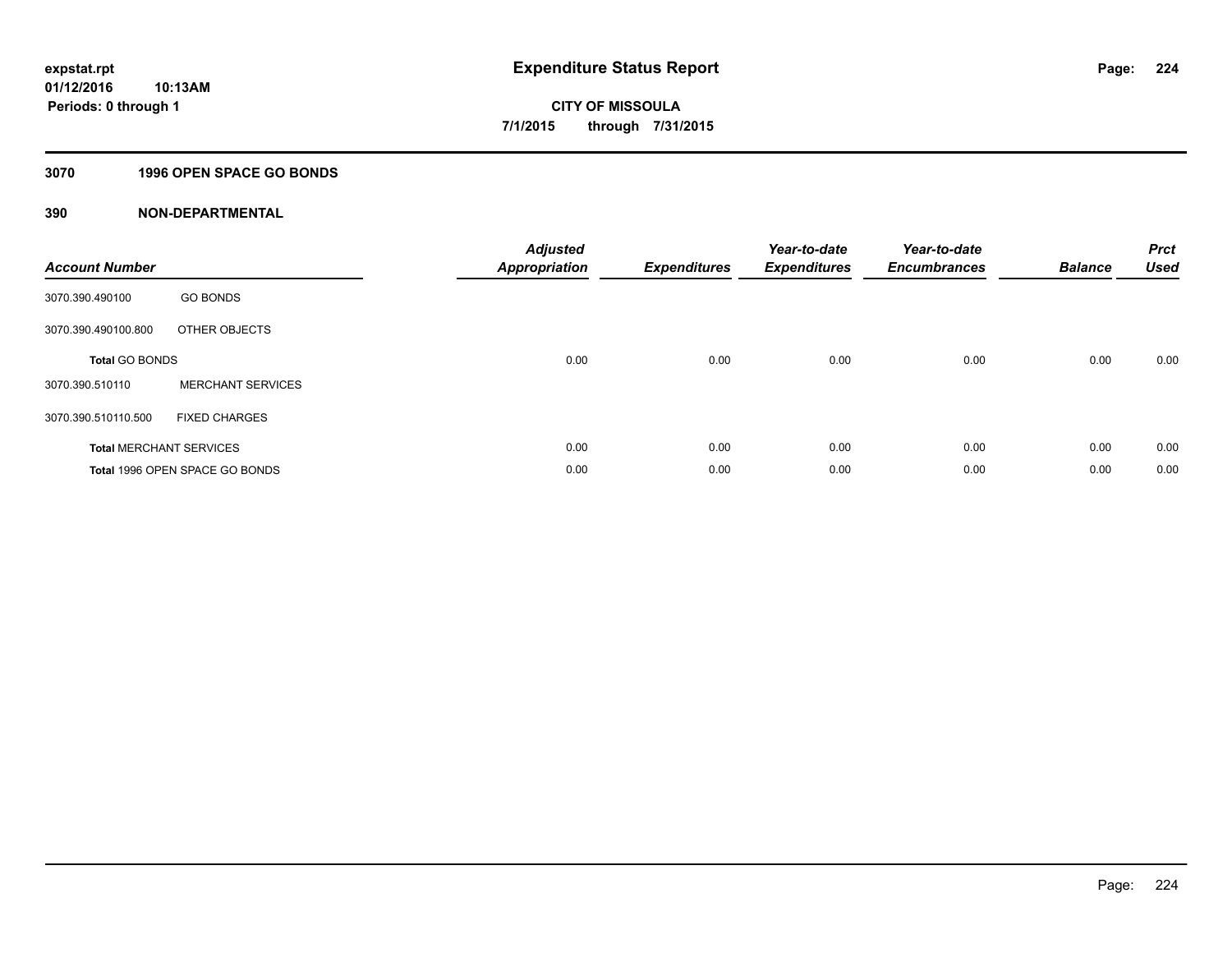## **3075 1997 OPEN SPACE G O BOND FUND**

| <b>Account Number</b> |                                     | <b>Adjusted</b><br>Appropriation | <b>Expenditures</b> | Year-to-date<br><b>Expenditures</b> | Year-to-date<br><b>Encumbrances</b> | <b>Balance</b> | <b>Prct</b><br>Used |
|-----------------------|-------------------------------------|----------------------------------|---------------------|-------------------------------------|-------------------------------------|----------------|---------------------|
| 3075.390.490100       | <b>GO BONDS</b>                     |                                  |                     |                                     |                                     |                |                     |
| 3075.390.490100.800   | OTHER OBJECTS                       |                                  |                     |                                     |                                     |                |                     |
| <b>Total GO BONDS</b> |                                     | 0.00                             | 0.00                | 0.00                                | 0.00                                | 0.00           | 0.00                |
| 3075.390.510110       | <b>MERCHANT SERVICES</b>            |                                  |                     |                                     |                                     |                |                     |
| 3075.390.510110.500   | <b>FIXED CHARGES</b>                |                                  |                     |                                     |                                     |                |                     |
|                       | <b>Total MERCHANT SERVICES</b>      | 0.00                             | 0.00                | 0.00                                | 0.00                                | 0.00           | 0.00                |
|                       | Total 1997 OPEN SPACE G O BOND FUND | 0.00                             | 0.00                | 0.00                                | 0.00                                | 0.00           | 0.00                |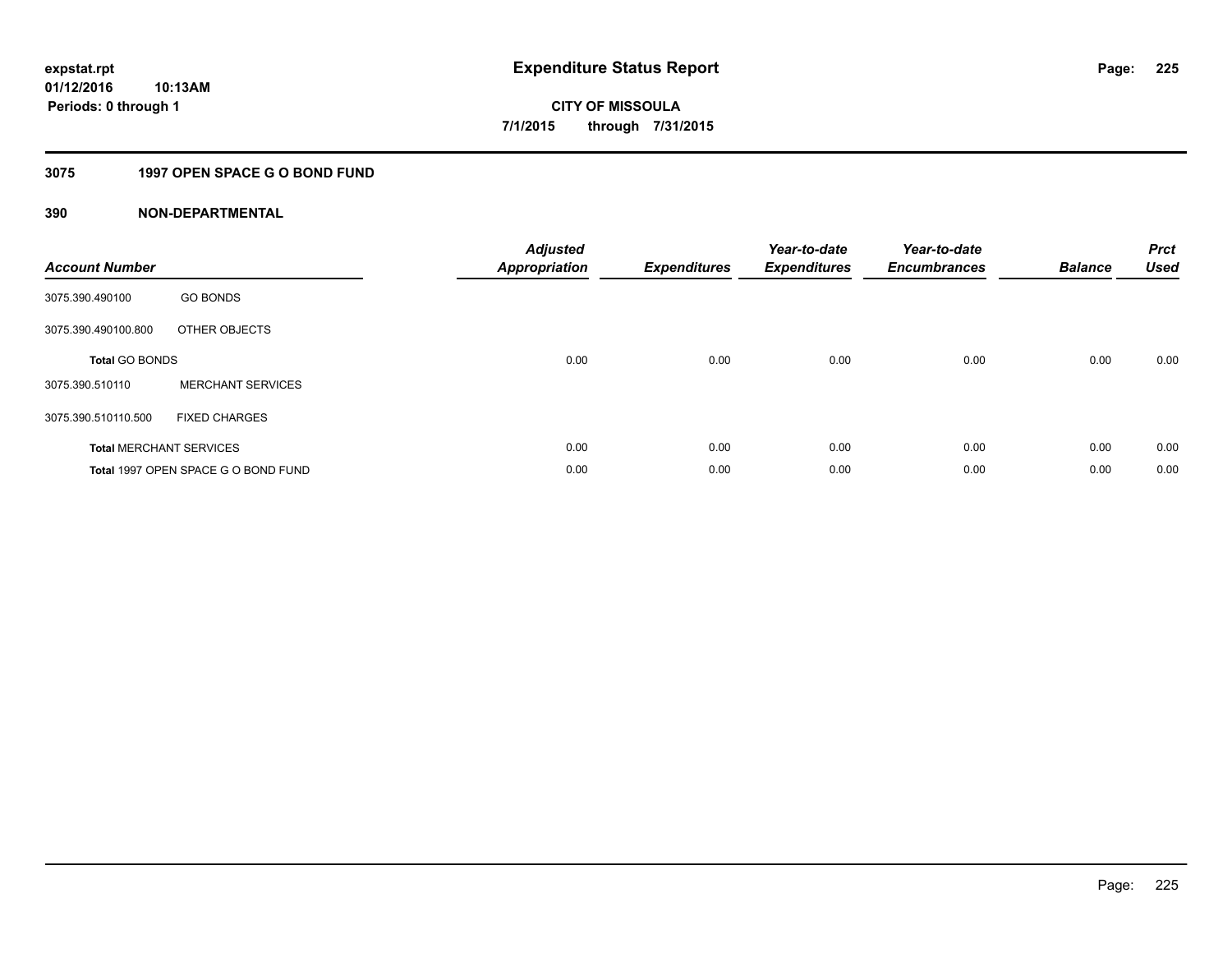**CITY OF MISSOULA 7/1/2015 through 7/31/2015**

## **3080 1994 FIRE EQUIP/CITY HALLS REFUND BOND F**

| <b>Account Number</b>     |                                                | <b>Adjusted</b><br><b>Appropriation</b> | <b>Expenditures</b> | Year-to-date<br><b>Expenditures</b> | Year-to-date<br><b>Encumbrances</b> | <b>Balance</b> | <b>Prct</b><br><b>Used</b> |
|---------------------------|------------------------------------------------|-----------------------------------------|---------------------|-------------------------------------|-------------------------------------|----------------|----------------------------|
| 3080.390.490100           | <b>GO BONDS</b>                                |                                         |                     |                                     |                                     |                |                            |
| 3080.390.490100.600       | <b>DEBT SERVICE</b>                            |                                         |                     |                                     |                                     |                |                            |
| <b>Total DEBT SERVICE</b> |                                                | 0.00                                    | 0.00                | 0.00                                | 0.00                                | 0.00           | 0.00                       |
| 3080.390.490100.800       | OTHER OBJECTS                                  |                                         |                     |                                     |                                     |                |                            |
| <b>Total GO BONDS</b>     |                                                | 0.00                                    | 0.00                | 0.00                                | 0.00                                | 0.00           | 0.00                       |
| 3080.390.510110           | <b>MERCHANT SERVICES</b>                       |                                         |                     |                                     |                                     |                |                            |
| 3080.390.510110.500       | <b>FIXED CHARGES</b>                           |                                         |                     |                                     |                                     |                |                            |
|                           | <b>Total MERCHANT SERVICES</b>                 | 0.00                                    | 0.00                | 0.00                                | 0.00                                | 0.00           | 0.00                       |
|                           | Total 1994 FIRE EQUIP/CITY HALLS REFUND BOND F | 0.00                                    | 0.00                | 0.00                                | 0.00                                | 0.00           | 0.00                       |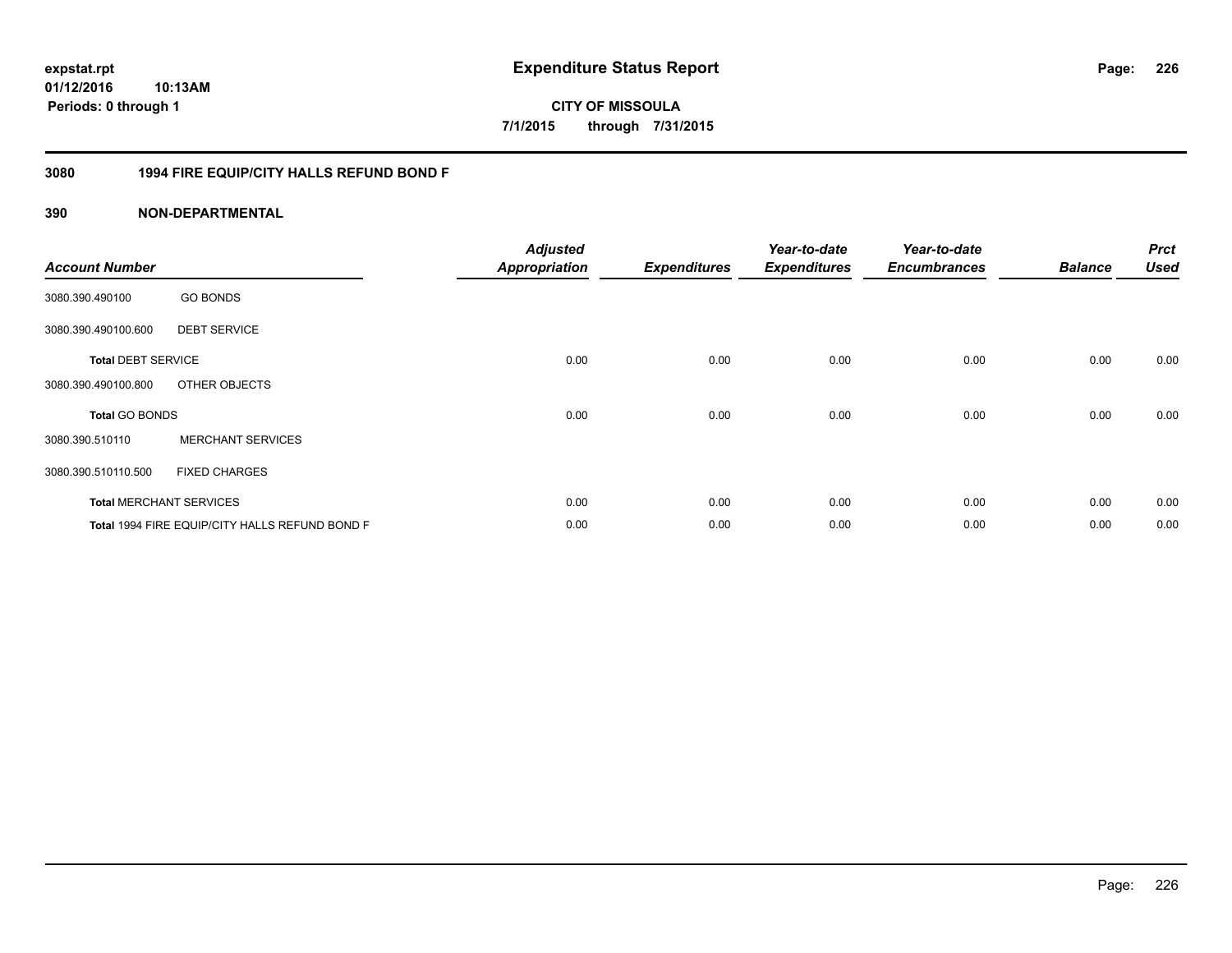## **3085 1993 FIRE STATION G O BOND FUND**

| <b>Account Number</b> |                                       | <b>Adjusted</b><br>Appropriation | <b>Expenditures</b> | Year-to-date<br><b>Expenditures</b> | Year-to-date<br><b>Encumbrances</b> | <b>Balance</b> | <b>Prct</b><br><b>Used</b> |
|-----------------------|---------------------------------------|----------------------------------|---------------------|-------------------------------------|-------------------------------------|----------------|----------------------------|
| 3085.390.490100       | <b>GO BONDS</b>                       |                                  |                     |                                     |                                     |                |                            |
| 3085.390.490100.800   | OTHER OBJECTS                         |                                  |                     |                                     |                                     |                |                            |
| <b>Total GO BONDS</b> |                                       | 0.00                             | 0.00                | 0.00                                | 0.00                                | 0.00           | 0.00                       |
| 3085.390.510110       | <b>MERCHANT SERVICES</b>              |                                  |                     |                                     |                                     |                |                            |
| 3085.390.510110.500   | <b>FIXED CHARGES</b>                  |                                  |                     |                                     |                                     |                |                            |
|                       | <b>Total MERCHANT SERVICES</b>        | 0.00                             | 0.00                | 0.00                                | 0.00                                | 0.00           | 0.00                       |
|                       | Total 1993 FIRE STATION G O BOND FUND | 0.00                             | 0.00                | 0.00                                | 0.00                                | 0.00           | 0.00                       |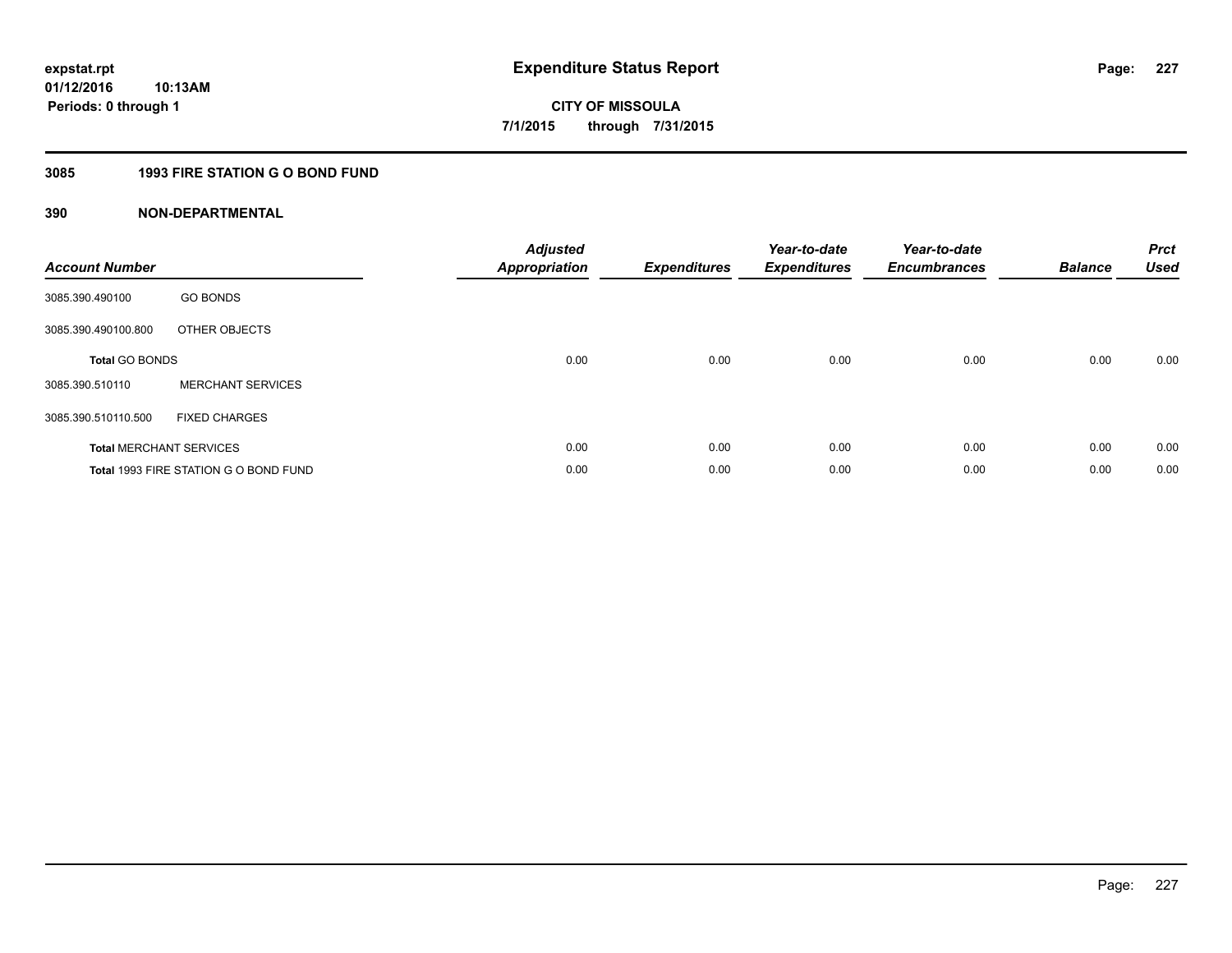## **3090 2004 AQUATICS BOND**

| <b>Account Number</b>     |                                | <b>Adjusted</b><br><b>Appropriation</b> | <b>Expenditures</b> | Year-to-date<br><b>Expenditures</b> | Year-to-date<br><b>Encumbrances</b> | <b>Balance</b> | <b>Prct</b><br><b>Used</b> |
|---------------------------|--------------------------------|-----------------------------------------|---------------------|-------------------------------------|-------------------------------------|----------------|----------------------------|
| 3090.390.490100           | <b>GO BONDS</b>                |                                         |                     |                                     |                                     |                |                            |
| 3090.390.490100.600       | <b>DEBT SERVICE</b>            |                                         |                     |                                     |                                     |                |                            |
| <b>Total DEBT SERVICE</b> |                                | 0.00                                    | 0.00                | 0.00                                | 0.00                                | 0.00           | 0.00                       |
| 3090.390.490100.800       | OTHER OBJECTS                  |                                         |                     |                                     |                                     |                |                            |
| Total GO BONDS            |                                | 0.00                                    | 0.00                | 0.00                                | 0.00                                | 0.00           | 0.00                       |
| 3090.390.510110           | <b>MERCHANT SERVICES</b>       |                                         |                     |                                     |                                     |                |                            |
| 3090.390.510110.500       | <b>FIXED CHARGES</b>           |                                         |                     |                                     |                                     |                |                            |
|                           | <b>Total MERCHANT SERVICES</b> | 0.00                                    | 0.00                | 0.00                                | 0.00                                | 0.00           | 0.00                       |
| Total 2004 AQUATICS BOND  |                                | 0.00                                    | 0.00                | 0.00                                | 0.00                                | 0.00           | 0.00                       |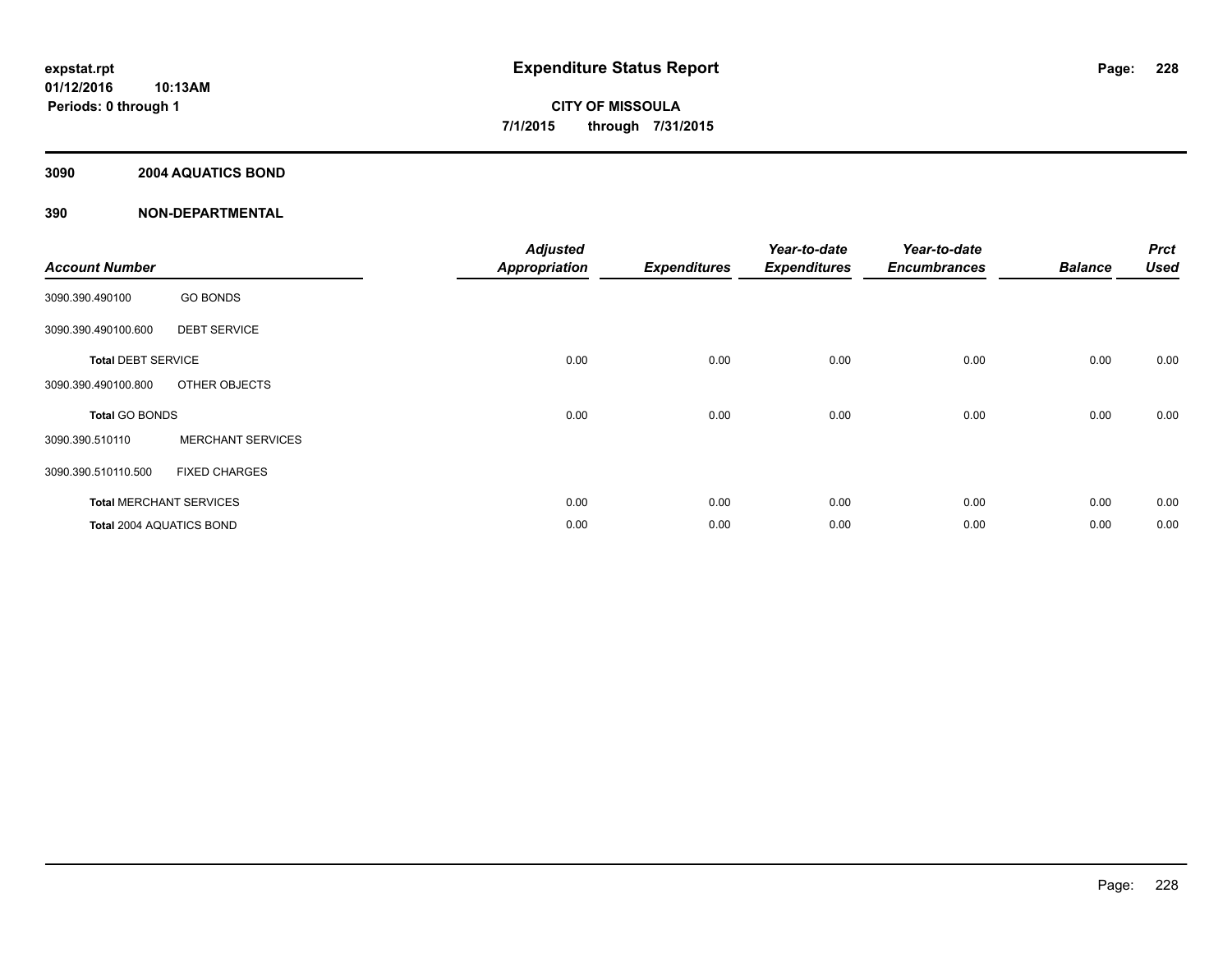**CITY OF MISSOULA 7/1/2015 through 7/31/2015**

## **3091 SERIES 2012A AQUATICS REFUNDING BOND**

|                                   |                                                 | <b>Adjusted</b>      |                     | Year-to-date        | Year-to-date        |                | <b>Prct</b> |
|-----------------------------------|-------------------------------------------------|----------------------|---------------------|---------------------|---------------------|----------------|-------------|
| <b>Account Number</b>             |                                                 | <b>Appropriation</b> | <b>Expenditures</b> | <b>Expenditures</b> | <b>Encumbrances</b> | <b>Balance</b> | <b>Used</b> |
| 3091.390.490100                   | <b>GO BONDS</b>                                 |                      |                     |                     |                     |                |             |
| 3091.390.490100.600               | <b>DEBT SERVICE</b>                             |                      |                     |                     |                     |                |             |
| 3091.390.490100.610.000 PRINCIPAL |                                                 | 505,000.00           | 0.00                | 0.00                | 0.00                | 505,000.00     | 0.00        |
|                                   | 3091.390.490100.620.000 INTEREST / SERVICE FEES | 90,148.00            | 0.00                | 0.00                | 0.00                | 90,148.00      | 0.00        |
| <b>Total DEBT SERVICE</b>         |                                                 | 595,148.00           | 0.00                | 0.00                | 0.00                | 595,148.00     | 0.00        |
| 3091.390.490100.800               | OTHER OBJECTS                                   |                      |                     |                     |                     |                |             |
| <b>Total OTHER OBJECTS</b>        |                                                 | 0.00                 | 0.00                | 0.00                | 0.00                | 0.00           | 0.00        |
| <b>Total GO BONDS</b>             |                                                 | 595,148.00           | 0.00                | 0.00                | 0.00                | 595,148.00     | 0.00        |
| 3091.390.510110                   | <b>MERCHANT SERVICES</b>                        |                      |                     |                     |                     |                |             |
| 3091.390.510110.500               | <b>FIXED CHARGES</b>                            |                      |                     |                     |                     |                |             |
|                                   | <b>Total MERCHANT SERVICES</b>                  | 0.00                 | 0.00                | 0.00                | 0.00                | 0.00           | 0.00        |
|                                   | Total SERIES 2012A AQUATICS REFUNDING BOND      | 595,148.00           | 0.00                | 0.00                | 0.00                | 595,148.00     | 0.00        |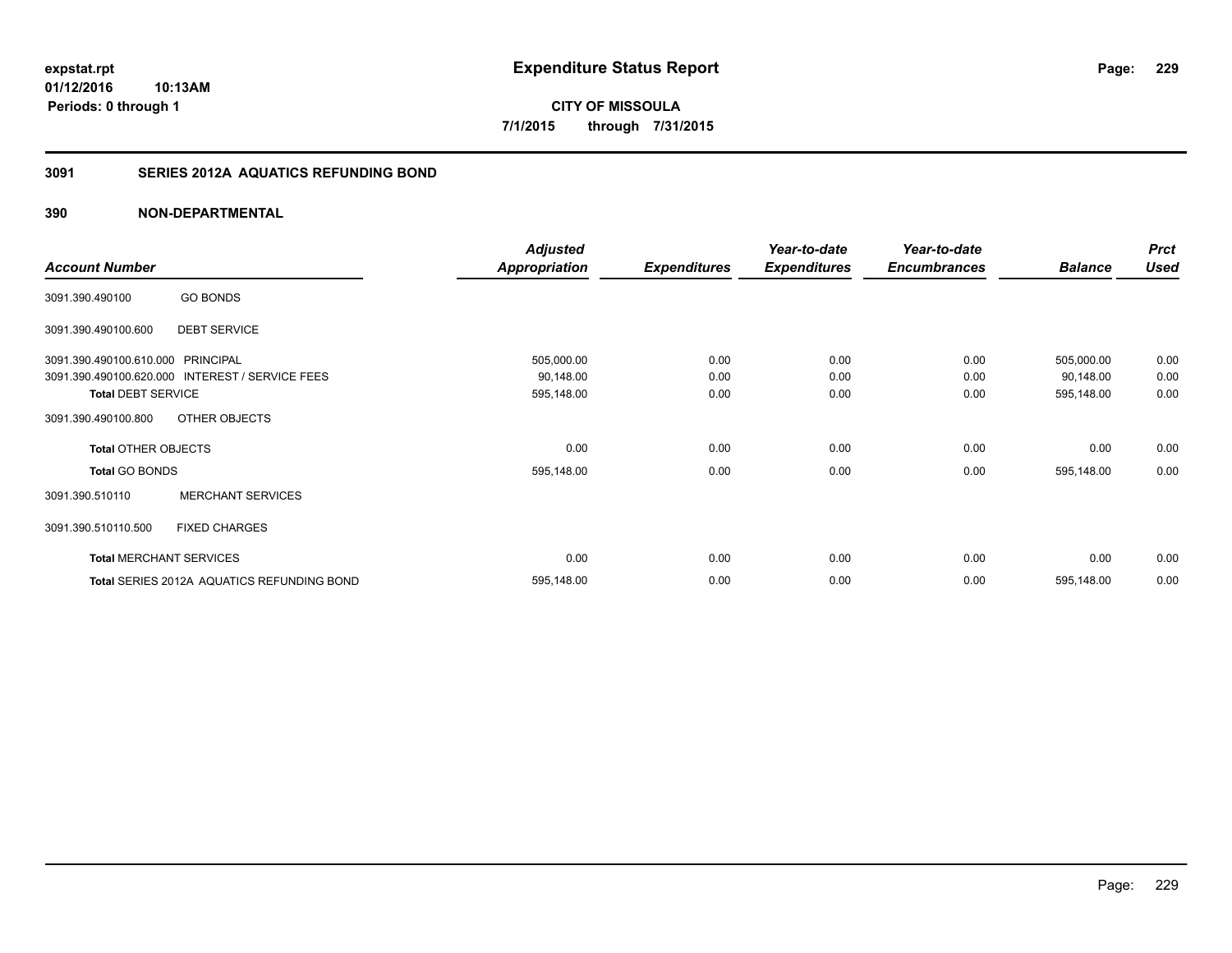**CITY OF MISSOULA 7/1/2015 through 7/31/2015**

## **3092 Series 2013A GO REFUNDING BONDS**

|                                |                                            | <b>Adjusted</b>      |                     | Year-to-date        | Year-to-date        |                | <b>Prct</b> |
|--------------------------------|--------------------------------------------|----------------------|---------------------|---------------------|---------------------|----------------|-------------|
| <b>Account Number</b>          |                                            | <b>Appropriation</b> | <b>Expenditures</b> | <b>Expenditures</b> | <b>Encumbrances</b> | <b>Balance</b> | <b>Used</b> |
| 3092.390.490100                | <b>GO BONDS</b>                            |                      |                     |                     |                     |                |             |
| 3092.390.490100.600            | <b>DEBT SERVICE</b>                        |                      |                     |                     |                     |                |             |
| 3092.390.490100.610.000        | <b>PRINCIPAL</b>                           | 580,000.00           | 0.00                | 0.00                | 0.00                | 580,000.00     | 0.00        |
| 3092.390.490100.620.000        | INTEREST / SERVICE FEES                    | 108,926.00           | 0.00                | 0.00                | 0.00                | 108,926.00     | 0.00        |
| <b>Total GO BONDS</b>          |                                            | 688,926.00           | 0.00                | 0.00                | 0.00                | 688,926.00     | 0.00        |
| 3092.390.510110                | <b>MERCHANT SERVICES</b>                   |                      |                     |                     |                     |                |             |
| 3092.390.510110.500            | <b>FIXED CHARGES</b>                       |                      |                     |                     |                     |                |             |
| <b>Total MERCHANT SERVICES</b> |                                            | 0.00                 | 0.00                | 0.00                | 0.00                | 0.00           | 0.00        |
| 3092.390.521000                | INTERFUND OPERATING TRANSFERS              |                      |                     |                     |                     |                |             |
| 3092.390.521000.800            | OTHER OBJECTS                              |                      |                     |                     |                     |                |             |
|                                | <b>Total INTERFUND OPERATING TRANSFERS</b> | 0.00                 | 0.00                | 0.00                | 0.00                | 0.00           | 0.00        |
|                                | Total Series 2013A GO REFUNDING BONDS      | 688,926.00           | 0.00                | 0.00                | 0.00                | 688,926.00     | 0.00        |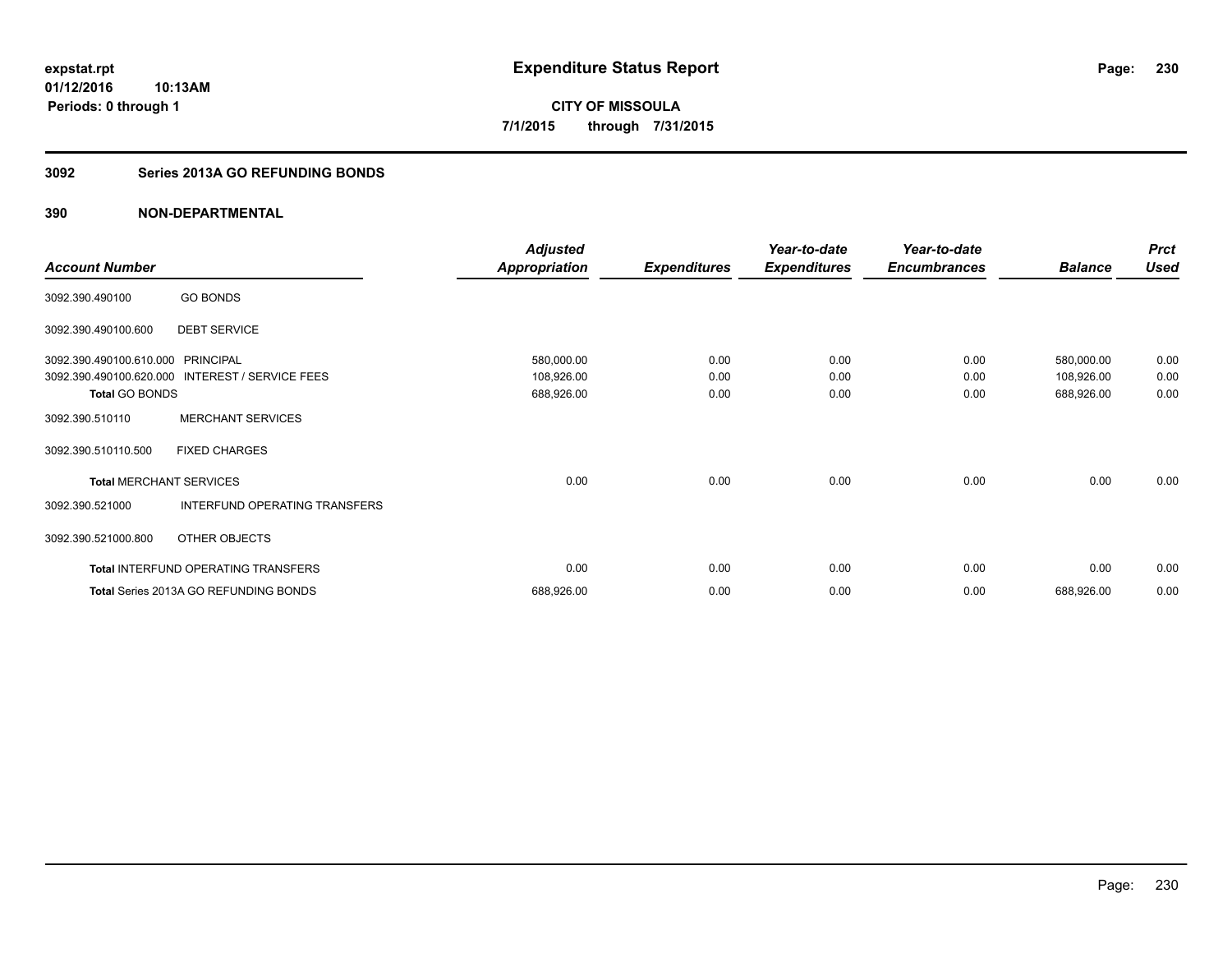**CITY OF MISSOULA 7/1/2015 through 7/31/2015**

### **3095 2004 REFUNDING BONDS DEBT SERVICE**

| <b>Account Number</b>          |                                                | <b>Adjusted</b><br><b>Appropriation</b> | <b>Expenditures</b> | Year-to-date<br><b>Expenditures</b> | Year-to-date<br><b>Encumbrances</b> | <b>Balance</b> | <b>Prct</b><br><b>Used</b> |
|--------------------------------|------------------------------------------------|-----------------------------------------|---------------------|-------------------------------------|-------------------------------------|----------------|----------------------------|
| 3095.390.490100                | <b>GO BONDS</b>                                |                                         |                     |                                     |                                     |                |                            |
| 3095.390.490100.600            | <b>DEBT SERVICE</b>                            |                                         |                     |                                     |                                     |                |                            |
| <b>Total GO BONDS</b>          |                                                | 0.00                                    | 0.00                | 0.00                                | 0.00                                | 0.00           | 0.00                       |
| 3095.390.510110                | <b>MERCHANT SERVICES</b>                       |                                         |                     |                                     |                                     |                |                            |
| 3095.390.510110.500            | <b>FIXED CHARGES</b>                           |                                         |                     |                                     |                                     |                |                            |
| <b>Total MERCHANT SERVICES</b> |                                                | 0.00                                    | 0.00                | 0.00                                | 0.00                                | 0.00           | 0.00                       |
|                                | <b>Total 2004 REFUNDING BONDS DEBT SERVICE</b> | 0.00                                    | 0.00                | 0.00                                | 0.00                                | 0.00           | 0.00                       |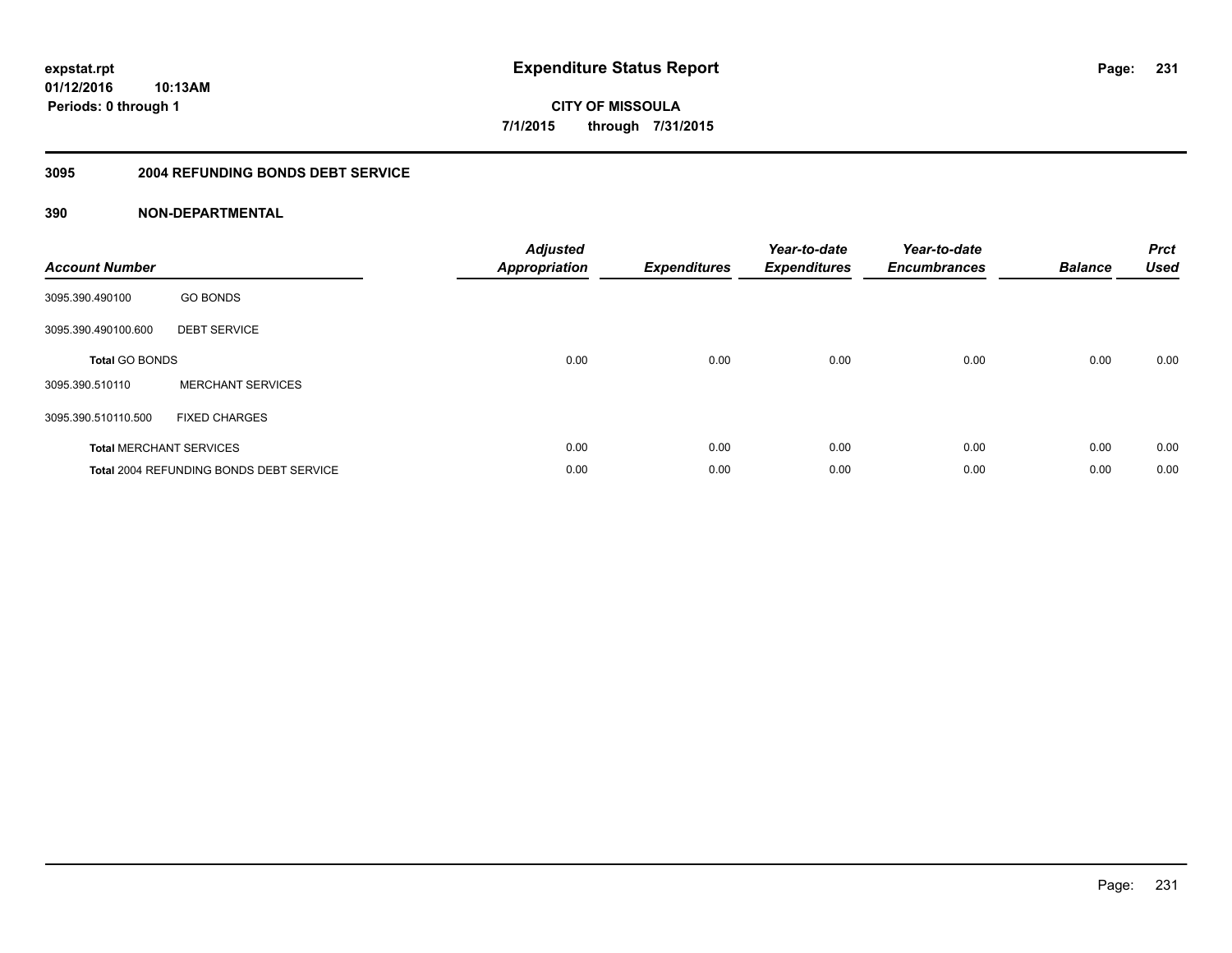### **3096 NEW FIRE STATION GO BOND**

|                                   |                                                 | <b>Adjusted</b>      |                     | Year-to-date        | Year-to-date        |                | <b>Prct</b> |
|-----------------------------------|-------------------------------------------------|----------------------|---------------------|---------------------|---------------------|----------------|-------------|
| <b>Account Number</b>             |                                                 | <b>Appropriation</b> | <b>Expenditures</b> | <b>Expenditures</b> | <b>Encumbrances</b> | <b>Balance</b> | <b>Used</b> |
| 3096.390.490100                   | <b>GO BONDS</b>                                 |                      |                     |                     |                     |                |             |
| 3096.390.490100.600               | <b>DEBT SERVICE</b>                             |                      |                     |                     |                     |                |             |
| 3096.390.490100.610.000 PRINCIPAL |                                                 | 3,876,559.00         | 0.00                | 0.00                | 0.00                | 3,876,559.00   | 0.00        |
|                                   | 3096.390.490100.620.000 INTEREST / SERVICE FEES | 12,500.00            | 0.00                | 0.00                | 0.00                | 12,500.00      | 0.00        |
| <b>Total DEBT SERVICE</b>         |                                                 | 3,889,059.00         | 0.00                | 0.00                | 0.00                | 3,889,059.00   | 0.00        |
| 3096.390.490100.800               | OTHER OBJECTS                                   |                      |                     |                     |                     |                |             |
| <b>Total OTHER OBJECTS</b>        |                                                 | 0.00                 | 0.00                | 0.00                | 0.00                | 0.00           | 0.00        |
| <b>Total GO BONDS</b>             |                                                 | 3,889,059.00         | 0.00                | 0.00                | 0.00                | 3,889,059.00   | 0.00        |
| 3096.390.510110                   | <b>MERCHANT SERVICES</b>                        |                      |                     |                     |                     |                |             |
| 3096.390.510110.500               | <b>FIXED CHARGES</b>                            |                      |                     |                     |                     |                |             |
|                                   | <b>Total MERCHANT SERVICES</b>                  | 0.00                 | 0.00                | 0.00                | 0.00                | 0.00           | 0.00        |
|                                   | Total NEW FIRE STATION GO BOND                  | 3,889,059.00         | 0.00                | 0.00                | 0.00                | 3,889,059.00   | 0.00        |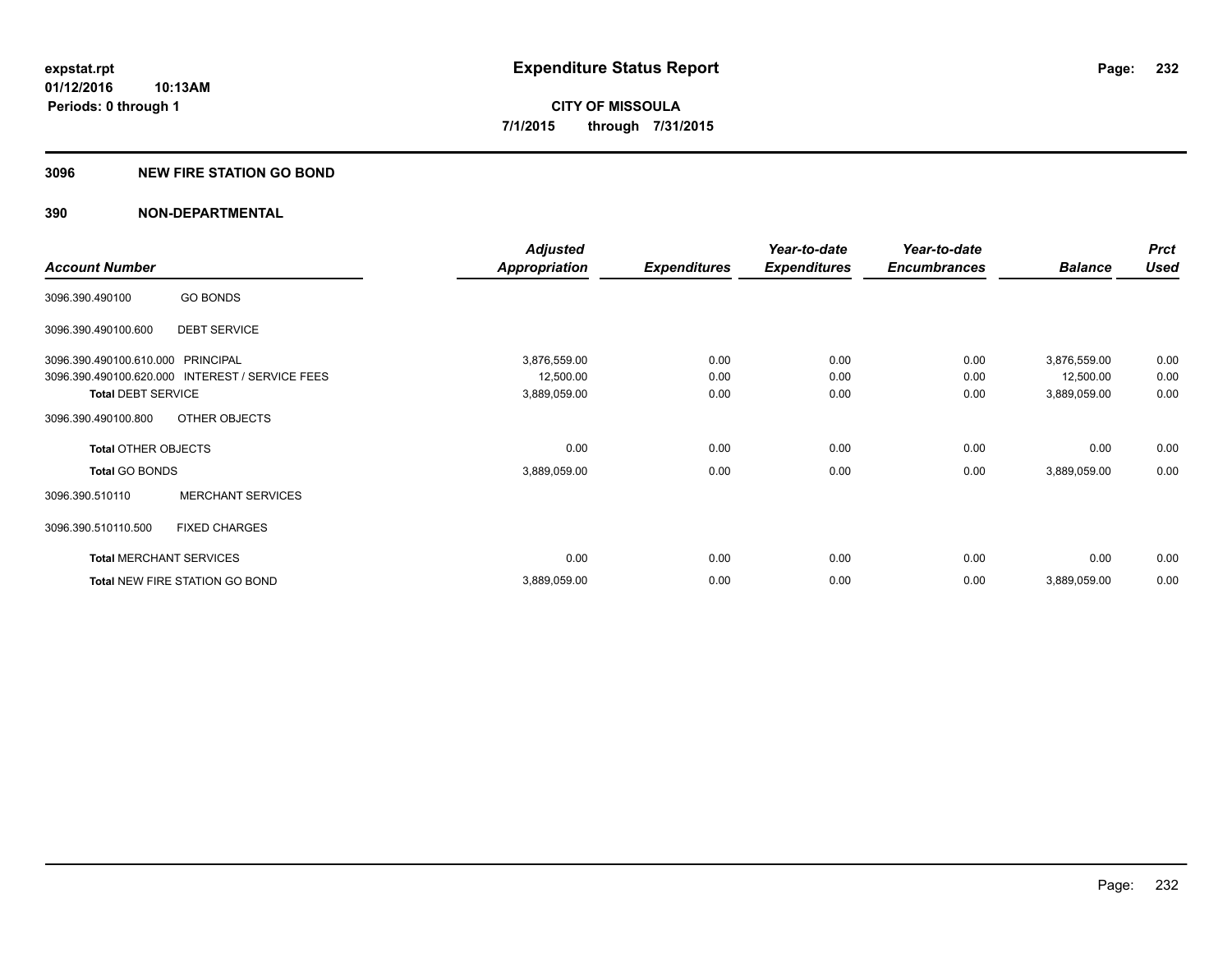### **3097 2007 REFUNDING BONDS**

| <b>Account Number</b>      |                                | <b>Adjusted</b><br><b>Appropriation</b> | <b>Expenditures</b> | Year-to-date<br><b>Expenditures</b> | Year-to-date<br><b>Encumbrances</b> | <b>Balance</b> | <b>Prct</b><br><b>Used</b> |
|----------------------------|--------------------------------|-----------------------------------------|---------------------|-------------------------------------|-------------------------------------|----------------|----------------------------|
| 3097.390.490100            | <b>GO BONDS</b>                |                                         |                     |                                     |                                     |                |                            |
| 3097.390.490100.600        | <b>DEBT SERVICE</b>            |                                         |                     |                                     |                                     |                |                            |
| <b>Total GO BONDS</b>      |                                | 0.00                                    | 0.00                | 0.00                                | 0.00                                | 0.00           | 0.00                       |
| 3097.390.490500            | <b>DEBT PAYMENTS</b>           |                                         |                     |                                     |                                     |                |                            |
| 3097.390.490500.500        | <b>FIXED CHARGES</b>           |                                         |                     |                                     |                                     |                |                            |
| <b>Total DEBT PAYMENTS</b> |                                | 0.00                                    | 0.00                | 0.00                                | 0.00                                | 0.00           | 0.00                       |
| 3097.390.510110            | <b>MERCHANT SERVICES</b>       |                                         |                     |                                     |                                     |                |                            |
| 3097.390.510110.500        | <b>FIXED CHARGES</b>           |                                         |                     |                                     |                                     |                |                            |
|                            | <b>Total MERCHANT SERVICES</b> | 0.00                                    | 0.00                | 0.00                                | 0.00                                | 0.00           | 0.00                       |
|                            | Total 2007 REFUNDING BONDS     | 0.00                                    | 0.00                | 0.00                                | 0.00                                | 0.00           | 0.00                       |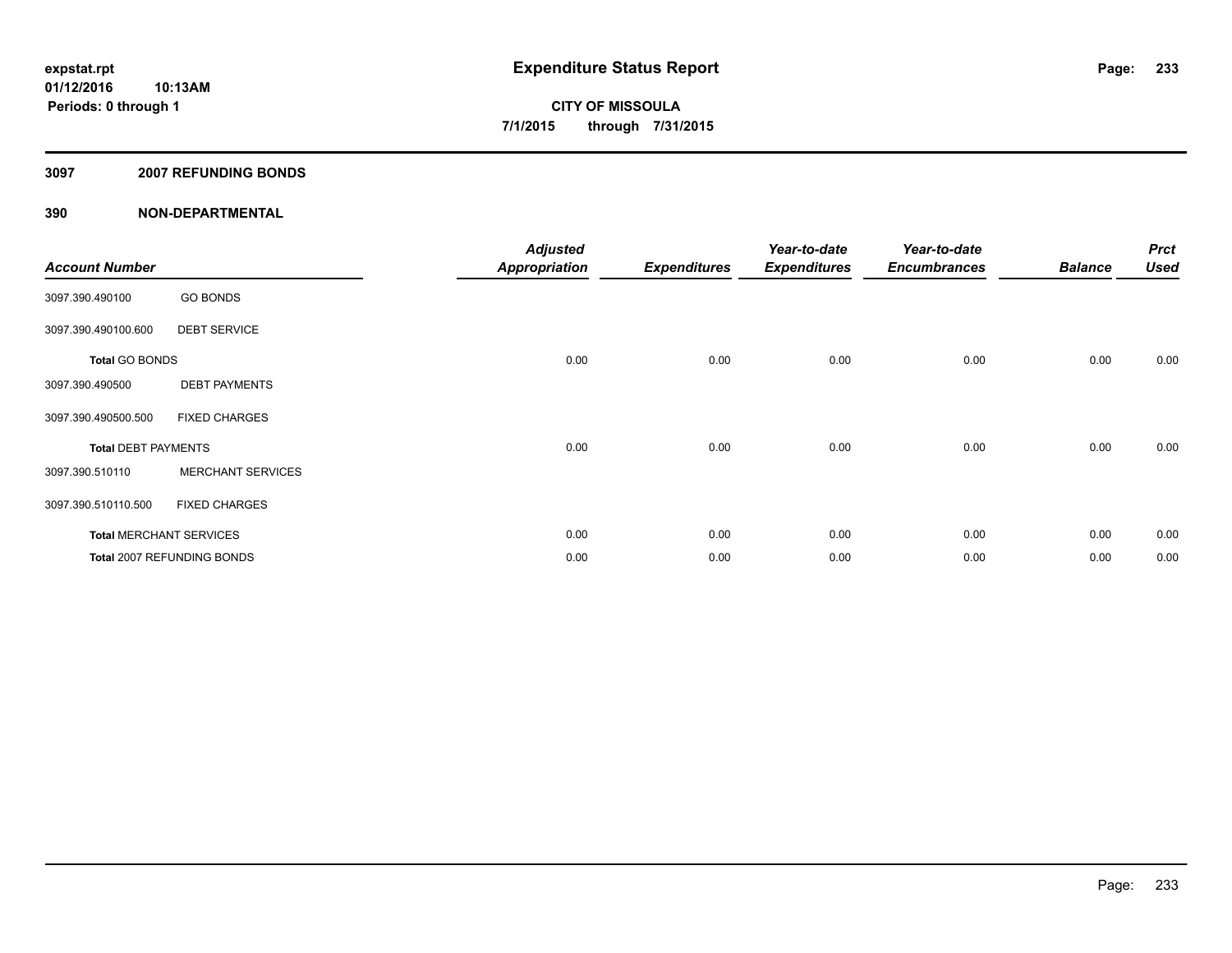**Periods: 0 through 1**

**CITY OF MISSOULA 7/1/2015 through 7/31/2015**

## **3100 SIDEWALK & CURB WARRANTS FUND**

## **390 NON-DEPARTMENTAL**

**10:13AM**

| <b>Account Number</b>          |                                                | <b>Adjusted</b><br><b>Appropriation</b> | <b>Expenditures</b> | Year-to-date<br><b>Expenditures</b> | Year-to-date<br><b>Encumbrances</b> | <b>Balance</b> | <b>Prct</b><br><b>Used</b> |
|--------------------------------|------------------------------------------------|-----------------------------------------|---------------------|-------------------------------------|-------------------------------------|----------------|----------------------------|
| 3100.390.490300                | SPECIAL IMPROVEMENTS BONDS                     |                                         |                     |                                     |                                     |                |                            |
| 3100.390.490300.600            | <b>DEBT SERVICE</b>                            |                                         |                     |                                     |                                     |                |                            |
|                                | <b>Total SPECIAL IMPROVEMENTS BONDS</b>        | 0.00                                    | 0.00                | 0.00                                | 0.00                                | 0.00           | 0.00                       |
| 3100.390.510110                | <b>MERCHANT SERVICES</b>                       |                                         |                     |                                     |                                     |                |                            |
| 3100.390.510110.500            | <b>FIXED CHARGES</b>                           |                                         |                     |                                     |                                     |                |                            |
| <b>Total MERCHANT SERVICES</b> |                                                | 0.00                                    | 0.00                | 0.00                                | 0.00                                | 0.00           | 0.00                       |
| 3100.390.521000                | INTERFUND OPERATING TRANSFERS                  |                                         |                     |                                     |                                     |                |                            |
| 3100.390.521000.800            | OTHER OBJECTS                                  |                                         |                     |                                     |                                     |                |                            |
|                                | <b>Total INTERFUND OPERATING TRANSFERS</b>     | 0.00                                    | 0.00                | 0.00                                | 0.00                                | 0.00           | 0.00                       |
|                                | <b>Total SIDEWALK &amp; CURB WARRANTS FUND</b> | 0.00                                    | 0.00                | 0.00                                | 0.00                                | 0.00           | 0.00                       |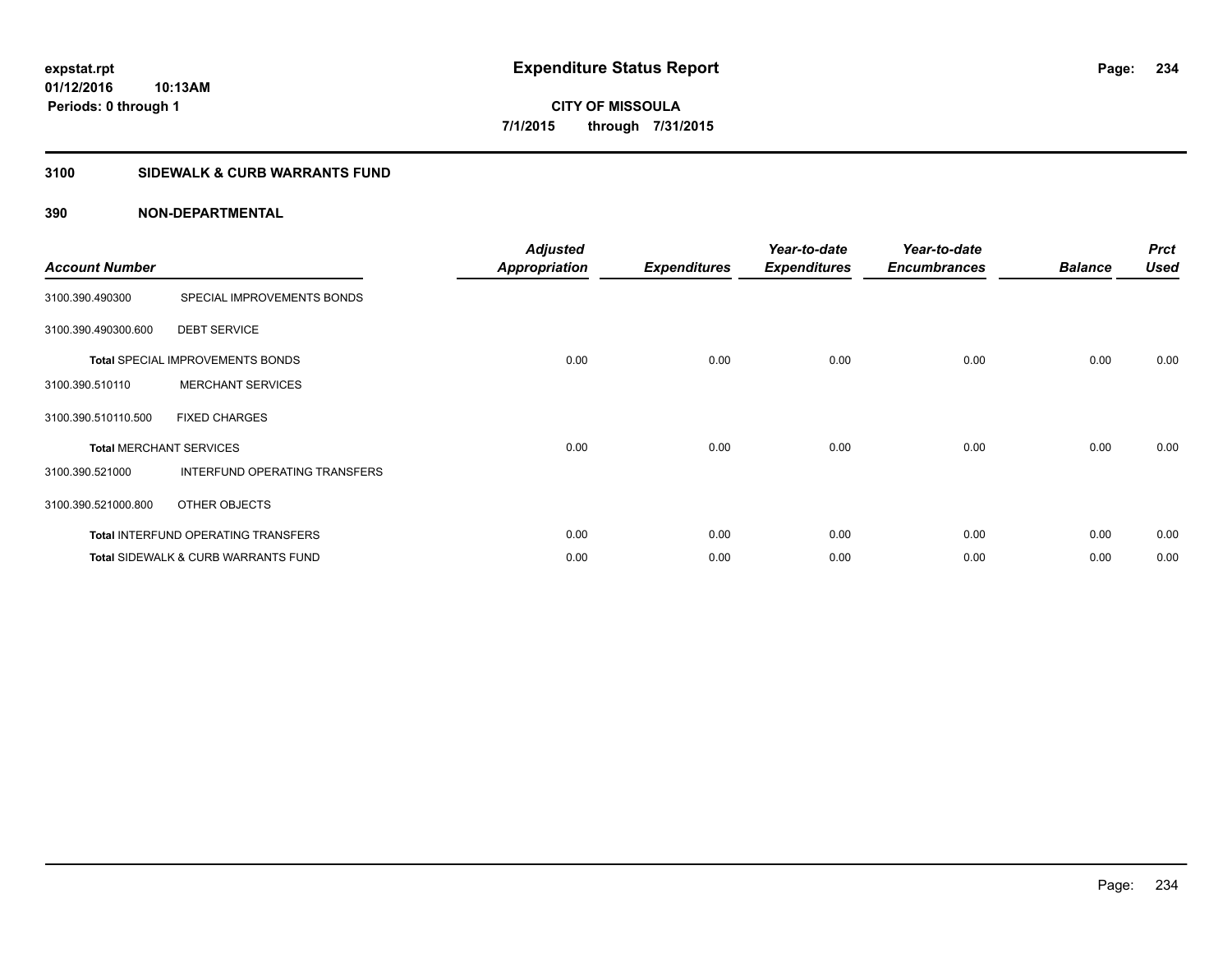**expstat.rpt Expenditure Status Report** 

**01/12/2016 10:13AM Periods: 0 through 1**

**CITY OF MISSOULA 7/1/2015 through 7/31/2015**

## **3200 FY99 SIDEWALK & CURB DEBT SERVICE FUND**

| <b>Account Number</b>     |                                              | <b>Adjusted</b><br><b>Appropriation</b> | <b>Expenditures</b> | Year-to-date<br><b>Expenditures</b> | Year-to-date<br><b>Encumbrances</b> | <b>Balance</b> | <b>Prct</b><br><b>Used</b> |
|---------------------------|----------------------------------------------|-----------------------------------------|---------------------|-------------------------------------|-------------------------------------|----------------|----------------------------|
| 3200.390.490300           | SPECIAL IMPROVEMENTS BONDS                   |                                         |                     |                                     |                                     |                |                            |
| 3200.390.490300.600       | <b>DEBT SERVICE</b>                          |                                         |                     |                                     |                                     |                |                            |
|                           | Total SPECIAL IMPROVEMENTS BONDS             | 0.00                                    | 0.00                | 0.00                                | 0.00                                | 0.00           | 0.00                       |
| 3200.390.510100           | SPECIAL ASSESSMENTS                          |                                         |                     |                                     |                                     |                |                            |
| 3200.390.510100.600       | <b>DEBT SERVICE</b>                          |                                         |                     |                                     |                                     |                |                            |
| <b>Total DEBT SERVICE</b> |                                              | 0.00                                    | 0.00                | 0.00                                | 0.00                                | 0.00           | 0.00                       |
| 3200.390.510100.800       | OTHER OBJECTS                                |                                         |                     |                                     |                                     |                |                            |
|                           | <b>Total SPECIAL ASSESSMENTS</b>             | 0.00                                    | 0.00                | 0.00                                | 0.00                                | 0.00           | 0.00                       |
| 3200.390.510110           | <b>MERCHANT SERVICES</b>                     |                                         |                     |                                     |                                     |                |                            |
| 3200.390.510110.500       | <b>FIXED CHARGES</b>                         |                                         |                     |                                     |                                     |                |                            |
|                           | <b>Total MERCHANT SERVICES</b>               | 0.00                                    | 0.00                | 0.00                                | 0.00                                | 0.00           | 0.00                       |
|                           | Total FY99 SIDEWALK & CURB DEBT SERVICE FUND | 0.00                                    | 0.00                | 0.00                                | 0.00                                | 0.00           | 0.00                       |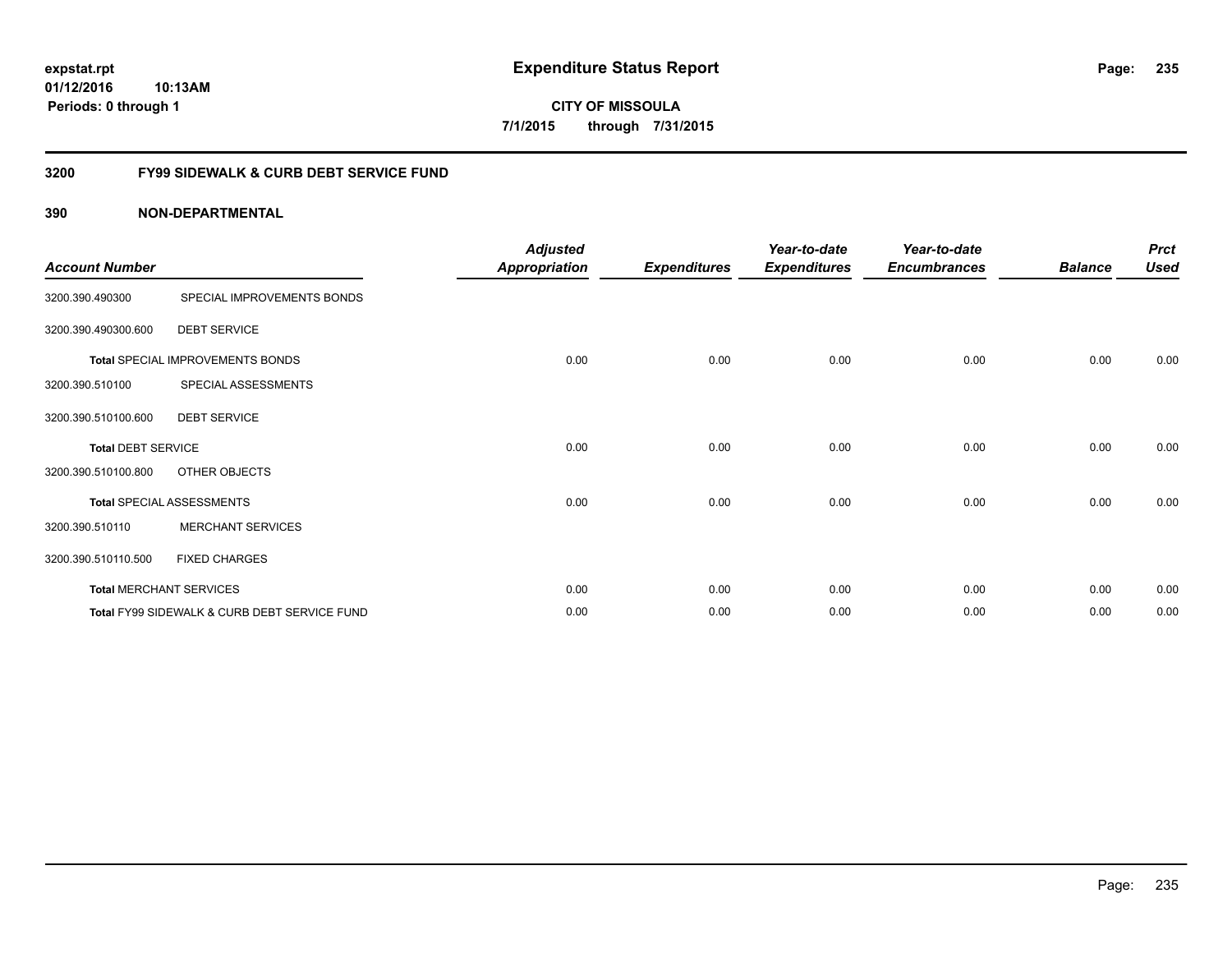**expstat.rpt Expenditure Status Report** 

**01/12/2016 10:13AM Periods: 0 through 1**

**CITY OF MISSOULA 7/1/2015 through 7/31/2015**

## **3300 FY00 SIDEWALK & CURB DEBT SERVICE FUND**

| <b>Account Number</b> |                                              | <b>Adjusted</b><br><b>Appropriation</b> | <b>Expenditures</b> | Year-to-date<br><b>Expenditures</b> | Year-to-date<br><b>Encumbrances</b> | <b>Balance</b> | <b>Prct</b><br><b>Used</b> |
|-----------------------|----------------------------------------------|-----------------------------------------|---------------------|-------------------------------------|-------------------------------------|----------------|----------------------------|
| 3300.390.510100       | SPECIAL ASSESSMENTS                          |                                         |                     |                                     |                                     |                |                            |
| 3300.390.510100.600   | <b>DEBT SERVICE</b>                          |                                         |                     |                                     |                                     |                |                            |
|                       | <b>Total SPECIAL ASSESSMENTS</b>             | 0.00                                    | 0.00                | 0.00                                | 0.00                                | 0.00           | 0.00                       |
| 3300.390.510110       | <b>MERCHANT SERVICES</b>                     |                                         |                     |                                     |                                     |                |                            |
| 3300.390.510110.500   | <b>FIXED CHARGES</b>                         |                                         |                     |                                     |                                     |                |                            |
|                       | <b>Total MERCHANT SERVICES</b>               | 0.00                                    | 0.00                | 0.00                                | 0.00                                | 0.00           | 0.00                       |
|                       | Total FY00 SIDEWALK & CURB DEBT SERVICE FUND | 0.00                                    | 0.00                | 0.00                                | 0.00                                | 0.00           | 0.00                       |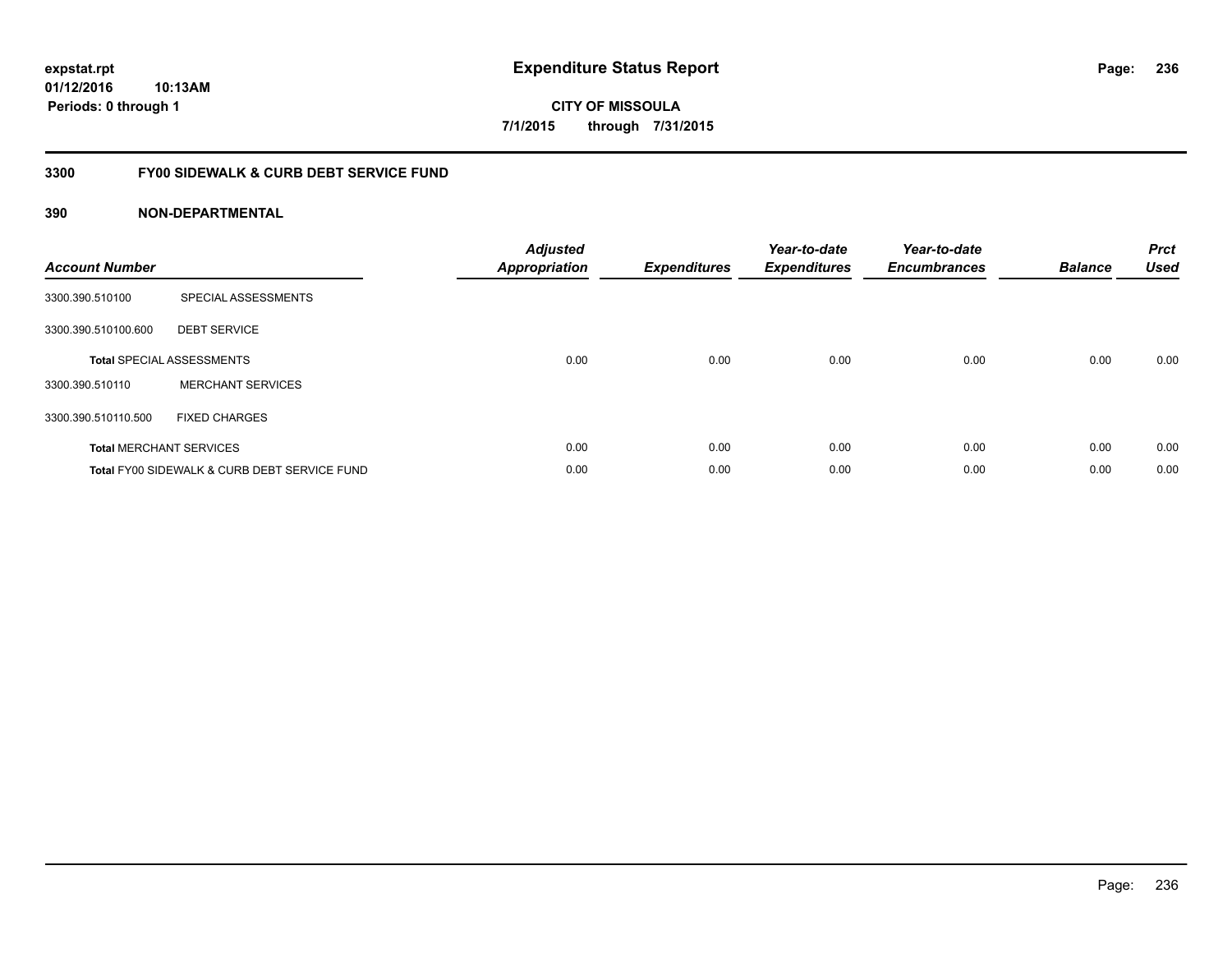**Periods: 0 through 1**

**CITY OF MISSOULA 7/1/2015 through 7/31/2015**

**3305 JUDGMENT LEVIES**

**390 NON-DEPARTMENTAL**

**10:13AM**

| <b>Account Number</b>        |                     | <b>Adjusted</b><br><b>Appropriation</b> | <b>Expenditures</b> | Year-to-date<br><b>Expenditures</b> | Year-to-date<br><b>Encumbrances</b> | <b>Balance</b> | <b>Prct</b><br>Used |
|------------------------------|---------------------|-----------------------------------------|---------------------|-------------------------------------|-------------------------------------|----------------|---------------------|
| 3305.390.490550              | JUDGMENT LEVY DEBT  |                                         |                     |                                     |                                     |                |                     |
| 3305.390.490550.600          | <b>DEBT SERVICE</b> |                                         |                     |                                     |                                     |                |                     |
| <b>Total DEBT SERVICE</b>    |                     | 0.00                                    | 0.00                | 0.00                                | 0.00                                | 0.00           | 0.00                |
| 3305.390.490550.800          | OTHER OBJECTS       |                                         |                     |                                     |                                     |                |                     |
| <b>Total JUDGMENT LEVIES</b> |                     | 0.00                                    | 0.00                | 0.00                                | 0.00                                | 0.00           | 0.00                |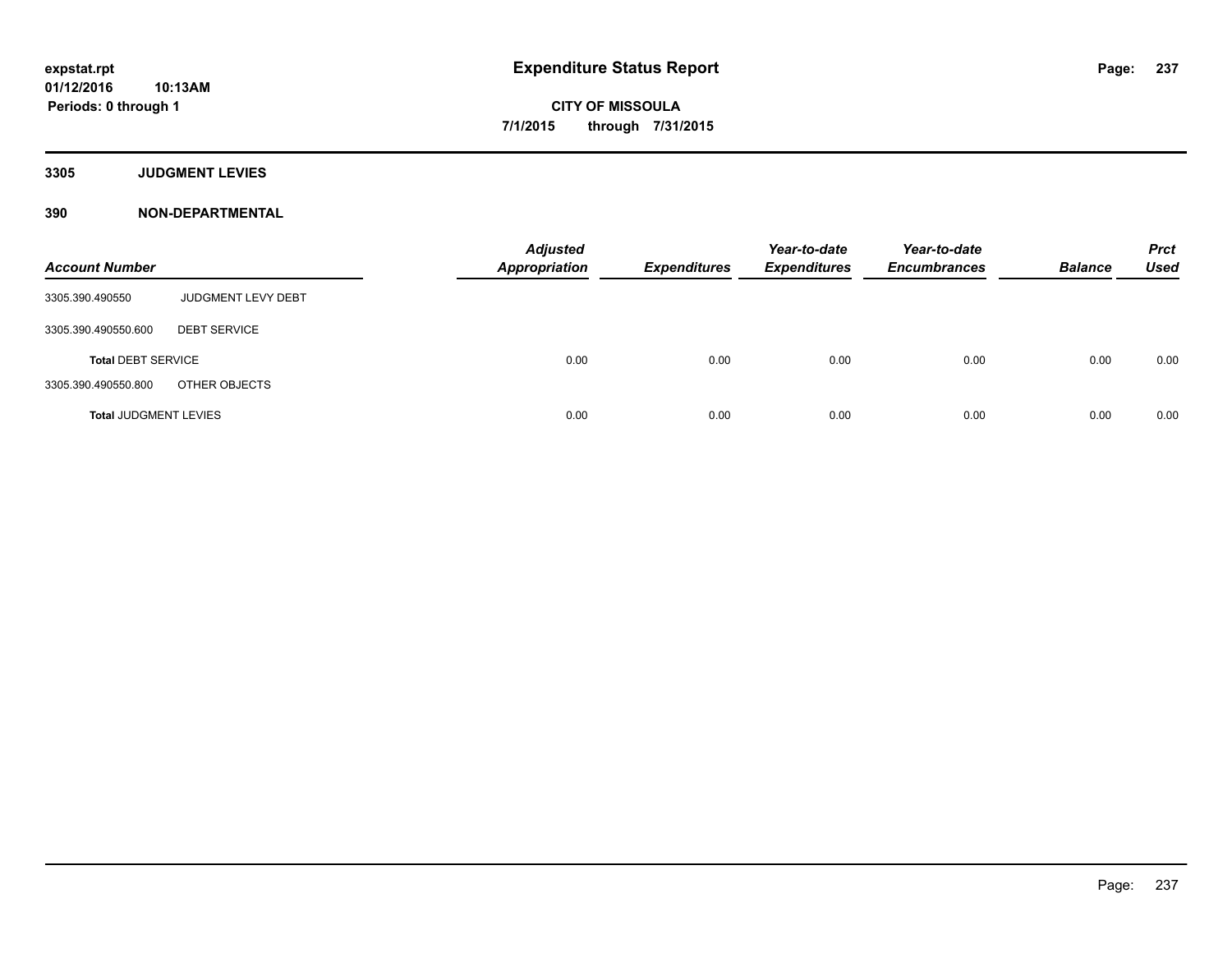**expstat.rpt Expenditure Status Report** 

**01/12/2016 10:13AM Periods: 0 through 1**

**CITY OF MISSOULA 7/1/2015 through 7/31/2015**

## **3400 FY01 SIDEWALK & CURB DEBT SERVICE FUND**

**000 \*\*\* Title Not Found \*\*\***

| <b>Account Number</b>         |                         | <b>Adjusted</b><br>Appropriation | <b>Expenditures</b> | Year-to-date<br><b>Expenditures</b> | Year-to-date<br><b>Encumbrances</b> | <b>Balance</b> | <b>Prct</b><br><b>Used</b> |
|-------------------------------|-------------------------|----------------------------------|---------------------|-------------------------------------|-------------------------------------|----------------|----------------------------|
| 3400.000.520100               | *** Title Not Found *** |                                  |                     |                                     |                                     |                |                            |
| 3400.000.520100.800           | OTHER OBJECTS           |                                  |                     |                                     |                                     |                |                            |
| Total *** Title Not Found *** |                         | 0.00                             | 0.00                | 0.00                                | 0.00                                | 0.00           | 0.00                       |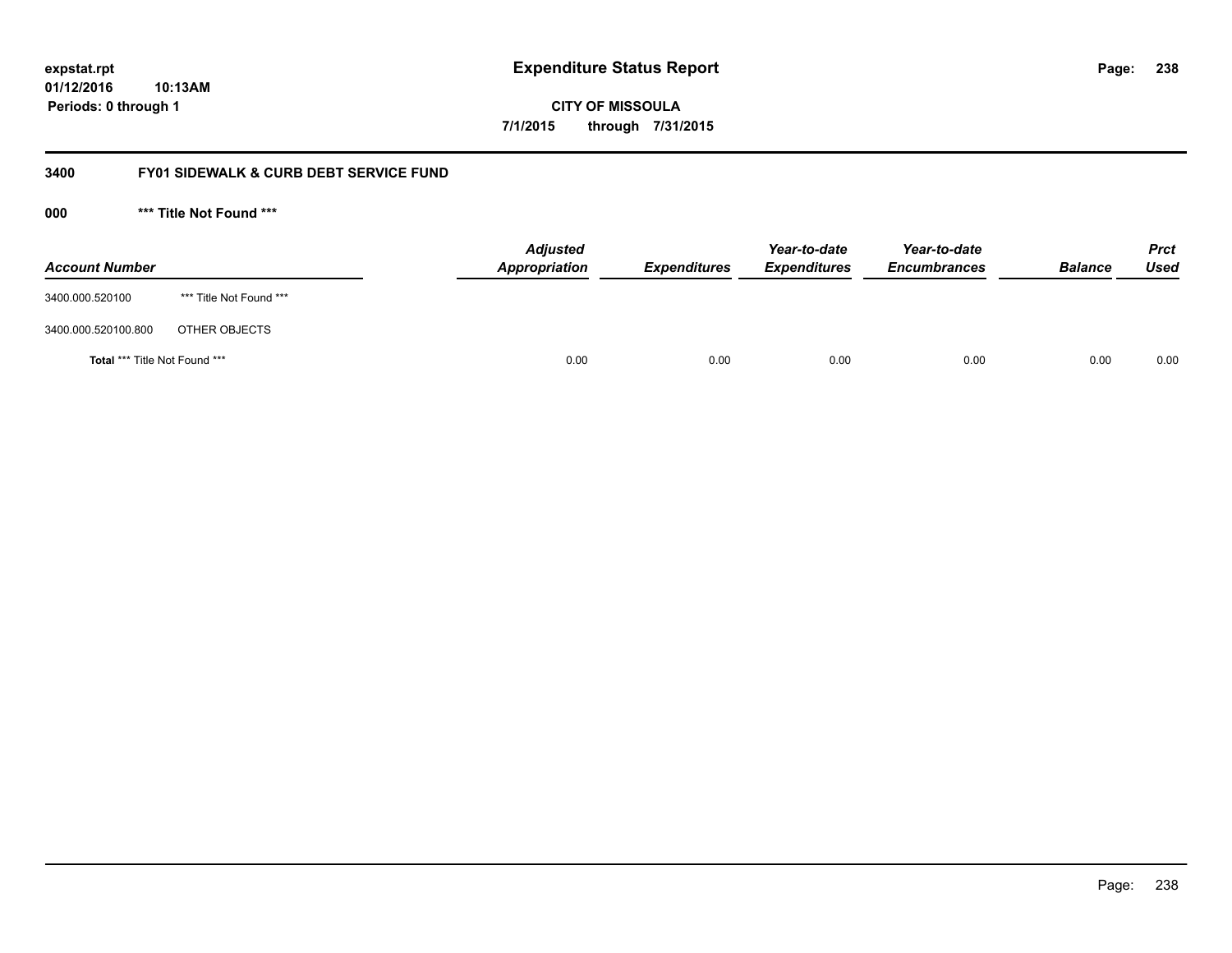**CITY OF MISSOULA 7/1/2015 through 7/31/2015**

## **3400 FY01 SIDEWALK & CURB DEBT SERVICE FUND**

| <b>Account Number</b>     |                                              | <b>Adjusted</b><br><b>Appropriation</b> | <b>Expenditures</b> | Year-to-date<br><b>Expenditures</b> | Year-to-date<br><b>Encumbrances</b> | <b>Balance</b> | <b>Prct</b><br><b>Used</b> |
|---------------------------|----------------------------------------------|-----------------------------------------|---------------------|-------------------------------------|-------------------------------------|----------------|----------------------------|
|                           |                                              |                                         |                     |                                     |                                     |                |                            |
| 3400.390.510100           | SPECIAL ASSESSMENTS                          |                                         |                     |                                     |                                     |                |                            |
| 3400.390.510100.600       | <b>DEBT SERVICE</b>                          |                                         |                     |                                     |                                     |                |                            |
| <b>Total DEBT SERVICE</b> |                                              | 0.00                                    | 0.00                | 0.00                                | 0.00                                | 0.00           | 0.00                       |
| 3400.390.510100.800       | OTHER OBJECTS                                |                                         |                     |                                     |                                     |                |                            |
|                           | <b>Total SPECIAL ASSESSMENTS</b>             | 0.00                                    | 0.00                | 0.00                                | 0.00                                | 0.00           | 0.00                       |
| 3400.390.510110           | <b>MERCHANT SERVICES</b>                     |                                         |                     |                                     |                                     |                |                            |
| 3400.390.510110.500       | <b>FIXED CHARGES</b>                         |                                         |                     |                                     |                                     |                |                            |
|                           | Total FY01 SIDEWALK & CURB DEBT SERVICE FUND | 0.00                                    | 0.00                | 0.00                                | 0.00                                | 0.00           | 0.00                       |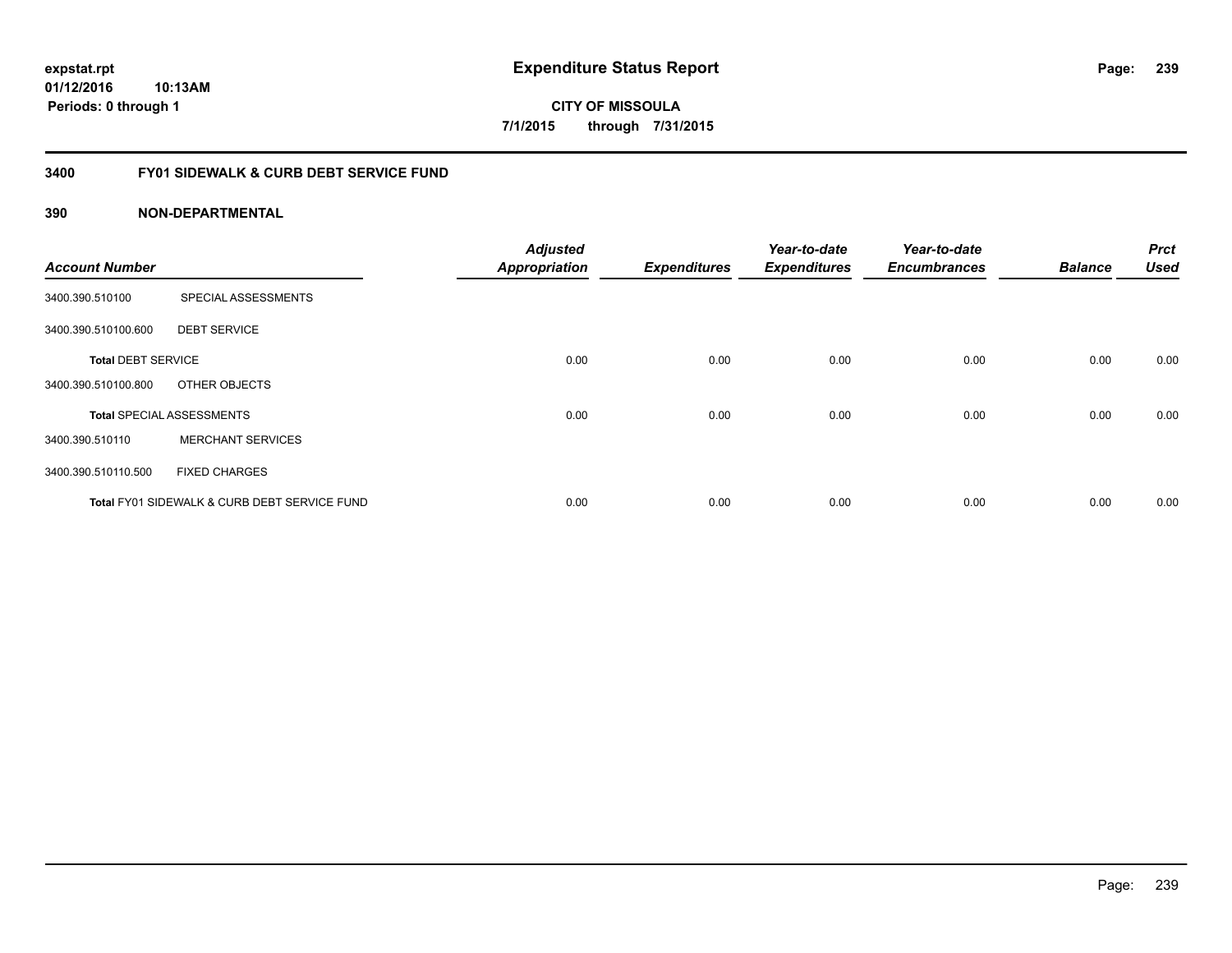**CITY OF MISSOULA 7/1/2015 through 7/31/2015**

## **3410 FY02 SIDEWALK & CURB DEBT SERVICE FUND**

**000 \*\*\* Title Not Found \*\*\***

| <b>Account Number</b>         |                         | <b>Adjusted</b><br>Appropriation | <b>Expenditures</b> | Year-to-date<br><b>Expenditures</b> | Year-to-date<br><b>Encumbrances</b> | <b>Balance</b> | Prct<br><b>Used</b> |
|-------------------------------|-------------------------|----------------------------------|---------------------|-------------------------------------|-------------------------------------|----------------|---------------------|
| 3410.000.520100               | *** Title Not Found *** |                                  |                     |                                     |                                     |                |                     |
| 3410.000.520100.800           | OTHER OBJECTS           |                                  |                     |                                     |                                     |                |                     |
| Total *** Title Not Found *** |                         | 0.00                             | 0.00                | 0.00                                | 0.00                                | 0.00           | 0.00                |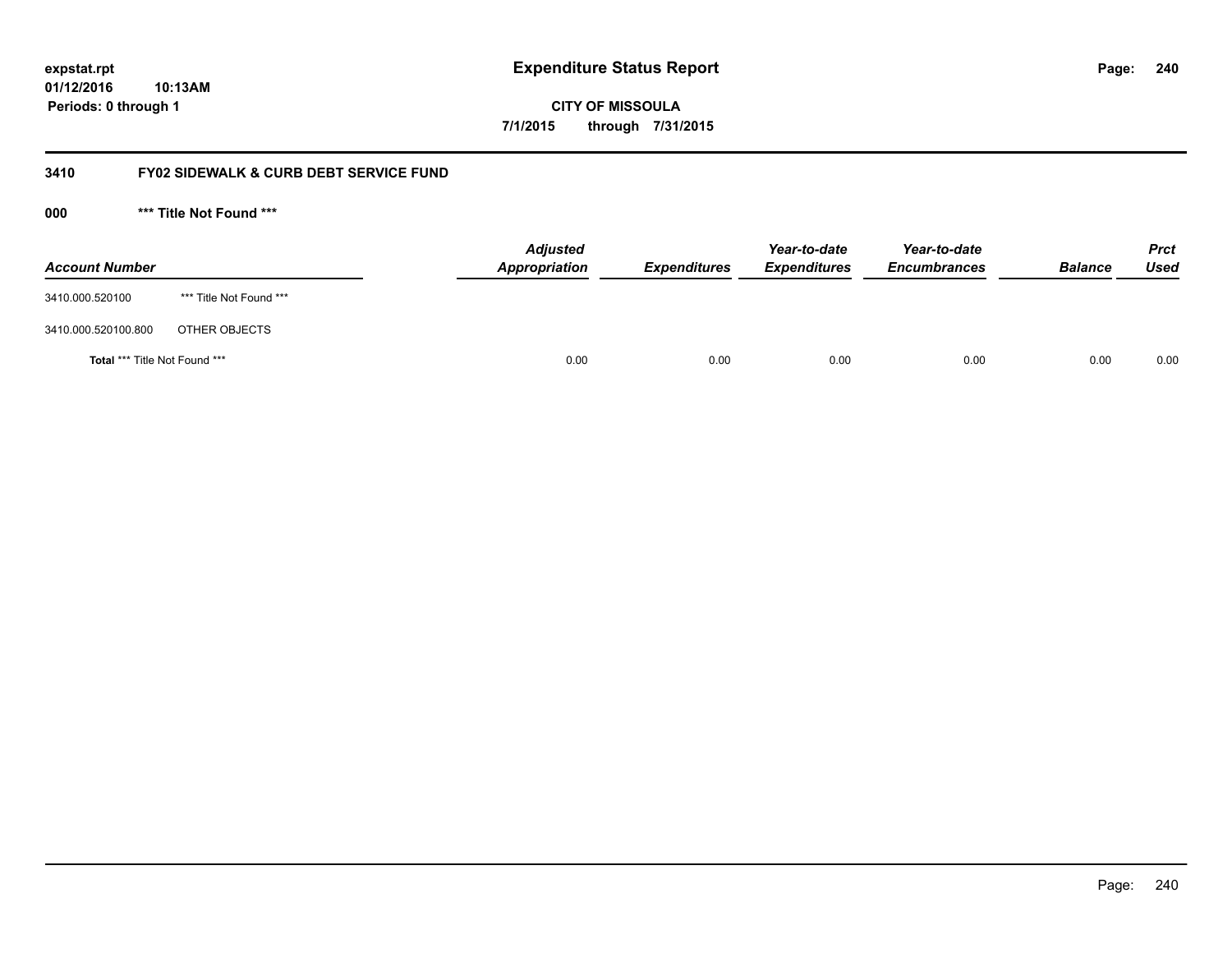**CITY OF MISSOULA 7/1/2015 through 7/31/2015**

## **3410 FY02 SIDEWALK & CURB DEBT SERVICE FUND**

| <b>Account Number</b> |                                                                                     | <b>Adjusted</b><br><b>Appropriation</b> | <b>Expenditures</b> | Year-to-date<br><b>Expenditures</b> | Year-to-date<br><b>Encumbrances</b> | <b>Balance</b>         | <b>Prct</b><br><b>Used</b> |
|-----------------------|-------------------------------------------------------------------------------------|-----------------------------------------|---------------------|-------------------------------------|-------------------------------------|------------------------|----------------------------|
| 3410.390.510100       | SPECIAL ASSESSMENTS                                                                 |                                         |                     |                                     |                                     |                        |                            |
| 3410.390.510100.600   | <b>DEBT SERVICE</b>                                                                 |                                         |                     |                                     |                                     |                        |                            |
|                       | 3410.390.510100.620.000 INTEREST / SERVICE FEES<br><b>Total SPECIAL ASSESSMENTS</b> | 0.00<br>0.00                            | 350.00<br>350.00    | 350.00<br>350.00                    | 0.00<br>0.00                        | $-350.00$<br>$-350.00$ | 0.00<br>0.00               |
| 3410.390.510110       | <b>MERCHANT SERVICES</b>                                                            |                                         |                     |                                     |                                     |                        |                            |
| 3410.390.510110.500   | <b>FIXED CHARGES</b>                                                                |                                         |                     |                                     |                                     |                        |                            |
|                       | <b>Total MERCHANT SERVICES</b>                                                      | 0.00                                    | 0.00                | 0.00                                | 0.00                                | 0.00                   | 0.00                       |
|                       | Total FY02 SIDEWALK & CURB DEBT SERVICE FUND                                        | 0.00                                    | 350.00              | 350.00                              | 0.00                                | $-350.00$              | 0.00                       |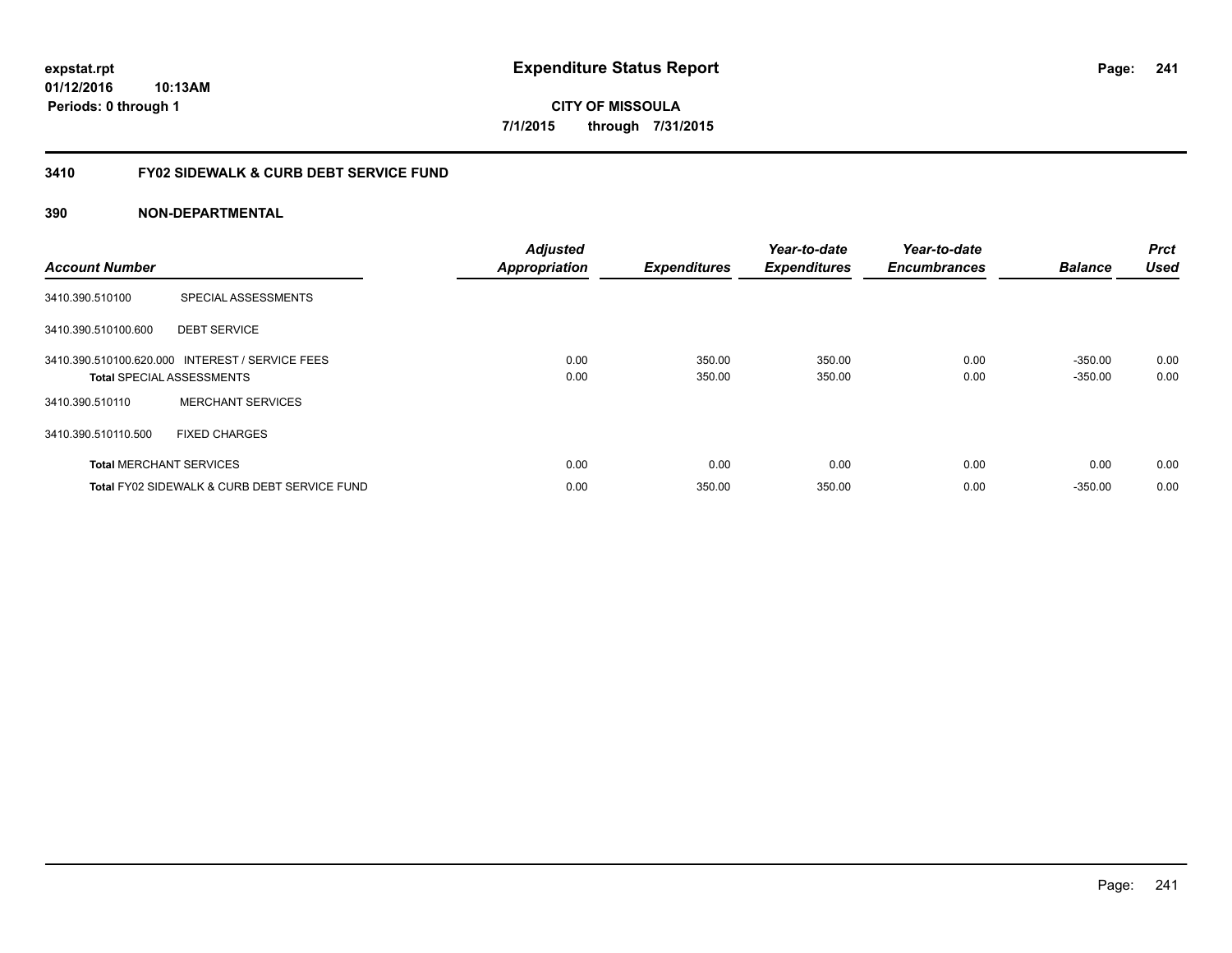# **CITY OF MISSOULA 7/1/2015 through 7/31/2015**

## **3420 FY03 SIDEWALK & CURB DEBT SERVICE**

| <b>Account Number</b> |                                                                                     | <b>Adjusted</b><br><b>Appropriation</b> | <b>Expenditures</b> | Year-to-date<br><b>Expenditures</b> | Year-to-date<br><b>Encumbrances</b> | <b>Balance</b>         | <b>Prct</b><br><b>Used</b> |
|-----------------------|-------------------------------------------------------------------------------------|-----------------------------------------|---------------------|-------------------------------------|-------------------------------------|------------------------|----------------------------|
| 3420.390.510100       | SPECIAL ASSESSMENTS                                                                 |                                         |                     |                                     |                                     |                        |                            |
| 3420.390.510100.600   | <b>DEBT SERVICE</b>                                                                 |                                         |                     |                                     |                                     |                        |                            |
|                       | 3420.390.510100.620.000 INTEREST / SERVICE FEES<br><b>Total SPECIAL ASSESSMENTS</b> | 0.00<br>0.00                            | 350.00<br>350.00    | 350.00<br>350.00                    | 0.00<br>0.00                        | $-350.00$<br>$-350.00$ | 0.00<br>0.00               |
| 3420.390.510110       | <b>MERCHANT SERVICES</b>                                                            |                                         |                     |                                     |                                     |                        |                            |
| 3420.390.510110.500   | <b>FIXED CHARGES</b>                                                                |                                         |                     |                                     |                                     |                        |                            |
|                       | <b>Total MERCHANT SERVICES</b>                                                      | 0.00                                    | 0.00                | 0.00                                | 0.00                                | 0.00                   | 0.00                       |
|                       | Total FY03 SIDEWALK & CURB DEBT SERVICE                                             | 0.00                                    | 350.00              | 350.00                              | 0.00                                | $-350.00$              | 0.00                       |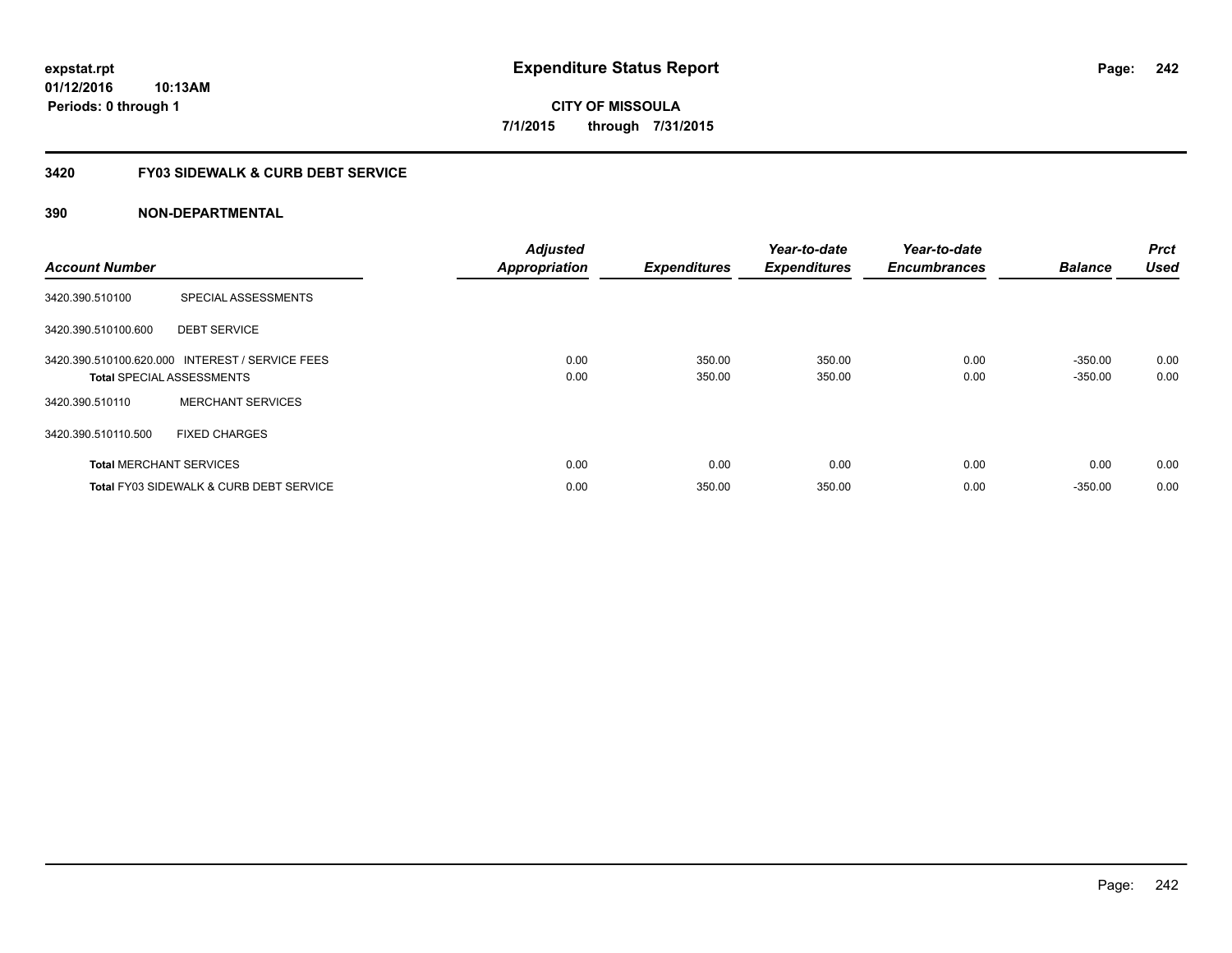**CITY OF MISSOULA 7/1/2015 through 7/31/2015**

## **3430 FY04 SIDEWALK CURB DEBT SERVICE**

|                                   |                                                 | <b>Adjusted</b>      |                     | Year-to-date        | Year-to-date        |                | <b>Prct</b> |
|-----------------------------------|-------------------------------------------------|----------------------|---------------------|---------------------|---------------------|----------------|-------------|
| <b>Account Number</b>             |                                                 | <b>Appropriation</b> | <b>Expenditures</b> | <b>Expenditures</b> | <b>Encumbrances</b> | <b>Balance</b> | <b>Used</b> |
| 3430.390.510100                   | SPECIAL ASSESSMENTS                             |                      |                     |                     |                     |                |             |
| 3430.390.510100.600               | <b>DEBT SERVICE</b>                             |                      |                     |                     |                     |                |             |
| 3430.390.510100.610.000 PRINCIPAL |                                                 | 10,000.00            | 0.00                | 0.00                | 0.00                | 10,000.00      | 0.00        |
|                                   | 3430.390.510100.620.000 INTEREST / SERVICE FEES | 824.00               | 0.00                | 0.00                | 0.00                | 824.00         | 0.00        |
| <b>Total SPECIAL ASSESSMENTS</b>  |                                                 | 10,824.00            | 0.00                | 0.00                | 0.00                | 10,824.00      | 0.00        |
| 3430.390.510110                   | <b>MERCHANT SERVICES</b>                        |                      |                     |                     |                     |                |             |
| 3430.390.510110.500               | <b>FIXED CHARGES</b>                            |                      |                     |                     |                     |                |             |
| <b>Total MERCHANT SERVICES</b>    |                                                 | 0.00                 | 0.00                | 0.00                | 0.00                | 0.00           | 0.00        |
|                                   | <b>Total FY04 SIDEWALK CURB DEBT SERVICE</b>    | 10,824.00            | 0.00                | 0.00                | 0.00                | 10.824.00      | 0.00        |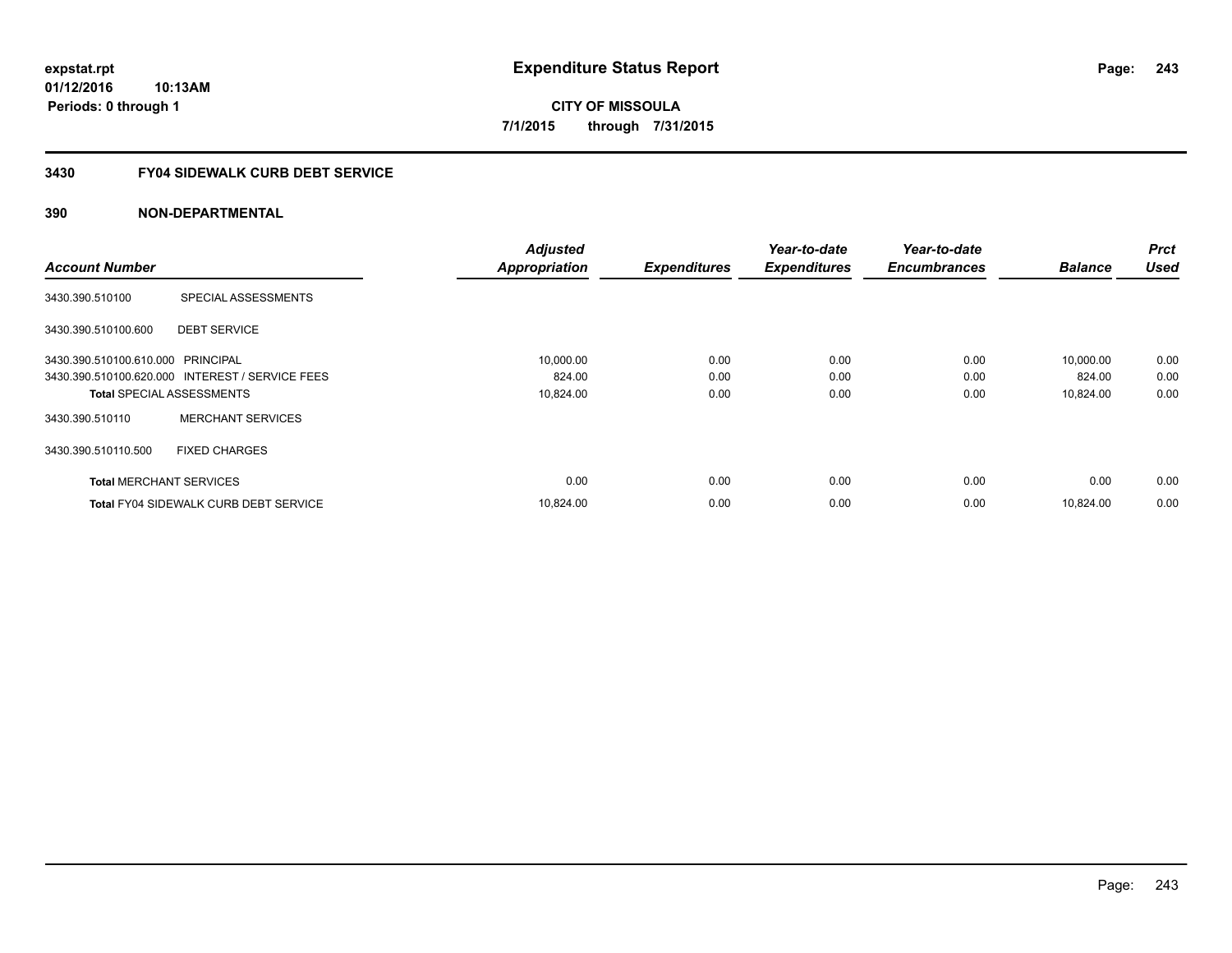### **3440 FY 05 SIDEWALK AND CURB**

|                                   |                                                 | <b>Adjusted</b>      |                     | Year-to-date        | Year-to-date        |                | <b>Prct</b> |
|-----------------------------------|-------------------------------------------------|----------------------|---------------------|---------------------|---------------------|----------------|-------------|
| <b>Account Number</b>             |                                                 | <b>Appropriation</b> | <b>Expenditures</b> | <b>Expenditures</b> | <b>Encumbrances</b> | <b>Balance</b> | <b>Used</b> |
| 3440.390.510100                   | SPECIAL ASSESSMENTS                             |                      |                     |                     |                     |                |             |
| 3440.390.510100.600               | <b>DEBT SERVICE</b>                             |                      |                     |                     |                     |                |             |
| 3440.390.510100.610.000 PRINCIPAL |                                                 | 35,000.00            | 0.00                | 0.00                | 0.00                | 35,000.00      | 0.00        |
|                                   | 3440.390.510100.620.000 INTEREST / SERVICE FEES | 3,588.00             | 0.00                | 0.00                | 0.00                | 3,588.00       | 0.00        |
|                                   | <b>Total SPECIAL ASSESSMENTS</b>                | 38,588.00            | 0.00                | 0.00                | 0.00                | 38,588.00      | 0.00        |
| 3440.390.510110                   | <b>MERCHANT SERVICES</b>                        |                      |                     |                     |                     |                |             |
| 3440.390.510110.500               | <b>FIXED CHARGES</b>                            |                      |                     |                     |                     |                |             |
| <b>Total MERCHANT SERVICES</b>    |                                                 | 0.00                 | 0.00                | 0.00                | 0.00                | 0.00           | 0.00        |
|                                   | <b>Total FY 05 SIDEWALK AND CURB</b>            | 38,588.00            | 0.00                | 0.00                | 0.00                | 38,588.00      | 0.00        |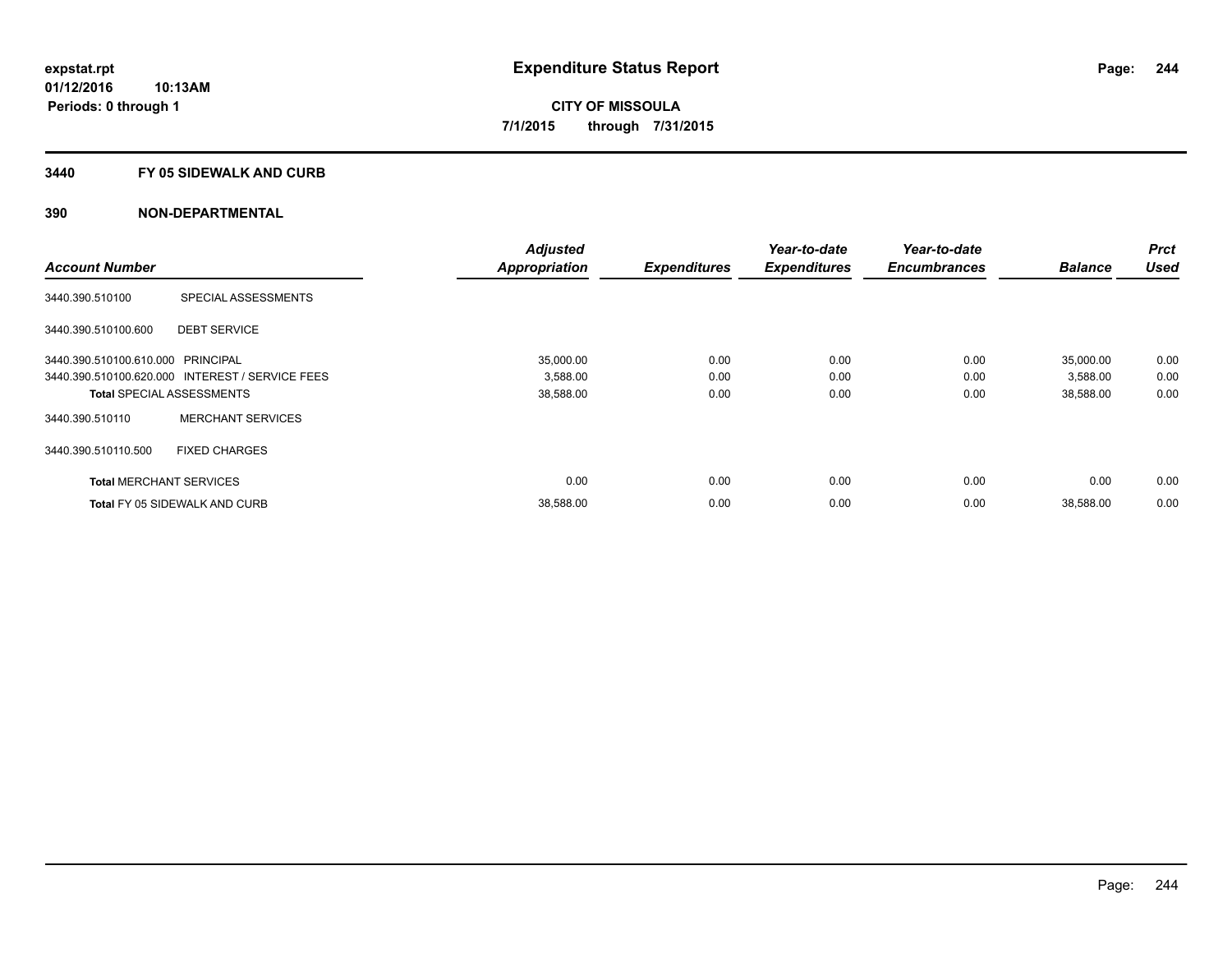### **3450 FY 06 SIDEWALK AND CURB**

| <b>Account Number</b>             |                                                 | <b>Adjusted</b>      |                     | Year-to-date        | Year-to-date<br><b>Encumbrances</b> | <b>Balance</b> | <b>Prct</b><br><b>Used</b> |
|-----------------------------------|-------------------------------------------------|----------------------|---------------------|---------------------|-------------------------------------|----------------|----------------------------|
|                                   |                                                 | <b>Appropriation</b> | <b>Expenditures</b> | <b>Expenditures</b> |                                     |                |                            |
| 3450.390.510100                   | SPECIAL ASSESSMENTS                             |                      |                     |                     |                                     |                |                            |
| 3450.390.510100.600               | <b>DEBT SERVICE</b>                             |                      |                     |                     |                                     |                |                            |
| 3450.390.510100.610.000 PRINCIPAL |                                                 | 25,000.00            | 0.00                | 0.00                | 0.00                                | 25,000.00      | 0.00                       |
|                                   | 3450.390.510100.620.000 INTEREST / SERVICE FEES | 3,537.00             | 0.00                | 0.00                | 0.00                                | 3,537.00       | 0.00                       |
| <b>Total SPECIAL ASSESSMENTS</b>  |                                                 | 28,537.00            | 0.00                | 0.00                | 0.00                                | 28,537.00      | 0.00                       |
| 3450.390.510110                   | <b>MERCHANT SERVICES</b>                        |                      |                     |                     |                                     |                |                            |
| 3450.390.510110.500               | <b>FIXED CHARGES</b>                            |                      |                     |                     |                                     |                |                            |
| <b>Total MERCHANT SERVICES</b>    |                                                 | 0.00                 | 0.00                | 0.00                | 0.00                                | 0.00           | 0.00                       |
|                                   | <b>Total FY 06 SIDEWALK AND CURB</b>            | 28,537.00            | 0.00                | 0.00                | 0.00                                | 28,537.00      | 0.00                       |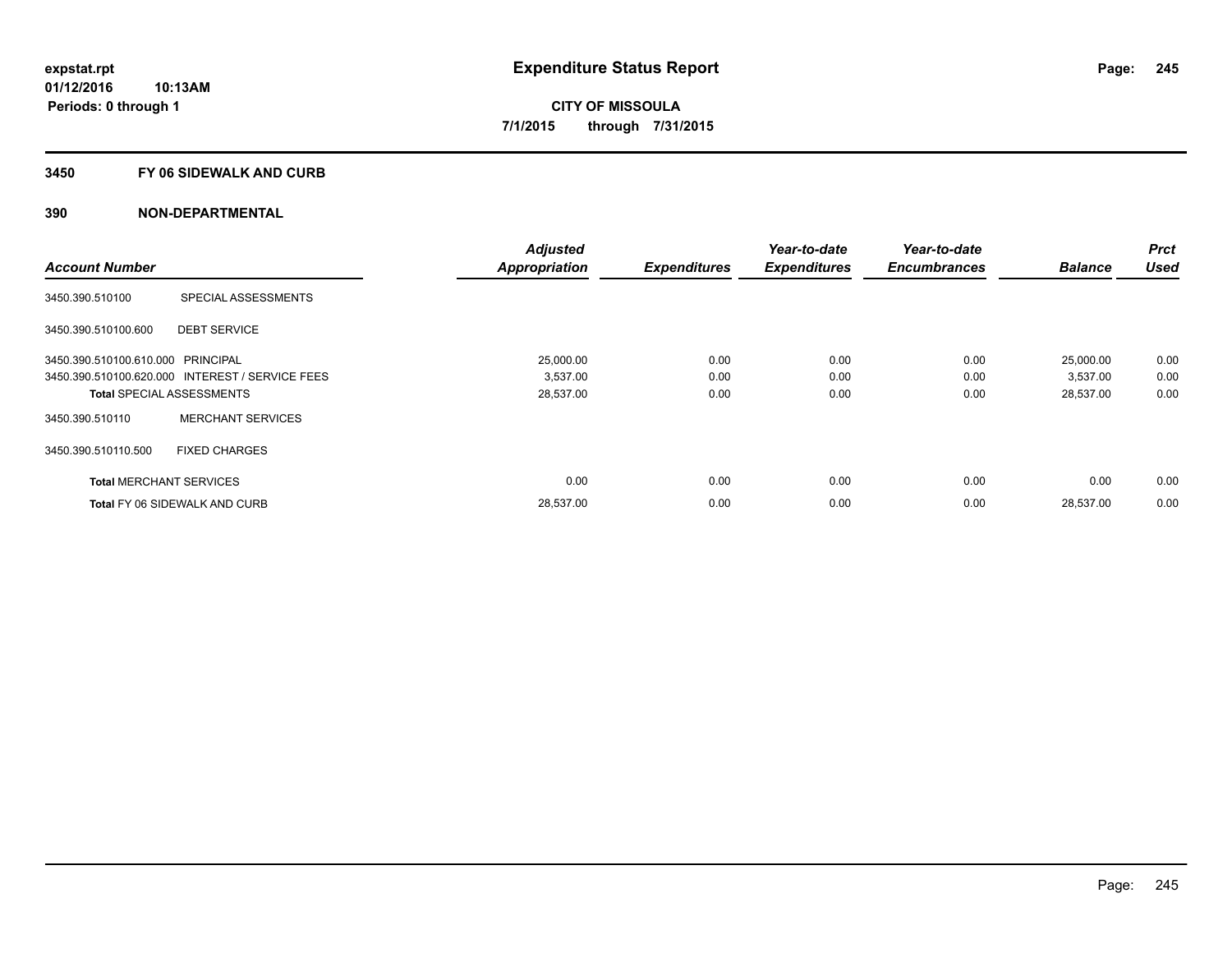## **3460 FY07 SIDEWALK AND CURB DEBT**

| <b>Account Number</b>             |                                                 | <b>Adjusted</b><br><b>Appropriation</b> | <b>Expenditures</b> | Year-to-date<br><b>Expenditures</b> | Year-to-date<br><b>Encumbrances</b> | <b>Balance</b> | <b>Prct</b><br><b>Used</b> |
|-----------------------------------|-------------------------------------------------|-----------------------------------------|---------------------|-------------------------------------|-------------------------------------|----------------|----------------------------|
| 3460.390.510100                   | SPECIAL ASSESSMENTS                             |                                         |                     |                                     |                                     |                |                            |
| 3460.390.510100.600               | <b>DEBT SERVICE</b>                             |                                         |                     |                                     |                                     |                |                            |
| 3460.390.510100.610.000 PRINCIPAL |                                                 | 45,000.00                               | 0.00                | 0.00                                | 0.00                                | 45,000.00      | 0.00                       |
|                                   | 3460.390.510100.620.000 INTEREST / SERVICE FEES | 13,810.00                               | 0.00                | 0.00                                | 0.00                                | 13,810.00      | 0.00                       |
|                                   | <b>Total SPECIAL ASSESSMENTS</b>                | 58,810.00                               | 0.00                | 0.00                                | 0.00                                | 58,810.00      | 0.00                       |
| 3460.390.510110                   | <b>MERCHANT SERVICES</b>                        |                                         |                     |                                     |                                     |                |                            |
| 3460.390.510110.500               | <b>FIXED CHARGES</b>                            |                                         |                     |                                     |                                     |                |                            |
| <b>Total FIXED CHARGES</b>        |                                                 | 0.00                                    | 0.00                | 0.00                                | 0.00                                | 0.00           | 0.00                       |
|                                   | <b>Total MERCHANT SERVICES</b>                  | 0.00                                    | 0.00                | 0.00                                | 0.00                                | 0.00           | 0.00                       |
|                                   | <b>Total FY07 SIDEWALK AND CURB DEBT</b>        | 58,810.00                               | 0.00                | 0.00                                | 0.00                                | 58,810.00      | 0.00                       |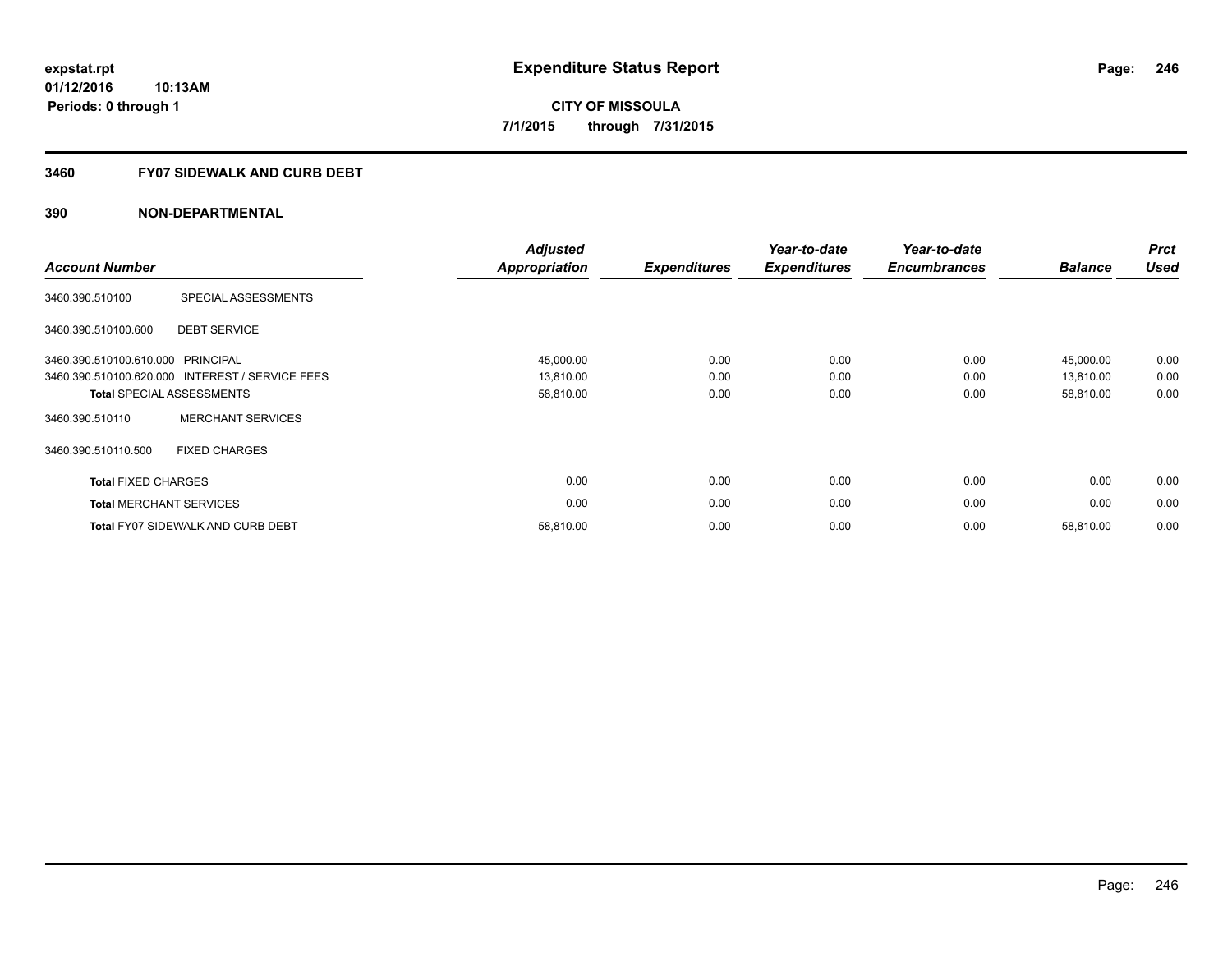**Periods: 0 through 1**

**CITY OF MISSOULA 7/1/2015 through 7/31/2015**

### **3461 SERIES 2008A SIDEWALK AND CURB**

## **280 PUBLIC WORKS OPERATIONS**

**10:13AM**

| <b>Account Number</b>          |                                      | <b>Adjusted</b><br><b>Appropriation</b> | <b>Expenditures</b> | Year-to-date<br><b>Expenditures</b> | Year-to-date<br><b>Encumbrances</b> | <b>Balance</b> | <b>Prct</b><br><b>Used</b> |
|--------------------------------|--------------------------------------|-----------------------------------------|---------------------|-------------------------------------|-------------------------------------|----------------|----------------------------|
| 3461.280.510110                | <b>MERCHANT SERVICES</b>             |                                         |                     |                                     |                                     |                |                            |
| 3461.280.510110.500            | <b>FIXED CHARGES</b>                 |                                         |                     |                                     |                                     |                |                            |
| <b>Total MERCHANT SERVICES</b> |                                      | 0.00                                    | 0.00                | 0.00                                | 0.00                                | 0.00           | 0.00                       |
| 3461.280.521000                | INTERFUND OPERATING TRANSFERS        |                                         |                     |                                     |                                     |                |                            |
| 3461.280.521000.800            | OTHER OBJECTS                        |                                         |                     |                                     |                                     |                |                            |
|                                | <b>Total PUBLIC WORKS OPERATIONS</b> | 0.00                                    | 0.00                | 0.00                                | 0.00                                | 0.00           | 0.00                       |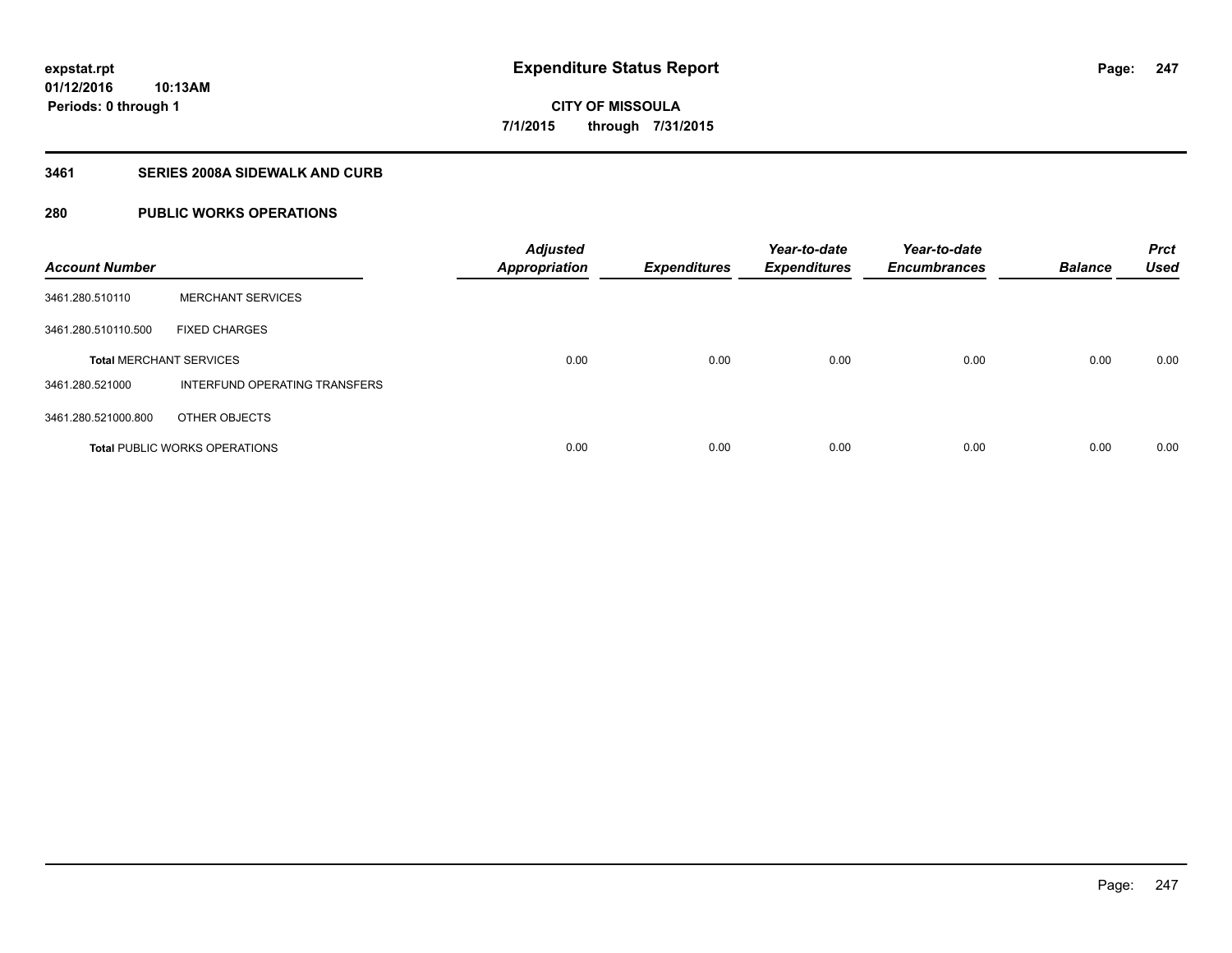**248**

**01/12/2016 10:13AM Periods: 0 through 1**

**CITY OF MISSOULA 7/1/2015 through 7/31/2015**

## **3461 SERIES 2008A SIDEWALK AND CURB**

|                                   |                                      | <b>Adjusted</b>      |                     | Year-to-date        | Year-to-date        |                | <b>Prct</b> |
|-----------------------------------|--------------------------------------|----------------------|---------------------|---------------------|---------------------|----------------|-------------|
| <b>Account Number</b>             |                                      | <b>Appropriation</b> | <b>Expenditures</b> | <b>Expenditures</b> | <b>Encumbrances</b> | <b>Balance</b> | <b>Used</b> |
| 3461.390.510100                   | SPECIAL ASSESSMENTS                  |                      |                     |                     |                     |                |             |
| 3461.390.510100.600               | <b>DEBT SERVICE</b>                  |                      |                     |                     |                     |                |             |
| 3461.390.510100.610.000 PRINCIPAL |                                      | 50,000.00            | 0.00                | 0.00                | 0.00                | 50,000.00      | 0.00        |
| 3461.390.510100.620.000           | <b>INTEREST / SERVICE FEES</b>       | 10,213.00            | 0.00                | 0.00                | 0.00                | 10,213.00      | 0.00        |
|                                   | <b>Total SPECIAL ASSESSMENTS</b>     | 60,213.00            | 0.00                | 0.00                | 0.00                | 60,213.00      | 0.00        |
| 3461.390.510110                   | <b>MERCHANT SERVICES</b>             |                      |                     |                     |                     |                |             |
| 3461.390.510110.500               | <b>FIXED CHARGES</b>                 |                      |                     |                     |                     |                |             |
| <b>Total MERCHANT SERVICES</b>    |                                      | 0.00                 | 0.00                | 0.00                | 0.00                | 0.00           | 0.00        |
| 3461.390.521000                   | INTERFUND OPERATING TRANSFERS        |                      |                     |                     |                     |                |             |
| 3461.390.521000.800               | OTHER OBJECTS                        |                      |                     |                     |                     |                |             |
|                                   | Total INTERFUND OPERATING TRANSFERS  | 0.00                 | 0.00                | 0.00                | 0.00                | 0.00           | 0.00        |
|                                   | Total SERIES 2008A SIDEWALK AND CURB | 60,213.00            | 0.00                | 0.00                | 0.00                | 60,213.00      | 0.00        |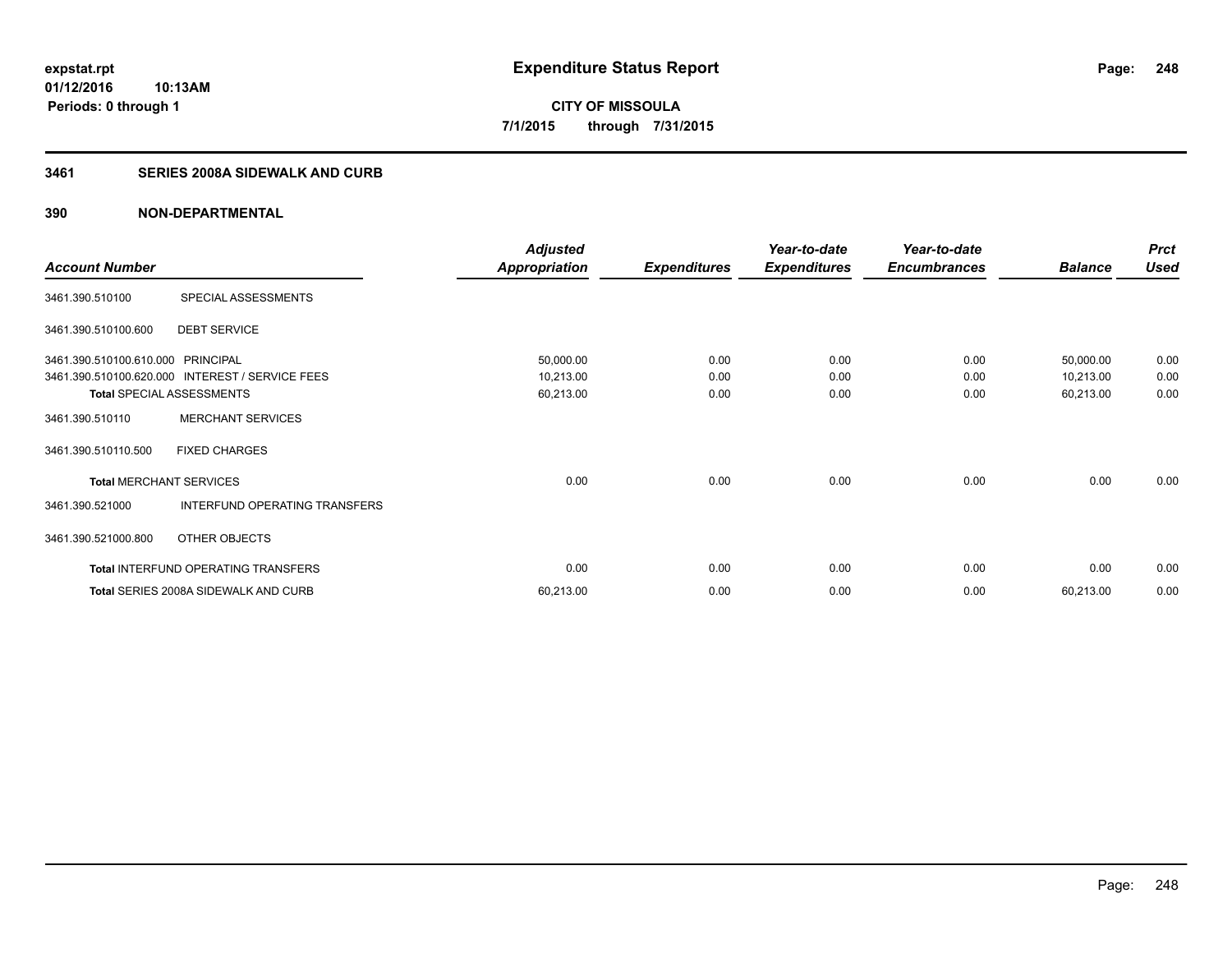**Periods: 0 through 1**

**CITY OF MISSOULA 7/1/2015 through 7/31/2015**

### **3462 SERIES 2009 SIDEWALK AND CURB**

## **390 NON-DEPARTMENTAL**

**10:13AM**

|                                   |                                                 | <b>Adjusted</b>      |                     | Year-to-date        | Year-to-date        |                | <b>Prct</b> |
|-----------------------------------|-------------------------------------------------|----------------------|---------------------|---------------------|---------------------|----------------|-------------|
| <b>Account Number</b>             |                                                 | <b>Appropriation</b> | <b>Expenditures</b> | <b>Expenditures</b> | <b>Encumbrances</b> | <b>Balance</b> | <b>Used</b> |
| 3462.390.510100                   | SPECIAL ASSESSMENTS                             |                      |                     |                     |                     |                |             |
| 3462.390.510100.600               | <b>DEBT SERVICE</b>                             |                      |                     |                     |                     |                |             |
| 3462.390.510100.610.000 PRINCIPAL |                                                 | 50,000.00            | 0.00                | 0.00                | 0.00                | 50,000.00      | 0.00        |
|                                   | 3462.390.510100.620.000 INTEREST / SERVICE FEES | 15,342.00            | 0.00                | 0.00                | 0.00                | 15,342.00      | 0.00        |
|                                   | <b>Total SPECIAL ASSESSMENTS</b>                | 65,342.00            | 0.00                | 0.00                | 0.00                | 65,342.00      | 0.00        |
| 3462.390.510110                   | <b>MERCHANT SERVICES</b>                        |                      |                     |                     |                     |                |             |
| 3462.390.510110.500               | <b>FIXED CHARGES</b>                            |                      |                     |                     |                     |                |             |
| <b>Total MERCHANT SERVICES</b>    |                                                 | 0.00                 | 0.00                | 0.00                | 0.00                | 0.00           | 0.00        |
| 3462.390.521000                   | INTERFUND OPERATING TRANSFERS                   |                      |                     |                     |                     |                |             |
| 3462.390.521000.800               | OTHER OBJECTS                                   |                      |                     |                     |                     |                |             |
|                                   | Total INTERFUND OPERATING TRANSFERS             | 0.00                 | 0.00                | 0.00                | 0.00                | 0.00           | 0.00        |
|                                   | Total SERIES 2009 SIDEWALK AND CURB             | 65,342.00            | 0.00                | 0.00                | 0.00                | 65,342.00      | 0.00        |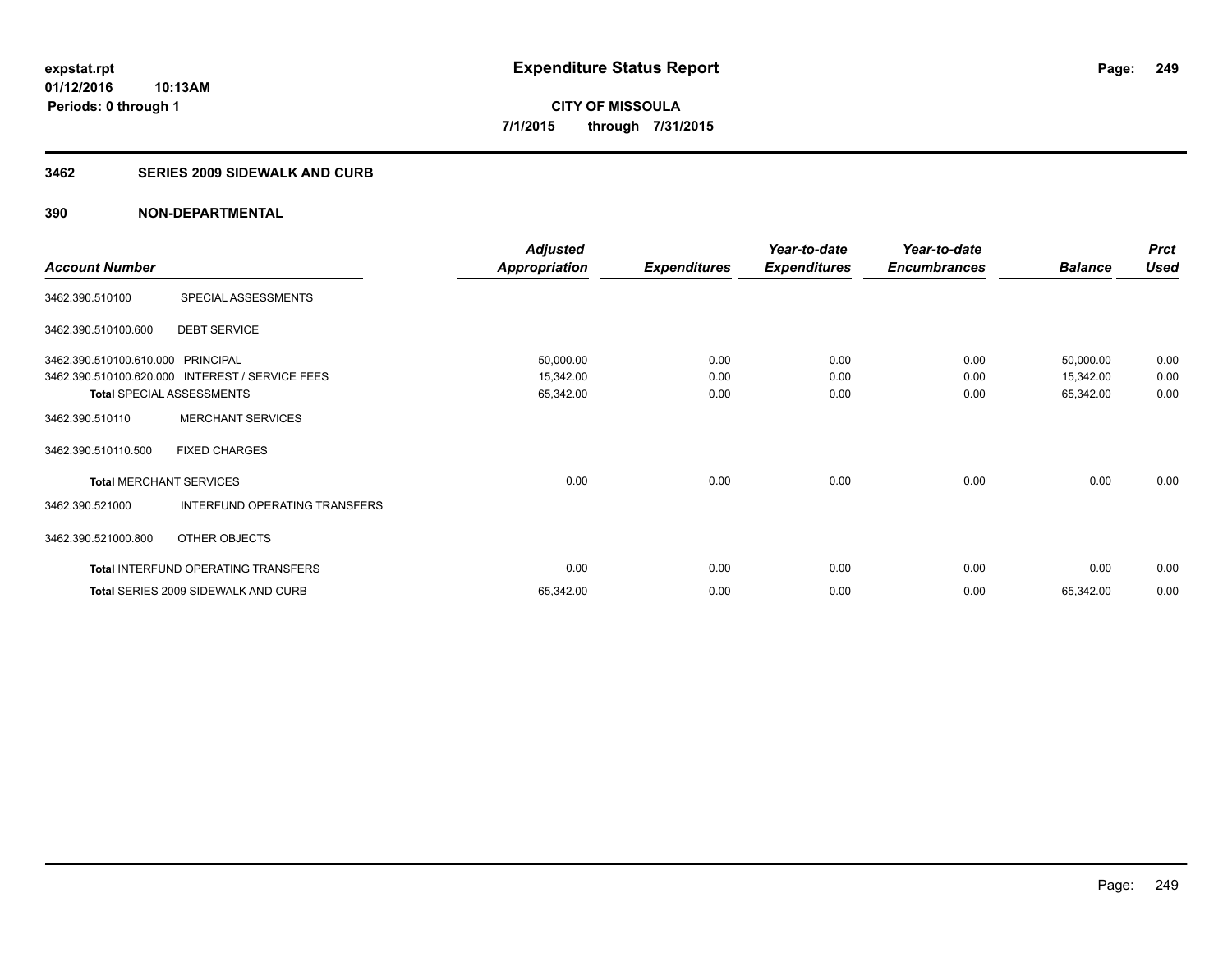**Periods: 0 through 1**

**CITY OF MISSOULA 7/1/2015 through 7/31/2015**

### **3463 SERIES 2010 SIDEWALK AND CURB**

|                                   |                                                 | <b>Adjusted</b>      |                     | Year-to-date        | Year-to-date        |                | <b>Prct</b> |
|-----------------------------------|-------------------------------------------------|----------------------|---------------------|---------------------|---------------------|----------------|-------------|
| <b>Account Number</b>             |                                                 | <b>Appropriation</b> | <b>Expenditures</b> | <b>Expenditures</b> | <b>Encumbrances</b> | <b>Balance</b> | <b>Used</b> |
| 3463.390.510100                   | SPECIAL ASSESSMENTS                             |                      |                     |                     |                     |                |             |
| 3463.390.510100.600               | <b>DEBT SERVICE</b>                             |                      |                     |                     |                     |                |             |
| 3463.390.510100.610.000 PRINCIPAL |                                                 | 75,000.00            | 0.00                | 0.00                | 0.00                | 75,000.00      | 0.00        |
|                                   | 3463.390.510100.620.000 INTEREST / SERVICE FEES | 25,413.00            | 0.00                | 0.00                | 0.00                | 25,413.00      | 0.00        |
| <b>Total SPECIAL ASSESSMENTS</b>  |                                                 | 100,413.00           | 0.00                | 0.00                | 0.00                | 100,413.00     | 0.00        |
| 3463.390.510110                   | <b>MERCHANT SERVICES</b>                        |                      |                     |                     |                     |                |             |
| 3463.390.510110.500               | <b>FIXED CHARGES</b>                            |                      |                     |                     |                     |                |             |
| <b>Total MERCHANT SERVICES</b>    |                                                 | 0.00                 | 0.00                | 0.00                | 0.00                | 0.00           | 0.00        |
|                                   | Total SERIES 2010 SIDEWALK AND CURB             | 100.413.00           | 0.00                | 0.00                | 0.00                | 100.413.00     | 0.00        |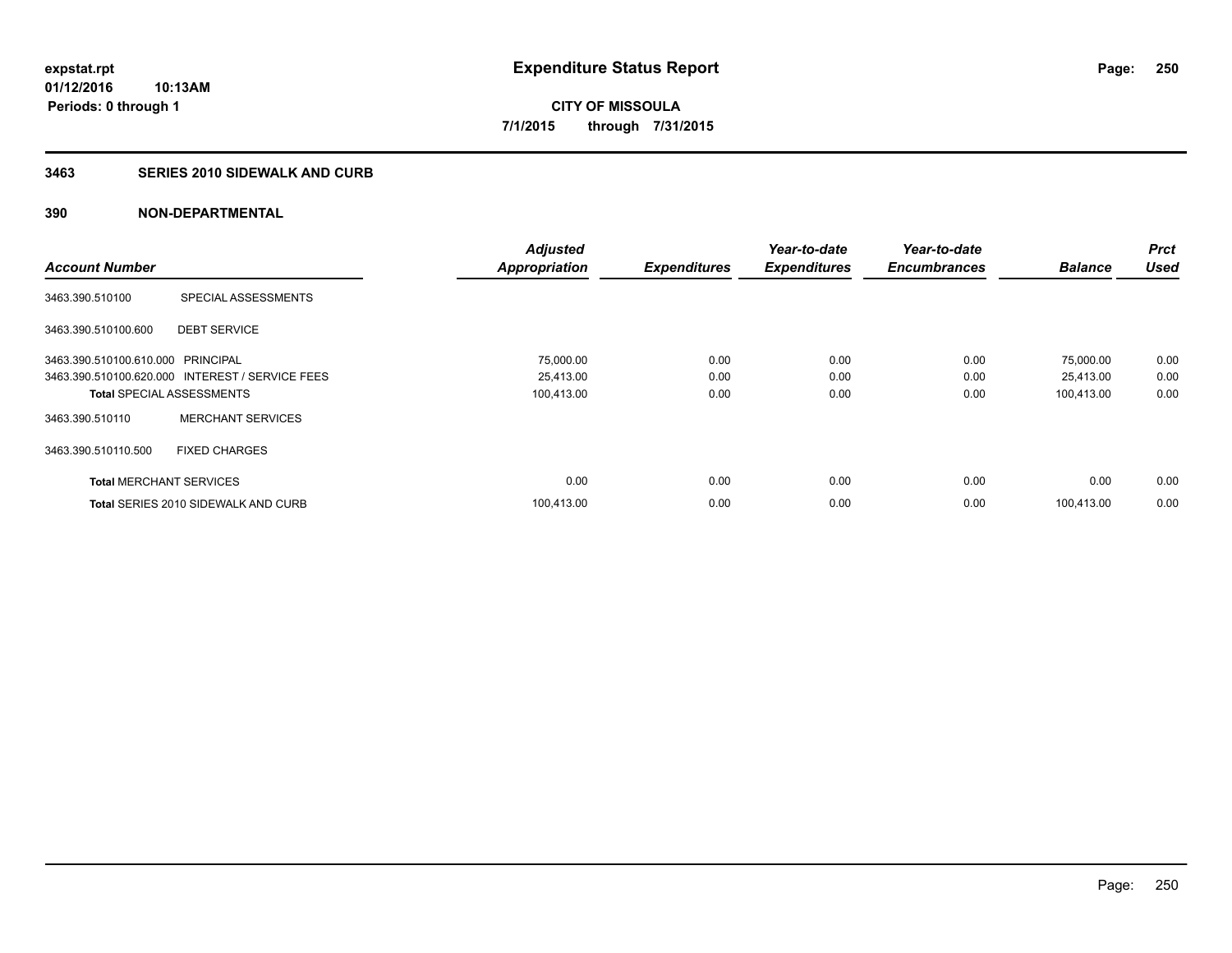### **3464 FY12 S/C DEBT SERVICE**

|                                   |                                                 | <b>Adjusted</b>      |                     | Year-to-date        | Year-to-date        |                | <b>Prct</b> |
|-----------------------------------|-------------------------------------------------|----------------------|---------------------|---------------------|---------------------|----------------|-------------|
| <b>Account Number</b>             |                                                 | <b>Appropriation</b> | <b>Expenditures</b> | <b>Expenditures</b> | <b>Encumbrances</b> | <b>Balance</b> | <b>Used</b> |
| 3464.390.510100                   | SPECIAL ASSESSMENTS                             |                      |                     |                     |                     |                |             |
| 3464.390.510100.600               | <b>DEBT SERVICE</b>                             |                      |                     |                     |                     |                |             |
| 3464.390.510100.610.000 PRINCIPAL |                                                 | 50,000.00            | 0.00                | 0.00                | 0.00                | 50,000.00      | 0.00        |
|                                   | 3464.390.510100.620.000 INTEREST / SERVICE FEES | 21,785.00            | 0.00                | 0.00                | 0.00                | 21,785.00      | 0.00        |
| <b>Total SPECIAL ASSESSMENTS</b>  |                                                 | 71,785.00            | 0.00                | 0.00                | 0.00                | 71,785.00      | 0.00        |
| 3464.390.510110                   | <b>MERCHANT SERVICES</b>                        |                      |                     |                     |                     |                |             |
| 3464.390.510110.500               | <b>FIXED CHARGES</b>                            |                      |                     |                     |                     |                |             |
| <b>Total MERCHANT SERVICES</b>    |                                                 | 0.00                 | 0.00                | 0.00                | 0.00                | 0.00           | 0.00        |
| Total FY12 S/C DEBT SERVICE       |                                                 | 71,785.00            | 0.00                | 0.00                | 0.00                | 71.785.00      | 0.00        |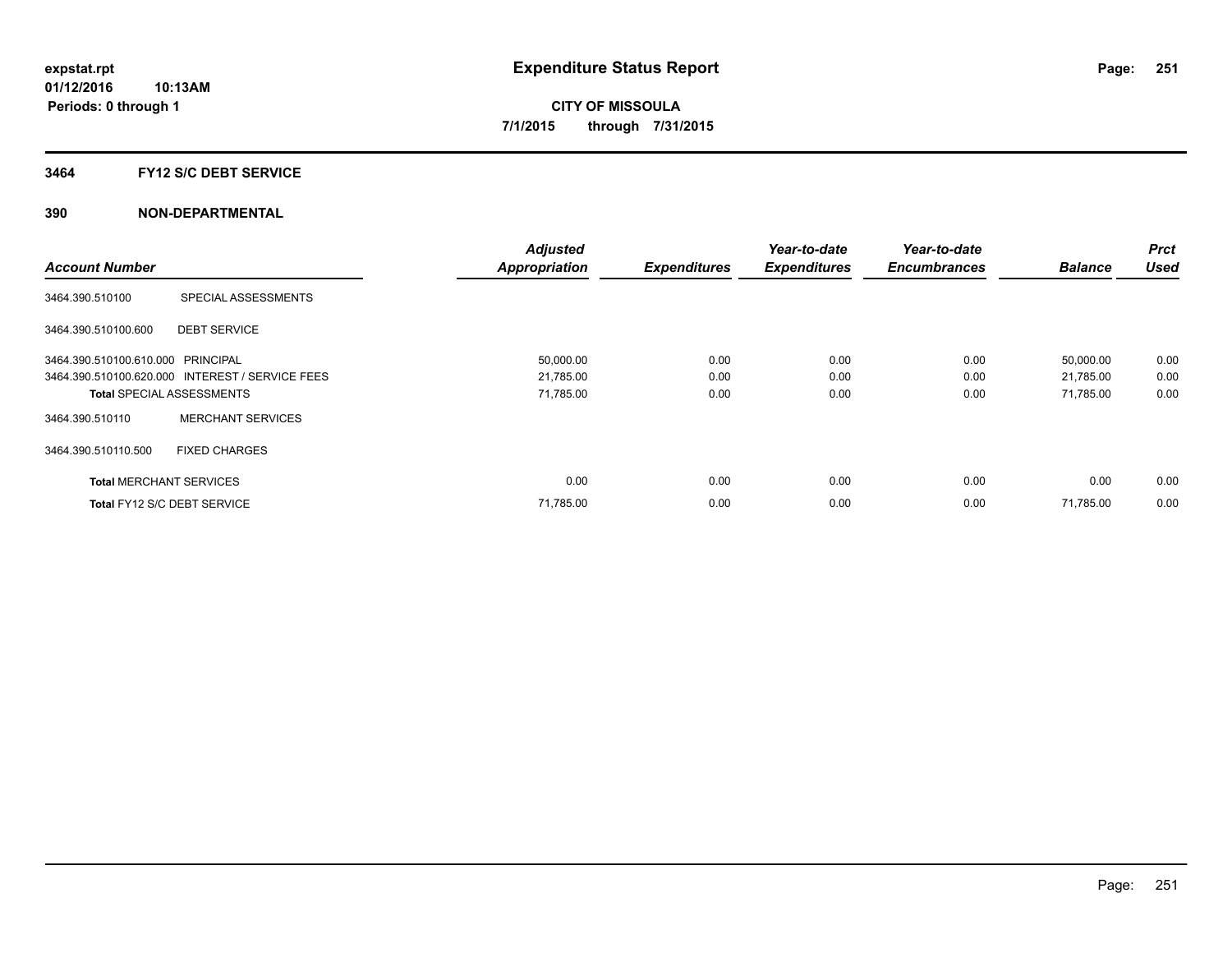**CITY OF MISSOULA 7/1/2015 through 7/31/2015**

# **3465 FY13 SIDEWALK/CURB DEBT SERVICE**

|                                   |                                                 | <b>Adjusted</b>      |                     | Year-to-date        | Year-to-date        |                | <b>Prct</b> |
|-----------------------------------|-------------------------------------------------|----------------------|---------------------|---------------------|---------------------|----------------|-------------|
| <b>Account Number</b>             |                                                 | <b>Appropriation</b> | <b>Expenditures</b> | <b>Expenditures</b> | <b>Encumbrances</b> | <b>Balance</b> | <b>Used</b> |
| 3465.390.510100                   | SPECIAL ASSESSMENTS                             |                      |                     |                     |                     |                |             |
| 3465.390.510100.600               | <b>DEBT SERVICE</b>                             |                      |                     |                     |                     |                |             |
| 3465.390.510100.610.000 PRINCIPAL |                                                 | 29,000.00            | 0.00                | 0.00                | 0.00                | 29,000.00      | 0.00        |
|                                   | 3465.390.510100.620.000 INTEREST / SERVICE FEES | 11,021.00            | 0.00                | 0.00                | 0.00                | 11,021.00      | 0.00        |
| <b>Total SPECIAL ASSESSMENTS</b>  |                                                 | 40,021.00            | 0.00                | 0.00                | 0.00                | 40,021.00      | 0.00        |
| 3465.390.510110                   | <b>MERCHANT SERVICES</b>                        |                      |                     |                     |                     |                |             |
| 3465.390.510110.500               | <b>FIXED CHARGES</b>                            |                      |                     |                     |                     |                |             |
| <b>Total MERCHANT SERVICES</b>    |                                                 | 0.00                 | 0.00                | 0.00                | 0.00                | 0.00           | 0.00        |
|                                   | <b>Total FY13 SIDEWALK/CURB DEBT SERVICE</b>    | 40,021.00            | 0.00                | 0.00                | 0.00                | 40.021.00      | 0.00        |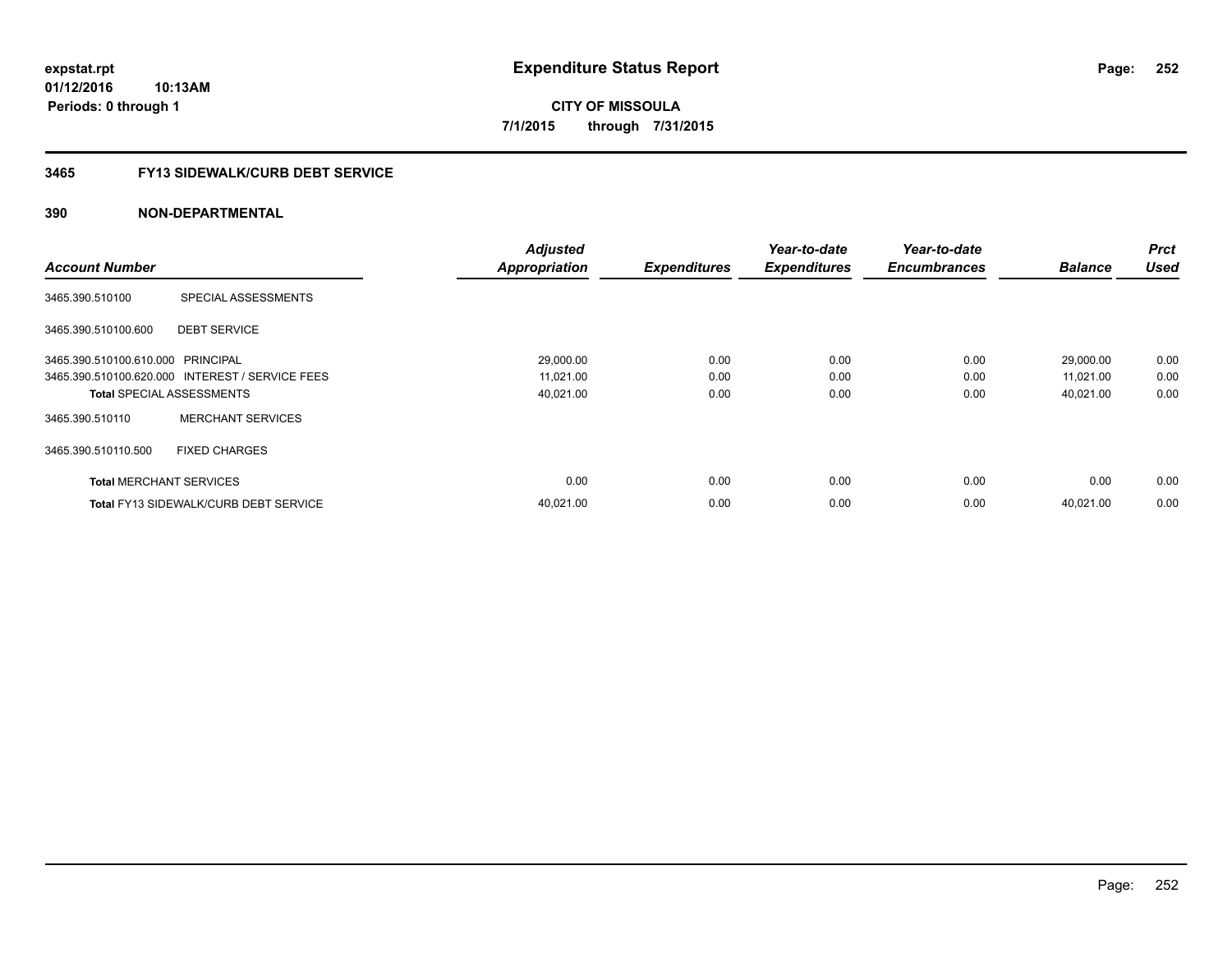**Periods: 0 through 1**

**CITY OF MISSOULA 7/1/2015 through 7/31/2015**

### **3466 FY15 SIDEWALK/CURB DEBT SERVICE**

# **390 NON-DEPARTMENTAL**

**10:13AM**

| <b>Account Number</b> |                                              | <b>Adjusted</b><br><b>Appropriation</b> | <b>Expenditures</b> | Year-to-date<br><b>Expenditures</b> | Year-to-date<br><b>Encumbrances</b> | <b>Balance</b> | <b>Prct</b><br><b>Used</b> |
|-----------------------|----------------------------------------------|-----------------------------------------|---------------------|-------------------------------------|-------------------------------------|----------------|----------------------------|
| 3466.390.510100       | SPECIAL ASSESSMENTS                          |                                         |                     |                                     |                                     |                |                            |
| 3466.390.510100.300   | PURCHASED SERVICES                           |                                         |                     |                                     |                                     |                |                            |
|                       | <b>Total PURCHASED SERVICES</b>              | 0.00                                    | 0.00                | 0.00                                | 0.00                                | 0.00           | 0.00                       |
| 3466.390.510100.600   | <b>DEBT SERVICE</b>                          |                                         |                     |                                     |                                     |                |                            |
|                       | <b>Total SPECIAL ASSESSMENTS</b>             | 0.00                                    | 0.00                | 0.00                                | 0.00                                | 0.00           | 0.00                       |
| 3466.390.510110       | <b>MERCHANT SERVICES</b>                     |                                         |                     |                                     |                                     |                |                            |
| 3466.390.510110.500   | <b>FIXED CHARGES</b>                         |                                         |                     |                                     |                                     |                |                            |
|                       | <b>Total MERCHANT SERVICES</b>               | 0.00                                    | 0.00                | 0.00                                | 0.00                                | 0.00           | 0.00                       |
|                       | <b>Total FY15 SIDEWALK/CURB DEBT SERVICE</b> | 0.00                                    | 0.00                | 0.00                                | 0.00                                | 0.00           | 0.00                       |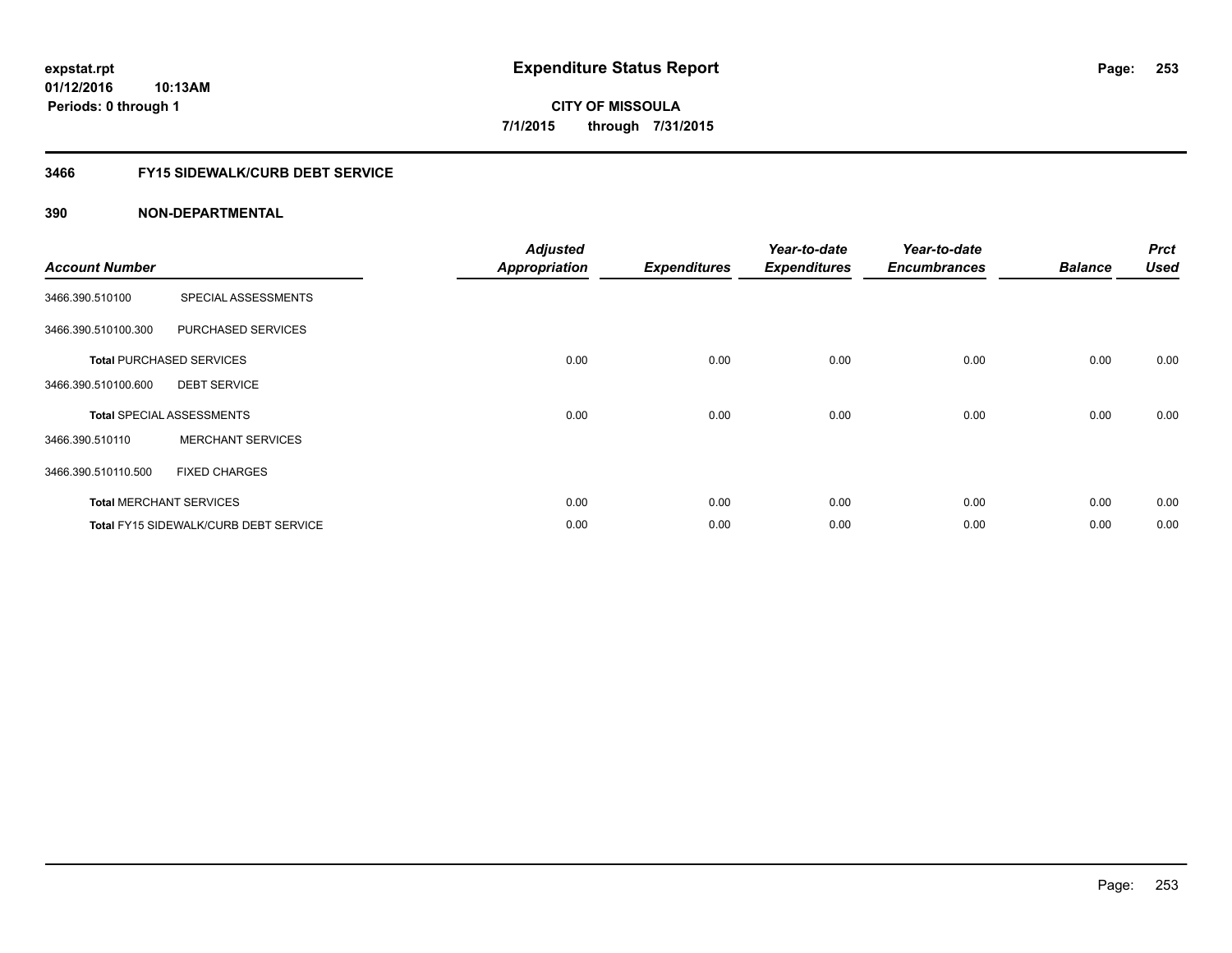# **3491 SID 491 DEBT SERVICE FUND**

| <b>Account Number</b> |                                 | <b>Adjusted</b><br><b>Appropriation</b> | <b>Expenditures</b> | Year-to-date<br><b>Expenditures</b> | Year-to-date<br><b>Encumbrances</b> | <b>Balance</b> | <b>Prct</b><br><b>Used</b> |
|-----------------------|---------------------------------|-----------------------------------------|---------------------|-------------------------------------|-------------------------------------|----------------|----------------------------|
| 3491.390.510100       | SPECIAL ASSESSMENTS             |                                         |                     |                                     |                                     |                |                            |
| 3491.390.510100.600   | <b>DEBT SERVICE</b>             |                                         |                     |                                     |                                     |                |                            |
|                       | Total SID 491 DEBT SERVICE FUND | 0.00                                    | 0.00                | 0.00                                | 0.00                                | 0.00           | 0.00                       |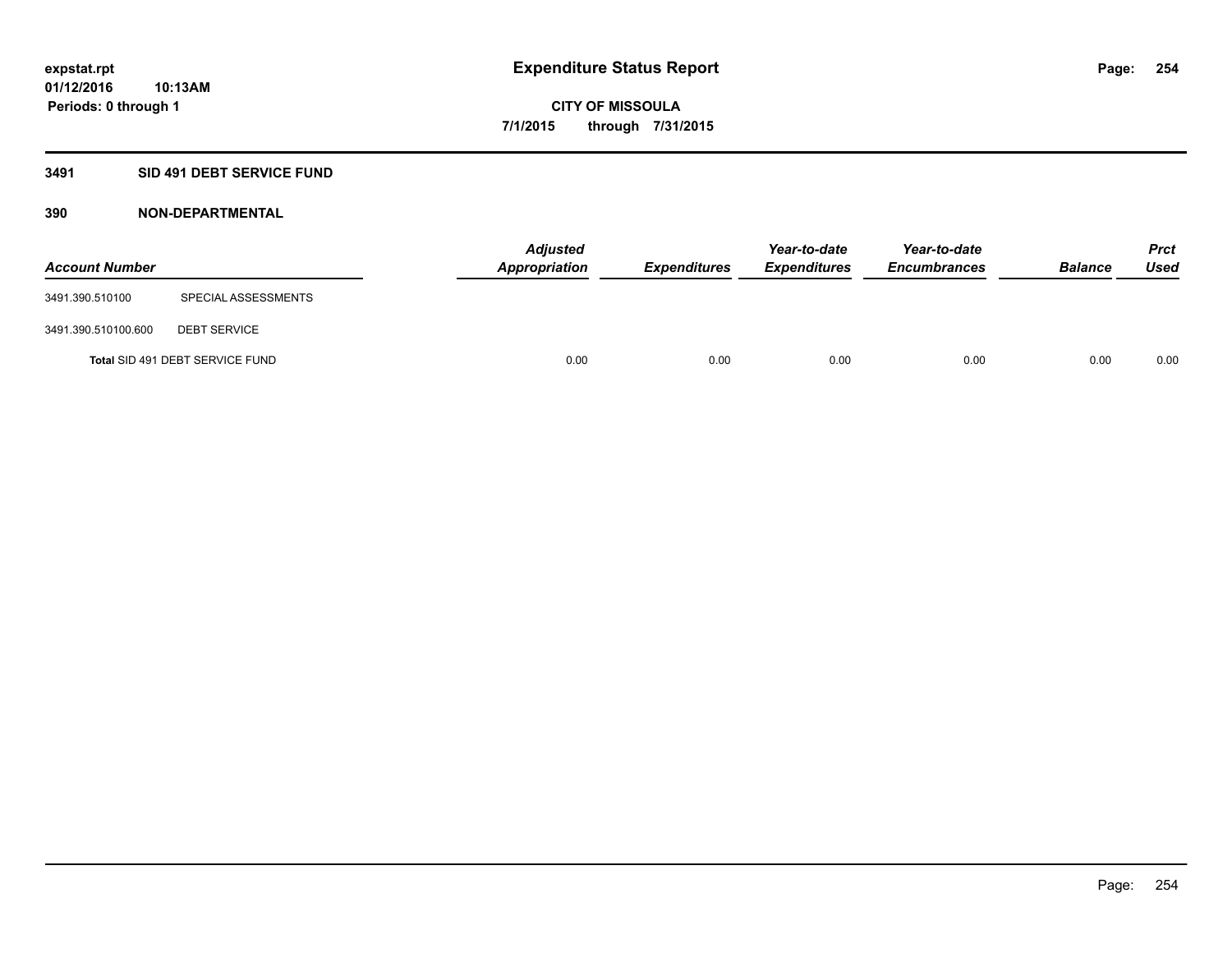### **3495 SID 495 DEBT SERVICE FUND**

| <b>Account Number</b>                |                         | <b>Adjusted</b><br><b>Appropriation</b> | <b>Expenditures</b> | Year-to-date<br><b>Expenditures</b> | Year-to-date<br><b>Encumbrances</b> | <b>Balance</b> | <b>Prct</b><br><b>Used</b> |
|--------------------------------------|-------------------------|-----------------------------------------|---------------------|-------------------------------------|-------------------------------------|----------------|----------------------------|
| 3495.000.520100                      | *** Title Not Found *** |                                         |                     |                                     |                                     |                |                            |
| 3495.000.520100.800                  | OTHER OBJECTS           |                                         |                     |                                     |                                     |                |                            |
| <b>Total *** Title Not Found ***</b> |                         | 0.00                                    | 0.00                | 0.00                                | 0.00                                | 0.00           | 0.00                       |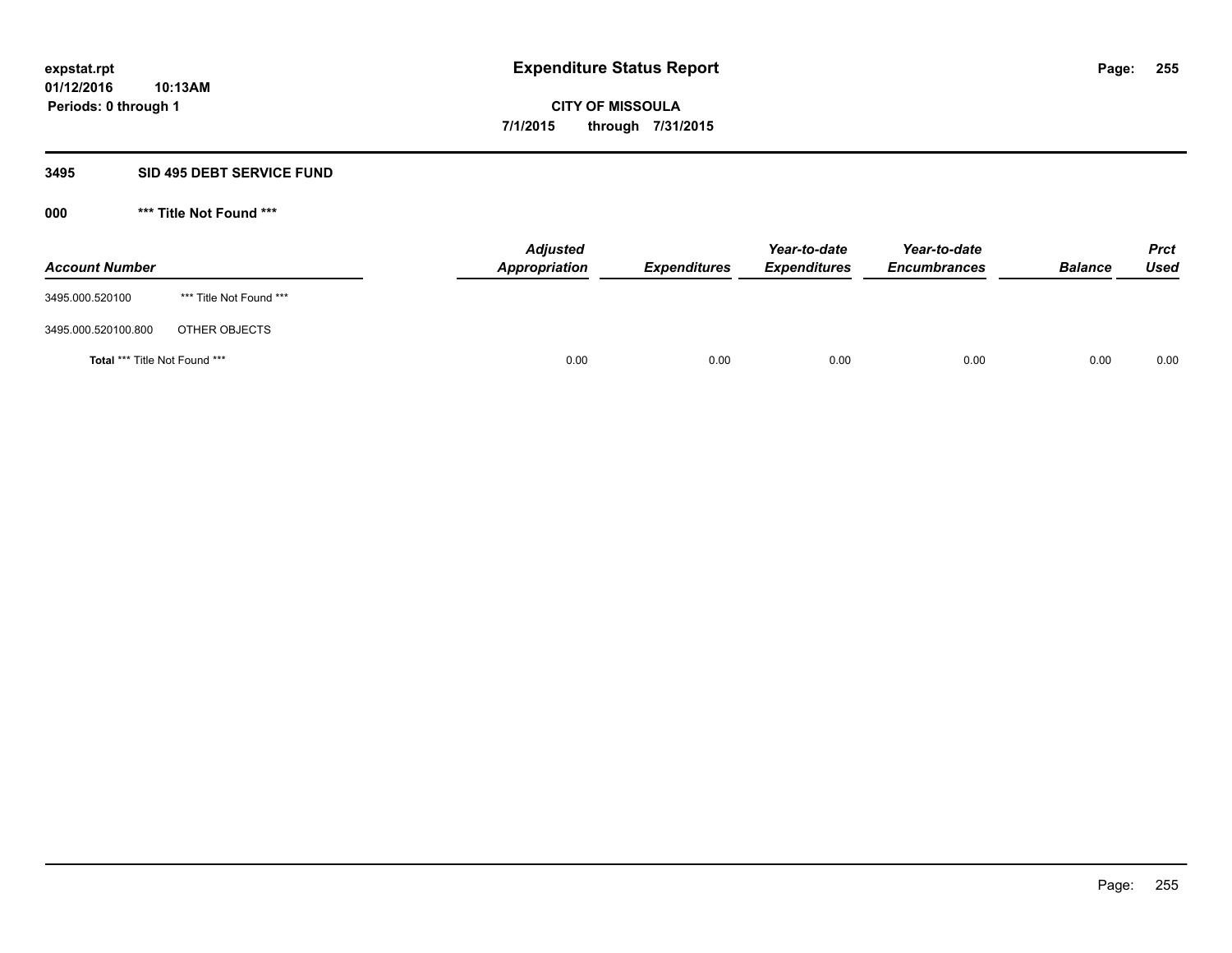#### **3495 SID 495 DEBT SERVICE FUND**

| <b>Account Number</b> |                                  | <b>Adjusted</b><br><b>Appropriation</b> | <b>Expenditures</b> | Year-to-date<br><b>Expenditures</b> | Year-to-date<br><b>Encumbrances</b> | <b>Balance</b> | <b>Prct</b><br><b>Used</b> |
|-----------------------|----------------------------------|-----------------------------------------|---------------------|-------------------------------------|-------------------------------------|----------------|----------------------------|
| 3495.390.510100       | SPECIAL ASSESSMENTS              |                                         |                     |                                     |                                     |                |                            |
| 3495.390.510100.800   | OTHER OBJECTS                    |                                         |                     |                                     |                                     |                |                            |
|                       | <b>Total SPECIAL ASSESSMENTS</b> | 0.00                                    | 0.00                | 0.00                                | 0.00                                | 0.00           | 0.00                       |
| 3495.390.510110       | <b>MERCHANT SERVICES</b>         |                                         |                     |                                     |                                     |                |                            |
| 3495.390.510110.500   | <b>FIXED CHARGES</b>             |                                         |                     |                                     |                                     |                |                            |
|                       | Total SID 495 DEBT SERVICE FUND  | 0.00                                    | 0.00                | 0.00                                | 0.00                                | 0.00           | 0.00                       |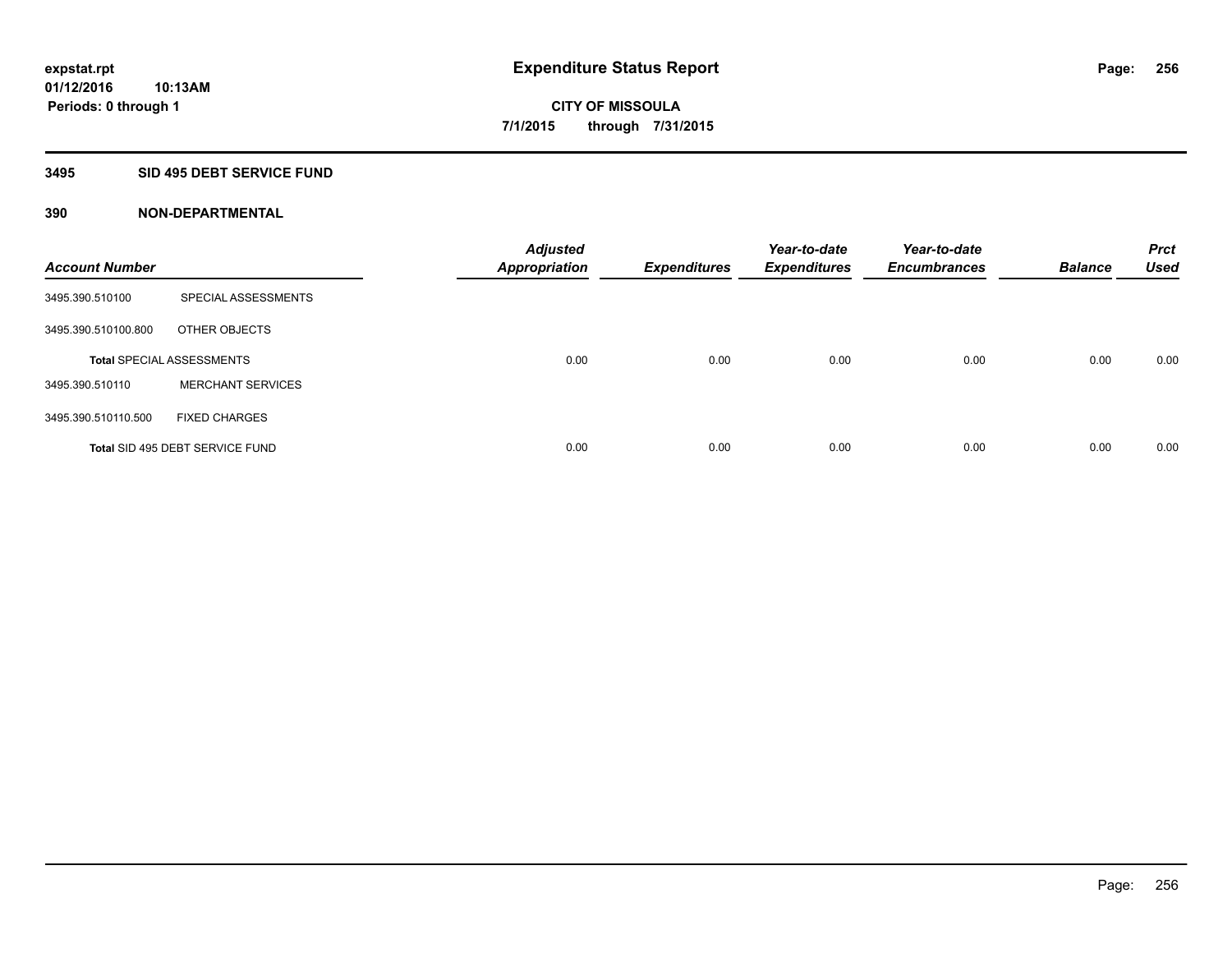#### **3497 SID 497 DEBT SERVICE FUND**

| <b>Account Number</b>         |                         | <b>Adjusted</b><br>Appropriation | <b>Expenditures</b> | Year-to-date<br><b>Expenditures</b> | Year-to-date<br><b>Encumbrances</b> | <b>Balance</b> | <b>Prct</b><br>Used |
|-------------------------------|-------------------------|----------------------------------|---------------------|-------------------------------------|-------------------------------------|----------------|---------------------|
| 3497.000.520100               | *** Title Not Found *** |                                  |                     |                                     |                                     |                |                     |
| 3497.000.520100.800           | OTHER OBJECTS           |                                  |                     |                                     |                                     |                |                     |
| Total *** Title Not Found *** |                         | 0.00                             | 0.00                | 0.00                                | 0.00                                | 0.00           | 0.00                |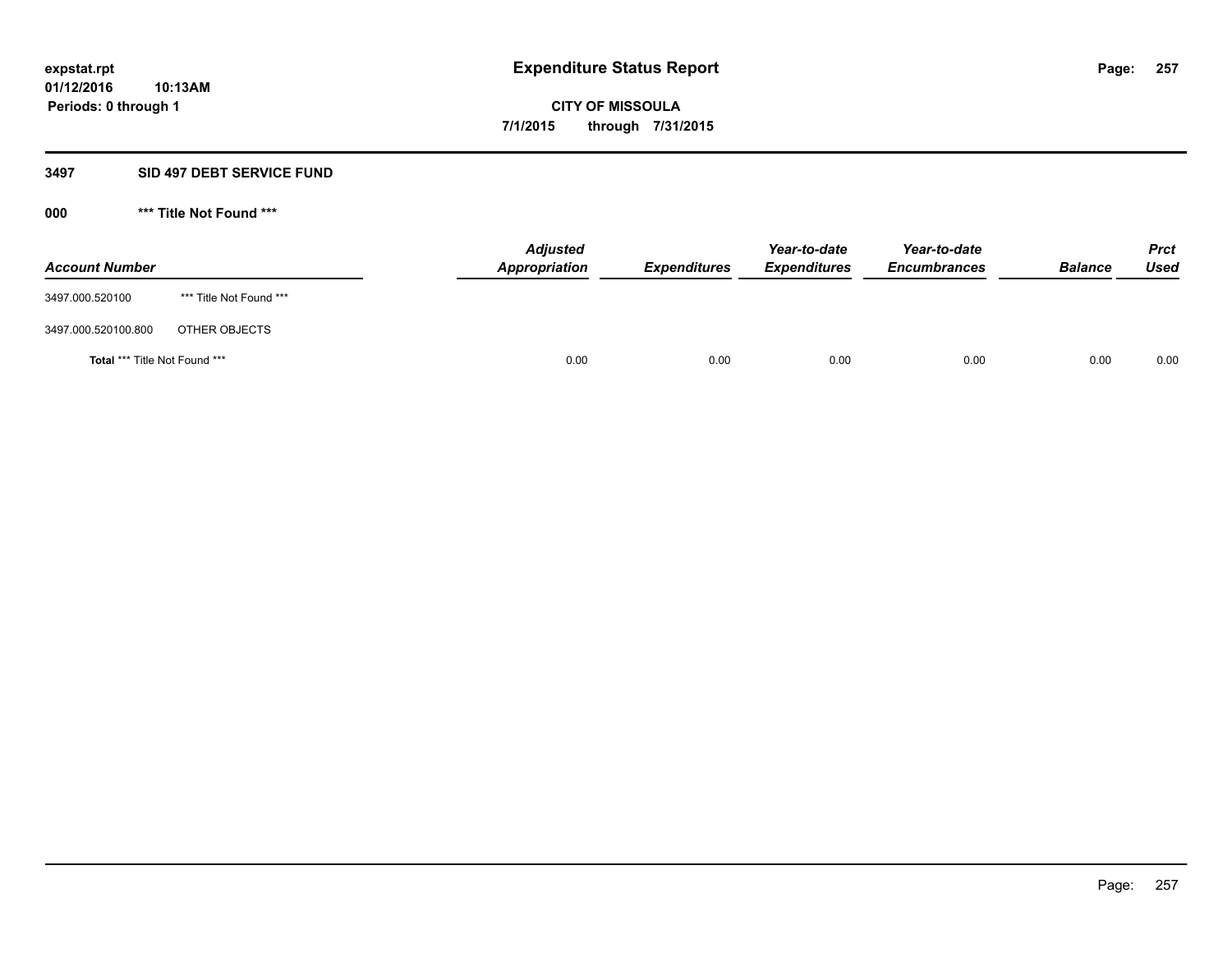#### **3497 SID 497 DEBT SERVICE FUND**

|                            |                                  | <b>Adjusted</b>      |                     | Year-to-date        | Year-to-date        |                | <b>Prct</b> |
|----------------------------|----------------------------------|----------------------|---------------------|---------------------|---------------------|----------------|-------------|
| <b>Account Number</b>      |                                  | <b>Appropriation</b> | <b>Expenditures</b> | <b>Expenditures</b> | <b>Encumbrances</b> | <b>Balance</b> | <b>Used</b> |
| 3497.390.510000            | <b>MISCELLANEOUS</b>             |                      |                     |                     |                     |                |             |
| 3497.390.510000.800        | OTHER OBJECTS                    |                      |                     |                     |                     |                |             |
| <b>Total MISCELLANEOUS</b> |                                  | 0.00                 | 0.00                | 0.00                | 0.00                | 0.00           | 0.00        |
| 3497.390.510100            | SPECIAL ASSESSMENTS              |                      |                     |                     |                     |                |             |
| 3497.390.510100.600        | <b>DEBT SERVICE</b>              |                      |                     |                     |                     |                |             |
| <b>Total DEBT SERVICE</b>  |                                  | 0.00                 | 0.00                | 0.00                | 0.00                | 0.00           | 0.00        |
| 3497.390.510100.800        | OTHER OBJECTS                    |                      |                     |                     |                     |                |             |
|                            | <b>Total SPECIAL ASSESSMENTS</b> | 0.00                 | 0.00                | 0.00                | 0.00                | 0.00           | 0.00        |
| 3497.390.510110            | <b>MERCHANT SERVICES</b>         |                      |                     |                     |                     |                |             |
| 3497.390.510110.500        | <b>FIXED CHARGES</b>             |                      |                     |                     |                     |                |             |
|                            | Total SID 497 DEBT SERVICE FUND  | 0.00                 | 0.00                | 0.00                | 0.00                | 0.00           | 0.00        |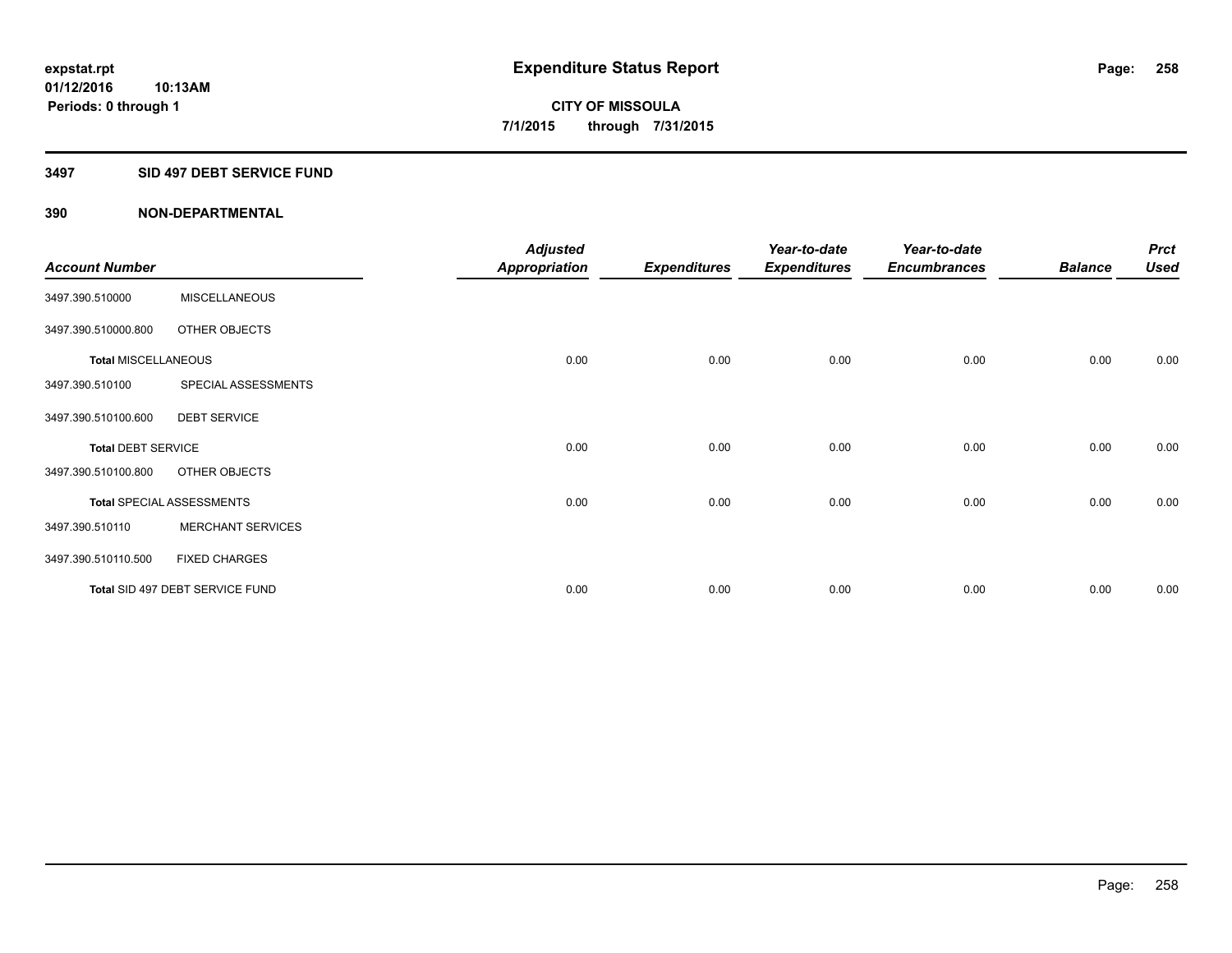### **3498 SID 498 DEBT SERVICE FUND**

| <b>Account Number</b>                |                         | <b>Adjusted</b><br><b>Appropriation</b> | <b>Expenditures</b> | Year-to-date<br><b>Expenditures</b> | Year-to-date<br><b>Encumbrances</b> | <b>Balance</b> | <b>Prct</b><br><b>Used</b> |
|--------------------------------------|-------------------------|-----------------------------------------|---------------------|-------------------------------------|-------------------------------------|----------------|----------------------------|
| 3498.000.520100                      | *** Title Not Found *** |                                         |                     |                                     |                                     |                |                            |
| 3498.000.520100.800                  | OTHER OBJECTS           |                                         |                     |                                     |                                     |                |                            |
| <b>Total *** Title Not Found ***</b> |                         | 0.00                                    | 0.00                | 0.00                                | 0.00                                | 0.00           | 0.00                       |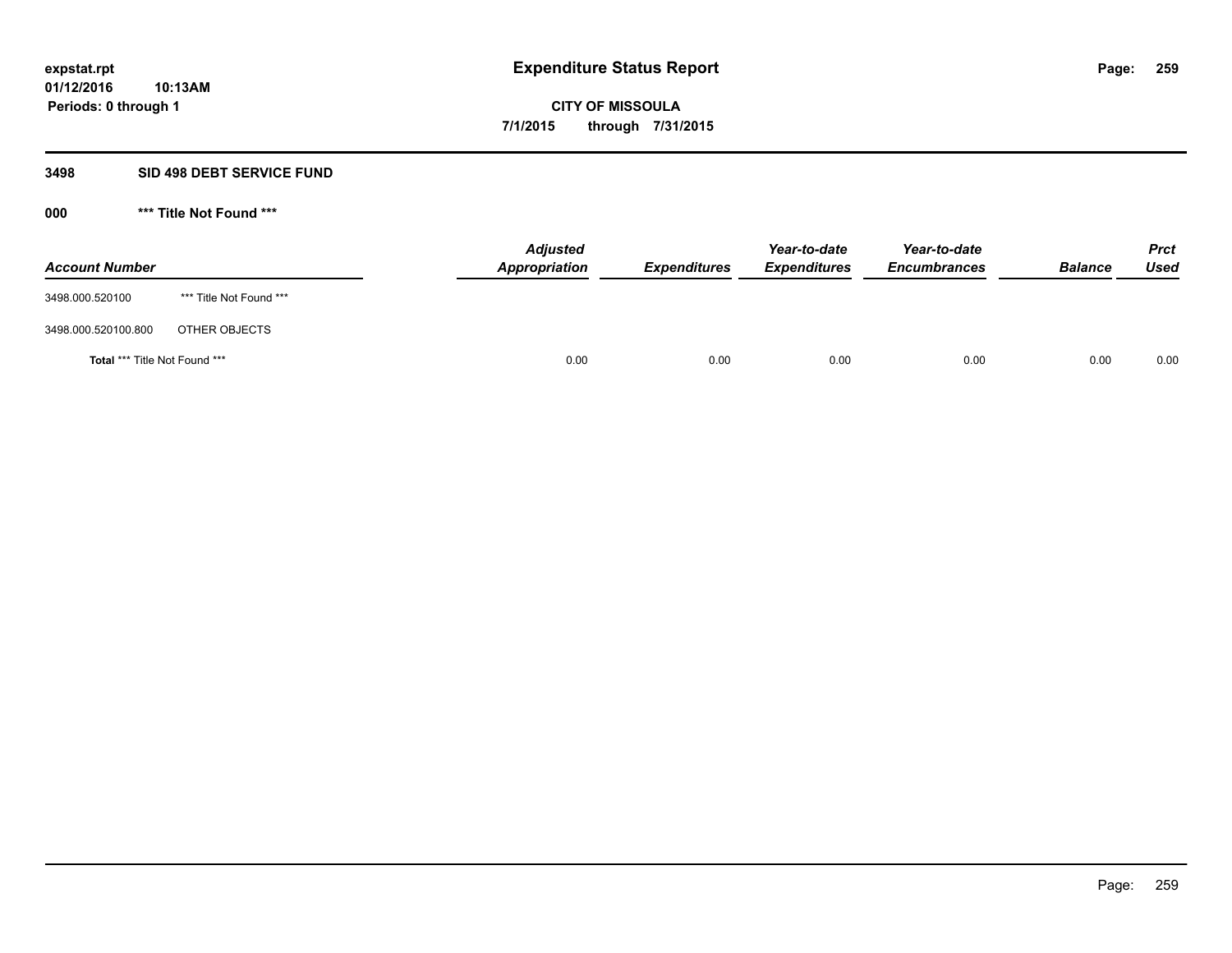# **3498 SID 498 DEBT SERVICE FUND**

| <b>Account Number</b> |                                  | <b>Adjusted</b><br><b>Appropriation</b> | <b>Expenditures</b> | Year-to-date<br><b>Expenditures</b> | Year-to-date<br><b>Encumbrances</b> | <b>Balance</b> | <b>Prct</b><br><b>Used</b> |
|-----------------------|----------------------------------|-----------------------------------------|---------------------|-------------------------------------|-------------------------------------|----------------|----------------------------|
| 3498.390.510100       | SPECIAL ASSESSMENTS              |                                         |                     |                                     |                                     |                |                            |
| 3498.390.510100.600   | <b>DEBT SERVICE</b>              |                                         |                     |                                     |                                     |                |                            |
|                       | <b>Total SPECIAL ASSESSMENTS</b> | 0.00                                    | 0.00                | 0.00                                | 0.00                                | 0.00           | 0.00                       |
| 3498.390.510110       | <b>MERCHANT SERVICES</b>         |                                         |                     |                                     |                                     |                |                            |
| 3498.390.510110.500   | <b>FIXED CHARGES</b>             |                                         |                     |                                     |                                     |                |                            |
|                       | <b>Total MERCHANT SERVICES</b>   | 0.00                                    | 0.00                | 0.00                                | 0.00                                | 0.00           | 0.00                       |
|                       | Total SID 498 DEBT SERVICE FUND  | 0.00                                    | 0.00                | 0.00                                | 0.00                                | 0.00           | 0.00                       |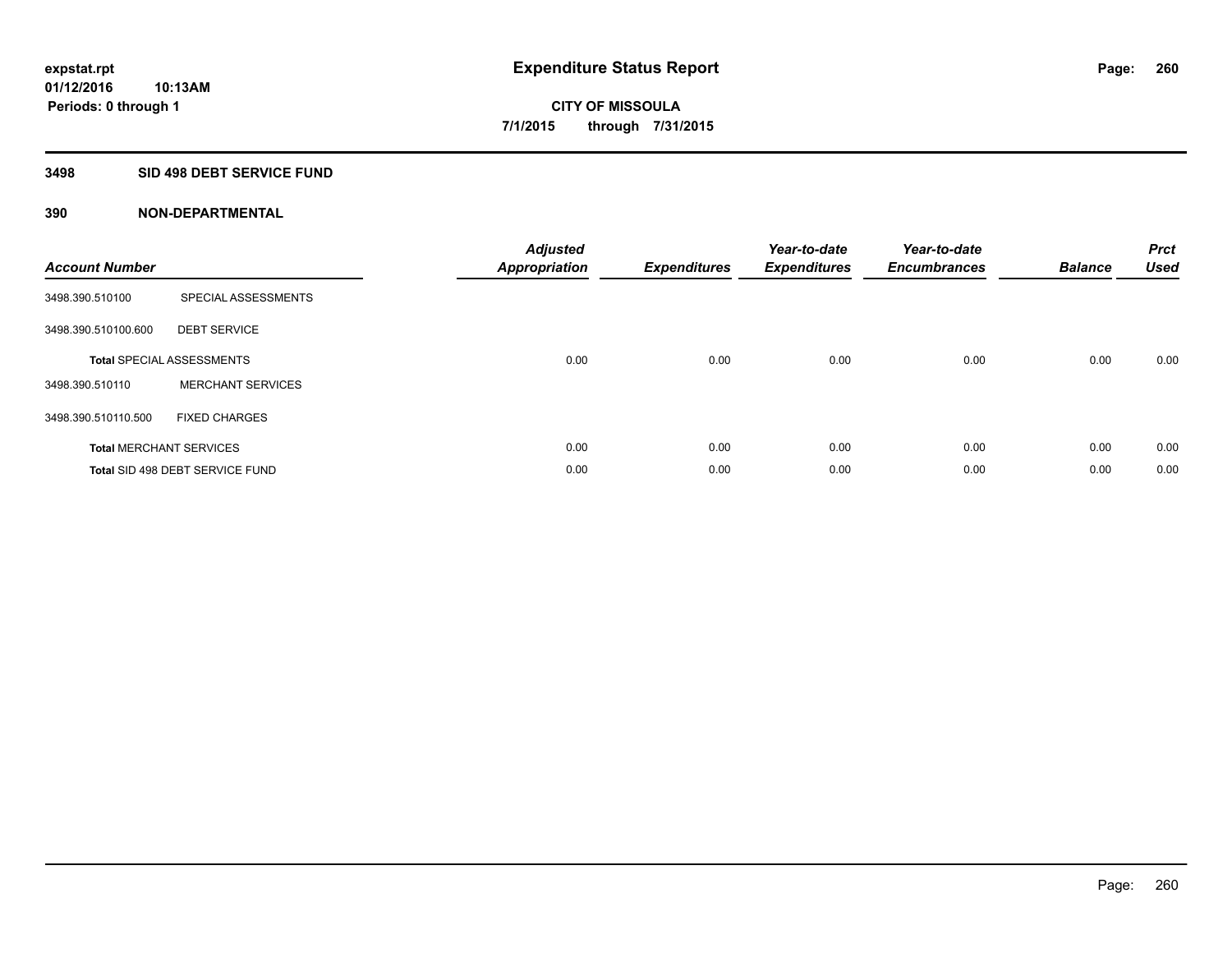### **3500 SID 500 DEBT SERVICE FUND**

| <b>Account Number</b>     |                                 | <b>Adjusted</b><br><b>Appropriation</b> | <b>Expenditures</b> | Year-to-date<br><b>Expenditures</b> | Year-to-date<br><b>Encumbrances</b> | <b>Balance</b> | <b>Prct</b><br><b>Used</b> |
|---------------------------|---------------------------------|-----------------------------------------|---------------------|-------------------------------------|-------------------------------------|----------------|----------------------------|
| 3500.390.510100           | SPECIAL ASSESSMENTS             |                                         |                     |                                     |                                     |                |                            |
| 3500.390.510100.600       | <b>DEBT SERVICE</b>             |                                         |                     |                                     |                                     |                |                            |
| <b>Total DEBT SERVICE</b> |                                 | 0.00                                    | 0.00                | 0.00                                | 0.00                                | 0.00           | 0.00                       |
| 3500.390.510100.800       | OTHER OBJECTS                   |                                         |                     |                                     |                                     |                |                            |
|                           | Total SID 500 DEBT SERVICE FUND | 0.00                                    | 0.00                | 0.00                                | 0.00                                | 0.00           | 0.00                       |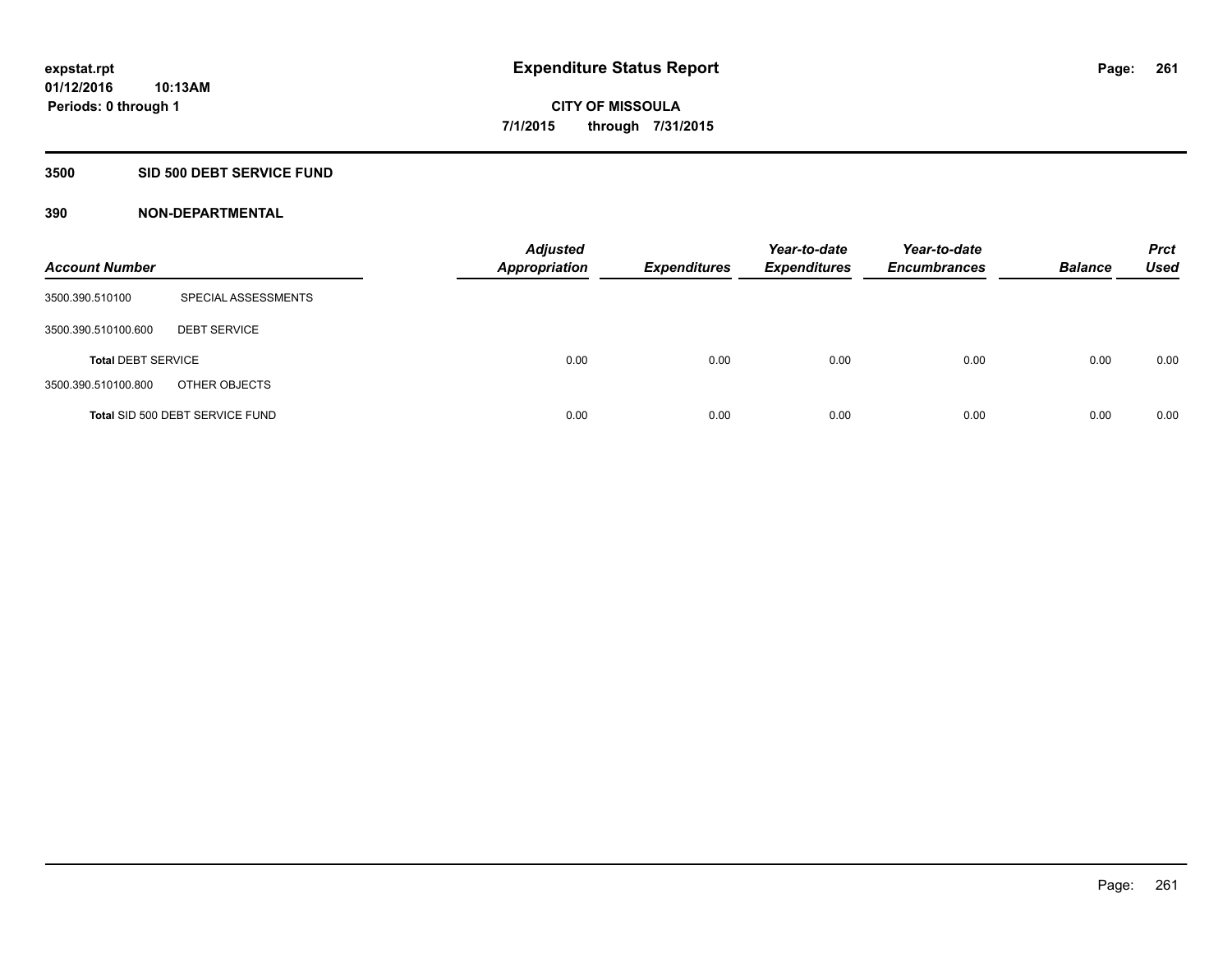### **3501 SID 501 DEBT SERVICE FUND**

| <b>Account Number</b>                |                         | <b>Adjusted</b><br>Appropriation | <b>Expenditures</b> | Year-to-date<br><b>Expenditures</b> | Year-to-date<br><b>Encumbrances</b> | <b>Balance</b> | <b>Prct</b><br>Used |
|--------------------------------------|-------------------------|----------------------------------|---------------------|-------------------------------------|-------------------------------------|----------------|---------------------|
| 3501.000.520100                      | *** Title Not Found *** |                                  |                     |                                     |                                     |                |                     |
| 3501.000.520100.800                  | OTHER OBJECTS           |                                  |                     |                                     |                                     |                |                     |
| <b>Total *** Title Not Found ***</b> |                         |                                  | 0.00<br>0.00        | 0.00                                | 0.00                                | 0.00           | 0.00                |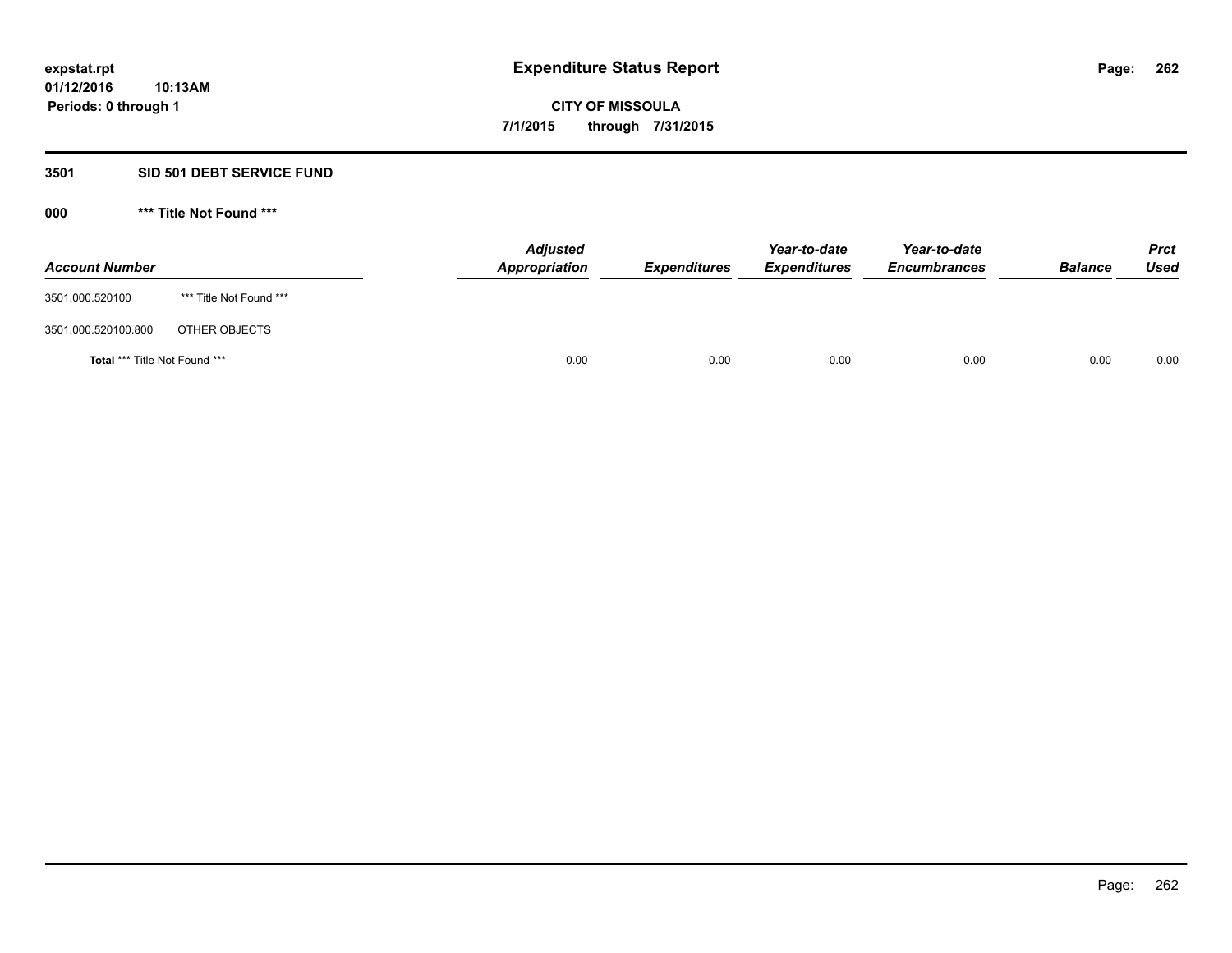### **3501 SID 501 DEBT SERVICE FUND**

| <b>Account Number</b> |                                  | <b>Adjusted</b><br><b>Appropriation</b> | <b>Expenditures</b> | Year-to-date<br><b>Expenditures</b> | Year-to-date<br><b>Encumbrances</b> | <b>Balance</b> | <b>Prct</b><br><b>Used</b> |
|-----------------------|----------------------------------|-----------------------------------------|---------------------|-------------------------------------|-------------------------------------|----------------|----------------------------|
| 3501.390.510100       | SPECIAL ASSESSMENTS              |                                         |                     |                                     |                                     |                |                            |
| 3501.390.510100.600   | <b>DEBT SERVICE</b>              |                                         |                     |                                     |                                     |                |                            |
|                       | <b>Total SPECIAL ASSESSMENTS</b> | 0.00                                    | 0.00                | 0.00                                | 0.00                                | 0.00           | 0.00                       |
| 3501.390.510110       | <b>MERCHANT SERVICES</b>         |                                         |                     |                                     |                                     |                |                            |
| 3501.390.510110.500   | <b>FIXED CHARGES</b>             |                                         |                     |                                     |                                     |                |                            |
|                       | Total SID 501 DEBT SERVICE FUND  | 0.00                                    | 0.00                | 0.00                                | 0.00                                | 0.00           | 0.00                       |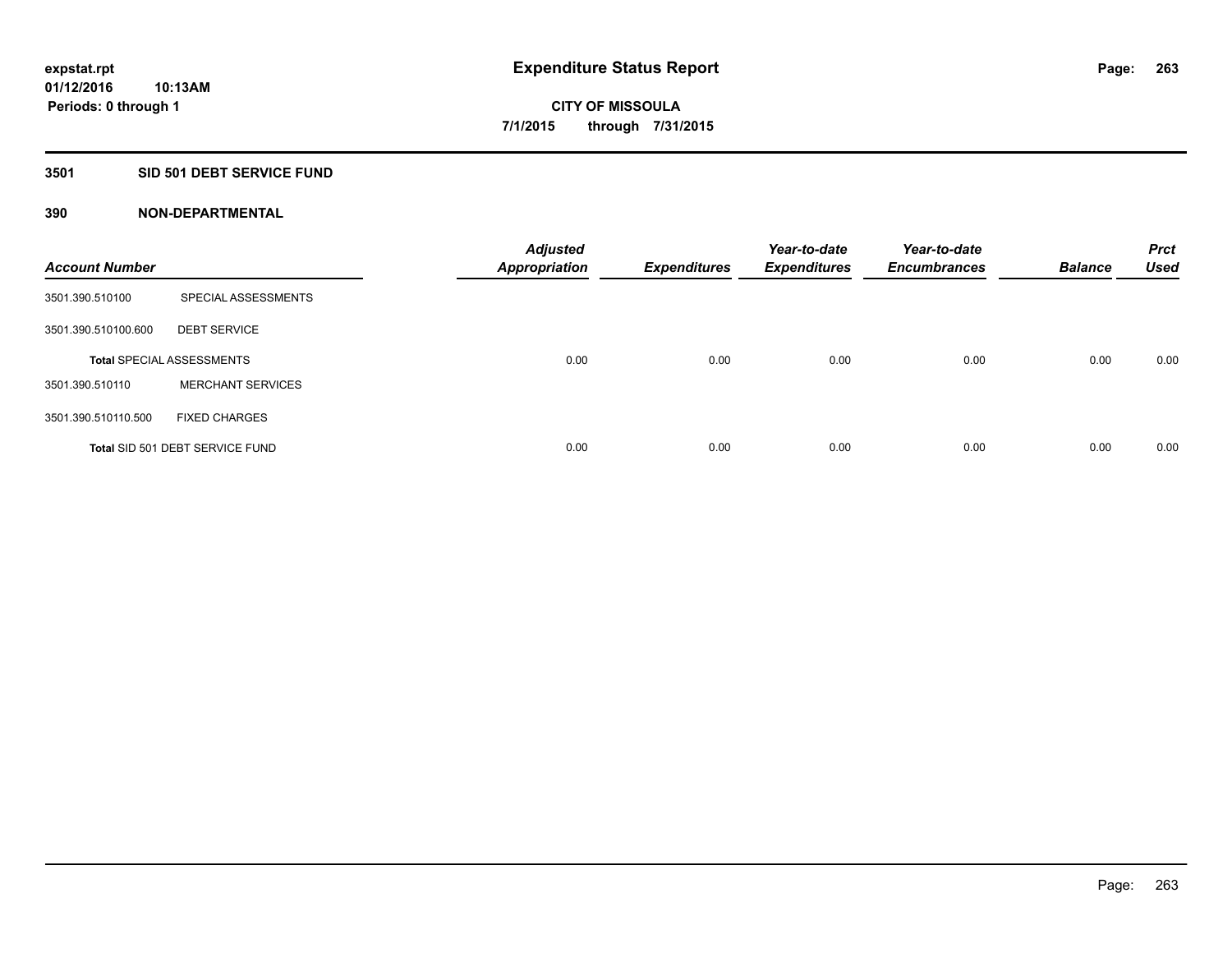#### **3503 SID 503 DEBT SERVICE FUND**

| <b>Account Number</b>         |                         | <b>Adjusted</b><br>Appropriation | <b>Expenditures</b> | Year-to-date<br><b>Expenditures</b> | Year-to-date<br><b>Encumbrances</b> | <b>Balance</b> | <b>Prct</b><br>Used |
|-------------------------------|-------------------------|----------------------------------|---------------------|-------------------------------------|-------------------------------------|----------------|---------------------|
| 3503.000.520100               | *** Title Not Found *** |                                  |                     |                                     |                                     |                |                     |
| 3503.000.520100.800           | OTHER OBJECTS           |                                  |                     |                                     |                                     |                |                     |
| Total *** Title Not Found *** |                         | 0.00                             | 0.00                | 0.00                                | 0.00                                | 0.00           | 0.00                |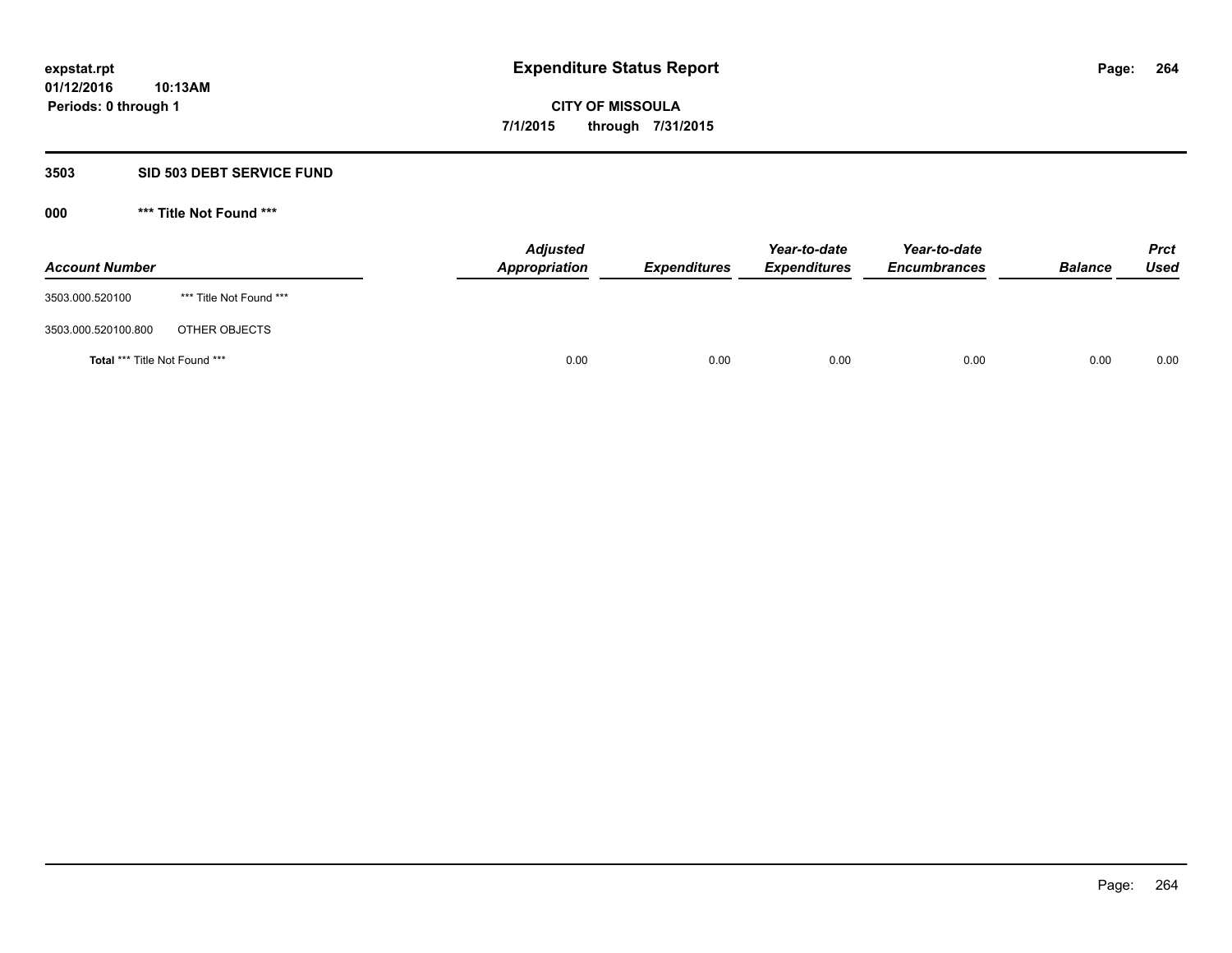# **3503 SID 503 DEBT SERVICE FUND**

| <b>Account Number</b> |                                  | <b>Adjusted</b><br><b>Appropriation</b> | <b>Expenditures</b> | Year-to-date<br><b>Expenditures</b> | Year-to-date<br><b>Encumbrances</b> | <b>Balance</b> | <b>Prct</b><br><b>Used</b> |
|-----------------------|----------------------------------|-----------------------------------------|---------------------|-------------------------------------|-------------------------------------|----------------|----------------------------|
| 3503.390.510100       | SPECIAL ASSESSMENTS              |                                         |                     |                                     |                                     |                |                            |
| 3503.390.510100.600   | <b>DEBT SERVICE</b>              |                                         |                     |                                     |                                     |                |                            |
|                       | <b>Total SPECIAL ASSESSMENTS</b> | 0.00                                    | 0.00                | 0.00                                | 0.00                                | 0.00           | 0.00                       |
| 3503.390.510110       | <b>MERCHANT SERVICES</b>         |                                         |                     |                                     |                                     |                |                            |
| 3503.390.510110.500   | <b>FIXED CHARGES</b>             |                                         |                     |                                     |                                     |                |                            |
|                       | Total SID 503 DEBT SERVICE FUND  | 0.00                                    | 0.00                | 0.00                                | 0.00                                | 0.00           | 0.00                       |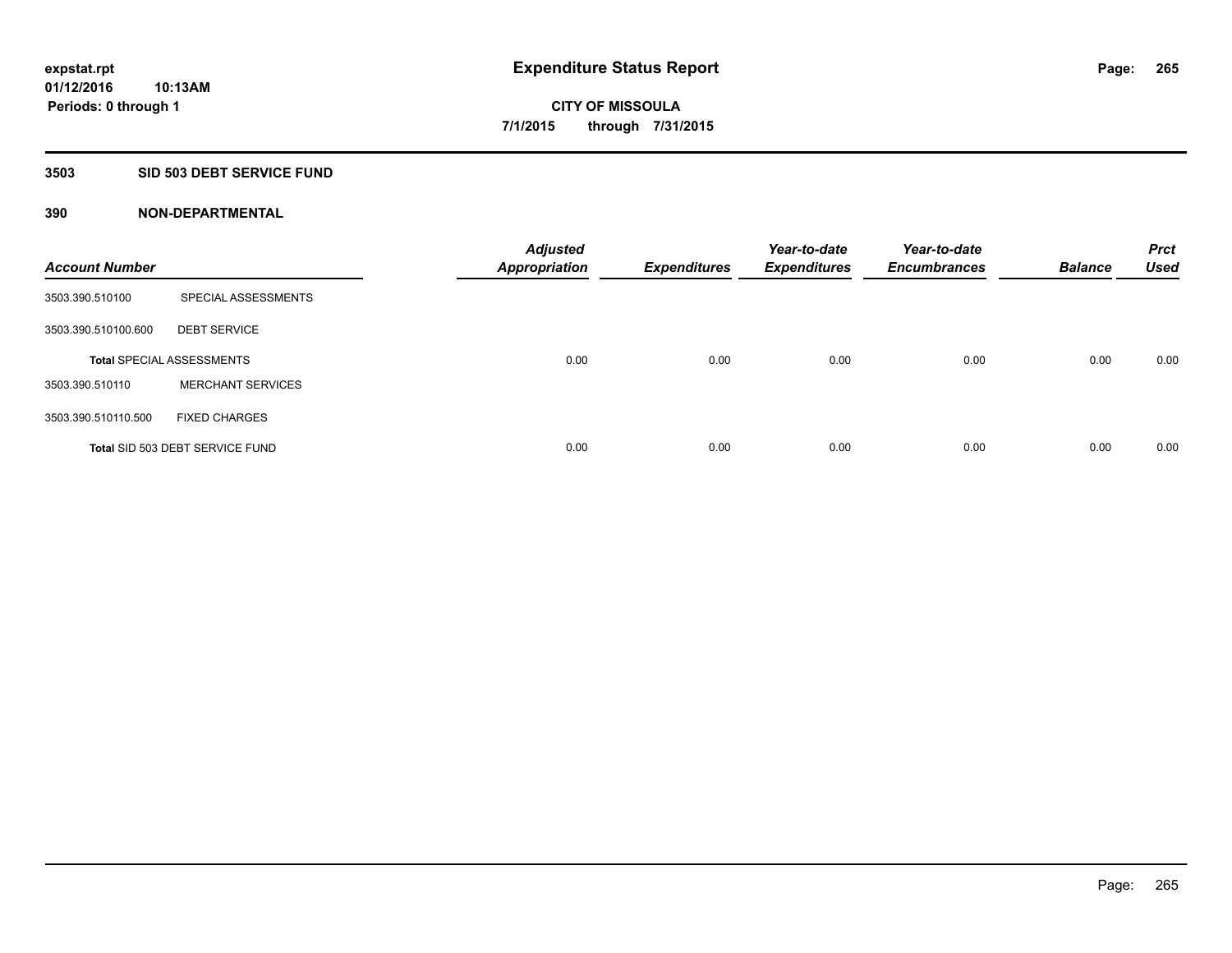### **3505 SID 505 DEBT SERVICE FUND**

| <b>Account Number</b>                |                         | <b>Adjusted</b><br>Appropriation | <b>Expenditures</b> | Year-to-date<br><b>Expenditures</b> | Year-to-date<br><b>Encumbrances</b> | <b>Balance</b> | <b>Prct</b><br><b>Used</b> |
|--------------------------------------|-------------------------|----------------------------------|---------------------|-------------------------------------|-------------------------------------|----------------|----------------------------|
| 3505.000.520100                      | *** Title Not Found *** |                                  |                     |                                     |                                     |                |                            |
| 3505.000.520100.800                  | OTHER OBJECTS           |                                  |                     |                                     |                                     |                |                            |
| <b>Total *** Title Not Found ***</b> |                         | 0.00                             | 0.00                | 0.00                                | 0.00                                | 0.00           | 0.00                       |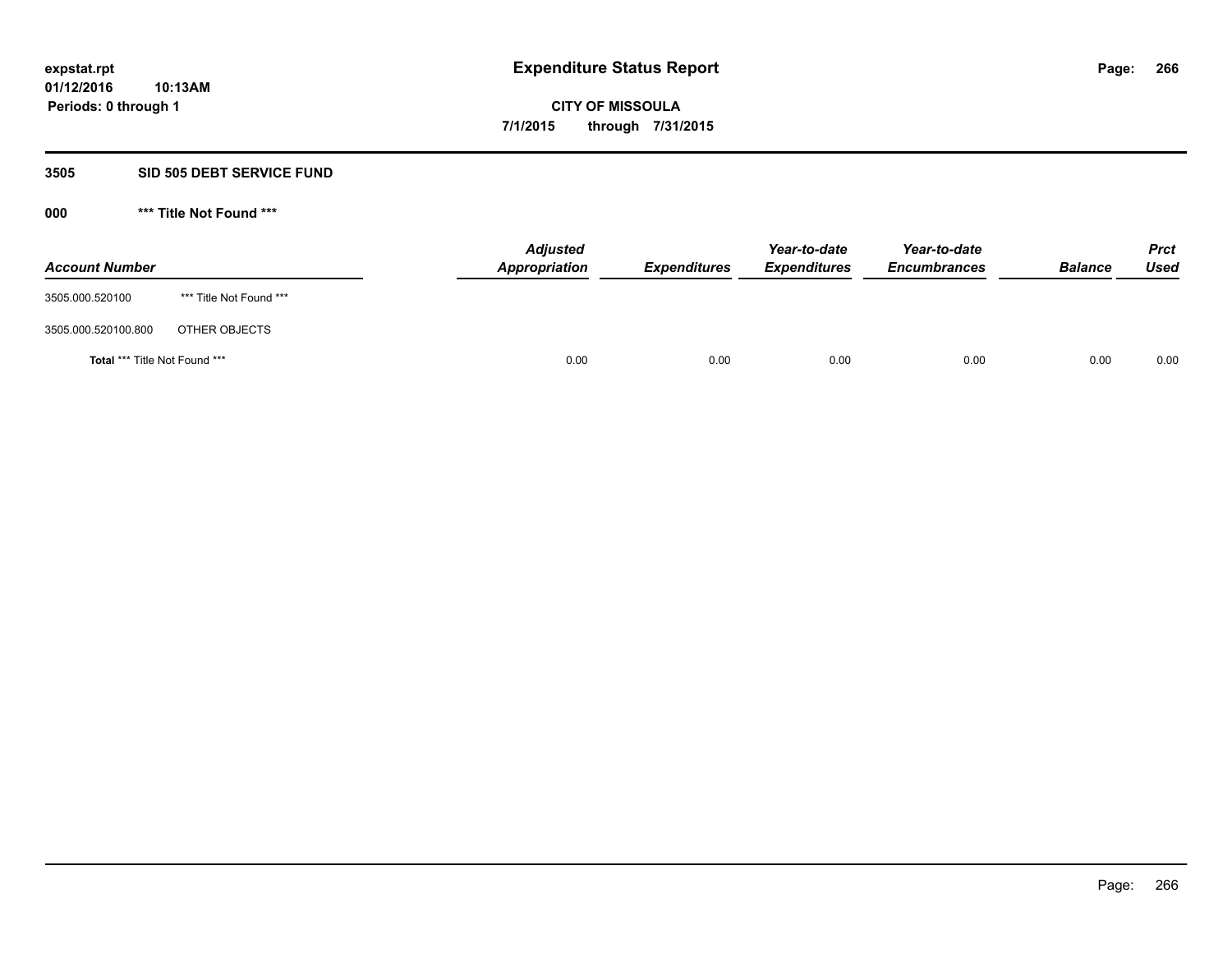### **3505 SID 505 DEBT SERVICE FUND**

| <b>Account Number</b> |                                  | <b>Adjusted</b><br><b>Appropriation</b> | <b>Expenditures</b> | Year-to-date<br><b>Expenditures</b> | Year-to-date<br><b>Encumbrances</b> | <b>Balance</b> | <b>Prct</b><br><b>Used</b> |
|-----------------------|----------------------------------|-----------------------------------------|---------------------|-------------------------------------|-------------------------------------|----------------|----------------------------|
| 3505.390.510100       | SPECIAL ASSESSMENTS              |                                         |                     |                                     |                                     |                |                            |
| 3505.390.510100.600   | <b>DEBT SERVICE</b>              |                                         |                     |                                     |                                     |                |                            |
|                       | <b>Total SPECIAL ASSESSMENTS</b> | 0.00                                    | 0.00                | 0.00                                | 0.00                                | 0.00           | 0.00                       |
| 3505.390.510110       | <b>MERCHANT SERVICES</b>         |                                         |                     |                                     |                                     |                |                            |
| 3505.390.510110.500   | <b>FIXED CHARGES</b>             |                                         |                     |                                     |                                     |                |                            |
|                       | Total SID 505 DEBT SERVICE FUND  | 0.00                                    | 0.00                | 0.00                                | 0.00                                | 0.00           | 0.00                       |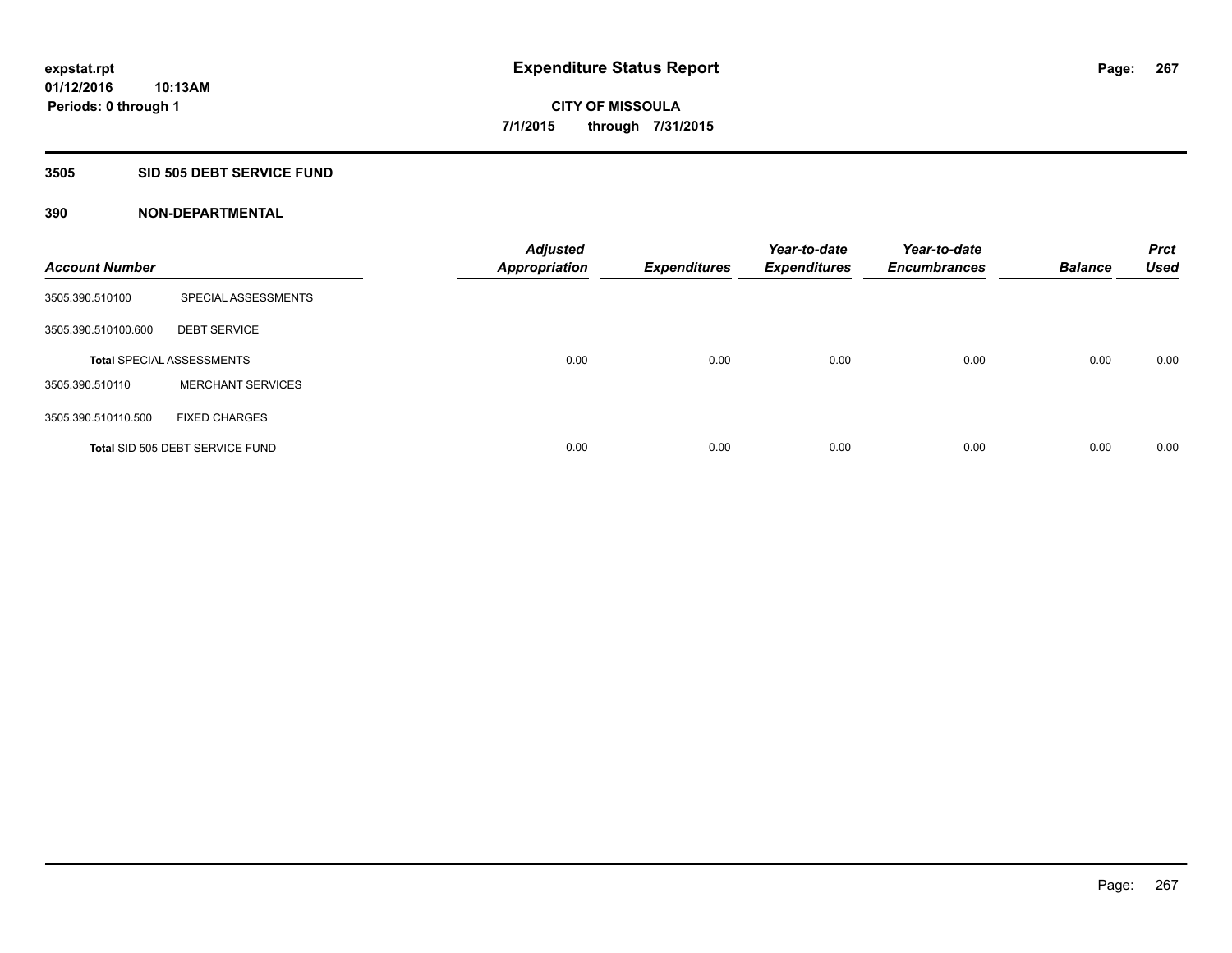### **3506 SID 506 DEBT SERVICE FUND**

| <b>Account Number</b>         |                         | <b>Adjusted</b><br>Appropriation | <b>Expenditures</b> | Year-to-date<br><b>Expenditures</b> | Year-to-date<br><b>Encumbrances</b> | <b>Balance</b> | <b>Prct</b><br>Used |
|-------------------------------|-------------------------|----------------------------------|---------------------|-------------------------------------|-------------------------------------|----------------|---------------------|
| 3506.000.520100               | *** Title Not Found *** |                                  |                     |                                     |                                     |                |                     |
| 3506.000.520100.800           | OTHER OBJECTS           |                                  |                     |                                     |                                     |                |                     |
| Total *** Title Not Found *** |                         | 0.00                             | 0.00                | 0.00                                | 0.00                                | 0.00           | 0.00                |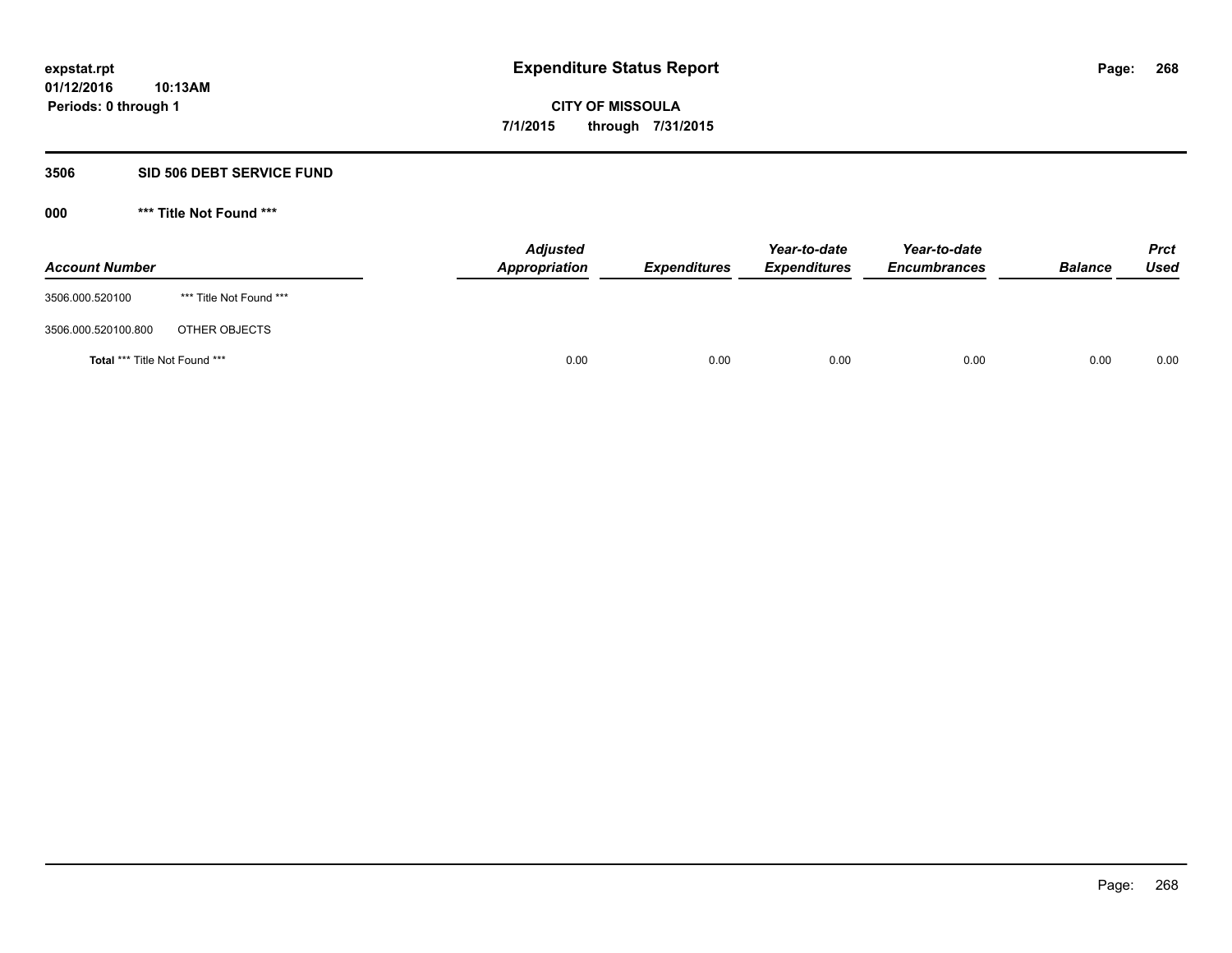### **3506 SID 506 DEBT SERVICE FUND**

| <b>Account Number</b> |                                  | <b>Adjusted</b><br><b>Appropriation</b> | <b>Expenditures</b> | Year-to-date<br><b>Expenditures</b> | Year-to-date<br><b>Encumbrances</b> | <b>Balance</b> | <b>Prct</b><br><b>Used</b> |
|-----------------------|----------------------------------|-----------------------------------------|---------------------|-------------------------------------|-------------------------------------|----------------|----------------------------|
| 3506.390.510100       | SPECIAL ASSESSMENTS              |                                         |                     |                                     |                                     |                |                            |
| 3506.390.510100.600   | <b>DEBT SERVICE</b>              |                                         |                     |                                     |                                     |                |                            |
|                       | <b>Total SPECIAL ASSESSMENTS</b> | 0.00                                    | 0.00                | 0.00                                | 0.00                                | 0.00           | 0.00                       |
| 3506.390.510110       | <b>MERCHANT SERVICES</b>         |                                         |                     |                                     |                                     |                |                            |
| 3506.390.510110.500   | <b>FIXED CHARGES</b>             |                                         |                     |                                     |                                     |                |                            |
|                       | Total SID 506 DEBT SERVICE FUND  | 0.00                                    | 0.00                | 0.00                                | 0.00                                | 0.00           | 0.00                       |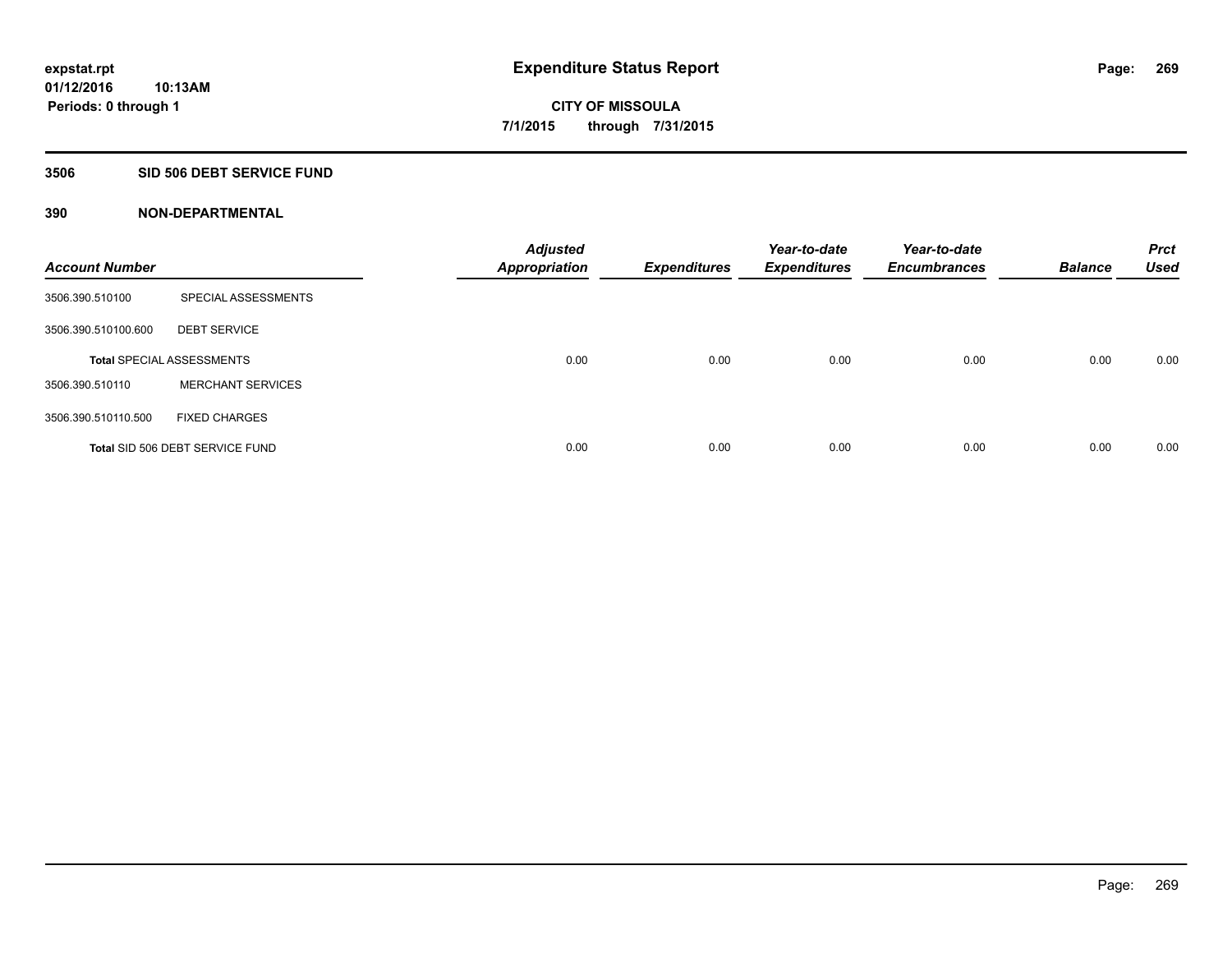#### **3507 SID 507 DEBT SERVICE FUND**

| <b>Account Number</b>                |                         | <b>Adjusted</b><br><b>Appropriation</b> | <b>Expenditures</b> | Year-to-date<br><b>Expenditures</b> | Year-to-date<br><b>Encumbrances</b> | <b>Balance</b> | <b>Prct</b><br><b>Used</b> |
|--------------------------------------|-------------------------|-----------------------------------------|---------------------|-------------------------------------|-------------------------------------|----------------|----------------------------|
| 3507.000.520100                      | *** Title Not Found *** |                                         |                     |                                     |                                     |                |                            |
| 3507.000.520100.800                  | OTHER OBJECTS           |                                         |                     |                                     |                                     |                |                            |
| <b>Total *** Title Not Found ***</b> |                         | 0.00                                    | 0.00                | 0.00                                | 0.00                                | 0.00           | 0.00                       |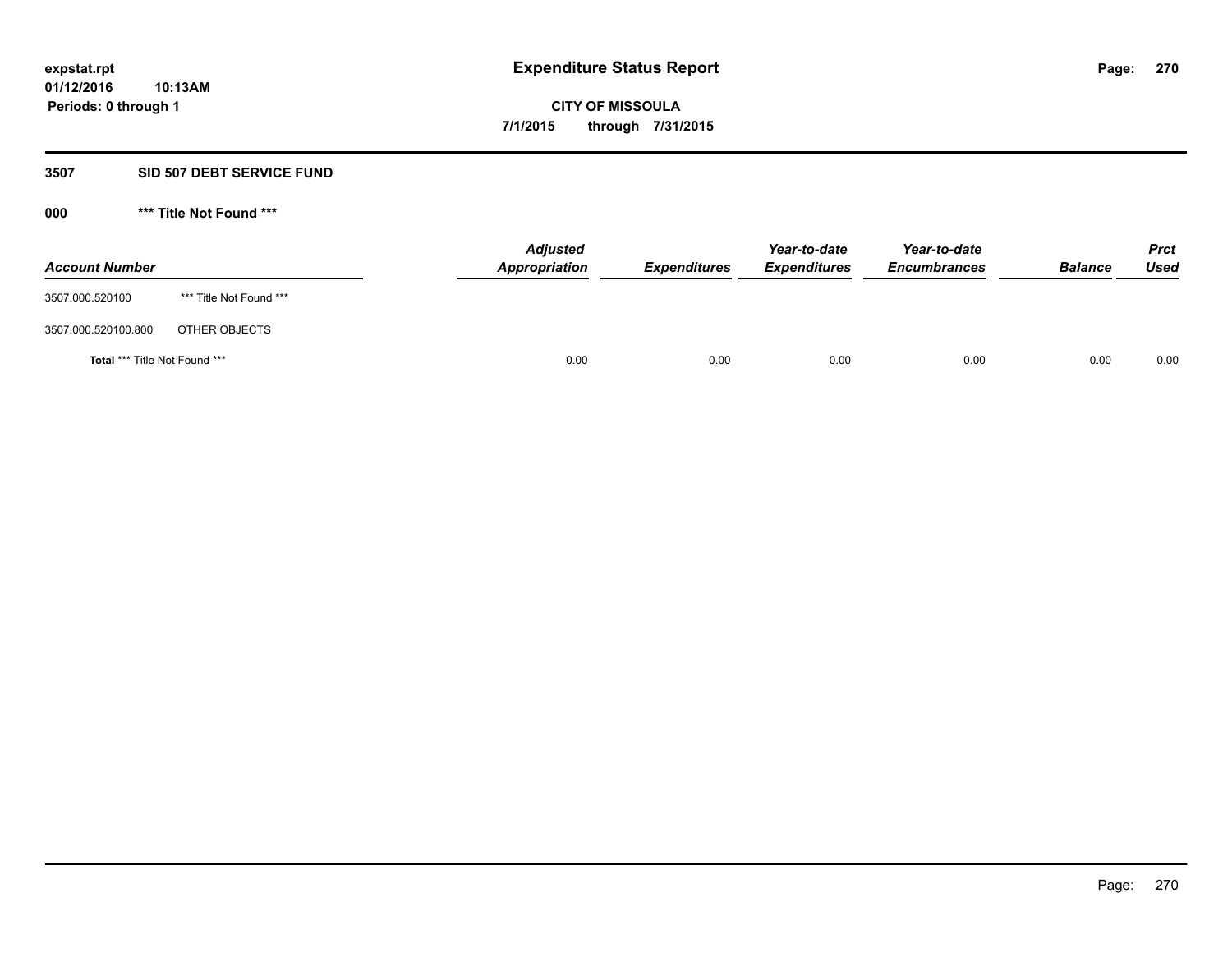### **3507 SID 507 DEBT SERVICE FUND**

| <b>Account Number</b> |                                 | <b>Adjusted</b><br>Appropriation | <b>Expenditures</b> | Year-to-date<br><b>Expenditures</b> | Year-to-date<br><b>Encumbrances</b> | <b>Balance</b> | <b>Prct</b><br><b>Used</b> |
|-----------------------|---------------------------------|----------------------------------|---------------------|-------------------------------------|-------------------------------------|----------------|----------------------------|
| 3507.390.510110       | <b>MERCHANT SERVICES</b>        |                                  |                     |                                     |                                     |                |                            |
| 3507.390.510110.500   | <b>FIXED CHARGES</b>            |                                  |                     |                                     |                                     |                |                            |
|                       | Total SID 507 DEBT SERVICE FUND | 0.00                             | 0.00                | 0.00                                | 0.00                                | 0.00           | 0.00                       |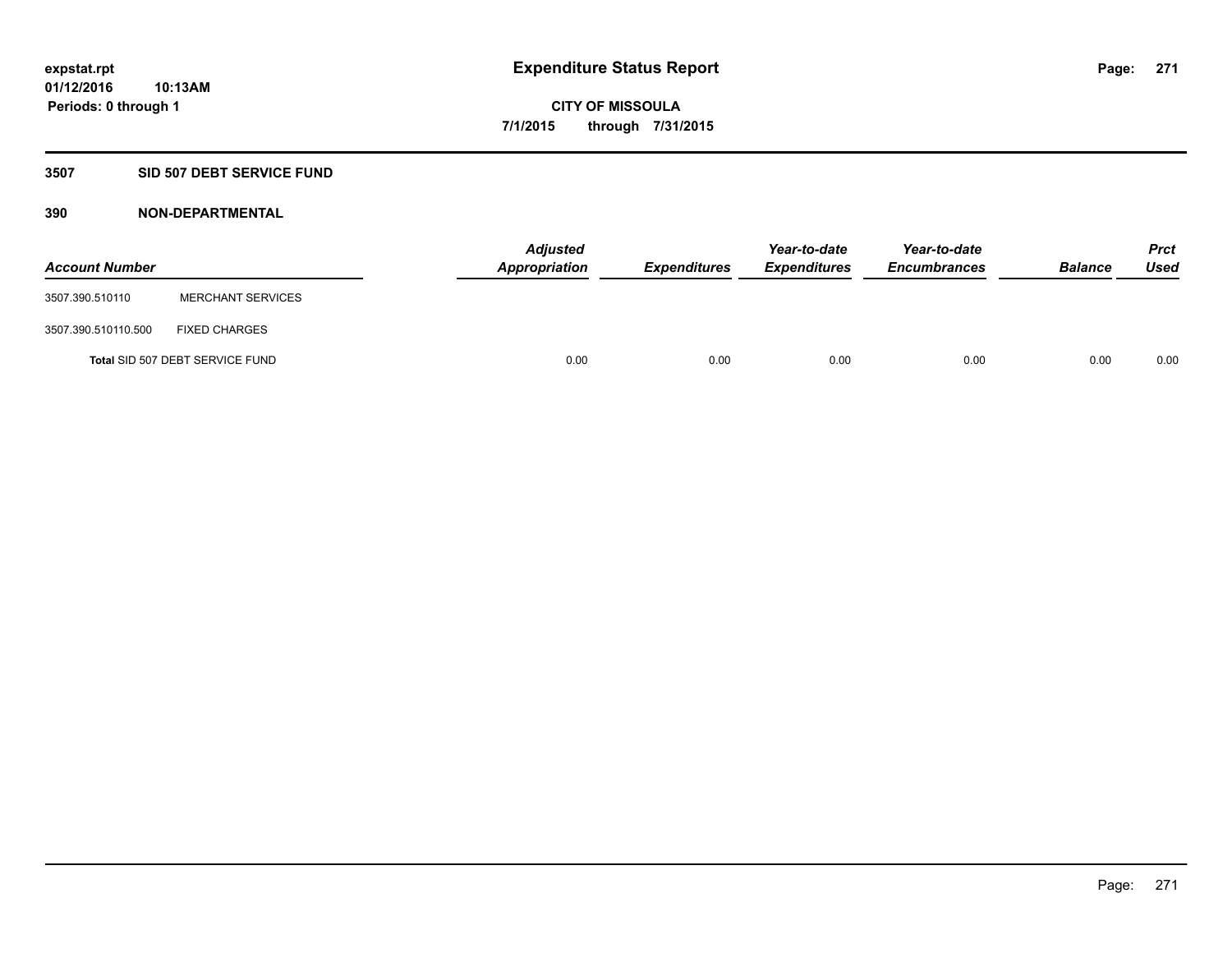### **3508 SID 508 DEBT SERVICE FUND**

| <b>Account Number</b>         |                         | <b>Adjusted</b><br>Appropriation | <b>Expenditures</b> | Year-to-date<br><b>Expenditures</b> | Year-to-date<br><b>Encumbrances</b> | <b>Balance</b> | <b>Prct</b><br>Used |
|-------------------------------|-------------------------|----------------------------------|---------------------|-------------------------------------|-------------------------------------|----------------|---------------------|
| 3508.000.520100               | *** Title Not Found *** |                                  |                     |                                     |                                     |                |                     |
| 3508.000.520100.800           | OTHER OBJECTS           |                                  |                     |                                     |                                     |                |                     |
| Total *** Title Not Found *** |                         | 0.00                             | 0.00                | 0.00                                | 0.00                                | 0.00           | 0.00                |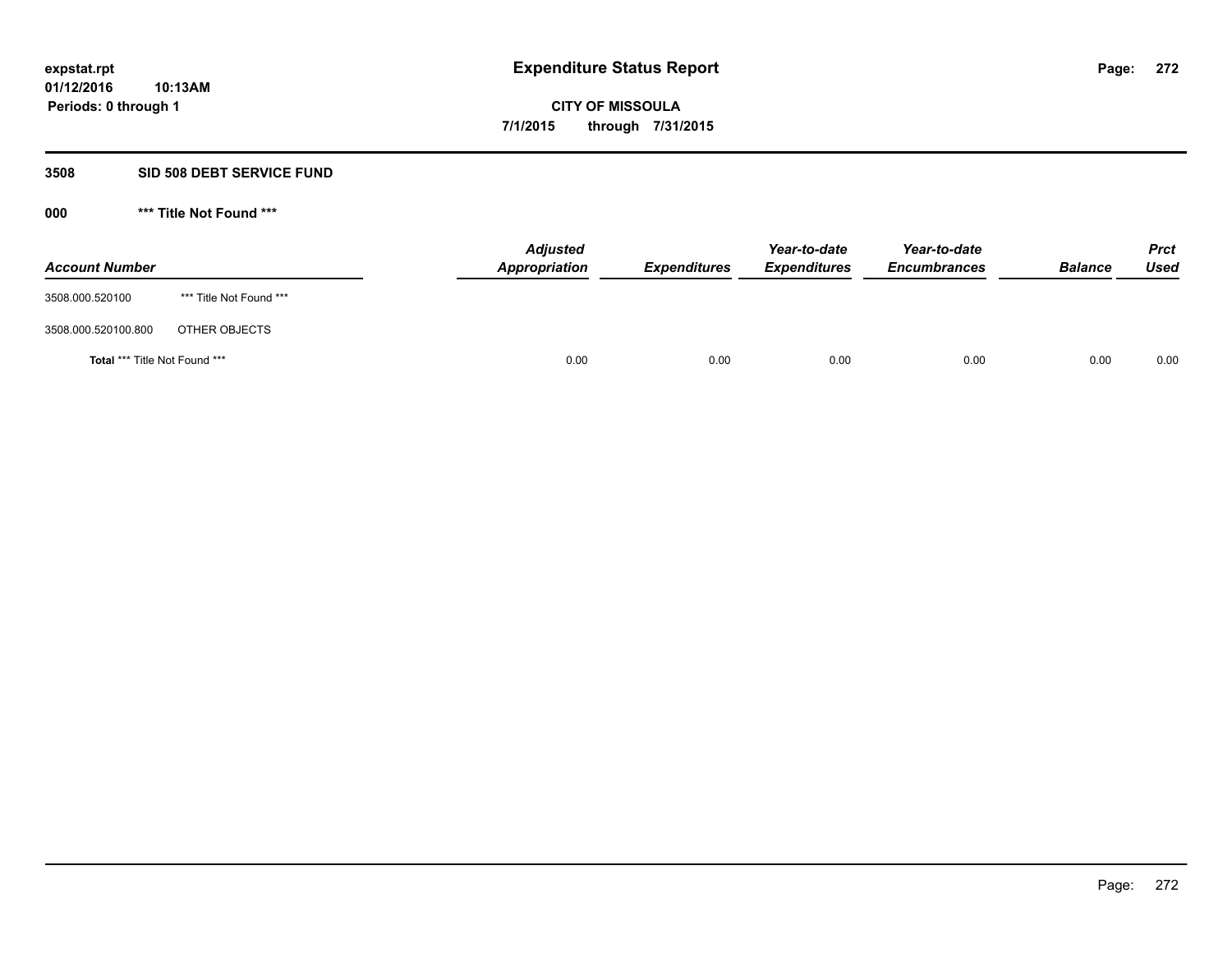# **3508 SID 508 DEBT SERVICE FUND**

| <b>Account Number</b> |                                 | <b>Adjusted</b><br>Appropriation | <b>Expenditures</b> | Year-to-date<br><b>Expenditures</b> | Year-to-date<br><b>Encumbrances</b> | <b>Balance</b> | <b>Prct</b><br><b>Used</b> |
|-----------------------|---------------------------------|----------------------------------|---------------------|-------------------------------------|-------------------------------------|----------------|----------------------------|
| 3508.390.510110       | <b>MERCHANT SERVICES</b>        |                                  |                     |                                     |                                     |                |                            |
| 3508.390.510110.500   | <b>FIXED CHARGES</b>            |                                  |                     |                                     |                                     |                |                            |
|                       | Total SID 508 DEBT SERVICE FUND | 0.00                             | 0.00                | 0.00                                | 0.00                                | 0.00           | 0.00                       |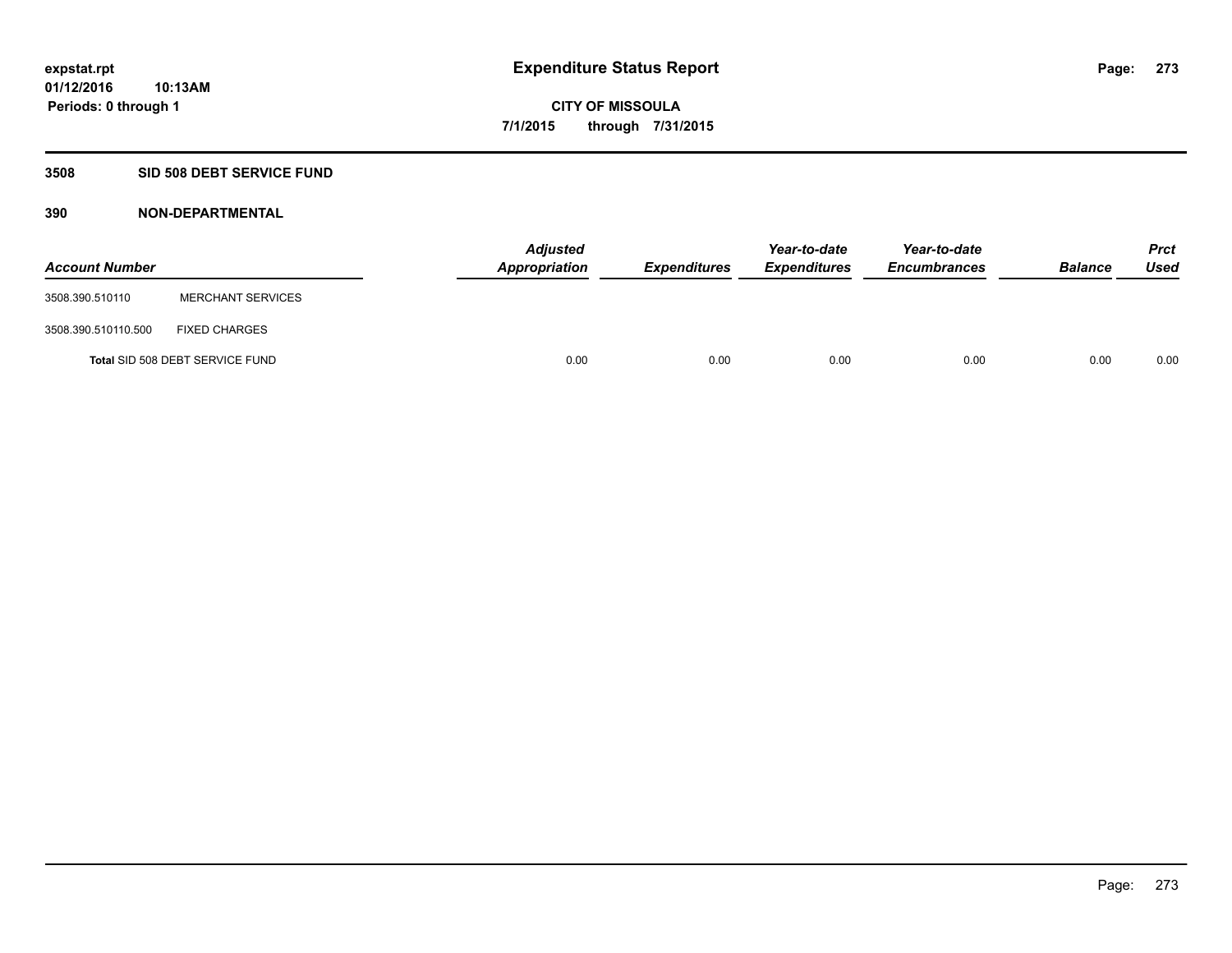# **3510 SID 510 DEBT SERVICE FUND**

| <b>Account Number</b>         |                         | <b>Adjusted</b><br>Appropriation | <b>Expenditures</b> | Year-to-date<br><b>Expenditures</b> | Year-to-date<br><b>Encumbrances</b> | <b>Balance</b> | <b>Prct</b><br><b>Used</b> |
|-------------------------------|-------------------------|----------------------------------|---------------------|-------------------------------------|-------------------------------------|----------------|----------------------------|
| 3510.000.520100               | *** Title Not Found *** |                                  |                     |                                     |                                     |                |                            |
| 3510.000.520100.800           | OTHER OBJECTS           |                                  |                     |                                     |                                     |                |                            |
| Total *** Title Not Found *** |                         | 0.00                             | 0.00                | 0.00                                | 0.00                                | 0.00           | 0.00                       |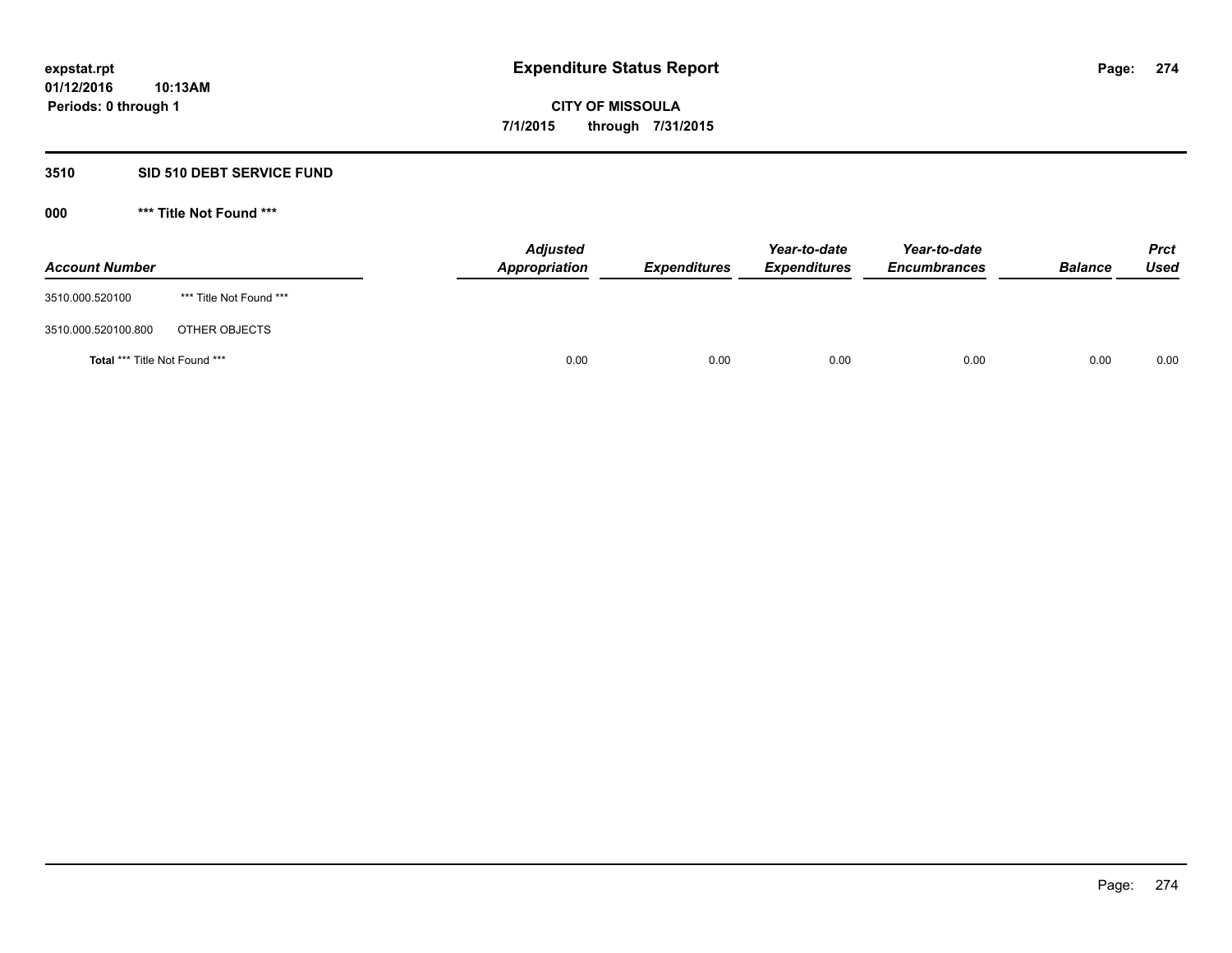#### **3510 SID 510 DEBT SERVICE FUND**

| <b>Account Number</b> |                                  | <b>Adjusted</b><br><b>Appropriation</b> | <b>Expenditures</b> | Year-to-date<br><b>Expenditures</b> | Year-to-date<br><b>Encumbrances</b> | <b>Balance</b> | <b>Prct</b><br><b>Used</b> |
|-----------------------|----------------------------------|-----------------------------------------|---------------------|-------------------------------------|-------------------------------------|----------------|----------------------------|
| 3510.390.510100       | SPECIAL ASSESSMENTS              |                                         |                     |                                     |                                     |                |                            |
| 3510.390.510100.600   | <b>DEBT SERVICE</b>              |                                         |                     |                                     |                                     |                |                            |
|                       | <b>Total SPECIAL ASSESSMENTS</b> | 0.00                                    | 0.00                | 0.00                                | 0.00                                | 0.00           | 0.00                       |
| 3510.390.510110       | <b>MERCHANT SERVICES</b>         |                                         |                     |                                     |                                     |                |                            |
| 3510.390.510110.500   | <b>FIXED CHARGES</b>             |                                         |                     |                                     |                                     |                |                            |
|                       | Total SID 510 DEBT SERVICE FUND  | 0.00                                    | 0.00                | 0.00                                | 0.00                                | 0.00           | 0.00                       |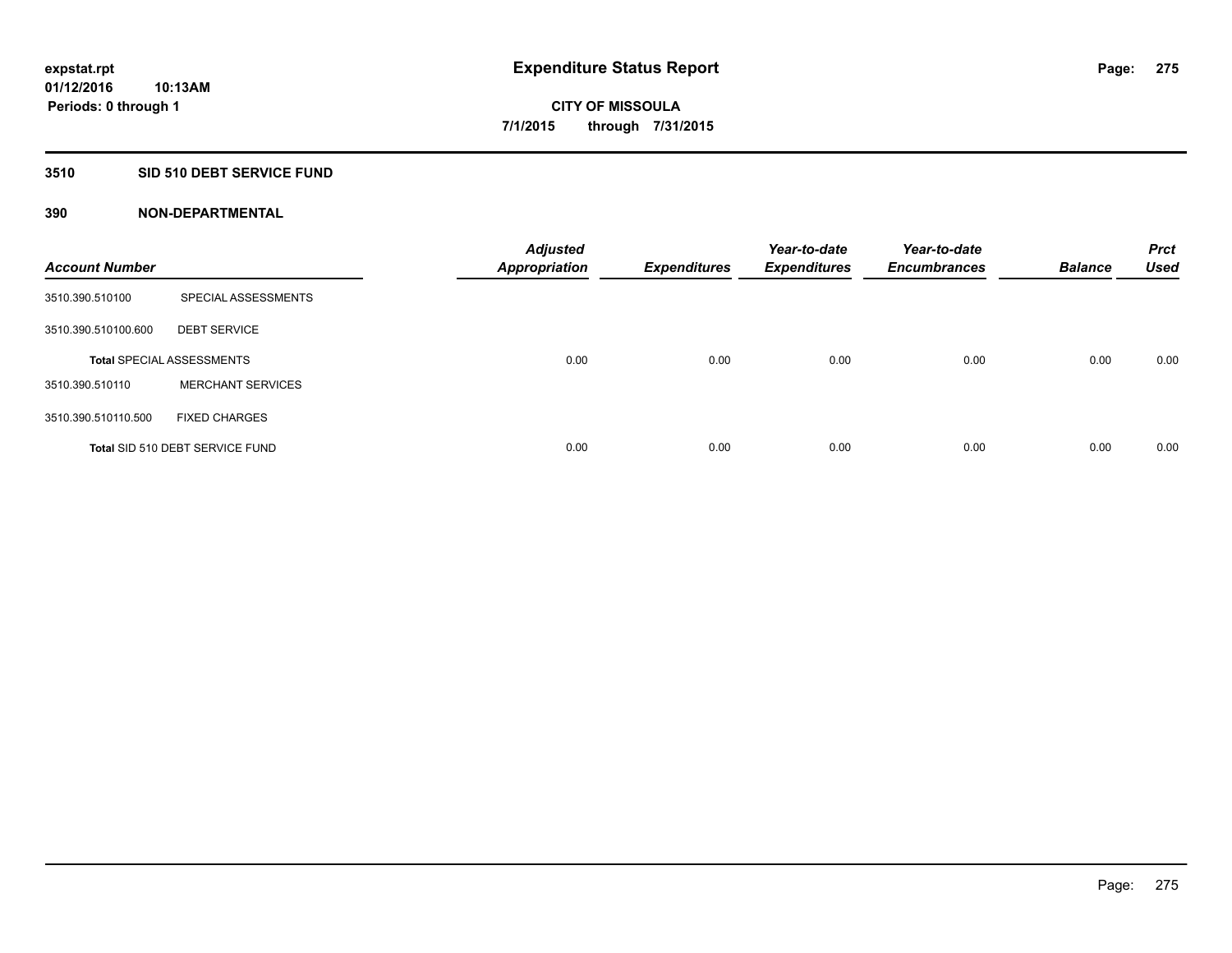# **3511 SID 511 DEBT SERVICE FUND**

| <b>Account Number</b>                |                         | <b>Adjusted</b><br>Appropriation | <b>Expenditures</b> | Year-to-date<br><b>Expenditures</b> | Year-to-date<br><b>Encumbrances</b> | <b>Balance</b> | <b>Prct</b><br><b>Used</b> |
|--------------------------------------|-------------------------|----------------------------------|---------------------|-------------------------------------|-------------------------------------|----------------|----------------------------|
| 3511.000.520100                      | *** Title Not Found *** |                                  |                     |                                     |                                     |                |                            |
| 3511.000.520100.800                  | OTHER OBJECTS           |                                  |                     |                                     |                                     |                |                            |
| <b>Total *** Title Not Found ***</b> |                         | 0.00                             | 0.00                | 0.00                                | 0.00                                | 0.00           | 0.00                       |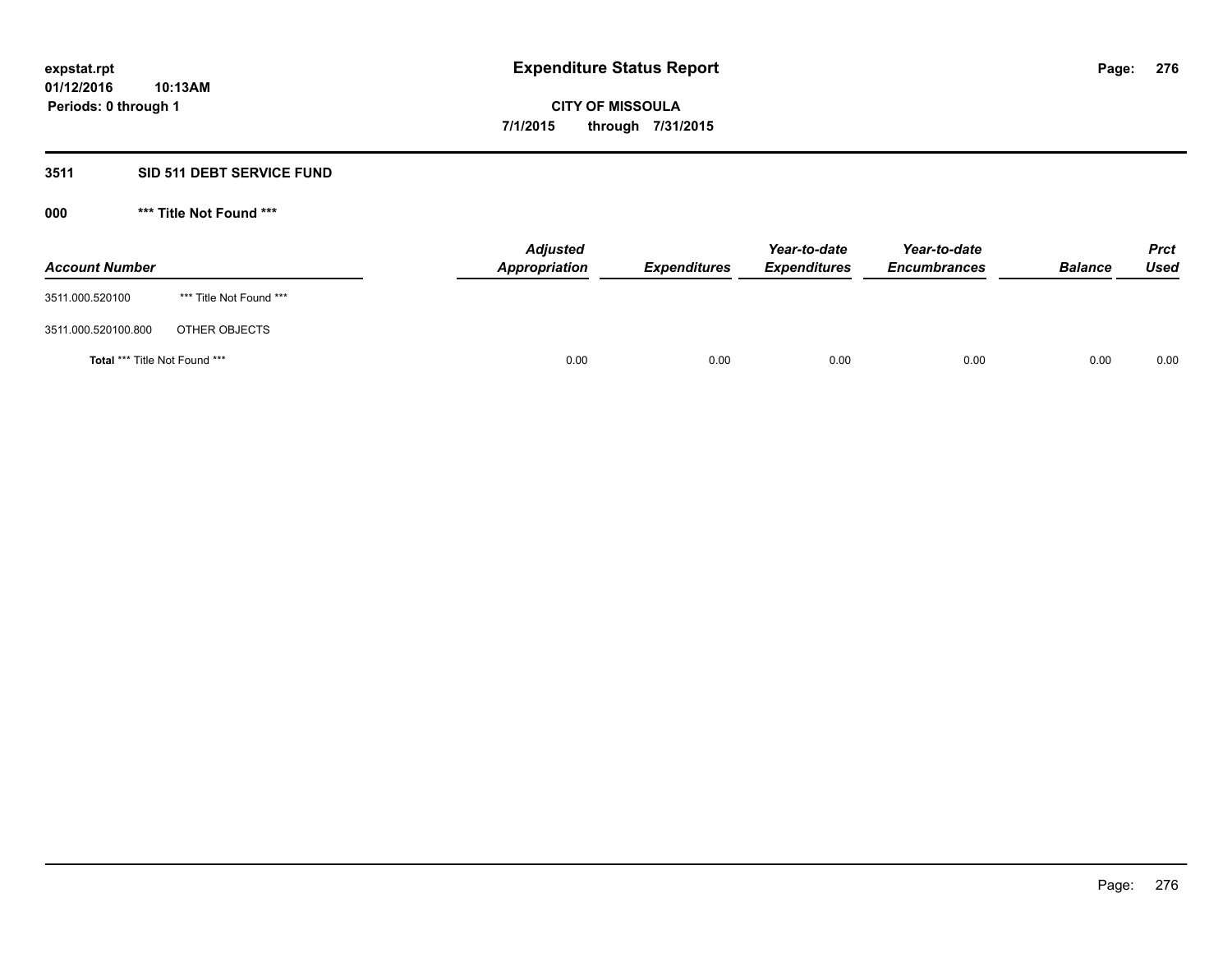# **3511 SID 511 DEBT SERVICE FUND**

| <b>Account Number</b> |                                  | <b>Adjusted</b><br>Appropriation | <b>Expenditures</b> | Year-to-date<br><b>Expenditures</b> | Year-to-date<br><b>Encumbrances</b> | <b>Balance</b> | <b>Prct</b><br><b>Used</b> |
|-----------------------|----------------------------------|----------------------------------|---------------------|-------------------------------------|-------------------------------------|----------------|----------------------------|
| 3511.390.510100       | SPECIAL ASSESSMENTS              |                                  |                     |                                     |                                     |                |                            |
| 3511.390.510100.600   | <b>DEBT SERVICE</b>              |                                  |                     |                                     |                                     |                |                            |
|                       | <b>Total SPECIAL ASSESSMENTS</b> | 0.00                             | 0.00                | 0.00                                | 0.00                                | 0.00           | 0.00                       |
| 3511.390.510110       | <b>MERCHANT SERVICES</b>         |                                  |                     |                                     |                                     |                |                            |
| 3511.390.510110.500   | <b>FIXED CHARGES</b>             |                                  |                     |                                     |                                     |                |                            |
|                       | <b>Total MERCHANT SERVICES</b>   | 0.00                             | 0.00                | 0.00                                | 0.00                                | 0.00           | 0.00                       |
|                       | Total SID 511 DEBT SERVICE FUND  | 0.00                             | 0.00                | 0.00                                | 0.00                                | 0.00           | 0.00                       |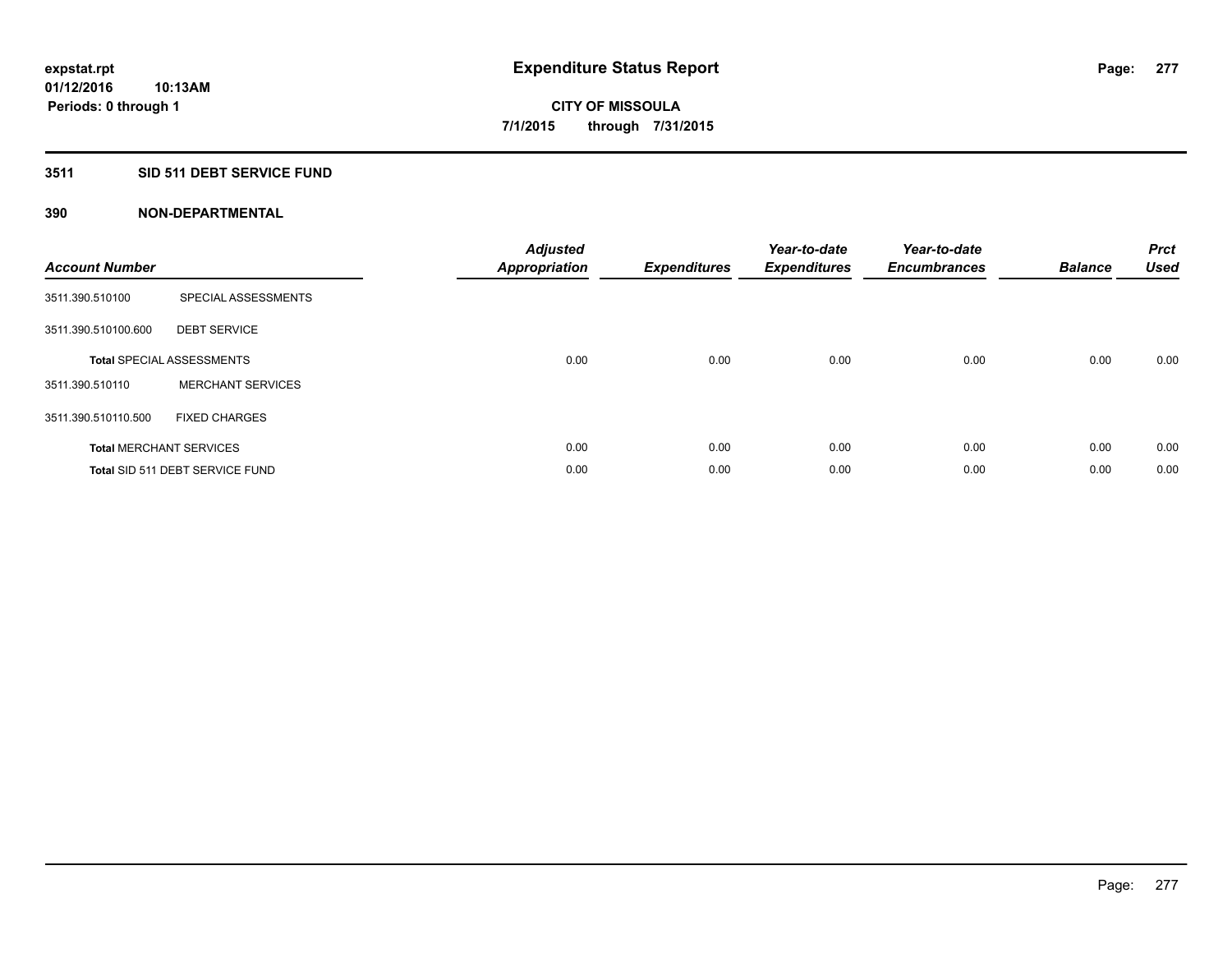#### **3512 SID 512 DEBT SERVICE FUND**

| <b>Account Number</b>             |                                                 | <b>Adjusted</b><br><b>Appropriation</b> | <b>Expenditures</b> | Year-to-date<br><b>Expenditures</b> | Year-to-date<br><b>Encumbrances</b> | <b>Balance</b> | <b>Prct</b><br><b>Used</b> |
|-----------------------------------|-------------------------------------------------|-----------------------------------------|---------------------|-------------------------------------|-------------------------------------|----------------|----------------------------|
| 3512.390.510100                   | SPECIAL ASSESSMENTS                             |                                         |                     |                                     |                                     |                |                            |
| 3512.390.510100.600               | <b>DEBT SERVICE</b>                             |                                         |                     |                                     |                                     |                |                            |
| 3512.390.510100.610.000 PRINCIPAL |                                                 | 29,670.00                               | 0.00                | 0.00                                | 0.00                                | 29,670.00      | 0.00                       |
|                                   | 3512.390.510100.620.000 INTEREST / SERVICE FEES | 3,685.00                                | 0.00                | 0.00                                | 0.00                                | 3,685.00       | 0.00                       |
|                                   | <b>Total SPECIAL ASSESSMENTS</b>                | 33,355.00                               | 0.00                | 0.00                                | 0.00                                | 33,355.00      | 0.00                       |
| 3512.390.510110                   | <b>MERCHANT SERVICES</b>                        |                                         |                     |                                     |                                     |                |                            |
| 3512.390.510110.500               | <b>FIXED CHARGES</b>                            |                                         |                     |                                     |                                     |                |                            |
| <b>Total FIXED CHARGES</b>        |                                                 | 0.00                                    | 0.00                | 0.00                                | 0.00                                | 0.00           | 0.00                       |
|                                   | <b>Total MERCHANT SERVICES</b>                  | 0.00                                    | 0.00                | 0.00                                | 0.00                                | 0.00           | 0.00                       |
|                                   | Total SID 512 DEBT SERVICE FUND                 | 33,355.00                               | 0.00                | 0.00                                | 0.00                                | 33,355.00      | 0.00                       |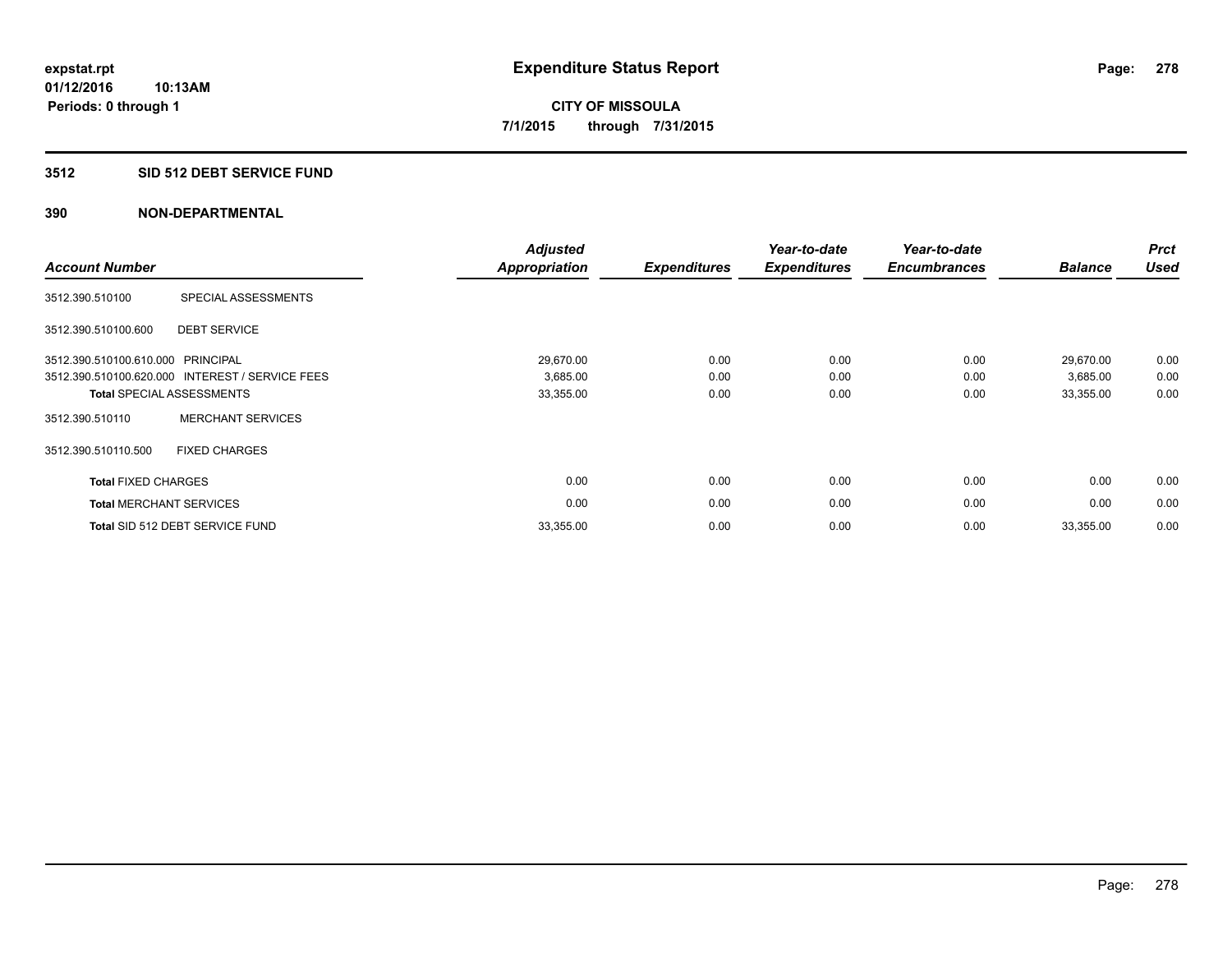### **3513 SID 513 DEBT SERVICE FUND**

# **280 PUBLIC WORKS OPERATIONS**

| <b>Account Number</b>          |                                      | <b>Adjusted</b><br><b>Appropriation</b> | <b>Expenditures</b> | Year-to-date<br><b>Expenditures</b> | Year-to-date<br><b>Encumbrances</b> | <b>Balance</b> | <b>Prct</b><br><b>Used</b> |
|--------------------------------|--------------------------------------|-----------------------------------------|---------------------|-------------------------------------|-------------------------------------|----------------|----------------------------|
| 3513.280.510110                | <b>MERCHANT SERVICES</b>             |                                         |                     |                                     |                                     |                |                            |
| 3513.280.510110.500            | <b>FIXED CHARGES</b>                 |                                         |                     |                                     |                                     |                |                            |
| <b>Total MERCHANT SERVICES</b> |                                      | 0.00                                    | 0.00                | 0.00                                | 0.00                                | 0.00           | 0.00                       |
| 3513.280.521000                | INTERFUND OPERATING TRANSFERS        |                                         |                     |                                     |                                     |                |                            |
| 3513.280.521000.800            | OTHER OBJECTS                        |                                         |                     |                                     |                                     |                |                            |
|                                | <b>Total PUBLIC WORKS OPERATIONS</b> | 0.00                                    | 0.00                | 0.00                                | 0.00                                | 0.00           | 0.00                       |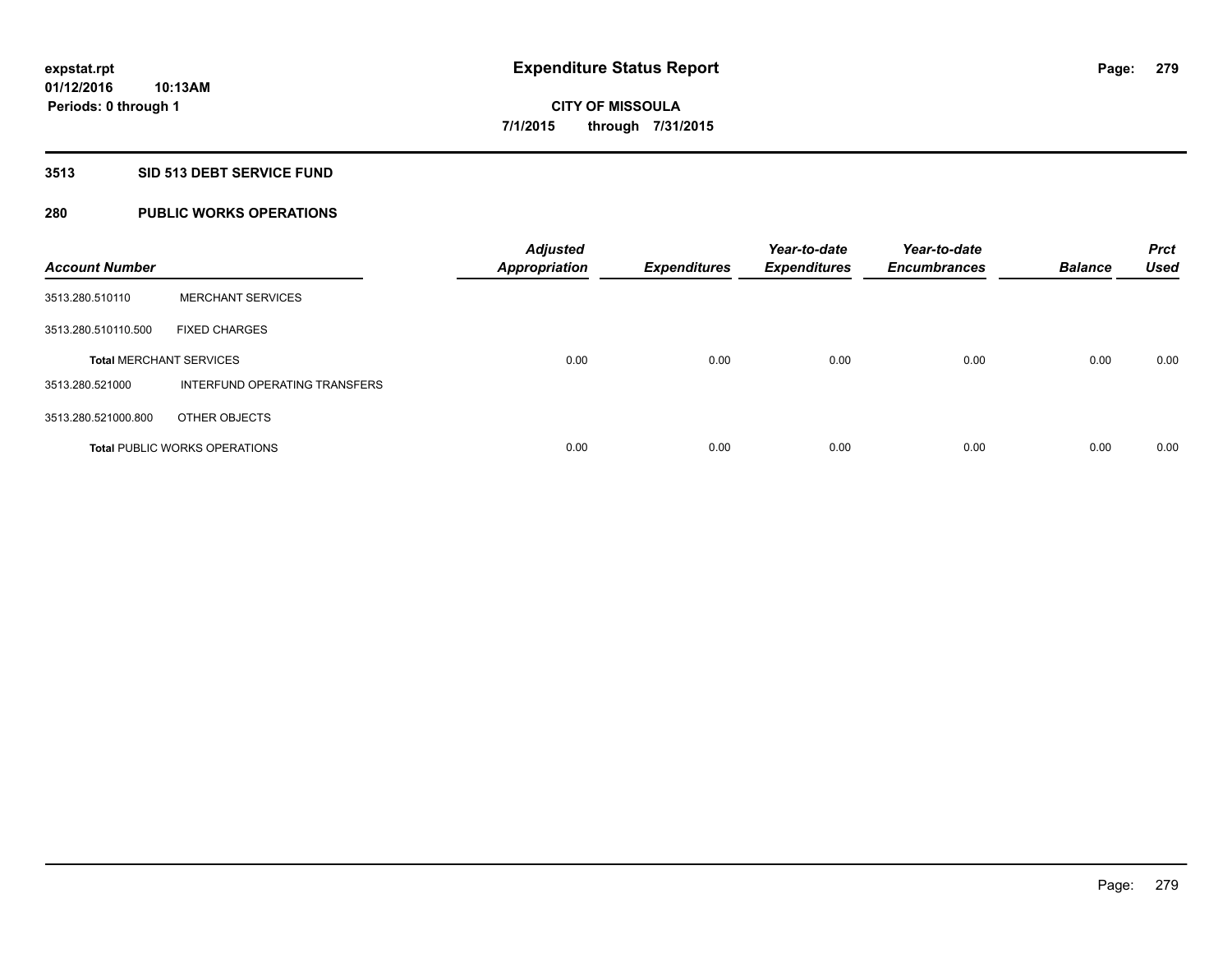### **3513 SID 513 DEBT SERVICE FUND**

| <b>Account Number</b>     |                                  | <b>Adjusted</b><br><b>Appropriation</b> | <b>Expenditures</b> | Year-to-date<br><b>Expenditures</b> | Year-to-date<br><b>Encumbrances</b> | <b>Balance</b> | <b>Prct</b><br><b>Used</b> |
|---------------------------|----------------------------------|-----------------------------------------|---------------------|-------------------------------------|-------------------------------------|----------------|----------------------------|
| 3513.390.510100           | SPECIAL ASSESSMENTS              |                                         |                     |                                     |                                     |                |                            |
| 3513.390.510100.600       | <b>DEBT SERVICE</b>              |                                         |                     |                                     |                                     |                |                            |
| <b>Total DEBT SERVICE</b> |                                  | 0.00                                    | 0.00                | 0.00                                | 0.00                                | 0.00           | 0.00                       |
| 3513.390.510100.800       | OTHER OBJECTS                    |                                         |                     |                                     |                                     |                |                            |
|                           | <b>Total SPECIAL ASSESSMENTS</b> | 0.00                                    | 0.00                | 0.00                                | 0.00                                | 0.00           | 0.00                       |
| 3513.390.510110           | <b>MERCHANT SERVICES</b>         |                                         |                     |                                     |                                     |                |                            |
| 3513.390.510110.500       | <b>FIXED CHARGES</b>             |                                         |                     |                                     |                                     |                |                            |
|                           | <b>Total MERCHANT SERVICES</b>   | 0.00                                    | 0.00                | 0.00                                | 0.00                                | 0.00           | 0.00                       |
| 3513.390.521000           | INTERFUND OPERATING TRANSFERS    |                                         |                     |                                     |                                     |                |                            |
| 3513.390.521000.800       | OTHER OBJECTS                    |                                         |                     |                                     |                                     |                |                            |
|                           | Total SID 513 DEBT SERVICE FUND  | 0.00                                    | 0.00                | 0.00                                | 0.00                                | 0.00           | 0.00                       |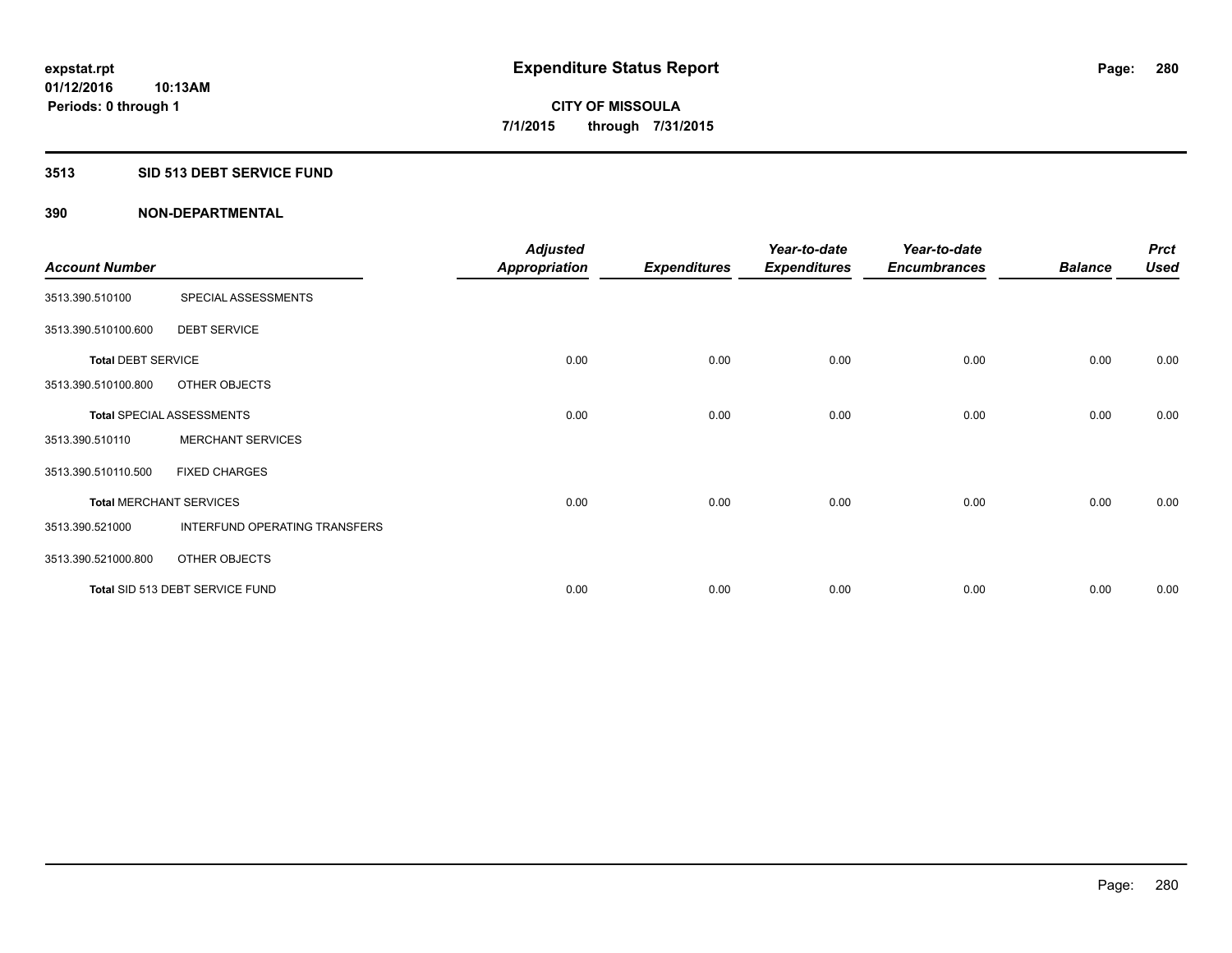# **3514 SID 514 DEBT SERVICE FUND**

| <b>Account Number</b>         |                         | <b>Adjusted</b><br>Appropriation | <b>Expenditures</b> | Year-to-date<br><b>Expenditures</b> | Year-to-date<br><b>Encumbrances</b> | <b>Balance</b> | <b>Prct</b><br><b>Used</b> |
|-------------------------------|-------------------------|----------------------------------|---------------------|-------------------------------------|-------------------------------------|----------------|----------------------------|
| 3514.000.520100               | *** Title Not Found *** |                                  |                     |                                     |                                     |                |                            |
| 3514.000.520100.800           | OTHER OBJECTS           |                                  |                     |                                     |                                     |                |                            |
| Total *** Title Not Found *** |                         | 0.00                             | 0.00                | 0.00                                | 0.00                                | 0.00           | 0.00                       |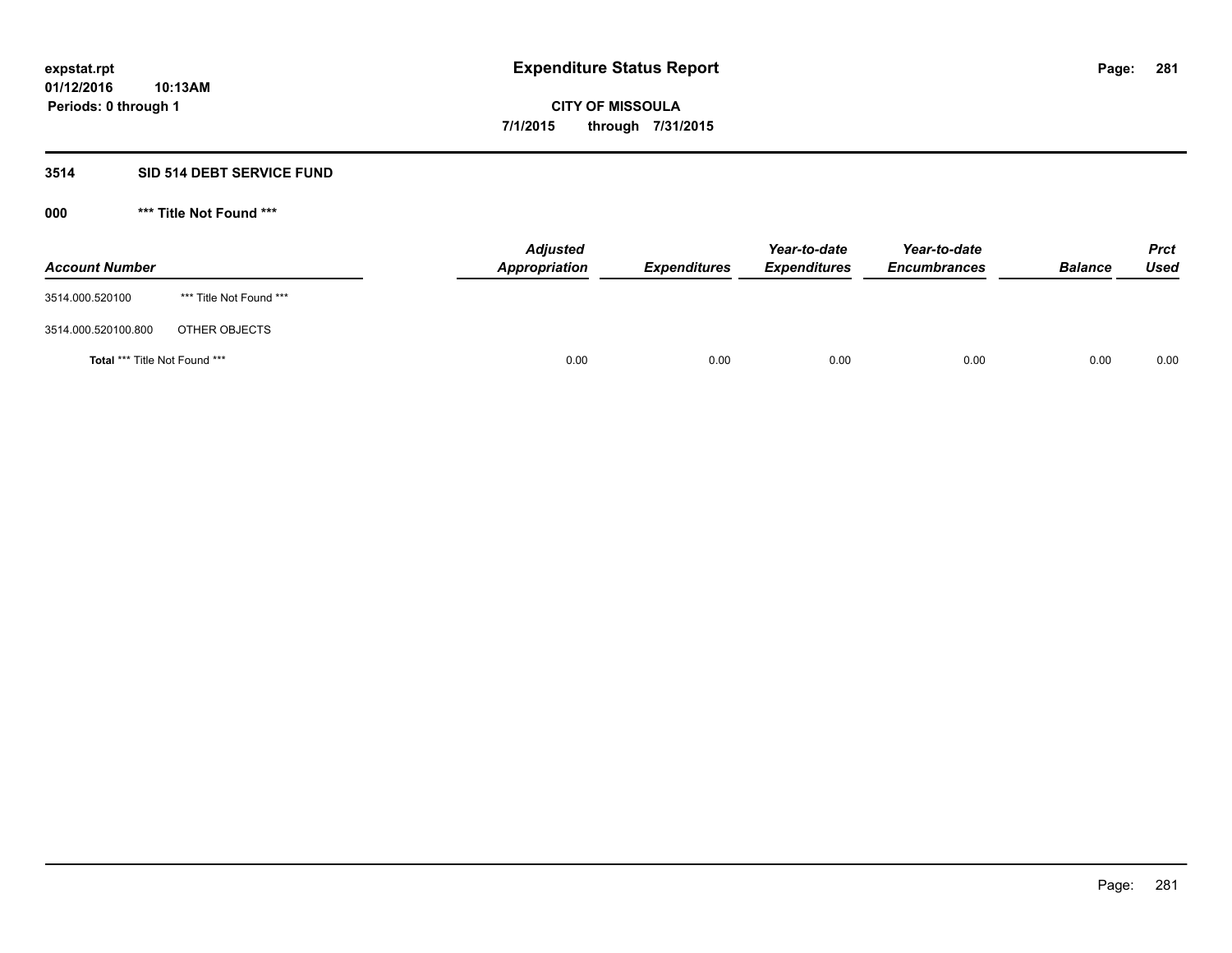# **3514 SID 514 DEBT SERVICE FUND**

| <b>Account Number</b> |                                  | <b>Adjusted</b><br>Appropriation | <b>Expenditures</b> | Year-to-date<br><b>Expenditures</b> | Year-to-date<br><b>Encumbrances</b> | <b>Balance</b> | <b>Prct</b><br><b>Used</b> |
|-----------------------|----------------------------------|----------------------------------|---------------------|-------------------------------------|-------------------------------------|----------------|----------------------------|
| 3514.390.510100       | SPECIAL ASSESSMENTS              |                                  |                     |                                     |                                     |                |                            |
| 3514.390.510100.600   | <b>DEBT SERVICE</b>              |                                  |                     |                                     |                                     |                |                            |
|                       | <b>Total SPECIAL ASSESSMENTS</b> | 0.00                             | 0.00                | 0.00                                | 0.00                                | 0.00           | 0.00                       |
| 3514.390.510110       | <b>MERCHANT SERVICES</b>         |                                  |                     |                                     |                                     |                |                            |
| 3514.390.510110.500   | <b>FIXED CHARGES</b>             |                                  |                     |                                     |                                     |                |                            |
|                       | <b>Total MERCHANT SERVICES</b>   | 0.00                             | 0.00                | 0.00                                | 0.00                                | 0.00           | 0.00                       |
|                       | Total SID 514 DEBT SERVICE FUND  | 0.00                             | 0.00                | 0.00                                | 0.00                                | 0.00           | 0.00                       |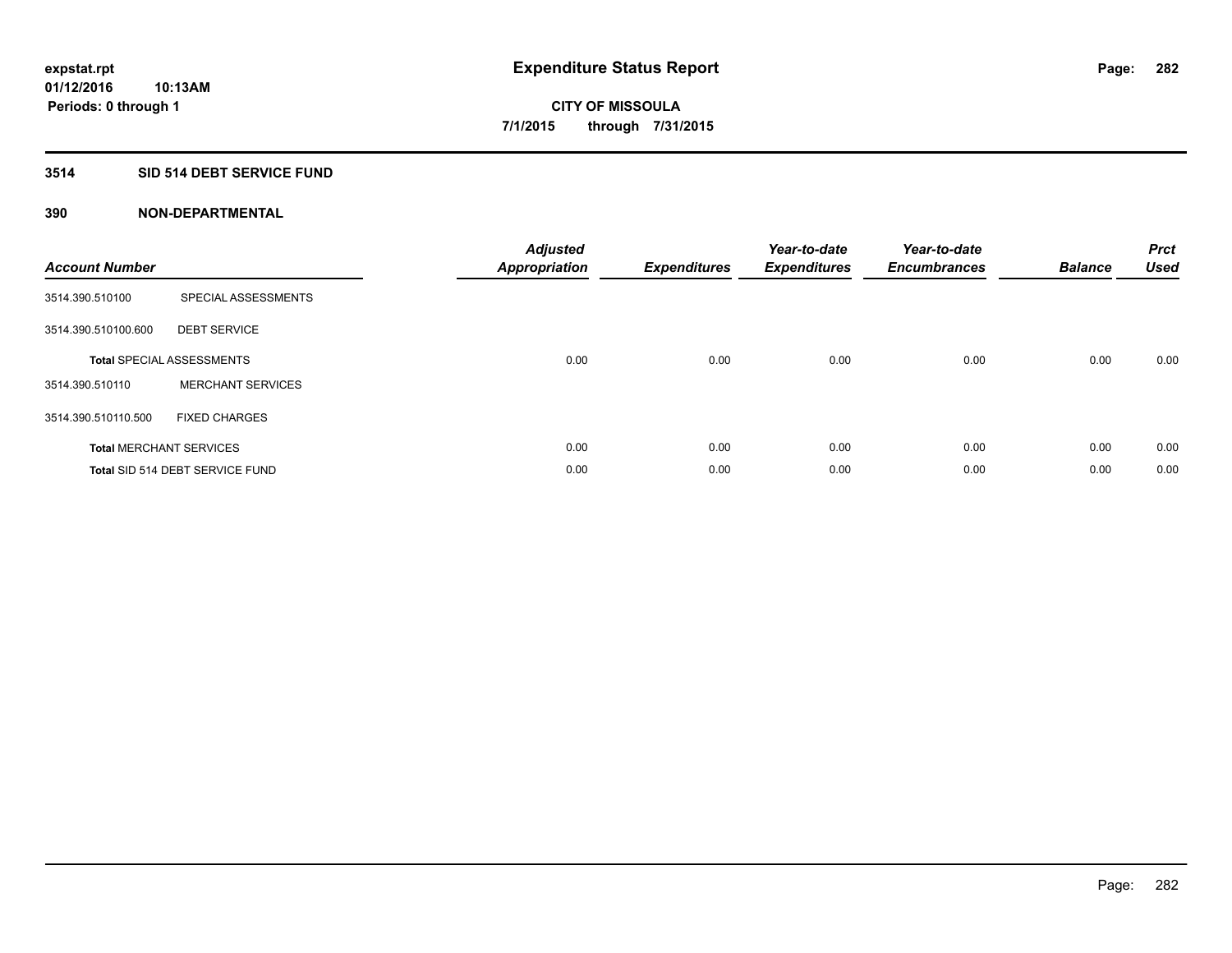# **3515 SID 515 DEBT SERVICE FUND**

|                           |                                  | <b>Adjusted</b>      |                     | Year-to-date        | Year-to-date        |                | Prct        |
|---------------------------|----------------------------------|----------------------|---------------------|---------------------|---------------------|----------------|-------------|
| <b>Account Number</b>     |                                  | <b>Appropriation</b> | <b>Expenditures</b> | <b>Expenditures</b> | <b>Encumbrances</b> | <b>Balance</b> | <b>Used</b> |
| 3515.390.510100           | SPECIAL ASSESSMENTS              |                      |                     |                     |                     |                |             |
| 3515.390.510100.600       | <b>DEBT SERVICE</b>              |                      |                     |                     |                     |                |             |
| <b>Total DEBT SERVICE</b> |                                  | 0.00                 | 0.00                | 0.00                | 0.00                | 0.00           | 0.00        |
| 3515.390.510100.800       | OTHER OBJECTS                    |                      |                     |                     |                     |                |             |
|                           | <b>Total SPECIAL ASSESSMENTS</b> | 0.00                 | 0.00                | 0.00                | 0.00                | 0.00           | 0.00        |
| 3515.390.510110           | <b>MERCHANT SERVICES</b>         |                      |                     |                     |                     |                |             |
| 3515.390.510110.500       | <b>FIXED CHARGES</b>             |                      |                     |                     |                     |                |             |
|                           | Total SID 515 DEBT SERVICE FUND  | 0.00                 | 0.00                | 0.00                | 0.00                | 0.00           | 0.00        |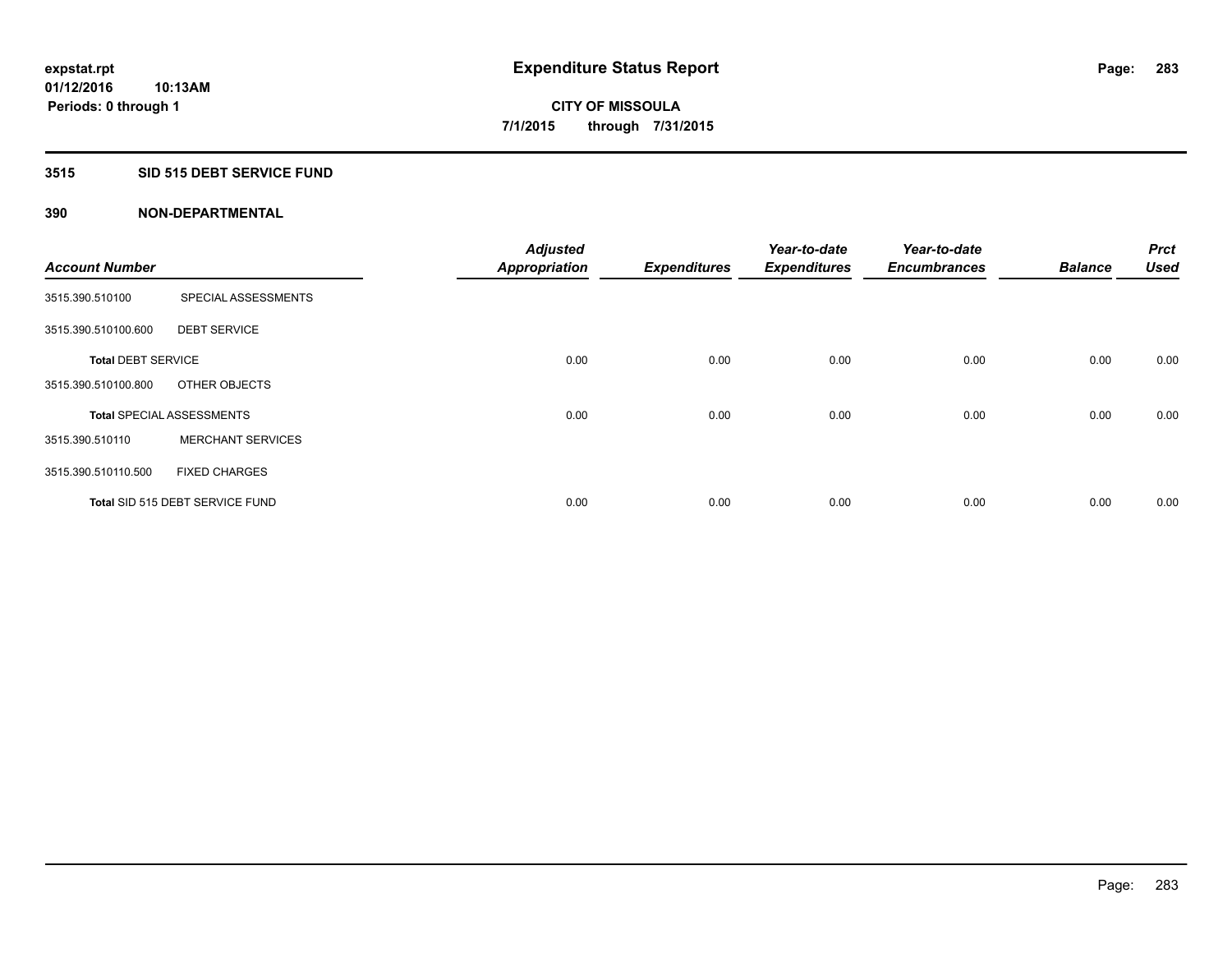### **3517 SID 517 DEBT SERVICE FUND**

| <b>Account Number</b>         |                         | <b>Adjusted</b><br>Appropriation | <b>Expenditures</b> | Year-to-date<br><b>Expenditures</b> | Year-to-date<br><b>Encumbrances</b> | <b>Balance</b> | <b>Prct</b><br><b>Used</b> |
|-------------------------------|-------------------------|----------------------------------|---------------------|-------------------------------------|-------------------------------------|----------------|----------------------------|
| 3517.000.520100               | *** Title Not Found *** |                                  |                     |                                     |                                     |                |                            |
| 3517.000.520100.800           | OTHER OBJECTS           |                                  |                     |                                     |                                     |                |                            |
| Total *** Title Not Found *** |                         | 0.00                             | 0.00                | 0.00                                | 0.00                                | 0.00           | 0.00                       |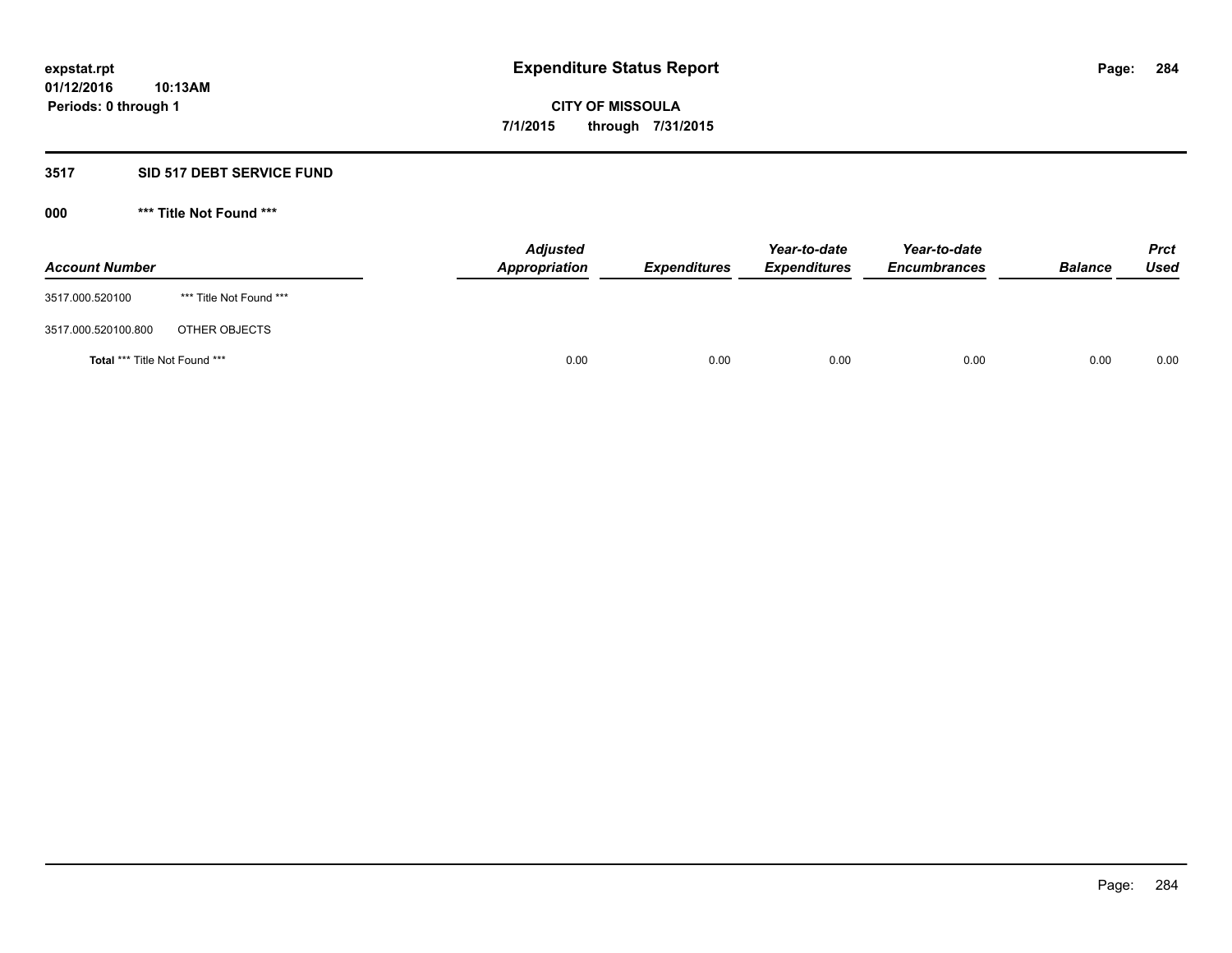# **3517 SID 517 DEBT SERVICE FUND**

| <b>Account Number</b> |                                  | <b>Adjusted</b><br><b>Appropriation</b> | <b>Expenditures</b> | Year-to-date<br><b>Expenditures</b> | Year-to-date<br><b>Encumbrances</b> | <b>Balance</b> | <b>Prct</b><br><b>Used</b> |
|-----------------------|----------------------------------|-----------------------------------------|---------------------|-------------------------------------|-------------------------------------|----------------|----------------------------|
| 3517.390.510100       | SPECIAL ASSESSMENTS              |                                         |                     |                                     |                                     |                |                            |
| 3517.390.510100.600   | <b>DEBT SERVICE</b>              |                                         |                     |                                     |                                     |                |                            |
|                       | <b>Total SPECIAL ASSESSMENTS</b> | 0.00                                    | 0.00                | 0.00                                | 0.00                                | 0.00           | 0.00                       |
| 3517.390.510110       | <b>MERCHANT SERVICES</b>         |                                         |                     |                                     |                                     |                |                            |
| 3517.390.510110.500   | <b>FIXED CHARGES</b>             |                                         |                     |                                     |                                     |                |                            |
|                       | Total SID 517 DEBT SERVICE FUND  | 0.00                                    | 0.00                | 0.00                                | 0.00                                | 0.00           | 0.00                       |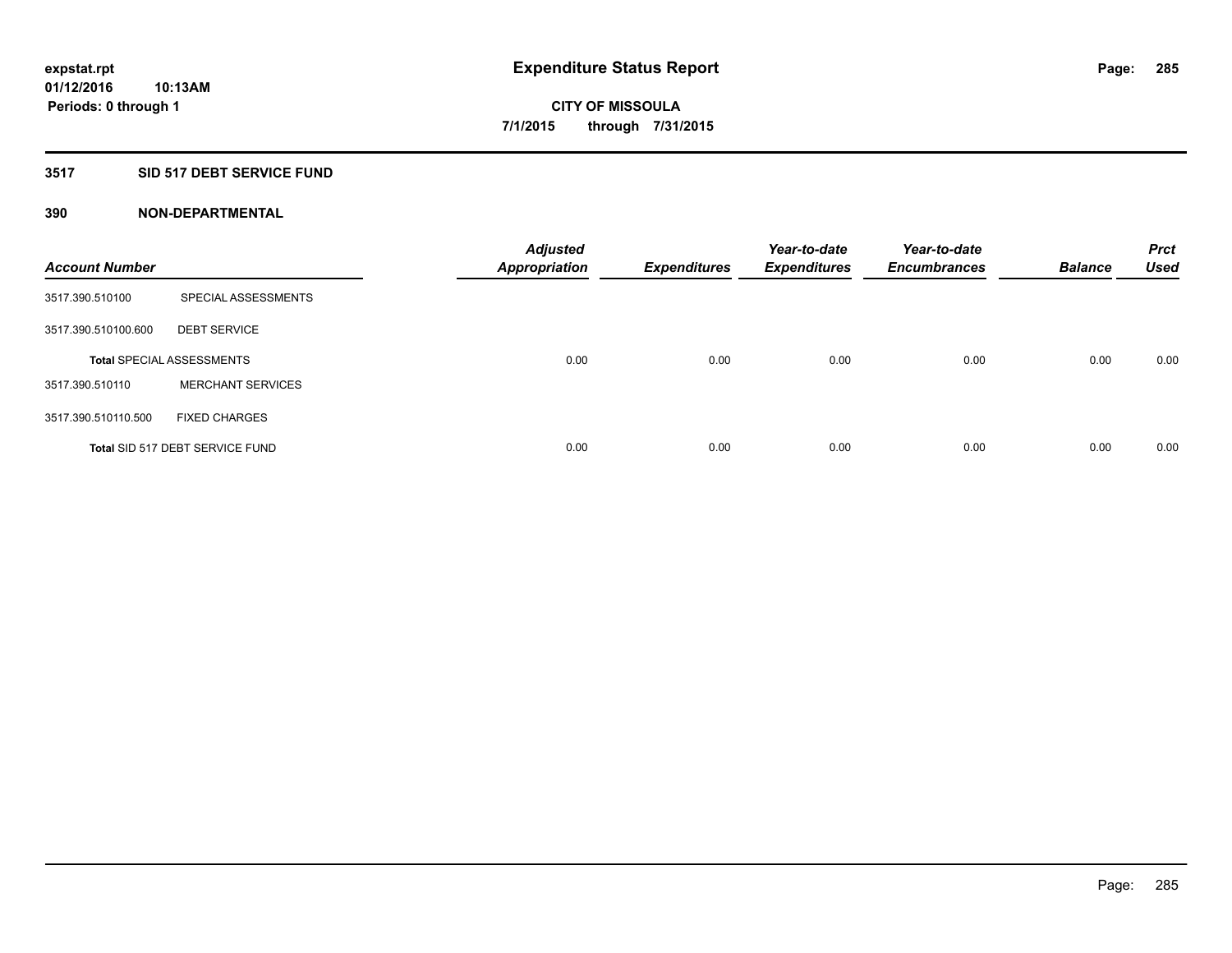# **3518 SID 518 DEBT SERVICE FUND**

| <b>Account Number</b>                |                         | <b>Adjusted</b><br><b>Appropriation</b> | <b>Expenditures</b> | Year-to-date<br><b>Expenditures</b> | Year-to-date<br><b>Encumbrances</b> | <b>Balance</b> | <b>Prct</b><br><b>Used</b> |
|--------------------------------------|-------------------------|-----------------------------------------|---------------------|-------------------------------------|-------------------------------------|----------------|----------------------------|
| 3518.000.520100                      | *** Title Not Found *** |                                         |                     |                                     |                                     |                |                            |
| 3518.000.520100.800                  | OTHER OBJECTS           |                                         |                     |                                     |                                     |                |                            |
| <b>Total *** Title Not Found ***</b> |                         | 0.00                                    | 0.00                | 0.00                                | 0.00                                | 0.00           | 0.00                       |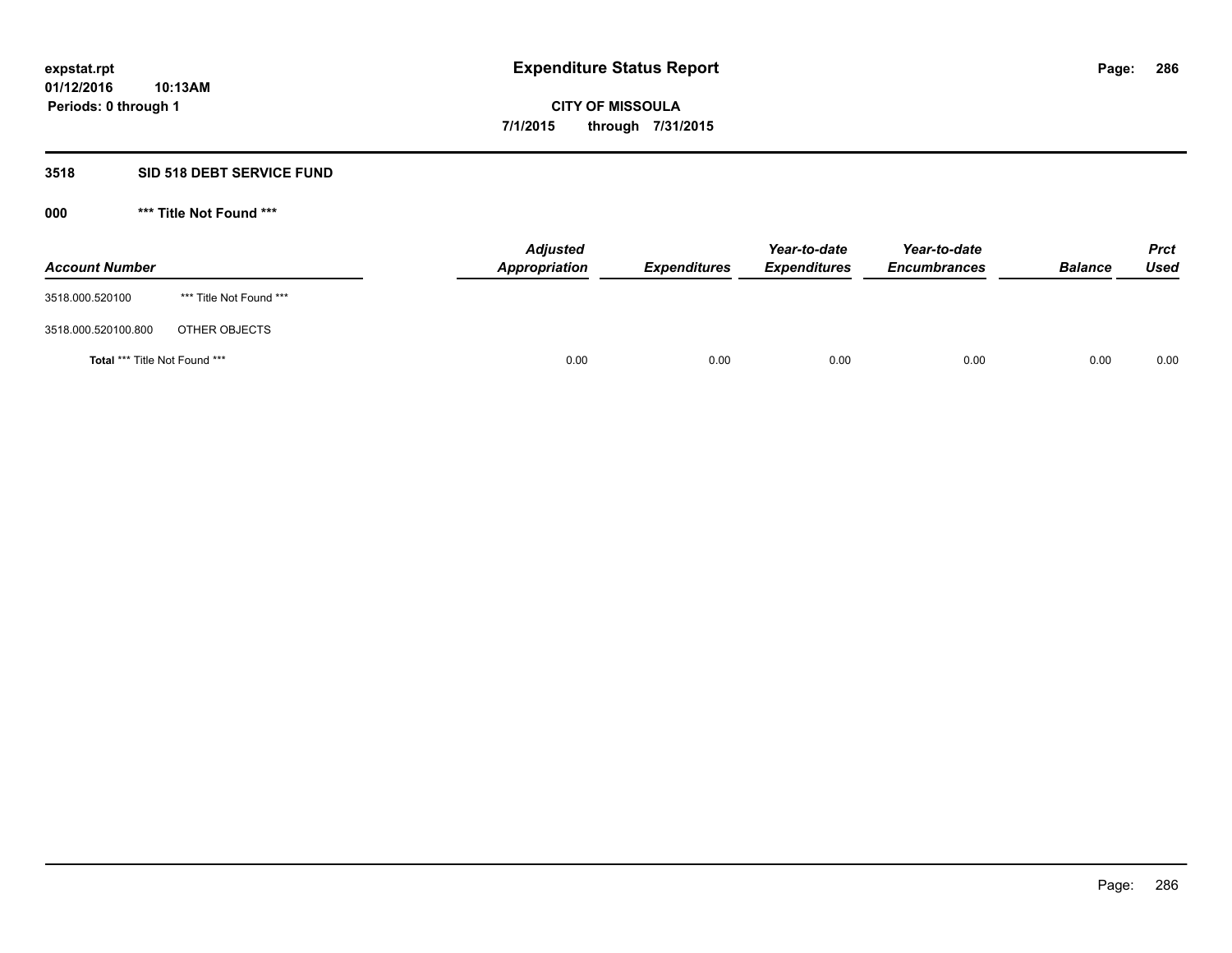# **3518 SID 518 DEBT SERVICE FUND**

| <b>Account Number</b> |                                            | <b>Adjusted</b><br><b>Appropriation</b> | <b>Expenditures</b> | Year-to-date<br><b>Expenditures</b> | Year-to-date<br><b>Encumbrances</b> | <b>Balance</b> | <b>Prct</b><br><b>Used</b> |
|-----------------------|--------------------------------------------|-----------------------------------------|---------------------|-------------------------------------|-------------------------------------|----------------|----------------------------|
| 3518.390.510100       | SPECIAL ASSESSMENTS                        |                                         |                     |                                     |                                     |                |                            |
| 3518.390.510100.600   | <b>DEBT SERVICE</b>                        |                                         |                     |                                     |                                     |                |                            |
|                       | <b>Total SPECIAL ASSESSMENTS</b>           | 0.00                                    | 0.00                | 0.00                                | 0.00                                | 0.00           | 0.00                       |
| 3518.390.510110       | <b>MERCHANT SERVICES</b>                   |                                         |                     |                                     |                                     |                |                            |
| 3518.390.510110.500   | <b>FIXED CHARGES</b>                       |                                         |                     |                                     |                                     |                |                            |
|                       | <b>Total MERCHANT SERVICES</b>             | 0.00                                    | 0.00                | 0.00                                | 0.00                                | 0.00           | 0.00                       |
| 3518.390.521000       | INTERFUND OPERATING TRANSFERS              |                                         |                     |                                     |                                     |                |                            |
| 3518.390.521000.800   | OTHER OBJECTS                              |                                         |                     |                                     |                                     |                |                            |
|                       | <b>Total INTERFUND OPERATING TRANSFERS</b> | 0.00                                    | 0.00                | 0.00                                | 0.00                                | 0.00           | 0.00                       |
|                       | Total SID 518 DEBT SERVICE FUND            | 0.00                                    | 0.00                | 0.00                                | 0.00                                | 0.00           | 0.00                       |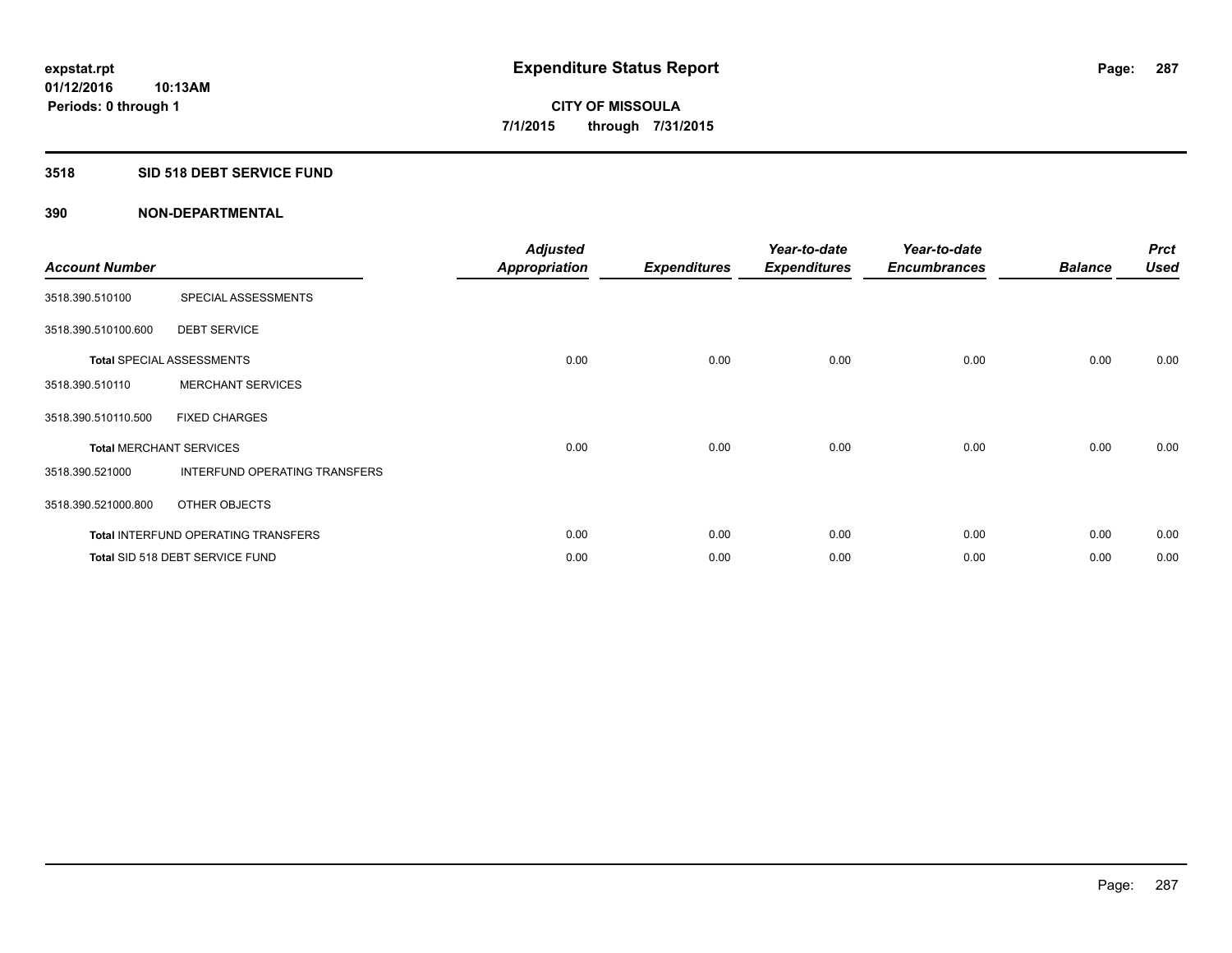### **3519 SID 519 DEBT SERVICE FUND**

| <b>Account Number</b> |                                            | <b>Adjusted</b><br><b>Appropriation</b> | <b>Expenditures</b> | Year-to-date<br><b>Expenditures</b> | Year-to-date<br><b>Encumbrances</b> | <b>Balance</b> | <b>Prct</b><br><b>Used</b> |
|-----------------------|--------------------------------------------|-----------------------------------------|---------------------|-------------------------------------|-------------------------------------|----------------|----------------------------|
| 3519.390.510100       | SPECIAL ASSESSMENTS                        |                                         |                     |                                     |                                     |                |                            |
| 3519.390.510100.600   | <b>DEBT SERVICE</b>                        |                                         |                     |                                     |                                     |                |                            |
|                       | <b>Total SPECIAL ASSESSMENTS</b>           | 0.00                                    | 0.00                | 0.00                                | 0.00                                | 0.00           | 0.00                       |
| 3519.390.510110       | <b>MERCHANT SERVICES</b>                   |                                         |                     |                                     |                                     |                |                            |
| 3519.390.510110.500   | <b>FIXED CHARGES</b>                       |                                         |                     |                                     |                                     |                |                            |
|                       | <b>Total MERCHANT SERVICES</b>             | 0.00                                    | 0.00                | 0.00                                | 0.00                                | 0.00           | 0.00                       |
| 3519.390.521000       | INTERFUND OPERATING TRANSFERS              |                                         |                     |                                     |                                     |                |                            |
| 3519.390.521000.800   | OTHER OBJECTS                              |                                         |                     |                                     |                                     |                |                            |
|                       | <b>Total INTERFUND OPERATING TRANSFERS</b> | 0.00                                    | 0.00                | 0.00                                | 0.00                                | 0.00           | 0.00                       |
|                       | Total SID 519 DEBT SERVICE FUND            | 0.00                                    | 0.00                | 0.00                                | 0.00                                | 0.00           | 0.00                       |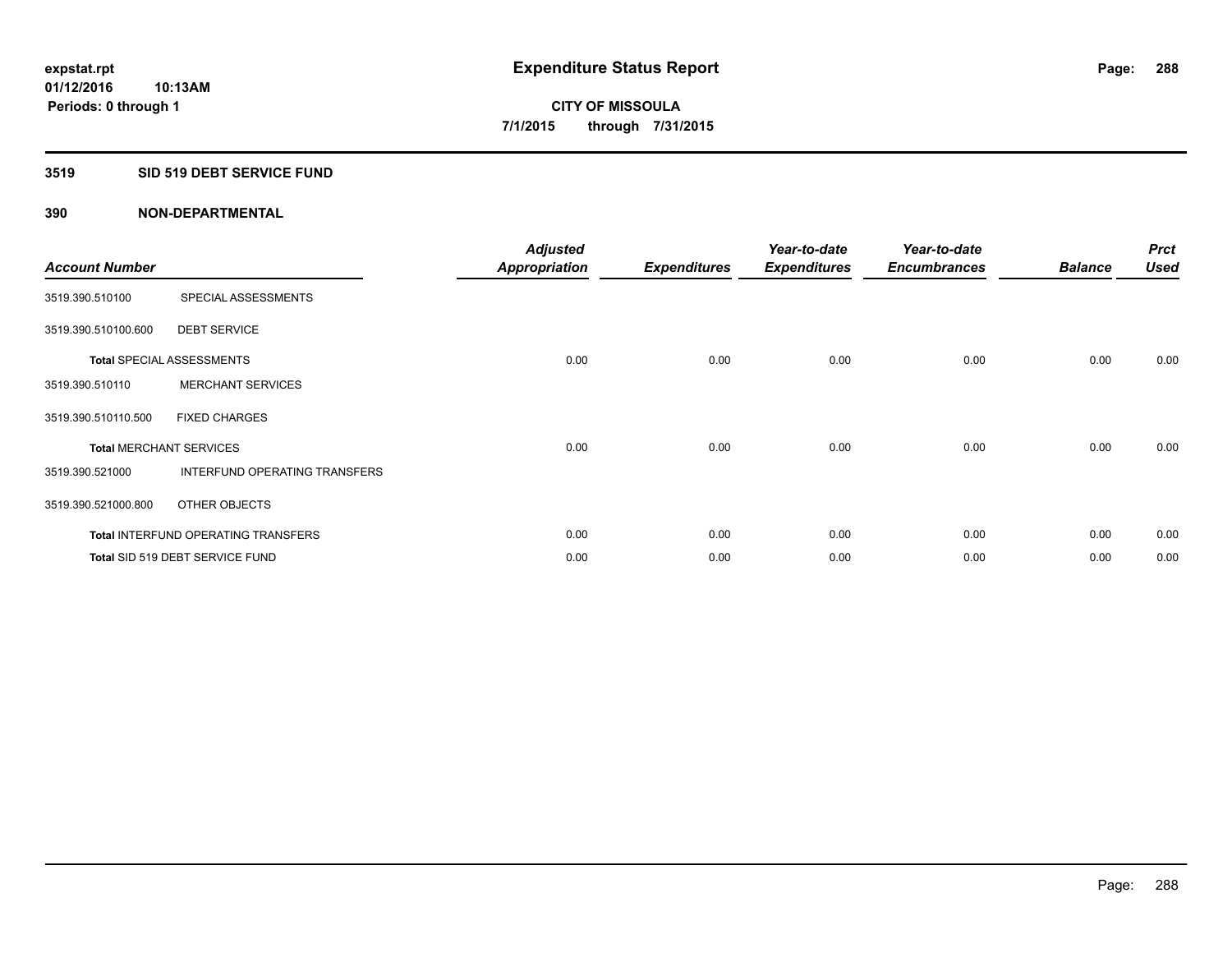## **3520 SID 520 DEBT SERVICE FUND**

|                                   |                                                 | <b>Adjusted</b>      |                     | Year-to-date        | Year-to-date        |                | <b>Prct</b> |
|-----------------------------------|-------------------------------------------------|----------------------|---------------------|---------------------|---------------------|----------------|-------------|
| <b>Account Number</b>             |                                                 | <b>Appropriation</b> | <b>Expenditures</b> | <b>Expenditures</b> | <b>Encumbrances</b> | <b>Balance</b> | <b>Used</b> |
| 3520.390.510100                   | SPECIAL ASSESSMENTS                             |                      |                     |                     |                     |                |             |
| 3520.390.510100.600               | <b>DEBT SERVICE</b>                             |                      |                     |                     |                     |                |             |
| 3520.390.510100.610.000 PRINCIPAL |                                                 | 138,000.00           | 0.00                | 0.00                | 0.00                | 138,000.00     | 0.00        |
|                                   | 3520.390.510100.620.000 INTEREST / SERVICE FEES | 21,920.00            | 0.00                | 0.00                | 0.00                | 21,920.00      | 0.00        |
| <b>Total SPECIAL ASSESSMENTS</b>  |                                                 | 159,920.00           | 0.00                | 0.00                | 0.00                | 159,920.00     | 0.00        |
| 3520.390.510110                   | <b>MERCHANT SERVICES</b>                        |                      |                     |                     |                     |                |             |
| 3520.390.510110.500               | <b>FIXED CHARGES</b>                            |                      |                     |                     |                     |                |             |
| <b>Total MERCHANT SERVICES</b>    |                                                 | 0.00                 | 0.00                | 0.00                | 0.00                | 0.00           | 0.00        |
|                                   | Total SID 520 DEBT SERVICE FUND                 | 159,920.00           | 0.00                | 0.00                | 0.00                | 159.920.00     | 0.00        |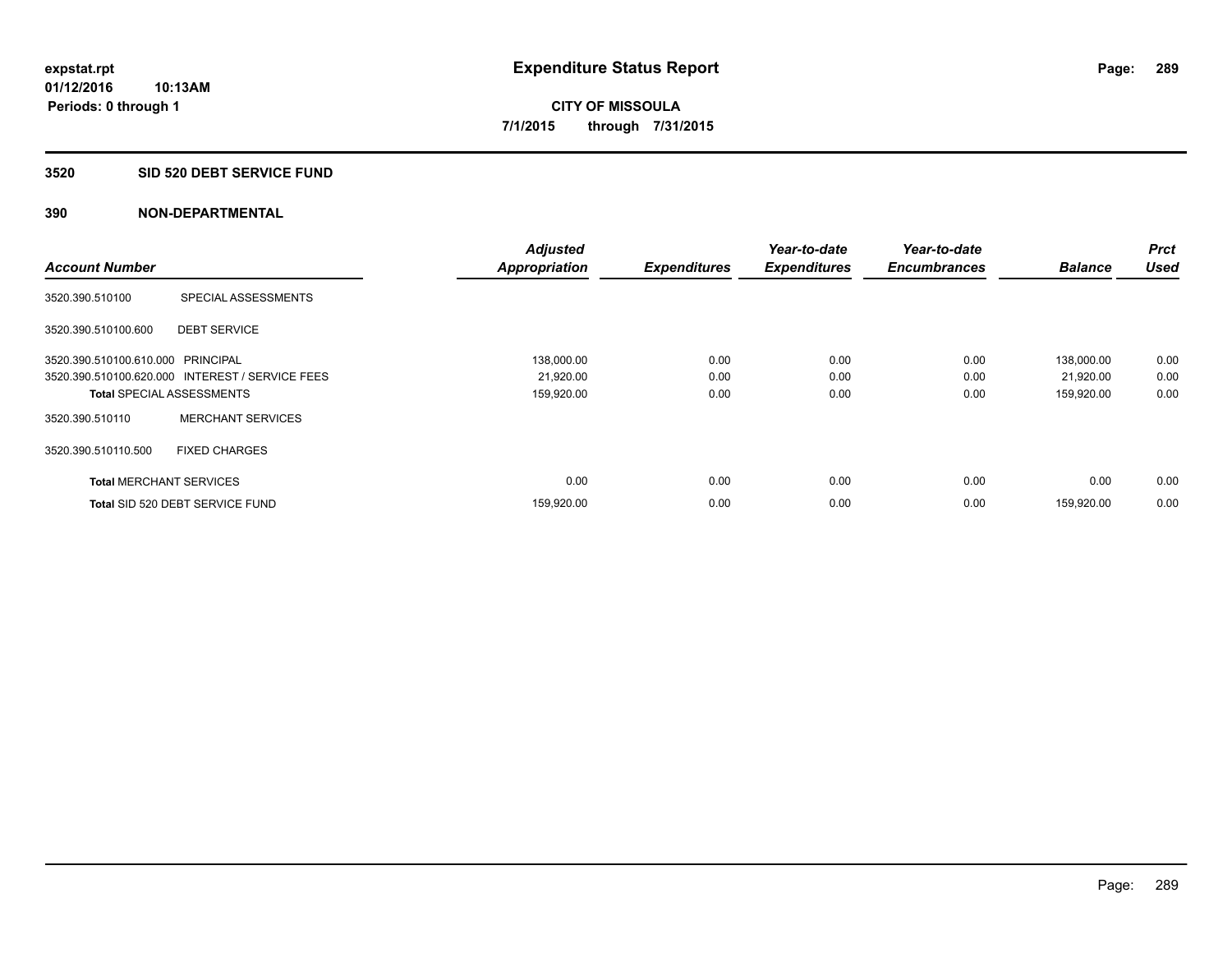## **3521 SID 521 DEBT SERVICE FUND**

| <b>Account Number</b>             |                                                 | <b>Adjusted</b><br><b>Appropriation</b> | <b>Expenditures</b> | Year-to-date<br><b>Expenditures</b> | Year-to-date<br><b>Encumbrances</b> | <b>Balance</b> | <b>Prct</b><br><b>Used</b> |
|-----------------------------------|-------------------------------------------------|-----------------------------------------|---------------------|-------------------------------------|-------------------------------------|----------------|----------------------------|
| 3521.390.510100                   | SPECIAL ASSESSMENTS                             |                                         |                     |                                     |                                     |                |                            |
|                                   |                                                 |                                         |                     |                                     |                                     |                |                            |
| 3521.390.510100.600               | <b>DEBT SERVICE</b>                             |                                         |                     |                                     |                                     |                |                            |
| 3521.390.510100.610.000 PRINCIPAL |                                                 | 135.00                                  | 0.00                | 0.00                                | 0.00                                | 135.00         | 0.00                       |
|                                   | 3521.390.510100.620.000 INTEREST / SERVICE FEES | 15.00                                   | 0.00                | 0.00                                | 0.00                                | 15.00          | 0.00                       |
| <b>Total SPECIAL ASSESSMENTS</b>  |                                                 | 150.00                                  | 0.00                | 0.00                                | 0.00                                | 150.00         | 0.00                       |
| 3521.390.510110                   | <b>MERCHANT SERVICES</b>                        |                                         |                     |                                     |                                     |                |                            |
| 3521.390.510110.500               | <b>FIXED CHARGES</b>                            |                                         |                     |                                     |                                     |                |                            |
| <b>Total MERCHANT SERVICES</b>    |                                                 | 0.00                                    | 0.00                | 0.00                                | 0.00                                | 0.00           | 0.00                       |
|                                   | Total SID 521 DEBT SERVICE FUND                 | 150.00                                  | 0.00                | 0.00                                | 0.00                                | 150.00         | 0.00                       |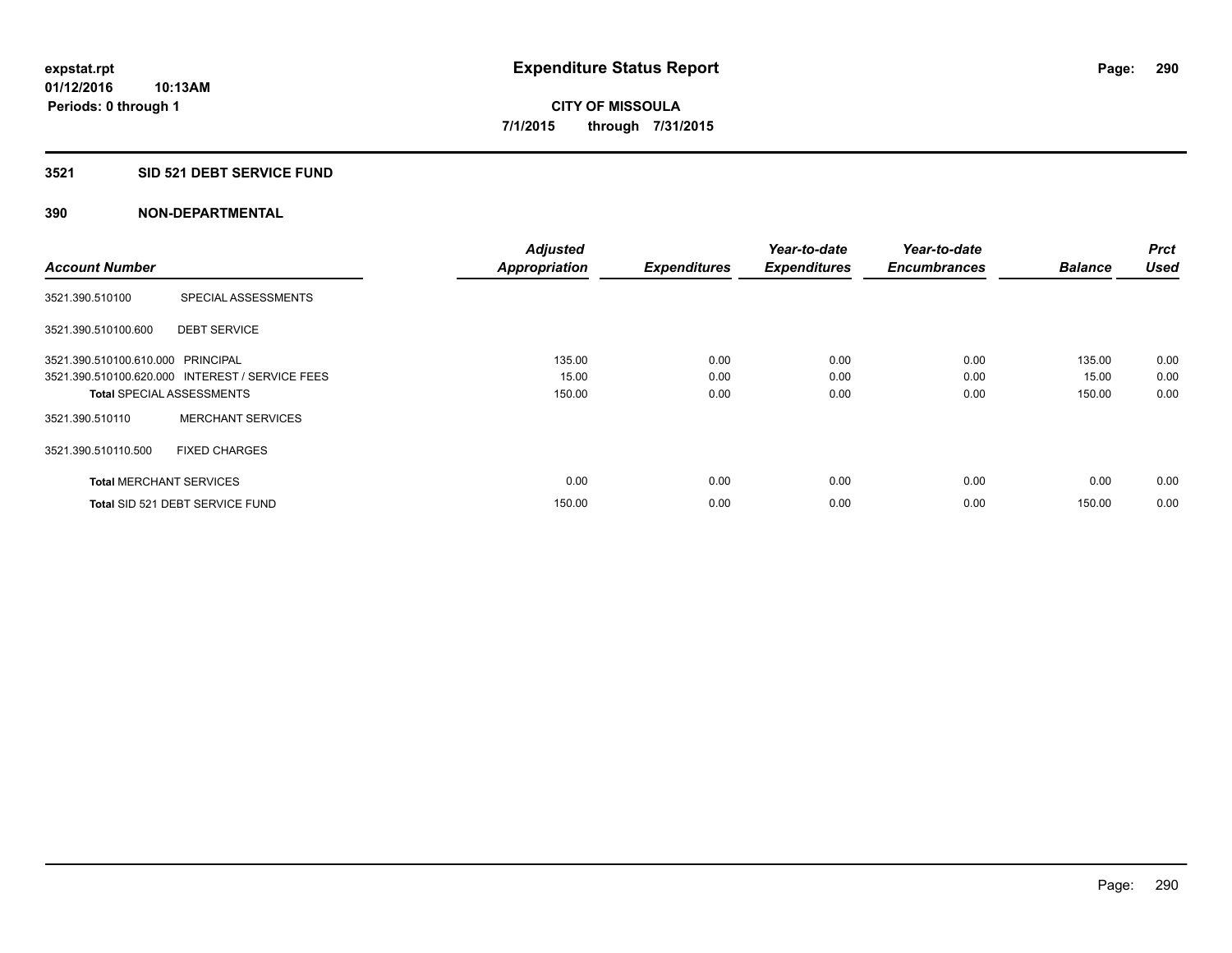## **3522 SID 522 DEBT SERVICE FUND**

|                                   |                                                 | <b>Adjusted</b>      |                     | Year-to-date        | Year-to-date        |                | <b>Prct</b> |
|-----------------------------------|-------------------------------------------------|----------------------|---------------------|---------------------|---------------------|----------------|-------------|
| <b>Account Number</b>             |                                                 | <b>Appropriation</b> | <b>Expenditures</b> | <b>Expenditures</b> | <b>Encumbrances</b> | <b>Balance</b> | <b>Used</b> |
| 3522.390.510100                   | SPECIAL ASSESSMENTS                             |                      |                     |                     |                     |                |             |
| 3522.390.510100.600               | <b>DEBT SERVICE</b>                             |                      |                     |                     |                     |                |             |
| 3522.390.510100.610.000 PRINCIPAL |                                                 | 195.00               | 0.00                | 0.00                | 0.00                | 195.00         | 0.00        |
|                                   | 3522.390.510100.620.000 INTEREST / SERVICE FEES | 22.00                | 0.00                | 0.00                | 0.00                | 22.00          | 0.00        |
| <b>Total SPECIAL ASSESSMENTS</b>  |                                                 | 217.00               | 0.00                | 0.00                | 0.00                | 217.00         | 0.00        |
| 3522.390.510110                   | <b>MERCHANT SERVICES</b>                        |                      |                     |                     |                     |                |             |
| 3522.390.510110.500               | <b>FIXED CHARGES</b>                            |                      |                     |                     |                     |                |             |
| <b>Total MERCHANT SERVICES</b>    |                                                 | 0.00                 | 0.00                | 0.00                | 0.00                | 0.00           | 0.00        |
|                                   | Total SID 522 DEBT SERVICE FUND                 | 217.00               | 0.00                | 0.00                | 0.00                | 217.00         | 0.00        |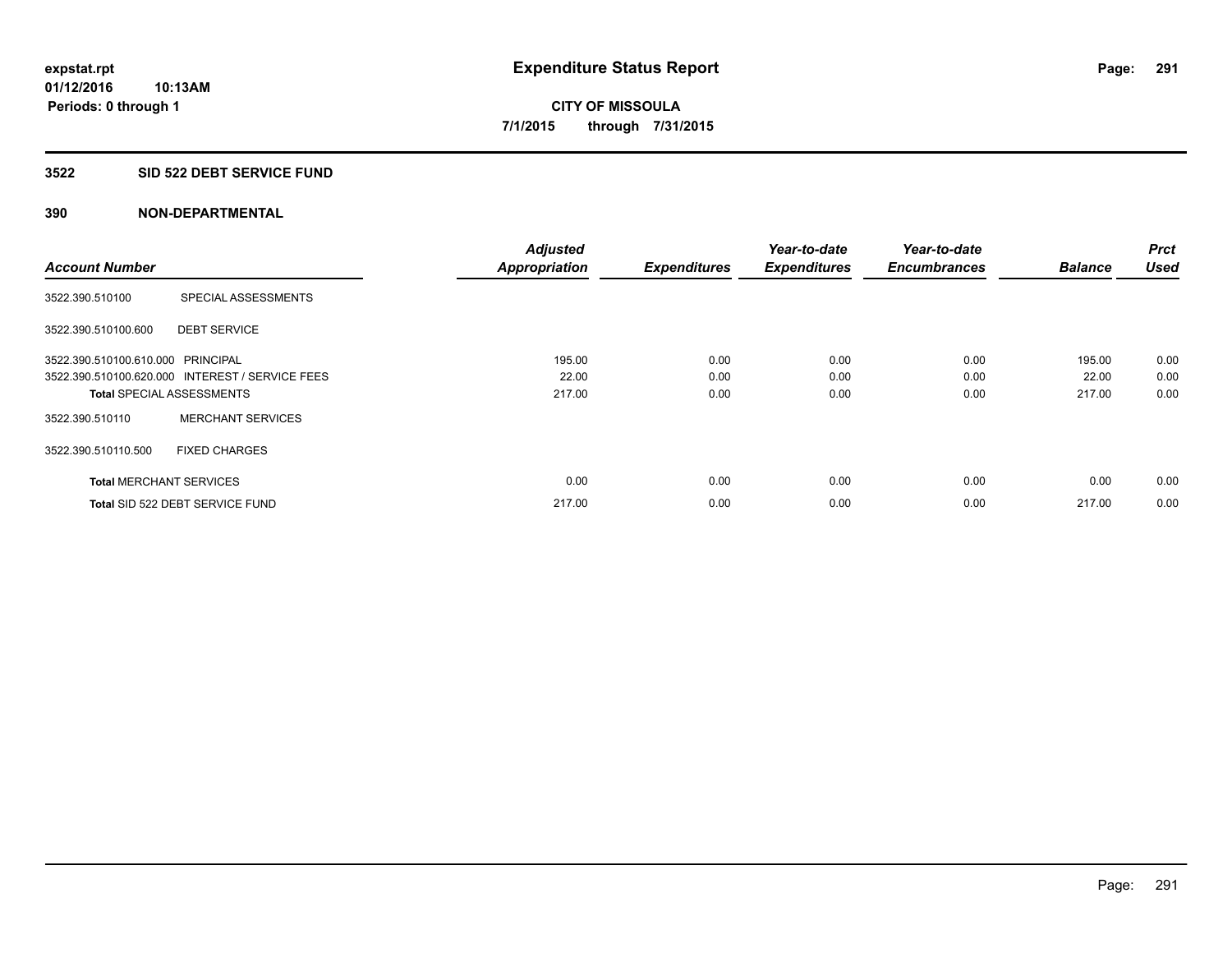## **3524 SID 524 DEBT SERVICE FUND**

|                                   |                                                 | <b>Adjusted</b>      |                     | Year-to-date        | Year-to-date        |                | <b>Prct</b> |
|-----------------------------------|-------------------------------------------------|----------------------|---------------------|---------------------|---------------------|----------------|-------------|
| <b>Account Number</b>             |                                                 | <b>Appropriation</b> | <b>Expenditures</b> | <b>Expenditures</b> | <b>Encumbrances</b> | <b>Balance</b> | <b>Used</b> |
| 3524.390.510100                   | SPECIAL ASSESSMENTS                             |                      |                     |                     |                     |                |             |
| 3524.390.510100.600               | <b>DEBT SERVICE</b>                             |                      |                     |                     |                     |                |             |
| 3524.390.510100.610.000 PRINCIPAL |                                                 | 224,000.00           | 0.00                | 0.00                | 0.00                | 224,000.00     | 0.00        |
|                                   | 3524.390.510100.620.000 INTEREST / SERVICE FEES | 80,660.00            | 0.00                | 0.00                | 0.00                | 80,660.00      | 0.00        |
| <b>Total SPECIAL ASSESSMENTS</b>  |                                                 | 304,660.00           | 0.00                | 0.00                | 0.00                | 304,660.00     | 0.00        |
| 3524.390.510110                   | <b>MERCHANT SERVICES</b>                        |                      |                     |                     |                     |                |             |
| 3524.390.510110.500               | <b>FIXED CHARGES</b>                            |                      |                     |                     |                     |                |             |
| <b>Total MERCHANT SERVICES</b>    |                                                 | 0.00                 | 0.00                | 0.00                | 0.00                | 0.00           | 0.00        |
|                                   | Total SID 524 DEBT SERVICE FUND                 | 304,660.00           | 0.00                | 0.00                | 0.00                | 304,660.00     | 0.00        |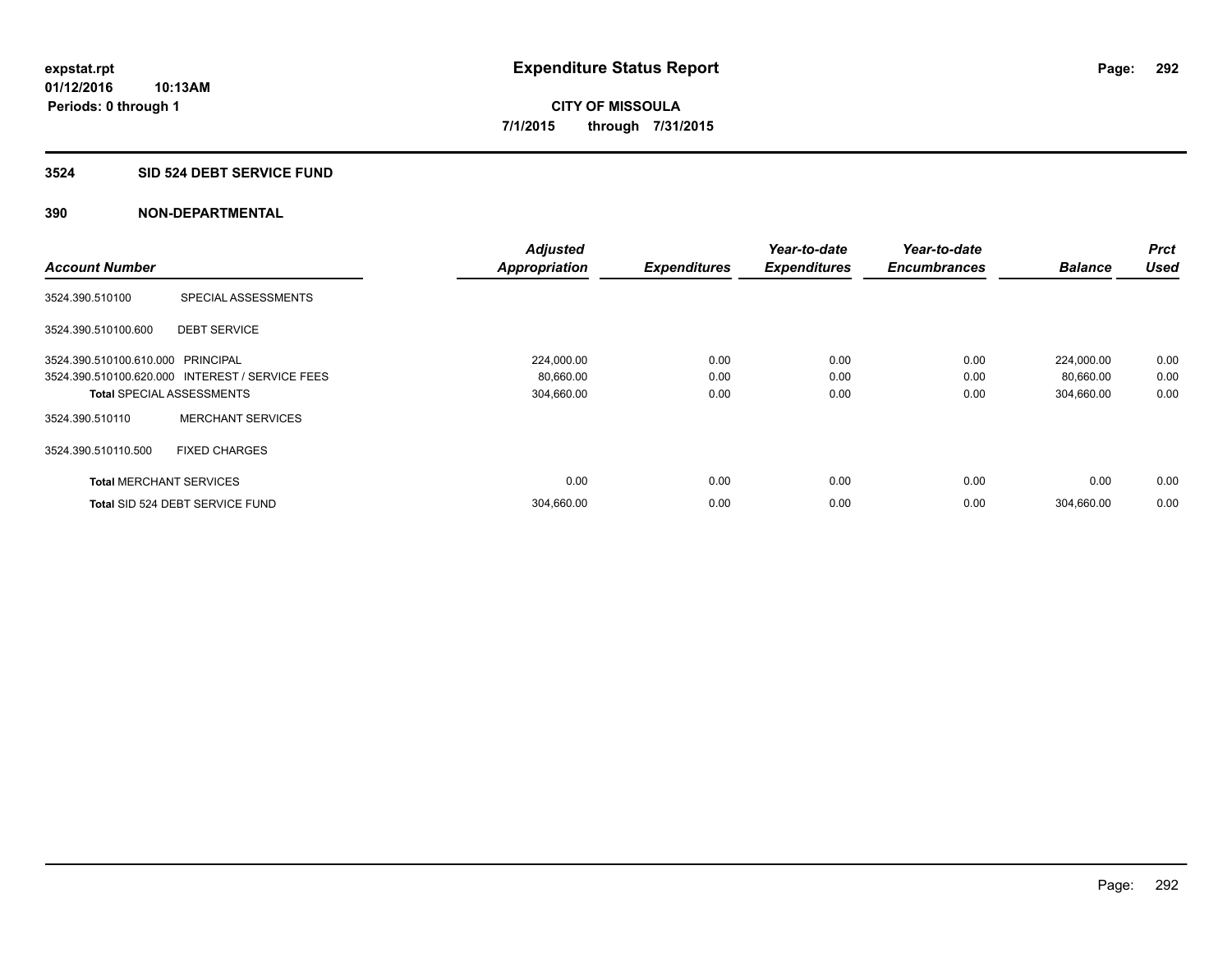## **3525 SID 525 DEBT SERVICE FUND**

|                                   |                                                 | <b>Adjusted</b>      |                     | Year-to-date        | Year-to-date        |                | <b>Prct</b> |
|-----------------------------------|-------------------------------------------------|----------------------|---------------------|---------------------|---------------------|----------------|-------------|
| <b>Account Number</b>             |                                                 | <b>Appropriation</b> | <b>Expenditures</b> | <b>Expenditures</b> | <b>Encumbrances</b> | <b>Balance</b> | <b>Used</b> |
| 3525.390.510100                   | SPECIAL ASSESSMENTS                             |                      |                     |                     |                     |                |             |
| 3525.390.510100.600               | <b>DEBT SERVICE</b>                             |                      |                     |                     |                     |                |             |
| 3525.390.510100.610.000 PRINCIPAL |                                                 | 26,000.00            | 0.00                | 0.00                | 0.00                | 26,000.00      | 0.00        |
|                                   | 3525.390.510100.620.000 INTEREST / SERVICE FEES | 5,500.00             | 0.00                | 0.00                | 0.00                | 5,500.00       | 0.00        |
| <b>Total SPECIAL ASSESSMENTS</b>  |                                                 | 31,500.00            | 0.00                | 0.00                | 0.00                | 31,500.00      | 0.00        |
| 3525.390.510110                   | <b>MERCHANT SERVICES</b>                        |                      |                     |                     |                     |                |             |
| 3525.390.510110.500               | <b>FIXED CHARGES</b>                            |                      |                     |                     |                     |                |             |
| <b>Total MERCHANT SERVICES</b>    |                                                 | 0.00                 | 0.00                | 0.00                | 0.00                | 0.00           | 0.00        |
|                                   | Total SID 525 DEBT SERVICE FUND                 | 31,500.00            | 0.00                | 0.00                | 0.00                | 31,500.00      | 0.00        |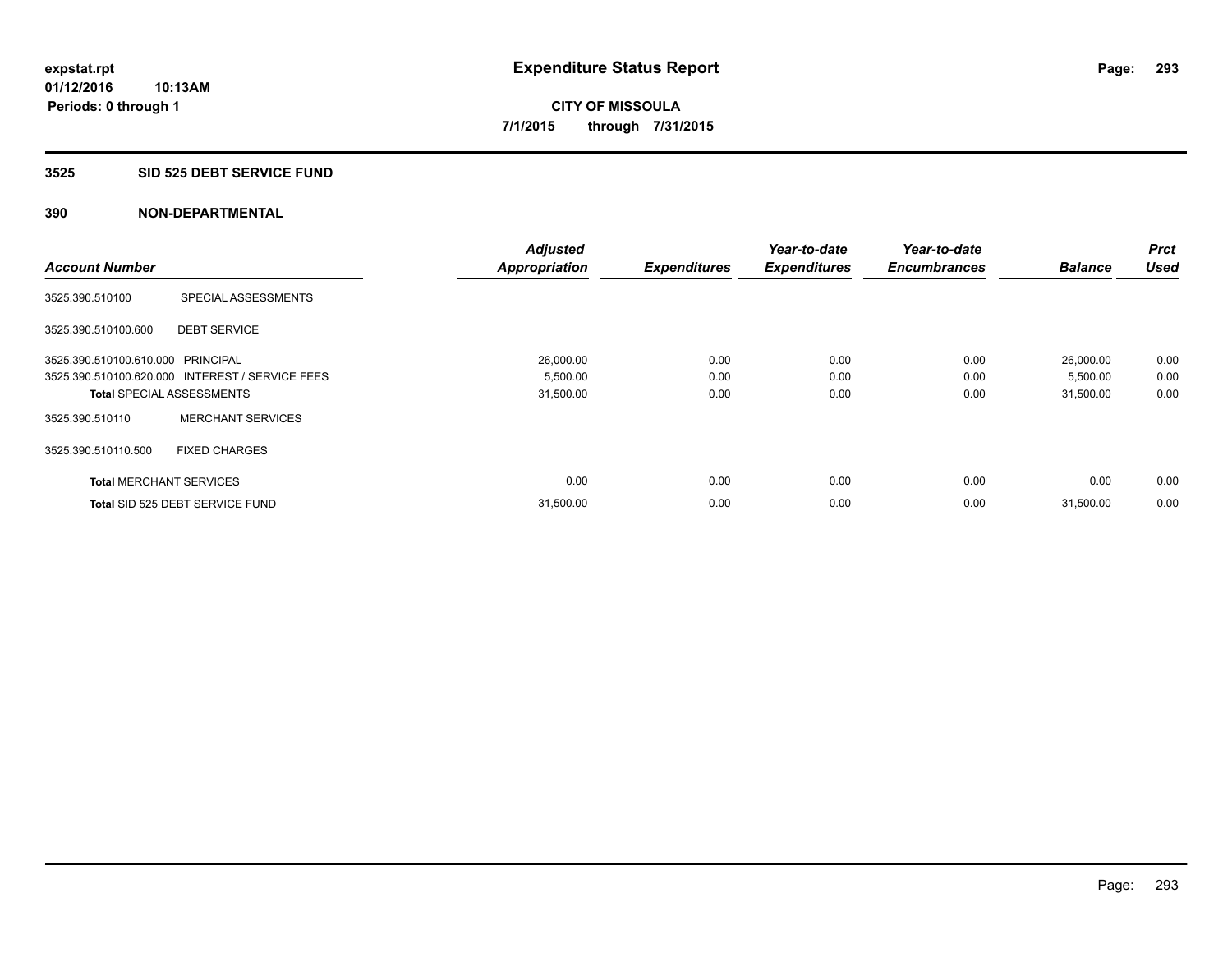## **3526 SID 526 DEBT SERVICE FUND**

| <b>Account Number</b>             |                                                 | <b>Adjusted</b><br><b>Appropriation</b> | <b>Expenditures</b> | Year-to-date<br><b>Expenditures</b> | Year-to-date<br><b>Encumbrances</b> | <b>Balance</b> | <b>Prct</b><br><b>Used</b> |
|-----------------------------------|-------------------------------------------------|-----------------------------------------|---------------------|-------------------------------------|-------------------------------------|----------------|----------------------------|
|                                   |                                                 |                                         |                     |                                     |                                     |                |                            |
| 3526.390.510100                   | SPECIAL ASSESSMENTS                             |                                         |                     |                                     |                                     |                |                            |
| 3526.390.510100.600               | <b>DEBT SERVICE</b>                             |                                         |                     |                                     |                                     |                |                            |
| 3526.390.510100.610.000 PRINCIPAL |                                                 | 154,000.00                              | 0.00                | 0.00                                | 0.00                                | 154,000.00     | 0.00                       |
|                                   | 3526.390.510100.620.000 INTEREST / SERVICE FEES | 39,320.00                               | 0.00                | 0.00                                | 0.00                                | 39,320.00      | 0.00                       |
| <b>Total SPECIAL ASSESSMENTS</b>  |                                                 | 193,320.00                              | 0.00                | 0.00                                | 0.00                                | 193,320.00     | 0.00                       |
| 3526.390.510110                   | <b>MERCHANT SERVICES</b>                        |                                         |                     |                                     |                                     |                |                            |
| 3526.390.510110.500               | <b>FIXED CHARGES</b>                            |                                         |                     |                                     |                                     |                |                            |
| <b>Total MERCHANT SERVICES</b>    |                                                 | 0.00                                    | 0.00                | 0.00                                | 0.00                                | 0.00           | 0.00                       |
|                                   | Total SID 526 DEBT SERVICE FUND                 | 193,320.00                              | 0.00                | 0.00                                | 0.00                                | 193.320.00     | 0.00                       |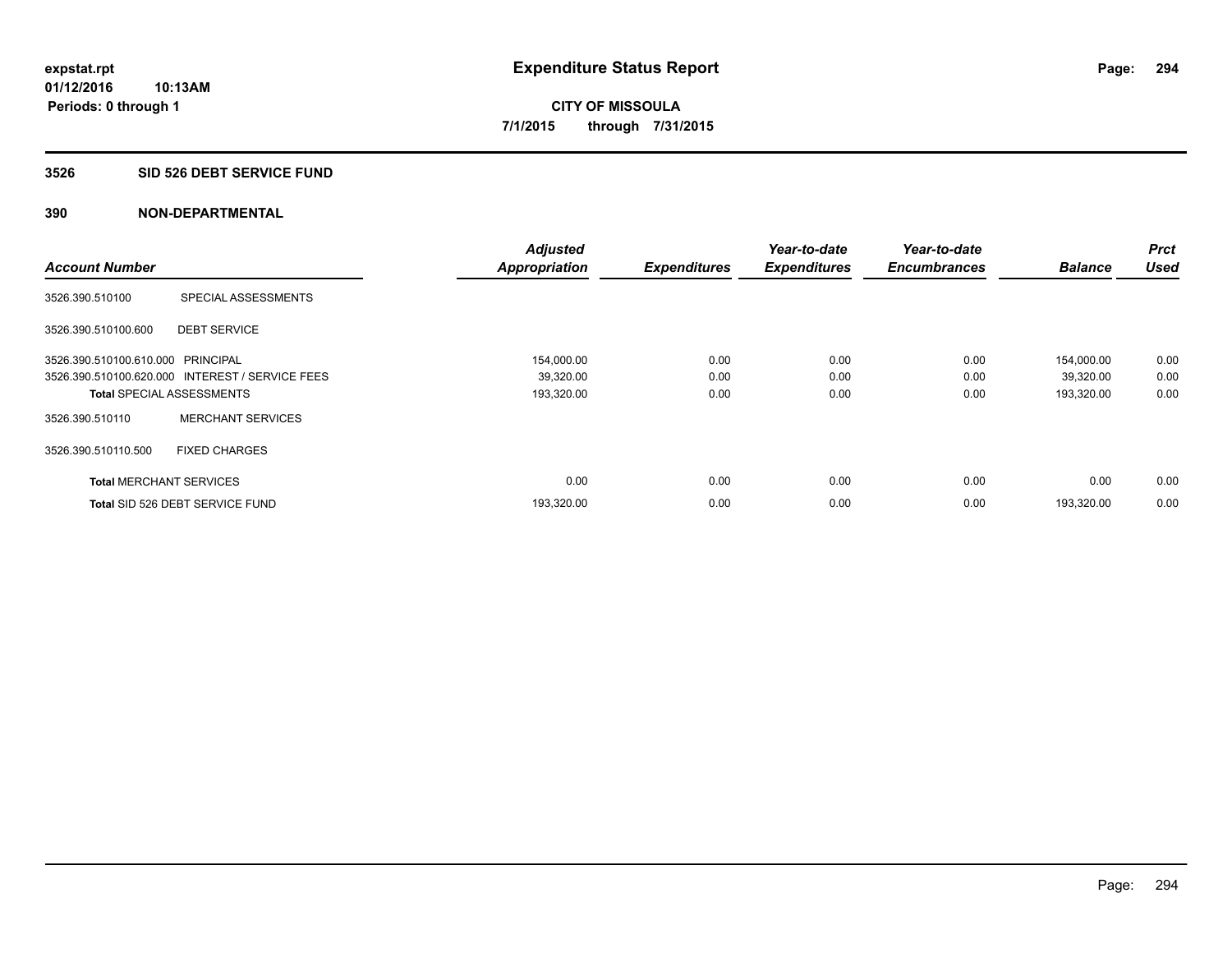## **3527 SID 527 DEBT SERVICE FUND**

**000 \*\*\* Title Not Found \*\*\***

| <b>Account Number</b>                |                         | <b>Adjusted</b><br>Appropriation | <b>Expenditures</b> | Year-to-date<br><b>Expenditures</b> | Year-to-date<br><b>Encumbrances</b> | <b>Balance</b> | <b>Prct</b><br>Used |
|--------------------------------------|-------------------------|----------------------------------|---------------------|-------------------------------------|-------------------------------------|----------------|---------------------|
| 3527.000.520100                      | *** Title Not Found *** |                                  |                     |                                     |                                     |                |                     |
| 3527.000.520100.800                  | OTHER OBJECTS           |                                  |                     |                                     |                                     |                |                     |
| <b>Total *** Title Not Found ***</b> |                         | 0.00                             | 0.00                | 0.00                                | 0.00                                | 0.00           | 0.00                |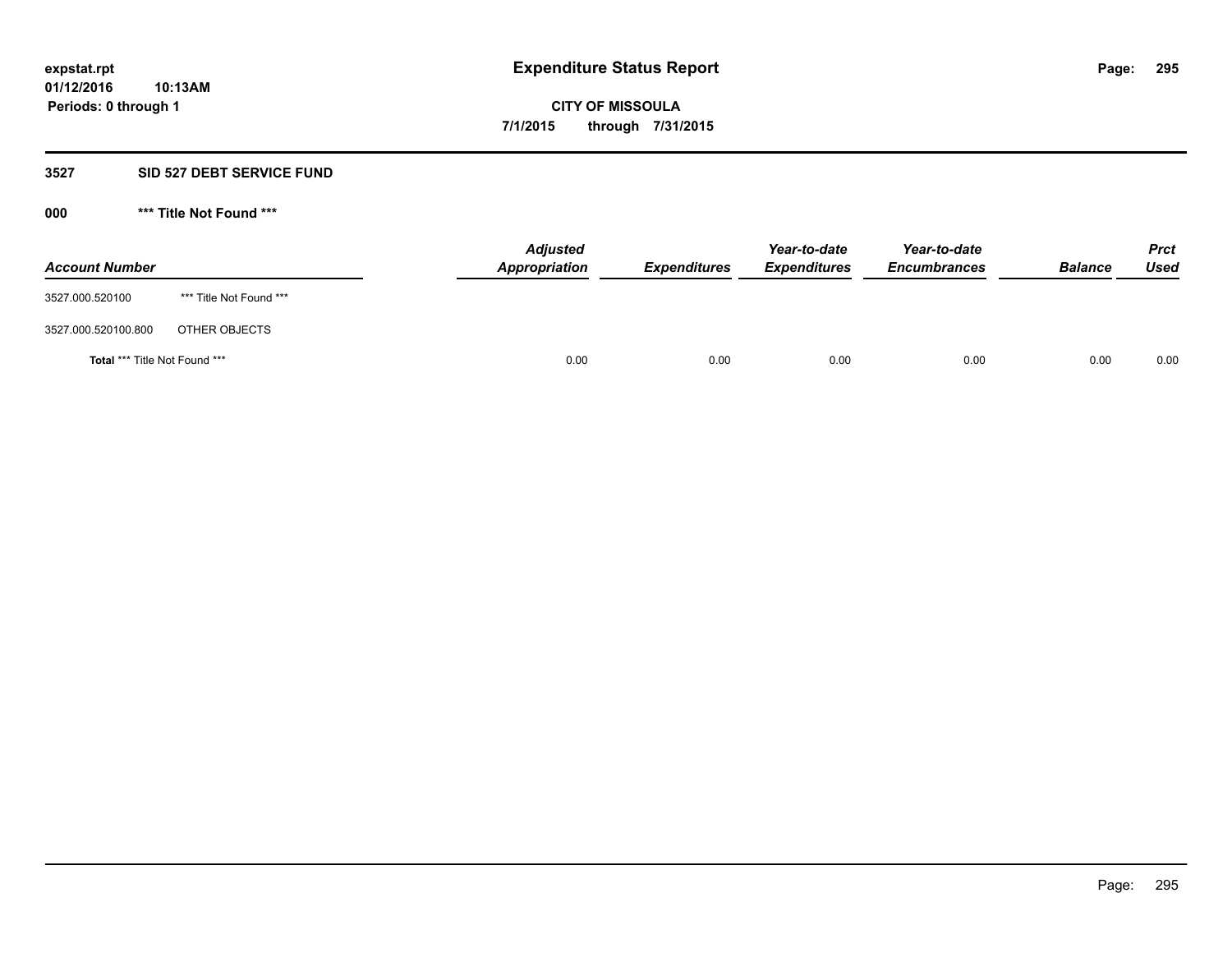## **3527 SID 527 DEBT SERVICE FUND**

| <b>Account Number</b> |                                  | <b>Adjusted</b><br>Appropriation | <b>Expenditures</b> | Year-to-date<br><b>Expenditures</b> | Year-to-date<br><b>Encumbrances</b> | <b>Balance</b> | <b>Prct</b><br><b>Used</b> |
|-----------------------|----------------------------------|----------------------------------|---------------------|-------------------------------------|-------------------------------------|----------------|----------------------------|
| 3527.390.510100       | SPECIAL ASSESSMENTS              |                                  |                     |                                     |                                     |                |                            |
| 3527.390.510100.600   | <b>DEBT SERVICE</b>              |                                  |                     |                                     |                                     |                |                            |
|                       | <b>Total SPECIAL ASSESSMENTS</b> | 0.00                             | 0.00                | 0.00                                | 0.00                                | 0.00           | 0.00                       |
| 3527.390.510110       | <b>MERCHANT SERVICES</b>         |                                  |                     |                                     |                                     |                |                            |
| 3527.390.510110.500   | <b>FIXED CHARGES</b>             |                                  |                     |                                     |                                     |                |                            |
|                       | <b>Total MERCHANT SERVICES</b>   | 0.00                             | 0.00                | 0.00                                | 0.00                                | 0.00           | 0.00                       |
|                       | Total SID 527 DEBT SERVICE FUND  | 0.00                             | 0.00                | 0.00                                | 0.00                                | 0.00           | 0.00                       |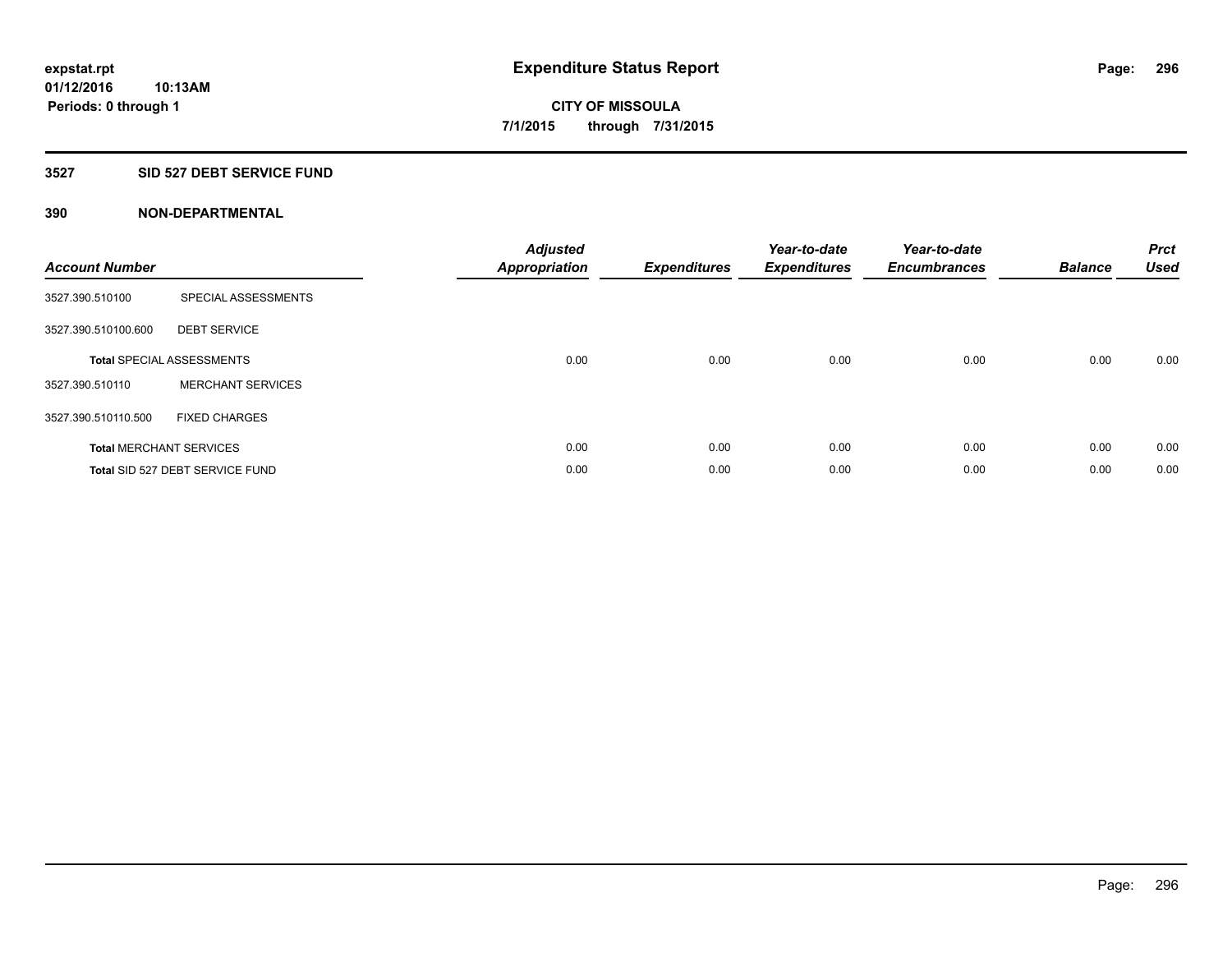## **3530 SID 530 DEBT SERVICE FUND**

|                                   |                                                 | <b>Adjusted</b>      |                     | Year-to-date        | Year-to-date        |                | <b>Prct</b> |
|-----------------------------------|-------------------------------------------------|----------------------|---------------------|---------------------|---------------------|----------------|-------------|
| <b>Account Number</b>             |                                                 | <b>Appropriation</b> | <b>Expenditures</b> | <b>Expenditures</b> | <b>Encumbrances</b> | <b>Balance</b> | <b>Used</b> |
| 3530.390.510100                   | SPECIAL ASSESSMENTS                             |                      |                     |                     |                     |                |             |
| 3530.390.510100.600               | <b>DEBT SERVICE</b>                             |                      |                     |                     |                     |                |             |
| 3530.390.510100.610.000 PRINCIPAL |                                                 | 677.00               | 676.45              | 676.45              | 0.00                | 0.55           | 99.92       |
|                                   | 3530.390.510100.620.000 INTEREST / SERVICE FEES | 4.00                 | 4.19                | 4.19                | 0.00                | $-0.19$        | 104.75      |
|                                   | <b>Total SPECIAL ASSESSMENTS</b>                | 681.00               | 680.64              | 680.64              | 0.00                | 0.36           | 99.95       |
| 3530.390.510110                   | <b>MERCHANT SERVICES</b>                        |                      |                     |                     |                     |                |             |
| 3530.390.510110.500               | <b>FIXED CHARGES</b>                            |                      |                     |                     |                     |                |             |
| <b>Total MERCHANT SERVICES</b>    |                                                 | 0.00                 | 0.00                | 0.00                | 0.00                | 0.00           | 0.00        |
| 3530.390.521000                   | INTERFUND OPERATING TRANSFERS                   |                      |                     |                     |                     |                |             |
| 3530.390.521000.800               | OTHER OBJECTS                                   |                      |                     |                     |                     |                |             |
|                                   | Total INTERFUND OPERATING TRANSFERS             | 0.00                 | 0.00                | 0.00                | 0.00                | 0.00           | 0.00        |
|                                   | Total SID 530 DEBT SERVICE FUND                 | 681.00               | 680.64              | 680.64              | 0.00                | 0.36           | 99.95       |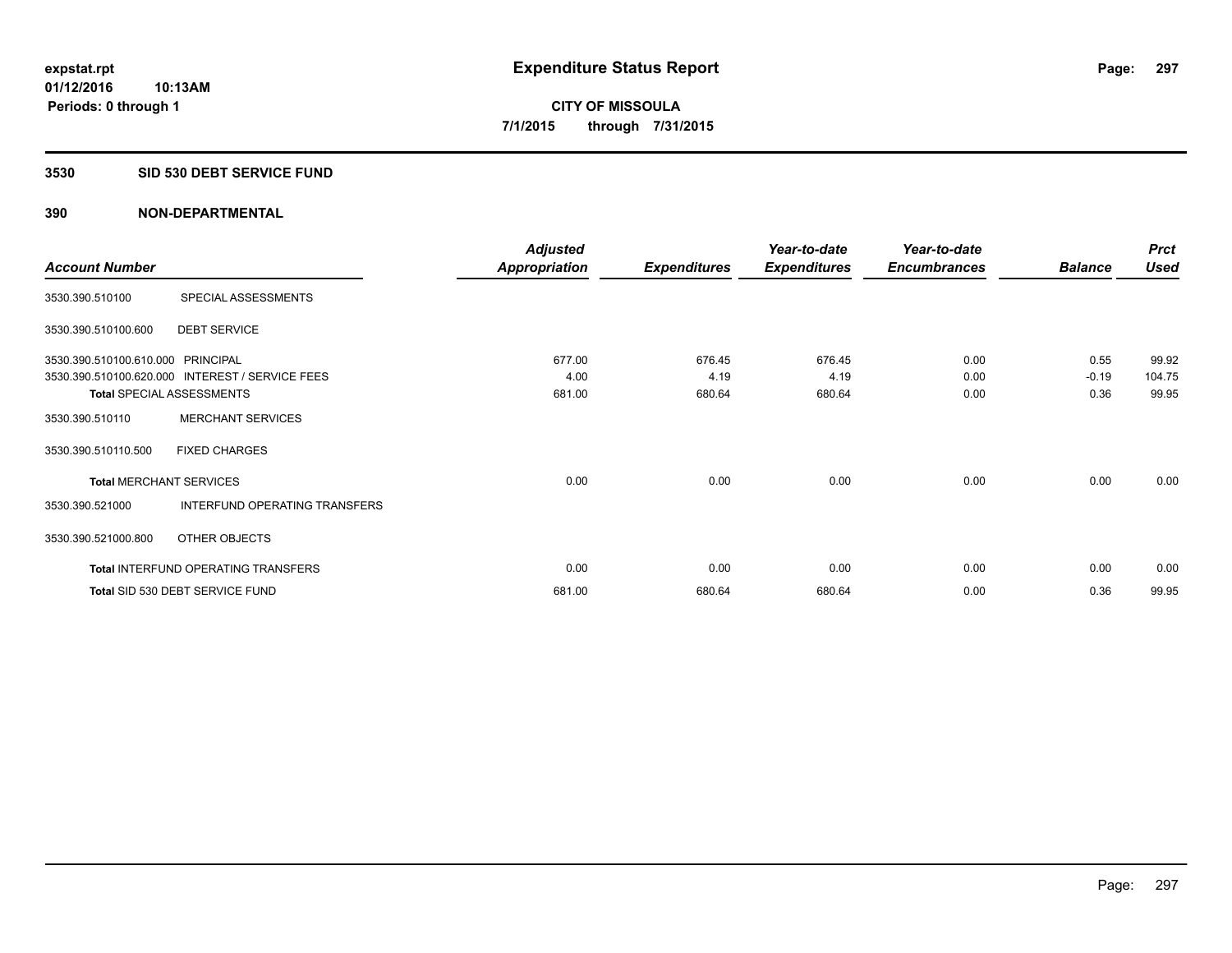## **3531 SID 531 HICKORY ST CALMING**

| <b>Account Number</b> |                                            | <b>Adjusted</b><br>Appropriation | <b>Expenditures</b> | Year-to-date<br><b>Expenditures</b> | Year-to-date<br><b>Encumbrances</b> | <b>Balance</b> | <b>Prct</b><br><b>Used</b> |
|-----------------------|--------------------------------------------|----------------------------------|---------------------|-------------------------------------|-------------------------------------|----------------|----------------------------|
| 3531.390.510110       | <b>MERCHANT SERVICES</b>                   |                                  |                     |                                     |                                     |                |                            |
| 3531.390.510110.500   | <b>FIXED CHARGES</b>                       |                                  |                     |                                     |                                     |                |                            |
|                       | <b>Total MERCHANT SERVICES</b>             | 0.00                             | 0.00                | 0.00                                | 0.00                                | 0.00           | 0.00                       |
| 3531.390.521000       | INTERFUND OPERATING TRANSFERS              |                                  |                     |                                     |                                     |                |                            |
| 3531.390.521000.800   | OTHER OBJECTS                              |                                  |                     |                                     |                                     |                |                            |
|                       | <b>Total INTERFUND OPERATING TRANSFERS</b> | 0.00                             | 0.00                | 0.00                                | 0.00                                | 0.00           | 0.00                       |
|                       | <b>Total SID 531 HICKORY ST CALMING</b>    | 0.00                             | 0.00                | 0.00                                | 0.00                                | 0.00           | 0.00                       |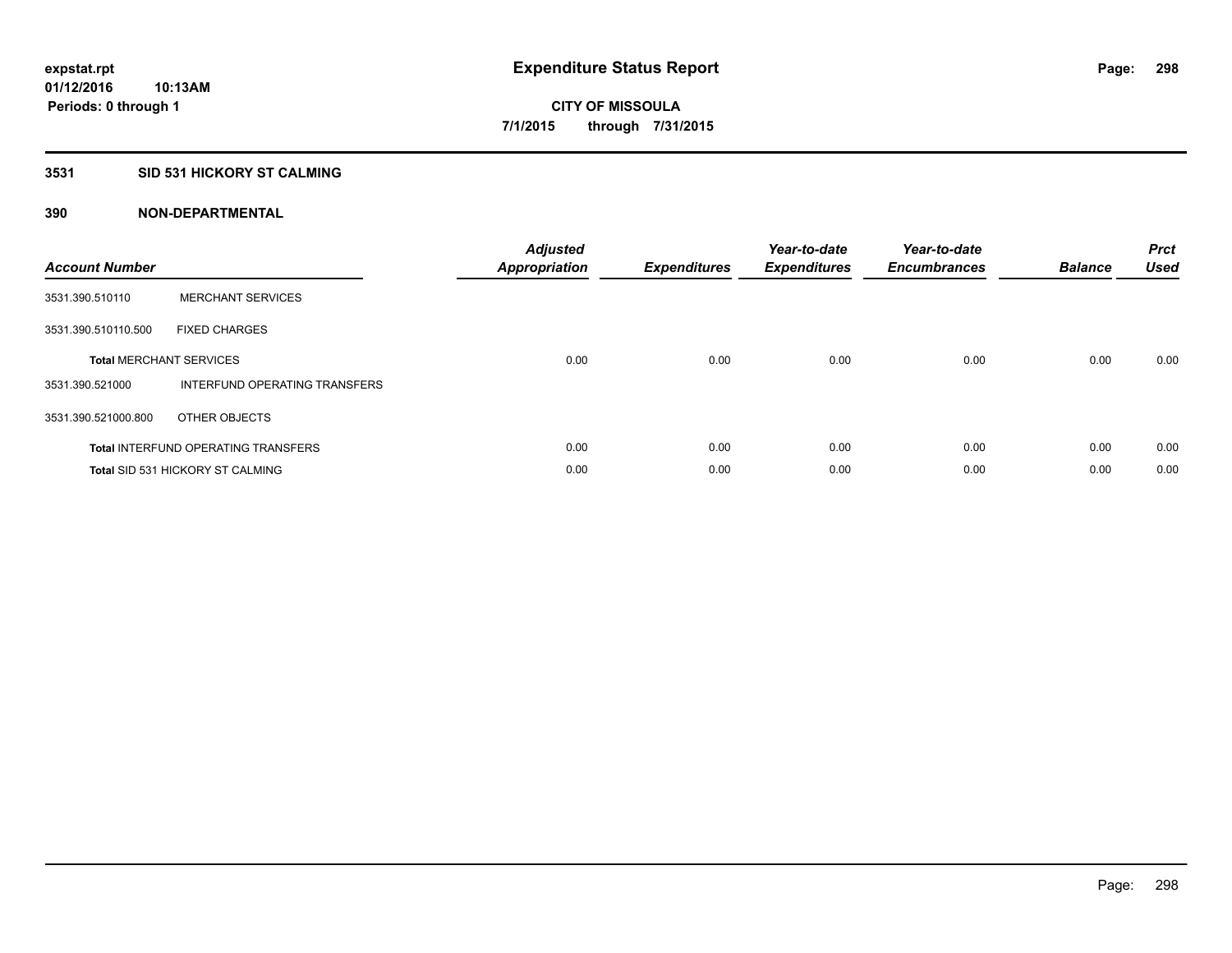## **3532 SID 532 DEBT SERVICE FUND**

| <b>Account Number</b>             |                                                 | <b>Adjusted</b><br><b>Appropriation</b> | <b>Expenditures</b> | Year-to-date<br><b>Expenditures</b> | Year-to-date<br><b>Encumbrances</b> | <b>Balance</b> | <b>Prct</b><br><b>Used</b> |
|-----------------------------------|-------------------------------------------------|-----------------------------------------|---------------------|-------------------------------------|-------------------------------------|----------------|----------------------------|
| 3532.390.510100                   | SPECIAL ASSESSMENTS                             |                                         |                     |                                     |                                     |                |                            |
| 3532.390.510100.600               | <b>DEBT SERVICE</b>                             |                                         |                     |                                     |                                     |                |                            |
| 3532.390.510100.610.000 PRINCIPAL |                                                 | 30,000.00                               | 0.00                | 0.00                                | 0.00                                | 30,000.00      | 0.00                       |
|                                   | 3532.390.510100.620.000 INTEREST / SERVICE FEES | 12,363.00                               | 0.00                | 0.00                                | 0.00                                | 12,363.00      | 0.00                       |
|                                   | <b>Total SPECIAL ASSESSMENTS</b>                | 42,363.00                               | 0.00                | 0.00                                | 0.00                                | 42,363.00      | 0.00                       |
| 3532.390.510110                   | <b>MERCHANT SERVICES</b>                        |                                         |                     |                                     |                                     |                |                            |
| 3532.390.510110.500               | <b>FIXED CHARGES</b>                            |                                         |                     |                                     |                                     |                |                            |
| <b>Total FIXED CHARGES</b>        |                                                 | 0.00                                    | 0.00                | 0.00                                | 0.00                                | 0.00           | 0.00                       |
|                                   | <b>Total MERCHANT SERVICES</b>                  | 0.00                                    | 0.00                | 0.00                                | 0.00                                | 0.00           | 0.00                       |
|                                   | Total SID 532 DEBT SERVICE FUND                 | 42,363.00                               | 0.00                | 0.00                                | 0.00                                | 42,363.00      | 0.00                       |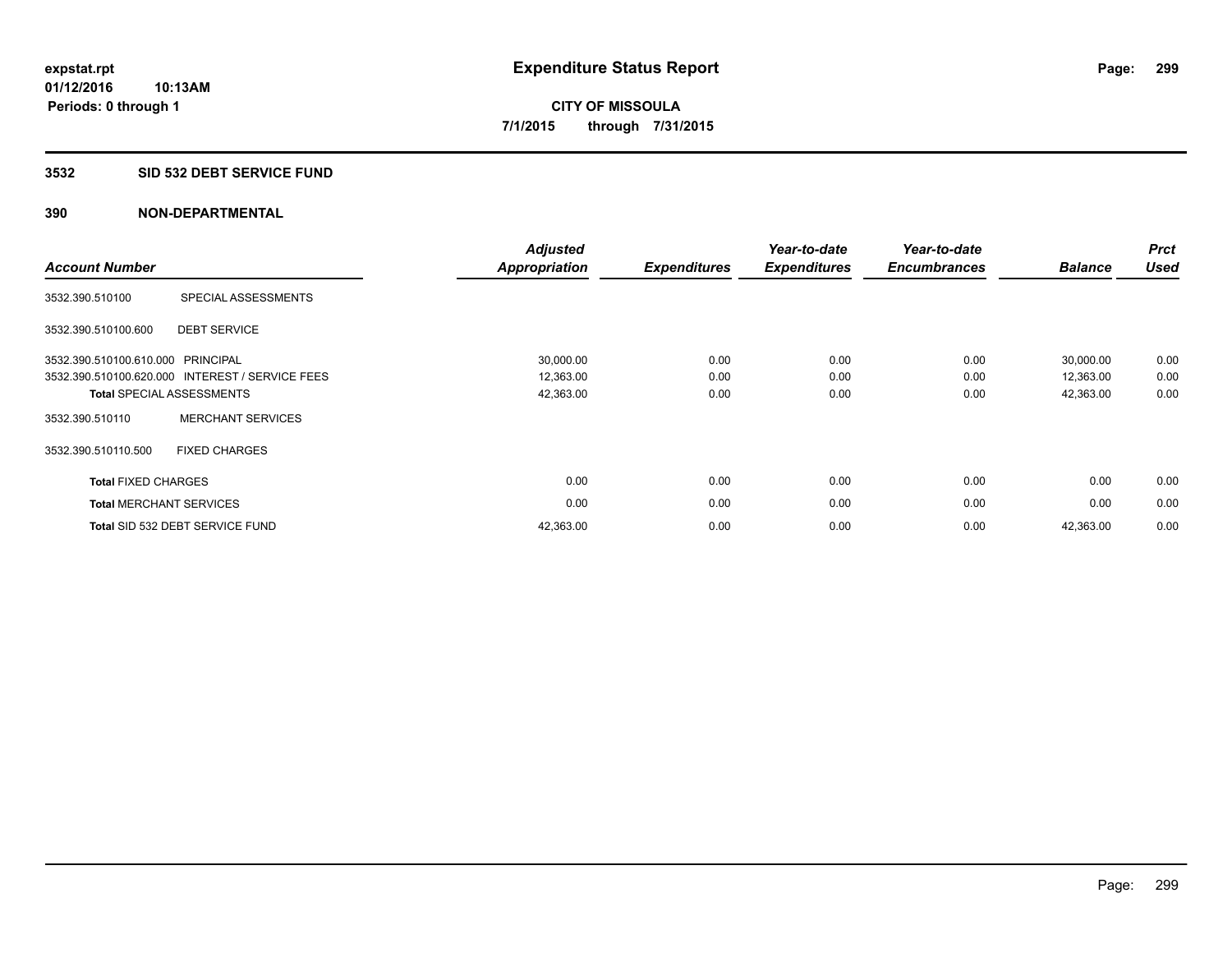**01/12/2016 10:13AM Periods: 0 through 1**

**CITY OF MISSOULA 7/1/2015 through 7/31/2015**

# **3533 GILBERT ST SEWER SID DEBT FUND**

## **330 WASTEWATER**

| <b>Account Number</b>   |                          | <b>Adjusted</b><br>Appropriation | <b>Expenditures</b> | Year-to-date<br><b>Expenditures</b> | Year-to-date<br><b>Encumbrances</b> | <b>Balance</b> | <b>Prct</b><br>Used |
|-------------------------|--------------------------|----------------------------------|---------------------|-------------------------------------|-------------------------------------|----------------|---------------------|
| 3533.330.510110         | <b>MERCHANT SERVICES</b> |                                  |                     |                                     |                                     |                |                     |
| 3533.330.510110.500     | <b>FIXED CHARGES</b>     |                                  |                     |                                     |                                     |                |                     |
| <b>Total WASTEWATER</b> |                          | 0.00                             | 0.00                | 0.00                                | 0.00                                | 0.00           | 0.00                |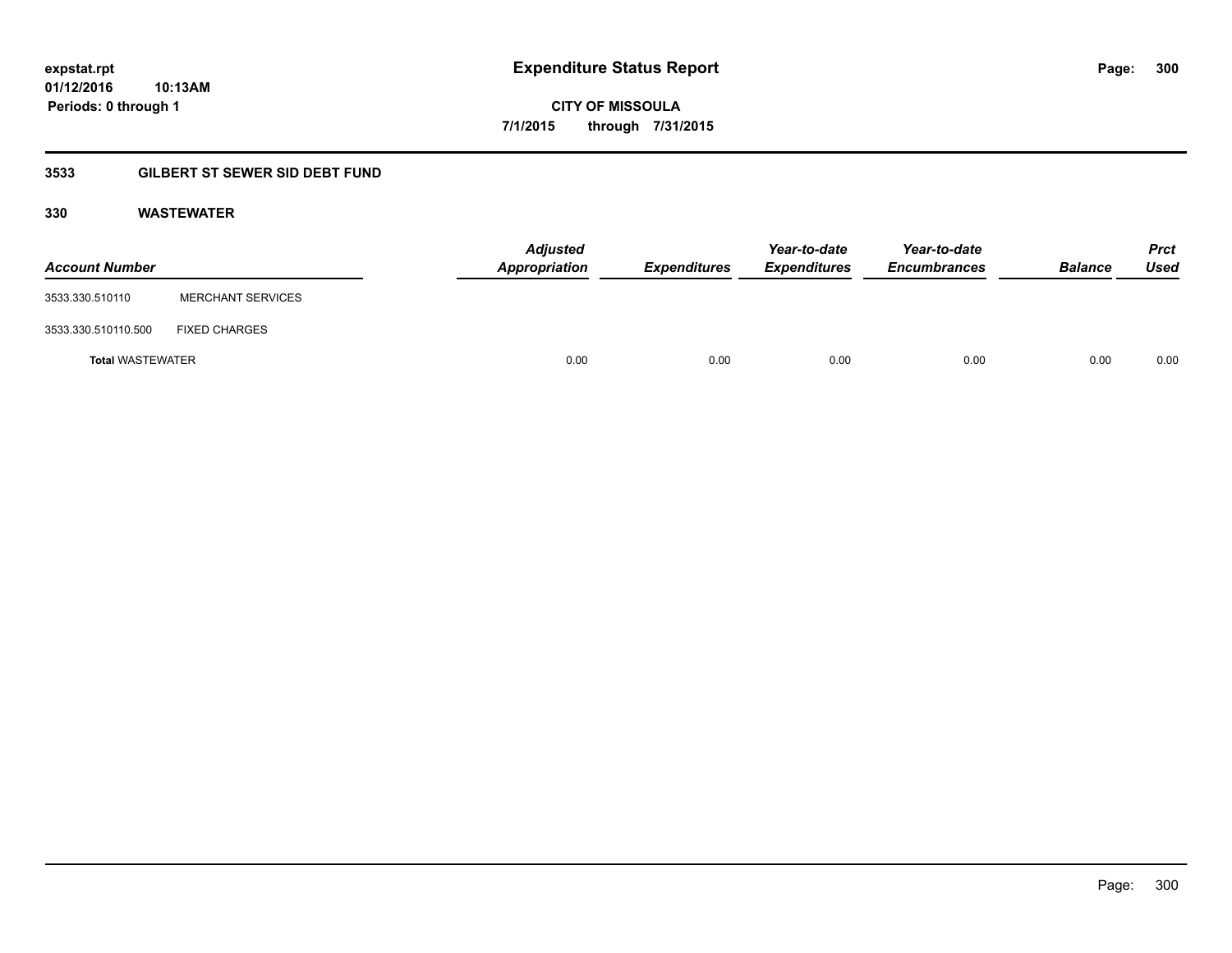**Periods: 0 through 1**

**CITY OF MISSOULA 7/1/2015 through 7/31/2015**

## **3533 GILBERT ST SEWER SID DEBT FUND**

## **390 NON-DEPARTMENTAL**

**10:13AM**

| <b>Account Number</b>             |                                                 | <b>Adjusted</b><br>Appropriation | <b>Expenditures</b> | Year-to-date<br><b>Expenditures</b> | Year-to-date<br><b>Encumbrances</b> | <b>Balance</b> | <b>Prct</b><br><b>Used</b> |
|-----------------------------------|-------------------------------------------------|----------------------------------|---------------------|-------------------------------------|-------------------------------------|----------------|----------------------------|
| 3533.390.510100                   | SPECIAL ASSESSMENTS                             |                                  |                     |                                     |                                     |                |                            |
| 3533.390.510100.500               | <b>FIXED CHARGES</b>                            |                                  |                     |                                     |                                     |                |                            |
| <b>Total FIXED CHARGES</b>        |                                                 | 0.00                             | 0.00                | 0.00                                | 0.00                                | 0.00           | 0.00                       |
| 3533.390.510100.600               | <b>DEBT SERVICE</b>                             |                                  |                     |                                     |                                     |                |                            |
| 3533.390.510100.610.000 PRINCIPAL |                                                 | 12,000.00                        | 0.00                | 0.00                                | 0.00                                | 12,000.00      | 0.00                       |
|                                   | 3533.390.510100.620.000 INTEREST / SERVICE FEES | 5,325.00                         | 0.00                | 0.00                                | 0.00                                | 5,325.00       | 0.00                       |
|                                   | <b>Total SPECIAL ASSESSMENTS</b>                | 17,325.00                        | 0.00                | 0.00                                | 0.00                                | 17,325.00      | 0.00                       |
| 3533.390.510110                   | <b>MERCHANT SERVICES</b>                        |                                  |                     |                                     |                                     |                |                            |
| 3533.390.510110.500               | <b>FIXED CHARGES</b>                            |                                  |                     |                                     |                                     |                |                            |
|                                   | <b>Total MERCHANT SERVICES</b>                  | 0.00                             | 0.00                | 0.00                                | 0.00                                | 0.00           | 0.00                       |
| 3533.390.521000                   | <b>INTERFUND OPERATING TRANSFERS</b>            |                                  |                     |                                     |                                     |                |                            |
| 3533.390.521000.800               | OTHER OBJECTS                                   |                                  |                     |                                     |                                     |                |                            |
|                                   | <b>Total INTERFUND OPERATING TRANSFERS</b>      | 0.00                             | 0.00                | 0.00                                | 0.00                                | 0.00           | 0.00                       |
|                                   | <b>Total GILBERT ST SEWER SID DEBT FUND</b>     | 17,325.00                        | 0.00                | 0.00                                | 0.00                                | 17,325.00      | 0.00                       |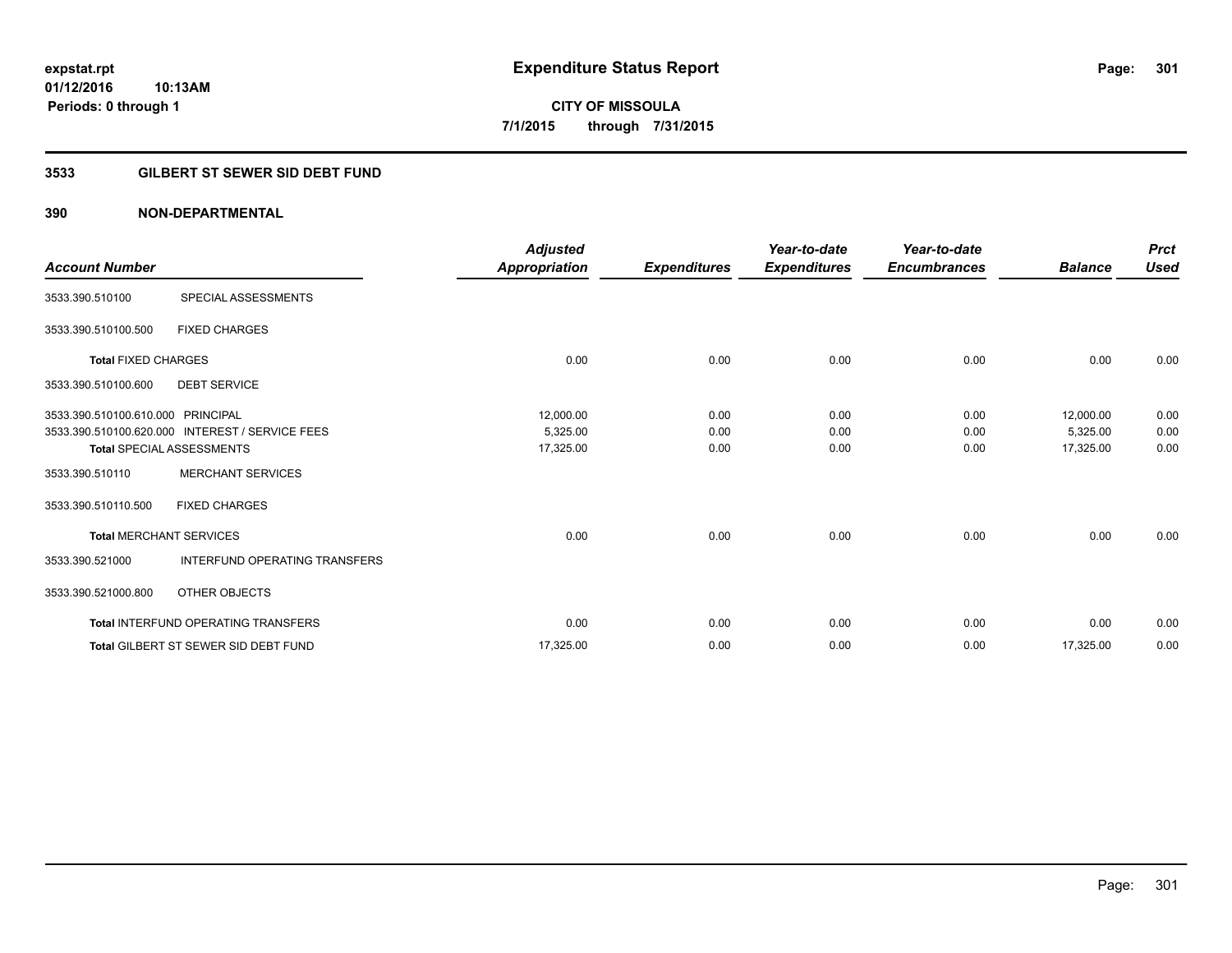## **3534 LINCOLNWOOD SEWER PHASE I**

| <b>Account Number</b>          |                                                 | <b>Adjusted</b><br><b>Appropriation</b> | <b>Expenditures</b> | Year-to-date<br><b>Expenditures</b> | Year-to-date<br><b>Encumbrances</b> | <b>Balance</b> | <b>Prct</b><br><b>Used</b> |
|--------------------------------|-------------------------------------------------|-----------------------------------------|---------------------|-------------------------------------|-------------------------------------|----------------|----------------------------|
| 3534.390.510100                | SPECIAL ASSESSMENTS                             |                                         |                     |                                     |                                     |                |                            |
| 3534.390.510100.600            | <b>DEBT SERVICE</b>                             |                                         |                     |                                     |                                     |                |                            |
| 3534.390.510100.610.000        | PRINCIPAL                                       | 12,000.00                               | 0.00                | 0.00                                | 0.00                                | 12,000.00      | 0.00                       |
|                                | 3534.390.510100.620.000 INTEREST / SERVICE FEES | 5,963.00                                | 0.00                | 0.00                                | 0.00                                | 5,963.00       | 0.00                       |
|                                | <b>Total SPECIAL ASSESSMENTS</b>                | 17,963.00                               | 0.00                | 0.00                                | 0.00                                | 17,963.00      | 0.00                       |
| 3534.390.510110                | <b>MERCHANT SERVICES</b>                        |                                         |                     |                                     |                                     |                |                            |
| 3534.390.510110.500            | <b>FIXED CHARGES</b>                            |                                         |                     |                                     |                                     |                |                            |
| <b>Total FIXED CHARGES</b>     |                                                 | 0.00                                    | 0.00                | 0.00                                | 0.00                                | 0.00           | 0.00                       |
| <b>Total MERCHANT SERVICES</b> |                                                 | 0.00                                    | 0.00                | 0.00                                | 0.00                                | 0.00           | 0.00                       |
|                                | <b>Total LINCOLNWOOD SEWER PHASE I</b>          | 17,963.00                               | 0.00                | 0.00                                | 0.00                                | 17,963.00      | 0.00                       |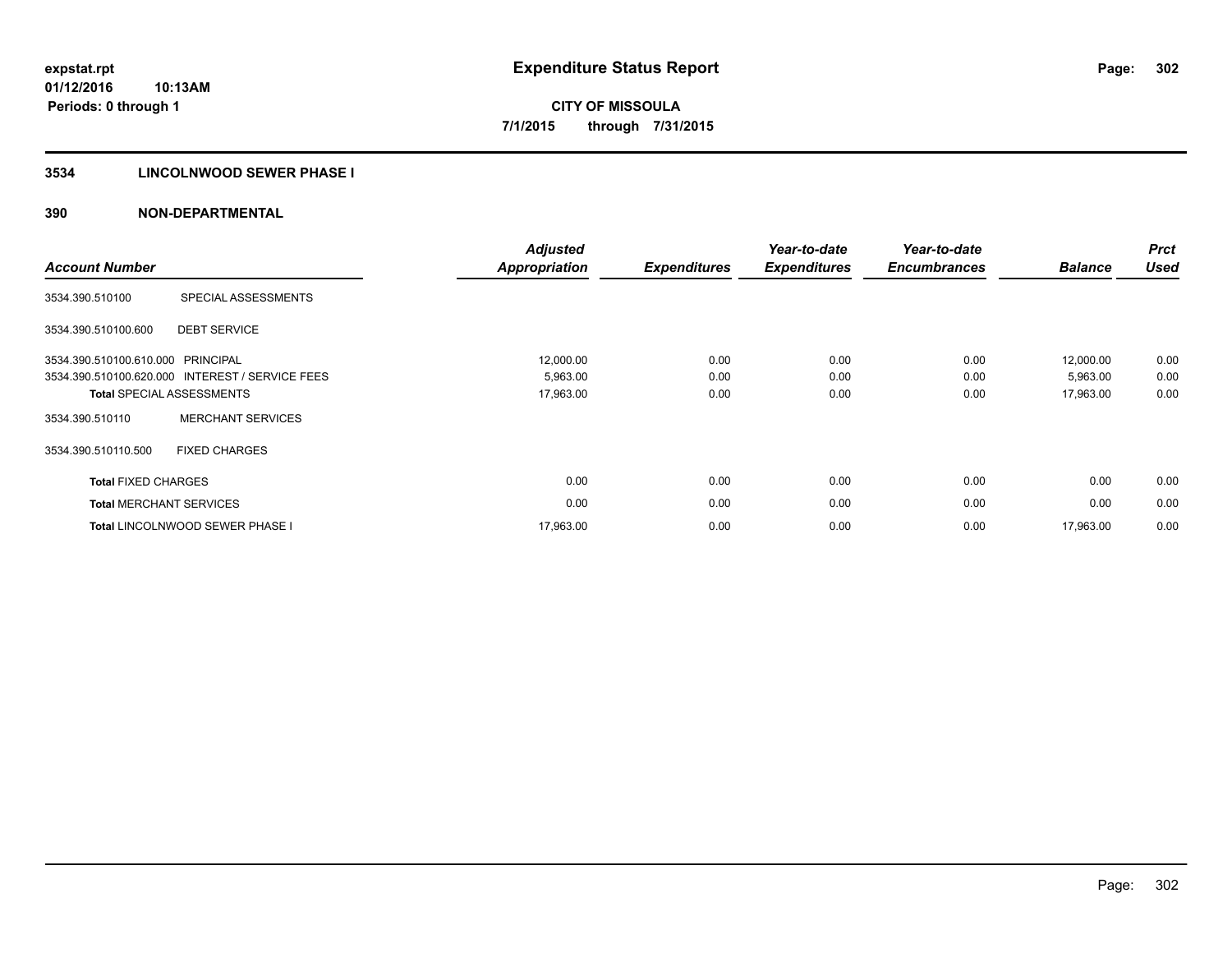## **3535 SLANT STREET TRAFFIC CALMING**

| <b>Account Number</b> |                                            | <b>Adjusted</b><br>Appropriation | <b>Expenditures</b> | Year-to-date<br><b>Expenditures</b> | Year-to-date<br><b>Encumbrances</b> | <b>Balance</b> | <b>Prct</b><br><b>Used</b> |
|-----------------------|--------------------------------------------|----------------------------------|---------------------|-------------------------------------|-------------------------------------|----------------|----------------------------|
| 3535.390.510110       | <b>MERCHANT SERVICES</b>                   |                                  |                     |                                     |                                     |                |                            |
| 3535.390.510110.500   | <b>FIXED CHARGES</b>                       |                                  |                     |                                     |                                     |                |                            |
|                       | <b>Total MERCHANT SERVICES</b>             | 0.00                             | 0.00                | 0.00                                | 0.00                                | 0.00           | 0.00                       |
| 3535.390.521000       | INTERFUND OPERATING TRANSFERS              |                                  |                     |                                     |                                     |                |                            |
| 3535.390.521000.800   | OTHER OBJECTS                              |                                  |                     |                                     |                                     |                |                            |
|                       | <b>Total INTERFUND OPERATING TRANSFERS</b> | 0.00                             | 0.00                | 0.00                                | 0.00                                | 0.00           | 0.00                       |
|                       | <b>Total SLANT STREET TRAFFIC CALMING</b>  | 0.00                             | 0.00                | 0.00                                | 0.00                                | 0.00           | 0.00                       |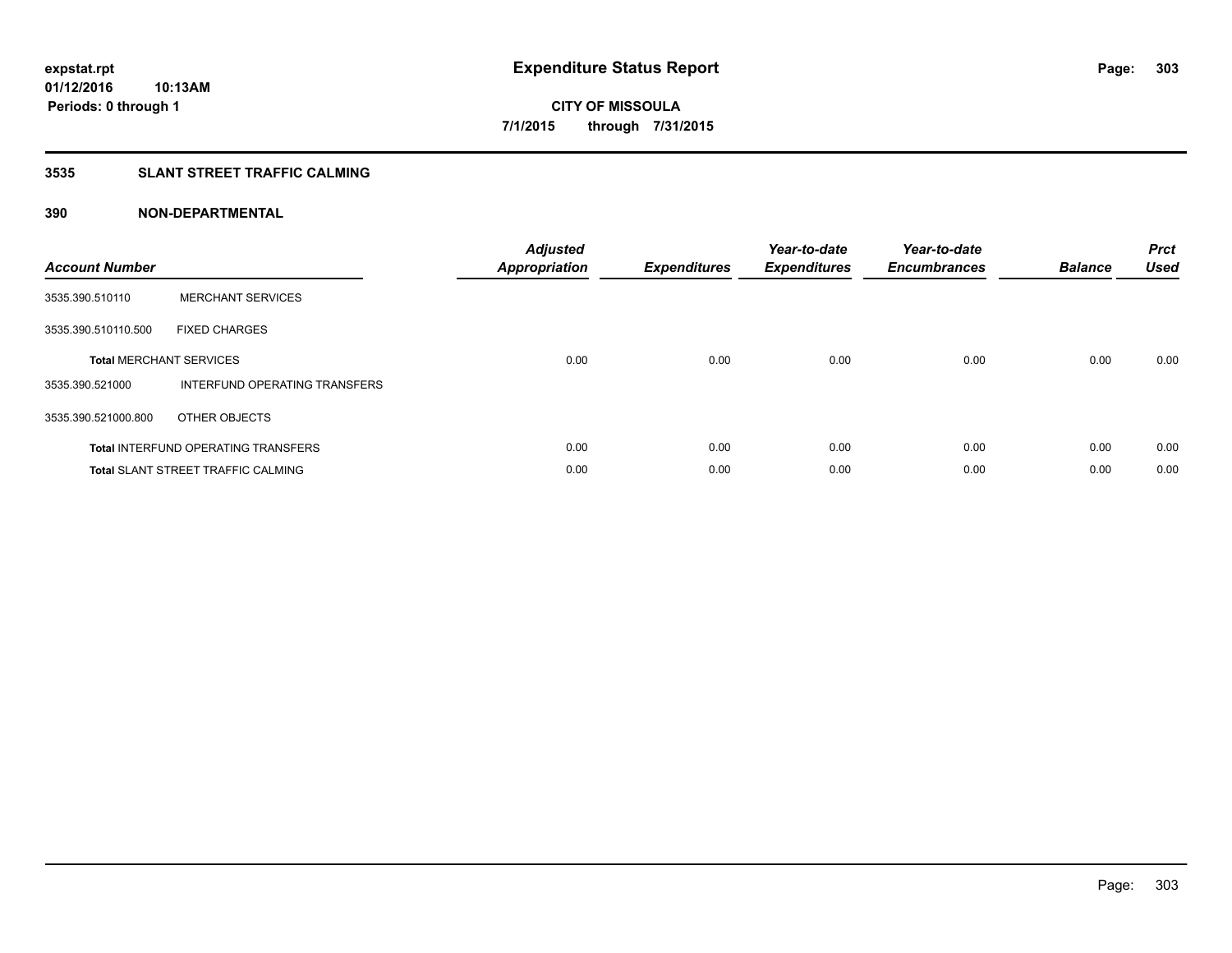## **3536 LINCOLNWOOD SEWER PHASE II**

| <b>Account Number</b>             |                                                 | <b>Adjusted</b><br><b>Appropriation</b> | <b>Expenditures</b> | Year-to-date<br><b>Expenditures</b> | Year-to-date<br><b>Encumbrances</b> | <b>Balance</b> | <b>Prct</b><br><b>Used</b> |
|-----------------------------------|-------------------------------------------------|-----------------------------------------|---------------------|-------------------------------------|-------------------------------------|----------------|----------------------------|
| 3536.390.510100                   | SPECIAL ASSESSMENTS                             |                                         |                     |                                     |                                     |                |                            |
| 3536.390.510100.600               | <b>DEBT SERVICE</b>                             |                                         |                     |                                     |                                     |                |                            |
| 3536.390.510100.610.000 PRINCIPAL |                                                 | 21,000.00                               | 0.00                | 0.00                                | 0.00                                | 21,000.00      | 0.00                       |
|                                   | 3536.390.510100.620.000 INTEREST / SERVICE FEES | 10,350.00                               | 0.00                | 0.00                                | 0.00                                | 10,350.00      | 0.00                       |
|                                   | <b>Total SPECIAL ASSESSMENTS</b>                | 31,350.00                               | 0.00                | 0.00                                | 0.00                                | 31,350.00      | 0.00                       |
| 3536.390.510110                   | <b>MERCHANT SERVICES</b>                        |                                         |                     |                                     |                                     |                |                            |
| 3536.390.510110.500               | <b>FIXED CHARGES</b>                            |                                         |                     |                                     |                                     |                |                            |
| <b>Total FIXED CHARGES</b>        |                                                 | 0.00                                    | 0.00                | 0.00                                | 0.00                                | 0.00           | 0.00                       |
| <b>Total MERCHANT SERVICES</b>    |                                                 | 0.00                                    | 0.00                | 0.00                                | 0.00                                | 0.00           | 0.00                       |
|                                   | Total LINCOLNWOOD SEWER PHASE II                | 31,350.00                               | 0.00                | 0.00                                | 0.00                                | 31,350.00      | 0.00                       |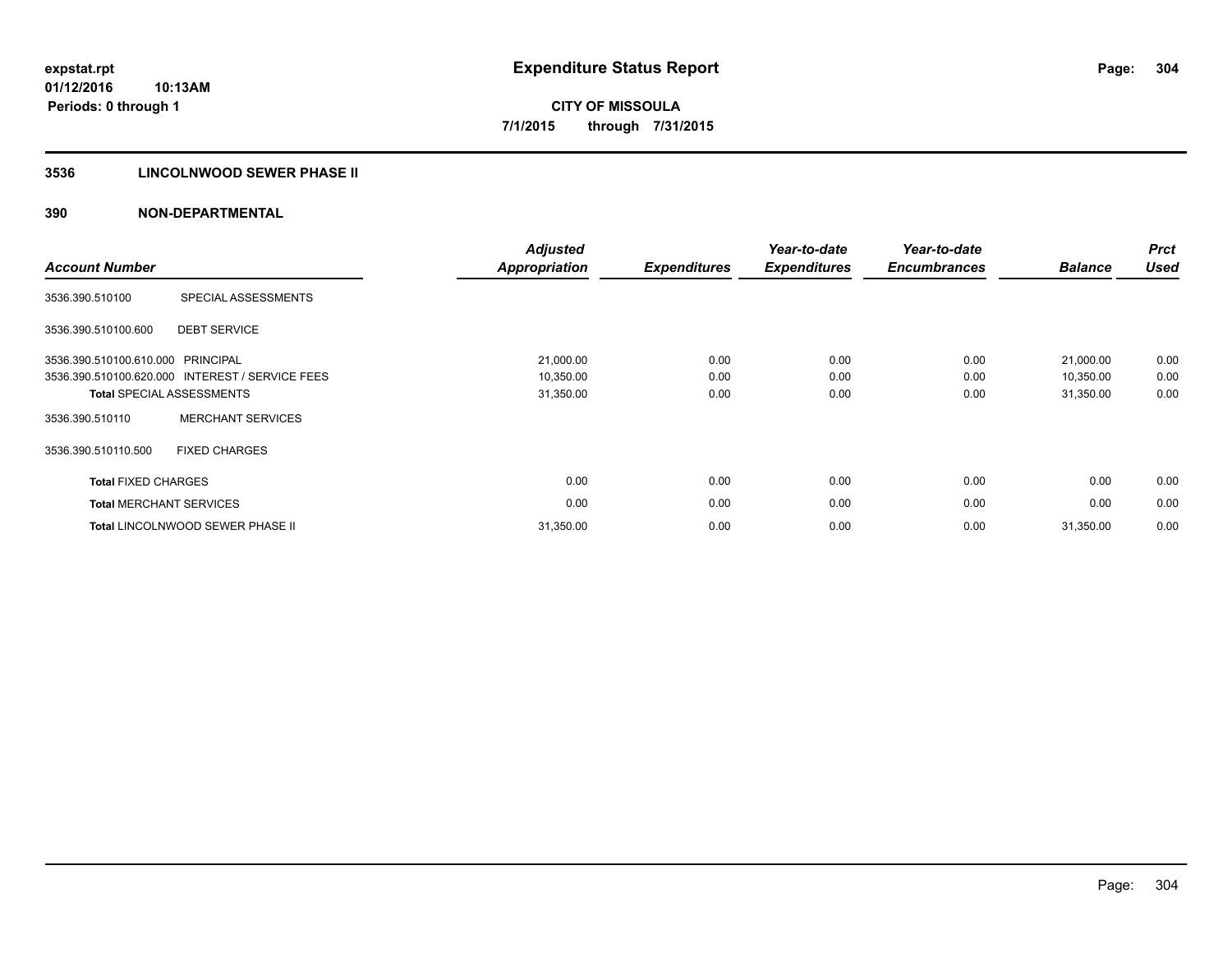## **3539 SOUTH 4TH STREET W TRAFFIC**

| <b>Account Number</b> |                                            | <b>Adjusted</b><br>Appropriation | <b>Expenditures</b> | Year-to-date<br><b>Expenditures</b> | Year-to-date<br><b>Encumbrances</b> | <b>Balance</b> | <b>Prct</b><br><b>Used</b> |
|-----------------------|--------------------------------------------|----------------------------------|---------------------|-------------------------------------|-------------------------------------|----------------|----------------------------|
| 3539.390.510110       | <b>MERCHANT SERVICES</b>                   |                                  |                     |                                     |                                     |                |                            |
| 3539.390.510110.500   | <b>FIXED CHARGES</b>                       |                                  |                     |                                     |                                     |                |                            |
|                       | <b>Total MERCHANT SERVICES</b>             | 0.00                             | 0.00                | 0.00                                | 0.00                                | 0.00           | 0.00                       |
| 3539.390.521000       | INTERFUND OPERATING TRANSFERS              |                                  |                     |                                     |                                     |                |                            |
| 3539.390.521000.800   | OTHER OBJECTS                              |                                  |                     |                                     |                                     |                |                            |
|                       | <b>Total INTERFUND OPERATING TRANSFERS</b> | 0.00                             | 0.00                | 0.00                                | 0.00                                | 0.00           | 0.00                       |
|                       | <b>Total SOUTH 4TH STREET W TRAFFIC</b>    | 0.00                             | 0.00                | 0.00                                | 0.00                                | 0.00           | 0.00                       |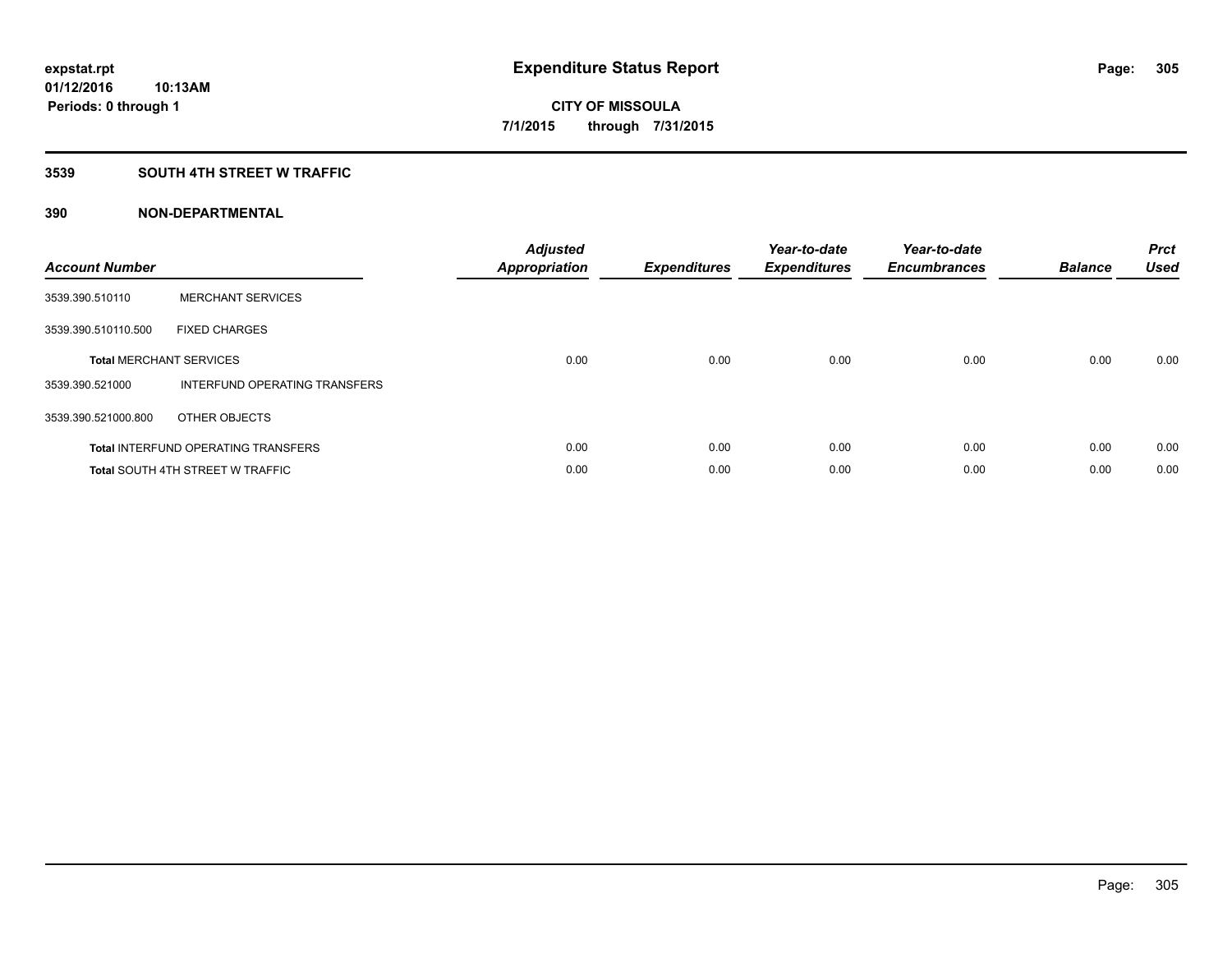## **3540 SID 540 DEBT SERVICE FUND**

|                                   |                                                 | <b>Adjusted</b>      |                     | Year-to-date        | Year-to-date        |                | <b>Prct</b><br><b>Used</b> |
|-----------------------------------|-------------------------------------------------|----------------------|---------------------|---------------------|---------------------|----------------|----------------------------|
| <b>Account Number</b>             |                                                 | <b>Appropriation</b> | <b>Expenditures</b> | <b>Expenditures</b> | <b>Encumbrances</b> | <b>Balance</b> |                            |
| 3540.390.510100                   | SPECIAL ASSESSMENTS                             |                      |                     |                     |                     |                |                            |
| 3540.390.510100.600               | <b>DEBT SERVICE</b>                             |                      |                     |                     |                     |                |                            |
| 3540.390.510100.610.000 PRINCIPAL |                                                 | 70,000.00            | 0.00                | 0.00                | 0.00                | 70,000.00      | 0.00                       |
|                                   | 3540.390.510100.620.000 INTEREST / SERVICE FEES | 49,192.00            | 0.00                | 0.00                | 0.00                | 49,192.00      | 0.00                       |
| <b>Total SPECIAL ASSESSMENTS</b>  |                                                 | 119,192.00           | 0.00                | 0.00                | 0.00                | 119,192.00     | 0.00                       |
| 3540.390.510110                   | <b>MERCHANT SERVICES</b>                        |                      |                     |                     |                     |                |                            |
| 3540.390.510110.500               | <b>FIXED CHARGES</b>                            |                      |                     |                     |                     |                |                            |
| <b>Total MERCHANT SERVICES</b>    |                                                 | 0.00                 | 0.00                | 0.00                | 0.00                | 0.00           | 0.00                       |
|                                   | Total SID 540 DEBT SERVICE FUND                 | 119,192.00           | 0.00                | 0.00                | 0.00                | 119.192.00     | 0.00                       |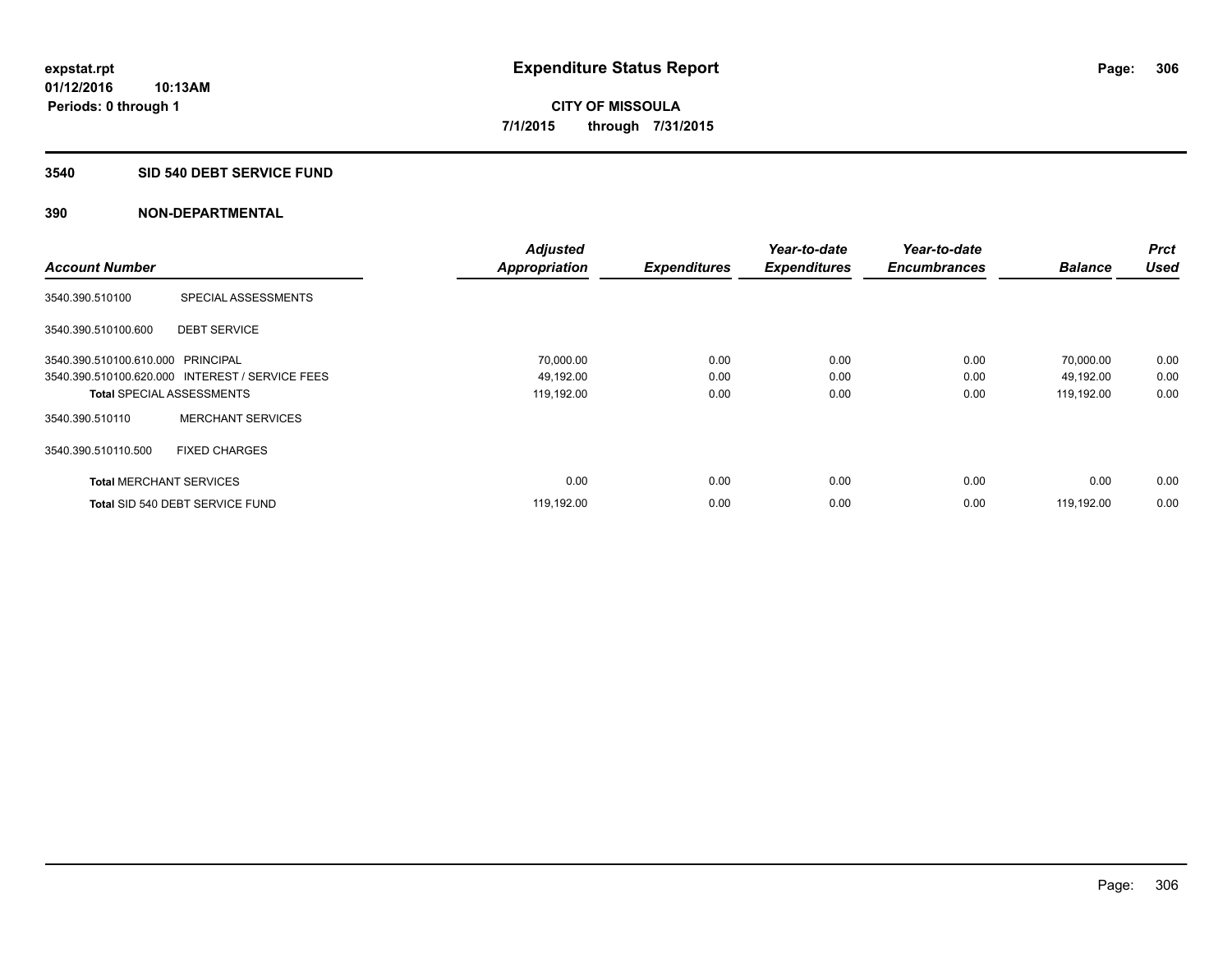## **3541 SID 541 DEBT SERVICE**

|                                           |                          | <b>Adjusted</b>      |                     | Year-to-date        | Year-to-date        |                | <b>Prct</b> |
|-------------------------------------------|--------------------------|----------------------|---------------------|---------------------|---------------------|----------------|-------------|
| <b>Account Number</b>                     |                          | <b>Appropriation</b> | <b>Expenditures</b> | <b>Expenditures</b> | <b>Encumbrances</b> | <b>Balance</b> | <b>Used</b> |
| 3541.390.510100                           | SPECIAL ASSESSMENTS      |                      |                     |                     |                     |                |             |
| 3541.390.510100.600                       | <b>DEBT SERVICE</b>      |                      |                     |                     |                     |                |             |
| 3541.390.510100.610.000 PRINCIPAL         |                          | 30,000.00            | 0.00                | 0.00                | 0.00                | 30,000.00      | 0.00        |
| 3541.390.510100.620.000 PINEVIEW PARK/INT |                          | 29,303.00            | 0.00                | 0.00                | 0.00                | 29,303.00      | 0.00        |
| <b>Total SPECIAL ASSESSMENTS</b>          |                          | 59,303.00            | 0.00                | 0.00                | 0.00                | 59,303.00      | 0.00        |
| 3541.390.510110                           | <b>MERCHANT SERVICES</b> |                      |                     |                     |                     |                |             |
| 3541.390.510110.500                       | <b>FIXED CHARGES</b>     |                      |                     |                     |                     |                |             |
| <b>Total MERCHANT SERVICES</b>            |                          | 0.00                 | 0.00                | 0.00                | 0.00                | 0.00           | 0.00        |
| Total SID 541 DEBT SERVICE                |                          | 59,303.00            | 0.00                | 0.00                | 0.00                | 59,303.00      | 0.00        |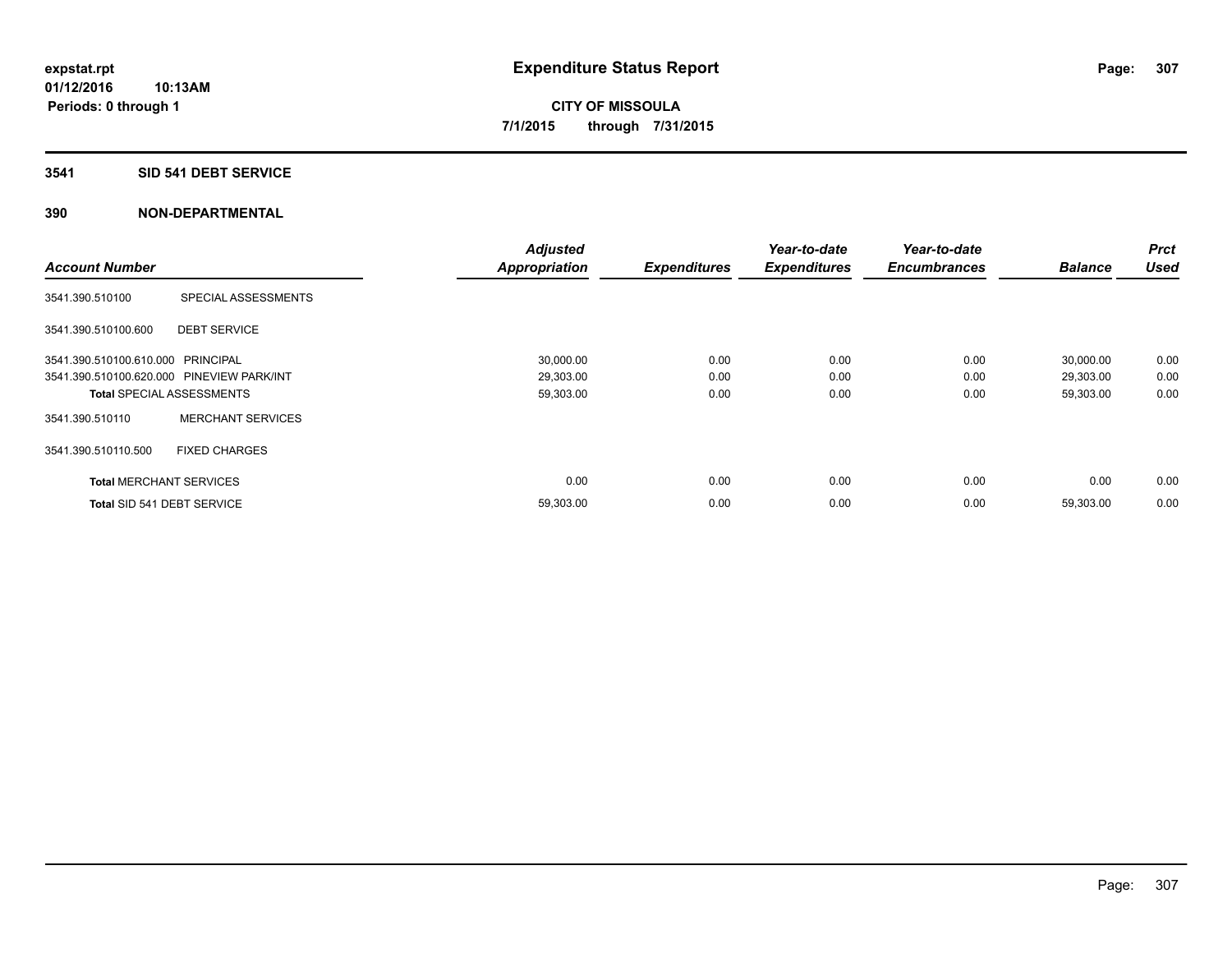#### **3543 SID 543 DEBT SERVICE**

| <b>Account Number</b>      |                                     | <b>Adjusted</b><br><b>Appropriation</b> | <b>Expenditures</b> | Year-to-date<br><b>Expenditures</b> | Year-to-date<br><b>Encumbrances</b> | <b>Balance</b> | <b>Prct</b><br><b>Used</b> |
|----------------------------|-------------------------------------|-----------------------------------------|---------------------|-------------------------------------|-------------------------------------|----------------|----------------------------|
| 3543.390.510000            | <b>MISCELLANEOUS</b>                |                                         |                     |                                     |                                     |                |                            |
| 3543.390.510000.800        | OTHER OBJECTS                       |                                         |                     |                                     |                                     |                |                            |
| <b>Total MISCELLANEOUS</b> |                                     | 0.00                                    | 0.00                | 0.00                                | 0.00                                | 0.00           | 0.00                       |
| 3543.390.510100            | SPECIAL ASSESSMENTS                 |                                         |                     |                                     |                                     |                |                            |
| 3543.390.510100.600        | <b>DEBT SERVICE</b>                 |                                         |                     |                                     |                                     |                |                            |
|                            | <b>Total SPECIAL ASSESSMENTS</b>    | 0.00                                    | 0.00                | 0.00                                | 0.00                                | 0.00           | 0.00                       |
| 3543.390.510110            | <b>MERCHANT SERVICES</b>            |                                         |                     |                                     |                                     |                |                            |
| 3543.390.510110.500        | <b>FIXED CHARGES</b>                |                                         |                     |                                     |                                     |                |                            |
|                            | <b>Total MERCHANT SERVICES</b>      | 0.00                                    | 0.00                | 0.00                                | 0.00                                | 0.00           | 0.00                       |
| 3543.390.521000            | INTERFUND OPERATING TRANSFERS       |                                         |                     |                                     |                                     |                |                            |
| 3543.390.521000.800        | OTHER OBJECTS                       |                                         |                     |                                     |                                     |                |                            |
|                            | Total INTERFUND OPERATING TRANSFERS | 0.00                                    | 0.00                | 0.00                                | 0.00                                | 0.00           | 0.00                       |
|                            | Total SID 543 DEBT SERVICE          | 0.00                                    | 0.00                | 0.00                                | 0.00                                | 0.00           | 0.00                       |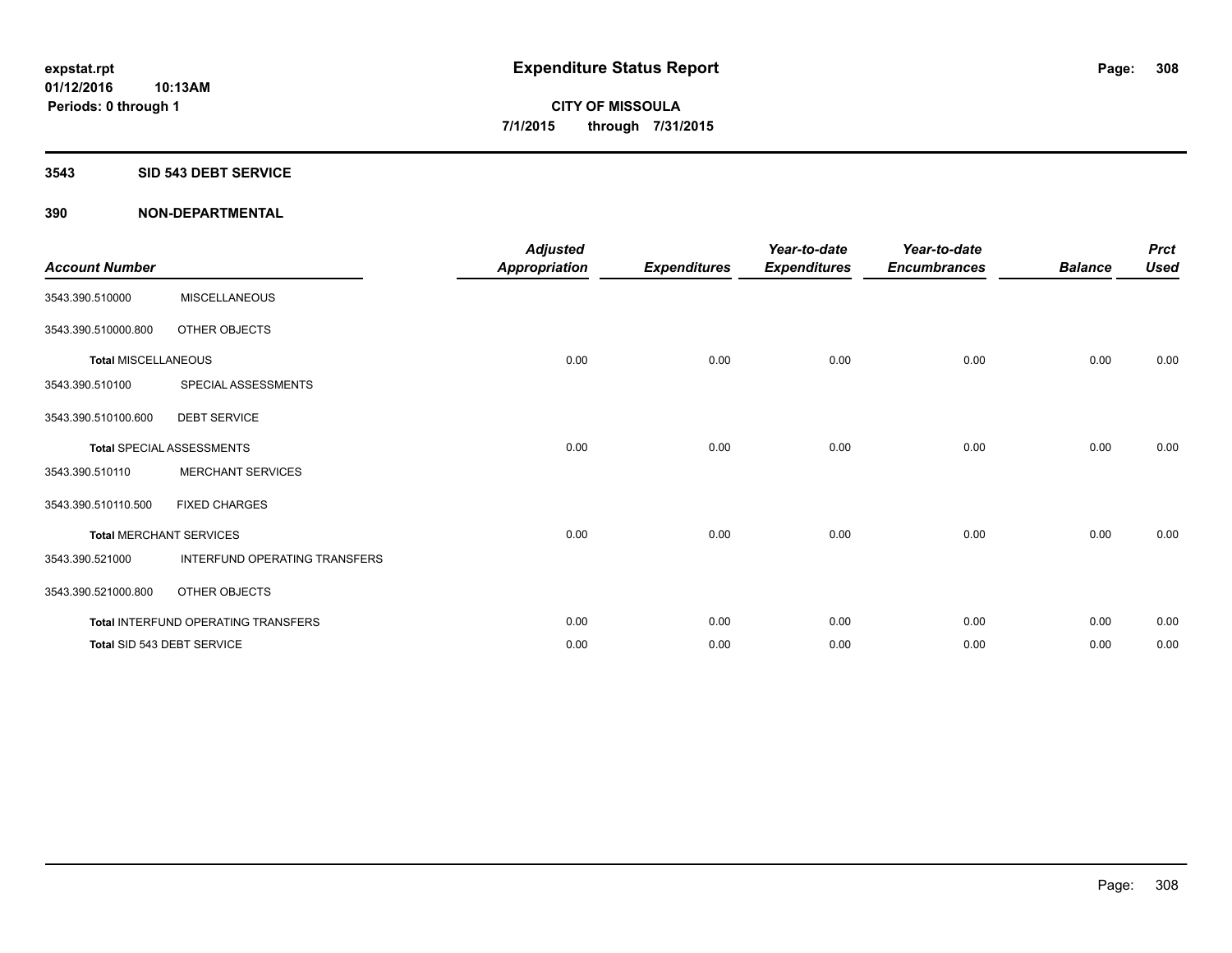**01/12/2016 10:13AM Periods: 0 through 1**

**CITY OF MISSOULA 7/1/2015 through 7/31/2015**

## **3544 SID 544 RATTLESNAKE DEBT SERVICE**

| <b>Account Number</b>                      |                                                 | <b>Adjusted</b><br><b>Appropriation</b> | <b>Expenditures</b> | Year-to-date<br><b>Expenditures</b> | Year-to-date<br><b>Encumbrances</b> | <b>Balance</b> | <b>Prct</b><br>Used |
|--------------------------------------------|-------------------------------------------------|-----------------------------------------|---------------------|-------------------------------------|-------------------------------------|----------------|---------------------|
| 3544.390.510100                            | SPECIAL ASSESSMENTS                             |                                         |                     |                                     |                                     |                |                     |
| 3544.390.510100.600                        | <b>DEBT SERVICE</b>                             |                                         |                     |                                     |                                     |                |                     |
| 3544.390.510100.610.000 SID 544C/PRINCIPAL |                                                 | 67,000.00                               | 0.00                | 0.00                                | 0.00                                | 67.000.00      | 0.00                |
|                                            | 3544.390.510100.620.000 INTEREST / SERVICE FEES | 49,181.00                               | 0.00                | 0.00                                | 0.00                                | 49.181.00      | 0.00                |
| <b>Total DEBT SERVICE</b>                  |                                                 | 116,181.00                              | 0.00                | 0.00                                | 0.00                                | 116,181.00     | 0.00                |
| <b>Total NON-DEPARTMENTAL</b>              |                                                 | 116,181.00                              | 0.00                | 0.00                                | 0.00                                | 116.181.00     | 0.00                |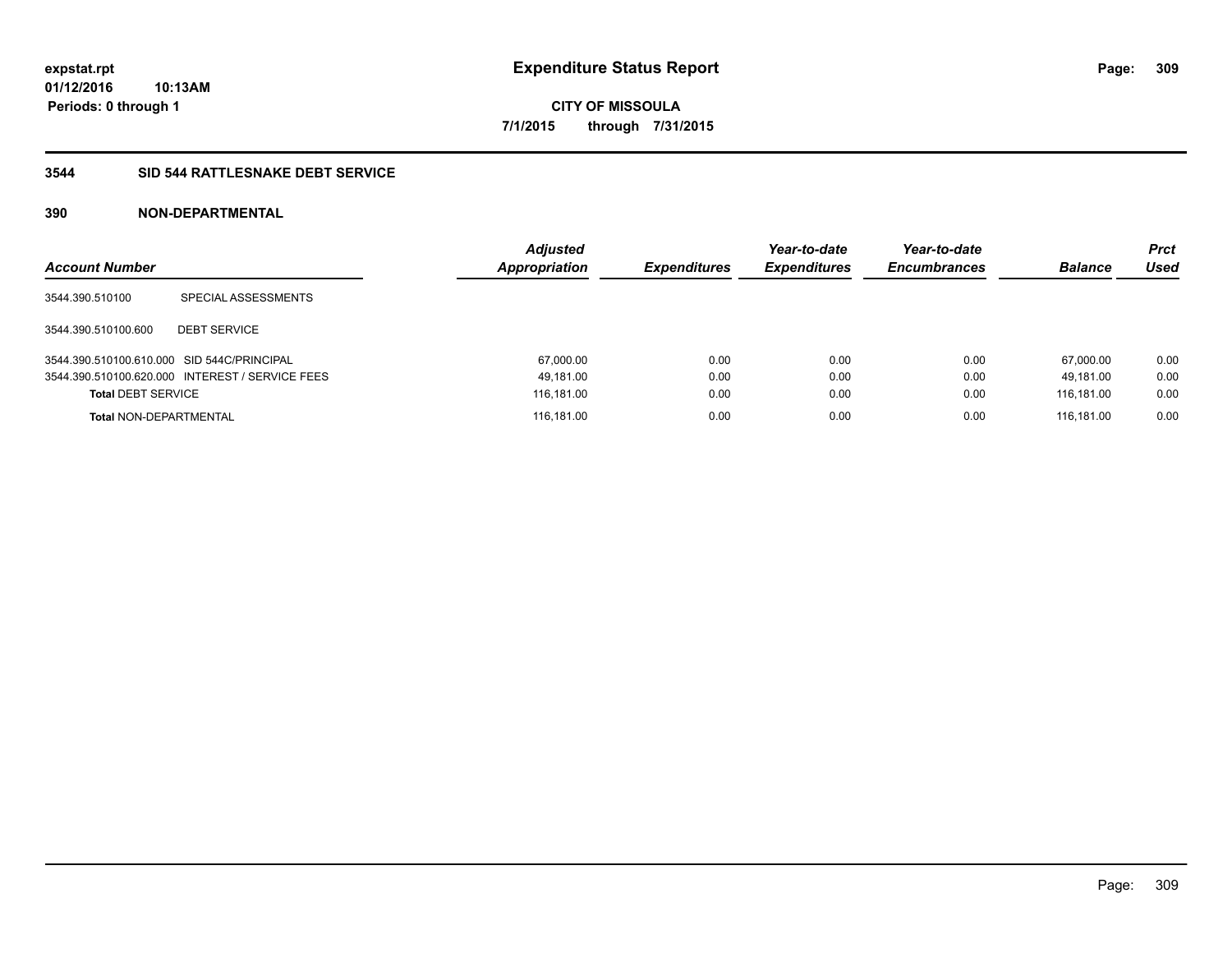**01/12/2016 10:13AM Periods: 0 through 1**

**CITY OF MISSOULA 7/1/2015 through 7/31/2015**

## **3544 SID 544 RATTLESNAKE DEBT SERVICE**

## **550 SID 544 PROJECT**

| <b>Account Number</b>     |                                                 | <b>Adjusted</b><br>Appropriation | <b>Expenditures</b> | Year-to-date<br><b>Expenditures</b> | Year-to-date<br><b>Encumbrances</b> | <b>Balance</b> | <b>Prct</b><br>Used |
|---------------------------|-------------------------------------------------|----------------------------------|---------------------|-------------------------------------|-------------------------------------|----------------|---------------------|
| 3544.550.510100           | SPECIAL ASSESSMENTS                             |                                  |                     |                                     |                                     |                |                     |
| 3544.550.510100.600       | <b>DEBT SERVICE</b>                             |                                  |                     |                                     |                                     |                |                     |
|                           | 3544.550.510100.610.000 SID 544B ARRA/PRINCIPAL | 16,000.00                        | 0.00                | 0.00                                | 0.00                                | 16.000.00      | 0.00                |
|                           | 3544.550.510100.620.000 INTEREST / SERVICE FEES | 4.830.00                         | 0.00                | 0.00                                | 0.00                                | 4.830.00       | 0.00                |
| <b>Total DEBT SERVICE</b> |                                                 | 20,830.00                        | 0.00                | 0.00                                | 0.00                                | 20,830.00      | 0.00                |
| Total SID 544 PROJECT     |                                                 | 20,830.00                        | 0.00                | 0.00                                | 0.00                                | 20.830.00      | 0.00                |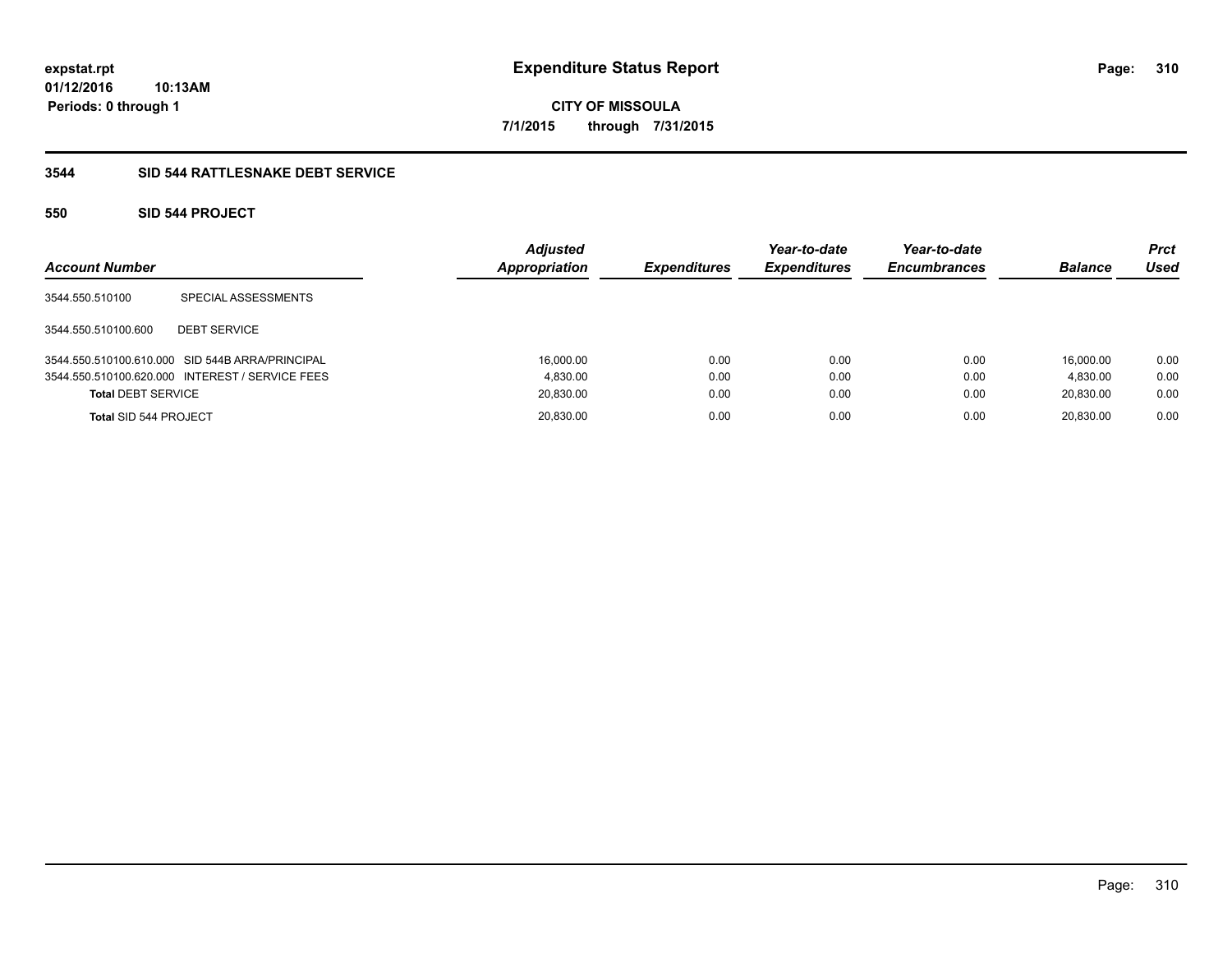**311**

**01/12/2016 10:13AM Periods: 0 through 1**

**CITY OF MISSOULA 7/1/2015 through 7/31/2015**

## **3544 SID 544 RATTLESNAKE DEBT SERVICE**

## **555 LOLO STREET PROJECT**

| <b>Account Number</b>            |                                                           | <b>Adjusted</b><br><b>Appropriation</b> | <b>Expenditures</b> | Year-to-date<br><b>Expenditures</b> | Year-to-date<br><b>Encumbrances</b> | <b>Balance</b> | <b>Prct</b><br><b>Used</b> |
|----------------------------------|-----------------------------------------------------------|-----------------------------------------|---------------------|-------------------------------------|-------------------------------------|----------------|----------------------------|
| 3544.555.510100                  | SPECIAL ASSESSMENTS                                       |                                         |                     |                                     |                                     |                |                            |
| 3544.555.510100.600              | <b>DEBT SERVICE</b>                                       |                                         |                     |                                     |                                     |                |                            |
|                                  | 3544.555.510100.610.000 SID 544D LOLOD/PRINCIPAL          | 1,500.00                                | 0.00                | 0.00                                | 0.00                                | 1,500.00       | 0.00                       |
|                                  | 3544.555.510100.620.000 SID 544 D INTEREST / SERVICE FEES | 872.00                                  | 0.00                | 0.00                                | 0.00                                | 872.00         | 0.00                       |
| <b>Total SPECIAL ASSESSMENTS</b> |                                                           | 2,372.00                                | 0.00                | 0.00                                | 0.00                                | 2,372.00       | 0.00                       |
| 3544.555.510110                  | <b>MERCHANT SERVICES</b>                                  |                                         |                     |                                     |                                     |                |                            |
| 3544.555.510110.500              | <b>FIXED CHARGES</b>                                      |                                         |                     |                                     |                                     |                |                            |
| <b>Total MERCHANT SERVICES</b>   |                                                           | 0.00                                    | 0.00                | 0.00                                | 0.00                                | 0.00           | 0.00                       |
| <b>Total LOLO STREET PROJECT</b> |                                                           | 2,372.00                                | 0.00                | 0.00                                | 0.00                                | 2,372.00       | 0.00                       |
|                                  | <b>Total SID 544 RATTLESNAKE DEBT SERVICE</b>             | 139,383.00                              | 0.00                | 0.00                                | 0.00                                | 139,383.00     | 0.00                       |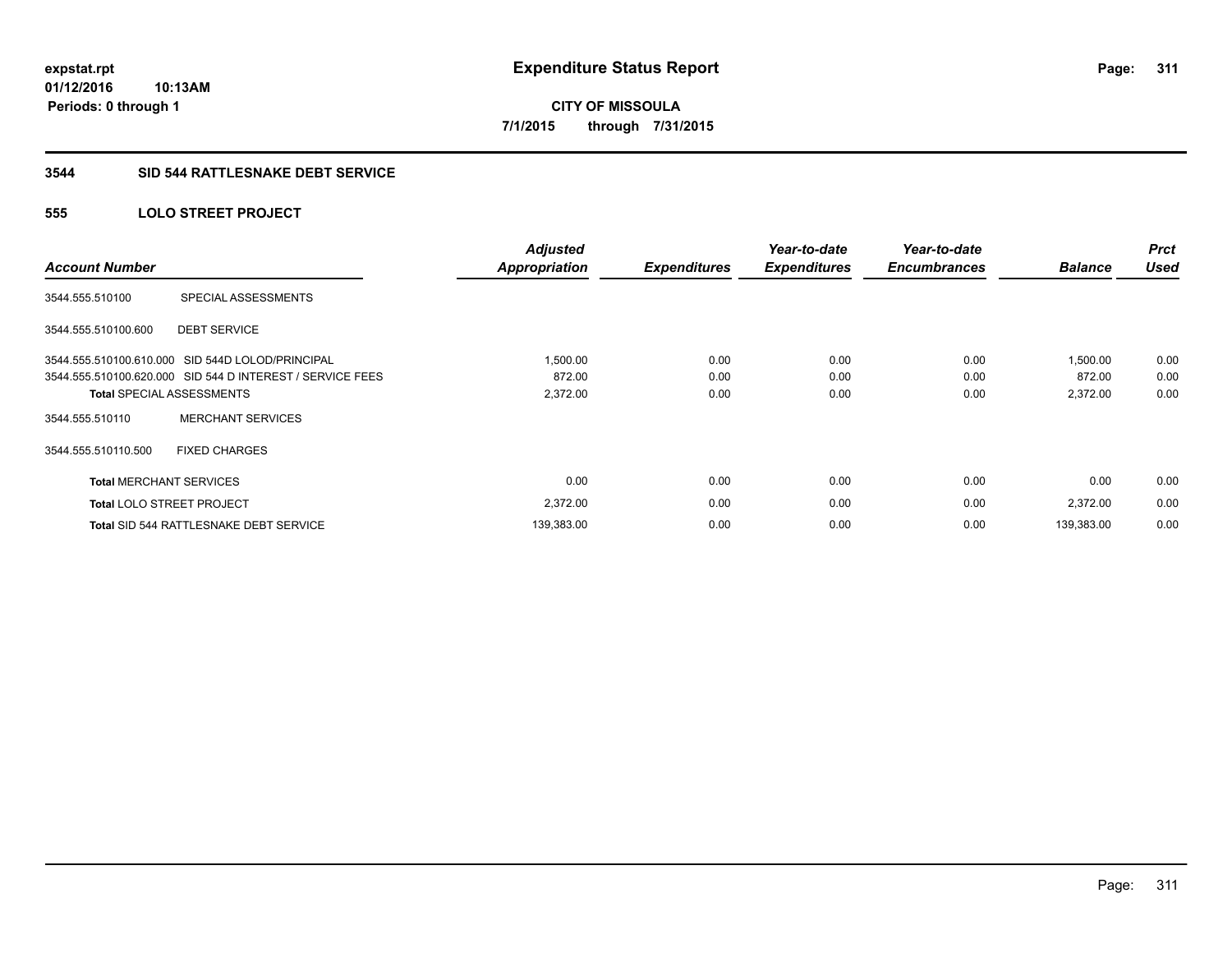## **3545 SID 545 DEBT SERVICE**

| <b>Account Number</b> |                                            | <b>Adjusted</b><br><b>Appropriation</b> | <b>Expenditures</b> | Year-to-date<br><b>Expenditures</b> | Year-to-date<br><b>Encumbrances</b> | <b>Balance</b> | <b>Prct</b><br><b>Used</b> |
|-----------------------|--------------------------------------------|-----------------------------------------|---------------------|-------------------------------------|-------------------------------------|----------------|----------------------------|
| 3545.390.510100       | SPECIAL ASSESSMENTS                        |                                         |                     |                                     |                                     |                |                            |
| 3545.390.510100.600   | <b>DEBT SERVICE</b>                        |                                         |                     |                                     |                                     |                |                            |
|                       | <b>Total SPECIAL ASSESSMENTS</b>           | 0.00                                    | 0.00                | 0.00                                | 0.00                                | 0.00           | 0.00                       |
| 3545.390.510110       | <b>MERCHANT SERVICES</b>                   |                                         |                     |                                     |                                     |                |                            |
| 3545.390.510110.500   | <b>FIXED CHARGES</b>                       |                                         |                     |                                     |                                     |                |                            |
|                       | <b>Total MERCHANT SERVICES</b>             | 0.00                                    | 0.00                | 0.00                                | 0.00                                | 0.00           | 0.00                       |
| 3545.390.521000       | INTERFUND OPERATING TRANSFERS              |                                         |                     |                                     |                                     |                |                            |
| 3545.390.521000.800   | OTHER OBJECTS                              |                                         |                     |                                     |                                     |                |                            |
|                       | <b>Total INTERFUND OPERATING TRANSFERS</b> | 0.00                                    | 0.00                | 0.00                                | 0.00                                | 0.00           | 0.00                       |
|                       | Total SID 545 DEBT SERVICE                 | 0.00                                    | 0.00                | 0.00                                | 0.00                                | 0.00           | 0.00                       |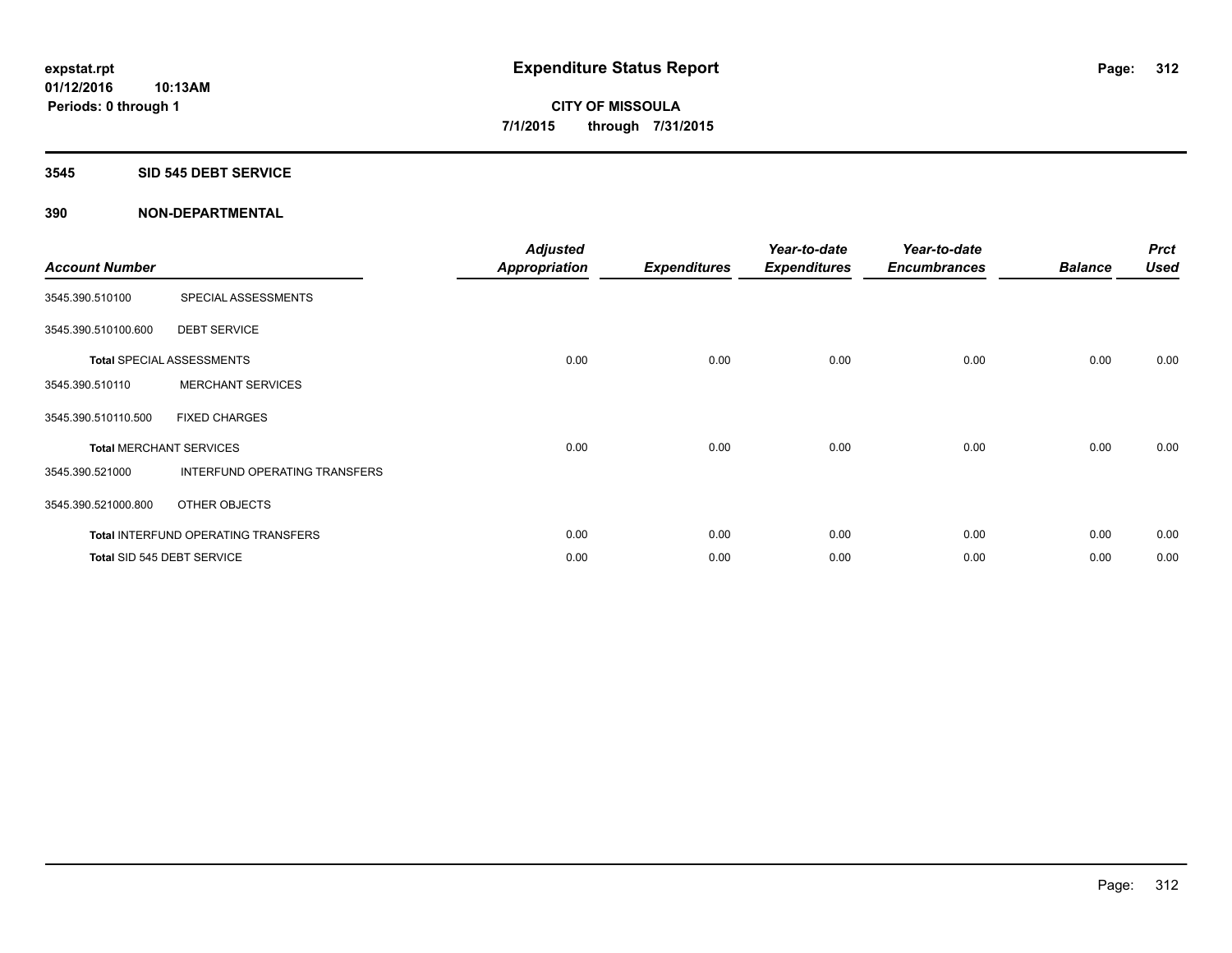## **3546 SID 546 DEBT SERVICE**

| <b>Account Number</b> |                                     | <b>Adjusted</b><br><b>Appropriation</b> | <b>Expenditures</b> | Year-to-date<br><b>Expenditures</b> | Year-to-date<br><b>Encumbrances</b> | <b>Balance</b> | <b>Prct</b><br><b>Used</b> |
|-----------------------|-------------------------------------|-----------------------------------------|---------------------|-------------------------------------|-------------------------------------|----------------|----------------------------|
| 3546.390.510100       | SPECIAL ASSESSMENTS                 |                                         |                     |                                     |                                     |                |                            |
| 3546.390.510100.600   | <b>DEBT SERVICE</b>                 |                                         |                     |                                     |                                     |                |                            |
|                       | Total SPECIAL ASSESSMENTS           | 0.00                                    | 0.00                | 0.00                                | 0.00                                | 0.00           | 0.00                       |
| 3546.390.510110       | <b>MERCHANT SERVICES</b>            |                                         |                     |                                     |                                     |                |                            |
| 3546.390.510110.500   | <b>FIXED CHARGES</b>                |                                         |                     |                                     |                                     |                |                            |
|                       | <b>Total MERCHANT SERVICES</b>      | 0.00                                    | 0.00                | 0.00                                | 0.00                                | 0.00           | 0.00                       |
| 3546.390.521000       | INTERFUND OPERATING TRANSFERS       |                                         |                     |                                     |                                     |                |                            |
| 3546.390.521000.800   | OTHER OBJECTS                       |                                         |                     |                                     |                                     |                |                            |
|                       | Total INTERFUND OPERATING TRANSFERS | 0.00                                    | 0.00                | 0.00                                | 0.00                                | 0.00           | 0.00                       |
|                       | Total SID 546 DEBT SERVICE          | 0.00                                    | 0.00                | 0.00                                | 0.00                                | 0.00           | 0.00                       |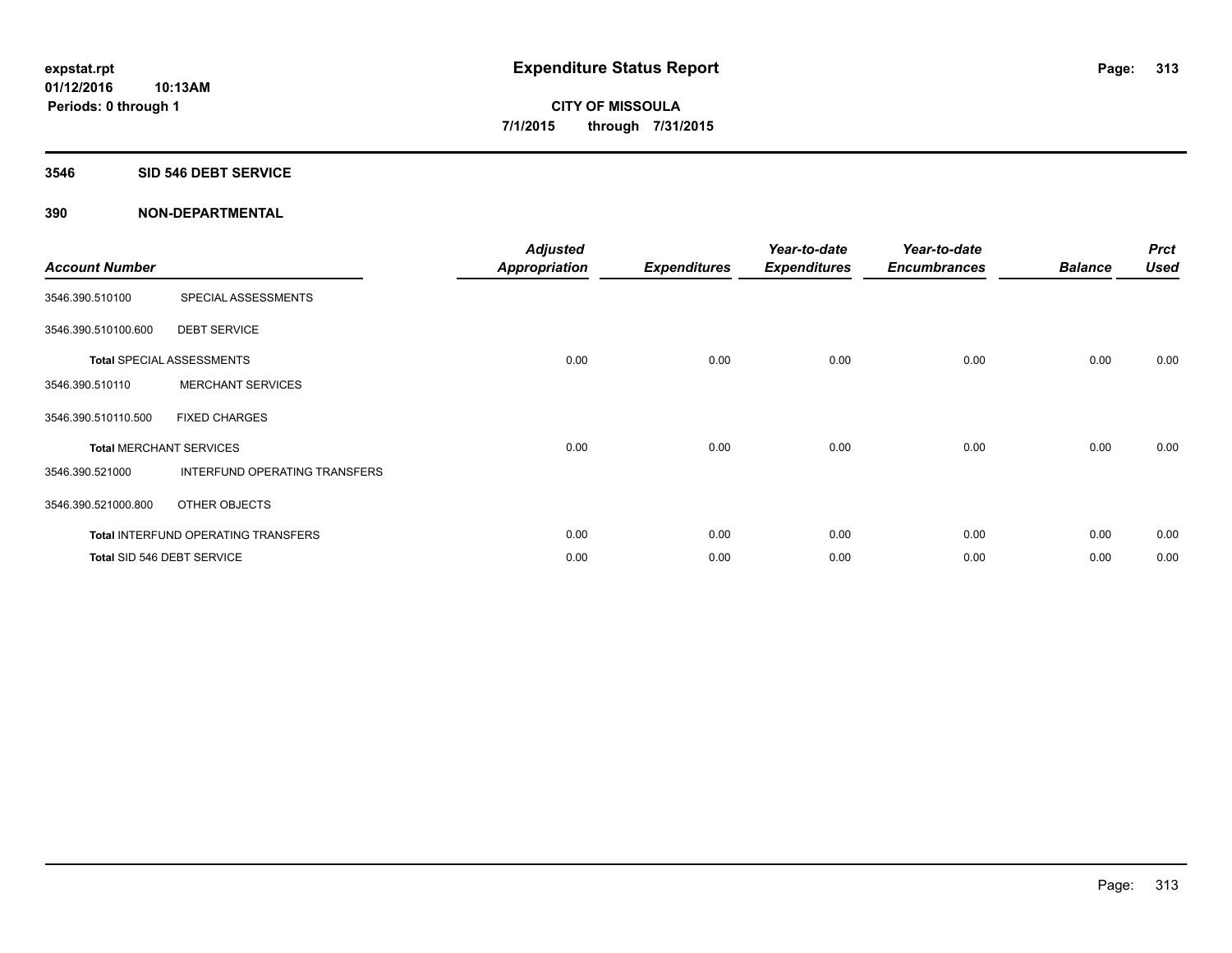# **3548 SID 548-5TH, 6TH & ARTHUR**

|                                            |                                                 | <b>Adjusted</b>      |                     | Year-to-date        | Year-to-date        |                | <b>Prct</b><br><b>Used</b> |
|--------------------------------------------|-------------------------------------------------|----------------------|---------------------|---------------------|---------------------|----------------|----------------------------|
| <b>Account Number</b>                      |                                                 | <b>Appropriation</b> | <b>Expenditures</b> | <b>Expenditures</b> | <b>Encumbrances</b> | <b>Balance</b> |                            |
| 3548.390.510100                            | SPECIAL ASSESSMENTS                             |                      |                     |                     |                     |                |                            |
| 3548.390.510100.600                        | <b>DEBT SERVICE</b>                             |                      |                     |                     |                     |                |                            |
| 3548.390.510100.610.000 SID 544C/PRINCIPAL |                                                 | 65,000.00            | 0.00                | 0.00                | 0.00                | 65,000.00      | 0.00                       |
|                                            | 3548.390.510100.620.000 INTEREST / SERVICE FEES | 46,525.00            | 0.00                | 0.00                | 0.00                | 46,525.00      | 0.00                       |
| <b>Total SPECIAL ASSESSMENTS</b>           |                                                 | 111,525.00           | 0.00                | 0.00                | 0.00                | 111,525.00     | 0.00                       |
| 3548.390.510110                            | <b>MERCHANT SERVICES</b>                        |                      |                     |                     |                     |                |                            |
| 3548.390.510110.500                        | <b>FIXED CHARGES</b>                            |                      |                     |                     |                     |                |                            |
| <b>Total MERCHANT SERVICES</b>             |                                                 | 0.00                 | 0.00                | 0.00                | 0.00                | 0.00           | 0.00                       |
|                                            | Total SID 548-5TH, 6TH & ARTHUR                 | 111,525.00           | 0.00                | 0.00                | 0.00                | 111,525.00     | 0.00                       |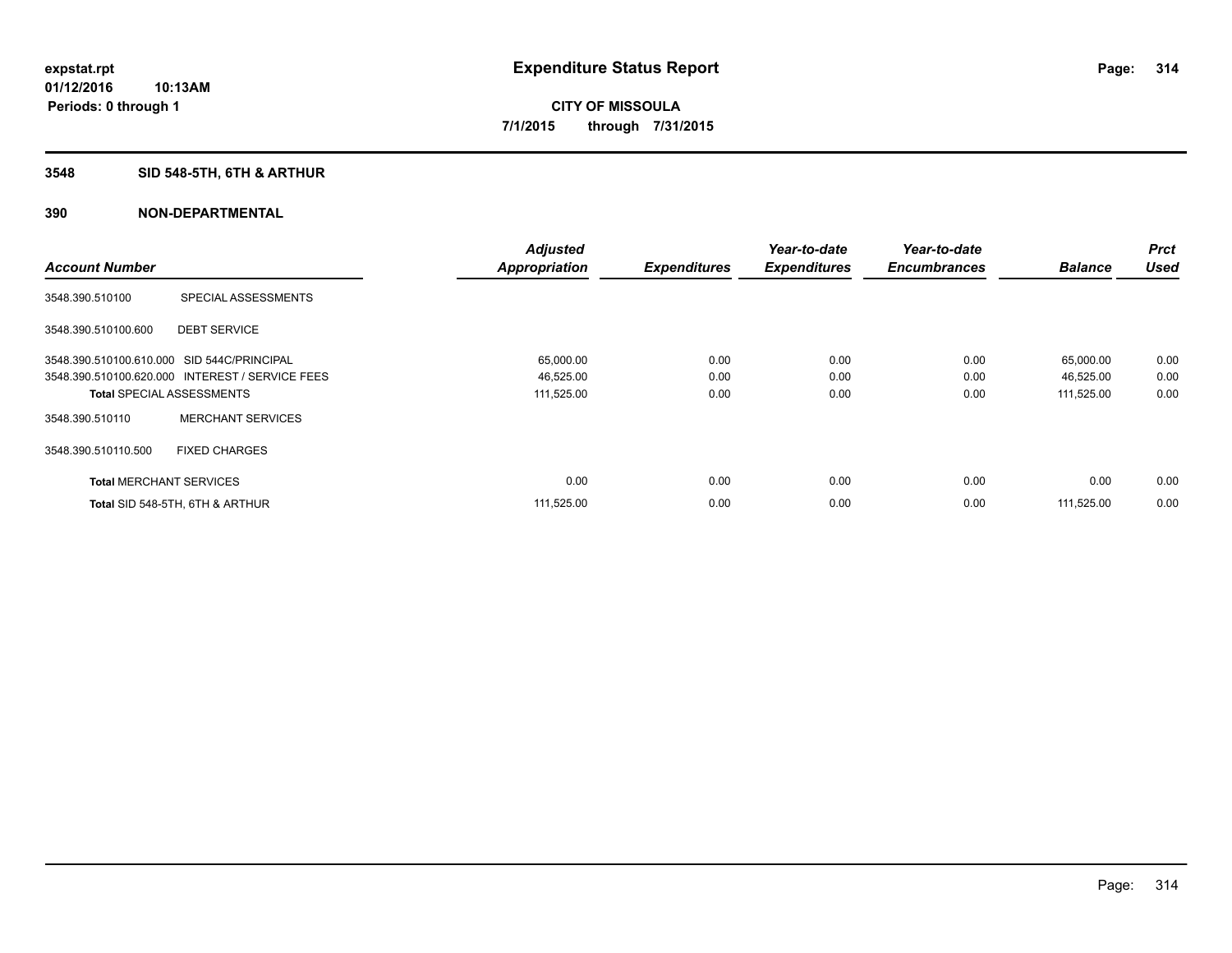## **3549 SID 549 HILLVIEW WAY**

| <b>Account Number</b>      |                     | <b>Adjusted</b><br>Appropriation | <b>Expenditures</b> | Year-to-date<br><b>Expenditures</b> | Year-to-date<br><b>Encumbrances</b> | <b>Balance</b> | <b>Prct</b><br>Used |
|----------------------------|---------------------|----------------------------------|---------------------|-------------------------------------|-------------------------------------|----------------|---------------------|
| 3549.390.510100            | SPECIAL ASSESSMENTS |                                  |                     |                                     |                                     |                |                     |
| 3549.390.510100.600        | <b>DEBT SERVICE</b> |                                  |                     |                                     |                                     |                |                     |
| Total SID 549 HILLVIEW WAY |                     | 0.00                             | 0.00                | 0.00                                | 0.00                                | 0.00           | 0.00                |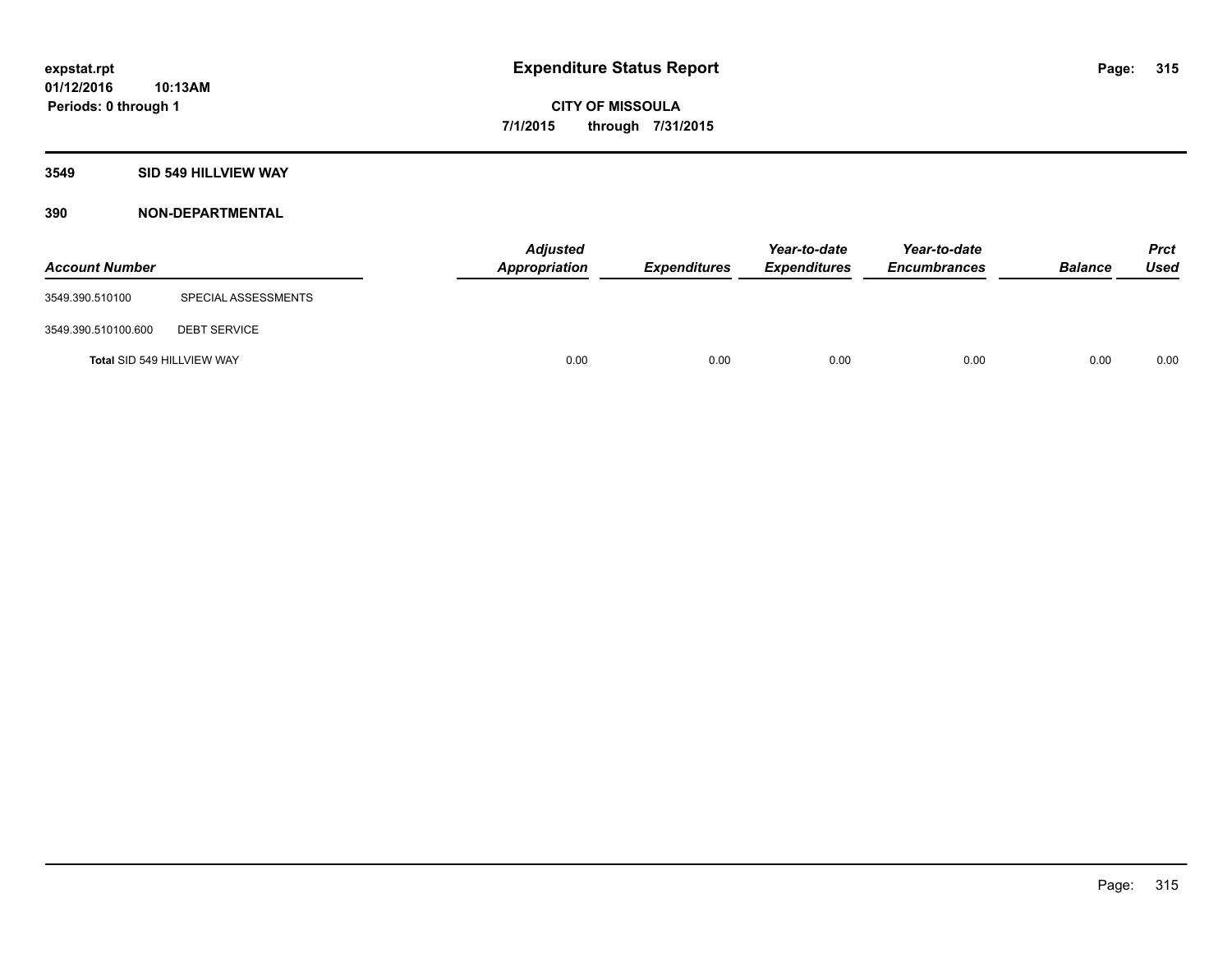**01/12/2016 10:13AM Periods: 0 through 1**

**CITY OF MISSOULA 7/1/2015 through 7/31/2015**

## **4060 CAPITAL IMPROVEMENT PROGRAM FUND**

**360 \*\*\* Title Not Found \*\*\***

| <b>Account Number</b>                |                                 | <b>Adjusted</b><br>Appropriation | <b>Expenditures</b> | Year-to-date<br><b>Expenditures</b> | Year-to-date<br><b>Encumbrances</b> | <b>Balance</b> | Prct<br><b>Used</b> |
|--------------------------------------|---------------------------------|----------------------------------|---------------------|-------------------------------------|-------------------------------------|----------------|---------------------|
| 4060.360.430001                      | CIP CITY HALL ELEVATOR/CYLINDER |                                  |                     |                                     |                                     |                |                     |
| 4060.360.430001.900                  | <b>CAPITAL OUTLAY</b>           |                                  |                     |                                     |                                     |                |                     |
| <b>Total *** Title Not Found ***</b> |                                 | 0.00                             | 0.00                | 0.00                                | 0.00                                | 0.00           | 0.00                |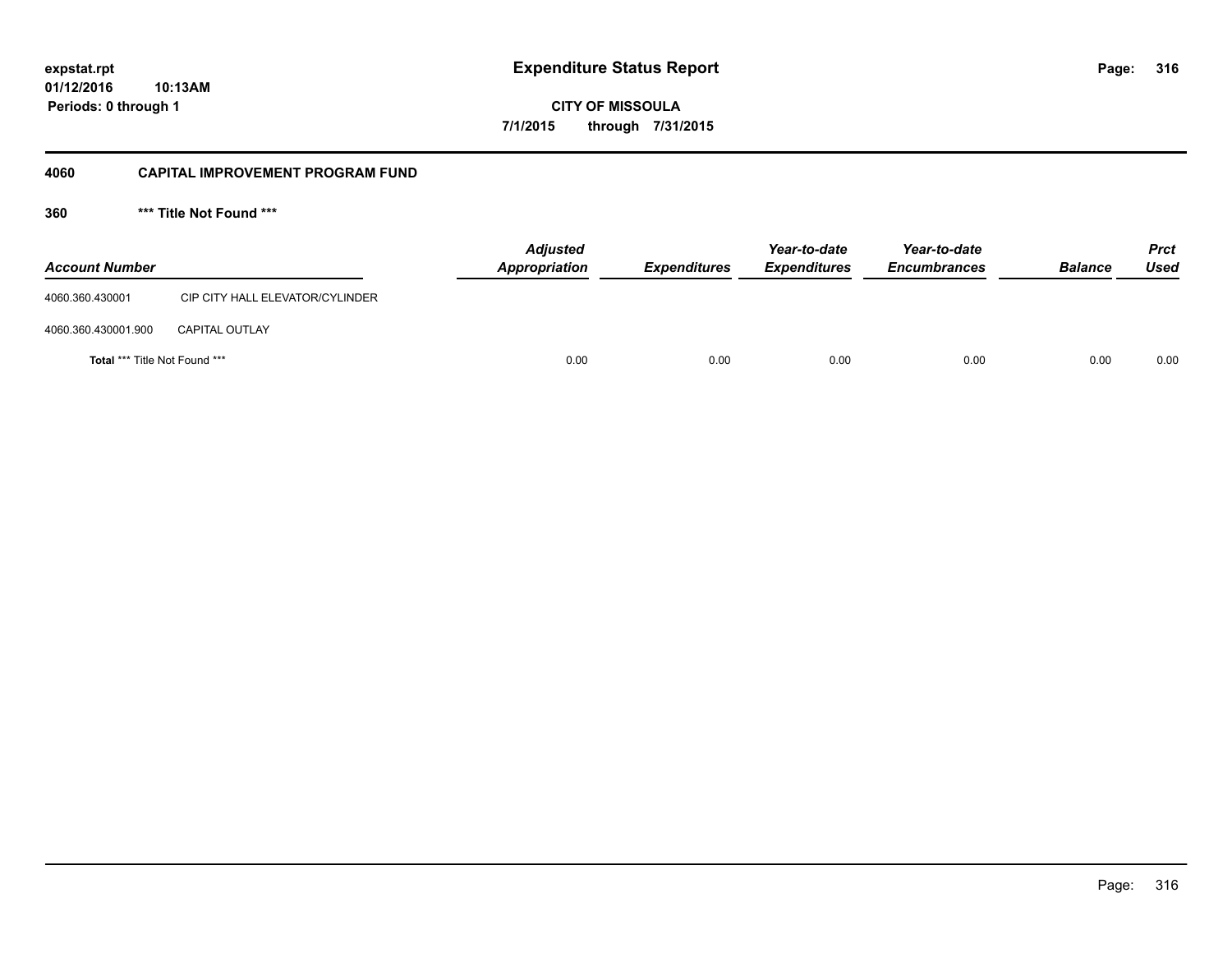**Periods: 0 through 1**

**317**

**CITY OF MISSOULA 7/1/2015 through 7/31/2015**

#### **4060 CAPITAL IMPROVEMENT PROGRAM FUND**

## **390 NON-DEPARTMENTAL**

**10:13AM**

|                                    | <b>Adjusted</b>                                                                                                                                                                                                                                                                                        |                      | Year-to-date        | Year-to-date        |                     | <b>Prct</b>    |
|------------------------------------|--------------------------------------------------------------------------------------------------------------------------------------------------------------------------------------------------------------------------------------------------------------------------------------------------------|----------------------|---------------------|---------------------|---------------------|----------------|
|                                    |                                                                                                                                                                                                                                                                                                        |                      |                     |                     |                     | <b>Used</b>    |
| <b>GENERAL GOVERNMENT</b>          |                                                                                                                                                                                                                                                                                                        |                      |                     |                     |                     |                |
| <b>DEBT SERVICE</b>                |                                                                                                                                                                                                                                                                                                        |                      |                     |                     |                     |                |
|                                    | 0.00                                                                                                                                                                                                                                                                                                   | 0.00                 | 0.00                | 0.00                | 0.00                | 0.00           |
| SELF HOSTING ACCELA AUTOMATION     |                                                                                                                                                                                                                                                                                                        |                      |                     |                     |                     |                |
| <b>CAPITAL OUTLAY</b>              |                                                                                                                                                                                                                                                                                                        |                      |                     |                     |                     |                |
|                                    | 0.00                                                                                                                                                                                                                                                                                                   | 0.00                 | 0.00                | 0.00                | 0.00                | 0.00           |
| MAYORS NEIGHBORHOOD OFFICE REMODEL |                                                                                                                                                                                                                                                                                                        |                      |                     |                     |                     |                |
| CAPITAL OUTLAY                     |                                                                                                                                                                                                                                                                                                        |                      |                     |                     |                     |                |
|                                    | 0.00                                                                                                                                                                                                                                                                                                   | 0.00                 | 0.00                | 0.00                | 0.00                | 0.00           |
| <b>CITY HALL EXPANSION</b>         |                                                                                                                                                                                                                                                                                                        |                      |                     |                     |                     |                |
| OTHER OBJECTS                      |                                                                                                                                                                                                                                                                                                        |                      |                     |                     |                     |                |
|                                    | 0.00                                                                                                                                                                                                                                                                                                   | 0.00                 | 0.00                | 0.00                | 0.00                | 0.00           |
| MUNI COURT EXPANSION DEBT SERVICE  |                                                                                                                                                                                                                                                                                                        |                      |                     |                     |                     |                |
| <b>DEBT SERVICE</b>                |                                                                                                                                                                                                                                                                                                        |                      |                     |                     |                     |                |
|                                    | 50,000.00                                                                                                                                                                                                                                                                                              | 0.00                 | 0.00                | 0.00                | 50,000.00           | 0.00           |
|                                    | 31,860.00                                                                                                                                                                                                                                                                                              | 0.00                 | 0.00                | 0.00                | 31,860.00           | 0.00           |
|                                    | 81,860.00                                                                                                                                                                                                                                                                                              | 0.00                 | 0.00                | 0.00                | 81,860.00           | 0.00           |
| <b>ACCOUNTING</b>                  |                                                                                                                                                                                                                                                                                                        |                      |                     |                     |                     |                |
| <b>CAPITAL OUTLAY</b>              |                                                                                                                                                                                                                                                                                                        |                      |                     |                     |                     |                |
|                                    | 0.00                                                                                                                                                                                                                                                                                                   | 0.00                 | 0.00                | 0.00                | 0.00                | 0.00           |
|                                    | <b>Total GENERAL GOVERNMENT</b><br>Total SELF HOSTING ACCELA AUTOMATION<br>Total MAYORS NEIGHBORHOOD OFFICE REMODEL<br>Total CITY HALL EXPANSION<br>4060.390.410368.610.000 PRINCIPAL<br>4060.390.410368.620.000 INTEREST & FEES<br>Total MUNI COURT EXPANSION DEBT SERVICE<br><b>Total ACCOUNTING</b> | <b>Appropriation</b> | <b>Expenditures</b> | <b>Expenditures</b> | <b>Encumbrances</b> | <b>Balance</b> |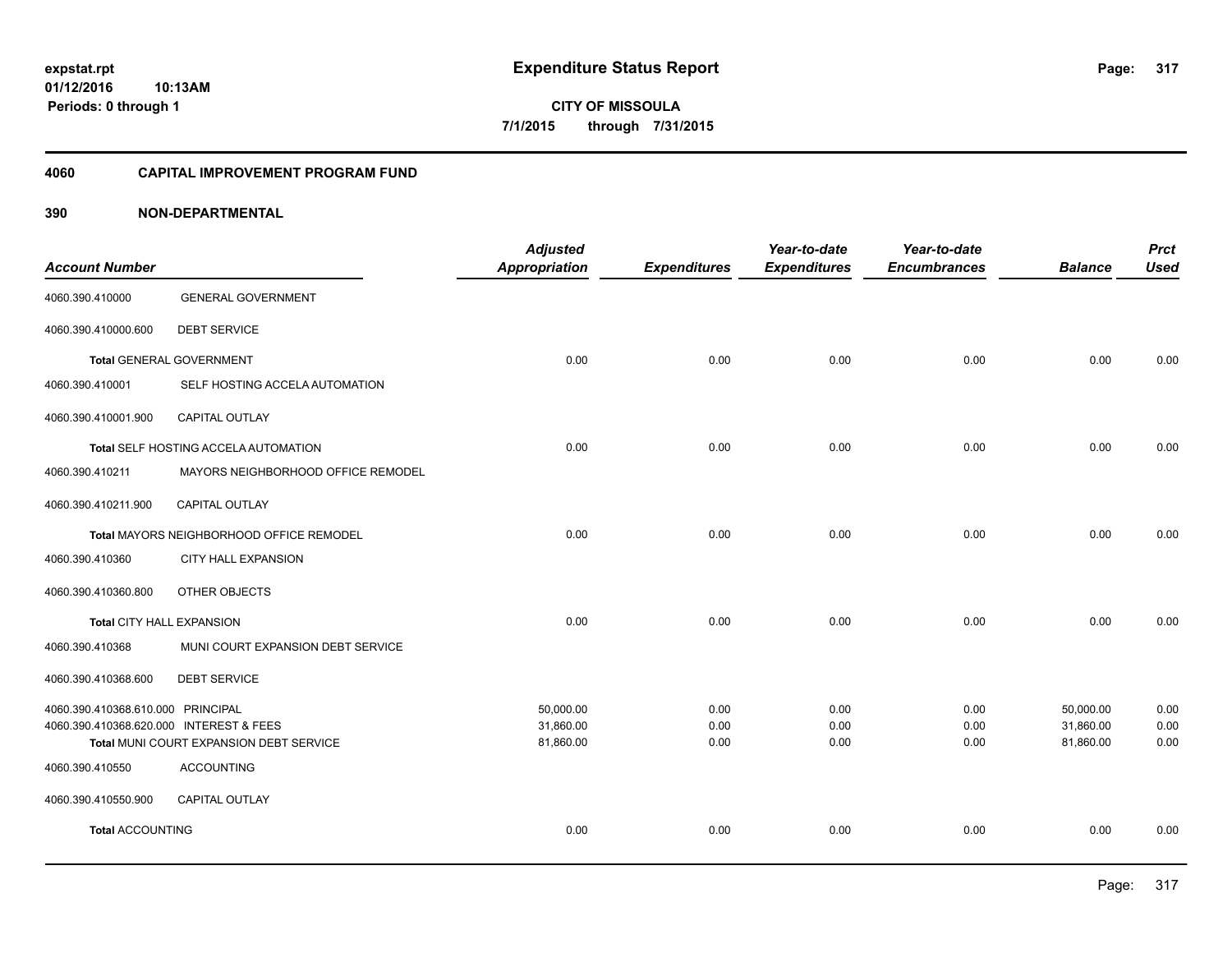**01/12/2016 10:13AM Periods: 0 through 1**

**CITY OF MISSOULA 7/1/2015 through 7/31/2015**

#### **4060 CAPITAL IMPROVEMENT PROGRAM FUND**

| <b>Account Number</b> |                                                                                | <b>Adjusted</b><br><b>Appropriation</b> | <b>Expenditures</b>  | Year-to-date<br><b>Expenditures</b> | Year-to-date<br><b>Encumbrances</b> | <b>Balance</b>             | <b>Prct</b><br><b>Used</b> |
|-----------------------|--------------------------------------------------------------------------------|-----------------------------------------|----------------------|-------------------------------------|-------------------------------------|----------------------------|----------------------------|
| 4060.390.410560       | COPIERS/COMPUTER EQUIP                                                         |                                         |                      |                                     |                                     |                            |                            |
| 4060.390.410560.900   | CAPITAL OUTLAY                                                                 |                                         |                      |                                     |                                     |                            |                            |
|                       | 4060.390.410560.940.000 COPIERS/COMPUTER EQUIP<br>Total COPIERS/COMPUTER EQUIP | 0.00<br>0.00                            | 7,019.88<br>7,019.88 | 7,019.88<br>7,019.88                | 0.00<br>0.00                        | $-7,019.88$<br>$-7,019.88$ | 0.00<br>0.00               |
| 4060.390.410587       | <b>CUSTOMER SERVICE REQUEST MODULE</b>                                         |                                         |                      |                                     |                                     |                            |                            |
| 4060.390.410587.900   | <b>CAPITAL OUTLAY</b>                                                          |                                         |                      |                                     |                                     |                            |                            |
|                       | Total CUSTOMER SERVICE REQUEST MODULE                                          | 0.00                                    | 0.00                 | 0.00                                | 0.00                                | 0.00                       | 0.00                       |
| 4060.390.411011       | <b>DVS-COMPUTERS &amp; ACCESSORIES</b>                                         |                                         |                      |                                     |                                     |                            |                            |
| 4060.390.411011.900   | <b>CAPITAL OUTLAY</b>                                                          |                                         |                      |                                     |                                     |                            |                            |
|                       | Total DVS-COMPUTERS & ACCESSORIES                                              | 0.00                                    | 0.00                 | 0.00                                | 0.00                                | 0.00                       | 0.00                       |
| 4060.390.411241       | ENERGY CONSERVATION CLIMATE ACTION                                             |                                         |                      |                                     |                                     |                            |                            |
| 4060.390.411241.900   | CAPITAL OUTLAY                                                                 |                                         |                      |                                     |                                     |                            |                            |
|                       | Total ENERGY CONSERVATION CLIMATE ACTION                                       | 0.00                                    | 0.00                 | 0.00                                | 0.00                                | 0.00                       | 0.00                       |
| 4060.390.411242       | COUNCIL CHAMBERS HVAC                                                          |                                         |                      |                                     |                                     |                            |                            |
| 4060.390.411242.900   | CAPITAL OUTLAY                                                                 |                                         |                      |                                     |                                     |                            |                            |
|                       | Total COUNCIL CHAMBERS HVAC                                                    | 0.00                                    | 0.00                 | 0.00                                | 0.00                                | 0.00                       | 0.00                       |
| 4060.390.411300       | <b>VOIP/DATA/GIS UPGRADES</b>                                                  |                                         |                      |                                     |                                     |                            |                            |
| 4060.390.411300.600   | <b>DEBT SERVICE</b>                                                            |                                         |                      |                                     |                                     |                            |                            |
|                       | 4060.390.411300.610.000 INTERNALLY FINANCED EQUIP/PRINCIPAL                    | 148,493.00                              | 0.00                 | 0.00                                | 0.00                                | 148,493.00                 | 0.00                       |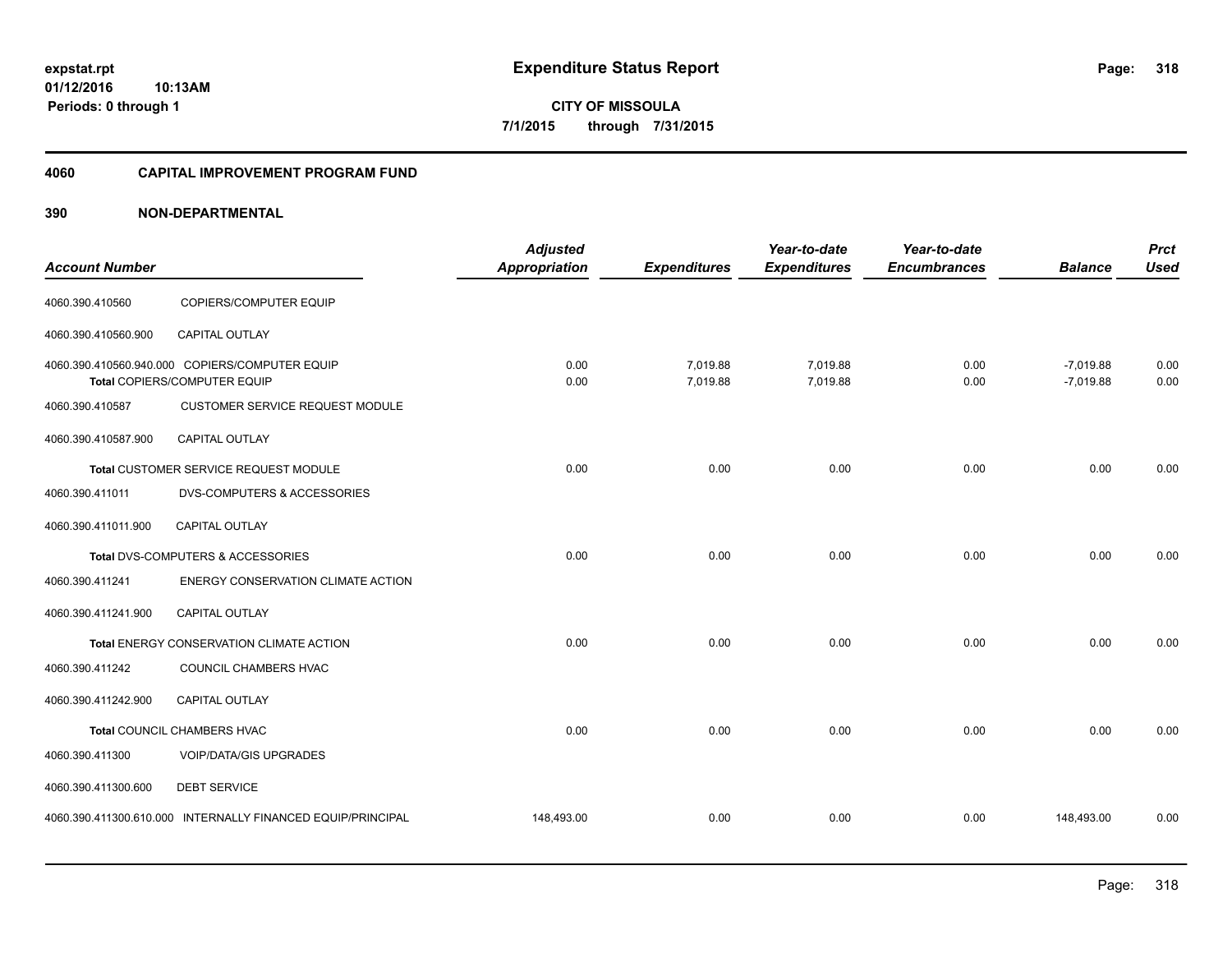**Periods: 0 through 1**

**CITY OF MISSOULA 7/1/2015 through 7/31/2015**

#### **4060 CAPITAL IMPROVEMENT PROGRAM FUND**

## **390 NON-DEPARTMENTAL**

**10:13AM**

| <b>Account Number</b> |                                                                                 | <b>Adjusted</b><br><b>Appropriation</b> | <b>Expenditures</b> | Year-to-date<br><b>Expenditures</b> | Year-to-date<br><b>Encumbrances</b> | <b>Balance</b>          | <b>Prct</b><br><b>Used</b> |
|-----------------------|---------------------------------------------------------------------------------|-----------------------------------------|---------------------|-------------------------------------|-------------------------------------|-------------------------|----------------------------|
|                       | 4060.390.411300.620.000 INTEREST / SERVICE FEES<br>Total VOIP/DATA/GIS UPGRADES | 11,185.00<br>159,678.00                 | 0.00<br>0.00        | 0.00<br>0.00                        | 0.00<br>0.00                        | 11,185.00<br>159,678.00 | 0.00<br>0.00               |
| 4060.390.420001       | PUBLIC SAFETY OPERATING/LIGHT VEHICLES                                          |                                         |                     |                                     |                                     |                         |                            |
| 4060.390.420001.900   | <b>CAPITAL OUTLAY</b>                                                           |                                         |                     |                                     |                                     |                         |                            |
|                       | Total PUBLIC SAFETY OPERATING/LIGHT VEHICLES                                    | 0.00                                    | 0.00                | 0.00                                | 0.00                                | 0.00                    | 0.00                       |
| 4060.390.420002       | PUBLIC SAFETY CORE HEAVY EQUIP                                                  |                                         |                     |                                     |                                     |                         |                            |
| 4060.390.420002.900   | CAPITAL OUTLAY                                                                  |                                         |                     |                                     |                                     |                         |                            |
|                       | Total PUBLIC SAFETY CORE HEAVY EQUIP                                            | 0.00                                    | 0.00                | 0.00                                | 0.00                                | 0.00                    | 0.00                       |
| 4060.390.420421       | FIRE STATION IMPROVEMENTS                                                       |                                         |                     |                                     |                                     |                         |                            |
| 4060.390.420421.900   | CAPITAL OUTLAY                                                                  |                                         |                     |                                     |                                     |                         |                            |
|                       | Total FIRE STATION IMPROVEMENTS                                                 | 0.00                                    | 0.00                | 0.00                                | 0.00                                | 0.00                    | 0.00                       |
| 4060.390.420470       | <b>SEARCH &amp; RESCUE</b>                                                      |                                         |                     |                                     |                                     |                         |                            |
| 4060.390.420470.900   | CAPITAL OUTLAY                                                                  |                                         |                     |                                     |                                     |                         |                            |
| Total SEARCH & RESCUE |                                                                                 | 0.00                                    | 0.00                | 0.00                                | 0.00                                | 0.00                    | 0.00                       |
| 4060.390.420471       | <b>BOAT RAMP IMPROVEMENTS</b>                                                   |                                         |                     |                                     |                                     |                         |                            |
| 4060.390.420471.300   | PURCHASED SERVICES                                                              |                                         |                     |                                     |                                     |                         |                            |
|                       | <b>Total PURCHASED SERVICES</b>                                                 | 0.00                                    | 0.00                | 0.00                                | 0.00                                | 0.00                    | 0.00                       |
| 4060.390.420471.900   | CAPITAL OUTLAY                                                                  |                                         |                     |                                     |                                     |                         |                            |
|                       | <b>Total BOAT RAMP IMPROVEMENTS</b>                                             | 0.00                                    | 0.00                | 0.00                                | 0.00                                | 0.00                    | 0.00                       |
| 4060.390.420640       | <b>SCBA EQUPMENT</b>                                                            |                                         |                     |                                     |                                     |                         |                            |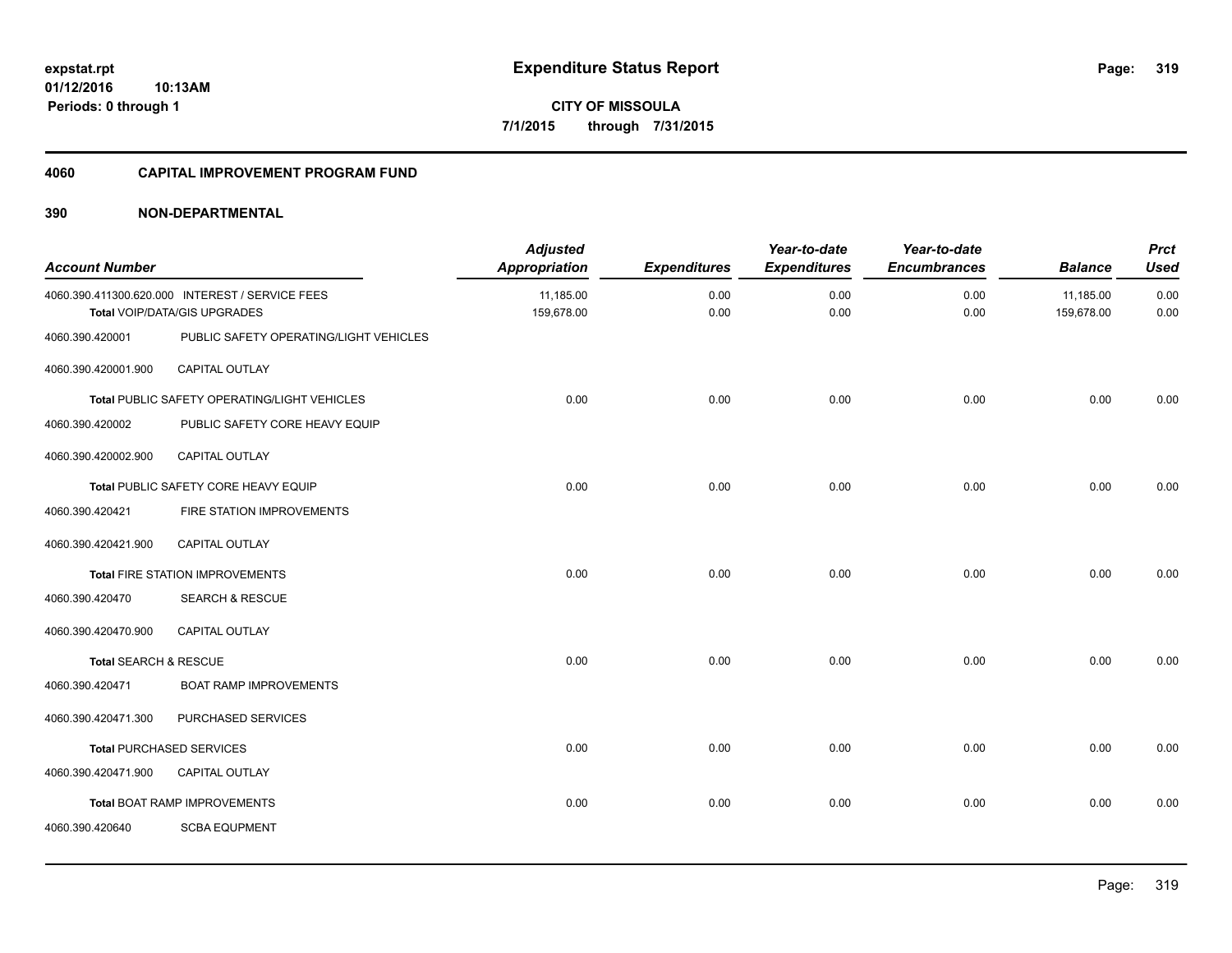**01/12/2016 10:13AM Periods: 0 through 1**

**CITY OF MISSOULA 7/1/2015 through 7/31/2015**

## **4060 CAPITAL IMPROVEMENT PROGRAM FUND**

| <b>Account Number</b>      |                                            | <b>Adjusted</b><br><b>Appropriation</b> | <b>Expenditures</b> | Year-to-date<br><b>Expenditures</b> | Year-to-date<br><b>Encumbrances</b> | <b>Balance</b> | <b>Prct</b><br><b>Used</b> |
|----------------------------|--------------------------------------------|-----------------------------------------|---------------------|-------------------------------------|-------------------------------------|----------------|----------------------------|
| 4060.390.420640.900        | CAPITAL OUTLAY                             |                                         |                     |                                     |                                     |                |                            |
| <b>Total SCBA EQUPMENT</b> |                                            | 0.00                                    | 0.00                | 0.00                                | 0.00                                | 0.00           | 0.00                       |
| 4060.390.430000            | <b>ADA IMPLEMENTATION</b>                  |                                         |                     |                                     |                                     |                |                            |
| 4060.390.430000.900        | CAPITAL OUTLAY                             |                                         |                     |                                     |                                     |                |                            |
|                            | <b>Total ADA IMPLEMENTATION</b>            | 0.00                                    | 0.00                | 0.00                                | 0.00                                | 0.00           | 0.00                       |
| 4060.390.430001            | PW CORE OPERATING LIGHT VEHICLES           |                                         |                     |                                     |                                     |                |                            |
| 4060.390.430001.900        | CAPITAL OUTLAY                             |                                         |                     |                                     |                                     |                |                            |
|                            | Total PW CORE OPERATING LIGHT VEHICLES     | 0.00                                    | 0.00                | 0.00                                | 0.00                                | 0.00           | 0.00                       |
| 4060.390.430002            | PW CORE HEAVY EQUIPMENT                    |                                         |                     |                                     |                                     |                |                            |
| 4060.390.430002.900        | CAPITAL OUTLAY                             |                                         |                     |                                     |                                     |                |                            |
|                            | Total PW CORE HEAVY EQUIPMENT              | 0.00                                    | 0.00                | 0.00                                | 0.00                                | 0.00           | 0.00                       |
| 4060.390.430004            | TRAFFIC SIGNAL LED CONVERSION              |                                         |                     |                                     |                                     |                |                            |
| 4060.390.430004.900        | CAPITAL OUTLAY                             |                                         |                     |                                     |                                     |                |                            |
|                            | Total TRAFFIC SIGNAL LED CONVERSION        | 0.00                                    | 0.00                | 0.00                                | 0.00                                | 0.00           | 0.00                       |
| 4060.390.430013            | MAINTENANCE MANAGEMENT SYSTEM              |                                         |                     |                                     |                                     |                |                            |
| 4060.390.430013.900        | CAPITAL OUTLAY                             |                                         |                     |                                     |                                     |                |                            |
|                            | <b>Total MAINTENANCE MANAGEMENT SYSTEM</b> | 0.00                                    | 0.00                | 0.00                                | 0.00                                | 0.00           | 0.00                       |
| 4060.390.430221            | CENTRALIZED MAINT, TOOLS & FENCE           |                                         |                     |                                     |                                     |                |                            |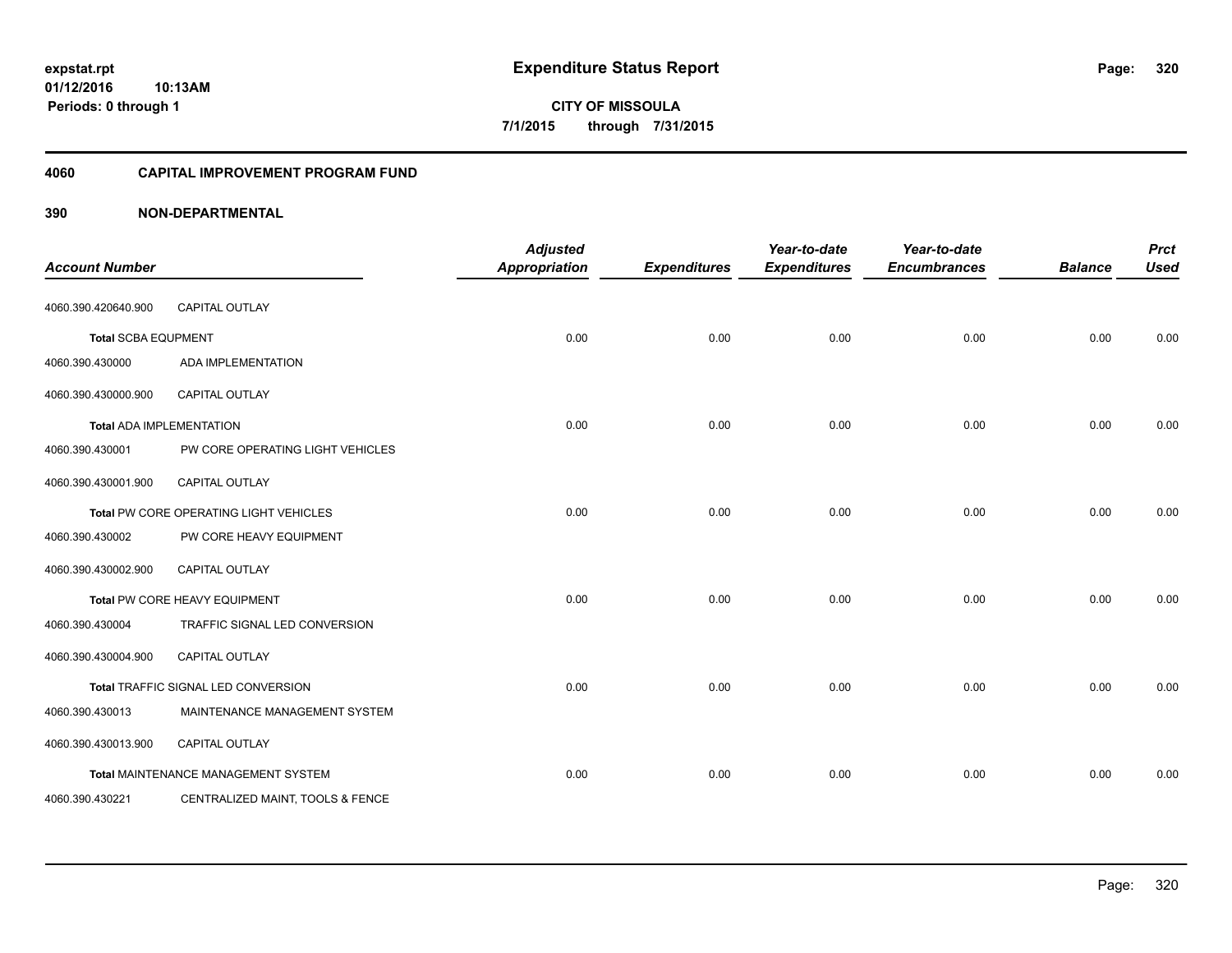**Periods: 0 through 1**

**321**

**CITY OF MISSOULA 7/1/2015 through 7/31/2015**

#### **4060 CAPITAL IMPROVEMENT PROGRAM FUND**

## **390 NON-DEPARTMENTAL**

**10:13AM**

| <b>Account Number</b>        |                                                                                   | <b>Adjusted</b><br><b>Appropriation</b> | <b>Expenditures</b> | Year-to-date<br><b>Expenditures</b> | Year-to-date<br><b>Encumbrances</b> | <b>Balance</b>         | <b>Prct</b><br><b>Used</b> |
|------------------------------|-----------------------------------------------------------------------------------|-----------------------------------------|---------------------|-------------------------------------|-------------------------------------|------------------------|----------------------------|
| 4060.390.430221.900          | CAPITAL OUTLAY                                                                    |                                         |                     |                                     |                                     |                        |                            |
|                              | Total CENTRALIZED MAINT, TOOLS & FENCE                                            | 0.00                                    | 0.00                | 0.00                                | 0.00                                | 0.00                   | 0.00                       |
| 4060.390.430266              | <b>TRAFFIC CALMING</b>                                                            |                                         |                     |                                     |                                     |                        |                            |
| 4060.390.430266.900          | <b>CAPITAL OUTLAY</b>                                                             |                                         |                     |                                     |                                     |                        |                            |
| <b>Total TRAFFIC CALMING</b> |                                                                                   | 0.00                                    | 0.00                | 0.00                                | 0.00                                | 0.00                   | 0.00                       |
| 4060.390.431401              | <b>GIS-AERIAL PHOTOGRAPHY</b>                                                     |                                         |                     |                                     |                                     |                        |                            |
| 4060.390.431401.300          | PURCHASED SERVICES                                                                |                                         |                     |                                     |                                     |                        |                            |
|                              | Total GIS-AERIAL PHOTOGRAPHY                                                      | 0.00                                    | 0.00                | 0.00                                | 0.00                                | 0.00                   | 0.00                       |
| 4060.390.440620              | ANIMAL CONTROL FACILITIES                                                         |                                         |                     |                                     |                                     |                        |                            |
| 4060.390.440620.900          | <b>CAPITAL OUTLAY</b>                                                             |                                         |                     |                                     |                                     |                        |                            |
|                              | 4060.390.440620.940.000 ANIMAL CONTROL RE-ROOF<br>Total ANIMAL CONTROL FACILITIES | 20.000.00<br>20,000.00                  | 0.00<br>0.00        | 0.00<br>0.00                        | 0.00<br>0.00                        | 20,000.00<br>20,000.00 | 0.00<br>0.00               |
| 4060.390.460001              | PARKS CORE OPERATING/LIGHT VEHICLES                                               |                                         |                     |                                     |                                     |                        |                            |
| 4060.390.460001.900          | CAPITAL OUTLAY                                                                    |                                         |                     |                                     |                                     |                        |                            |
|                              | Total PARKS CORE OPERATING/LIGHT VEHICLES                                         | 0.00                                    | 0.00                | 0.00                                | 0.00                                | 0.00                   | 0.00                       |
| 4060.390.460002              | PARKS CORE HEAVY EQUIPMENT                                                        |                                         |                     |                                     |                                     |                        |                            |
| 4060.390.460002.900          | <b>CAPITAL OUTLAY</b>                                                             |                                         |                     |                                     |                                     |                        |                            |
|                              | Total PARKS CORE HEAVY EQUIPMENT                                                  | 0.00                                    | 0.00                | 0.00                                | 0.00                                | 0.00                   | 0.00                       |
| 4060.390.460400              | PARK MAINTENANCE & IMPROVEMENTS                                                   |                                         |                     |                                     |                                     |                        |                            |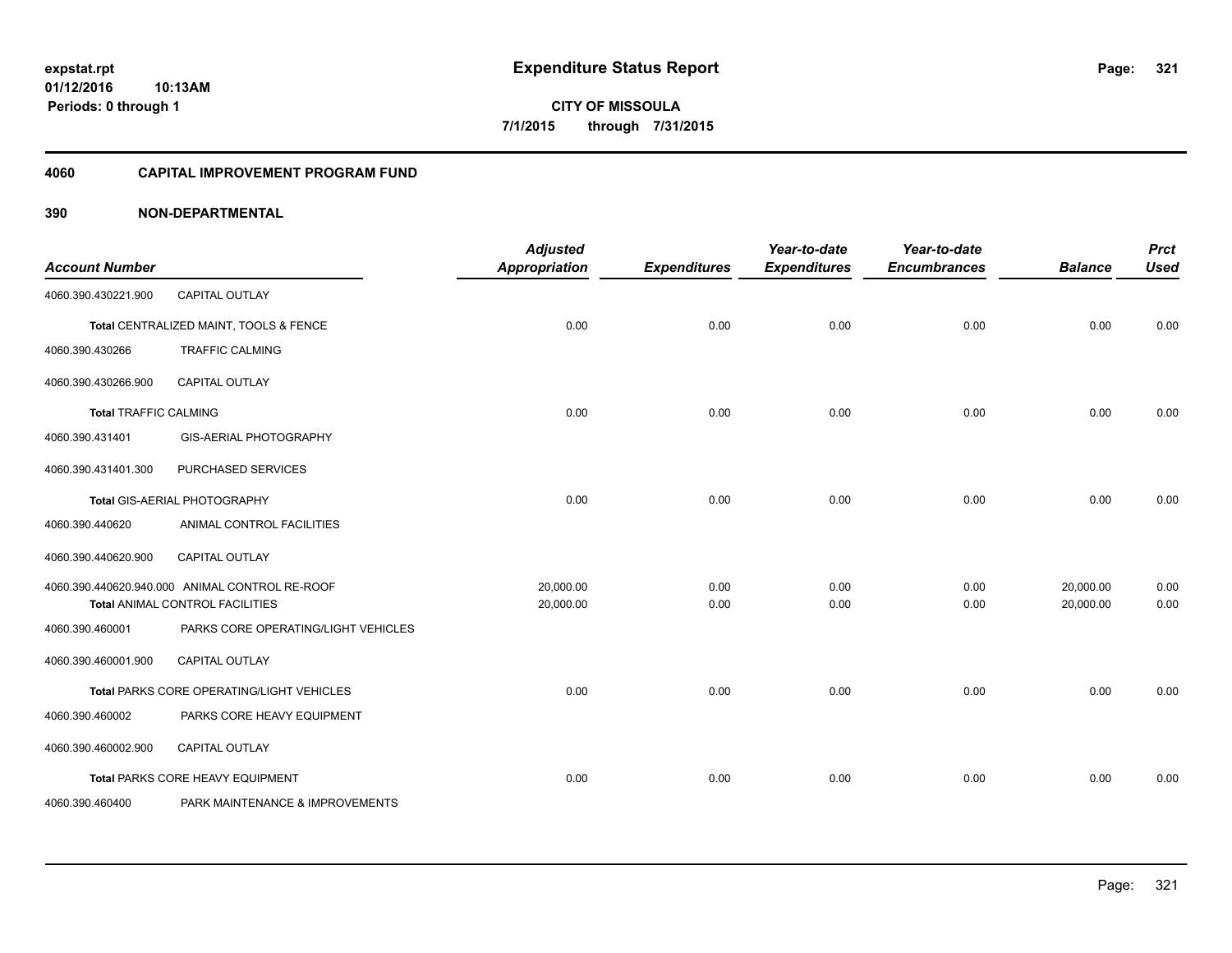**Periods: 0 through 1**

**322**

**CITY OF MISSOULA 7/1/2015 through 7/31/2015**

#### **4060 CAPITAL IMPROVEMENT PROGRAM FUND**

## **390 NON-DEPARTMENTAL**

**10:13AM**

|                                |                                       | <b>Adjusted</b>      |                     | Year-to-date        | Year-to-date        |                | <b>Prct</b> |
|--------------------------------|---------------------------------------|----------------------|---------------------|---------------------|---------------------|----------------|-------------|
| <b>Account Number</b>          |                                       | <b>Appropriation</b> | <b>Expenditures</b> | <b>Expenditures</b> | <b>Encumbrances</b> | <b>Balance</b> | <b>Used</b> |
| 4060.390.460400.100            | PERSONAL SERVICES                     |                      |                     |                     |                     |                |             |
| <b>Total PERSONAL SERVICES</b> |                                       | 0.00                 | 0.00                | 0.00                | 0.00                | 0.00           | 0.00        |
| 4060.390.460400.900            | CAPITAL OUTLAY                        |                      |                     |                     |                     |                |             |
|                                | Total PARK MAINTENANCE & IMPROVEMENTS | 0.00                 | 0.00                | 0.00                | 0.00                | 0.00           | 0.00        |
| 4060.390.460432                | <b>AQUATICS SUPPORT</b>               |                      |                     |                     |                     |                |             |
| 4060.390.460432.900            | <b>CAPITAL OUTLAY</b>                 |                      |                     |                     |                     |                |             |
| <b>Total AQUATICS SUPPORT</b>  |                                       | 0.00                 | 0.00                | 0.00                | 0.00                | 0.00           | 0.00        |
| 4060.390.460438                | MCCORMICK PARK SITE PLAN              |                      |                     |                     |                     |                |             |
| 4060.390.460438.900            | CAPITAL OUTLAY                        |                      |                     |                     |                     |                |             |
|                                | Total MCCORMICK PARK SITE PLAN        | 0.00                 | 0.00                | 0.00                | 0.00                | 0.00           | 0.00        |
| 4060.390.460451                | ART MUSEUM DEBT SERVICE               |                      |                     |                     |                     |                |             |
| 4060.390.460451.600            | <b>DEBT SERVICE</b>                   |                      |                     |                     |                     |                |             |
|                                | Total ART MUSEUM DEBT SERVICE         | 0.00                 | 0.00                | 0.00                | 0.00                | 0.00           | 0.00        |
| 4060.390.460452                | <b>ART MUSEUM</b>                     |                      |                     |                     |                     |                |             |
| 4060.390.460452.900            | CAPITAL OUTLAY                        |                      |                     |                     |                     |                |             |
| <b>Total ART MUSEUM</b>        |                                       | 0.00                 | 0.00                | 0.00                | 0.00                | 0.00           | 0.00        |
| 4060.390.460485                | 50 METER POOL IMPROVEMENTS            |                      |                     |                     |                     |                |             |
| 4060.390.460485.900            | CAPITAL OUTLAY                        |                      |                     |                     |                     |                |             |
|                                | Total 50 METER POOL IMPROVEMENTS      | 0.00                 | 0.00                | 0.00                | 0.00                | 0.00           | 0.00        |
|                                |                                       |                      |                     |                     |                     |                |             |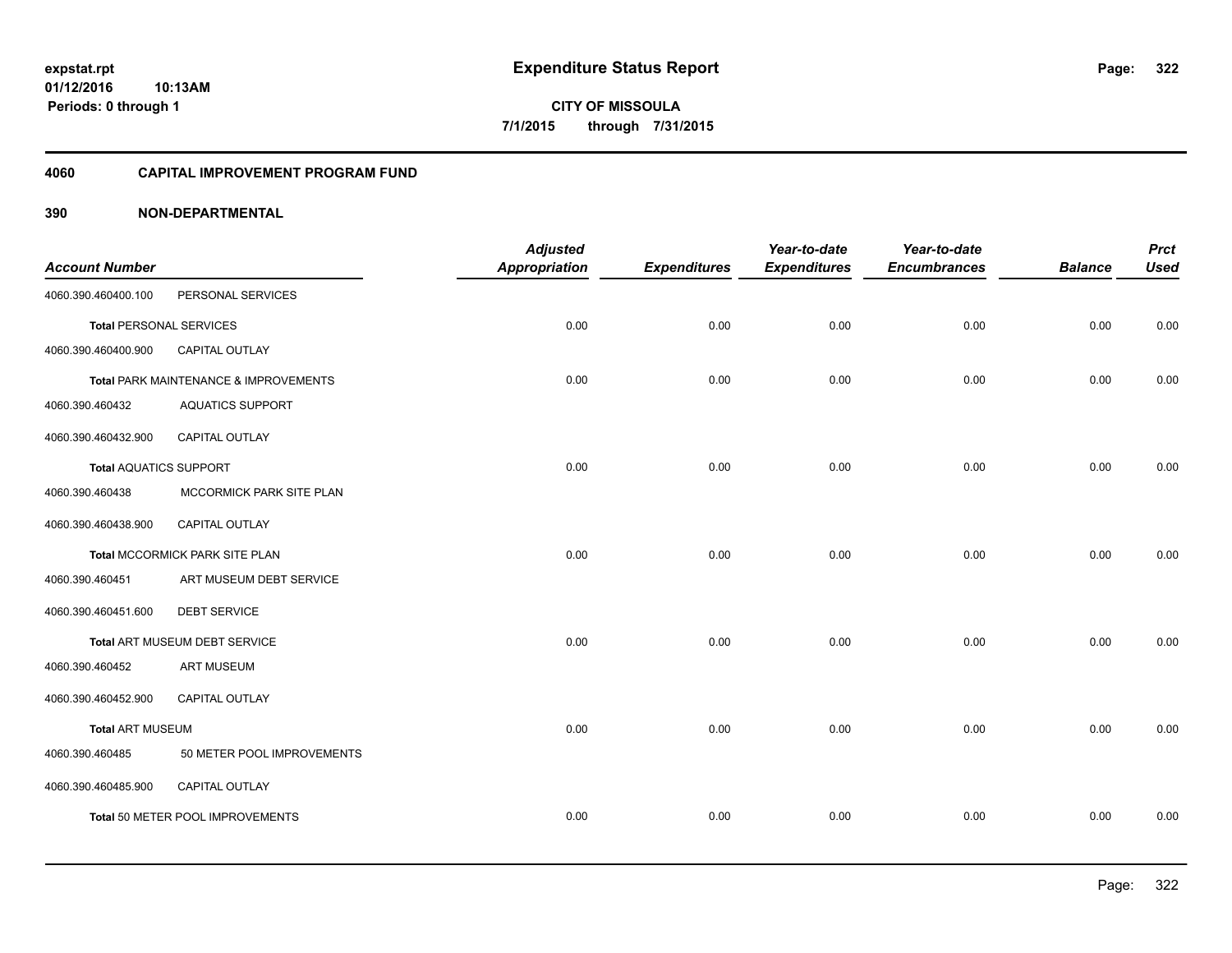**01/12/2016 10:13AM Periods: 0 through 1**

**CITY OF MISSOULA 7/1/2015 through 7/31/2015**

#### **4060 CAPITAL IMPROVEMENT PROGRAM FUND**

| <b>Account Number</b>             |                                                                  | <b>Adjusted</b><br>Appropriation | <b>Expenditures</b> | Year-to-date<br><b>Expenditures</b> | Year-to-date<br><b>Encumbrances</b> | <b>Balance</b> | <b>Prct</b><br><b>Used</b> |
|-----------------------------------|------------------------------------------------------------------|----------------------------------|---------------------|-------------------------------------|-------------------------------------|----------------|----------------------------|
| 4060.390.460507                   | <b>METER CONVERSION</b>                                          |                                  |                     |                                     |                                     |                |                            |
| 4060.390.460507.900               | <b>CAPITAL OUTLAY</b>                                            |                                  |                     |                                     |                                     |                |                            |
| <b>Total METER CONVERSION</b>     |                                                                  | 0.00                             | 0.00                | 0.00                                | 0.00                                | 0.00           | 0.00                       |
| 4060.390.490100                   | AQUATICS GEN FUND DEBT SERVICE                                   |                                  |                     |                                     |                                     |                |                            |
| 4060.390.490100.600               | <b>DEBT SERVICE</b>                                              |                                  |                     |                                     |                                     |                |                            |
|                                   | 4060.390.490100.610.000 FY08 AQUATICS GEN FUND DEBT SVS/PRINCIPL | 85,000.00                        | 0.00                | 0.00                                | 0.00                                | 85,000.00      | 0.00                       |
|                                   | 4060.390.490100.620.000 FY08 AQUATICS GEN FUND DEBT SVS/INTEREST | 45.641.00                        | 0.00                | 0.00                                | 0.00                                | 45.641.00      | 0.00                       |
|                                   | Total AQUATICS GEN FUND DEBT SERVICE                             | 130,641.00                       | 0.00                | 0.00                                | 0.00                                | 130,641.00     | 0.00                       |
| 4060.390.490101                   | 50 METER POOL DEBT SERVICE                                       |                                  |                     |                                     |                                     |                |                            |
| 4060.390.490101.600               | <b>DEBT SERVICE</b>                                              |                                  |                     |                                     |                                     |                |                            |
|                                   | 4060.390.490101.610.000 50 METER POOL DEBT SERVICE               | 35,000.00                        | 0.00                | 0.00                                | 0.00                                | 35,000.00      | 0.00                       |
|                                   | 4060.390.490101.620.000 50 METER POOL DEBT SERVICE/INTEREST      | 23.825.00                        | 0.00                | 0.00                                | 0.00                                | 23.825.00      | 0.00                       |
|                                   | Total 50 METER POOL DEBT SERVICE                                 | 58,825.00                        | 0.00                | 0.00                                | 0.00                                | 58,825.00      | 0.00                       |
| 4060.390.490102                   | 2010C ENERGY BONDS DEBT SERVICE                                  |                                  |                     |                                     |                                     |                |                            |
| 4060.390.490102.600               | <b>DEBT SERVICE</b>                                              |                                  |                     |                                     |                                     |                |                            |
|                                   | 4060.390.490102.610.000 PRINCIPAL-2010C BONDS                    | 60,000.00                        | 0.00                | 0.00                                | 0.00                                | 60,000.00      | 0.00                       |
|                                   | 4060.390.490102.620.000 INTEREST / SERVICE FEES-2010C BONDS      | 22.925.00                        | 0.00                | 0.00                                | 0.00                                | 22.925.00      | 0.00                       |
|                                   | Total 2010C ENERGY BONDS DEBT SERVICE                            | 82,925.00                        | 0.00                | 0.00                                | 0.00                                | 82,925.00      | 0.00                       |
| 4060.390.490103                   | 2010A REFUNDING DEBT SERVICE                                     |                                  |                     |                                     |                                     |                |                            |
| 4060.390.490103.600               | <b>DEBT SERVICE</b>                                              |                                  |                     |                                     |                                     |                |                            |
| 4060.390.490103.610.000 PRINCIPAL |                                                                  | 110,000.00                       | 0.00                | 0.00                                | 0.00                                | 110,000.00     | 0.00                       |
|                                   | 4060.390.490103.620.000 INTEREST / SERVICE FEES                  | 19.813.00                        | 350.00              | 350.00                              | 0.00                                | 19.463.00      | 1.77                       |
|                                   |                                                                  |                                  |                     |                                     |                                     |                |                            |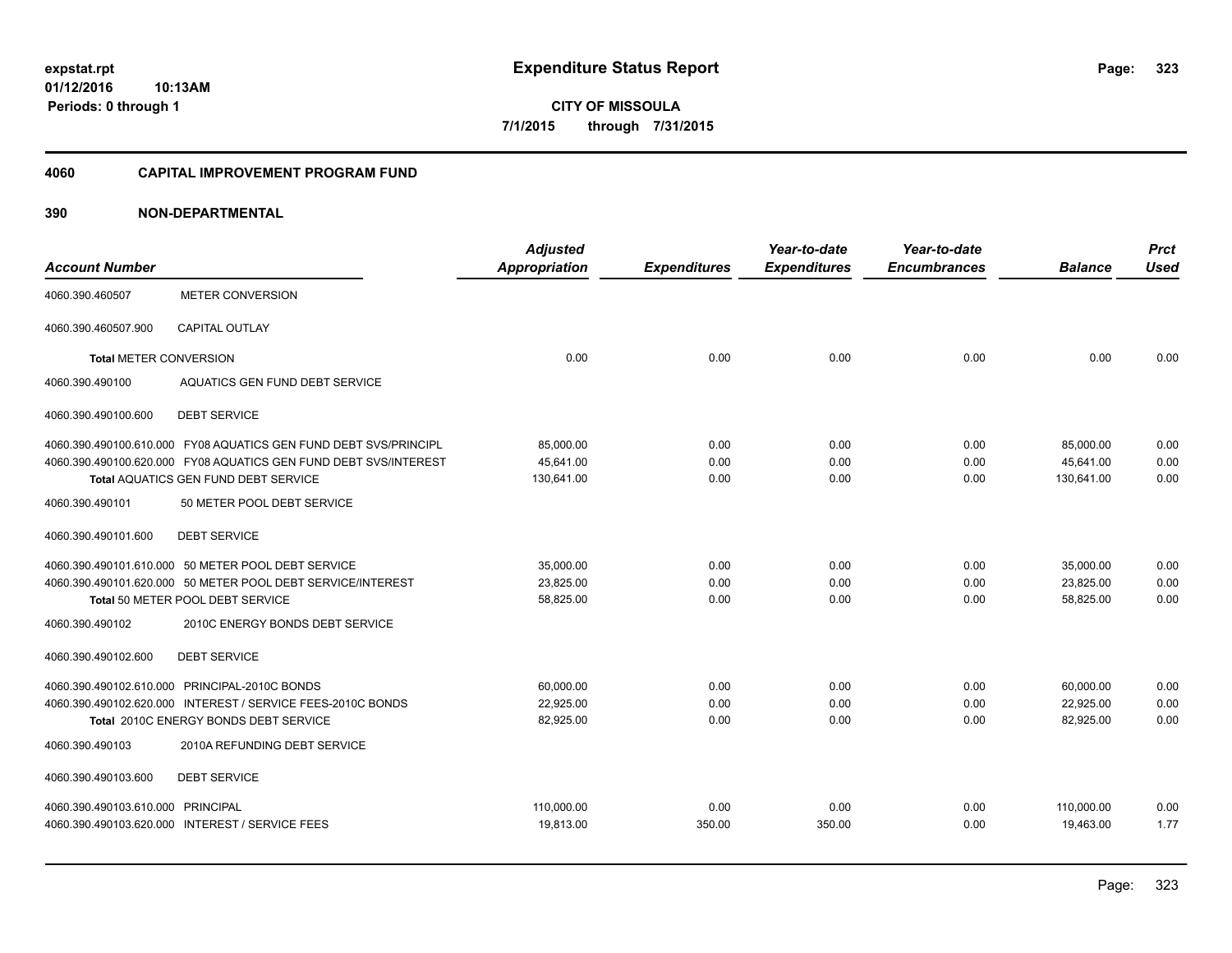**324**

**01/12/2016 10:13AM Periods: 0 through 1**

**CITY OF MISSOULA 7/1/2015 through 7/31/2015**

#### **4060 CAPITAL IMPROVEMENT PROGRAM FUND**

| <b>Account Number</b>             |                                                            | <b>Adjusted</b><br>Appropriation | <b>Expenditures</b> | Year-to-date<br><b>Expenditures</b> | Year-to-date<br><b>Encumbrances</b> | <b>Balance</b> | <b>Prct</b><br><b>Used</b> |
|-----------------------------------|------------------------------------------------------------|----------------------------------|---------------------|-------------------------------------|-------------------------------------|----------------|----------------------------|
|                                   | Total 2010A REFUNDING DEBT SERVICE                         | 129,813.00                       | 350.00              | 350.00                              | 0.00                                | 129,463.00     | 0.27                       |
| 4060.390.490429                   | 07 FIRE BOND DEBT SVS \$680,000                            |                                  |                     |                                     |                                     |                |                            |
| 4060.390.490429.600               | <b>DEBT SERVICE</b>                                        |                                  |                     |                                     |                                     |                |                            |
| 4060.390.490429.610.000 PRINCIPAL |                                                            | 35,000.00                        | 0.00                | 0.00                                | 0.00                                | 35,000.00      | 0.00                       |
|                                   | 4060.390.490429.620.000 INTEREST / SERVICE FEES            | 18,705.00                        | 350.00              | 350.00                              | 0.00                                | 18,355.00      | 1.87                       |
|                                   | Total 07 FIRE BOND DEBT SVS \$680,000                      | 53,705.00                        | 350.00              | 350.00                              | 0.00                                | 53,355.00      | 0.65                       |
| 4060.390.490504                   | FY09 FINANCED CORE EQUIPMENT                               |                                  |                     |                                     |                                     |                |                            |
| 4060.390.490504.300               | PURCHASED SERVICES                                         |                                  |                     |                                     |                                     |                |                            |
|                                   | <b>Total PURCHASED SERVICES</b>                            | 0.00                             | 0.00                | 0.00                                | 0.00                                | 0.00           | 0.00                       |
| 4060.390.490504.600               | <b>DEBT SERVICE</b>                                        |                                  |                     |                                     |                                     |                |                            |
|                                   | 4060.390.490504.610.000 FY09 CORE FINANCED EQUIP-PRINCIPAL | 305,191.00                       | 0.00                | 0.00                                | 0.00                                | 305,191.00     | 0.00                       |
|                                   | 4060.390.490504.620.000 FY09 FINANCED CORE EQUIP-INTEREST  | 61,927.00                        | 0.00                | 0.00                                | 0.00                                | 61,927.00      | 0.00                       |
|                                   | Total FY09 FINANCED CORE EQUIPMENT                         | 367,118.00                       | 0.00                | 0.00                                | 0.00                                | 367,118.00     | 0.00                       |
| 4060.390.490506                   | <b>CORE FINANCED EQUIPMENT</b>                             |                                  |                     |                                     |                                     |                |                            |
| 4060.390.490506.600               | <b>DEBT SERVICE</b>                                        |                                  |                     |                                     |                                     |                |                            |
|                                   | Total CORE FINANCED EQUIPMENT                              | 0.00                             | 0.00                | 0.00                                | 0.00                                | 0.00           | 0.00                       |
| 4060.390.510110                   | <b>MERCHANT SERVICES</b>                                   |                                  |                     |                                     |                                     |                |                            |
| 4060.390.510110.500               | <b>FIXED CHARGES</b>                                       |                                  |                     |                                     |                                     |                |                            |
| <b>Total MERCHANT SERVICES</b>    |                                                            | 0.00                             | 0.00                | 0.00                                | 0.00                                | 0.00           | 0.00                       |
| 4060.390.521001                   | <b>TRANSFER TO CIP</b>                                     |                                  |                     |                                     |                                     |                |                            |
| 4060.390.521001.800               | OTHER OBJECTS                                              |                                  |                     |                                     |                                     |                |                            |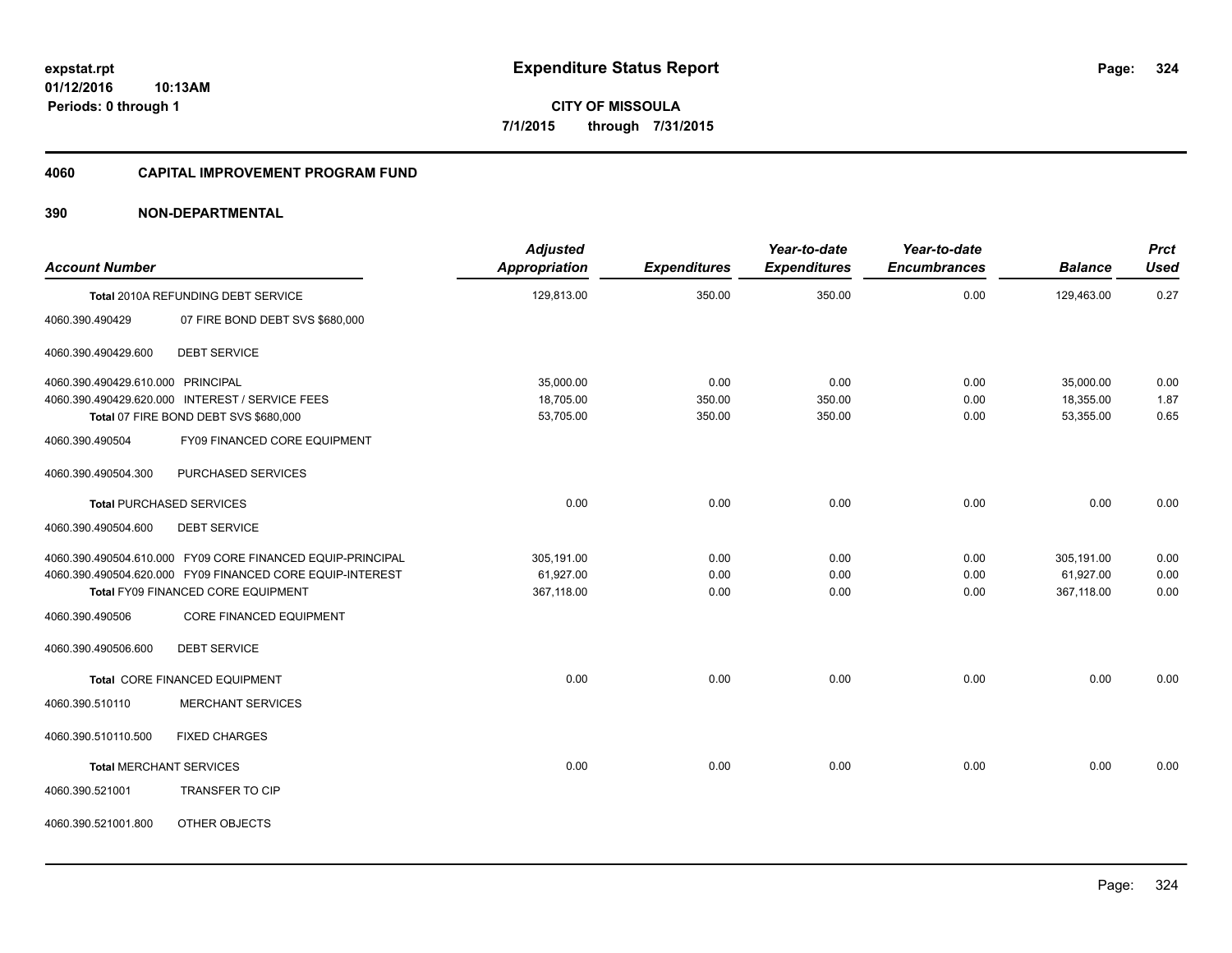**01/12/2016 10:13AM Periods: 0 through 1**

**CITY OF MISSOULA 7/1/2015 through 7/31/2015**

#### **4060 CAPITAL IMPROVEMENT PROGRAM FUND**

| <b>Account Number</b>         | Adjusted<br>Appropriation | <b>Expenditures</b> | Year-to-date<br><b>Expenditures</b> | Year-to-date<br><b>Encumbrances</b> | Balance      | Prct<br>Used |
|-------------------------------|---------------------------|---------------------|-------------------------------------|-------------------------------------|--------------|--------------|
| <b>Total TRANSFER TO CIP</b>  | 0.00                      | 0.00                | 0.00                                | 0.00                                | 0.00         | 0.00         |
| <b>Total NON-DEPARTMENTAL</b> | 084,565.00                | 7,719.88            | 719.88                              | 0.00                                | 1,076,845.12 | 0.71         |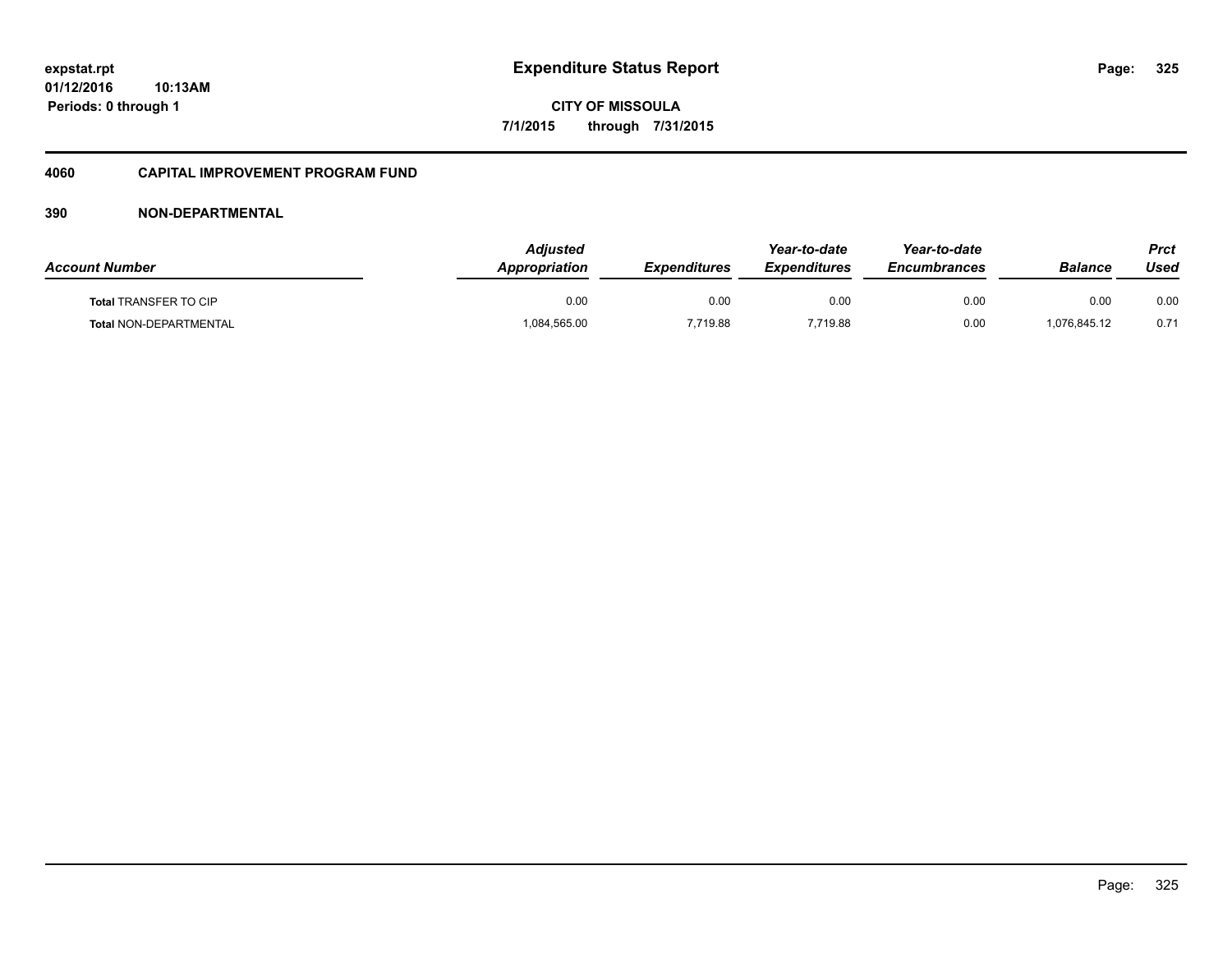**01/12/2016 10:13AM Periods: 0 through 1**

**CITY OF MISSOULA 7/1/2015 through 7/31/2015**

#### **4060 CAPITAL IMPROVEMENT PROGRAM FUND**

#### **391 ENERGY PERFORMANCE PROJ.**

| <b>Account Number</b> |                                               | <b>Adjusted</b><br><b>Appropriation</b> | <b>Expenditures</b> | Year-to-date<br><b>Expenditures</b> | Year-to-date<br><b>Encumbrances</b> | <b>Balance</b> | <b>Prct</b><br><b>Used</b> |
|-----------------------|-----------------------------------------------|-----------------------------------------|---------------------|-------------------------------------|-------------------------------------|----------------|----------------------------|
| 4060.391.411242       | COUNCIL CHAMBERS HVAC                         |                                         |                     |                                     |                                     |                |                            |
| 4060.391.411242.900   | <b>CAPITAL OUTLAY</b>                         |                                         |                     |                                     |                                     |                |                            |
|                       | Total COUNCIL CHAMBERS HVAC                   | 0.00                                    | 0.00                | 0.00                                | 0.00                                | 0.00           | 0.00                       |
| 4060.391.411257       | JCI-CONSTRUCTION AND M&V                      |                                         |                     |                                     |                                     |                |                            |
| 4060.391.411257.300   | PURCHASED SERVICES                            |                                         |                     |                                     |                                     |                |                            |
|                       | Total JCI-CONSTRUCTION AND M&V                | 0.00                                    | 0.00                | 0.00                                | 0.00                                | 0.00           | 0.00                       |
| 4060.391.411258       | PARKS EXTERIOR TRAIL LIGHTING(ARRA)           |                                         |                     |                                     |                                     |                |                            |
| 4060.391.411258.900   | <b>CAPITAL OUTLAY</b>                         |                                         |                     |                                     |                                     |                |                            |
|                       | Total PARKS EXTERIOR TRAIL LIGHTING(ARRA)     | 0.00                                    | 0.00                | 0.00                                | 0.00                                | 0.00           | 0.00                       |
| 4060.391.420421       | FIRE STATION #1 HVAC SYSTEM                   |                                         |                     |                                     |                                     |                |                            |
| 4060.391.420421.900   | CAPITAL OUTLAY                                |                                         |                     |                                     |                                     |                |                            |
|                       | Total FIRE STATION #1 HVAC SYSTEM             | 0.00                                    | 0.00                | 0.00                                | 0.00                                | 0.00           | 0.00                       |
| 4060.391.510110       | <b>MERCHANT SERVICES</b>                      |                                         |                     |                                     |                                     |                |                            |
| 4060.391.510110.500   | <b>FIXED CHARGES</b>                          |                                         |                     |                                     |                                     |                |                            |
|                       | Total ENERGY PERFORMANCE PROJ.                | 0.00                                    | 0.00                | 0.00                                | 0.00                                | 0.00           | 0.00                       |
|                       | <b>Total CAPITAL IMPROVEMENT PROGRAM FUND</b> | 1,084,565.00                            | 7,719.88            | 7,719.88                            | 0.00                                | 1,076,845.12   | 0.71                       |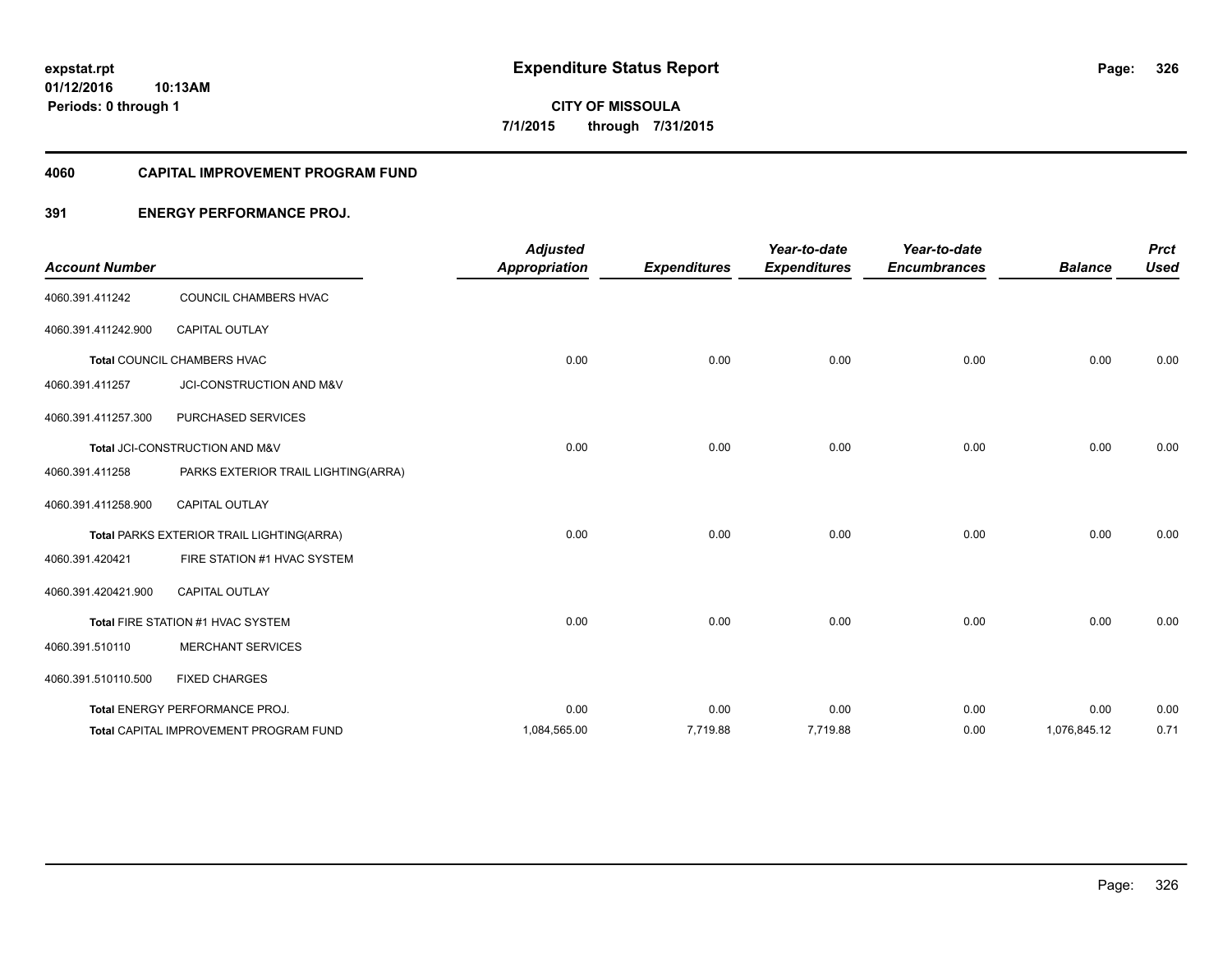**01/12/2016 10:13AM Periods: 0 through 1**

**CITY OF MISSOULA 7/1/2015 through 7/31/2015**

#### **4130 1997 G O BOND OPEN SPACE PURCHASE FUND**

| <b>Account Number</b>                             |                                              | <b>Adjusted</b><br><b>Appropriation</b> | <b>Expenditures</b> | Year-to-date<br><b>Expenditures</b> | Year-to-date<br><b>Encumbrances</b> | <b>Balance</b>           | <b>Prct</b><br><b>Used</b> |
|---------------------------------------------------|----------------------------------------------|-----------------------------------------|---------------------|-------------------------------------|-------------------------------------|--------------------------|----------------------------|
| 4130.390.460480                                   | <b>VANDALISM</b>                             |                                         |                     |                                     |                                     |                          |                            |
| 4130.390.460480.800                               | OTHER OBJECTS                                |                                         |                     |                                     |                                     |                          |                            |
| <b>Total OTHER OBJECTS</b>                        |                                              | 0.00                                    | 0.00                | 0.00                                | 0.00                                | 0.00                     | 0.00                       |
| 4130.390.460480.900                               | <b>CAPITAL OUTLAY</b>                        |                                         |                     |                                     |                                     |                          |                            |
| 4130.390.460480.930.000<br><b>Total VANDALISM</b> | <b>IMPROVEMENTS</b>                          | 375,602.00<br>375,602.00                | 0.00<br>0.00        | 0.00<br>0.00                        | 0.00<br>0.00                        | 375,602.00<br>375,602.00 | 0.00<br>0.00               |
| 4130.390.510110                                   | <b>MERCHANT SERVICES</b>                     |                                         |                     |                                     |                                     |                          |                            |
| 4130.390.510110.500                               | <b>FIXED CHARGES</b>                         |                                         |                     |                                     |                                     |                          |                            |
|                                                   | <b>Total MERCHANT SERVICES</b>               | 0.00                                    | 0.00                | 0.00                                | 0.00                                | 0.00                     | 0.00                       |
|                                                   | Total 1997 G O BOND OPEN SPACE PURCHASE FUND | 375,602.00                              | 0.00                | 0.00                                | 0.00                                | 375,602.00               | 0.00                       |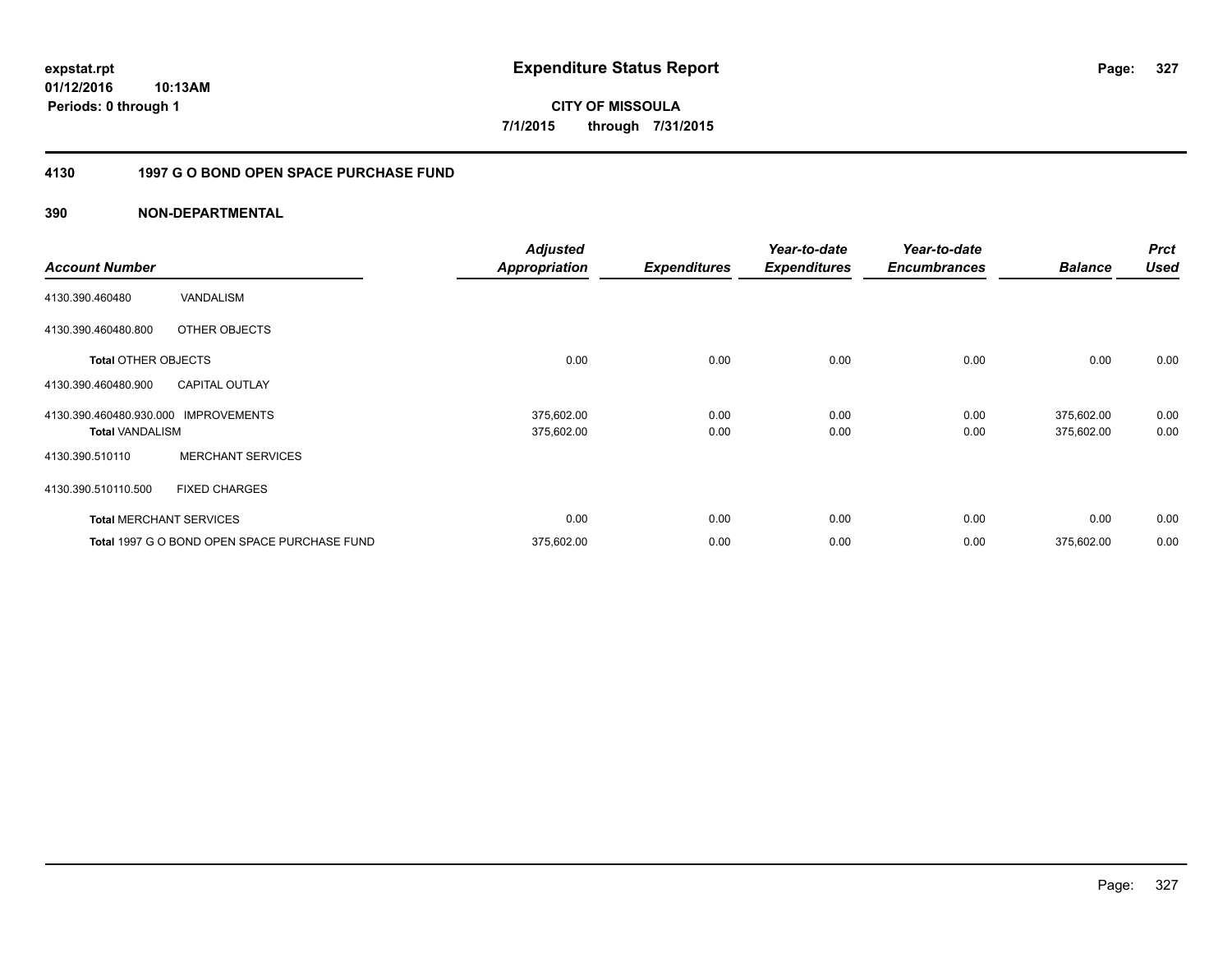#### **4196 NEW FIRE STATION GO BOND**

## **300 FIRE**

| <b>Account Number</b>      |                                       | <b>Adjusted</b><br><b>Appropriation</b> | <b>Expenditures</b> | Year-to-date<br><b>Expenditures</b> | Year-to-date<br><b>Encumbrances</b> | <b>Balance</b> | <b>Prct</b><br><b>Used</b> |
|----------------------------|---------------------------------------|-----------------------------------------|---------------------|-------------------------------------|-------------------------------------|----------------|----------------------------|
| 4196.300.420420            | <b>FACILITY</b>                       |                                         |                     |                                     |                                     |                |                            |
| 4196.300.420420.800        | OTHER OBJECTS                         |                                         |                     |                                     |                                     |                |                            |
| <b>Total OTHER OBJECTS</b> |                                       | 0.00                                    | 0.00                | 0.00                                | 0.00                                | 0.00           | 0.00                       |
| 4196.300.420420.900        | <b>CAPITAL OUTLAY</b>                 |                                         |                     |                                     |                                     |                |                            |
| <b>Total FACILITY</b>      |                                       | 0.00                                    | 0.00                | 0.00                                | 0.00                                | 0.00           | 0.00                       |
| 4196.300.510110            | <b>MERCHANT SERVICES</b>              |                                         |                     |                                     |                                     |                |                            |
| 4196.300.510110.500        | <b>FIXED CHARGES</b>                  |                                         |                     |                                     |                                     |                |                            |
| <b>Total FIXED CHARGES</b> |                                       | 0.00                                    | 0.00                | 0.00                                | 0.00                                | 0.00           | 0.00                       |
|                            | <b>Total NEW FIRE STATION GO BOND</b> | 0.00                                    | 0.00                | 0.00                                | 0.00                                | 0.00           | 0.00                       |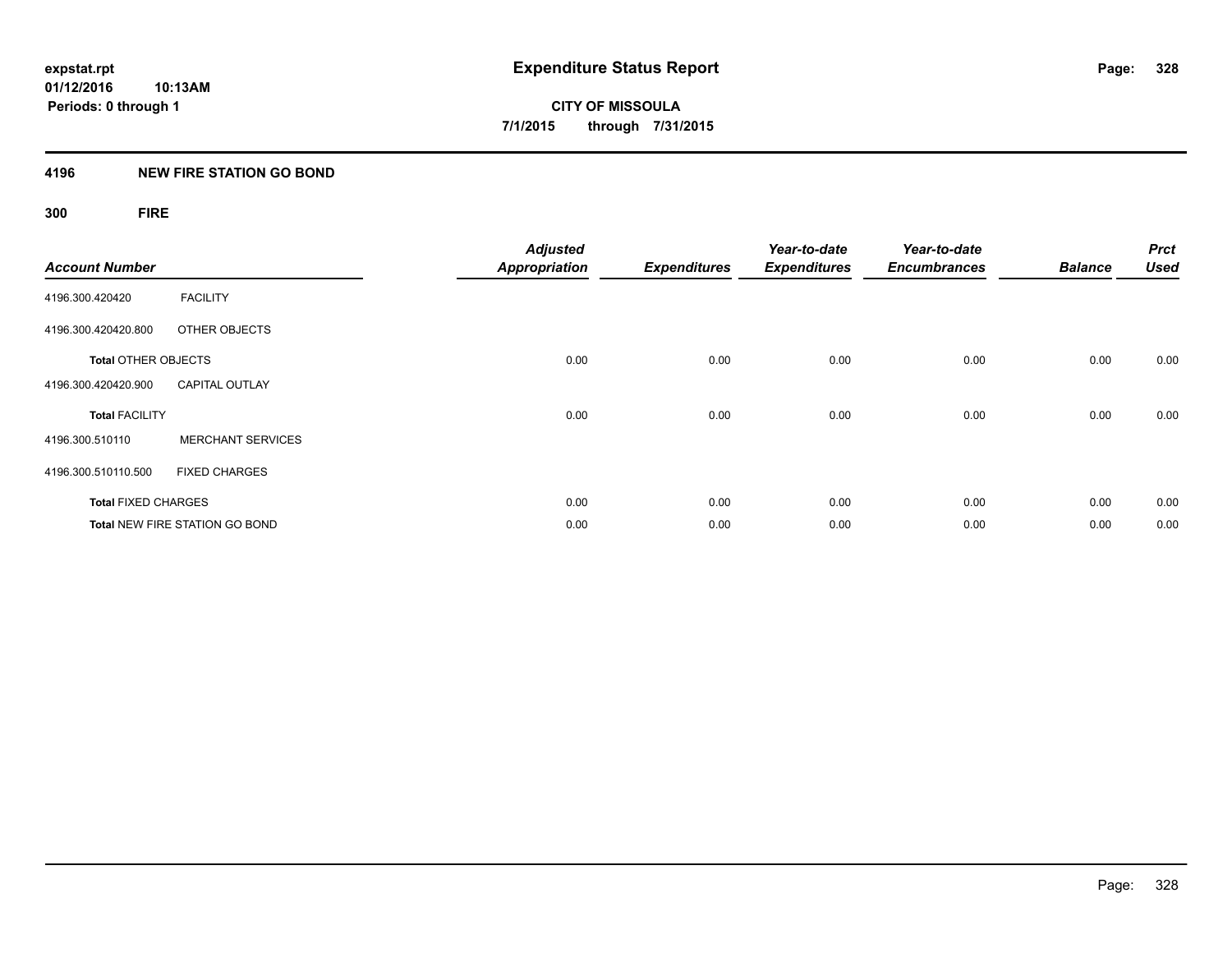**01/12/2016 10:13AM Periods: 0 through 1**

**CITY OF MISSOULA 7/1/2015 through 7/31/2015**

#### **4450 S/C CONSTRUCTION FUND FOR FY06**

| <b>Account Number</b> |                                             | <b>Adjusted</b><br><b>Appropriation</b> | <b>Expenditures</b> | Year-to-date<br><b>Expenditures</b> | Year-to-date<br><b>Encumbrances</b> | <b>Balance</b> | <b>Prct</b><br><b>Used</b> |
|-----------------------|---------------------------------------------|-----------------------------------------|---------------------|-------------------------------------|-------------------------------------|----------------|----------------------------|
| 4450.280.510110       | <b>MERCHANT SERVICES</b>                    |                                         |                     |                                     |                                     |                |                            |
| 4450.280.510110.500   | <b>FIXED CHARGES</b>                        |                                         |                     |                                     |                                     |                |                            |
|                       | <b>Total MERCHANT SERVICES</b>              | 0.00                                    | 0.00                | 0.00                                | 0.00                                | 0.00           | 0.00                       |
| 4450.280.521000       | INTERFUND OPERATING TRANSFERS               |                                         |                     |                                     |                                     |                |                            |
| 4450.280.521000.800   | OTHER OBJECTS                               |                                         |                     |                                     |                                     |                |                            |
|                       | <b>Total INTERFUND OPERATING TRANSFERS</b>  | 0.00                                    | 0.00                | 0.00                                | 0.00                                | 0.00           | 0.00                       |
|                       | <b>Total S/C CONSTRUCTION FUND FOR FY06</b> | 0.00                                    | 0.00                | 0.00                                | 0.00                                | 0.00           | 0.00                       |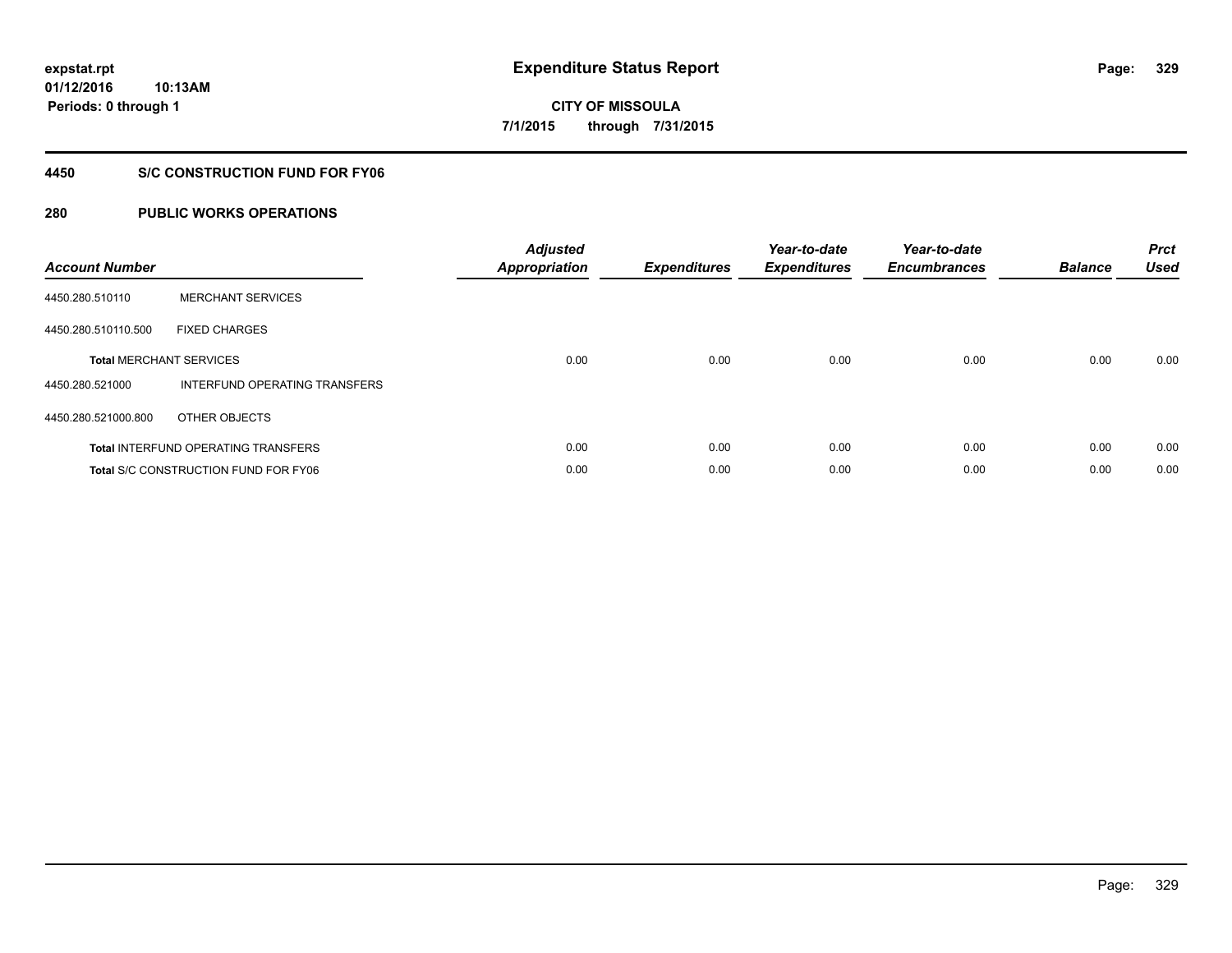#### **4451 FY07 S/C BOND FUND**

| <b>Account Number</b>           |                                            | <b>Adjusted</b><br>Appropriation | <b>Expenditures</b> | Year-to-date<br><b>Expenditures</b> | Year-to-date<br><b>Encumbrances</b> | <b>Balance</b> | <b>Prct</b><br><b>Used</b> |
|---------------------------------|--------------------------------------------|----------------------------------|---------------------|-------------------------------------|-------------------------------------|----------------|----------------------------|
| 4451.280.510110                 | <b>MERCHANT SERVICES</b>                   |                                  |                     |                                     |                                     |                |                            |
| 4451.280.510110.500             | <b>FIXED CHARGES</b>                       |                                  |                     |                                     |                                     |                |                            |
|                                 | <b>Total MERCHANT SERVICES</b>             | 0.00                             | 0.00                | 0.00                                | 0.00                                | 0.00           | 0.00                       |
| 4451.280.521000                 | INTERFUND OPERATING TRANSFERS              |                                  |                     |                                     |                                     |                |                            |
| 4451.280.521000.800             | OTHER OBJECTS                              |                                  |                     |                                     |                                     |                |                            |
|                                 | <b>Total INTERFUND OPERATING TRANSFERS</b> | 0.00                             | 0.00                | 0.00                                | 0.00                                | 0.00           | 0.00                       |
| <b>Total FY07 S/C BOND FUND</b> |                                            | 0.00                             | 0.00                | 0.00                                | 0.00                                | 0.00           | 0.00                       |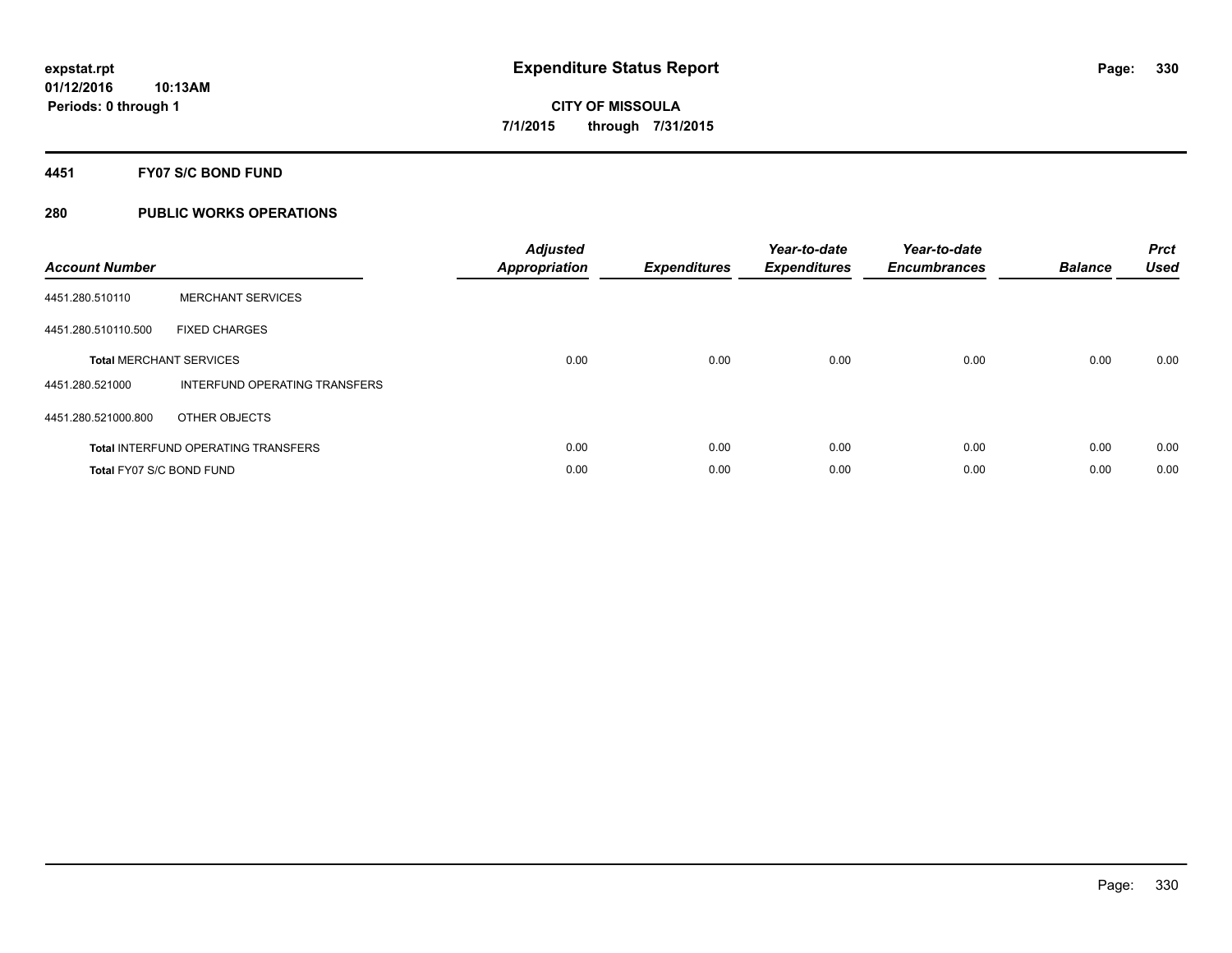**01/12/2016 10:13AM Periods: 0 through 1**

**CITY OF MISSOULA 7/1/2015 through 7/31/2015**

#### **4452 S/C CONSTRUCTION FUND FOR FY 08 BOND SAL**

| <b>Account Number</b>  |                                                       | <b>Adjusted</b><br>Appropriation | <b>Expenditures</b> | Year-to-date<br><b>Expenditures</b> | Year-to-date<br><b>Encumbrances</b> | <b>Balance</b> | <b>Prct</b><br><b>Used</b> |
|------------------------|-------------------------------------------------------|----------------------------------|---------------------|-------------------------------------|-------------------------------------|----------------|----------------------------|
| 4452.280.430262        | <b>SIDEWALKS</b>                                      |                                  |                     |                                     |                                     |                |                            |
| 4452.280.430262.900    | <b>CAPITAL OUTLAY</b>                                 |                                  |                     |                                     |                                     |                |                            |
| <b>Total SIDEWALKS</b> |                                                       | 0.00                             | 0.00                | 0.00                                | 0.00                                | 0.00           | 0.00                       |
| 4452.280.510110        | <b>MERCHANT SERVICES</b>                              |                                  |                     |                                     |                                     |                |                            |
| 4452.280.510110.500    | <b>FIXED CHARGES</b>                                  |                                  |                     |                                     |                                     |                |                            |
|                        | <b>Total MERCHANT SERVICES</b>                        | 0.00                             | 0.00                | 0.00                                | 0.00                                | 0.00           | 0.00                       |
|                        | <b>Total S/C CONSTRUCTION FUND FOR FY 08 BOND SAL</b> | 0.00                             | 0.00                | 0.00                                | 0.00                                | 0.00           | 0.00                       |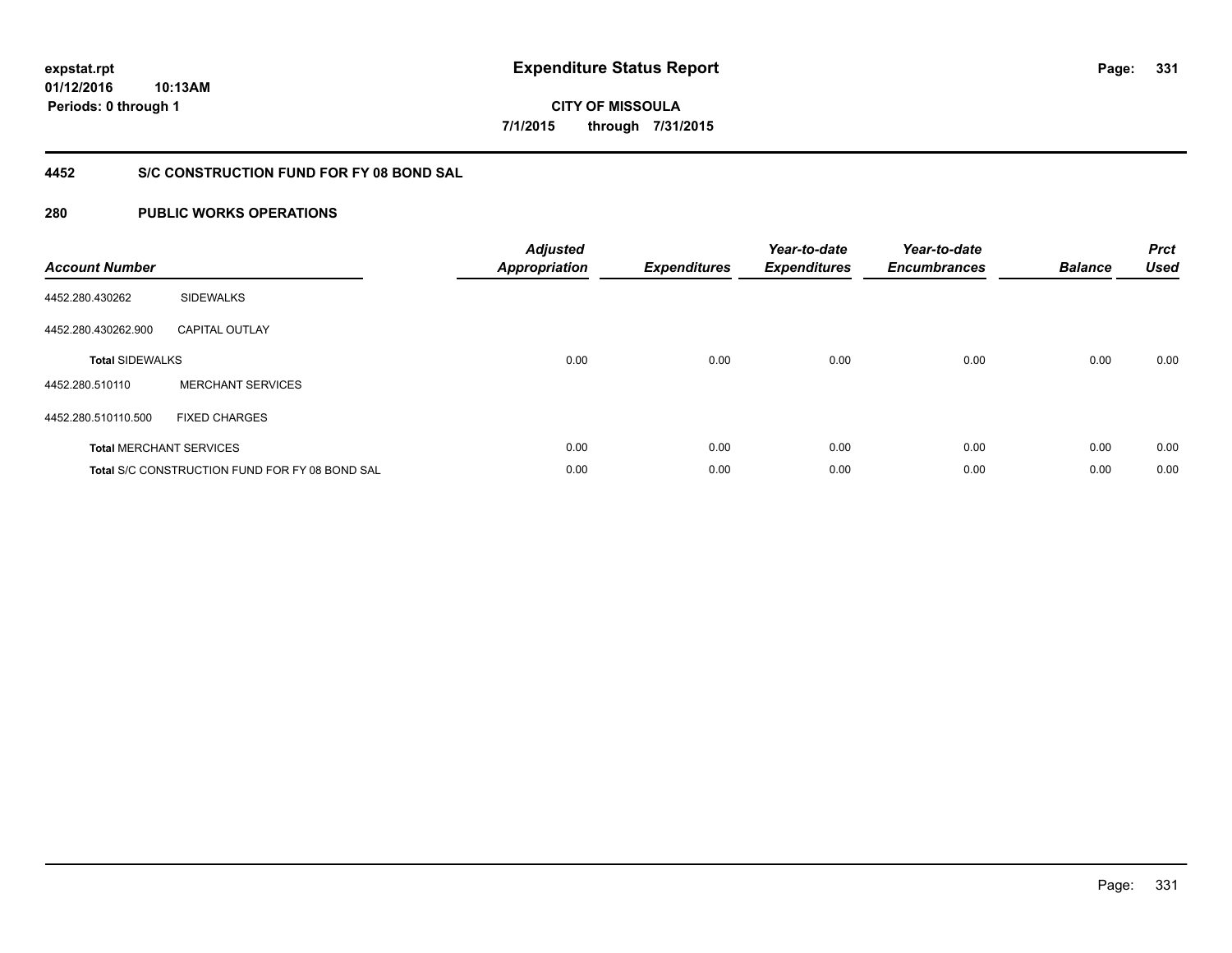**01/12/2016 10:13AM Periods: 0 through 1**

# **CITY OF MISSOULA 7/1/2015 through 7/31/2015**

#### **4453 S/C CONSTRUCTION FUND FY09 BOND**

| <b>Account Number</b>  |                                      | <b>Adjusted</b><br><b>Appropriation</b> | <b>Expenditures</b> | Year-to-date<br><b>Expenditures</b> | Year-to-date<br><b>Encumbrances</b> | <b>Balance</b> | <b>Prct</b><br><b>Used</b> |
|------------------------|--------------------------------------|-----------------------------------------|---------------------|-------------------------------------|-------------------------------------|----------------|----------------------------|
| 4453.280.430262        | <b>SIDEWALKS</b>                     |                                         |                     |                                     |                                     |                |                            |
| 4453.280.430262.900    | <b>CAPITAL OUTLAY</b>                |                                         |                     |                                     |                                     |                |                            |
| <b>Total SIDEWALKS</b> |                                      | 0.00                                    | 0.00                | 0.00                                | 0.00                                | 0.00           | 0.00                       |
| 4453.280.510110        | <b>MERCHANT SERVICES</b>             |                                         |                     |                                     |                                     |                |                            |
| 4453.280.510110.500    | <b>FIXED CHARGES</b>                 |                                         |                     |                                     |                                     |                |                            |
|                        | <b>Total MERCHANT SERVICES</b>       | 0.00                                    | 0.00                | 0.00                                | 0.00                                | 0.00           | 0.00                       |
| 4453.280.521000        | INTERFUND OPERATING TRANSFERS        |                                         |                     |                                     |                                     |                |                            |
| 4453.280.521000.800    | OTHER OBJECTS                        |                                         |                     |                                     |                                     |                |                            |
|                        | <b>Total PUBLIC WORKS OPERATIONS</b> | 0.00                                    | 0.00                | 0.00                                | 0.00                                | 0.00           | 0.00                       |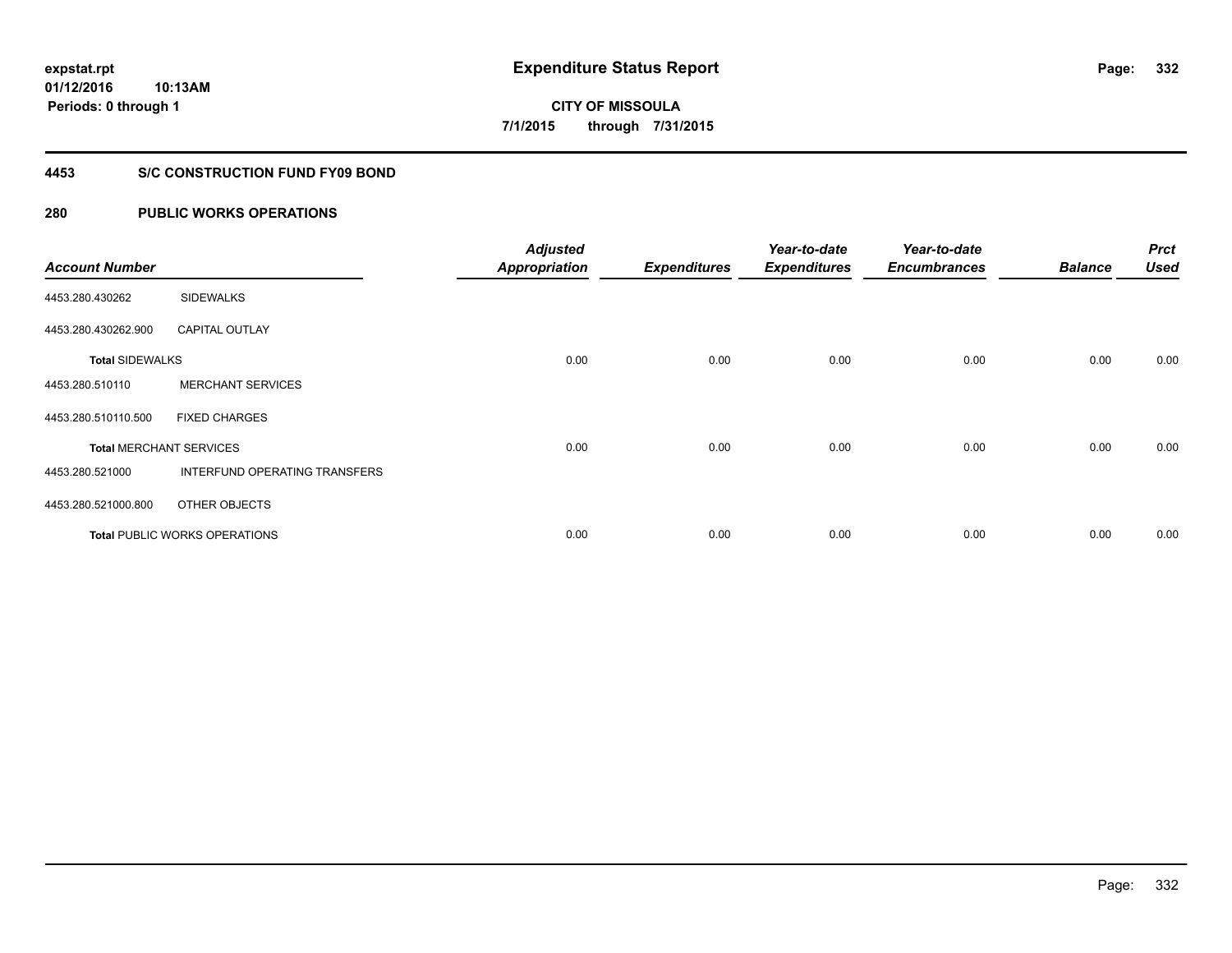**Periods: 0 through 1**

**CITY OF MISSOULA 7/1/2015 through 7/31/2015**

#### **4453 S/C CONSTRUCTION FUND FY09 BOND**

#### **390 NON-DEPARTMENTAL**

**10:13AM**

| <b>Account Number</b>         |                                              | <b>Adjusted</b><br><b>Appropriation</b> | <b>Expenditures</b> | Year-to-date<br><b>Expenditures</b> | Year-to-date<br><b>Encumbrances</b> | <b>Balance</b> | <b>Prct</b><br><b>Used</b> |
|-------------------------------|----------------------------------------------|-----------------------------------------|---------------------|-------------------------------------|-------------------------------------|----------------|----------------------------|
| 4453.390.410710               | *** Title Not Found ***                      |                                         |                     |                                     |                                     |                |                            |
| 4453.390.410710.500           | <b>FIXED CHARGES</b>                         |                                         |                     |                                     |                                     |                |                            |
| Total *** Title Not Found *** |                                              | 0.00                                    | 0.00                | 0.00                                | 0.00                                | 0.00           | 0.00                       |
| 4453.390.510110               | <b>MERCHANT SERVICES</b>                     |                                         |                     |                                     |                                     |                |                            |
| 4453.390.510110.500           | <b>FIXED CHARGES</b>                         |                                         |                     |                                     |                                     |                |                            |
|                               | <b>Total S/C CONSTRUCTION FUND FY09 BOND</b> | 0.00                                    | 0.00                | 0.00                                | 0.00                                | 0.00           | 0.00                       |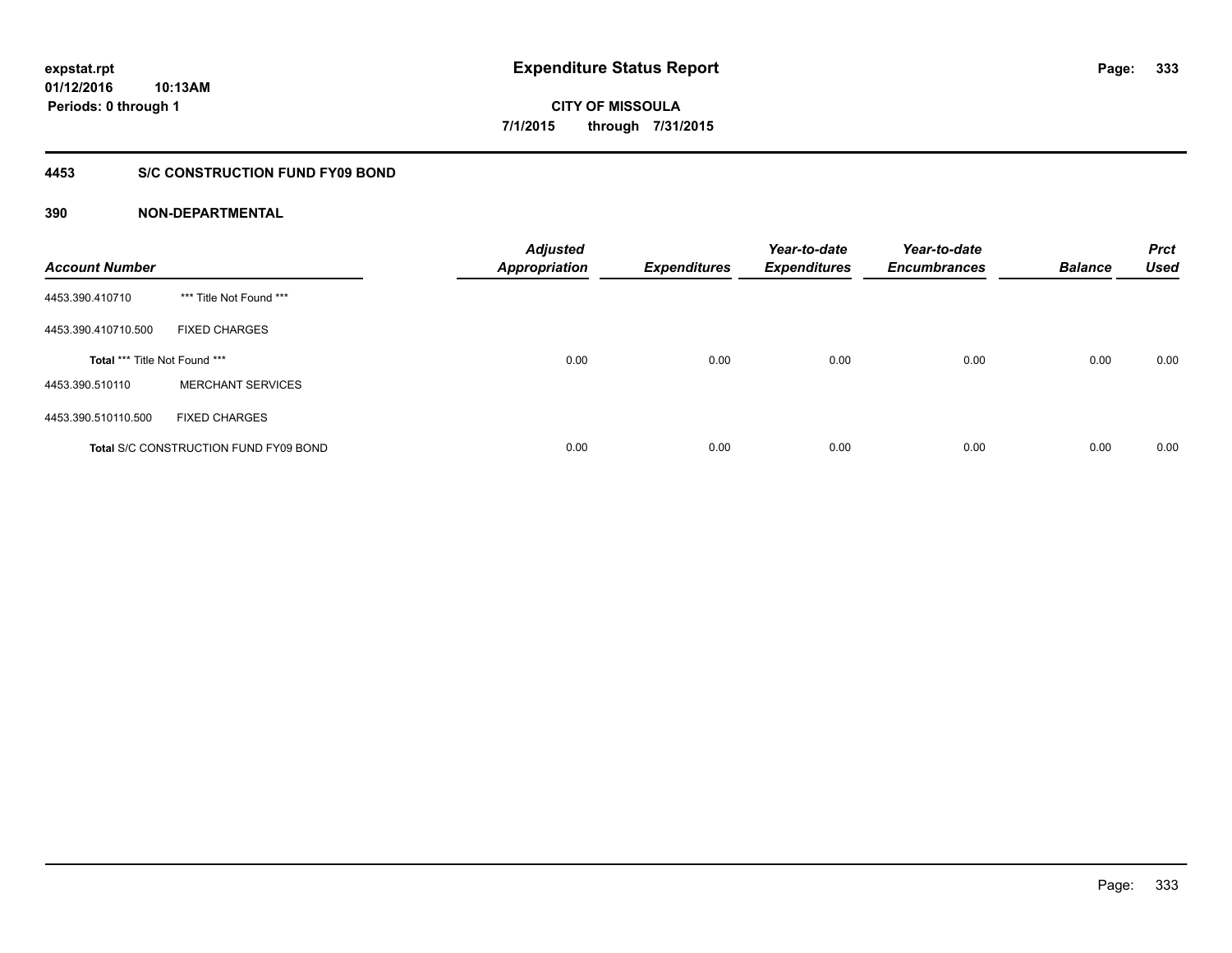**01/12/2016 10:13AM Periods: 0 through 1**

**CITY OF MISSOULA 7/1/2015 through 7/31/2015**

#### **4454 S/C CONSTRUCTION FUND FOR FY10**

| <b>Account Number</b>  |                                             | <b>Adjusted</b><br><b>Appropriation</b> | <b>Expenditures</b> | Year-to-date<br><b>Expenditures</b> | Year-to-date<br><b>Encumbrances</b> | <b>Balance</b> | <b>Prct</b><br><b>Used</b> |
|------------------------|---------------------------------------------|-----------------------------------------|---------------------|-------------------------------------|-------------------------------------|----------------|----------------------------|
| 4454.280.430262        | <b>SIDEWALKS</b>                            |                                         |                     |                                     |                                     |                |                            |
| 4454.280.430262.900    | <b>CAPITAL OUTLAY</b>                       |                                         |                     |                                     |                                     |                |                            |
| <b>Total SIDEWALKS</b> |                                             | 0.00                                    | 0.00                | 0.00                                | 0.00                                | 0.00           | 0.00                       |
| 4454.280.510110        | <b>MERCHANT SERVICES</b>                    |                                         |                     |                                     |                                     |                |                            |
| 4454.280.510110.500    | <b>FIXED CHARGES</b>                        |                                         |                     |                                     |                                     |                |                            |
|                        | <b>Total MERCHANT SERVICES</b>              | 0.00                                    | 0.00                | 0.00                                | 0.00                                | 0.00           | 0.00                       |
|                        | <b>Total S/C CONSTRUCTION FUND FOR FY10</b> | 0.00                                    | 0.00                | 0.00                                | 0.00                                | 0.00           | 0.00                       |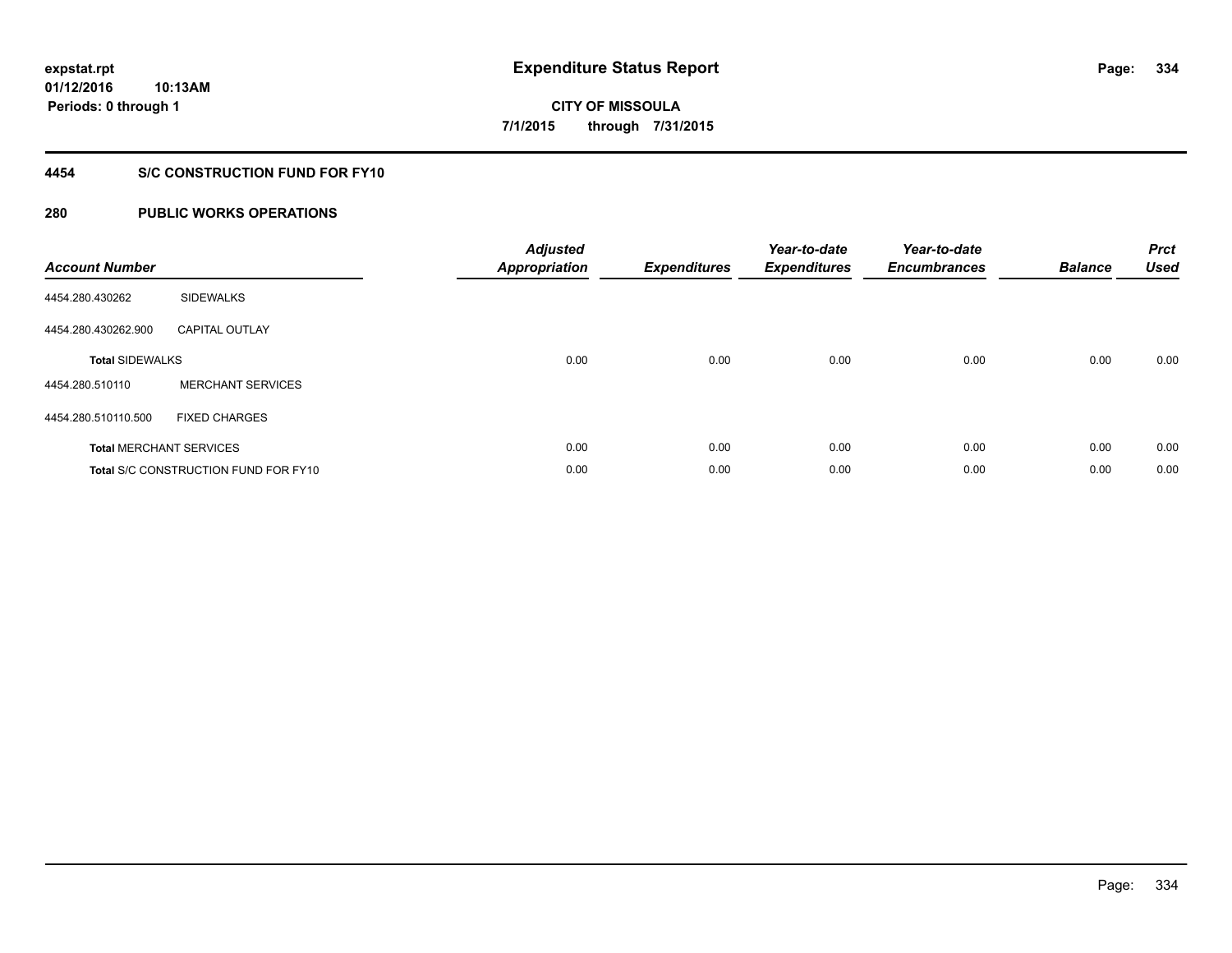#### **4455 FY11 S/C CONSTRUCTION FUND**

| <b>Account Number</b>          |                                         | <b>Adjusted</b><br><b>Appropriation</b> | <b>Expenditures</b> | Year-to-date<br><b>Expenditures</b> | Year-to-date<br><b>Encumbrances</b> | <b>Balance</b> | <b>Prct</b><br><b>Used</b> |
|--------------------------------|-----------------------------------------|-----------------------------------------|---------------------|-------------------------------------|-------------------------------------|----------------|----------------------------|
| 4455.280.430262                | <b>SIDEWALKS</b>                        |                                         |                     |                                     |                                     |                |                            |
| 4455.280.430262.900            | <b>CAPITAL OUTLAY</b>                   |                                         |                     |                                     |                                     |                |                            |
| <b>Total SIDEWALKS</b>         |                                         | 0.00                                    | 0.00                | 0.00                                | 0.00                                | 0.00           | 0.00                       |
| 4455.280.510110                | <b>MERCHANT SERVICES</b>                |                                         |                     |                                     |                                     |                |                            |
| 4455.280.510110.500            | <b>FIXED CHARGES</b>                    |                                         |                     |                                     |                                     |                |                            |
| <b>Total MERCHANT SERVICES</b> |                                         | 0.00                                    | 0.00                | 0.00                                | 0.00                                | 0.00           | 0.00                       |
|                                | <b>Total FY11 S/C CONSTRUCTION FUND</b> | 0.00                                    | 0.00                | 0.00                                | 0.00                                | 0.00           | 0.00                       |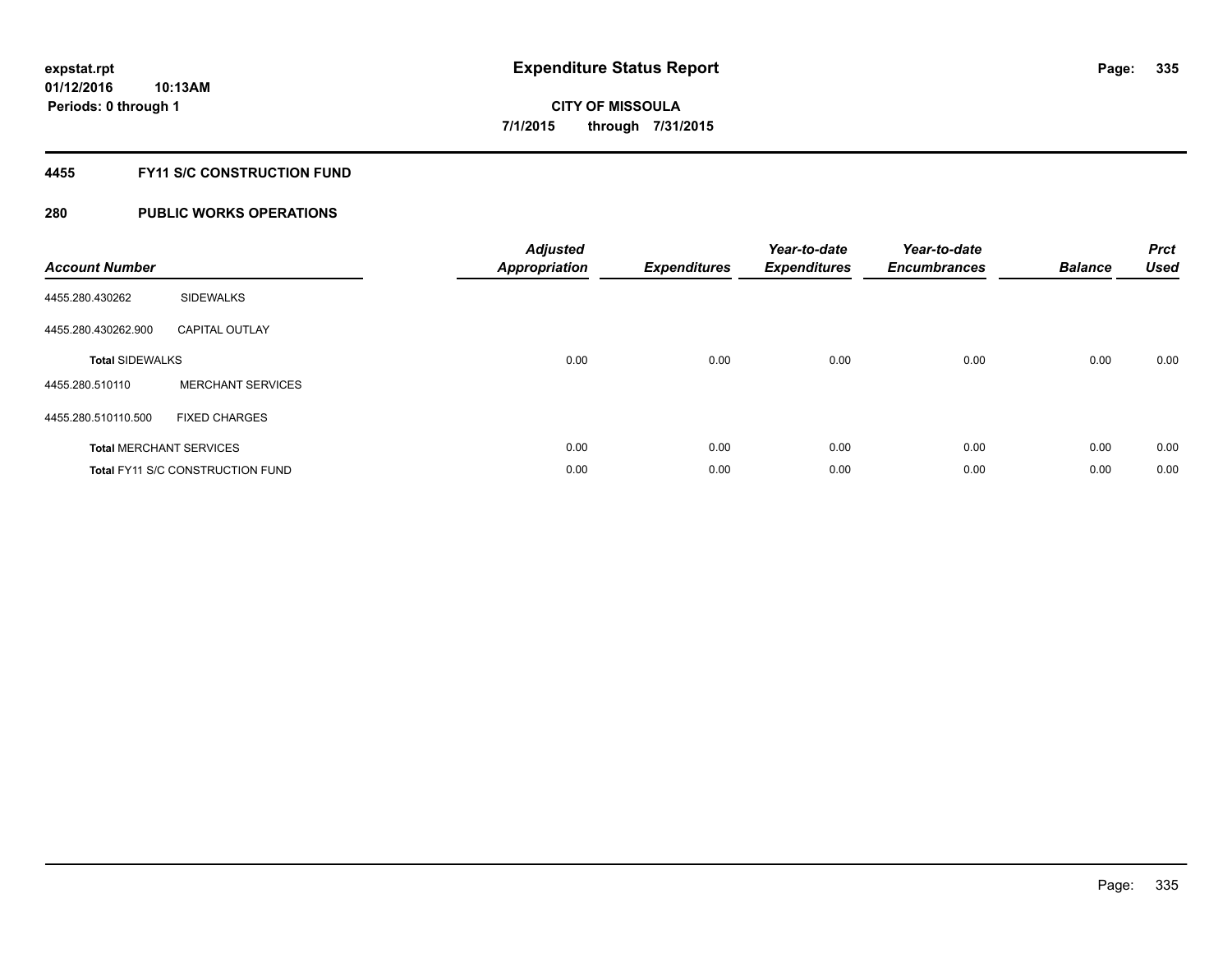#### **4456 FY12 S/C CONSTRUCTION FUND**

| <b>Account Number</b>          |                                            | <b>Adjusted</b><br><b>Appropriation</b> | <b>Expenditures</b> | Year-to-date<br><b>Expenditures</b> | Year-to-date<br><b>Encumbrances</b> | <b>Balance</b> | <b>Prct</b><br><b>Used</b> |
|--------------------------------|--------------------------------------------|-----------------------------------------|---------------------|-------------------------------------|-------------------------------------|----------------|----------------------------|
| 4456.280.430262                | <b>SIDEWALKS</b>                           |                                         |                     |                                     |                                     |                |                            |
| 4456.280.430262.900            | <b>CAPITAL OUTLAY</b>                      |                                         |                     |                                     |                                     |                |                            |
| <b>Total SIDEWALKS</b>         |                                            | 0.00                                    | 0.00                | 0.00                                | 0.00                                | 0.00           | 0.00                       |
| 4456.280.510110                | <b>MERCHANT SERVICES</b>                   |                                         |                     |                                     |                                     |                |                            |
| 4456.280.510110.500            | <b>FIXED CHARGES</b>                       |                                         |                     |                                     |                                     |                |                            |
| <b>Total MERCHANT SERVICES</b> |                                            | 0.00                                    | 0.00                | 0.00                                | 0.00                                | 0.00           | 0.00                       |
| 4456.280.521000                | INTERFUND OPERATING TRANSFERS              |                                         |                     |                                     |                                     |                |                            |
| 4456.280.521000.800            | OTHER OBJECTS                              |                                         |                     |                                     |                                     |                |                            |
|                                | <b>Total INTERFUND OPERATING TRANSFERS</b> | 0.00                                    | 0.00                | 0.00                                | 0.00                                | 0.00           | 0.00                       |
|                                | Total FY12 S/C CONSTRUCTION FUND           | 0.00                                    | 0.00                | 0.00                                | 0.00                                | 0.00           | 0.00                       |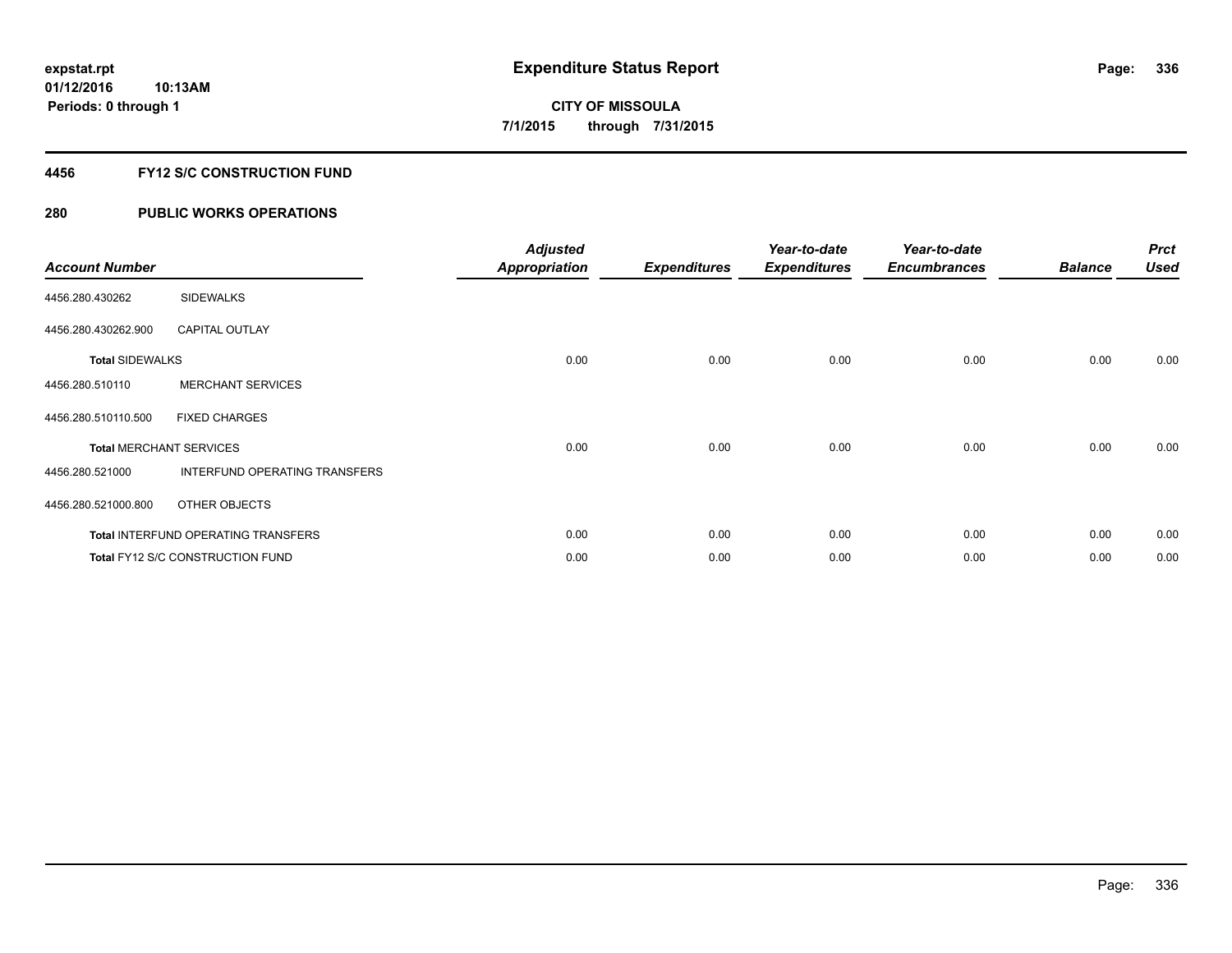**Periods: 0 through 1**

**CITY OF MISSOULA 7/1/2015 through 7/31/2015**

#### **4457 FY13 SIDEWALK/CURB CONSTRUCTION**

#### **280 PUBLIC WORKS OPERATIONS**

**10:13AM**

| <b>Account Number</b>  |                                              | <b>Adjusted</b><br><b>Appropriation</b> | <b>Expenditures</b> | Year-to-date<br><b>Expenditures</b> | Year-to-date<br><b>Encumbrances</b> | <b>Balance</b> | <b>Prct</b><br><b>Used</b> |
|------------------------|----------------------------------------------|-----------------------------------------|---------------------|-------------------------------------|-------------------------------------|----------------|----------------------------|
| 4457.280.430262        | <b>SIDEWALKS</b>                             |                                         |                     |                                     |                                     |                |                            |
| 4457.280.430262.300    | PURCHASED SERVICES                           |                                         |                     |                                     |                                     |                |                            |
|                        | <b>Total PURCHASED SERVICES</b>              | 0.00                                    | 0.00                | 0.00                                | 0.00                                | 0.00           | 0.00                       |
| 4457.280.430262.900    | <b>CAPITAL OUTLAY</b>                        |                                         |                     |                                     |                                     |                |                            |
| <b>Total SIDEWALKS</b> |                                              | 0.00                                    | 0.00                | 0.00                                | 0.00                                | 0.00           | 0.00                       |
| 4457.280.510110        | <b>MERCHANT SERVICES</b>                     |                                         |                     |                                     |                                     |                |                            |
| 4457.280.510110.500    | <b>FIXED CHARGES</b>                         |                                         |                     |                                     |                                     |                |                            |
|                        | <b>Total MERCHANT SERVICES</b>               | 0.00                                    | 0.00                | 0.00                                | 0.00                                | 0.00           | 0.00                       |
| 4457.280.521000        | INTERFUND OPERATING TRANSFERS                |                                         |                     |                                     |                                     |                |                            |
| 4457.280.521000.800    | OTHER OBJECTS                                |                                         |                     |                                     |                                     |                |                            |
|                        | Total INTERFUND OPERATING TRANSFERS          | 0.00                                    | 0.00                | 0.00                                | 0.00                                | 0.00           | 0.00                       |
|                        | <b>Total FY13 SIDEWALK/CURB CONSTRUCTION</b> | 0.00                                    | 0.00                | 0.00                                | 0.00                                | 0.00           | 0.00                       |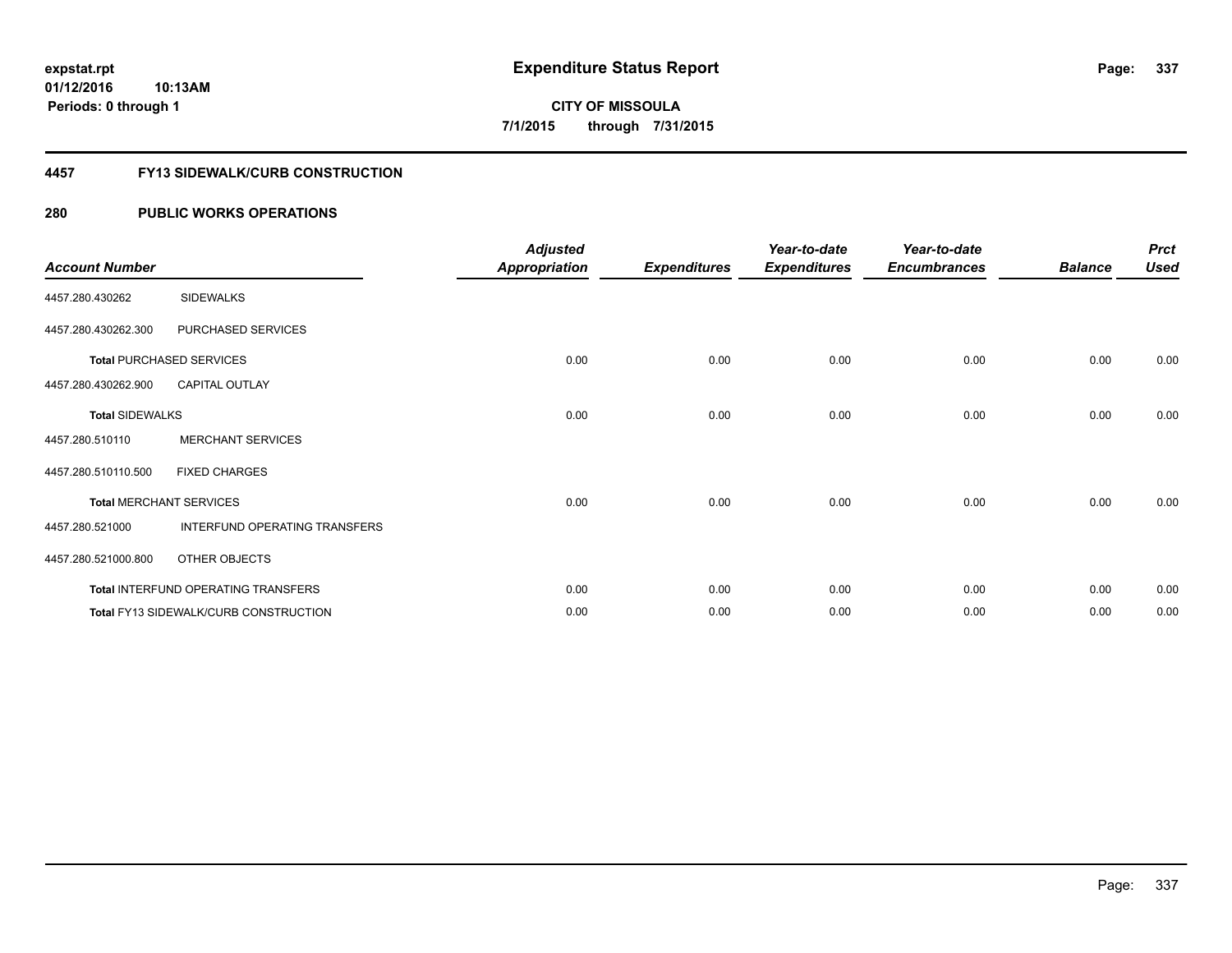**01/12/2016 10:13AM Periods: 0 through 1**

**CITY OF MISSOULA 7/1/2015 through 7/31/2015**

#### **4458 FY14 SIDEWALK & CURB CONSTRUCTION**

| <b>Account Number</b>  |                                                    | <b>Adjusted</b><br><b>Appropriation</b> | <b>Expenditures</b> | Year-to-date<br><b>Expenditures</b> | Year-to-date<br><b>Encumbrances</b> | <b>Balance</b> | <b>Prct</b><br><b>Used</b> |
|------------------------|----------------------------------------------------|-----------------------------------------|---------------------|-------------------------------------|-------------------------------------|----------------|----------------------------|
| 4458.280.430262        | <b>SIDEWALKS</b>                                   |                                         |                     |                                     |                                     |                |                            |
| 4458.280.430262.900    | <b>CAPITAL OUTLAY</b>                              |                                         |                     |                                     |                                     |                |                            |
| <b>Total SIDEWALKS</b> |                                                    | 0.00                                    | 0.00                | 0.00                                | 0.00                                | 0.00           | 0.00                       |
| 4458.280.510110        | <b>MERCHANT SERVICES</b>                           |                                         |                     |                                     |                                     |                |                            |
| 4458.280.510110.500    | <b>FIXED CHARGES</b>                               |                                         |                     |                                     |                                     |                |                            |
|                        | <b>Total MERCHANT SERVICES</b>                     | 0.00                                    | 0.00                | 0.00                                | 0.00                                | 0.00           | 0.00                       |
| 4458.280.521000        | INTERFUND OPERATING TRANSFERS                      |                                         |                     |                                     |                                     |                |                            |
| 4458.280.521000.800    | OTHER OBJECTS                                      |                                         |                     |                                     |                                     |                |                            |
|                        | <b>Total INTERFUND OPERATING TRANSFERS</b>         | 0.00                                    | 0.00                | 0.00                                | 0.00                                | 0.00           | 0.00                       |
|                        | <b>Total FY14 SIDEWALK &amp; CURB CONSTRUCTION</b> | 0.00                                    | 0.00                | 0.00                                | 0.00                                | 0.00           | 0.00                       |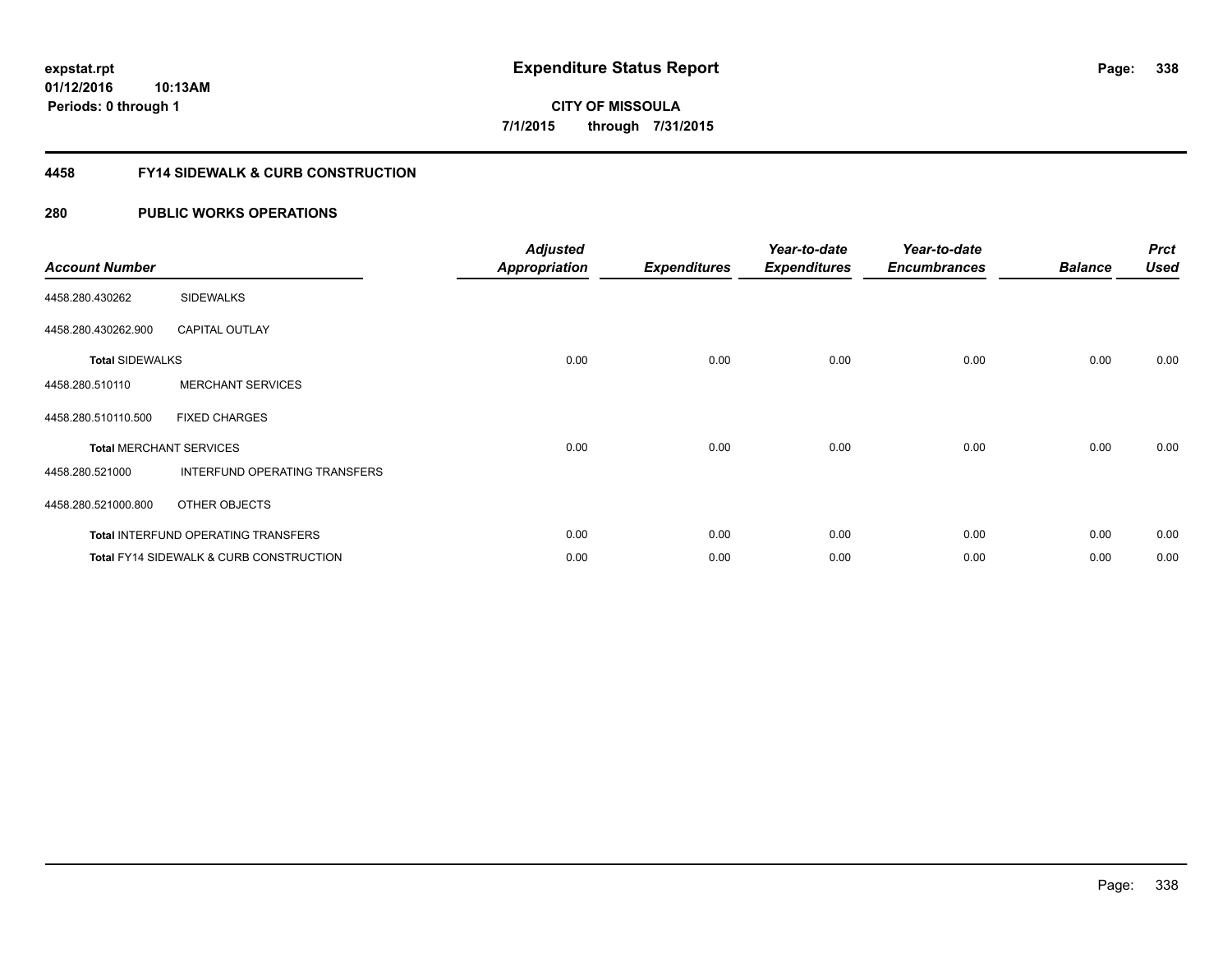**01/12/2016 10:13AM Periods: 0 through 1**

# **CITY OF MISSOULA 7/1/2015 through 7/31/2015**

#### **4459 FY15 SIDEWALK/CURB CONSTRUCTION**

| <b>Account Number</b>      |                                       | <b>Adjusted</b><br><b>Appropriation</b> | <b>Expenditures</b> | Year-to-date<br><b>Expenditures</b> | Year-to-date<br><b>Encumbrances</b> | <b>Balance</b> | <b>Prct</b><br><b>Used</b> |
|----------------------------|---------------------------------------|-----------------------------------------|---------------------|-------------------------------------|-------------------------------------|----------------|----------------------------|
| 4459.280.430262            | <b>SIDEWALKS</b>                      |                                         |                     |                                     |                                     |                |                            |
| 4459.280.430262.800        | OTHER OBJECTS                         |                                         |                     |                                     |                                     |                |                            |
| <b>Total OTHER OBJECTS</b> |                                       | 0.00                                    | 0.00                | 0.00                                | 0.00                                | 0.00           | 0.00                       |
| 4459.280.430262.900        | <b>CAPITAL OUTLAY</b>                 |                                         |                     |                                     |                                     |                |                            |
| <b>Total SIDEWALKS</b>     |                                       | 0.00                                    | 0.00                | 0.00                                | 0.00                                | 0.00           | 0.00                       |
| 4459.280.510110            | <b>MERCHANT SERVICES</b>              |                                         |                     |                                     |                                     |                |                            |
| 4459.280.510110.500        | <b>FIXED CHARGES</b>                  |                                         |                     |                                     |                                     |                |                            |
|                            | <b>Total MERCHANT SERVICES</b>        | 0.00                                    | 0.00                | 0.00                                | 0.00                                | 0.00           | 0.00                       |
|                            | Total FY15 SIDEWALK/CURB CONSTRUCTION | 0.00                                    | 0.00                | 0.00                                | 0.00                                | 0.00           | 0.00                       |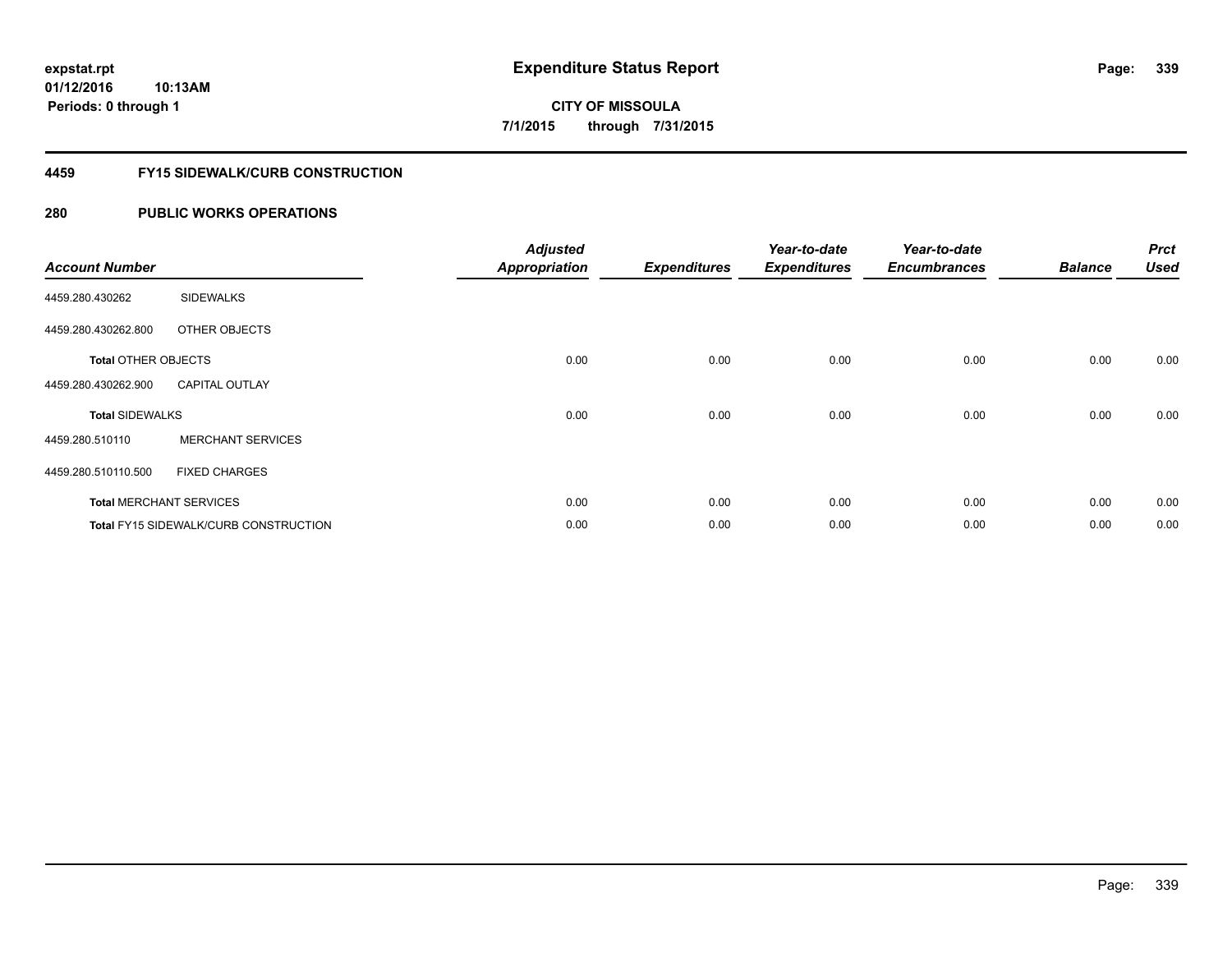**01/12/2016 10:13AM Periods: 0 through 1**

# **CITY OF MISSOULA 7/1/2015 through 7/31/2015**

#### **4460 FY16 SIDEWALK/CURB CONSTRUCTION**

| <b>Account Number</b>  |                                              | <b>Adjusted</b><br><b>Appropriation</b> | <b>Expenditures</b> | Year-to-date<br><b>Expenditures</b> | Year-to-date<br><b>Encumbrances</b> | <b>Balance</b> | <b>Prct</b><br><b>Used</b> |
|------------------------|----------------------------------------------|-----------------------------------------|---------------------|-------------------------------------|-------------------------------------|----------------|----------------------------|
| 4460.280.430262        | <b>SIDEWALKS</b>                             |                                         |                     |                                     |                                     |                |                            |
| 4460.280.430262.900    | <b>CAPITAL OUTLAY</b>                        |                                         |                     |                                     |                                     |                |                            |
| <b>Total SIDEWALKS</b> |                                              | 0.00                                    | 0.00                | 0.00                                | 0.00                                | 0.00           | 0.00                       |
| 4460.280.510110        | <b>MERCHANT SERVICES</b>                     |                                         |                     |                                     |                                     |                |                            |
| 4460.280.510110.500    | <b>FIXED CHARGES</b>                         |                                         |                     |                                     |                                     |                |                            |
|                        | <b>Total FY16 SIDEWALK/CURB CONSTRUCTION</b> | 0.00                                    | 0.00                | 0.00                                | 0.00                                | 0.00           | 0.00                       |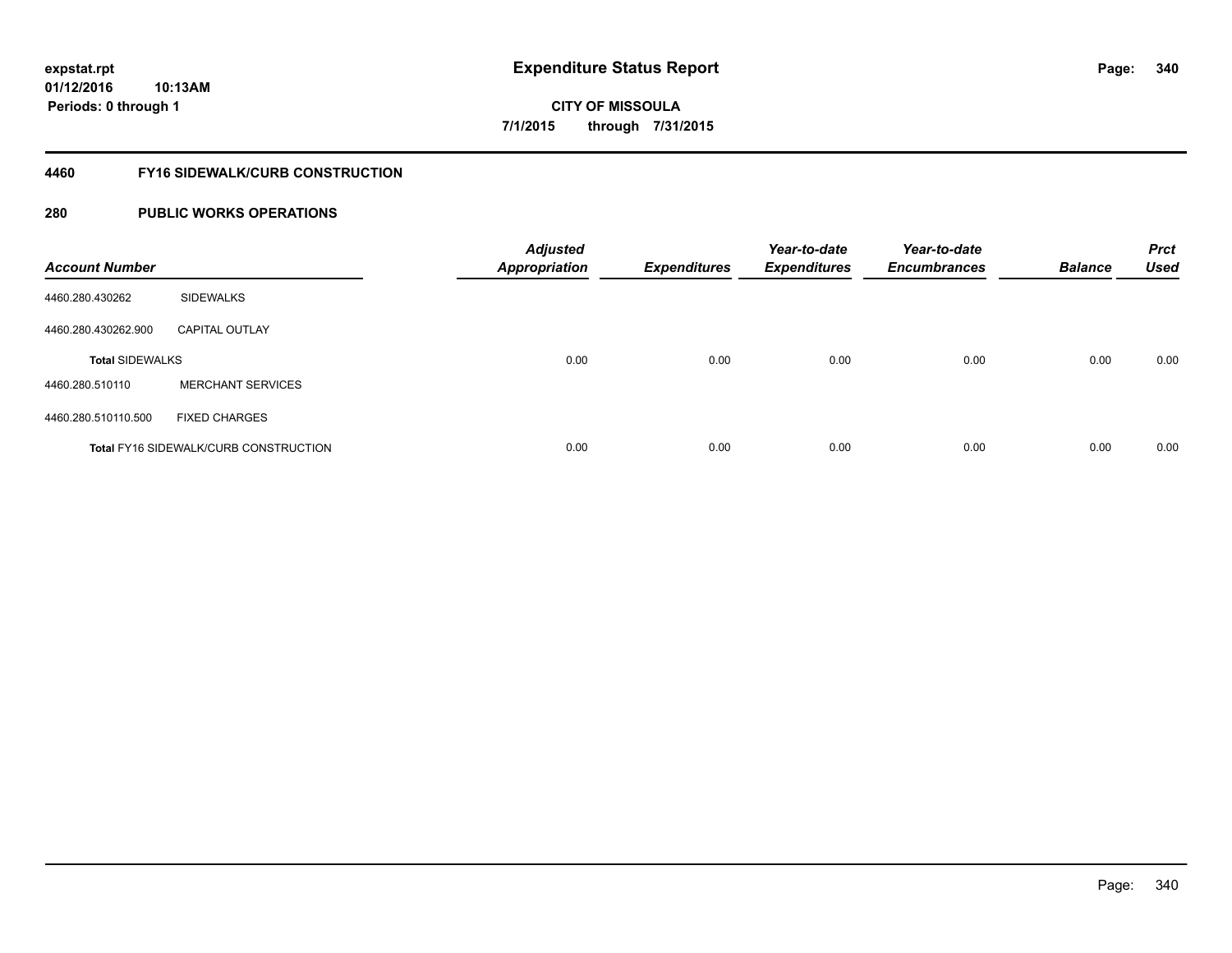#### **4531 SID 531 TRAFFIC CALMING**

## **000 \*\*\* Title Not Found \*\*\***

| <b>Account Number</b>         |                                 | <b>Adjusted</b><br><b>Appropriation</b> | <b>Expenditures</b> | Year-to-date<br><b>Expenditures</b> | Year-to-date<br><b>Encumbrances</b> | <b>Balance</b> | <b>Prct</b><br><b>Used</b> |
|-------------------------------|---------------------------------|-----------------------------------------|---------------------|-------------------------------------|-------------------------------------|----------------|----------------------------|
| 4531.000.410000               | <b>GENERAL GOVERNMENT</b>       |                                         |                     |                                     |                                     |                |                            |
| 4531.000.410000.600           | <b>DEBT SERVICE</b>             |                                         |                     |                                     |                                     |                |                            |
|                               | <b>Total GENERAL GOVERNMENT</b> | 0.00                                    | 0.00                | 0.00                                | 0.00                                | 0.00           | 0.00                       |
| 4531.000.510110               | <b>MERCHANT SERVICES</b>        |                                         |                     |                                     |                                     |                |                            |
| 4531.000.510110.500           | <b>FIXED CHARGES</b>            |                                         |                     |                                     |                                     |                |                            |
| Total *** Title Not Found *** |                                 | 0.00                                    | 0.00                | 0.00                                | 0.00                                | 0.00           | 0.00                       |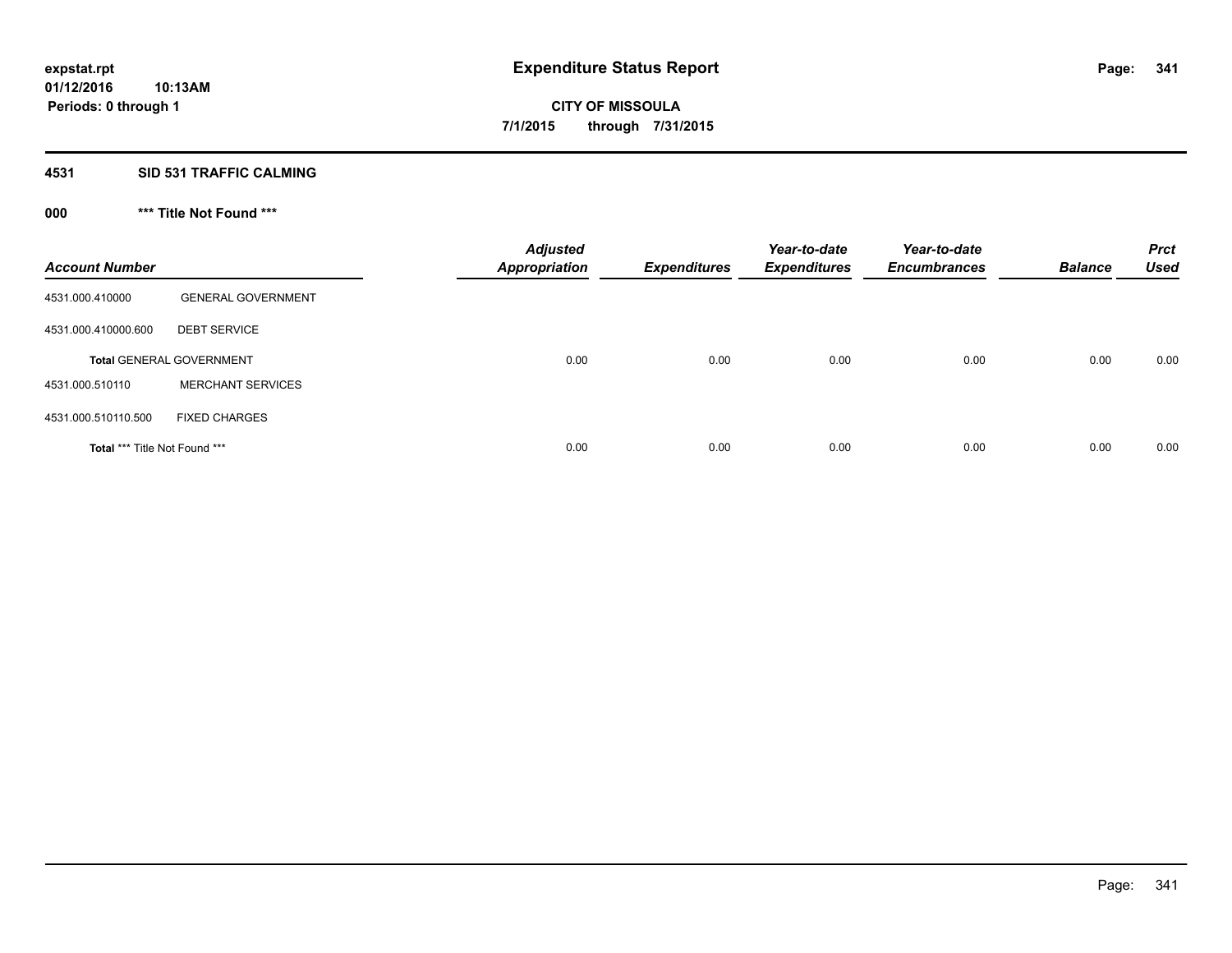#### **4531 SID 531 TRAFFIC CALMING**

| <b>Account Number</b> |                                      | <b>Adjusted</b><br><b>Appropriation</b> | <b>Expenditures</b> | Year-to-date<br><b>Expenditures</b> | Year-to-date<br><b>Encumbrances</b> | <b>Balance</b> | <b>Prct</b><br><b>Used</b> |
|-----------------------|--------------------------------------|-----------------------------------------|---------------------|-------------------------------------|-------------------------------------|----------------|----------------------------|
| 4531.390.510100       | SPECIAL ASSESSMENTS                  |                                         |                     |                                     |                                     |                |                            |
| 4531.390.510100.900   | <b>CAPITAL OUTLAY</b>                |                                         |                     |                                     |                                     |                |                            |
|                       | <b>Total SPECIAL ASSESSMENTS</b>     | 0.00                                    | 0.00                | 0.00                                | 0.00                                | 0.00           | 0.00                       |
| 4531.390.510110       | <b>MERCHANT SERVICES</b>             |                                         |                     |                                     |                                     |                |                            |
| 4531.390.510110.500   | <b>FIXED CHARGES</b>                 |                                         |                     |                                     |                                     |                |                            |
|                       | <b>Total MERCHANT SERVICES</b>       | 0.00                                    | 0.00                | 0.00                                | 0.00                                | 0.00           | 0.00                       |
|                       | <b>Total SID 531 TRAFFIC CALMING</b> | 0.00                                    | 0.00                | 0.00                                | 0.00                                | 0.00           | 0.00                       |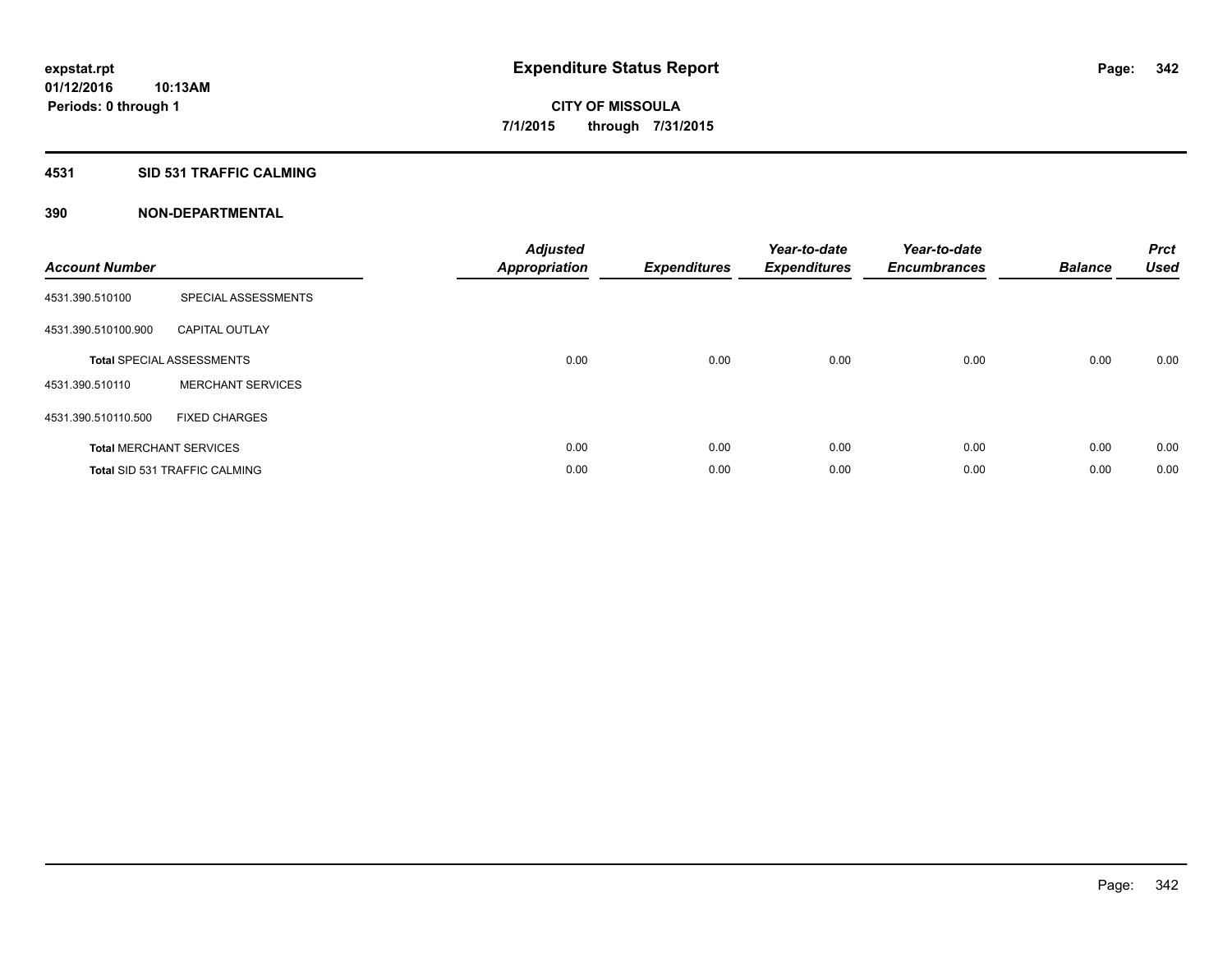### **4532 MALONEY RANCH SID**

| <b>Account Number</b>          |                                  | <b>Adjusted</b><br><b>Appropriation</b> | <b>Expenditures</b> | Year-to-date<br><b>Expenditures</b> | Year-to-date<br><b>Encumbrances</b> | <b>Balance</b> | <b>Prct</b><br><b>Used</b> |
|--------------------------------|----------------------------------|-----------------------------------------|---------------------|-------------------------------------|-------------------------------------|----------------|----------------------------|
| 4532.390.510100                | SPECIAL ASSESSMENTS              |                                         |                     |                                     |                                     |                |                            |
| 4532.390.510100.900            | <b>CAPITAL OUTLAY</b>            |                                         |                     |                                     |                                     |                |                            |
|                                | <b>Total SPECIAL ASSESSMENTS</b> | 0.00                                    | 0.00                | 0.00                                | 0.00                                | 0.00           | 0.00                       |
| 4532.390.510110                | <b>MERCHANT SERVICES</b>         |                                         |                     |                                     |                                     |                |                            |
| 4532.390.510110.500            | <b>FIXED CHARGES</b>             |                                         |                     |                                     |                                     |                |                            |
| <b>Total FIXED CHARGES</b>     |                                  | 0.00                                    | 0.00                | 0.00                                | 0.00                                | 0.00           | 0.00                       |
|                                | <b>Total MERCHANT SERVICES</b>   | 0.00                                    | 0.00                | 0.00                                | 0.00                                | 0.00           | 0.00                       |
| <b>Total MALONEY RANCH SID</b> |                                  | 0.00                                    | 0.00                | 0.00                                | 0.00                                | 0.00           | 0.00                       |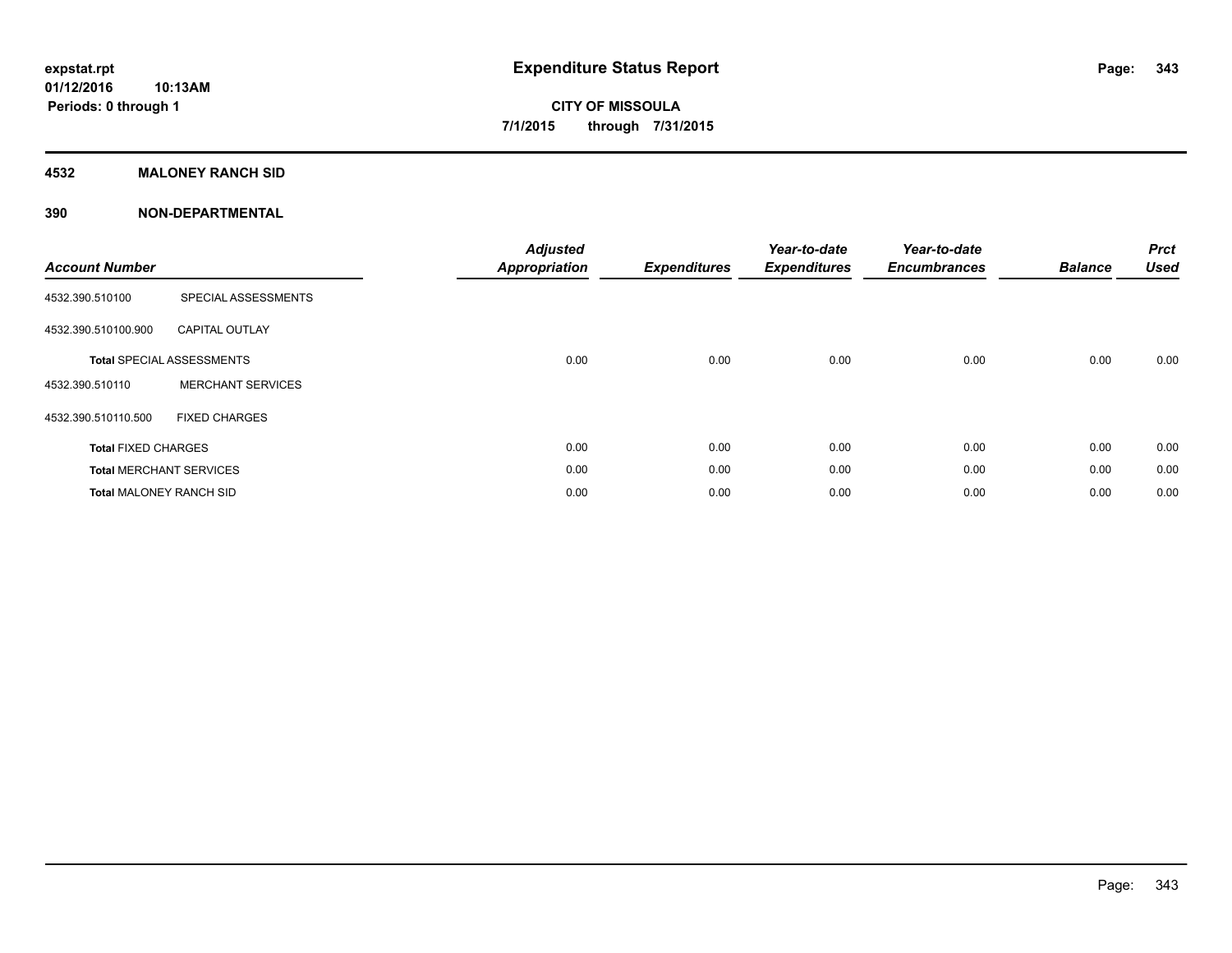#### **4533 RATTLESNAKE SEWER SID**

| <b>Account Number</b>          |                             | <b>Adjusted</b><br><b>Appropriation</b> | <b>Expenditures</b> | Year-to-date<br><b>Expenditures</b> | Year-to-date<br><b>Encumbrances</b> | <b>Balance</b> | <b>Prct</b><br>Used |
|--------------------------------|-----------------------------|-----------------------------------------|---------------------|-------------------------------------|-------------------------------------|----------------|---------------------|
| 4533.390.510110                | <b>MERCHANT SERVICES</b>    |                                         |                     |                                     |                                     |                |                     |
| 4533.390.510110.500            | <b>FIXED CHARGES</b>        |                                         |                     |                                     |                                     |                |                     |
| <b>Total FIXED CHARGES</b>     |                             | 0.00                                    | 0.00                | 0.00                                | 0.00                                | 0.00           | 0.00                |
| <b>Total MERCHANT SERVICES</b> |                             | 0.00                                    | 0.00                | 0.00                                | 0.00                                | 0.00           | 0.00                |
|                                | Total RATTLESNAKE SEWER SID | 0.00                                    | 0.00                | 0.00                                | 0.00                                | 0.00           | 0.00                |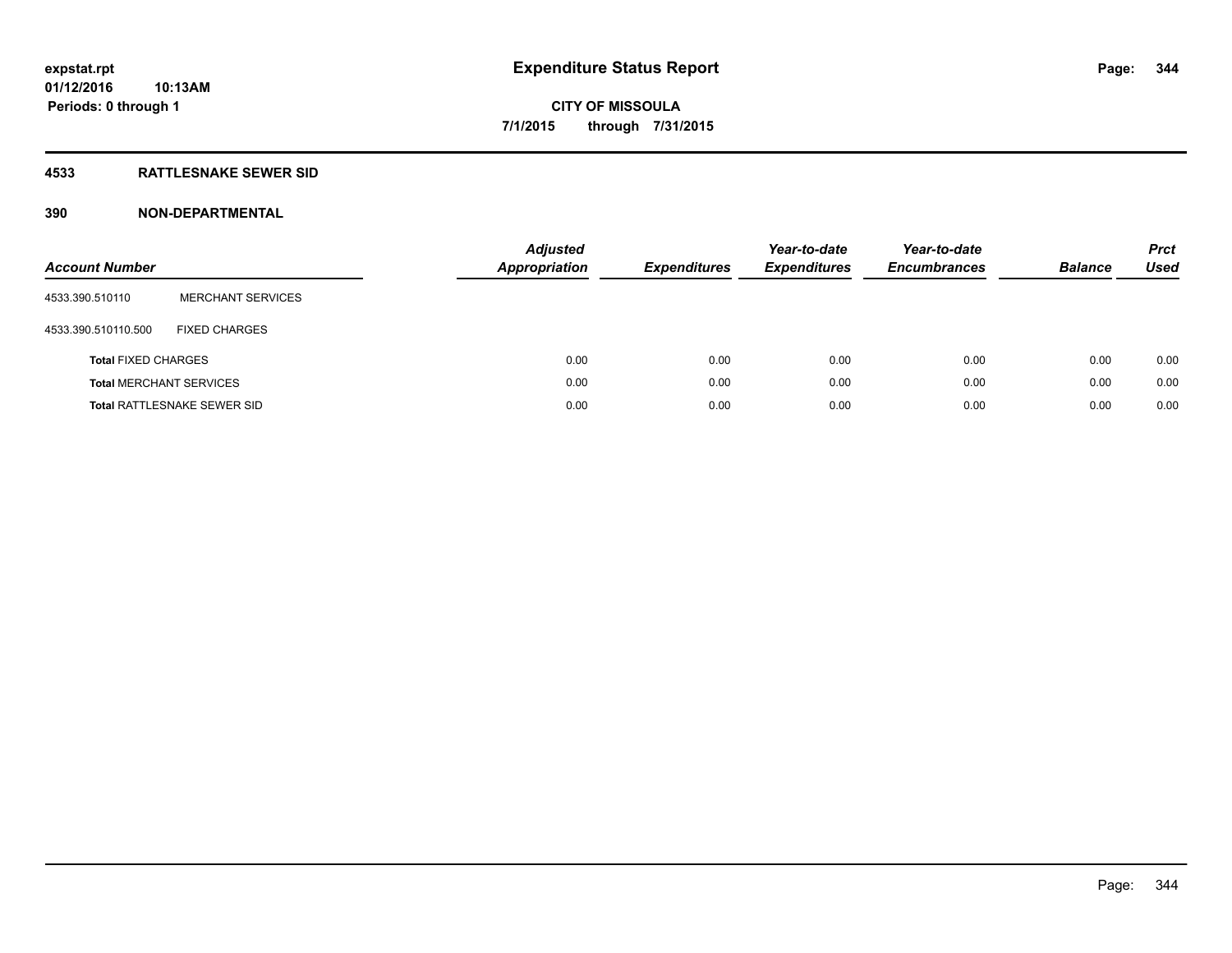#### **4534 SID 534 LINCOLNWOOD**

| <b>Account Number</b>            |                               | <b>Adjusted</b><br><b>Appropriation</b> | <b>Expenditures</b> | Year-to-date<br><b>Expenditures</b> | Year-to-date<br><b>Encumbrances</b> | <b>Balance</b> | <b>Prct</b><br><b>Used</b> |
|----------------------------------|-------------------------------|-----------------------------------------|---------------------|-------------------------------------|-------------------------------------|----------------|----------------------------|
| 4534.390.510110                  | <b>MERCHANT SERVICES</b>      |                                         |                     |                                     |                                     |                |                            |
| 4534.390.510110.500              | <b>FIXED CHARGES</b>          |                                         |                     |                                     |                                     |                |                            |
| <b>Total MERCHANT SERVICES</b>   |                               | 0.00                                    | 0.00                | 0.00                                | 0.00                                | 0.00           | 0.00                       |
| 4534.390.521000                  | INTERFUND OPERATING TRANSFERS |                                         |                     |                                     |                                     |                |                            |
| 4534.390.521000.800              | OTHER OBJECTS                 |                                         |                     |                                     |                                     |                |                            |
| <b>Total SID 534 LINCOLNWOOD</b> |                               | 0.00                                    | 0.00                | 0.00                                | 0.00                                | 0.00           | 0.00                       |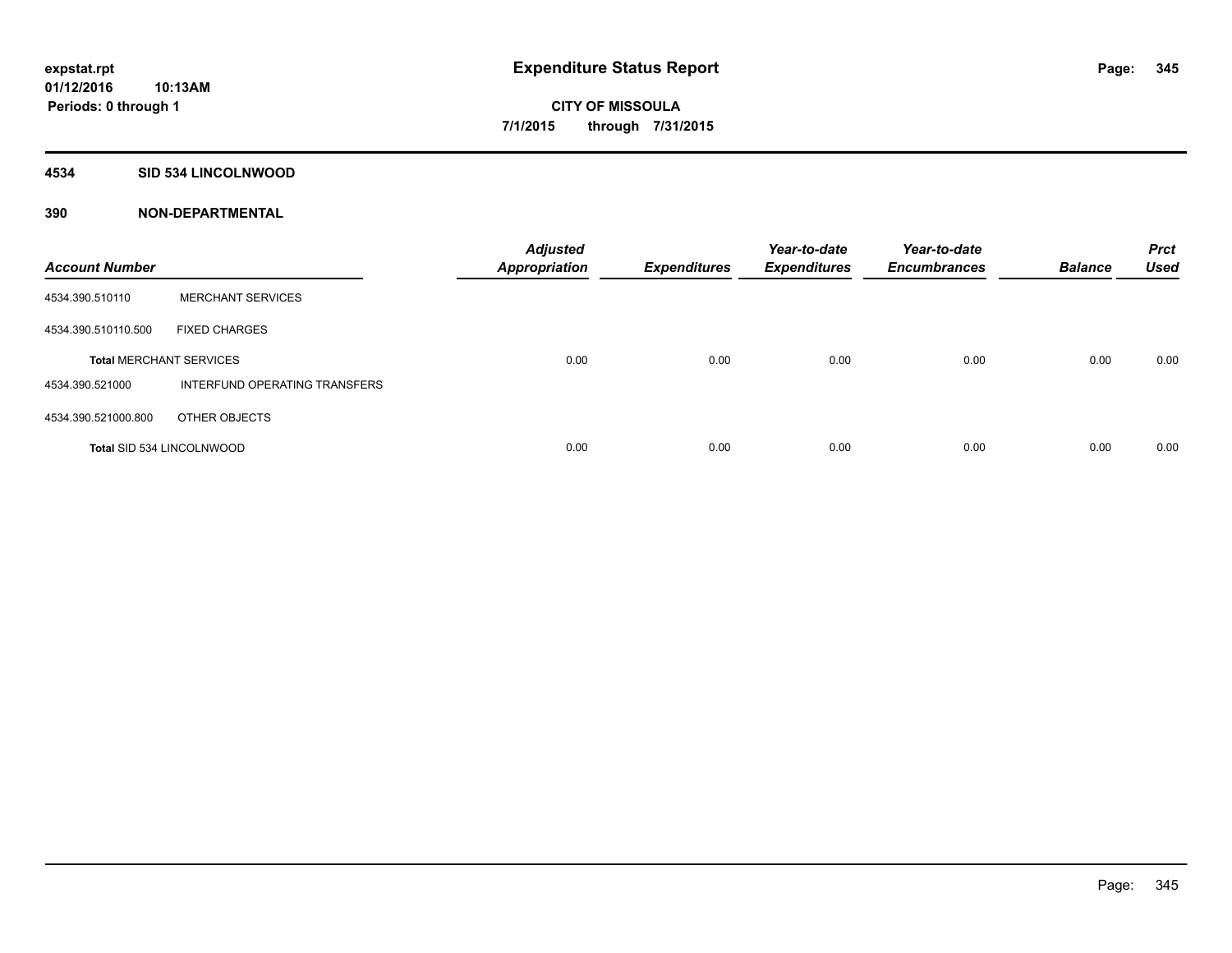#### **4535 SLANT STREET TRAFFIC CALMING**

## **000 \*\*\* Title Not Found \*\*\***

| <b>Account Number</b>      |                                           | <b>Adjusted</b><br>Appropriation | <b>Expenditures</b> | Year-to-date<br><b>Expenditures</b> | Year-to-date<br><b>Encumbrances</b> | <b>Balance</b> | <b>Prct</b><br><b>Used</b> |
|----------------------------|-------------------------------------------|----------------------------------|---------------------|-------------------------------------|-------------------------------------|----------------|----------------------------|
| 4535.000.410000            | <b>GENERAL GOVERNMENT</b>                 |                                  |                     |                                     |                                     |                |                            |
| 4535.000.410000.600        | <b>DEBT SERVICE</b>                       |                                  |                     |                                     |                                     |                |                            |
|                            | <b>Total GENERAL GOVERNMENT</b>           | 0.00                             | 0.00                | 0.00                                | 0.00                                | 0.00           | 0.00                       |
| 4535.000.510110            | <b>MERCHANT SERVICES</b>                  |                                  |                     |                                     |                                     |                |                            |
| 4535.000.510110.500        | <b>FIXED CHARGES</b>                      |                                  |                     |                                     |                                     |                |                            |
| <b>Total FIXED CHARGES</b> |                                           | 0.00                             | 0.00                | 0.00                                | 0.00                                | 0.00           | 0.00                       |
|                            | <b>Total SLANT STREET TRAFFIC CALMING</b> | 0.00                             | 0.00                | 0.00                                | 0.00                                | 0.00           | 0.00                       |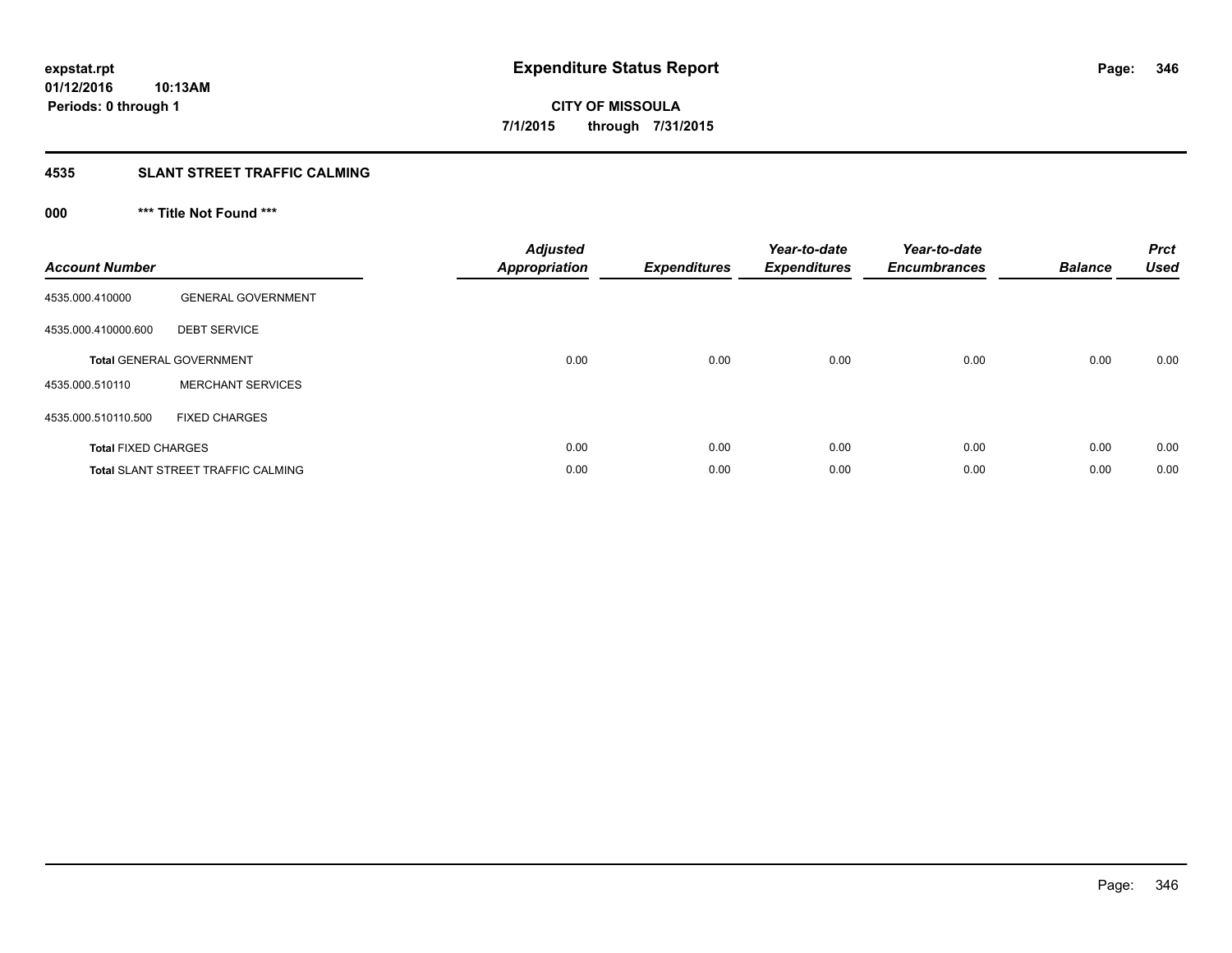### **4536 SID536 LINCOLNWOOD SWR PH2**

| <b>Account Number</b> |                                         | <b>Adjusted</b><br>Appropriation | <b>Expenditures</b> | Year-to-date<br><b>Expenditures</b> | Year-to-date<br><b>Encumbrances</b> | <b>Balance</b> | Prct<br><b>Used</b> |
|-----------------------|-----------------------------------------|----------------------------------|---------------------|-------------------------------------|-------------------------------------|----------------|---------------------|
| 4536.390.510110       | <b>MERCHANT SERVICES</b>                |                                  |                     |                                     |                                     |                |                     |
| 4536.390.510110.500   | <b>FIXED CHARGES</b>                    |                                  |                     |                                     |                                     |                |                     |
|                       | <b>Total SID536 LINCOLNWOOD SWR PH2</b> | 0.00                             | 0.00                | 0.00                                | 0.00                                | 0.00           | 0.00                |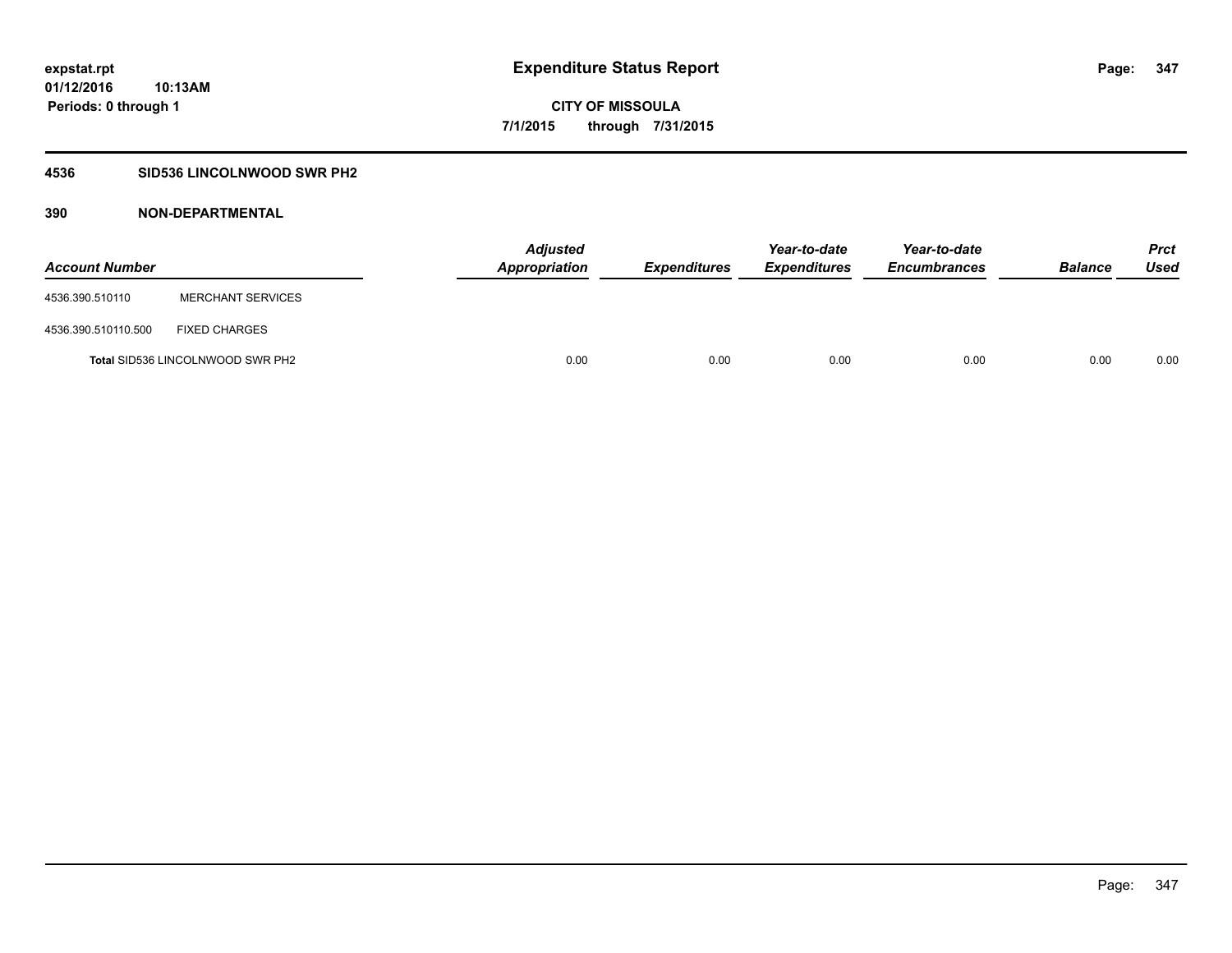**01/12/2016 10:13AM Periods: 0 through 1**

**CITY OF MISSOULA 7/1/2015 through 7/31/2015**

**4539 SID 539 4th STREET**

**000 \*\*\* Title Not Found \*\*\***

| <b>Account Number</b>      |                                 | <b>Adjusted</b><br><b>Appropriation</b> | <b>Expenditures</b> | Year-to-date<br><b>Expenditures</b> | Year-to-date<br><b>Encumbrances</b> | <b>Balance</b> | <b>Prct</b><br><b>Used</b> |
|----------------------------|---------------------------------|-----------------------------------------|---------------------|-------------------------------------|-------------------------------------|----------------|----------------------------|
| 4539.000.410000            | <b>GENERAL GOVERNMENT</b>       |                                         |                     |                                     |                                     |                |                            |
| 4539.000.410000.600        | <b>DEBT SERVICE</b>             |                                         |                     |                                     |                                     |                |                            |
|                            | <b>Total GENERAL GOVERNMENT</b> | 0.00                                    | 0.00                | 0.00                                | 0.00                                | 0.00           | 0.00                       |
| 4539.000.510110            | <b>MERCHANT SERVICES</b>        |                                         |                     |                                     |                                     |                |                            |
| 4539.000.510110.500        | <b>FIXED CHARGES</b>            |                                         |                     |                                     |                                     |                |                            |
| <b>Total FIXED CHARGES</b> |                                 | 0.00                                    | 0.00                | 0.00                                | 0.00                                | 0.00           | 0.00                       |
| Total SID 539 4th STREET   |                                 | 0.00                                    | 0.00                | 0.00                                | 0.00                                | 0.00           | 0.00                       |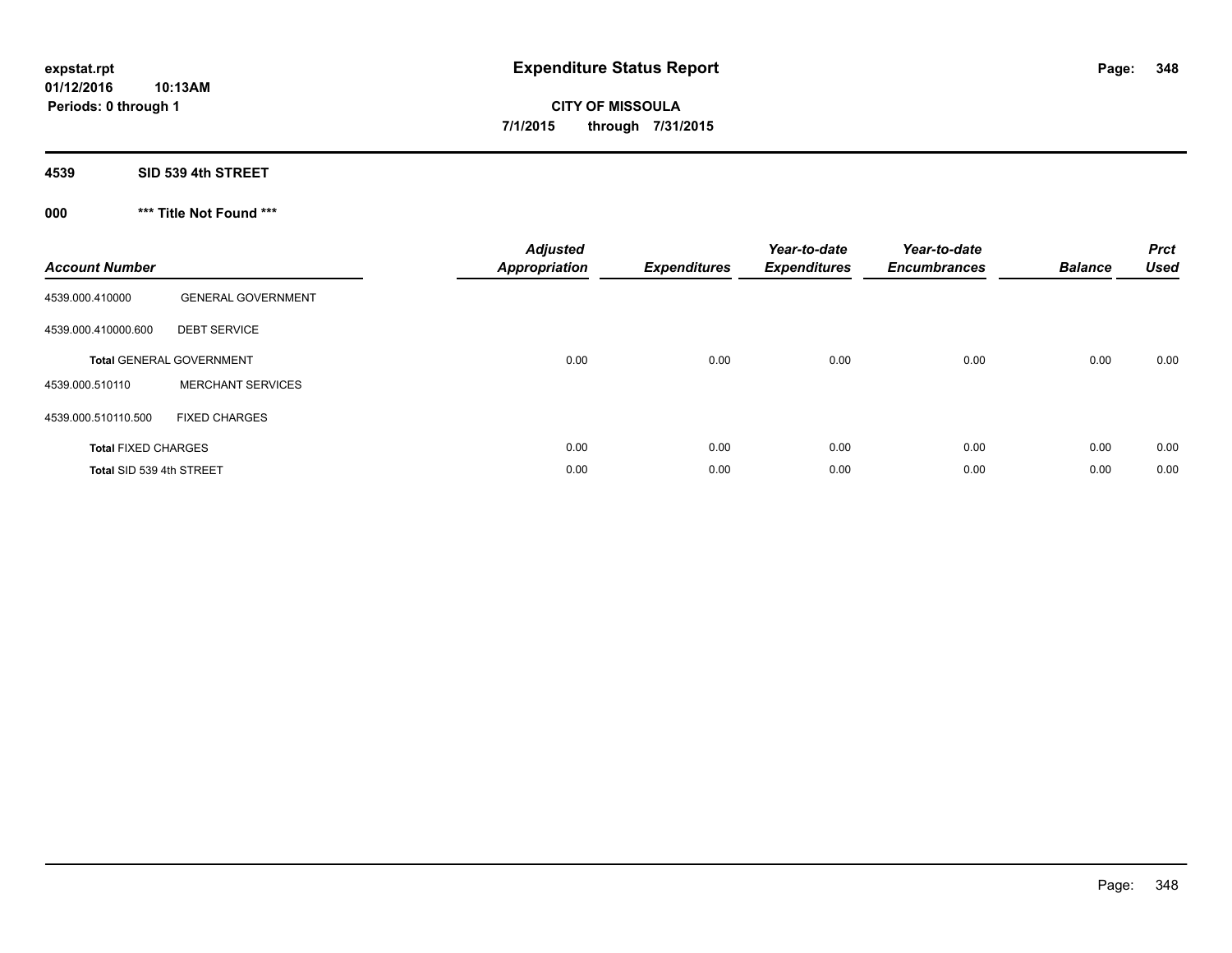#### **4540 SID 540 ENGLAND BLVD**

| <b>Account Number</b> |                                            | <b>Adjusted</b><br>Appropriation | <b>Expenditures</b> | Year-to-date<br><b>Expenditures</b> | Year-to-date<br><b>Encumbrances</b> | <b>Balance</b> | <b>Prct</b><br><b>Used</b> |
|-----------------------|--------------------------------------------|----------------------------------|---------------------|-------------------------------------|-------------------------------------|----------------|----------------------------|
| 4540.390.510110       | <b>MERCHANT SERVICES</b>                   |                                  |                     |                                     |                                     |                |                            |
| 4540.390.510110.500   | <b>FIXED CHARGES</b>                       |                                  |                     |                                     |                                     |                |                            |
|                       | <b>Total MERCHANT SERVICES</b>             | 0.00                             | 0.00                | 0.00                                | 0.00                                | 0.00           | 0.00                       |
| 4540.390.521000       | INTERFUND OPERATING TRANSFERS              |                                  |                     |                                     |                                     |                |                            |
| 4540.390.521000.800   | OTHER OBJECTS                              |                                  |                     |                                     |                                     |                |                            |
|                       | <b>Total INTERFUND OPERATING TRANSFERS</b> | 0.00                             | 0.00                | 0.00                                | 0.00                                | 0.00           | 0.00                       |
|                       | Total SID 540 ENGLAND BLVD                 | 0.00                             | 0.00                | 0.00                                | 0.00                                | 0.00           | 0.00                       |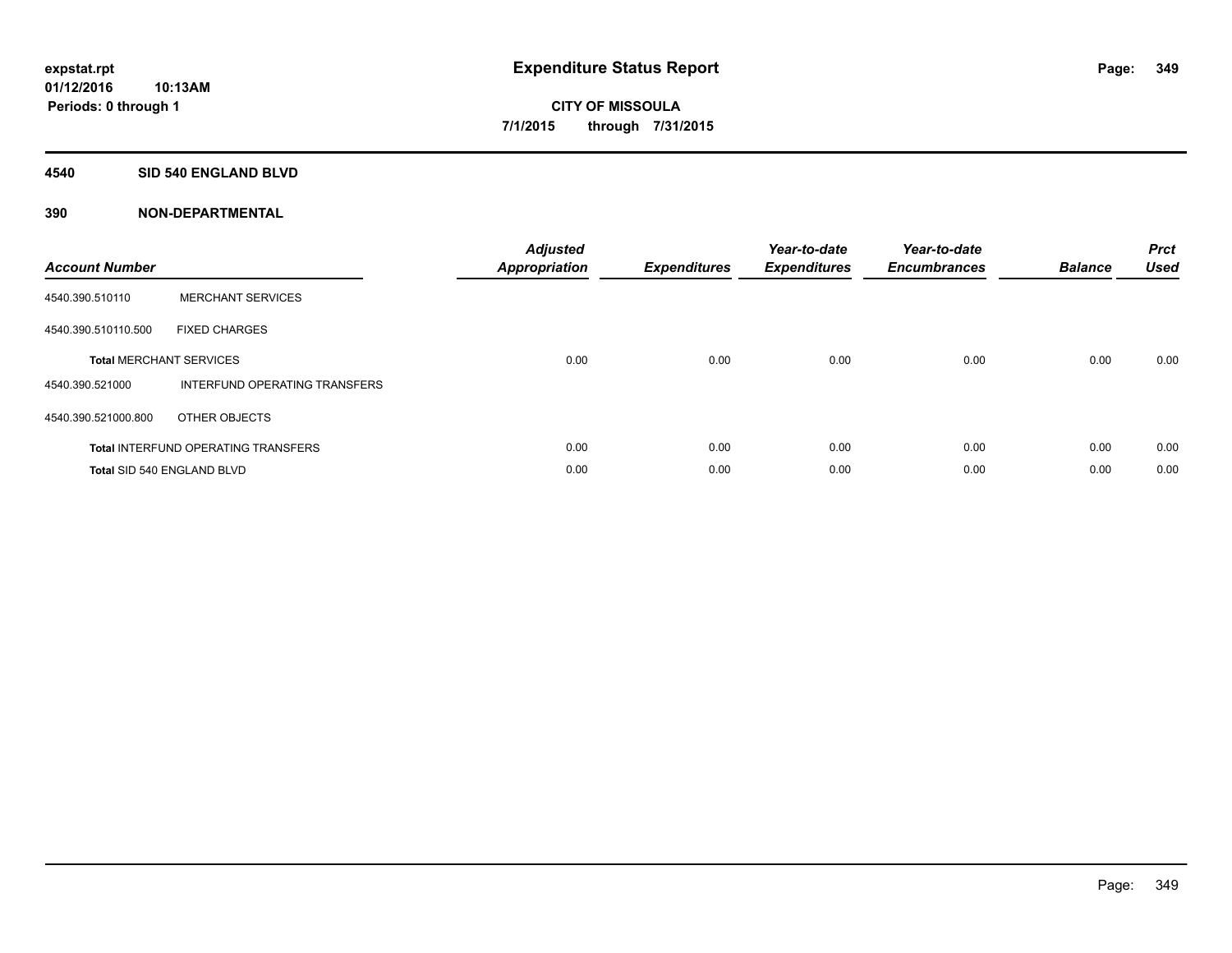#### **4541 SID 541 PINEVIEW PARK**

| <b>Account Number</b>         |                                  | <b>Adjusted</b><br><b>Appropriation</b> | <b>Expenditures</b> | Year-to-date<br><b>Expenditures</b> | Year-to-date<br><b>Encumbrances</b> | <b>Balance</b> | <b>Prct</b><br><b>Used</b> |
|-------------------------------|----------------------------------|-----------------------------------------|---------------------|-------------------------------------|-------------------------------------|----------------|----------------------------|
| 4541.390.410710               | *** Title Not Found ***          |                                         |                     |                                     |                                     |                |                            |
| 4541.390.410710.500           | <b>FIXED CHARGES</b>             |                                         |                     |                                     |                                     |                |                            |
| Total *** Title Not Found *** |                                  | 0.00                                    | 0.00                | 0.00                                | 0.00                                | 0.00           | 0.00                       |
| 4541.390.510100               | SPECIAL ASSESSMENTS              |                                         |                     |                                     |                                     |                |                            |
| 4541.390.510100.900           | <b>CAPITAL OUTLAY</b>            |                                         |                     |                                     |                                     |                |                            |
|                               | <b>Total SPECIAL ASSESSMENTS</b> | 0.00                                    | 0.00                | 0.00                                | 0.00                                | 0.00           | 0.00                       |
| 4541.390.510110               | <b>MERCHANT SERVICES</b>         |                                         |                     |                                     |                                     |                |                            |
| 4541.390.510110.500           | <b>FIXED CHARGES</b>             |                                         |                     |                                     |                                     |                |                            |
|                               | <b>Total MERCHANT SERVICES</b>   | 0.00                                    | 0.00                | 0.00                                | 0.00                                | 0.00           | 0.00                       |
|                               | Total SID 541 PINEVIEW PARK      | 0.00                                    | 0.00                | 0.00                                | 0.00                                | 0.00           | 0.00                       |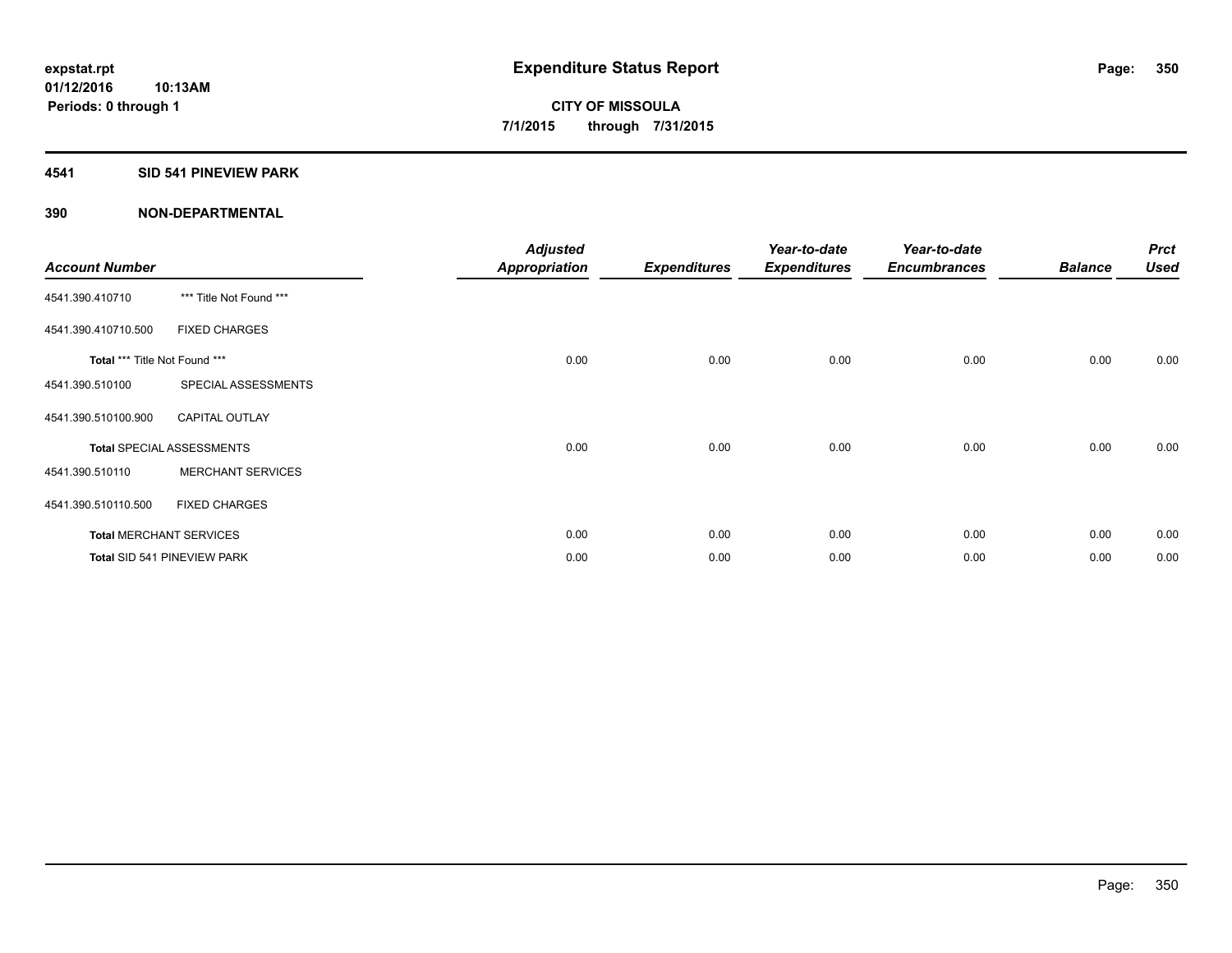#### **4542 SID 542 HILLVIEW WAY**

| <b>Account Number</b>      |                                  | <b>Adjusted</b><br><b>Appropriation</b> | <b>Expenditures</b> | Year-to-date<br><b>Expenditures</b> | Year-to-date<br><b>Encumbrances</b> | <b>Balance</b> | <b>Prct</b><br><b>Used</b> |
|----------------------------|----------------------------------|-----------------------------------------|---------------------|-------------------------------------|-------------------------------------|----------------|----------------------------|
|                            |                                  |                                         |                     |                                     |                                     |                |                            |
| 4542.390.510100            | SPECIAL ASSESSMENTS              |                                         |                     |                                     |                                     |                |                            |
| 4542.390.510100.300        | <b>PURCHASED SERVICES</b>        |                                         |                     |                                     |                                     |                |                            |
|                            | <b>Total PURCHASED SERVICES</b>  | 0.00                                    | 0.00                | 0.00                                | 0.00                                | 0.00           | 0.00                       |
| 4542.390.510100.900        | <b>CAPITAL OUTLAY</b>            |                                         |                     |                                     |                                     |                |                            |
|                            | <b>Total SPECIAL ASSESSMENTS</b> | 0.00                                    | 0.00                | 0.00                                | 0.00                                | 0.00           | 0.00                       |
| 4542.390.510110            | <b>MERCHANT SERVICES</b>         |                                         |                     |                                     |                                     |                |                            |
| 4542.390.510110.500        | <b>FIXED CHARGES</b>             |                                         |                     |                                     |                                     |                |                            |
| Total SID 542 HILLVIEW WAY |                                  | 0.00                                    | 0.00                | 0.00                                | 0.00                                | 0.00           | 0.00                       |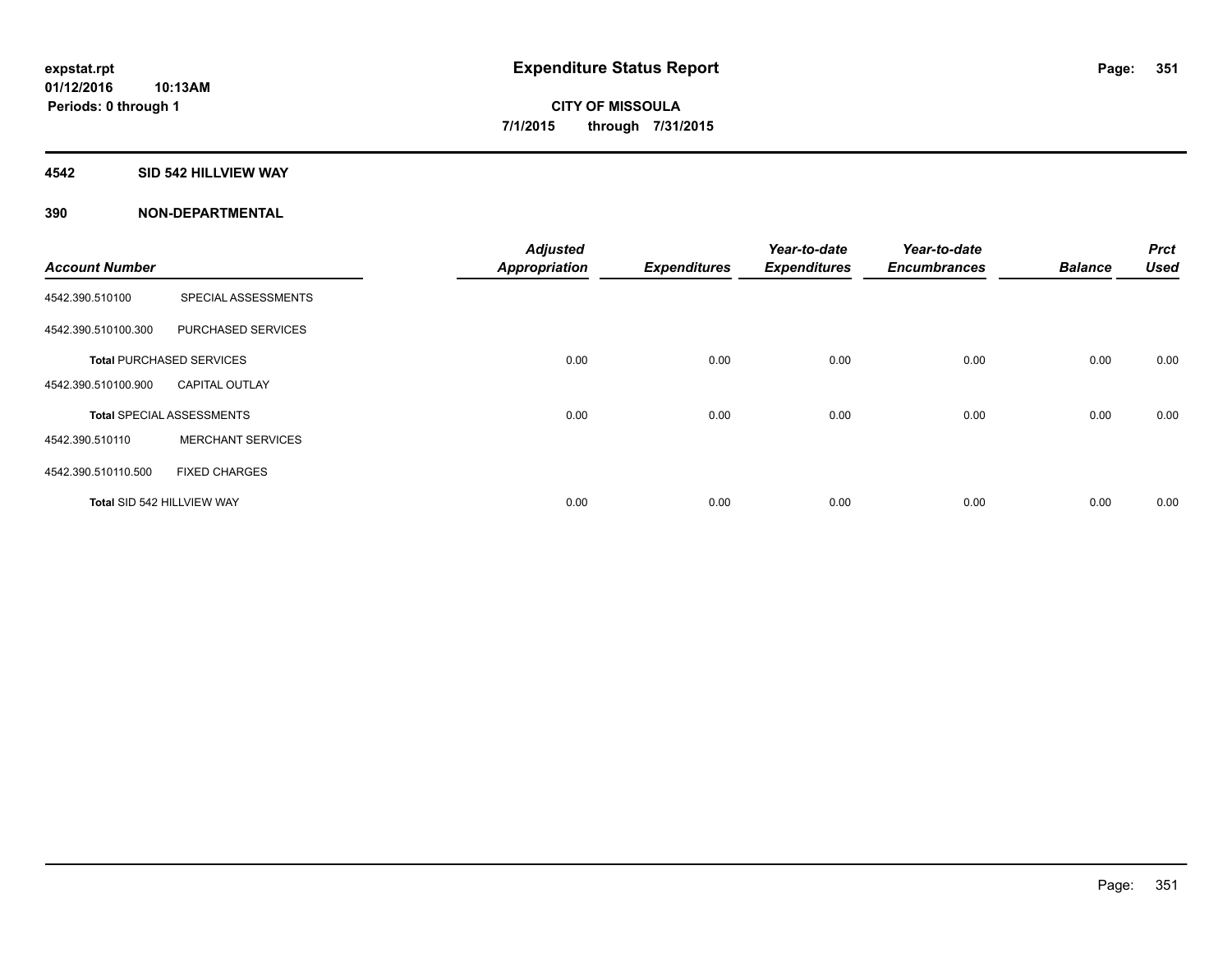#### **4543 SID 543 TRAFFIC CALMING**

## **000 \*\*\* Title Not Found \*\*\***

| <b>Account Number</b>         |                                 | <b>Adjusted</b><br><b>Appropriation</b> | <b>Expenditures</b> | Year-to-date<br><b>Expenditures</b> | Year-to-date<br><b>Encumbrances</b> | <b>Balance</b> | <b>Prct</b><br><b>Used</b> |
|-------------------------------|---------------------------------|-----------------------------------------|---------------------|-------------------------------------|-------------------------------------|----------------|----------------------------|
| 4543.000.410000               | <b>GENERAL GOVERNMENT</b>       |                                         |                     |                                     |                                     |                |                            |
| 4543.000.410000.600           | <b>DEBT SERVICE</b>             |                                         |                     |                                     |                                     |                |                            |
|                               | <b>Total GENERAL GOVERNMENT</b> | 0.00                                    | 0.00                | 0.00                                | 0.00                                | 0.00           | 0.00                       |
| 4543.000.510110               | <b>MERCHANT SERVICES</b>        |                                         |                     |                                     |                                     |                |                            |
| 4543.000.510110.500           | <b>FIXED CHARGES</b>            |                                         |                     |                                     |                                     |                |                            |
| Total *** Title Not Found *** |                                 | 0.00                                    | 0.00                | 0.00                                | 0.00                                | 0.00           | 0.00                       |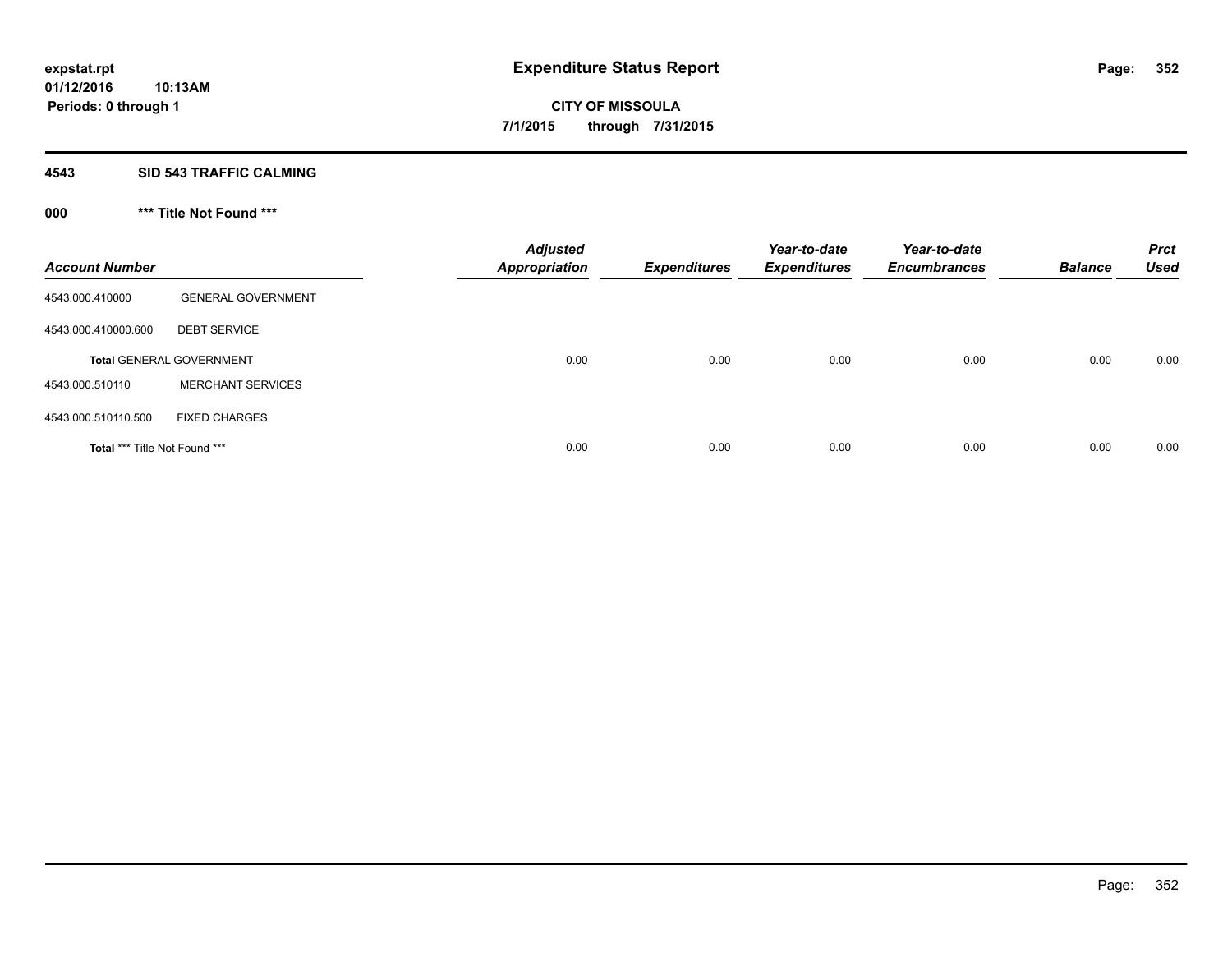#### **4543 SID 543 TRAFFIC CALMING**

|                       |                                      | <b>Adjusted</b>      |                     | Year-to-date        | Year-to-date        |                | <b>Prct</b> |
|-----------------------|--------------------------------------|----------------------|---------------------|---------------------|---------------------|----------------|-------------|
| <b>Account Number</b> |                                      | <b>Appropriation</b> | <b>Expenditures</b> | <b>Expenditures</b> | <b>Encumbrances</b> | <b>Balance</b> | <b>Used</b> |
| 4543.390.510100       | SPECIAL ASSESSMENTS                  |                      |                     |                     |                     |                |             |
| 4543.390.510100.300   | PURCHASED SERVICES                   |                      |                     |                     |                     |                |             |
|                       | <b>Total PURCHASED SERVICES</b>      | 0.00                 | 0.00                | 0.00                | 0.00                | 0.00           | 0.00        |
| 4543.390.510100.900   | <b>CAPITAL OUTLAY</b>                |                      |                     |                     |                     |                |             |
|                       | <b>Total SPECIAL ASSESSMENTS</b>     | 0.00                 | 0.00                | 0.00                | 0.00                | 0.00           | 0.00        |
| 4543.390.510110       | <b>MERCHANT SERVICES</b>             |                      |                     |                     |                     |                |             |
| 4543.390.510110.500   | <b>FIXED CHARGES</b>                 |                      |                     |                     |                     |                |             |
|                       | <b>Total MERCHANT SERVICES</b>       | 0.00                 | 0.00                | 0.00                | 0.00                | 0.00           | 0.00        |
|                       | <b>Total SID 543 TRAFFIC CALMING</b> | 0.00                 | 0.00                | 0.00                | 0.00                | 0.00           | 0.00        |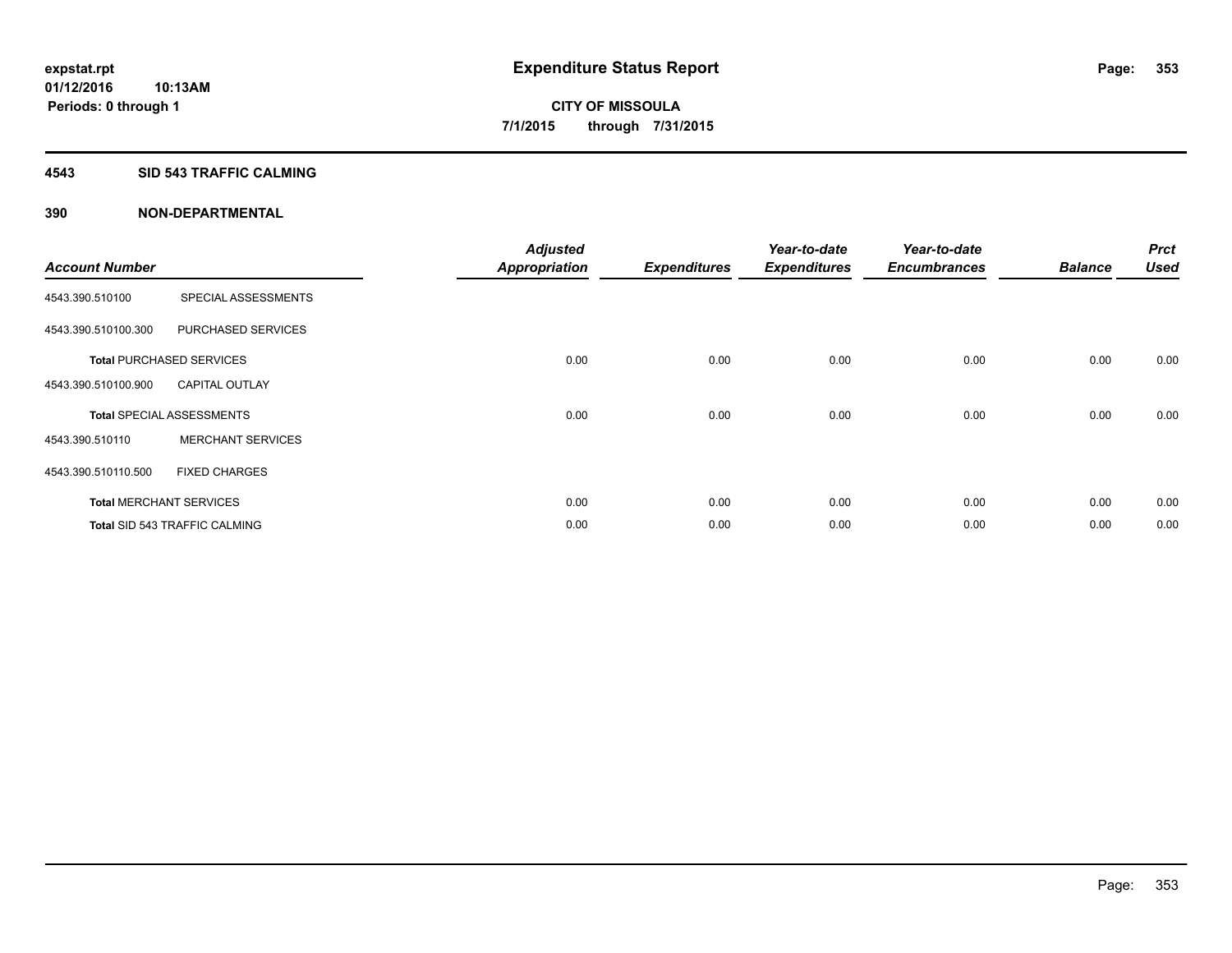#### **4544 MILLER CREEK MITIGATION FUND**

| <b>Account Number</b> |                                           | <b>Adjusted</b><br><b>Appropriation</b> | <b>Expenditures</b> | Year-to-date<br><b>Expenditures</b> | Year-to-date<br><b>Encumbrances</b> | <b>Balance</b> | <b>Prct</b><br><b>Used</b> |
|-----------------------|-------------------------------------------|-----------------------------------------|---------------------|-------------------------------------|-------------------------------------|----------------|----------------------------|
| 4544.390.510100       | SPECIAL ASSESSMENTS                       |                                         |                     |                                     |                                     |                |                            |
| 4544.390.510100.900   | <b>CAPITAL OUTLAY</b>                     |                                         |                     |                                     |                                     |                |                            |
|                       | <b>Total SPECIAL ASSESSMENTS</b>          | 0.00                                    | 0.00                | 0.00                                | 0.00                                | 0.00           | 0.00                       |
| 4544.390.510110       | <b>MERCHANT SERVICES</b>                  |                                         |                     |                                     |                                     |                |                            |
| 4544.390.510110.500   | <b>FIXED CHARGES</b>                      |                                         |                     |                                     |                                     |                |                            |
|                       | <b>Total MERCHANT SERVICES</b>            | 0.00                                    | 0.00                | 0.00                                | 0.00                                | 0.00           | 0.00                       |
|                       | <b>Total MILLER CREEK MITIGATION FUND</b> | 0.00                                    | 0.00                | 0.00                                | 0.00                                | 0.00           | 0.00                       |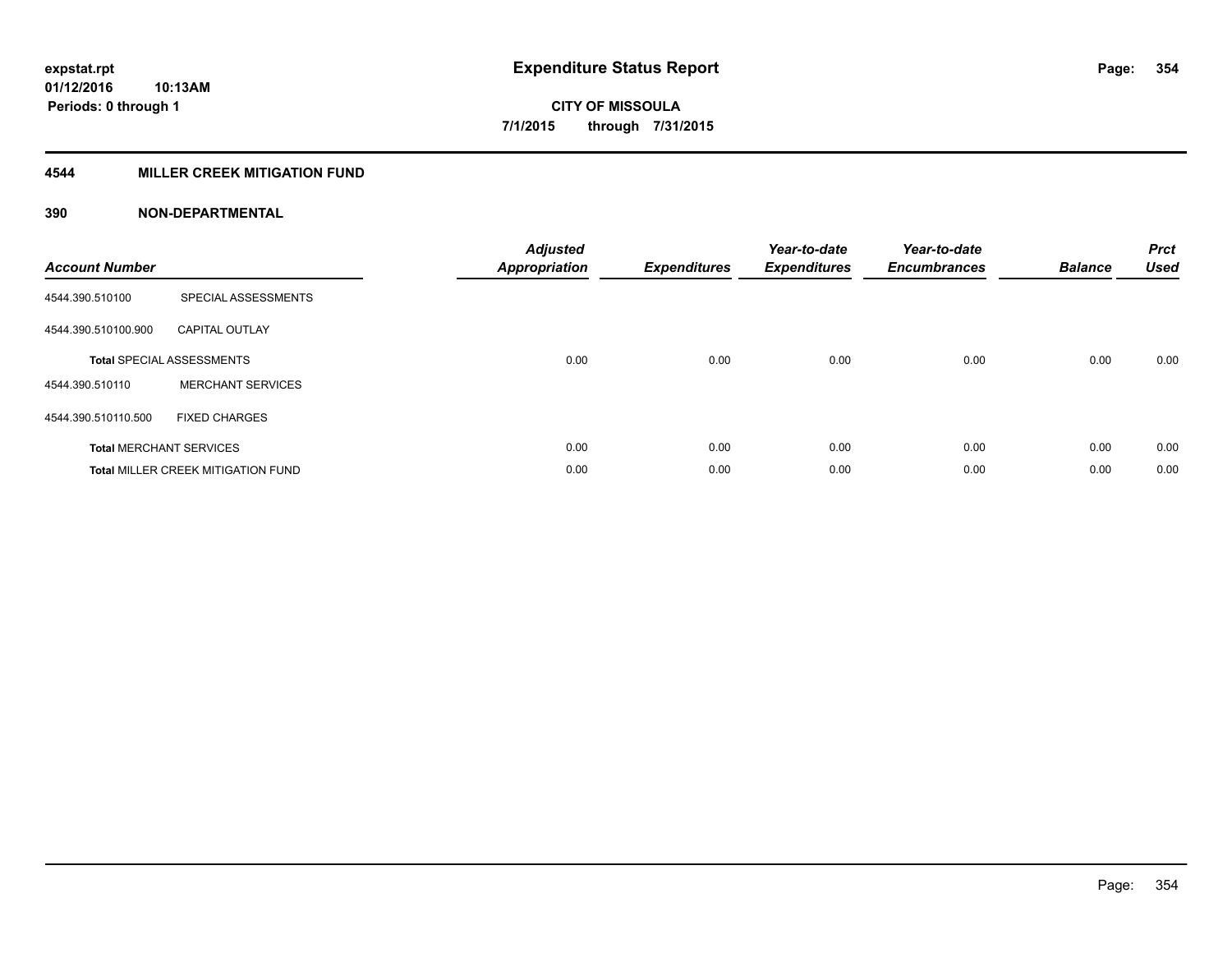**10:13AM Periods: 0 through 1**

**CITY OF MISSOULA 7/1/2015 through 7/31/2015**

#### **4545 MILLER CREEK TWITE CONSTRUCTION**

| <b>Account Number</b> |                                       | <b>Adjusted</b><br><b>Appropriation</b> | <b>Expenditures</b> | Year-to-date<br><b>Expenditures</b> | Year-to-date<br><b>Encumbrances</b> | <b>Balance</b> | <b>Prct</b><br><b>Used</b> |
|-----------------------|---------------------------------------|-----------------------------------------|---------------------|-------------------------------------|-------------------------------------|----------------|----------------------------|
| 4545.390.510100       | SPECIAL ASSESSMENTS                   |                                         |                     |                                     |                                     |                |                            |
| 4545.390.510100.300   | PURCHASED SERVICES                    |                                         |                     |                                     |                                     |                |                            |
|                       | <b>Total PURCHASED SERVICES</b>       | 0.00                                    | 0.00                | 0.00                                | 0.00                                | 0.00           | 0.00                       |
| 4545.390.510100.900   | <b>CAPITAL OUTLAY</b>                 |                                         |                     |                                     |                                     |                |                            |
|                       | <b>Total SPECIAL ASSESSMENTS</b>      | 0.00                                    | 0.00                | 0.00                                | 0.00                                | 0.00           | 0.00                       |
| 4545.390.510110       | <b>MERCHANT SERVICES</b>              |                                         |                     |                                     |                                     |                |                            |
| 4545.390.510110.500   | <b>FIXED CHARGES</b>                  |                                         |                     |                                     |                                     |                |                            |
|                       | <b>Total MERCHANT SERVICES</b>        | 0.00                                    | 0.00                | 0.00                                | 0.00                                | 0.00           | 0.00                       |
|                       | Total MILLER CREEK TWITE CONSTRUCTION | 0.00                                    | 0.00                | 0.00                                | 0.00                                | 0.00           | 0.00                       |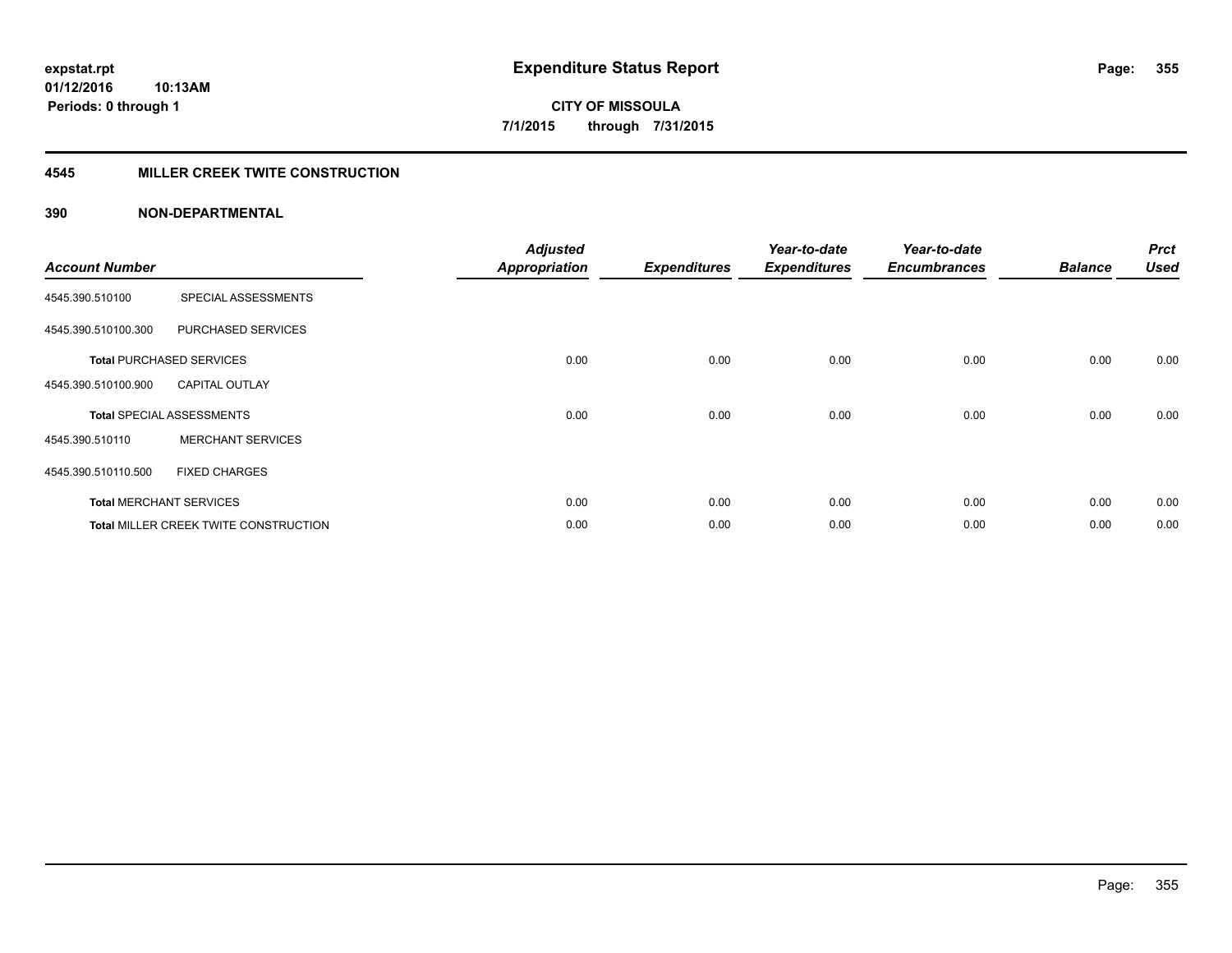**Periods: 0 through 1**

**CITY OF MISSOULA 7/1/2015 through 7/31/2015**

#### **4546 MILLER CREEK MALOHNEY CONSTRUCTION**

#### **390 NON-DEPARTMENTAL**

**10:13AM**

| <b>Account Number</b> |                                                 | <b>Adjusted</b><br><b>Appropriation</b> | <b>Expenditures</b> | Year-to-date<br><b>Expenditures</b> | Year-to-date<br><b>Encumbrances</b> | <b>Balance</b> | <b>Prct</b><br><b>Used</b> |
|-----------------------|-------------------------------------------------|-----------------------------------------|---------------------|-------------------------------------|-------------------------------------|----------------|----------------------------|
| 4546.390.510100       | SPECIAL ASSESSMENTS                             |                                         |                     |                                     |                                     |                |                            |
| 4546.390.510100.300   | PURCHASED SERVICES                              |                                         |                     |                                     |                                     |                |                            |
|                       | <b>Total PURCHASED SERVICES</b>                 | 0.00                                    | 0.00                | 0.00                                | 0.00                                | 0.00           | 0.00                       |
| 4546.390.510100.900   | <b>CAPITAL OUTLAY</b>                           |                                         |                     |                                     |                                     |                |                            |
|                       | <b>Total SPECIAL ASSESSMENTS</b>                | 0.00                                    | 0.00                | 0.00                                | 0.00                                | 0.00           | 0.00                       |
| 4546.390.510110       | <b>MERCHANT SERVICES</b>                        |                                         |                     |                                     |                                     |                |                            |
| 4546.390.510110.500   | <b>FIXED CHARGES</b>                            |                                         |                     |                                     |                                     |                |                            |
|                       | <b>Total MERCHANT SERVICES</b>                  | 0.00                                    | 0.00                | 0.00                                | 0.00                                | 0.00           | 0.00                       |
|                       | <b>Total MILLER CREEK MALOHNEY CONSTRUCTION</b> | 0.00                                    | 0.00                | 0.00                                | 0.00                                | 0.00           | 0.00                       |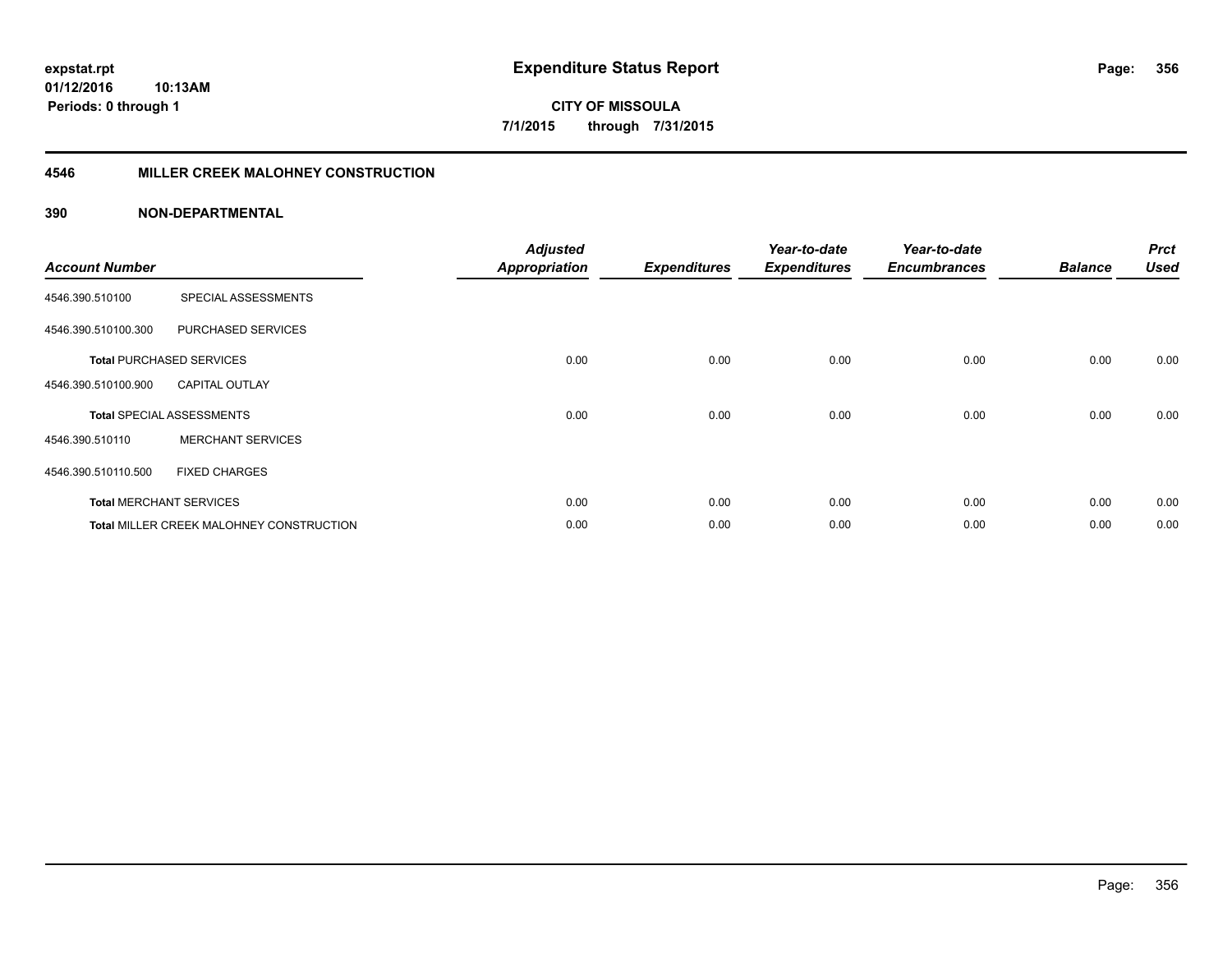**Periods: 0 through 1**

**CITY OF MISSOULA 7/1/2015 through 7/31/2015**

#### **4547 MILLER CREEK MCCARTHY CONSTRUCTION**

#### **390 NON-DEPARTMENTAL**

**10:13AM**

| <b>Account Number</b> |                                          | <b>Adjusted</b><br><b>Appropriation</b> | <b>Expenditures</b> | Year-to-date<br><b>Expenditures</b> | Year-to-date<br><b>Encumbrances</b> | <b>Balance</b> | <b>Prct</b><br><b>Used</b> |
|-----------------------|------------------------------------------|-----------------------------------------|---------------------|-------------------------------------|-------------------------------------|----------------|----------------------------|
| 4547.390.510100       | SPECIAL ASSESSMENTS                      |                                         |                     |                                     |                                     |                |                            |
| 4547.390.510100.300   | PURCHASED SERVICES                       |                                         |                     |                                     |                                     |                |                            |
|                       | <b>Total PURCHASED SERVICES</b>          | 0.00                                    | 0.00                | 0.00                                | 0.00                                | 0.00           | 0.00                       |
| 4547.390.510100.900   | <b>CAPITAL OUTLAY</b>                    |                                         |                     |                                     |                                     |                |                            |
|                       | <b>Total SPECIAL ASSESSMENTS</b>         | 0.00                                    | 0.00                | 0.00                                | 0.00                                | 0.00           | 0.00                       |
| 4547.390.510110       | <b>MERCHANT SERVICES</b>                 |                                         |                     |                                     |                                     |                |                            |
| 4547.390.510110.500   | <b>FIXED CHARGES</b>                     |                                         |                     |                                     |                                     |                |                            |
|                       | <b>Total MERCHANT SERVICES</b>           | 0.00                                    | 0.00                | 0.00                                | 0.00                                | 0.00           | 0.00                       |
|                       | Total MILLER CREEK MCCARTHY CONSTRUCTION | 0.00                                    | 0.00                | 0.00                                | 0.00                                | 0.00           | 0.00                       |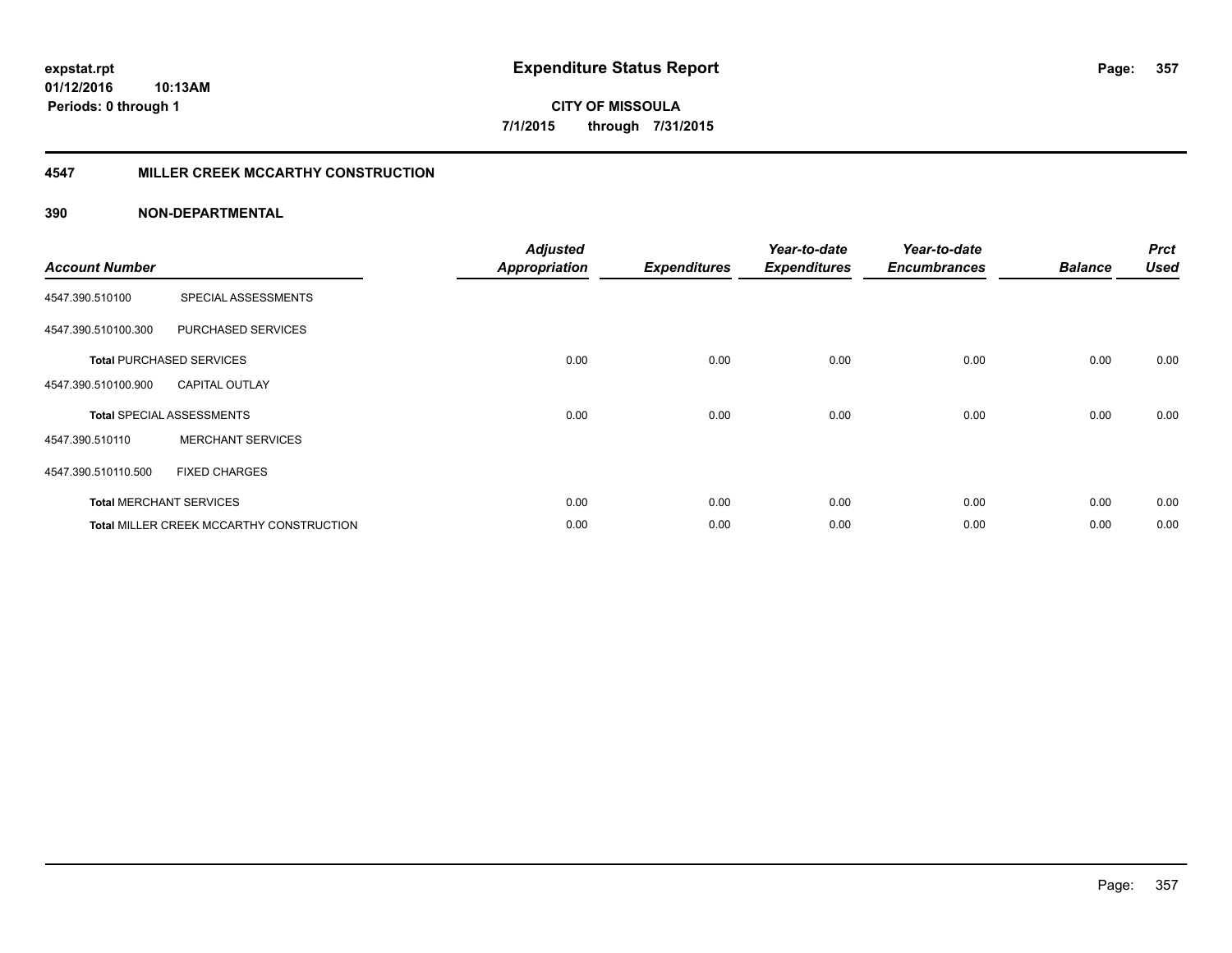**10:13AM Periods: 0 through 1**

**CITY OF MISSOULA 7/1/2015 through 7/31/2015**

## **4548 5TH,6TH & ARTHUR ROAD IMPROVEMENTS**

| <b>Account Number</b> |                                           | <b>Adjusted</b><br><b>Appropriation</b> | <b>Expenditures</b> | Year-to-date<br><b>Expenditures</b> | Year-to-date<br><b>Encumbrances</b> | <b>Balance</b> | <b>Prct</b><br><b>Used</b> |
|-----------------------|-------------------------------------------|-----------------------------------------|---------------------|-------------------------------------|-------------------------------------|----------------|----------------------------|
| 4548.390.510100       | SPECIAL ASSESSMENTS                       |                                         |                     |                                     |                                     |                |                            |
| 4548.390.510100.300   | PURCHASED SERVICES                        |                                         |                     |                                     |                                     |                |                            |
|                       | <b>Total PURCHASED SERVICES</b>           | 0.00                                    | 0.00                | 0.00                                | 0.00                                | 0.00           | 0.00                       |
| 4548.390.510100.900   | <b>CAPITAL OUTLAY</b>                     |                                         |                     |                                     |                                     |                |                            |
|                       | <b>Total SPECIAL ASSESSMENTS</b>          | 0.00                                    | 0.00                | 0.00                                | 0.00                                | 0.00           | 0.00                       |
| 4548.390.510110       | <b>MERCHANT SERVICES</b>                  |                                         |                     |                                     |                                     |                |                            |
| 4548.390.510110.500   | <b>FIXED CHARGES</b>                      |                                         |                     |                                     |                                     |                |                            |
|                       | <b>Total MERCHANT SERVICES</b>            | 0.00                                    | 0.00                | 0.00                                | 0.00                                | 0.00           | 0.00                       |
| 4548.390.521000       | INTERFUND OPERATING TRANSFERS             |                                         |                     |                                     |                                     |                |                            |
| 4548.390.521000.800   | OTHER OBJECTS                             |                                         |                     |                                     |                                     |                |                            |
|                       | Total INTERFUND OPERATING TRANSFERS       | 0.00                                    | 0.00                | 0.00                                | 0.00                                | 0.00           | 0.00                       |
|                       | Total 5TH, 6TH & ARTHUR ROAD IMPROVEMENTS | 0.00                                    | 0.00                | 0.00                                | 0.00                                | 0.00           | 0.00                       |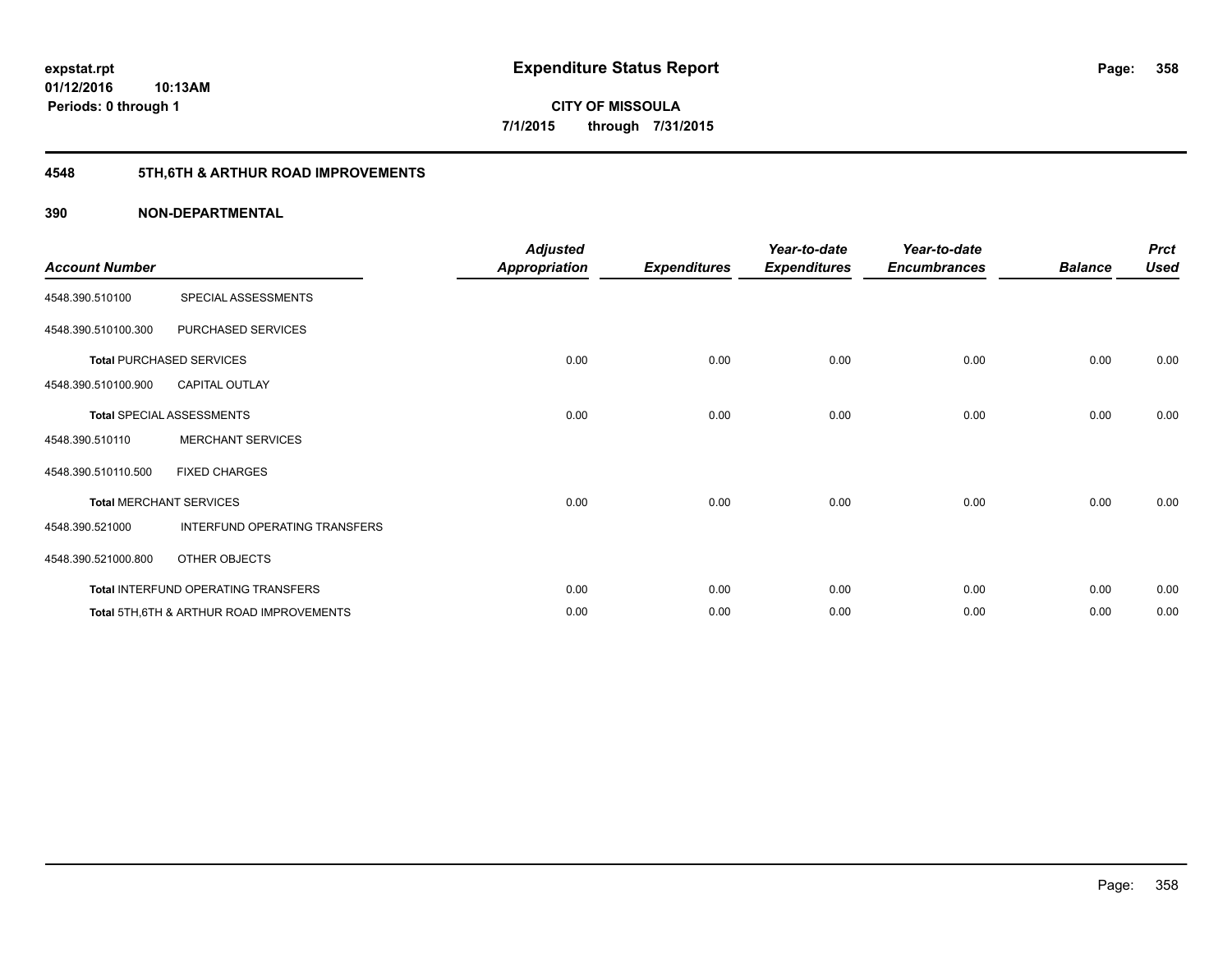**01/12/2016 10:13AM Periods: 0 through 1**

**CITY OF MISSOULA 7/1/2015 through 7/31/2015**

#### **4745 MALONEY/TWITE MILLER CR \$1.2M CONTRIB**

|                            |                                              | <b>Adjusted</b>      |                     | Year-to-date        | Year-to-date        |                | <b>Prct</b> |
|----------------------------|----------------------------------------------|----------------------|---------------------|---------------------|---------------------|----------------|-------------|
| <b>Account Number</b>      |                                              | <b>Appropriation</b> | <b>Expenditures</b> | <b>Expenditures</b> | <b>Encumbrances</b> | <b>Balance</b> | <b>Used</b> |
| 4745.390.510100            | SPECIAL ASSESSMENTS                          |                      |                     |                     |                     |                |             |
| 4745.390.510100.300        | PURCHASED SERVICES                           |                      |                     |                     |                     |                |             |
|                            | <b>Total PURCHASED SERVICES</b>              | 0.00                 | 0.00                | 0.00                | 0.00                | 0.00           | 0.00        |
| 4745.390.510100.800        | OTHER OBJECTS                                |                      |                     |                     |                     |                |             |
| <b>Total OTHER OBJECTS</b> |                                              | 0.00                 | 0.00                | 0.00                | 0.00                | 0.00           | 0.00        |
| 4745.390.510100.900        | <b>CAPITAL OUTLAY</b>                        |                      |                     |                     |                     |                |             |
|                            | <b>Total SPECIAL ASSESSMENTS</b>             | 0.00                 | 0.00                | 0.00                | 0.00                | 0.00           | 0.00        |
| 4745.390.510110            | <b>MERCHANT SERVICES</b>                     |                      |                     |                     |                     |                |             |
| 4745.390.510110.500        | <b>FIXED CHARGES</b>                         |                      |                     |                     |                     |                |             |
|                            | Total MALONEY/TWITE MILLER CR \$1.2M CONTRIB | 0.00                 | 0.00                | 0.00                | 0.00                | 0.00           | 0.00        |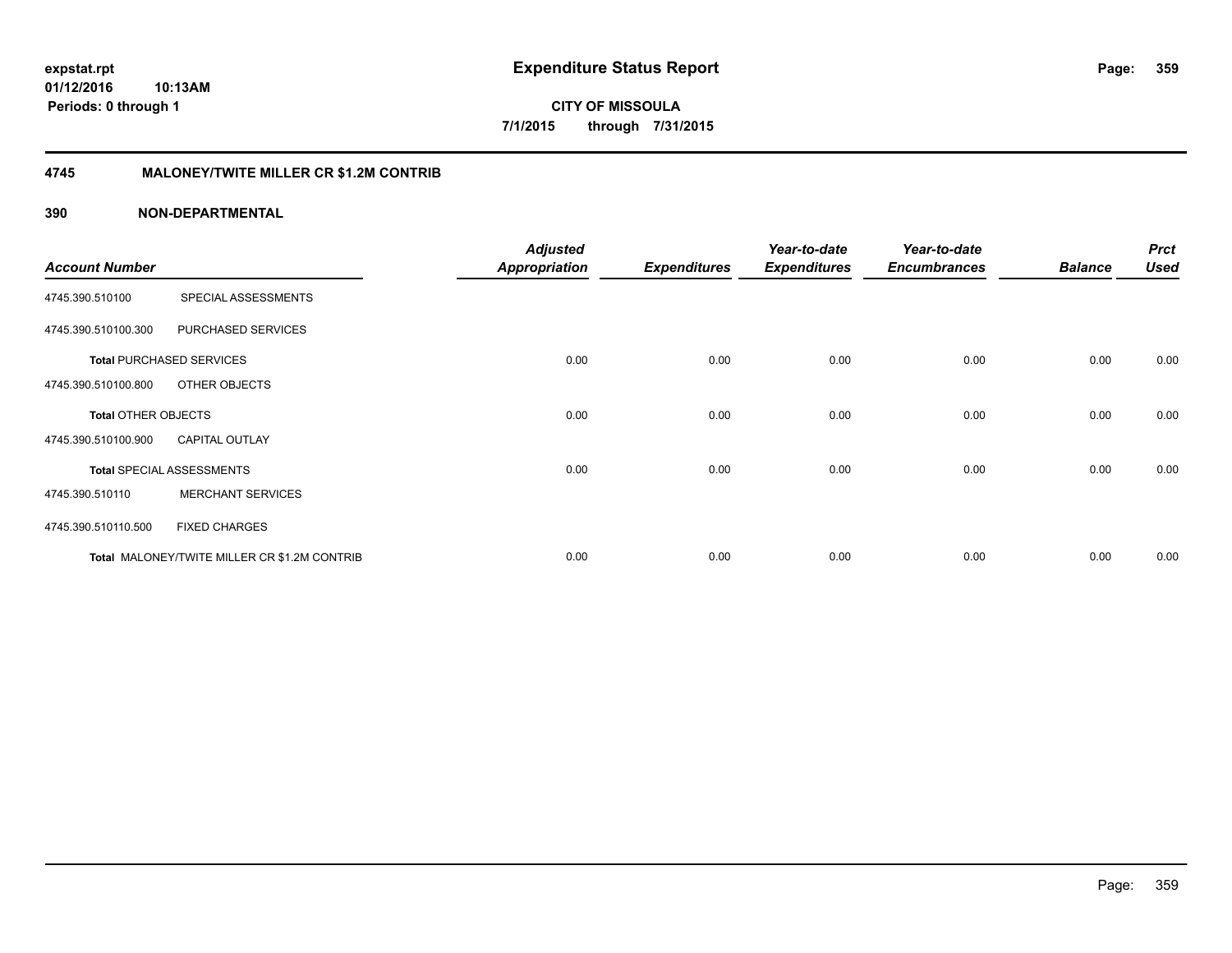#### **4941 HILLVIEW WAY CONSTRUCTION**

|                            |                                 | <b>Adjusted</b> |                     | Year-to-date        | Year-to-date        |                | <b>Prct</b> |
|----------------------------|---------------------------------|-----------------|---------------------|---------------------|---------------------|----------------|-------------|
| <b>Account Number</b>      |                                 | Appropriation   | <b>Expenditures</b> | <b>Expenditures</b> | <b>Encumbrances</b> | <b>Balance</b> | <b>Used</b> |
| 4941.280.430034            | <b>CONSTRUCTION</b>             |                 |                     |                     |                     |                |             |
| 4941.280.430034.200        | <b>SUPPLIES</b>                 |                 |                     |                     |                     |                |             |
| <b>Total SUPPLIES</b>      |                                 | 0.00            | 0.00                | 0.00                | 0.00                | 0.00           | 0.00        |
| 4941.280.430034.300        | PURCHASED SERVICES              |                 |                     |                     |                     |                |             |
|                            | <b>Total PURCHASED SERVICES</b> | 0.00            | 0.00                | 0.00                | 0.00                | 0.00           | 0.00        |
| 4941.280.430034.900        | <b>CAPITAL OUTLAY</b>           |                 |                     |                     |                     |                |             |
| <b>Total CONSTRUCTION</b>  |                                 | 0.00            | 0.00                | 0.00                | 0.00                | 0.00           | 0.00        |
| 4941.280.510110            | <b>MERCHANT SERVICES</b>        |                 |                     |                     |                     |                |             |
| 4941.280.510110.500        | <b>FIXED CHARGES</b>            |                 |                     |                     |                     |                |             |
| <b>Total FIXED CHARGES</b> |                                 | 0.00            | 0.00                | 0.00                | 0.00                | 0.00           | 0.00        |
|                            | Total HILLVIEW WAY CONSTRUCTION | 0.00            | 0.00                | 0.00                | 0.00                | 0.00           | 0.00        |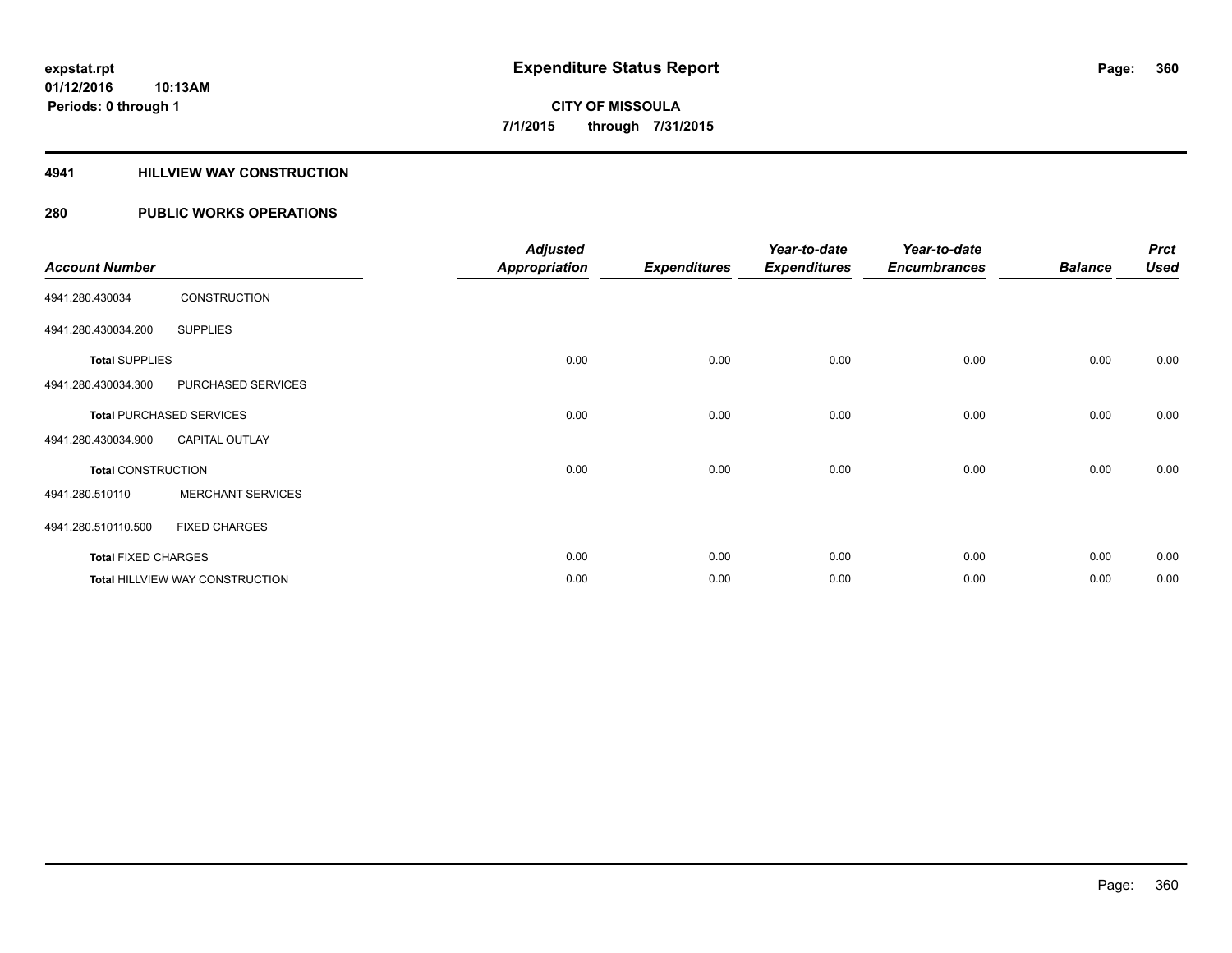# **CITY OF MISSOULA 7/1/2015 through 7/31/2015**

## **4944 RATTLESNAKE SEWER COLLECTION (544)**

**000 \*\*\* Title Not Found \*\*\***

| <b>Account Number</b>                |                          | <b>Adjusted</b><br>Appropriation | <b>Expenditures</b> | Year-to-date<br><b>Expenditures</b> | Year-to-date<br><b>Encumbrances</b> | <b>Balance</b> | <b>Prct</b><br><b>Used</b> |
|--------------------------------------|--------------------------|----------------------------------|---------------------|-------------------------------------|-------------------------------------|----------------|----------------------------|
| 4944.000.510110                      | <b>MERCHANT SERVICES</b> |                                  |                     |                                     |                                     |                |                            |
| 4944.000.510110.500                  | <b>FIXED CHARGES</b>     |                                  |                     |                                     |                                     |                |                            |
| <b>Total *** Title Not Found ***</b> |                          | 0.00                             | 0.00                | 0.00                                | 0.00                                | 0.00           | 0.00                       |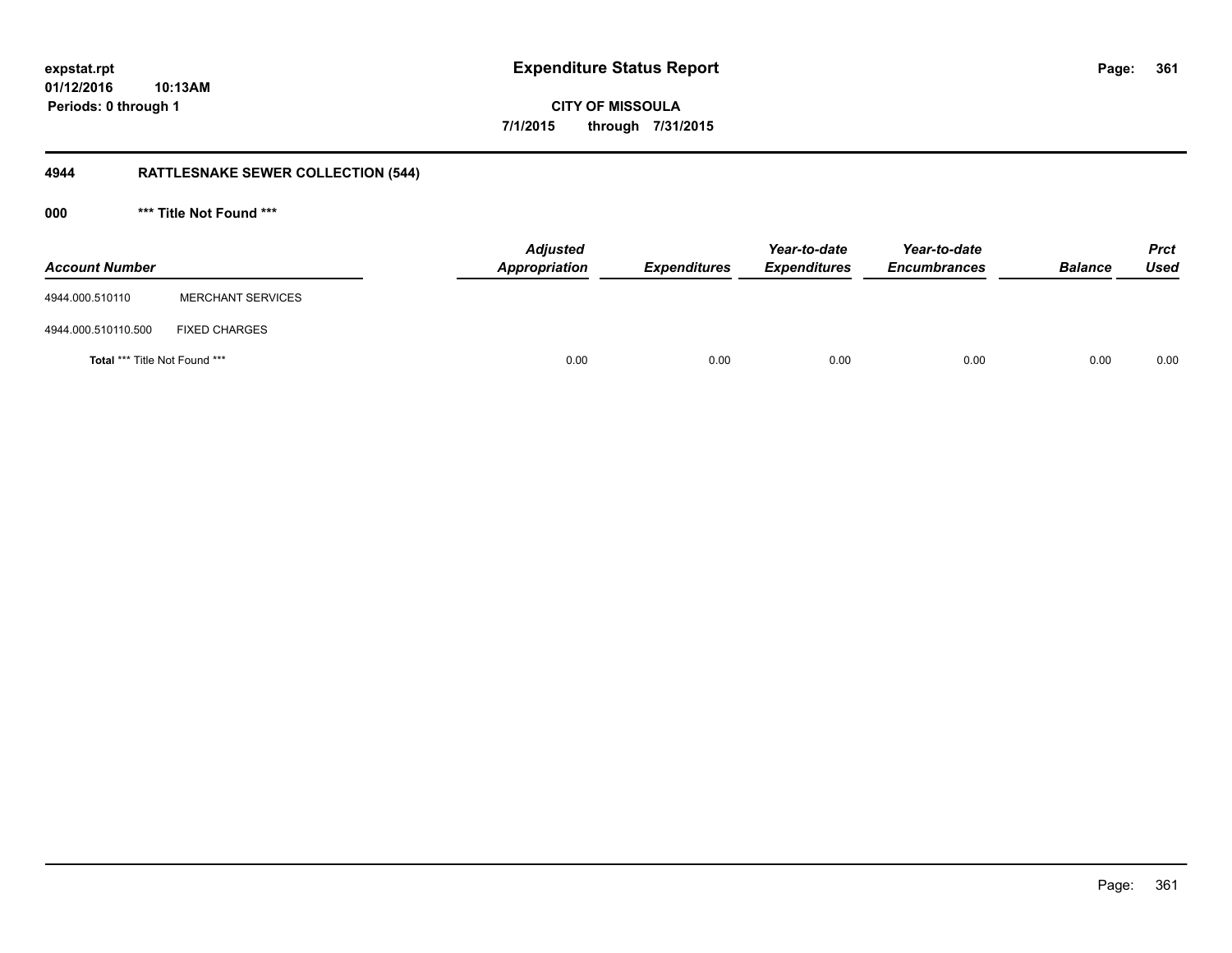**Periods: 0 through 1**

**CITY OF MISSOULA 7/1/2015 through 7/31/2015**

## **4944 RATTLESNAKE SEWER COLLECTION (544)**

### **390 NON-DEPARTMENTAL**

**10:13AM**

| <b>Account Number</b>         |                                  | <b>Adjusted</b><br><b>Appropriation</b> | <b>Expenditures</b> | Year-to-date<br><b>Expenditures</b> | Year-to-date<br><b>Encumbrances</b> | <b>Balance</b> | <b>Prct</b><br><b>Used</b> |
|-------------------------------|----------------------------------|-----------------------------------------|---------------------|-------------------------------------|-------------------------------------|----------------|----------------------------|
| 4944.390.510100               | SPECIAL ASSESSMENTS              |                                         |                     |                                     |                                     |                |                            |
| 4944.390.510100.300           | PURCHASED SERVICES               |                                         |                     |                                     |                                     |                |                            |
|                               | <b>Total PURCHASED SERVICES</b>  | 0.00                                    | 0.00                | 0.00                                | 0.00                                | 0.00           | 0.00                       |
| 4944.390.510100.600           | <b>DEBT SERVICE</b>              |                                         |                     |                                     |                                     |                |                            |
| <b>Total DEBT SERVICE</b>     |                                  | 0.00                                    | 0.00                | 0.00                                | 0.00                                | 0.00           | 0.00                       |
| 4944.390.510100.900           | <b>CAPITAL OUTLAY</b>            |                                         |                     |                                     |                                     |                |                            |
|                               | <b>Total SPECIAL ASSESSMENTS</b> | 0.00                                    | 0.00                | 0.00                                | 0.00                                | 0.00           | 0.00                       |
| 4944.390.510110               | <b>MERCHANT SERVICES</b>         |                                         |                     |                                     |                                     |                |                            |
| 4944.390.510110.500           | <b>FIXED CHARGES</b>             |                                         |                     |                                     |                                     |                |                            |
| <b>Total NON-DEPARTMENTAL</b> |                                  | 0.00                                    | 0.00                | 0.00                                | 0.00                                | 0.00           | 0.00                       |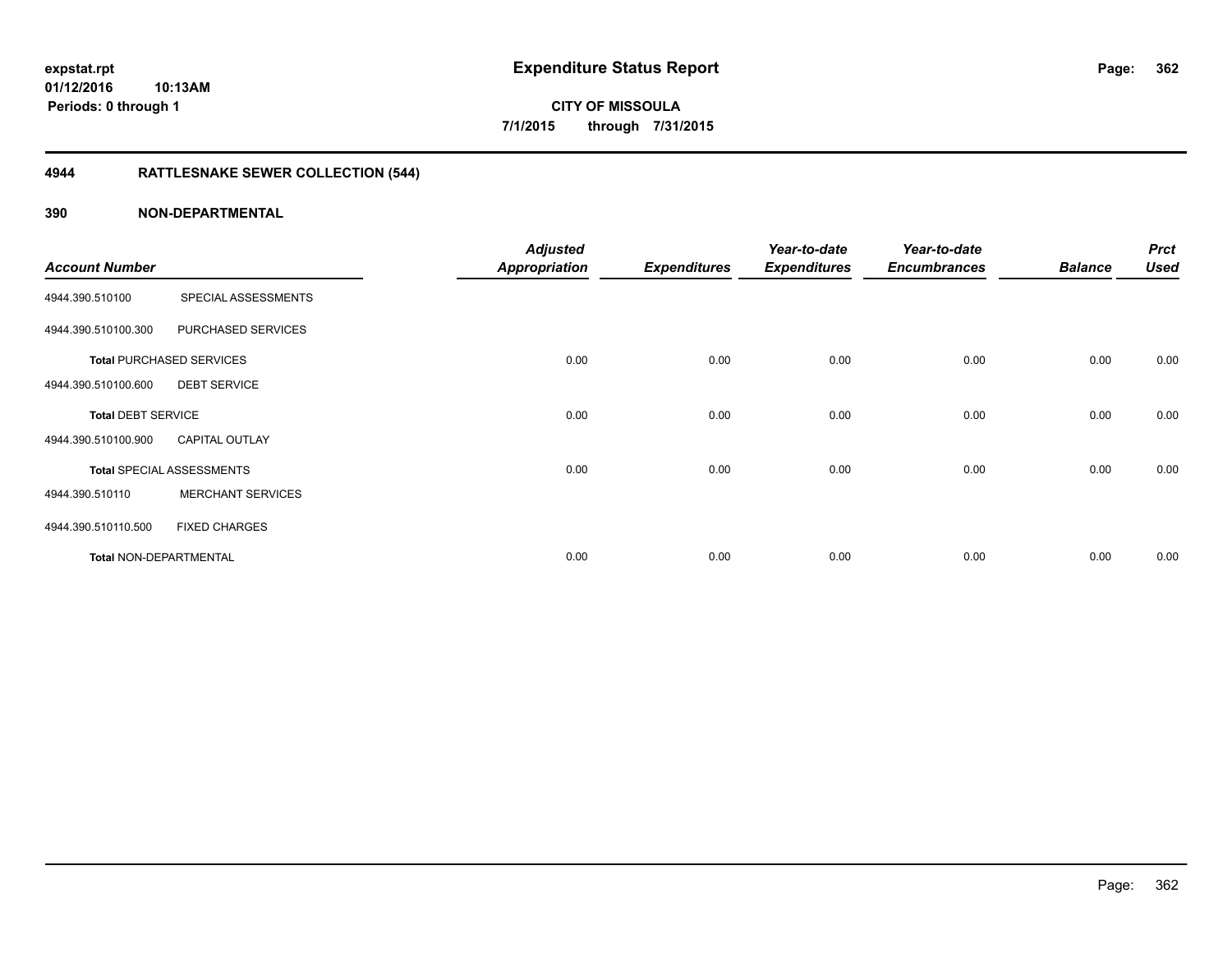**expstat.rpt Expenditure Status Report Page:**

**01/12/2016 10:13AM Periods: 0 through 1**

**363**

**CITY OF MISSOULA 7/1/2015 through 7/31/2015**

## **4944 RATTLESNAKE SEWER COLLECTION (544)**

**550 SID 544 PROJECT**

| <b>Account Number</b>     |                                 | <b>Adjusted</b><br><b>Appropriation</b> | <b>Expenditures</b> | Year-to-date<br><b>Expenditures</b> | Year-to-date<br><b>Encumbrances</b> | <b>Balance</b> | <b>Prct</b><br><b>Used</b> |
|---------------------------|---------------------------------|-----------------------------------------|---------------------|-------------------------------------|-------------------------------------|----------------|----------------------------|
| 4944.550.430680           | ARRA GRANT                      |                                         |                     |                                     |                                     |                |                            |
| 4944.550.430680.900       | <b>CAPITAL OUTLAY</b>           |                                         |                     |                                     |                                     |                |                            |
| <b>Total ARRA GRANT</b>   |                                 | 0.00                                    | 0.00                | 0.00                                | 0.00                                | 0.00           | 0.00                       |
| 4944.550.430681           | ARRA LOAN                       |                                         |                     |                                     |                                     |                |                            |
| 4944.550.430681.900       | CAPITAL OUTLAY                  |                                         |                     |                                     |                                     |                |                            |
| <b>Total ARRA LOAN</b>    |                                 | 0.00                                    | 0.00                | 0.00                                | 0.00                                | 0.00           | 0.00                       |
| 4944.550.430682           | <b>TSEP GRANT</b>               |                                         |                     |                                     |                                     |                |                            |
| 4944.550.430682.900       | <b>CAPITAL OUTLAY</b>           |                                         |                     |                                     |                                     |                |                            |
| <b>Total TSEP GRANT</b>   |                                 | 0.00                                    | 0.00                | 0.00                                | 0.00                                | 0.00           | 0.00                       |
| 4944.550.430685           | SRF SID                         |                                         |                     |                                     |                                     |                |                            |
| 4944.550.430685.900       | CAPITAL OUTLAY                  |                                         |                     |                                     |                                     |                |                            |
| <b>Total SRF SID</b>      |                                 | 0.00                                    | 0.00                | 0.00                                | 0.00                                | 0.00           | 0.00                       |
| 4944.550.430686           | SRF REV BOND                    |                                         |                     |                                     |                                     |                |                            |
| 4944.550.430686.300       | PURCHASED SERVICES              |                                         |                     |                                     |                                     |                |                            |
|                           | <b>Total PURCHASED SERVICES</b> | 0.00                                    | 0.00                | 0.00                                | 0.00                                | 0.00           | 0.00                       |
| 4944.550.430686.900       | CAPITAL OUTLAY                  |                                         |                     |                                     |                                     |                |                            |
| <b>Total SRF REV BOND</b> |                                 | 0.00                                    | 0.00                | 0.00                                | 0.00                                | 0.00           | 0.00                       |
| 4944.550.430687           | ARRA LOAN SID                   |                                         |                     |                                     |                                     |                |                            |
| 4944.550.430687.900       | CAPITAL OUTLAY                  |                                         |                     |                                     |                                     |                |                            |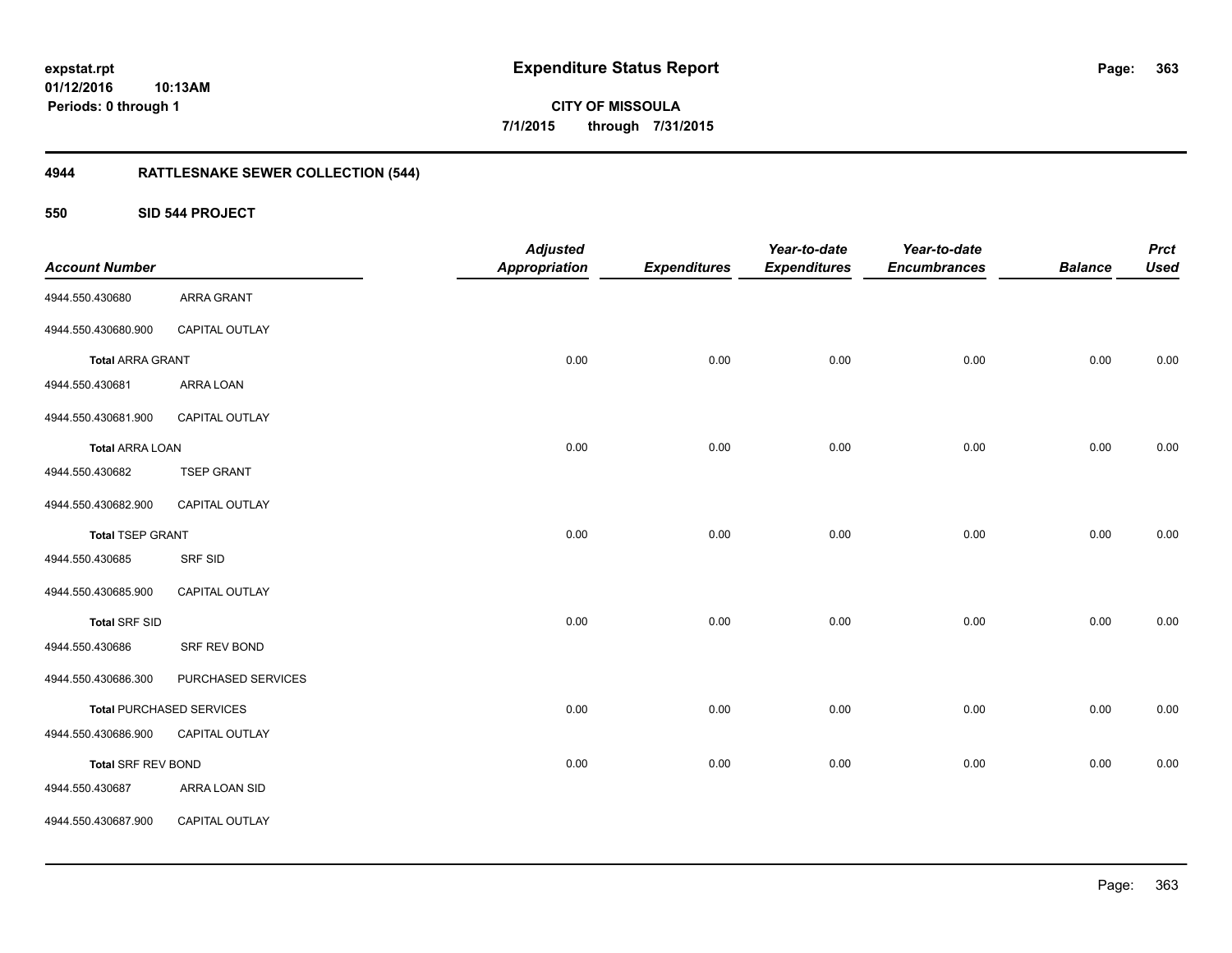**CITY OF MISSOULA 7/1/2015 through 7/31/2015**

## **4944 RATTLESNAKE SEWER COLLECTION (544)**

### **550 SID 544 PROJECT**

| <b>Account Number</b>        |                          | <b>Adjusted</b><br><b>Appropriation</b> | <b>Expenditures</b> | Year-to-date<br><b>Expenditures</b> | Year-to-date<br><b>Encumbrances</b> | <b>Balance</b> | <b>Prct</b><br><b>Used</b> |
|------------------------------|--------------------------|-----------------------------------------|---------------------|-------------------------------------|-------------------------------------|----------------|----------------------------|
| <b>Total ARRA LOAN SID</b>   |                          | 0.00                                    | 0.00                | 0.00                                | 0.00                                | 0.00           | 0.00                       |
| 4944.550.510110              | <b>MERCHANT SERVICES</b> |                                         |                     |                                     |                                     |                |                            |
| 4944.550.510110.500          | <b>FIXED CHARGES</b>     |                                         |                     |                                     |                                     |                |                            |
| <b>Total SID 544 PROJECT</b> |                          | 0.00                                    | 0.00                | 0.00                                | 0.00                                | 0.00           | 0.00                       |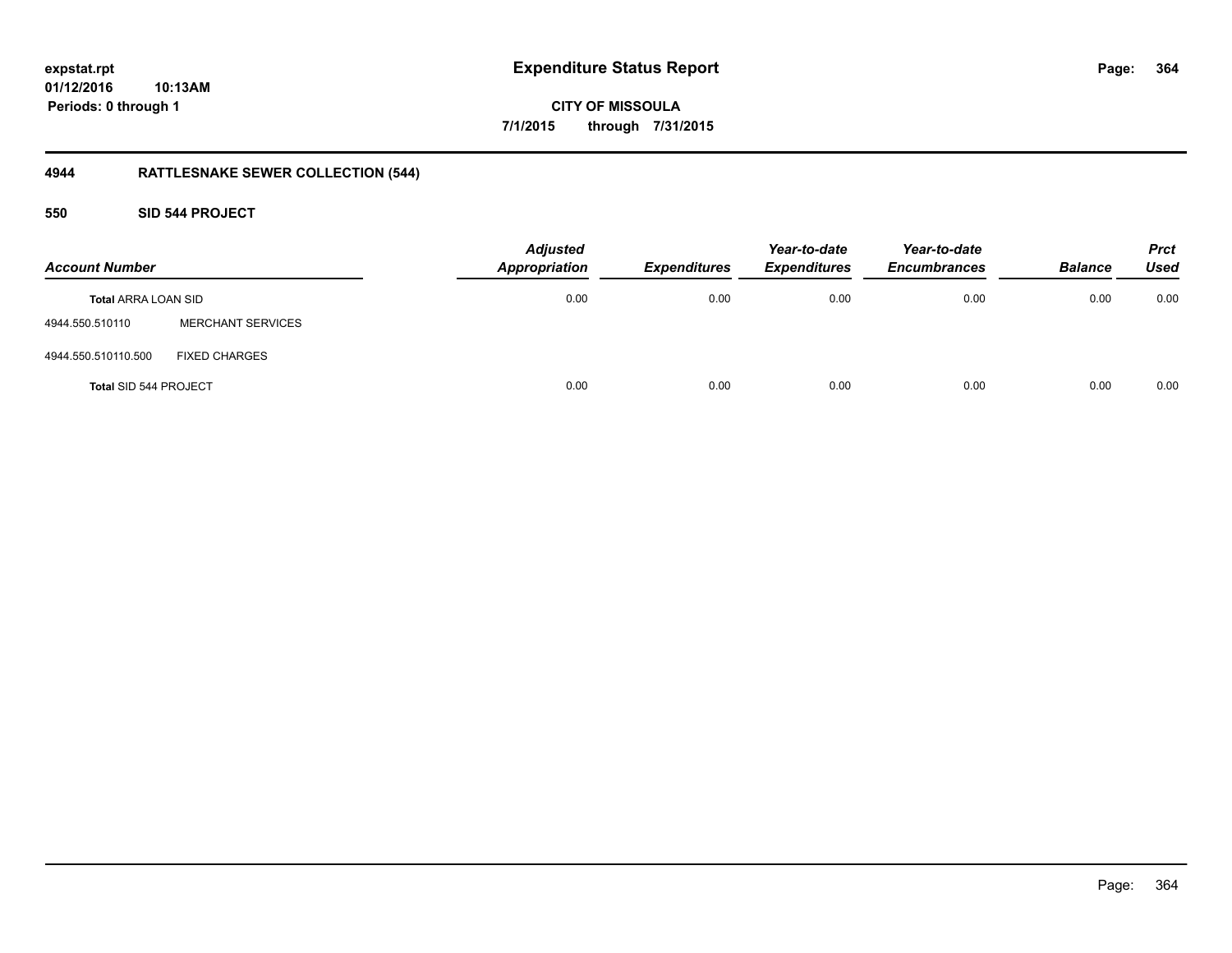**365**

**01/12/2016 10:13AM Periods: 0 through 1**

# **CITY OF MISSOULA 7/1/2015 through 7/31/2015**

## **4944 RATTLESNAKE SEWER COLLECTION (544)**

### **555 LOLO STREET PROJECT**

| <b>Account Number</b>     |                                          | <b>Adjusted</b><br><b>Appropriation</b> | <b>Expenditures</b> | Year-to-date<br><b>Expenditures</b> | Year-to-date<br><b>Encumbrances</b> | <b>Balance</b> | <b>Prct</b><br><b>Used</b> |
|---------------------------|------------------------------------------|-----------------------------------------|---------------------|-------------------------------------|-------------------------------------|----------------|----------------------------|
| 4944.555.430680           | ARRA GRANT                               |                                         |                     |                                     |                                     |                |                            |
| 4944.555.430680.900       | <b>CAPITAL OUTLAY</b>                    |                                         |                     |                                     |                                     |                |                            |
| <b>Total ARRA GRANT</b>   |                                          | 0.00                                    | 0.00                | 0.00                                | 0.00                                | 0.00           | 0.00                       |
| 4944.555.430685           | SRF SID                                  |                                         |                     |                                     |                                     |                |                            |
| 4944.555.430685.900       | CAPITAL OUTLAY                           |                                         |                     |                                     |                                     |                |                            |
| <b>Total SRF SID</b>      |                                          | 0.00                                    | 0.00                | 0.00                                | 0.00                                | 0.00           | 0.00                       |
| 4944.555.430686           | SRF REV BOND                             |                                         |                     |                                     |                                     |                |                            |
| 4944.555.430686.900       | <b>CAPITAL OUTLAY</b>                    |                                         |                     |                                     |                                     |                |                            |
| <b>Total SRF REV BOND</b> |                                          | 0.00                                    | 0.00                | 0.00                                | 0.00                                | 0.00           | 0.00                       |
| 4944.555.510110           | <b>MERCHANT SERVICES</b>                 |                                         |                     |                                     |                                     |                |                            |
| 4944.555.510110.500       | <b>FIXED CHARGES</b>                     |                                         |                     |                                     |                                     |                |                            |
|                           | Total RATTLESNAKE SEWER COLLECTION (544) | 0.00                                    | 0.00                | 0.00                                | 0.00                                | 0.00           | 0.00                       |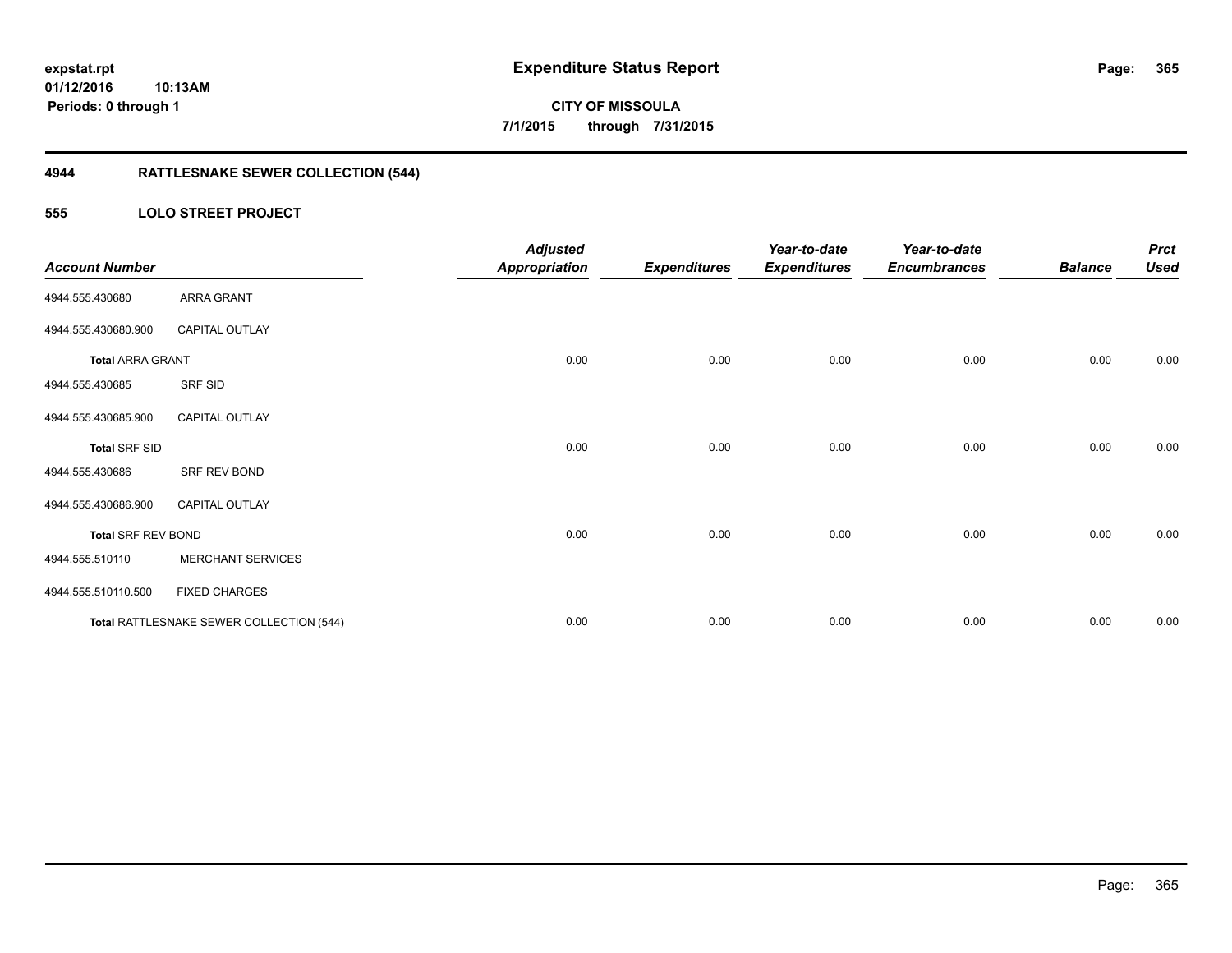#### **4945 PHILLIPS ST TRAFFIC CALMING**

## **000 \*\*\* Title Not Found \*\*\***

| <b>Account Number</b> |                                          | <b>Adjusted</b><br><b>Appropriation</b> | <b>Expenditures</b> | Year-to-date<br><b>Expenditures</b> | Year-to-date<br><b>Encumbrances</b> | <b>Balance</b> | <b>Prct</b><br><b>Used</b> |
|-----------------------|------------------------------------------|-----------------------------------------|---------------------|-------------------------------------|-------------------------------------|----------------|----------------------------|
| 4945.000.410000       | <b>GENERAL GOVERNMENT</b>                |                                         |                     |                                     |                                     |                |                            |
| 4945.000.410000.600   | <b>DEBT SERVICE</b>                      |                                         |                     |                                     |                                     |                |                            |
|                       | <b>Total GENERAL GOVERNMENT</b>          | 0.00                                    | 0.00                | 0.00                                | 0.00                                | 0.00           | 0.00                       |
| 4945.000.510110       | <b>MERCHANT SERVICES</b>                 |                                         |                     |                                     |                                     |                |                            |
| 4945.000.510110.500   | <b>FIXED CHARGES</b>                     |                                         |                     |                                     |                                     |                |                            |
|                       | <b>Total MERCHANT SERVICES</b>           | 0.00                                    | 0.00                | 0.00                                | 0.00                                | 0.00           | 0.00                       |
|                       | <b>Total PHILLIPS ST TRAFFIC CALMING</b> | 0.00                                    | 0.00                | 0.00                                | 0.00                                | 0.00           | 0.00                       |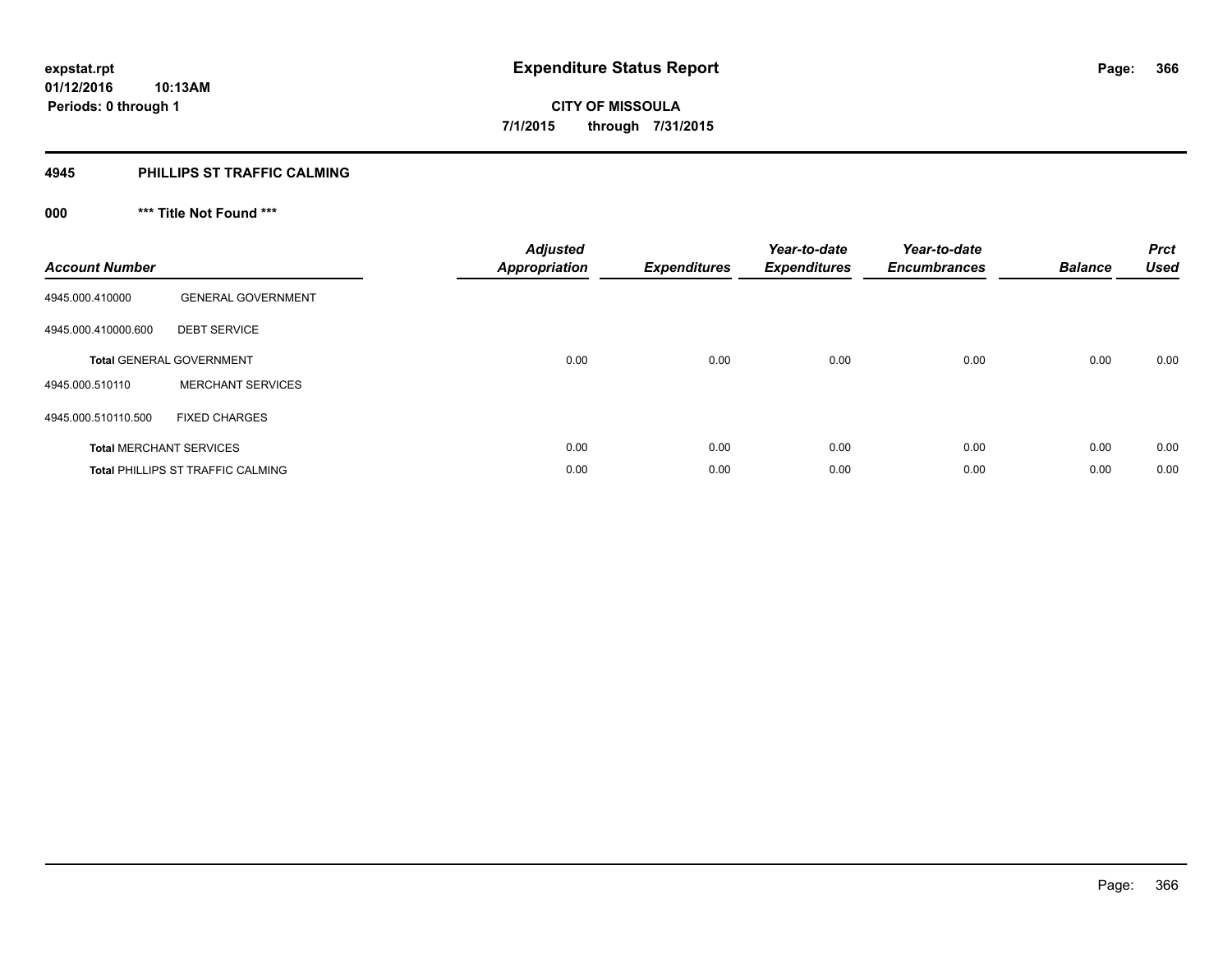**CITY OF MISSOULA 7/1/2015 through 7/31/2015**

### **4946 PATTEE CREEK DR. TRAFFIC CALMING**

**000 \*\*\* Title Not Found \*\*\***

| <b>Account Number</b>         |                                 | <b>Adjusted</b><br><b>Appropriation</b> | <b>Expenditures</b> | Year-to-date<br><b>Expenditures</b> | Year-to-date<br><b>Encumbrances</b> | <b>Balance</b> | <b>Prct</b><br><b>Used</b> |
|-------------------------------|---------------------------------|-----------------------------------------|---------------------|-------------------------------------|-------------------------------------|----------------|----------------------------|
| 4946.000.410000               | <b>GENERAL GOVERNMENT</b>       |                                         |                     |                                     |                                     |                |                            |
| 4946.000.410000.600           | <b>DEBT SERVICE</b>             |                                         |                     |                                     |                                     |                |                            |
|                               | <b>Total GENERAL GOVERNMENT</b> | 0.00                                    | 0.00                | 0.00                                | 0.00                                | 0.00           | 0.00                       |
| 4946.000.510110               | <b>MERCHANT SERVICES</b>        |                                         |                     |                                     |                                     |                |                            |
| 4946.000.510110.500           | <b>FIXED CHARGES</b>            |                                         |                     |                                     |                                     |                |                            |
| Total *** Title Not Found *** |                                 | 0.00                                    | 0.00                | 0.00                                | 0.00                                | 0.00           | 0.00                       |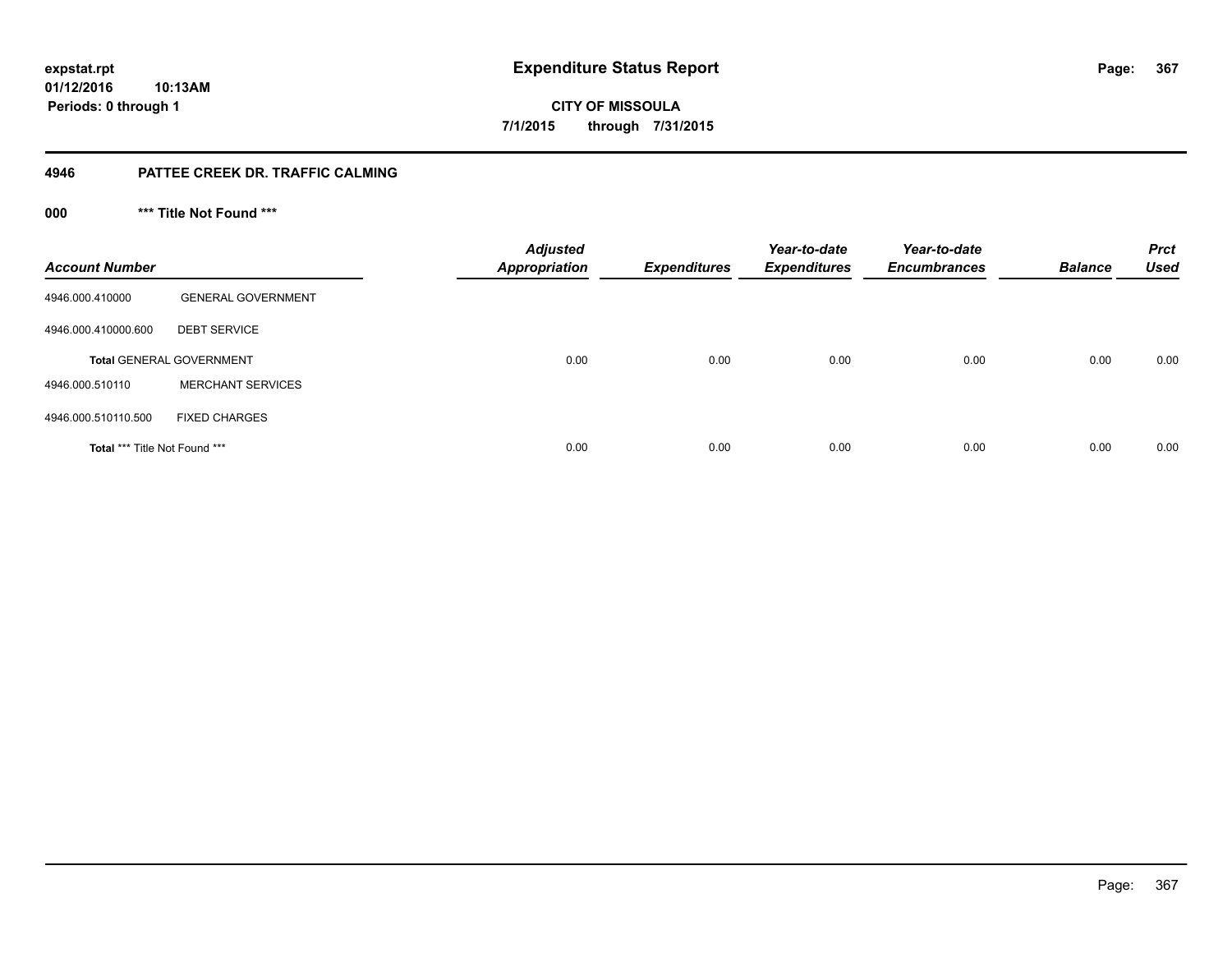**Periods: 0 through 1**

**CITY OF MISSOULA 7/1/2015 through 7/31/2015**

### **4946 PATTEE CREEK DR. TRAFFIC CALMING**

### **390 NON-DEPARTMENTAL**

**10:13AM**

| <b>Account Number</b> |                                        | <b>Adjusted</b><br><b>Appropriation</b> | <b>Expenditures</b> | Year-to-date<br><b>Expenditures</b> | Year-to-date<br><b>Encumbrances</b> | <b>Balance</b> | <b>Prct</b><br><b>Used</b> |
|-----------------------|----------------------------------------|-----------------------------------------|---------------------|-------------------------------------|-------------------------------------|----------------|----------------------------|
| 4946.390.510100       | SPECIAL ASSESSMENTS                    |                                         |                     |                                     |                                     |                |                            |
| 4946.390.510100.300   | PURCHASED SERVICES                     |                                         |                     |                                     |                                     |                |                            |
|                       | <b>Total PURCHASED SERVICES</b>        | 0.00                                    | 0.00                | 0.00                                | 0.00                                | 0.00           | 0.00                       |
| 4946.390.510100.900   | <b>CAPITAL OUTLAY</b>                  |                                         |                     |                                     |                                     |                |                            |
|                       | <b>Total SPECIAL ASSESSMENTS</b>       | 0.00                                    | 0.00                | 0.00                                | 0.00                                | 0.00           | 0.00                       |
| 4946.390.510110       | <b>MERCHANT SERVICES</b>               |                                         |                     |                                     |                                     |                |                            |
| 4946.390.510110.500   | <b>FIXED CHARGES</b>                   |                                         |                     |                                     |                                     |                |                            |
|                       | <b>Total MERCHANT SERVICES</b>         | 0.00                                    | 0.00                | 0.00                                | 0.00                                | 0.00           | 0.00                       |
|                       | Total PATTEE CREEK DR. TRAFFIC CALMING | 0.00                                    | 0.00                | 0.00                                | 0.00                                | 0.00           | 0.00                       |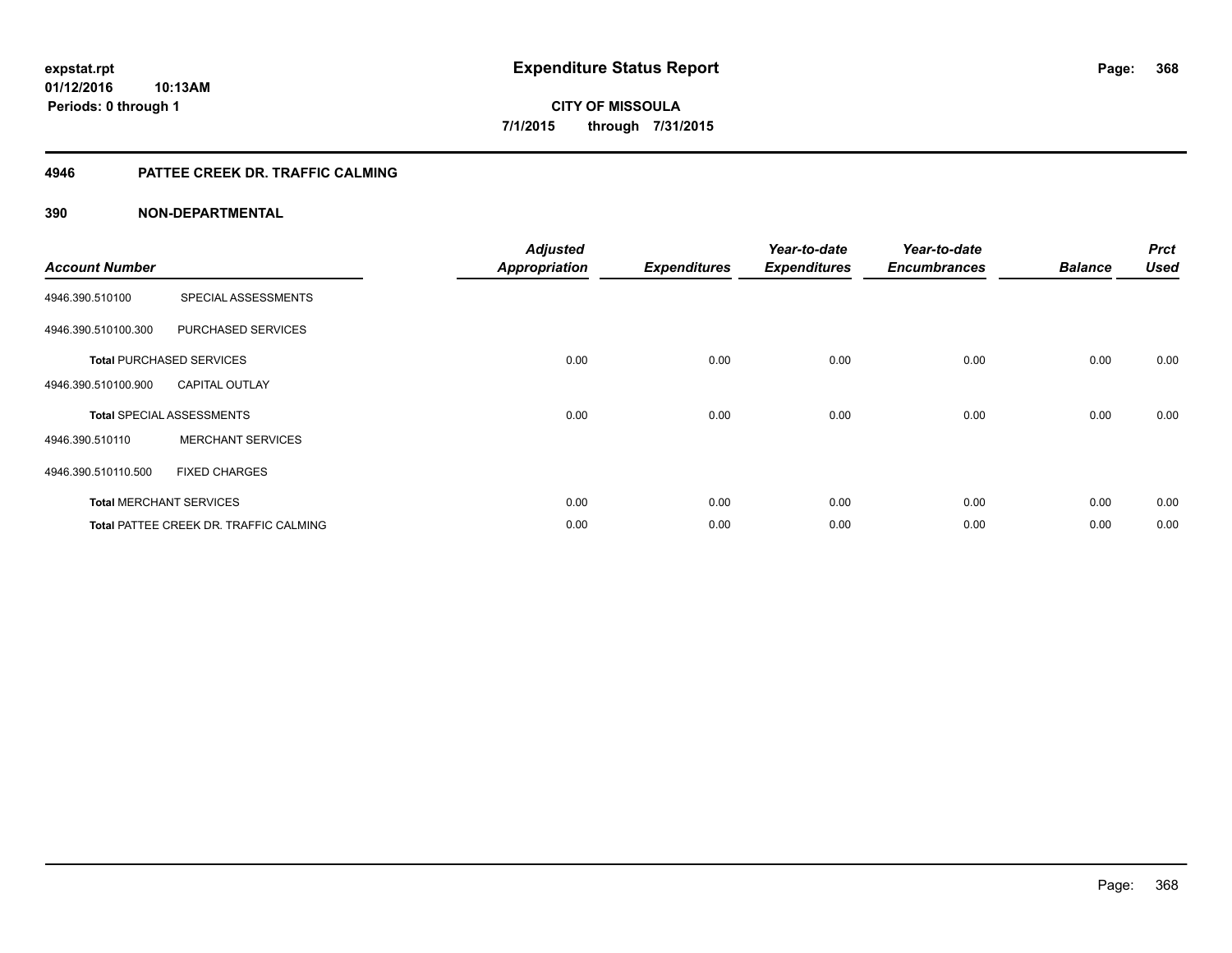**Periods: 0 through 1**

**CITY OF MISSOULA 7/1/2015 through 7/31/2015**

### **4948 STORMWATER OUTFALL RETROFITS**

### **390 NON-DEPARTMENTAL**

**10:13AM**

| <b>Account Number</b> |                                                    | <b>Adjusted</b><br><b>Appropriation</b> | <b>Expenditures</b> | Year-to-date<br><b>Expenditures</b> | Year-to-date<br><b>Encumbrances</b> | <b>Balance</b> | <b>Prct</b><br><b>Used</b> |
|-----------------------|----------------------------------------------------|-----------------------------------------|---------------------|-------------------------------------|-------------------------------------|----------------|----------------------------|
| 4948.390.431210       | CARAS PARK STORM WATER RETROFITS                   |                                         |                     |                                     |                                     |                |                            |
| 4948.390.431210.300   | PURCHASED SERVICES                                 |                                         |                     |                                     |                                     |                |                            |
|                       | <b>Total CARAS PARK STORM WATER RETROFITS</b>      | 0.00                                    | 0.00                | 0.00                                | 0.00                                | 0.00           | 0.00                       |
| 4948.390.431212       | BUCKHOUSE BRIDGE STORM WATER RETROFIT              |                                         |                     |                                     |                                     |                |                            |
| 4948.390.431212.300   | PURCHASED SERVICES                                 |                                         |                     |                                     |                                     |                |                            |
|                       | <b>Total BUCKHOUSE BRIDGE STORM WATER RETROFIT</b> | 0.00                                    | 0.00                | 0.00                                | 0.00                                | 0.00           | 0.00                       |
| 4948.390.510110       | <b>MERCHANT SERVICES</b>                           |                                         |                     |                                     |                                     |                |                            |
| 4948.390.510110.500   | <b>FIXED CHARGES</b>                               |                                         |                     |                                     |                                     |                |                            |
|                       | <b>Total MERCHANT SERVICES</b>                     | 0.00                                    | 0.00                | 0.00                                | 0.00                                | 0.00           | 0.00                       |
|                       | <b>Total STORMWATER OUTFALL RETROFITS</b>          | 0.00                                    | 0.00                | 0.00                                | 0.00                                | 0.00           | 0.00                       |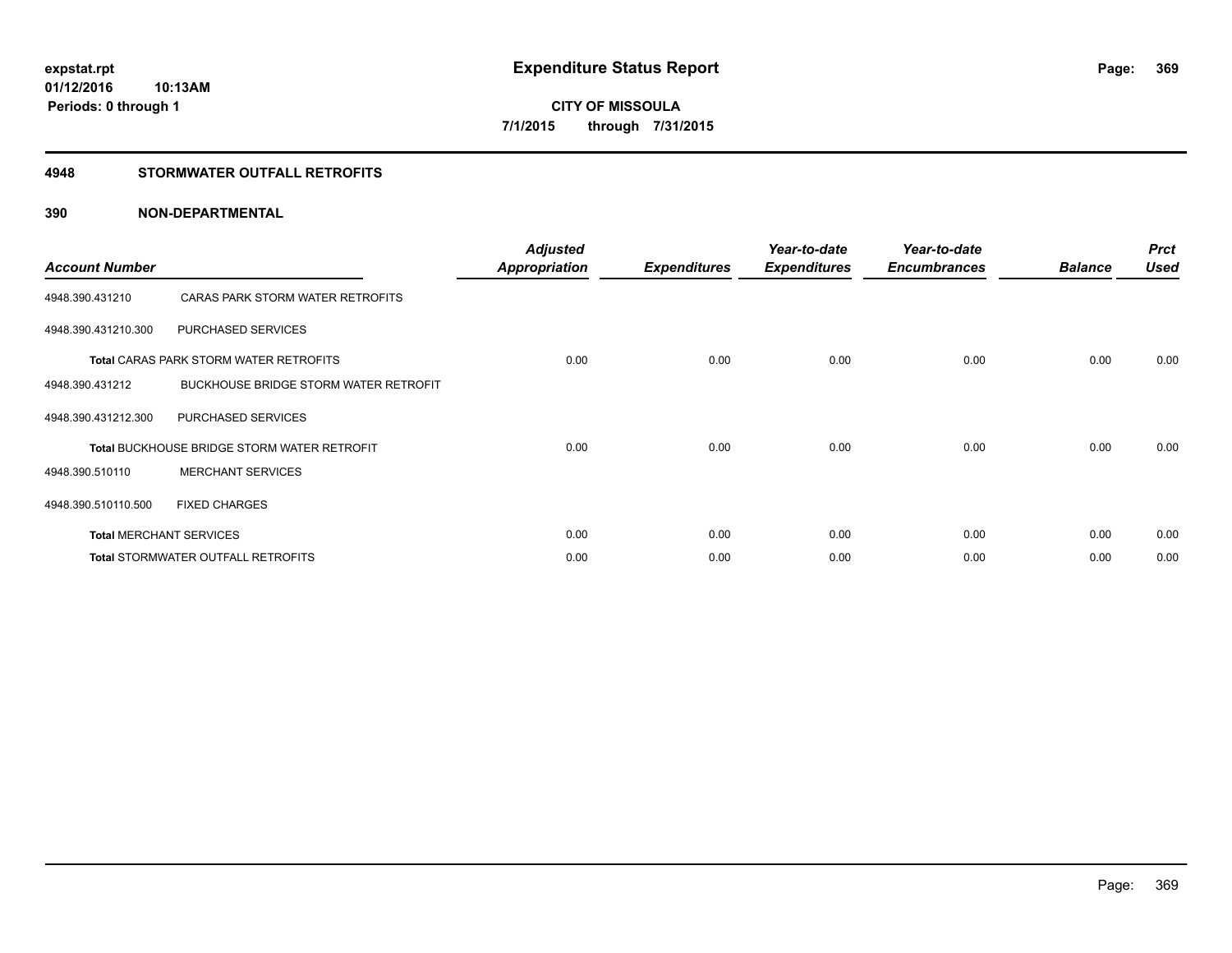#### **4949 WAYFINDING PROJECT**

### **390 NON-DEPARTMENTAL**

| <b>Account Number</b>         |                                 | <b>Adjusted</b><br><b>Appropriation</b> | <b>Expenditures</b> | Year-to-date<br><b>Expenditures</b> | Year-to-date<br><b>Encumbrances</b> | <b>Balance</b> | <b>Prct</b><br><b>Used</b> |
|-------------------------------|---------------------------------|-----------------------------------------|---------------------|-------------------------------------|-------------------------------------|----------------|----------------------------|
| 4949.390.430268               | *** Title Not Found ***         |                                         |                     |                                     |                                     |                |                            |
| 4949.390.430268.100           | PERSONAL SERVICES               |                                         |                     |                                     |                                     |                |                            |
|                               | <b>Total PERSONAL SERVICES</b>  | 0.00                                    | 0.00                | 0.00                                | 0.00                                | 0.00           | 0.00                       |
| 4949.390.430268.200           | <b>SUPPLIES</b>                 |                                         |                     |                                     |                                     |                |                            |
| <b>Total SUPPLIES</b>         |                                 | 0.00                                    | 0.00                | 0.00                                | 0.00                                | 0.00           | 0.00                       |
| 4949.390.430268.300           | PURCHASED SERVICES              |                                         |                     |                                     |                                     |                |                            |
|                               | <b>Total PURCHASED SERVICES</b> | 0.00                                    | 0.00                | 0.00                                | 0.00                                | 0.00           | 0.00                       |
| 4949.390.430268.900           | <b>CAPITAL OUTLAY</b>           |                                         |                     |                                     |                                     |                |                            |
| Total *** Title Not Found *** |                                 | 0.00                                    | 0.00                | 0.00                                | 0.00                                | 0.00           | 0.00                       |
| 4949.390.510110               | <b>MERCHANT SERVICES</b>        |                                         |                     |                                     |                                     |                |                            |
| 4949.390.510110.500           | <b>FIXED CHARGES</b>            |                                         |                     |                                     |                                     |                |                            |
|                               | <b>Total WAYFINDING PROJECT</b> | 0.00                                    | 0.00                | 0.00                                | 0.00                                | 0.00           | 0.00                       |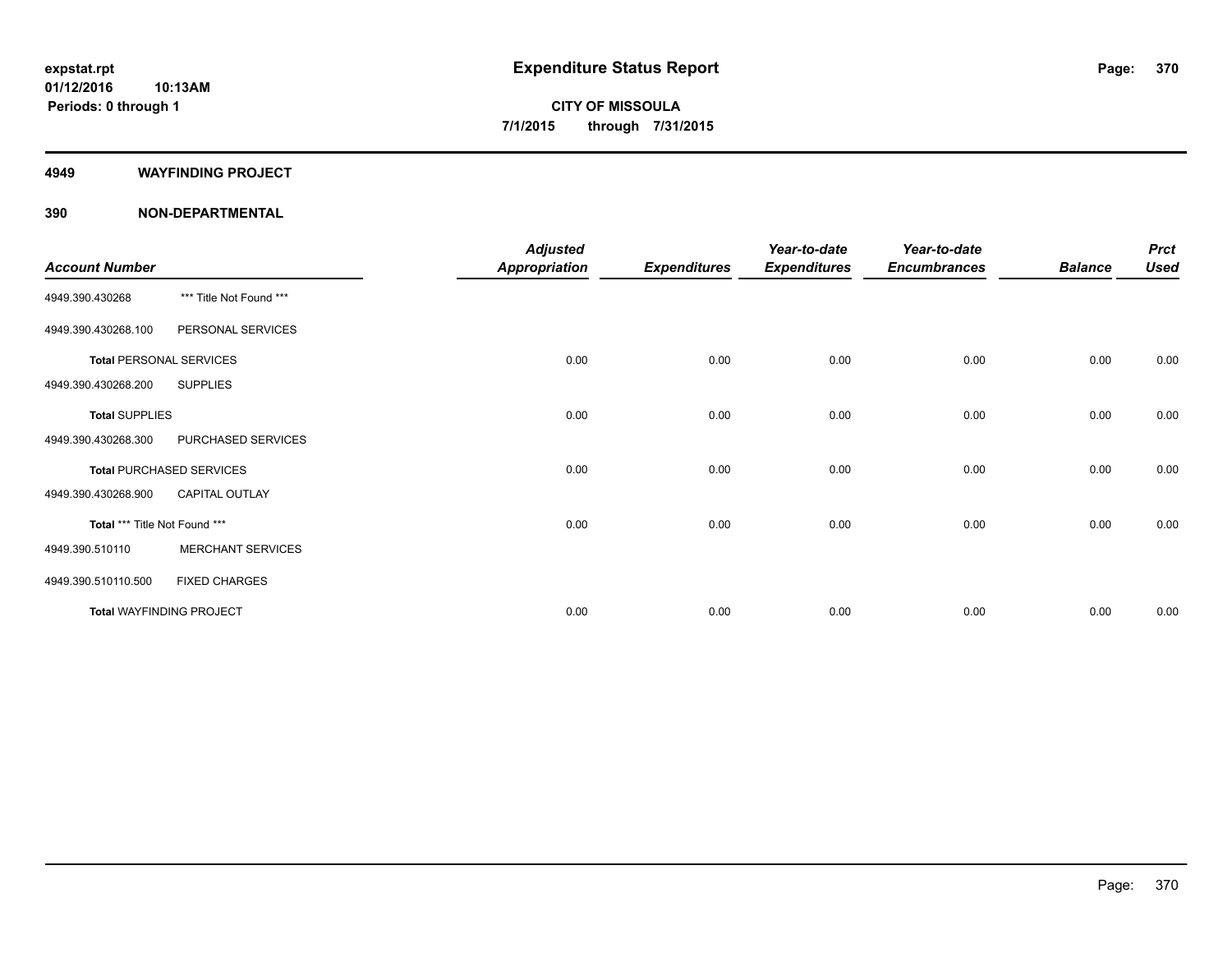#### **4990 ARRA ENHANCEMENTS**

### **500 N HIGGINS STREETSCAPE**

| <b>Account Number</b> |                                         | <b>Adjusted</b><br><b>Appropriation</b> | <b>Expenditures</b> | Year-to-date<br><b>Expenditures</b> | Year-to-date<br><b>Encumbrances</b> | <b>Balance</b> | <b>Prct</b><br><b>Used</b> |
|-----------------------|-----------------------------------------|-----------------------------------------|---------------------|-------------------------------------|-------------------------------------|----------------|----------------------------|
| 4990.500.430030       | PRELIMINARY ENGINEERING                 |                                         |                     |                                     |                                     |                |                            |
| 4990.500.430030.900   | <b>CAPITAL OUTLAY</b>                   |                                         |                     |                                     |                                     |                |                            |
|                       | <b>Total PRELIMINARY ENGINEERING</b>    | 0.00                                    | 0.00                | 0.00                                | 0.00                                | 0.00           | 0.00                       |
| 4990.500.430031       | <b>CONTRUCTION ENGINEERING</b>          |                                         |                     |                                     |                                     |                |                            |
| 4990.500.430031.900   | <b>CAPITAL OUTLAY</b>                   |                                         |                     |                                     |                                     |                |                            |
|                       | <b>Total CONTRUCTION ENGINEERING</b>    | 0.00                                    | 0.00                | 0.00                                | 0.00                                | 0.00           | 0.00                       |
| 4990.500.430032       | CONTRACTOR PAYMENTS-CONTSTRUCTION       |                                         |                     |                                     |                                     |                |                            |
| 4990.500.430032.900   | <b>CAPITAL OUTLAY</b>                   |                                         |                     |                                     |                                     |                |                            |
|                       | Total CONTRACTOR PAYMENTS-CONTSTRUCTION | 0.00                                    | 0.00                | 0.00                                | 0.00                                | 0.00           | 0.00                       |
| 4990.500.510110       | <b>MERCHANT SERVICES</b>                |                                         |                     |                                     |                                     |                |                            |
| 4990.500.510110.500   | <b>FIXED CHARGES</b>                    |                                         |                     |                                     |                                     |                |                            |
|                       | Total N HIGGINS STREETSCAPE             | 0.00                                    | 0.00                | 0.00                                | 0.00                                | 0.00           | 0.00                       |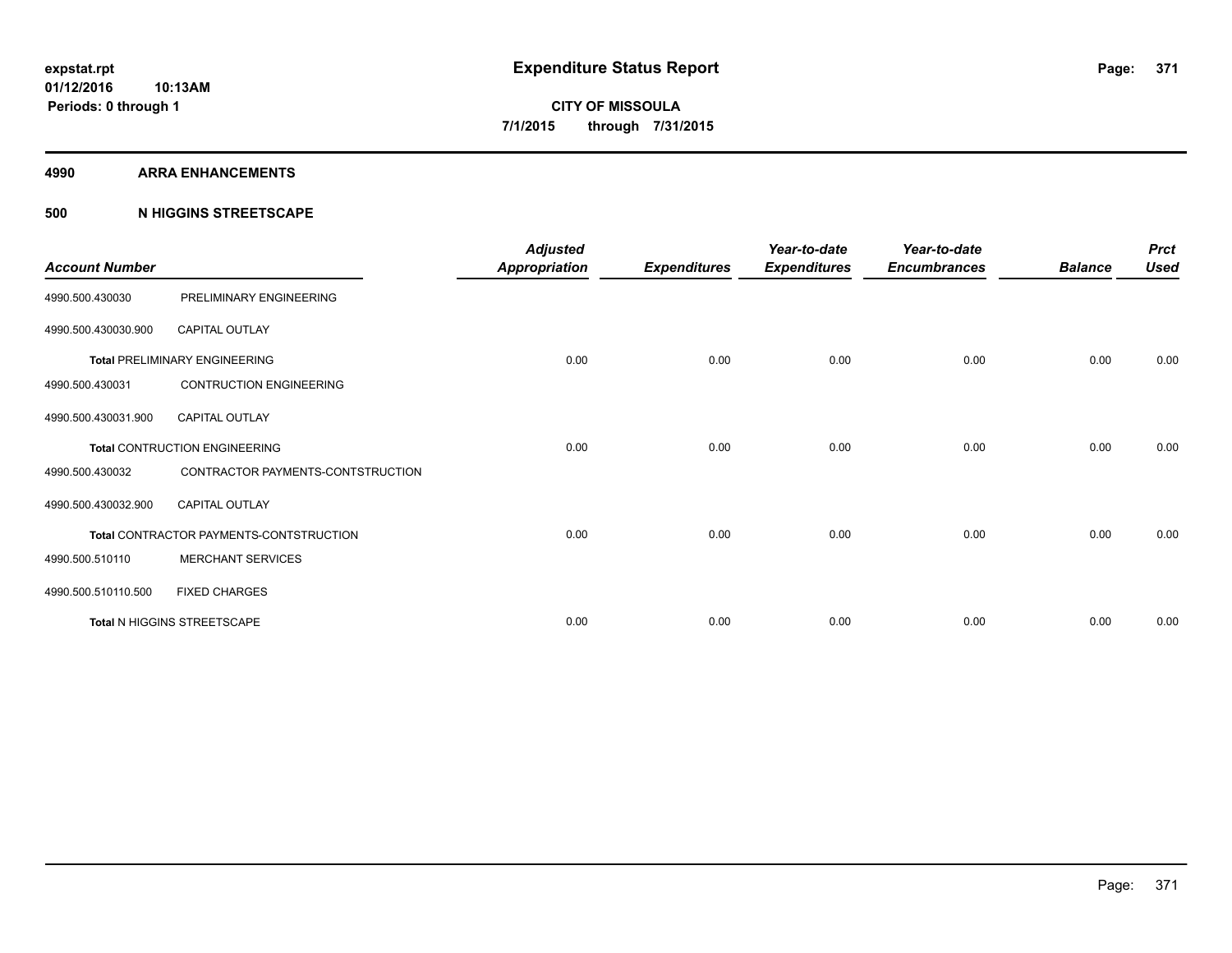**4990 ARRA ENHANCEMENTS**

**510 CURB RAMPS**

| <b>Account Number</b>   |                                                | <b>Adjusted</b><br><b>Appropriation</b> | <b>Expenditures</b> | Year-to-date<br><b>Expenditures</b> | Year-to-date<br><b>Encumbrances</b> | <b>Balance</b> | <b>Prct</b><br><b>Used</b> |
|-------------------------|------------------------------------------------|-----------------------------------------|---------------------|-------------------------------------|-------------------------------------|----------------|----------------------------|
| 4990.510.430032         | CONTRACTOR PAYMENTS-CONTSTRUCTION              |                                         |                     |                                     |                                     |                |                            |
| 4990.510.430032.900     | <b>CAPITAL OUTLAY</b>                          |                                         |                     |                                     |                                     |                |                            |
|                         | <b>Total CONTRACTOR PAYMENTS-CONTSTRUCTION</b> | 0.00                                    | 0.00                | 0.00                                | 0.00                                | 0.00           | 0.00                       |
| 4990.510.510110         | <b>MERCHANT SERVICES</b>                       |                                         |                     |                                     |                                     |                |                            |
| 4990.510.510110.500     | <b>FIXED CHARGES</b>                           |                                         |                     |                                     |                                     |                |                            |
| <b>Total CURB RAMPS</b> |                                                | 0.00                                    | 0.00                | 0.00                                | 0.00                                | 0.00           | 0.00                       |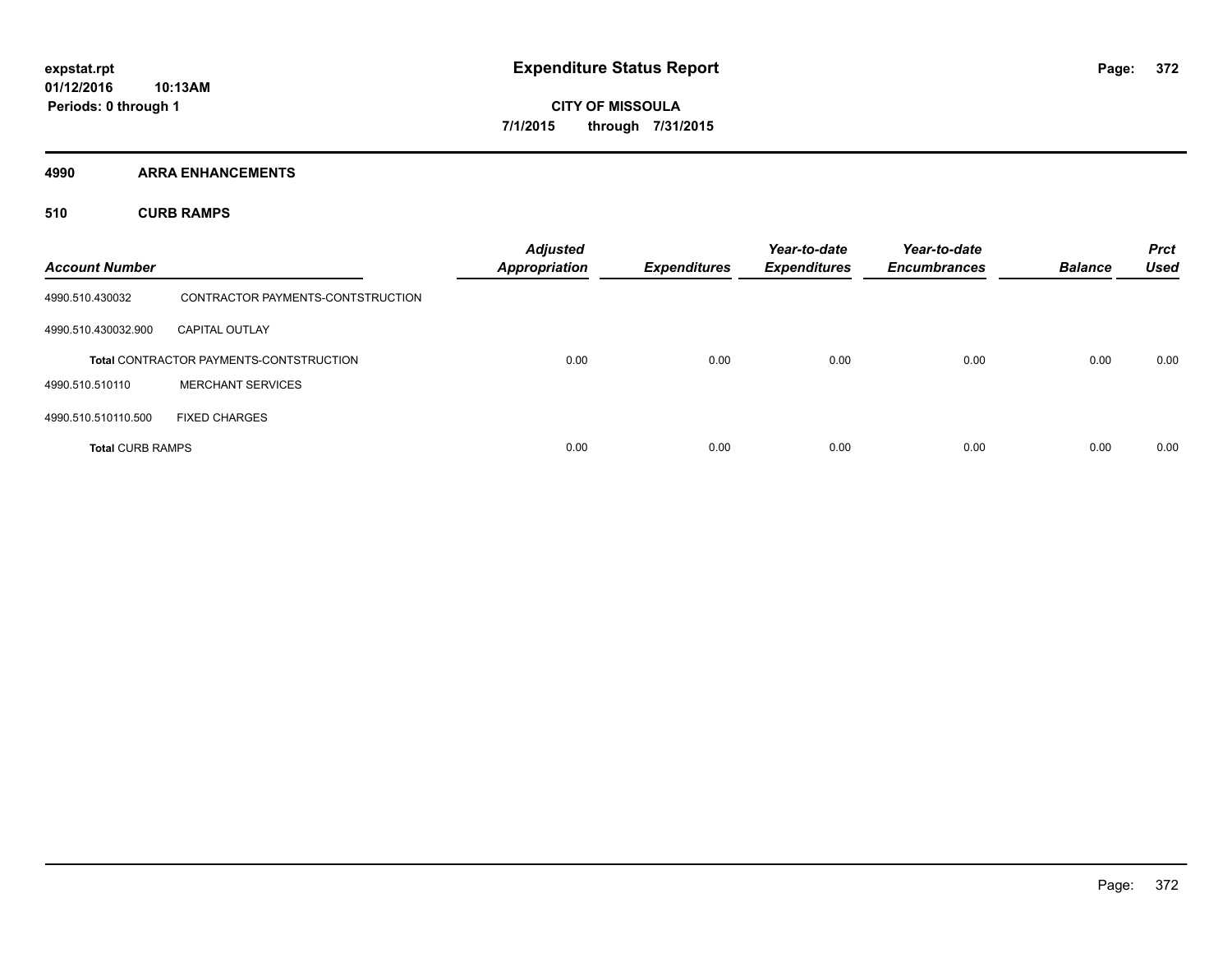**4990 ARRA ENHANCEMENTS**

### **515 RSNAKE GATEWAY GREENOUGH DRIVE**

| <b>Account Number</b> |                                         | <b>Adjusted</b><br><b>Appropriation</b> | <b>Expenditures</b> | Year-to-date<br><b>Expenditures</b> | Year-to-date<br><b>Encumbrances</b> | <b>Balance</b> | <b>Prct</b><br><b>Used</b> |
|-----------------------|-----------------------------------------|-----------------------------------------|---------------------|-------------------------------------|-------------------------------------|----------------|----------------------------|
| 4990.515.430030       | PRELIMINARY ENGINEERING                 |                                         |                     |                                     |                                     |                |                            |
| 4990.515.430030.900   | CAPITAL OUTLAY                          |                                         |                     |                                     |                                     |                |                            |
|                       | <b>Total PRELIMINARY ENGINEERING</b>    | 0.00                                    | 0.00                | 0.00                                | 0.00                                | 0.00           | 0.00                       |
| 4990.515.430031       | <b>CONTRUCTION ENGINEERING</b>          |                                         |                     |                                     |                                     |                |                            |
| 4990.515.430031.900   | <b>CAPITAL OUTLAY</b>                   |                                         |                     |                                     |                                     |                |                            |
|                       | <b>Total CONTRUCTION ENGINEERING</b>    | 0.00                                    | 0.00                | 0.00                                | 0.00                                | 0.00           | 0.00                       |
| 4990.515.430032       | CONTRACTOR PAYMENTS-CONTSTRUCTION       |                                         |                     |                                     |                                     |                |                            |
| 4990.515.430032.900   | <b>CAPITAL OUTLAY</b>                   |                                         |                     |                                     |                                     |                |                            |
|                       | Total CONTRACTOR PAYMENTS-CONTSTRUCTION | 0.00                                    | 0.00                | 0.00                                | 0.00                                | 0.00           | 0.00                       |
| 4990.515.510110       | <b>MERCHANT SERVICES</b>                |                                         |                     |                                     |                                     |                |                            |
| 4990.515.510110.500   | <b>FIXED CHARGES</b>                    |                                         |                     |                                     |                                     |                |                            |
|                       | <b>Total ARRA ENHANCEMENTS</b>          | 0.00                                    | 0.00                | 0.00                                | 0.00                                | 0.00           | 0.00                       |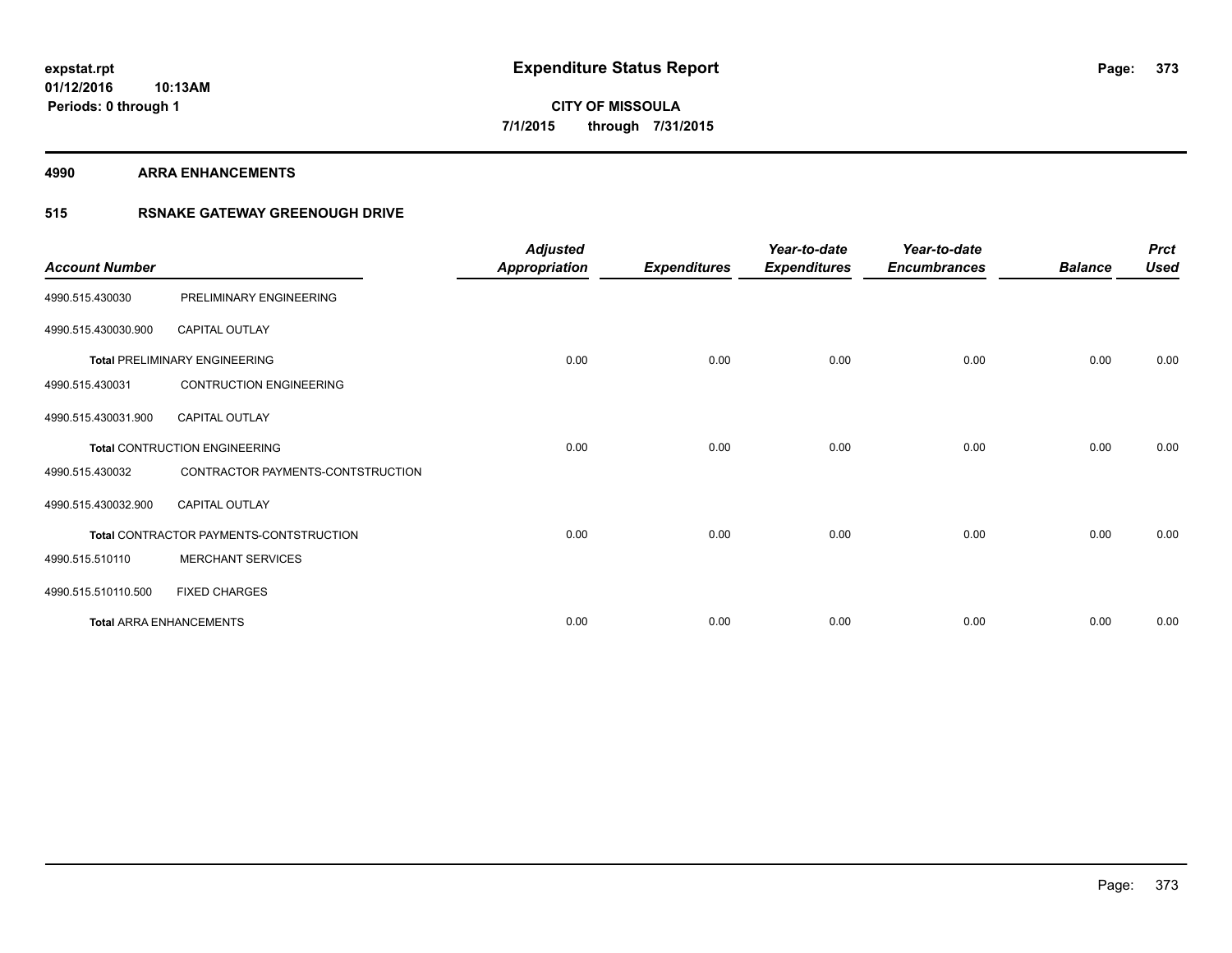**4991 ARRA HB645**

### **500 N HIGGINS STREETSCAPE**

| <b>Account Number</b> |                                    | <b>Adjusted</b><br><b>Appropriation</b> | <b>Expenditures</b> | Year-to-date<br><b>Expenditures</b> | Year-to-date<br><b>Encumbrances</b> | <b>Balance</b> | <b>Prct</b><br><b>Used</b> |
|-----------------------|------------------------------------|-----------------------------------------|---------------------|-------------------------------------|-------------------------------------|----------------|----------------------------|
| 4991.500.430033       | N.HIGGINS/MTN WATER                |                                         |                     |                                     |                                     |                |                            |
| 4991.500.430033.900   | <b>CAPITAL OUTLAY</b>              |                                         |                     |                                     |                                     |                |                            |
|                       | <b>Total N.HIGGINS/MTN WATER</b>   | 0.00                                    | 0.00                | 0.00                                | 0.00                                | 0.00           | 0.00                       |
| 4991.500.510110       | <b>MERCHANT SERVICES</b>           |                                         |                     |                                     |                                     |                |                            |
| 4991.500.510110.500   | <b>FIXED CHARGES</b>               |                                         |                     |                                     |                                     |                |                            |
|                       | <b>Total N HIGGINS STREETSCAPE</b> | 0.00                                    | 0.00                | 0.00                                | 0.00                                | 0.00           | 0.00                       |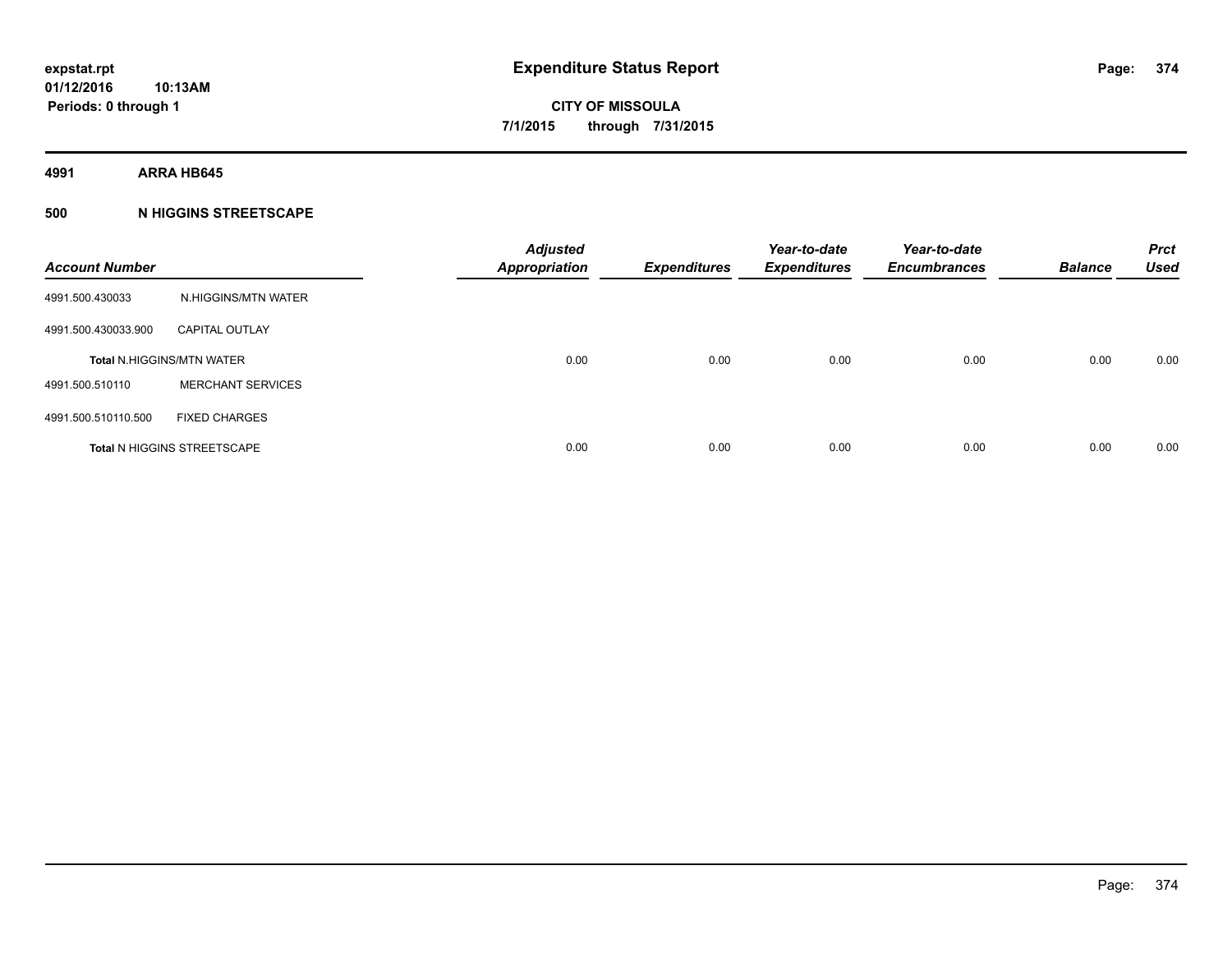**CITY OF MISSOULA 7/1/2015 through 7/31/2015**

**4991 ARRA HB645**

**520 N HIGGINS PAVING**

| <b>Account Number</b>         |                                         | <b>Adjusted</b><br><b>Appropriation</b> | <b>Expenditures</b> | Year-to-date<br><b>Expenditures</b> | Year-to-date<br><b>Encumbrances</b> | <b>Balance</b> | <b>Prct</b><br><b>Used</b> |
|-------------------------------|-----------------------------------------|-----------------------------------------|---------------------|-------------------------------------|-------------------------------------|----------------|----------------------------|
| 4991.520.430030               | PRELIMINARY ENGINEERING                 |                                         |                     |                                     |                                     |                |                            |
| 4991.520.430030.900           | <b>CAPITAL OUTLAY</b>                   |                                         |                     |                                     |                                     |                |                            |
|                               | <b>Total PRELIMINARY ENGINEERING</b>    | 0.00                                    | 0.00                | 0.00                                | 0.00                                | 0.00           | 0.00                       |
| 4991.520.430031               | <b>CONTRUCTION ENGINEERING</b>          |                                         |                     |                                     |                                     |                |                            |
| 4991.520.430031.900           | <b>CAPITAL OUTLAY</b>                   |                                         |                     |                                     |                                     |                |                            |
|                               | <b>Total CONTRUCTION ENGINEERING</b>    | 0.00                                    | 0.00                | 0.00                                | 0.00                                | 0.00           | 0.00                       |
| 4991.520.430032               | CONTRACTOR PAYMENTS-CONTSTRUCTION       |                                         |                     |                                     |                                     |                |                            |
| 4991.520.430032.900           | <b>CAPITAL OUTLAY</b>                   |                                         |                     |                                     |                                     |                |                            |
|                               | Total CONTRACTOR PAYMENTS-CONTSTRUCTION | 0.00                                    | 0.00                | 0.00                                | 0.00                                | 0.00           | 0.00                       |
| 4991.520.510110               | <b>MERCHANT SERVICES</b>                |                                         |                     |                                     |                                     |                |                            |
| 4991.520.510110.500           | <b>FIXED CHARGES</b>                    |                                         |                     |                                     |                                     |                |                            |
| <b>Total N HIGGINS PAVING</b> |                                         | 0.00                                    | 0.00                | 0.00                                | 0.00                                | 0.00           | 0.00                       |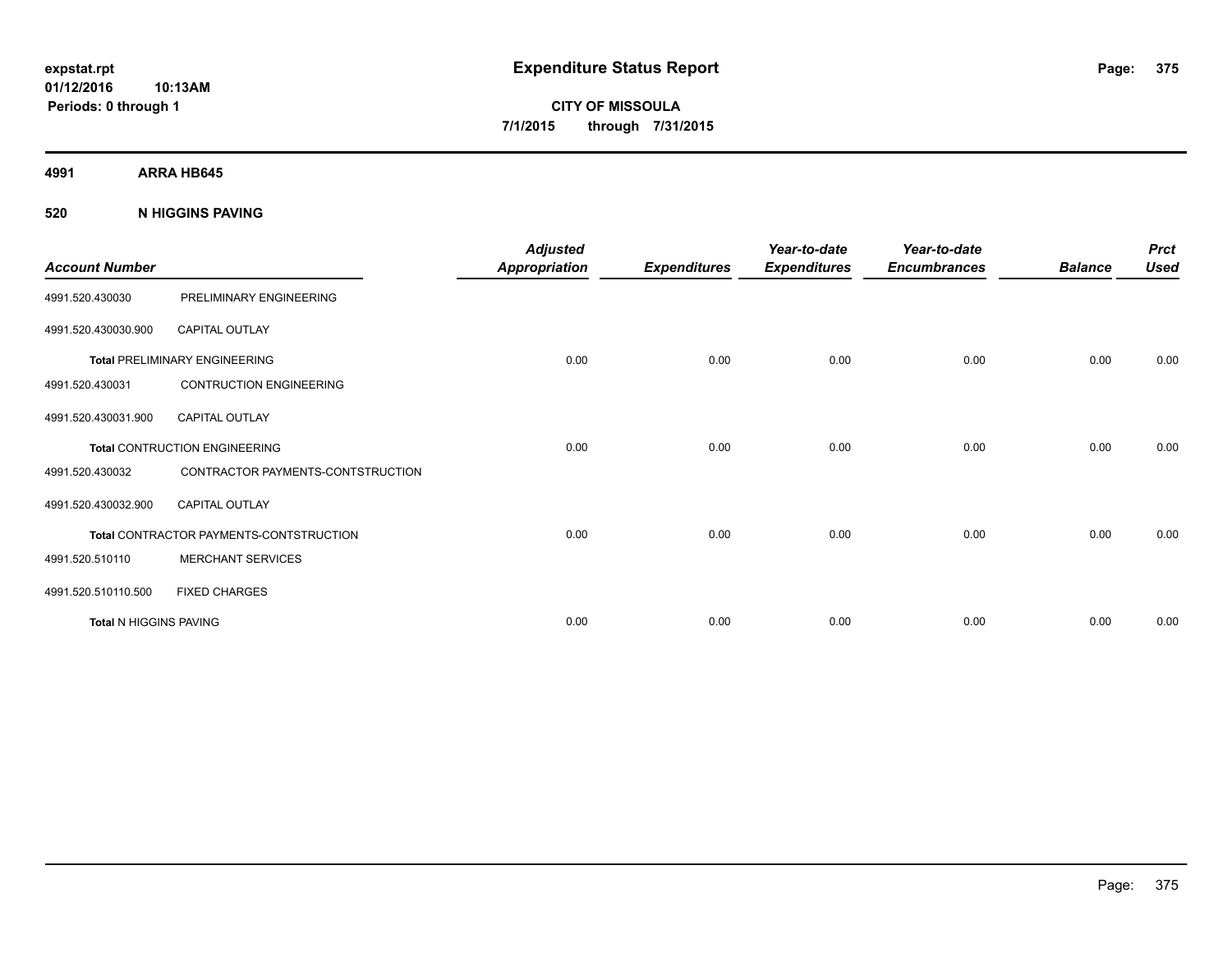**4991 ARRA HB645**

## **525 BROOKS ST CURB & SW IMPROVEMENTS**

| <b>Account Number</b> |                                         | <b>Adjusted</b><br><b>Appropriation</b> | <b>Expenditures</b> | Year-to-date<br><b>Expenditures</b> | Year-to-date<br><b>Encumbrances</b> | <b>Balance</b> | <b>Prct</b><br><b>Used</b> |
|-----------------------|-----------------------------------------|-----------------------------------------|---------------------|-------------------------------------|-------------------------------------|----------------|----------------------------|
| 4991.525.430030       | PRELIMINARY ENGINEERING                 |                                         |                     |                                     |                                     |                |                            |
| 4991.525.430030.900   | <b>CAPITAL OUTLAY</b>                   |                                         |                     |                                     |                                     |                |                            |
|                       | <b>Total PRELIMINARY ENGINEERING</b>    | 0.00                                    | 0.00                | 0.00                                | 0.00                                | 0.00           | 0.00                       |
| 4991.525.430031       | <b>CONTRUCTION ENGINEERING</b>          |                                         |                     |                                     |                                     |                |                            |
| 4991.525.430031.900   | <b>CAPITAL OUTLAY</b>                   |                                         |                     |                                     |                                     |                |                            |
|                       | <b>Total CONTRUCTION ENGINEERING</b>    | 0.00                                    | 0.00                | 0.00                                | 0.00                                | 0.00           | 0.00                       |
| 4991.525.430032       | CONTRACTOR PAYMENTS-CONTSTRUCTION       |                                         |                     |                                     |                                     |                |                            |
| 4991.525.430032.900   | <b>CAPITAL OUTLAY</b>                   |                                         |                     |                                     |                                     |                |                            |
|                       | Total CONTRACTOR PAYMENTS-CONTSTRUCTION | 0.00                                    | 0.00                | 0.00                                | 0.00                                | 0.00           | 0.00                       |
| 4991.525.510110       | <b>MERCHANT SERVICES</b>                |                                         |                     |                                     |                                     |                |                            |
| 4991.525.510110.500   | <b>FIXED CHARGES</b>                    |                                         |                     |                                     |                                     |                |                            |
|                       | Total BROOKS ST CURB & SW IMPROVEMENTS  | 0.00                                    | 0.00                | 0.00                                | 0.00                                | 0.00           | 0.00                       |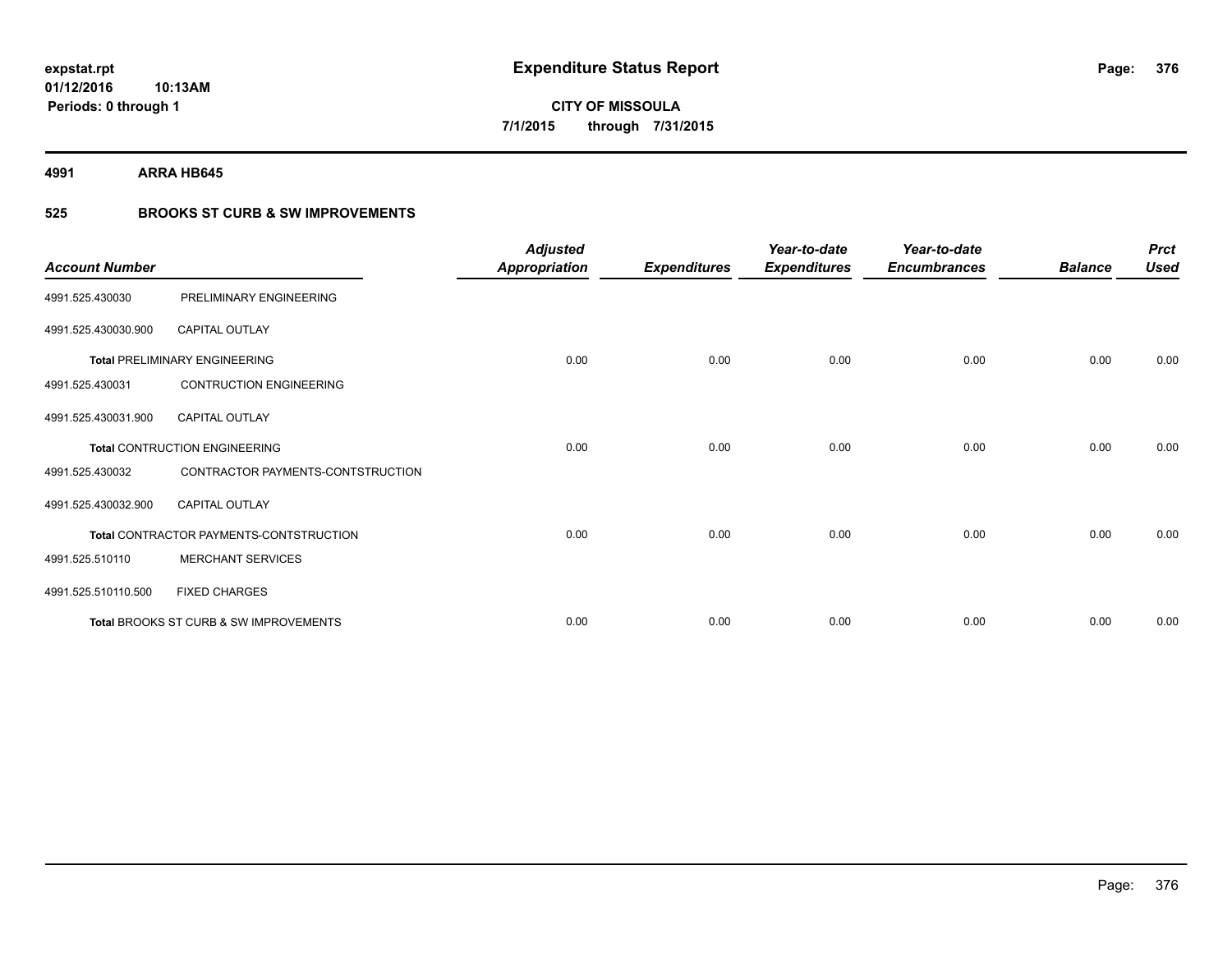**CITY OF MISSOULA 7/1/2015 through 7/31/2015**

**4991 ARRA HB645**

**530 CURB RAMPS**

|                                |                                         | <b>Adjusted</b>      |                     | Year-to-date        | Year-to-date        |                | <b>Prct</b> |
|--------------------------------|-----------------------------------------|----------------------|---------------------|---------------------|---------------------|----------------|-------------|
| <b>Account Number</b>          |                                         | <b>Appropriation</b> | <b>Expenditures</b> | <b>Expenditures</b> | <b>Encumbrances</b> | <b>Balance</b> | <b>Used</b> |
| 4991.530.430030                | PRELIMINARY ENGINEERING                 |                      |                     |                     |                     |                |             |
| 4991.530.430030.100            | PERSONAL SERVICES                       |                      |                     |                     |                     |                |             |
| <b>Total PERSONAL SERVICES</b> |                                         | 0.00                 | 0.00                | 0.00                | 0.00                | 0.00           | 0.00        |
| 4991.530.430030.900            | <b>CAPITAL OUTLAY</b>                   |                      |                     |                     |                     |                |             |
|                                | <b>Total PRELIMINARY ENGINEERING</b>    | 0.00                 | 0.00                | 0.00                | 0.00                | 0.00           | 0.00        |
| 4991.530.430031                | <b>CONTRUCTION ENGINEERING</b>          |                      |                     |                     |                     |                |             |
| 4991.530.430031.900            | <b>CAPITAL OUTLAY</b>                   |                      |                     |                     |                     |                |             |
|                                | <b>Total CONTRUCTION ENGINEERING</b>    | 0.00                 | 0.00                | 0.00                | 0.00                | 0.00           | 0.00        |
| 4991.530.430032                | CONTRACTOR PAYMENTS-CONTSTRUCTION       |                      |                     |                     |                     |                |             |
| 4991.530.430032.900            | <b>CAPITAL OUTLAY</b>                   |                      |                     |                     |                     |                |             |
|                                | Total CONTRACTOR PAYMENTS-CONTSTRUCTION | 0.00                 | 0.00                | 0.00                | 0.00                | 0.00           | 0.00        |
| 4991.530.510110                | <b>MERCHANT SERVICES</b>                |                      |                     |                     |                     |                |             |
| 4991.530.510110.500            | <b>FIXED CHARGES</b>                    |                      |                     |                     |                     |                |             |
| <b>Total CURB RAMPS</b>        |                                         | 0.00                 | 0.00                | 0.00                | 0.00                | 0.00           | 0.00        |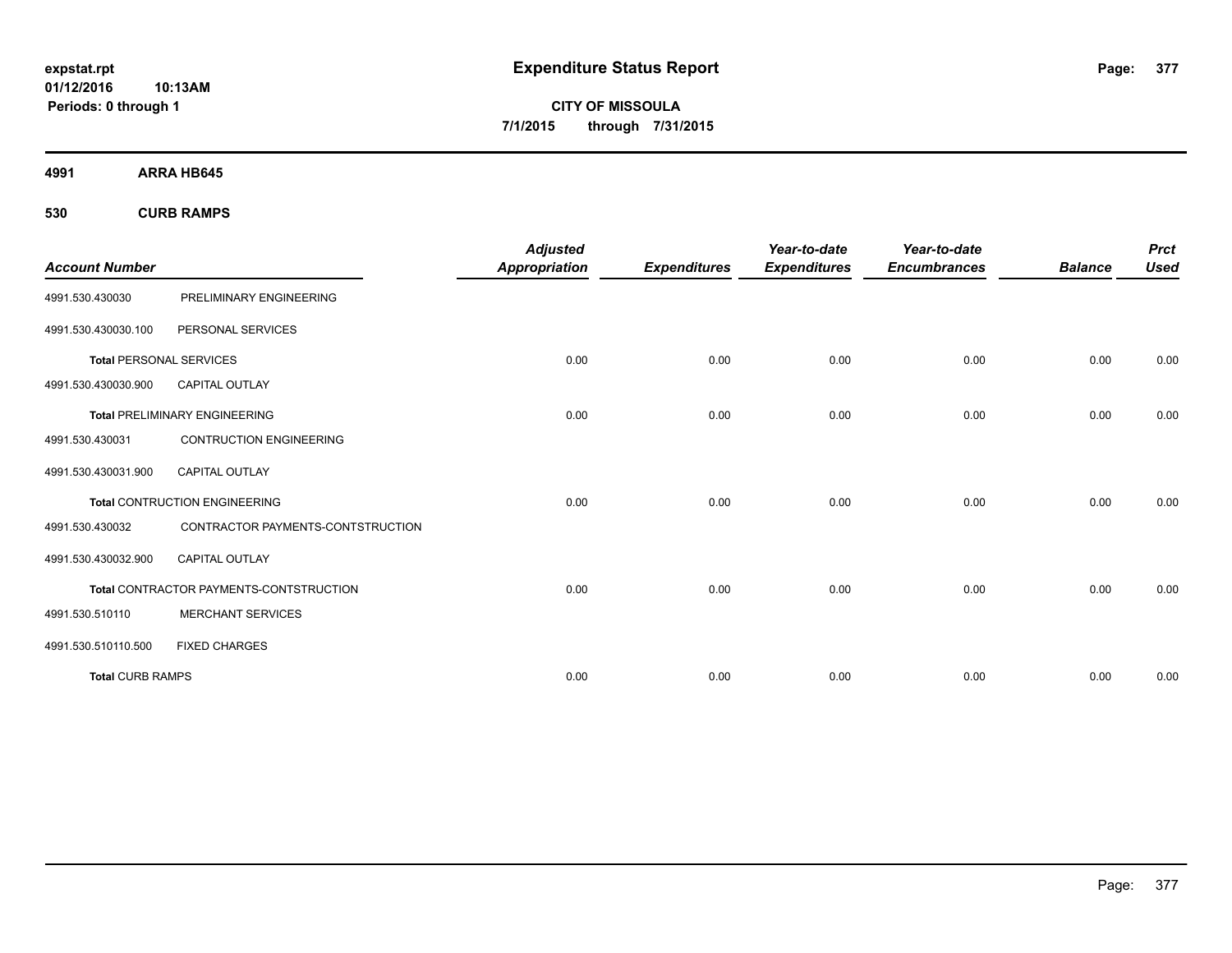**4991 ARRA HB645**

### **535 PARKS PLAYGROUND INSTALLS**

| <b>Account Number</b>          |                                         | <b>Adjusted</b><br><b>Appropriation</b> | <b>Expenditures</b> | Year-to-date<br><b>Expenditures</b> | Year-to-date<br><b>Encumbrances</b> | <b>Balance</b> | <b>Prct</b><br><b>Used</b> |
|--------------------------------|-----------------------------------------|-----------------------------------------|---------------------|-------------------------------------|-------------------------------------|----------------|----------------------------|
| 4991.535.430030                | PRELIMINARY ENGINEERING                 |                                         |                     |                                     |                                     |                |                            |
| 4991.535.430030.100            | PERSONAL SERVICES                       |                                         |                     |                                     |                                     |                |                            |
| <b>Total PERSONAL SERVICES</b> |                                         | 0.00                                    | 0.00                | 0.00                                | 0.00                                | 0.00           | 0.00                       |
| 4991.535.430030.900            | <b>CAPITAL OUTLAY</b>                   |                                         |                     |                                     |                                     |                |                            |
|                                | <b>Total PRELIMINARY ENGINEERING</b>    | 0.00                                    | 0.00                | 0.00                                | 0.00                                | 0.00           | 0.00                       |
| 4991.535.430031                | <b>CONTRUCTION ENGINEERING</b>          |                                         |                     |                                     |                                     |                |                            |
| 4991.535.430031.900            | <b>CAPITAL OUTLAY</b>                   |                                         |                     |                                     |                                     |                |                            |
|                                | <b>Total CONTRUCTION ENGINEERING</b>    | 0.00                                    | 0.00                | 0.00                                | 0.00                                | 0.00           | 0.00                       |
| 4991.535.430032                | CONTRACTOR PAYMENTS-CONTSTRUCTION       |                                         |                     |                                     |                                     |                |                            |
| 4991.535.430032.900            | <b>CAPITAL OUTLAY</b>                   |                                         |                     |                                     |                                     |                |                            |
|                                | Total CONTRACTOR PAYMENTS-CONTSTRUCTION | 0.00                                    | 0.00                | 0.00                                | 0.00                                | 0.00           | 0.00                       |
| 4991.535.510110                | <b>MERCHANT SERVICES</b>                |                                         |                     |                                     |                                     |                |                            |
| 4991.535.510110.500            | <b>FIXED CHARGES</b>                    |                                         |                     |                                     |                                     |                |                            |
|                                | <b>Total PARKS PLAYGROUND INSTALLS</b>  | 0.00                                    | 0.00                | 0.00                                | 0.00                                | 0.00           | 0.00                       |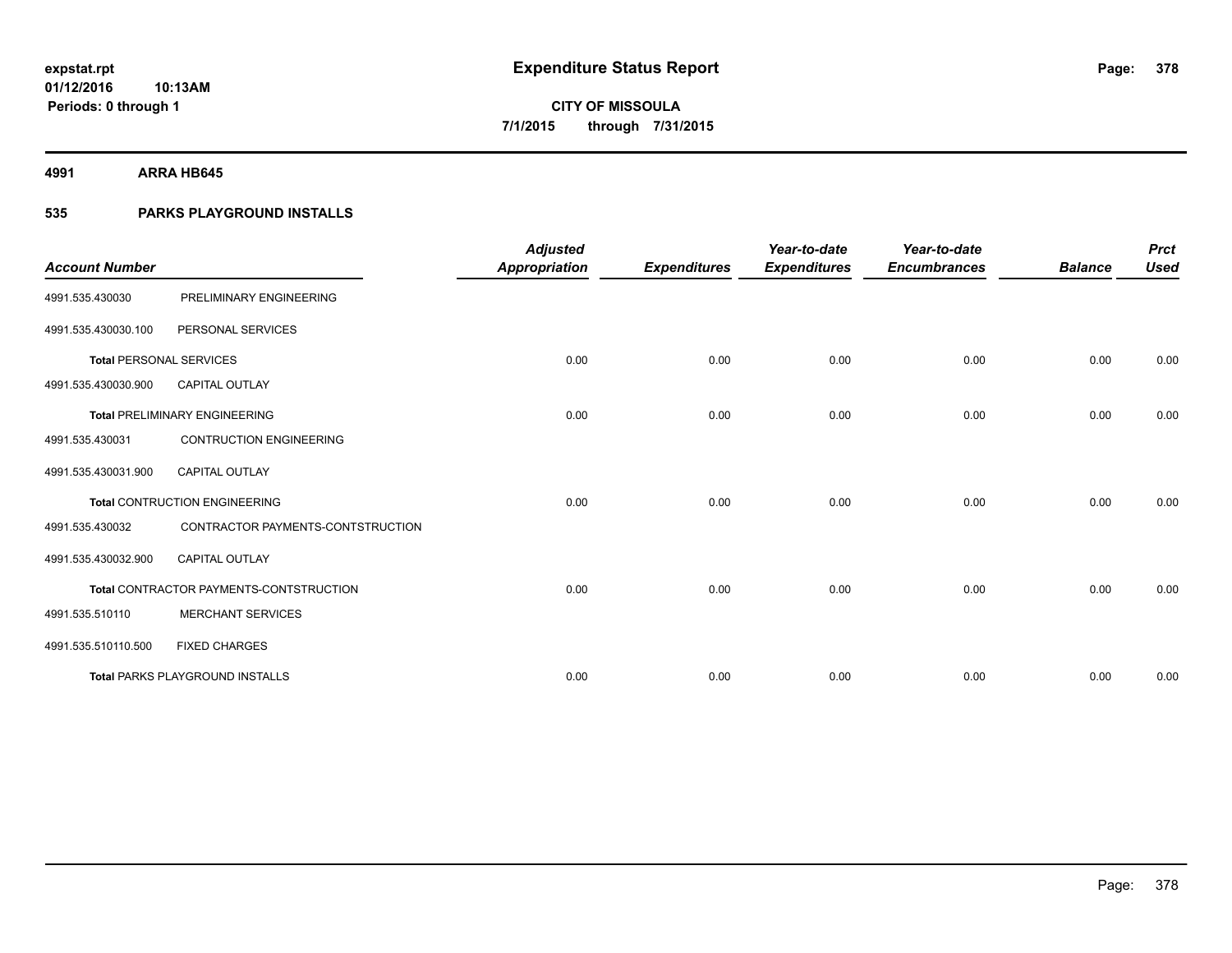**4991 ARRA HB645**

### **540 GREENOUGH PARK BRIDGE**

|                                |                                         | <b>Adjusted</b>      |                     | Year-to-date        | Year-to-date        |                | <b>Prct</b> |
|--------------------------------|-----------------------------------------|----------------------|---------------------|---------------------|---------------------|----------------|-------------|
| <b>Account Number</b>          |                                         | <b>Appropriation</b> | <b>Expenditures</b> | <b>Expenditures</b> | <b>Encumbrances</b> | <b>Balance</b> | <b>Used</b> |
| 4991.540.430030                | PRELIMINARY ENGINEERING                 |                      |                     |                     |                     |                |             |
| 4991.540.430030.900            | <b>CAPITAL OUTLAY</b>                   |                      |                     |                     |                     |                |             |
|                                | <b>Total PRELIMINARY ENGINEERING</b>    | 0.00                 | 0.00                | 0.00                | 0.00                | 0.00           | 0.00        |
| 4991.540.430031                | <b>CONTRUCTION ENGINEERING</b>          |                      |                     |                     |                     |                |             |
| 4991.540.430031.900            | <b>CAPITAL OUTLAY</b>                   |                      |                     |                     |                     |                |             |
|                                | <b>Total CONTRUCTION ENGINEERING</b>    | 0.00                 | 0.00                | 0.00                | 0.00                | 0.00           | 0.00        |
| 4991.540.430032                | CONTRACTOR PAYMENTS-CONTSTRUCTION       |                      |                     |                     |                     |                |             |
| 4991.540.430032.100            | PERSONAL SERVICES                       |                      |                     |                     |                     |                |             |
| <b>Total PERSONAL SERVICES</b> |                                         | 0.00                 | 0.00                | 0.00                | 0.00                | 0.00           | 0.00        |
| 4991.540.430032.900            | <b>CAPITAL OUTLAY</b>                   |                      |                     |                     |                     |                |             |
|                                | Total CONTRACTOR PAYMENTS-CONTSTRUCTION | 0.00                 | 0.00                | 0.00                | 0.00                | 0.00           | 0.00        |
| 4991.540.510110                | <b>MERCHANT SERVICES</b>                |                      |                     |                     |                     |                |             |
| 4991.540.510110.500            | <b>FIXED CHARGES</b>                    |                      |                     |                     |                     |                |             |
| Total ARRA HB645               |                                         | 0.00                 | 0.00                | 0.00                | 0.00                | 0.00           | 0.00        |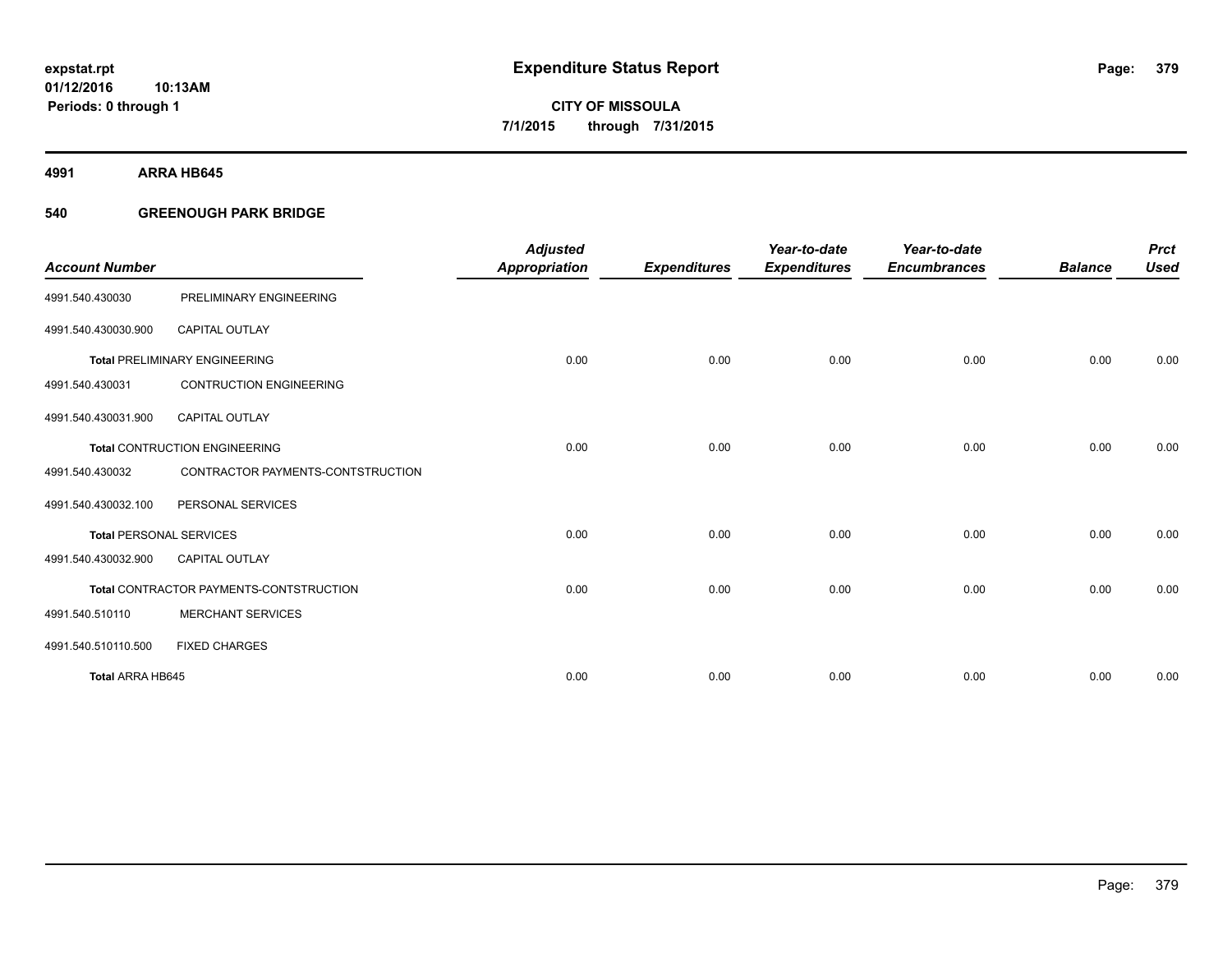### **4992 WFL MILLER CREEK ROAD**

### **390 NON-DEPARTMENTAL**

| <b>Account Number</b> |                                    | <b>Adjusted</b><br><b>Appropriation</b> | <b>Expenditures</b> | Year-to-date<br><b>Expenditures</b> | Year-to-date<br><b>Encumbrances</b> | <b>Balance</b> | <b>Prct</b><br><b>Used</b> |
|-----------------------|------------------------------------|-----------------------------------------|---------------------|-------------------------------------|-------------------------------------|----------------|----------------------------|
| 4992.390.430230       | <b>STREET RESTORATION</b>          |                                         |                     |                                     |                                     |                |                            |
| 4992.390.430230.900   | <b>CAPITAL OUTLAY</b>              |                                         |                     |                                     |                                     |                |                            |
|                       | <b>Total STREET RESTORATION</b>    | 0.00                                    | 0.00                | 0.00                                | 0.00                                | 0.00           | 0.00                       |
| 4992.390.510110       | <b>MERCHANT SERVICES</b>           |                                         |                     |                                     |                                     |                |                            |
| 4992.390.510110.500   | <b>FIXED CHARGES</b>               |                                         |                     |                                     |                                     |                |                            |
|                       | <b>Total WFL MILLER CREEK ROAD</b> | 0.00                                    | 0.00                | 0.00                                | 0.00                                | 0.00           | 0.00                       |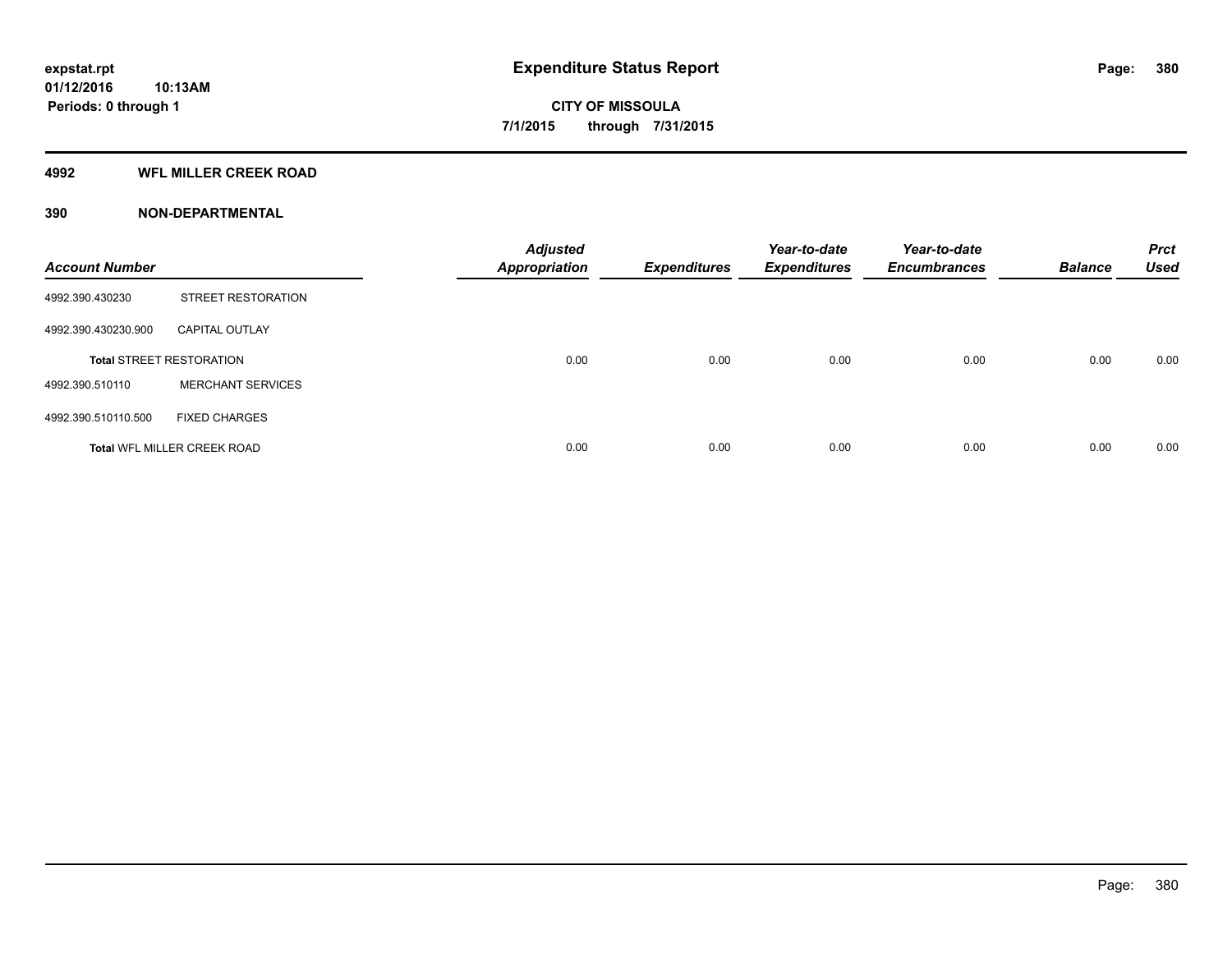#### **4993 WESTERN FEDERAL LANDS**

### **280 PUBLIC WORKS OPERATIONS**

| <b>Account Number</b>          |                                                     | <b>Adjusted</b><br><b>Appropriation</b> | <b>Expenditures</b> | Year-to-date<br><b>Expenditures</b> | Year-to-date<br><b>Encumbrances</b> | <b>Balance</b> | <b>Prct</b><br><b>Used</b> |
|--------------------------------|-----------------------------------------------------|-----------------------------------------|---------------------|-------------------------------------|-------------------------------------|----------------|----------------------------|
|                                |                                                     |                                         |                     |                                     |                                     |                |                            |
| 4993.280.430022                | RATTLESNAKE UNIVERSITY CROSSING                     |                                         |                     |                                     |                                     |                |                            |
| 4993.280.430022.300            | PURCHASED SERVICES                                  |                                         |                     |                                     |                                     |                |                            |
|                                | <b>Total PURCHASED SERVICES</b>                     | 0.00                                    | 0.00                | 0.00                                | 0.00                                | 0.00           | 0.00                       |
| 4993.280.430022.900            | CAPITAL OUTLAY                                      |                                         |                     |                                     |                                     |                |                            |
|                                | Total RATTLESNAKE UNIVERSITY CROSSING               | 0.00                                    | 0.00                | 0.00                                | 0.00                                | 0.00           | 0.00                       |
| 4993.280.430024                | RUX PH 11/PROJ 2010-022(B)                          |                                         |                     |                                     |                                     |                |                            |
| 4993.280.430024.100            | PERSONAL SERVICES                                   |                                         |                     |                                     |                                     |                |                            |
| <b>Total PERSONAL SERVICES</b> |                                                     | 0.00                                    | 0.00                | 0.00                                | 0.00                                | 0.00           | 0.00                       |
| 4993.280.430024.900            | CAPITAL OUTLAY                                      |                                         |                     |                                     |                                     |                |                            |
|                                | 4993.280.430024.930.000 RUX PHASE 2-PROJ 2010-022(B | 0.00                                    | 297.84              | 297.84                              | 0.00                                | $-297.84$      | 0.00                       |
|                                | Total RUX PH 11/PROJ 2010-022(B)                    | 0.00                                    | 297.84              | 297.84                              | 0.00                                | $-297.84$      | 0.00                       |
| 4993.280.430223                | FACILITY MAINT ENERGY CONSERVATION                  |                                         |                     |                                     |                                     |                |                            |
| 4993.280.430223.900            | <b>CAPITAL OUTLAY</b>                               |                                         |                     |                                     |                                     |                |                            |
|                                | <b>Total FACILITY MAINT ENERGY CONSERVATION</b>     | 0.00                                    | 0.00                | 0.00                                | 0.00                                | 0.00           | 0.00                       |
| 4993.280.510110                | <b>MERCHANT SERVICES</b>                            |                                         |                     |                                     |                                     |                |                            |
| 4993.280.510110.500            | <b>FIXED CHARGES</b>                                |                                         |                     |                                     |                                     |                |                            |
|                                | <b>Total MERCHANT SERVICES</b>                      | 0.00                                    | 0.00                | 0.00                                | 0.00                                | 0.00           | 0.00                       |
|                                | <b>Total WESTERN FEDERAL LANDS</b>                  | 0.00                                    | 297.84              | 297.84                              | 0.00                                | $-297.84$      | 0.00                       |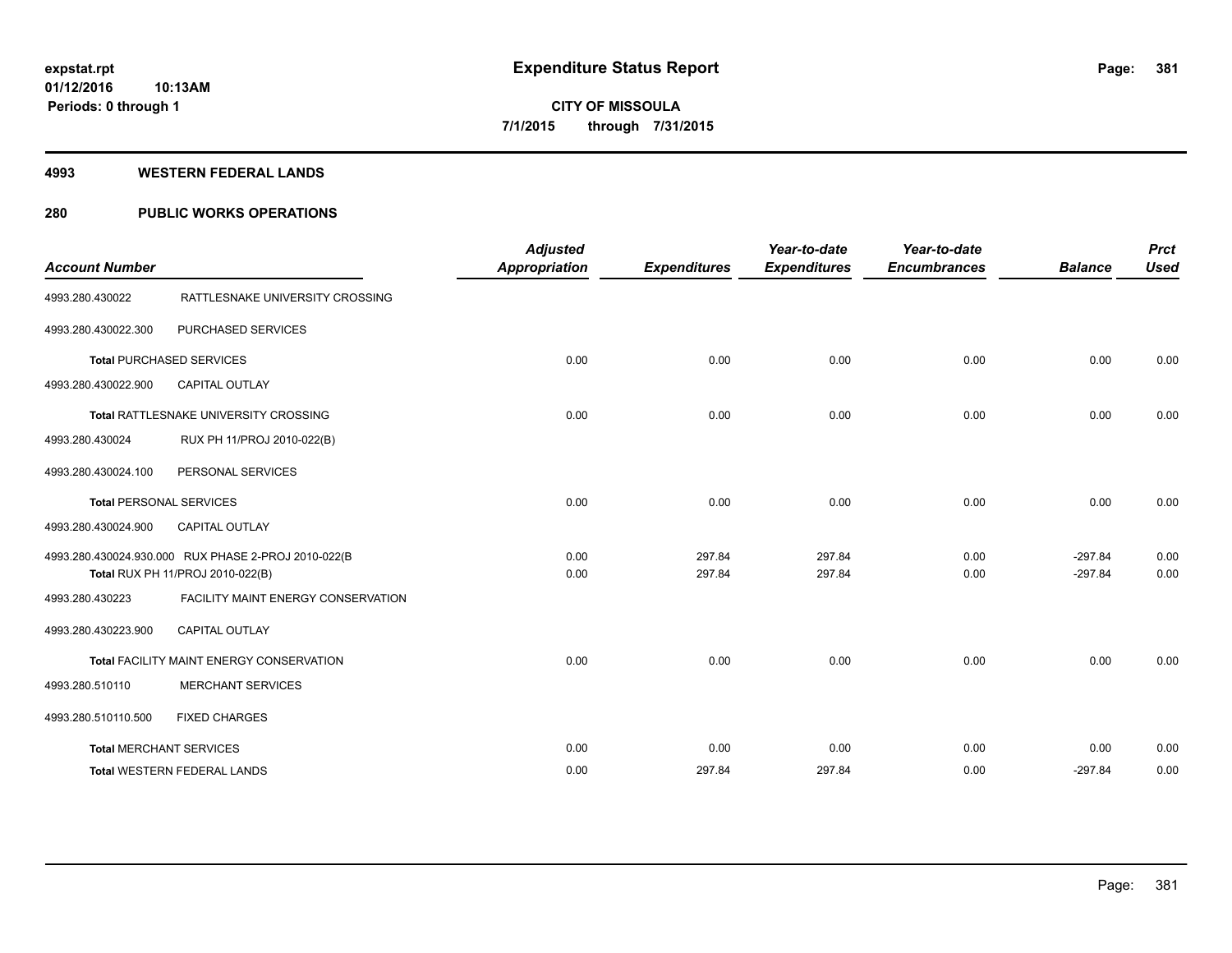**Periods: 0 through 1**

**CITY OF MISSOULA 7/1/2015 through 7/31/2015**

**5020 CIVIC STADIUM**

### **395 PARKING COMMISSION**

**10:13AM**

| <b>Account Number</b>      |                                                                                                               | <b>Adjusted</b><br><b>Appropriation</b> | <b>Expenditures</b>  | Year-to-date<br><b>Expenditures</b> | Year-to-date<br><b>Encumbrances</b> | <b>Balance</b>                       | <b>Prct</b><br><b>Used</b> |
|----------------------------|---------------------------------------------------------------------------------------------------------------|-----------------------------------------|----------------------|-------------------------------------|-------------------------------------|--------------------------------------|----------------------------|
| 5020.395.460000            | <b>CULTURE &amp; RECREATION</b>                                                                               |                                         |                      |                                     |                                     |                                      |                            |
| 5020.395.460000.500        | <b>FIXED CHARGES</b>                                                                                          |                                         |                      |                                     |                                     |                                      |                            |
|                            | 5020.395.460000.500.000 CIVIC STADIUM/FIXED CHARGES<br>Total CULTURE & RECREATION                             | 3,000.00<br>3,000.00                    | 0.00<br>0.00         | 0.00<br>0.00                        | 0.00<br>0.00                        | 3,000.00<br>3,000.00                 | 0.00<br>0.00               |
| 5020.395.490200            | REVENUE BOND DEBT SERVICE                                                                                     |                                         |                      |                                     |                                     |                                      |                            |
| 5020.395.490200.600        | <b>DEBT SERVICE</b>                                                                                           |                                         |                      |                                     |                                     |                                      |                            |
| 5020.395.490200.610.000    | <b>PRINCIPAL</b><br>5020.395.490200.620.000 INTEREST / SERVICE FEES<br><b>Total REVENUE BOND DEBT SERVICE</b> | 33,420.00<br>83,580.00<br>117,000.00    | 0.00<br>0.00<br>0.00 | 0.00<br>0.00<br>0.00                | 0.00<br>0.00<br>0.00                | 33,420.00<br>83,580.00<br>117,000.00 | 0.00<br>0.00<br>0.00       |
| 5020.395.510000            | <b>MISCELLANEOUS</b>                                                                                          |                                         |                      |                                     |                                     |                                      |                            |
| 5020.395.510000.800        | OTHER OBJECTS                                                                                                 |                                         |                      |                                     |                                     |                                      |                            |
| <b>Total MISCELLANEOUS</b> |                                                                                                               | 0.00                                    | 0.00                 | 0.00                                | 0.00                                | 0.00                                 | 0.00                       |
| 5020.395.510110            | <b>MERCHANT SERVICES</b>                                                                                      |                                         |                      |                                     |                                     |                                      |                            |
| 5020.395.510110.500        | <b>FIXED CHARGES</b>                                                                                          |                                         |                      |                                     |                                     |                                      |                            |
|                            | <b>Total MERCHANT SERVICES</b>                                                                                | 0.00                                    | 0.00                 | 0.00                                | 0.00                                | 0.00                                 | 0.00                       |
| <b>Total CIVIC STADIUM</b> |                                                                                                               | 120,000.00                              | 0.00                 | 0.00                                | 0.00                                | 120,000.00                           | 0.00                       |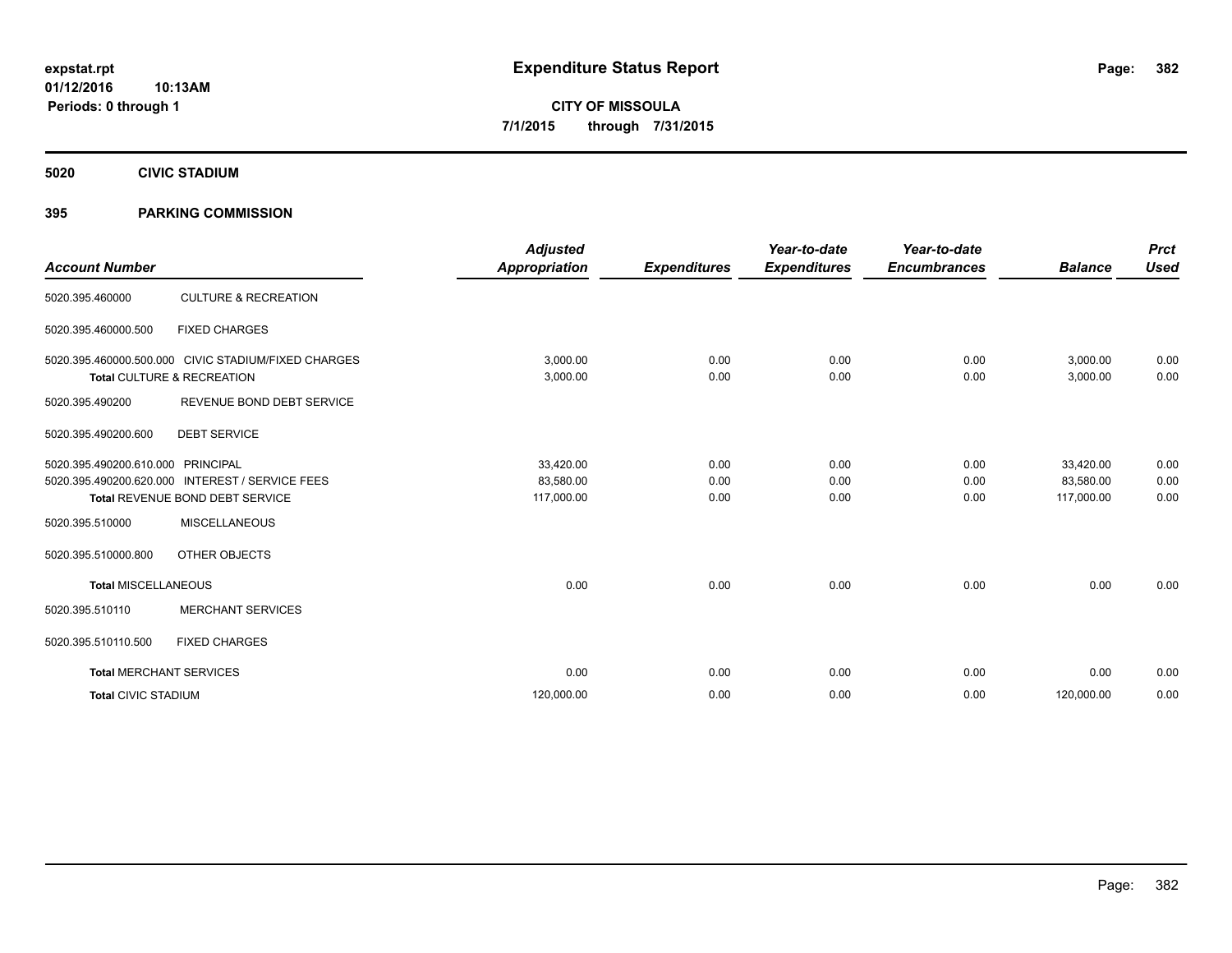# **CITY OF MISSOULA 7/1/2015 through 7/31/2015**

**5210 WATER**

## **335 WATER**

|                               |                                                           | <b>Adjusted</b>      |                     | Year-to-date        | Year-to-date        |                | <b>Prct</b> |
|-------------------------------|-----------------------------------------------------------|----------------------|---------------------|---------------------|---------------------|----------------|-------------|
| <b>Account Number</b>         |                                                           | <b>Appropriation</b> | <b>Expenditures</b> | <b>Expenditures</b> | <b>Encumbrances</b> | <b>Balance</b> | <b>Used</b> |
| 5210.335.430590               | OTHER ACTIVITIES                                          |                      |                     |                     |                     |                |             |
| 5210.335.430590.300           | PURCHASED SERVICES                                        |                      |                     |                     |                     |                |             |
|                               | 5210.335.430590.350.000 ACQUISITION/PROFESSIONAL SERVICES | 0.00                 | 6,561.00            | 6,561.00            | 0.00                | $-6,561.00$    | 0.00        |
|                               | <b>Total PURCHASED SERVICES</b>                           | 0.00                 | 6,561.00            | 6,561.00            | 0.00                | $-6,561.00$    | 0.00        |
| 5210.335.430590.900           | <b>CAPITAL OUTLAY</b>                                     |                      |                     |                     |                     |                |             |
| <b>Total CAPITAL OUTLAY</b>   |                                                           | 0.00                 | 0.00                | 0.00                | 0.00                | 0.00           | 0.00        |
| <b>Total OTHER ACTIVITIES</b> |                                                           | 0.00                 | 6,561.00            | 6,561.00            | 0.00                | $-6,561.00$    | 0.00        |
| 5210.335.510110               | <b>MERCHANT SERVICES</b>                                  |                      |                     |                     |                     |                |             |
| 5210.335.510110.500           | <b>FIXED CHARGES</b>                                      |                      |                     |                     |                     |                |             |
| <b>Total FIXED CHARGES</b>    |                                                           | 0.00                 | 0.00                | 0.00                | 0.00                | 0.00           | 0.00        |
|                               | <b>Total MERCHANT SERVICES</b>                            | 0.00                 | 0.00                | 0.00                | 0.00                | 0.00           | 0.00        |
| <b>Total WATER</b>            |                                                           | 0.00                 | 6,561.00            | 6,561.00            | 0.00                | $-6,561.00$    | 0.00        |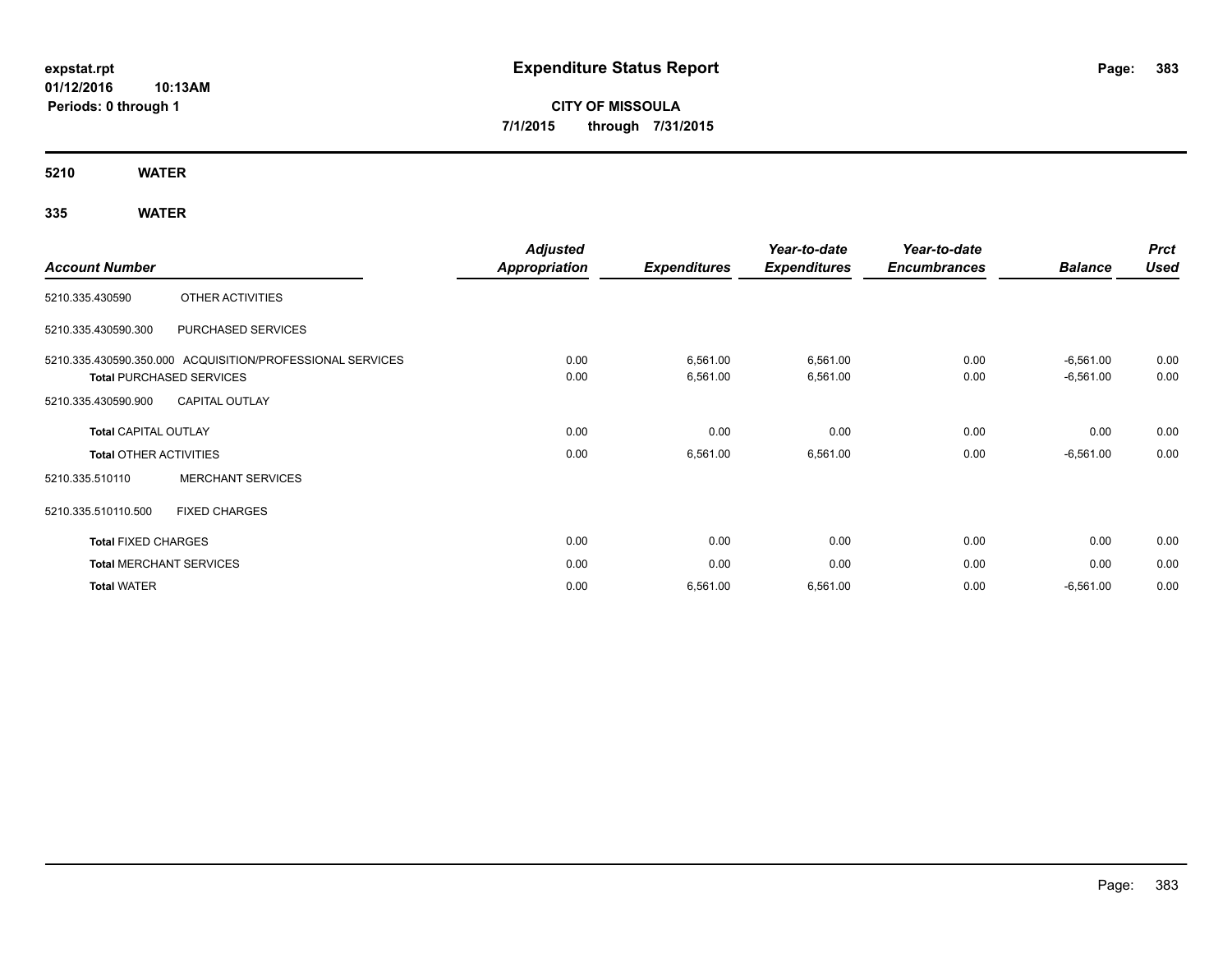**384**

**01/12/2016 10:13AM Periods: 0 through 1**

**CITY OF MISSOULA 7/1/2015 through 7/31/2015**

### **5211 WATER REVENUE COLLECTION & CLEARING**

### **335 WATER**

| <b>Account Number</b>      |                                                      | <b>Adjusted</b><br><b>Appropriation</b> | <b>Expenditures</b> | Year-to-date<br><b>Expenditures</b> | Year-to-date<br><b>Encumbrances</b> | <b>Balance</b> | <b>Prct</b><br><b>Used</b> |
|----------------------------|------------------------------------------------------|-----------------------------------------|---------------------|-------------------------------------|-------------------------------------|----------------|----------------------------|
| 5211.335.510110            | <b>MERCHANT SERVICES</b>                             |                                         |                     |                                     |                                     |                |                            |
| 5211.335.510110.500        | <b>FIXED CHARGES</b>                                 |                                         |                     |                                     |                                     |                |                            |
|                            | <b>Total MERCHANT SERVICES</b>                       | 0.00                                    | 0.00                | 0.00                                | 0.00                                | 0.00           | 0.00                       |
| 5211.335.521000            | INTERFUND OPERATING TRANSFERS                        |                                         |                     |                                     |                                     |                |                            |
| 5211.335.521000.500        | <b>FIXED CHARGES</b>                                 |                                         |                     |                                     |                                     |                |                            |
| <b>Total FIXED CHARGES</b> |                                                      | 0.00                                    | 0.00                | 0.00                                | 0.00                                | 0.00           | 0.00                       |
| 5211.335.521000.800        | OTHER OBJECTS                                        |                                         |                     |                                     |                                     |                |                            |
|                            | <b>Total INTERFUND OPERATING TRANSFERS</b>           | 0.00                                    | 0.00                | 0.00                                | 0.00                                | 0.00           | 0.00                       |
|                            | <b>Total WATER REVENUE COLLECTION &amp; CLEARING</b> | 0.00                                    | 0.00                | 0.00                                | 0.00                                | 0.00           | 0.00                       |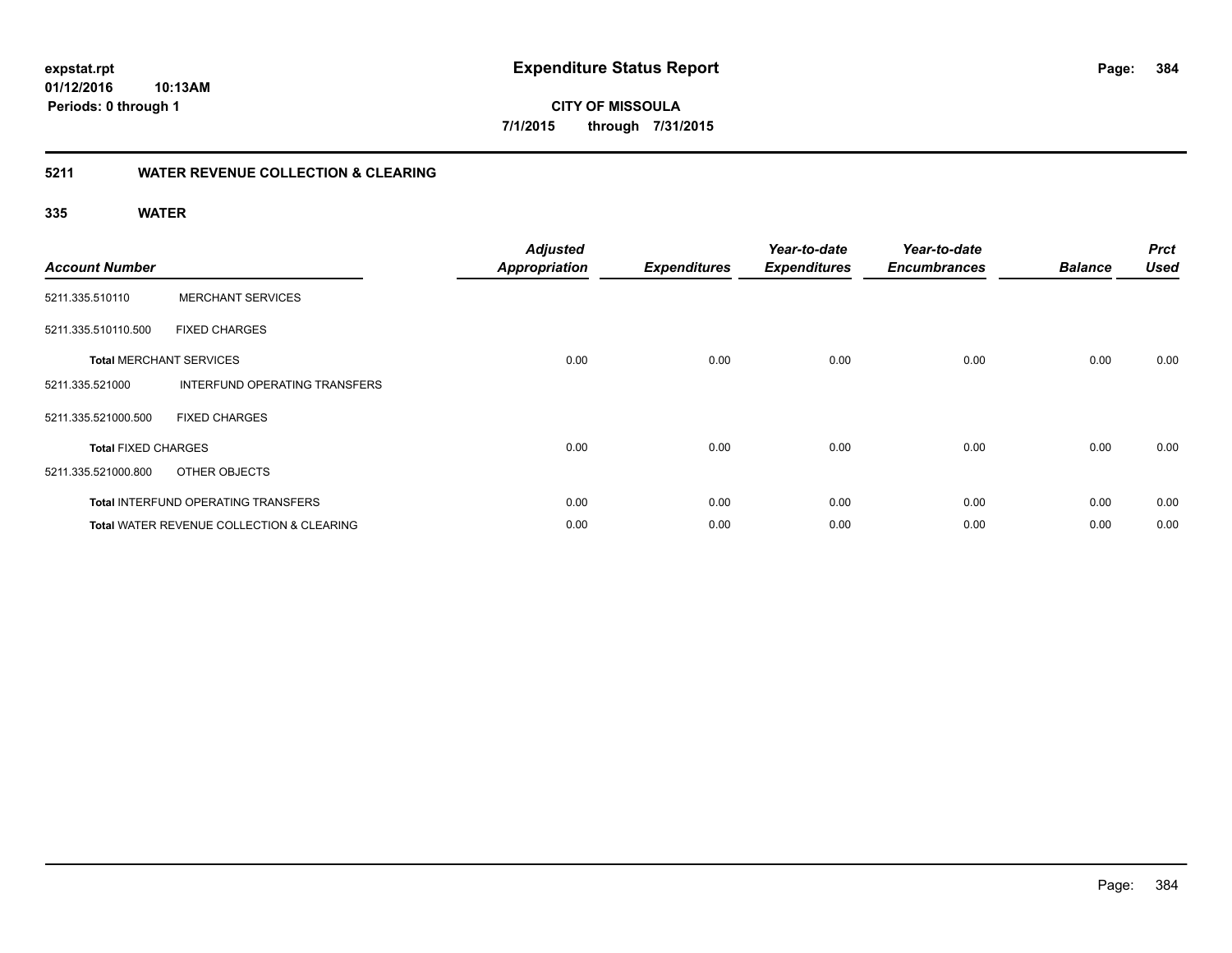### **5240 WATER CONSTRUCTION FUND**

### **335 WATER**

| <b>Account Number</b> |                                      | <b>Adjusted</b><br>Appropriation | <i><b>Expenditures</b></i> | Year-to-date<br><i><b>Expenditures</b></i> | Year-to-date<br><b>Encumbrances</b> | <b>Balance</b> | <b>Prct</b><br>Used |
|-----------------------|--------------------------------------|----------------------------------|----------------------------|--------------------------------------------|-------------------------------------|----------------|---------------------|
| 5240.335.510110       | <b>MERCHANT SERVICES</b>             |                                  |                            |                                            |                                     |                |                     |
| 5240.335.510110.500   | <b>FIXED CHARGES</b>                 |                                  |                            |                                            |                                     |                |                     |
|                       | <b>Total WATER CONSTRUCTION FUND</b> | 0.00                             | 0.00                       | 0.00                                       | 0.00                                | 0.00           | 0.00                |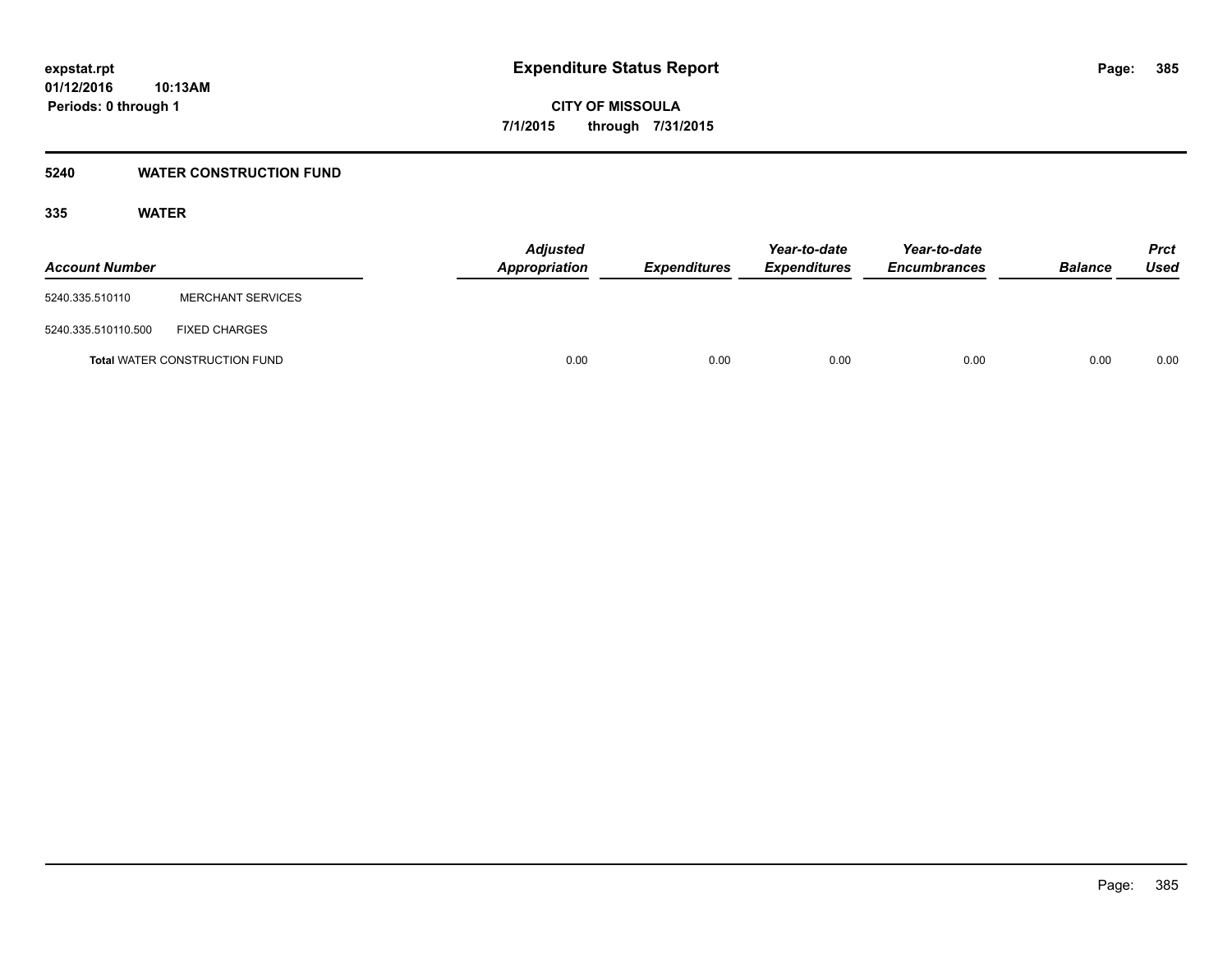### **5310 SEWER OPERATING BUDGET FUND**

|                                            |                                                         | <b>Adjusted</b>      |                     | Year-to-date        | Year-to-date        |                | <b>Prct</b> |
|--------------------------------------------|---------------------------------------------------------|----------------------|---------------------|---------------------|---------------------|----------------|-------------|
| <b>Account Number</b>                      |                                                         | <b>Appropriation</b> | <b>Expenditures</b> | <b>Expenditures</b> | <b>Encumbrances</b> | <b>Balance</b> | <b>Used</b> |
| 5310.330.410400                            | <b>DEPRECIATION</b>                                     |                      |                     |                     |                     |                |             |
| 5310.330.410400.800                        | OTHER OBJECTS                                           |                      |                     |                     |                     |                |             |
| <b>Total DEPRECIATION</b>                  |                                                         | 0.00                 | 0.00                | 0.00                | 0.00                | 0.00           | 0.00        |
| 5310.330.430610                            | <b>ADMINISTRATION</b>                                   |                      |                     |                     |                     |                |             |
| 5310.330.430610.100                        | PERSONAL SERVICES                                       |                      |                     |                     |                     |                |             |
| 5310.330.430610.110.000 SALARIES AND WAGES |                                                         | 173,994.00           | 9,899.97            | 9,899.97            | 0.00                | 164,094.03     | 5.69        |
|                                            | 5310.330.430610.140.000 EMPLOYER CONTRIBUTIONS          | 61.599.00            | 4,375.77            | 4,375.77            | 0.00                | 57.223.23      | 7.10        |
| <b>Total PERSONAL SERVICES</b>             |                                                         | 235,593.00           | 14,275.74           | 14,275.74           | 0.00                | 221,317.26     | 6.06        |
| 5310.330.430610.200                        | <b>SUPPLIES</b>                                         |                      |                     |                     |                     |                |             |
| 5310.330.430610.210.000 OFFICE SUPPLIES    |                                                         | 3,400.00             | 121.27              | 121.27              | 0.00                | 3,278.73       | 3.57        |
| 5310.330.430610.220.000 OPERATING SUPPLIES |                                                         | 1,000.00             | 377.06              | 377.06              | 0.00                | 622.94         | 37.71       |
| 5310.330.430610.231.000 GASOLINE           |                                                         | 60,000.00            | 0.00                | 0.00                | 0.00                | 60,000.00      | 0.00        |
| <b>Total SUPPLIES</b>                      |                                                         | 64,400.00            | 498.33              | 498.33              | 0.00                | 63,901.67      | 0.77        |
| 5310.330.430610.300                        | <b>PURCHASED SERVICES</b>                               |                      |                     |                     |                     |                |             |
| 5310.330.430610.310.000 COMMUNICATIONS     |                                                         | 86.00                | 0.00                | 0.00                | 0.00                | 86.00          | 0.00        |
|                                            | 5310.330.430610.320.000 PRINTING & DUPLICATING          | 1,000.00             | 0.00                | 0.00                | 0.00                | 1,000.00       | 0.00        |
|                                            | 5310.330.430610.330.000 PUBLICITY, SUBSCRIPTIONS & DUES | 3,000.00             | 689.00              | 689.00              | 0.00                | 2,311.00       | 22.97       |
| 5310.330.430610.344.000 TELEPHONE SERVICE  |                                                         | 16,337.00            | 263.45              | 263.45              | 0.00                | 16,073.55      | 1.61        |
|                                            | 5310.330.430610.350.000 PROFESSIONAL SERVICES           | 38.000.00            | 0.00                | 0.00                | 0.00                | 38,000.00      | 0.00        |
|                                            | 5310.330.430610.360.000 REPAIR & MAINTENANCE            | 5,794.00             | 472.75              | 472.75              | 0.00                | 5,321.25       | 8.16        |
| 5310.330.430610.370.000 TRAVEL             |                                                         | 1,500.00             | 0.00                | 0.00                | 0.00                | 1,500.00       | 0.00        |
| 5310.330.430610.380.000 TRAINING           |                                                         | 1,100.00             | 0.00                | 0.00                | 0.00                | 1,100.00       | 0.00        |
| <b>Total PURCHASED SERVICES</b>            |                                                         | 66,817.00            | 1,425.20            | 1,425.20            | 0.00                | 65,391.80      | 2.13        |
| 5310.330.430610.500                        | <b>FIXED CHARGES</b>                                    |                      |                     |                     |                     |                |             |
| 5310.330.430610.500.000 FIXED CHARGES      |                                                         | 1,227,202.00         | 200.00              | 200.00              | 0.00                | 1,227,002.00   | 0.02        |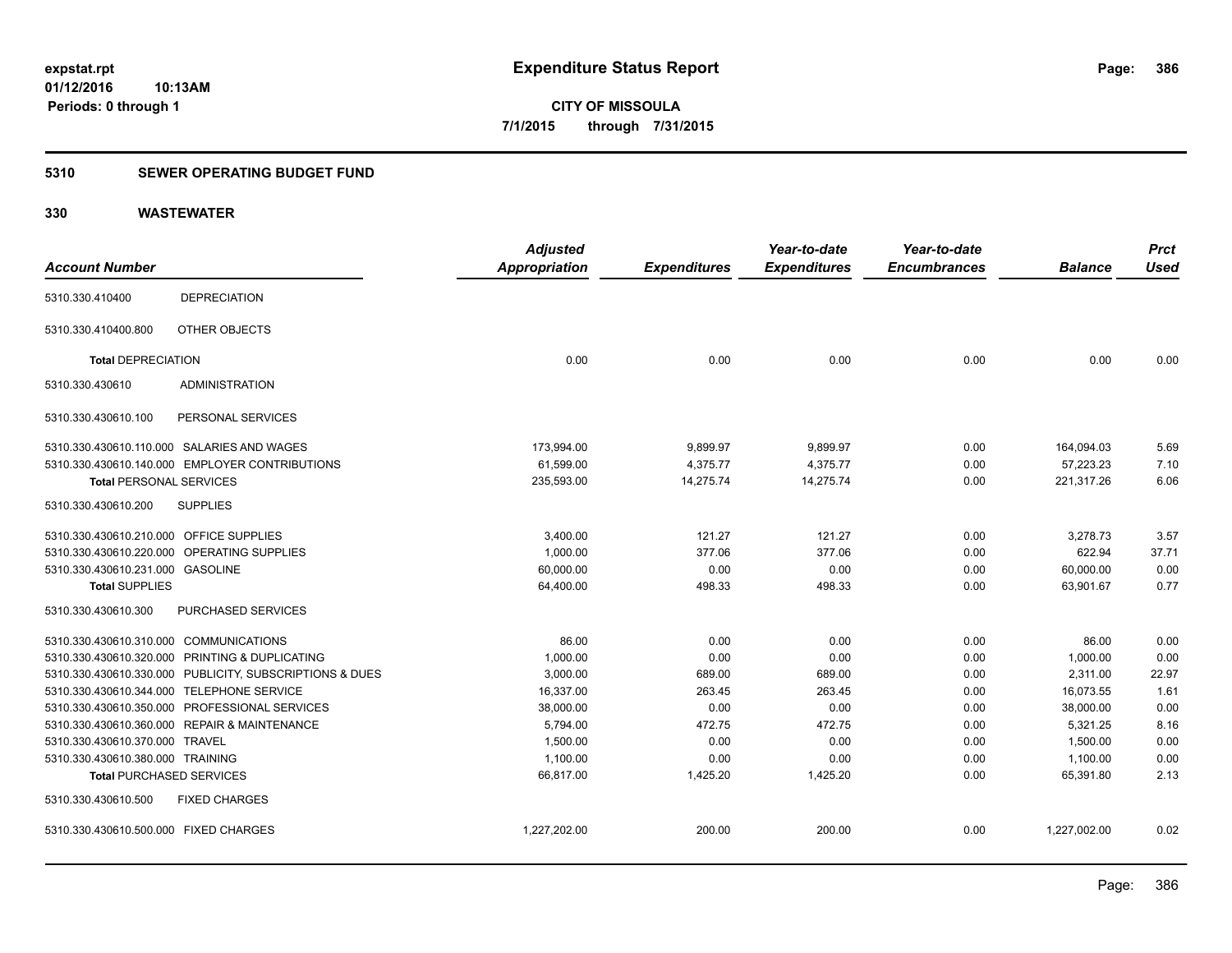### **5310 SEWER OPERATING BUDGET FUND**

| <b>Account Number</b>                                     | <b>Adjusted</b><br>Appropriation | <b>Expenditures</b> | Year-to-date<br><b>Expenditures</b> | Year-to-date<br><b>Encumbrances</b> | <b>Balance</b> | <b>Prct</b><br><b>Used</b> |
|-----------------------------------------------------------|----------------------------------|---------------------|-------------------------------------|-------------------------------------|----------------|----------------------------|
| <b>Total FIXED CHARGES</b>                                | 1,227,202.00                     | 200.00              | 200.00                              | 0.00                                | 1,227,002.00   | 0.02                       |
| 5310.330.430610.700<br><b>GRANTS &amp; CONTRIBUTIONS</b>  |                                  |                     |                                     |                                     |                |                            |
| 5310.330.430610.700.000 GRANTS & CONTRIBUTIONS            | 1,500.00                         | 0.00                | 0.00                                | 0.00                                | 1,500.00       | 0.00                       |
| <b>Total GRANTS &amp; CONTRIBUTIONS</b>                   | 1,500.00                         | 0.00                | 0.00                                | 0.00                                | 1,500.00       | 0.00                       |
| 5310.330.430610.800<br>OTHER OBJECTS                      |                                  |                     |                                     |                                     |                |                            |
| <b>Total OTHER OBJECTS</b>                                | 0.00                             | 0.00                | 0.00                                | 0.00                                | 0.00           | 0.00                       |
| 5310.330.430610.900<br><b>CAPITAL OUTLAY</b>              |                                  |                     |                                     |                                     |                |                            |
| <b>Total CAPITAL OUTLAY</b>                               | 0.00                             | 0.00                | 0.00                                | 0.00                                | 0.00           | 0.00                       |
| <b>Total ADMINISTRATION</b>                               | 1,595,512.00                     | 16,399.27           | 16,399.27                           | 0.00                                | 1,579,112.73   | 1.03                       |
| 5310.330.430630<br><b>COLLECTIONS &amp; TRANSMISSIONS</b> |                                  |                     |                                     |                                     |                |                            |
| PERSONAL SERVICES<br>5310.330.430630.100                  |                                  |                     |                                     |                                     |                |                            |
| 5310.330.430630.110.000 SALARIES AND WAGES                | 462,920.00                       | 31,209.49           | 31,209.49                           | 0.00                                | 431.710.51     | 6.74                       |
| 5310.330.430630.120.000 OVERTIME/TERMINATION              | 12,000.00                        | 503.53              | 503.53                              | 0.00                                | 11,496.47      | 4.20                       |
| 5310.330.430630.130.000 OTHER                             | 5,417.00                         | 0.00                | 0.00                                | 0.00                                | 5,417.00       | 0.00                       |
| 5310.330.430630.140.000 EMPLOYER CONTRIBUTIONS            | 194,379.00                       | 19,681.43           | 19,681.43                           | 0.00                                | 174,697.57     | 10.13                      |
| 5310.330.430630.141.000 STATE RETIREMENT CONTRIBUTIONS    | 0.00                             | 80.28               | 80.28                               | 0.00                                | $-80.28$       | 0.00                       |
| <b>Total PERSONAL SERVICES</b>                            | 674,716.00                       | 51,474.73           | 51,474.73                           | 0.00                                | 623,241.27     | 7.63                       |
| 5310.330.430630.200<br><b>SUPPLIES</b>                    |                                  |                     |                                     |                                     |                |                            |
| 5310.330.430630.220.000 OPERATING SUPPLIES                | 10,000.00                        | 226.86              | 226.86                              | 0.00                                | 9,773.14       | 2.27                       |
| 5310.330.430630.230.000 REPAIR/MAINTENANCE                | 77,050.00                        | 1,410.11            | 1,410.11                            | 0.00                                | 75,639.89      | 1.83                       |
| 5310.330.430630.240.000 OTHER SUPPLIES                    | 2,000.00                         | 34.95               | 34.95                               | 0.00                                | 1,965.05       | 1.75                       |
| <b>Total SUPPLIES</b>                                     | 89,050.00                        | 1,671.92            | 1.671.92                            | 0.00                                | 87.378.08      | 1.88                       |
| 5310.330.430630.300<br><b>PURCHASED SERVICES</b>          |                                  |                     |                                     |                                     |                |                            |
| 5310.330.430630.310.000 COMMUNICATIONS                    | 984.00                           | 0.00                | 0.00                                | 0.00                                | 984.00         | 0.00                       |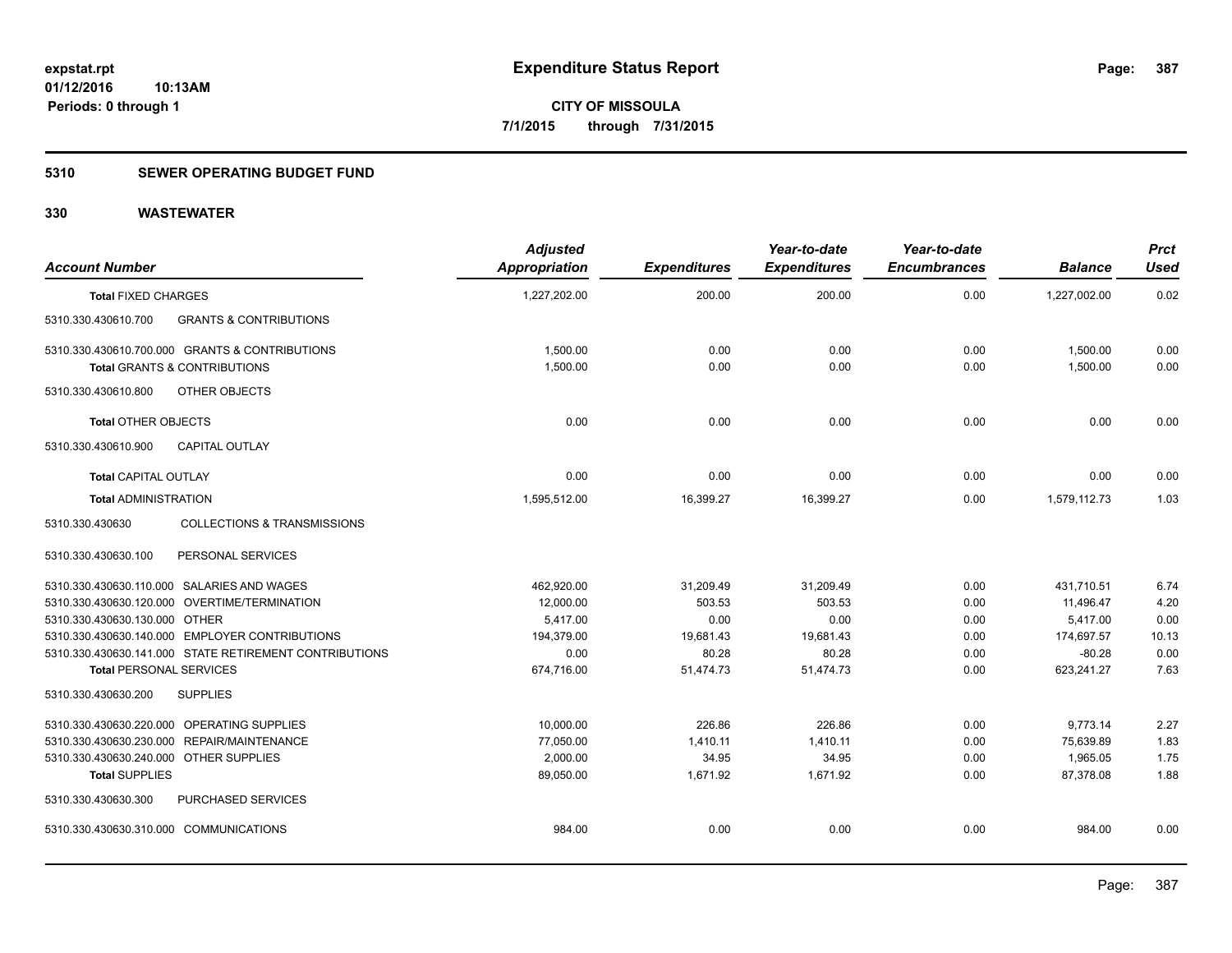### **5310 SEWER OPERATING BUDGET FUND**

| <b>Account Number</b>                             | <b>Adjusted</b><br>Appropriation | <b>Expenditures</b> | Year-to-date<br><b>Expenditures</b> | Year-to-date<br><b>Encumbrances</b> | <b>Balance</b> | <b>Prct</b><br><b>Used</b> |
|---------------------------------------------------|----------------------------------|---------------------|-------------------------------------|-------------------------------------|----------------|----------------------------|
| 5310.330.430630.341.000 ELECTRICITY & NATURAL GAS | 61,017.00                        | 0.00                | 0.00                                | 0.00                                | 61,017.00      | 0.00                       |
| 5310.330.430630.343.000 WATER CHARGES             | 6,468.00                         | 0.00                | 0.00                                | 0.00                                | 6,468.00       | 0.00                       |
| 5310.330.430630.350.000 PROFESSIONAL SERVICES     | 2,000.00                         | 0.00                | 0.00                                | 0.00                                | 2,000.00       | 0.00                       |
| 5310.330.430630.360.000 REPAIR & MAINTENANCE      | 104,360.00                       | 929.50              | 929.50                              | 0.00                                | 103,430.50     | 0.89                       |
| 5310.330.430630.370.000 TRAVEL                    | 3,000.00                         | 0.00                | 0.00                                | 0.00                                | 3,000.00       | 0.00                       |
| 5310.330.430630.380.000 TRAINING                  | 2,500.00                         | 0.00                | 0.00                                | 0.00                                | 2,500.00       | 0.00                       |
| <b>Total PURCHASED SERVICES</b>                   | 180,329.00                       | 929.50              | 929.50                              | 0.00                                | 179,399.50     | 0.52                       |
| 5310.330.430630.500<br><b>FIXED CHARGES</b>       |                                  |                     |                                     |                                     |                |                            |
| 5310.330.430630.500.000 FIXED CHARGES             | 105,000.00                       | 0.00                | 0.00                                | 0.00                                | 105,000.00     | 0.00                       |
| <b>Total FIXED CHARGES</b>                        | 105,000.00                       | 0.00                | 0.00                                | 0.00                                | 105,000.00     | 0.00                       |
| CAPITAL OUTLAY<br>5310.330.430630.900             |                                  |                     |                                     |                                     |                |                            |
| <b>Total CAPITAL OUTLAY</b>                       | 0.00                             | 0.00                | 0.00                                | 0.00                                | 0.00           | 0.00                       |
| Total COLLECTIONS & TRANSMISSIONS                 | 1,049,095.00                     | 54,076.15           | 54,076.15                           | 0.00                                | 995,018.85     | 5.15                       |
| 5310.330.430640<br>TREATMENT AND DISPOSAL         |                                  |                     |                                     |                                     |                |                            |
| PERSONAL SERVICES<br>5310.330.430640.100          |                                  |                     |                                     |                                     |                |                            |
| 5310.330.430640.110.000 SALARIES AND WAGES        | 429.771.00                       | 28,104.84           | 28,104.84                           | 0.00                                | 401,666.16     | 6.54                       |
| 5310.330.430640.120.000 OVERTIME/TERMINATION      | 7.000.00                         | 1.245.74            | 1.245.74                            | 0.00                                | 5.754.26       | 17.80                      |
| 5310.330.430640.130.000 OTHER                     | 9.223.00                         | 0.00                | 0.00                                | 0.00                                | 9.223.00       | 0.00                       |
| 5310.330.430640.140.000 EMPLOYER CONTRIBUTIONS    | 175,941.00                       | 17,171.44           | 17,171.44                           | 0.00                                | 158,769.56     | 9.76                       |
| <b>Total PERSONAL SERVICES</b>                    | 621,935.00                       | 46,522.02           | 46,522.02                           | 0.00                                | 575,412.98     | 7.48                       |
| 5310.330.430640.200<br><b>SUPPLIES</b>            |                                  |                     |                                     |                                     |                |                            |
| 5310.330.430640.220.000 OPERATING SUPPLIES        | 170,170.00                       | 292.11              | 292.11                              | 0.00                                | 169,877.89     | 0.17                       |
| REPAIR/MAINTENANCE<br>5310.330.430640.230.000     | 100,000.00                       | 148.92              | 148.92                              | 0.00                                | 99,851.08      | 0.15                       |
| 5310.330.430640.240.000 OTHER SUPPLIES            | 2,000.00                         | 0.00                | 0.00                                | 0.00                                | 2,000.00       | 0.00                       |
| <b>Total SUPPLIES</b>                             | 272,170.00                       | 441.03              | 441.03                              | 0.00                                | 271,728.97     | 0.16                       |
| <b>PURCHASED SERVICES</b><br>5310.330.430640.300  |                                  |                     |                                     |                                     |                |                            |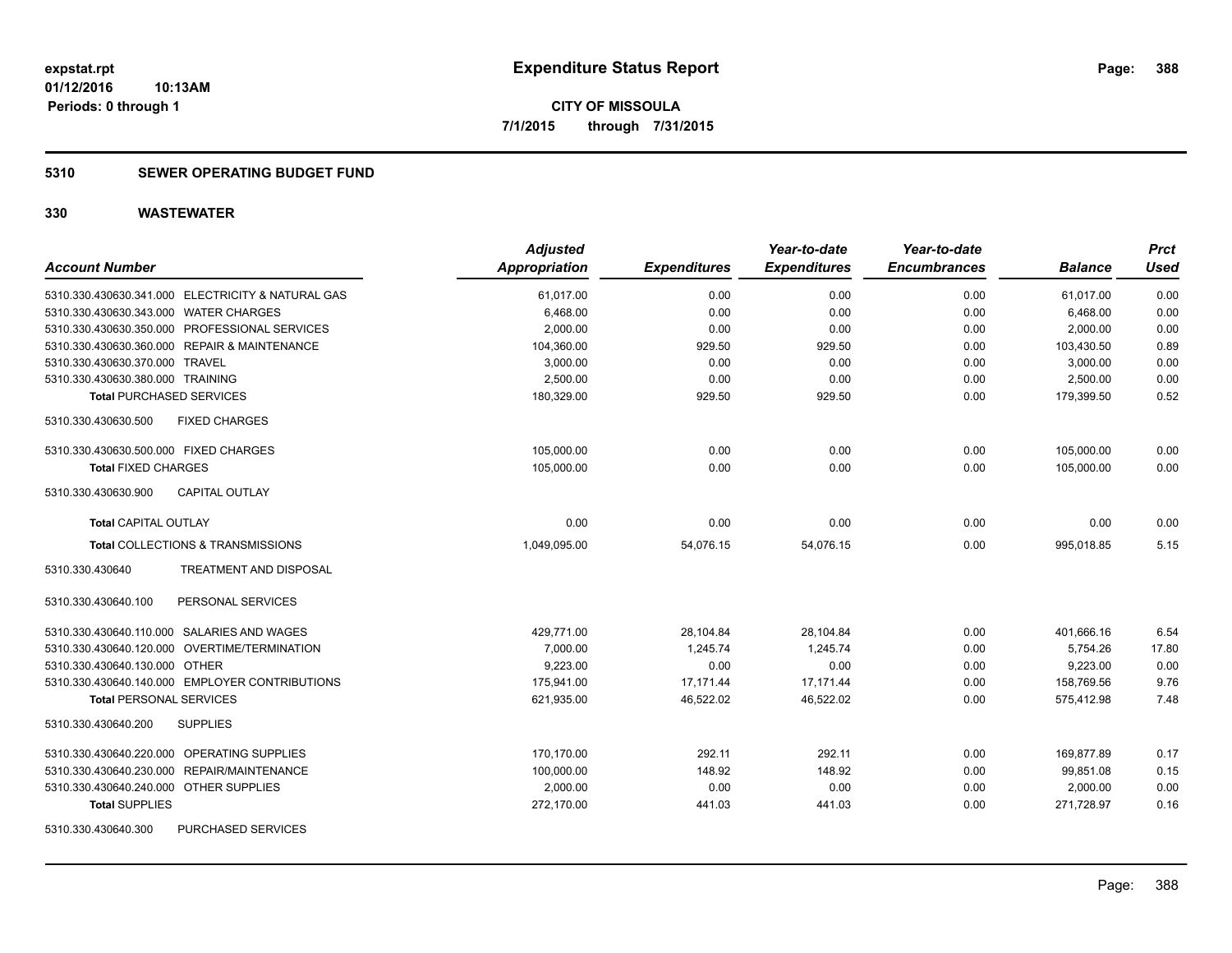**CITY OF MISSOULA 7/1/2015 through 7/31/2015**

### **5310 SEWER OPERATING BUDGET FUND**

|                                                   | <b>Adjusted</b>      |                     | Year-to-date        | Year-to-date        |                | <b>Prct</b> |
|---------------------------------------------------|----------------------|---------------------|---------------------|---------------------|----------------|-------------|
| <b>Account Number</b>                             | <b>Appropriation</b> | <b>Expenditures</b> | <b>Expenditures</b> | <b>Encumbrances</b> | <b>Balance</b> | <b>Used</b> |
| 5310.330.430640.310.000 COMMUNICATIONS            | 1,500.00             | 0.00                | 0.00                | 0.00                | 1,500.00       | 0.00        |
| 5310.330.430640.341.000 ELECTRICITY & NATURAL GAS | 439,563.00           | 0.00                | 0.00                | 0.00                | 439,563.00     | 0.00        |
| 5310.330.430640.343.000 WATER CHARGES             | 3,780.00             | 0.00                | 0.00                | 0.00                | 3,780.00       | 0.00        |
| 5310.330.430640.345.000 GARBAGE                   | 20,804.00            | 1,712.45            | 1,712.45            | 0.00                | 19,091.55      | 8.23        |
| 5310.330.430640.350.000 PROFESSIONAL SERVICES     | 1,000.00             | 645.00              | 645.00              | 0.00                | 355.00         | 64.50       |
| 5310.330.430640.360.000 REPAIR & MAINTENANCE      | 225,000.00           | 2,185.00            | 2,185.00            | 0.00                | 222,815.00     | 0.97        |
| 5310.330.430640.370.000 TRAVEL                    | 6,000.00             | 0.00                | 0.00                | 0.00                | 6,000.00       | 0.00        |
| 5310.330.430640.380.000 TRAINING                  | 3,000.00             | 1,950.00            | 1,950.00            | 0.00                | 1,050.00       | 65.00       |
| 5310.330.430640.390.000 OTHER PURCHASED SERVICES  | 403,075.00           | 0.00                | 0.00                | 0.00                | 403,075.00     | 0.00        |
| <b>Total PURCHASED SERVICES</b>                   | 1,103,722.00         | 6,492.45            | 6,492.45            | 0.00                | 1,097,229.55   | 0.59        |
| 5310.330.430640.900<br><b>CAPITAL OUTLAY</b>      |                      |                     |                     |                     |                |             |
| <b>Total CAPITAL OUTLAY</b>                       | 0.00                 | 0.00                | 0.00                | 0.00                | 0.00           | 0.00        |
| <b>Total TREATMENT AND DISPOSAL</b>               | 1,997,827.00         | 53,455.50           | 53.455.50           | 0.00                | 1,944,371.50   | 2.68        |
| <b>LAB &amp; TESTING</b><br>5310.330.430650       |                      |                     |                     |                     |                |             |
| 5310.330.430650.100<br>PERSONAL SERVICES          |                      |                     |                     |                     |                |             |
| 5310.330.430650.110.000 SALARIES AND WAGES        | 163,761.00           | 11,064.31           | 11,064.31           | 0.00                | 152,696.69     | 6.76        |
| 5310.330.430650.140.000 EMPLOYER CONTRIBUTIONS    | 64,214.00            | 6,573.83            | 6,573.83            | 0.00                | 57,640.17      | 10.24       |
| <b>Total PERSONAL SERVICES</b>                    | 227,975.00           | 17,638.14           | 17,638.14           | 0.00                | 210,336.86     | 7.74        |
| 5310.330.430650.200<br><b>SUPPLIES</b>            |                      |                     |                     |                     |                |             |
| 5310.330.430650.220.000 OPERATING SUPPLIES        | 23,000.00            | 26.93               | 26.93               | 0.00                | 22,973.07      | 0.12        |
| 5310.330.430650.230.000 REPAIR/MAINTENANCE        | 3,000.00             | 0.00                | 0.00                | 0.00                | 3,000.00       | 0.00        |
| <b>Total SUPPLIES</b>                             | 26,000.00            | 26.93               | 26.93               | 0.00                | 25,973.07      | 0.10        |
| <b>PURCHASED SERVICES</b><br>5310.330.430650.300  |                      |                     |                     |                     |                |             |
| 5310.330.430650.310.000 COMMUNICATIONS            | 1,000.00             | 78.74               | 78.74               | 0.00                | 921.26         | 7.87        |
| 5310.330.430650.350.000 PROFESSIONAL SERVICES     | 29,000.00            | 1,542.00            | 1,542.00            | 0.00                | 27,458.00      | 5.32        |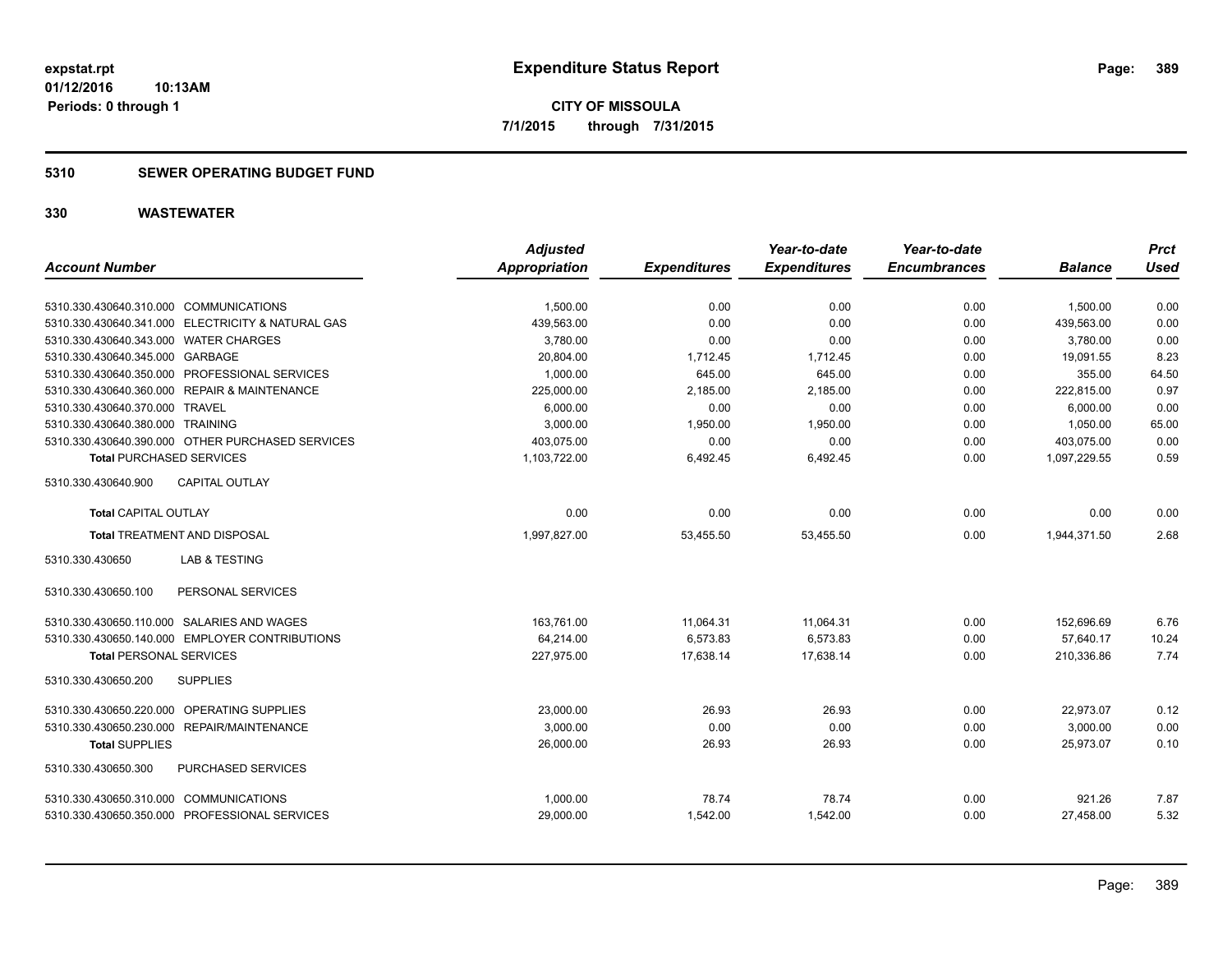### **5310 SEWER OPERATING BUDGET FUND**

|                                  |                                              | <b>Adjusted</b>      |                     | Year-to-date        | Year-to-date        |                | <b>Prct</b> |
|----------------------------------|----------------------------------------------|----------------------|---------------------|---------------------|---------------------|----------------|-------------|
| <b>Account Number</b>            |                                              | <b>Appropriation</b> | <b>Expenditures</b> | <b>Expenditures</b> | <b>Encumbrances</b> | <b>Balance</b> | <b>Used</b> |
|                                  | 5310.330.430650.360.000 REPAIR & MAINTENANCE | 4,000.00             | 0.00                | 0.00                | 0.00                | 4,000.00       | 0.00        |
| 5310.330.430650.370.000 TRAVEL   |                                              | 2,000.00             | 0.00                | 0.00                | 0.00                | 2,000.00       | 0.00        |
| 5310.330.430650.380.000 TRAINING |                                              | 1,000.00             | 0.00                | 0.00                | 0.00                | 1,000.00       | 0.00        |
|                                  | <b>Total PURCHASED SERVICES</b>              | 37,000.00            | 1,620.74            | 1,620.74            | 0.00                | 35,379.26      | 4.38        |
| 5310.330.430650.500              | <b>FIXED CHARGES</b>                         |                      |                     |                     |                     |                |             |
| <b>Total FIXED CHARGES</b>       |                                              | 0.00                 | 0.00                | 0.00                | 0.00                | 0.00           | 0.00        |
| 5310.330.430650.900              | <b>CAPITAL OUTLAY</b>                        |                      |                     |                     |                     |                |             |
| <b>Total CAPITAL OUTLAY</b>      |                                              | 0.00                 | 0.00                | 0.00                | 0.00                | 0.00           | 0.00        |
| Total LAB & TESTING              |                                              | 290,975.00           | 19,285.81           | 19,285.81           | 0.00                | 271,689.19     | 6.63        |
| 5310.330.430660                  | <b>ENGINEEERING</b>                          |                      |                     |                     |                     |                |             |
| 5310.330.430660.300              | PURCHASED SERVICES                           |                      |                     |                     |                     |                |             |
|                                  | <b>Total PURCHASED SERVICES</b>              | 0.00                 | 0.00                | 0.00                | 0.00                | 0.00           | 0.00        |
| 5310.330.430660.500              | <b>FIXED CHARGES</b>                         |                      |                     |                     |                     |                |             |
| <b>Total FIXED CHARGES</b>       |                                              | 0.00                 | 0.00                | 0.00                | 0.00                | 0.00           | 0.00        |
| 5310.330.430660.900              | <b>CAPITAL OUTLAY</b>                        |                      |                     |                     |                     |                |             |
| <b>Total ENGINEEERING</b>        |                                              | 0.00                 | 0.00                | 0.00                | 0.00                | 0.00           | 0.00        |
| 5310.330.490504                  | <b>DEBT SERVICE</b>                          |                      |                     |                     |                     |                |             |
| 5310.330.490504.600              | <b>DEBT SERVICE</b>                          |                      |                     |                     |                     |                |             |
| <b>Total DEBT SERVICE</b>        |                                              | 0.00                 | 0.00                | 0.00                | 0.00                | 0.00           | 0.00        |
| 5310.330.499999                  | <b>NEW REQUESTS</b>                          |                      |                     |                     |                     |                |             |
| 5310.330.499999.100              | PERSONAL SERVICES                            |                      |                     |                     |                     |                |             |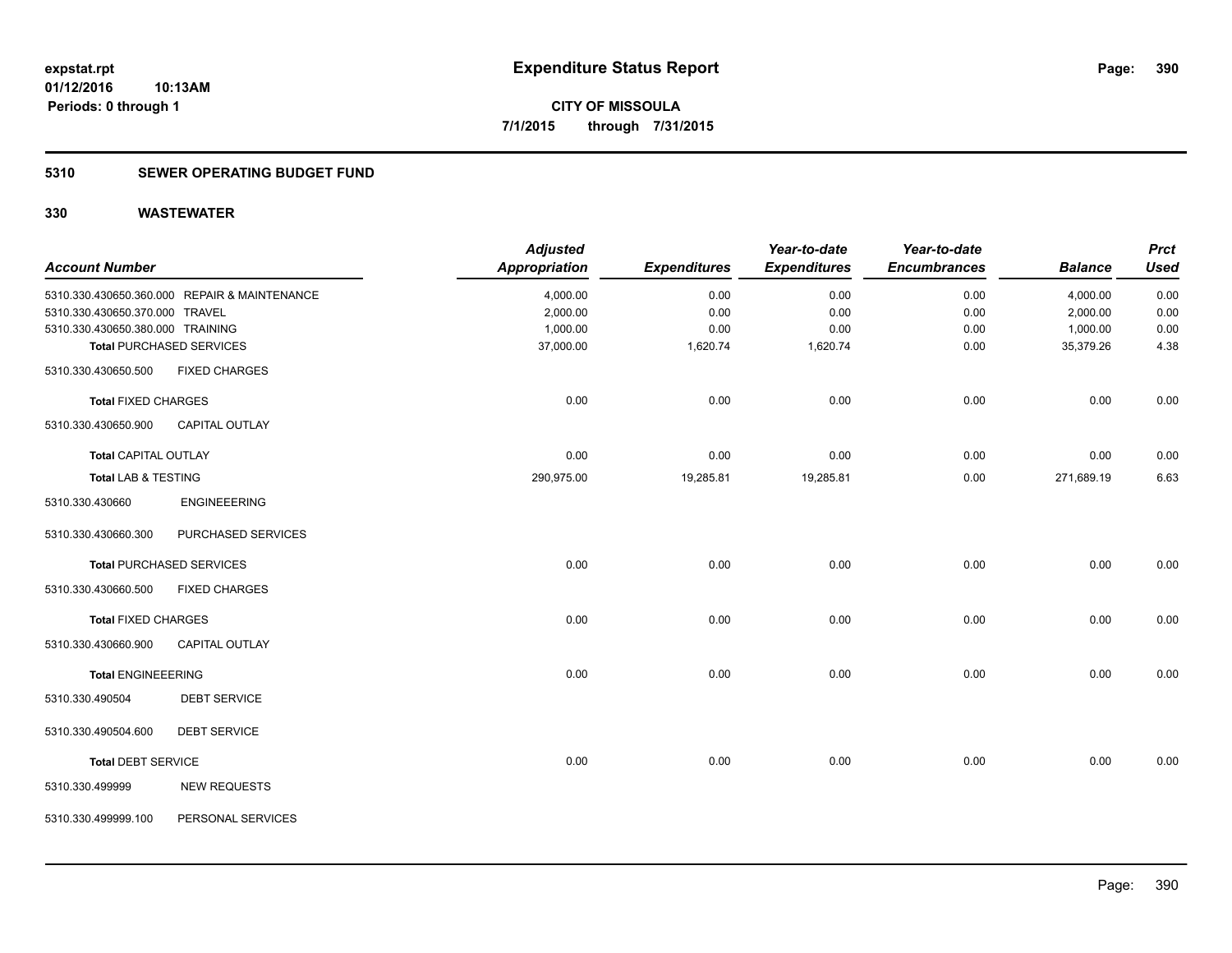### **5310 SEWER OPERATING BUDGET FUND**

| <b>Account Number</b>       |                                                | <b>Adjusted</b><br><b>Appropriation</b> | <b>Expenditures</b> | Year-to-date<br><b>Expenditures</b> | Year-to-date<br><b>Encumbrances</b> | <b>Balance</b> | <b>Prct</b><br><b>Used</b> |
|-----------------------------|------------------------------------------------|-----------------------------------------|---------------------|-------------------------------------|-------------------------------------|----------------|----------------------------|
|                             | 5310.330.499999.110.000 SALARIES AND WAGES     | 18,075.00                               | 0.00                | 0.00                                | 0.00                                | 18,075.00      | 0.00                       |
|                             | 5310.330.499999.140.000 EMPLOYER CONTRIBUTIONS | 2,755.00                                | 0.00                | 0.00                                | 0.00                                | 2,755.00       | 0.00                       |
|                             | <b>Total PERSONAL SERVICES</b>                 | 20,830.00                               | 0.00                | 0.00                                | 0.00                                | 20,830.00      | 0.00                       |
| 5310.330.499999.900         | <b>CAPITAL OUTLAY</b>                          |                                         |                     |                                     |                                     |                |                            |
| <b>Total CAPITAL OUTLAY</b> |                                                | 0.00                                    | 0.00                | 0.00                                | 0.00                                | 0.00           | 0.00                       |
| <b>Total NEW REQUESTS</b>   |                                                | 20,830.00                               | 0.00                | 0.00                                | 0.00                                | 20,830.00      | 0.00                       |
| 5310.330.510000             | <b>MISCELLANEOUS</b>                           |                                         |                     |                                     |                                     |                |                            |
| 5310.330.510000.900         | CAPITAL OUTLAY                                 |                                         |                     |                                     |                                     |                |                            |
| <b>Total MISCELLANEOUS</b>  |                                                | 0.00                                    | 0.00                | 0.00                                | 0.00                                | 0.00           | 0.00                       |
| 5310.330.510100             | SPECIAL ASSESSMENTS                            |                                         |                     |                                     |                                     |                |                            |
| 5310.330.510100.500         | <b>FIXED CHARGES</b>                           |                                         |                     |                                     |                                     |                |                            |
|                             | <b>Total SPECIAL ASSESSMENTS</b>               | 0.00                                    | 0.00                | 0.00                                | 0.00                                | 0.00           | 0.00                       |
| 5310.330.510110             | <b>MERCHANT SERVICES</b>                       |                                         |                     |                                     |                                     |                |                            |
| 5310.330.510110.500         | <b>FIXED CHARGES</b>                           |                                         |                     |                                     |                                     |                |                            |
|                             | <b>Total MERCHANT SERVICES</b>                 | 0.00                                    | 0.00                | 0.00                                | 0.00                                | 0.00           | 0.00                       |
| 5310.330.521000             | INTERFUND OPERATING TRANSFERS                  |                                         |                     |                                     |                                     |                |                            |
| 5310.330.521000.800         | OTHER OBJECTS                                  |                                         |                     |                                     |                                     |                |                            |
|                             | Total INTERFUND OPERATING TRANSFERS            | 0.00                                    | 0.00                | 0.00                                | 0.00                                | 0.00           | 0.00                       |
| <b>Total WASTEWATER</b>     |                                                | 4,954,239.00                            | 143,216.73          | 143,216.73                          | 0.00                                | 4,811,022.27   | 2.89                       |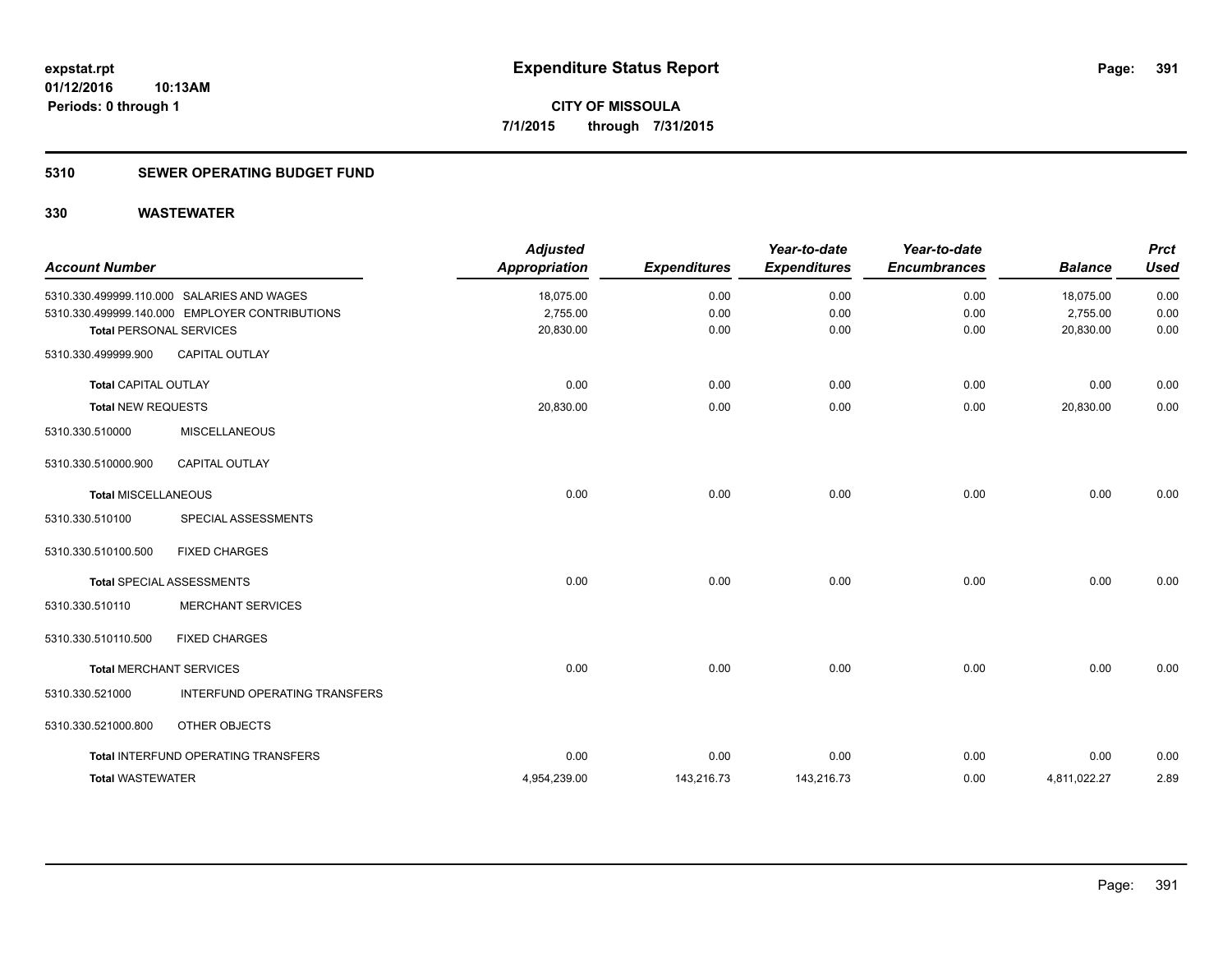**CITY OF MISSOULA 7/1/2015 through 7/31/2015**

### **5310 SEWER OPERATING BUDGET FUND**

### **900 DEPRECIATION**

| <b>Account Number</b>     |                                          | <b>Adjusted</b><br><b>Appropriation</b> | <b>Expenditures</b> | Year-to-date<br><b>Expenditures</b> | Year-to-date<br><b>Encumbrances</b> | <b>Balance</b> | Prct<br><b>Used</b> |
|---------------------------|------------------------------------------|-----------------------------------------|---------------------|-------------------------------------|-------------------------------------|----------------|---------------------|
| 5310.900.510000           | MISCELLANEOUS                            |                                         |                     |                                     |                                     |                |                     |
| 5310.900.510000.800       | OTHER OBJECTS                            |                                         |                     |                                     |                                     |                |                     |
| <b>Total DEPRECIATION</b> |                                          | 0.00                                    | 0.00                | 0.00                                | 0.00                                | 0.00           | 0.00                |
|                           | <b>Total SEWER OPERATING BUDGET FUND</b> | 4,954,239.00                            | 143,216.73          | 143.216.73                          | 0.00                                | 4,811,022.27   | 2.89                |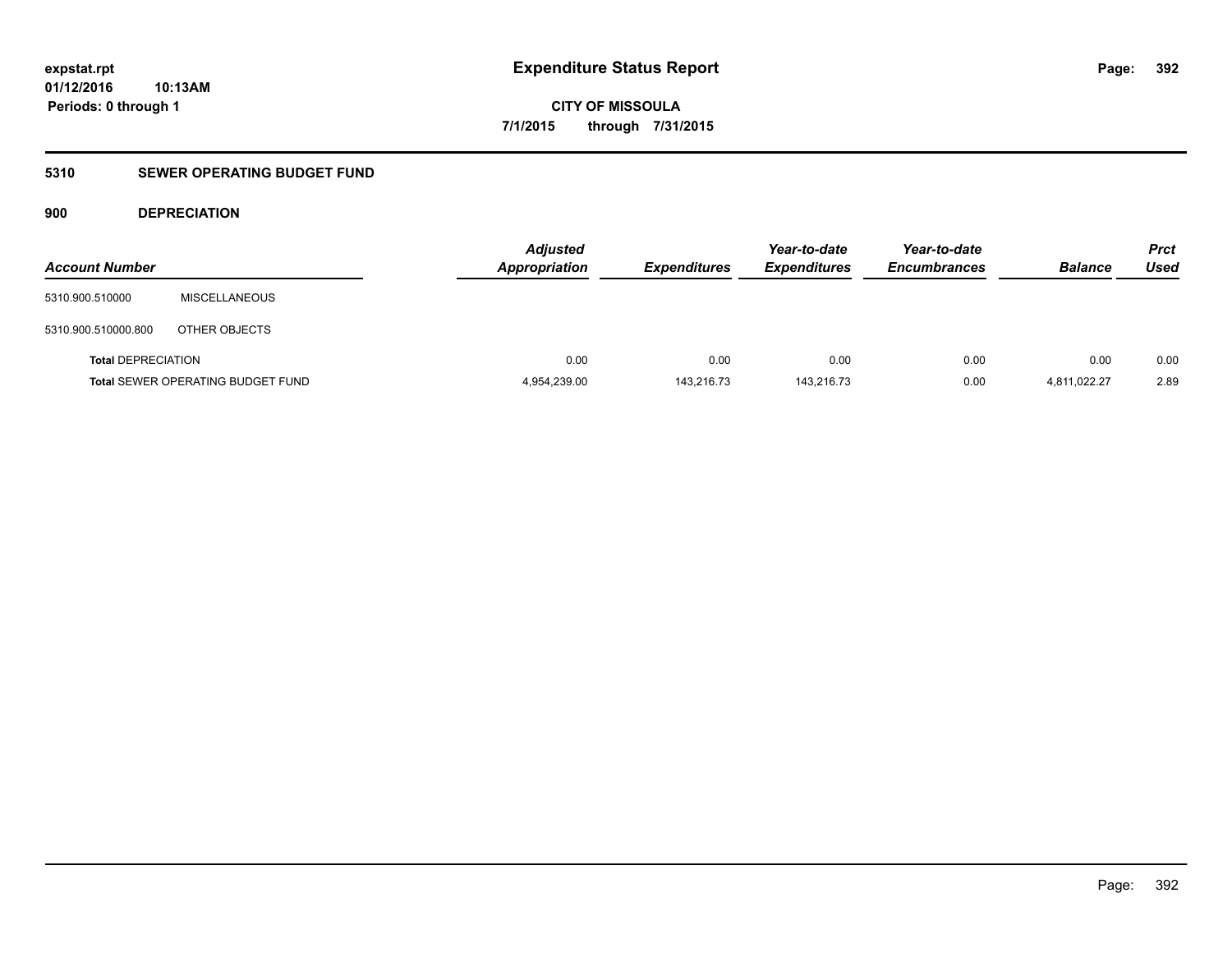**CITY OF MISSOULA 7/1/2015 through 7/31/2015**

### **5311 SEWER REVENUE COLLECTION & CLEARING FUND**

| <b>Account Number</b>      |                                                  | <b>Adjusted</b><br><b>Appropriation</b> | <b>Expenditures</b> | Year-to-date<br><b>Expenditures</b> | Year-to-date<br><b>Encumbrances</b> | <b>Balance</b> | <b>Prct</b><br><b>Used</b> |
|----------------------------|--------------------------------------------------|-----------------------------------------|---------------------|-------------------------------------|-------------------------------------|----------------|----------------------------|
| 5311.330.430670            | <b>CUSTOMER ACCOUNTING &amp; COLLECTION</b>      |                                         |                     |                                     |                                     |                |                            |
| 5311.330.430670.800        | <b>OTHER OBJECTS</b>                             |                                         |                     |                                     |                                     |                |                            |
|                            | Total CUSTOMER ACCOUNTING & COLLECTION           | 0.00                                    | 0.00                | 0.00                                | 0.00                                | 0.00           | 0.00                       |
| 5311.330.510000            | <b>MISCELLANEOUS</b>                             |                                         |                     |                                     |                                     |                |                            |
| 5311.330.510000.800        | <b>OTHER OBJECTS</b>                             |                                         |                     |                                     |                                     |                |                            |
| <b>Total MISCELLANEOUS</b> |                                                  | 0.00                                    | 0.00                | 0.00                                | 0.00                                | 0.00           | 0.00                       |
| 5311.330.510110            | <b>MERCHANT SERVICES</b>                         |                                         |                     |                                     |                                     |                |                            |
| 5311.330.510110.500        | <b>FIXED CHARGES</b>                             |                                         |                     |                                     |                                     |                |                            |
|                            | <b>Total MERCHANT SERVICES</b>                   | 0.00                                    | 0.00                | 0.00                                | 0.00                                | 0.00           | 0.00                       |
| 5311.330.521000            | SEWER REVENUE CLEARING                           |                                         |                     |                                     |                                     |                |                            |
| 5311.330.521000.500        | <b>FIXED CHARGES</b>                             |                                         |                     |                                     |                                     |                |                            |
| <b>Total FIXED CHARGES</b> |                                                  | 0.00                                    | 0.00                | 0.00                                | 0.00                                | 0.00           | 0.00                       |
| 5311.330.521000.600        | <b>DEBT SERVICE</b>                              |                                         |                     |                                     |                                     |                |                            |
| <b>Total DEBT SERVICE</b>  |                                                  | 0.00                                    | 0.00                | 0.00                                | 0.00                                | 0.00           | 0.00                       |
| 5311.330.521000.800        | OTHER OBJECTS                                    |                                         |                     |                                     |                                     |                |                            |
|                            | 5311.330.521000.820.000 TRANSFERS TO OTHER FUNDS | 7,391,083.00                            | 0.00                | 0.00                                | 0.00                                | 7,391,083.00   | 0.00                       |
|                            | Total SEWER REVENUE CLEARING                     | 7,391,083.00                            | 0.00                | 0.00                                | 0.00                                | 7,391,083.00   | 0.00                       |
|                            | Total SEWER REVENUE COLLECTION & CLEARING FUND   | 7,391,083.00                            | 0.00                | 0.00                                | 0.00                                | 7,391,083.00   | 0.00                       |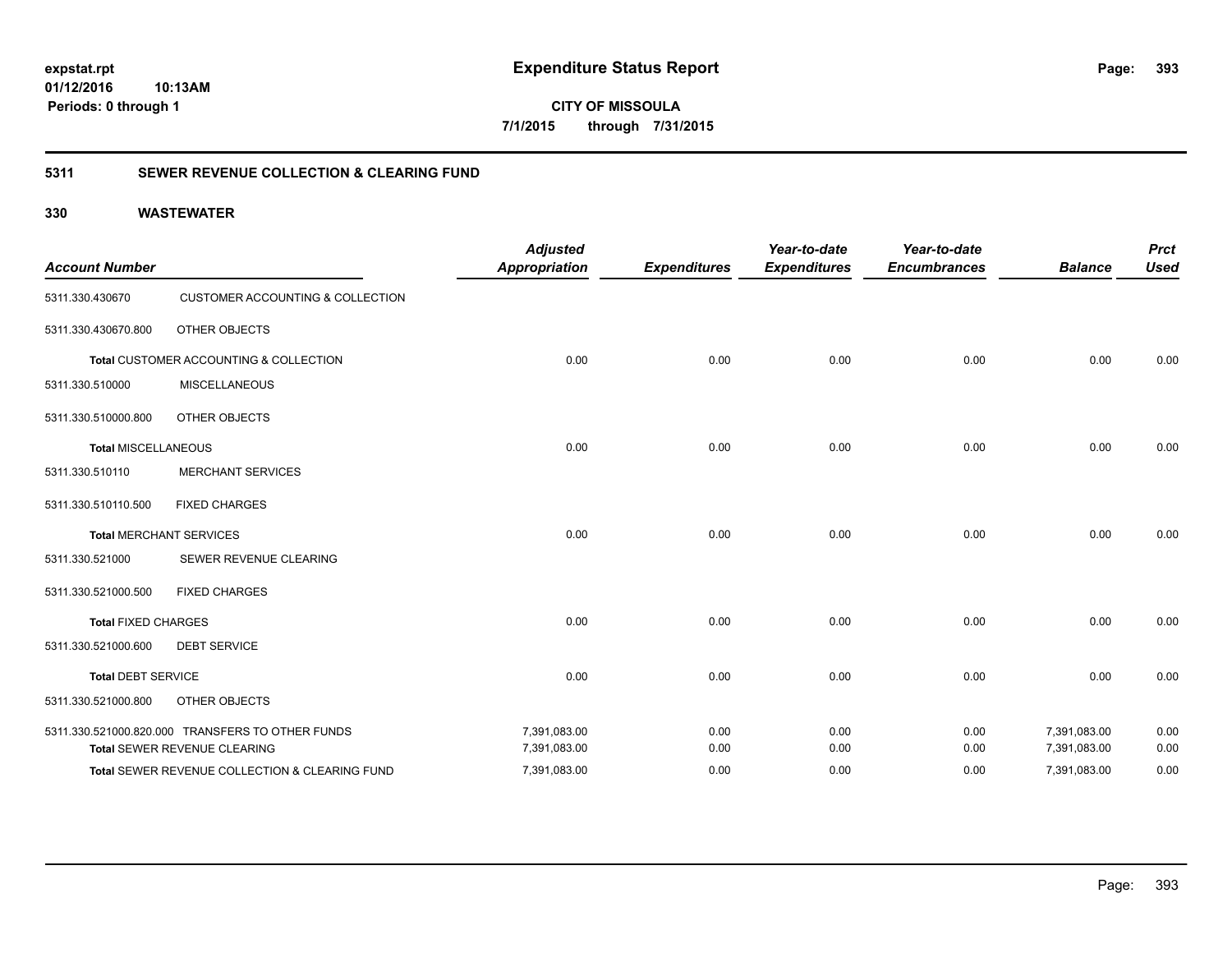### **5315 SEWER LOAN FUND**

| <b>Account Number</b>         |                                                  | <b>Adjusted</b><br><b>Appropriation</b> | <b>Expenditures</b> | Year-to-date<br><b>Expenditures</b> | Year-to-date<br><b>Encumbrances</b> | <b>Balance</b> | <b>Prct</b><br><b>Used</b> |
|-------------------------------|--------------------------------------------------|-----------------------------------------|---------------------|-------------------------------------|-------------------------------------|----------------|----------------------------|
| 5315.330.430607               | *** Title Not Found ***                          |                                         |                     |                                     |                                     |                |                            |
| 5315.330.430607.300           | PURCHASED SERVICES                               |                                         |                     |                                     |                                     |                |                            |
| Total *** Title Not Found *** |                                                  | 0.00                                    | 0.00                | 0.00                                | 0.00                                | 0.00           | 0.00                       |
| 5315.330.430670               | <b>CUSTOMER ACCOUNTING &amp; COLLECTION</b>      |                                         |                     |                                     |                                     |                |                            |
| 5315.330.430670.300           | PURCHASED SERVICES                               |                                         |                     |                                     |                                     |                |                            |
|                               | <b>Total PURCHASED SERVICES</b>                  | 0.00                                    | 0.00                | 0.00                                | 0.00                                | 0.00           | 0.00                       |
| 5315.330.430670.600           | <b>DEBT SERVICE</b>                              |                                         |                     |                                     |                                     |                |                            |
| <b>Total DEBT SERVICE</b>     |                                                  | 0.00                                    | 0.00                | 0.00                                | 0.00                                | 0.00           | 0.00                       |
| 5315.330.430670.800           | OTHER OBJECTS                                    |                                         |                     |                                     |                                     |                |                            |
|                               | 5315.330.430670.820.000 TRANSFERS TO OTHER FUNDS | 20,000.00                               | 0.00                | 0.00                                | 0.00                                | 20,000.00      | 0.00                       |
|                               | Total CUSTOMER ACCOUNTING & COLLECTION           | 20,000.00                               | 0.00                | 0.00                                | 0.00                                | 20,000.00      | 0.00                       |
| 5315.330.510110               | <b>MERCHANT SERVICES</b>                         |                                         |                     |                                     |                                     |                |                            |
| 5315.330.510110.500           | <b>FIXED CHARGES</b>                             |                                         |                     |                                     |                                     |                |                            |
|                               | <b>Total MERCHANT SERVICES</b>                   | 0.00                                    | 0.00                | 0.00                                | 0.00                                | 0.00           | 0.00                       |
| <b>Total SEWER LOAN FUND</b>  |                                                  | 20,000.00                               | 0.00                | 0.00                                | 0.00                                | 20,000.00      | 0.00                       |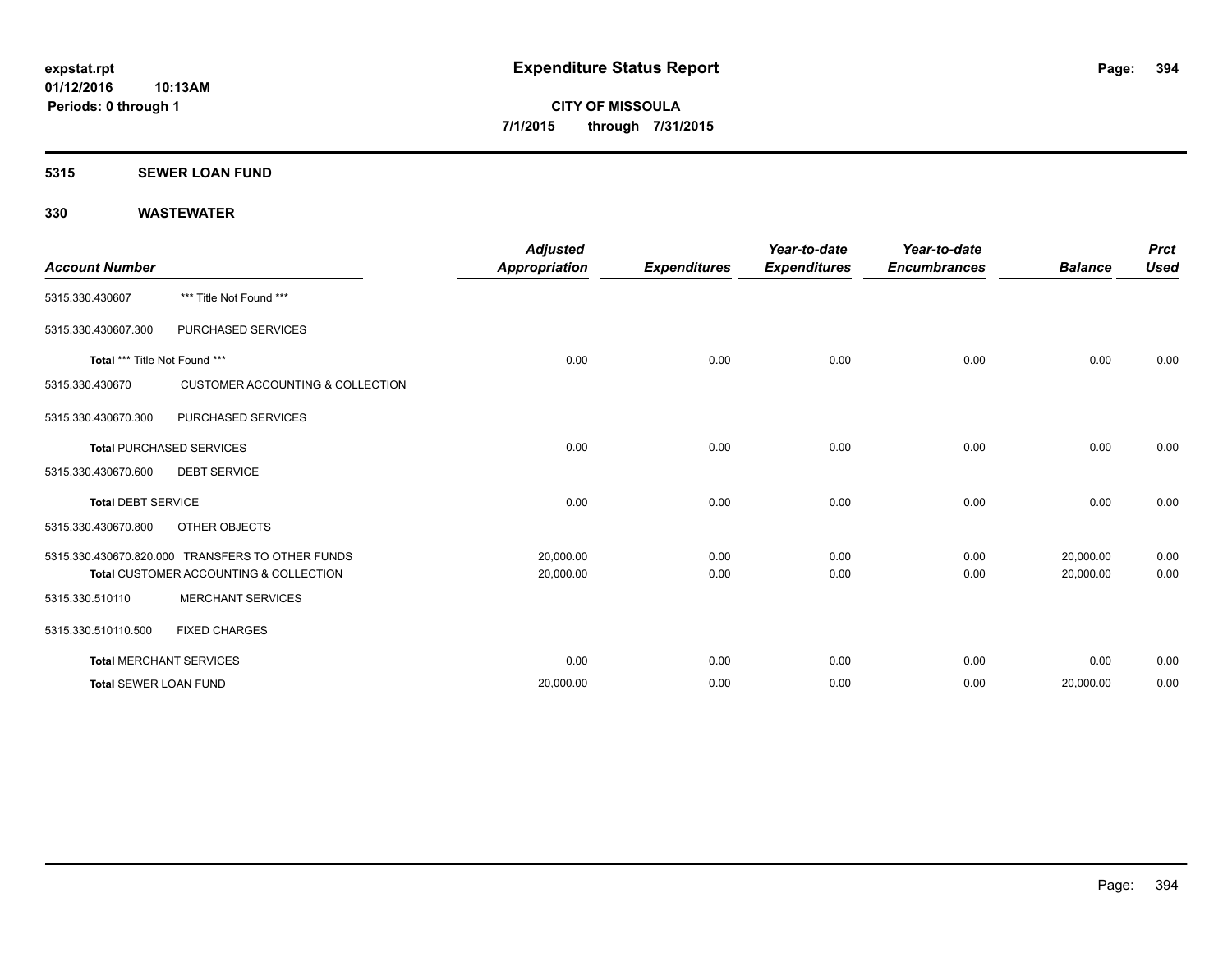**CITY OF MISSOULA 7/1/2015 through 7/31/2015**

### **5320 SEWER REPLACEMENT & DEPRECIATION FUND**

|                                 |                                        | <b>Adjusted</b>      |                     | Year-to-date        | Year-to-date        |                | <b>Prct</b> |
|---------------------------------|----------------------------------------|----------------------|---------------------|---------------------|---------------------|----------------|-------------|
| <b>Account Number</b>           |                                        | <b>Appropriation</b> | <b>Expenditures</b> | <b>Expenditures</b> | <b>Encumbrances</b> | <b>Balance</b> | <b>Used</b> |
| 5320.330.410400                 | <b>DEPRECIATION</b>                    |                      |                     |                     |                     |                |             |
| 5320.330.410400.800             | OTHER OBJECTS                          |                      |                     |                     |                     |                |             |
| <b>Total DEPRECIATION</b>       |                                        | 0.00                 | 0.00                | 0.00                | 0.00                | 0.00           | 0.00        |
| 5320.330.410551                 | <b>FINANCIAL SOFTWARE</b>              |                      |                     |                     |                     |                |             |
| 5320.330.410551.800             | OTHER OBJECTS                          |                      |                     |                     |                     |                |             |
| <b>Total FINANCIAL SOFTWARE</b> |                                        | 0.00                 | 0.00                | 0.00                | 0.00                | 0.00           | 0.00        |
| 5320.330.430611                 | FLOW BASED STUDY/CONSULTING            |                      |                     |                     |                     |                |             |
| 5320.330.430611.300             | PURCHASED SERVICES                     |                      |                     |                     |                     |                |             |
|                                 | Total FLOW BASED STUDY/CONSULTING      | 0.00                 | 0.00                | 0.00                | 0.00                | 0.00           | 0.00        |
| 5320.330.430612                 | STATE COMPLIANCE EDEN UPDATE           |                      |                     |                     |                     |                |             |
| 5320.330.430612.300             | PURCHASED SERVICES                     |                      |                     |                     |                     |                |             |
|                                 | Total STATE COMPLIANCE EDEN UPDATE     | 0.00                 | 0.00                | 0.00                | 0.00                | 0.00           | 0.00        |
| 5320.330.430613                 | <b>EQUIPMENT-TRUCKS</b>                |                      |                     |                     |                     |                |             |
| 5320.330.430613.900             | <b>CAPITAL OUTLAY</b>                  |                      |                     |                     |                     |                |             |
| <b>Total EQUIPMENT-TRUCKS</b>   |                                        | 0.00                 | 0.00                | 0.00                | 0.00                | 0.00           | 0.00        |
| 5320.330.430614                 | WW DEVELOPMENT FEE RECALCULATION       |                      |                     |                     |                     |                |             |
| 5320.330.430614.300             | PURCHASED SERVICES                     |                      |                     |                     |                     |                |             |
|                                 | Total WW DEVELOPMENT FEE RECALCULATION | 0.00                 | 0.00                | 0.00                | 0.00                | 0.00           | 0.00        |
| 5320.330.430615                 | WWTP OPTIMIZATION STUDY                |                      |                     |                     |                     |                |             |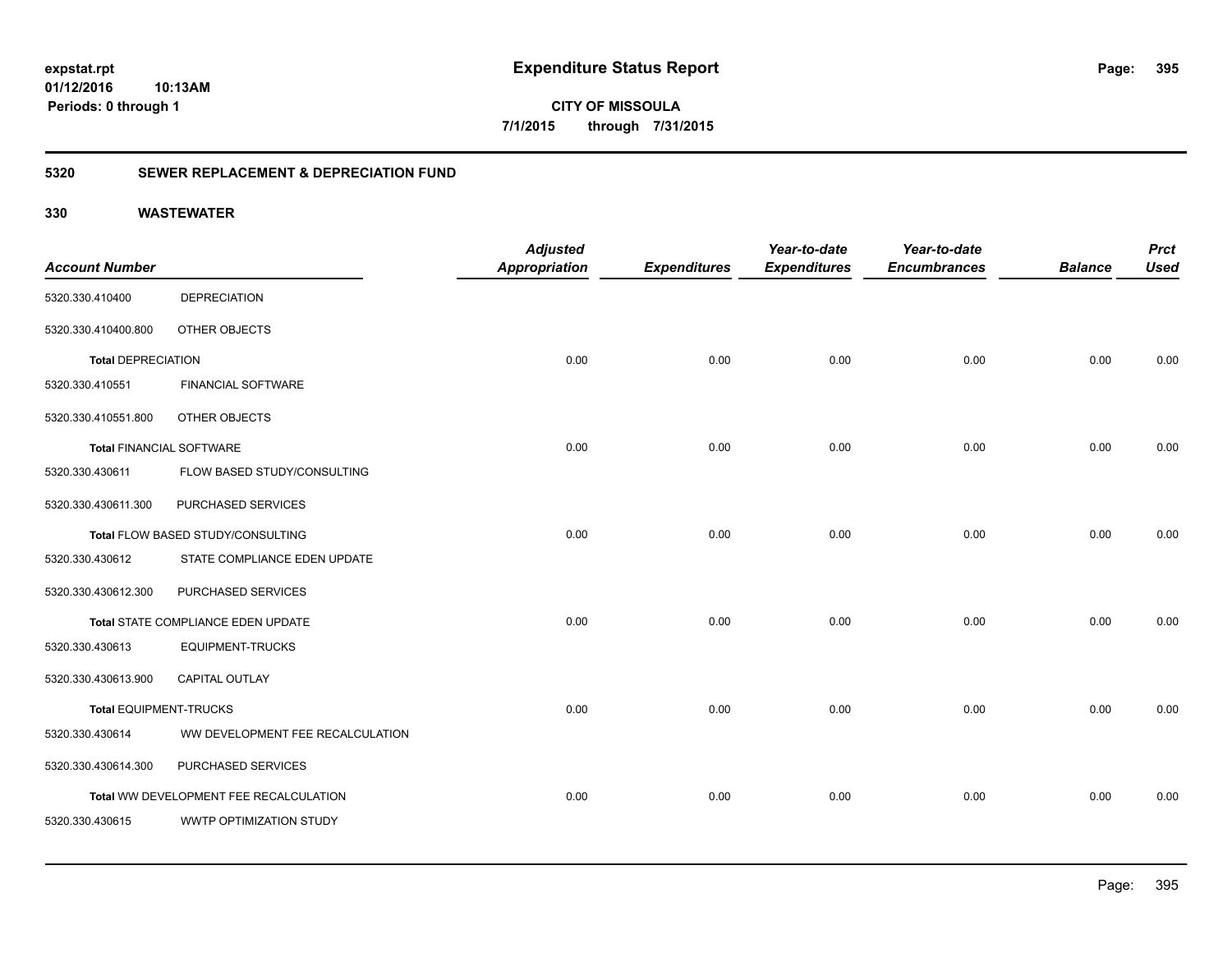**CITY OF MISSOULA 7/1/2015 through 7/31/2015**

### **5320 SEWER REPLACEMENT & DEPRECIATION FUND**

|                                 |                                                          | <b>Adjusted</b>      |                     | Year-to-date        | Year-to-date        |                | <b>Prct</b> |
|---------------------------------|----------------------------------------------------------|----------------------|---------------------|---------------------|---------------------|----------------|-------------|
| <b>Account Number</b>           |                                                          | <b>Appropriation</b> | <b>Expenditures</b> | <b>Expenditures</b> | <b>Encumbrances</b> | <b>Balance</b> | <b>Used</b> |
| 5320.330.430615.300             | PURCHASED SERVICES                                       |                      |                     |                     |                     |                |             |
|                                 | Total WWTP OPTIMIZATION STUDY                            | 0.00                 | 0.00                | 0.00                | 0.00                | 0.00           | 0.00        |
| 5320.330.430622                 | TREATMENT PLANT SOFTWARE UPGRADE                         |                      |                     |                     |                     |                |             |
| 5320.330.430622.900             | <b>CAPITAL OUTLAY</b>                                    |                      |                     |                     |                     |                |             |
|                                 | 5320.330.430622.940.000 TREATMENT PLANT SOFTWARE UPGRADE | 50,000.00            | 0.00                | 0.00                | 0.00                | 50,000.00      | 0.00        |
|                                 | Total TREATMENT PLANT SOFTWARE UPGRADE                   | 50,000.00            | 0.00                | 0.00                | 0.00                | 50,000.00      | 0.00        |
| 5320.330.430623                 | LATERAL SWR MAIN EXT                                     |                      |                     |                     |                     |                |             |
| 5320.330.430623.300             | PURCHASED SERVICES                                       |                      |                     |                     |                     |                |             |
|                                 | 5320.330.430623.360.000 REPAIR & MAINTENANCE             | 10,000.00            | 0.00                | 0.00                | 0.00                | 10,000.00      | 0.00        |
| <b>Total PURCHASED SERVICES</b> |                                                          | 10,000.00            | 0.00                | 0.00                | 0.00                | 10,000.00      | 0.00        |
| 5320.330.430623.900             | <b>CAPITAL OUTLAY</b>                                    |                      |                     |                     |                     |                |             |
| <b>Total CAPITAL OUTLAY</b>     |                                                          | 0.00                 | 0.00                | 0.00                | 0.00                | 0.00           | 0.00        |
| Total LATERAL SWR MAIN EXT      |                                                          | 10,000.00            | 0.00                | 0.00                | 0.00                | 10,000.00      | 0.00        |
| 5320.330.430624                 | SEWER LINE REHAB                                         |                      |                     |                     |                     |                |             |
| 5320.330.430624.300             | PURCHASED SERVICES                                       |                      |                     |                     |                     |                |             |
|                                 | 5320.330.430624.360.000 REPAIR & MAINTENANCE             | 100,000.00           | 0.00                | 0.00                | 0.00                | 100,000.00     | 0.00        |
| <b>Total SEWER LINE REHAB</b>   |                                                          | 100,000.00           | 0.00                | 0.00                | 0.00                | 100,000.00     | 0.00        |
| 5320.330.430625                 | <b>SWR MAIN MASTER PLANS</b>                             |                      |                     |                     |                     |                |             |
| 5320.330.430625.300             | PURCHASED SERVICES                                       |                      |                     |                     |                     |                |             |
|                                 | <b>Total SWR MAIN MASTER PLANS</b>                       | 0.00                 | 0.00                | 0.00                | 0.00                | 0.00           | 0.00        |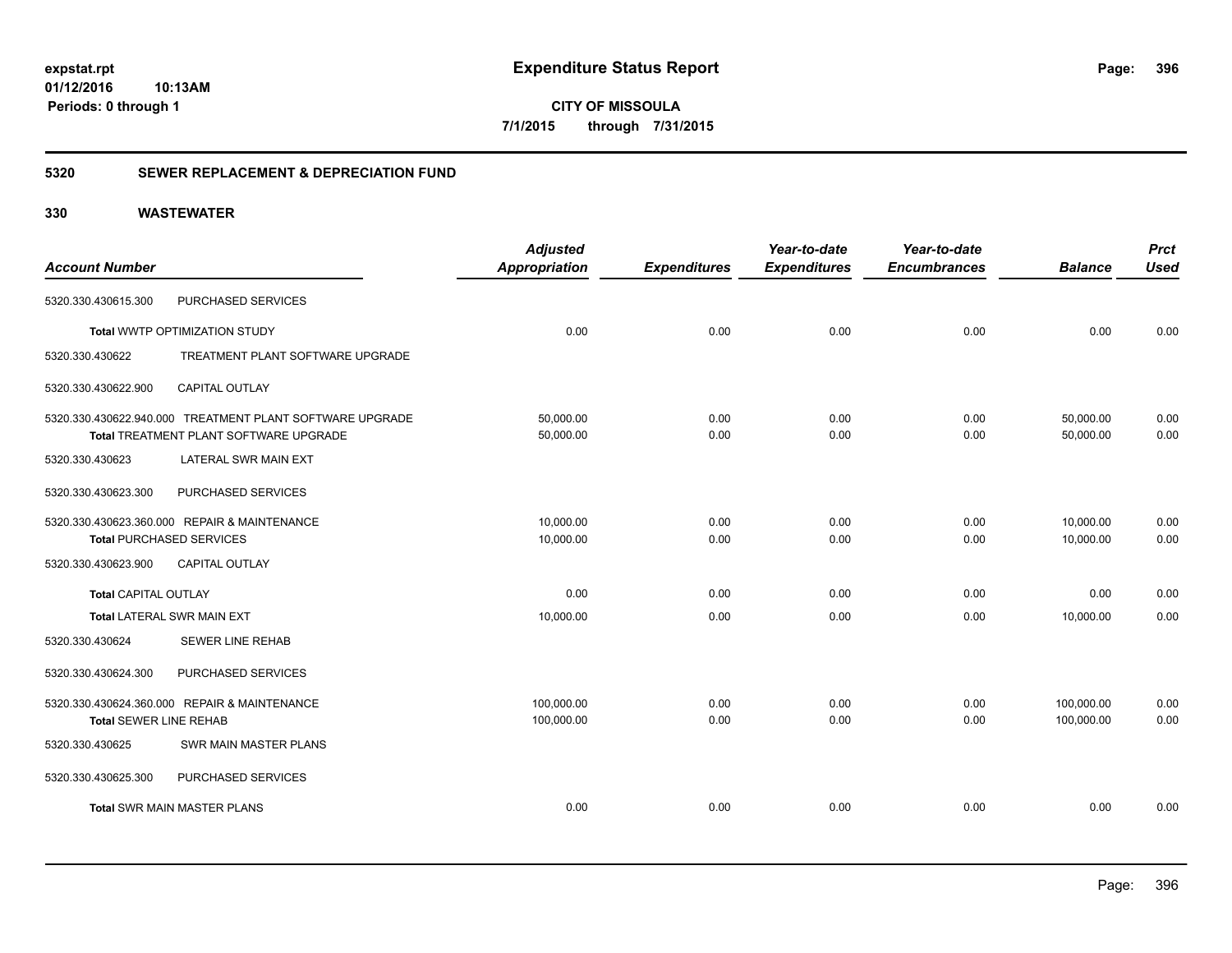**CITY OF MISSOULA 7/1/2015 through 7/31/2015**

### **5320 SEWER REPLACEMENT & DEPRECIATION FUND**

| <b>Account Number</b>           |                                                | <b>Adjusted</b><br><b>Appropriation</b> | <b>Expenditures</b> | Year-to-date<br><b>Expenditures</b> | Year-to-date<br><b>Encumbrances</b> | <b>Balance</b> | <b>Prct</b><br><b>Used</b> |
|---------------------------------|------------------------------------------------|-----------------------------------------|---------------------|-------------------------------------|-------------------------------------|----------------|----------------------------|
| 5320.330.430627                 | <b>BIOREACTOR NUTRIENT MONITORING</b>          |                                         |                     |                                     |                                     |                |                            |
| 5320.330.430627.900             | CAPITAL OUTLAY                                 |                                         |                     |                                     |                                     |                |                            |
|                                 | Total BIOREACTOR NUTRIENT MONITORING           | 0.00                                    | 0.00                | 0.00                                | 0.00                                | 0.00           | 0.00                       |
| 5320.330.430628                 | <b>STEP ELEC RETROFIT</b>                      |                                         |                     |                                     |                                     |                |                            |
| 5320.330.430628.300             | PURCHASED SERVICES                             |                                         |                     |                                     |                                     |                |                            |
| <b>Total STEP ELEC RETROFIT</b> |                                                | 0.00                                    | 0.00                | 0.00                                | 0.00                                | 0.00           | 0.00                       |
| 5320.330.430630                 | <b>MISC PLANT REPAIRS</b>                      |                                         |                     |                                     |                                     |                |                            |
| 5320.330.430630.300             | PURCHASED SERVICES                             |                                         |                     |                                     |                                     |                |                            |
|                                 | 5320.330.430630.360.000 REPAIR & MAINTENANCE   | 200,000.00                              | 10,221.00           | 10,221.00                           | 0.00                                | 189,779.00     | 5.11                       |
|                                 | <b>Total PURCHASED SERVICES</b>                | 200,000.00                              | 10,221.00           | 10,221.00                           | 0.00                                | 189,779.00     | 5.11                       |
| 5320.330.430630.900             | <b>CAPITAL OUTLAY</b>                          |                                         |                     |                                     |                                     |                |                            |
| <b>Total CAPITAL OUTLAY</b>     |                                                | 0.00                                    | 0.00                | 0.00                                | 0.00                                | 0.00           | 0.00                       |
| <b>Total MISC PLANT REPAIRS</b> |                                                | 200,000.00                              | 10,221.00           | 10,221.00                           | 0.00                                | 189,779.00     | 5.11                       |
| 5320.330.430631                 | MISC SWR MAIN REPAIRS                          |                                         |                     |                                     |                                     |                |                            |
| 5320.330.430631.300             | PURCHASED SERVICES                             |                                         |                     |                                     |                                     |                |                            |
|                                 | 5320.330.430631.360.000 MISC SEWER LINE REPAIR | 100,000.00                              | 0.00                | 0.00                                | 0.00                                | 100,000.00     | 0.00                       |
|                                 | Total MISC SWR MAIN REPAIRS                    | 100,000.00                              | 0.00                | 0.00                                | 0.00                                | 100,000.00     | 0.00                       |
| 5320.330.430632                 | HYBRID POPLAR EFFLUENT APP                     |                                         |                     |                                     |                                     |                |                            |
| 5320.330.430632.900             | CAPITAL OUTLAY                                 |                                         |                     |                                     |                                     |                |                            |
|                                 | Total HYBRID POPLAR EFFLUENT APP               | 0.00                                    | 0.00                | 0.00                                | 0.00                                | 0.00           | 0.00                       |
|                                 |                                                |                                         |                     |                                     |                                     |                |                            |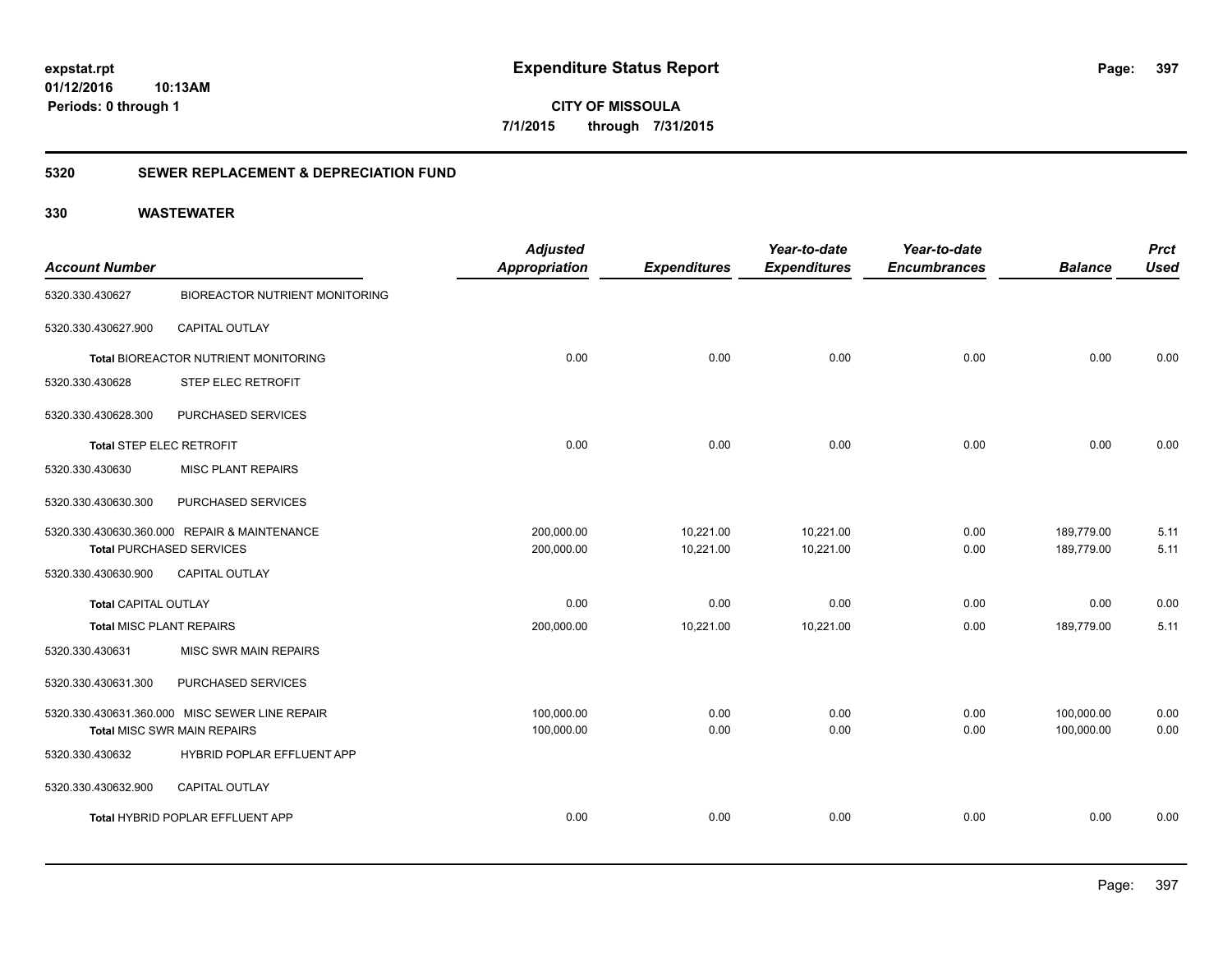**CITY OF MISSOULA 7/1/2015 through 7/31/2015**

### **5320 SEWER REPLACEMENT & DEPRECIATION FUND**

| <b>Account Number</b>          |                                                                                                | <b>Adjusted</b><br>Appropriation | <b>Expenditures</b>  | Year-to-date<br><b>Expenditures</b> | Year-to-date<br><b>Encumbrances</b> | <b>Balance</b>             | <b>Prct</b><br><b>Used</b> |
|--------------------------------|------------------------------------------------------------------------------------------------|----------------------------------|----------------------|-------------------------------------|-------------------------------------|----------------------------|----------------------------|
| 5320.330.430635                | CARAS PARK FORCE MAIN RELOCATION                                                               |                                  |                      |                                     |                                     |                            |                            |
| 5320.330.430635.300            | PURCHASED SERVICES                                                                             |                                  |                      |                                     |                                     |                            |                            |
|                                | <b>Total PURCHASED SERVICES</b>                                                                | 0.00                             | 0.00                 | 0.00                                | 0.00                                | 0.00                       | 0.00                       |
| 5320.330.430635.900            | <b>CAPITAL OUTLAY</b>                                                                          |                                  |                      |                                     |                                     |                            |                            |
|                                | Total CARAS PARK FORCE MAIN RELOCATION                                                         | 0.00                             | 0.00                 | 0.00                                | 0.00                                | 0.00                       | 0.00                       |
| 5320.330.430637                | SEWAGE LIFT STATION UPGRADE/REHAB                                                              |                                  |                      |                                     |                                     |                            |                            |
| 5320.330.430637.300            | PURCHASED SERVICES                                                                             |                                  |                      |                                     |                                     |                            |                            |
|                                | Total SEWAGE LIFT STATION UPGRADE/REHAB                                                        | 0.00                             | 0.00                 | 0.00                                | 0.00                                | 0.00                       | 0.00                       |
| 5320.330.430643                | WWTP TELEMETRY UPGRADE PROJECT                                                                 |                                  |                      |                                     |                                     |                            |                            |
| 5320.330.430643.300            | PURCHASED SERVICES                                                                             |                                  |                      |                                     |                                     |                            |                            |
|                                | <b>Total PURCHASED SERVICES</b>                                                                | 0.00                             | 0.00                 | 0.00                                | 0.00                                | 0.00                       | 0.00                       |
| 5320.330.430643.900            | <b>CAPITAL OUTLAY</b>                                                                          |                                  |                      |                                     |                                     |                            |                            |
|                                | 5320.330.430643.940.000 WWTP TELEMETRY UPGRADE PROJECT<br>Total WWTP TELEMETRY UPGRADE PROJECT | 0.00<br>0.00                     | 5,052.19<br>5,052.19 | 5,052.19<br>5,052.19                | 0.00<br>0.00                        | $-5,052.19$<br>$-5,052.19$ | 0.00<br>0.00               |
| 5320.330.430650                | <b>LAB &amp; TESTING</b>                                                                       |                                  |                      |                                     |                                     |                            |                            |
| 5320.330.430650.300            | PURCHASED SERVICES                                                                             |                                  |                      |                                     |                                     |                            |                            |
|                                | <b>Total PURCHASED SERVICES</b>                                                                | 0.00                             | 0.00                 | 0.00                                | 0.00                                | 0.00                       | 0.00                       |
| 5320.330.430650.900            | CAPITAL OUTLAY                                                                                 |                                  |                      |                                     |                                     |                            |                            |
| <b>Total LAB &amp; TESTING</b> | 5320.330.430650.940.000 MASS SPECTROPHOTOMETER                                                 | 50,000.00<br>50,000.00           | 0.00<br>0.00         | 0.00<br>0.00                        | 0.00<br>0.00                        | 50,000.00<br>50,000.00     | 0.00<br>0.00               |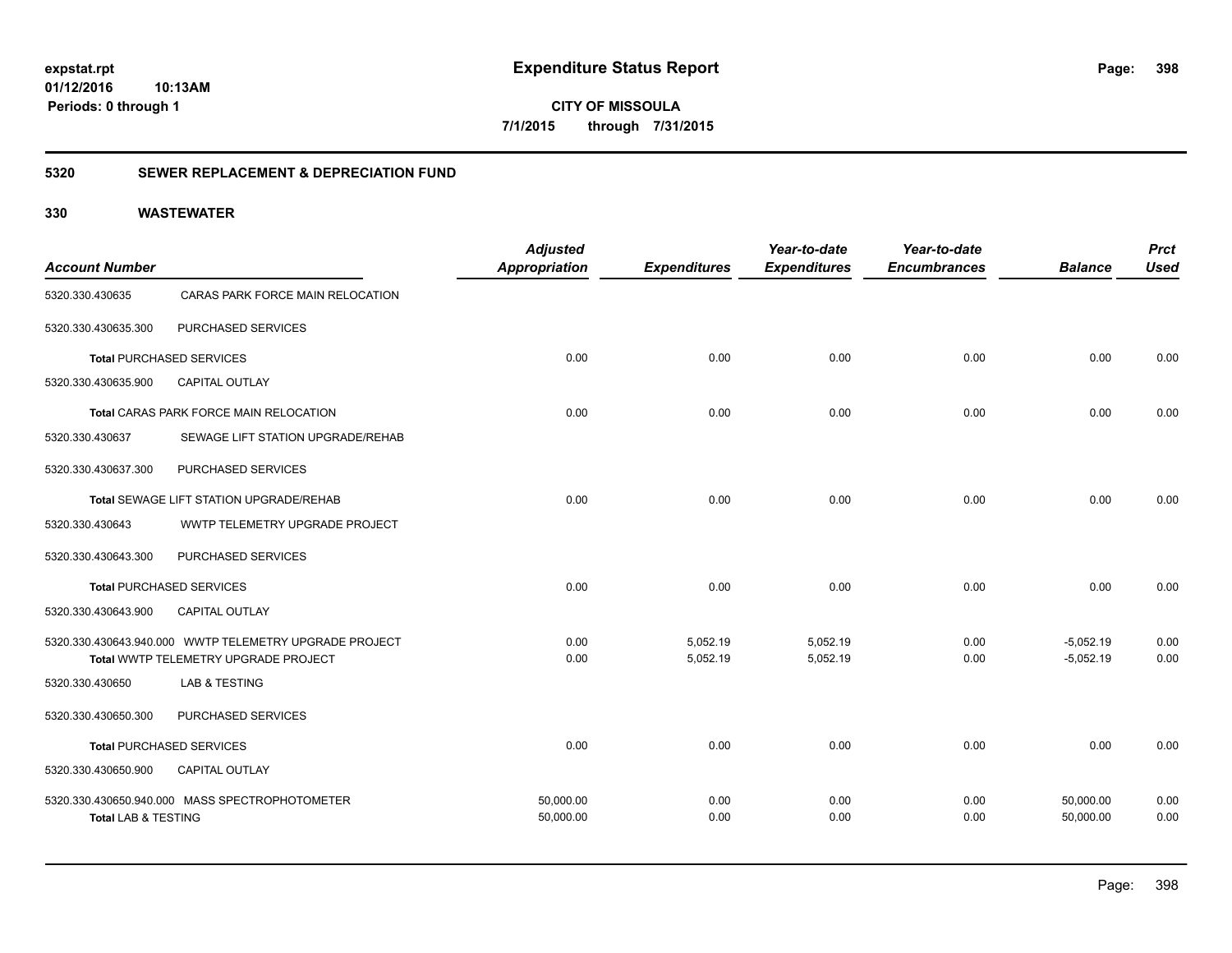**CITY OF MISSOULA 7/1/2015 through 7/31/2015**

### **5320 SEWER REPLACEMENT & DEPRECIATION FUND**

| <b>Account Number</b>     |                                  | <b>Adjusted</b><br><b>Appropriation</b> | <b>Expenditures</b> | Year-to-date<br><b>Expenditures</b> | Year-to-date<br><b>Encumbrances</b> | <b>Balance</b> | <b>Prct</b><br><b>Used</b> |
|---------------------------|----------------------------------|-----------------------------------------|---------------------|-------------------------------------|-------------------------------------|----------------|----------------------------|
| 5320.330.430651           | TRANSFER TO SEWER LOAN           |                                         |                     |                                     |                                     |                |                            |
| 5320.330.430651.800       | OTHER OBJECTS                    |                                         |                     |                                     |                                     |                |                            |
|                           | Total TRANSFER TO SEWER LOAN     | 0.00                                    | 0.00                | 0.00                                | 0.00                                | 0.00           | 0.00                       |
| 5320.330.430660           | <b>ENGINEEERING</b>              |                                         |                     |                                     |                                     |                |                            |
| 5320.330.430660.900       | CAPITAL OUTLAY                   |                                         |                     |                                     |                                     |                |                            |
| <b>Total ENGINEEERING</b> |                                  | 0.00                                    | 0.00                | 0.00                                | 0.00                                | 0.00           | 0.00                       |
| 5320.330.430680           | <b>WWTP REHAB</b>                |                                         |                     |                                     |                                     |                |                            |
| 5320.330.430680.300       | PURCHASED SERVICES               |                                         |                     |                                     |                                     |                |                            |
| <b>Total WWTP REHAB</b>   |                                  | 0.00                                    | 0.00                | 0.00                                | 0.00                                | 0.00           | 0.00                       |
| 5320.330.430681           | EAST BROADWAY LIFT STATION       |                                         |                     |                                     |                                     |                |                            |
| 5320.330.430681.300       | PURCHASED SERVICES               |                                         |                     |                                     |                                     |                |                            |
|                           | <b>Total PURCHASED SERVICES</b>  | 0.00                                    | 0.00                | 0.00                                | 0.00                                | 0.00           | 0.00                       |
| 5320.330.430681.900       | CAPITAL OUTLAY                   |                                         |                     |                                     |                                     |                |                            |
|                           | Total EAST BROADWAY LIFT STATION | 0.00                                    | 0.00                | 0.00                                | 0.00                                | 0.00           | 0.00                       |
| 5320.330.430682           | RESERVE ST LIFT STATION          |                                         |                     |                                     |                                     |                |                            |
| 5320.330.430682.300       | PURCHASED SERVICES               |                                         |                     |                                     |                                     |                |                            |
|                           | <b>Total PURCHASED SERVICES</b>  | 0.00                                    | 0.00                | 0.00                                | 0.00                                | 0.00           | 0.00                       |
| 5320.330.430682.900       | CAPITAL OUTLAY                   |                                         |                     |                                     |                                     |                |                            |
|                           | Total RESERVE ST LIFT STATION    | 0.00                                    | 0.00                | 0.00                                | 0.00                                | 0.00           | 0.00                       |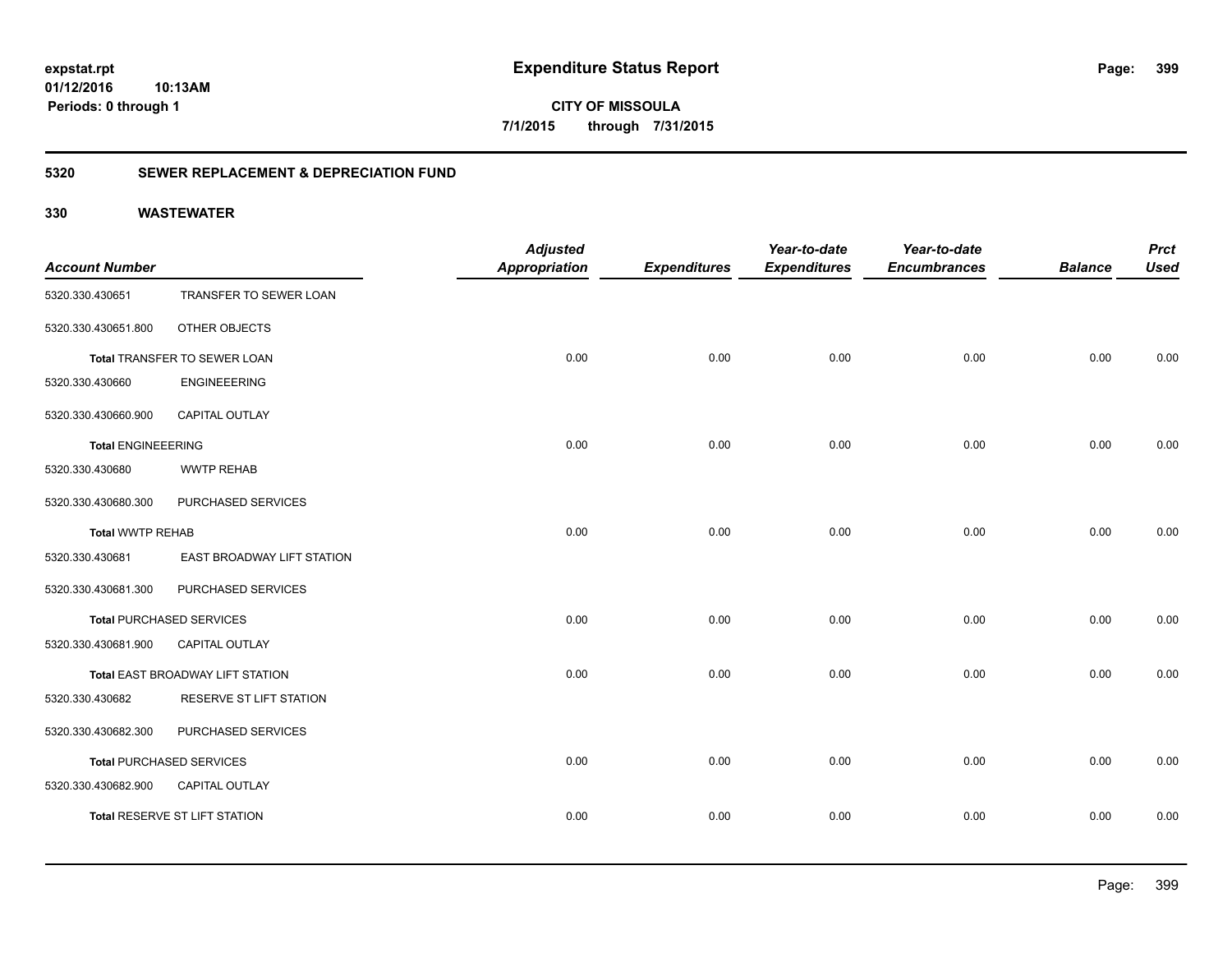**CITY OF MISSOULA 7/1/2015 through 7/31/2015**

### **5320 SEWER REPLACEMENT & DEPRECIATION FUND**

|                                |                                            | <b>Adjusted</b> |                     | Year-to-date        | Year-to-date        |                | <b>Prct</b> |
|--------------------------------|--------------------------------------------|-----------------|---------------------|---------------------|---------------------|----------------|-------------|
| <b>Account Number</b>          |                                            | Appropriation   | <b>Expenditures</b> | <b>Expenditures</b> | <b>Encumbrances</b> | <b>Balance</b> | <b>Used</b> |
| 5320.330.430683                | DICKENS ST LIFT STATION                    |                 |                     |                     |                     |                |             |
| 5320.330.430683.900            | CAPITAL OUTLAY                             |                 |                     |                     |                     |                |             |
|                                | <b>Total DICKENS ST LIFT STATION</b>       | 0.00            | 0.00                | 0.00                | 0.00                | 0.00           | 0.00        |
| 5320.330.430684                | MILLER CREEK SEWER INTERCEPTOR             |                 |                     |                     |                     |                |             |
| 5320.330.430684.300            | PURCHASED SERVICES                         |                 |                     |                     |                     |                |             |
|                                | <b>Total PURCHASED SERVICES</b>            | 0.00            | 0.00                | 0.00                | 0.00                | 0.00           | 0.00        |
| 5320.330.430684.800            | OTHER OBJECTS                              |                 |                     |                     |                     |                |             |
|                                | Total MILLER CREEK SEWER INTERCEPTOR       | 0.00            | 0.00                | 0.00                | 0.00                | 0.00           | 0.00        |
| 5320.330.430685                | TWAS ODOR CONTROL                          |                 |                     |                     |                     |                |             |
| 5320.330.430685.300            | PURCHASED SERVICES                         |                 |                     |                     |                     |                |             |
| <b>Total TWAS ODOR CONTROL</b> |                                            | 0.00            | 0.00                | 0.00                | 0.00                | 0.00           | 0.00        |
| 5320.330.430688                | *** Title Not Found ***                    |                 |                     |                     |                     |                |             |
| 5320.330.430688.300            | PURCHASED SERVICES                         |                 |                     |                     |                     |                |             |
| Total *** Title Not Found ***  |                                            | 0.00            | 0.00                | 0.00                | 0.00                | 0.00           | 0.00        |
| 5320.330.430689                | FY11 \$1.29M Sewer Bond Construction       |                 |                     |                     |                     |                |             |
| 5320.330.430689.800            | OTHER OBJECTS                              |                 |                     |                     |                     |                |             |
|                                | Total FY11 \$1.29M Sewer Bond Construction | 0.00            | 0.00                | 0.00                | 0.00                | 0.00           | 0.00        |
| 5320.330.430690                | OTHER ACTIVITIES                           |                 |                     |                     |                     |                |             |
| 5320.330.430690.300            | PURCHASED SERVICES                         |                 |                     |                     |                     |                |             |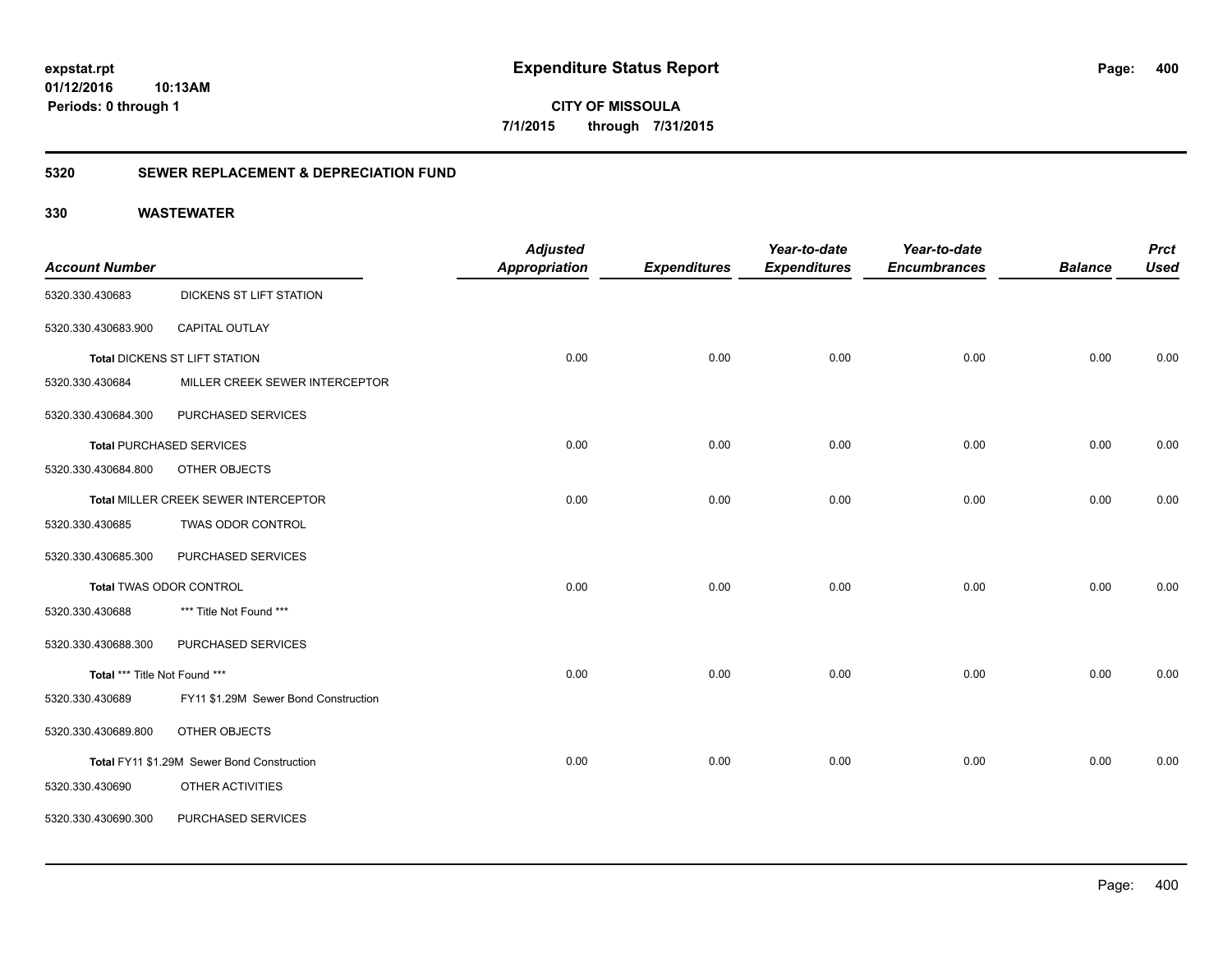**CITY OF MISSOULA 7/1/2015 through 7/31/2015**

### **5320 SEWER REPLACEMENT & DEPRECIATION FUND**

| <b>Account Number</b>         |                                                | <b>Adjusted</b><br><b>Appropriation</b> | <b>Expenditures</b> | Year-to-date<br><b>Expenditures</b> | Year-to-date<br><b>Encumbrances</b> | <b>Balance</b> | <b>Prct</b><br><b>Used</b> |
|-------------------------------|------------------------------------------------|-----------------------------------------|---------------------|-------------------------------------|-------------------------------------|----------------|----------------------------|
| <b>Total OTHER ACTIVITIES</b> |                                                | 0.00                                    | 0.00                | 0.00                                | 0.00                                | 0.00           | 0.00                       |
| 5320.330.430691               | HYBRID POPLAR SEWER PROJECT                    |                                         |                     |                                     |                                     |                |                            |
| 5320.330.430691.900           | <b>CAPITAL OUTLAY</b>                          |                                         |                     |                                     |                                     |                |                            |
|                               | Total HYBRID POPLAR SEWER PROJECT              | 0.00                                    | 0.00                | 0.00                                | 0.00                                | 0.00           | 0.00                       |
| 5320.330.430695               | FY13 SEWER REFUNDING                           |                                         |                     |                                     |                                     |                |                            |
| 5320.330.430695.300           | PURCHASED SERVICES                             |                                         |                     |                                     |                                     |                |                            |
|                               | Total FY13 SEWER REFUNDING                     | 0.00                                    | 0.00                | 0.00                                | 0.00                                | 0.00           | 0.00                       |
| 5320.330.430697               | <b>BROADWAY INTERCEPTOR</b>                    |                                         |                     |                                     |                                     |                |                            |
| 5320.330.430697.300           | PURCHASED SERVICES                             |                                         |                     |                                     |                                     |                |                            |
|                               | <b>Total BROADWAY INTERCEPTOR</b>              | 0.00                                    | 0.00                | 0.00                                | 0.00                                | 0.00           | 0.00                       |
| 5320.330.430700               | LINDA VISTA/MALONEY RANCH CAPACITY CONST       |                                         |                     |                                     |                                     |                |                            |
| 5320.330.430700.900           | <b>CAPITAL OUTLAY</b>                          |                                         |                     |                                     |                                     |                |                            |
|                               | Total LINDA VISTA/MALONEY RANCH CAPACITY CONST | 0.00                                    | 0.00                | 0.00                                | 0.00                                | 0.00           | 0.00                       |
| 5320.330.430701               | <b>HEADWORKS PROJECT</b>                       |                                         |                     |                                     |                                     |                |                            |
| 5320.330.430701.900           | <b>CAPITAL OUTLAY</b>                          |                                         |                     |                                     |                                     |                |                            |
|                               | Total HEADWORKS PROJECT                        | 0.00                                    | 0.00                | 0.00                                | 0.00                                | 0.00           | 0.00                       |
| 5320.330.430702               | COUNTY RSID WYE SEWER PROJECT                  |                                         |                     |                                     |                                     |                |                            |
| 5320.330.430702.300           | PURCHASED SERVICES                             |                                         |                     |                                     |                                     |                |                            |
|                               | <b>Total PURCHASED SERVICES</b>                | 0.00                                    | 0.00                | 0.00                                | 0.00                                | 0.00           | 0.00                       |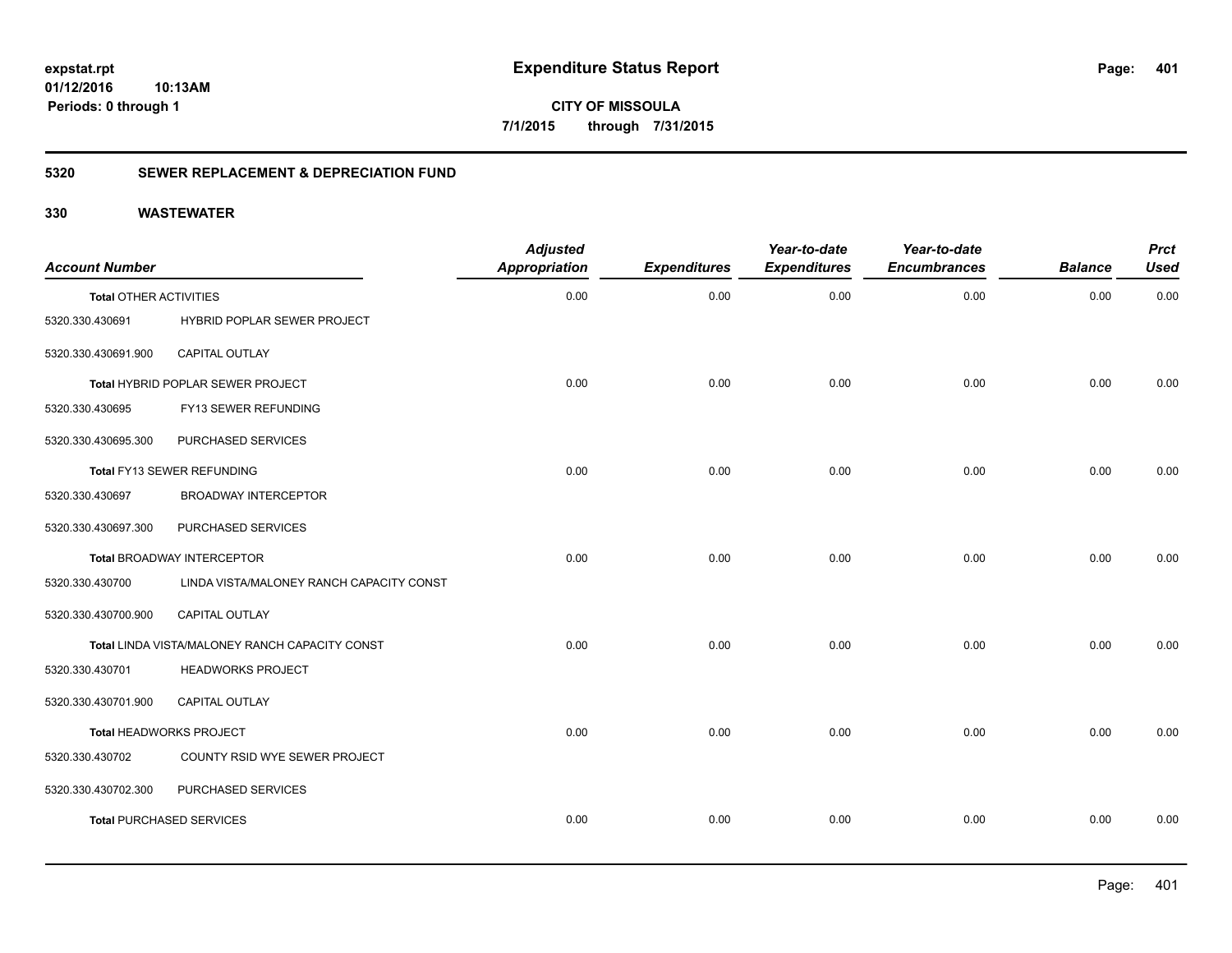**CITY OF MISSOULA 7/1/2015 through 7/31/2015**

### **5320 SEWER REPLACEMENT & DEPRECIATION FUND**

| <b>Account Number</b>     |                                                      | <b>Adjusted</b><br><b>Appropriation</b> | <b>Expenditures</b> | Year-to-date<br><b>Expenditures</b> | Year-to-date<br><b>Encumbrances</b> | <b>Balance</b> | <b>Prct</b><br><b>Used</b> |
|---------------------------|------------------------------------------------------|-----------------------------------------|---------------------|-------------------------------------|-------------------------------------|----------------|----------------------------|
| 5320.330.430702.900       | <b>CAPITAL OUTLAY</b>                                |                                         |                     |                                     |                                     |                |                            |
|                           | Total COUNTY RSID WYE SEWER PROJECT                  | 0.00                                    | 0.00                | 0.00                                | 0.00                                | 0.00           | 0.00                       |
| 5320.330.430706           | RUSSELL ST INTERCEPTOR                               |                                         |                     |                                     |                                     |                |                            |
| 5320.330.430706.300       | PURCHASED SERVICES                                   |                                         |                     |                                     |                                     |                |                            |
|                           | 5320.330.430706.360.000 REPAIR & MAINTENANCE         | 14,000.00                               | 0.00                | 0.00                                | 0.00                                | 14,000.00      | 0.00                       |
|                           | Total RUSSELL ST INTERCEPTOR                         | 14,000.00                               | 0.00                | 0.00                                | 0.00                                | 14,000.00      | 0.00                       |
| 5320.330.430707           | RATTLESNAKE COLLECTION SYSTEM                        |                                         |                     |                                     |                                     |                |                            |
| 5320.330.430707.900       | <b>CAPITAL OUTLAY</b>                                |                                         |                     |                                     |                                     |                |                            |
|                           | Total RATTLESNAKE COLLECTION SYSTEM                  | 0.00                                    | 0.00                | 0.00                                | 0.00                                | 0.00           | 0.00                       |
| 5320.330.490505           | ACCELA LOAN DEBT SERVICE                             |                                         |                     |                                     |                                     |                |                            |
| 5320.330.490505.600       | <b>DEBT SERVICE</b>                                  |                                         |                     |                                     |                                     |                |                            |
| <b>Total DEBT SERVICE</b> |                                                      | 0.00                                    | 0.00                | 0.00                                | 0.00                                | 0.00           | 0.00                       |
| 5320.330.490505.800       | OTHER OBJECTS                                        |                                         |                     |                                     |                                     |                |                            |
|                           | Total ACCELA LOAN DEBT SERVICE                       | 0.00                                    | 0.00                | 0.00                                | 0.00                                | 0.00           | 0.00                       |
| 5320.330.490506           | <b>CORE FINANCED EQUIPMENT</b>                       |                                         |                     |                                     |                                     |                |                            |
| 5320.330.490506.600       | <b>DEBT SERVICE</b>                                  |                                         |                     |                                     |                                     |                |                            |
|                           | 5320.330.490506.610.000 FINANCED EQUIPMENT/PRINCIPAL | 83,015.00                               | 0.00                | 0.00                                | 0.00                                | 83,015.00      | 0.00                       |
|                           | 5320.330.490506.620.000 INTEREST / SERVICE FEES      | 6,363.00                                | 0.00                | 0.00                                | 0.00                                | 6,363.00       | 0.00                       |
|                           | Total CORE FINANCED EQUIPMENT                        | 89,378.00                               | 0.00                | 0.00                                | 0.00                                | 89,378.00      | 0.00                       |
| 5320.330.499999           | <b>NEW REQUESTS</b>                                  |                                         |                     |                                     |                                     |                |                            |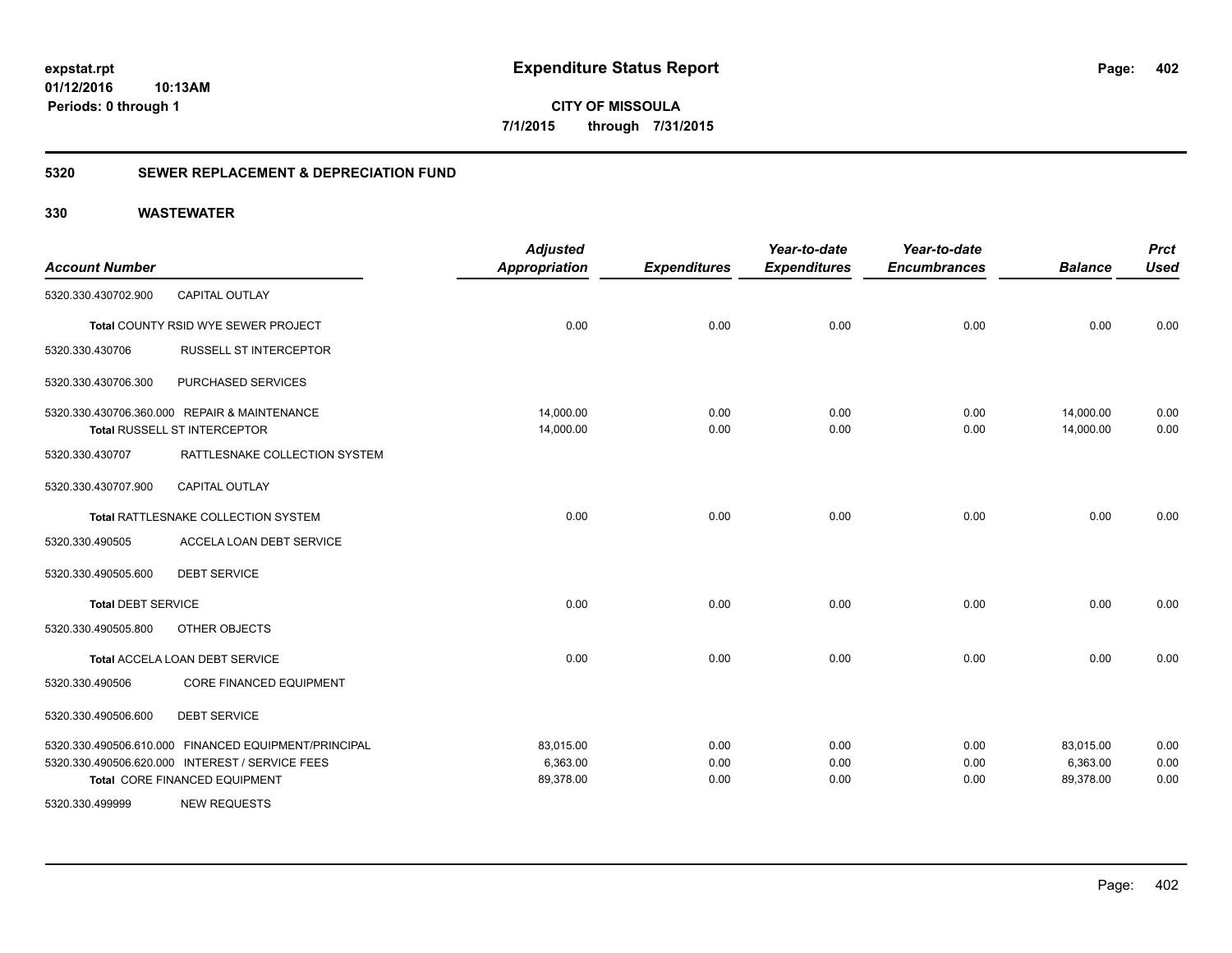**expstat.rpt Expenditure Status Report** 

**01/12/2016 10:13AM Periods: 0 through 1**

**CITY OF MISSOULA 7/1/2015 through 7/31/2015**

### **5320 SEWER REPLACEMENT & DEPRECIATION FUND**

| <b>Account Number</b>     |                                                        | <b>Adjusted</b><br><b>Appropriation</b> | <b>Expenditures</b> | Year-to-date<br><b>Expenditures</b> | Year-to-date<br><b>Encumbrances</b> | <b>Balance</b> | <b>Prct</b><br><b>Used</b> |
|---------------------------|--------------------------------------------------------|-----------------------------------------|---------------------|-------------------------------------|-------------------------------------|----------------|----------------------------|
| 5320.330.499999.900       | <b>CAPITAL OUTLAY</b>                                  |                                         |                     |                                     |                                     |                |                            |
| <b>Total NEW REQUESTS</b> |                                                        | 0.00                                    | 0.00                | 0.00                                | 0.00                                | 0.00           | 0.00                       |
| 5320.330.510110           | <b>MERCHANT SERVICES</b>                               |                                         |                     |                                     |                                     |                |                            |
| 5320.330.510110.500       | <b>FIXED CHARGES</b>                                   |                                         |                     |                                     |                                     |                |                            |
|                           | <b>Total MERCHANT SERVICES</b>                         | 0.00                                    | 0.00                | 0.00                                | 0.00                                | 0.00           | 0.00                       |
| 5320.330.521000           | INTERFUND OPERATING TRANSFERS                          |                                         |                     |                                     |                                     |                |                            |
| 5320.330.521000.800       | OTHER OBJECTS                                          |                                         |                     |                                     |                                     |                |                            |
|                           | <b>Total INTERFUND OPERATING TRANSFERS</b>             | 0.00                                    | 0.00                | 0.00                                | 0.00                                | 0.00           | 0.00                       |
|                           | <b>Total SEWER REPLACEMENT &amp; DEPRECIATION FUND</b> | 613,378.00                              | 15,273.19           | 15,273.19                           | 0.00                                | 598,104.81     | 2.49                       |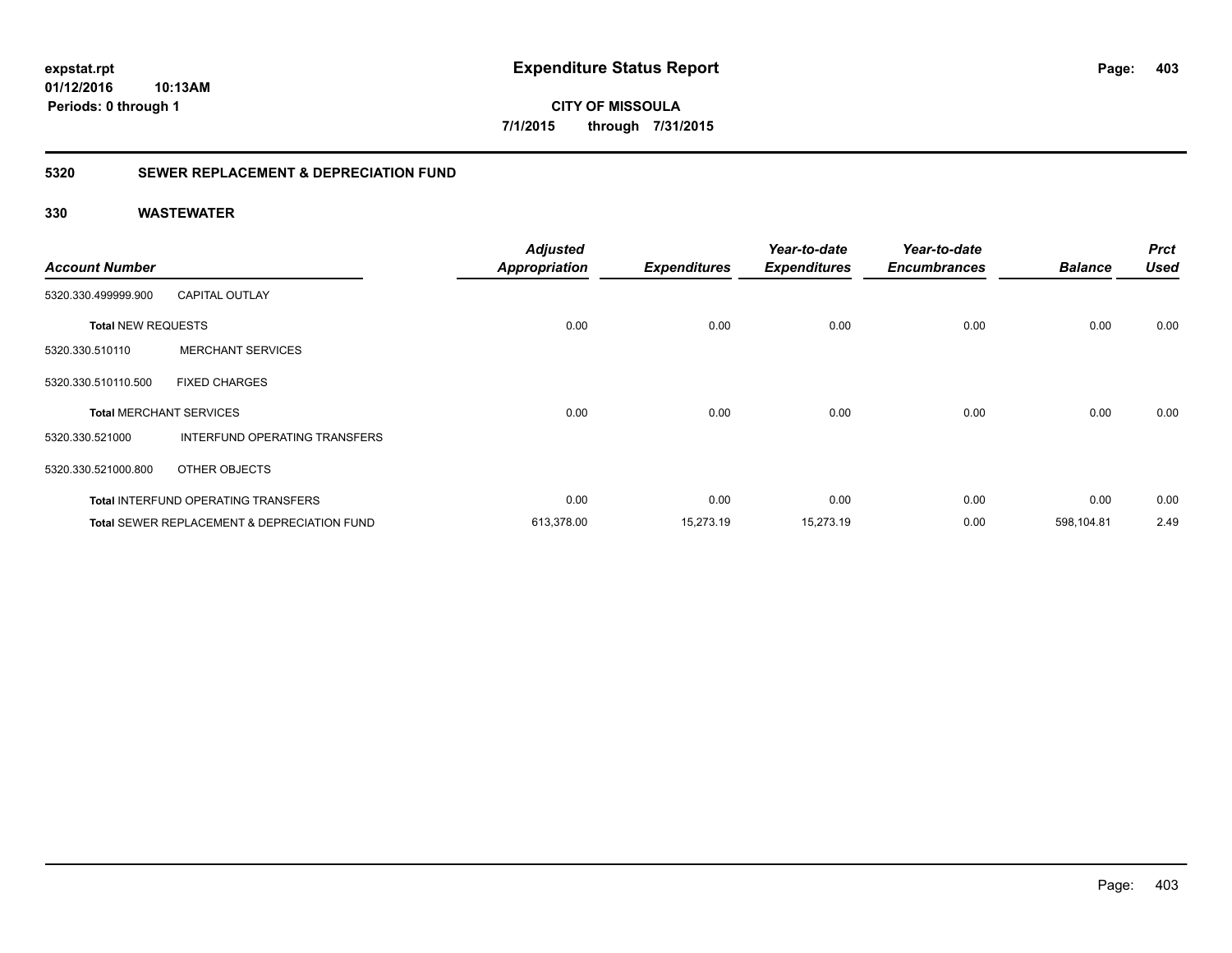**Periods: 0 through 1**

**CITY OF MISSOULA 7/1/2015 through 7/31/2015**

### **5325 SEWER DEVELOPMENT FEE FUND**

| <b>Account Number</b>           |                                                                                           | <b>Adjusted</b><br>Appropriation | <b>Expenditures</b> | Year-to-date<br><b>Expenditures</b> | Year-to-date<br><b>Encumbrances</b> | <b>Balance</b>         | <b>Prct</b><br><b>Used</b> |
|---------------------------------|-------------------------------------------------------------------------------------------|----------------------------------|---------------------|-------------------------------------|-------------------------------------|------------------------|----------------------------|
| 5325.330.430620                 | <b>FACILITIES</b>                                                                         |                                  |                     |                                     |                                     |                        |                            |
| 5325.330.430620.900             | CAPITAL OUTLAY                                                                            |                                  |                     |                                     |                                     |                        |                            |
| <b>Total FACILITIES</b>         |                                                                                           | 0.00                             | 0.00                | 0.00                                | 0.00                                | 0.00                   | 0.00                       |
| 5325.330.430630                 | <b>COLLECTIONS &amp; TRANSMISSIONS</b>                                                    |                                  |                     |                                     |                                     |                        |                            |
| 5325.330.430630.900             | <b>CAPITAL OUTLAY</b>                                                                     |                                  |                     |                                     |                                     |                        |                            |
|                                 | 5325.330.430630.930.000 OLD HYW 93 SEWER INTERCEPTOR<br>Total COLLECTIONS & TRANSMISSIONS | 60,000.00<br>60,000.00           | 0.00<br>0.00        | 0.00<br>0.00                        | 0.00<br>0.00                        | 60,000.00<br>60.000.00 | 0.00<br>0.00               |
| 5325.330.430632                 | HYBRID POPLAR EFFLUENT APP                                                                |                                  |                     |                                     |                                     |                        |                            |
| 5325.330.430632.300             | PURCHASED SERVICES                                                                        |                                  |                     |                                     |                                     |                        |                            |
| <b>Total PURCHASED SERVICES</b> |                                                                                           | 0.00                             | 0.00                | 0.00                                | 0.00                                | 0.00                   | 0.00                       |
| 5325.330.430632.900             | <b>CAPITAL OUTLAY</b>                                                                     |                                  |                     |                                     |                                     |                        |                            |
|                                 | Total HYBRID POPLAR EFFLUENT APP                                                          | 0.00                             | 0.00                | 0.00                                | 0.00                                | 0.00                   | 0.00                       |
| 5325.330.430636                 | OVERSIZING ASSISTANCE                                                                     |                                  |                     |                                     |                                     |                        |                            |
| 5325.330.430636.900             | CAPITAL OUTLAY                                                                            |                                  |                     |                                     |                                     |                        |                            |
|                                 | 5325.330.430636.930.000 OVERSIZING ASSISTANCE<br><b>Total OVERSIZING ASSISTANCE</b>       | 50,000.00<br>50,000.00           | 0.00<br>0.00        | 0.00<br>0.00                        | 0.00<br>0.00                        | 50,000.00<br>50,000.00 | 0.00<br>0.00               |
| 5325.330.430637                 | SEWAGE LIFT STATION UPGRADE/REHAB                                                         |                                  |                     |                                     |                                     |                        |                            |
| 5325.330.430637.300             | PURCHASED SERVICES                                                                        |                                  |                     |                                     |                                     |                        |                            |
|                                 | Total SEWAGE LIFT STATION UPGRADE/REHAB                                                   | 0.00                             | 0.00                | 0.00                                | 0.00                                | 0.00                   | 0.00                       |
| 5325.330.430660                 | <b>ENGINEEERING</b>                                                                       |                                  |                     |                                     |                                     |                        |                            |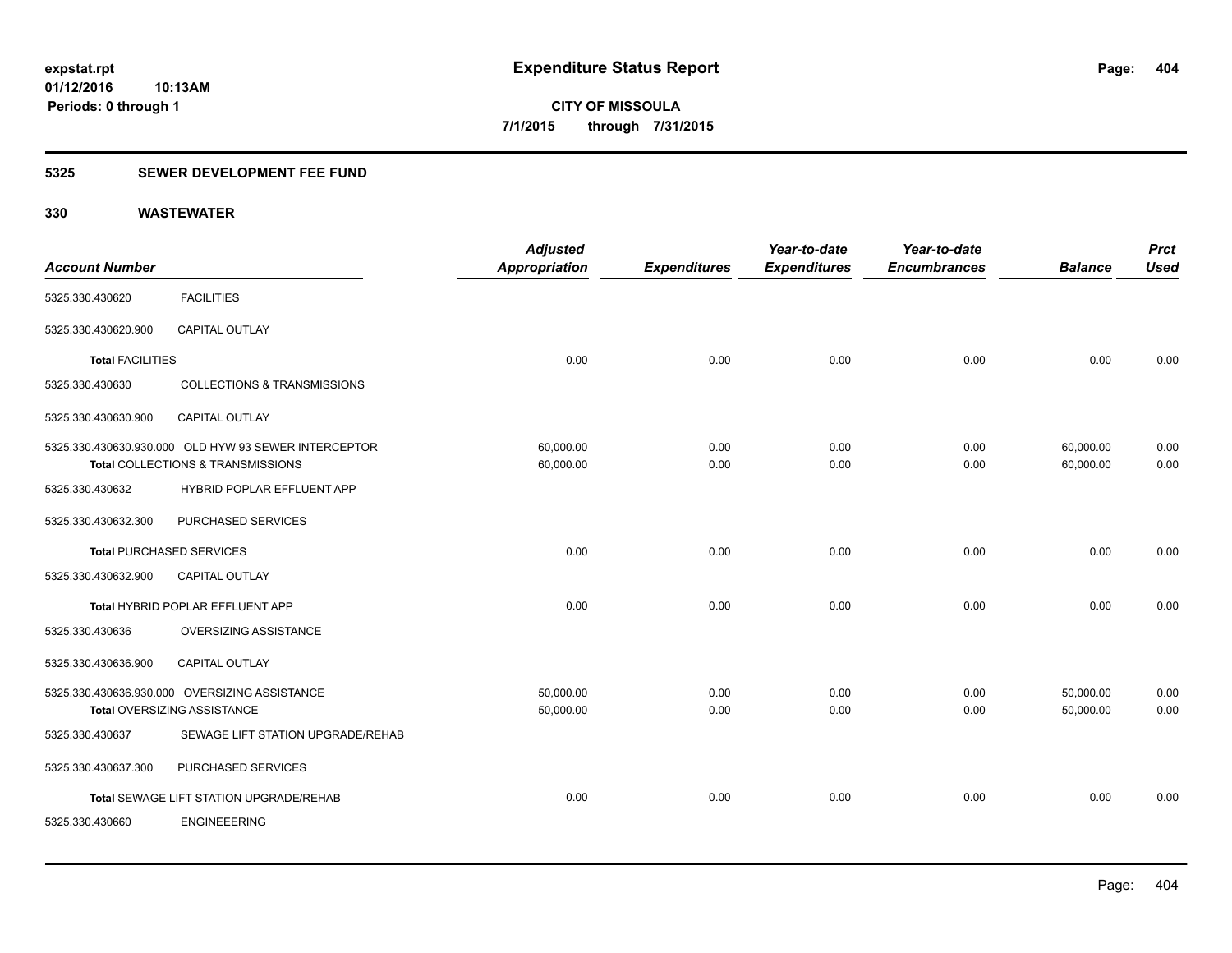**405**

**01/12/2016 10:13AM Periods: 0 through 1**

**CITY OF MISSOULA 7/1/2015 through 7/31/2015**

### **5325 SEWER DEVELOPMENT FEE FUND**

|                                 |                                            | <b>Adjusted</b>      |                     | Year-to-date        | Year-to-date        |                | <b>Prct</b> |
|---------------------------------|--------------------------------------------|----------------------|---------------------|---------------------|---------------------|----------------|-------------|
| <b>Account Number</b>           |                                            | <b>Appropriation</b> | <b>Expenditures</b> | <b>Expenditures</b> | <b>Encumbrances</b> | <b>Balance</b> | <b>Used</b> |
| 5325.330.430660.300             | PURCHASED SERVICES                         |                      |                     |                     |                     |                |             |
| <b>Total ENGINEEERING</b>       |                                            | 0.00                 | 0.00                | 0.00                | 0.00                | 0.00           | 0.00        |
| 5325.330.430663                 | AIRPORT INTECEPTOR                         |                      |                     |                     |                     |                |             |
| 5325.330.430663.300             | PURCHASED SERVICES                         |                      |                     |                     |                     |                |             |
|                                 | <b>Total PURCHASED SERVICES</b>            | 0.00                 | 0.00                | 0.00                | 0.00                | 0.00           | 0.00        |
| 5325.330.430663.900             | <b>CAPITAL OUTLAY</b>                      |                      |                     |                     |                     |                |             |
| Total AIRPORT INTECEPTOR        |                                            | 0.00                 | 0.00                | 0.00                | 0.00                | 0.00           | 0.00        |
| 5325.330.430683                 | TWITE PUMP STATION                         |                      |                     |                     |                     |                |             |
| 5325.330.430683.900             | <b>CAPITAL OUTLAY</b>                      |                      |                     |                     |                     |                |             |
|                                 | 5325.330.430683.930.000 TWITE PUMP STATION | 58,559.00            | 0.00                | 0.00                | 0.00                | 58,559.00      | 0.00        |
| <b>Total TWITE PUMP STATION</b> |                                            | 58,559.00            | 0.00                | 0.00                | 0.00                | 58,559.00      | 0.00        |
| 5325.330.430684                 | MILLER CREEK INTERCEPTOR                   |                      |                     |                     |                     |                |             |
| 5325.330.430684.900             | <b>CAPITAL OUTLAY</b>                      |                      |                     |                     |                     |                |             |
|                                 | Total MILLER CREEK INTERCEPTOR             | 0.00                 | 0.00                | 0.00                | 0.00                | 0.00           | 0.00        |
| 5325.330.430690                 | OTHER ACTIVITIES                           |                      |                     |                     |                     |                |             |
| 5325.330.430690.300             | PURCHASED SERVICES                         |                      |                     |                     |                     |                |             |
|                                 | <b>Total PURCHASED SERVICES</b>            | 0.00                 | 0.00                | 0.00                | 0.00                | 0.00           | 0.00        |
| 5325.330.430690.800             | OTHER OBJECTS                              |                      |                     |                     |                     |                |             |
| <b>Total OTHER OBJECTS</b>      |                                            | 0.00                 | 0.00                | 0.00                | 0.00                | 0.00           | 0.00        |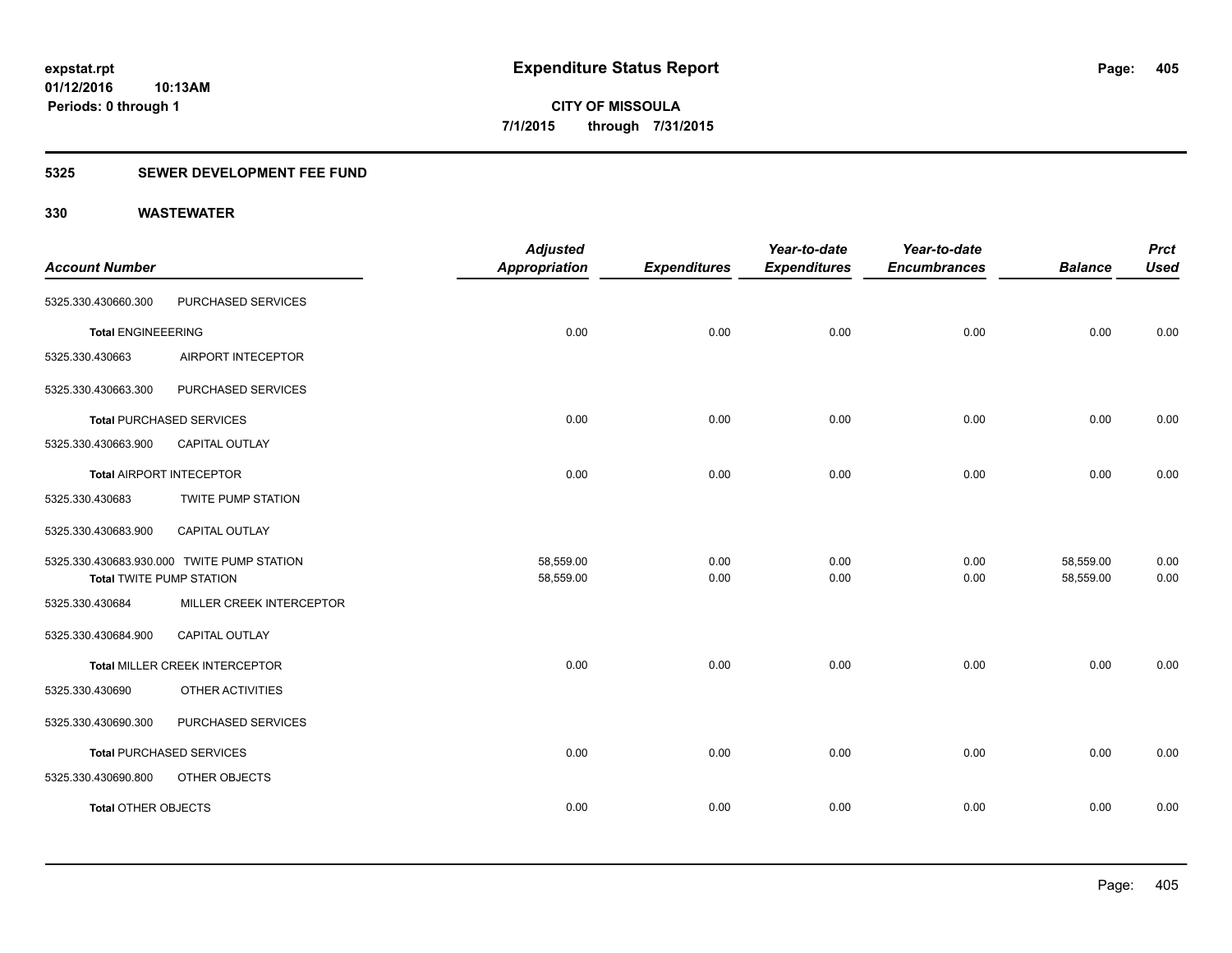### **5325 SEWER DEVELOPMENT FEE FUND**

|                               |                                              | <b>Adjusted</b>      |                     | Year-to-date        | Year-to-date        |                | <b>Prct</b> |
|-------------------------------|----------------------------------------------|----------------------|---------------------|---------------------|---------------------|----------------|-------------|
| <b>Account Number</b>         |                                              | <b>Appropriation</b> | <b>Expenditures</b> | <b>Expenditures</b> | <b>Encumbrances</b> | <b>Balance</b> | <b>Used</b> |
| 5325.330.430690.900           | <b>CAPITAL OUTLAY</b>                        |                      |                     |                     |                     |                |             |
| <b>Total OTHER ACTIVITIES</b> |                                              | 0.00                 | 0.00                | 0.00                | 0.00                | 0.00           | 0.00        |
| 5325.330.430697               | <b>BROADWAY INTERCEPTOR</b>                  |                      |                     |                     |                     |                |             |
| 5325.330.430697.900           | CAPITAL OUTLAY                               |                      |                     |                     |                     |                |             |
|                               | 5325.330.430697.930.000 BROADWAY INTERCEPTOR | 20,000.00            | 0.00                | 0.00                | 0.00                | 20,000.00      | 0.00        |
|                               | <b>Total BROADWAY INTERCEPTOR</b>            | 20,000.00            | 0.00                | 0.00                | 0.00                | 20,000.00      | 0.00        |
| 5325.330.430706               | <b>RUSSELL ST INTERCEPTOR</b>                |                      |                     |                     |                     |                |             |
| 5325.330.430706.300           | PURCHASED SERVICES                           |                      |                     |                     |                     |                |             |
|                               | Total RUSSELL ST INTERCEPTOR                 | 0.00                 | 0.00                | 0.00                | 0.00                | 0.00           | 0.00        |
| 5325.330.430711               | *** Title Not Found ***                      |                      |                     |                     |                     |                |             |
| 5325.330.430711.900           | <b>CAPITAL OUTLAY</b>                        |                      |                     |                     |                     |                |             |
| Total *** Title Not Found *** |                                              | 0.00                 | 0.00                | 0.00                | 0.00                | 0.00           | 0.00        |
| 5325.330.490508               | EKO COMPOST LAND PURCHASE                    |                      |                     |                     |                     |                |             |
| 5325.330.490508.300           | PURCHASED SERVICES                           |                      |                     |                     |                     |                |             |
|                               | <b>Total PURCHASED SERVICES</b>              | 0.00                 | 0.00                | 0.00                | 0.00                | 0.00           | 0.00        |
| 5325.330.490508.600           | <b>DEBT SERVICE</b>                          |                      |                     |                     |                     |                |             |
| <b>Total DEBT SERVICE</b>     |                                              | 0.00                 | 0.00                | 0.00                | 0.00                | 0.00           | 0.00        |
| 5325.330.490508.900           | CAPITAL OUTLAY                               |                      |                     |                     |                     |                |             |
|                               | Total EKO COMPOST LAND PURCHASE              | 0.00                 | 0.00                | 0.00                | 0.00                | 0.00           | 0.00        |
| 5325.330.499999               | <b>NEW REQUESTS</b>                          |                      |                     |                     |                     |                |             |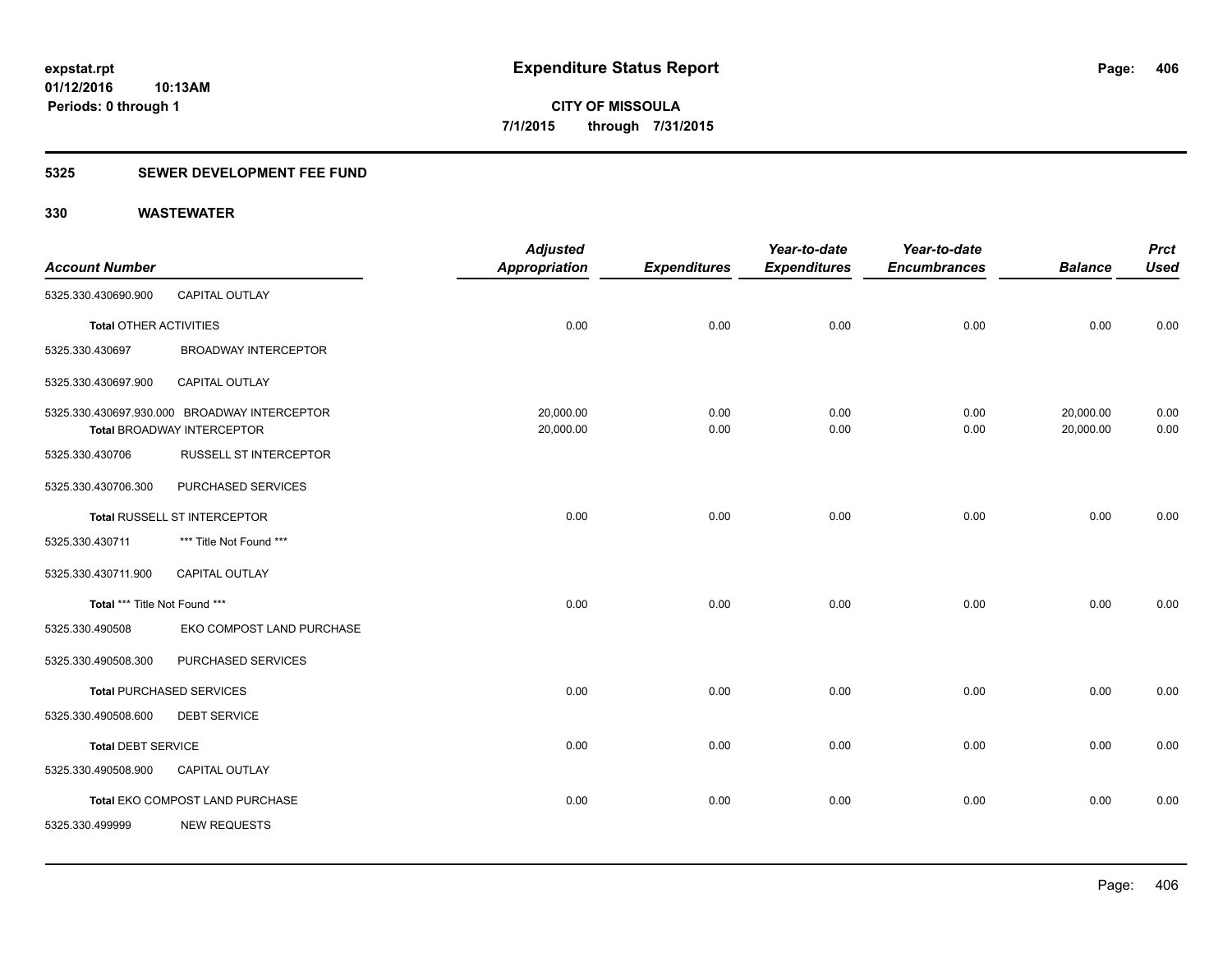**Periods: 0 through 1**

**CITY OF MISSOULA 7/1/2015 through 7/31/2015**

### **5325 SEWER DEVELOPMENT FEE FUND**

| <b>Account Number</b>     |                                  | <b>Adjusted</b><br><b>Appropriation</b> | <b>Expenditures</b> | Year-to-date<br><b>Expenditures</b> | Year-to-date<br><b>Encumbrances</b> | <b>Balance</b> | <b>Prct</b><br><b>Used</b> |
|---------------------------|----------------------------------|-----------------------------------------|---------------------|-------------------------------------|-------------------------------------|----------------|----------------------------|
| 5325.330.499999.900       | <b>CAPITAL OUTLAY</b>            |                                         |                     |                                     |                                     |                |                            |
| <b>Total NEW REQUESTS</b> |                                  | 0.00                                    | 0.00                | 0.00                                | 0.00                                | 0.00           | 0.00                       |
| 5325.330.510110           | <b>MERCHANT SERVICES</b>         |                                         |                     |                                     |                                     |                |                            |
| 5325.330.510110.500       | <b>FIXED CHARGES</b>             |                                         |                     |                                     |                                     |                |                            |
|                           | <b>Total MERCHANT SERVICES</b>   | 0.00                                    | 0.00                | 0.00                                | 0.00                                | 0.00           | 0.00                       |
|                           | Total SEWER DEVELOPMENT FEE FUND | 188,559.00                              | 0.00                | 0.00                                | 0.00                                | 188.559.00     | 0.00                       |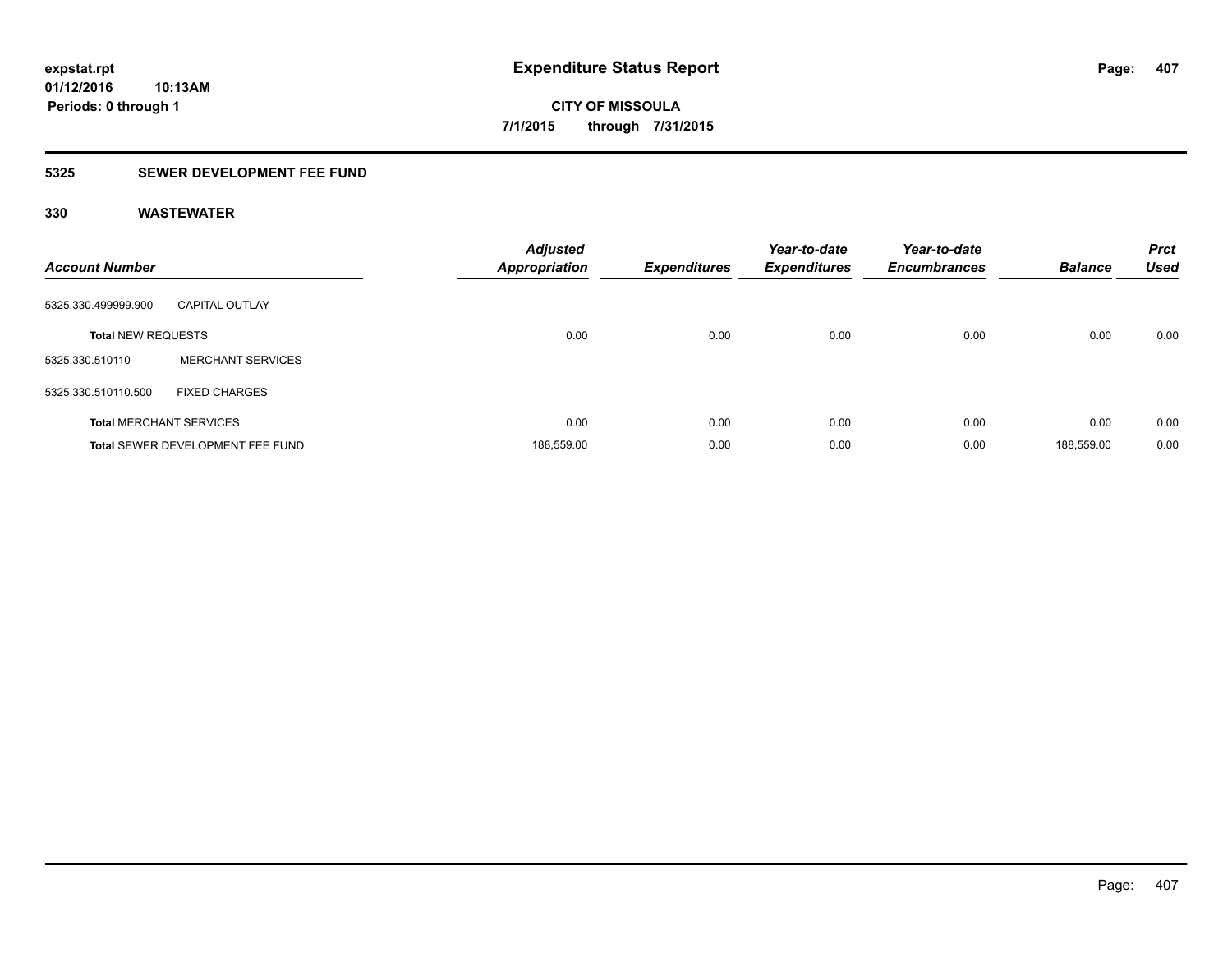### **5340 SEWER CONSTRUCTION FUND**

| <b>Account Number</b>   |                                                                                           | <b>Adjusted</b><br><b>Appropriation</b> | <b>Expenditures</b> | Year-to-date<br><b>Expenditures</b> | Year-to-date<br><b>Encumbrances</b> | <b>Balance</b>               | <b>Prct</b><br><b>Used</b> |
|-------------------------|-------------------------------------------------------------------------------------------|-----------------------------------------|---------------------|-------------------------------------|-------------------------------------|------------------------------|----------------------------|
| 5340.330.430620         | <b>FACILITIES</b>                                                                         |                                         |                     |                                     |                                     |                              |                            |
| 5340.330.430620.900     | CAPITAL OUTLAY                                                                            |                                         |                     |                                     |                                     |                              |                            |
| <b>Total FACILITIES</b> | 5340.330.430620.930.000 BIOGAS ELECTRICAL GENERATION                                      | 1,179,100.00<br>1,179,100.00            | 0.00<br>0.00        | 0.00<br>0.00                        | 0.00<br>0.00                        | 1,179,100.00<br>1,179,100.00 | 0.00<br>0.00               |
| 5340.330.430632         | HYBRID POPLAR EFFLUENT APP                                                                |                                         |                     |                                     |                                     |                              |                            |
| 5340.330.430632.900     | CAPITAL OUTLAY                                                                            |                                         |                     |                                     |                                     |                              |                            |
|                         | 5340.330.430632.930.000 SOLIDS DEWATERING SCREW PRESS<br>Total HYBRID POPLAR EFFLUENT APP | 900,000.00<br>900,000.00                | 937.50<br>937.50    | 937.50<br>937.50                    | 0.00<br>0.00                        | 899,062.50<br>899,062.50     | 0.10<br>0.10               |
| 5340.330.430682         | <b>RESERVE ST LIFT STATION</b>                                                            |                                         |                     |                                     |                                     |                              |                            |
| 5340.330.430682.900     | <b>CAPITAL OUTLAY</b>                                                                     |                                         |                     |                                     |                                     |                              |                            |
|                         | 5340.330.430682.930.000 RESERVE ST LIFT STATION<br>Total RESERVE ST LIFT STATION          | 1,417,200.00<br>1,417,200.00            | 0.00<br>0.00        | 0.00<br>0.00                        | 0.00<br>0.00                        | 1,417,200.00<br>1,417,200.00 | 0.00<br>0.00               |
| 5340.330.430697         | <b>BROADWAY INTERCEPTOR</b>                                                               |                                         |                     |                                     |                                     |                              |                            |
| 5340.330.430697.300     | PURCHASED SERVICES                                                                        |                                         |                     |                                     |                                     |                              |                            |
|                         | <b>Total BROADWAY INTERCEPTOR</b>                                                         | 0.00                                    | 0.00                | 0.00                                | 0.00                                | 0.00                         | 0.00                       |
| 5340.330.430701         | E RESERVE ST COLLECTOR                                                                    |                                         |                     |                                     |                                     |                              |                            |
| 5340.330.430701.800     | OTHER OBJECTS                                                                             |                                         |                     |                                     |                                     |                              |                            |
| Total OTHER OBJECTS     |                                                                                           | 0.00                                    | 0.00                | 0.00                                | 0.00                                | 0.00                         | 0.00                       |
| 5340.330.430701.900     | <b>CAPITAL OUTLAY</b>                                                                     |                                         |                     |                                     |                                     |                              |                            |
|                         | Total E RESERVE ST COLLECTOR                                                              | 0.00                                    | 0.00                | 0.00                                | 0.00                                | 0.00                         | 0.00                       |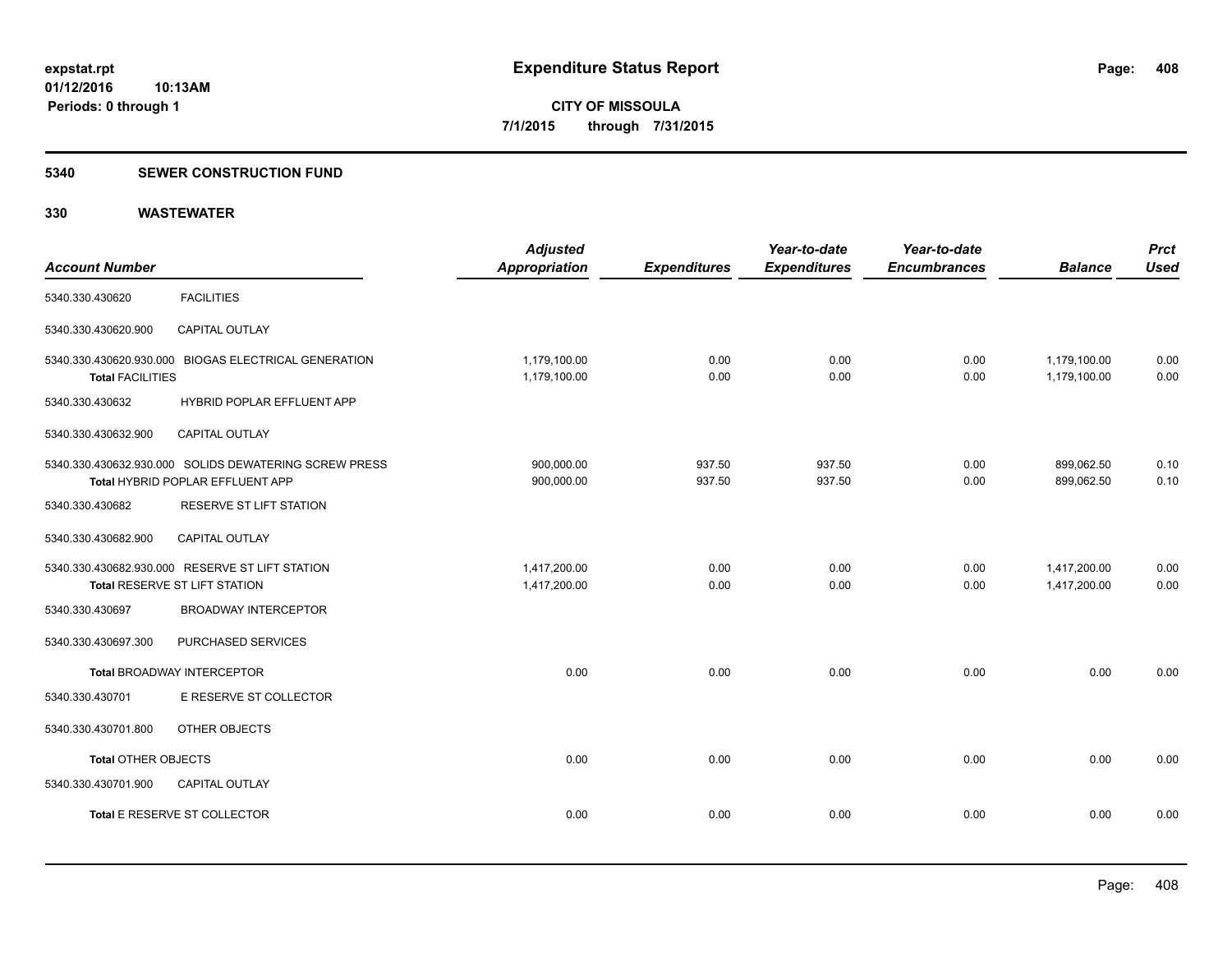### **5340 SEWER CONSTRUCTION FUND**

| <b>Account Number</b>   |                                     | <b>Adjusted</b><br><b>Appropriation</b> | <b>Expenditures</b> | Year-to-date<br><b>Expenditures</b> | Year-to-date<br><b>Encumbrances</b> | <b>Balance</b> | <b>Prct</b><br><b>Used</b> |
|-------------------------|-------------------------------------|-----------------------------------------|---------------------|-------------------------------------|-------------------------------------|----------------|----------------------------|
| 5340.330.430707         | RATTLESNAKE COLLECTION SYSTEM       |                                         |                     |                                     |                                     |                |                            |
| 5340.330.430707.800     | OTHER OBJECTS                       |                                         |                     |                                     |                                     |                |                            |
|                         | Total RATTLESNAKE COLLECTION SYSTEM | 0.00                                    | 0.00                | 0.00                                | 0.00                                | 0.00           | 0.00                       |
| 5340.330.510110         | <b>MERCHANT SERVICES</b>            |                                         |                     |                                     |                                     |                |                            |
| 5340.330.510110.500     | <b>FIXED CHARGES</b>                |                                         |                     |                                     |                                     |                |                            |
|                         | <b>Total MERCHANT SERVICES</b>      | 0.00                                    | 0.00                | 0.00                                | 0.00                                | 0.00           | 0.00                       |
| <b>Total WASTEWATER</b> |                                     | 3.496.300.00                            | 937.50              | 937.50                              | 0.00                                | 3.495.362.50   | 0.03                       |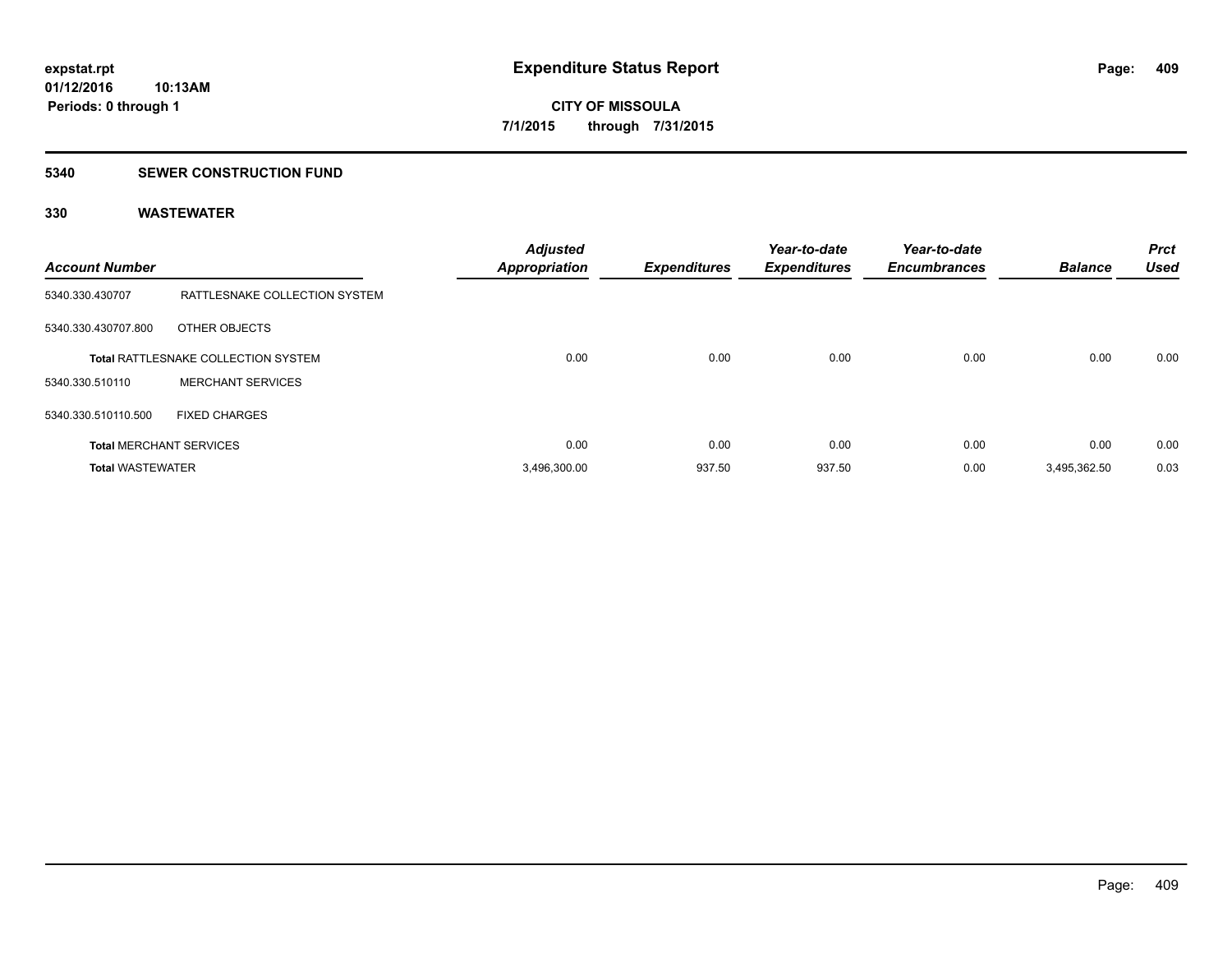### **5340 SEWER CONSTRUCTION FUND**

### **390 NON-DEPARTMENTAL**

| <b>Account Number</b>         |                                      | <b>Adjusted</b><br>Appropriation | <b>Expenditures</b> | Year-to-date<br><b>Expenditures</b> | Year-to-date<br><b>Encumbrances</b> | <b>Balance</b> | <b>Prct</b><br>Used |
|-------------------------------|--------------------------------------|----------------------------------|---------------------|-------------------------------------|-------------------------------------|----------------|---------------------|
| 5340.390.430963               | <b>BIOGAS ELECTRICAL GENERATION</b>  |                                  |                     |                                     |                                     |                |                     |
| 5340.390.430963.900           | CAPITAL OUTLAY                       |                                  |                     |                                     |                                     |                |                     |
| <b>Total NON-DEPARTMENTAL</b> |                                      | 0.00                             | 0.00                | 0.00                                | 0.00                                | 0.00           | 0.00                |
|                               | <b>Total SEWER CONSTRUCTION FUND</b> | 3,496,300.00                     | 937.50              | 937.50                              | 0.00                                | 3,495,362.50   | 0.03                |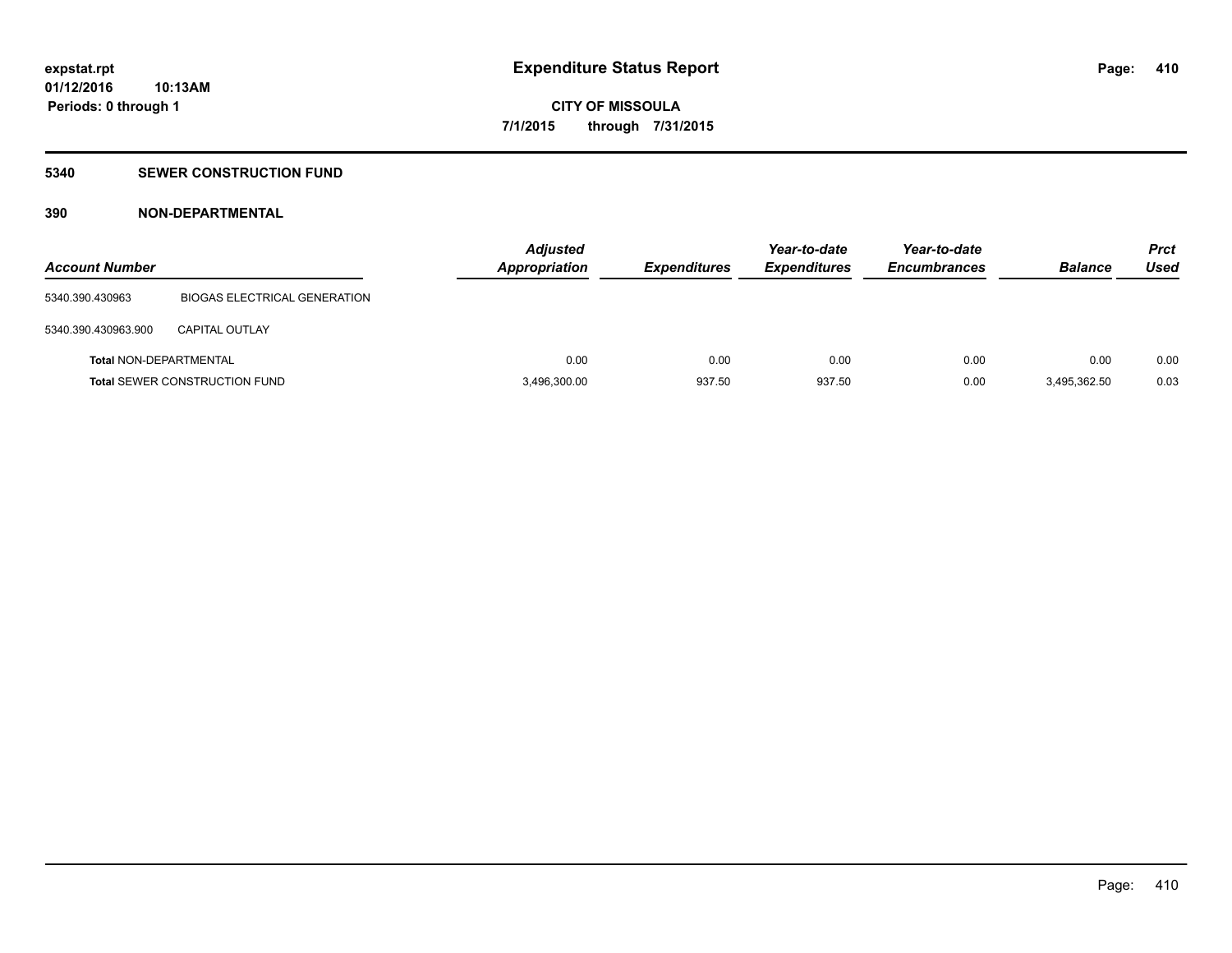**CITY OF MISSOULA 7/1/2015 through 7/31/2015**

### **5361 2001 SEWER REVENUE BONDS-DEBT SERVICE**

| <b>Account Number</b>             |                                                    | <b>Adjusted</b><br><b>Appropriation</b> | <b>Expenditures</b> | Year-to-date<br><b>Expenditures</b> | Year-to-date<br><b>Encumbrances</b> | <b>Balance</b> | <b>Prct</b><br><b>Used</b> |
|-----------------------------------|----------------------------------------------------|-----------------------------------------|---------------------|-------------------------------------|-------------------------------------|----------------|----------------------------|
|                                   |                                                    |                                         |                     |                                     |                                     |                |                            |
| 5361.330.490200                   | REVENUE BOND DEBT SERVICE                          |                                         |                     |                                     |                                     |                |                            |
| 5361.330.490200.600               | <b>DEBT SERVICE</b>                                |                                         |                     |                                     |                                     |                |                            |
| 5361.330.490200.610.000 PRINCIPAL |                                                    | 28,000.00                               | 0.00                | 0.00                                | 0.00                                | 28,000.00      | 0.00                       |
|                                   | 5361.330.490200.620.000 INTEREST / SERVICE FEES    | 3,040.00                                | 0.00                | 0.00                                | 0.00                                | 3,040.00       | 0.00                       |
|                                   | Total REVENUE BOND DEBT SERVICE                    | 31,040.00                               | 0.00                | 0.00                                | 0.00                                | 31,040.00      | 0.00                       |
| 5361.330.510110                   | <b>MERCHANT SERVICES</b>                           |                                         |                     |                                     |                                     |                |                            |
| 5361.330.510110.500               | <b>FIXED CHARGES</b>                               |                                         |                     |                                     |                                     |                |                            |
| <b>Total MERCHANT SERVICES</b>    |                                                    | 0.00                                    | 0.00                | 0.00                                | 0.00                                | 0.00           | 0.00                       |
|                                   | <b>Total 2001 SEWER REVENUE BONDS-DEBT SERVICE</b> | 31.040.00                               | 0.00                | 0.00                                | 0.00                                | 31.040.00      | 0.00                       |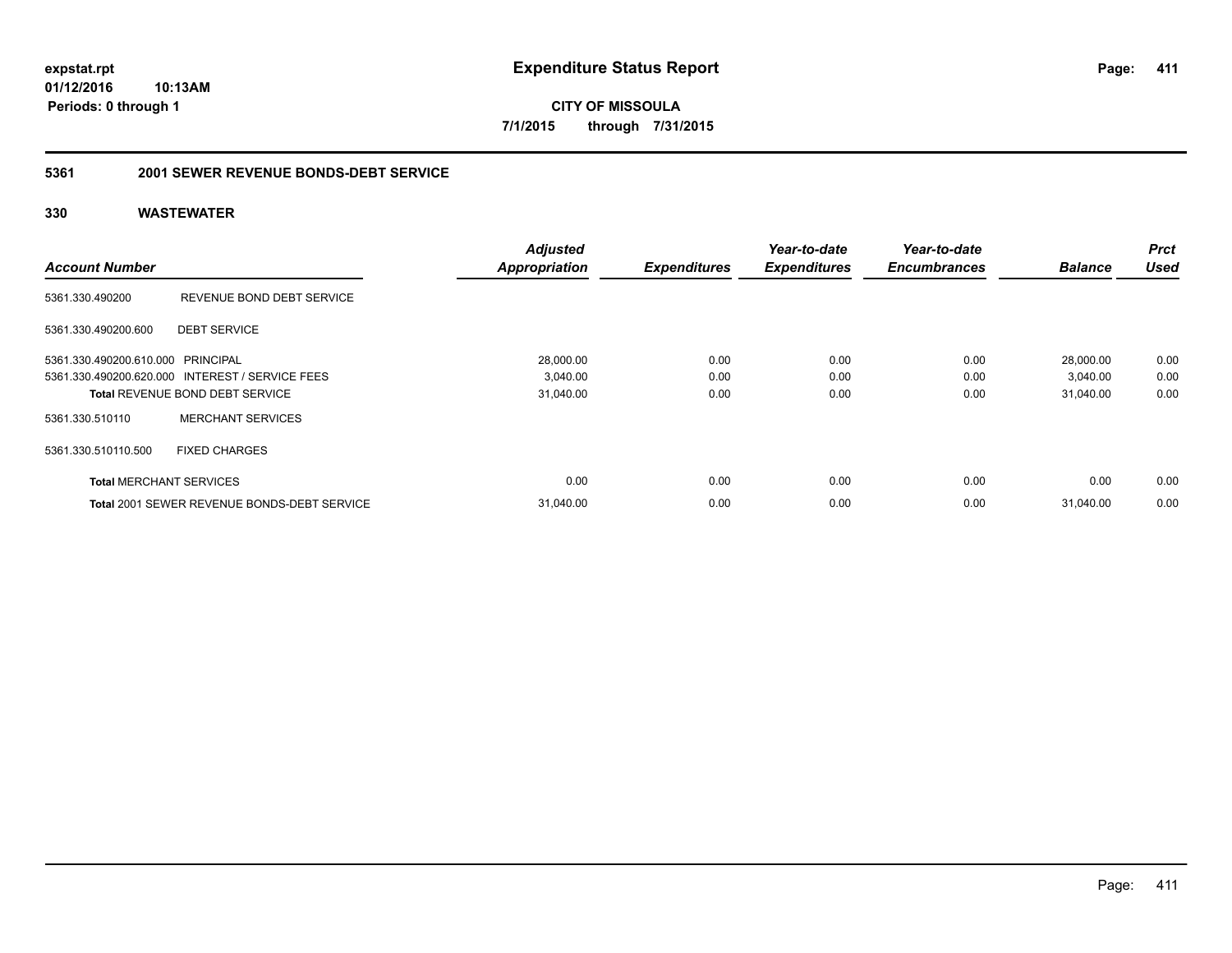**CITY OF MISSOULA 7/1/2015 through 7/31/2015**

### **5362 00 SEWER REVENUE BOND - SERIES B DEBT SE**

|                                   |                                                 | <b>Adjusted</b>      |                     | Year-to-date        | Year-to-date        |                | <b>Prct</b> |
|-----------------------------------|-------------------------------------------------|----------------------|---------------------|---------------------|---------------------|----------------|-------------|
| <b>Account Number</b>             |                                                 | <b>Appropriation</b> | <b>Expenditures</b> | <b>Expenditures</b> | <b>Encumbrances</b> | <b>Balance</b> | <b>Used</b> |
| 5362.330.490200                   | REVENUE BOND DEBT SERVICE                       |                      |                     |                     |                     |                |             |
| 5362.330.490200.600               | <b>DEBT SERVICE</b>                             |                      |                     |                     |                     |                |             |
| 5362.330.490200.610.000 PRINCIPAL |                                                 | 44,000.00            | 0.00                | 0.00                | 0.00                | 44,000.00      | 0.00        |
|                                   | 5362.330.490200.620.000 INTEREST / SERVICE FEES | 4,360.00             | 0.00                | 0.00                | 0.00                | 4,360.00       | 0.00        |
| <b>Total DEBT SERVICE</b>         |                                                 | 48,360.00            | 0.00                | 0.00                | 0.00                | 48,360.00      | 0.00        |
| 5362.330.490200.800               | OTHER OBJECTS                                   |                      |                     |                     |                     |                |             |
| <b>Total OTHER OBJECTS</b>        |                                                 | 0.00                 | 0.00                | 0.00                | 0.00                | 0.00           | 0.00        |
|                                   | <b>Total REVENUE BOND DEBT SERVICE</b>          | 48,360.00            | 0.00                | 0.00                | 0.00                | 48,360.00      | 0.00        |
| 5362.330.510110                   | <b>MERCHANT SERVICES</b>                        |                      |                     |                     |                     |                |             |
| 5362.330.510110.500               | <b>FIXED CHARGES</b>                            |                      |                     |                     |                     |                |             |
|                                   | <b>Total MERCHANT SERVICES</b>                  | 0.00                 | 0.00                | 0.00                | 0.00                | 0.00           | 0.00        |
|                                   | Total 00 SEWER REVENUE BOND - SERIES B DEBT SE  | 48,360.00            | 0.00                | 0.00                | 0.00                | 48,360.00      | 0.00        |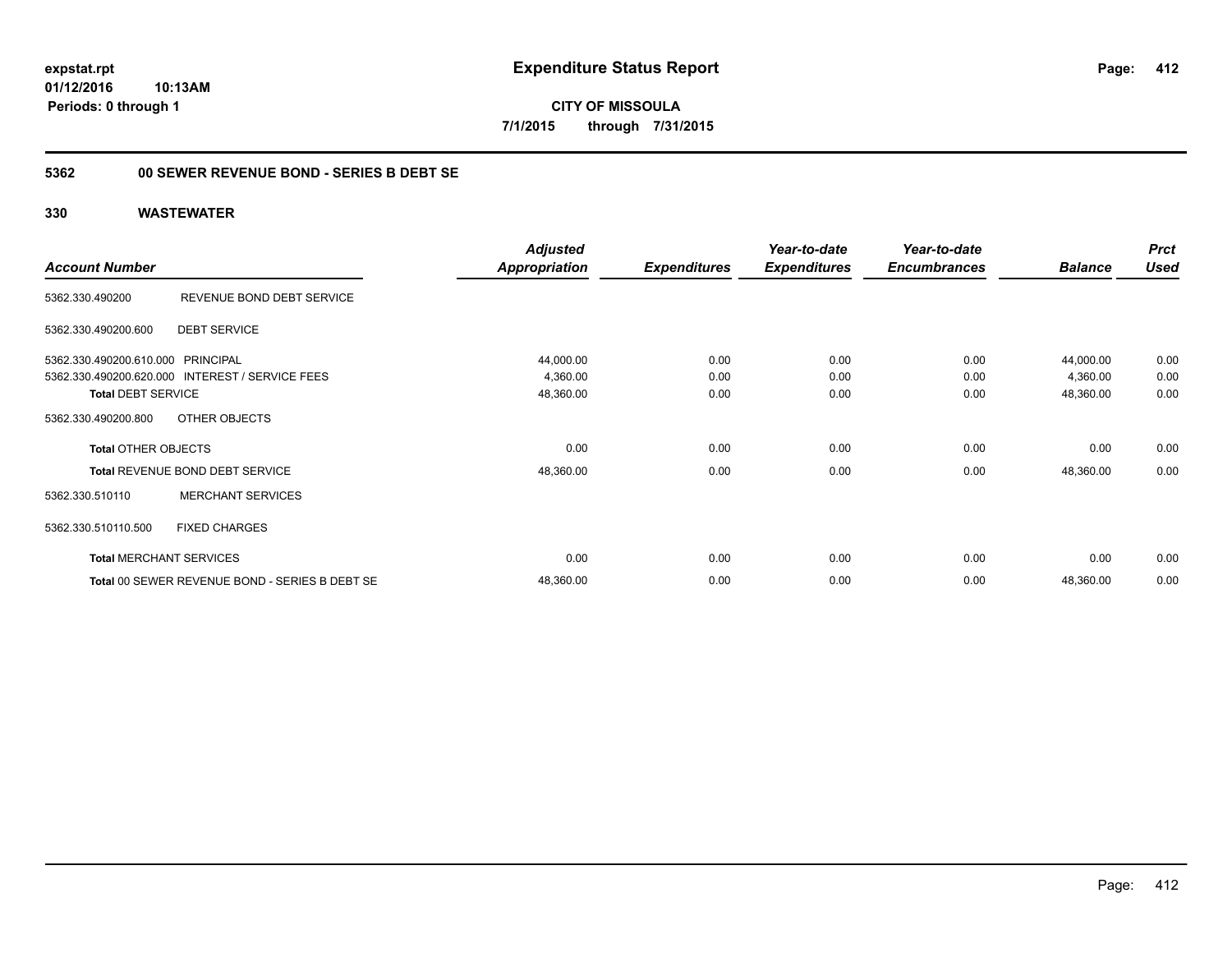**CITY OF MISSOULA 7/1/2015 through 7/31/2015**

### **5363 92 SEWER REVENUE BOND SERIES A DEBT SERV**

| <b>Account Number</b> |                                                       | <b>Adjusted</b><br><b>Appropriation</b> | <b>Expenditures</b> | Year-to-date<br><b>Expenditures</b> | Year-to-date<br><b>Encumbrances</b> | <b>Balance</b> | <b>Prct</b><br><b>Used</b> |
|-----------------------|-------------------------------------------------------|-----------------------------------------|---------------------|-------------------------------------|-------------------------------------|----------------|----------------------------|
| 5363.330.490200       | REVENUE BOND DEBT SERVICE                             |                                         |                     |                                     |                                     |                |                            |
| 5363.330.490200.600   | <b>DEBT SERVICE</b>                                   |                                         |                     |                                     |                                     |                |                            |
|                       | Total REVENUE BOND DEBT SERVICE                       | 0.00                                    | 0.00                | 0.00                                | 0.00                                | 0.00           | 0.00                       |
| 5363.330.510110       | <b>MERCHANT SERVICES</b>                              |                                         |                     |                                     |                                     |                |                            |
| 5363.330.510110.500   | <b>FIXED CHARGES</b>                                  |                                         |                     |                                     |                                     |                |                            |
|                       | <b>Total MERCHANT SERVICES</b>                        | 0.00                                    | 0.00                | 0.00                                | 0.00                                | 0.00           | 0.00                       |
|                       | <b>Total 92 SEWER REVENUE BOND SERIES A DEBT SERV</b> | 0.00                                    | 0.00                | 0.00                                | 0.00                                | 0.00           | 0.00                       |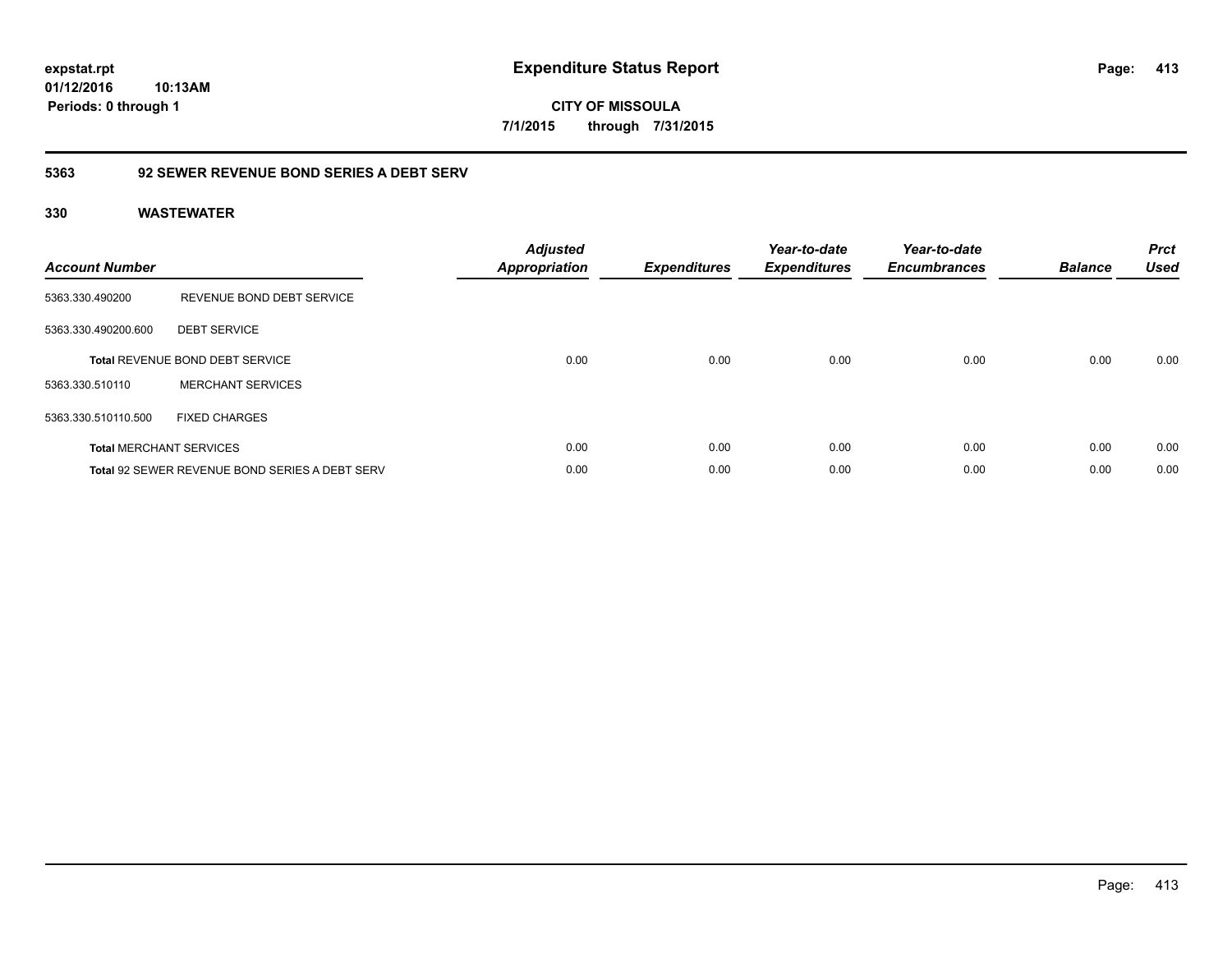**CITY OF MISSOULA 7/1/2015 through 7/31/2015**

### **5364 92 SEWER REVENUE BOND - SERIES B DEBT S**

| <b>Account Number</b> |                                               | <b>Adjusted</b><br><b>Appropriation</b> | <b>Expenditures</b> | Year-to-date<br><b>Expenditures</b> | Year-to-date<br><b>Encumbrances</b> | <b>Balance</b> | <b>Prct</b><br><b>Used</b> |
|-----------------------|-----------------------------------------------|-----------------------------------------|---------------------|-------------------------------------|-------------------------------------|----------------|----------------------------|
| 5364.330.490200       | REVENUE BOND DEBT SERVICE                     |                                         |                     |                                     |                                     |                |                            |
| 5364.330.490200.600   | <b>DEBT SERVICE</b>                           |                                         |                     |                                     |                                     |                |                            |
|                       | <b>Total REVENUE BOND DEBT SERVICE</b>        | 0.00                                    | 0.00                | 0.00                                | 0.00                                | 0.00           | 0.00                       |
| 5364.330.510110       | <b>MERCHANT SERVICES</b>                      |                                         |                     |                                     |                                     |                |                            |
| 5364.330.510110.500   | <b>FIXED CHARGES</b>                          |                                         |                     |                                     |                                     |                |                            |
|                       | <b>Total MERCHANT SERVICES</b>                | 0.00                                    | 0.00                | 0.00                                | 0.00                                | 0.00           | 0.00                       |
|                       | Total 92 SEWER REVENUE BOND - SERIES B DEBT S | 0.00                                    | 0.00                | 0.00                                | 0.00                                | 0.00           | 0.00                       |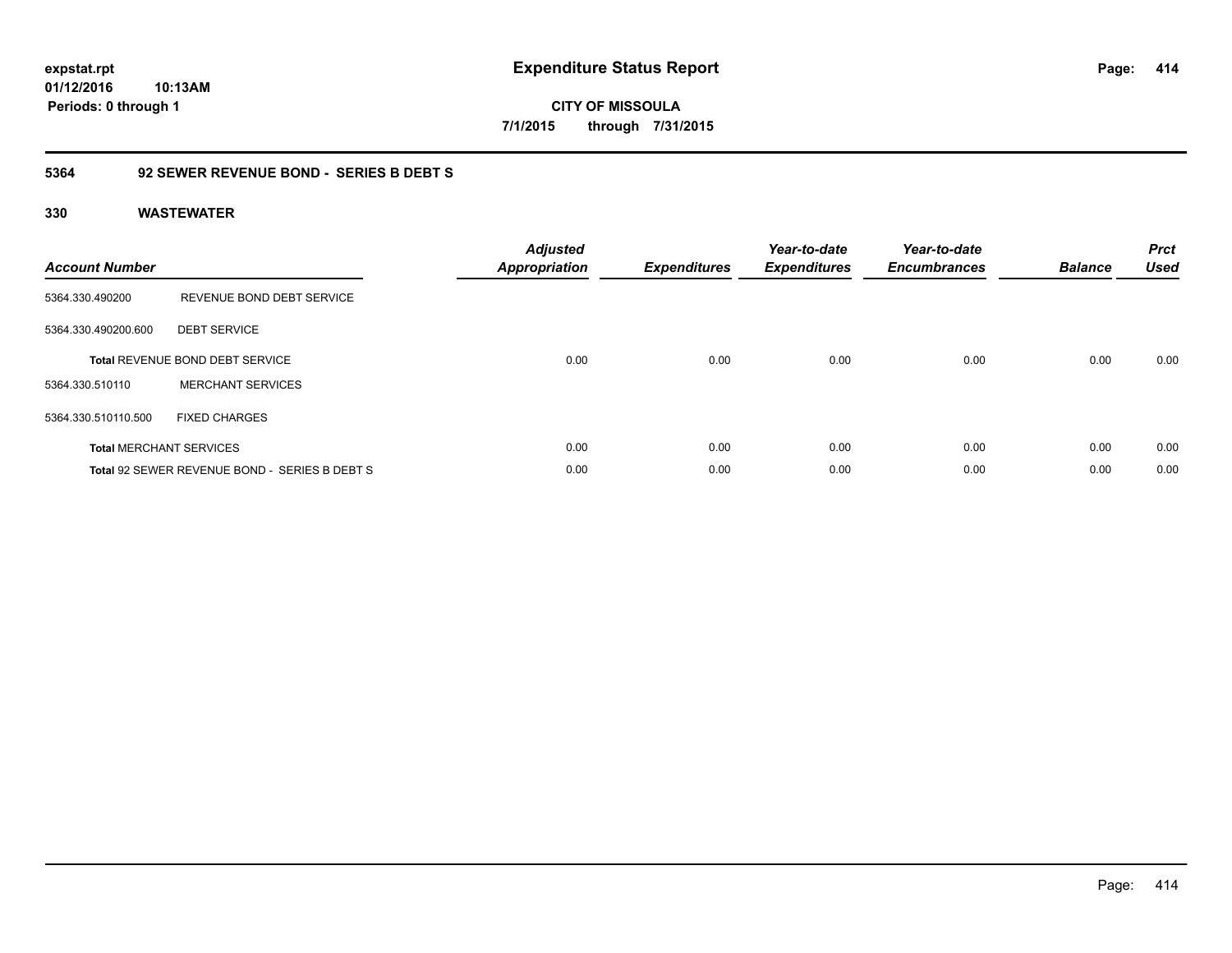**CITY OF MISSOULA 7/1/2015 through 7/31/2015**

### **5365 99 SEWER REVENUE BONDS DEBT SERVICE FUND**

| <b>Account Number</b>             |                                                       | <b>Adjusted</b><br><b>Appropriation</b> | <b>Expenditures</b> | Year-to-date<br><b>Expenditures</b> | Year-to-date<br><b>Encumbrances</b> | <b>Balance</b> | <b>Prct</b><br><b>Used</b> |
|-----------------------------------|-------------------------------------------------------|-----------------------------------------|---------------------|-------------------------------------|-------------------------------------|----------------|----------------------------|
|                                   |                                                       |                                         |                     |                                     |                                     |                |                            |
| 5365.330.490200                   | REVENUE BOND DEBT SERVICE                             |                                         |                     |                                     |                                     |                |                            |
| 5365.330.490200.600               | <b>DEBT SERVICE</b>                                   |                                         |                     |                                     |                                     |                |                            |
| 5365.330.490200.610.000 PRINCIPAL |                                                       | 115,000.00                              | 0.00                | 0.00                                | 0.00                                | 115,000.00     | 0.00                       |
|                                   | 5365.330.490200.620.000 INTEREST / SERVICE FEES       | 8,910.00                                | 0.00                | 0.00                                | 0.00                                | 8,910.00       | 0.00                       |
|                                   | <b>Total REVENUE BOND DEBT SERVICE</b>                | 123,910.00                              | 0.00                | 0.00                                | 0.00                                | 123,910.00     | 0.00                       |
| 5365.330.510110                   | <b>MERCHANT SERVICES</b>                              |                                         |                     |                                     |                                     |                |                            |
| 5365.330.510110.500               | <b>FIXED CHARGES</b>                                  |                                         |                     |                                     |                                     |                |                            |
| <b>Total MERCHANT SERVICES</b>    |                                                       | 0.00                                    | 0.00                | 0.00                                | 0.00                                | 0.00           | 0.00                       |
|                                   | <b>Total 99 SEWER REVENUE BONDS DEBT SERVICE FUND</b> | 123.910.00                              | 0.00                | 0.00                                | 0.00                                | 123.910.00     | 0.00                       |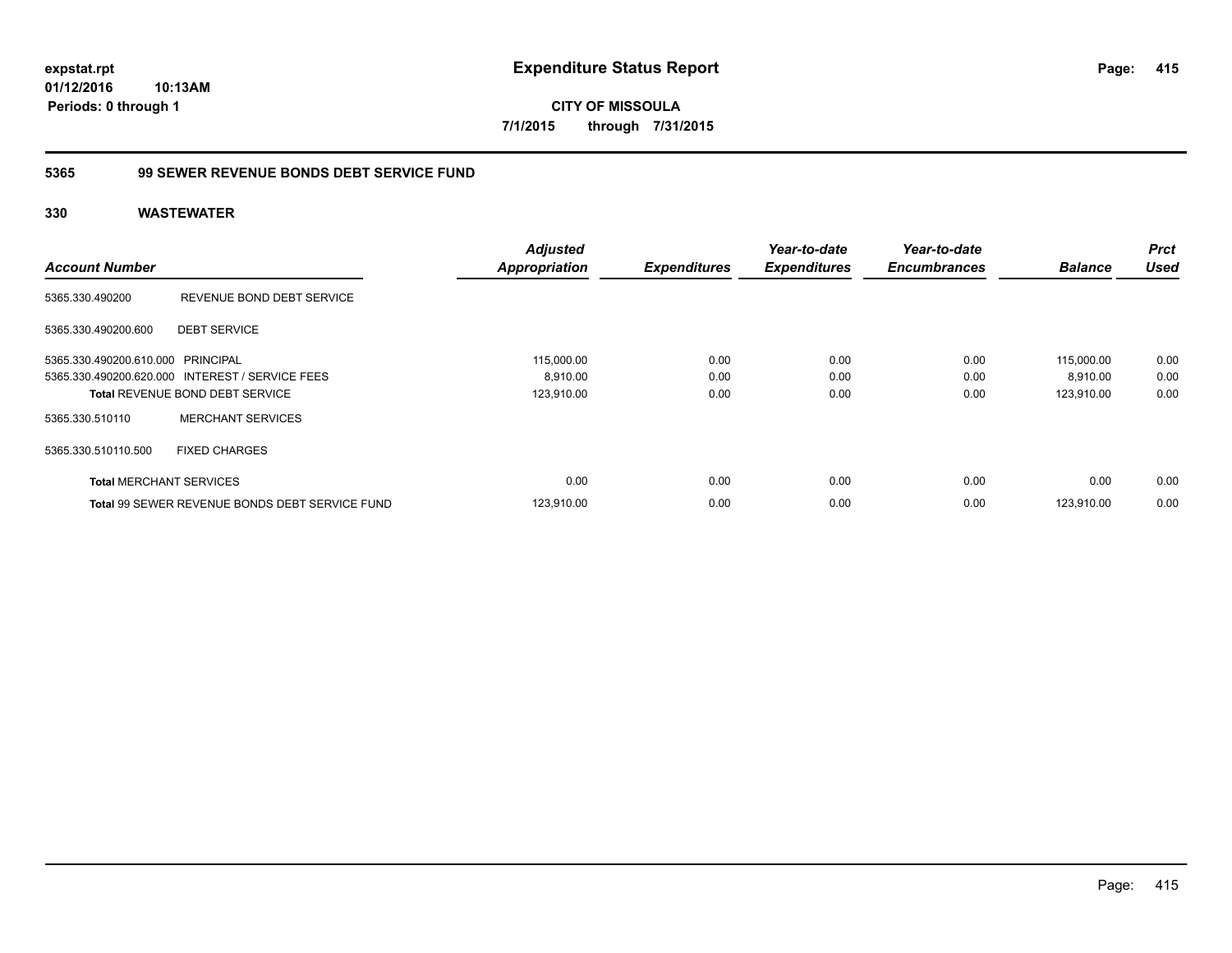**CITY OF MISSOULA 7/1/2015 through 7/31/2015**

### **5366 92 SEWER REVENUE BOND - SERIES A BOND RE**

| <b>Account Number</b>       |                                                | <b>Adjusted</b><br><b>Appropriation</b> | <b>Expenditures</b> | Year-to-date<br><b>Expenditures</b> | Year-to-date<br><b>Encumbrances</b> | <b>Balance</b> | <b>Prct</b><br><b>Used</b> |
|-----------------------------|------------------------------------------------|-----------------------------------------|---------------------|-------------------------------------|-------------------------------------|----------------|----------------------------|
| 5366.330.430610             | ADMINISTRATION                                 |                                         |                     |                                     |                                     |                |                            |
| 5366.330.430610.800         | OTHER OBJECTS                                  |                                         |                     |                                     |                                     |                |                            |
| <b>Total ADMINISTRATION</b> |                                                | 0.00                                    | 0.00                | 0.00                                | 0.00                                | 0.00           | 0.00                       |
| 5366.330.510110             | <b>MERCHANT SERVICES</b>                       |                                         |                     |                                     |                                     |                |                            |
| 5366.330.510110.500         | <b>FIXED CHARGES</b>                           |                                         |                     |                                     |                                     |                |                            |
|                             | <b>Total MERCHANT SERVICES</b>                 | 0.00                                    | 0.00                | 0.00                                | 0.00                                | 0.00           | 0.00                       |
|                             | Total 92 SEWER REVENUE BOND - SERIES A BOND RE | 0.00                                    | 0.00                | 0.00                                | 0.00                                | 0.00           | 0.00                       |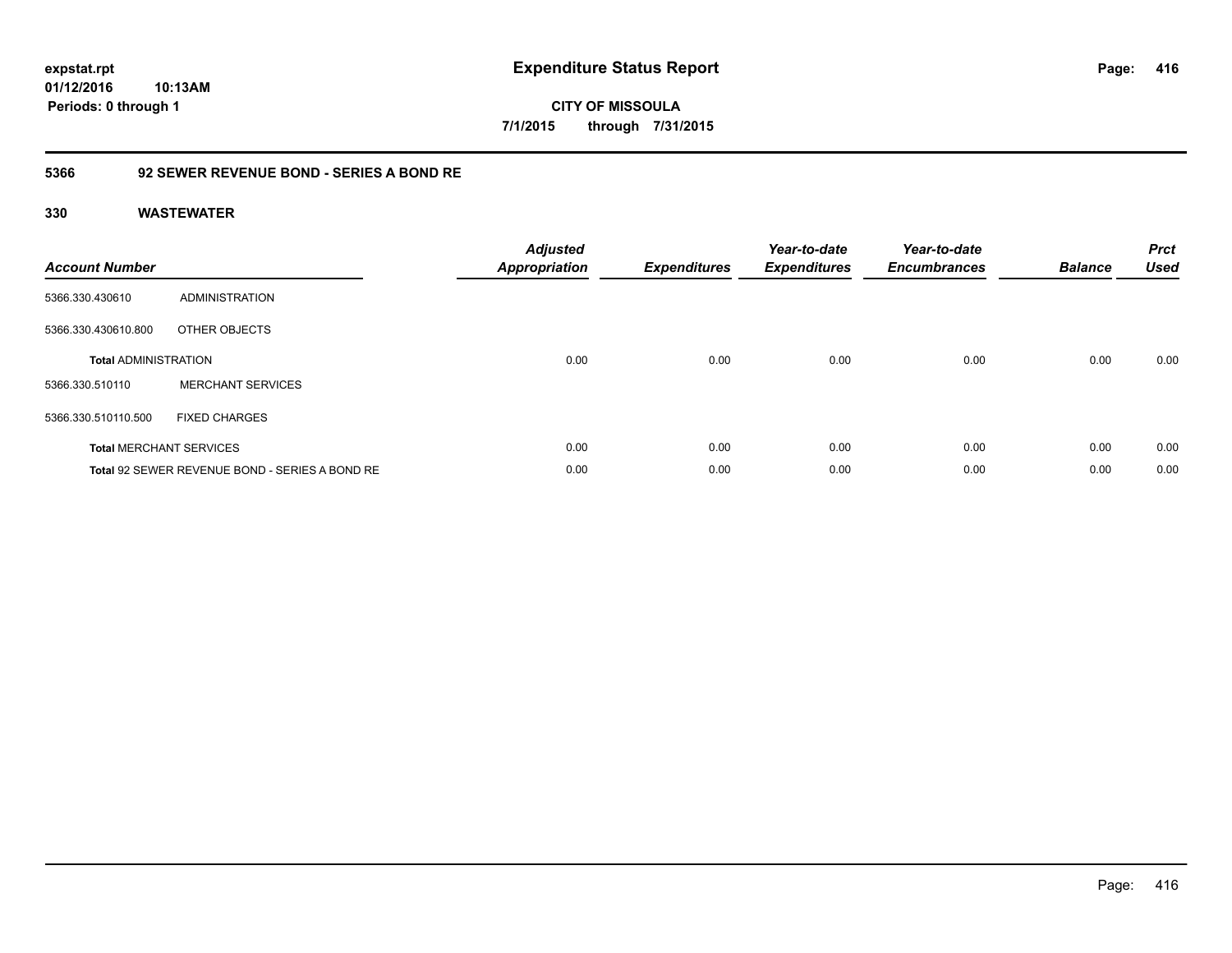**CITY OF MISSOULA 7/1/2015 through 7/31/2015**

### **5367 92 SEWER REVENUE BOND - SERIES B BOND RE**

| <b>Account Number</b>       |                                                | <b>Adjusted</b><br><b>Appropriation</b> | <b>Expenditures</b> | Year-to-date<br><b>Expenditures</b> | Year-to-date<br><b>Encumbrances</b> | <b>Balance</b> | <b>Prct</b><br><b>Used</b> |
|-----------------------------|------------------------------------------------|-----------------------------------------|---------------------|-------------------------------------|-------------------------------------|----------------|----------------------------|
| 5367.330.430610             | ADMINISTRATION                                 |                                         |                     |                                     |                                     |                |                            |
| 5367.330.430610.800         | OTHER OBJECTS                                  |                                         |                     |                                     |                                     |                |                            |
| <b>Total ADMINISTRATION</b> |                                                | 0.00                                    | 0.00                | 0.00                                | 0.00                                | 0.00           | 0.00                       |
| 5367.330.510110             | <b>MERCHANT SERVICES</b>                       |                                         |                     |                                     |                                     |                |                            |
| 5367.330.510110.500         | <b>FIXED CHARGES</b>                           |                                         |                     |                                     |                                     |                |                            |
|                             | <b>Total MERCHANT SERVICES</b>                 | 0.00                                    | 0.00                | 0.00                                | 0.00                                | 0.00           | 0.00                       |
|                             | Total 92 SEWER REVENUE BOND - SERIES B BOND RE | 0.00                                    | 0.00                | 0.00                                | 0.00                                | 0.00           | 0.00                       |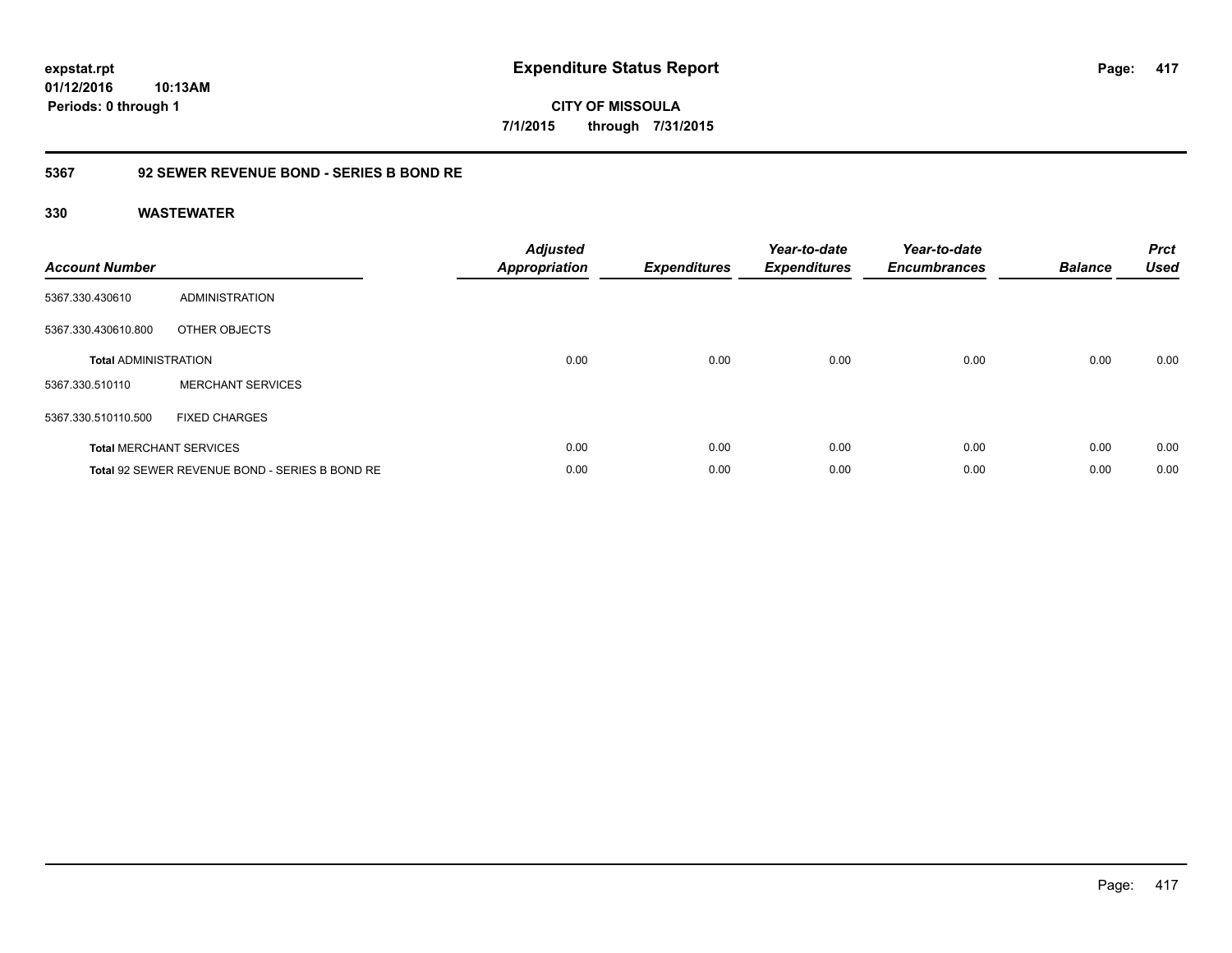**expstat.rpt Expenditure Status Report** 

**01/12/2016 10:13AM Periods: 0 through 1**

**CITY OF MISSOULA 7/1/2015 through 7/31/2015**

## **5368 00 SEWER REVENUE BOND RESERVE FUND**

| <b>Account Number</b>       |                                          | <b>Adjusted</b><br>Appropriation | <b>Expenditures</b> | Year-to-date<br><b>Expenditures</b> | Year-to-date<br><b>Encumbrances</b> | <b>Balance</b> | <b>Prct</b><br><b>Used</b> |
|-----------------------------|------------------------------------------|----------------------------------|---------------------|-------------------------------------|-------------------------------------|----------------|----------------------------|
| 5368.330.430610             | ADMINISTRATION                           |                                  |                     |                                     |                                     |                |                            |
| 5368.330.430610.800         | OTHER OBJECTS                            |                                  |                     |                                     |                                     |                |                            |
| <b>Total ADMINISTRATION</b> |                                          | 0.00                             | 0.00                | 0.00                                | 0.00                                | 0.00           | 0.00                       |
| 5368.330.510110             | <b>MERCHANT SERVICES</b>                 |                                  |                     |                                     |                                     |                |                            |
| 5368.330.510110.500         | <b>FIXED CHARGES</b>                     |                                  |                     |                                     |                                     |                |                            |
|                             | <b>Total MERCHANT SERVICES</b>           | 0.00                             | 0.00                | 0.00                                | 0.00                                | 0.00           | 0.00                       |
|                             | Total 00 SEWER REVENUE BOND RESERVE FUND | 0.00                             | 0.00                | 0.00                                | 0.00                                | 0.00           | 0.00                       |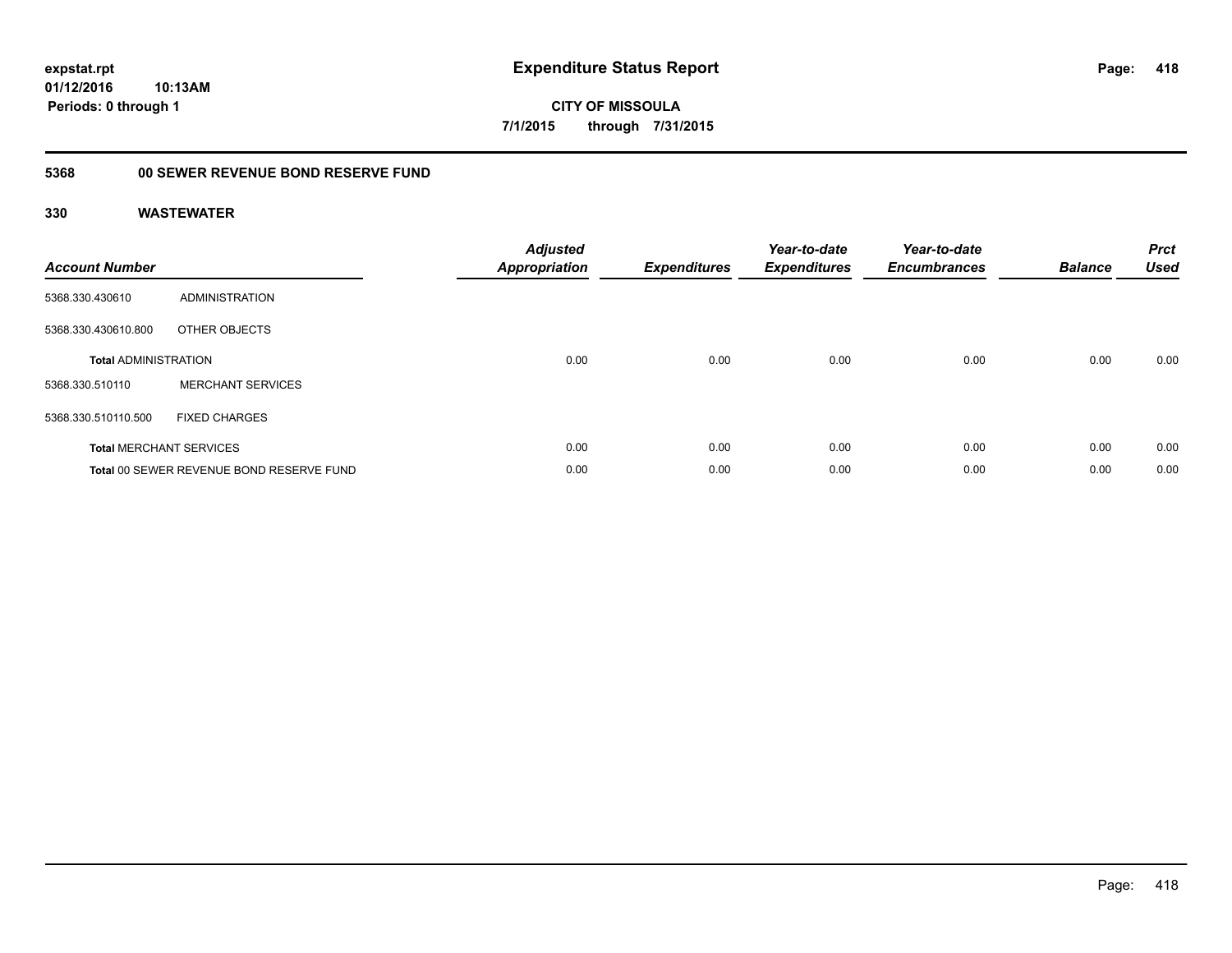### **5369 2001 SEWER REVENUE BOND**

| <b>Account Number</b>          |                                                  | <b>Adjusted</b><br><b>Appropriation</b> | <b>Expenditures</b> | Year-to-date<br><b>Expenditures</b> | Year-to-date<br><b>Encumbrances</b> | <b>Balance</b> | Prct<br><b>Used</b> |
|--------------------------------|--------------------------------------------------|-----------------------------------------|---------------------|-------------------------------------|-------------------------------------|----------------|---------------------|
| 5369.330.430610                | ADMINISTRATION                                   |                                         |                     |                                     |                                     |                |                     |
| 5369.330.430610.800            | OTHER OBJECTS                                    |                                         |                     |                                     |                                     |                |                     |
| <b>Total ADMINISTRATION</b>    | 5369.330.430610.820.000 TRANSFERS TO OTHER FUNDS | 30.00<br>30.00                          | 0.00<br>0.00        | 0.00<br>0.00                        | 0.00<br>0.00                        | 30.00<br>30.00 | 0.00<br>0.00        |
| 5369.330.510110                | <b>MERCHANT SERVICES</b>                         |                                         |                     |                                     |                                     |                |                     |
| 5369.330.510110.500            | <b>FIXED CHARGES</b>                             |                                         |                     |                                     |                                     |                |                     |
| <b>Total MERCHANT SERVICES</b> |                                                  | 0.00                                    | 0.00                | 0.00                                | 0.00                                | 0.00           | 0.00                |
|                                | Total 2001 SEWER REVENUE BOND                    | 30.00                                   | 0.00                | 0.00                                | 0.00                                | 30.00          | 0.00                |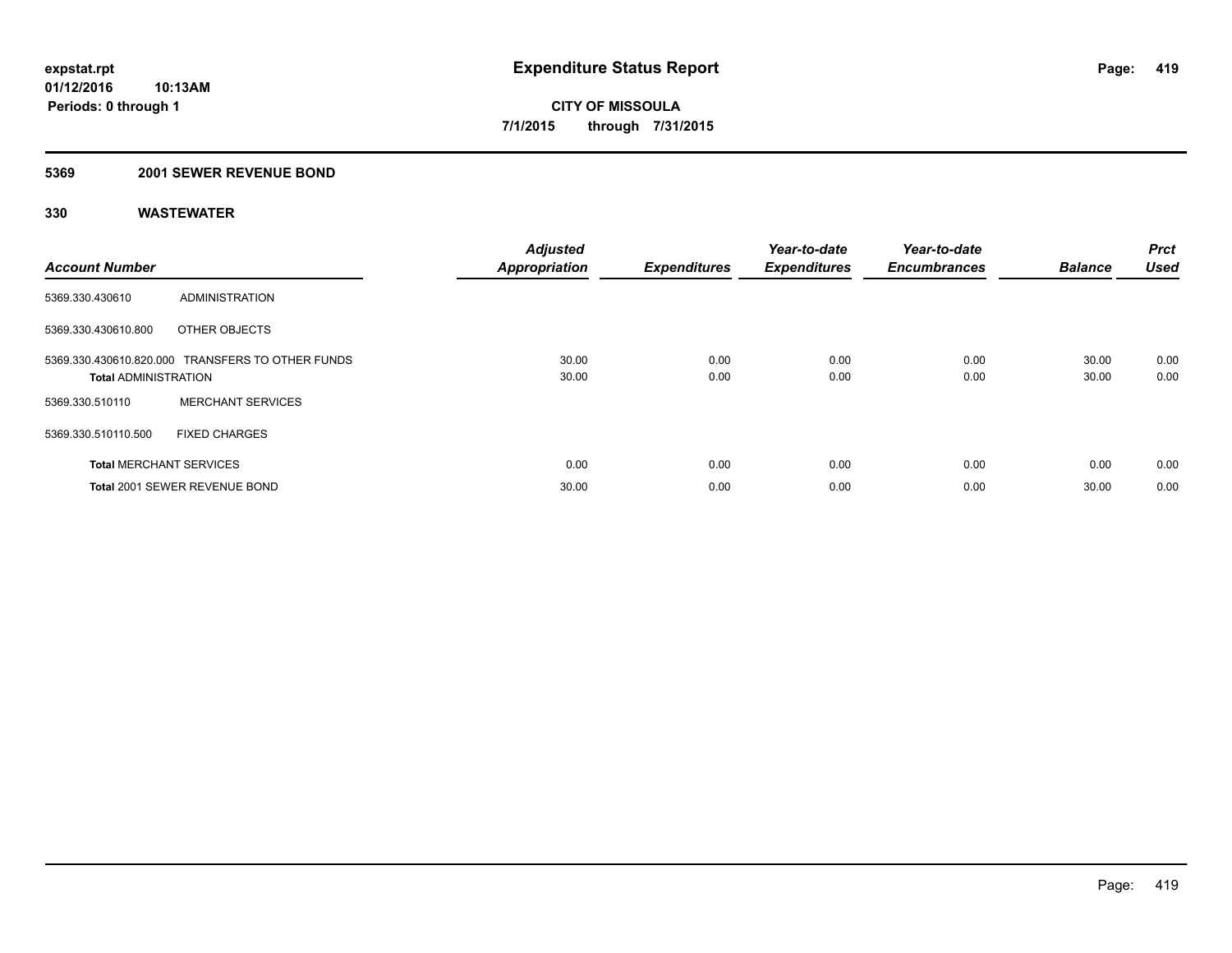**CITY OF MISSOULA 7/1/2015 through 7/31/2015**

### **5370 99 SEWER REVENUE BOND RESERVE FUND**

| <b>Account Number</b>          |                                                  | <b>Adjusted</b><br><b>Appropriation</b> | <b>Expenditures</b> | Year-to-date<br><b>Expenditures</b> | Year-to-date<br><b>Encumbrances</b> | <b>Balance</b>   | <b>Prct</b><br><b>Used</b> |
|--------------------------------|--------------------------------------------------|-----------------------------------------|---------------------|-------------------------------------|-------------------------------------|------------------|----------------------------|
| 5370.330.430610                | ADMINISTRATION                                   |                                         |                     |                                     |                                     |                  |                            |
| 5370.330.430610.800            | OTHER OBJECTS                                    |                                         |                     |                                     |                                     |                  |                            |
| <b>Total ADMINISTRATION</b>    | 5370.330.430610.820.000 TRANSFERS TO OTHER FUNDS | 790.00<br>790.00                        | 0.00<br>0.00        | 0.00<br>0.00                        | 0.00<br>0.00                        | 790.00<br>790.00 | 0.00<br>0.00               |
| 5370.330.510110                | <b>MERCHANT SERVICES</b>                         |                                         |                     |                                     |                                     |                  |                            |
| 5370.330.510110.500            | <b>FIXED CHARGES</b>                             |                                         |                     |                                     |                                     |                  |                            |
| <b>Total MERCHANT SERVICES</b> |                                                  | 0.00                                    | 0.00                | 0.00                                | 0.00                                | 0.00             | 0.00                       |
|                                | Total 99 SEWER REVENUE BOND RESERVE FUND         | 790.00                                  | 0.00                | 0.00                                | 0.00                                | 790.00           | 0.00                       |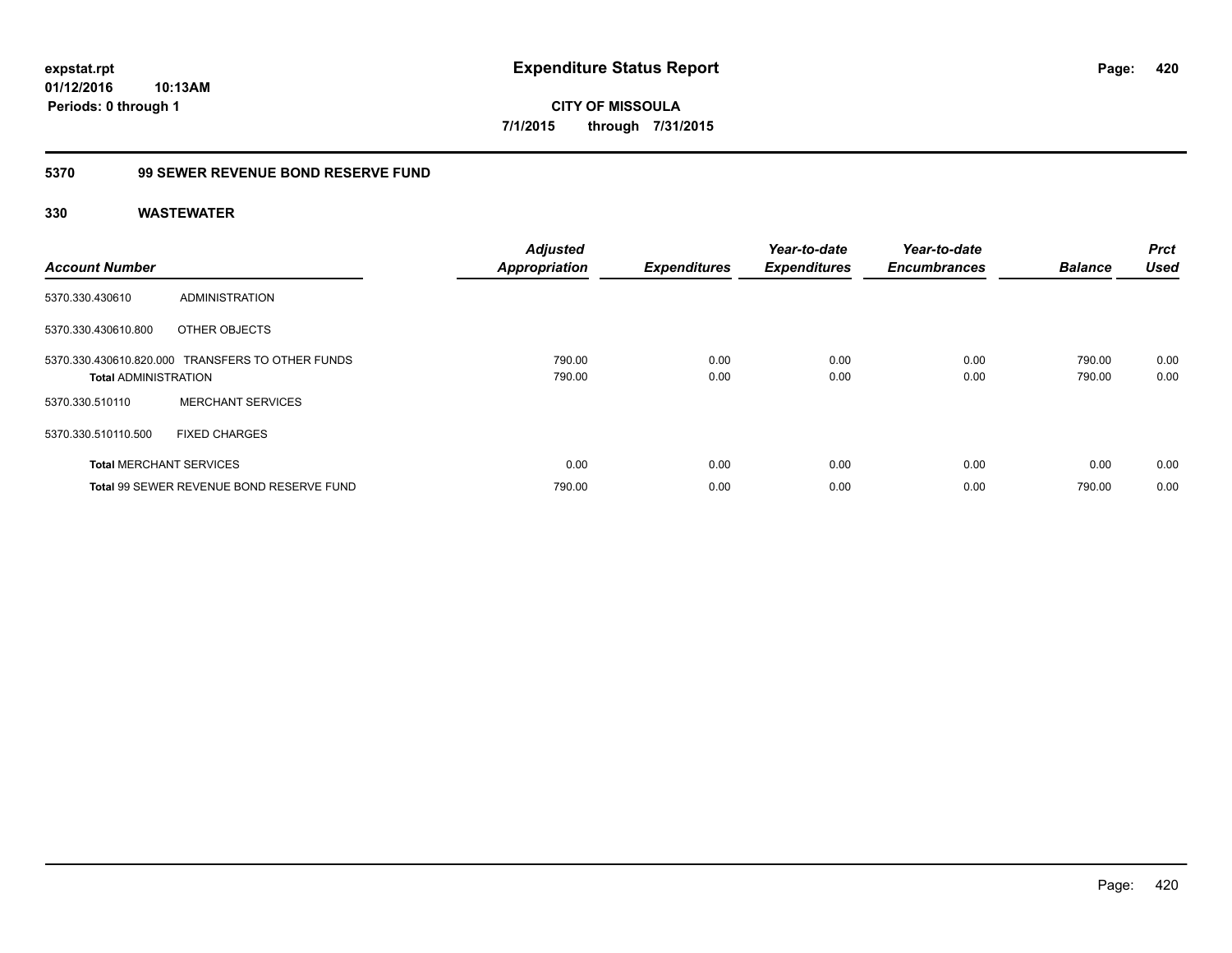## **5371 2002 SEWER BONDS**

|                                   |                                                 | <b>Adjusted</b>      |                     | Year-to-date        | Year-to-date        |                | <b>Prct</b> |
|-----------------------------------|-------------------------------------------------|----------------------|---------------------|---------------------|---------------------|----------------|-------------|
| <b>Account Number</b>             |                                                 | <b>Appropriation</b> | <b>Expenditures</b> | <b>Expenditures</b> | <b>Encumbrances</b> | <b>Balance</b> | <b>Used</b> |
| 5371.330.490200                   | REVENUE BOND DEBT SERVICE                       |                      |                     |                     |                     |                |             |
| 5371.330.490200.600               | <b>DEBT SERVICE</b>                             |                      |                     |                     |                     |                |             |
| 5371.330.490200.610.000 PRINCIPAL |                                                 | 75,000.00            | 0.00                | 0.00                | 0.00                | 75,000.00      | 0.00        |
|                                   | 5371.330.490200.620.000 INTEREST / SERVICE FEES | 9,930.00             | 0.00                | 0.00                | 0.00                | 9,930.00       | 0.00        |
|                                   | <b>Total REVENUE BOND DEBT SERVICE</b>          | 84,930.00            | 0.00                | 0.00                | 0.00                | 84,930.00      | 0.00        |
| 5371.330.510110                   | <b>MERCHANT SERVICES</b>                        |                      |                     |                     |                     |                |             |
| 5371.330.510110.500               | <b>FIXED CHARGES</b>                            |                      |                     |                     |                     |                |             |
| <b>Total MERCHANT SERVICES</b>    |                                                 | 0.00                 | 0.00                | 0.00                | 0.00                | 0.00           | 0.00        |
| Total 2002 SEWER BONDS            |                                                 | 84,930.00            | 0.00                | 0.00                | 0.00                | 84,930.00      | 0.00        |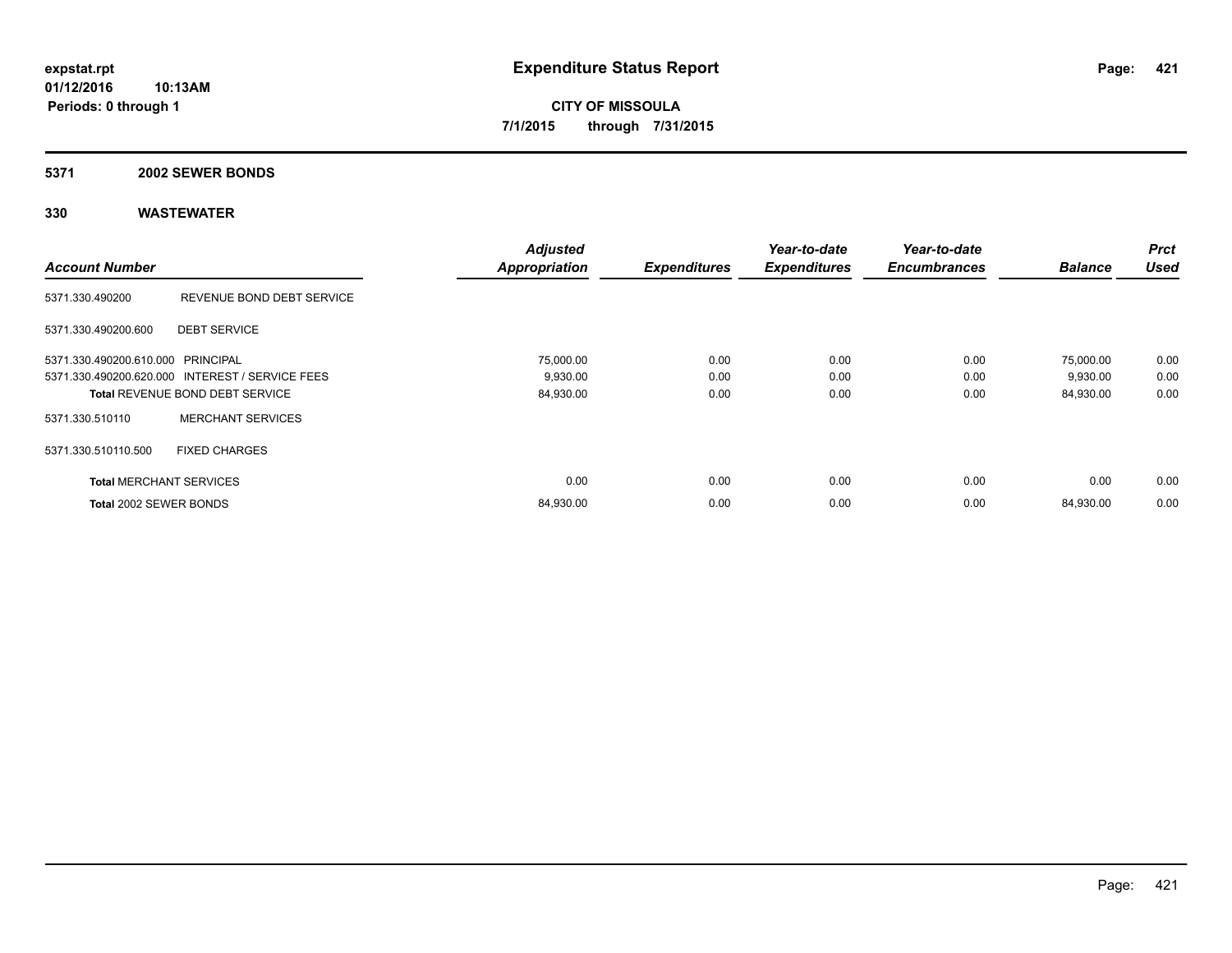### **5372 2002 SEWER REVENUE BOND**

| <b>Account Number</b>       |                                | <b>Adjusted</b><br><b>Appropriation</b> | <b>Expenditures</b> | Year-to-date<br><b>Expenditures</b> | Year-to-date<br><b>Encumbrances</b> | <b>Balance</b> | <b>Prct</b><br><b>Used</b> |
|-----------------------------|--------------------------------|-----------------------------------------|---------------------|-------------------------------------|-------------------------------------|----------------|----------------------------|
| 5372.330.430610             | <b>ADMINISTRATION</b>          |                                         |                     |                                     |                                     |                |                            |
| 5372.330.430610.800         | OTHER OBJECTS                  |                                         |                     |                                     |                                     |                |                            |
| <b>Total ADMINISTRATION</b> |                                | 0.00                                    | 0.00                | 0.00                                | 0.00                                | 0.00           | 0.00                       |
| 5372.330.510110             | <b>MERCHANT SERVICES</b>       |                                         |                     |                                     |                                     |                |                            |
| 5372.330.510110.500         | <b>FIXED CHARGES</b>           |                                         |                     |                                     |                                     |                |                            |
|                             | <b>Total MERCHANT SERVICES</b> | 0.00                                    | 0.00                | 0.00                                | 0.00                                | 0.00           | 0.00                       |
|                             | Total 2002 SEWER REVENUE BOND  | 0.00                                    | 0.00                | 0.00                                | 0.00                                | 0.00           | 0.00                       |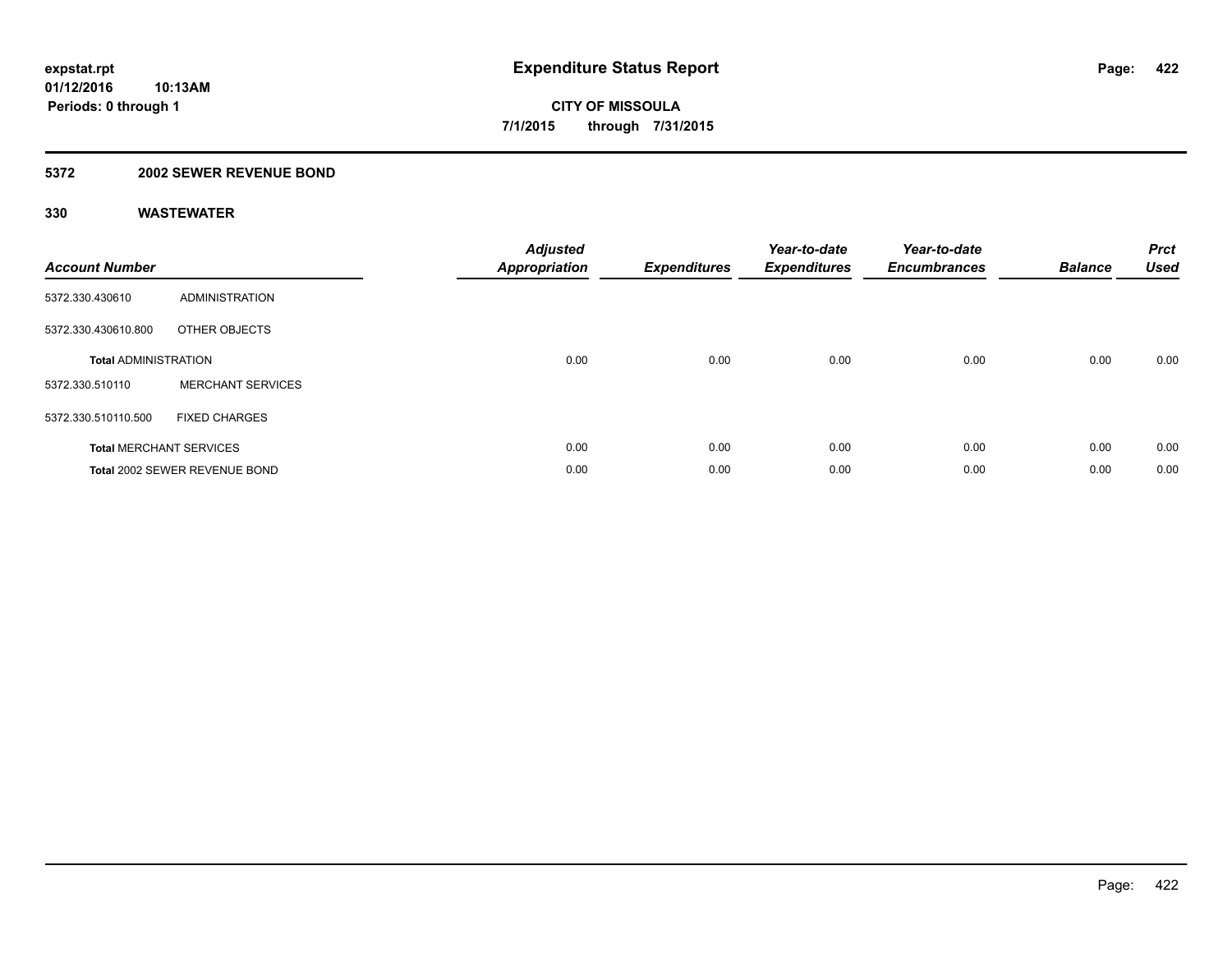**CITY OF MISSOULA 7/1/2015 through 7/31/2015**

### **5373 2002 WWTP UPGRADE REVENUE BOND**

|                                   |                                                 | <b>Adjusted</b>      |                     | Year-to-date        | Year-to-date        |                | <b>Prct</b> |
|-----------------------------------|-------------------------------------------------|----------------------|---------------------|---------------------|---------------------|----------------|-------------|
| <b>Account Number</b>             |                                                 | <b>Appropriation</b> | <b>Expenditures</b> | <b>Expenditures</b> | <b>Encumbrances</b> | <b>Balance</b> | <b>Used</b> |
| 5373.330.490200                   | REVENUE BOND DEBT SERVICE                       |                      |                     |                     |                     |                |             |
| 5373.330.490200.600               | <b>DEBT SERVICE</b>                             |                      |                     |                     |                     |                |             |
| 5373.330.490200.610.000 PRINCIPAL |                                                 | 290,000.00           | 0.00                | 0.00                | 0.00                | 290,000.00     | 0.00        |
|                                   | 5373.330.490200.620.000 INTEREST / SERVICE FEES | 41,640.00            | 0.00                | 0.00                | 0.00                | 41,640.00      | 0.00        |
|                                   | <b>Total REVENUE BOND DEBT SERVICE</b>          | 331,640.00           | 0.00                | 0.00                | 0.00                | 331,640.00     | 0.00        |
| 5373.330.510110                   | <b>MERCHANT SERVICES</b>                        |                      |                     |                     |                     |                |             |
| 5373.330.510110.500               | <b>FIXED CHARGES</b>                            |                      |                     |                     |                     |                |             |
| <b>Total MERCHANT SERVICES</b>    |                                                 | 0.00                 | 0.00                | 0.00                | 0.00                | 0.00           | 0.00        |
|                                   | Total 2002 WWTP UPGRADE REVENUE BOND            | 331.640.00           | 0.00                | 0.00                | 0.00                | 331.640.00     | 0.00        |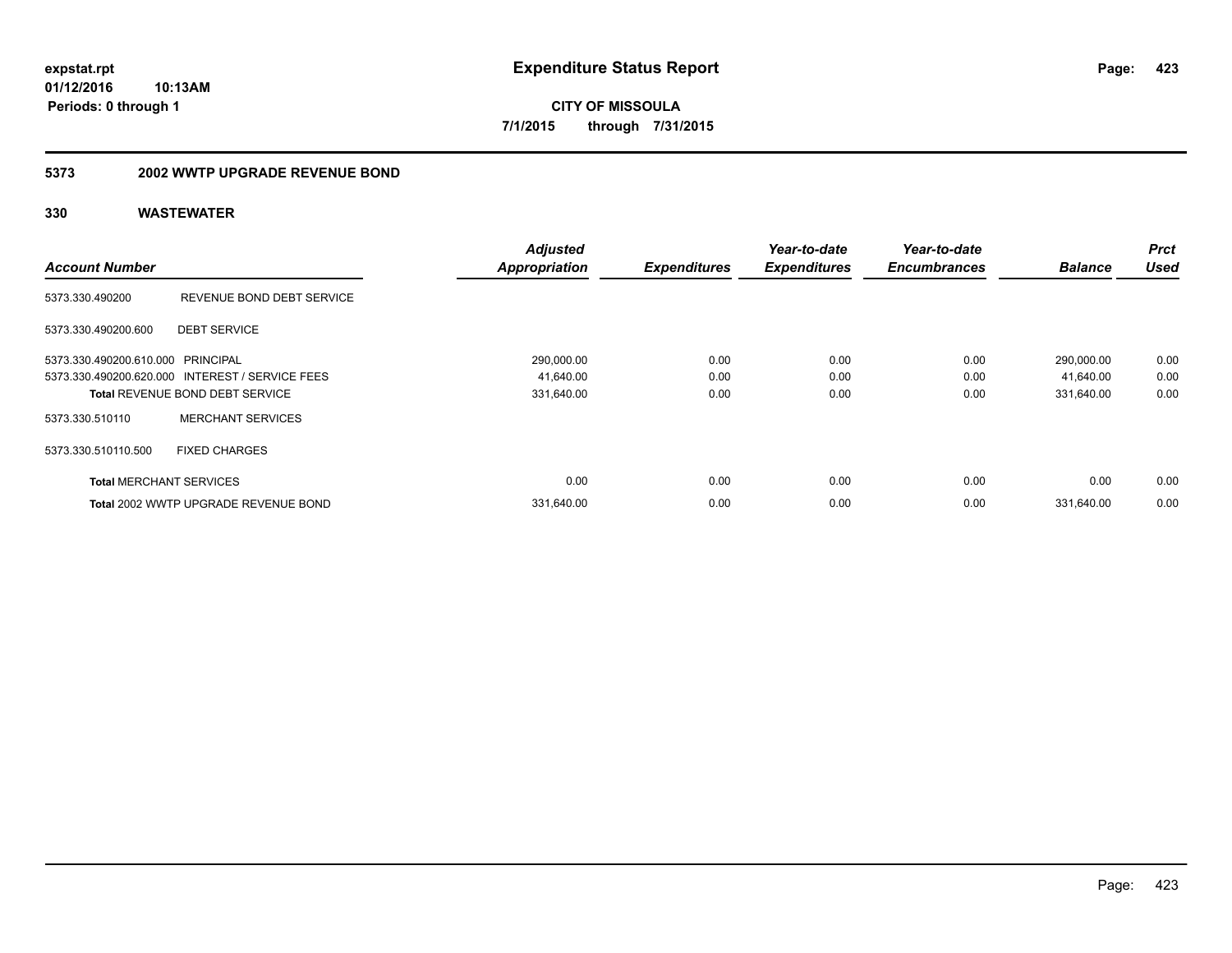### **5374 2002 WWTP UPGRADE RESERVE**

|                             |                                                  | <b>Adjusted</b>      |                     | Year-to-date        | Year-to-date        |                | <b>Prct</b> |
|-----------------------------|--------------------------------------------------|----------------------|---------------------|---------------------|---------------------|----------------|-------------|
| <b>Account Number</b>       |                                                  | <b>Appropriation</b> | <b>Expenditures</b> | <b>Expenditures</b> | <b>Encumbrances</b> | <b>Balance</b> | <b>Used</b> |
| 5374.330.430610             | <b>ADMINISTRATION</b>                            |                      |                     |                     |                     |                |             |
| 5374.330.430610.800         | OTHER OBJECTS                                    |                      |                     |                     |                     |                |             |
|                             | 5374.330.430610.820.000 TRANSFERS TO OTHER FUNDS | 180.00               | 0.00                | 0.00                | 0.00                | 180.00         | 0.00        |
| <b>Total ADMINISTRATION</b> |                                                  | 180.00               | 0.00                | 0.00                | 0.00                | 180.00         | 0.00        |
| 5374.330.490200             | REVENUE BOND DEBT SERVICE                        |                      |                     |                     |                     |                |             |
| 5374.330.490200.600         | <b>DEBT SERVICE</b>                              |                      |                     |                     |                     |                |             |
|                             | Total REVENUE BOND DEBT SERVICE                  | 0.00                 | 0.00                | 0.00                | 0.00                | 0.00           | 0.00        |
| 5374.330.510110             | <b>MERCHANT SERVICES</b>                         |                      |                     |                     |                     |                |             |
| 5374.330.510110.500         | <b>FIXED CHARGES</b>                             |                      |                     |                     |                     |                |             |
|                             | <b>Total MERCHANT SERVICES</b>                   | 0.00                 | 0.00                | 0.00                | 0.00                | 0.00           | 0.00        |
|                             | Total 2002 WWTP UPGRADE RESERVE                  | 180.00               | 0.00                | 0.00                | 0.00                | 180.00         | 0.00        |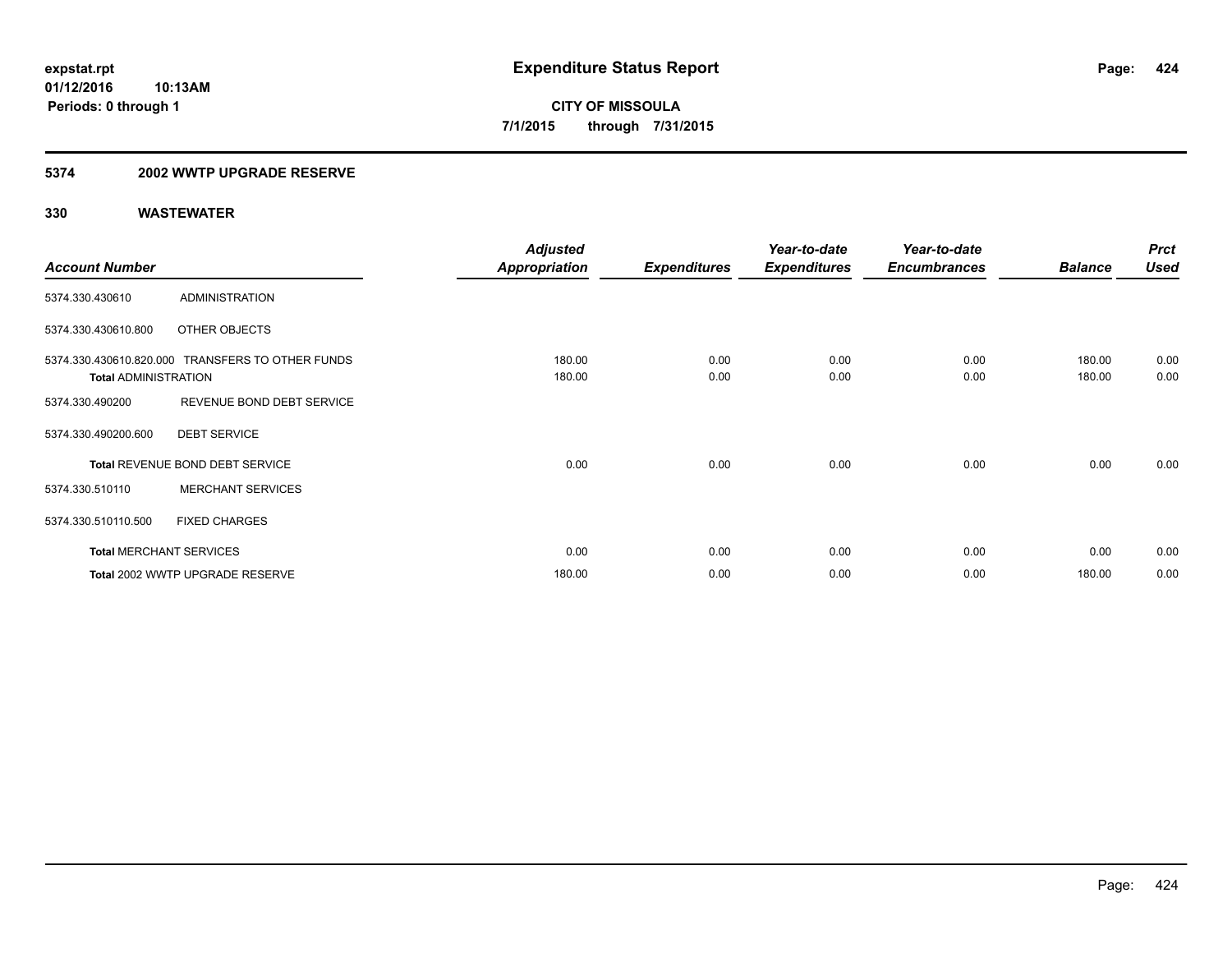### **5375 2003 WWTP SRF \$3.8M EPA DEBT**

| <b>Account Number</b>             |                                                 | <b>Adjusted</b><br><b>Appropriation</b> | <b>Expenditures</b> | Year-to-date<br><b>Expenditures</b> | Year-to-date<br><b>Encumbrances</b> | <b>Balance</b> | <b>Prct</b><br><b>Used</b> |
|-----------------------------------|-------------------------------------------------|-----------------------------------------|---------------------|-------------------------------------|-------------------------------------|----------------|----------------------------|
|                                   |                                                 |                                         |                     |                                     |                                     |                |                            |
| 5375.330.490200                   | REVENUE BOND DEBT SERVICE                       |                                         |                     |                                     |                                     |                |                            |
| 5375.330.490200.600               | <b>DEBT SERVICE</b>                             |                                         |                     |                                     |                                     |                |                            |
| 5375.330.490200.610.000 PRINCIPAL |                                                 | 211,000.00                              | 0.00                | 0.00                                | 0.00                                | 211,000.00     | 0.00                       |
|                                   | 5375.330.490200.620.000 INTEREST / SERVICE FEES | 39,926.00                               | 0.00                | 0.00                                | 0.00                                | 39,926.00      | 0.00                       |
|                                   | <b>Total REVENUE BOND DEBT SERVICE</b>          | 250,926.00                              | 0.00                | 0.00                                | 0.00                                | 250,926.00     | 0.00                       |
| 5375.330.510110                   | <b>MERCHANT SERVICES</b>                        |                                         |                     |                                     |                                     |                |                            |
| 5375.330.510110.500               | <b>FIXED CHARGES</b>                            |                                         |                     |                                     |                                     |                |                            |
| <b>Total MERCHANT SERVICES</b>    |                                                 | 0.00                                    | 0.00                | 0.00                                | 0.00                                | 0.00           | 0.00                       |
|                                   | Total 2003 WWTP SRF \$3.8M EPA DEBT             | 250,926.00                              | 0.00                | 0.00                                | 0.00                                | 250.926.00     | 0.00                       |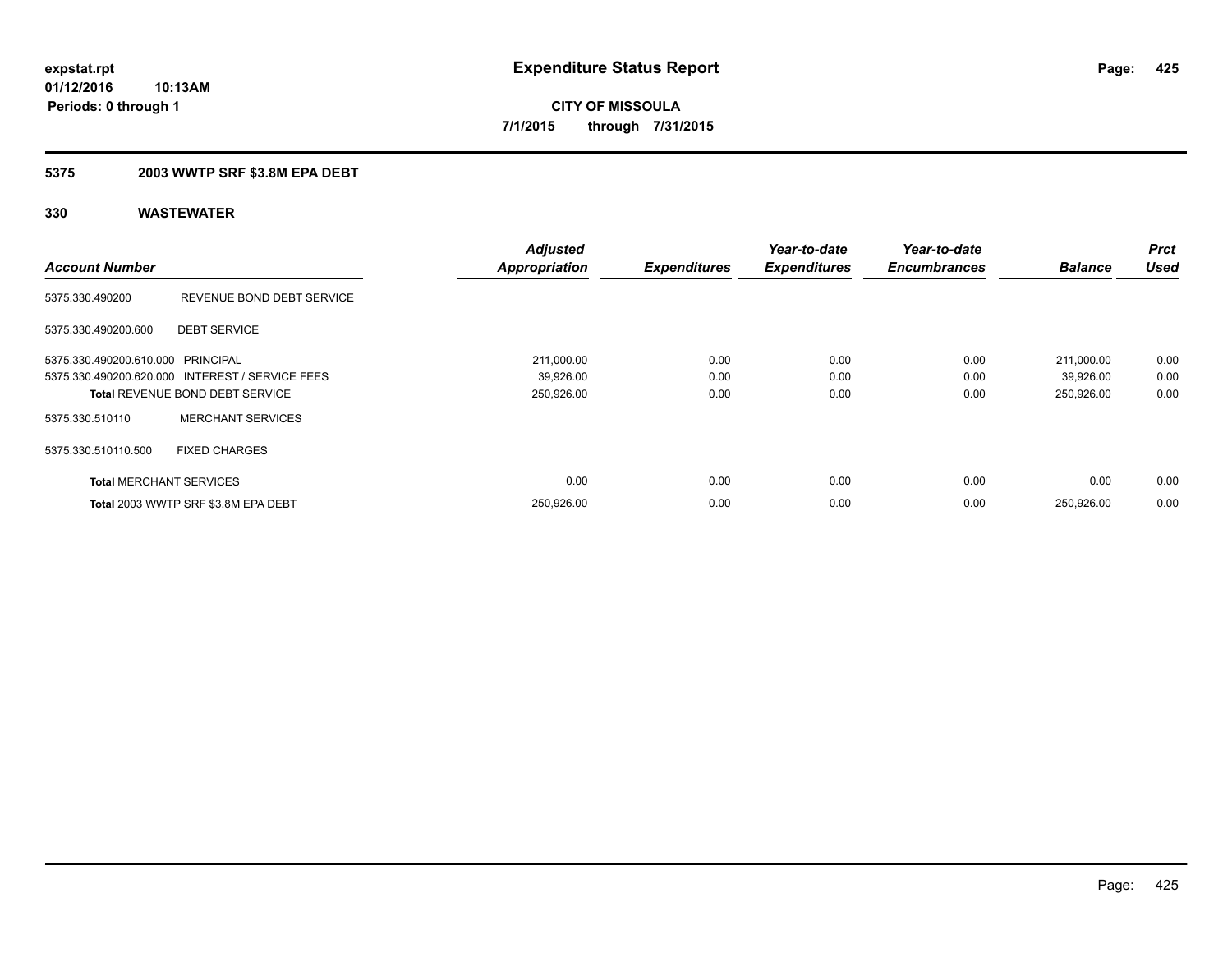**426**

**01/12/2016 10:13AM Periods: 0 through 1**

**CITY OF MISSOULA 7/1/2015 through 7/31/2015**

### **5376 2003 WWTP SRF \$3.8M EPA RESERVE**

| <b>Account Number</b>       |                                        | <b>Adjusted</b><br><b>Appropriation</b> | <b>Expenditures</b> | Year-to-date<br><b>Expenditures</b> | Year-to-date<br><b>Encumbrances</b> | <b>Balance</b> | <b>Prct</b><br><b>Used</b> |
|-----------------------------|----------------------------------------|-----------------------------------------|---------------------|-------------------------------------|-------------------------------------|----------------|----------------------------|
| 5376.330.430610             | ADMINISTRATION                         |                                         |                     |                                     |                                     |                |                            |
| 5376.330.430610.800         | OTHER OBJECTS                          |                                         |                     |                                     |                                     |                |                            |
| <b>Total ADMINISTRATION</b> |                                        | 0.00                                    | 0.00                | 0.00                                | 0.00                                | 0.00           | 0.00                       |
| 5376.330.510110             | <b>MERCHANT SERVICES</b>               |                                         |                     |                                     |                                     |                |                            |
| 5376.330.510110.500         | <b>FIXED CHARGES</b>                   |                                         |                     |                                     |                                     |                |                            |
|                             | <b>Total MERCHANT SERVICES</b>         | 0.00                                    | 0.00                | 0.00                                | 0.00                                | 0.00           | 0.00                       |
|                             | Total 2003 WWTP SRF \$3.8M EPA RESERVE | 0.00                                    | 0.00                | 0.00                                | 0.00                                | 0.00           | 0.00                       |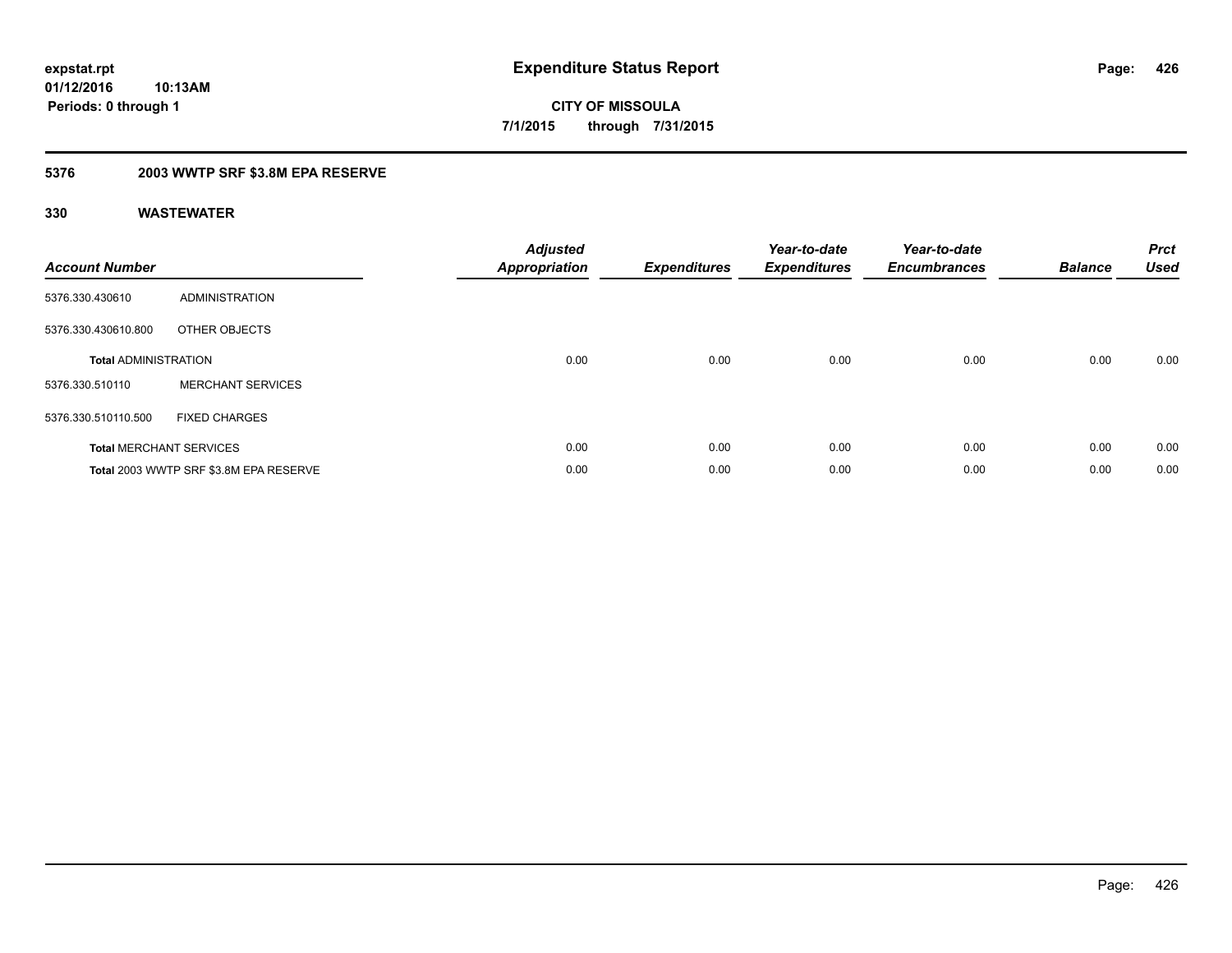**CITY OF MISSOULA 7/1/2015 through 7/31/2015**

## **5377 2004 WWTP \$3.023 LOAN DEBT SERVICE**

|                                   |                                                 | <b>Adjusted</b>      |                     | Year-to-date        | Year-to-date        |                | <b>Prct</b> |
|-----------------------------------|-------------------------------------------------|----------------------|---------------------|---------------------|---------------------|----------------|-------------|
| <b>Account Number</b>             |                                                 | <b>Appropriation</b> | <b>Expenditures</b> | <b>Expenditures</b> | <b>Encumbrances</b> | <b>Balance</b> | <b>Used</b> |
| 5377.330.490200                   | REVENUE BOND DEBT SERVICE                       |                      |                     |                     |                     |                |             |
| 5377.330.490200.600               | <b>DEBT SERVICE</b>                             |                      |                     |                     |                     |                |             |
| 5377.330.490200.610.000 PRINCIPAL |                                                 | 203,000.00           | 0.00                | 0.00                | 0.00                | 203,000.00     | 0.00        |
|                                   | 5377.330.490200.620.000 INTEREST / SERVICE FEES | 41,006.00            | 0.00                | 0.00                | 0.00                | 41,006.00      | 0.00        |
|                                   | <b>Total REVENUE BOND DEBT SERVICE</b>          | 244,006.00           | 0.00                | 0.00                | 0.00                | 244.006.00     | 0.00        |
| 5377.330.510110                   | <b>MERCHANT SERVICES</b>                        |                      |                     |                     |                     |                |             |
| 5377.330.510110.500               | <b>FIXED CHARGES</b>                            |                      |                     |                     |                     |                |             |
| <b>Total MERCHANT SERVICES</b>    |                                                 | 0.00                 | 0.00                | 0.00                | 0.00                | 0.00           | 0.00        |
|                                   | Total 2004 WWTP \$3.023 LOAN DEBT SERVICE       | 244.006.00           | 0.00                | 0.00                | 0.00                | 244.006.00     | 0.00        |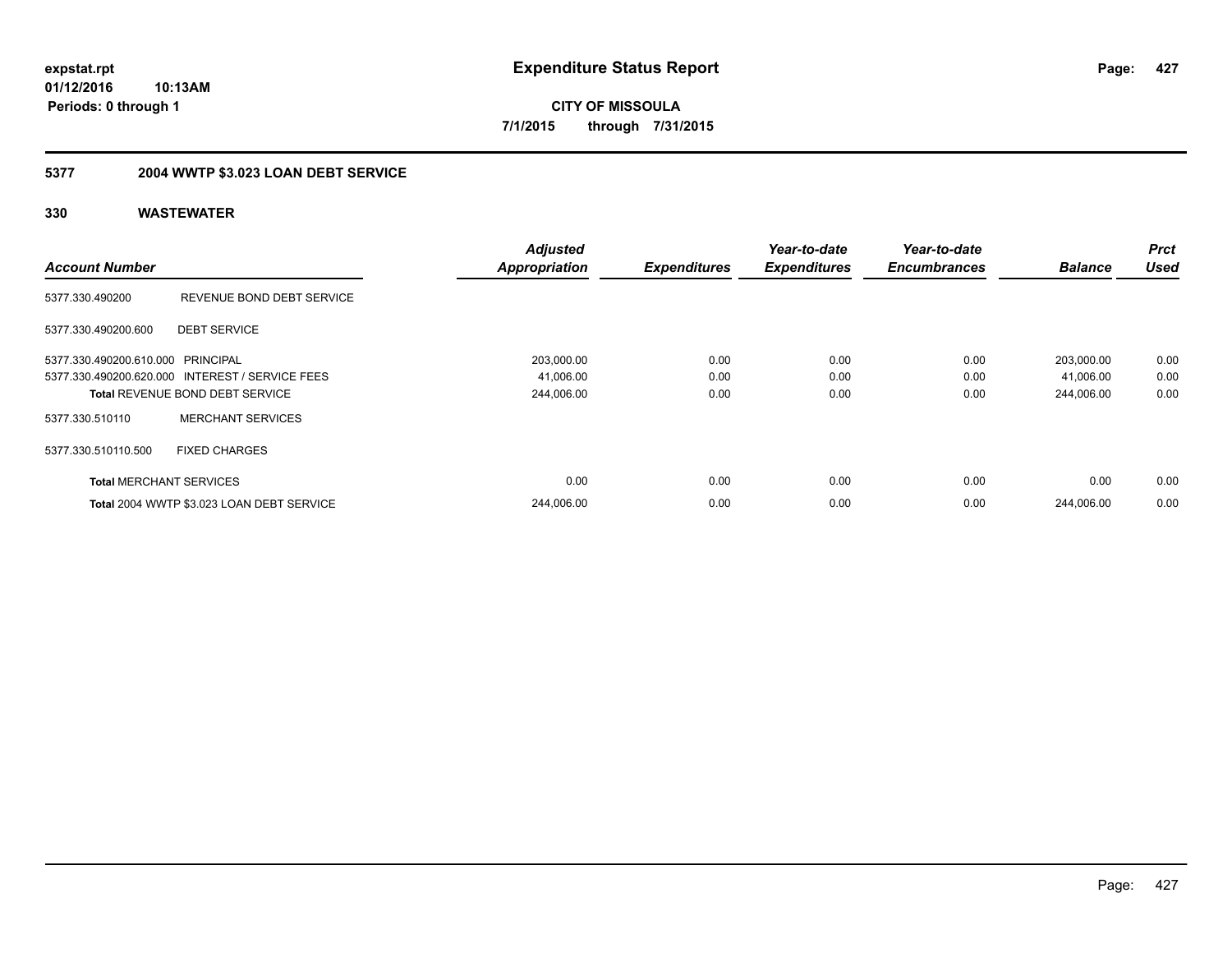## **5378 2004 WWTP \$3.023 LOAN RESERVE**

|                             |                                                  | <b>Adjusted</b>      |                     | Year-to-date        | Year-to-date        |                | <b>Prct</b> |
|-----------------------------|--------------------------------------------------|----------------------|---------------------|---------------------|---------------------|----------------|-------------|
| <b>Account Number</b>       |                                                  | <b>Appropriation</b> | <b>Expenditures</b> | <b>Expenditures</b> | <b>Encumbrances</b> | <b>Balance</b> | <b>Used</b> |
| 5378.330.430610             | <b>ADMINISTRATION</b>                            |                      |                     |                     |                     |                |             |
| 5378.330.430610.800         | OTHER OBJECTS                                    |                      |                     |                     |                     |                |             |
|                             | 5378.330.430610.820.000 TRANSFERS TO OTHER FUNDS | 283.00               | 0.00                | 0.00                | 0.00                | 283.00         | 0.00        |
| <b>Total ADMINISTRATION</b> |                                                  | 283.00               | 0.00                | 0.00                | 0.00                | 283.00         | 0.00        |
| 5378.330.490200             | REVENUE BOND DEBT SERVICE                        |                      |                     |                     |                     |                |             |
| 5378.330.490200.600         | <b>DEBT SERVICE</b>                              |                      |                     |                     |                     |                |             |
|                             | Total REVENUE BOND DEBT SERVICE                  | 0.00                 | 0.00                | 0.00                | 0.00                | 0.00           | 0.00        |
| 5378.330.510110             | <b>MERCHANT SERVICES</b>                         |                      |                     |                     |                     |                |             |
| 5378.330.510110.500         | <b>FIXED CHARGES</b>                             |                      |                     |                     |                     |                |             |
|                             | <b>Total MERCHANT SERVICES</b>                   | 0.00                 | 0.00                | 0.00                | 0.00                | 0.00           | 0.00        |
|                             | Total 2004 WWTP \$3.023 LOAN RESERVE             | 283.00               | 0.00                | 0.00                | 0.00                | 283.00         | 0.00        |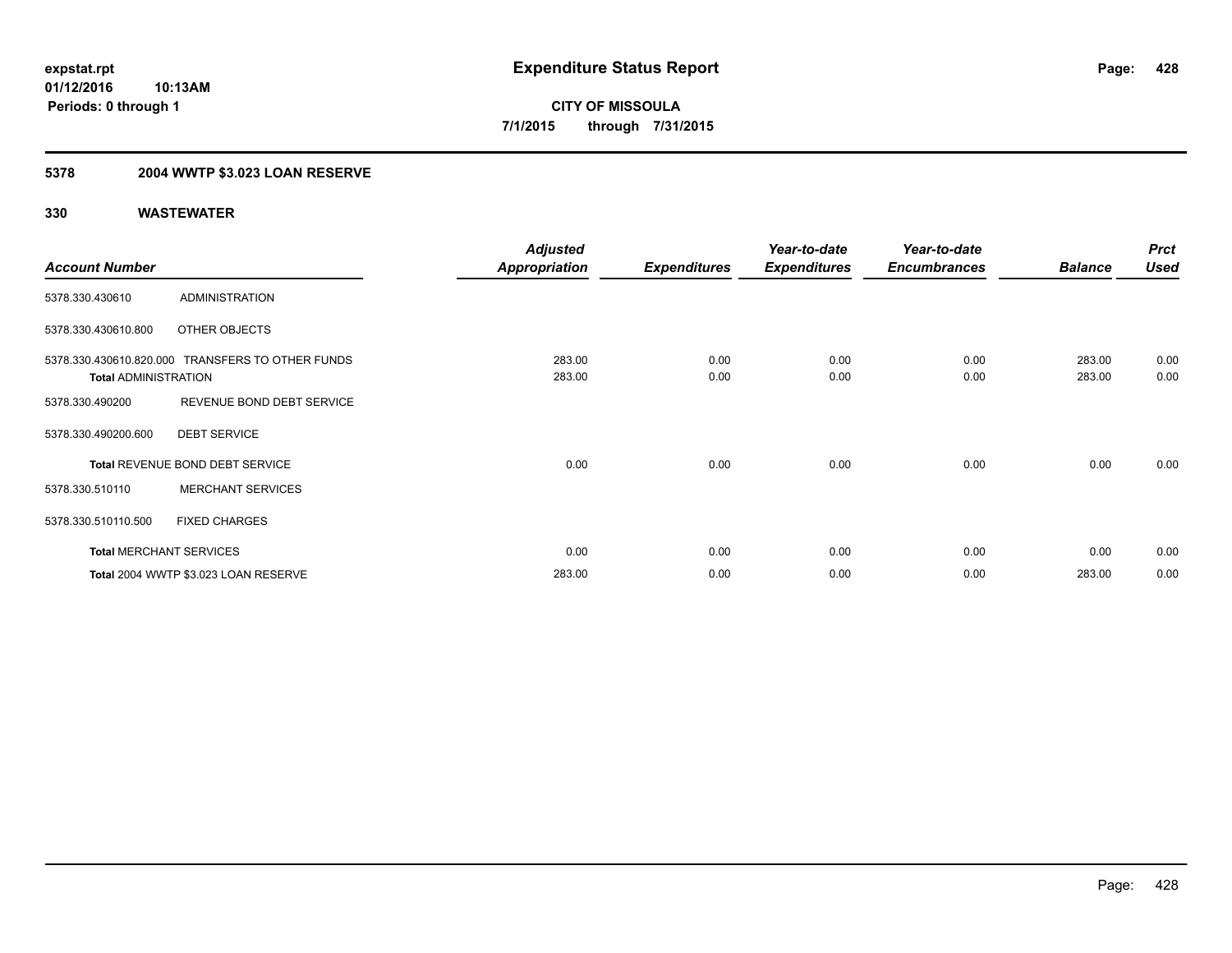**429**

**01/12/2016 10:13AM Periods: 0 through 1**

**CITY OF MISSOULA 7/1/2015 through 7/31/2015**

### **5379 2005 BRICH/BRDY/LIN/GIL SRF DEBT**

|                                   |                                        | <b>Adjusted</b>      |                     | Year-to-date        | Year-to-date        |                | <b>Prct</b> |
|-----------------------------------|----------------------------------------|----------------------|---------------------|---------------------|---------------------|----------------|-------------|
| <b>Account Number</b>             |                                        | <b>Appropriation</b> | <b>Expenditures</b> | <b>Expenditures</b> | <b>Encumbrances</b> | <b>Balance</b> | <b>Used</b> |
| 5379.330.430610                   | <b>ADMINISTRATION</b>                  |                      |                     |                     |                     |                |             |
| 5379.330.430610.800               | OTHER OBJECTS                          |                      |                     |                     |                     |                |             |
| <b>Total ADMINISTRATION</b>       |                                        | 0.00                 | 0.00                | 0.00                | 0.00                | 0.00           | 0.00        |
| 5379.330.490200                   | REVENUE BOND DEBT SERVICE              |                      |                     |                     |                     |                |             |
| 5379.330.490200.600               | <b>DEBT SERVICE</b>                    |                      |                     |                     |                     |                |             |
| 5379.330.490200.610.000 PRINCIPAL |                                        | 88,000.00            | 0.00                | 0.00                | 0.00                | 88,000.00      | 0.00        |
| 5379.330.490200.620.000           | <b>INTEREST / SERVICE FEES</b>         | 21,443.00            | 0.00                | 0.00                | 0.00                | 21,443.00      | 0.00        |
|                                   | Total REVENUE BOND DEBT SERVICE        | 109,443.00           | 0.00                | 0.00                | 0.00                | 109,443.00     | 0.00        |
| 5379.330.510110                   | <b>MERCHANT SERVICES</b>               |                      |                     |                     |                     |                |             |
| 5379.330.510110.500               | <b>FIXED CHARGES</b>                   |                      |                     |                     |                     |                |             |
| <b>Total MERCHANT SERVICES</b>    |                                        | 0.00                 | 0.00                | 0.00                | 0.00                | 0.00           | 0.00        |
|                                   | Total 2005 BRICH/BRDY/LIN/GIL SRF DEBT | 109,443.00           | 0.00                | 0.00                | 0.00                | 109,443.00     | 0.00        |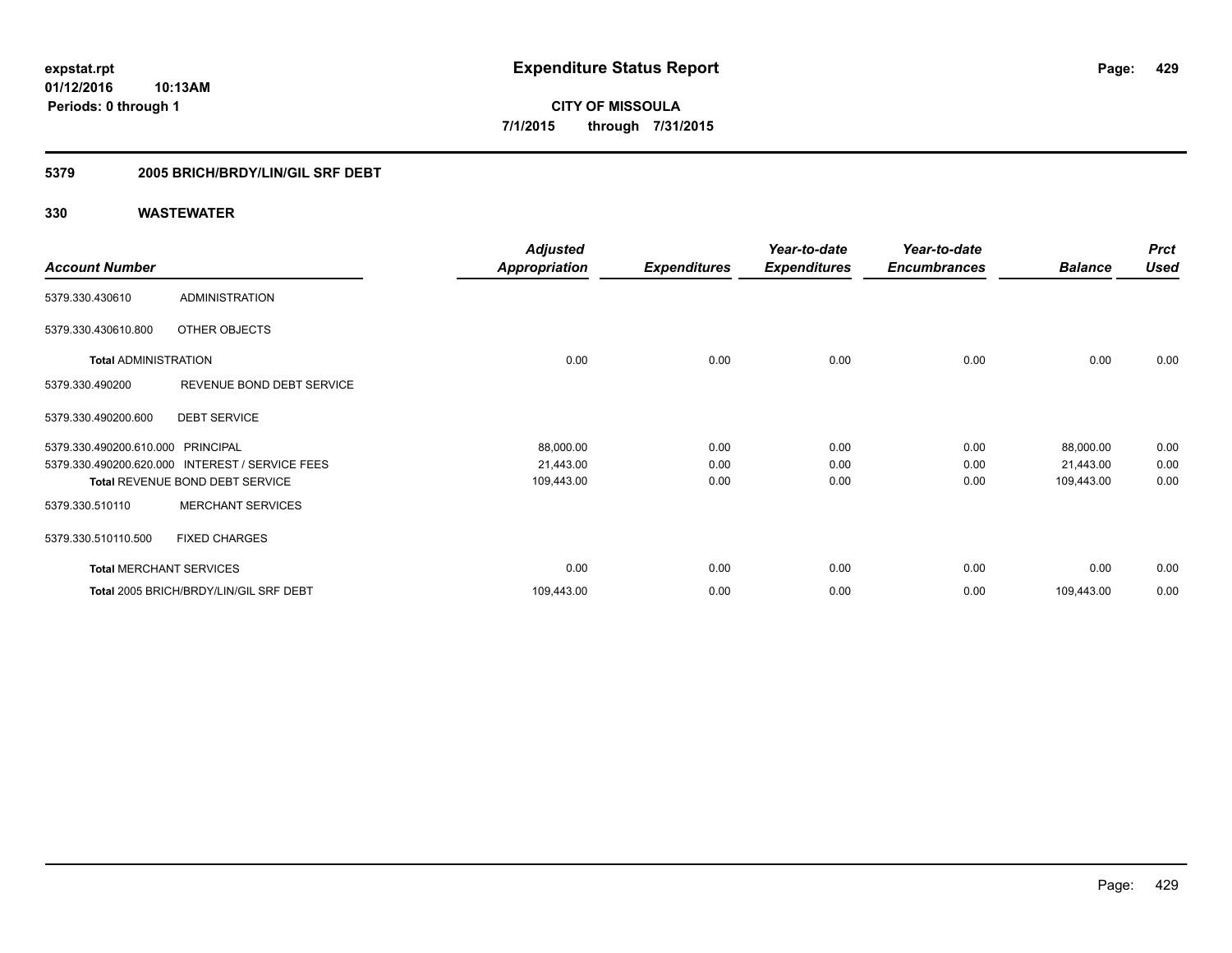**CITY OF MISSOULA 7/1/2015 through 7/31/2015**

### **5380 BRDWY/BIRCH/GILBERT/LINCOLNWOOD**

| <b>Account Number</b>       |                                       | <b>Adjusted</b><br><b>Appropriation</b> | <b>Expenditures</b> | Year-to-date<br><b>Expenditures</b> | Year-to-date<br><b>Encumbrances</b> | <b>Balance</b> | <b>Prct</b><br><b>Used</b> |
|-----------------------------|---------------------------------------|-----------------------------------------|---------------------|-------------------------------------|-------------------------------------|----------------|----------------------------|
| 5380.330.430610             | <b>ADMINISTRATION</b>                 |                                         |                     |                                     |                                     |                |                            |
| 5380.330.430610.800         | OTHER OBJECTS                         |                                         |                     |                                     |                                     |                |                            |
| <b>Total ADMINISTRATION</b> |                                       | 0.00                                    | 0.00                | 0.00                                | 0.00                                | 0.00           | 0.00                       |
| 5380.330.490200             | REVENUE BOND DEBT SERVICE             |                                         |                     |                                     |                                     |                |                            |
| 5380.330.490200.600         | <b>DEBT SERVICE</b>                   |                                         |                     |                                     |                                     |                |                            |
|                             | Total REVENUE BOND DEBT SERVICE       | 0.00                                    | 0.00                | 0.00                                | 0.00                                | 0.00           | 0.00                       |
| 5380.330.510110             | <b>MERCHANT SERVICES</b>              |                                         |                     |                                     |                                     |                |                            |
| 5380.330.510110.500         | <b>FIXED CHARGES</b>                  |                                         |                     |                                     |                                     |                |                            |
|                             | <b>Total MERCHANT SERVICES</b>        | 0.00                                    | 0.00                | 0.00                                | 0.00                                | 0.00           | 0.00                       |
|                             | Total BRDWY/BIRCH/GILBERT/LINCOLNWOOD | 0.00                                    | 0.00                | 0.00                                | 0.00                                | 0.00           | 0.00                       |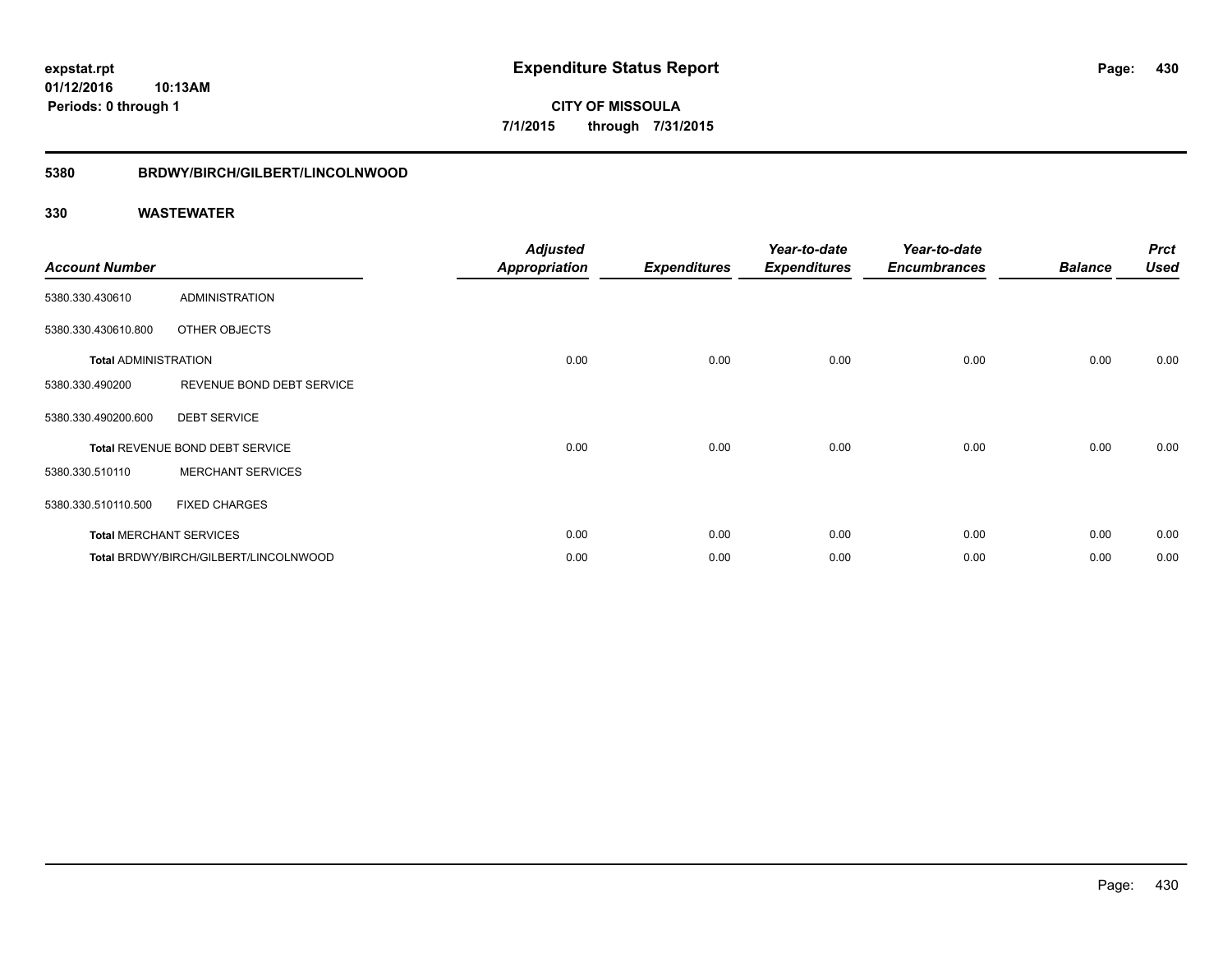### **5381 LINCOLNWOOD PH2 DEBT SERVICE**

| <b>Account Number</b>       |                                    | <b>Adjusted</b><br><b>Appropriation</b> | <b>Expenditures</b> | Year-to-date<br><b>Expenditures</b> | Year-to-date<br><b>Encumbrances</b> | <b>Balance</b> | <b>Prct</b><br><b>Used</b> |
|-----------------------------|------------------------------------|-----------------------------------------|---------------------|-------------------------------------|-------------------------------------|----------------|----------------------------|
| 5381.330.430610             | <b>ADMINISTRATION</b>              |                                         |                     |                                     |                                     |                |                            |
| 5381.330.430610.800         | OTHER OBJECTS                      |                                         |                     |                                     |                                     |                |                            |
| <b>Total ADMINISTRATION</b> |                                    | 0.00                                    | 0.00                | 0.00                                | 0.00                                | 0.00           | 0.00                       |
| 5381.330.490200             | REVENUE BOND DEBT SERVICE          |                                         |                     |                                     |                                     |                |                            |
| 5381.330.490200.600         | <b>DEBT SERVICE</b>                |                                         |                     |                                     |                                     |                |                            |
|                             | Total REVENUE BOND DEBT SERVICE    | 0.00                                    | 0.00                | 0.00                                | 0.00                                | 0.00           | 0.00                       |
| 5381.330.510110             | <b>MERCHANT SERVICES</b>           |                                         |                     |                                     |                                     |                |                            |
| 5381.330.510110.500         | <b>FIXED CHARGES</b>               |                                         |                     |                                     |                                     |                |                            |
|                             | <b>Total MERCHANT SERVICES</b>     | 0.00                                    | 0.00                | 0.00                                | 0.00                                | 0.00           | 0.00                       |
|                             | Total LINCOLNWOOD PH2 DEBT SERVICE | 0.00                                    | 0.00                | 0.00                                | 0.00                                | 0.00           | 0.00                       |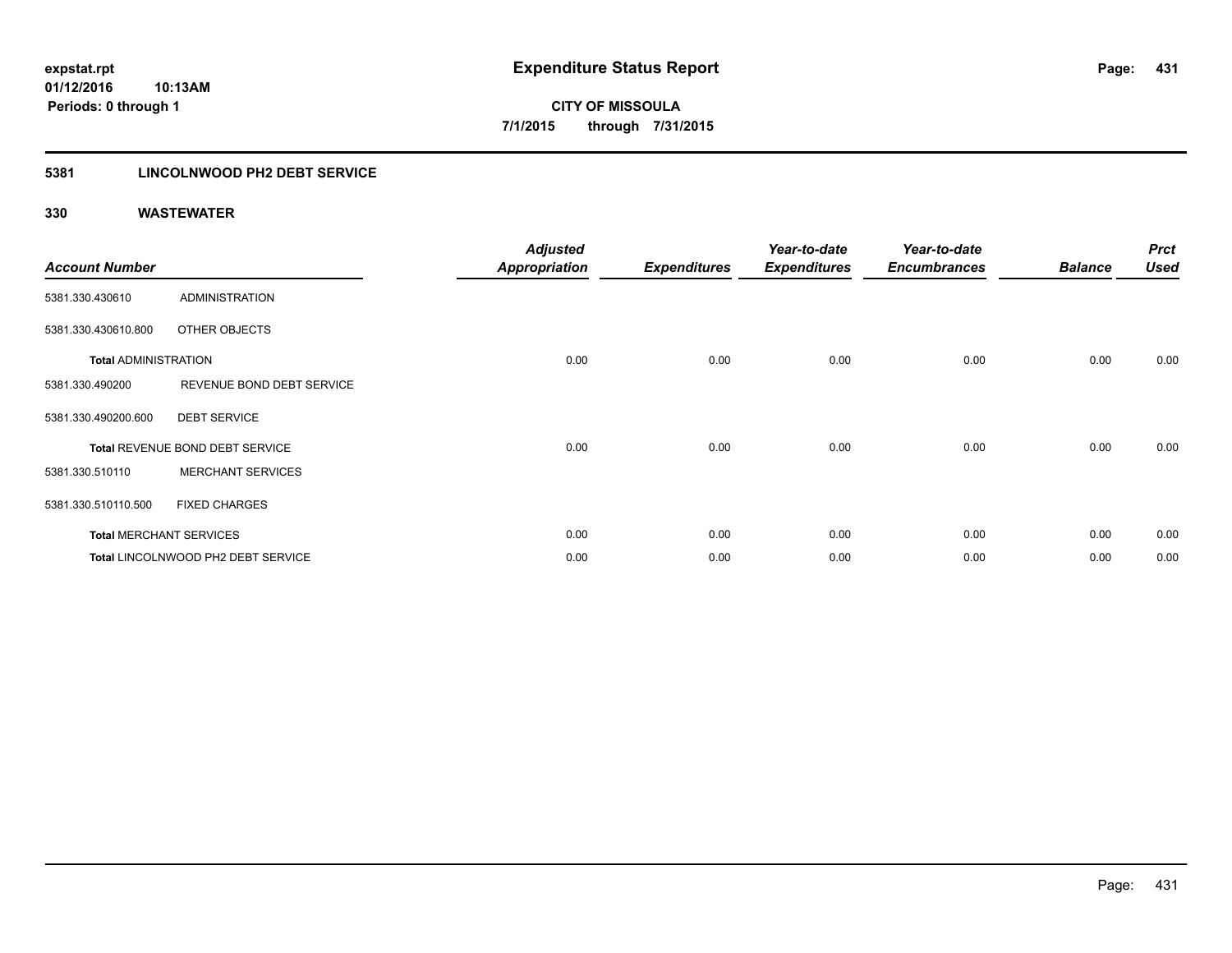**CITY OF MISSOULA 7/1/2015 through 7/31/2015**

### **5382 LINCOLNWOOD PH2 RESERVE FUND**

|                                |                                                  | <b>Adjusted</b>        |                     | Year-to-date        | Year-to-date        |                        | <b>Prct</b>  |
|--------------------------------|--------------------------------------------------|------------------------|---------------------|---------------------|---------------------|------------------------|--------------|
| <b>Account Number</b>          |                                                  | Appropriation          | <b>Expenditures</b> | <b>Expenditures</b> | <b>Encumbrances</b> | <b>Balance</b>         | <b>Used</b>  |
| 5382.330.430610                | ADMINISTRATION                                   |                        |                     |                     |                     |                        |              |
| 5382.330.430610.800            | OTHER OBJECTS                                    |                        |                     |                     |                     |                        |              |
| <b>Total ADMINISTRATION</b>    | 5382.330.430610.820.000 TRANSFERS TO OTHER FUNDS | 21,850.00<br>21,850.00 | 0.00<br>0.00        | 0.00<br>0.00        | 0.00<br>0.00        | 21,850.00<br>21,850.00 | 0.00<br>0.00 |
| 5382.330.490200                | REVENUE BOND DEBT SERVICE                        |                        |                     |                     |                     |                        |              |
| 5382.330.490200.600            | <b>DEBT SERVICE</b>                              |                        |                     |                     |                     |                        |              |
|                                | Total REVENUE BOND DEBT SERVICE                  | 0.00                   | 0.00                | 0.00                | 0.00                | 0.00                   | 0.00         |
| 5382.330.510110                | <b>MERCHANT SERVICES</b>                         |                        |                     |                     |                     |                        |              |
| 5382.330.510110.500            | <b>FIXED CHARGES</b>                             |                        |                     |                     |                     |                        |              |
| <b>Total MERCHANT SERVICES</b> |                                                  | 0.00                   | 0.00                | 0.00                | 0.00                | 0.00                   | 0.00         |
|                                | Total LINCOLNWOOD PH2 RESERVE FUND               | 21,850.00              | 0.00                | 0.00                | 0.00                | 21,850.00              | 0.00         |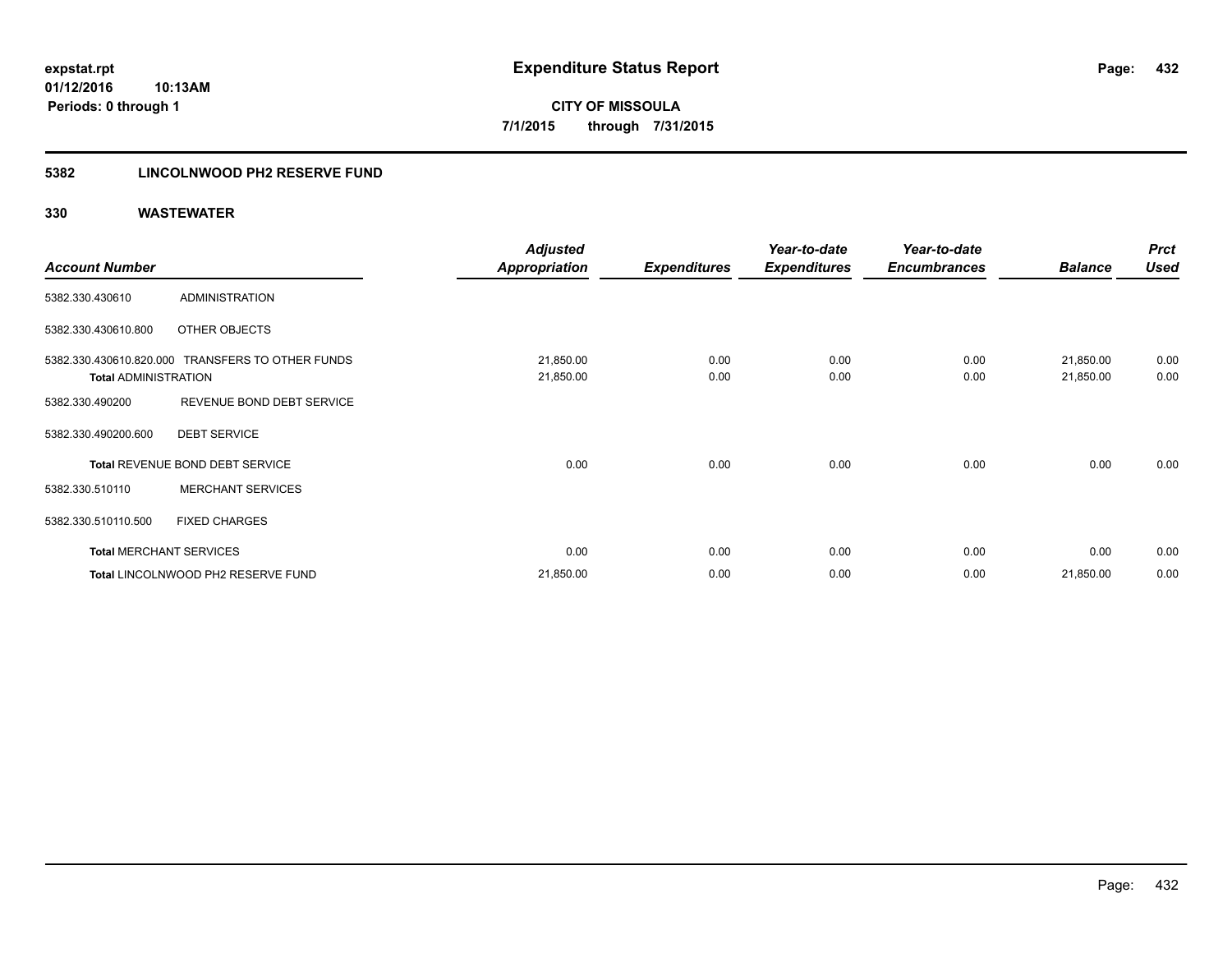**CITY OF MISSOULA 7/1/2015 through 7/31/2015**

## **5383 FY09 RATTLESNAKE SEWER DEBT SVS**

| <b>Account Number</b>       |                                 | <b>Adjusted</b><br><b>Appropriation</b> | <b>Expenditures</b> | Year-to-date<br><b>Expenditures</b> | Year-to-date<br><b>Encumbrances</b> | <b>Balance</b> | <b>Prct</b><br><b>Used</b> |
|-----------------------------|---------------------------------|-----------------------------------------|---------------------|-------------------------------------|-------------------------------------|----------------|----------------------------|
| 5383.330.430610             | <b>ADMINISTRATION</b>           |                                         |                     |                                     |                                     |                |                            |
| 5383.330.430610.800         | OTHER OBJECTS                   |                                         |                     |                                     |                                     |                |                            |
| <b>Total ADMINISTRATION</b> |                                 | 0.00                                    | 0.00                | 0.00                                | 0.00                                | 0.00           | 0.00                       |
| 5383.330.490200             | REVENUE BOND DEBT SERVICE       |                                         |                     |                                     |                                     |                |                            |
| 5383.330.490200.600         | <b>DEBT SERVICE</b>             |                                         |                     |                                     |                                     |                |                            |
|                             | Total REVENUE BOND DEBT SERVICE | 0.00                                    | 0.00                | 0.00                                | 0.00                                | 0.00           | 0.00                       |
| 5383.330.510110             | <b>MERCHANT SERVICES</b>        |                                         |                     |                                     |                                     |                |                            |
| 5383.330.510110.500         | <b>FIXED CHARGES</b>            |                                         |                     |                                     |                                     |                |                            |
| <b>Total WASTEWATER</b>     |                                 | 0.00                                    | 0.00                | 0.00                                | 0.00                                | 0.00           | 0.00                       |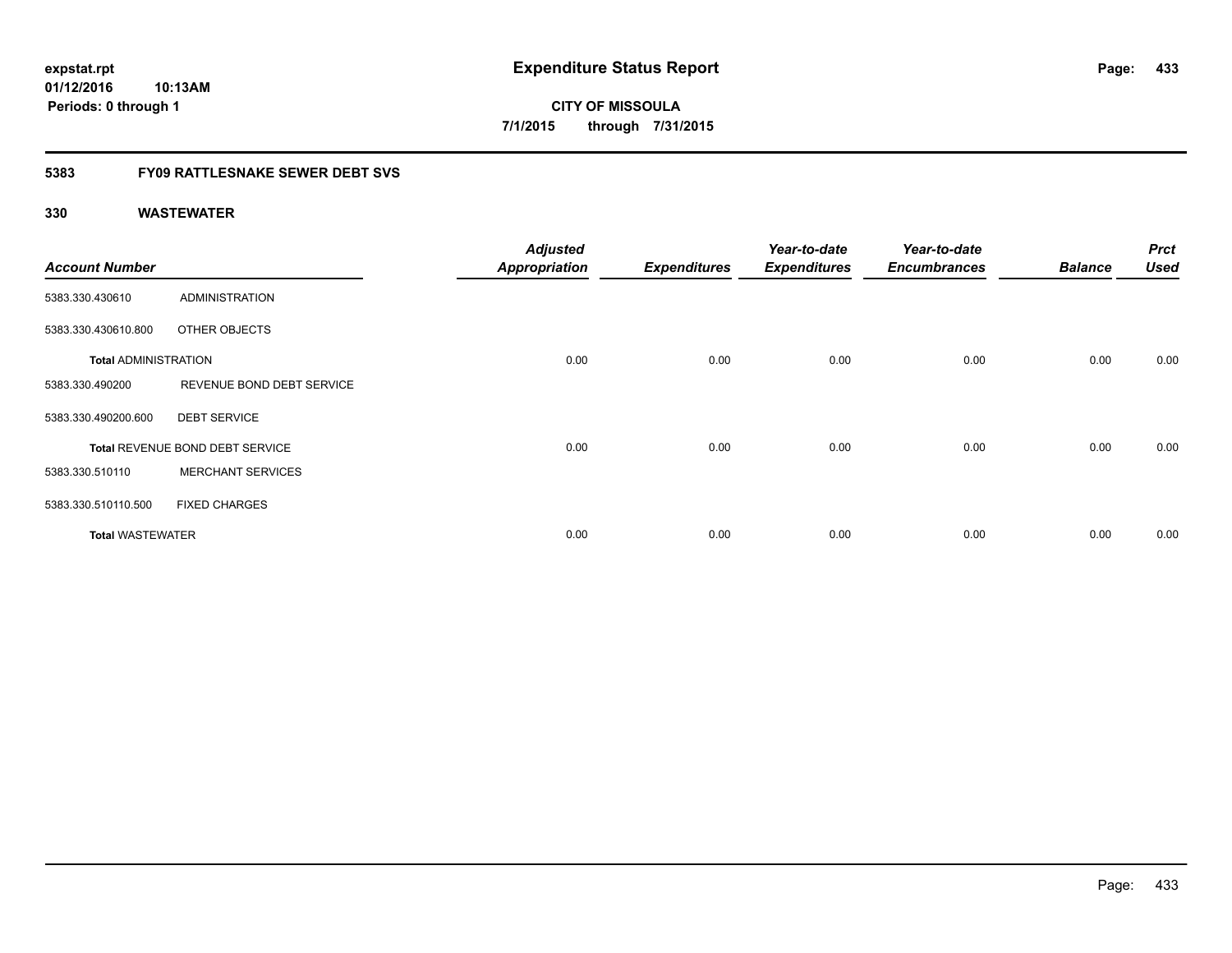**CITY OF MISSOULA 7/1/2015 through 7/31/2015**

## **5383 FY09 RATTLESNAKE SEWER DEBT SVS**

## **550 SID 544 PROJECT**

| <b>Account Number</b>             |                                                 | <b>Adjusted</b><br><b>Appropriation</b> | <b>Expenditures</b> | Year-to-date<br><b>Expenditures</b> | Year-to-date<br><b>Encumbrances</b> | <b>Balance</b> | <b>Prct</b><br><b>Used</b> |
|-----------------------------------|-------------------------------------------------|-----------------------------------------|---------------------|-------------------------------------|-------------------------------------|----------------|----------------------------|
| 5383.550.490200                   | REVENUE BOND DEBT SERVICE                       |                                         |                     |                                     |                                     |                |                            |
| 5383.550.490200.600               | <b>DEBT SERVICE</b>                             |                                         |                     |                                     |                                     |                |                            |
| 5383.550.490200.610.000 PRINCIPAL |                                                 | 20,000.00                               | 0.00                | 0.00                                | 0.00                                | 20,000.00      | 0.00                       |
|                                   | 5383.550.490200.620.000 INTEREST / SERVICE FEES | 10,950.00                               | 0.00                | 0.00                                | 0.00                                | 10,950.00      | 0.00                       |
|                                   | Total REVENUE BOND DEBT SERVICE                 | 30,950.00                               | 0.00                | 0.00                                | 0.00                                | 30,950.00      | 0.00                       |
| 5383.550.510110                   | <b>MERCHANT SERVICES</b>                        |                                         |                     |                                     |                                     |                |                            |
| 5383.550.510110.500               | <b>FIXED CHARGES</b>                            |                                         |                     |                                     |                                     |                |                            |
| <b>Total MERCHANT SERVICES</b>    |                                                 | 0.00                                    | 0.00                | 0.00                                | 0.00                                | 0.00           | 0.00                       |
|                                   | <b>Total FY09 RATTLESNAKE SEWER DEBT SVS</b>    | 30,950.00                               | 0.00                | 0.00                                | 0.00                                | 30,950.00      | 0.00                       |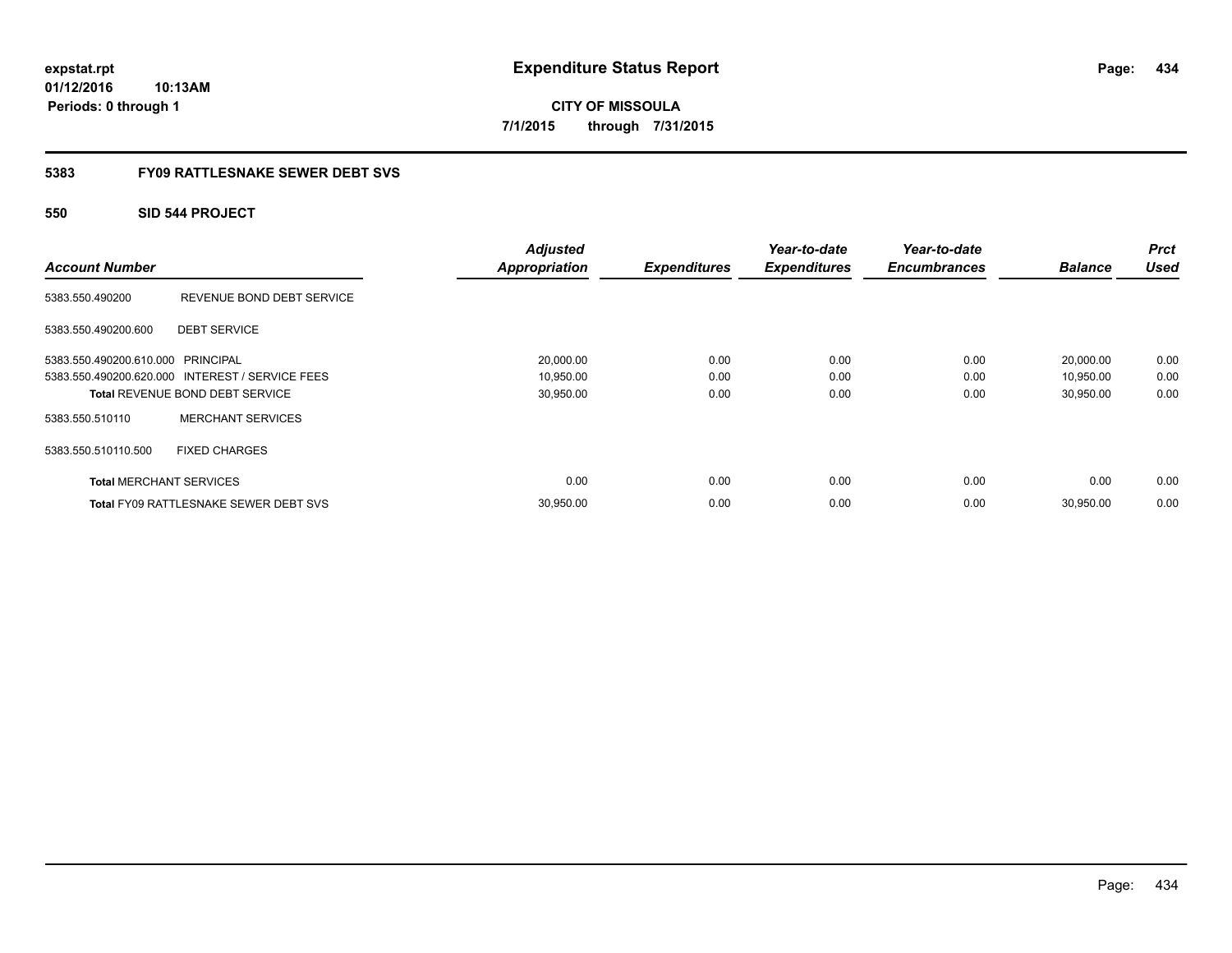## **5384 09 LOLO BOND RESERVE**

| <b>Account Number</b>          |                                                                                     | <b>Adjusted</b><br><b>Appropriation</b> | <b>Expenditures</b> | Year-to-date<br><b>Expenditures</b> | Year-to-date<br><b>Encumbrances</b> | <b>Balance</b>         | <b>Prct</b><br><b>Used</b> |
|--------------------------------|-------------------------------------------------------------------------------------|-----------------------------------------|---------------------|-------------------------------------|-------------------------------------|------------------------|----------------------------|
| 5384.330.490200                | REVENUE BOND DEBT SERVICE                                                           |                                         |                     |                                     |                                     |                        |                            |
| 5384.330.490200.800            | OTHER OBJECTS                                                                       |                                         |                     |                                     |                                     |                        |                            |
|                                | 5384.330.490200.820.000 TRANSFERS TO OTHER FUNDS<br>Total REVENUE BOND DEBT SERVICE | 10,310.00<br>10,310.00                  | 0.00<br>0.00        | 0.00<br>0.00                        | 0.00<br>0.00                        | 10.310.00<br>10,310.00 | 0.00<br>0.00               |
| 5384.330.510110                | <b>MERCHANT SERVICES</b>                                                            |                                         |                     |                                     |                                     |                        |                            |
| 5384.330.510110.500            | <b>FIXED CHARGES</b>                                                                |                                         |                     |                                     |                                     |                        |                            |
| <b>Total MERCHANT SERVICES</b> |                                                                                     | 0.00                                    | 0.00                | 0.00                                | 0.00                                | 0.00                   | 0.00                       |
|                                | Total 09 LOLO BOND RESERVE                                                          | 10.310.00                               | 0.00                | 0.00                                | 0.00                                | 10.310.00              | 0.00                       |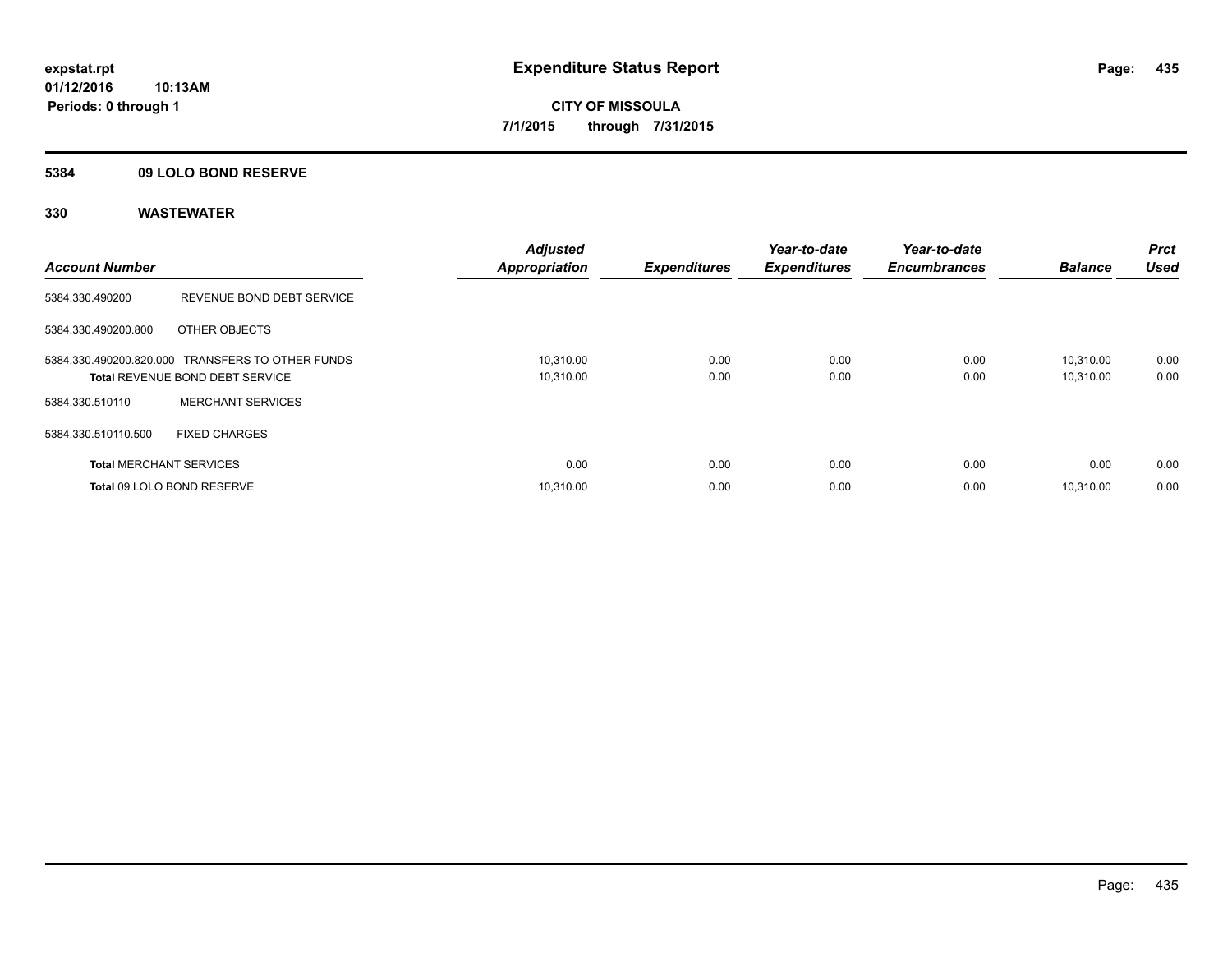**Periods: 0 through 1**

**CITY OF MISSOULA 7/1/2015 through 7/31/2015**

### **5385 HEADWORKS 2010 BOND RESERVE**

| <b>Account Number</b>       |                                                  | <b>Adjusted</b><br>Appropriation | <b>Expenditures</b> | Year-to-date<br><b>Expenditures</b> | Year-to-date<br><b>Encumbrances</b> | <b>Balance</b>         | <b>Prct</b><br>Used |
|-----------------------------|--------------------------------------------------|----------------------------------|---------------------|-------------------------------------|-------------------------------------|------------------------|---------------------|
| 5385.330.430610             | ADMINISTRATION                                   |                                  |                     |                                     |                                     |                        |                     |
| 5385.330.430610.800         | OTHER OBJECTS                                    |                                  |                     |                                     |                                     |                        |                     |
| <b>Total ADMINISTRATION</b> | 5385.330.430610.820.000 TRANSFERS TO OTHER FUNDS | 27,928.00<br>27,928.00           | 0.00<br>0.00        | 0.00<br>0.00                        | 0.00<br>0.00                        | 27.928.00<br>27.928.00 | 0.00<br>0.00        |
|                             | Total HEADWORKS 2010 BOND RESERVE                | 27,928.00                        | 0.00                | 0.00                                | 0.00                                | 27.928.00              | 0.00                |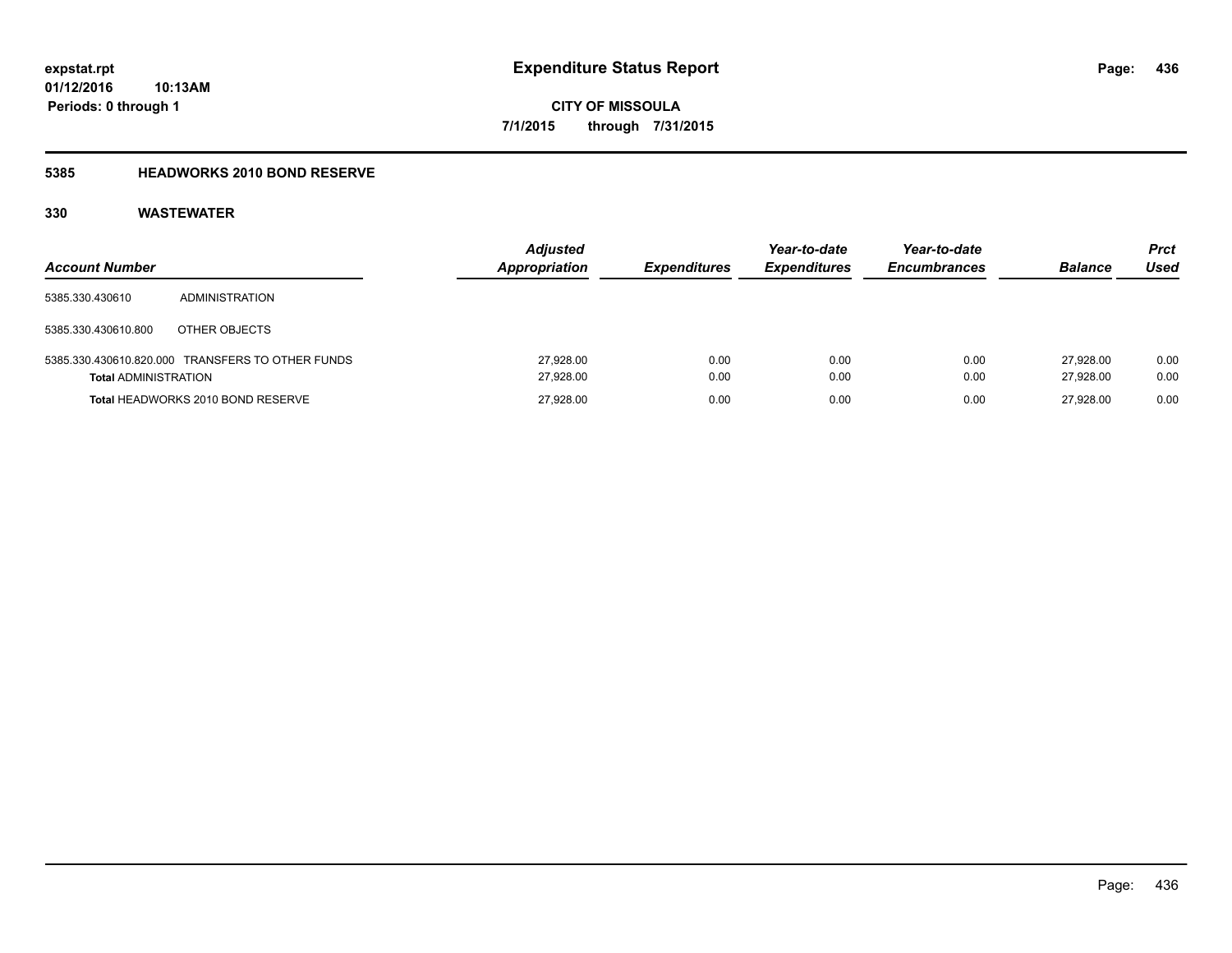**437**

**01/12/2016 10:13AM Periods: 0 through 1**

**CITY OF MISSOULA 7/1/2015 through 7/31/2015**

## **5386 FY10 HEADWORKS DEBT SERVICE**

| <b>Account Number</b>             |                                                 | <b>Adjusted</b>      | <b>Expenditures</b> | Year-to-date<br><b>Expenditures</b> | Year-to-date<br><b>Encumbrances</b> | <b>Balance</b> | <b>Prct</b><br><b>Used</b> |
|-----------------------------------|-------------------------------------------------|----------------------|---------------------|-------------------------------------|-------------------------------------|----------------|----------------------------|
|                                   |                                                 | <b>Appropriation</b> |                     |                                     |                                     |                |                            |
| 5386.330.490200                   | REVENUE BOND DEBT SERVICE                       |                      |                     |                                     |                                     |                |                            |
| 5386.330.490200.600               | <b>DEBT SERVICE</b>                             |                      |                     |                                     |                                     |                |                            |
| 5386.330.490200.610.000 PRINCIPAL |                                                 | 135,000.00           | 0.00                | 0.00                                | 0.00                                | 135,000.00     | 0.00                       |
|                                   | 5386.330.490200.620.000 INTEREST / SERVICE FEES | 563,316.00           | 0.00                | 0.00                                | 0.00                                | 563,316.00     | 0.00                       |
|                                   | <b>Total REVENUE BOND DEBT SERVICE</b>          | 698,316.00           | 0.00                | 0.00                                | 0.00                                | 698,316.00     | 0.00                       |
| 5386.330.510110                   | <b>MERCHANT SERVICES</b>                        |                      |                     |                                     |                                     |                |                            |
| 5386.330.510110.500               | <b>FIXED CHARGES</b>                            |                      |                     |                                     |                                     |                |                            |
| <b>Total MERCHANT SERVICES</b>    |                                                 | 0.00                 | 0.00                | 0.00                                | 0.00                                | 0.00           | 0.00                       |
|                                   | <b>Total FY10 HEADWORKS DEBT SERVICE</b>        | 698.316.00           | 0.00                | 0.00                                | 0.00                                | 698.316.00     | 0.00                       |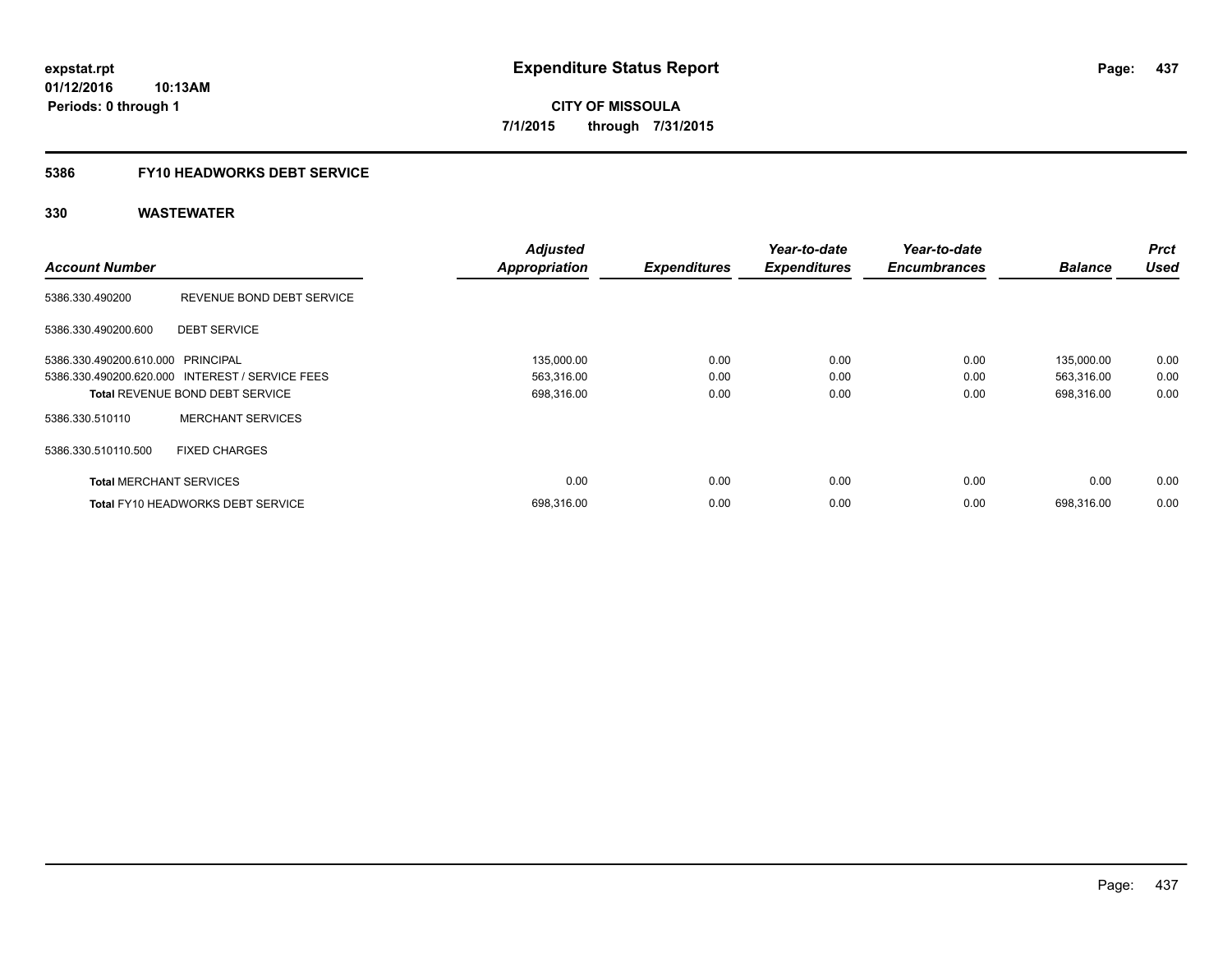**CITY OF MISSOULA 7/1/2015 through 7/31/2015**

## **5387 FY11 SEWER \$1.29M BOND DEBT SERVICE**

|                                   |                                                 | <b>Adjusted</b>      |                     | Year-to-date        | Year-to-date        |                | <b>Prct</b> |
|-----------------------------------|-------------------------------------------------|----------------------|---------------------|---------------------|---------------------|----------------|-------------|
| <b>Account Number</b>             |                                                 | <b>Appropriation</b> | <b>Expenditures</b> | <b>Expenditures</b> | <b>Encumbrances</b> | <b>Balance</b> | <b>Used</b> |
| 5387.330.490200                   | REVENUE BOND DEBT SERVICE                       |                      |                     |                     |                     |                |             |
| 5387.330.490200.600               | <b>DEBT SERVICE</b>                             |                      |                     |                     |                     |                |             |
| 5387.330.490200.610.000 PRINCIPAL |                                                 | 45,000.00            | 0.00                | 0.00                | 0.00                | 45,000.00      | 0.00        |
|                                   | 5387.330.490200.620.000 INTEREST / SERVICE FEES | 57,080.00            | 0.00                | 0.00                | 0.00                | 57,080.00      | 0.00        |
|                                   | <b>Total REVENUE BOND DEBT SERVICE</b>          | 102,080.00           | 0.00                | 0.00                | 0.00                | 102,080.00     | 0.00        |
| 5387.330.510110                   | <b>MERCHANT SERVICES</b>                        |                      |                     |                     |                     |                |             |
| 5387.330.510110.500               | <b>FIXED CHARGES</b>                            |                      |                     |                     |                     |                |             |
| <b>Total MERCHANT SERVICES</b>    |                                                 | 0.00                 | 0.00                | 0.00                | 0.00                | 0.00           | 0.00        |
|                                   | Total FY11 SEWER \$1.29M BOND DEBT SERVICE      | 102.080.00           | 0.00                | 0.00                | 0.00                | 102.080.00     | 0.00        |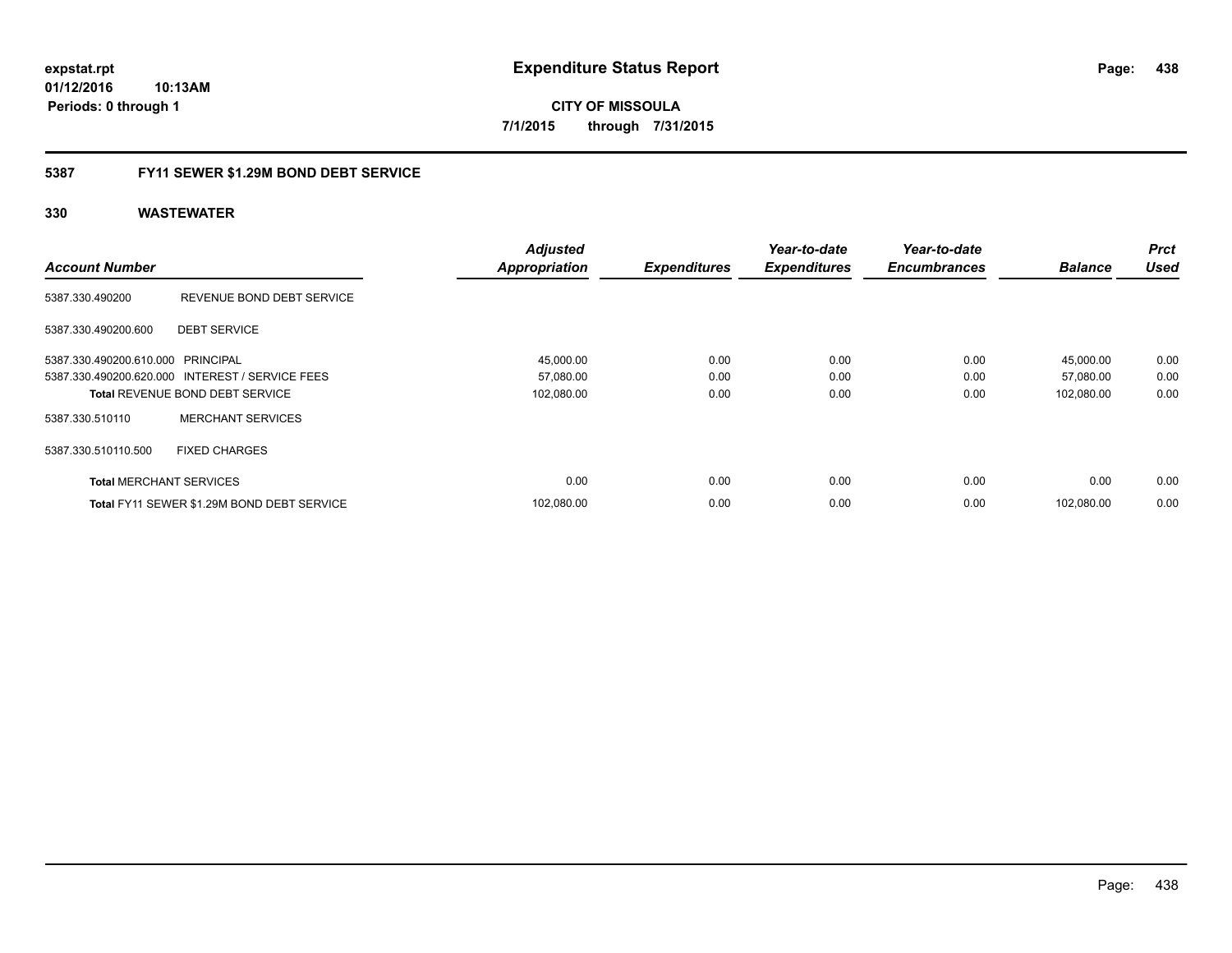**Periods: 0 through 1**

**CITY OF MISSOULA 7/1/2015 through 7/31/2015**

## **5388 FY11 \$1.29M SEWER BOND RESERVE**

**10:13AM**

| <b>Account Number</b>          |                                                  | <b>Adjusted</b><br><b>Appropriation</b> | <b>Expenditures</b> | Year-to-date<br><b>Expenditures</b> | Year-to-date<br><b>Encumbrances</b> | <b>Balance</b>       | Prct<br><b>Used</b> |
|--------------------------------|--------------------------------------------------|-----------------------------------------|---------------------|-------------------------------------|-------------------------------------|----------------------|---------------------|
| 5388.330.430610                | <b>ADMINISTRATION</b>                            |                                         |                     |                                     |                                     |                      |                     |
| 5388.330.430610.800            | OTHER OBJECTS                                    |                                         |                     |                                     |                                     |                      |                     |
| <b>Total ADMINISTRATION</b>    | 5388.330.430610.820.000 TRANSFERS TO OTHER FUNDS | 3,025.00<br>3,025.00                    | 0.00<br>0.00        | 0.00<br>0.00                        | 0.00<br>0.00                        | 3,025.00<br>3,025.00 | 0.00<br>0.00        |
| 5388.330.510110                | <b>MERCHANT SERVICES</b>                         |                                         |                     |                                     |                                     |                      |                     |
| 5388.330.510110.500            | <b>FIXED CHARGES</b>                             |                                         |                     |                                     |                                     |                      |                     |
| <b>Total MERCHANT SERVICES</b> |                                                  | 0.00                                    | 0.00                | 0.00                                | 0.00                                | 0.00                 | 0.00                |
|                                | Total FY11 \$1.29M SEWER BOND RESERVE            | 3,025.00                                | 0.00                | 0.00                                | 0.00                                | 3,025.00             | 0.00                |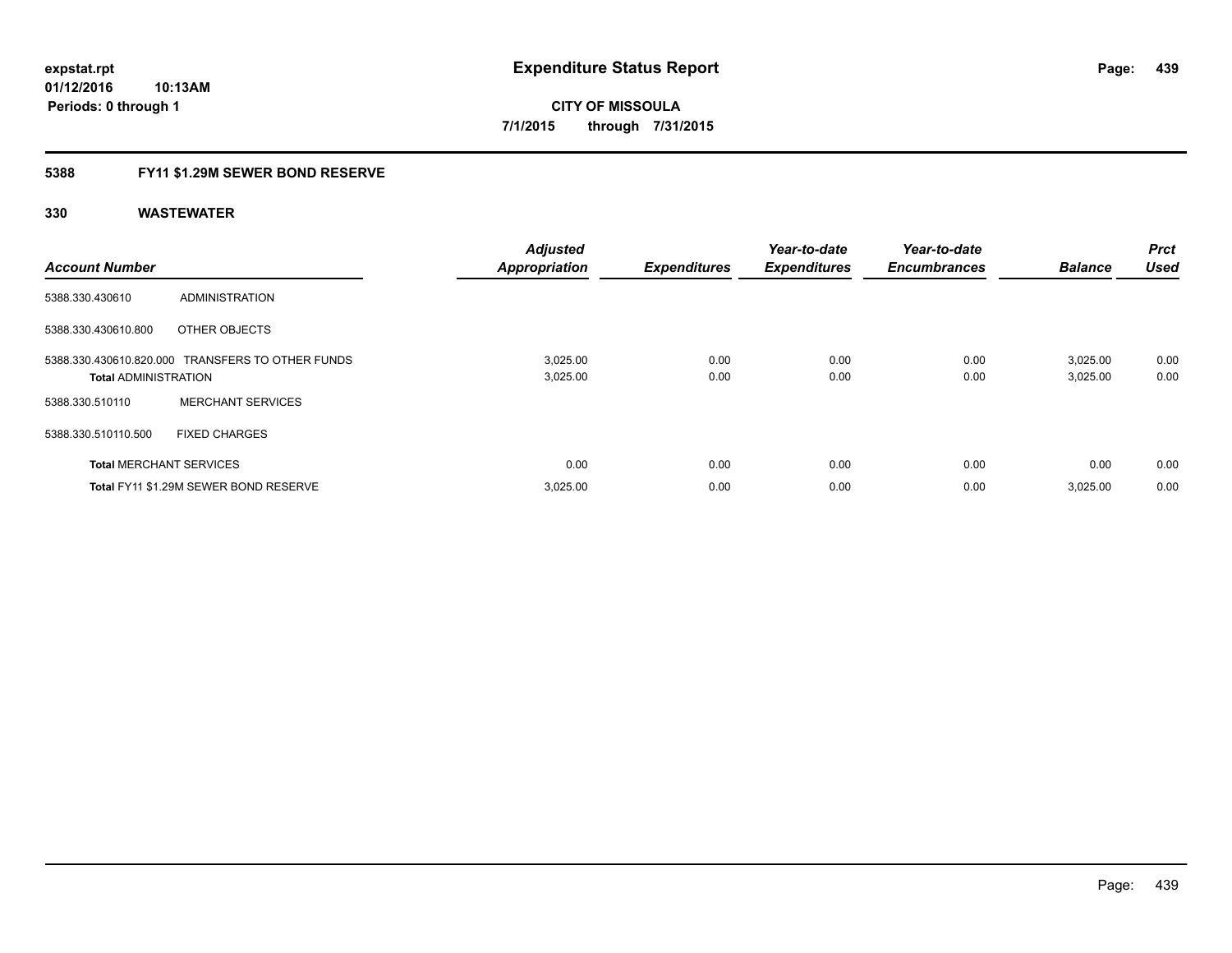**CITY OF MISSOULA 7/1/2015 through 7/31/2015**

## **5389 FY15 SEWER REVENUE BOND DEBT SERVICE**

| <b>Account Number</b> |                                                   | <b>Adjusted</b><br><b>Appropriation</b> | <b>Expenditures</b> | Year-to-date<br><b>Expenditures</b> | Year-to-date<br><b>Encumbrances</b> | <b>Balance</b> | <b>Prct</b><br><b>Used</b> |
|-----------------------|---------------------------------------------------|-----------------------------------------|---------------------|-------------------------------------|-------------------------------------|----------------|----------------------------|
| 5389.330.490200       | REVENUE BOND DEBT SERVICE                         |                                         |                     |                                     |                                     |                |                            |
| 5389.330.490200.600   | <b>DEBT SERVICE</b>                               |                                         |                     |                                     |                                     |                |                            |
|                       | <b>Total REVENUE BOND DEBT SERVICE</b>            | 0.00                                    | 0.00                | 0.00                                | 0.00                                | 0.00           | 0.00                       |
| 5389.330.510110       | <b>MERCHANT SERVICES</b>                          |                                         |                     |                                     |                                     |                |                            |
| 5389.330.510110.500   | <b>FIXED CHARGES</b>                              |                                         |                     |                                     |                                     |                |                            |
|                       | <b>Total MERCHANT SERVICES</b>                    | 0.00                                    | 0.00                | 0.00                                | 0.00                                | 0.00           | 0.00                       |
|                       | <b>Total FY15 SEWER REVENUE BOND DEBT SERVICE</b> | 0.00                                    | 0.00                | 0.00                                | 0.00                                | 0.00           | 0.00                       |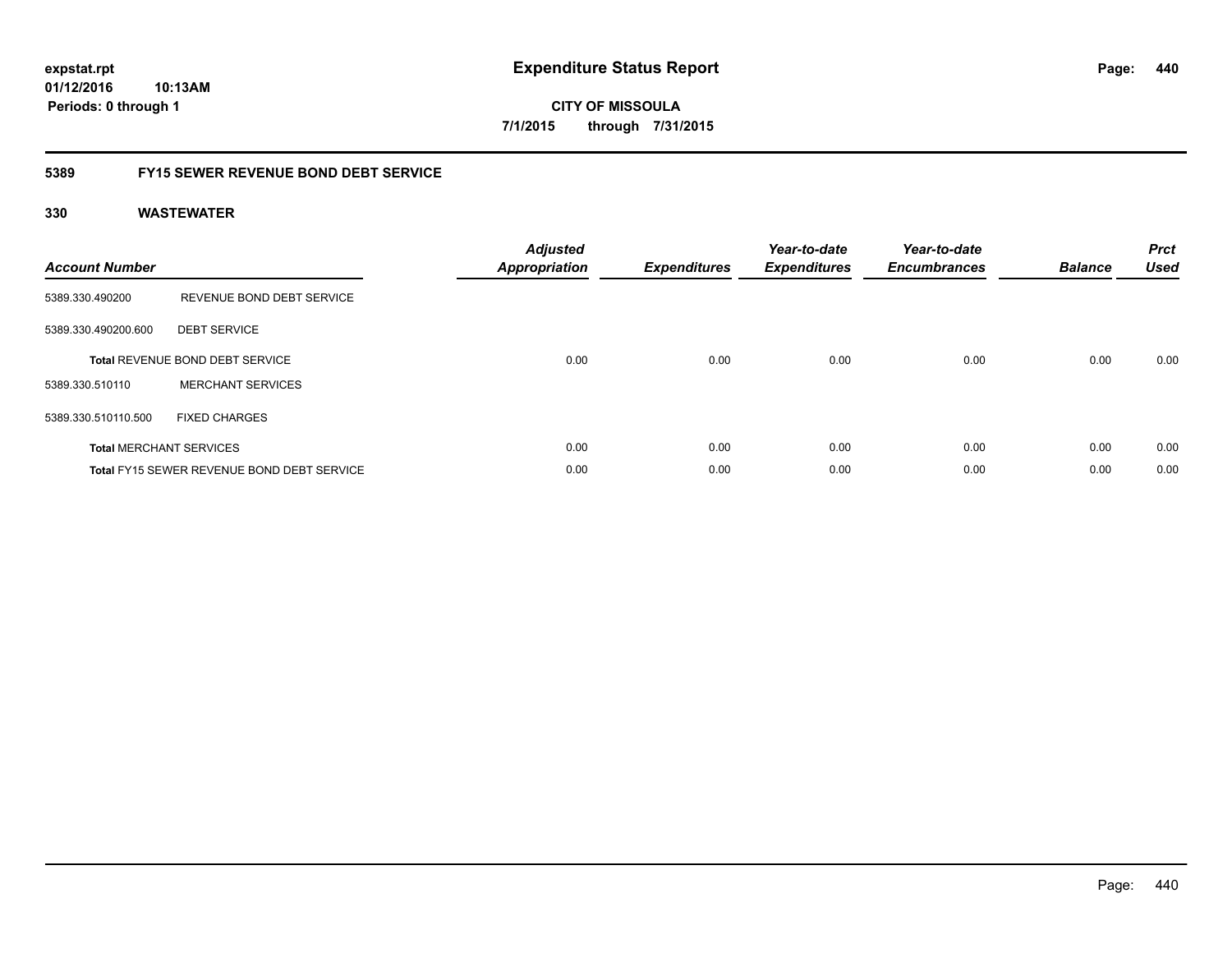**Periods: 0 through 1**

**CITY OF MISSOULA 7/1/2015 through 7/31/2015**

## **5390 FY15 SEWER BOND DEBT RESERVE**

| <b>Account Number</b>       |                                           | <b>Adjusted</b><br><b>Appropriation</b> | <b>Expenditures</b> | Year-to-date<br><b>Expenditures</b> | Year-to-date<br><b>Encumbrances</b> | <b>Balance</b> | <b>Prct</b><br><b>Used</b> |
|-----------------------------|-------------------------------------------|-----------------------------------------|---------------------|-------------------------------------|-------------------------------------|----------------|----------------------------|
| 5390.330.430610             | <b>ADMINISTRATION</b>                     |                                         |                     |                                     |                                     |                |                            |
| 5390.330.430610.800         | OTHER OBJECTS                             |                                         |                     |                                     |                                     |                |                            |
| <b>Total ADMINISTRATION</b> |                                           | 0.00                                    | 0.00                | 0.00                                | 0.00                                | 0.00           | 0.00                       |
| 5390.330.510110             | <b>MERCHANT SERVICES</b>                  |                                         |                     |                                     |                                     |                |                            |
| 5390.330.510110.500         | <b>FIXED CHARGES</b>                      |                                         |                     |                                     |                                     |                |                            |
|                             | <b>Total FY15 SEWER BOND DEBT RESERVE</b> | 0.00                                    | 0.00                | 0.00                                | 0.00                                | 0.00           | 0.00                       |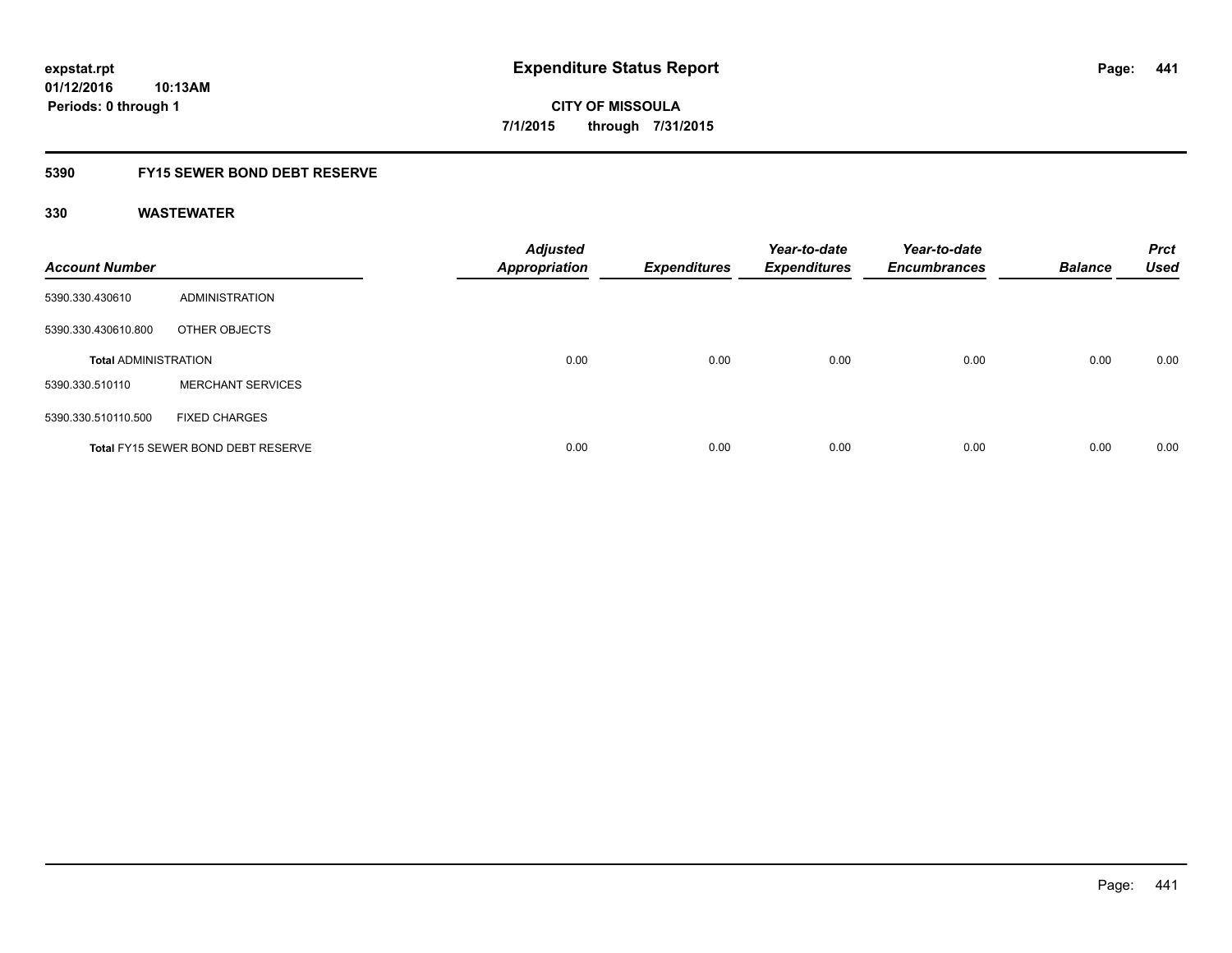**5711 AQUATICS**

| <b>Account Number</b>                                 |                                                             | <b>Adjusted</b><br>Appropriation | <b>Expenditures</b> | Year-to-date<br><b>Expenditures</b> | Year-to-date<br><b>Encumbrances</b> | <b>Balance</b> | <b>Prct</b><br><b>Used</b> |
|-------------------------------------------------------|-------------------------------------------------------------|----------------------------------|---------------------|-------------------------------------|-------------------------------------|----------------|----------------------------|
| 5711.370.460000                                       | <b>CULTURE &amp; RECREATION</b>                             |                                  |                     |                                     |                                     |                |                            |
| 5711.370.460000.100                                   | PERSONAL SERVICES                                           |                                  |                     |                                     |                                     |                |                            |
|                                                       | Total CULTURE & RECREATION                                  | 0.00                             | 0.00                | 0.00                                | 0.00                                | 0.00           | 0.00                       |
| 5711.370.460449                                       | <b>GRILL VAN</b>                                            |                                  |                     |                                     |                                     |                |                            |
| 5711.370.460449.100                                   | PERSONAL SERVICES                                           |                                  |                     |                                     |                                     |                |                            |
| <b>Total PERSONAL SERVICES</b>                        |                                                             | 0.00                             | 0.00                | 0.00                                | 0.00                                | 0.00           | 0.00                       |
| 5711.370.460449.200                                   | <b>SUPPLIES</b>                                             |                                  |                     |                                     |                                     |                |                            |
| <b>Total SUPPLIES</b>                                 |                                                             | 0.00                             | 0.00                | 0.00                                | 0.00                                | 0.00           | 0.00                       |
| 5711.370.460449.300                                   | PURCHASED SERVICES                                          |                                  |                     |                                     |                                     |                |                            |
| <b>Total GRILL VAN</b>                                |                                                             | 0.00                             | 0.00                | 0.00                                | 0.00                                | 0.00           | 0.00                       |
| 5711.370.460477                                       | <b>GRILL VAN</b>                                            |                                  |                     |                                     |                                     |                |                            |
| 5711.370.460477.100                                   | PERSONAL SERVICES                                           |                                  |                     |                                     |                                     |                |                            |
|                                                       | 5711.370.460477.110.000 GRILL VAN/SALARIES AND WAGES        | 20,661.00                        | 0.00                | 0.00                                | 0.00                                | 20,661.00      | 0.00                       |
|                                                       | 5711.370.460477.140.000 EMPLOYER CONTRIBUTIONS              | 2,937.00<br>23,598.00            | 0.00                | 0.00                                | 0.00<br>0.00                        | 2,937.00       | 0.00<br>0.00               |
| <b>Total PERSONAL SERVICES</b><br>5711.370.460477.200 | <b>SUPPLIES</b>                                             |                                  | 0.00                | 0.00                                |                                     | 23,598.00      |                            |
|                                                       |                                                             |                                  |                     |                                     |                                     |                |                            |
|                                                       | 5711.370.460477.240.000 GRILL VAN/OTHER SUPPLIES            | 35,000.00                        | 3,438.91            | 3,438.91                            | 0.00                                | 31,561.09      | 9.83                       |
| <b>Total SUPPLIES</b>                                 |                                                             | 35,000.00                        | 3,438.91            | 3,438.91                            | 0.00                                | 31,561.09      | 9.83                       |
| 5711.370.460477.300                                   | PURCHASED SERVICES                                          |                                  |                     |                                     |                                     |                |                            |
|                                                       | 5711.370.460477.341.000 GRILL VAN/ELECTRICITY & NATURAL GAS | 5,000.00                         | 0.00                | 0.00                                | 0.00                                | 5,000.00       | 0.00                       |
|                                                       | 5711.370.460477.360.000 GRILL VAN/REPAIR & MAINTENANCE      | 2,000.00                         | 0.00                | 0.00                                | 0.00                                | 2,000.00       | 0.00                       |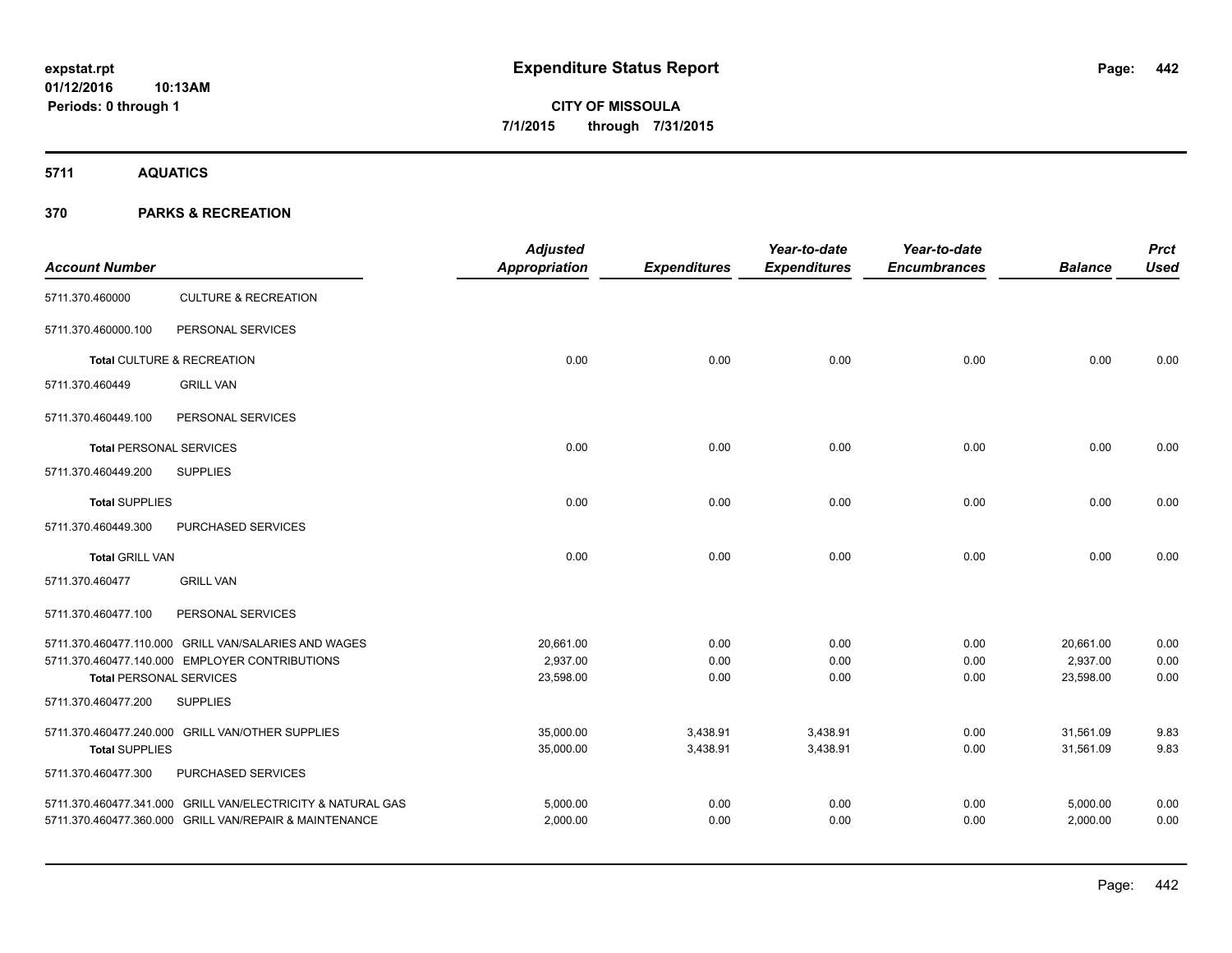**5711 AQUATICS**

| <b>Account Number</b>                                   | <b>Adjusted</b><br><b>Appropriation</b> | <b>Expenditures</b> | Year-to-date<br><b>Expenditures</b> | Year-to-date<br><b>Encumbrances</b> | <b>Balance</b> | <b>Prct</b><br><b>Used</b> |
|---------------------------------------------------------|-----------------------------------------|---------------------|-------------------------------------|-------------------------------------|----------------|----------------------------|
| <b>Total PURCHASED SERVICES</b>                         | 7,000.00                                | 0.00                | 0.00                                | 0.00                                | 7,000.00       | 0.00                       |
| CAPITAL OUTLAY<br>5711.370.460477.900                   |                                         |                     |                                     |                                     |                |                            |
| <b>Total CAPITAL OUTLAY</b>                             | 0.00                                    | 0.00                | 0.00                                | 0.00                                | 0.00           | 0.00                       |
| <b>Total GRILL VAN</b>                                  | 65,598.00                               | 3,438.91            | 3,438.91                            | 0.00                                | 62,159.09      | 5.24                       |
| <b>CURRENTS POOL EXPENSES</b><br>5711.370.460490        |                                         |                     |                                     |                                     |                |                            |
| 5711.370.460490.100<br>PERSONAL SERVICES                |                                         |                     |                                     |                                     |                |                            |
| 5711.370.460490.110.000 SALARIES AND WAGES              | 314,794.00                              | 42,629.72           | 42,629.72                           | 0.00                                | 272,164.28     | 13.54                      |
| 5711.370.460490.120.000 OVERTIME/TERMINATION            | 500.00                                  | 15.80               | 15.80                               | 0.00                                | 484.20         | 3.16                       |
| 5711.370.460490.140.000 EMPLOYER CONTRIBUTIONS          | 86.677.00                               | 12,181.20           | 12,181.20                           | 0.00                                | 74,495.80      | 14.05                      |
| 5711.370.460490.141.000 STATE RETIREMENT CONTRIBUTIONS  | 0.00                                    | 88.81               | 88.81                               | 0.00                                | $-88.81$       | 0.00                       |
| <b>Total PERSONAL SERVICES</b>                          | 401,971.00                              | 54,915.53           | 54,915.53                           | 0.00                                | 347,055.47     | 13.66                      |
| <b>SUPPLIES</b><br>5711.370.460490.200                  |                                         |                     |                                     |                                     |                |                            |
| 5711.370.460490.210.000 OFFICE SUPPLIES                 | 4,000.00                                | 218.56              | 218.56                              | 0.00                                | 3,781.44       | 5.46                       |
| 5711.370.460490.220.000 OPERATING SUPPLIES              | 8,000.00                                | 191.05              | 191.05                              | 0.00                                | 7,808.95       | 2.39                       |
| 5711.370.460490.230.000 REPAIR/MAINTENANCE              | 35,750.00                               | 0.00                | 0.00                                | 0.00                                | 35,750.00      | 0.00                       |
| 5711.370.460490.230.171 REPAIR/MAINTENANCE              | 0.00                                    | 1,640.26            | 1,640.26                            | 0.00                                | $-1,640.26$    | 0.00                       |
| 5711.370.460490.230.178 REPAIR/MAINTENANCE              | 0.00                                    | 309.12              | 309.12                              | 0.00                                | $-309.12$      | 0.00                       |
| 5711.370.460490.240.000 OTHER SUPPLIES                  | 12,000.00                               | 1,006.91            | 1,006.91                            | 0.00                                | 10,993.09      | 8.39                       |
| 5711.370.460490.240.174 OTHER SUPPLIES                  | 0.00                                    | 663.18              | 663.18                              | 0.00                                | $-663.18$      | 0.00                       |
| 5711.370.460490.240.175 OTHER SUPPLIES                  | 0.00                                    | 225.00              | 225.00                              | 0.00                                | $-225.00$      | 0.00                       |
| <b>Total SUPPLIES</b>                                   | 59,750.00                               | 4,254.08            | 4,254.08                            | 0.00                                | 55,495.92      | 7.12                       |
| PURCHASED SERVICES<br>5711.370.460490.300               |                                         |                     |                                     |                                     |                |                            |
| 5711.370.460490.310.000 COMMUNICATIONS                  | 250.00                                  | 0.00                | 0.00                                | 0.00                                | 250.00         | 0.00                       |
| 5711.370.460490.320.000 PRINTING & DUPLICATING          | 6,500.00                                | 0.00                | 0.00                                | 0.00                                | 6,500.00       | 0.00                       |
| 5711.370.460490.330.000 PUBLICITY, SUBSCRIPTIONS & DUES | 13,700.00                               | 137.00              | 137.00                              | 0.00                                | 13,563.00      | 1.00                       |
| 5711.370.460490.340.000 SEWER                           | 3,245.00                                | 2,652.18            | 2,652.18                            | 0.00                                | 592.82         | 81.73                      |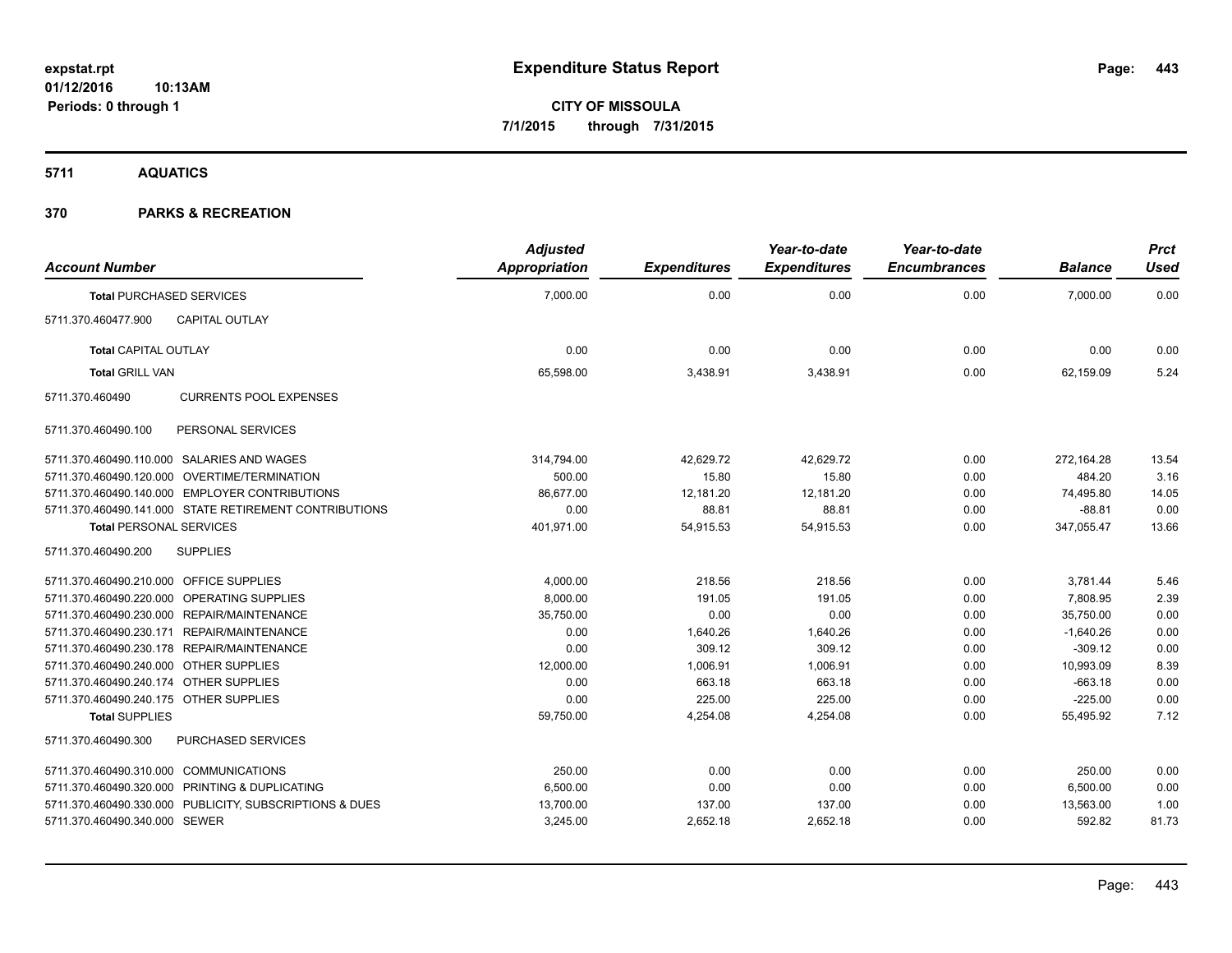**5711 AQUATICS**

| <b>Account Number</b>                             | <b>Adjusted</b><br><b>Appropriation</b> | <b>Expenditures</b> | Year-to-date<br><b>Expenditures</b> | Year-to-date<br><b>Encumbrances</b> | <b>Balance</b> | <b>Prct</b><br><b>Used</b> |
|---------------------------------------------------|-----------------------------------------|---------------------|-------------------------------------|-------------------------------------|----------------|----------------------------|
| 5711.370.460490.341.000 ELECTRICITY & NATURAL GAS | 121,000.00                              | 0.00                | 0.00                                | 0.00                                | 121,000.00     | 0.00                       |
| 5711.370.460490.343.000 WATER CHARGES             | 5,556.00                                | 0.00                | 0.00                                | 0.00                                | 5,556.00       | 0.00                       |
| 5711.370.460490.344.000 TELEPHONE SERVICE         | 3,439.00                                | 178.20              | 178.20                              | 0.00                                | 3,260.80       | 5.18                       |
| 5711.370.460490.345.000 GARBAGE                   | 2,620.00                                | 0.00                | 0.00                                | 0.00                                | 2,620.00       | 0.00                       |
| 5711.370.460490.350.000 PROFESSIONAL SERVICES     | 20,000.00                               | 400.00              | 400.00                              | 0.00                                | 19,600.00      | 2.00                       |
| 5711.370.460490.360.000 REPAIR & MAINTENANCE      | 4,000.00                                | 0.00                | 0.00                                | 0.00                                | 4,000.00       | 0.00                       |
| 5711.370.460490.370.000 TRAVEL                    | 2,000.00                                | 0.00                | 0.00                                | 0.00                                | 2,000.00       | 0.00                       |
| 5711.370.460490.380.000 TRAINING                  | 2,000.00                                | 0.00                | 0.00                                | 0.00                                | 2,000.00       | 0.00                       |
| 5711.370.460490.390.000 OTHER PURCHASED SERVICES  | 9,000.00                                | 576.00              | 576.00                              | 0.00                                | 8,424.00       | 6.40                       |
| <b>Total PURCHASED SERVICES</b>                   | 193,310.00                              | 3,943.38            | 3,943.38                            | 0.00                                | 189,366.62     | 2.04                       |
| 5711.370.460490.500<br><b>FIXED CHARGES</b>       |                                         |                     |                                     |                                     |                |                            |
| 5711.370.460490.500.000 FIXED CHARGES             | 4,512.00                                | 0.00                | 0.00                                | 0.00                                | 4,512.00       | 0.00                       |
| <b>Total FIXED CHARGES</b>                        | 4,512.00                                | 0.00                | 0.00                                | 0.00                                | 4,512.00       | 0.00                       |
| 5711.370.460490.800<br>OTHER OBJECTS              |                                         |                     |                                     |                                     |                |                            |
| <b>Total OTHER OBJECTS</b>                        | 0.00                                    | 0.00                | 0.00                                | 0.00                                | 0.00           | 0.00                       |
| <b>CAPITAL OUTLAY</b><br>5711.370.460490.900      |                                         |                     |                                     |                                     |                |                            |
| <b>Total CAPITAL OUTLAY</b>                       | 0.00                                    | 0.00                | 0.00                                | 0.00                                | 0.00           | 0.00                       |
| <b>Total CURRENTS POOL EXPENSES</b>               | 659,543.00                              | 63,112.99           | 63,112.99                           | 0.00                                | 596,430.01     | 9.57                       |
| 5711.370.460491<br>SPLASH POOLS EXPENSES          |                                         |                     |                                     |                                     |                |                            |
| PERSONAL SERVICES<br>5711.370.460491.100          |                                         |                     |                                     |                                     |                |                            |
| 5711.370.460491.110.000 SALARIES AND WAGES        | 209.281.00                              | 46,182.85           | 46,182.85                           | 0.00                                | 163,098.15     | 22.07                      |
| 5711.370.460491.120.000 OVERTIME/TERMINATION      | 500.00                                  | 11.82               | 11.82                               | 0.00                                | 488.18         | 2.36                       |
| 5711.370.460491.140.000 EMPLOYER CONTRIBUTIONS    | 45,478.00                               | 7,696.91            | 7,696.91                            | 0.00                                | 37,781.09      | 16.92                      |
| <b>Total PERSONAL SERVICES</b>                    | 255,259.00                              | 53,891.58           | 53,891.58                           | 0.00                                | 201,367.42     | 21.11                      |
| <b>SUPPLIES</b><br>5711.370.460491.200            |                                         |                     |                                     |                                     |                |                            |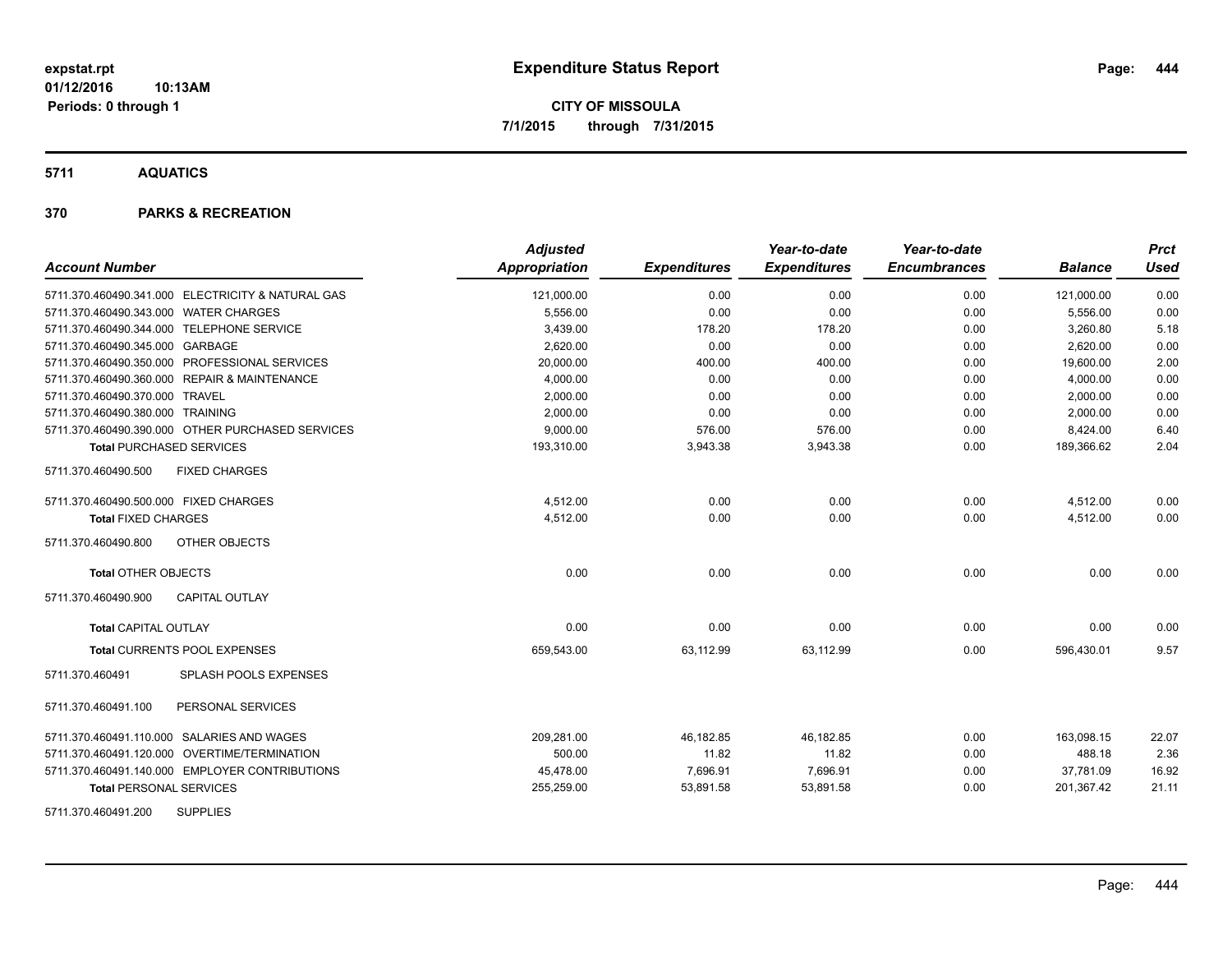**CITY OF MISSOULA 7/1/2015 through 7/31/2015**

**5711 AQUATICS**

|                                                                  | <b>Adjusted</b>      |                     | Year-to-date        | Year-to-date        |                | <b>Prct</b> |
|------------------------------------------------------------------|----------------------|---------------------|---------------------|---------------------|----------------|-------------|
| <b>Account Number</b>                                            | <b>Appropriation</b> | <b>Expenditures</b> | <b>Expenditures</b> | <b>Encumbrances</b> | <b>Balance</b> | Used        |
| 5711.370.460491.210.000 OFFICE SUPPLIES                          | 500.00               | 224.08              | 224.08              | 0.00                | 275.92         | 44.82       |
| 5711.370.460491.220.000 OPERATING SUPPLIES                       | 15,000.00            | 92.24               | 92.24               | 0.00                | 14,907.76      | 0.61        |
| 5711.370.460491.230.000 REPAIR/MAINTENANCE                       | 29,250.00            | 188.82              | 188.82              | 0.00                | 29,061.18      | 0.65        |
| 5711.370.460491.230.171 REPAIR/MAINTENANCE                       | 0.00                 | 6,967.91            | 6,967.91            | 0.00                | $-6,967.91$    | 0.00        |
| 5711.370.460491.230.178 REPAIR/MAINTENANCE                       | 0.00                 | 437.96              | 437.96              | 0.00                | $-437.96$      | 0.00        |
| 5711.370.460491.230.194 REPAIR/MAINTENANCE                       | 0.00                 | 74.48               | 74.48               | 0.00                | $-74.48$       | 0.00        |
| 5711.370.460491.240.000 OTHER SUPPLIES                           | 74,000.00            | 0.00                | 0.00                | 0.00                | 74,000.00      | 0.00        |
| 5711.370.460491.240.174 OTHER SUPPLIES                           | 0.00                 | 8,979.95            | 8,979.95            | 0.00                | $-8,979.95$    | 0.00        |
| 5711.370.460491.240.175 OTHER SUPPLIES                           | 0.00                 | 34.98               | 34.98               | 0.00                | $-34.98$       | 0.00        |
| 5711.370.460491.240.180 OTHER SUPPLIES-MERCHANDISE SALES FRNTDSK | 0.00                 | 1,030.91            | 1,030.91            | 0.00                | $-1,030.91$    | 0.00        |
| <b>Total SUPPLIES</b>                                            | 118,750.00           | 18,031.33           | 18,031.33           | 0.00                | 100,718.67     | 15.18       |
| 5711.370.460491.300<br>PURCHASED SERVICES                        |                      |                     |                     |                     |                |             |
| 5711.370.460491.310.000 COMMUNICATIONS                           | 250.00               | 0.00                | 0.00                | 0.00                | 250.00         | 0.00        |
| 5711.370.460491.320.000 PRINTING & DUPLICATING                   | 4,000.00             | 0.00                | 0.00                | 0.00                | 4,000.00       | 0.00        |
| 5711.370.460491.330.000 PUBLICITY, SUBSCRIPTIONS & DUES          | 3,500.00             | 827.00              | 827.00              | 0.00                | 2,673.00       | 23.63       |
| 5711.370.460491.340.000 SEWER                                    | 7,030.00             | 70.25               | 70.25               | 0.00                | 6,959.75       | 1.00        |
| 5711.370.460491.341.000 ELECTRICITY & NATURAL GAS                | 65,000.00            | 0.00                | 0.00                | 0.00                | 65,000.00      | 0.00        |
| 5711.370.460491.343.000 WATER CHARGES                            | 8,088.00             | 0.00                | 0.00                | 0.00                | 8,088.00       | 0.00        |
| 5711.370.460491.344.000 TELEPHONE SERVICE                        | 4,101.00             | 286.68              | 286.68              | 0.00                | 3,814.32       | 6.99        |
| 5711.370.460491.345.000 GARBAGE                                  | 2.031.00             | 373.15              | 373.15              | 0.00                | 1.657.85       | 18.37       |
| 5711.370.460491.350.000 PROFESSIONAL SERVICES                    | 10,000.00            | 400.00              | 400.00              | 0.00                | 9,600.00       | 4.00        |
| 5711.370.460491.360.000 REPAIR & MAINTENANCE                     | 4,500.00             | 0.00                | 0.00                | 0.00                | 4,500.00       | 0.00        |
| 5711.370.460491.380.000 TRAINING                                 | 3,000.00             | 100.00              | 100.00              | 0.00                | 2,900.00       | 3.33        |
| 5711.370.460491.390.000 OTHER PURCHASED SERVICES                 | 5,300.00             | 0.00                | 0.00                | 0.00                | 5,300.00       | 0.00        |
| <b>Total PURCHASED SERVICES</b>                                  | 116,800.00           | 2,057.08            | 2,057.08            | 0.00                | 114,742.92     | 1.76        |
| OTHER OBJECTS<br>5711.370.460491.800                             |                      |                     |                     |                     |                |             |
| <b>Total OTHER OBJECTS</b>                                       | 0.00                 | 0.00                | 0.00                | 0.00                | 0.00           | 0.00        |
| 5711.370.460491.900<br><b>CAPITAL OUTLAY</b>                     |                      |                     |                     |                     |                |             |
| <b>Total CAPITAL OUTLAY</b>                                      | 0.00                 | 0.00                | 0.00                | 0.00                | 0.00           | 0.00        |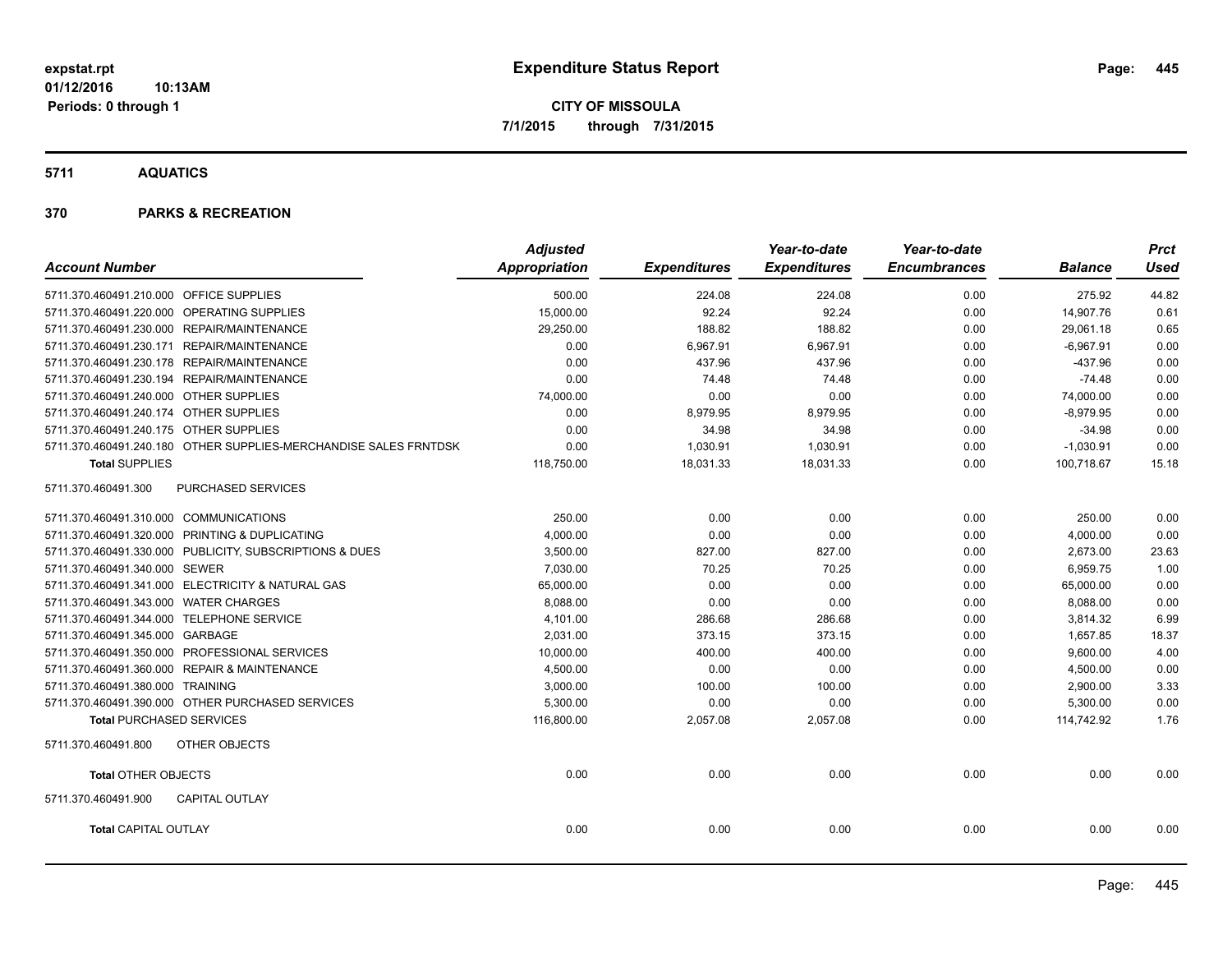**5711 AQUATICS**

| <b>Account Number</b>             |                                                                                                                                                                                                                        | <b>Adjusted</b><br><b>Appropriation</b>         | <b>Expenditures</b>                                                                                                                                                                                                                                                       | Year-to-date<br><b>Expenditures</b> | Year-to-date<br><b>Encumbrances</b> | <b>Balance</b>                                  | <b>Prct</b><br><b>Used</b>   |
|-----------------------------------|------------------------------------------------------------------------------------------------------------------------------------------------------------------------------------------------------------------------|-------------------------------------------------|---------------------------------------------------------------------------------------------------------------------------------------------------------------------------------------------------------------------------------------------------------------------------|-------------------------------------|-------------------------------------|-------------------------------------------------|------------------------------|
|                                   | Total SPLASH POOLS EXPENSES                                                                                                                                                                                            | 490,809.00                                      | 73,979.99<br>73,979.99<br>0.00<br>416,829.01<br>15.07<br>0.00<br>0.00<br>0.00<br>0.00<br>0.00<br>0.00<br>0.00<br>0.00<br>0.00<br>0.00<br>0.00<br>0.00<br>35,000.00<br>0.00<br>0.00<br>0.00<br>35,000.00<br>0.00<br>35,000.00<br>0.00<br>0.00<br>0.00<br>35.000.00<br>0.00 |                                     |                                     |                                                 |                              |
| 5711.370.460493                   | <b>AQUATICS MAINTENANCE</b>                                                                                                                                                                                            |                                                 |                                                                                                                                                                                                                                                                           |                                     |                                     |                                                 |                              |
| 5711.370.460493.300               | PURCHASED SERVICES                                                                                                                                                                                                     |                                                 |                                                                                                                                                                                                                                                                           |                                     |                                     |                                                 |                              |
|                                   | <b>Total PURCHASED SERVICES</b>                                                                                                                                                                                        |                                                 |                                                                                                                                                                                                                                                                           |                                     |                                     |                                                 |                              |
| 5711.370.460493.500               | <b>FIXED CHARGES</b>                                                                                                                                                                                                   |                                                 |                                                                                                                                                                                                                                                                           |                                     |                                     |                                                 |                              |
| <b>Total FIXED CHARGES</b>        |                                                                                                                                                                                                                        |                                                 |                                                                                                                                                                                                                                                                           |                                     |                                     |                                                 |                              |
| 5711.370.460493.900               | <b>CAPITAL OUTLAY</b>                                                                                                                                                                                                  |                                                 |                                                                                                                                                                                                                                                                           |                                     |                                     |                                                 |                              |
| 5711.370.460493.920.000 BUILDINGS | <b>Total AQUATICS MAINTENANCE</b>                                                                                                                                                                                      |                                                 |                                                                                                                                                                                                                                                                           |                                     |                                     |                                                 |                              |
| 5711.370.460512                   | <b>PARK MEMORIALS</b>                                                                                                                                                                                                  |                                                 |                                                                                                                                                                                                                                                                           |                                     |                                     |                                                 |                              |
| 5711.370.460512.200               | <b>SUPPLIES</b>                                                                                                                                                                                                        |                                                 |                                                                                                                                                                                                                                                                           |                                     |                                     |                                                 |                              |
|                                   | 5711.370.460512.220.000 PARTNERS IN PARK/OPERATING SUPPLIES<br>5711.370.460512.230.000 PARTNERS IN PARK/REPAIR/MAINTENANCE                                                                                             | 15.000.00<br>10,000.00                          | 0.00<br>0.00                                                                                                                                                                                                                                                              | 0.00<br>0.00                        | 0.00<br>0.00                        | 15,000.00<br>10,000.00                          | 0.00<br>0.00                 |
| <b>Total SUPPLIES</b>             |                                                                                                                                                                                                                        | 25,000.00                                       | 0.00                                                                                                                                                                                                                                                                      | 0.00                                | 0.00                                | 25,000.00                                       | 0.00                         |
| 5711.370.460512.300               | PURCHASED SERVICES                                                                                                                                                                                                     |                                                 |                                                                                                                                                                                                                                                                           |                                     |                                     |                                                 |                              |
|                                   | 5711.370.460512.350.000 PARTNERS IN PARK/PROFESSIONAL SERVICES<br>5711.370.460512.360.000 PARTNERS IN PARK/REPAIR & MAINTENANCE<br>5711.370.460512.390.000 OTHER PURCHASED SERVICES<br><b>Total PURCHASED SERVICES</b> | 10,000.00<br>10,000.00<br>5,000.00<br>25,000.00 | 0.00<br>0.00<br>0.00<br>0.00                                                                                                                                                                                                                                              | 0.00<br>0.00<br>0.00<br>0.00        | 0.00<br>0.00<br>0.00<br>0.00        | 10,000.00<br>10,000.00<br>5,000.00<br>25,000.00 | 0.00<br>0.00<br>0.00<br>0.00 |
| 5711.370.460512.900               | <b>CAPITAL OUTLAY</b>                                                                                                                                                                                                  |                                                 |                                                                                                                                                                                                                                                                           |                                     |                                     |                                                 |                              |
|                                   | 5711.370.460512.920.000 PARTNERS IN PARK/BUILDINGS<br>5711.370.460512.930.000 PARTNERS IN PARK/IMPROVEMENTS<br>5711.370.460512.940.000 PARTNERS IN PARK/EQUIPMENT                                                      | 10,000.00<br>70,000.00<br>20,000.00             | 0.00<br>0.00<br>0.00                                                                                                                                                                                                                                                      | 0.00<br>0.00<br>0.00                | 0.00<br>0.00<br>0.00                | 10,000.00<br>70,000.00<br>20,000.00             | 0.00<br>0.00<br>0.00         |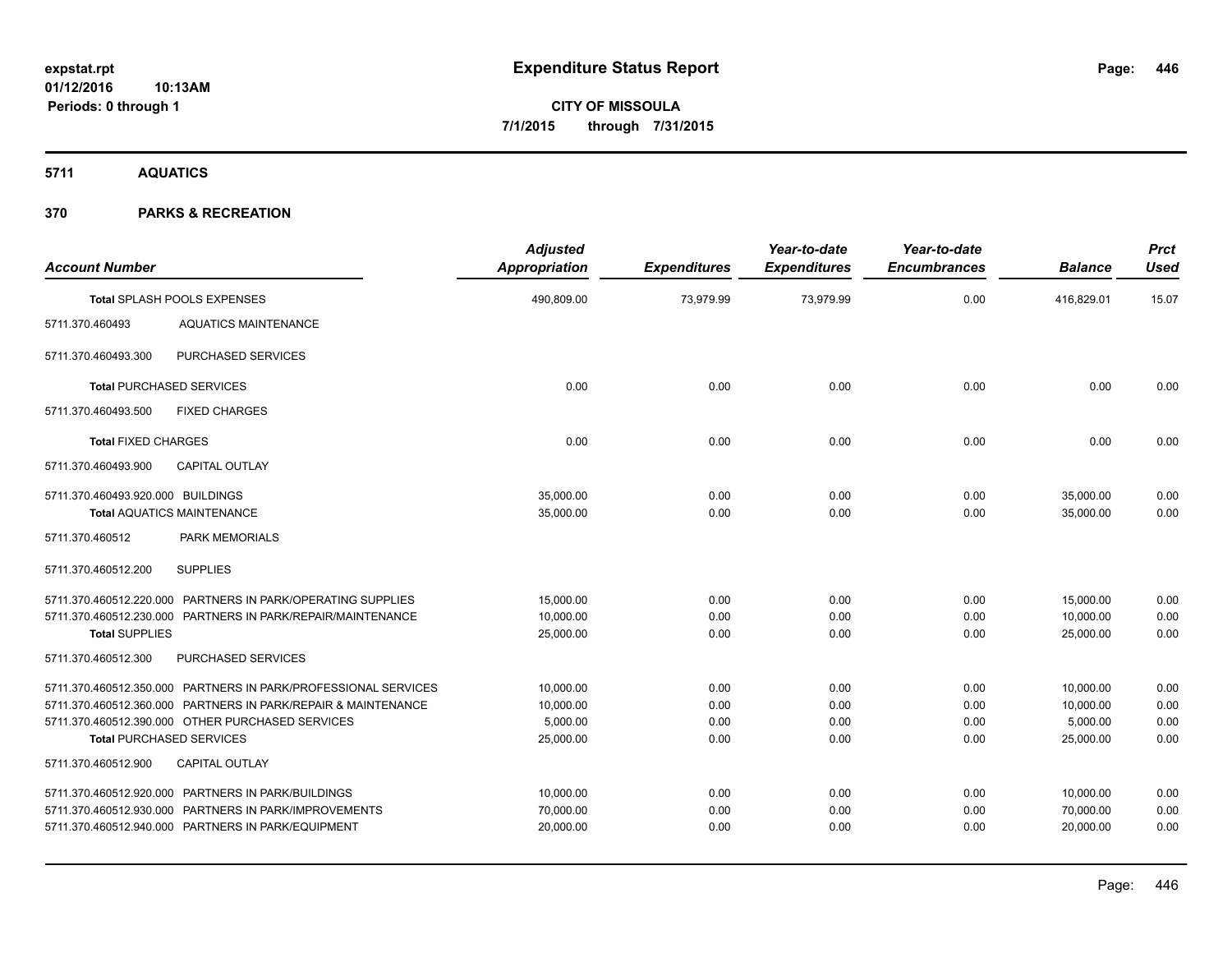## **5711 AQUATICS**

| <b>Account Number</b>         |                                                  | <b>Adjusted</b><br><b>Appropriation</b> | <b>Expenditures</b> | Year-to-date<br><b>Expenditures</b> | Year-to-date<br><b>Encumbrances</b> | <b>Balance</b> | <b>Prct</b><br><b>Used</b> |
|-------------------------------|--------------------------------------------------|-----------------------------------------|---------------------|-------------------------------------|-------------------------------------|----------------|----------------------------|
| <b>Total CAPITAL OUTLAY</b>   |                                                  | 100,000.00                              | 0.00                | 0.00                                | 0.00                                | 100,000.00     | 0.00                       |
| <b>Total PARK MEMORIALS</b>   |                                                  | 150,000.00                              | 0.00                | 0.00                                | 0.00                                | 150,000.00     | 0.00                       |
| 5711.370.460519               | <b>AQUATICS CAPITAL</b>                          |                                         |                     |                                     |                                     |                |                            |
| 5711.370.460519.900           | <b>CAPITAL OUTLAY</b>                            |                                         |                     |                                     |                                     |                |                            |
| <b>Total AQUATICS CAPITAL</b> |                                                  | 0.00                                    | 0.00                | 0.00                                | 0.00                                | 0.00           | 0.00                       |
| 5711.370.490500               | <b>DEBT PAYMENTS</b>                             |                                         |                     |                                     |                                     |                |                            |
| 5711.370.490500.600           | <b>DEBT SERVICE</b>                              |                                         |                     |                                     |                                     |                |                            |
| <b>Total DEBT PAYMENTS</b>    |                                                  | 0.00                                    | 0.00                | 0.00                                | 0.00                                | 0.00           | 0.00                       |
| 5711.370.490506               | <b>CORE FINANCED EQUIPMENT</b>                   |                                         |                     |                                     |                                     |                |                            |
| 5711.370.490506.600           | <b>DEBT SERVICE</b>                              |                                         |                     |                                     |                                     |                |                            |
|                               | 5711.370.490506.610.000 GRILL VAN DEBT-PRINCIPAL | 12.377.00                               | 0.00                | 0.00                                | 0.00                                | 12,377.00      | 0.00                       |
|                               | Total CORE FINANCED EQUIPMENT                    | 12,377.00                               | 0.00                | 0.00                                | 0.00                                | 12,377.00      | 0.00                       |
| 5711.370.510110               | <b>MERCHANT SERVICES</b>                         |                                         |                     |                                     |                                     |                |                            |
| 5711.370.510110.500           | <b>FIXED CHARGES</b>                             |                                         |                     |                                     |                                     |                |                            |
|                               | 5711.370.510110.550.000 MERCHANT SERVICE FEES    | 14,000.00                               | 0.00                | 0.00                                | 0.00                                | 14,000.00      | 0.00                       |
|                               | <b>Total MERCHANT SERVICES</b>                   | 14,000.00                               | 0.00                | 0.00                                | 0.00                                | 14,000.00      | 0.00                       |
|                               | <b>Total PARKS &amp; RECREATION</b>              | 1,427,327.00                            | 140,531.89          | 140,531.89                          | 0.00                                | 1,286,795.11   | 9.85                       |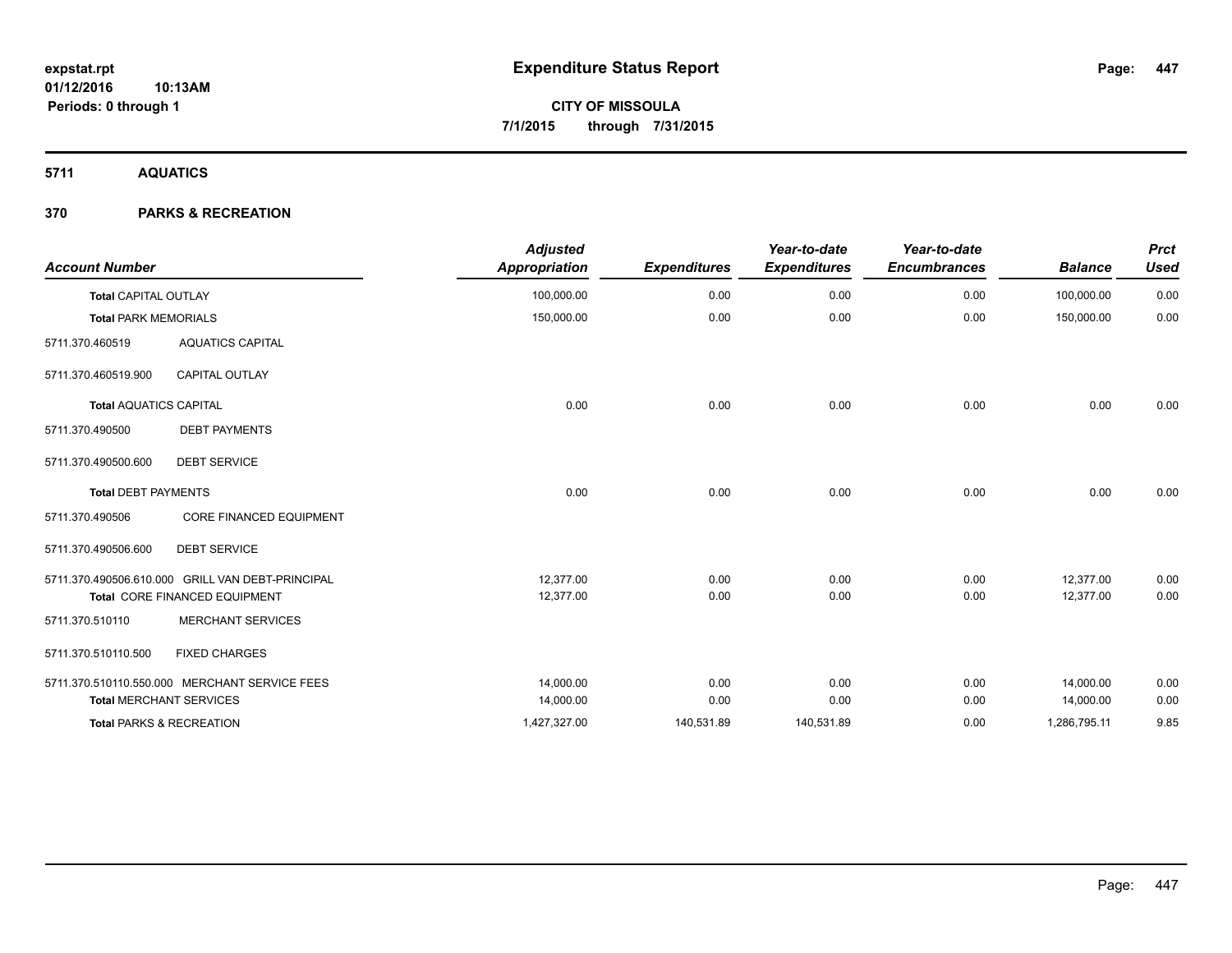# **CITY OF MISSOULA 7/1/2015 through 7/31/2015**

**5711 AQUATICS**

## **371 AQUATICS SALARIES**

| <b>Account Number</b>          |                                 | <b>Adjusted</b><br><b>Appropriation</b> | <b>Expenditures</b> | Year-to-date<br><b>Expenditures</b> | Year-to-date<br><b>Encumbrances</b> | <b>Balance</b> | <b>Prct</b><br><b>Used</b> |
|--------------------------------|---------------------------------|-----------------------------------------|---------------------|-------------------------------------|-------------------------------------|----------------|----------------------------|
| 5711.371.460000                | <b>CULTURE &amp; RECREATION</b> |                                         |                     |                                     |                                     |                |                            |
| 5711.371.460000.100            | PERSONAL SERVICES               |                                         |                     |                                     |                                     |                |                            |
|                                | Total CULTURE & RECREATION      | 0.00                                    | 0.00                | 0.00                                | 0.00                                | 0.00           | 0.00                       |
| 5711.371.460477                | <b>GRILL VAN</b>                |                                         |                     |                                     |                                     |                |                            |
| 5711.371.460477.100            | PERSONAL SERVICES               |                                         |                     |                                     |                                     |                |                            |
| <b>Total GRILL VAN</b>         |                                 | 0.00                                    | 0.00                | 0.00                                | 0.00                                | 0.00           | 0.00                       |
| 5711.371.460490                | <b>CURRENTS POOL EXPENSES</b>   |                                         |                     |                                     |                                     |                |                            |
| 5711.371.460490.100            | PERSONAL SERVICES               |                                         |                     |                                     |                                     |                |                            |
|                                | Total CURRENTS POOL EXPENSES    | 0.00                                    | 0.00                | 0.00                                | 0.00                                | 0.00           | 0.00                       |
| 5711.371.460491                | SPLASH POOLS EXPENSES           |                                         |                     |                                     |                                     |                |                            |
| 5711.371.460491.100            | PERSONAL SERVICES               |                                         |                     |                                     |                                     |                |                            |
| <b>Total AQUATICS SALARIES</b> |                                 | 0.00                                    | 0.00                | 0.00                                | 0.00                                | 0.00           | 0.00                       |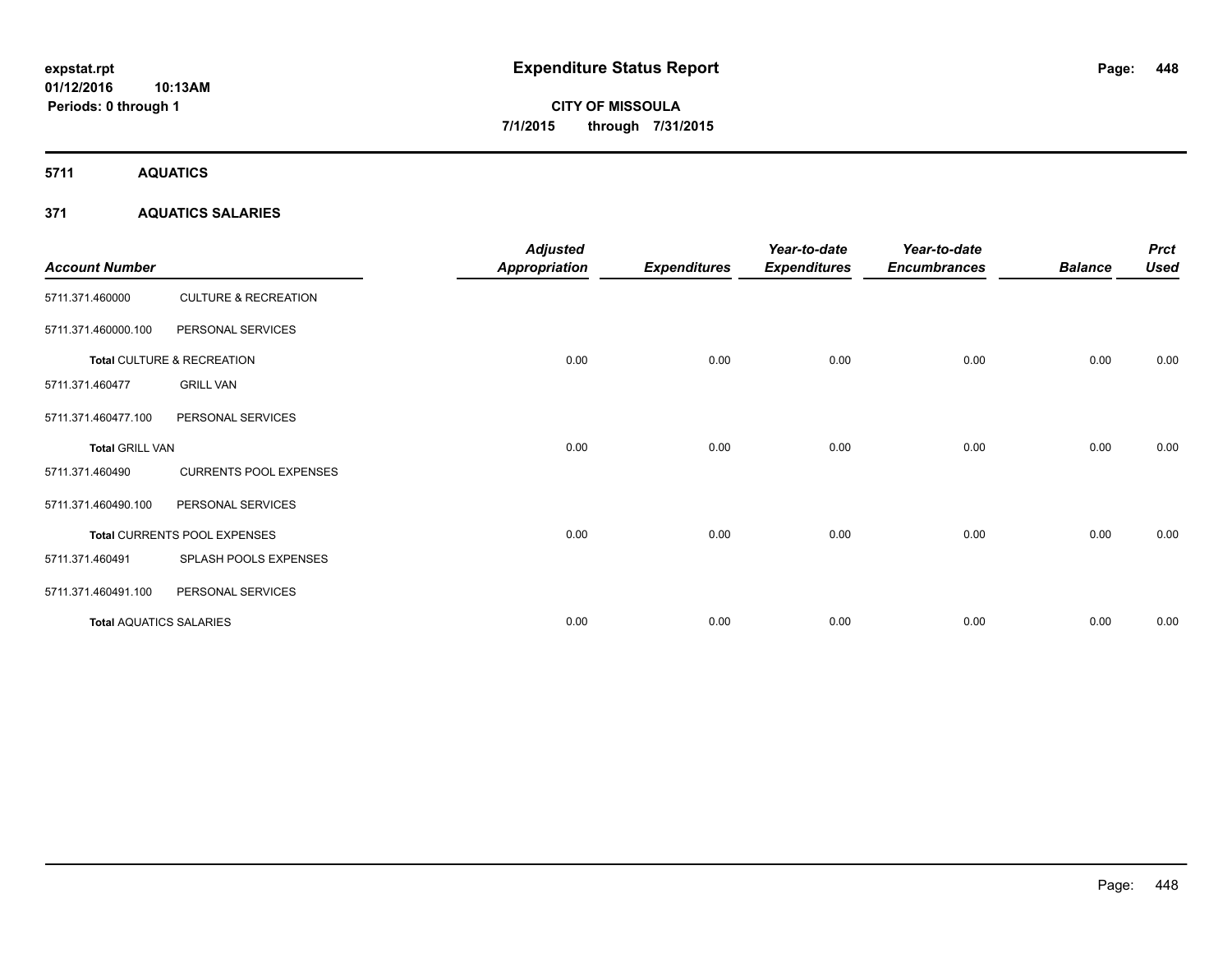# **CITY OF MISSOULA 7/1/2015 through 7/31/2015**

**5711 AQUATICS**

## **390 NON-DEPARTMENTAL**

| <b>Account Number</b>         |                       | <b>Adjusted</b><br>Appropriation | <b>Expenditures</b> | Year-to-date<br><b>Expenditures</b> | Year-to-date<br><b>Encumbrances</b> | <b>Balance</b> | <b>Prct</b><br><b>Used</b> |
|-------------------------------|-----------------------|----------------------------------|---------------------|-------------------------------------|-------------------------------------|----------------|----------------------------|
| 5711.390.510000               | <b>MISCELLANEOUS</b>  |                                  |                     |                                     |                                     |                |                            |
| 5711.390.510000.800           | OTHER OBJECTS         |                                  |                     |                                     |                                     |                |                            |
| <b>Total OTHER OBJECTS</b>    |                       | 0.00                             | 0.00                | 0.00                                | 0.00                                | 0.00           | 0.00                       |
| 5711.390.510000.900           | <b>CAPITAL OUTLAY</b> |                                  |                     |                                     |                                     |                |                            |
| <b>Total MISCELLANEOUS</b>    |                       | 0.00                             | 0.00                | 0.00                                | 0.00                                | 0.00           | 0.00                       |
| <b>Total NON-DEPARTMENTAL</b> |                       | 0.00                             | 0.00                | 0.00                                | 0.00                                | 0.00           | 0.00                       |
| <b>Total AQUATICS</b>         |                       | 1,427,327.00                     | 140,531.89          | 140,531.89                          | 0.00                                | 1,286,795.11   | 9.85                       |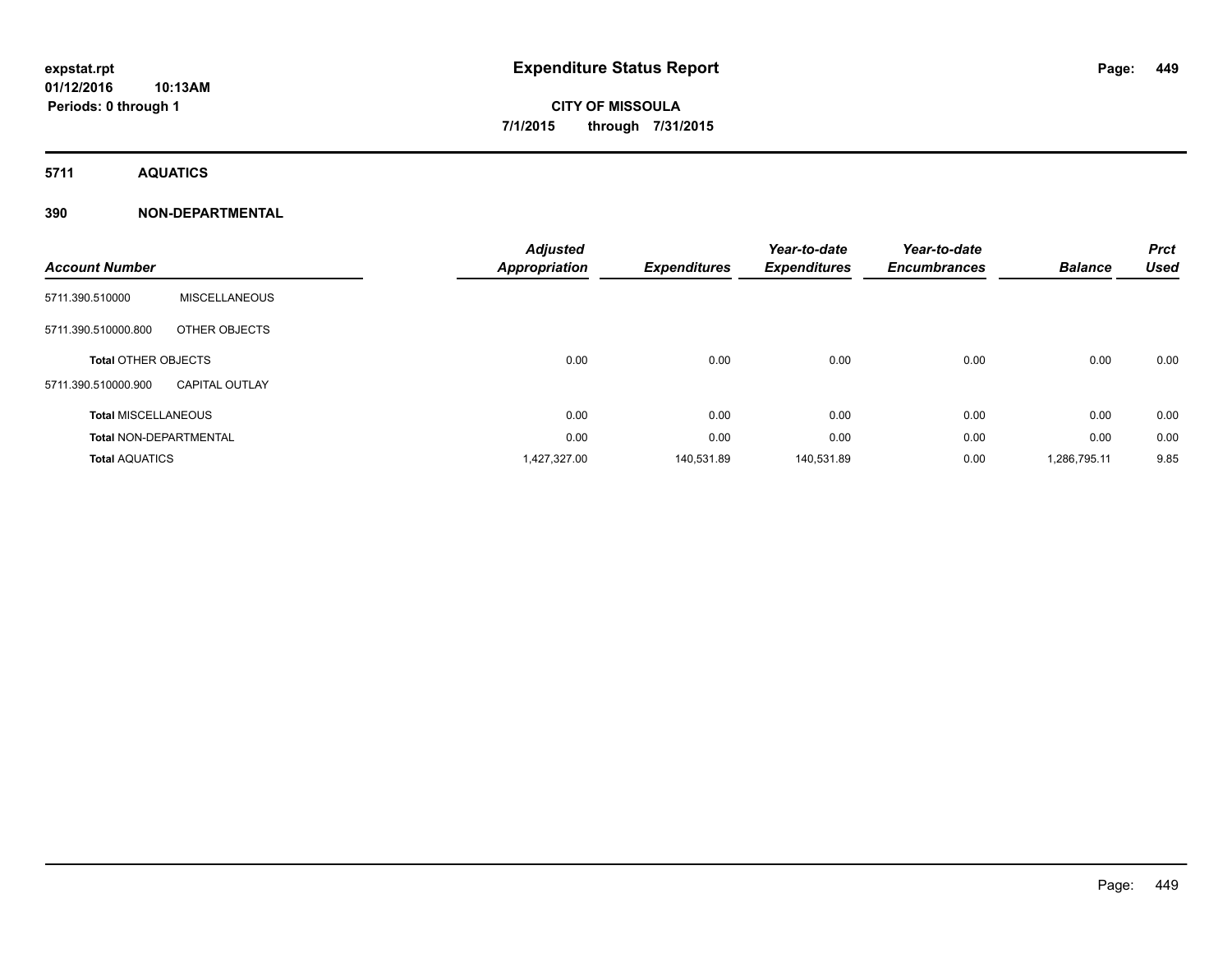## **6050 EMPLOYEE BENEFIT PLAN FUND**

## **390 NON-DEPARTMENTAL**

| <b>Account Number</b>           |                                                          | <b>Adjusted</b><br><b>Appropriation</b> | <b>Expenditures</b> | Year-to-date<br><b>Expenditures</b> | Year-to-date<br><b>Encumbrances</b> | <b>Balance</b> | <b>Prct</b><br><b>Used</b> |
|---------------------------------|----------------------------------------------------------|-----------------------------------------|---------------------|-------------------------------------|-------------------------------------|----------------|----------------------------|
| 6050.390.510110                 | <b>MERCHANT SERVICES</b>                                 |                                         |                     |                                     |                                     |                |                            |
| 6050.390.510110.500             | <b>FIXED CHARGES</b>                                     |                                         |                     |                                     |                                     |                |                            |
| <b>Total MERCHANT SERVICES</b>  |                                                          | 0.00                                    | 0.00                | 0.00                                | 0.00                                | 0.00           | 0.00                       |
| 6050.390.520800                 | <b>EMPLOYEE BENEFITS</b>                                 |                                         |                     |                                     |                                     |                |                            |
| 6050.390.520800.300             | <b>PURCHASED SERVICES</b>                                |                                         |                     |                                     |                                     |                |                            |
| 6050.390.520800.350.000         | <b>PROFESSIONAL SERVICES</b>                             | 50,340.00                               | 0.00                | 0.00                                | 0.00                                | 50,340.00      | 0.00                       |
|                                 | 6050.390.520800.351.000 INSURANCE CLAIMS                 | 5,156,229.00                            | 672.009.68          | 672.009.68                          | 0.00                                | 4,484,219.32   | 13.03                      |
|                                 | 6050.390.520800.352.000 HEALTH PROGRAMS                  | 94,500.00                               | 0.00                | 0.00                                | 0.00                                | 94,500.00      | 0.00                       |
|                                 | 6050.390.520800.353.000 ADMINISTRATION EXPENDITURES      | 757.888.00                              | 115,257.59          | 115,257.59                          | 0.00                                | 642.630.41     | 15.21                      |
|                                 | 6050.390.520800.354.000 TRANSITIONAL REINSURANCE PROGRAM | 78.280.00                               | 0.00                | 0.00                                | 0.00                                | 78,280.00      | 0.00                       |
| <b>Total PURCHASED SERVICES</b> |                                                          | 6,137,237.00                            | 787,267.27          | 787,267.27                          | 0.00                                | 5,349,969.73   | 12.83                      |
| 6050.390.520800.700             | <b>GRANTS &amp; CONTRIBUTIONS</b>                        |                                         |                     |                                     |                                     |                |                            |
|                                 | <b>Total GRANTS &amp; CONTRIBUTIONS</b>                  | 0.00                                    | 0.00                | 0.00                                | 0.00                                | 0.00           | 0.00                       |
| 6050.390.520800.800             | OTHER OBJECTS                                            |                                         |                     |                                     |                                     |                |                            |
| <b>Total OTHER OBJECTS</b>      |                                                          | 0.00                                    | 0.00                | 0.00                                | 0.00                                | 0.00           | 0.00                       |
|                                 | Total EMPLOYEE BENEFIT PLAN FUND                         | 6,137,237.00                            | 787,267.27          | 787,267.27                          | 0.00                                | 5,349,969.73   | 12.83                      |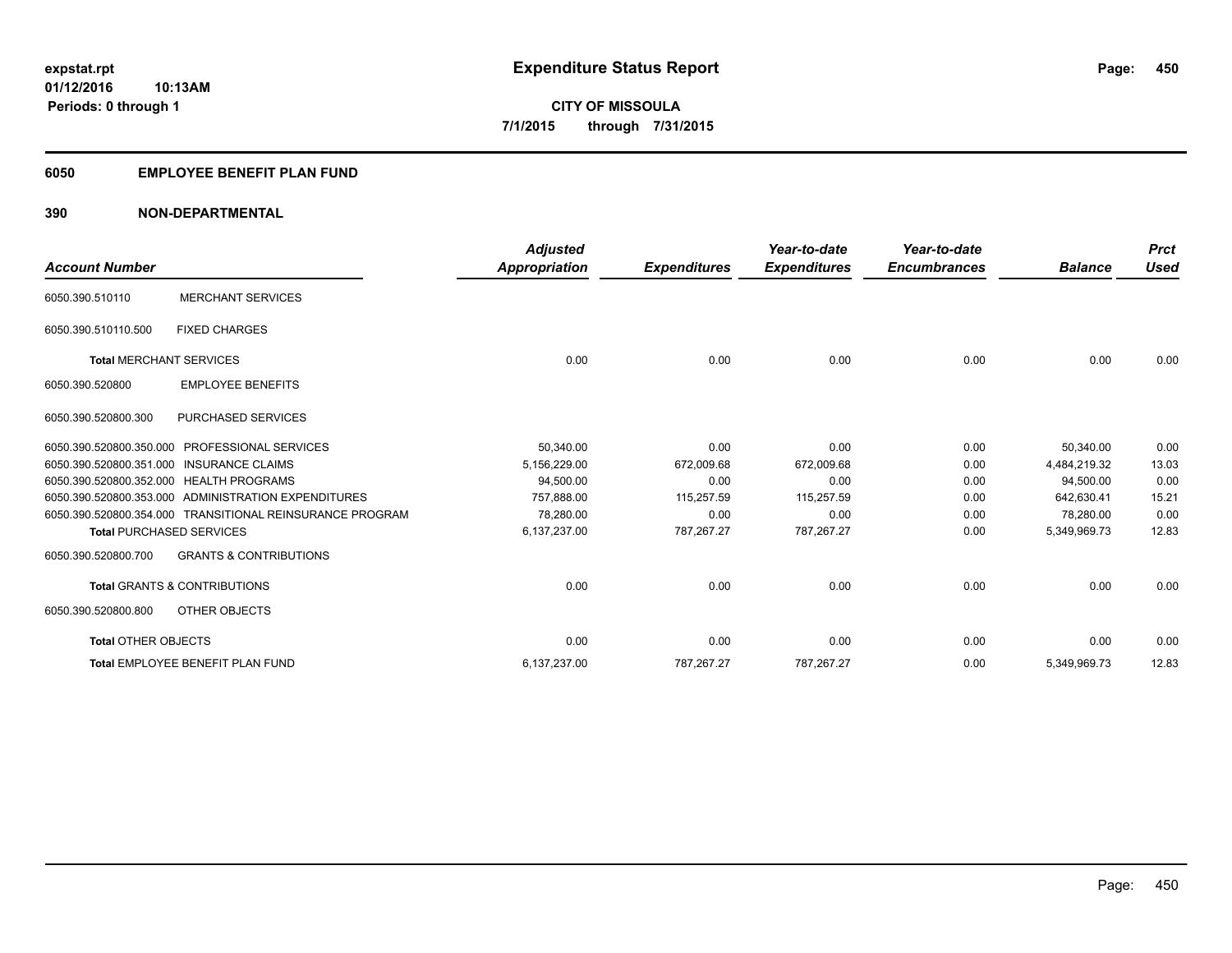#### **7370 PARKING COMMISSION FUND**

| <b>Account Number</b>                      |                                                         | <b>Adjusted</b><br>Appropriation | <b>Expenditures</b> | Year-to-date<br><b>Expenditures</b> | Year-to-date<br><b>Encumbrances</b> | <b>Balance</b> | <b>Prct</b><br><b>Used</b> |
|--------------------------------------------|---------------------------------------------------------|----------------------------------|---------------------|-------------------------------------|-------------------------------------|----------------|----------------------------|
|                                            |                                                         |                                  |                     |                                     |                                     |                |                            |
| 7370.395.430266                            | PARKING DIVISION                                        |                                  |                     |                                     |                                     |                |                            |
| 7370.395.430266.100                        | PERSONAL SERVICES                                       |                                  |                     |                                     |                                     |                |                            |
| 7370.395.430266.110.000 SALARIES AND WAGES |                                                         | 436,749.00                       | 27,829.73           | 27,829.73                           | 0.00                                | 408,919.27     | 6.37                       |
|                                            | 7370.395.430266.120.000 OVERTIME/TERMINATION            | 7,234.00                         | 15.13               | 15.13                               | 0.00                                | 7.218.87       | 0.21                       |
|                                            | 7370.395.430266.140.000 EMPLOYER CONTRIBUTIONS          | 197.972.00                       | 21,511.24           | 21,511.24                           | 0.00                                | 176,460.76     | 10.87                      |
|                                            | 7370.395.430266.141.000 STATE RETIREMENT CONTRIBUTIONS  | 0.00                             | 27.83               | 27.83                               | 0.00                                | $-27.83$       | 0.00                       |
| <b>Total PERSONAL SERVICES</b>             |                                                         | 641,955.00                       | 49,383.93           | 49,383.93                           | 0.00                                | 592,571.07     | 7.69                       |
| 7370.395.430266.200                        | <b>SUPPLIES</b>                                         |                                  |                     |                                     |                                     |                |                            |
| 7370.395.430266.210.000 OFFICE SUPPLIES    |                                                         | 5,400.00                         | 0.00                | 0.00                                | 0.00                                | 5,400.00       | 0.00                       |
| 7370.395.430266.220.000                    | OPERATING SUPPLIES                                      | 15,000.00                        | 17.95               | 17.95                               | 0.00                                | 14.982.05      | 0.12                       |
|                                            | 7370.395.430266.230.000 REPAIR/MAINTENANCE              | 18,000.00                        | 0.00                | 0.00                                | 0.00                                | 18,000.00      | 0.00                       |
| 7370.395.430266.231.000 GASOLINE           |                                                         | 8,000.00                         | 0.00                | 0.00                                | 0.00                                | 8,000.00       | 0.00                       |
| <b>Total SUPPLIES</b>                      |                                                         | 46,400.00                        | 17.95               | 17.95                               | 0.00                                | 46,382.05      | 0.04                       |
| 7370.395.430266.300                        | PURCHASED SERVICES                                      |                                  |                     |                                     |                                     |                |                            |
| 7370.395.430266.310.000 COMMUNICATIONS     |                                                         | 17,338.00                        | 373.04              | 373.04                              | 0.00                                | 16,964.96      | 2.15                       |
|                                            | 7370.395.430266.320.000 PRINTING & DUPLICATING          | 10,000.00                        | 0.00                | 0.00                                | 0.00                                | 10,000.00      | 0.00                       |
|                                            | 7370.395.430266.330.000 PUBLICITY, SUBSCRIPTIONS & DUES | 5,000.00                         | 290.00              | 290.00                              | 0.00                                | 4,710.00       | 5.80                       |
| 7370.395.430266.340.000 SEWER              |                                                         | 137.00                           | 70.25               | 70.25                               | 0.00                                | 66.75          | 51.28                      |
|                                            | 7370.395.430266.341.000 ELECTRICITY & NATURAL GAS       | 36,440.00                        | 0.00                | 0.00                                | 0.00                                | 36,440.00      | 0.00                       |
| 7370.395.430266.343.000 WATER CHARGES      |                                                         | 4,000.00                         | 0.00                | 0.00                                | 0.00                                | 4,000.00       | 0.00                       |
| 7370.395.430266.344.000                    | <b>TELEPHONE SERVICE</b>                                | 5,200.00                         | 0.00                | 0.00                                | 0.00                                | 5,200.00       | 0.00                       |
| 7370.395.430266.345.000                    | GARBAGE                                                 | 3,000.00                         | 248.95              | 248.95                              | 0.00                                | 2.751.05       | 8.30                       |
| 7370.395.430266.345.717                    | GARBAGE                                                 | 0.00                             | 117.65              | 117.65                              | 0.00                                | $-117.65$      | 0.00                       |
| 7370.395.430266.350.000                    | PROFESSIONAL SERVICES                                   | 61,250.00                        | 0.00                | 0.00                                | 0.00                                | 61,250.00      | 0.00                       |
| 7370.395.430266.360.000                    | <b>REPAIR &amp; MAINTENANCE</b>                         | 72,500.00                        | 152.16              | 152.16                              | 0.00                                | 72,347.84      | 0.21                       |
|                                            | 7370.395.430266.360.713 REPAIR & MAINTENANCE            | 0.00                             | 329.50              | 329.50                              | 0.00                                | $-329.50$      | 0.00                       |
| 7370.395.430266.360.714                    | <b>BANK ST/REPAIR &amp; MAINTENANCE</b>                 | 0.00                             | 78.75               | 78.75                               | 0.00                                | $-78.75$       | 0.00                       |
|                                            | 7370.395.430266.360.715 REPAIR & MAINTENANCE            | 0.00                             | 100.00              | 100.00                              | 0.00                                | $-100.00$      | 0.00                       |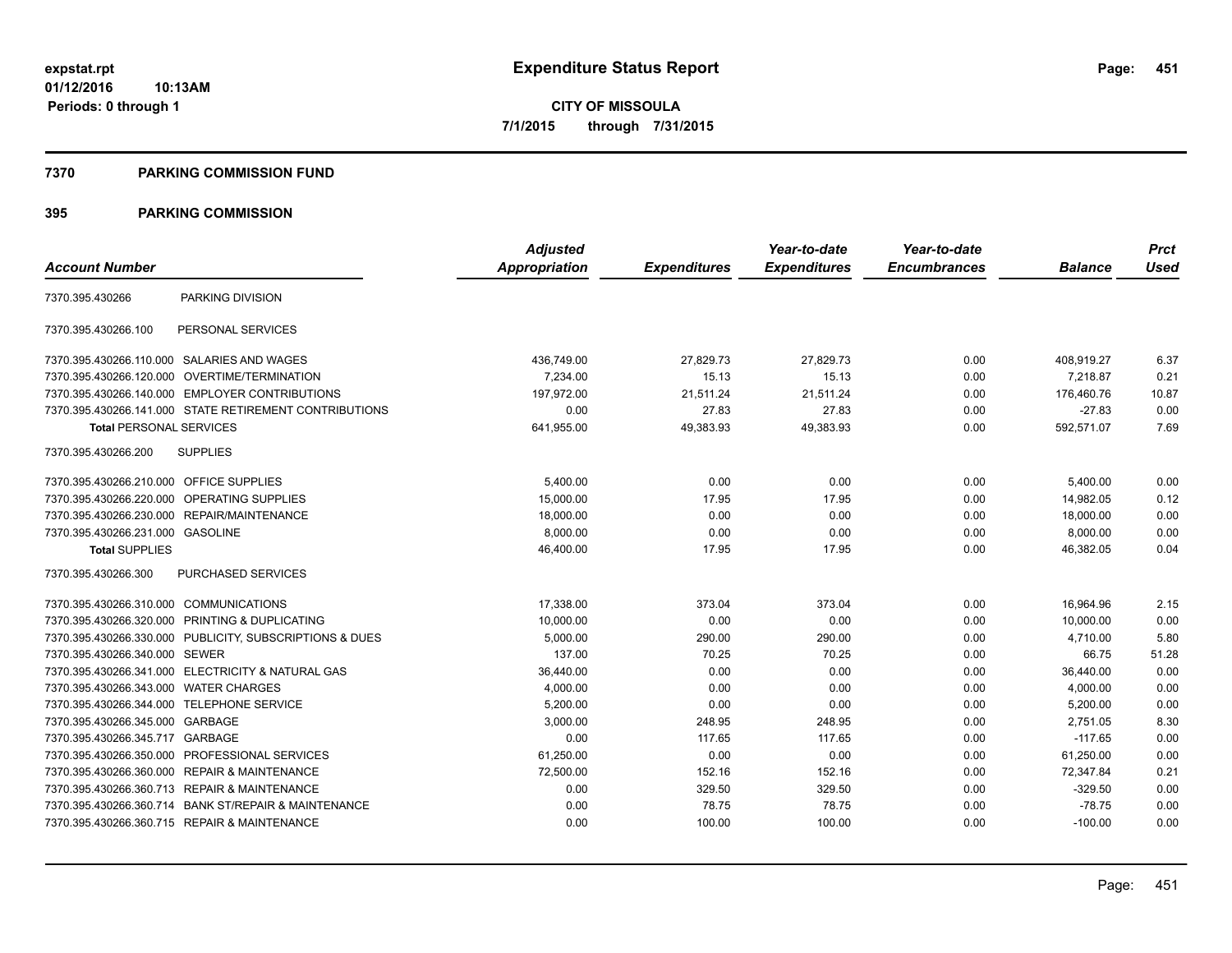#### **7370 PARKING COMMISSION FUND**

| <b>Account Number</b>                                    | <b>Adjusted</b><br>Appropriation | <b>Expenditures</b> | Year-to-date<br><b>Expenditures</b> | Year-to-date<br><b>Encumbrances</b> | <b>Balance</b> | <b>Prct</b><br><b>Used</b> |
|----------------------------------------------------------|----------------------------------|---------------------|-------------------------------------|-------------------------------------|----------------|----------------------------|
| 7370.395.430266.370.000 TRAVEL                           | 1,600.00                         | 1,900.30            | 1,900.30                            | 0.00                                | $-300.30$      | 118.77                     |
| 7370.395.430266.380.000 TRAINING                         | 1,900.00                         | 0.00                | 0.00                                | 0.00                                | 1,900.00       | 0.00                       |
| 7370.395.430266.390.000 OTHER PURCHASED SERVICES         | 188,805.00                       | 0.00                | 0.00                                | 0.00                                | 188,805.00     | 0.00                       |
| 7370.395.430266.390.044 JANITORIAL                       | 0.00                             | 144.77              | 144.77                              | 0.00                                | $-144.77$      | 0.00                       |
| Total PURCHASED SERVICES                                 | 407,170.00                       | 3,805.37            | 3,805.37                            | 0.00                                | 403.364.63     | 0.93                       |
| <b>BUILDING MATERIALS</b><br>7370.395.430266.400         |                                  |                     |                                     |                                     |                |                            |
| <b>Total BUILDING MATERIALS</b>                          | 0.00                             | 0.00                | 0.00                                | 0.00                                | 0.00           | 0.00                       |
| 7370.395.430266.500<br><b>FIXED CHARGES</b>              |                                  |                     |                                     |                                     |                |                            |
| 7370.395.430266.500.000 FIXED CHARGES                    | 168.621.00                       | 0.00                | 0.00                                | 0.00                                | 168.621.00     | 0.00                       |
| 7370.395.430266.500.733 FIXED CHARGES                    | 0.00                             | 1,650.00            | 1,650.00                            | 0.00                                | $-1,650.00$    | 0.00                       |
| <b>Total FIXED CHARGES</b>                               | 168,621.00                       | 1,650.00            | 1.650.00                            | 0.00                                | 166.971.00     | 0.98                       |
| 7370.395.430266.600<br><b>DEBT SERVICE</b>               |                                  |                     |                                     |                                     |                |                            |
| <b>Total DEBT SERVICE</b>                                | 0.00                             | 0.00                | 0.00                                | 0.00                                | 0.00           | 0.00                       |
| <b>GRANTS &amp; CONTRIBUTIONS</b><br>7370.395.430266.700 |                                  |                     |                                     |                                     |                |                            |
| 7370.395.430266.700.000 GRANTS & CONTRIBUTIONS           | 74,000.00                        | 18,500.00           | 18,500.00                           | 0.00                                | 55,500.00      | 25.00                      |
| Total GRANTS & CONTRIBUTIONS                             | 74,000.00                        | 18,500.00           | 18,500.00                           | 0.00                                | 55,500.00      | 25.00                      |
| 7370.395.430266.800<br>OTHER OBJECTS                     |                                  |                     |                                     |                                     |                |                            |
| 7370.395.430266.820.000 TRANSFERS TO OTHER FUNDS         | 311,194.00                       | 22,971.25           | 22.971.25                           | 0.00                                | 288,222.75     | 7.38                       |
| 7370.395.430266.845.000 CONTINGENCY                      | 48,965.00                        | 0.00                | 0.00                                | 0.00                                | 48,965.00      | 0.00                       |
| Total OTHER OBJECTS                                      | 360,159.00                       | 22,971.25           | 22,971.25                           | 0.00                                | 337, 187. 75   | 6.38                       |
| <b>CAPITAL OUTLAY</b><br>7370.395.430266.900             |                                  |                     |                                     |                                     |                |                            |
| 7370.395.430266.940.000 MACHINERY & EQUIPMENT            | 160,506.00                       | 0.00                | 0.00                                | 0.00                                | 160,506.00     | 0.00                       |
| <b>Total CAPITAL OUTLAY</b>                              | 160,506.00                       | 0.00                | 0.00                                | 0.00                                | 160,506.00     | 0.00                       |
| <b>Total PARKING DIVISION</b>                            | 1,858,811.00                     | 96,328.50           | 96,328.50                           | 0.00                                | 1,762,482.50   | 5.18                       |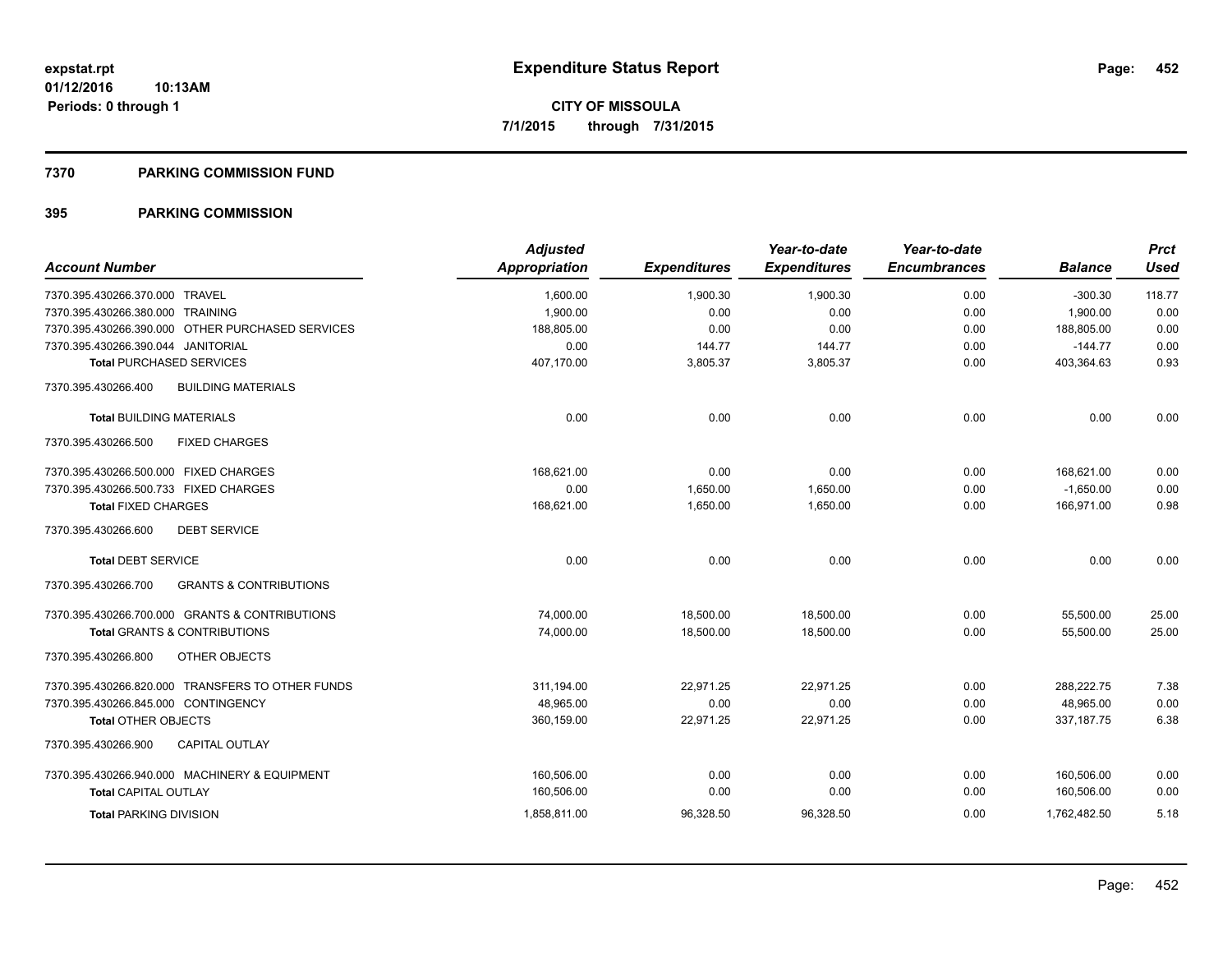#### **7370 PARKING COMMISSION FUND**

| <b>Account Number</b>        |                                               | <b>Adjusted</b><br><b>Appropriation</b> | <b>Expenditures</b> | Year-to-date<br><b>Expenditures</b> | Year-to-date<br><b>Encumbrances</b> | <b>Balance</b> | <b>Prct</b><br><b>Used</b> |
|------------------------------|-----------------------------------------------|-----------------------------------------|---------------------|-------------------------------------|-------------------------------------|----------------|----------------------------|
| 7370.395.430267              | FY16 METER INSTALL PROJECT                    |                                         |                     |                                     |                                     |                |                            |
| 7370.395.430267.900          | <b>CAPITAL OUTLAY</b>                         |                                         |                     |                                     |                                     |                |                            |
|                              | Total FY16 METER INSTALL PROJECT              | 0.00                                    | 0.00                | 0.00                                | 0.00                                | 0.00           | 0.00                       |
| 7370.395.430271              | <b>TICKET DIVISION</b>                        |                                         |                     |                                     |                                     |                |                            |
| 7370.395.430271.100          | PERSONAL SERVICES                             |                                         |                     |                                     |                                     |                |                            |
| <b>Total TICKET DIVISION</b> |                                               | 0.00                                    | 0.00                | 0.00                                | 0.00                                | 0.00           | 0.00                       |
| 7370.395.430622              | REVISED STEP SEWER DESIGN                     |                                         |                     |                                     |                                     |                |                            |
| 7370.395.430622.200          | <b>SUPPLIES</b>                               |                                         |                     |                                     |                                     |                |                            |
|                              | Total REVISED STEP SEWER DESIGN               | 0.00                                    | 0.00                | 0.00                                | 0.00                                | 0.00           | 0.00                       |
| 7370.395.499999              | <b>NEW REQUESTS</b>                           |                                         |                     |                                     |                                     |                |                            |
| 7370.395.499999.100          | PERSONAL SERVICES                             |                                         |                     |                                     |                                     |                |                            |
| <b>Total NEW REQUESTS</b>    |                                               | 0.00                                    | 0.00                | 0.00                                | 0.00                                | 0.00           | 0.00                       |
| 7370.395.510110              | <b>MERCHANT SERVICES</b>                      |                                         |                     |                                     |                                     |                |                            |
| 7370.395.510110.500          | <b>FIXED CHARGES</b>                          |                                         |                     |                                     |                                     |                |                            |
|                              | 7370.395.510110.550.000 MERCHANT SERVICE FEES | 21,500.00                               | 0.00                | 0.00                                | 0.00                                | 21,500.00      | 0.00                       |
|                              | <b>Total MERCHANT SERVICES</b>                | 21,500.00                               | 0.00                | 0.00                                | 0.00                                | 21,500.00      | 0.00                       |
|                              | <b>Total PARKING COMMISSION</b>               | 1,880,311.00                            | 96,328.50           | 96,328.50                           | 0.00                                | 1,783,982.50   | 5.12                       |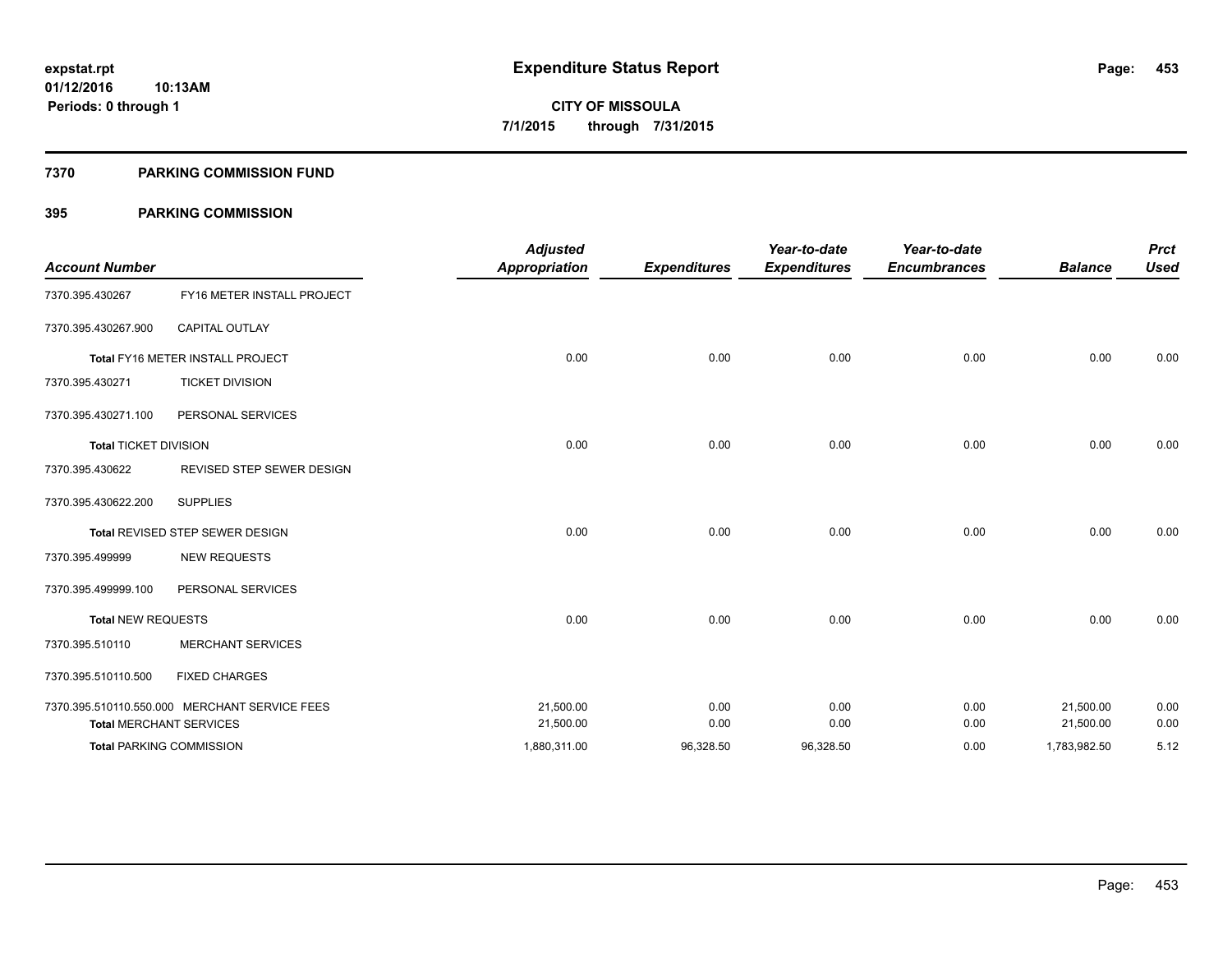#### **7370 PARKING COMMISSION FUND**

## **900 DEPRECIATION**

| <b>Account Number</b>      |                                      | <b>Adjusted</b><br><b>Appropriation</b> | <b>Expenditures</b> | Year-to-date<br><b>Expenditures</b> | Year-to-date<br><b>Encumbrances</b> | <b>Balance</b> | <b>Prct</b><br><b>Used</b> |
|----------------------------|--------------------------------------|-----------------------------------------|---------------------|-------------------------------------|-------------------------------------|----------------|----------------------------|
| 7370.900.510000            | <b>MISCELLANEOUS</b>                 |                                         |                     |                                     |                                     |                |                            |
| 7370.900.510000.800        | OTHER OBJECTS                        |                                         |                     |                                     |                                     |                |                            |
| <b>Total OTHER OBJECTS</b> |                                      | 0.00                                    | 0.00                | 0.00                                | 0.00                                | 0.00           | 0.00                       |
| 7370.900.510000.900        | <b>CAPITAL OUTLAY</b>                |                                         |                     |                                     |                                     |                |                            |
| <b>Total DEPRECIATION</b>  |                                      | 0.00                                    | 0.00                | 0.00                                | 0.00                                | 0.00           | 0.00                       |
|                            | <b>Total PARKING COMMISSION FUND</b> | 1,880,311.00                            | 96,328.50           | 96,328.50                           | 0.00                                | 1,783,982.50   | 5.12                       |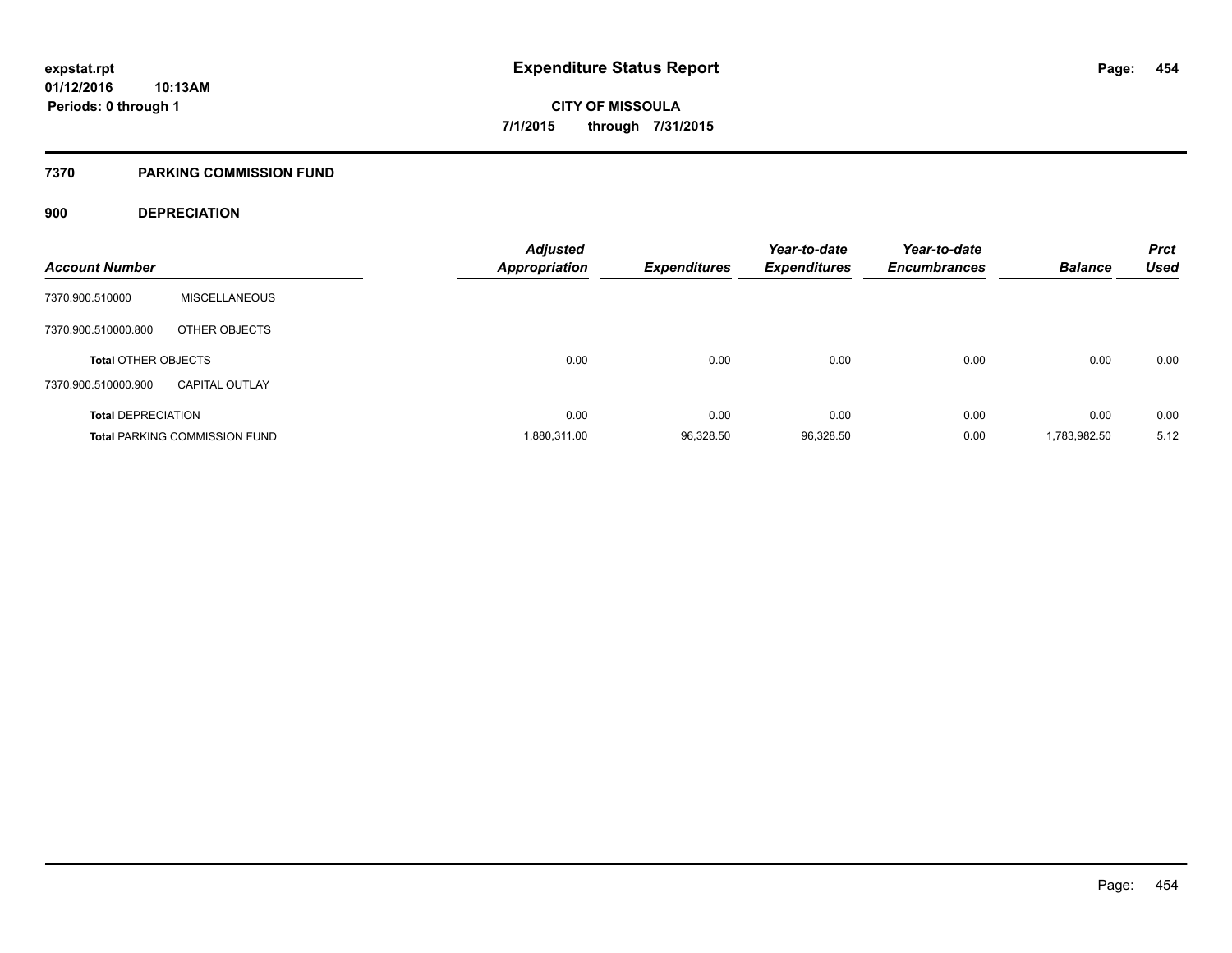## **7371 FRONT STREET PARKING BONDS**

| <b>Account Number</b>         |                                                                                    | <b>Adjusted</b><br><b>Appropriation</b> | <b>Expenditures</b>          | Year-to-date<br><b>Expenditures</b> | Year-to-date<br><b>Encumbrances</b> | <b>Balance</b>           | <b>Prct</b><br><b>Used</b> |
|-------------------------------|------------------------------------------------------------------------------------|-----------------------------------------|------------------------------|-------------------------------------|-------------------------------------|--------------------------|----------------------------|
| 7371.395.430266               | PARKING DIVISION                                                                   |                                         |                              |                                     |                                     |                          |                            |
| 7371.395.430266.800           | OTHER OBJECTS                                                                      |                                         |                              |                                     |                                     |                          |                            |
| <b>Total PARKING DIVISION</b> |                                                                                    | 0.00                                    | 0.00                         | 0.00                                | 0.00                                | 0.00                     | 0.00                       |
| 7371.395.490200               | REVENUE BOND DEBT SERVICE                                                          |                                         |                              |                                     |                                     |                          |                            |
| 7371.395.490200.600           | <b>DEBT SERVICE</b>                                                                |                                         |                              |                                     |                                     |                          |                            |
|                               | 7371.395.490200.620.000 INTEREST / SERVICE FEES<br>Total REVENUE BOND DEBT SERVICE | 0.00<br>0.00                            | $-67,852.34$<br>$-67,852.34$ | $-67,852.34$<br>$-67,852.34$        | 0.00<br>0.00                        | 67,852.34<br>67,852.34   | 0.00<br>0.00               |
| 7371.395.490201               | SERIES 2014 MPC DEBT                                                               |                                         |                              |                                     |                                     |                          |                            |
| 7371.395.490201.600           | <b>DEBT SERVICE</b>                                                                |                                         |                              |                                     |                                     |                          |                            |
|                               | 7371.395.490201.620.000 INTEREST / SERVICE FEES<br>Total SERIES 2014 MPC DEBT      | 272,925.00<br>272,925.00                | 0.00<br>0.00                 | 0.00<br>0.00                        | 0.00<br>0.00                        | 272,925.00<br>272,925.00 | 0.00<br>0.00               |
| 7371.395.490202               | *** Title Not Found ***                                                            |                                         |                              |                                     |                                     |                          |                            |
| 7371.395.490202.600           | <b>DEBT SERVICE</b>                                                                |                                         |                              |                                     |                                     |                          |                            |
| Total *** Title Not Found *** |                                                                                    | 0.00                                    | 0.00                         | 0.00                                | 0.00                                | 0.00                     | 0.00                       |
| 7371.395.510110               | <b>MERCHANT SERVICES</b>                                                           |                                         |                              |                                     |                                     |                          |                            |
| 7371.395.510110.500           | <b>FIXED CHARGES</b>                                                               |                                         |                              |                                     |                                     |                          |                            |
|                               | <b>Total MERCHANT SERVICES</b>                                                     | 0.00                                    | 0.00                         | 0.00                                | 0.00                                | 0.00                     | 0.00                       |
|                               | <b>Total FRONT STREET PARKING BONDS</b>                                            | 272,925.00                              | $-67,852.34$                 | $-67,852.34$                        | 0.00                                | 340,777.34               | 0.00                       |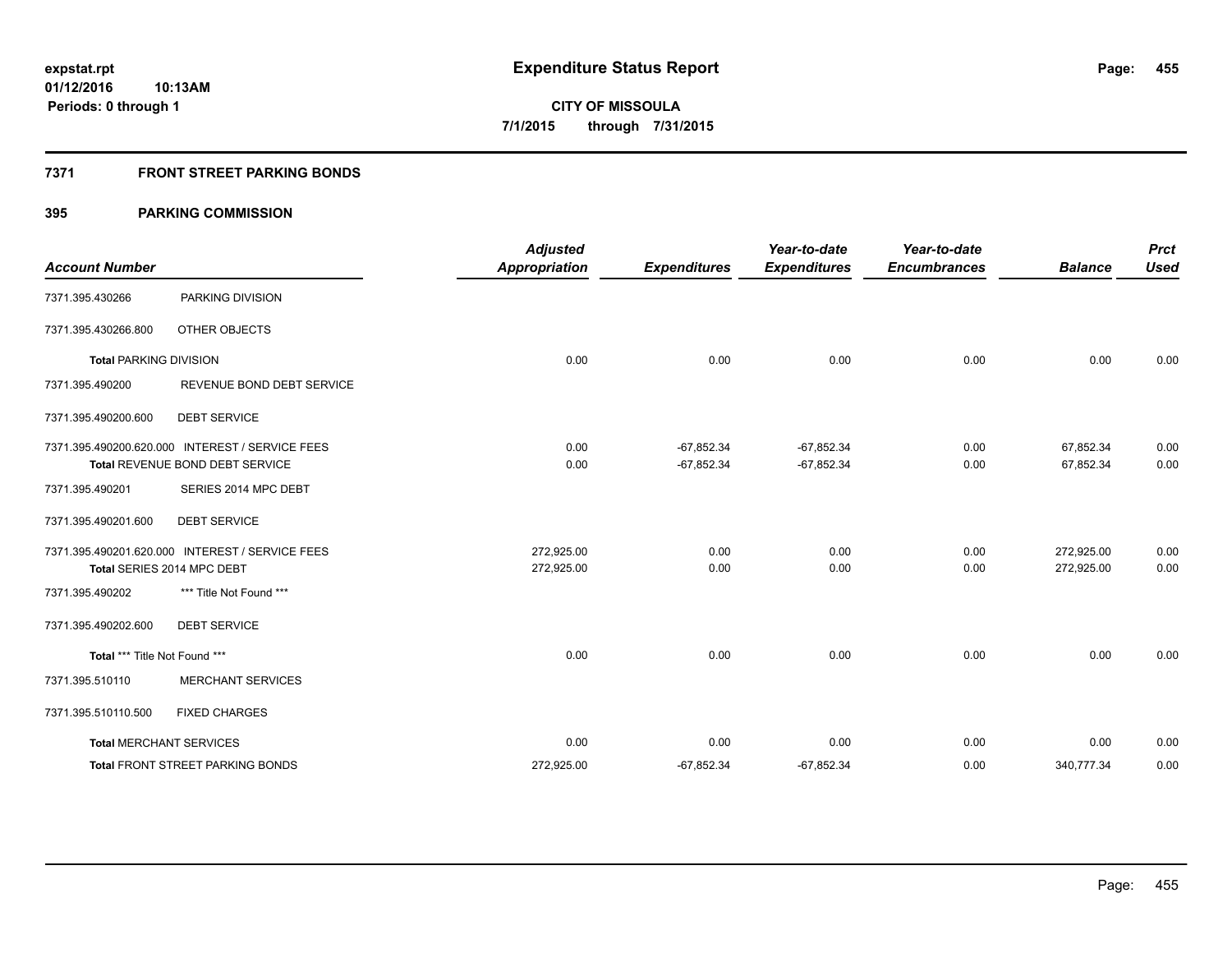**456**

**01/12/2016 10:13AM Periods: 0 through 1**

**CITY OF MISSOULA 7/1/2015 through 7/31/2015**

#### **7372 SINKING FUND/FRONT ST PARKING BONDS**

| <b>Account Number</b>         |                                                    | <b>Adjusted</b><br><b>Appropriation</b> | <b>Expenditures</b> | Year-to-date<br><b>Expenditures</b> | Year-to-date<br><b>Encumbrances</b> | <b>Balance</b> | <b>Prct</b><br><b>Used</b> |
|-------------------------------|----------------------------------------------------|-----------------------------------------|---------------------|-------------------------------------|-------------------------------------|----------------|----------------------------|
| 7372.395.430266               | PARKING DIVISION                                   |                                         |                     |                                     |                                     |                |                            |
| 7372.395.430266.800           | OTHER OBJECTS                                      |                                         |                     |                                     |                                     |                |                            |
| <b>Total PARKING DIVISION</b> |                                                    | 0.00                                    | 0.00                | 0.00                                | 0.00                                | 0.00           | 0.00                       |
| 7372.395.490200               | REVENUE BOND DEBT SERVICE                          |                                         |                     |                                     |                                     |                |                            |
| 7372.395.490200.600           | <b>DEBT SERVICE</b>                                |                                         |                     |                                     |                                     |                |                            |
|                               | Total REVENUE BOND DEBT SERVICE                    | 0.00                                    | 0.00                | 0.00                                | 0.00                                | 0.00           | 0.00                       |
| 7372.395.490201               | SERIES 2014 MPC DEBT                               |                                         |                     |                                     |                                     |                |                            |
| 7372.395.490201.600           | <b>DEBT SERVICE</b>                                |                                         |                     |                                     |                                     |                |                            |
|                               | 7372.395.490201.610.000 SERIES 2014 BOND-PRINCIPAL | 185,000.00                              | 0.00                | 0.00                                | 0.00                                | 185,000.00     | 0.00                       |
|                               | Total SERIES 2014 MPC DEBT                         | 185,000.00                              | 0.00                | 0.00                                | 0.00                                | 185,000.00     | 0.00                       |
| 7372.395.510110               | <b>MERCHANT SERVICES</b>                           |                                         |                     |                                     |                                     |                |                            |
| 7372.395.510110.500           | <b>FIXED CHARGES</b>                               |                                         |                     |                                     |                                     |                |                            |
|                               | <b>Total MERCHANT SERVICES</b>                     | 0.00                                    | 0.00                | 0.00                                | 0.00                                | 0.00           | 0.00                       |
|                               | <b>Total SINKING FUND/FRONT ST PARKING BONDS</b>   | 185,000.00                              | 0.00                | 0.00                                | 0.00                                | 185,000.00     | 0.00                       |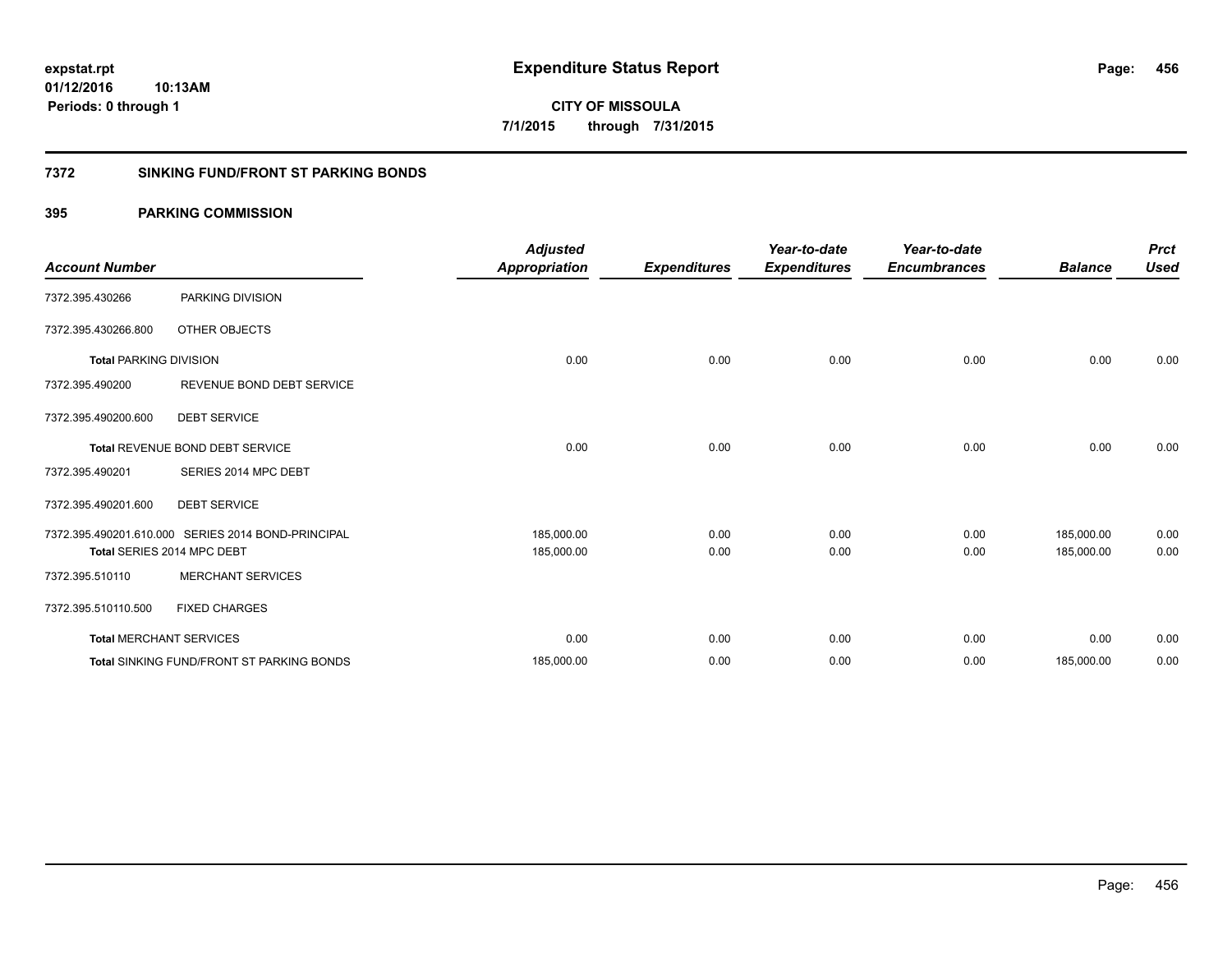## **7373 MPC SERIES 2010B CONSTRUCTION**

| <b>Account Number</b>         |                                 | <b>Adjusted</b><br><b>Appropriation</b> | <b>Expenditures</b> | Year-to-date<br><b>Expenditures</b> | Year-to-date<br><b>Encumbrances</b> | <b>Balance</b> | <b>Prct</b><br><b>Used</b> |
|-------------------------------|---------------------------------|-----------------------------------------|---------------------|-------------------------------------|-------------------------------------|----------------|----------------------------|
| 7373.395.430266               | PARKING DIVISION                |                                         |                     |                                     |                                     |                |                            |
| 7373.395.430266.600           | <b>DEBT SERVICE</b>             |                                         |                     |                                     |                                     |                |                            |
| <b>Total DEBT SERVICE</b>     |                                 | 0.00                                    | 0.00                | 0.00                                | 0.00                                | 0.00           | 0.00                       |
| 7373.395.430266.800           | OTHER OBJECTS                   |                                         |                     |                                     |                                     |                |                            |
| <b>Total PARKING DIVISION</b> |                                 | 0.00                                    | 0.00                | 0.00                                | 0.00                                | 0.00           | 0.00                       |
| 7373.395.430273               | PARKING STRUCTURES              |                                         |                     |                                     |                                     |                |                            |
| 7373.395.430273.300           | PURCHASED SERVICES              |                                         |                     |                                     |                                     |                |                            |
|                               | <b>Total PURCHASED SERVICES</b> | 0.00                                    | 0.00                | 0.00                                | 0.00                                | 0.00           | 0.00                       |
| 7373.395.430273.900           | CAPITAL OUTLAY                  |                                         |                     |                                     |                                     |                |                            |
|                               | <b>Total PARKING STRUCTURES</b> | 0.00                                    | 0.00                | 0.00                                | 0.00                                | 0.00           | 0.00                       |
| 7373.395.490200               | REVENUE BOND DEBT SERVICE       |                                         |                     |                                     |                                     |                |                            |
| 7373.395.490200.300           | PURCHASED SERVICES              |                                         |                     |                                     |                                     |                |                            |
|                               | <b>Total PURCHASED SERVICES</b> | 0.00                                    | 0.00                | 0.00                                | 0.00                                | 0.00           | 0.00                       |
| 7373.395.490200.600           | <b>DEBT SERVICE</b>             |                                         |                     |                                     |                                     |                |                            |
|                               | Total REVENUE BOND DEBT SERVICE | 0.00                                    | 0.00                | 0.00                                | 0.00                                | 0.00           | 0.00                       |
| 7373.395.499999               | <b>NEW REQUESTS</b>             |                                         |                     |                                     |                                     |                |                            |
| 7373.395.499999.900           | <b>CAPITAL OUTLAY</b>           |                                         |                     |                                     |                                     |                |                            |
| <b>Total NEW REQUESTS</b>     |                                 | 0.00                                    | 0.00                | 0.00                                | 0.00                                | 0.00           | 0.00                       |
| 7373.395.510110               | MERCHANT SERVICES               |                                         |                     |                                     |                                     |                |                            |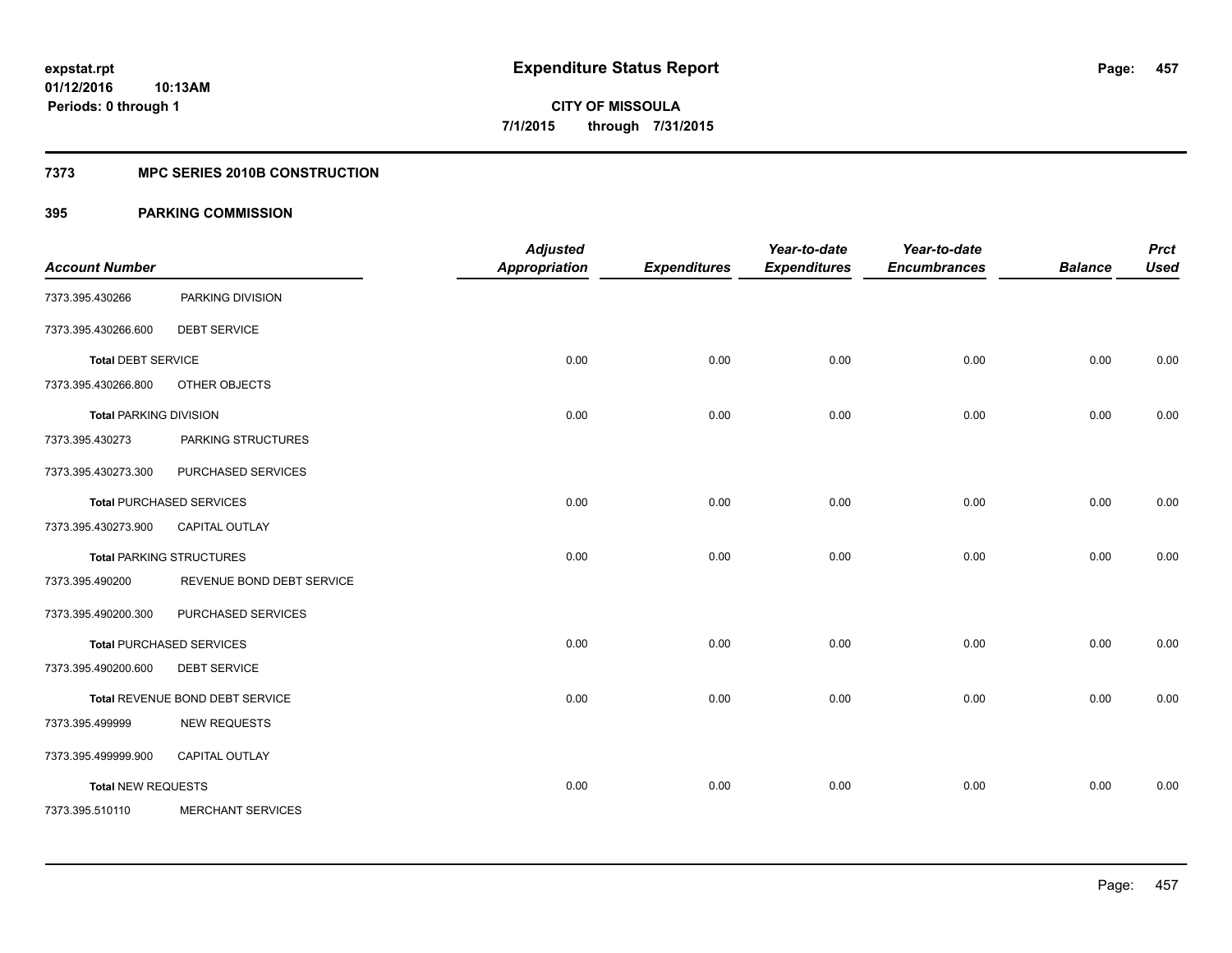### **7373 MPC SERIES 2010B CONSTRUCTION**

| <b>Account Number</b>           |                      | <b>Adjusted</b><br><b>Appropriation</b> | <b>Expenditures</b> | Year-to-date<br><b>Expenditures</b> | Year-to-date<br><b>Encumbrances</b> | <b>Balance</b> | <b>Prct</b><br>Used |
|---------------------------------|----------------------|-----------------------------------------|---------------------|-------------------------------------|-------------------------------------|----------------|---------------------|
| 7373.395.510110.500             | <b>FIXED CHARGES</b> |                                         |                     |                                     |                                     |                |                     |
| <b>Total MERCHANT SERVICES</b>  |                      | 0.00                                    | 0.00                | 0.00                                | 0.00                                | 0.00           | 0.00                |
| 7373.395.520000                 | OTHER FINANCING USES |                                         |                     |                                     |                                     |                |                     |
| 7373.395.520000.600             | <b>DEBT SERVICE</b>  |                                         |                     |                                     |                                     |                |                     |
| <b>Total PARKING COMMISSION</b> |                      | 0.00                                    | 0.00                | 0.00                                | 0.00                                | 0.00           | 0.00                |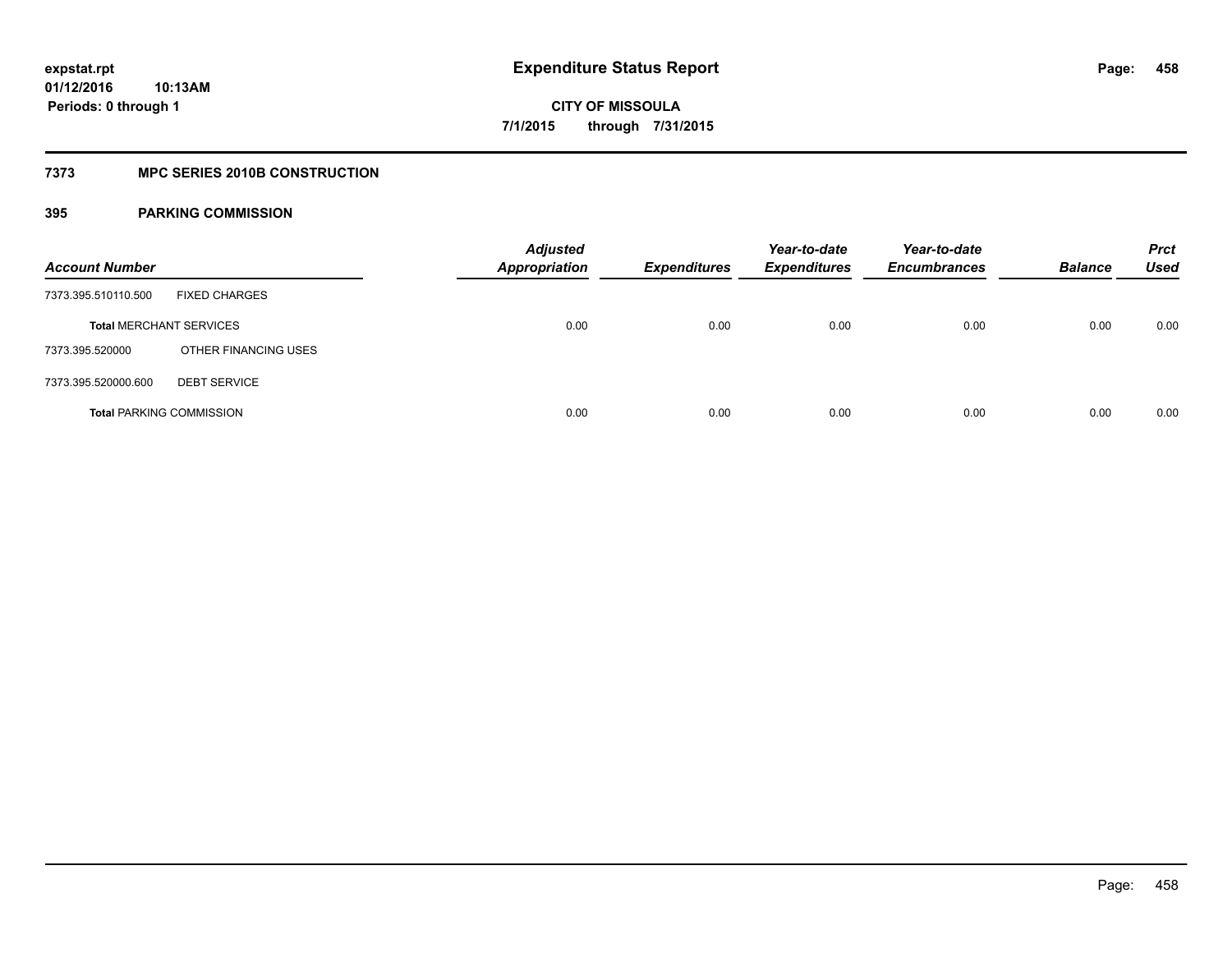**CITY OF MISSOULA 7/1/2015 through 7/31/2015**

## **7373 MPC SERIES 2010B CONSTRUCTION**

## **900 DEPRECIATION**

| <b>Account Number</b>      |                                     | <b>Adjusted</b><br><b>Appropriation</b> | <b>Expenditures</b> | Year-to-date<br><b>Expenditures</b> | Year-to-date<br><b>Encumbrances</b> | <b>Balance</b> | <b>Prct</b><br><b>Used</b> |
|----------------------------|-------------------------------------|-----------------------------------------|---------------------|-------------------------------------|-------------------------------------|----------------|----------------------------|
| 7373.900.510000            | <b>MISCELLANEOUS</b>                |                                         |                     |                                     |                                     |                |                            |
| 7373.900.510000.800        | OTHER OBJECTS                       |                                         |                     |                                     |                                     |                |                            |
| <b>Total MISCELLANEOUS</b> |                                     | 0.00                                    | 0.00                | 0.00                                | 0.00                                | 0.00           | 0.00                       |
| 7373.900.510110            | <b>MERCHANT SERVICES</b>            |                                         |                     |                                     |                                     |                |                            |
| 7373.900.510110.500        | <b>FIXED CHARGES</b>                |                                         |                     |                                     |                                     |                |                            |
|                            | Total MPC SERIES 2010B CONSTRUCTION | 0.00                                    | 0.00                | 0.00                                | 0.00                                | 0.00           | 0.00                       |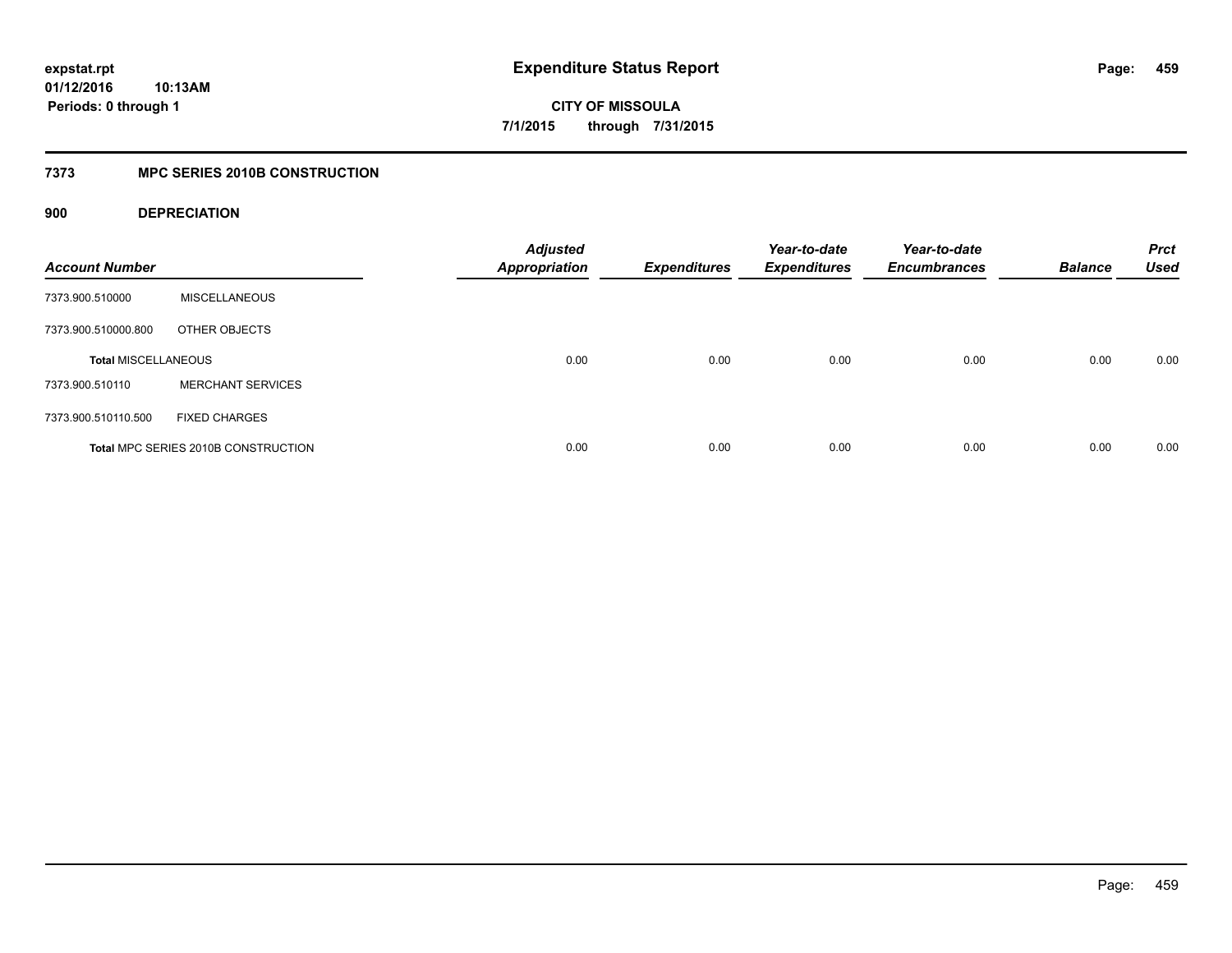## **7374 RESERVE FUND-PARKING BONDS**

| <b>Account Number</b> |                                         | <b>Adjusted</b><br>Appropriation | <b>Expenditures</b> | Year-to-date<br><b>Expenditures</b> | Year-to-date<br><b>Encumbrances</b> | <b>Balance</b> | <b>Prct</b><br><b>Used</b> |
|-----------------------|-----------------------------------------|----------------------------------|---------------------|-------------------------------------|-------------------------------------|----------------|----------------------------|
| 7374.395.430273       | PARKING STRUCTURES                      |                                  |                     |                                     |                                     |                |                            |
| 7374.395.430273.900   | <b>CAPITAL OUTLAY</b>                   |                                  |                     |                                     |                                     |                |                            |
|                       | <b>Total PARKING STRUCTURES</b>         | 0.00                             | 0.00                | 0.00                                | 0.00                                | 0.00           | 0.00                       |
| 7374.395.510110       | <b>MERCHANT SERVICES</b>                |                                  |                     |                                     |                                     |                |                            |
| 7374.395.510110.500   | <b>FIXED CHARGES</b>                    |                                  |                     |                                     |                                     |                |                            |
|                       | <b>Total MERCHANT SERVICES</b>          | 0.00                             | 0.00                | 0.00                                | 0.00                                | 0.00           | 0.00                       |
|                       | <b>Total RESERVE FUND-PARKING BONDS</b> | 0.00                             | 0.00                | 0.00                                | 0.00                                | 0.00           | 0.00                       |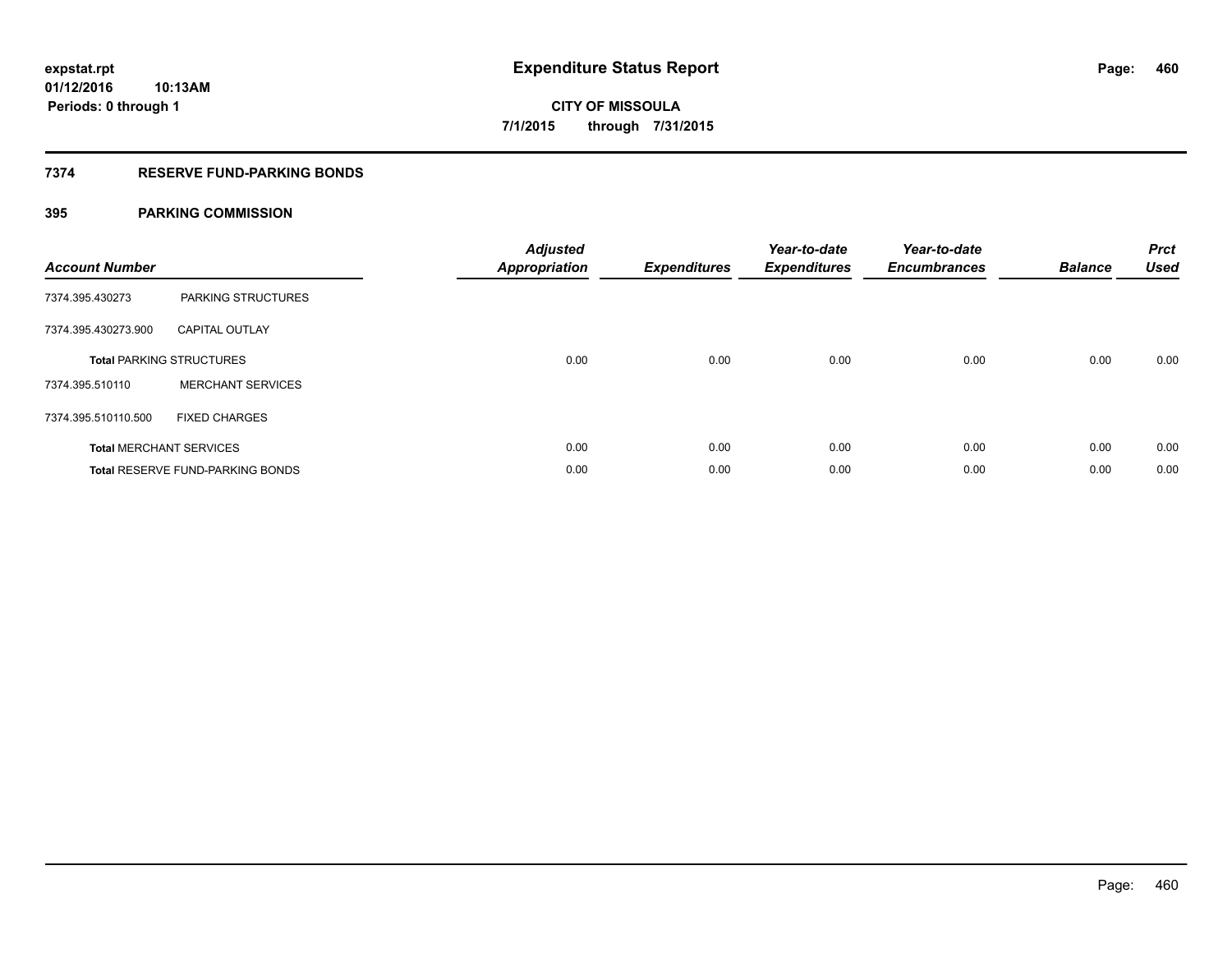**Periods: 0 through 1**

**CITY OF MISSOULA 7/1/2015 through 7/31/2015**

#### **7375 PLEDGED TAX INCREMENT-2010B BOND**

## **395 PARKING COMMISSION**

**10:13AM**

|                                |                                                      | <b>Adjusted</b>      |                     | Year-to-date        | Year-to-date        |                | <b>Prct</b> |
|--------------------------------|------------------------------------------------------|----------------------|---------------------|---------------------|---------------------|----------------|-------------|
| <b>Account Number</b>          |                                                      | <b>Appropriation</b> | <b>Expenditures</b> | <b>Expenditures</b> | <b>Encumbrances</b> | <b>Balance</b> | <b>Used</b> |
| 7375.395.430266                | PARKING DIVISION                                     |                      |                     |                     |                     |                |             |
| 7375.395.430266.800            | OTHER OBJECTS                                        |                      |                     |                     |                     |                |             |
|                                | 7375.395.430266.820.000 TRANSFERS TO OTHER FUNDS     | 146,731.00           | 0.00                | 0.00                | 0.00                | 146,731.00     | 0.00        |
| <b>Total PARKING DIVISION</b>  |                                                      | 146,731.00           | 0.00                | 0.00                | 0.00                | 146,731.00     | 0.00        |
| 7375.395.490200                | REVENUE BOND DEBT SERVICE                            |                      |                     |                     |                     |                |             |
| 7375.395.490200.300            | PURCHASED SERVICES                                   |                      |                     |                     |                     |                |             |
|                                | 7375.395.490200.390.000 EXCESS PLEDGED TAX INCREMENT | 121,431.00           | 0.00                | 0.00                | 0.00                | 121,431.00     | 0.00        |
|                                | <b>Total REVENUE BOND DEBT SERVICE</b>               | 121,431.00           | 0.00                | 0.00                | 0.00                | 121,431.00     | 0.00        |
| 7375.395.510110                | <b>MERCHANT SERVICES</b>                             |                      |                     |                     |                     |                |             |
| 7375.395.510110.500            | <b>FIXED CHARGES</b>                                 |                      |                     |                     |                     |                |             |
| <b>Total MERCHANT SERVICES</b> |                                                      | 0.00                 | 0.00                | 0.00                | 0.00                | 0.00           | 0.00        |
|                                | Total PLEDGED TAX INCREMENT-2010B BOND               | 268,162.00           | 0.00                | 0.00                | 0.00                | 268,162.00     | 0.00        |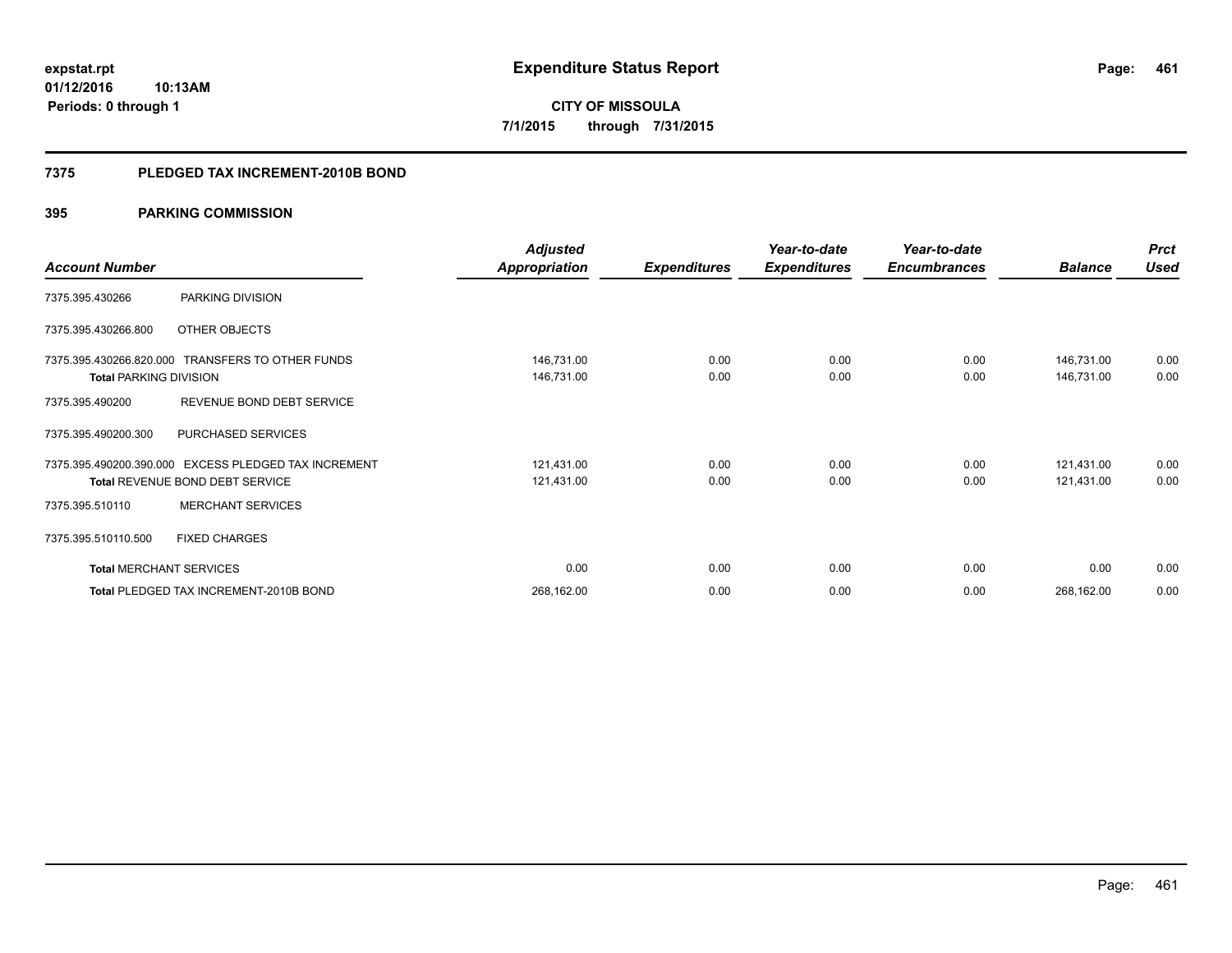## **7376 MPC 2010A BONDS DEBT INTEREST**

| <b>Account Number</b>         |                                     | <b>Adjusted</b><br><b>Appropriation</b> | <b>Expenditures</b> | Year-to-date<br><b>Expenditures</b> | Year-to-date<br><b>Encumbrances</b> | <b>Balance</b> | <b>Prct</b><br><b>Used</b> |
|-------------------------------|-------------------------------------|-----------------------------------------|---------------------|-------------------------------------|-------------------------------------|----------------|----------------------------|
| 7376.395.430266               | PARKING DIVISION                    |                                         |                     |                                     |                                     |                |                            |
| 7376.395.430266.800           | OTHER OBJECTS                       |                                         |                     |                                     |                                     |                |                            |
| <b>Total PARKING DIVISION</b> |                                     | 0.00                                    | 0.00                | 0.00                                | 0.00                                | 0.00           | 0.00                       |
| 7376.395.490200               | REVENUE BOND DEBT SERVICE           |                                         |                     |                                     |                                     |                |                            |
| 7376.395.490200.600           | <b>DEBT SERVICE</b>                 |                                         |                     |                                     |                                     |                |                            |
|                               | Total REVENUE BOND DEBT SERVICE     | 0.00                                    | 0.00                | 0.00                                | 0.00                                | 0.00           | 0.00                       |
| 7376.395.510110               | <b>MERCHANT SERVICES</b>            |                                         |                     |                                     |                                     |                |                            |
| 7376.395.510110.500           | <b>FIXED CHARGES</b>                |                                         |                     |                                     |                                     |                |                            |
|                               | <b>Total MERCHANT SERVICES</b>      | 0.00                                    | 0.00                | 0.00                                | 0.00                                | 0.00           | 0.00                       |
|                               | Total MPC 2010A BONDS DEBT INTEREST | 0.00                                    | 0.00                | 0.00                                | 0.00                                | 0.00           | 0.00                       |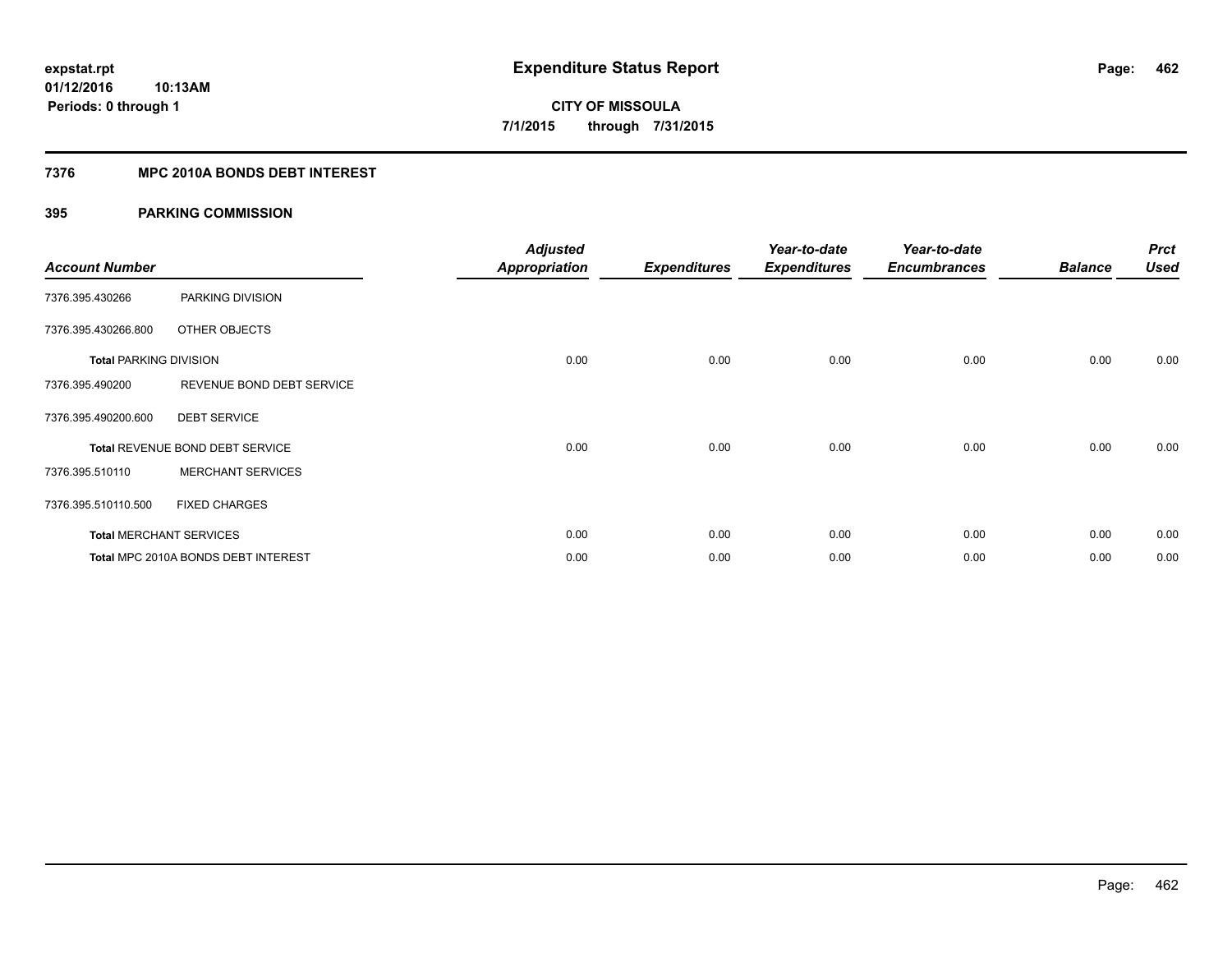### **7377 MPC 2010A BONDS SINKING FUND**

| <b>Account Number</b>         |                                    | <b>Adjusted</b><br><b>Appropriation</b> | <b>Expenditures</b> | Year-to-date<br><b>Expenditures</b> | Year-to-date<br><b>Encumbrances</b> | <b>Balance</b> | <b>Prct</b><br><b>Used</b> |
|-------------------------------|------------------------------------|-----------------------------------------|---------------------|-------------------------------------|-------------------------------------|----------------|----------------------------|
| 7377.395.430266               | PARKING DIVISION                   |                                         |                     |                                     |                                     |                |                            |
| 7377.395.430266.800           | OTHER OBJECTS                      |                                         |                     |                                     |                                     |                |                            |
| <b>Total PARKING DIVISION</b> |                                    | 0.00                                    | 0.00                | 0.00                                | 0.00                                | 0.00           | 0.00                       |
| 7377.395.490200               | REVENUE BOND DEBT SERVICE          |                                         |                     |                                     |                                     |                |                            |
| 7377.395.490200.600           | <b>DEBT SERVICE</b>                |                                         |                     |                                     |                                     |                |                            |
|                               | Total REVENUE BOND DEBT SERVICE    | 0.00                                    | 0.00                | 0.00                                | 0.00                                | 0.00           | 0.00                       |
| 7377.395.510110               | <b>MERCHANT SERVICES</b>           |                                         |                     |                                     |                                     |                |                            |
| 7377.395.510110.500           | <b>FIXED CHARGES</b>               |                                         |                     |                                     |                                     |                |                            |
|                               | <b>Total MERCHANT SERVICES</b>     | 0.00                                    | 0.00                | 0.00                                | 0.00                                | 0.00           | 0.00                       |
|                               | Total MPC 2010A BONDS SINKING FUND | 0.00                                    | 0.00                | 0.00                                | 0.00                                | 0.00           | 0.00                       |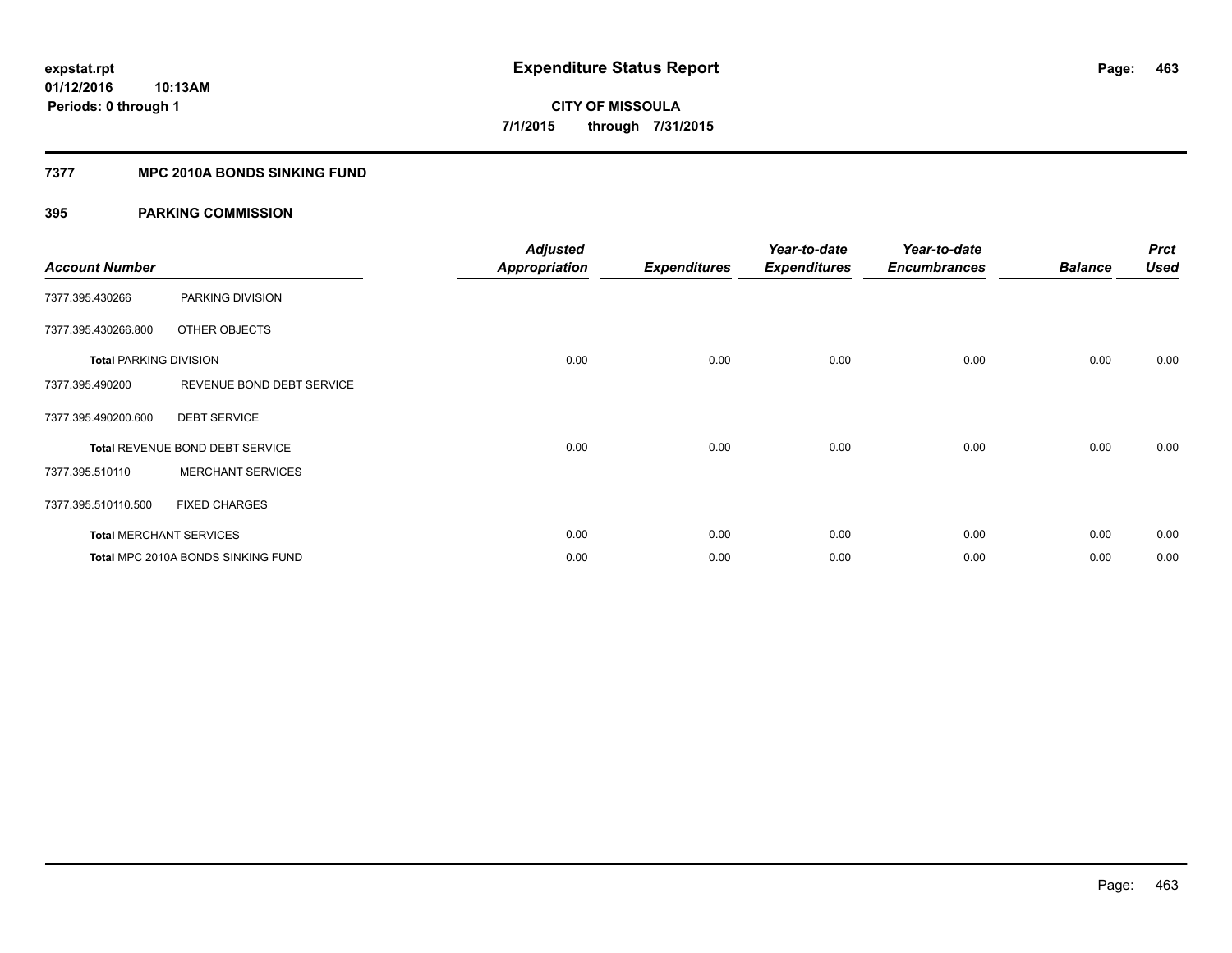#### **7378 MPC 2010A BOND RESERVE**

| <b>Account Number</b>         |                                 | <b>Adjusted</b><br><b>Appropriation</b> | <b>Expenditures</b> | Year-to-date<br><b>Expenditures</b> | Year-to-date<br><b>Encumbrances</b> | <b>Balance</b> | <b>Prct</b><br><b>Used</b> |
|-------------------------------|---------------------------------|-----------------------------------------|---------------------|-------------------------------------|-------------------------------------|----------------|----------------------------|
| 7378.395.430266               | PARKING DIVISION                |                                         |                     |                                     |                                     |                |                            |
| 7378.395.430266.800           | OTHER OBJECTS                   |                                         |                     |                                     |                                     |                |                            |
| <b>Total PARKING DIVISION</b> |                                 | 0.00                                    | 0.00                | 0.00                                | 0.00                                | 0.00           | 0.00                       |
| 7378.395.430273               | PARKING STRUCTURES              |                                         |                     |                                     |                                     |                |                            |
| 7378.395.430273.900           | <b>CAPITAL OUTLAY</b>           |                                         |                     |                                     |                                     |                |                            |
|                               | <b>Total PARKING STRUCTURES</b> | 0.00                                    | 0.00                | 0.00                                | 0.00                                | 0.00           | 0.00                       |
| 7378.395.510110               | <b>MERCHANT SERVICES</b>        |                                         |                     |                                     |                                     |                |                            |
| 7378.395.510110.500           | <b>FIXED CHARGES</b>            |                                         |                     |                                     |                                     |                |                            |
|                               | Total MPC 2010A BOND RESERVE    | 0.00                                    | 0.00                | 0.00                                | 0.00                                | 0.00           | 0.00                       |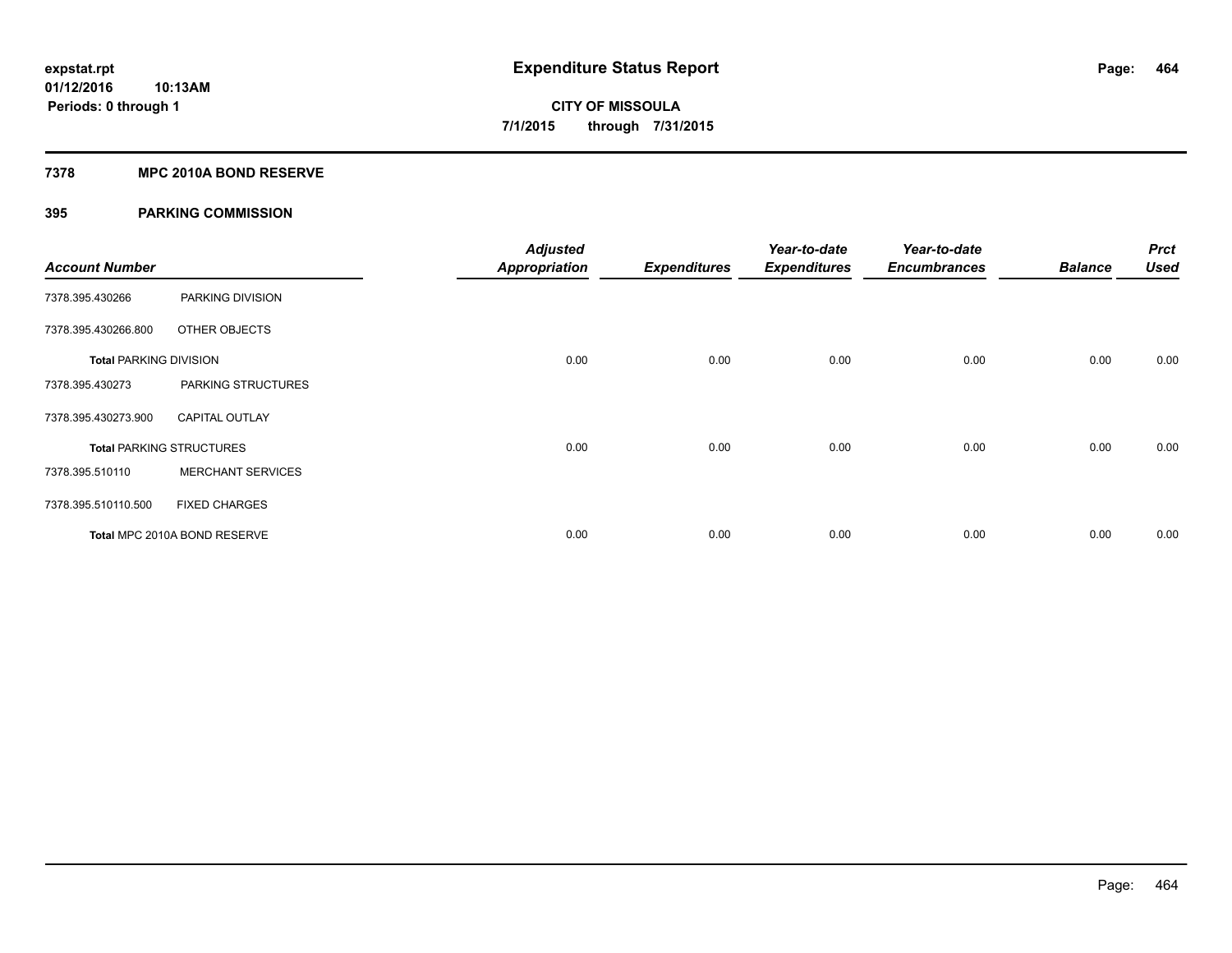**465**

**01/12/2016 10:13AM Periods: 0 through 1**

**CITY OF MISSOULA 7/1/2015 through 7/31/2015**

#### **7380 BUSINESS IMPROVEMENT DISTRICT**

## **375 BUSINESS IMPROVEMENT DISTRICT**

|                                                            | <b>Adjusted</b>      |                     | Year-to-date        | Year-to-date        |                | <b>Prct</b> |
|------------------------------------------------------------|----------------------|---------------------|---------------------|---------------------|----------------|-------------|
| <b>Account Number</b>                                      | <b>Appropriation</b> | <b>Expenditures</b> | <b>Expenditures</b> | <b>Encumbrances</b> | <b>Balance</b> | <b>Used</b> |
| <b>BUSINESS IMPROVEMENT DISTRICT</b><br>7380.375.471210    |                      |                     |                     |                     |                |             |
| 7380.375.471210.300<br>PURCHASED SERVICES                  |                      |                     |                     |                     |                |             |
| 7380.375.471210.350.000 PROFESSIONAL SERVICES              | 327,200.00           | 0.00                | 0.00                | 0.00                | 327,200.00     | 0.00        |
| <b>Total PURCHASED SERVICES</b>                            | 327,200.00           | 0.00                | 0.00                | 0.00                | 327,200.00     | 0.00        |
| 7380.375.471210.800<br>OTHER OBJECTS                       |                      |                     |                     |                     |                |             |
| Total OTHER OBJECTS                                        | 0.00                 | 0.00                | 0.00                | 0.00                | 0.00           | 0.00        |
| Total BUSINESS IMPROVEMENT DISTRICT                        | 327,200.00           | 0.00                | 0.00                | 0.00                | 327,200.00     | 0.00        |
| <b>BID MARKETING</b><br>7380.375.471220                    |                      |                     |                     |                     |                |             |
| 7380.375.471220.300<br>PURCHASED SERVICES                  |                      |                     |                     |                     |                |             |
| 7380.375.471220.350.000 PROFESSIONAL SERVICES              | 45,100.00            | 0.00                | 0.00                | 0.00                | 45,100.00      | 0.00        |
| <b>Total BID MARKETING</b>                                 | 45,100.00            | 0.00                | 0.00                | 0.00                | 45,100.00      | 0.00        |
| STREETSCAPE MAINTENANCE-BID<br>7380.375.471230             |                      |                     |                     |                     |                |             |
| PURCHASED SERVICES<br>7380.375.471230.300                  |                      |                     |                     |                     |                |             |
| 7380.375.471230.350.000 PROFESSIONAL SERVICES              | 67,500.00            | 0.00                | 0.00                | 0.00                | 67,500.00      | 0.00        |
| Total STREETSCAPE MAINTENANCE-BID                          | 67,500.00            | 0.00                | 0.00                | 0.00                | 67,500.00      | 0.00        |
| SAFETY-BID<br>7380.375.471240                              |                      |                     |                     |                     |                |             |
| PURCHASED SERVICES<br>7380.375.471240.300                  |                      |                     |                     |                     |                |             |
| 7380.375.471240.350.000 PROFESSIONAL SERVICES - BID SAFETY | 0.00                 | 60,000.00           | 60,000.00           | 0.00                | $-60,000.00$   | 0.00        |
| <b>Total SAFETY-BID</b>                                    | 0.00                 | 60,000.00           | 60,000.00           | 0.00                | $-60,000.00$   | 0.00        |
| 7380.375.510110<br><b>MERCHANT SERVICES</b>                |                      |                     |                     |                     |                |             |
| <b>FIXED CHARGES</b><br>7380.375.510110.500                |                      |                     |                     |                     |                |             |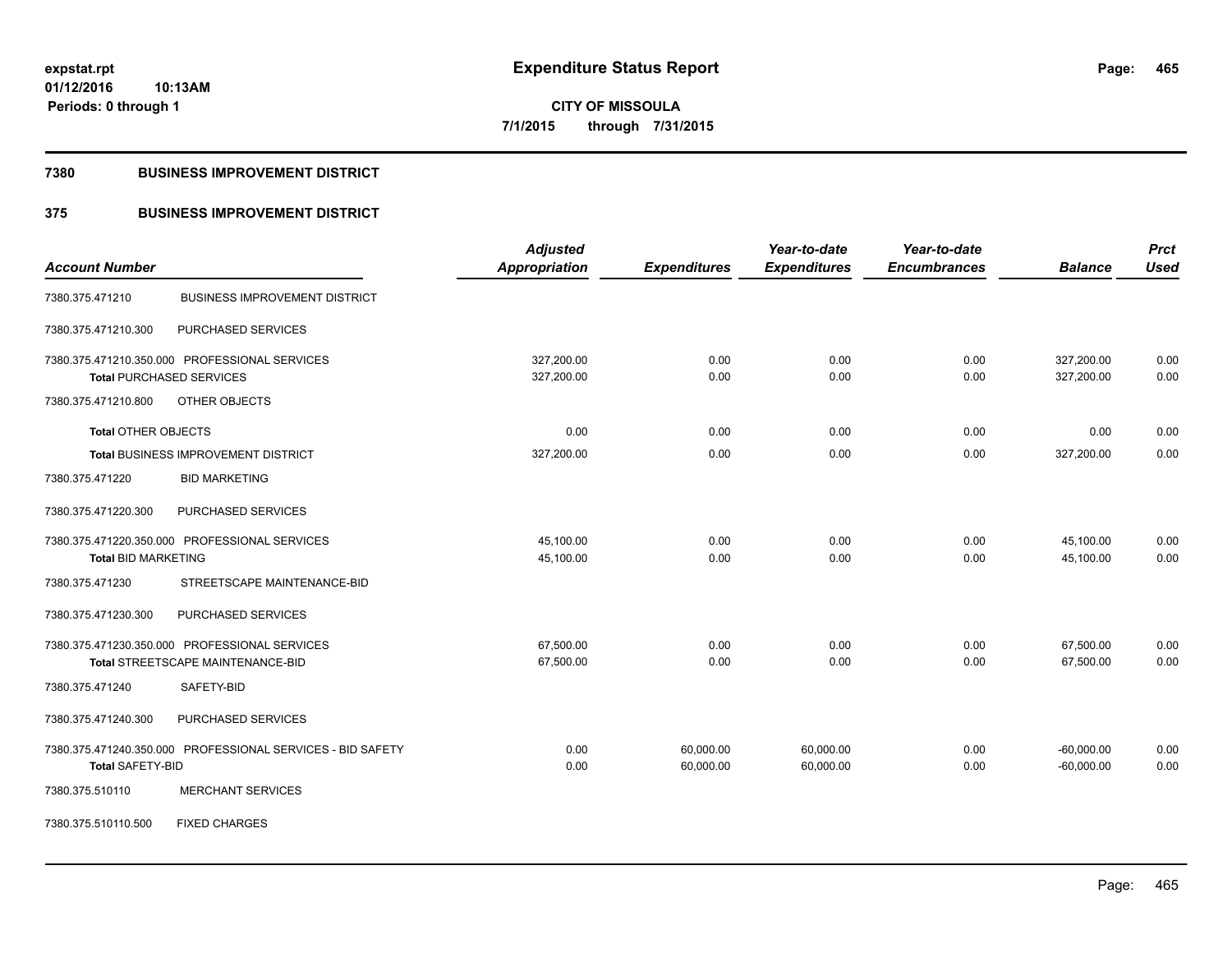**CITY OF MISSOULA 7/1/2015 through 7/31/2015**

## **7380 BUSINESS IMPROVEMENT DISTRICT**

## **375 BUSINESS IMPROVEMENT DISTRICT**

| <b>Account Number</b>                      | Adjusted<br>Appropriation | <b>Expenditures</b> | Year-to-date<br><b>Expenditures</b> | Year-to-date<br><b>Encumbrances</b> | <b>Balance</b> | Prct<br>Used |
|--------------------------------------------|---------------------------|---------------------|-------------------------------------|-------------------------------------|----------------|--------------|
| <b>Total MERCHANT SERVICES</b>             | 0.00                      | 0.00                | 0.00                                | 0.00                                | 0.00           | 0.00         |
| <b>Total BUSINESS IMPROVEMENT DISTRICT</b> | 439,800.00                | 60,000.00           | 60,000.00                           | 0.00                                | 379,800.00     | 13.64        |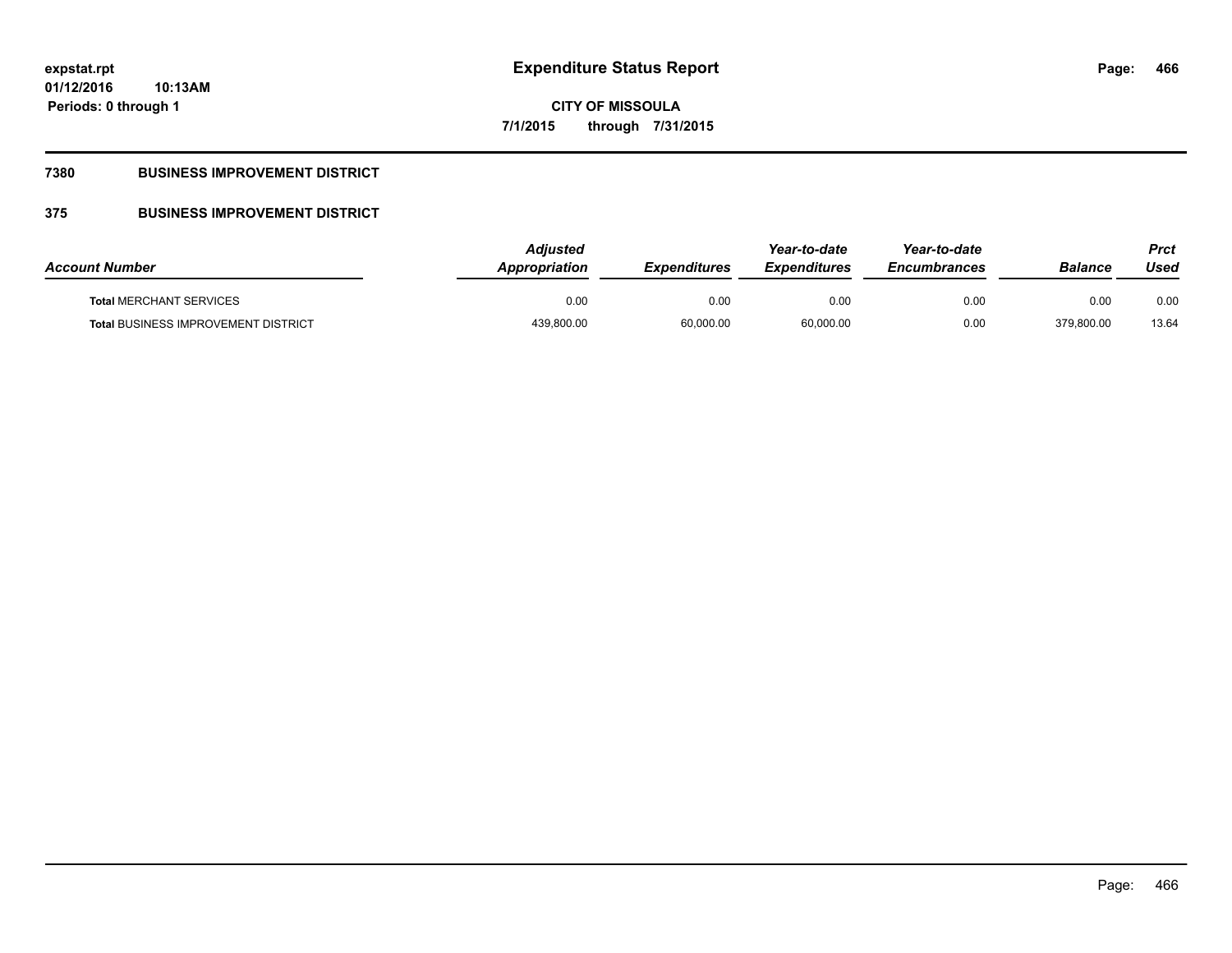**467**

**01/12/2016 10:13AM Periods: 0 through 1**

**CITY OF MISSOULA 7/1/2015 through 7/31/2015**

#### **7381 TOURISM BUSINESS IMPROVEMENT DISTRICT**

## **375 BUSINESS IMPROVEMENT DISTRICT**

| <b>Account Number</b>          |                                                                                         | <b>Adjusted</b><br><b>Appropriation</b> | <b>Expenditures</b> | Year-to-date<br><b>Expenditures</b> | Year-to-date<br><b>Encumbrances</b> | <b>Balance</b>           | <b>Prct</b><br><b>Used</b> |
|--------------------------------|-----------------------------------------------------------------------------------------|-----------------------------------------|---------------------|-------------------------------------|-------------------------------------|--------------------------|----------------------------|
| 7381.375.471210                | <b>BUSINESS IMPROVEMENT DISTRICT</b>                                                    |                                         |                     |                                     |                                     |                          |                            |
| 7381.375.471210.300            | <b>PURCHASED SERVICES</b>                                                               |                                         |                     |                                     |                                     |                          |                            |
|                                | 7381.375.471210.390.000 OTHER PURCHASED SERVICES<br>Total BUSINESS IMPROVEMENT DISTRICT | 680,350.00<br>680,350.00                | 0.00<br>0.00        | 0.00<br>0.00                        | 0.00<br>0.00                        | 680.350.00<br>680,350.00 | 0.00<br>0.00               |
| 7381.375.510110                | <b>MERCHANT SERVICES</b>                                                                |                                         |                     |                                     |                                     |                          |                            |
| 7381.375.510110.500            | <b>FIXED CHARGES</b>                                                                    |                                         |                     |                                     |                                     |                          |                            |
| <b>Total MERCHANT SERVICES</b> |                                                                                         | 0.00                                    | 0.00                | 0.00                                | 0.00                                | 0.00                     | 0.00                       |
|                                | <b>Total TOURISM BUSINESS IMPROVEMENT DISTRICT</b>                                      | 680,350.00                              | 0.00                | 0.00                                | 0.00                                | 680.350.00               | 0.00                       |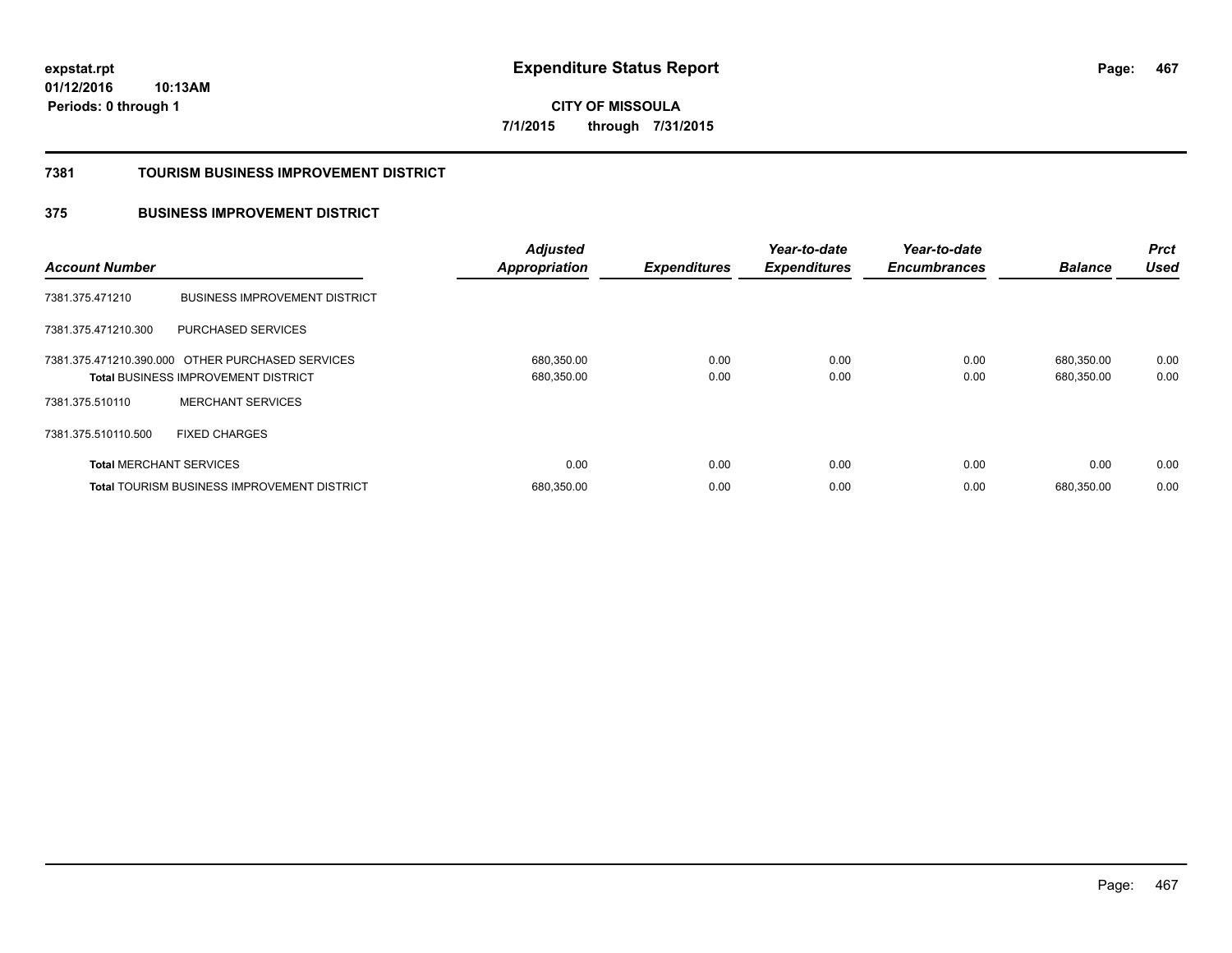## **7382 5.75M TIF RESERVE**

## **390 NON-DEPARTMENTAL**

| <b>Account Number</b>   |                                | <b>Adjusted</b><br>Appropriation | <b>Expenditures</b> | Year-to-date<br><b>Expenditures</b> | Year-to-date<br><b>Encumbrances</b> | <b>Balance</b> | Prct<br><b>Used</b> |
|-------------------------|--------------------------------|----------------------------------|---------------------|-------------------------------------|-------------------------------------|----------------|---------------------|
| 7382.390.490607         | <b>TRANSFERS TO BROWNFIELD</b> |                                  |                     |                                     |                                     |                |                     |
| 7382.390.490607.800     | OTHER OBJECTS                  |                                  |                     |                                     |                                     |                |                     |
| Total 5.75M TIF RESERVE |                                | 0.00                             | 0.00                | 0.00                                | 0.00                                | 0.00           | 0.00                |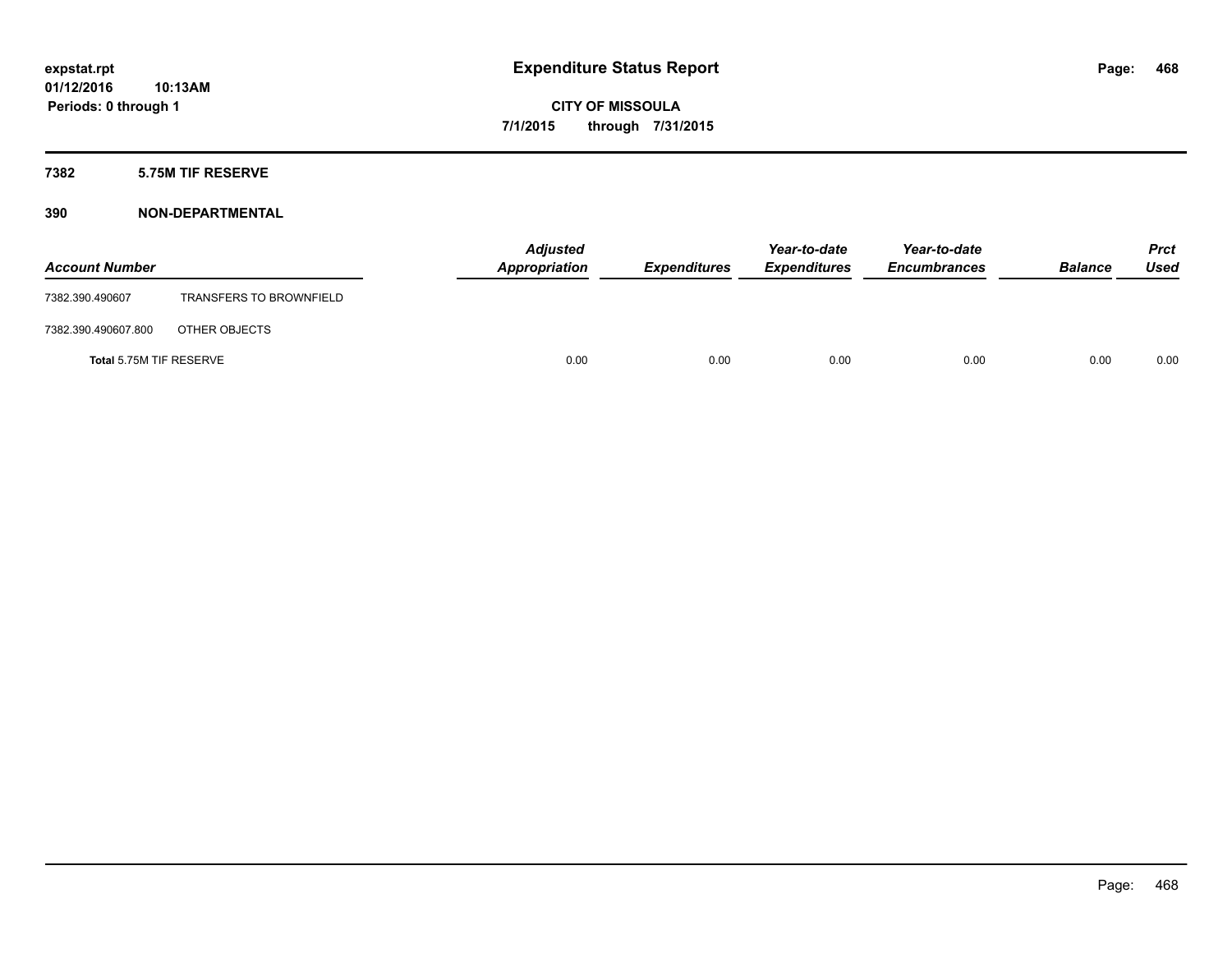**CITY OF MISSOULA 7/1/2015 through 7/31/2015**

### **7383 RIVERFRONT TRIANGLE URD**

| <b>Account Number</b>                                           |                                                | <b>Adjusted</b><br><b>Appropriation</b> | <b>Expenditures</b> | Year-to-date<br><b>Expenditures</b> | Year-to-date<br><b>Encumbrances</b> | <b>Balance</b>         | <b>Prct</b><br><b>Used</b> |
|-----------------------------------------------------------------|------------------------------------------------|-----------------------------------------|---------------------|-------------------------------------|-------------------------------------|------------------------|----------------------------|
| 7383.385.470210                                                 | <b>ADMINISTRATION</b>                          |                                         |                     |                                     |                                     |                        |                            |
| 7383.385.470210.800                                             | OTHER OBJECTS                                  |                                         |                     |                                     |                                     |                        |                            |
| <b>Total ADMINISTRATION</b>                                     |                                                | 0.00                                    | 0.00                | 0.00                                | 0.00                                | 0.00                   | 0.00                       |
| 7383.385.470230                                                 | <b>PW FACILITY</b>                             |                                         |                     |                                     |                                     |                        |                            |
| 7383.385.470230.700                                             | <b>GRANTS &amp; CONTRIBUTIONS</b>              |                                         |                     |                                     |                                     |                        |                            |
|                                                                 | <b>Total GRANTS &amp; CONTRIBUTIONS</b>        | 0.00                                    | 0.00                | 0.00                                | 0.00                                | 0.00                   | 0.00                       |
| 7383.385.470230.800                                             | OTHER OBJECTS                                  |                                         |                     |                                     |                                     |                        |                            |
| 7383.385.470230.845.000 CONTINGENCY<br><b>Total PW FACILITY</b> |                                                | 11,862.00<br>11,862.00                  | 0.00<br>0.00        | 0.00<br>0.00                        | 0.00<br>0.00                        | 11,862.00<br>11,862.00 | 0.00<br>0.00               |
| 7383.385.470260                                                 | <b>PLANNING &amp; MGMT</b>                     |                                         |                     |                                     |                                     |                        |                            |
| 7383.385.470260.300                                             | PURCHASED SERVICES                             |                                         |                     |                                     |                                     |                        |                            |
|                                                                 | <b>Total PURCHASED SERVICES</b>                | 0.00                                    | 0.00                | 0.00                                | 0.00                                | 0.00                   | 0.00                       |
| 7383.385.470260.700                                             | <b>GRANTS &amp; CONTRIBUTIONS</b>              |                                         |                     |                                     |                                     |                        |                            |
| <b>Total PLANNING &amp; MGMT</b>                                | 7383.385.470260.700.000 GRANTS & CONTRIBUTIONS | 15,000.00<br>15,000.00                  | 0.00<br>0.00        | 0.00<br>0.00                        | 0.00<br>0.00                        | 15,000.00<br>15,000.00 | 0.00<br>0.00               |
| 7383.385.510110                                                 | <b>MERCHANT SERVICES</b>                       |                                         |                     |                                     |                                     |                        |                            |
| 7383.385.510110.500                                             | <b>FIXED CHARGES</b>                           |                                         |                     |                                     |                                     |                        |                            |
|                                                                 | <b>Total MERCHANT SERVICES</b>                 | 0.00                                    | 0.00                | 0.00                                | 0.00                                | 0.00                   | 0.00                       |
|                                                                 | Total RIVERFRONT TRIANGLE URD                  | 26,862.00                               | 0.00                | 0.00                                | 0.00                                | 26,862.00              | 0.00                       |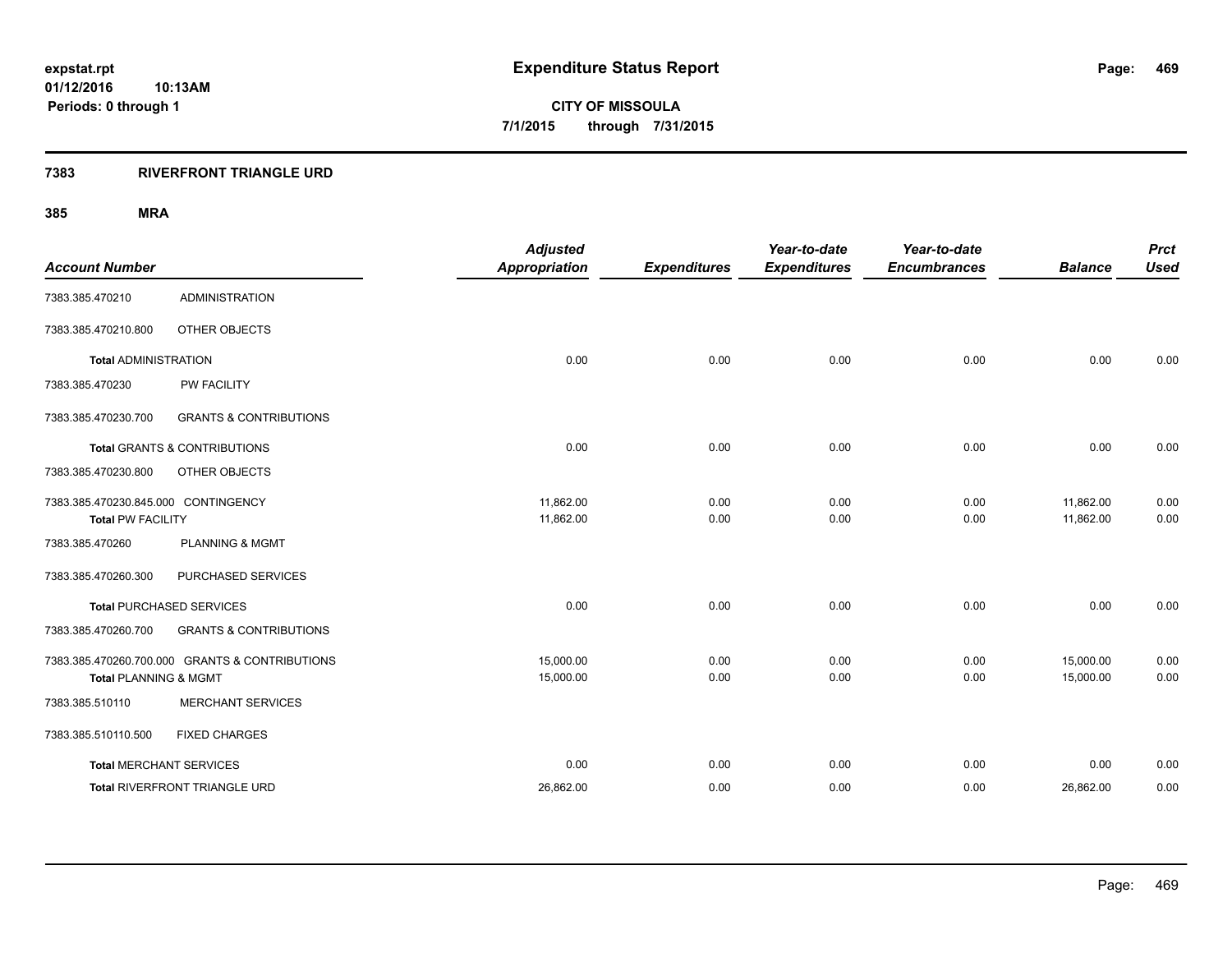**CITY OF MISSOULA 7/1/2015 through 7/31/2015**

### **7384 NRSS DEBT SERVICE CLEARING**

| <b>Account Number</b> |                                            | <b>Adjusted</b><br><b>Appropriation</b> | <b>Expenditures</b> | Year-to-date<br><b>Expenditures</b> | Year-to-date<br><b>Encumbrances</b> | <b>Balance</b> | <b>Prct</b><br><b>Used</b> |
|-----------------------|--------------------------------------------|-----------------------------------------|---------------------|-------------------------------------|-------------------------------------|----------------|----------------------------|
| 7384.385.521000       | INTERFUND OPERATING TRANSFERS              |                                         |                     |                                     |                                     |                |                            |
| 7384.385.521000.800   | OTHER OBJECTS                              |                                         |                     |                                     |                                     |                |                            |
|                       | <b>Total INTERFUND OPERATING TRANSFERS</b> | 0.00                                    | 0.00                | 0.00                                | 0.00                                | 0.00           | 0.00                       |
| 7384.385.521009       | <b>TRANFERS TO DEBT SERVICE</b>            |                                         |                     |                                     |                                     |                |                            |
| 7384.385.521009.800   | OTHER OBJECTS                              |                                         |                     |                                     |                                     |                |                            |
|                       | <b>Total TRANFERS TO DEBT SERVICE</b>      | 0.00                                    | 0.00                | 0.00                                | 0.00                                | 0.00           | 0.00                       |
|                       | Total NRSS DEBT SERVICE CLEARING           | 0.00                                    | 0.00                | 0.00                                | 0.00                                | 0.00           | 0.00                       |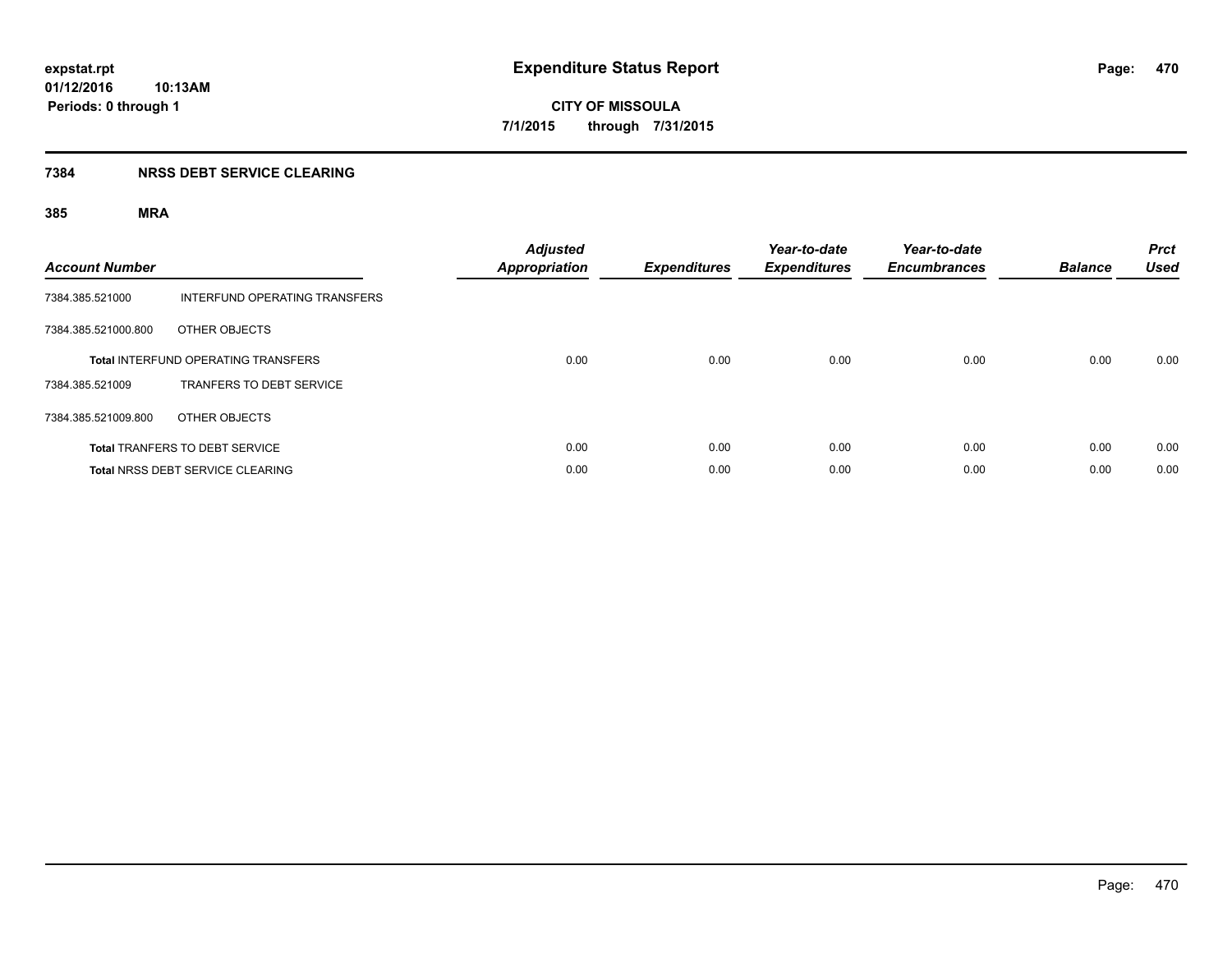**CITY OF MISSOULA 7/1/2015 through 7/31/2015**

### **7385 FRONT STREET URD**

| <b>Account Number</b>                                                                                     | <b>Adjusted</b><br><b>Appropriation</b> | <b>Expenditures</b> | Year-to-date<br><b>Expenditures</b> | Year-to-date<br><b>Encumbrances</b> | <b>Balance</b>           | <b>Prct</b><br><b>Used</b> |
|-----------------------------------------------------------------------------------------------------------|-----------------------------------------|---------------------|-------------------------------------|-------------------------------------|--------------------------|----------------------------|
| TENNIS COURT REBUILD<br>7385.385.460436                                                                   |                                         |                     |                                     |                                     |                          |                            |
| PURCHASED SERVICES<br>7385.385.460436.300                                                                 |                                         |                     |                                     |                                     |                          |                            |
| <b>Total TENNIS COURT REBUILD</b>                                                                         | 0.00                                    | 0.00                | 0.00                                | 0.00                                | 0.00                     | 0.00                       |
| PW FACILITY<br>7385.385.470230                                                                            |                                         |                     |                                     |                                     |                          |                            |
| PURCHASED SERVICES<br>7385.385.470230.300                                                                 |                                         |                     |                                     |                                     |                          |                            |
| <b>Total PURCHASED SERVICES</b>                                                                           | 0.00                                    | 0.00                | 0.00                                | 0.00                                | 0.00                     | 0.00                       |
| 7385.385.470230.700<br><b>GRANTS &amp; CONTRIBUTIONS</b>                                                  |                                         |                     |                                     |                                     |                          |                            |
| 7385.385.470230.700.000 PROJECT EXPENSE-PUBLIC WORKS<br><b>Total GRANTS &amp; CONTRIBUTIONS</b>           | 164,560.00<br>164,560.00                | 0.00<br>0.00        | 0.00<br>0.00                        | 0.00<br>0.00                        | 164,560.00<br>164,560.00 | 0.00<br>0.00               |
| 7385.385.470230.800<br>OTHER OBJECTS                                                                      |                                         |                     |                                     |                                     |                          |                            |
| 7385.385.470230.845.000 CONTINGENCY<br><b>Total OTHER OBJECTS</b>                                         | 303,524.00<br>303,524.00                | 0.00<br>0.00        | 0.00<br>0.00                        | 0.00<br>0.00                        | 303,524.00<br>303,524.00 | 0.00<br>0.00               |
| <b>Total PW FACILITY</b>                                                                                  | 468,084.00                              | 0.00                | 0.00                                | 0.00                                | 468,084.00               | 0.00                       |
| 7385.385.470260<br><b>PLANNING &amp; MGMT</b>                                                             |                                         |                     |                                     |                                     |                          |                            |
| PURCHASED SERVICES<br>7385.385.470260.300                                                                 |                                         |                     |                                     |                                     |                          |                            |
| 7385.385.470260.350.000 PROFESSIONAL SERVICES<br><b>Total PURCHASED SERVICES</b>                          | 2.168.00<br>2,168.00                    | 0.00<br>0.00        | 0.00<br>0.00                        | 0.00<br>0.00                        | 2,168.00<br>2,168.00     | 0.00<br>0.00               |
| <b>GRANTS &amp; CONTRIBUTIONS</b><br>7385.385.470260.700                                                  |                                         |                     |                                     |                                     |                          |                            |
| 7385.385.470260.700.000 PLANNING & MGMT/GRANTS & CONTRIBUTIONS<br><b>Total GRANTS &amp; CONTRIBUTIONS</b> | 10,000.00<br>10,000.00                  | 0.00<br>0.00        | 0.00<br>0.00                        | 0.00<br>0.00                        | 10,000.00<br>10,000.00   | 0.00<br>0.00               |
| <b>Total PLANNING &amp; MGMT</b>                                                                          | 12,168.00                               | 0.00                | 0.00                                | 0.00                                | 12,168.00                | 0.00                       |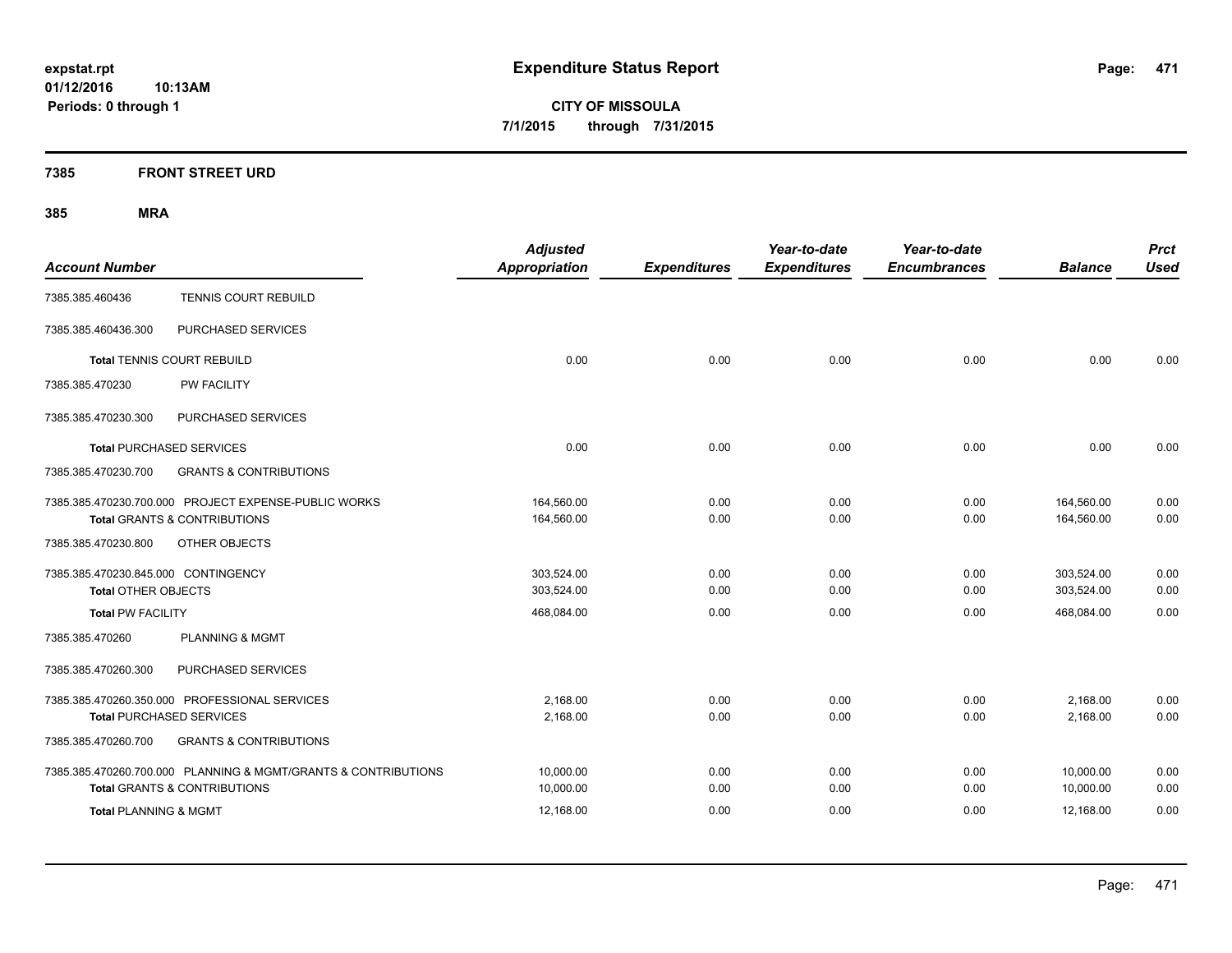**CITY OF MISSOULA 7/1/2015 through 7/31/2015**

### **7385 FRONT STREET URD**

| <b>Account Number</b>               |                                             | <b>Adjusted</b><br><b>Appropriation</b> | <b>Expenditures</b> | Year-to-date<br><b>Expenditures</b> | Year-to-date<br><b>Encumbrances</b> | <b>Balance</b> | <b>Prct</b><br><b>Used</b> |
|-------------------------------------|---------------------------------------------|-----------------------------------------|---------------------|-------------------------------------|-------------------------------------|----------------|----------------------------|
| 7385.385.470270                     | <b>CLEARING &amp; DEMO</b>                  |                                         |                     |                                     |                                     |                |                            |
| 7385.385.470270.700                 | <b>GRANTS &amp; CONTRIBUTIONS</b>           |                                         |                     |                                     |                                     |                |                            |
|                                     | <b>Total GRANTS &amp; CONTRIBUTIONS</b>     | 0.00                                    | 0.00                | 0.00                                | 0.00                                | 0.00           | 0.00                       |
| 7385.385.470270.800                 | OTHER OBJECTS                               |                                         |                     |                                     |                                     |                |                            |
| 7385.385.470270.845.000 CONTINGENCY |                                             | 50,000.00                               | 0.00                | 0.00                                | 0.00                                | 50,000.00      | 0.00                       |
| Total CLEARING & DEMO               |                                             | 50,000.00                               | 0.00                | 0.00                                | 0.00                                | 50,000.00      | 0.00                       |
| 7385.385.470281                     | FRONT STREET PARKING STRUCTURE              |                                         |                     |                                     |                                     |                |                            |
| 7385.385.470281.900                 | <b>CAPITAL OUTLAY</b>                       |                                         |                     |                                     |                                     |                |                            |
|                                     | <b>Total FRONT STREET PARKING STRUCTURE</b> | 0.00                                    | 0.00                | 0.00                                | 0.00                                | 0.00           | 0.00                       |
| 7385.385.510110                     | <b>MERCHANT SERVICES</b>                    |                                         |                     |                                     |                                     |                |                            |
| 7385.385.510110.500                 | <b>FIXED CHARGES</b>                        |                                         |                     |                                     |                                     |                |                            |
|                                     | <b>Total MERCHANT SERVICES</b>              | 0.00                                    | 0.00                | 0.00                                | 0.00                                | 0.00           | 0.00                       |
| <b>Total FRONT STREET URD</b>       |                                             | 530,252.00                              | 0.00                | 0.00                                | 0.00                                | 530,252.00     | 0.00                       |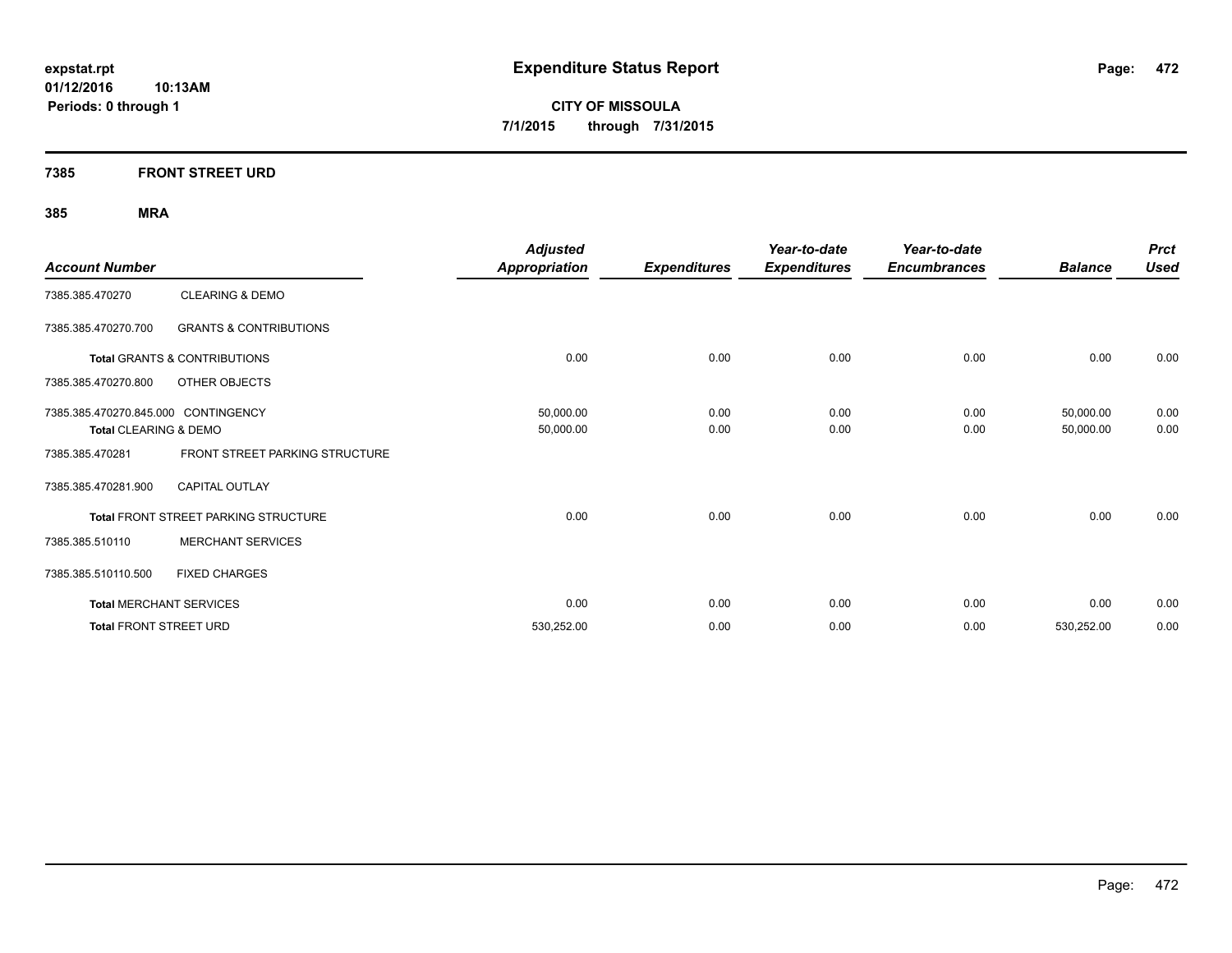**CITY OF MISSOULA 7/1/2015 through 7/31/2015**

### **7386 DEBT SERVICE-SAFEWAY/ST PAT 1.5M**

| <b>Account Number</b> |                                   | <b>Adjusted</b><br><b>Appropriation</b> | <b>Expenditures</b> | Year-to-date<br><b>Expenditures</b> | Year-to-date<br><b>Encumbrances</b> | <b>Balance</b> | <b>Prct</b><br><b>Used</b> |
|-----------------------|-----------------------------------|-----------------------------------------|---------------------|-------------------------------------|-------------------------------------|----------------|----------------------------|
| 7386.385.470220       | PROPERTY ACQUISITION              |                                         |                     |                                     |                                     |                |                            |
| 7386.385.470220.900   | <b>CAPITAL OUTLAY</b>             |                                         |                     |                                     |                                     |                |                            |
|                       | <b>Total PROPERTY ACQUISITION</b> | 0.00                                    | 0.00                | 0.00                                | 0.00                                | 0.00           | 0.00                       |
| 7386.385.510110       | <b>MERCHANT SERVICES</b>          |                                         |                     |                                     |                                     |                |                            |
| 7386.385.510110.500   | <b>FIXED CHARGES</b>              |                                         |                     |                                     |                                     |                |                            |
| <b>Total MRA</b>      |                                   | 0.00                                    | 0.00                | 0.00                                | 0.00                                | 0.00           | 0.00                       |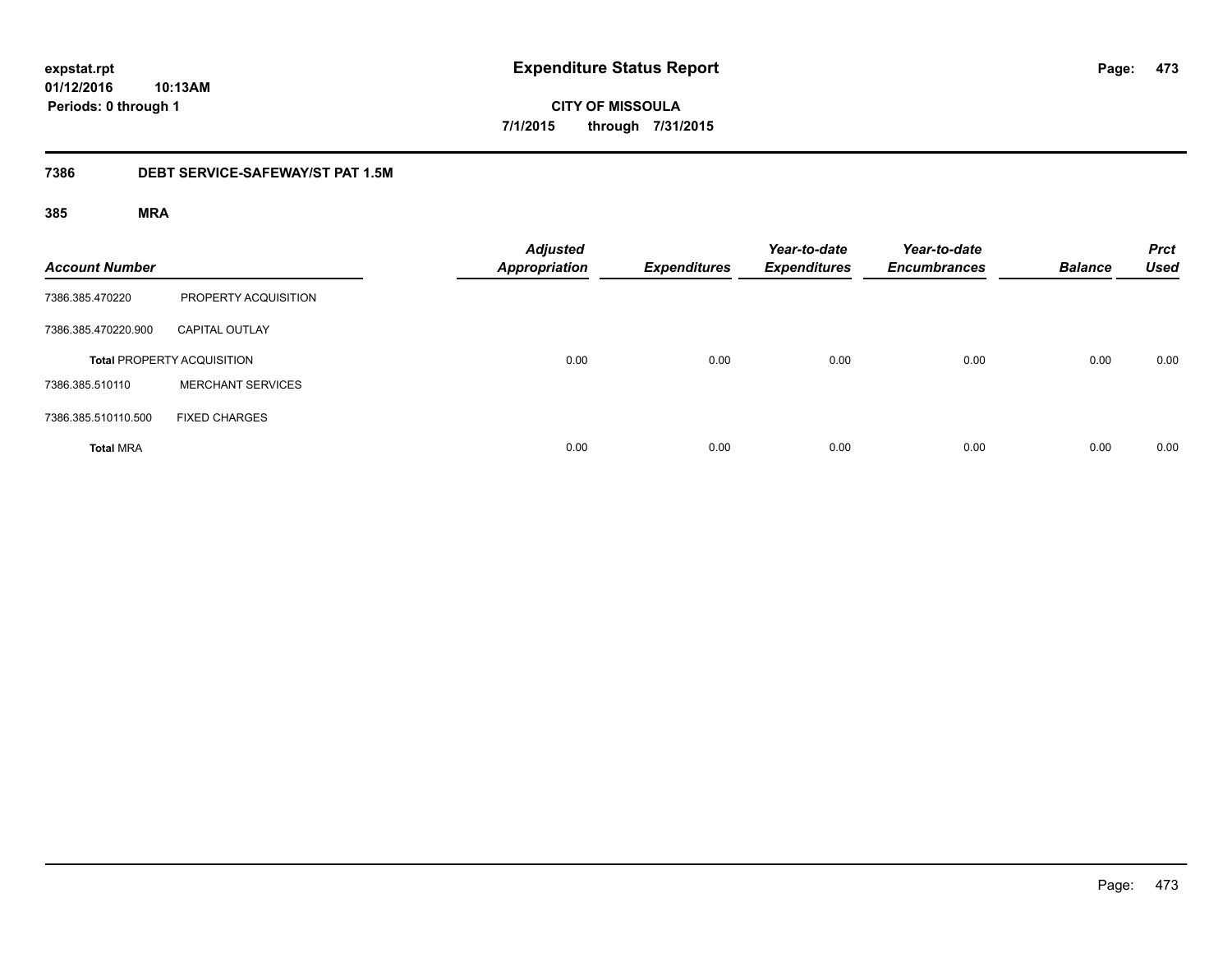**CITY OF MISSOULA 7/1/2015 through 7/31/2015**

### **7386 DEBT SERVICE-SAFEWAY/ST PAT 1.5M**

| <b>Account Number</b>          |                                                 | <b>Adjusted</b><br>Appropriation | <b>Expenditures</b> | Year-to-date<br><b>Expenditures</b> | Year-to-date<br><b>Encumbrances</b> | <b>Balance</b> | <b>Prct</b><br><b>Used</b> |
|--------------------------------|-------------------------------------------------|----------------------------------|---------------------|-------------------------------------|-------------------------------------|----------------|----------------------------|
| 7386.390.490200                | DEBT SERVICE-SAFEWAY/ST PAT 1.5M                |                                  |                     |                                     |                                     |                |                            |
| 7386.390.490200.600            | <b>DEBT SERVICE</b>                             |                                  |                     |                                     |                                     |                |                            |
| 7386.390.490200.610.000        | PRINCIPAL                                       | 40,000.00                        | 25,000.00           | 25,000.00                           | 0.00                                | 15,000.00      | 62.50                      |
| 7386.390.490200.620.000        | <b>INTEREST / SERVICE FEES</b>                  | 0.00                             | 46,946.25           | 46,946.25                           | 0.00                                | $-46,946.25$   | 0.00                       |
|                                | Total DEBT SERVICE-SAFEWAY/ST PAT 1.5M          | 40,000.00                        | 71,946.25           | 71,946.25                           | 0.00                                | $-31,946.25$   | 179.87                     |
| 7386.390.490510                | DS PAYMENTS TO GUARANTOR                        |                                  |                     |                                     |                                     |                |                            |
| 7386.390.490510.600            | <b>DEBT SERVICE</b>                             |                                  |                     |                                     |                                     |                |                            |
| 7386.390.490510.610.000        | <b>PRINCIPAL</b>                                | 94,728.00                        | 3,011.26            | 3,011.26                            | 0.00                                | 91,716.74      | 3.18                       |
|                                | 7386.390.490510.620.000 INTEREST / SERVICE FEES | 21,147.00                        | 0.00                | 0.00                                | 0.00                                | 21,147.00      | 0.00                       |
|                                | Total DS PAYMENTS TO GUARANTOR                  | 115,875.00                       | 3,011.26            | 3,011.26                            | 0.00                                | 112,863.74     | 2.60                       |
| 7386.390.510110                | <b>MERCHANT SERVICES</b>                        |                                  |                     |                                     |                                     |                |                            |
| 7386.390.510110.500            | <b>FIXED CHARGES</b>                            |                                  |                     |                                     |                                     |                |                            |
| <b>Total MERCHANT SERVICES</b> |                                                 | 0.00                             | 0.00                | 0.00                                | 0.00                                | 0.00           | 0.00                       |
|                                | <b>Total DEBT SERVICE-SAFEWAY/ST PAT 1.5M</b>   | 155.875.00                       | 74,957.51           | 74,957.51                           | 0.00                                | 80,917.49      | 48.09                      |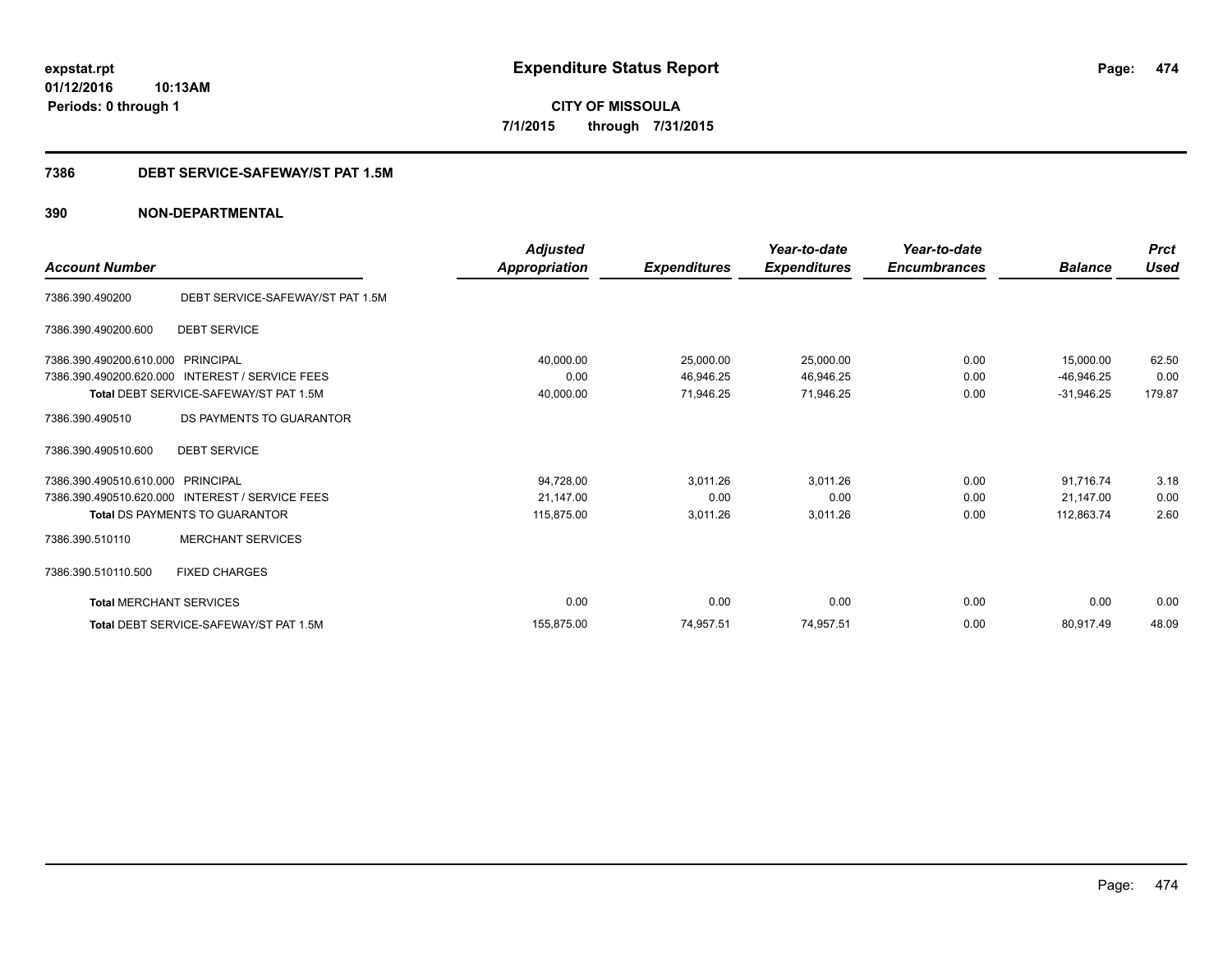**expstat.rpt Expenditure Status Report** 

**01/12/2016 10:13AM Periods: 0 through 1**

**CITY OF MISSOULA 7/1/2015 through 7/31/2015**

### **7387 DEBT SERVICE-BROWNFIELD RLF 1.125M**

|                                   |                                                 | <b>Adjusted</b>      |                     | Year-to-date        | Year-to-date        |                | <b>Prct</b> |
|-----------------------------------|-------------------------------------------------|----------------------|---------------------|---------------------|---------------------|----------------|-------------|
| <b>Account Number</b>             |                                                 | <b>Appropriation</b> | <b>Expenditures</b> | <b>Expenditures</b> | <b>Encumbrances</b> | <b>Balance</b> | <b>Used</b> |
| 7387.390.490200                   | DEBT SERVICE-BROWNFIELD RLF 1.125M              |                      |                     |                     |                     |                |             |
| 7387.390.490200.600               | <b>DEBT SERVICE</b>                             |                      |                     |                     |                     |                |             |
| 7387.390.490200.610.000 PRINCIPAL |                                                 | 26,625.00            | 0.00                | 0.00                | 0.00                | 26,625.00      | 0.00        |
|                                   | 7387.390.490200.620.000 INTEREST / SERVICE FEES | 5,316.00             | $-2,196.50$         | $-2,196.50$         | 0.00                | 7,512.50       | 41.32       |
|                                   | Total DEBT SERVICE-BROWNFIELD RLF 1.125M        | 31,941.00            | $-2,196.50$         | $-2,196.50$         | 0.00                | 34,137.50      | 0.00        |
| 7387.390.510110                   | <b>MERCHANT SERVICES</b>                        |                      |                     |                     |                     |                |             |
| 7387.390.510110.500               | <b>FIXED CHARGES</b>                            |                      |                     |                     |                     |                |             |
| <b>Total MERCHANT SERVICES</b>    |                                                 | 0.00                 | 0.00                | 0.00                | 0.00                | 0.00           | 0.00        |
|                                   | <b>Total DEBT SERVICE-BROWNFIELD RLF 1.125M</b> | 31,941.00            | $-2.196.50$         | $-2,196.50$         | 0.00                | 34.137.50      | 0.00        |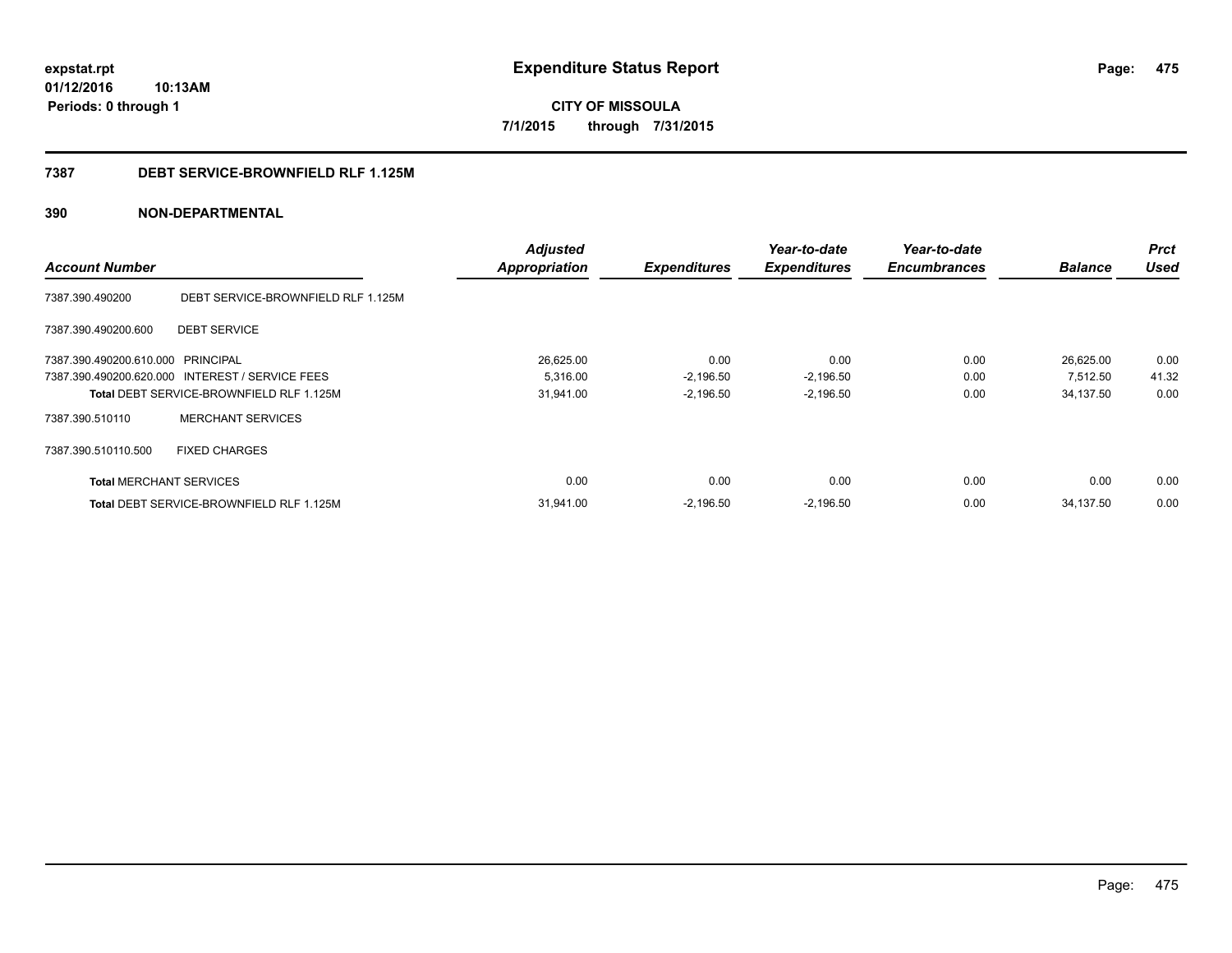**CITY OF MISSOULA 7/1/2015 through 7/31/2015**

**7388 RESERVE-3.6m TIF**

| <b>Account Number</b>  |                                      | <b>Adjusted</b><br>Appropriation | <b>Expenditures</b> | Year-to-date<br><b>Expenditures</b> | Year-to-date<br><b>Encumbrances</b> | <b>Balance</b> | <b>Prct</b><br><b>Used</b> |
|------------------------|--------------------------------------|----------------------------------|---------------------|-------------------------------------|-------------------------------------|----------------|----------------------------|
| 7388.390.490607        | <b>TRANSFERS TO BROWNFIELD</b>       |                                  |                     |                                     |                                     |                |                            |
| 7388.390.490607.800    | OTHER OBJECTS                        |                                  |                     |                                     |                                     |                |                            |
|                        | <b>Total TRANSFERS TO BROWNFIELD</b> | 0.00                             | 0.00                | 0.00                                | 0.00                                | 0.00           | 0.00                       |
| 7388.390.510110        | <b>MERCHANT SERVICES</b>             |                                  |                     |                                     |                                     |                |                            |
| 7388.390.510110.500    | <b>FIXED CHARGES</b>                 |                                  |                     |                                     |                                     |                |                            |
| Total RESERVE-3.6m TIF |                                      | 0.00                             | 0.00                | 0.00                                | 0.00                                | 0.00           | 0.00                       |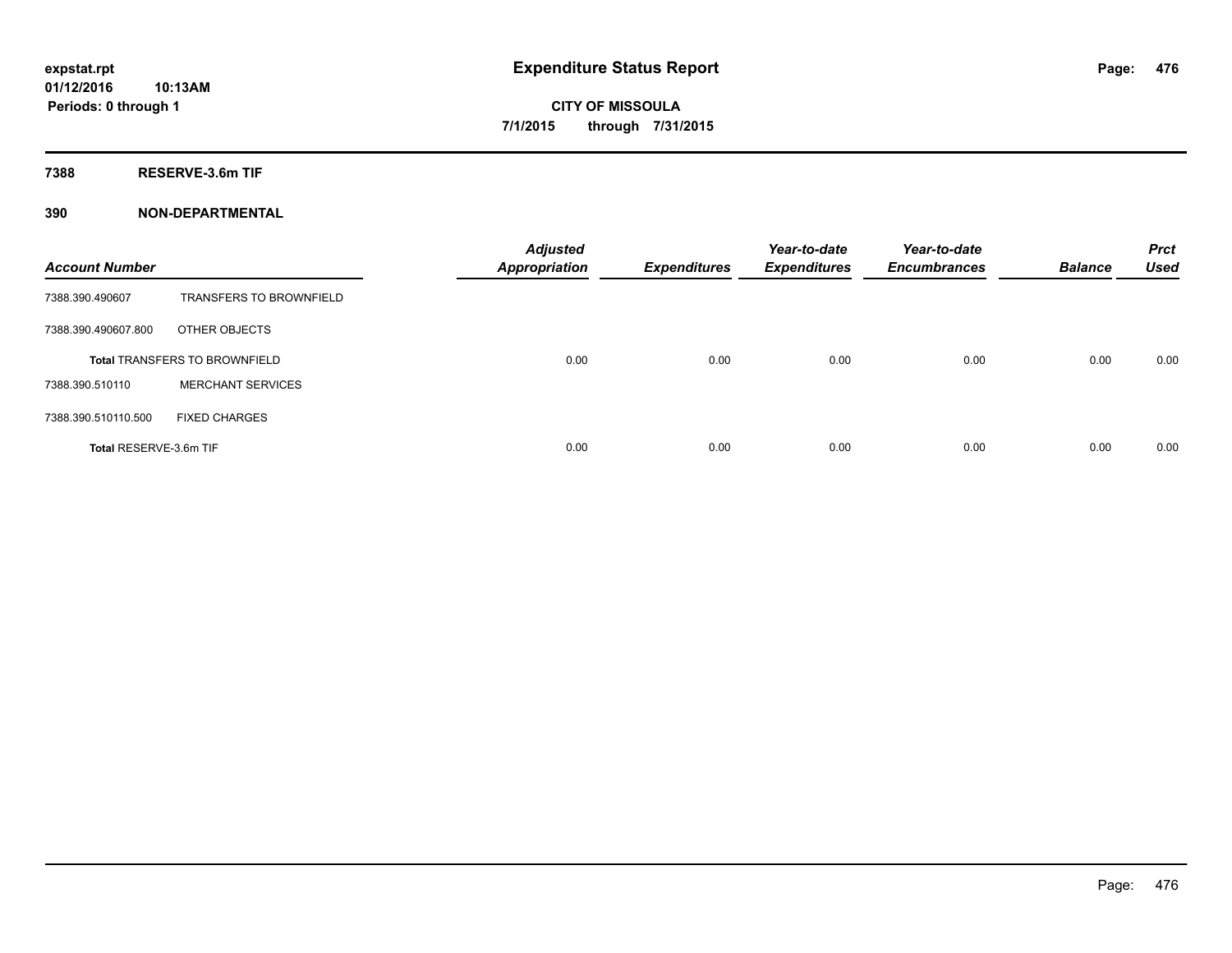**CITY OF MISSOULA 7/1/2015 through 7/31/2015**

### **7389 DEBT SERVICE - 3.6M/5.75M**

|                                   |                                   | <b>Adjusted</b>      |                     | Year-to-date        | Year-to-date        |                | <b>Prct</b> |
|-----------------------------------|-----------------------------------|----------------------|---------------------|---------------------|---------------------|----------------|-------------|
| <b>Account Number</b>             |                                   | <b>Appropriation</b> | <b>Expenditures</b> | <b>Expenditures</b> | <b>Encumbrances</b> | <b>Balance</b> | <b>Used</b> |
| 7389.385.470220                   | PROPERTY ACQUISITION              |                      |                     |                     |                     |                |             |
| 7389.385.470220.600               | <b>DEBT SERVICE</b>               |                      |                     |                     |                     |                |             |
| 7389.385.470220.610.000 PRINCIPAL |                                   | 500,000.00           | 0.00                | 0.00                | 0.00                | 500,000.00     | 0.00        |
|                                   | <b>Total PROPERTY ACQUISITION</b> | 500,000.00           | 0.00                | 0.00                | 0.00                | 500,000.00     | 0.00        |
| 7389.385.470250                   | <b>RELOCATION PAYMENTS</b>        |                      |                     |                     |                     |                |             |
| 7389.385.470250.700               | <b>GRANTS &amp; CONTRIBUTIONS</b> |                      |                     |                     |                     |                |             |
|                                   | <b>Total RELOCATION PAYMENTS</b>  | 0.00                 | 0.00                | 0.00                | 0.00                | 0.00           | 0.00        |
| 7389.385.510110                   | <b>MERCHANT SERVICES</b>          |                      |                     |                     |                     |                |             |
| 7389.385.510110.500               | <b>FIXED CHARGES</b>              |                      |                     |                     |                     |                |             |
|                                   | <b>Total MERCHANT SERVICES</b>    | 0.00                 | 0.00                | 0.00                | 0.00                | 0.00           | 0.00        |
| <b>Total MRA</b>                  |                                   | 500,000.00           | 0.00                | 0.00                | 0.00                | 500,000.00     | 0.00        |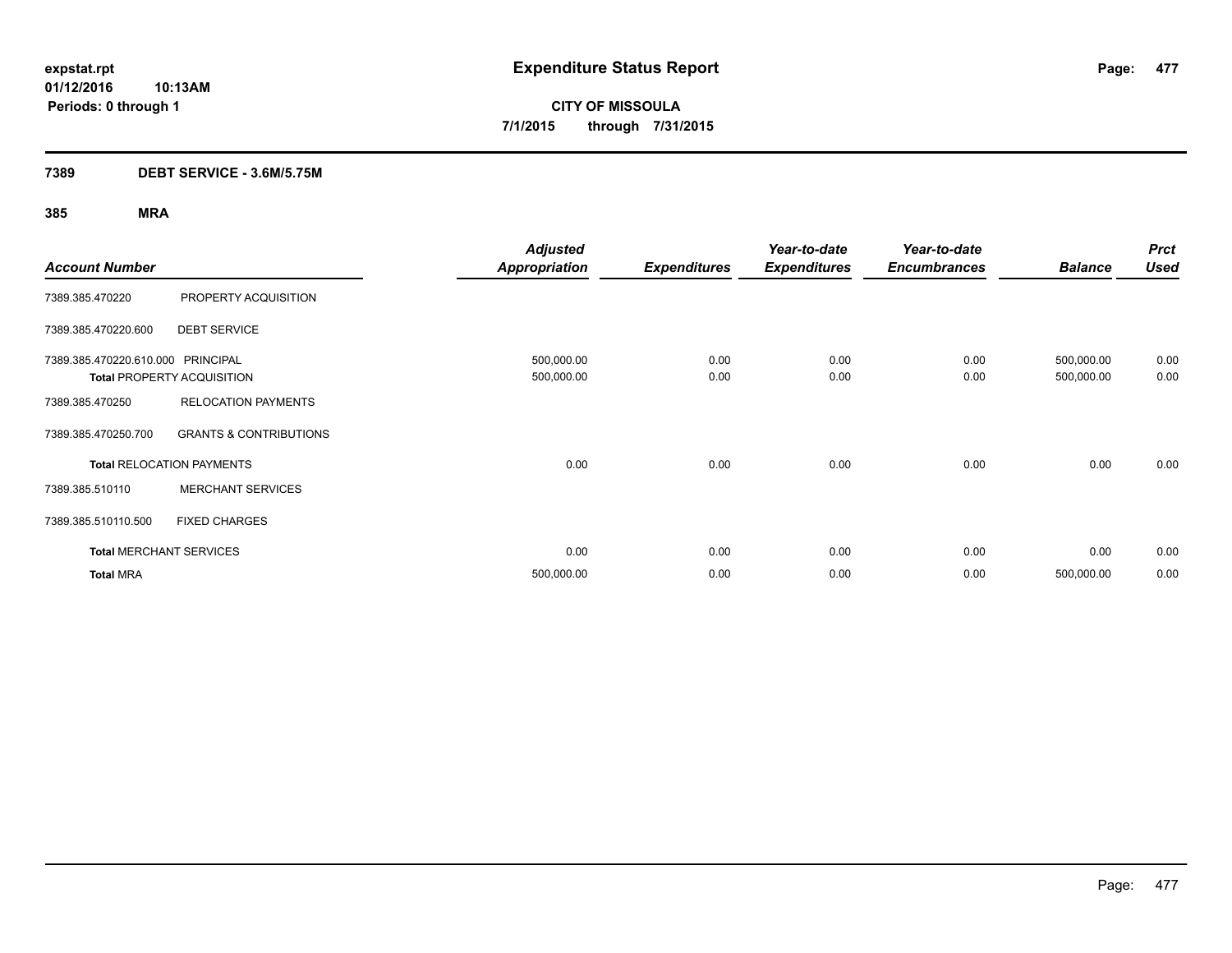# **CITY OF MISSOULA 7/1/2015 through 7/31/2015**

### **7389 DEBT SERVICE - 3.6M/5.75M**

| <b>Account Number</b>             |                                                       | <b>Adjusted</b><br>Appropriation | <b>Expenditures</b> | Year-to-date<br><b>Expenditures</b> | Year-to-date<br><b>Encumbrances</b> | <b>Balance</b> | <b>Prct</b><br><b>Used</b> |
|-----------------------------------|-------------------------------------------------------|----------------------------------|---------------------|-------------------------------------|-------------------------------------|----------------|----------------------------|
| 7389.390.490200                   | REVENUE BOND DEBT SERVICE                             |                                  |                     |                                     |                                     |                |                            |
| 7389.390.490200.600               | <b>DEBT SERVICE</b>                                   |                                  |                     |                                     |                                     |                |                            |
| 7389.390.490200.610.000 PRINCIPAL |                                                       | 110,000.00                       | 0.00                | 0.00                                | 0.00                                | 110,000.00     | 0.00                       |
|                                   | 7389.390.490200.620.000 INTEREST / SERVICE FEES       | 135,850.00                       | 0.00                | 0.00                                | 0.00                                | 135,850.00     | 0.00                       |
|                                   | <b>Total REVENUE BOND DEBT SERVICE</b>                | 245,850.00                       | 0.00                | 0.00                                | 0.00                                | 245,850.00     | 0.00                       |
| 7389.390.490210                   | FY13 \$5.75M DEBT SERVICE                             |                                  |                     |                                     |                                     |                |                            |
| 7389.390.490210.600               | <b>DEBT SERVICE</b>                                   |                                  |                     |                                     |                                     |                |                            |
|                                   | 7389.390.490210.610.000 FY13 5.75M DEBT SVS/PRINCIPAL | 252,000.00                       | 0.00                | 0.00                                | 0.00                                | 252,000.00     | 0.00                       |
|                                   | 7389.390.490210.620.000 INTEREST / SERVICE FEES       | 174,066.00                       | 0.00                | 0.00                                | 0.00                                | 174,066.00     | 0.00                       |
|                                   | Total FY13 \$5.75M DEBT SERVICE                       | 426,066.00                       | 0.00                | 0.00                                | 0.00                                | 426,066.00     | 0.00                       |
| 7389.390.510110                   | <b>MERCHANT SERVICES</b>                              |                                  |                     |                                     |                                     |                |                            |
| 7389.390.510110.500               | <b>FIXED CHARGES</b>                                  |                                  |                     |                                     |                                     |                |                            |
| <b>Total MERCHANT SERVICES</b>    |                                                       | 0.00                             | 0.00                | 0.00                                | 0.00                                | 0.00           | 0.00                       |
| <b>Total NON-DEPARTMENTAL</b>     |                                                       | 671,916.00                       | 0.00                | 0.00                                | 0.00                                | 671.916.00     | 0.00                       |
|                                   | Total DEBT SERVICE - 3.6M/5.75M                       | 1,171,916.00                     | 0.00                | 0.00                                | 0.00                                | 1,171,916.00   | 0.00                       |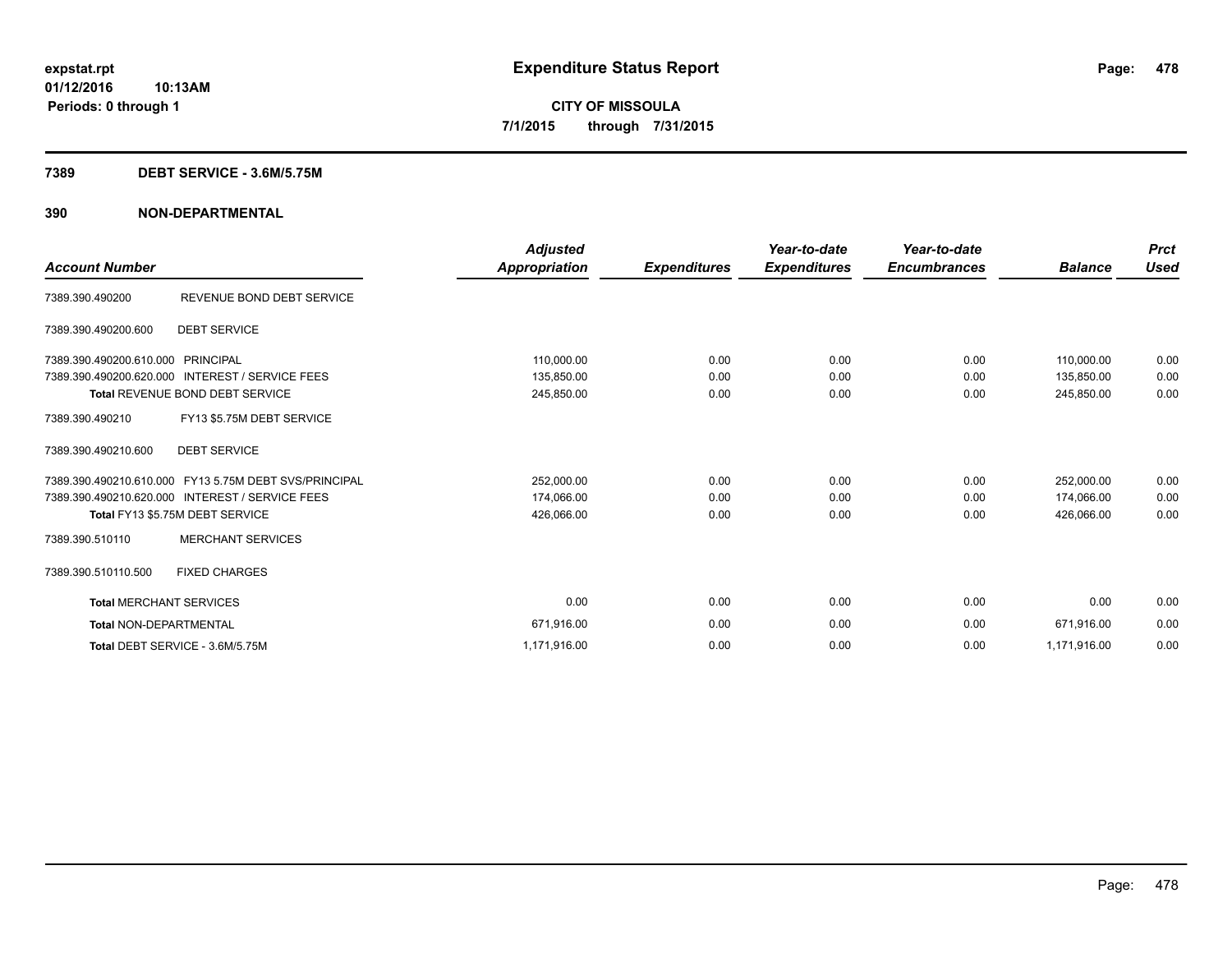**CITY OF MISSOULA 7/1/2015 through 7/31/2015**

### **7390 URDII CLEARING - 3.6M TIF**

| <b>Account Number</b> |                                      | <b>Adjusted</b><br><b>Appropriation</b> | <b>Expenditures</b> | Year-to-date<br><b>Expenditures</b> | Year-to-date<br><b>Encumbrances</b> | <b>Balance</b> | <b>Prct</b><br><b>Used</b> |
|-----------------------|--------------------------------------|-----------------------------------------|---------------------|-------------------------------------|-------------------------------------|----------------|----------------------------|
| 7390.385.490607       | <b>TRANSFERS TO BROWNFIELD</b>       |                                         |                     |                                     |                                     |                |                            |
| 7390.385.490607.800   | OTHER OBJECTS                        |                                         |                     |                                     |                                     |                |                            |
|                       | <b>Total TRANSFERS TO BROWNFIELD</b> | 0.00                                    | 0.00                | 0.00                                | 0.00                                | 0.00           | 0.00                       |
| 7390.385.510110       | <b>MERCHANT SERVICES</b>             |                                         |                     |                                     |                                     |                |                            |
| 7390.385.510110.500   | <b>FIXED CHARGES</b>                 |                                         |                     |                                     |                                     |                |                            |
| <b>Total MRA</b>      |                                      | 0.00                                    | 0.00                | 0.00                                | 0.00                                | 0.00           | 0.00                       |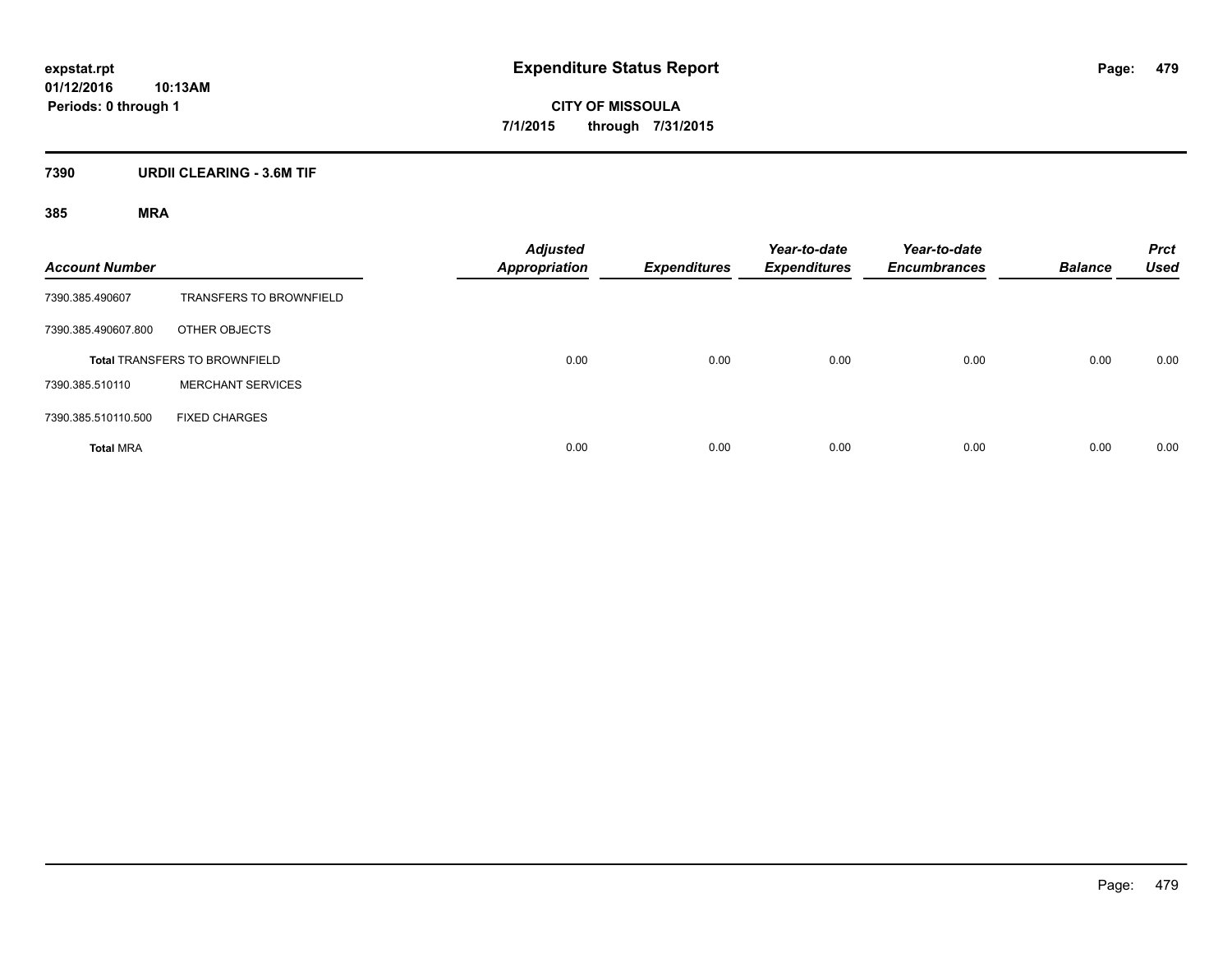**CITY OF MISSOULA 7/1/2015 through 7/31/2015**

### **7390 URDII CLEARING - 3.6M TIF**

| <b>Account Number</b>         |                                                                | <b>Adjusted</b><br><b>Appropriation</b> | <b>Expenditures</b> | Year-to-date<br><b>Expenditures</b> | Year-to-date<br><b>Encumbrances</b> | <b>Balance</b> | <b>Prct</b><br><b>Used</b> |
|-------------------------------|----------------------------------------------------------------|-----------------------------------------|---------------------|-------------------------------------|-------------------------------------|----------------|----------------------------|
| 7390.390.490601               | TI BOND CLEARING                                               |                                         |                     |                                     |                                     |                |                            |
| 7390.390.490601.800           | OTHER OBJECTS                                                  |                                         |                     |                                     |                                     |                |                            |
| <b>Total TI BOND CLEARING</b> |                                                                | 0.00                                    | 0.00                | 0.00                                | 0.00                                | 0.00           | 0.00                       |
| 7390.390.490604               | TI BOND RESERVE                                                |                                         |                     |                                     |                                     |                |                            |
| 7390.390.490604.800           | OTHER OBJECTS                                                  |                                         |                     |                                     |                                     |                |                            |
|                               | 7390.390.490604.820.000 TRANSFER TO INTERMOUNTAIN BOND DS 7399 | 146,788.00                              | 0.00                | 0.00                                | 0.00                                | 146,788.00     | 0.00                       |
| Total TI BOND RESERVE         |                                                                | 146,788.00                              | 0.00                | 0.00                                | 0.00                                | 146,788.00     | 0.00                       |
| 7390.390.490605               | TRANSFER TO DEBT SERVICE 7389                                  |                                         |                     |                                     |                                     |                |                            |
| 7390.390.490605.800           | OTHER OBJECTS                                                  |                                         |                     |                                     |                                     |                |                            |
|                               | 7390.390.490605.820.000 TRANSFERS TO DEBT SERVICE              | 921,916.00                              | 0.00                | 0.00                                | 0.00                                | 921,916.00     | 0.00                       |
|                               | Total TRANSFER TO DEBT SERVICE 7389                            | 921,916.00                              | 0.00                | 0.00                                | 0.00                                | 921,916.00     | 0.00                       |
| 7390.390.490606               | DEVELOPMENT TRANSFERS                                          |                                         |                     |                                     |                                     |                |                            |
| 7390.390.490606.800           | OTHER OBJECTS                                                  |                                         |                     |                                     |                                     |                |                            |
|                               | 7390.390.490606.820.000 TRANSFERS TO URD II DEVELOPMENT        | 616,365.00                              | 0.00                | 0.00                                | 0.00                                | 616,365.00     | 0.00                       |
|                               | <b>Total DEVELOPMENT TRANSFERS</b>                             | 616,365.00                              | 0.00                | 0.00                                | 0.00                                | 616,365.00     | 0.00                       |
| 7390.390.490607               | <b>TRANSFERS TO BROWNFIELD</b>                                 |                                         |                     |                                     |                                     |                |                            |
| 7390.390.490607.800           | OTHER OBJECTS                                                  |                                         |                     |                                     |                                     |                |                            |
|                               | 7390.390.490607.820.000 TRANSFERS TO OTHER FUNDS               | 31,941.00                               | 0.00                | 0.00                                | 0.00                                | 31,941.00      | 0.00                       |
|                               | <b>Total TRANSFERS TO BROWNFIELD</b>                           | 31,941.00                               | 0.00                | 0.00                                | 0.00                                | 31,941.00      | 0.00                       |
| 7390.390.490608               | TRANSFERS TO SAFEWA/ST PAT                                     |                                         |                     |                                     |                                     |                |                            |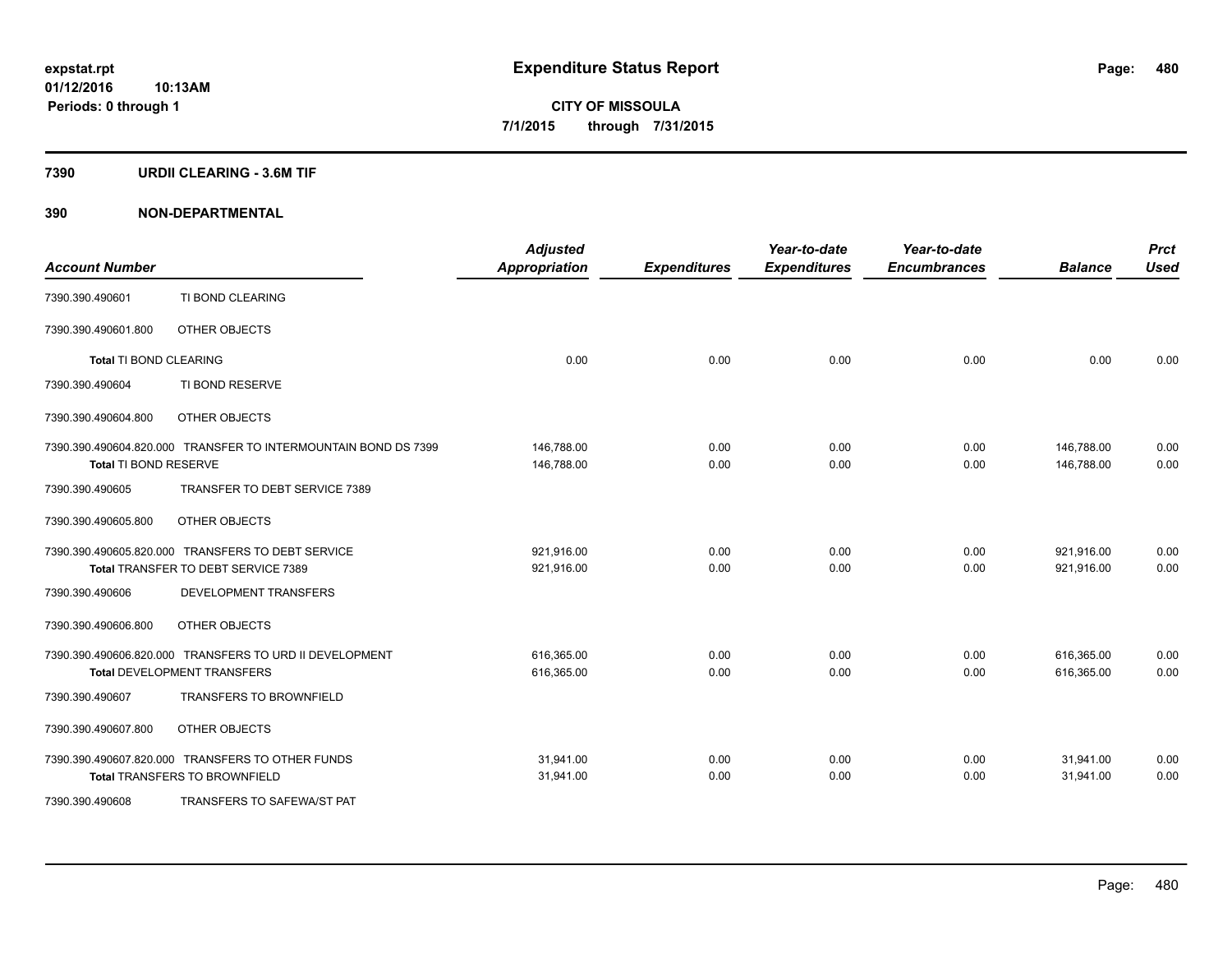**CITY OF MISSOULA 7/1/2015 through 7/31/2015**

### **7390 URDII CLEARING - 3.6M TIF**

| <b>Account Number</b>                                                                                       | <b>Adjusted</b><br>Appropriation | <b>Expenditures</b> | Year-to-date<br><b>Expenditures</b> | Year-to-date<br><b>Encumbrances</b> | <b>Balance</b>           | <b>Prct</b><br><b>Used</b> |
|-------------------------------------------------------------------------------------------------------------|----------------------------------|---------------------|-------------------------------------|-------------------------------------|--------------------------|----------------------------|
| 7390.390.490608.800<br>OTHER OBJECTS                                                                        |                                  |                     |                                     |                                     |                          |                            |
| 7390.390.490608.820.000 TRANSFERS TO OTHER FUNDS-SAFEWAY/ST PATS<br><b>Total TRANSFERS TO SAFEWA/ST PAT</b> | 155.875.00<br>155,875.00         | 0.00<br>0.00        | 0.00<br>0.00                        | 0.00<br>0.00                        | 155.875.00<br>155,875.00 | 0.00<br>0.00               |
| <b>MERCHANT SERVICES</b><br>7390.390.510110                                                                 |                                  |                     |                                     |                                     |                          |                            |
| 7390.390.510110.500<br><b>FIXED CHARGES</b>                                                                 |                                  |                     |                                     |                                     |                          |                            |
| <b>Total FIXED CHARGES</b>                                                                                  | 0.00                             | 0.00                | 0.00                                | 0.00                                | 0.00                     | 0.00                       |
| <b>Total MERCHANT SERVICES</b>                                                                              | 0.00                             | 0.00                | 0.00                                | 0.00                                | 0.00                     | 0.00                       |
| <b>Total URDII CLEARING - 3.6M TIF</b>                                                                      | 1.872.885.00                     | 0.00                | 0.00                                | 0.00                                | 1.872.885.00             | 0.00                       |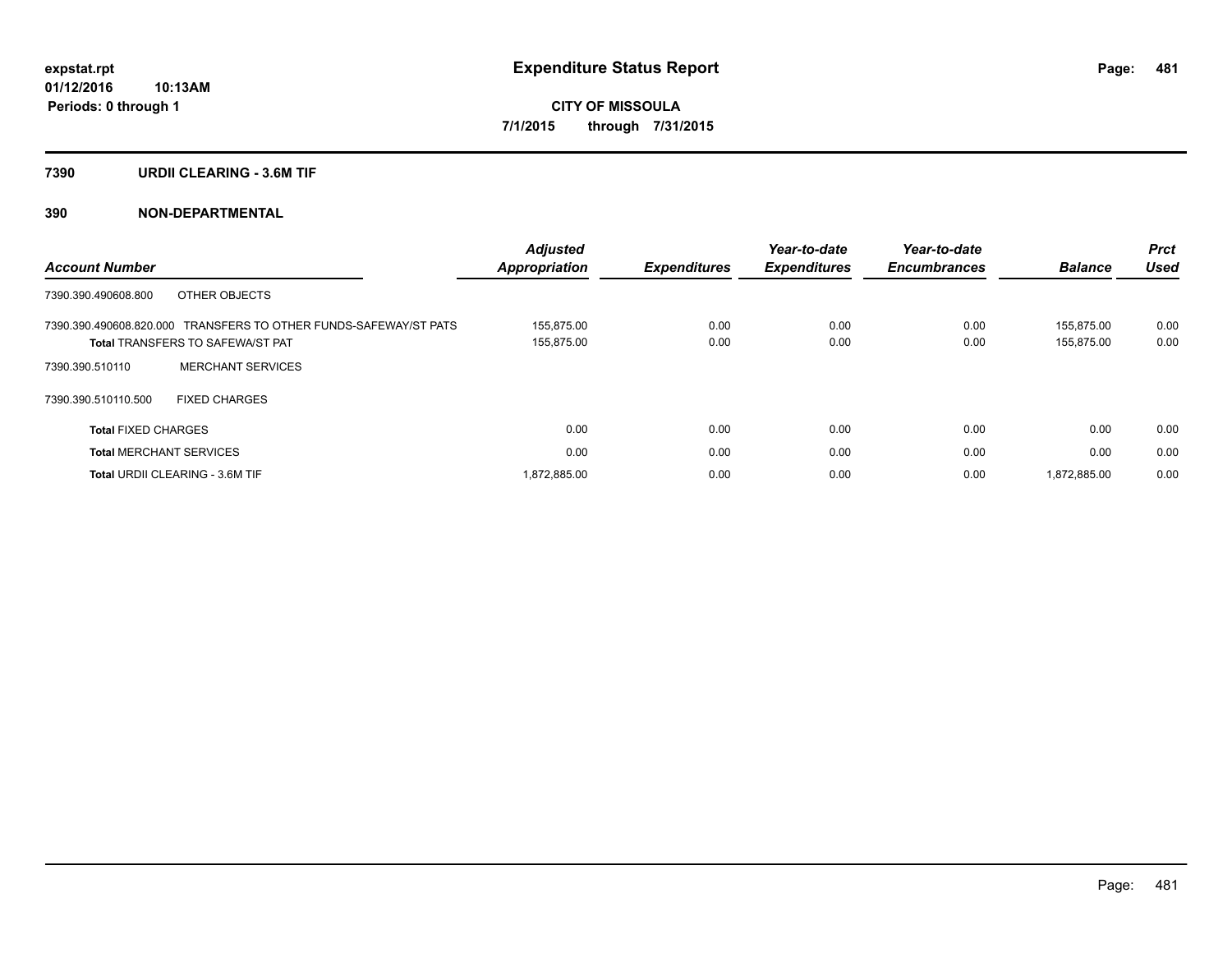**CITY OF MISSOULA 7/1/2015 through 7/31/2015**

**7391 MRA - URD I FUND**

| <b>Account Number</b>      |                          | <b>Adjusted</b><br><b>Appropriation</b> | <b>Expenditures</b> | Year-to-date<br><b>Expenditures</b> | Year-to-date<br><b>Encumbrances</b> | <b>Balance</b> | <b>Prct</b><br><b>Used</b> |
|----------------------------|--------------------------|-----------------------------------------|---------------------|-------------------------------------|-------------------------------------|----------------|----------------------------|
| 7391.385.510110            | <b>MERCHANT SERVICES</b> |                                         |                     |                                     |                                     |                |                            |
| 7391.385.510110.500        | <b>FIXED CHARGES</b>     |                                         |                     |                                     |                                     |                |                            |
| <b>Total FIXED CHARGES</b> |                          | 0.00                                    | 0.00                | 0.00                                | 0.00                                | 0.00           | 0.00                       |
| <b>Total MRA</b>           |                          | 0.00                                    | 0.00                | 0.00                                | 0.00                                | 0.00           | 0.00                       |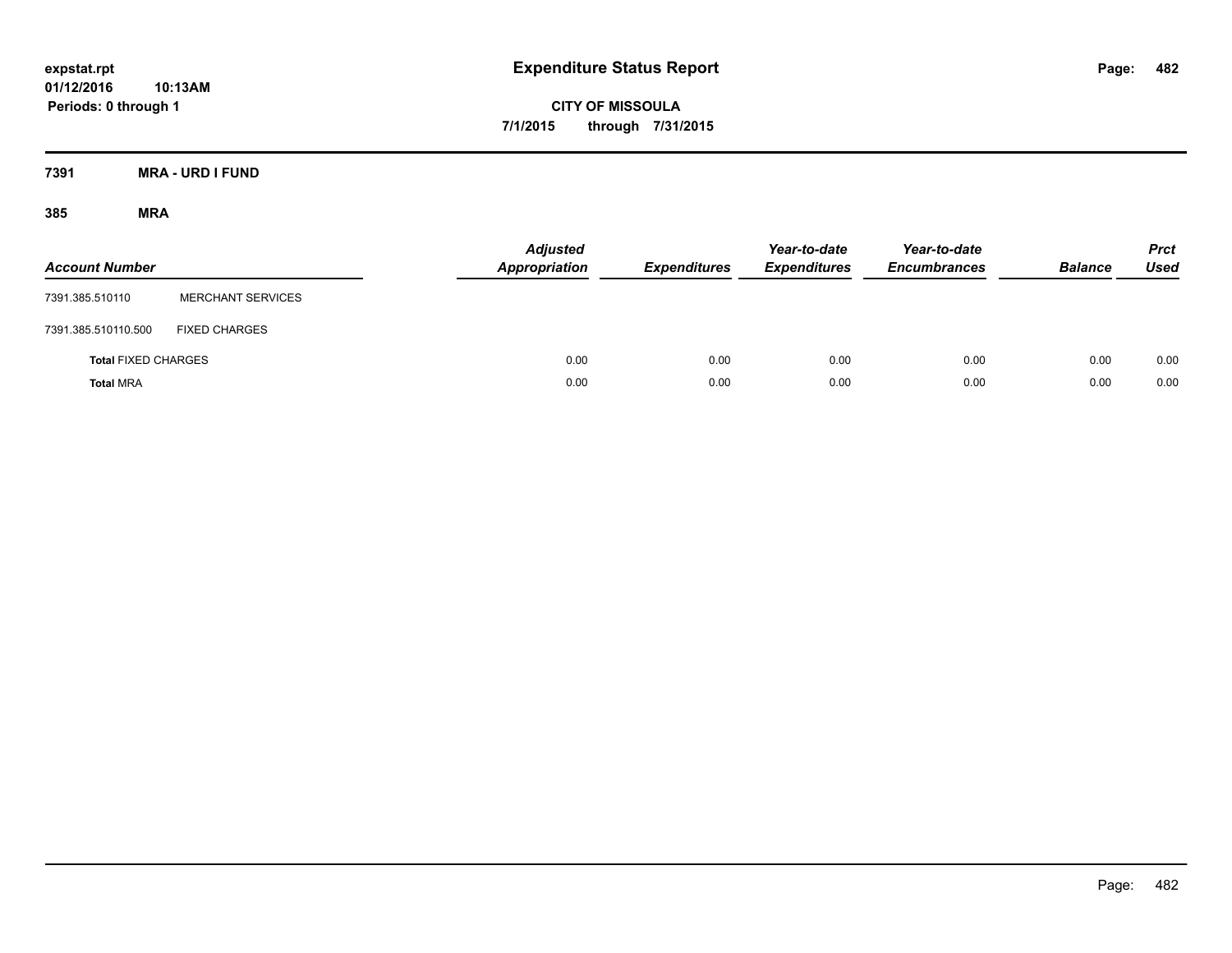**CITY OF MISSOULA 7/1/2015 through 7/31/2015**

**7391 MRA - URD I FUND**

**900 DEPRECIATION**

| <b>Account Number</b>  |                          | <b>Adjusted</b><br>Appropriation | <b>Expenditures</b> | Year-to-date<br><b>Expenditures</b> | Year-to-date<br><b>Encumbrances</b> | <b>Balance</b> | <b>Prct</b><br><b>Used</b> |
|------------------------|--------------------------|----------------------------------|---------------------|-------------------------------------|-------------------------------------|----------------|----------------------------|
| 7391.900.510110        | <b>MERCHANT SERVICES</b> |                                  |                     |                                     |                                     |                |                            |
| 7391.900.510110.500    | <b>FIXED CHARGES</b>     |                                  |                     |                                     |                                     |                |                            |
| Total MRA - URD I FUND |                          | 0.00                             | 0.00                | 0.00                                | 0.00                                | 0.00           | 0.00                       |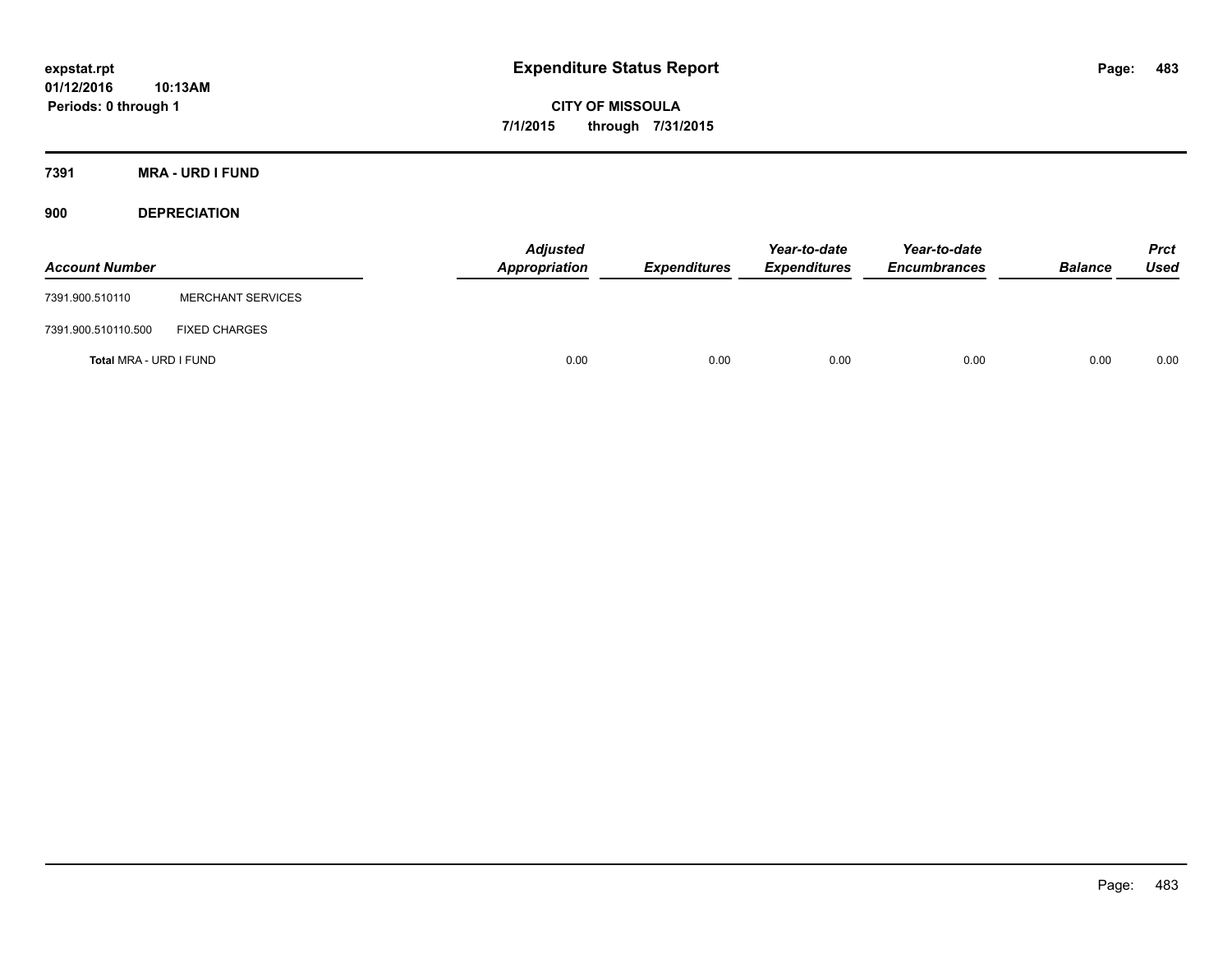**CITY OF MISSOULA 7/1/2015 through 7/31/2015**

**7392 MRA - URD II FUND**

| <b>Account Number</b>                                      |                                                  | <b>Adjusted</b><br><b>Appropriation</b> | <b>Expenditures</b> | Year-to-date<br><b>Expenditures</b> | Year-to-date<br><b>Encumbrances</b> | <b>Balance</b>           | <b>Prct</b><br><b>Used</b> |
|------------------------------------------------------------|--------------------------------------------------|-----------------------------------------|---------------------|-------------------------------------|-------------------------------------|--------------------------|----------------------------|
| 7392.385.460436                                            | <b>MRA CTEP/CMAQ</b>                             |                                         |                     |                                     |                                     |                          |                            |
| 7392.385.460436.300                                        | PURCHASED SERVICES                               |                                         |                     |                                     |                                     |                          |                            |
|                                                            | <b>Total PURCHASED SERVICES</b>                  | 0.00                                    | 0.00                | 0.00                                | 0.00                                | 0.00                     | 0.00                       |
| 7392.385.460436.900                                        | CAPITAL OUTLAY                                   |                                         |                     |                                     |                                     |                          |                            |
| <b>Total MRA CTEP/CMAQ</b>                                 |                                                  | 0.00                                    | 0.00                | 0.00                                | 0.00                                | 0.00                     | 0.00                       |
| 7392.385.470210                                            | <b>ADMINISTRATION</b>                            |                                         |                     |                                     |                                     |                          |                            |
| 7392.385.470210.300                                        | PURCHASED SERVICES                               |                                         |                     |                                     |                                     |                          |                            |
|                                                            | <b>Total PURCHASED SERVICES</b>                  | 0.00                                    | 0.00                | 0.00                                | 0.00                                | 0.00                     | 0.00                       |
| 7392.385.470210.800                                        | OTHER OBJECTS                                    |                                         |                     |                                     |                                     |                          |                            |
| <b>Total ADMINISTRATION</b>                                | 7392.385.470210.820.000 TRANSFERS TO OTHER FUNDS | 250,000.00<br>250,000.00                | 0.00<br>0.00        | 0.00<br>0.00                        | 0.00<br>0.00                        | 250,000.00<br>250,000.00 | 0.00<br>0.00               |
| 7392.385.470220                                            | PROPERTY ACQUISITION                             |                                         |                     |                                     |                                     |                          |                            |
| 7392.385.470220.800                                        | OTHER OBJECTS                                    |                                         |                     |                                     |                                     |                          |                            |
| 7392.385.470220.845.000 CONTINGENCY<br>Total OTHER OBJECTS |                                                  | 50,000.00<br>50,000.00                  | 0.00<br>0.00        | 0.00<br>0.00                        | 0.00<br>0.00                        | 50,000.00<br>50,000.00   | 0.00<br>0.00               |
| 7392.385.470220.900                                        | CAPITAL OUTLAY                                   |                                         |                     |                                     |                                     |                          |                            |
| <b>Total CAPITAL OUTLAY</b>                                |                                                  | 0.00                                    | 0.00                | 0.00                                | 0.00                                | 0.00                     | 0.00                       |
|                                                            | <b>Total PROPERTY ACQUISITION</b>                | 50,000.00                               | 0.00                | 0.00                                | 0.00                                | 50,000.00                | 0.00                       |
| 7392.385.470230                                            | PW FACILITY                                      |                                         |                     |                                     |                                     |                          |                            |
| 7392.385.470230.300                                        | PURCHASED SERVICES                               |                                         |                     |                                     |                                     |                          |                            |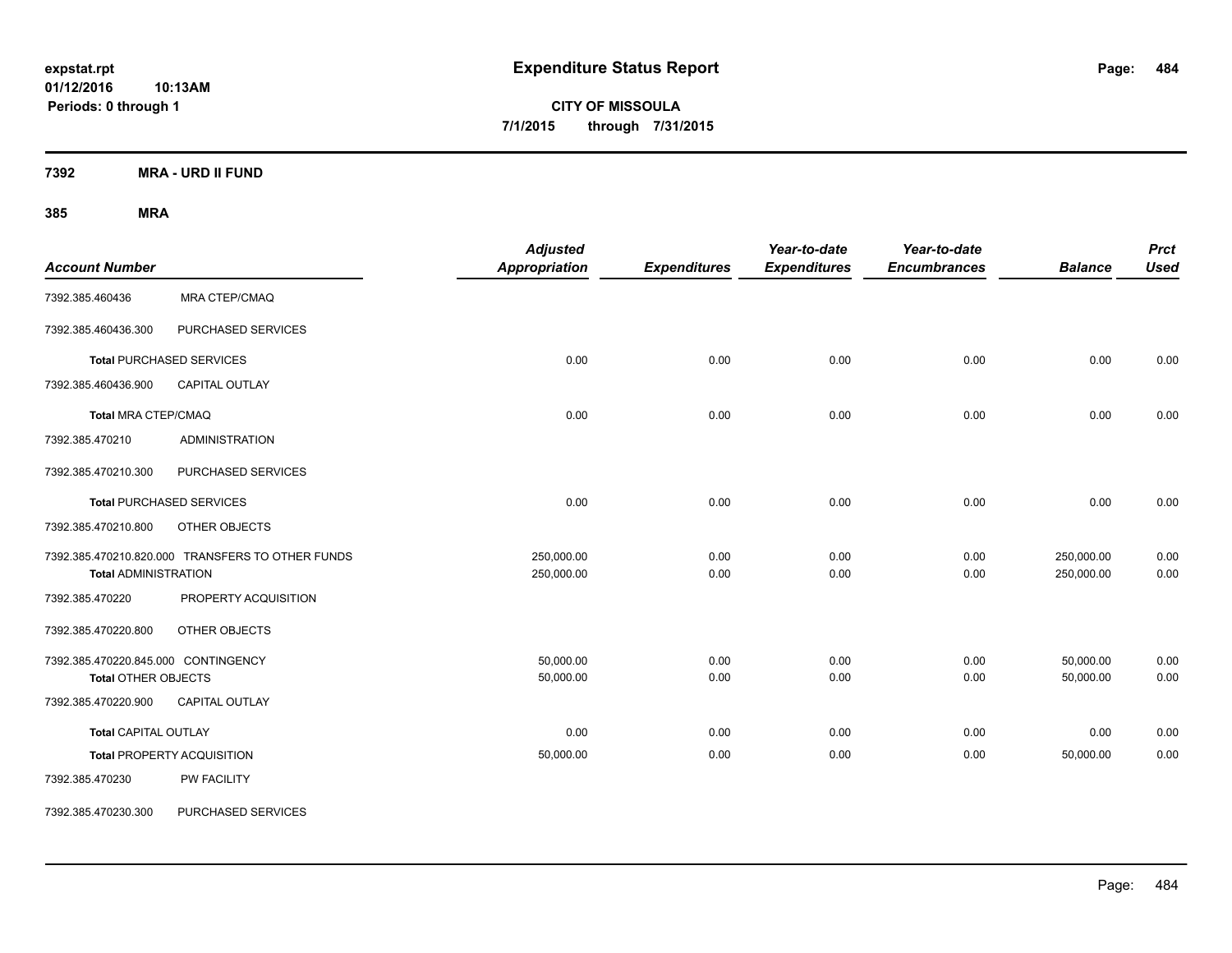**CITY OF MISSOULA 7/1/2015 through 7/31/2015**

**7392 MRA - URD II FUND**

| <b>Account Number</b>                                    | <b>Adjusted</b><br><b>Appropriation</b> | <b>Expenditures</b> | Year-to-date<br><b>Expenditures</b> | Year-to-date<br><b>Encumbrances</b> | <b>Balance</b> | <b>Prct</b><br><b>Used</b> |
|----------------------------------------------------------|-----------------------------------------|---------------------|-------------------------------------|-------------------------------------|----------------|----------------------------|
| 7392.385.470230.350.000 PROFESSIONAL SERVICES            | 159,272.00                              | 0.00                | 0.00                                | 0.00                                | 159,272.00     | 0.00                       |
| <b>Total PURCHASED SERVICES</b>                          | 159,272.00                              | 0.00                | 0.00                                | 0.00                                | 159,272.00     | 0.00                       |
| 7392.385.470230.700<br><b>GRANTS &amp; CONTRIBUTIONS</b> |                                         |                     |                                     |                                     |                |                            |
| 7392.385.470230.700.000 GRANTS & CONTRIBUTIONS           | 6,207.00                                | 0.00                | 0.00                                | 0.00                                | 6,207.00       | 0.00                       |
| <b>Total GRANTS &amp; CONTRIBUTIONS</b>                  | 6,207.00                                | 0.00                | 0.00                                | 0.00                                | 6,207.00       | 0.00                       |
| 7392.385.470230.800<br><b>OTHER OBJECTS</b>              |                                         |                     |                                     |                                     |                |                            |
| 7392.385.470230.845.000 CONTINGENCY                      | 411,369.00                              | 0.00                | 0.00                                | 0.00                                | 411,369.00     | 0.00                       |
| <b>Total OTHER OBJECTS</b>                               | 411,369.00                              | 0.00                | 0.00                                | 0.00                                | 411,369.00     | 0.00                       |
| <b>CAPITAL OUTLAY</b><br>7392.385.470230.900             |                                         |                     |                                     |                                     |                |                            |
| 7392.385.470230.930.000 IMPROVEMENTS                     | 680,000.00                              | 0.00                | 0.00                                | 0.00                                | 680.000.00     | 0.00                       |
| <b>Total CAPITAL OUTLAY</b>                              | 680,000.00                              | 0.00                | 0.00                                | 0.00                                | 680,000.00     | 0.00                       |
| <b>Total PW FACILITY</b>                                 | 1,256,848.00                            | 0.00                | 0.00                                | 0.00                                | 1,256,848.00   | 0.00                       |
| 7392.385.470240<br><b>REHAB LOANS</b>                    |                                         |                     |                                     |                                     |                |                            |
| <b>GRANTS &amp; CONTRIBUTIONS</b><br>7392.385.470240.700 |                                         |                     |                                     |                                     |                |                            |
| 7392.385.470240.700.000 GRANTS & CONTRIBUTIONS           | 75,000.00                               | 0.00                | 0.00                                | 0.00                                | 75,000.00      | 0.00                       |
| <b>Total REHAB LOANS</b>                                 | 75,000.00                               | 0.00                | 0.00                                | 0.00                                | 75,000.00      | 0.00                       |
| 7392.385.470241<br>*** Title Not Found ***               |                                         |                     |                                     |                                     |                |                            |
| PURCHASED SERVICES<br>7392.385.470241.300                |                                         |                     |                                     |                                     |                |                            |
| <b>Total PURCHASED SERVICES</b>                          | 0.00                                    | 0.00                | 0.00                                | 0.00                                | 0.00           | 0.00                       |
| 7392.385.470241.700<br><b>GRANTS &amp; CONTRIBUTIONS</b> |                                         |                     |                                     |                                     |                |                            |
| <b>Total GRANTS &amp; CONTRIBUTIONS</b>                  | 0.00                                    | 0.00                | 0.00                                | 0.00                                | 0.00           | 0.00                       |
| 7392.385.470241.800<br>OTHER OBJECTS                     |                                         |                     |                                     |                                     |                |                            |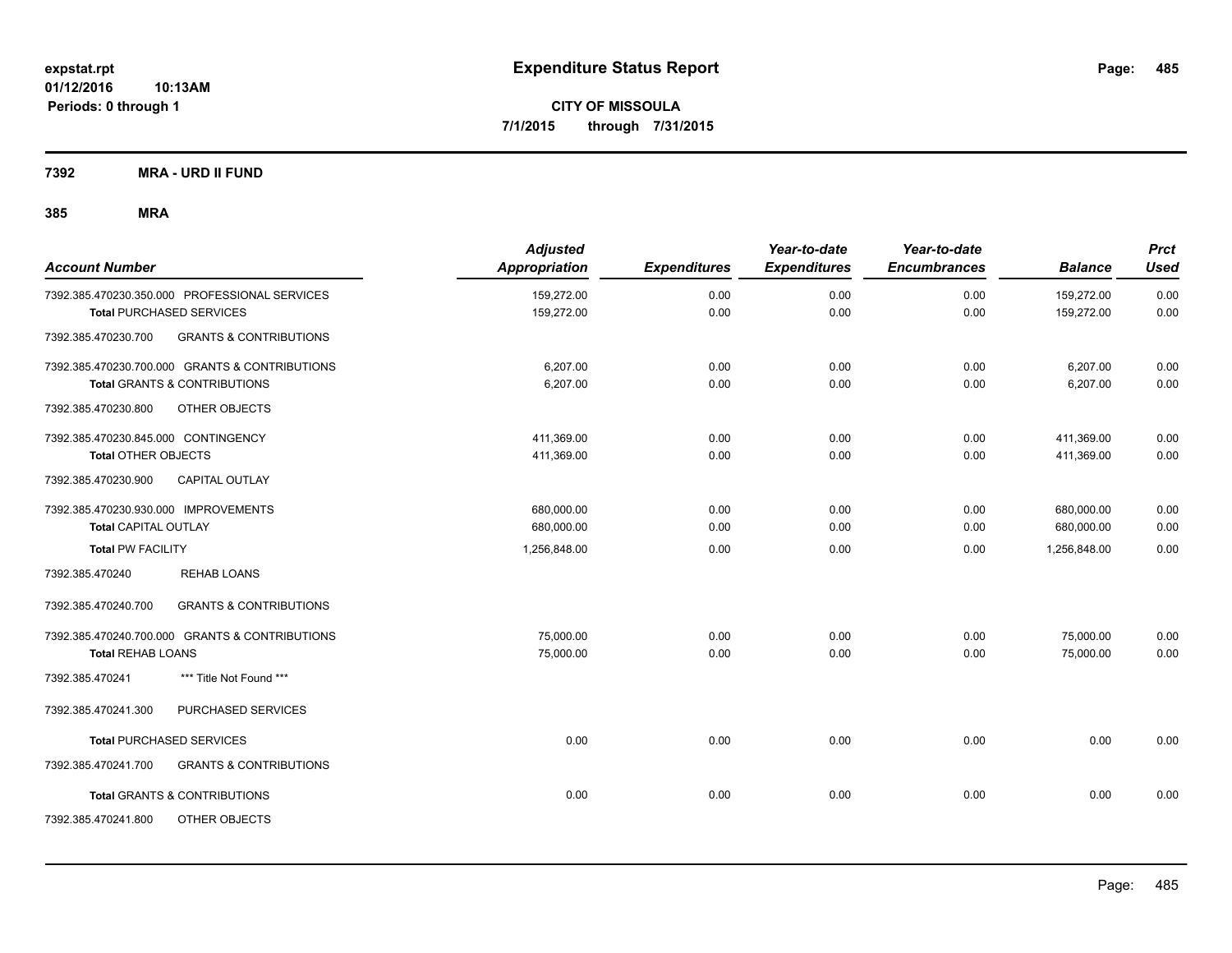**CITY OF MISSOULA 7/1/2015 through 7/31/2015**

**7392 MRA - URD II FUND**

### **385 MRA**

| <b>Account Number</b>               |                                               | <b>Adjusted</b><br>Appropriation | <b>Expenditures</b> | Year-to-date<br><b>Expenditures</b> | Year-to-date<br><b>Encumbrances</b> | <b>Balance</b> | <b>Prct</b><br><b>Used</b> |
|-------------------------------------|-----------------------------------------------|----------------------------------|---------------------|-------------------------------------|-------------------------------------|----------------|----------------------------|
| <b>Total OTHER OBJECTS</b>          |                                               | 0.00                             | 0.00                | 0.00                                | 0.00                                | 0.00           | 0.00                       |
| 7392.385.470241.900                 | CAPITAL OUTLAY                                |                                  |                     |                                     |                                     |                |                            |
| Total *** Title Not Found ***       |                                               | 0.00                             | 0.00                | 0.00                                | 0.00                                | 0.00           | 0.00                       |
| 7392.385.470250                     | <b>RELOCATION PAYMENTS</b>                    |                                  |                     |                                     |                                     |                |                            |
| 7392.385.470250.700                 | <b>GRANTS &amp; CONTRIBUTIONS</b>             |                                  |                     |                                     |                                     |                |                            |
|                                     | <b>Total GRANTS &amp; CONTRIBUTIONS</b>       | 0.00                             | 0.00                | 0.00                                | 0.00                                | 0.00           | 0.00                       |
| 7392.385.470250.800                 | OTHER OBJECTS                                 |                                  |                     |                                     |                                     |                |                            |
|                                     | <b>Total RELOCATION PAYMENTS</b>              | 0.00                             | 0.00                | 0.00                                | 0.00                                | 0.00           | 0.00                       |
| 7392.385.470260                     | <b>PLANNING &amp; MGMT</b>                    |                                  |                     |                                     |                                     |                |                            |
| 7392.385.470260.300                 | PURCHASED SERVICES                            |                                  |                     |                                     |                                     |                |                            |
|                                     | 7392.385.470260.350.000 PROFESSIONAL SERVICES | 10,000.00                        | 0.00                | 0.00                                | 0.00                                | 10,000.00      | 0.00                       |
|                                     | <b>Total PURCHASED SERVICES</b>               | 10,000.00                        | 0.00                | 0.00                                | 0.00                                | 10,000.00      | 0.00                       |
| 7392.385.470260.700                 | <b>GRANTS &amp; CONTRIBUTIONS</b>             |                                  |                     |                                     |                                     |                |                            |
|                                     | Total GRANTS & CONTRIBUTIONS                  | 0.00                             | 0.00                | 0.00                                | 0.00                                | 0.00           | 0.00                       |
| 7392.385.470260.800                 | OTHER OBJECTS                                 |                                  |                     |                                     |                                     |                |                            |
| 7392.385.470260.845.000 CONTINGENCY |                                               | 50.000.00                        | 0.00                | 0.00                                | 0.00                                | 50,000.00      | 0.00                       |
| <b>Total OTHER OBJECTS</b>          |                                               | 50,000.00                        | 0.00                | 0.00                                | 0.00                                | 50,000.00      | 0.00                       |
| <b>Total PLANNING &amp; MGMT</b>    |                                               | 60,000.00                        | 0.00                | 0.00                                | 0.00                                | 60,000.00      | 0.00                       |
| 7392.385.470270                     | <b>CLEARING &amp; DEMO</b>                    |                                  |                     |                                     |                                     |                |                            |

7392.385.470270.700 GRANTS & CONTRIBUTIONS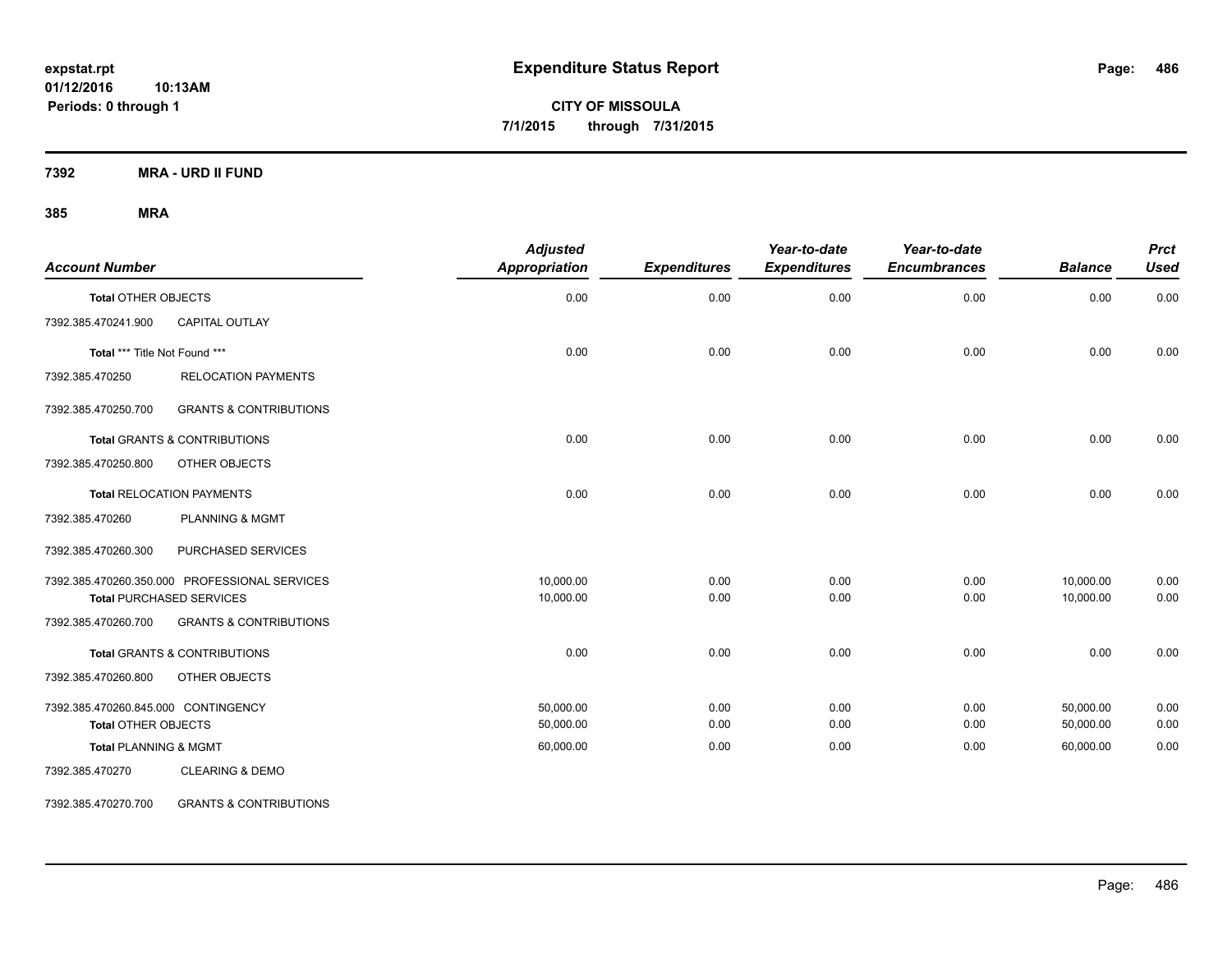**CITY OF MISSOULA 7/1/2015 through 7/31/2015**

**7392 MRA - URD II FUND**

| <b>Account Number</b>               |                                                | <b>Adjusted</b><br>Appropriation | <b>Expenditures</b> | Year-to-date<br><b>Expenditures</b> | Year-to-date<br><b>Encumbrances</b> | <b>Balance</b> | <b>Prct</b><br><b>Used</b> |
|-------------------------------------|------------------------------------------------|----------------------------------|---------------------|-------------------------------------|-------------------------------------|----------------|----------------------------|
|                                     | 7392.385.470270.700.000 GRANTS & CONTRIBUTIONS | 17,400.00                        | 0.00                | 0.00                                | 0.00                                | 17,400.00      | 0.00                       |
|                                     | <b>Total GRANTS &amp; CONTRIBUTIONS</b>        | 17,400.00                        | 0.00                | 0.00                                | 0.00                                | 17,400.00      | 0.00                       |
| 7392.385.470270.800                 | OTHER OBJECTS                                  |                                  |                     |                                     |                                     |                |                            |
| 7392.385.470270.845.000 CONTINGENCY |                                                | 100,000.00                       | 0.00                | 0.00                                | 0.00                                | 100,000.00     | 0.00                       |
| <b>Total OTHER OBJECTS</b>          |                                                | 100,000.00                       | 0.00                | 0.00                                | 0.00                                | 100,000.00     | 0.00                       |
| 7392.385.470270.900                 | CAPITAL OUTLAY                                 |                                  |                     |                                     |                                     |                |                            |
| <b>Total CAPITAL OUTLAY</b>         |                                                | 0.00                             | 0.00                | 0.00                                | 0.00                                | 0.00           | 0.00                       |
| Total CLEARING & DEMO               |                                                | 117,400.00                       | 0.00                | 0.00                                | 0.00                                | 117,400.00     | 0.00                       |
| 7392.385.470280                     | 5M SOUTH RESERVE CROSSING                      |                                  |                     |                                     |                                     |                |                            |
| 7392.385.470280.900                 | <b>CAPITAL OUTLAY</b>                          |                                  |                     |                                     |                                     |                |                            |
|                                     | Total 5M SOUTH RESERVE CROSSING                | 0.00                             | 0.00                | 0.00                                | 0.00                                | 0.00           | 0.00                       |
| 7392.385.470290                     | BROWNFIELD RLF 1.125M                          |                                  |                     |                                     |                                     |                |                            |
| 7392.385.470290.700                 | <b>GRANTS &amp; CONTRIBUTIONS</b>              |                                  |                     |                                     |                                     |                |                            |
|                                     | Total GRANTS & CONTRIBUTIONS                   | 0.00                             | 0.00                | 0.00                                | 0.00                                | 0.00           | 0.00                       |
| 7392.385.470290.900                 | <b>CAPITAL OUTLAY</b>                          |                                  |                     |                                     |                                     |                |                            |
|                                     | Total BROWNFIELD RLF 1.125M                    | 0.00                             | 0.00                | 0.00                                | 0.00                                | 0.00           | 0.00                       |
| 7392.385.470300                     | SAFEWAY/ST PAT 1.5M                            |                                  |                     |                                     |                                     |                |                            |
| 7392.385.470300.900                 | <b>CAPITAL OUTLAY</b>                          |                                  |                     |                                     |                                     |                |                            |
|                                     | Total SAFEWAY/ST PAT 1.5M                      | 0.00                             | 0.00                | 0.00                                | 0.00                                | 0.00           | 0.00                       |
| 7392.385.470301                     | 5.75M SILVER PARK/WYOMIN/MRL                   |                                  |                     |                                     |                                     |                |                            |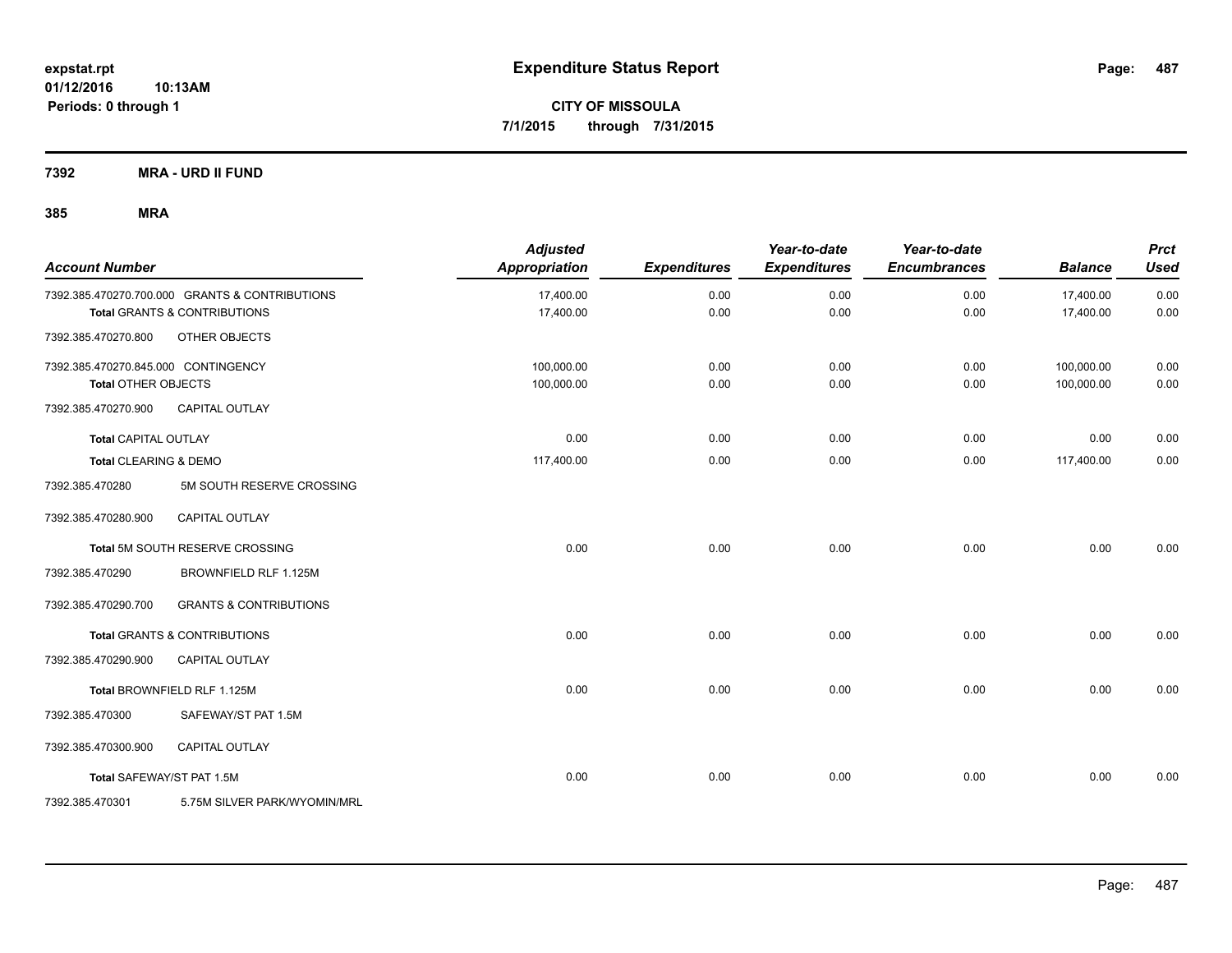**CITY OF MISSOULA 7/1/2015 through 7/31/2015**

**7392 MRA - URD II FUND**

|                            |                                         | <b>Adjusted</b>      |                     | Year-to-date        | Year-to-date        |                | <b>Prct</b> |
|----------------------------|-----------------------------------------|----------------------|---------------------|---------------------|---------------------|----------------|-------------|
| <b>Account Number</b>      |                                         | <b>Appropriation</b> | <b>Expenditures</b> | <b>Expenditures</b> | <b>Encumbrances</b> | <b>Balance</b> | <b>Used</b> |
| 7392.385.470301.300        | PURCHASED SERVICES                      |                      |                     |                     |                     |                |             |
|                            | <b>Total PURCHASED SERVICES</b>         | 0.00                 | 0.00                | 0.00                | 0.00                | 0.00           | 0.00        |
| 7392.385.470301.700        | <b>GRANTS &amp; CONTRIBUTIONS</b>       |                      |                     |                     |                     |                |             |
|                            | <b>Total GRANTS &amp; CONTRIBUTIONS</b> | 0.00                 | 0.00                | 0.00                | 0.00                | 0.00           | 0.00        |
| 7392.385.470301.800        | OTHER OBJECTS                           |                      |                     |                     |                     |                |             |
| <b>Total OTHER OBJECTS</b> |                                         | 0.00                 | 0.00                | 0.00                | 0.00                | 0.00           | 0.00        |
| 7392.385.470301.900        | <b>CAPITAL OUTLAY</b>                   |                      |                     |                     |                     |                |             |
|                            | Total 5.75M SILVER PARK/WYOMIN/MRL      | 0.00                 | 0.00                | 0.00                | 0.00                | 0.00           | 0.00        |
| 7392.385.510110            | <b>MERCHANT SERVICES</b>                |                      |                     |                     |                     |                |             |
| 7392.385.510110.500        | <b>FIXED CHARGES</b>                    |                      |                     |                     |                     |                |             |
|                            | <b>Total MERCHANT SERVICES</b>          | 0.00                 | 0.00                | 0.00                | 0.00                | 0.00           | 0.00        |
| Total MRA - URD II FUND    |                                         | 1,809,248.00         | 0.00                | 0.00                | 0.00                | 1,809,248.00   | 0.00        |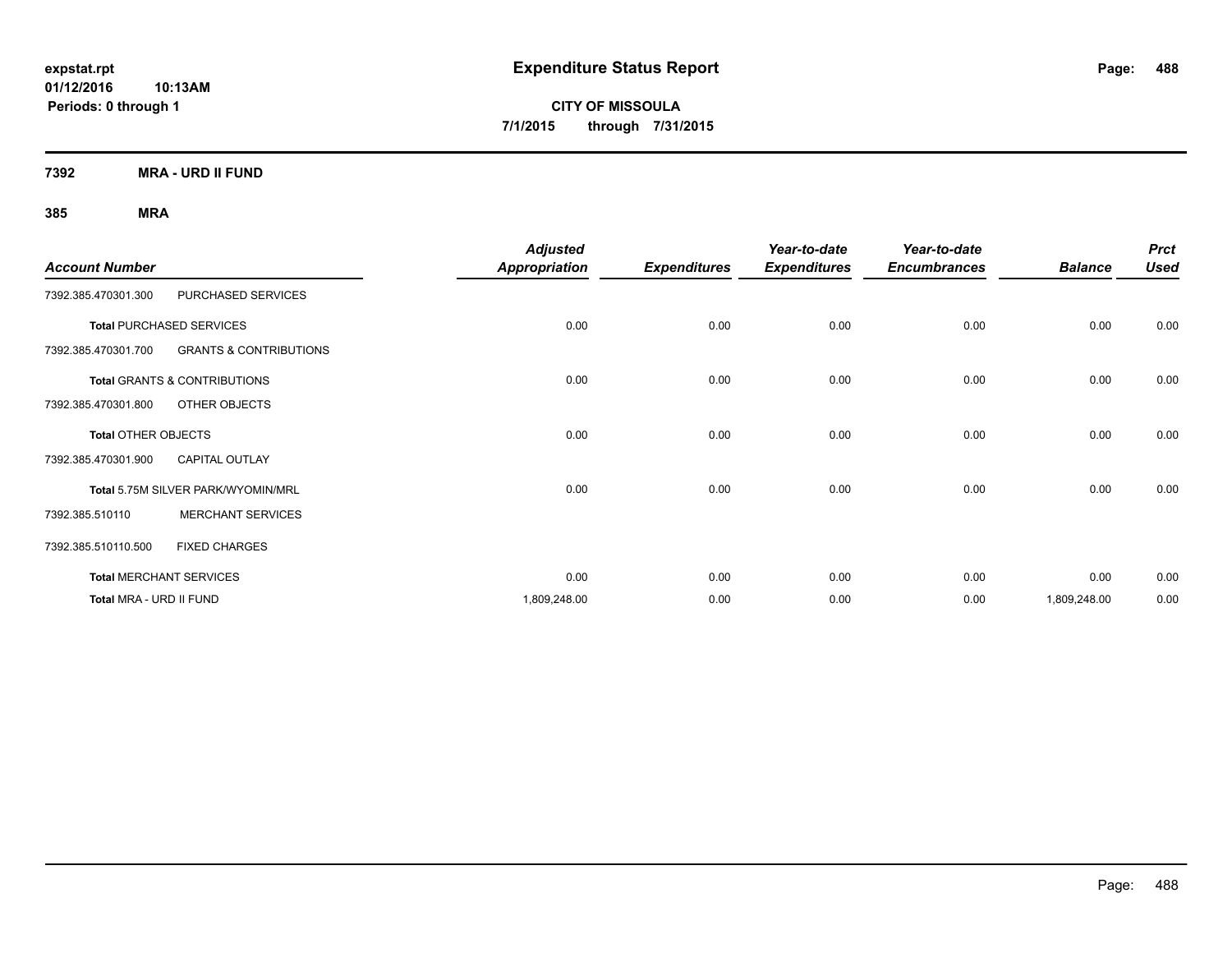**CITY OF MISSOULA 7/1/2015 through 7/31/2015**

**7393 MRA - URD III FUND**

**385 MRA**

| <b>Account Number</b>                     |                                                         | <b>Adjusted</b><br><b>Appropriation</b> | <b>Expenditures</b> | Year-to-date<br><b>Expenditures</b> | Year-to-date<br><b>Encumbrances</b> | <b>Balance</b> | <b>Prct</b><br><b>Used</b> |
|-------------------------------------------|---------------------------------------------------------|-----------------------------------------|---------------------|-------------------------------------|-------------------------------------|----------------|----------------------------|
| 7393.385.470210                           | <b>ADMINISTRATION</b>                                   |                                         |                     |                                     |                                     |                |                            |
| 7393.385.470210.100                       | PERSONAL SERVICES                                       |                                         |                     |                                     |                                     |                |                            |
|                                           | 7393.385.470210.110.000 SALARIES AND WAGES              | 372,712.00                              | 19,856.07           | 19,856.07                           | 0.00                                | 352,855.93     | 5.33                       |
|                                           | 7393.385.470210.120.000 OVERTIME/TERMINATION            | 5,000.00                                | 144.37              | 144.37                              | 0.00                                | 4,855.63       | 2.89                       |
|                                           | 7393.385.470210.140.000 EMPLOYER CONTRIBUTIONS          | 123.117.00                              | 9,758.21            | 9,758.21                            | 0.00                                | 113,358.79     | 7.93                       |
|                                           | 7393.385.470210.141.000 STATE RETIREMENT CONTRIBUTIONS  | 0.00                                    | 19.86               | 19.86                               | 0.00                                | $-19.86$       | 0.00                       |
| <b>Total PERSONAL SERVICES</b>            |                                                         | 500,829.00                              | 29,778.51           | 29,778.51                           | 0.00                                | 471,050.49     | 5.95                       |
| 7393.385.470210.200                       | <b>SUPPLIES</b>                                         |                                         |                     |                                     |                                     |                |                            |
| 7393.385.470210.210.000 OFFICE SUPPLIES   |                                                         | 4,000.00                                | 50.20               | 50.20                               | 0.00                                | 3,949.80       | 1.26                       |
|                                           | 7393.385.470210.220.000 OPERATING SUPPLIES              | 500.00                                  | 0.00                | 0.00                                | 0.00                                | 500.00         | 0.00                       |
|                                           | 7393.385.470210.230.000 REPAIR/MAINTENANCE              | 828.00                                  | 0.00                | 0.00                                | 0.00                                | 828.00         | 0.00                       |
| 7393.385.470210.231.000 GASOLINE          |                                                         | 400.00                                  | 0.00                | 0.00                                | 0.00                                | 400.00         | 0.00                       |
| 7393.385.470210.240.000 OTHER SUPPLIES    |                                                         | 3,398.00                                | 0.00                | 0.00                                | 0.00                                | 3,398.00       | 0.00                       |
| <b>Total SUPPLIES</b>                     |                                                         | 9,126.00                                | 50.20               | 50.20                               | 0.00                                | 9,075.80       | 0.55                       |
| 7393.385.470210.300                       | <b>PURCHASED SERVICES</b>                               |                                         |                     |                                     |                                     |                |                            |
| 7393.385.470210.310.000 COMMUNICATIONS    |                                                         | 800.00                                  | 0.00                | 0.00                                | 0.00                                | 800.00         | 0.00                       |
|                                           | 7393.385.470210.320.000 PRINTING & DUPLICATING          | 3,000.00                                | 0.00                | 0.00                                | 0.00                                | 3,000.00       | 0.00                       |
|                                           | 7393.385.470210.330.000 PUBLICITY, SUBSCRIPTIONS & DUES | 3,000.00                                | 70.00               | 70.00                               | 0.00                                | 2,930.00       | 2.33                       |
| 7393.385.470210.344.000 TELEPHONE SERVICE |                                                         | 1,300.00                                | 0.00                | 0.00                                | 0.00                                | 1,300.00       | 0.00                       |
| 7393.385.470210.345.000 GARBAGE           |                                                         | 565.00                                  | 43.05               | 43.05                               | 0.00                                | 521.95         | 7.62                       |
|                                           | 7393.385.470210.350.000 PROFESSIONAL SERVICES           | 138.879.00                              | 0.00                | 0.00                                | 0.00                                | 138,879.00     | 0.00                       |
|                                           | 7393.385.470210.360.000 REPAIR & MAINTENANCE            | 6.990.00                                | 0.00                | 0.00                                | 0.00                                | 6.990.00       | 0.00                       |
| 7393.385.470210.370.000 TRAVEL            |                                                         | 3,500.00                                | 0.00                | 0.00                                | 0.00                                | 3,500.00       | 0.00                       |
| 7393.385.470210.380.000 TRAINING          |                                                         | 4,500.00                                | 0.00                | 0.00                                | 0.00                                | 4,500.00       | 0.00                       |
|                                           | 7393.385.470210.390.000 OTHER PURCHASED SERVICES        | 500.00                                  | 0.00                | 0.00                                | 0.00                                | 500.00         | 0.00                       |
| <b>Total PURCHASED SERVICES</b>           |                                                         | 163,034.00                              | 113.05              | 113.05                              | 0.00                                | 162,920.95     | 0.07                       |

7393.385.470210.700 GRANTS & CONTRIBUTIONS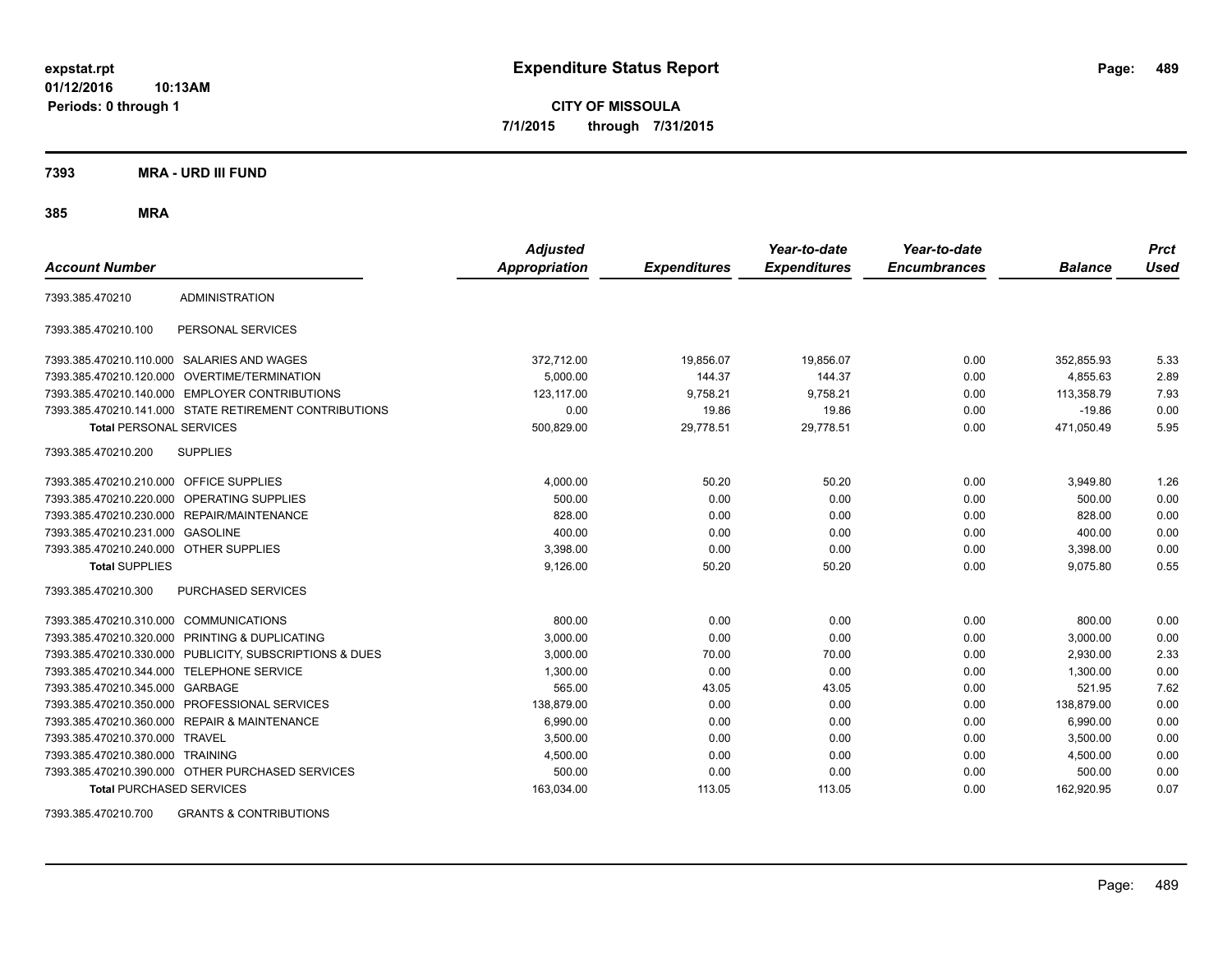**CITY OF MISSOULA 7/1/2015 through 7/31/2015**

**7393 MRA - URD III FUND**

| <b>Account Number</b>                |                                                | <b>Adjusted</b><br><b>Appropriation</b> | <b>Expenditures</b> | Year-to-date<br><b>Expenditures</b> | Year-to-date<br><b>Encumbrances</b> | <b>Balance</b> | <b>Prct</b><br><b>Used</b> |
|--------------------------------------|------------------------------------------------|-----------------------------------------|---------------------|-------------------------------------|-------------------------------------|----------------|----------------------------|
|                                      | <b>Total GRANTS &amp; CONTRIBUTIONS</b>        | 0.00                                    | 0.00                | 0.00                                | 0.00                                | 0.00           | 0.00                       |
| 7393.385.470210.800                  | OTHER OBJECTS                                  |                                         |                     |                                     |                                     |                |                            |
| <b>Total OTHER OBJECTS</b>           |                                                | 0.00                                    | 0.00                | 0.00                                | 0.00                                | 0.00           | 0.00                       |
| 7393.385.470210.900                  | CAPITAL OUTLAY                                 |                                         |                     |                                     |                                     |                |                            |
| Total CAPITAL OUTLAY                 |                                                | 0.00                                    | 0.00                | 0.00                                | 0.00                                | 0.00           | 0.00                       |
| <b>Total ADMINISTRATION</b>          |                                                | 672,989.00                              | 29,941.76           | 29,941.76                           | 0.00                                | 643,047.24     | 4.45                       |
| 7393.385.470220                      | PROPERTY ACQUISITION                           |                                         |                     |                                     |                                     |                |                            |
| 7393.385.470220.800                  | OTHER OBJECTS                                  |                                         |                     |                                     |                                     |                |                            |
|                                      | <b>Total PROPERTY ACQUISITION</b>              | 0.00                                    | 0.00                | 0.00                                | 0.00                                | 0.00           | 0.00                       |
| 7393.385.470230                      | <b>PW FACILITY</b>                             |                                         |                     |                                     |                                     |                |                            |
| 7393.385.470230.300                  | PURCHASED SERVICES                             |                                         |                     |                                     |                                     |                |                            |
|                                      | 7393.385.470230.350.000 PROFESSIONAL SERVICES  | 233.117.00                              | 0.00                | 0.00                                | 0.00                                | 233,117.00     | 0.00                       |
|                                      | <b>Total PURCHASED SERVICES</b>                | 233,117.00                              | 0.00                | 0.00                                | 0.00                                | 233,117.00     | 0.00                       |
| 7393.385.470230.700                  | <b>GRANTS &amp; CONTRIBUTIONS</b>              |                                         |                     |                                     |                                     |                |                            |
|                                      | 7393.385.470230.700.000 GRANTS & CONTRIBUTIONS | 1,857,624.00                            | 0.00                | 0.00                                | 0.00                                | 1,857,624.00   | 0.00                       |
|                                      | <b>Total GRANTS &amp; CONTRIBUTIONS</b>        | 1,857,624.00                            | 0.00                | 0.00                                | 0.00                                | 1.857.624.00   | 0.00                       |
| 7393.385.470230.800                  | OTHER OBJECTS                                  |                                         |                     |                                     |                                     |                |                            |
| 7393.385.470230.845.000 CONTINGENCY  |                                                | 534,332.00                              | 0.00                | 0.00                                | 0.00                                | 534,332.00     | 0.00                       |
| <b>Total OTHER OBJECTS</b>           |                                                | 534,332.00                              | 0.00                | 0.00                                | 0.00                                | 534,332.00     | 0.00                       |
| 7393.385.470230.900                  | <b>CAPITAL OUTLAY</b>                          |                                         |                     |                                     |                                     |                |                            |
| 7393.385.470230.930.000 IMPROVEMENTS |                                                | 2,115,956.00                            | 0.00                | 0.00                                | 0.00                                | 2,115,956.00   | 0.00                       |
| <b>Total CAPITAL OUTLAY</b>          |                                                | 2,115,956.00                            | 0.00                | 0.00                                | 0.00                                | 2,115,956.00   | 0.00                       |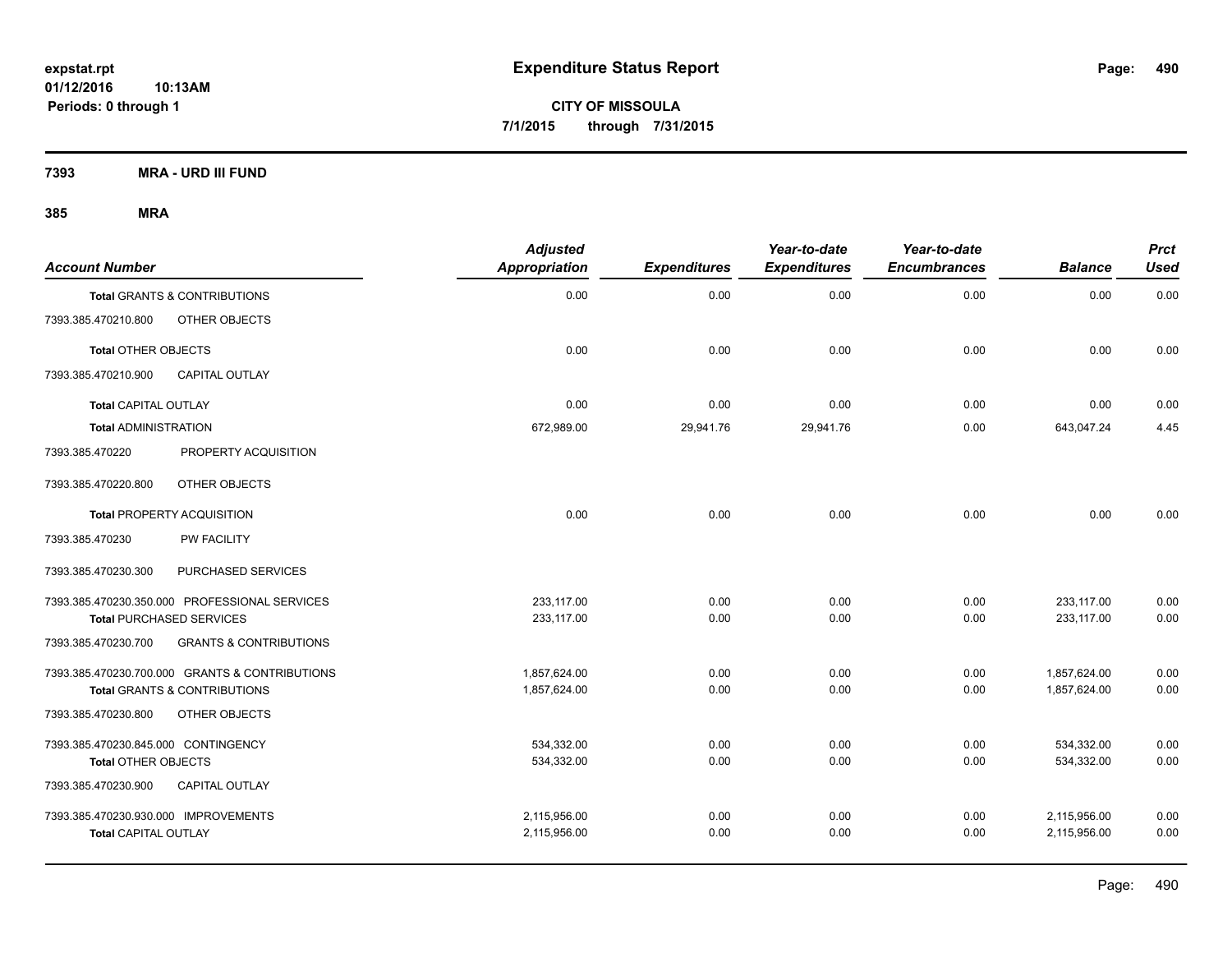**CITY OF MISSOULA 7/1/2015 through 7/31/2015**

**7393 MRA - URD III FUND**

| <b>Account Number</b>                                                            | <b>Adjusted</b><br><b>Appropriation</b> | <b>Expenditures</b> | Year-to-date<br><b>Expenditures</b> | Year-to-date<br><b>Encumbrances</b> | <b>Balance</b>           | <b>Prct</b><br><b>Used</b> |
|----------------------------------------------------------------------------------|-----------------------------------------|---------------------|-------------------------------------|-------------------------------------|--------------------------|----------------------------|
| <b>Total PW FACILITY</b>                                                         | 4,741,029.00                            | 0.00                | 0.00                                | 0.00                                | 4,741,029.00             | 0.00                       |
| 7393.385.470240<br><b>REHAB LOANS</b>                                            |                                         |                     |                                     |                                     |                          |                            |
| <b>GRANTS &amp; CONTRIBUTIONS</b><br>7393.385.470240.700                         |                                         |                     |                                     |                                     |                          |                            |
| 7393.385.470240.700.000 GRANTS & CONTRIBUTIONS<br><b>Total REHAB LOANS</b>       | 300,000.00<br>300,000.00                | 0.00<br>0.00        | 0.00<br>0.00                        | 0.00<br>0.00                        | 300,000.00<br>300,000.00 | 0.00<br>0.00               |
| 7393.385.470250<br><b>RELOCATION PAYMENTS</b>                                    |                                         |                     |                                     |                                     |                          |                            |
| 7393.385.470250.800<br>OTHER OBJECTS                                             |                                         |                     |                                     |                                     |                          |                            |
| 7393.385.470250.845.000 CONTINGENCY<br><b>Total RELOCATION PAYMENTS</b>          | 50,000.00<br>50,000.00                  | 0.00<br>0.00        | 0.00<br>0.00                        | 0.00<br>0.00                        | 50,000.00<br>50,000.00   | 0.00<br>0.00               |
| <b>PLANNING &amp; MGMT</b><br>7393.385.470260                                    |                                         |                     |                                     |                                     |                          |                            |
| 7393.385.470260.300<br>PURCHASED SERVICES                                        |                                         |                     |                                     |                                     |                          |                            |
| 7393.385.470260.350.000 PROFESSIONAL SERVICES<br><b>Total PURCHASED SERVICES</b> | 134,867.00<br>134,867.00                | 0.00<br>0.00        | 0.00<br>0.00                        | 0.00<br>0.00                        | 134,867.00<br>134,867.00 | 0.00<br>0.00               |
| <b>GRANTS &amp; CONTRIBUTIONS</b><br>7393.385.470260.700                         |                                         |                     |                                     |                                     |                          |                            |
| <b>Total GRANTS &amp; CONTRIBUTIONS</b>                                          | 0.00                                    | 0.00                | 0.00                                | 0.00                                | 0.00                     | 0.00                       |
| 7393.385.470260.800<br>OTHER OBJECTS                                             |                                         |                     |                                     |                                     |                          |                            |
| 7393.385.470260.845.000 CONTINGENCY<br><b>Total OTHER OBJECTS</b>                | 100,000.00<br>100,000.00                | 0.00<br>0.00        | 0.00<br>0.00                        | 0.00<br>0.00                        | 100,000.00<br>100,000.00 | 0.00<br>0.00               |
| <b>Total PLANNING &amp; MGMT</b>                                                 | 234,867.00                              | 0.00                | 0.00                                | 0.00                                | 234,867.00               | 0.00                       |
| <b>CLEARING &amp; DEMO</b><br>7393.385.470270                                    |                                         |                     |                                     |                                     |                          |                            |
| 7393.385.470270.300<br>PURCHASED SERVICES                                        |                                         |                     |                                     |                                     |                          |                            |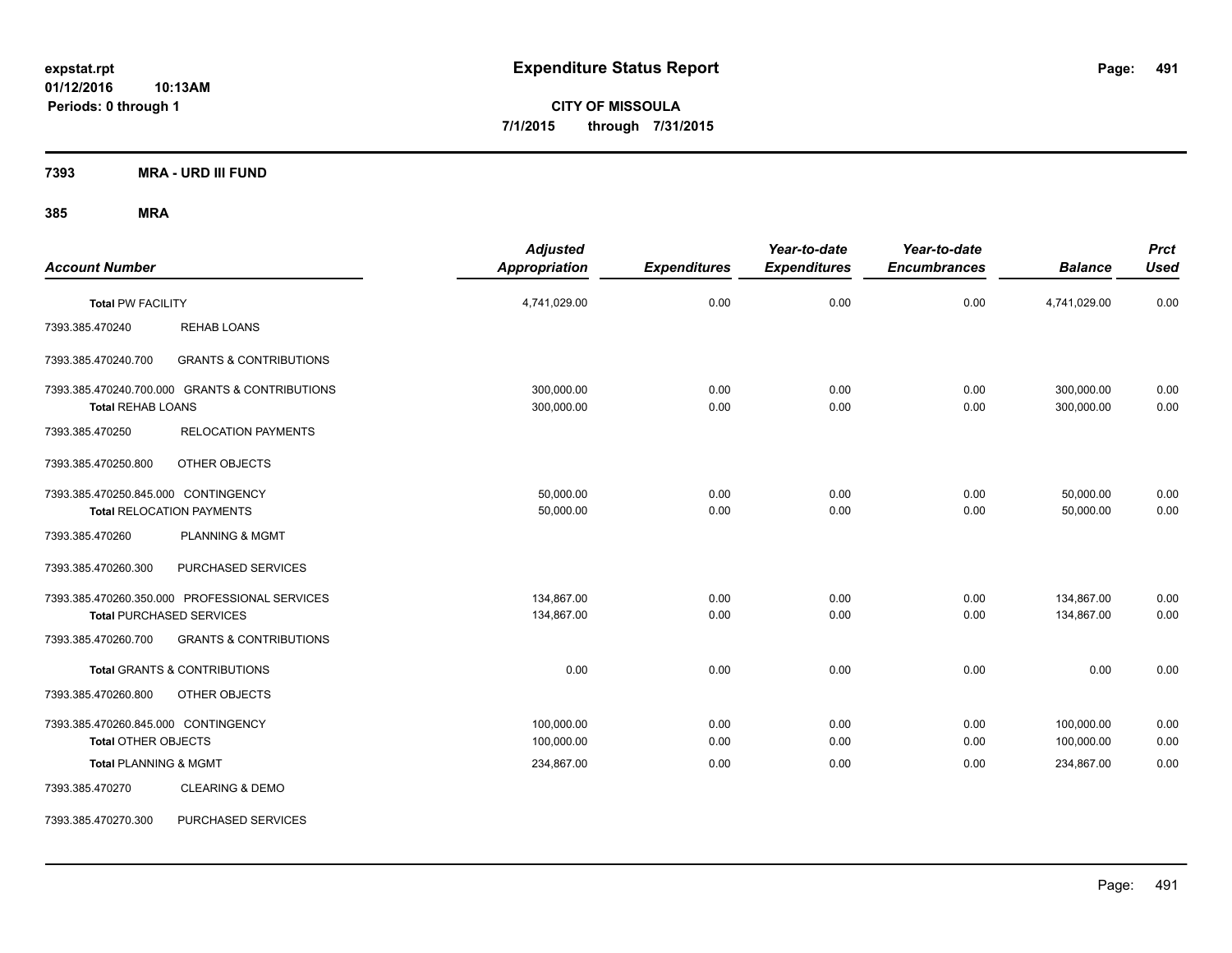**CITY OF MISSOULA 7/1/2015 through 7/31/2015**

**7393 MRA - URD III FUND**

| <b>Account Number</b>               |                                                | <b>Adjusted</b><br><b>Appropriation</b> | <b>Expenditures</b> | Year-to-date<br><b>Expenditures</b> | Year-to-date<br><b>Encumbrances</b> | <b>Balance</b> | <b>Prct</b><br><b>Used</b> |
|-------------------------------------|------------------------------------------------|-----------------------------------------|---------------------|-------------------------------------|-------------------------------------|----------------|----------------------------|
|                                     | <b>Total PURCHASED SERVICES</b>                | 0.00                                    | 0.00                | 0.00                                | 0.00                                | 0.00           | 0.00                       |
| 7393.385.470270.700                 | <b>GRANTS &amp; CONTRIBUTIONS</b>              |                                         |                     |                                     |                                     |                |                            |
|                                     | 7393.385.470270.700.000 GRANTS & CONTRIBUTIONS | 40.800.00                               | 0.00                | 0.00                                | 0.00                                | 40.800.00      | 0.00                       |
|                                     | <b>Total GRANTS &amp; CONTRIBUTIONS</b>        | 40,800.00                               | 0.00                | 0.00                                | 0.00                                | 40,800.00      | 0.00                       |
| 7393.385.470270.800                 | OTHER OBJECTS                                  |                                         |                     |                                     |                                     |                |                            |
| 7393.385.470270.845.000 CONTINGENCY |                                                | 100,000.00                              | 0.00                | 0.00                                | 0.00                                | 100,000.00     | 0.00                       |
| <b>Total OTHER OBJECTS</b>          |                                                | 100,000.00                              | 0.00                | 0.00                                | 0.00                                | 100,000.00     | 0.00                       |
| <b>Total CLEARING &amp; DEMO</b>    |                                                | 140,800.00                              | 0.00                | 0.00                                | 0.00                                | 140,800.00     | 0.00                       |
| 7393.385.470280                     | 5M SOUTH RESERVE CROSSING                      |                                         |                     |                                     |                                     |                |                            |
| 7393.385.470280.300                 | PURCHASED SERVICES                             |                                         |                     |                                     |                                     |                |                            |
|                                     | <b>Total PURCHASED SERVICES</b>                | 0.00                                    | 0.00                | 0.00                                | 0.00                                | 0.00           | 0.00                       |
| 7393.385.470280.800                 | OTHER OBJECTS                                  |                                         |                     |                                     |                                     |                |                            |
| <b>Total OTHER OBJECTS</b>          |                                                | 0.00                                    | 0.00                | 0.00                                | 0.00                                | 0.00           | 0.00                       |
| 7393.385.470280.900                 | <b>CAPITAL OUTLAY</b>                          |                                         |                     |                                     |                                     |                |                            |
|                                     | Total 5M SOUTH RESERVE CROSSING                | 0.00                                    | 0.00                | 0.00                                | 0.00                                | 0.00           | 0.00                       |
| 7393.385.510110                     | <b>MERCHANT SERVICES</b>                       |                                         |                     |                                     |                                     |                |                            |
| 7393.385.510110.500                 | <b>FIXED CHARGES</b>                           |                                         |                     |                                     |                                     |                |                            |
| <b>Total MERCHANT SERVICES</b>      |                                                | 0.00                                    | 0.00                | 0.00                                | 0.00                                | 0.00           | 0.00                       |
| <b>Total MRA</b>                    |                                                | 6,139,685.00                            | 29,941.76           | 29,941.76                           | 0.00                                | 6,109,743.24   | 0.49                       |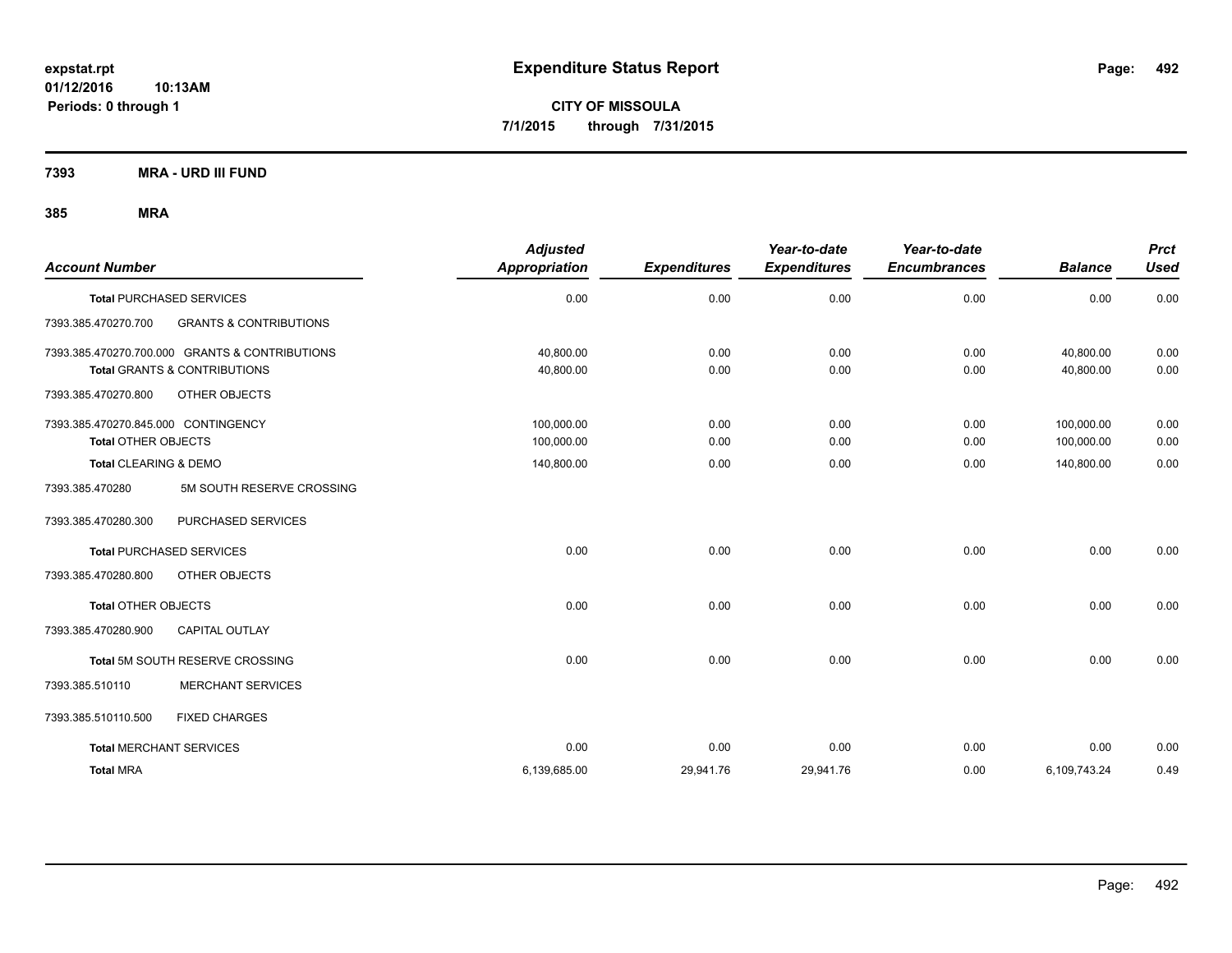**CITY OF MISSOULA 7/1/2015 through 7/31/2015**

**7393 MRA - URD III FUND**

## **395 PARKING COMMISSION**

| <b>Account Number</b> |                                 | <b>Adjusted</b><br>Appropriation | <b>Expenditures</b> | Year-to-date<br><b>Expenditures</b> | Year-to-date<br><b>Encumbrances</b> | <b>Balance</b> | <b>Prct</b><br>Used |
|-----------------------|---------------------------------|----------------------------------|---------------------|-------------------------------------|-------------------------------------|----------------|---------------------|
| 7393.395.470210       | ADMINISTRATION                  |                                  |                     |                                     |                                     |                |                     |
| 7393.395.470210.100   | PERSONAL SERVICES               |                                  |                     |                                     |                                     |                |                     |
|                       | <b>Total PARKING COMMISSION</b> | 0.00                             | 0.00                | 0.00                                | 0.00                                | 0.00           | 0.00                |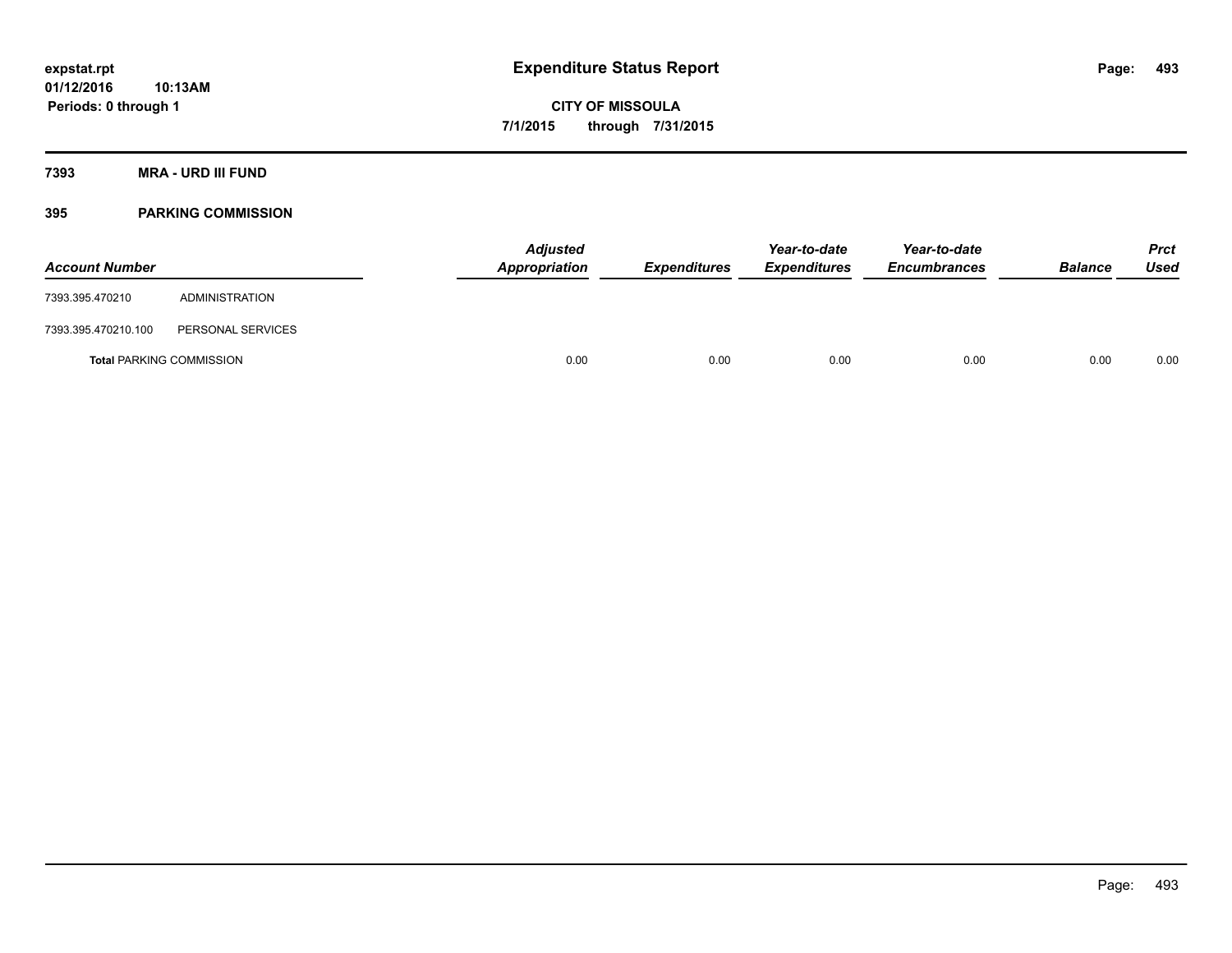**CITY OF MISSOULA 7/1/2015 through 7/31/2015**

**7393 MRA - URD III FUND**

**900 DEPRECIATION**

| <b>Account Number</b>      |                          | <b>Adjusted</b><br><b>Appropriation</b> | <b>Expenditures</b> | Year-to-date<br><b>Expenditures</b> | Year-to-date<br><b>Encumbrances</b> | <b>Balance</b> | <b>Prct</b><br><b>Used</b> |
|----------------------------|--------------------------|-----------------------------------------|---------------------|-------------------------------------|-------------------------------------|----------------|----------------------------|
| 7393.900.510000            | <b>MISCELLANEOUS</b>     |                                         |                     |                                     |                                     |                |                            |
| 7393.900.510000.800        | OTHER OBJECTS            |                                         |                     |                                     |                                     |                |                            |
| <b>Total MISCELLANEOUS</b> |                          | 0.00                                    | 0.00                | 0.00                                | 0.00                                | 0.00           | 0.00                       |
| 7393.900.510110            | <b>MERCHANT SERVICES</b> |                                         |                     |                                     |                                     |                |                            |
| 7393.900.510110.500        | <b>FIXED CHARGES</b>     |                                         |                     |                                     |                                     |                |                            |
| <b>Total DEPRECIATION</b>  |                          | 0.00                                    | 0.00                | 0.00                                | 0.00                                | 0.00           | 0.00                       |
| Total MRA - URD III FUND   |                          | 6,139,685.00                            | 29,941.76           | 29,941.76                           | 0.00                                | 6,109,743.24   | 0.49                       |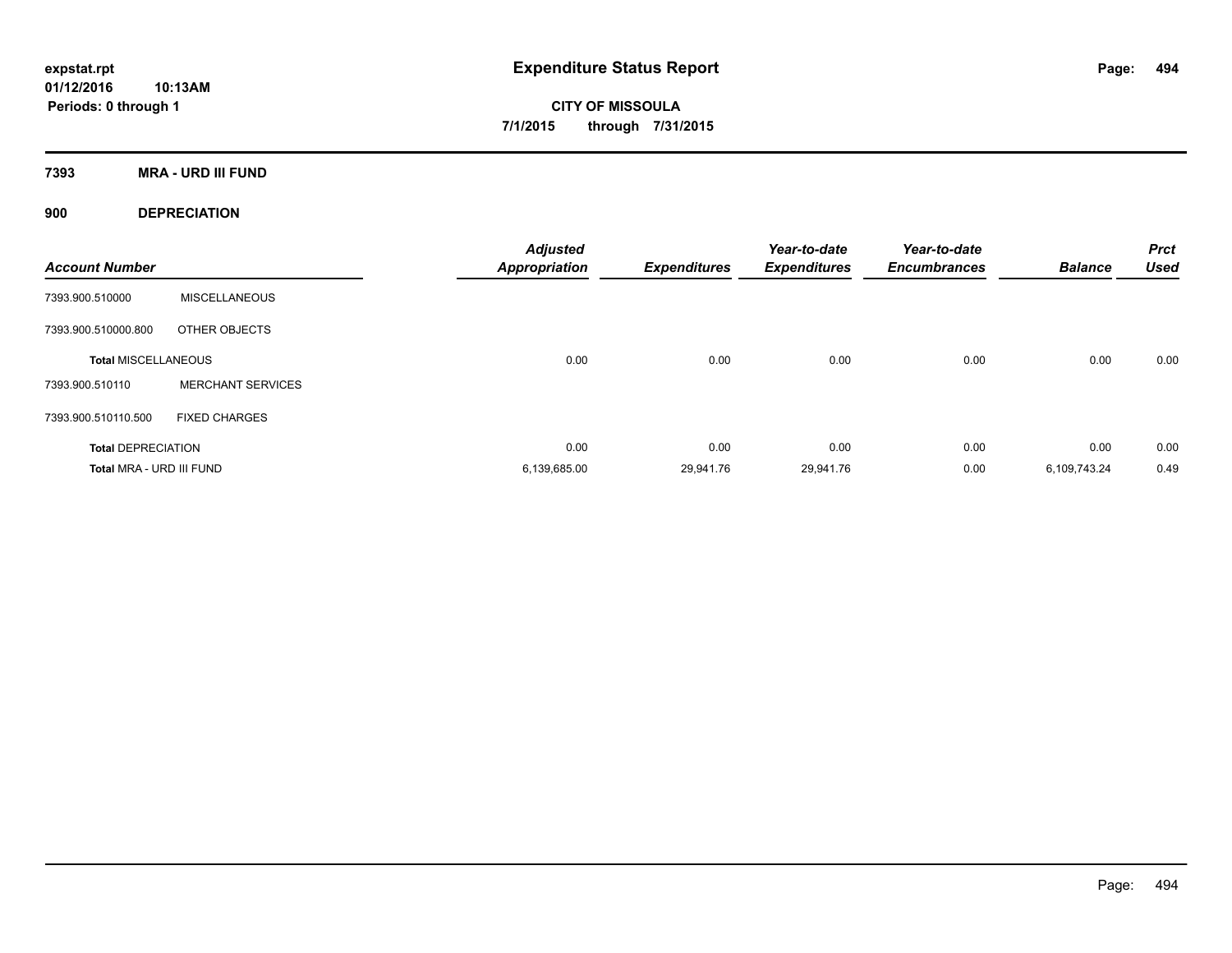**CITY OF MISSOULA 7/1/2015 through 7/31/2015**

### **7394 MRA URD III TI DEBT CLEARING FUND**

| <b>Account Number</b>  |                                            | <b>Adjusted</b><br><b>Appropriation</b> | <b>Expenditures</b> | Year-to-date<br><b>Expenditures</b> | Year-to-date<br><b>Encumbrances</b> | <b>Balance</b> | <b>Prct</b><br><b>Used</b> |
|------------------------|--------------------------------------------|-----------------------------------------|---------------------|-------------------------------------|-------------------------------------|----------------|----------------------------|
| 7394.385.470280        | 5M SOUTH RESERVE CROSSING                  |                                         |                     |                                     |                                     |                |                            |
| 7394.385.470280.800    | <b>OTHER OBJECTS</b>                       |                                         |                     |                                     |                                     |                |                            |
|                        | Total 5M SOUTH RESERVE CROSSING            | 0.00                                    | 0.00                | 0.00                                | 0.00                                | 0.00           | 0.00                       |
| 7394.385.521000        | INTERFUND OPERATING TRANSFERS              |                                         |                     |                                     |                                     |                |                            |
| 7394.385.521000.800    | <b>OTHER OBJECTS</b>                       |                                         |                     |                                     |                                     |                |                            |
|                        | <b>Total INTERFUND OPERATING TRANSFERS</b> | 0.00                                    | 0.00                | 0.00                                | 0.00                                | 0.00           | 0.00                       |
| 7394.385.521009        | <b>TRANFERS TO DEBT SERVICE</b>            |                                         |                     |                                     |                                     |                |                            |
| 7394.385.521009.800    | <b>OTHER OBJECTS</b>                       |                                         |                     |                                     |                                     |                |                            |
|                        | Total TRANFERS TO DEBT SERVICE             | 0.00                                    | 0.00                | 0.00                                | 0.00                                | 0.00           | 0.00                       |
| 7394.385.521010        | <b>TRANSFERS TO MRA</b>                    |                                         |                     |                                     |                                     |                |                            |
| 7394.385.521010.800    | <b>OTHER OBJECTS</b>                       |                                         |                     |                                     |                                     |                |                            |
| Total TRANSFERS TO MRA |                                            | 0.00                                    | 0.00                | 0.00                                | 0.00                                | 0.00           | 0.00                       |
|                        | Total MRA URD III TI DEBT CLEARING FUND    | 0.00                                    | 0.00                | 0.00                                | 0.00                                | 0.00           | 0.00                       |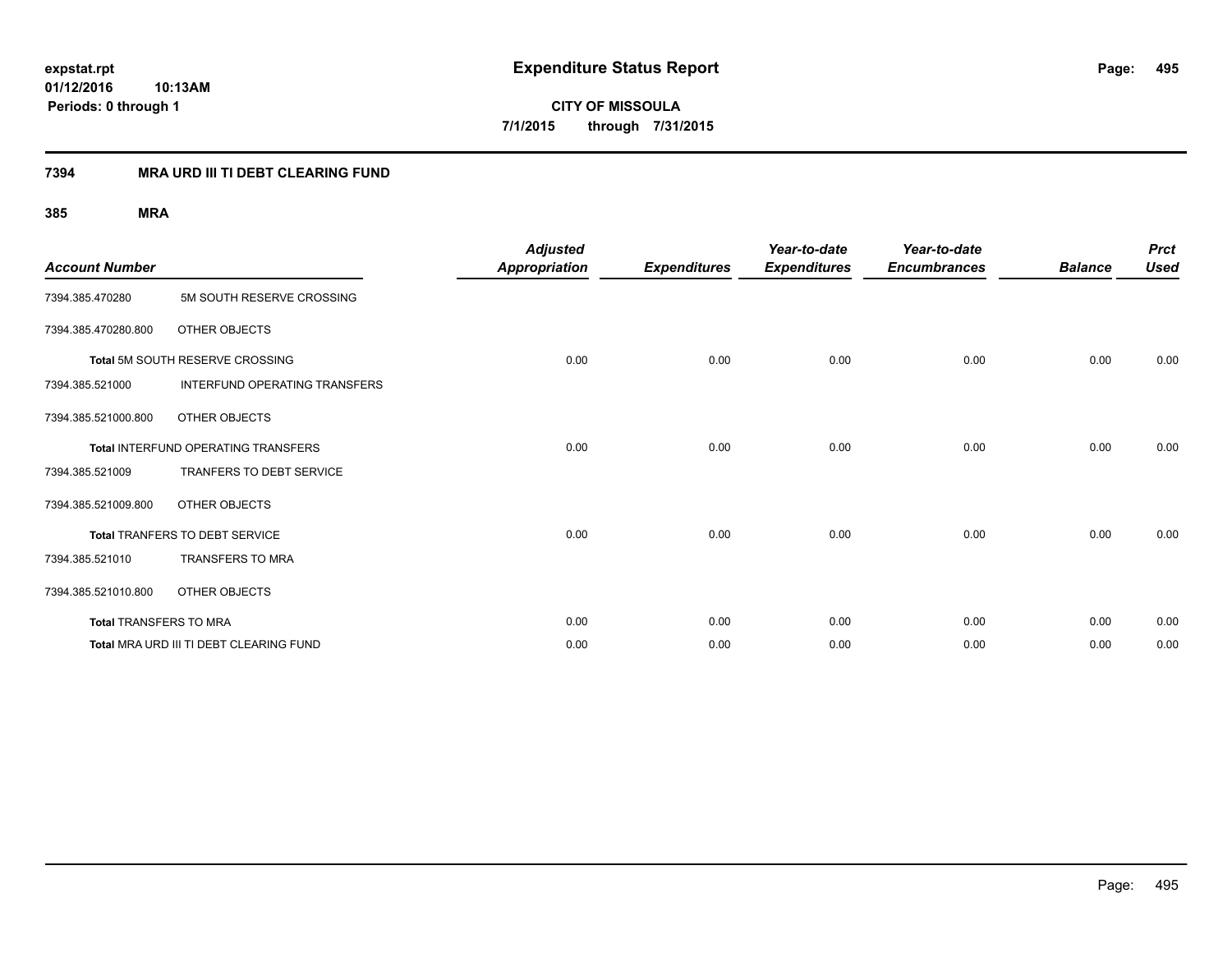**CITY OF MISSOULA 7/1/2015 through 7/31/2015**

### **7395 MRA TAX INCREMENT DEBT SERVICE**

| <b>Account Number</b> |                                             | <b>Adjusted</b><br>Appropriation | <b>Expenditures</b> | Year-to-date<br><b>Expenditures</b> | Year-to-date<br><b>Encumbrances</b> | <b>Balance</b> | <b>Prct</b><br>Used |
|-----------------------|---------------------------------------------|----------------------------------|---------------------|-------------------------------------|-------------------------------------|----------------|---------------------|
| 7395.385.490200       | REVENUE BOND DEBT SERVICE                   |                                  |                     |                                     |                                     |                |                     |
| 7395.385.490200.600   | <b>DEBT SERVICE</b>                         |                                  |                     |                                     |                                     |                |                     |
|                       | <b>Total REVENUE BOND DEBT SERVICE</b>      | 0.00                             | 0.00                | 0.00                                | 0.00                                | 0.00           | 0.00                |
|                       | <b>Total MRA TAX INCREMENT DEBT SERVICE</b> | 0.00                             | 0.00                | 0.00                                | 0.00                                | 0.00           | 0.00                |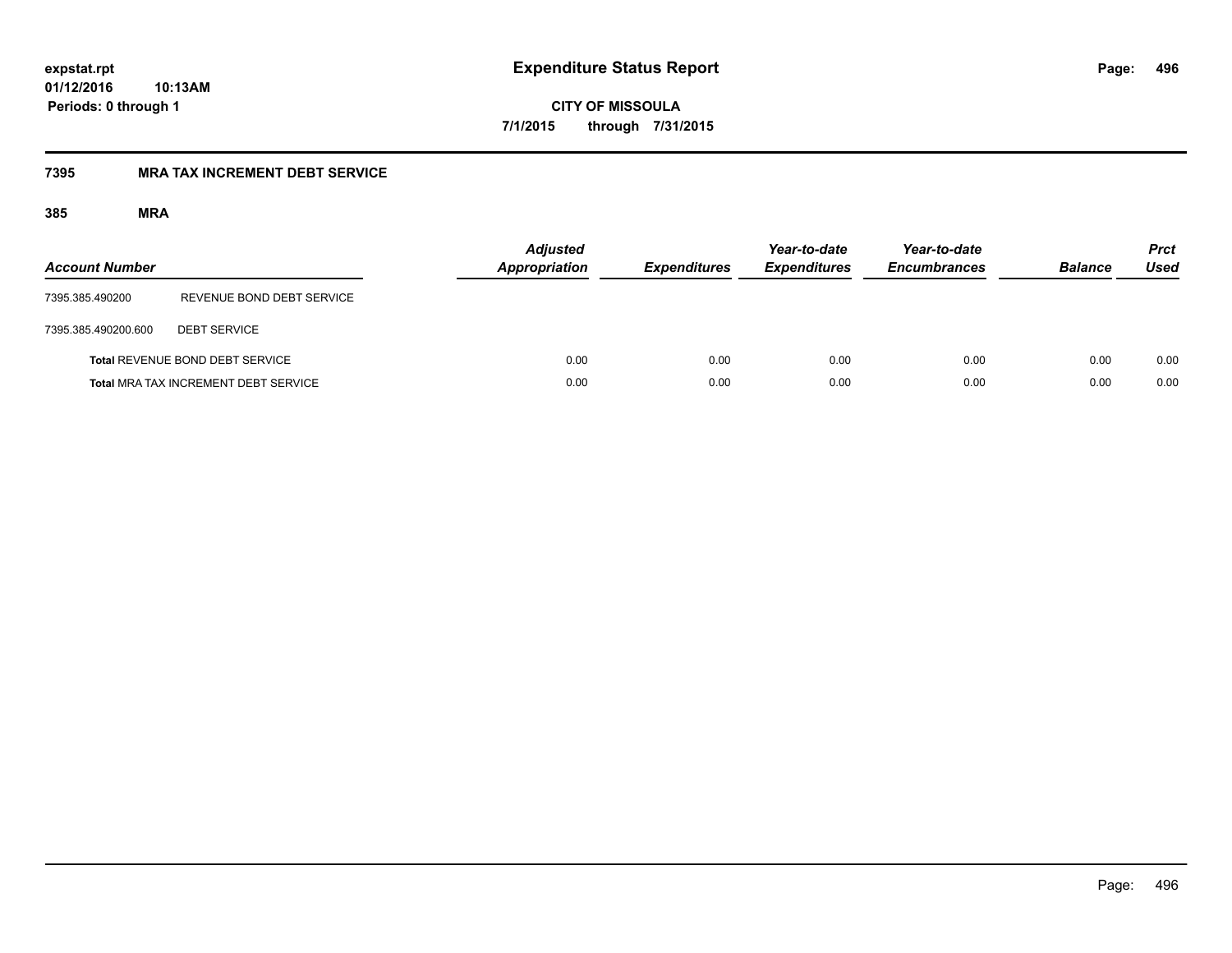**expstat.rpt Expenditure Status Report** 

**01/12/2016 10:13AM Periods: 0 through 1**

**CITY OF MISSOULA 7/1/2015 through 7/31/2015**

## **7396 NRSS DEBT SERVICE SINKING FUND**

| <b>Account Number</b>     |                     | <b>Adjusted</b><br>Appropriation | <b>Expenditures</b> | Year-to-date<br><b>Expenditures</b> | Year-to-date<br><b>Encumbrances</b> | <b>Balance</b> | <b>Prct</b><br><b>Used</b> |
|---------------------------|---------------------|----------------------------------|---------------------|-------------------------------------|-------------------------------------|----------------|----------------------------|
| 7396.385.490603           | TI BOND SINKING     |                                  |                     |                                     |                                     |                |                            |
| 7396.385.490603.600       | <b>DEBT SERVICE</b> |                                  |                     |                                     |                                     |                |                            |
| <b>Total DEBT SERVICE</b> |                     | 0.00                             | 0.00                | 0.00                                | 0.00                                | 0.00           | 0.00                       |
| 7396.385.490603.800       | OTHER OBJECTS       |                                  |                     |                                     |                                     |                |                            |
| <b>Total MRA</b>          |                     | 0.00                             | 0.00                | 0.00                                | 0.00                                | 0.00           | 0.00                       |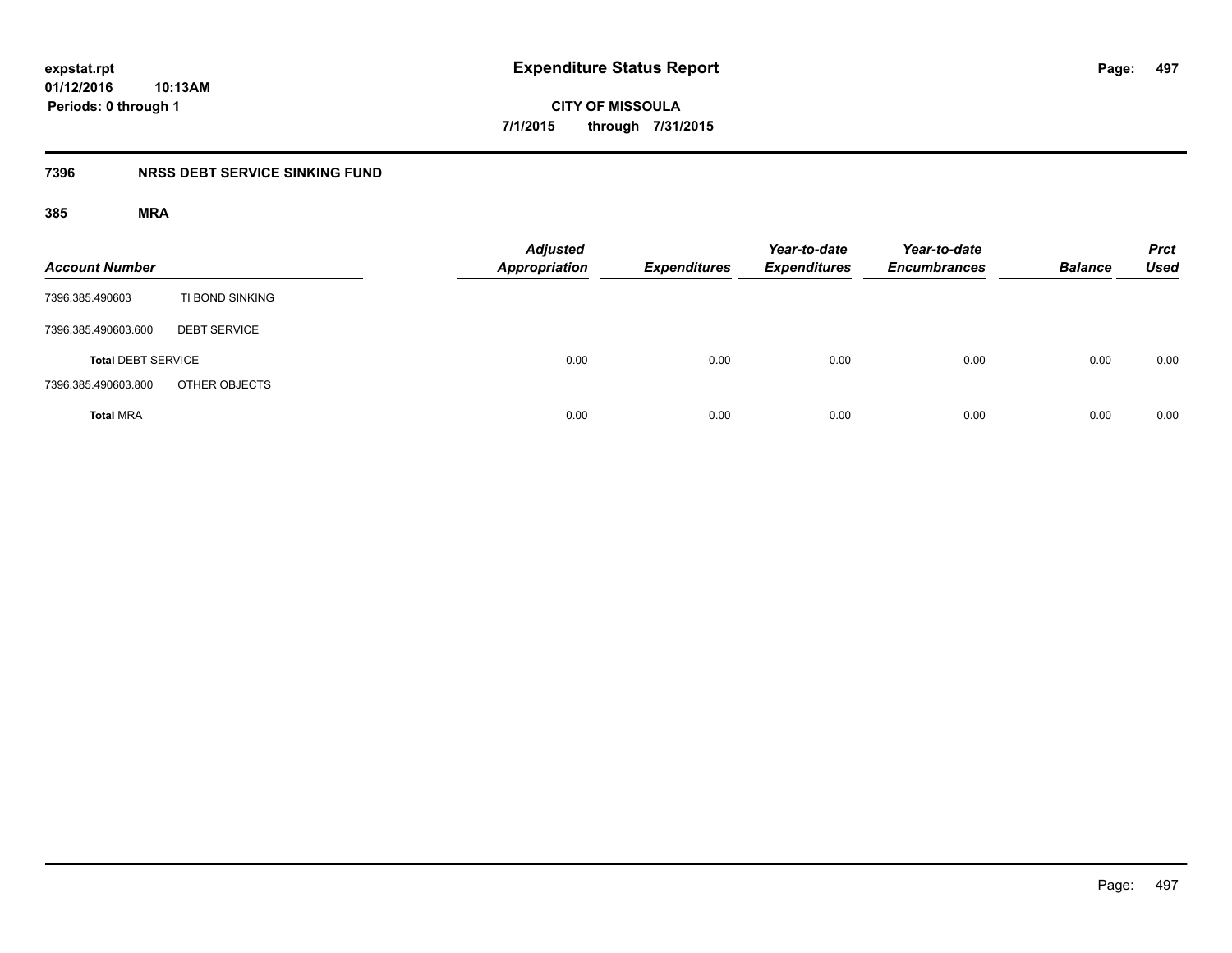**CITY OF MISSOULA 7/1/2015 through 7/31/2015**

## **7396 NRSS DEBT SERVICE SINKING FUND**

| <b>Account Number</b> |                                             | <b>Adjusted</b><br>Appropriation | <b>Expenditures</b> | Year-to-date<br><b>Expenditures</b> | Year-to-date<br><b>Encumbrances</b> | <b>Balance</b> | <b>Prct</b><br>Used |
|-----------------------|---------------------------------------------|----------------------------------|---------------------|-------------------------------------|-------------------------------------|----------------|---------------------|
| 7396.390.490200       | REVENUE BOND DEBT SERVICE                   |                                  |                     |                                     |                                     |                |                     |
| 7396.390.490200.600   | <b>DEBT SERVICE</b>                         |                                  |                     |                                     |                                     |                |                     |
|                       | <b>Total NRSS DEBT SERVICE SINKING FUND</b> | 0.00                             | 0.00                | 0.00                                | 0.00                                | 0.00           | 0.00                |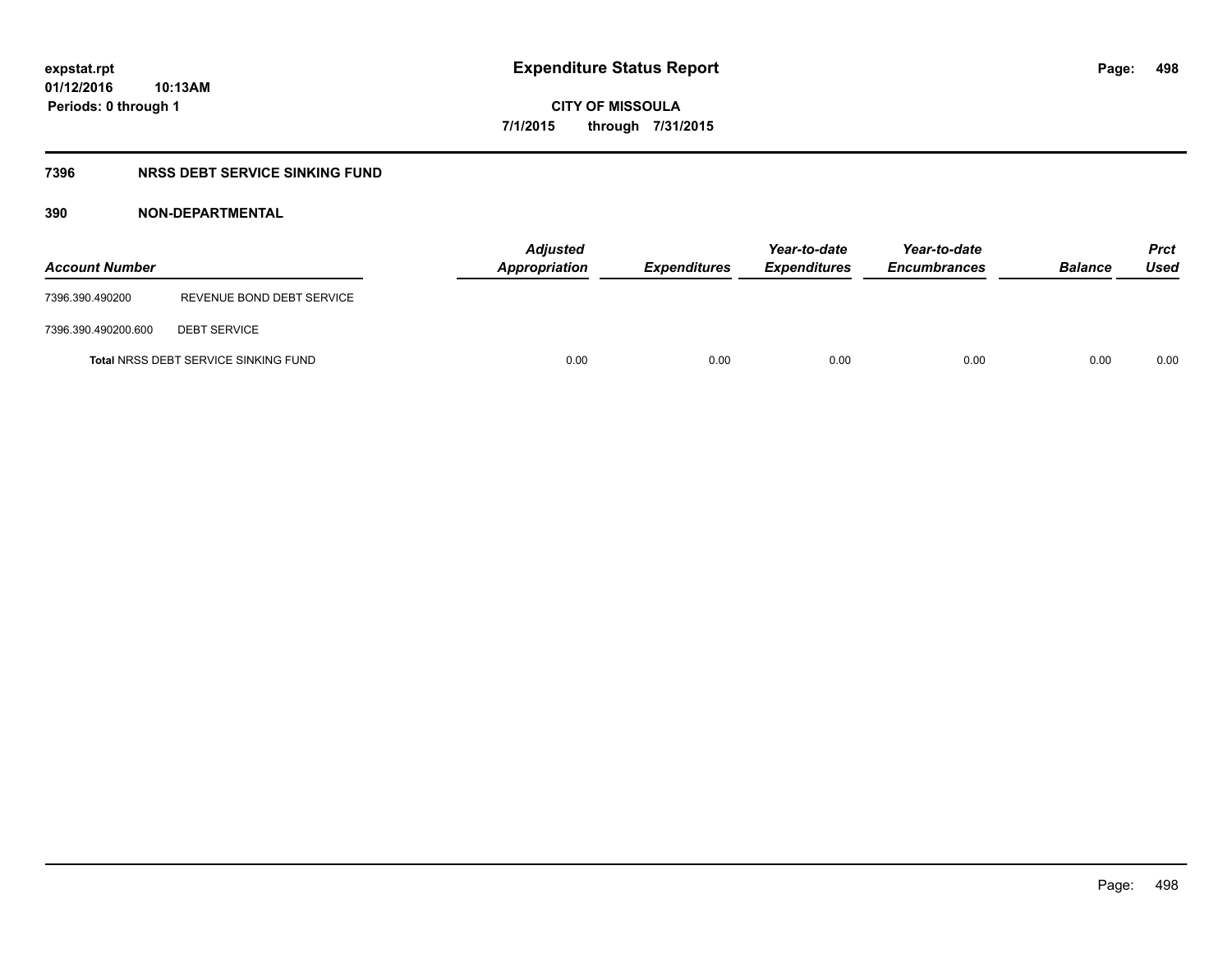**499**

**01/12/2016 10:13AM Periods: 0 through 1**

**CITY OF MISSOULA 7/1/2015 through 7/31/2015**

## **7397 NORTH RESERVE/SCOTT ST URD**

| <b>Account Number</b>          |                                         | <b>Adjusted</b><br><b>Appropriation</b> | <b>Expenditures</b> | Year-to-date<br><b>Expenditures</b> | Year-to-date<br><b>Encumbrances</b> | <b>Balance</b> | <b>Prct</b><br><b>Used</b> |
|--------------------------------|-----------------------------------------|-----------------------------------------|---------------------|-------------------------------------|-------------------------------------|----------------|----------------------------|
| 7397.385.470210                | <b>ADMINISTRATION</b>                   |                                         |                     |                                     |                                     |                |                            |
| 7397.385.470210.100            | PERSONAL SERVICES                       |                                         |                     |                                     |                                     |                |                            |
| <b>Total PERSONAL SERVICES</b> |                                         | 0.00                                    | 0.00                | 0.00                                | 0.00                                | 0.00           | 0.00                       |
| 7397.385.470210.200            | <b>SUPPLIES</b>                         |                                         |                     |                                     |                                     |                |                            |
| <b>Total SUPPLIES</b>          |                                         | 0.00                                    | 0.00                | 0.00                                | 0.00                                | 0.00           | 0.00                       |
| 7397.385.470210.300            | PURCHASED SERVICES                      |                                         |                     |                                     |                                     |                |                            |
|                                | <b>Total PURCHASED SERVICES</b>         | 0.00                                    | 0.00                | 0.00                                | 0.00                                | 0.00           | 0.00                       |
| 7397.385.470210.700            | <b>GRANTS &amp; CONTRIBUTIONS</b>       |                                         |                     |                                     |                                     |                |                            |
| <b>Total ADMINISTRATION</b>    |                                         | 0.00                                    | 0.00                | 0.00                                | 0.00                                | 0.00           | 0.00                       |
| 7397.385.470230                | PW FACILITY                             |                                         |                     |                                     |                                     |                |                            |
| 7397.385.470230.300            | PURCHASED SERVICES                      |                                         |                     |                                     |                                     |                |                            |
|                                | <b>Total PURCHASED SERVICES</b>         | 0.00                                    | 0.00                | 0.00                                | 0.00                                | 0.00           | 0.00                       |
| 7397.385.470230.700            | <b>GRANTS &amp; CONTRIBUTIONS</b>       |                                         |                     |                                     |                                     |                |                            |
|                                | <b>Total GRANTS &amp; CONTRIBUTIONS</b> | 0.00                                    | 0.00                | 0.00                                | 0.00                                | 0.00           | 0.00                       |
| 7397.385.470230.800            | OTHER OBJECTS                           |                                         |                     |                                     |                                     |                |                            |
| <b>Total PW FACILITY</b>       |                                         | 0.00                                    | 0.00                | 0.00                                | 0.00                                | 0.00           | 0.00                       |
| 7397.385.470231                | BRETZ RV & MARINE IMPROVEMENTS          |                                         |                     |                                     |                                     |                |                            |
| 7397.385.470231.300            | PURCHASED SERVICES                      |                                         |                     |                                     |                                     |                |                            |
|                                | <b>Total PURCHASED SERVICES</b>         | 0.00                                    | 0.00                | 0.00                                | 0.00                                | 0.00           | 0.00                       |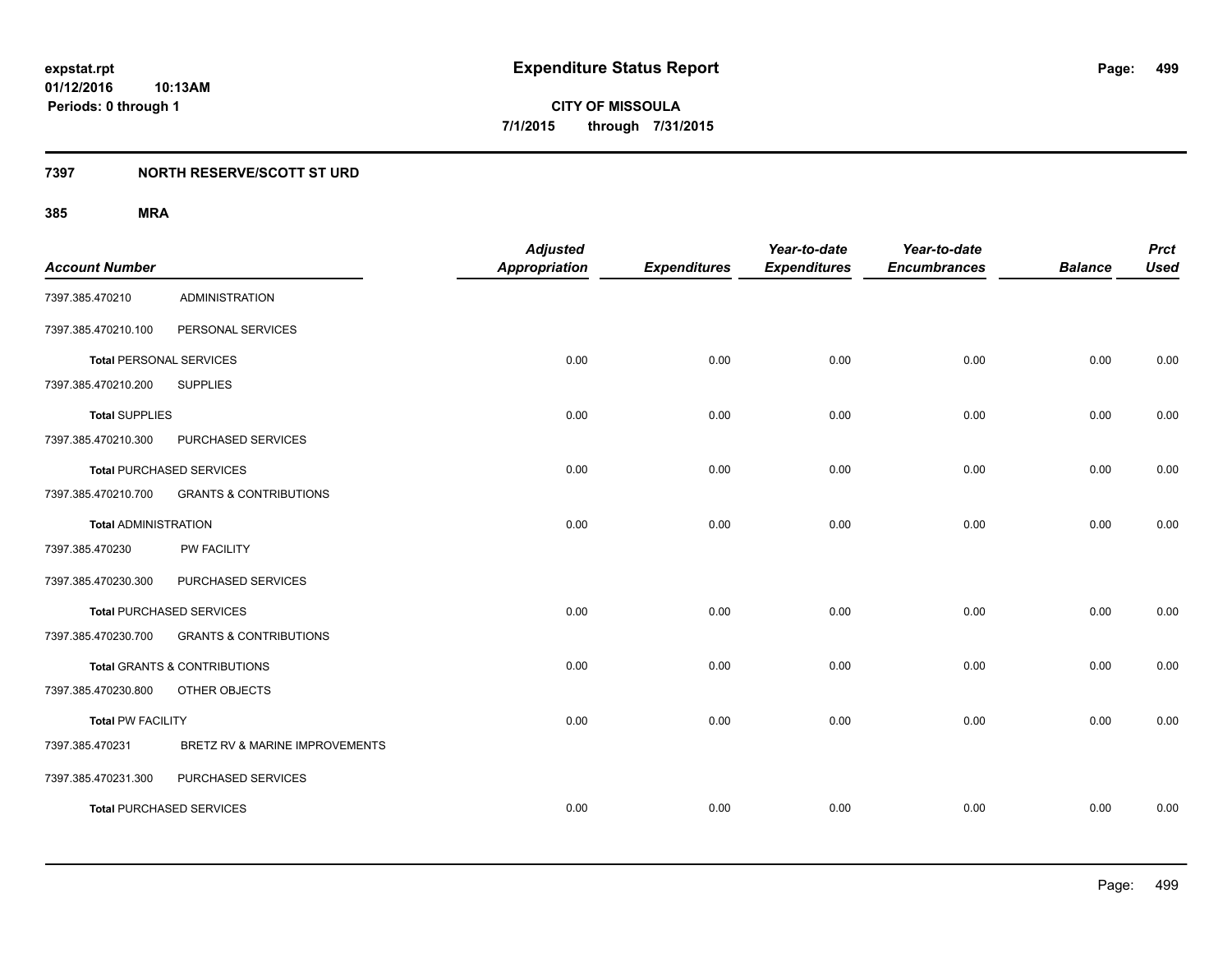**500**

**01/12/2016 10:13AM Periods: 0 through 1**

**CITY OF MISSOULA 7/1/2015 through 7/31/2015**

### **7397 NORTH RESERVE/SCOTT ST URD**

| <b>Account Number</b>    |                                      | <b>Adjusted</b><br><b>Appropriation</b> | <b>Expenditures</b> | Year-to-date<br><b>Expenditures</b> | Year-to-date<br><b>Encumbrances</b> | <b>Balance</b> | <b>Prct</b><br><b>Used</b> |
|--------------------------|--------------------------------------|-----------------------------------------|---------------------|-------------------------------------|-------------------------------------|----------------|----------------------------|
| 7397.385.470231.700      | <b>GRANTS &amp; CONTRIBUTIONS</b>    |                                         |                     |                                     |                                     |                |                            |
|                          | Total BRETZ RV & MARINE IMPROVEMENTS | 0.00                                    | 0.00                | 0.00                                | 0.00                                | 0.00           | 0.00                       |
| 7397.385.470232          | <b>CONSUMER DIRECT IMPROVEMENTS</b>  |                                         |                     |                                     |                                     |                |                            |
| 7397.385.470232.300      | PURCHASED SERVICES                   |                                         |                     |                                     |                                     |                |                            |
|                          | <b>Total PURCHASED SERVICES</b>      | 0.00                                    | 0.00                | 0.00                                | 0.00                                | 0.00           | 0.00                       |
| 7397.385.470232.800      | OTHER OBJECTS                        |                                         |                     |                                     |                                     |                |                            |
|                          | Total CONSUMER DIRECT IMPROVEMENTS   | 0.00                                    | 0.00                | 0.00                                | 0.00                                | 0.00           | 0.00                       |
| 7397.385.470233          | SCOTT ST VILLAGE IMPROVEMENTS        |                                         |                     |                                     |                                     |                |                            |
| 7397.385.470233.300      | PURCHASED SERVICES                   |                                         |                     |                                     |                                     |                |                            |
|                          | <b>Total PURCHASED SERVICES</b>      | 0.00                                    | 0.00                | 0.00                                | 0.00                                | 0.00           | 0.00                       |
| 7397.385.470233.800      | OTHER OBJECTS                        |                                         |                     |                                     |                                     |                |                            |
|                          | Total SCOTT ST VILLAGE IMPROVEMENTS  | 0.00                                    | 0.00                | 0.00                                | 0.00                                | 0.00           | 0.00                       |
| 7397.385.470240          | <b>REHAB LOANS</b>                   |                                         |                     |                                     |                                     |                |                            |
| 7397.385.470240.700      | <b>GRANTS &amp; CONTRIBUTIONS</b>    |                                         |                     |                                     |                                     |                |                            |
| <b>Total REHAB LOANS</b> |                                      | 0.00                                    | 0.00                | 0.00                                | 0.00                                | 0.00           | 0.00                       |
| 7397.385.470250          | <b>RELOCATION PAYMENTS</b>           |                                         |                     |                                     |                                     |                |                            |
| 7397.385.470250.800      | OTHER OBJECTS                        |                                         |                     |                                     |                                     |                |                            |
|                          | <b>Total RELOCATION PAYMENTS</b>     | 0.00                                    | 0.00                | 0.00                                | 0.00                                | 0.00           | 0.00                       |
| 7397.385.470260          | <b>PLANNING &amp; MGMT</b>           |                                         |                     |                                     |                                     |                |                            |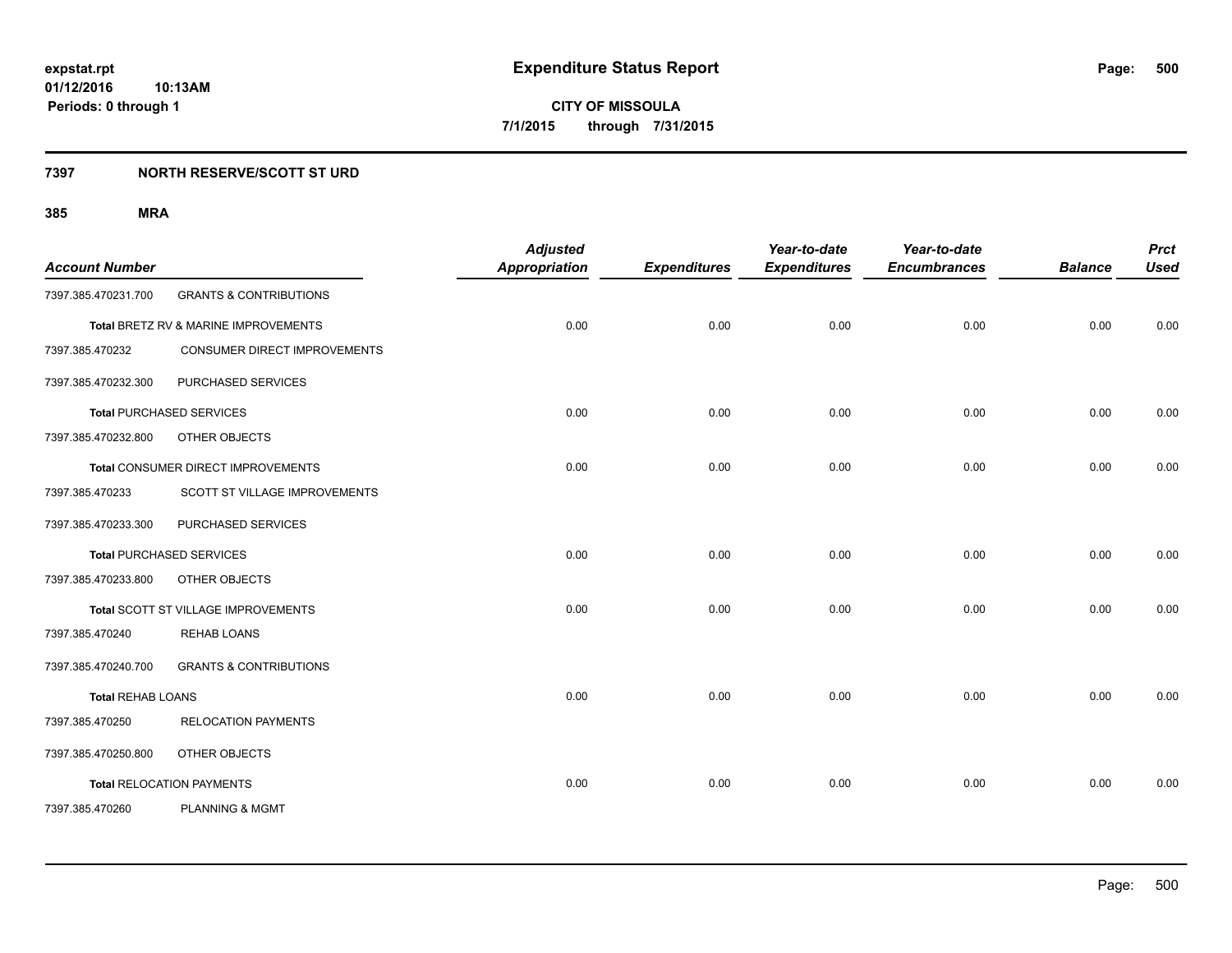**Periods: 0 through 1**

**CITY OF MISSOULA 7/1/2015 through 7/31/2015**

### **7397 NORTH RESERVE/SCOTT ST URD**

| <b>Account Number</b>            |                                         | <b>Adjusted</b><br><b>Appropriation</b> | <b>Expenditures</b> | Year-to-date<br><b>Expenditures</b> | Year-to-date<br><b>Encumbrances</b> | <b>Balance</b> | <b>Prct</b><br><b>Used</b> |
|----------------------------------|-----------------------------------------|-----------------------------------------|---------------------|-------------------------------------|-------------------------------------|----------------|----------------------------|
| 7397.385.470260.300              | PURCHASED SERVICES                      |                                         |                     |                                     |                                     |                |                            |
|                                  | <b>Total PURCHASED SERVICES</b>         | 0.00                                    | 0.00                | 0.00                                | 0.00                                | 0.00           | 0.00                       |
| 7397.385.470260.800              | OTHER OBJECTS                           |                                         |                     |                                     |                                     |                |                            |
| <b>Total PLANNING &amp; MGMT</b> |                                         | 0.00                                    | 0.00                | 0.00                                | 0.00                                | 0.00           | 0.00                       |
| 7397.385.470270                  | <b>CLEARING &amp; DEMO</b>              |                                         |                     |                                     |                                     |                |                            |
| 7397.385.470270.700              | <b>GRANTS &amp; CONTRIBUTIONS</b>       |                                         |                     |                                     |                                     |                |                            |
|                                  | <b>Total GRANTS &amp; CONTRIBUTIONS</b> | 0.00                                    | 0.00                | 0.00                                | 0.00                                | 0.00           | 0.00                       |
| 7397.385.470270.800              | OTHER OBJECTS                           |                                         |                     |                                     |                                     |                |                            |
| Total CLEARING & DEMO            |                                         | 0.00                                    | 0.00                | 0.00                                | 0.00                                | 0.00           | 0.00                       |
| 7397.385.510110                  | <b>MERCHANT SERVICES</b>                |                                         |                     |                                     |                                     |                |                            |
| 7397.385.510110.500              | <b>FIXED CHARGES</b>                    |                                         |                     |                                     |                                     |                |                            |
|                                  | <b>Total MERCHANT SERVICES</b>          | 0.00                                    | 0.00                | 0.00                                | 0.00                                | 0.00           | 0.00                       |
|                                  | Total NORTH RESERVE/SCOTT ST URD        | 0.00                                    | 0.00                | 0.00                                | 0.00                                | 0.00           | 0.00                       |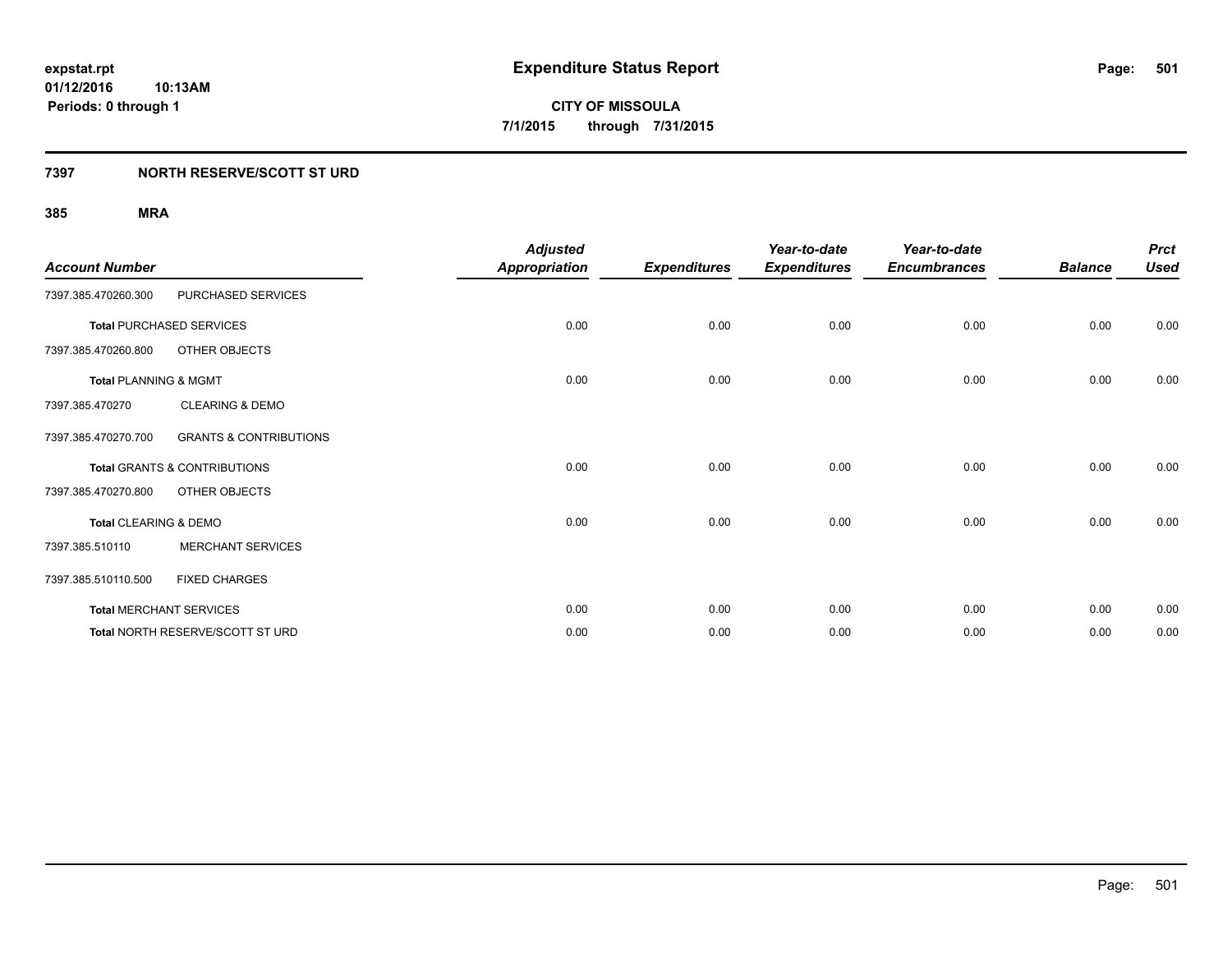**CITY OF MISSOULA 7/1/2015 through 7/31/2015**

**7398 HELLGATE URD**

| <b>Account Number</b>      |                                         | <b>Adjusted</b><br><b>Appropriation</b> | <b>Expenditures</b> | Year-to-date<br><b>Expenditures</b> | Year-to-date<br><b>Encumbrances</b> | <b>Balance</b> | <b>Prct</b><br><b>Used</b> |
|----------------------------|-----------------------------------------|-----------------------------------------|---------------------|-------------------------------------|-------------------------------------|----------------|----------------------------|
| 7398.385.470220            | PROPERTY ACQUISITION                    |                                         |                     |                                     |                                     |                |                            |
| 7398.385.470220.900        | CAPITAL OUTLAY                          |                                         |                     |                                     |                                     |                |                            |
|                            | <b>Total PROPERTY ACQUISITION</b>       | 0.00                                    | 0.00                | 0.00                                | 0.00                                | 0.00           | 0.00                       |
| 7398.385.470230            | PW FACILITY                             |                                         |                     |                                     |                                     |                |                            |
| 7398.385.470230.300        | PURCHASED SERVICES                      |                                         |                     |                                     |                                     |                |                            |
|                            | <b>Total PURCHASED SERVICES</b>         | 0.00                                    | 0.00                | 0.00                                | 0.00                                | 0.00           | 0.00                       |
| 7398.385.470230.700        | <b>GRANTS &amp; CONTRIBUTIONS</b>       |                                         |                     |                                     |                                     |                |                            |
|                            | <b>Total GRANTS &amp; CONTRIBUTIONS</b> | 0.00                                    | 0.00                | 0.00                                | 0.00                                | 0.00           | 0.00                       |
| 7398.385.470230.800        | OTHER OBJECTS                           |                                         |                     |                                     |                                     |                |                            |
| <b>Total OTHER OBJECTS</b> |                                         | 0.00                                    | 0.00                | 0.00                                | 0.00                                | 0.00           | 0.00                       |
| 7398.385.470230.900        | CAPITAL OUTLAY                          |                                         |                     |                                     |                                     |                |                            |
| <b>Total PW FACILITY</b>   |                                         | 0.00                                    | 0.00                | 0.00                                | 0.00                                | 0.00           | 0.00                       |
| 7398.385.470240            | <b>REHAB LOANS</b>                      |                                         |                     |                                     |                                     |                |                            |
| 7398.385.470240.700        | <b>GRANTS &amp; CONTRIBUTIONS</b>       |                                         |                     |                                     |                                     |                |                            |
|                            | <b>Total GRANTS &amp; CONTRIBUTIONS</b> | 0.00                                    | 0.00                | 0.00                                | 0.00                                | 0.00           | 0.00                       |
| 7398.385.470240.800        | OTHER OBJECTS                           |                                         |                     |                                     |                                     |                |                            |
| <b>Total REHAB LOANS</b>   |                                         | 0.00                                    | 0.00                | 0.00                                | 0.00                                | 0.00           | 0.00                       |
| 7398.385.470250            | <b>RELOCATION PAYMENTS</b>              |                                         |                     |                                     |                                     |                |                            |
| 7398.385.470250.700        | <b>GRANTS &amp; CONTRIBUTIONS</b>       |                                         |                     |                                     |                                     |                |                            |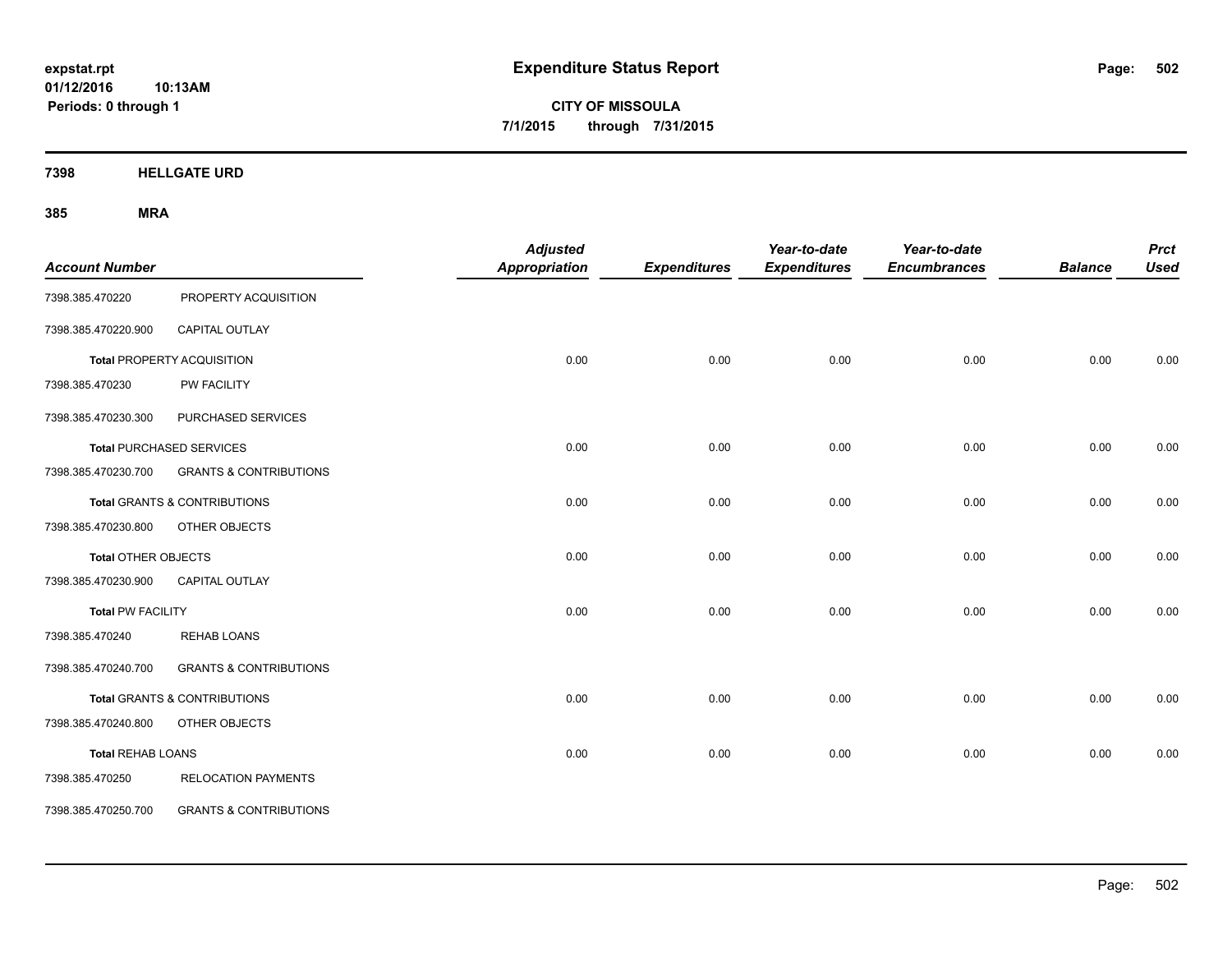**CITY OF MISSOULA 7/1/2015 through 7/31/2015**

**7398 HELLGATE URD**

| <b>Account Number</b>     |                                   | <b>Adjusted</b><br><b>Appropriation</b> | <b>Expenditures</b> | Year-to-date<br><b>Expenditures</b> | Year-to-date<br><b>Encumbrances</b> | <b>Balance</b> | <b>Prct</b><br><b>Used</b> |
|---------------------------|-----------------------------------|-----------------------------------------|---------------------|-------------------------------------|-------------------------------------|----------------|----------------------------|
|                           | Total GRANTS & CONTRIBUTIONS      | 0.00                                    | 0.00                | 0.00                                | 0.00                                | 0.00           | 0.00                       |
| 7398.385.470250.800       | OTHER OBJECTS                     |                                         |                     |                                     |                                     |                |                            |
|                           | <b>Total RELOCATION PAYMENTS</b>  | 0.00                                    | 0.00                | 0.00                                | 0.00                                | 0.00           | 0.00                       |
| 7398.385.470260           | <b>PLANNING &amp; MGMT</b>        |                                         |                     |                                     |                                     |                |                            |
| 7398.385.470260.300       | PURCHASED SERVICES                |                                         |                     |                                     |                                     |                |                            |
|                           | <b>Total PURCHASED SERVICES</b>   | 0.00                                    | 0.00                | 0.00                                | 0.00                                | 0.00           | 0.00                       |
| 7398.385.470260.700       | <b>GRANTS &amp; CONTRIBUTIONS</b> |                                         |                     |                                     |                                     |                |                            |
|                           | Total GRANTS & CONTRIBUTIONS      | 0.00                                    | 0.00                | 0.00                                | 0.00                                | 0.00           | 0.00                       |
| 7398.385.470260.800       | OTHER OBJECTS                     |                                         |                     |                                     |                                     |                |                            |
| Total PLANNING & MGMT     |                                   | 0.00                                    | 0.00                | 0.00                                | 0.00                                | 0.00           | 0.00                       |
| 7398.385.470270           | <b>CLEARING &amp; DEMO</b>        |                                         |                     |                                     |                                     |                |                            |
| 7398.385.470270.300       | PURCHASED SERVICES                |                                         |                     |                                     |                                     |                |                            |
|                           | <b>Total PURCHASED SERVICES</b>   | 0.00                                    | 0.00                | 0.00                                | 0.00                                | 0.00           | 0.00                       |
| 7398.385.470270.700       | <b>GRANTS &amp; CONTRIBUTIONS</b> |                                         |                     |                                     |                                     |                |                            |
|                           | Total GRANTS & CONTRIBUTIONS      | 0.00                                    | 0.00                | 0.00                                | 0.00                                | 0.00           | 0.00                       |
| 7398.385.470270.800       | OTHER OBJECTS                     |                                         |                     |                                     |                                     |                |                            |
| Total OTHER OBJECTS       |                                   | 0.00                                    | 0.00                | 0.00                                | 0.00                                | 0.00           | 0.00                       |
| 7398.385.470270.900       | <b>CAPITAL OUTLAY</b>             |                                         |                     |                                     |                                     |                |                            |
| Total CLEARING & DEMO     |                                   | 0.00                                    | 0.00                | 0.00                                | 0.00                                | 0.00           | 0.00                       |
| <b>Total HELLGATE URD</b> |                                   | 0.00                                    | 0.00                | 0.00                                | 0.00                                | 0.00           | 0.00                       |
|                           |                                   |                                         |                     |                                     |                                     |                |                            |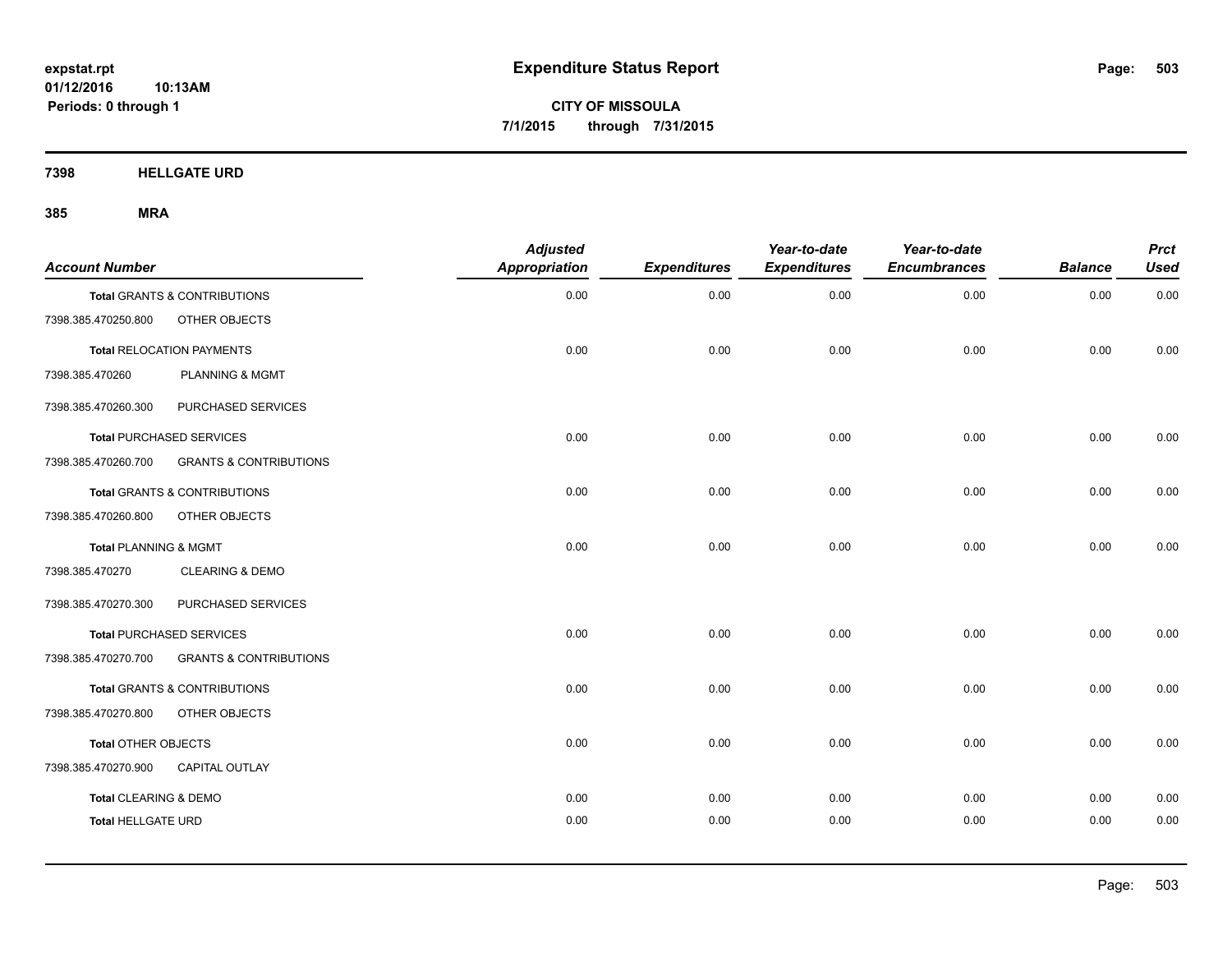**CITY OF MISSOULA 7/1/2015 through 7/31/2015**

### **7399 INTERMOUNTAIN BOND DEBT SERVICE**

| <b>Account Number</b>             |                                        | <b>Adjusted</b><br><b>Appropriation</b> | <b>Expenditures</b> | Year-to-date<br><b>Expenditures</b> | Year-to-date<br><b>Encumbrances</b> | <b>Balance</b> | <b>Prct</b><br><b>Used</b> |
|-----------------------------------|----------------------------------------|-----------------------------------------|---------------------|-------------------------------------|-------------------------------------|----------------|----------------------------|
| 7399.385.490200                   | REVENUE BOND DEBT SERVICE              |                                         |                     |                                     |                                     |                |                            |
| 7399.385.490200.600               | <b>DEBT SERVICE</b>                    |                                         |                     |                                     |                                     |                |                            |
| 7399.385.490200.610.000 PRINCIPAL |                                        | 72,000.00                               | 0.00                | 0.00                                | 0.00                                | 72,000.00      | 0.00                       |
| 7399.385.490200.620.000 INTEREST  |                                        | 73,769.00                               | 600.00              | 600.00                              | 0.00                                | 73,169.00      | 0.81                       |
|                                   | <b>Total REVENUE BOND DEBT SERVICE</b> | 145,769.00                              | 600.00              | 600.00                              | 0.00                                | 145.169.00     | 0.41                       |
| 7399.385.510110                   | <b>MERCHANT SERVICES</b>               |                                         |                     |                                     |                                     |                |                            |
| 7399.385.510110.500               | <b>FIXED CHARGES</b>                   |                                         |                     |                                     |                                     |                |                            |
| <b>Total MERCHANT SERVICES</b>    |                                        | 0.00                                    | 0.00                | 0.00                                | 0.00                                | 0.00           | 0.00                       |
| <b>Total MRA</b>                  |                                        | 145.769.00                              | 600.00              | 600.00                              | 0.00                                | 145.169.00     | 0.41                       |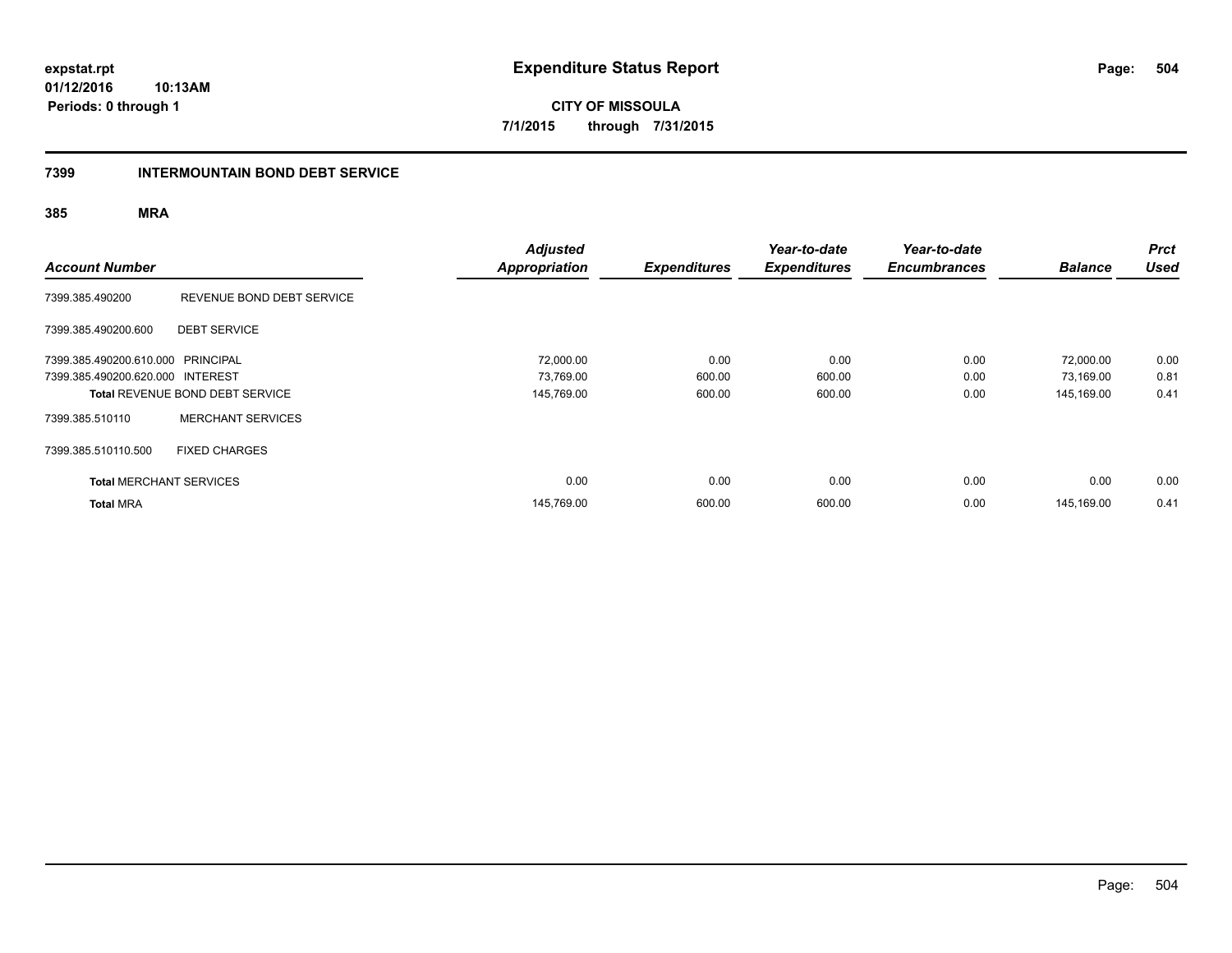**Periods: 0 through 1**

**CITY OF MISSOULA 7/1/2015 through 7/31/2015**

## **7399 INTERMOUNTAIN BOND DEBT SERVICE**

## **390 NON-DEPARTMENTAL**

**10:13AM**

| <b>Account Number</b>         |                                              | <b>Adjusted</b><br><b>Appropriation</b> | <b>Expenditures</b> | Year-to-date<br><b>Expenditures</b> | Year-to-date<br><b>Encumbrances</b> | <b>Balance</b> | <b>Prct</b><br>Used |
|-------------------------------|----------------------------------------------|-----------------------------------------|---------------------|-------------------------------------|-------------------------------------|----------------|---------------------|
| 7399.390.490604               | TI BOND RESERVE                              |                                         |                     |                                     |                                     |                |                     |
| 7399.390.490604.800           | OTHER OBJECTS                                |                                         |                     |                                     |                                     |                |                     |
| <b>Total NON-DEPARTMENTAL</b> |                                              | 0.00                                    | 0.00                | 0.00                                | 0.00                                | 0.00           | 0.00                |
|                               | <b>Total INTERMOUNTAIN BOND DEBT SERVICE</b> | 145,769.00                              | 600.00              | 600.00                              | 0.00                                | 145.169.00     | 0.41                |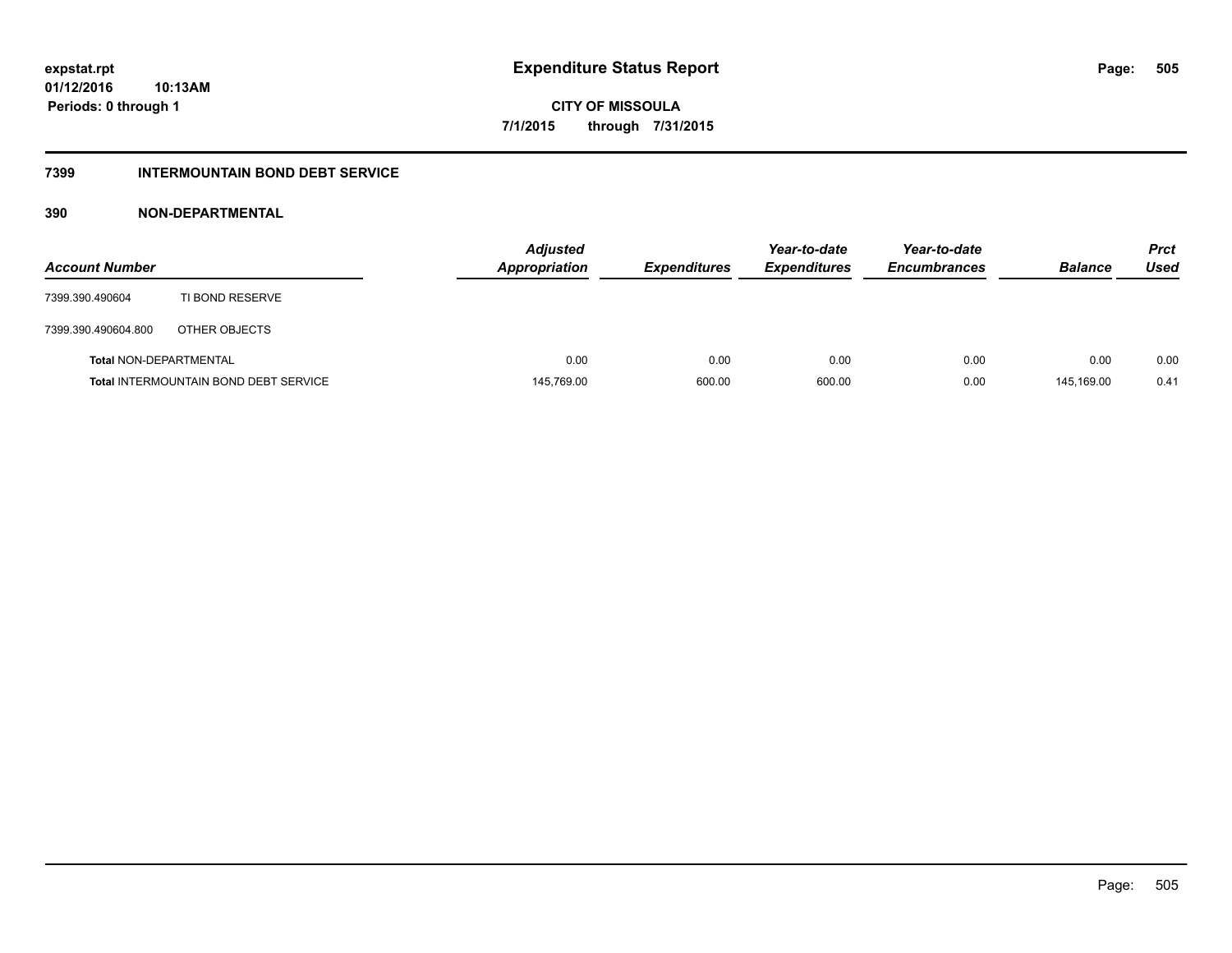**CITY OF MISSOULA 7/1/2015 through 7/31/2015**

## **7400 FRONT ST BOND CLEARING**

## **385 MRA**

| <b>Account Number</b>            |                                                  | <b>Adjusted</b><br><b>Appropriation</b> | <b>Expenditures</b> | Year-to-date<br><b>Expenditures</b> | Year-to-date<br><b>Encumbrances</b> | <b>Balance</b> | <b>Prct</b><br><b>Used</b> |
|----------------------------------|--------------------------------------------------|-----------------------------------------|---------------------|-------------------------------------|-------------------------------------|----------------|----------------------------|
| 7400.385.470210                  | <b>ADMINISTRATION</b>                            |                                         |                     |                                     |                                     |                |                            |
| 7400.385.470210.800              | OTHER OBJECTS                                    |                                         |                     |                                     |                                     |                |                            |
| 7400.385.470210.820.603          | <b>TRANSFERS TO OTHER FUNDS</b>                  | 146,472.00                              | 0.00                | 0.00                                | 0.00                                | 146,472.00     | 0.00                       |
| 7400.385.470210.820.604          | TRANSFERS TO OTHER FUNDS                         | 142,630.00                              | 0.00                | 0.00                                | 0.00                                | 142,630.00     | 0.00                       |
|                                  | 7400.385.470210.820.605 TRANSFERS TO OTHER FUNDS | 164,160.00                              | 0.00                | 0.00                                | 0.00                                | 164,160.00     | 0.00                       |
| <b>Total ADMINISTRATION</b>      |                                                  | 453,262.00                              | 0.00                | 0.00                                | 0.00                                | 453,262.00     | 0.00                       |
| 7400.385.470260                  | <b>PLANNING &amp; MGMT</b>                       |                                         |                     |                                     |                                     |                |                            |
| 7400.385.470260.700              | <b>GRANTS &amp; CONTRIBUTIONS</b>                |                                         |                     |                                     |                                     |                |                            |
| <b>Total PLANNING &amp; MGMT</b> |                                                  | 0.00                                    | 0.00                | 0.00                                | 0.00                                | 0.00           | 0.00                       |
| 7400.385.510110                  | <b>MERCHANT SERVICES</b>                         |                                         |                     |                                     |                                     |                |                            |
| 7400.385.510110.500              | <b>FIXED CHARGES</b>                             |                                         |                     |                                     |                                     |                |                            |
| <b>Total MERCHANT SERVICES</b>   |                                                  | 0.00                                    | 0.00                | 0.00                                | 0.00                                | 0.00           | 0.00                       |
|                                  | Total FRONT ST BOND CLEARING                     | 453,262.00                              | 0.00                | 0.00                                | 0.00                                | 453,262.00     | 0.00                       |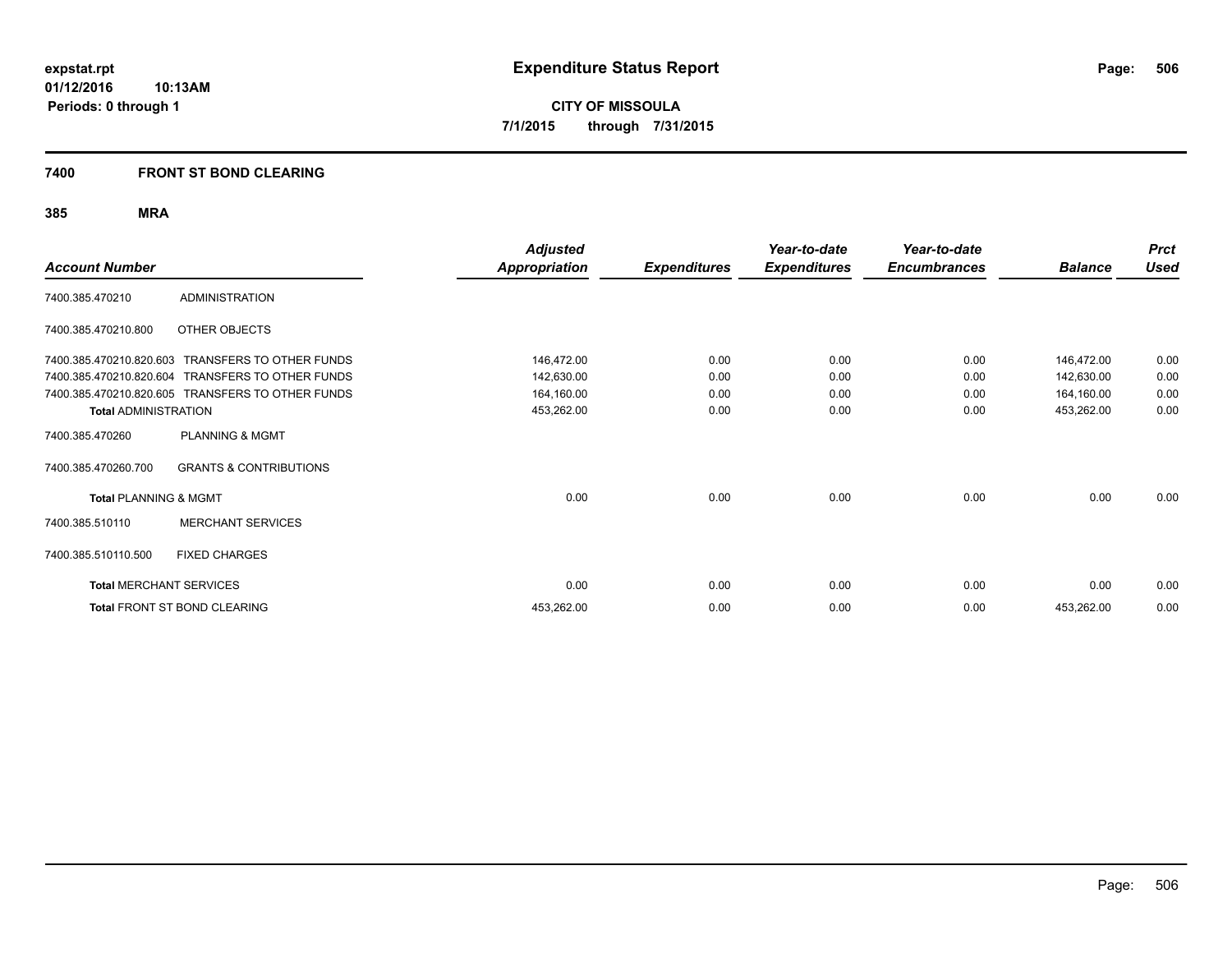## **7401 FRONT ST PARKING STRUCTURE**

## **385 MRA**

| <b>Account Number</b>                                          |                                               | <b>Adjusted</b><br><b>Appropriation</b> | <b>Expenditures</b> | Year-to-date<br><b>Expenditures</b> | Year-to-date<br><b>Encumbrances</b> | <b>Balance</b>           | <b>Prct</b><br><b>Used</b> |
|----------------------------------------------------------------|-----------------------------------------------|-----------------------------------------|---------------------|-------------------------------------|-------------------------------------|--------------------------|----------------------------|
| 7401.385.470210                                                | <b>ADMINISTRATION</b>                         |                                         |                     |                                     |                                     |                          |                            |
| 7401.385.470210.800                                            | OTHER OBJECTS                                 |                                         |                     |                                     |                                     |                          |                            |
| <b>Total ADMINISTRATION</b>                                    |                                               | 0.00                                    | 0.00                | 0.00                                | 0.00                                | 0.00                     | 0.00                       |
| 7401.385.490000                                                | <b>DEBT SERVICE</b>                           |                                         |                     |                                     |                                     |                          |                            |
| 7401.385.490000.600                                            | <b>DEBT SERVICE</b>                           |                                         |                     |                                     |                                     |                          |                            |
| 7401.385.490000.610.000 PRINCIPAL<br><b>Total DEBT SERVICE</b> |                                               | 30,000.00<br>30,000.00                  | 0.00<br>0.00        | 0.00<br>0.00                        | 0.00<br>0.00                        | 30,000.00<br>30,000.00   | 0.00<br>0.00               |
| 7401.385.510110                                                | <b>MERCHANT SERVICES</b>                      |                                         |                     |                                     |                                     |                          |                            |
| 7401.385.510110.500                                            | <b>FIXED CHARGES</b>                          |                                         |                     |                                     |                                     |                          |                            |
| <b>Total MERCHANT SERVICES</b>                                 | 7401.385.510110.550.000 MERCHANT SERVICE FEES | 116,134.00<br>116,134.00                | 0.00<br>0.00        | 0.00<br>0.00                        | 0.00<br>0.00                        | 116,134.00<br>116,134.00 | 0.00<br>0.00               |
| 7401.385.522000                                                | PTI PAYMENT TO MPC                            |                                         |                     |                                     |                                     |                          |                            |
| 7401.385.522000.300                                            | PURCHASED SERVICES                            |                                         |                     |                                     |                                     |                          |                            |
| Total PTI PAYMENT TO MPC                                       |                                               | 0.00                                    | 0.00                | 0.00                                | 0.00                                | 0.00                     | 0.00                       |
|                                                                | <b>Total FRONT ST PARKING STRUCTURE</b>       | 146,134.00                              | 0.00                | 0.00                                | 0.00                                | 146,134.00               | 0.00                       |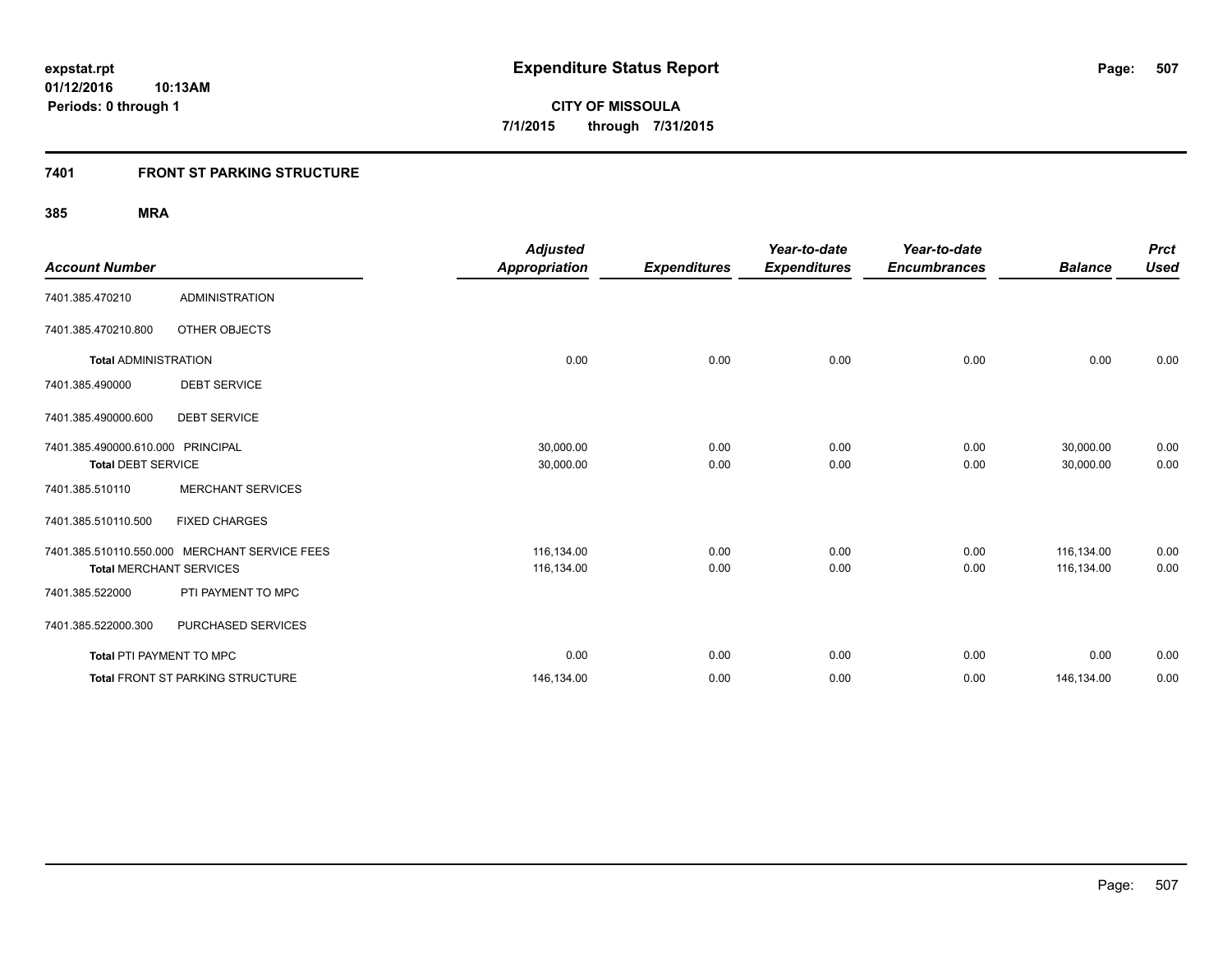**508**

**01/12/2016 10:13AM Periods: 0 through 1**

**CITY OF MISSOULA 7/1/2015 through 7/31/2015**

## **7402 FRONT ST SUBORDINATE LIEN NOTE**

**385 MRA**

| <b>Account Number</b>       |                                                                                                                     | <b>Adjusted</b><br><b>Appropriation</b> | <b>Expenditures</b> | Year-to-date<br><b>Expenditures</b> | Year-to-date<br><b>Encumbrances</b> | <b>Balance</b>         | <b>Prct</b><br><b>Used</b> |
|-----------------------------|---------------------------------------------------------------------------------------------------------------------|-----------------------------------------|---------------------|-------------------------------------|-------------------------------------|------------------------|----------------------------|
| 7402.385.470210             | <b>ADMINISTRATION</b>                                                                                               |                                         |                     |                                     |                                     |                        |                            |
| 7402.385.470210.800         | OTHER OBJECTS                                                                                                       |                                         |                     |                                     |                                     |                        |                            |
| <b>Total ADMINISTRATION</b> |                                                                                                                     | 0.00                                    | 0.00                | 0.00                                | 0.00                                | 0.00                   | 0.00                       |
| 7402.385.470333             | THE WILMA NOTE                                                                                                      |                                         |                     |                                     |                                     |                        |                            |
| 7402.385.470333.600         | <b>DEBT SERVICE</b>                                                                                                 |                                         |                     |                                     |                                     |                        |                            |
|                             | 7402.385.470333.610.000 WILMA NOTE/PRINCIPAL                                                                        | 34,526.00                               | 0.00                | 0.00                                | 0.00                                | 34,526.00              | 0.00                       |
| <b>Total DEBT SERVICE</b>   | 7402.385.470333.620.000 WILMA NOTE/NTEREST / SERVICE FEES                                                           | 725.00<br>35,251.00                     | 0.00<br>0.00        | 0.00<br>0.00                        | 0.00<br>0.00                        | 725.00<br>35,251.00    | 0.00<br>0.00               |
| 7402.385.470333.700         | <b>GRANTS &amp; CONTRIBUTIONS</b>                                                                                   |                                         |                     |                                     |                                     |                        |                            |
|                             | <b>Total GRANTS &amp; CONTRIBUTIONS</b>                                                                             | 0.00                                    | 0.00                | 0.00                                | 0.00                                | 0.00                   | 0.00                       |
| <b>Total THE WILMA NOTE</b> |                                                                                                                     | 35,251.00                               | 0.00                | 0.00                                | 0.00                                | 35,251.00              | 0.00                       |
| 7402.385.470334             | <b>CARAS PARK OBLIGATION</b>                                                                                        |                                         |                     |                                     |                                     |                        |                            |
| 7402.385.470334.700         | <b>GRANTS &amp; CONTRIBUTIONS</b>                                                                                   |                                         |                     |                                     |                                     |                        |                            |
|                             | <b>Total CARAS PARK OBLIGATION</b>                                                                                  | 0.00                                    | 0.00                | 0.00                                | 0.00                                | 0.00                   | 0.00                       |
| 7402.385.490507             | FIB SUBORDINATE LIEN NOTE PARKING STRUCT                                                                            |                                         |                     |                                     |                                     |                        |                            |
| 7402.385.490507.600         | <b>DEBT SERVICE</b>                                                                                                 |                                         |                     |                                     |                                     |                        |                            |
|                             | 7402.385.490507.610.000 FIB SUB LIEN NOTE-PRINCIPAL<br>7402.385.490507.620.000 FIB SUB LIEN NOTE-INTEREST/ SVS FEES | 32.783.00<br>98,523.00                  | 0.00<br>0.00        | 0.00<br>0.00                        | 0.00<br>0.00                        | 32.783.00<br>98.523.00 | 0.00<br>0.00               |
|                             | Total FIB SUBORDINATE LIEN NOTE PARKING STRUCT                                                                      | 131,306.00                              | 0.00                | 0.00                                | 0.00                                | 131,306.00             | 0.00                       |
| 7402.385.490509             | <b>WILMA NOTE DEBT SERVICE</b>                                                                                      |                                         |                     |                                     |                                     |                        |                            |

7402.385.490509.600 DEBT SERVICE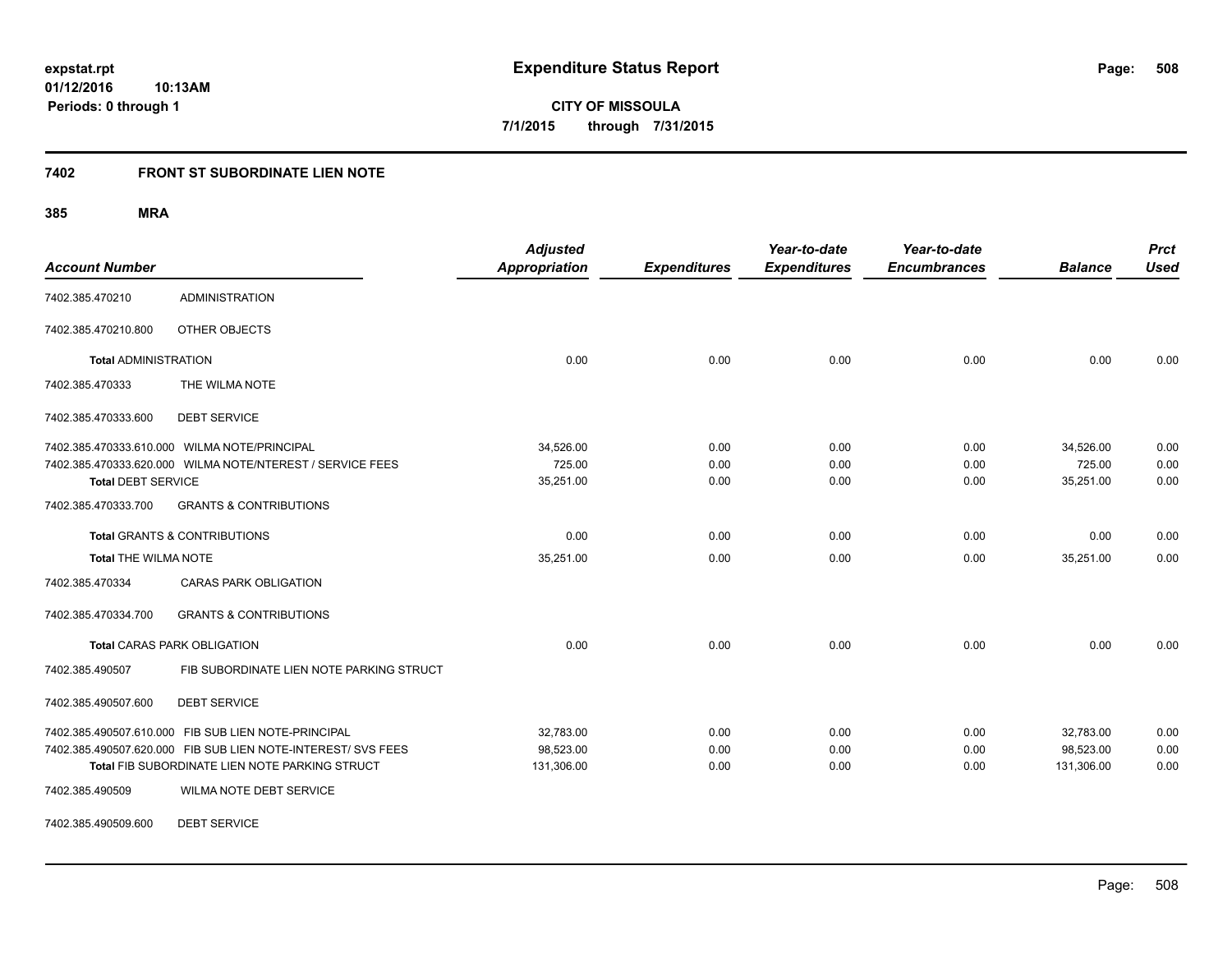**CITY OF MISSOULA 7/1/2015 through 7/31/2015**

## **7402 FRONT ST SUBORDINATE LIEN NOTE**

## **385 MRA**

| <b>Account Number</b> |                                             | <b>Adjusted</b><br>Appropriation | <b>Expenditures</b> | Year-to-date<br><b>Expenditures</b> | Year-to-date<br><b>Encumbrances</b> | <b>Balance</b> | <b>Prct</b><br><b>Used</b> |
|-----------------------|---------------------------------------------|----------------------------------|---------------------|-------------------------------------|-------------------------------------|----------------|----------------------------|
|                       | <b>Total WILMA NOTE DEBT SERVICE</b>        | 0.00                             | 0.00                | 0.00                                | 0.00                                | 0.00           | 0.00                       |
| 7402.385.510110       | <b>MERCHANT SERVICES</b>                    |                                  |                     |                                     |                                     |                |                            |
| 7402.385.510110.500   | <b>FIXED CHARGES</b>                        |                                  |                     |                                     |                                     |                |                            |
|                       | <b>Total MERCHANT SERVICES</b>              | 0.00                             | 0.00                | 0.00                                | 0.00                                | 0.00           | 0.00                       |
|                       | <b>Total FRONT ST SUBORDINATE LIEN NOTE</b> | 166,557.00                       | 0.00                | 0.00                                | 0.00                                | 166.557.00     | 0.00                       |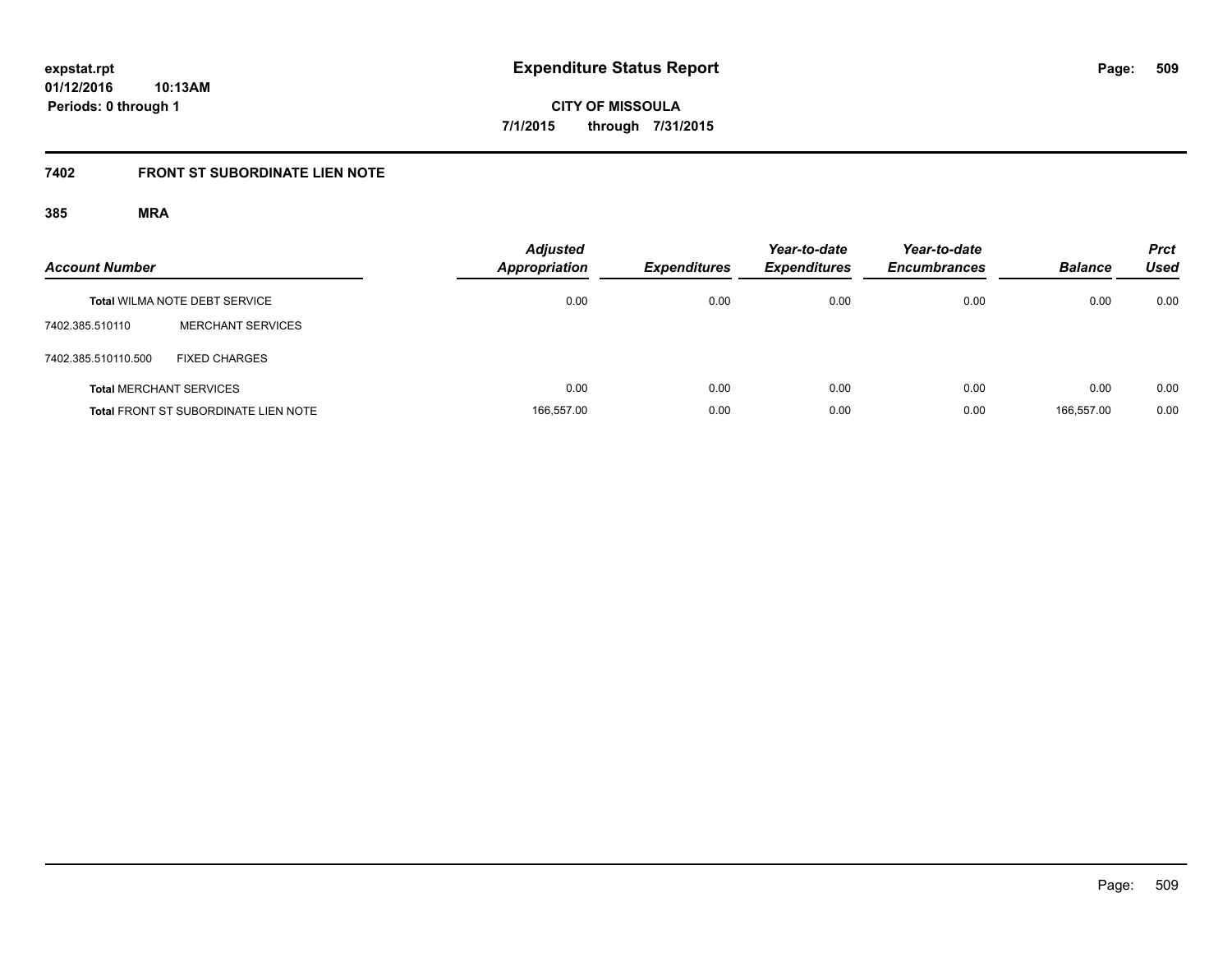# **CITY OF MISSOULA 7/1/2015 through 7/31/2015**

## **7447 COURT COLLECTED PARKING FINES**

## **230 MUNICIPAL COURT**

| <b>Account Number</b> |                                            | <b>Adjusted</b><br>Appropriation | <b>Expenditures</b> | Year-to-date<br><b>Expenditures</b> | Year-to-date<br><b>Encumbrances</b> | <b>Balance</b> | <b>Prct</b><br><b>Used</b> |
|-----------------------|--------------------------------------------|----------------------------------|---------------------|-------------------------------------|-------------------------------------|----------------|----------------------------|
| 7447.230.410360       | CITY/MUNICIPAL COURT                       |                                  |                     |                                     |                                     |                |                            |
| 7447.230.410360.500   | <b>FIXED CHARGES</b>                       |                                  |                     |                                     |                                     |                |                            |
|                       | <b>Total CITY/MUNICIPAL COURT</b>          | 0.00                             | 0.00                | 0.00                                | 0.00                                | 0.00           | 0.00                       |
| 7447.230.510110       | <b>MERCHANT SERVICES</b>                   |                                  |                     |                                     |                                     |                |                            |
| 7447.230.510110.500   | <b>FIXED CHARGES</b>                       |                                  |                     |                                     |                                     |                |                            |
|                       | <b>Total MERCHANT SERVICES</b>             | 0.00                             | 0.00                | 0.00                                | 0.00                                | 0.00           | 0.00                       |
|                       | <b>Total COURT COLLECTED PARKING FINES</b> | 0.00                             | 0.00                | 0.00                                | 0.00                                | 0.00           | 0.00                       |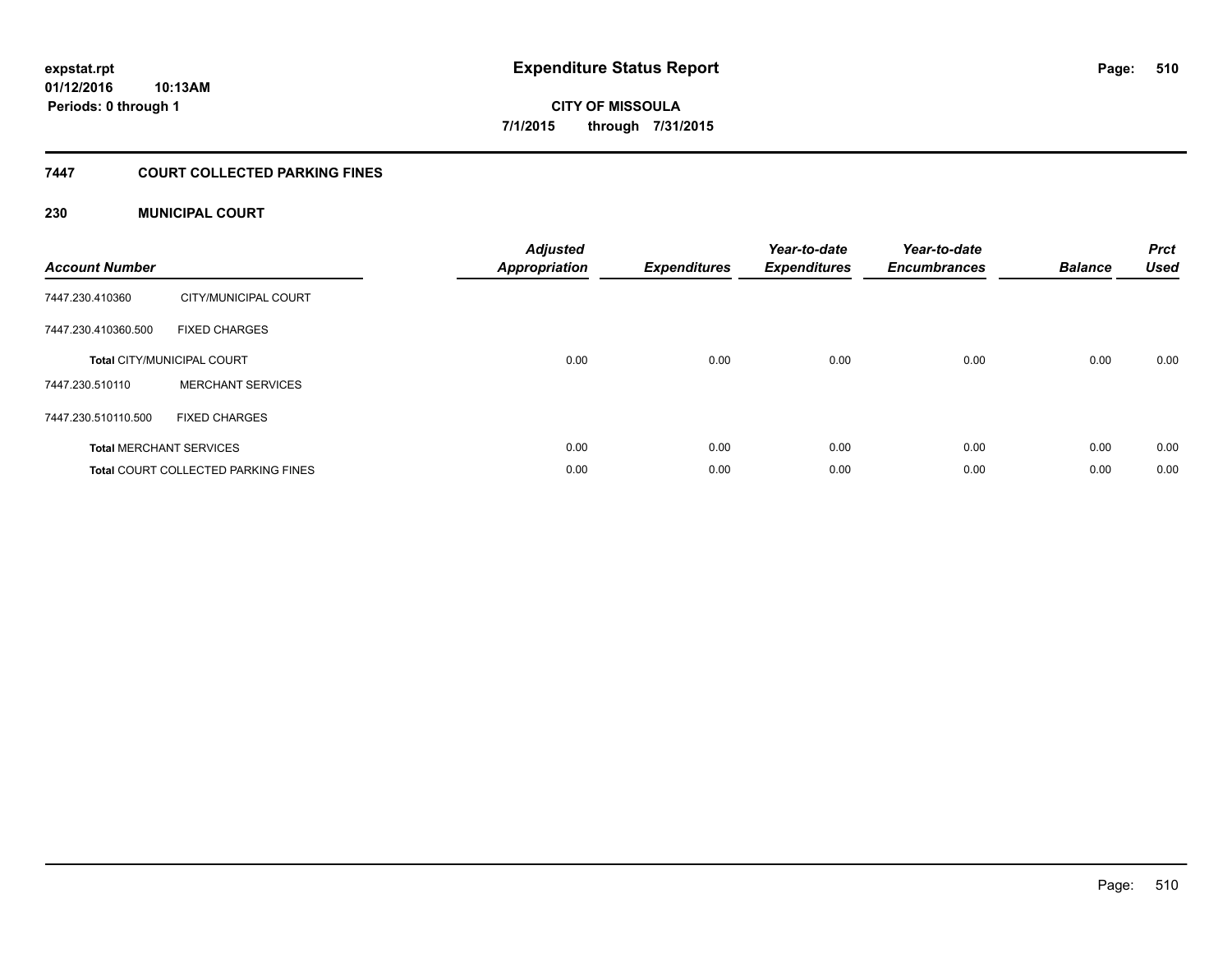## **7458 COURT SURCHARGE**

## **230 MUNICIPAL COURT**

| <b>Account Number</b>        |                                   | <b>Adjusted</b><br>Appropriation | <b>Expenditures</b> | Year-to-date<br><b>Expenditures</b> | Year-to-date<br><b>Encumbrances</b> | <b>Balance</b> | <b>Prct</b><br><b>Used</b> |
|------------------------------|-----------------------------------|----------------------------------|---------------------|-------------------------------------|-------------------------------------|----------------|----------------------------|
| 7458.230.410360              | CITY/MUNICIPAL COURT              |                                  |                     |                                     |                                     |                |                            |
| 7458.230.410360.500          | <b>FIXED CHARGES</b>              |                                  |                     |                                     |                                     |                |                            |
|                              | <b>Total CITY/MUNICIPAL COURT</b> | 0.00                             | 0.00                | 0.00                                | 0.00                                | 0.00           | 0.00                       |
| 7458.230.510110              | <b>MERCHANT SERVICES</b>          |                                  |                     |                                     |                                     |                |                            |
| 7458.230.510110.500          | <b>FIXED CHARGES</b>              |                                  |                     |                                     |                                     |                |                            |
|                              | <b>Total MERCHANT SERVICES</b>    | 0.00                             | 0.00                | 0.00                                | 0.00                                | 0.00           | 0.00                       |
| <b>Total COURT SURCHARGE</b> |                                   | 0.00                             | 0.00                | 0.00                                | 0.00                                | 0.00           | 0.00                       |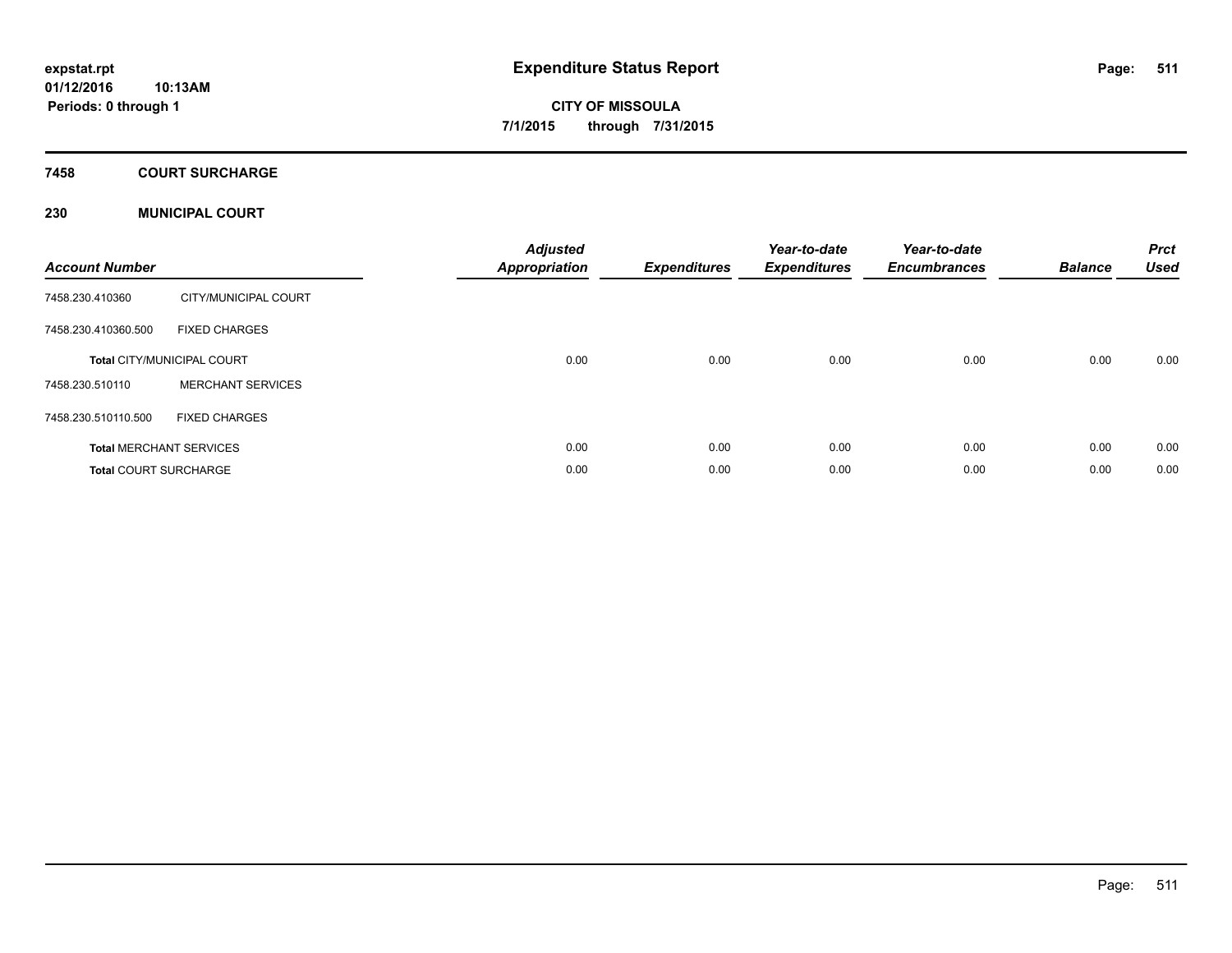#### **7469 PUBLIC DEFENDER FEES**

## **230 MUNICIPAL COURT**

| <b>Account Number</b> |                                   | <b>Adjusted</b><br><b>Appropriation</b> | <b>Expenditures</b> | Year-to-date<br><b>Expenditures</b> | Year-to-date<br><b>Encumbrances</b> | <b>Balance</b> | <b>Prct</b><br><b>Used</b> |
|-----------------------|-----------------------------------|-----------------------------------------|---------------------|-------------------------------------|-------------------------------------|----------------|----------------------------|
| 7469.230.410360       | CITY/MUNICIPAL COURT              |                                         |                     |                                     |                                     |                |                            |
| 7469.230.410360.500   | <b>FIXED CHARGES</b>              |                                         |                     |                                     |                                     |                |                            |
|                       | <b>Total CITY/MUNICIPAL COURT</b> | 0.00                                    | 0.00                | 0.00                                | 0.00                                | 0.00           | 0.00                       |
| 7469.230.510110       | <b>MERCHANT SERVICES</b>          |                                         |                     |                                     |                                     |                |                            |
| 7469.230.510110.500   | <b>FIXED CHARGES</b>              |                                         |                     |                                     |                                     |                |                            |
|                       | <b>Total PUBLIC DEFENDER FEES</b> | 0.00                                    | 0.00                | 0.00                                | 0.00                                | 0.00           | 0.00                       |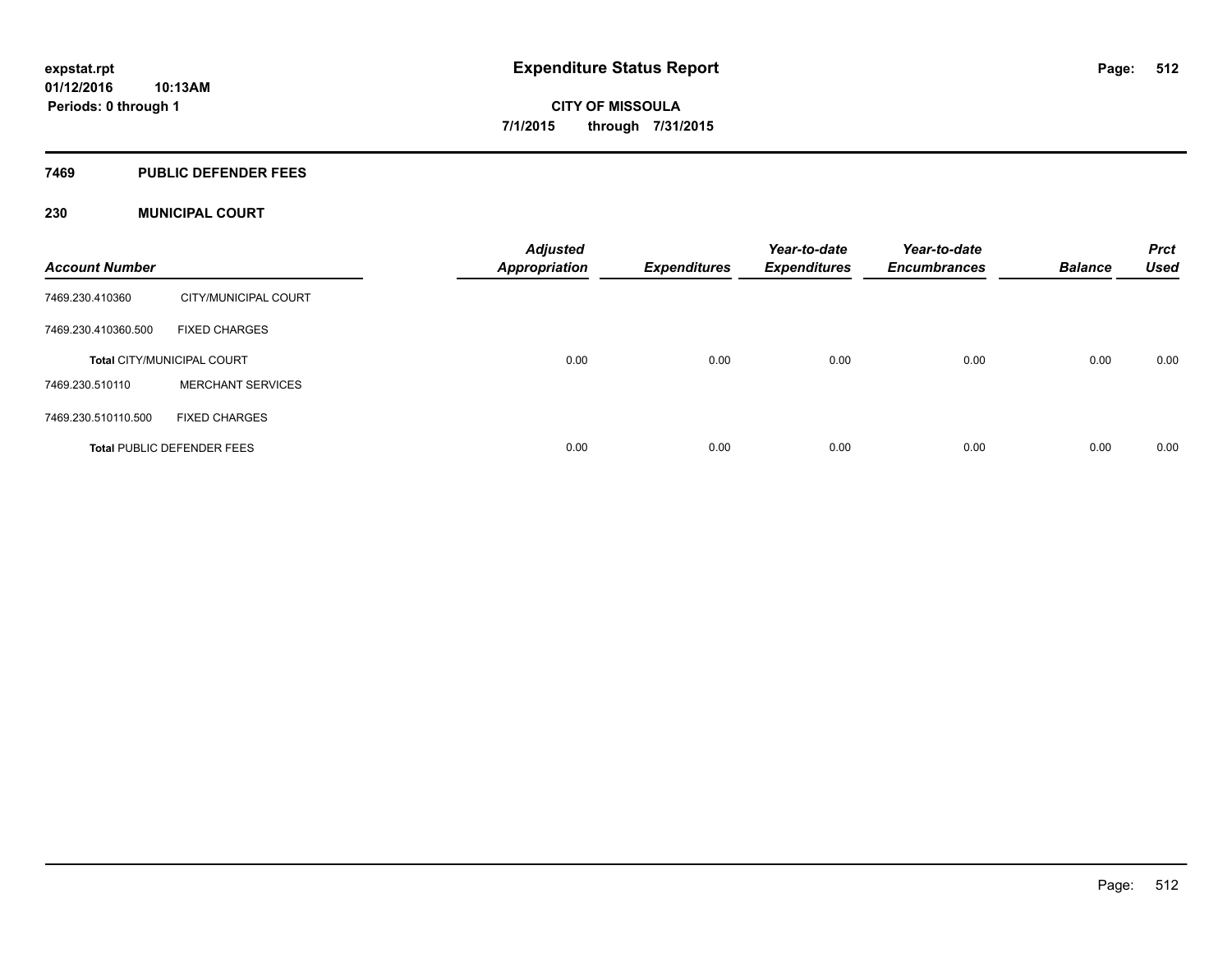## **7903 COUNTY CLEARING**

## **390 NON-DEPARTMENTAL**

| <b>Account Number</b>        |                                      | <b>Adjusted</b><br><b>Appropriation</b> | <b>Expenditures</b> | Year-to-date<br><b>Expenditures</b> | Year-to-date<br><b>Encumbrances</b> | <b>Balance</b> | <b>Prct</b><br><b>Used</b> |
|------------------------------|--------------------------------------|-----------------------------------------|---------------------|-------------------------------------|-------------------------------------|----------------|----------------------------|
| 7903.390.440600              | ANIMAL CONTROL SERVICES              |                                         |                     |                                     |                                     |                |                            |
| 7903.390.440600.800          | OTHER OBJECTS                        |                                         |                     |                                     |                                     |                |                            |
|                              | <b>Total ANIMAL CONTROL SERVICES</b> | 0.00                                    | 0.00                | 0.00                                | 0.00                                | 0.00           | 0.00                       |
| 7903.390.510110              | <b>MERCHANT SERVICES</b>             |                                         |                     |                                     |                                     |                |                            |
| 7903.390.510110.500          | <b>FIXED CHARGES</b>                 |                                         |                     |                                     |                                     |                |                            |
| <b>Total COUNTY CLEARING</b> |                                      | 0.00                                    | 0.00                | 0.00                                | 0.00                                | 0.00           | 0.00                       |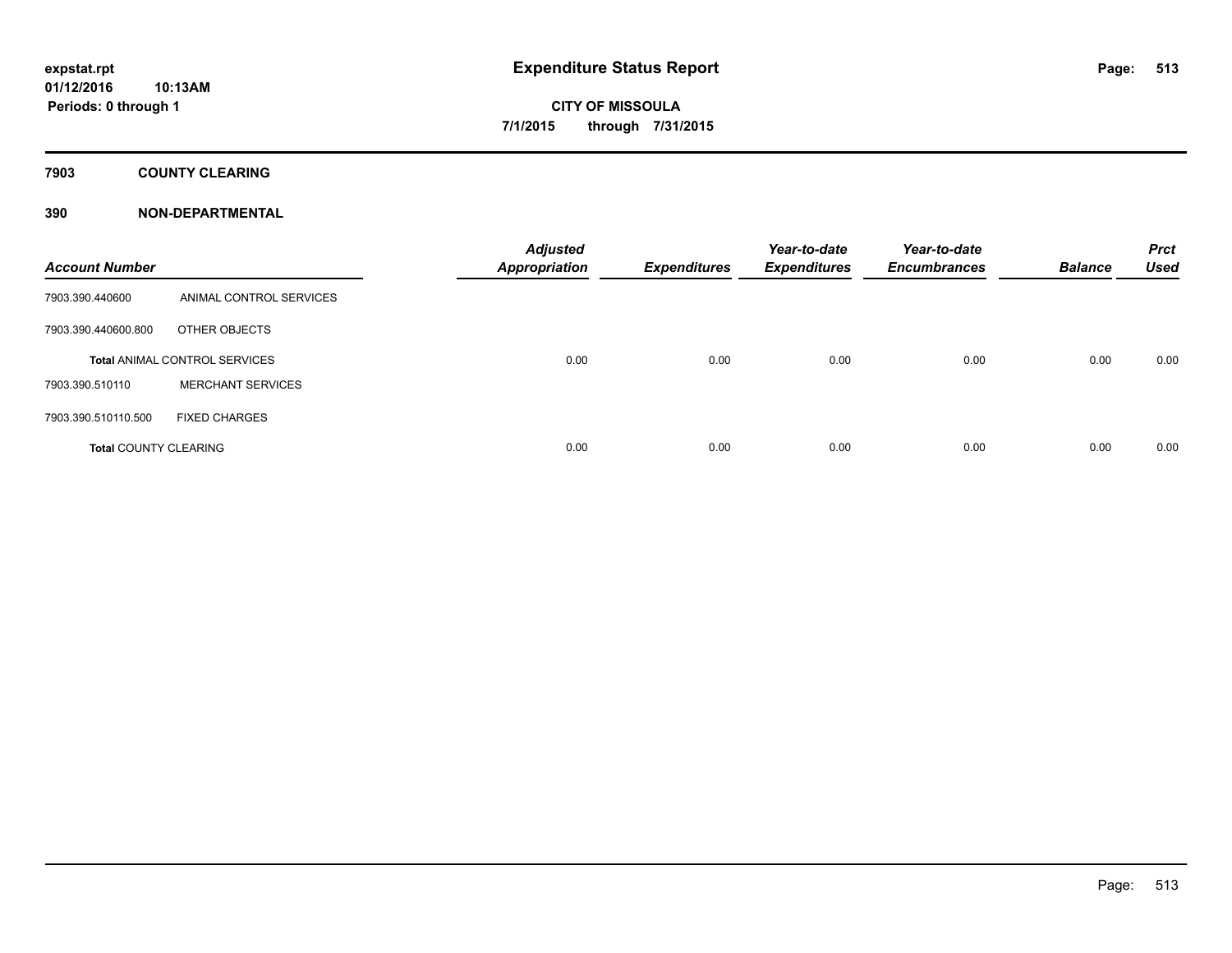## **7904 SEWER REBATE**

## **280 PUBLIC WORKS OPERATIONS**

| <b>Account Number</b>        |                                | <b>Adjusted</b><br><b>Appropriation</b> | <b>Expenditures</b> | Year-to-date<br><b>Expenditures</b> | Year-to-date<br><b>Encumbrances</b> | <b>Balance</b> | <b>Prct</b><br><b>Used</b> |
|------------------------------|--------------------------------|-----------------------------------------|---------------------|-------------------------------------|-------------------------------------|----------------|----------------------------|
| 7904.280.430600              | <b>SEWER UTILITIES</b>         |                                         |                     |                                     |                                     |                |                            |
| 7904.280.430600.500          | <b>FIXED CHARGES</b>           |                                         |                     |                                     |                                     |                |                            |
| <b>Total FIXED CHARGES</b>   |                                | 0.00                                    | 0.00                | 0.00                                | 0.00                                | 0.00           | 0.00                       |
| 7904.280.430600.800          | OTHER OBJECTS                  |                                         |                     |                                     |                                     |                |                            |
| <b>Total SEWER UTILITIES</b> |                                | 0.00                                    | 0.00                | 0.00                                | 0.00                                | 0.00           | 0.00                       |
| 7904.280.510110              | <b>MERCHANT SERVICES</b>       |                                         |                     |                                     |                                     |                |                            |
| 7904.280.510110.500          | <b>FIXED CHARGES</b>           |                                         |                     |                                     |                                     |                |                            |
|                              | <b>Total MERCHANT SERVICES</b> | 0.00                                    | 0.00                | 0.00                                | 0.00                                | 0.00           | 0.00                       |
| <b>Total SEWER REBATE</b>    |                                | 0.00                                    | 0.00                | 0.00                                | 0.00                                | 0.00           | 0.00                       |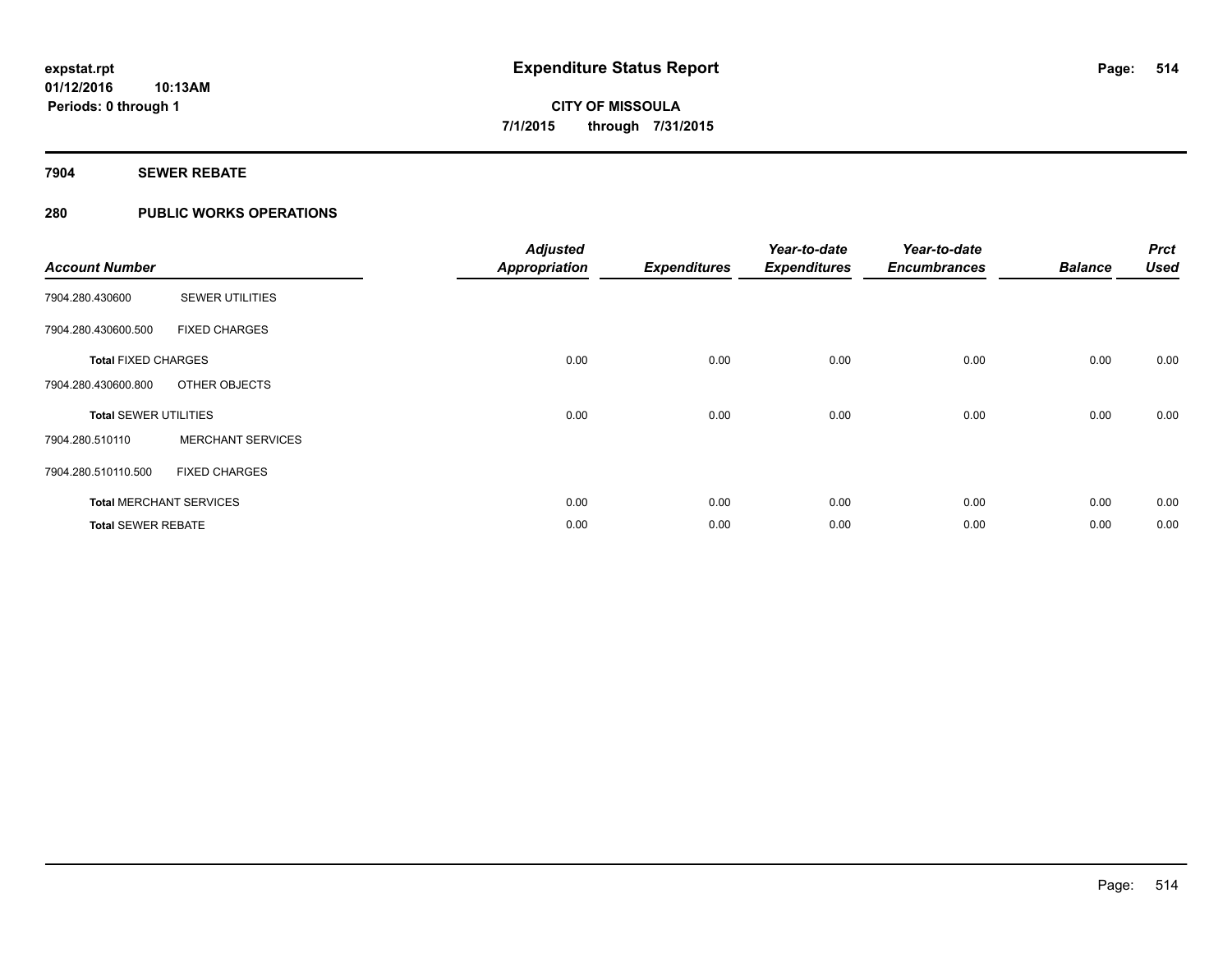## **7905 WYE SEWER RSID 8489**

## **280 PUBLIC WORKS OPERATIONS**

| <b>Account Number</b>        |                           | <b>Adjusted</b><br><b>Appropriation</b> | <b>Expenditures</b> | Year-to-date<br><b>Expenditures</b> | Year-to-date<br><b>Encumbrances</b> | <b>Balance</b> | <b>Prct</b><br><b>Used</b> |
|------------------------------|---------------------------|-----------------------------------------|---------------------|-------------------------------------|-------------------------------------|----------------|----------------------------|
| 7905.280.430600              | <b>SEWER UTILITIES</b>    |                                         |                     |                                     |                                     |                |                            |
| 7905.280.430600.500          | <b>FIXED CHARGES</b>      |                                         |                     |                                     |                                     |                |                            |
| <b>Total SEWER UTILITIES</b> |                           | 0.00                                    | 0.00                | 0.00                                | 0.00                                | 0.00           | 0.00                       |
| 7905.280.510110              | <b>MERCHANT SERVICES</b>  |                                         |                     |                                     |                                     |                |                            |
| 7905.280.510110.500          | <b>FIXED CHARGES</b>      |                                         |                     |                                     |                                     |                |                            |
|                              | Total WYE SEWER RSID 8489 | 0.00                                    | 0.00                | 0.00                                | 0.00                                | 0.00           | 0.00                       |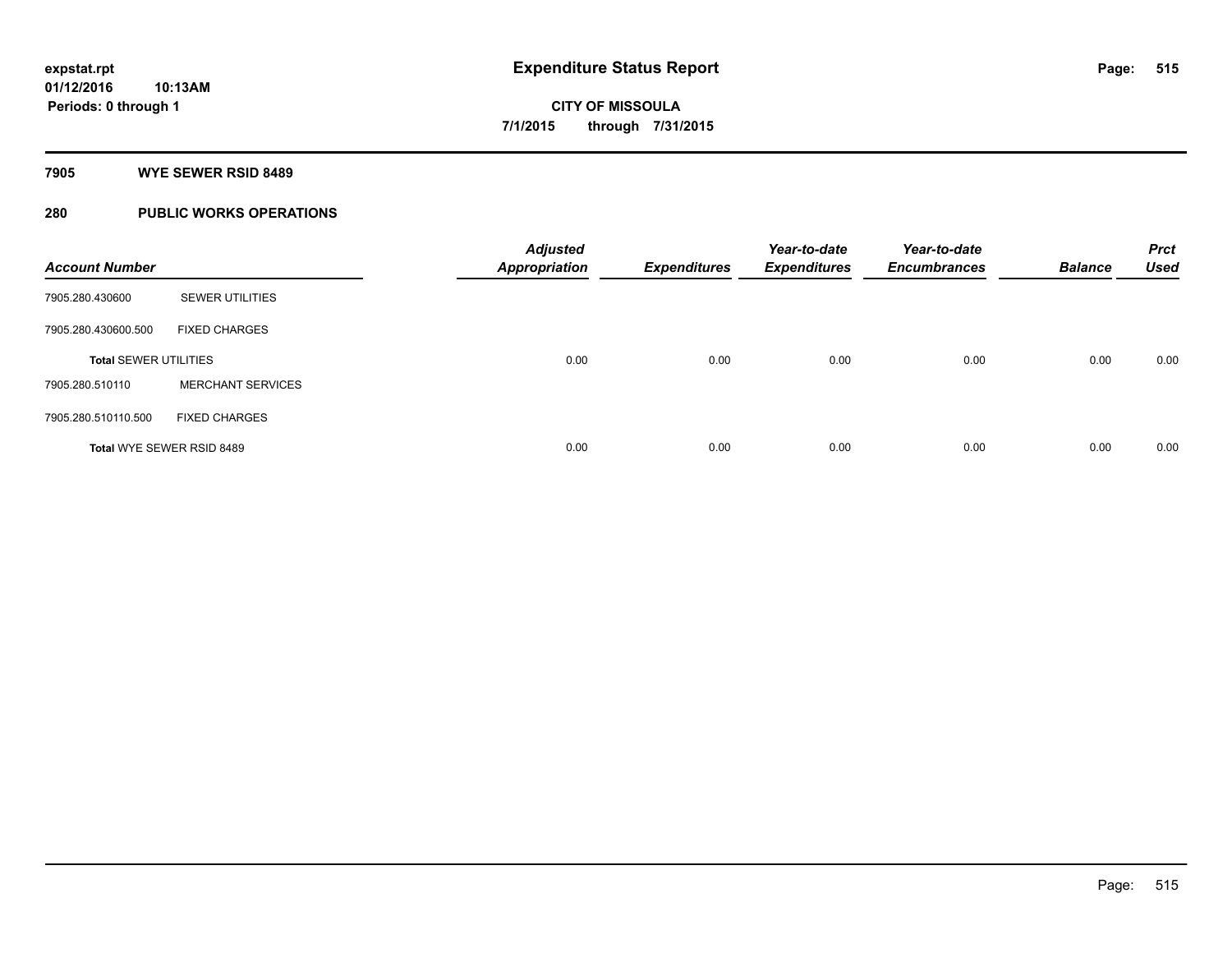#### **7911 RESIDENTIAL INSPECTION FUND**

## **310 BUILDING INSPECTION**

| <b>Account Number</b>         |                                              | <b>Adjusted</b><br><b>Appropriation</b> | <b>Expenditures</b> | Year-to-date<br><b>Expenditures</b> | Year-to-date<br><b>Encumbrances</b> | <b>Balance</b> | <b>Prct</b><br><b>Used</b> |
|-------------------------------|----------------------------------------------|-----------------------------------------|---------------------|-------------------------------------|-------------------------------------|----------------|----------------------------|
| 7911.310.420501               | CONTRACTUAL SERVICE AGRMNTS - BUILDING       |                                         |                     |                                     |                                     |                |                            |
| 7911.310.420501.200           | <b>SUPPLIES</b>                              |                                         |                     |                                     |                                     |                |                            |
| <b>Total SUPPLIES</b>         |                                              | 0.00                                    | 0.00                | 0.00                                | 0.00                                | 0.00           | 0.00                       |
| 7911.310.420501.300           | PURCHASED SERVICES                           |                                         |                     |                                     |                                     |                |                            |
|                               | Total CONTRACTUAL SERVICE AGRMNTS - BUILDING | 0.00                                    | 0.00                | 0.00                                | 0.00                                | 0.00           | 0.00                       |
| 7911.310.420502               | *** Title Not Found ***                      |                                         |                     |                                     |                                     |                |                            |
| 7911.310.420502.200           | <b>SUPPLIES</b>                              |                                         |                     |                                     |                                     |                |                            |
| Total *** Title Not Found *** |                                              | 0.00                                    | 0.00                | 0.00                                | 0.00                                | 0.00           | 0.00                       |
| 7911.310.510110               | <b>MERCHANT SERVICES</b>                     |                                         |                     |                                     |                                     |                |                            |
| 7911.310.510110.500           | <b>FIXED CHARGES</b>                         |                                         |                     |                                     |                                     |                |                            |
|                               | Total RESIDENTIAL INSPECTION FUND            | 0.00                                    | 0.00                | 0.00                                | 0.00                                | 0.00           | 0.00                       |